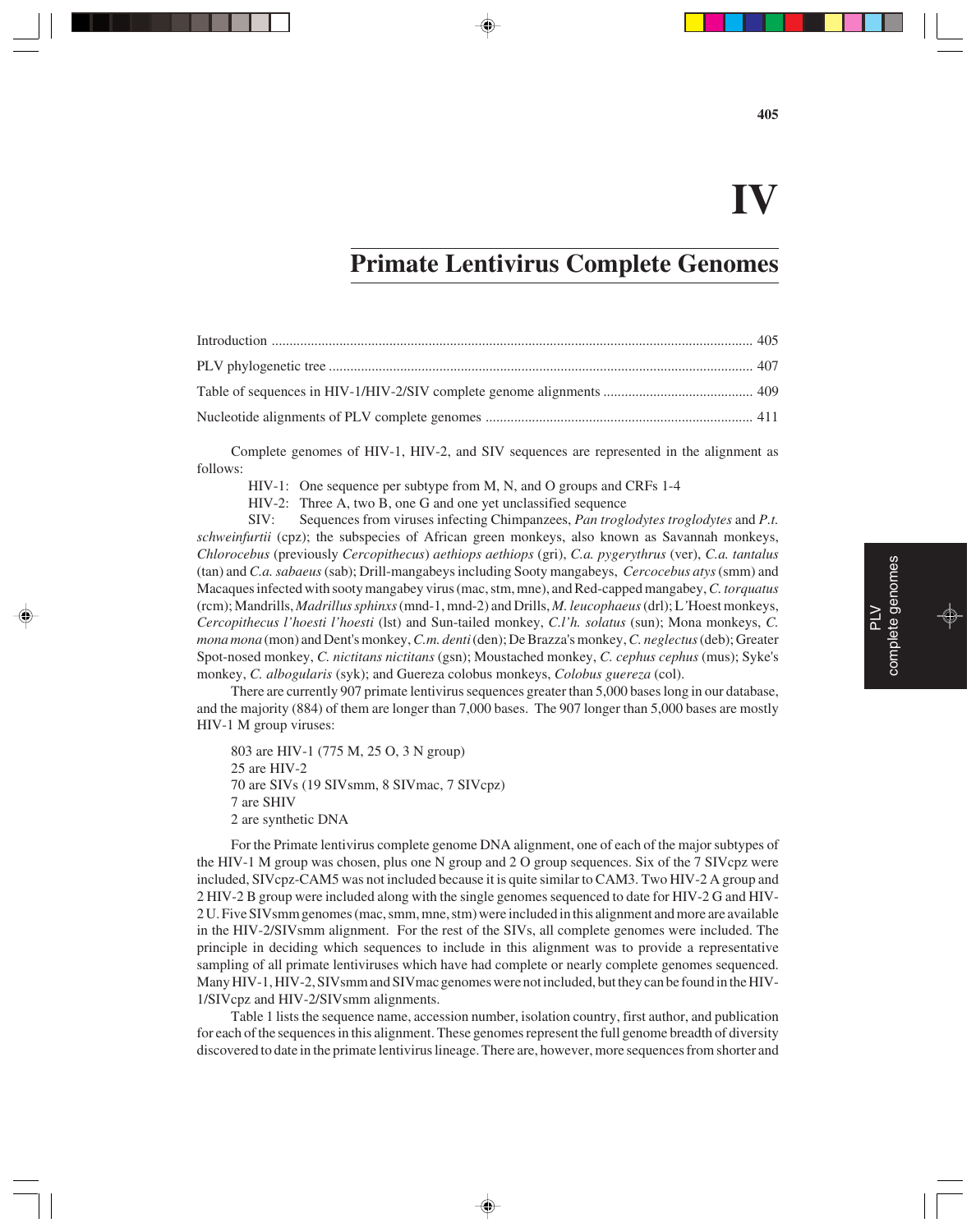partial genome and gene sequences available from some more simian species, but these are not included in this alignment because they are too short. They are available through our search interface and some are in the protein alignments in section VII. Non-primate lentiviruses such as equine infectious anemia virus (EIAV) and caprine arthritis/encephalitis virus (CAEV) are more distantly related to each other and to the primate lentiviruses, and are not included in this alignment.

The tree in Figure 1 is a disclaimer of the apparent phylogenetic relationships between the PLVs. As has been pointed out by several authors, several of the PLV sequences appear to be recombinant. For instance, SIVrcm has been shown to display discordant clustering in different genomic regions (Beer *et al*., 2001), SIVcpz has been described to have hybrid origins (Bailes *et al*., 2003), and SIVsab was described as mosaic already ten years ago (Jin *et al*., 1994). As can be seen in Figure 1, trees based on *gag*, *pol* and *env* gene sequences differ in their cladistic classification of the PLVs. The topology shown is derived from the complete genome alignment in this section and the thin line arrows indicate alternative clusterings as inferred in *gag*, *pol* and *env* gene trees. Note that this is not intended to be an exhaustive analysis of potential recombination, but merely a display of the problematic relationships among PLVs. The direction of the arrows is in most cases arbitrary and does not indicate direction of potential crossover events or cross species transmissions. Although important, similar problems within the HIVs, such as the recombinant structure of HIV-1 group N genomes (Roques *et al*., 2004) and the multiphyletic histories of the CRFs, are not shown in Figure 1. The resulting network structure is likely the result of multiple reasons, including true recombination between SIVs, lack of appropriate parental representatives, effects of mutational rate differences, possible convergent evolution, and inadequate phylogenetic reconstruction methods. For instance, early attempts to describe mosaic structures of some SIVs has been revised when virus from other simian species have become available. Also note that even though bootstrap support is strong for many clusters, sequences within those clusters are involved in conflicting topologies, and is thus not a method to reveal uncertainties resulting from any of these problems. Therefore, any tree containing PLV sequences should be interpreted with caution. Recently, several reviews and analyses on the PLVs have been published (*e.g*., Bailes *et al*., 2002; Clewley, 2004; Foley, 2000; Peeters and Courgnaud, 2002; Salemi *et al*., 2003).

The tree in Figure 1, as well as the separate *gag*, *pol* and *env* gene trees and the gapstripped alignments the trees were calculated from are available at our website, http://www.hiv.lanl.gov.

The alignment was based on the previous version published last year, by a hidden Markov model using HMMER and manual editing using the programs BioEdit and Se-Al. It is codon-aligned, meaning that the correct translation reading frame has been maintained as much as possible; in the case of overlapping frames, obviously one will not translate correctly. We have tried to "reset" the alignment so that each new gene starts in the first frame; this means in some places empty columns have been inserted. The annotation is unchanged from last year's compendium. The HIV-2/SIVsmm vpx gene is postulated to be a duplication of the vpr gene (Tristem *et al*., 1990) and thus there may be two alternative alignments of this region of the genome, as there are for the duplicated stem-loops of the TAR element.

The annotation is based on known protein coding regions in HIV-1 and on annotations found in SIV sequence database entries. The protein cleavage sites that create Gag p17, Gag p24 and other mature peptides from the Gag and Gag-Pol precursor polyproteins have been experimentally determined for HIV-1 and at least one strain of HIV-2, the study of analogous cleavages in SIV polyproteins have not been published. Two representative genomes have been translated; HIV-1 subtype B strain HXB2, and SMM-239. The translations are provided as a visual aid for finding landmarks in the genomes.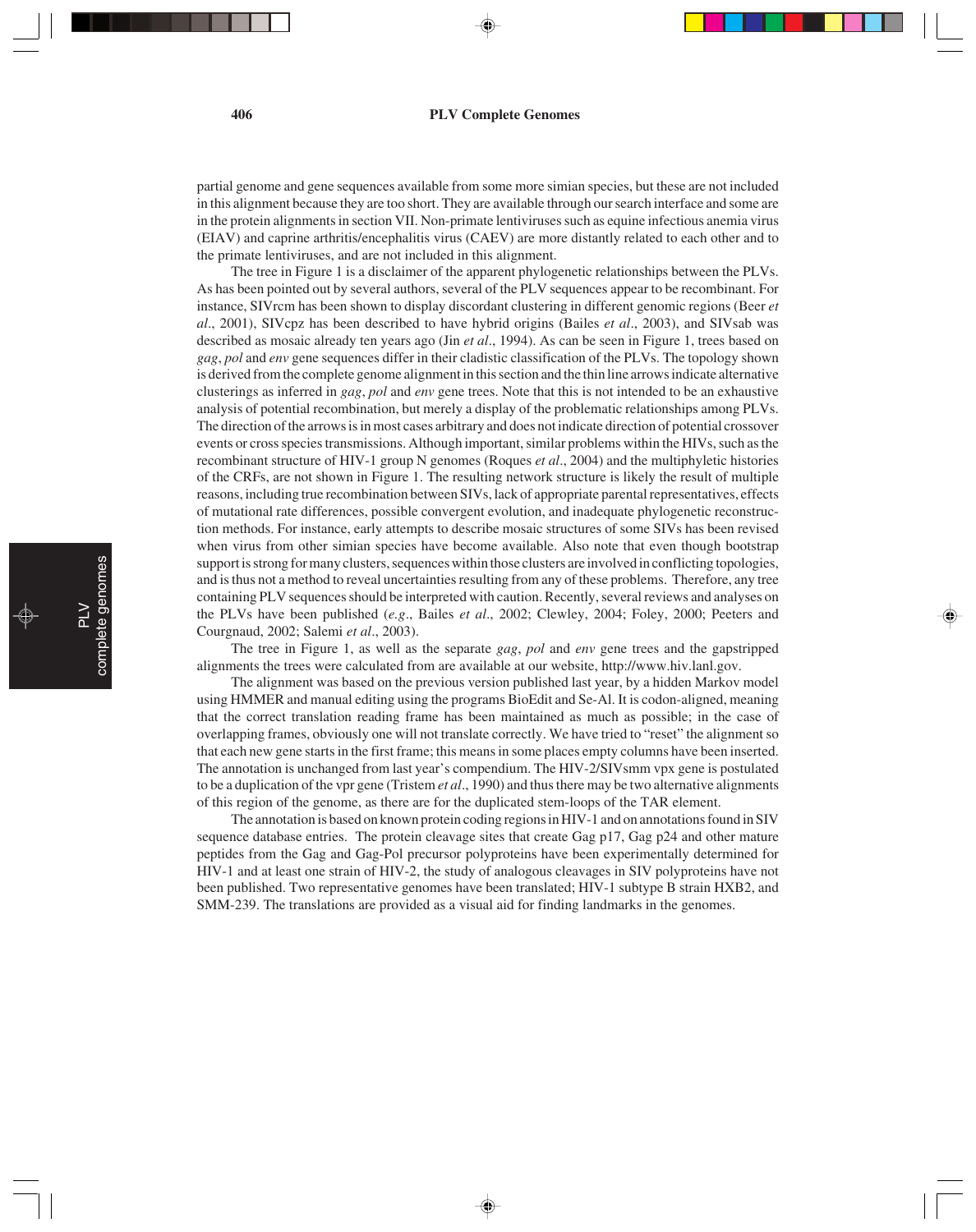





*Figure 1. Genetic relationships among Primate Lentiviruses (PLVs). The tree shows the inferred relationships in the following PLV complete genome alignment. The thin line arrows indicate the main differences inferred from the gag, pol and env gene fragments from the same alignment. Dashed tree branches indicate inferred positions for known recombinant HIV-1 circulating forms. The resulting network should therefore not be interpreted as a singular phylogenetic history of the PLVs. Asterisks indicate bootstrap support ≥70% in the complete alignment. The scale bar* 

complete genomes complete genomes Œ

PLV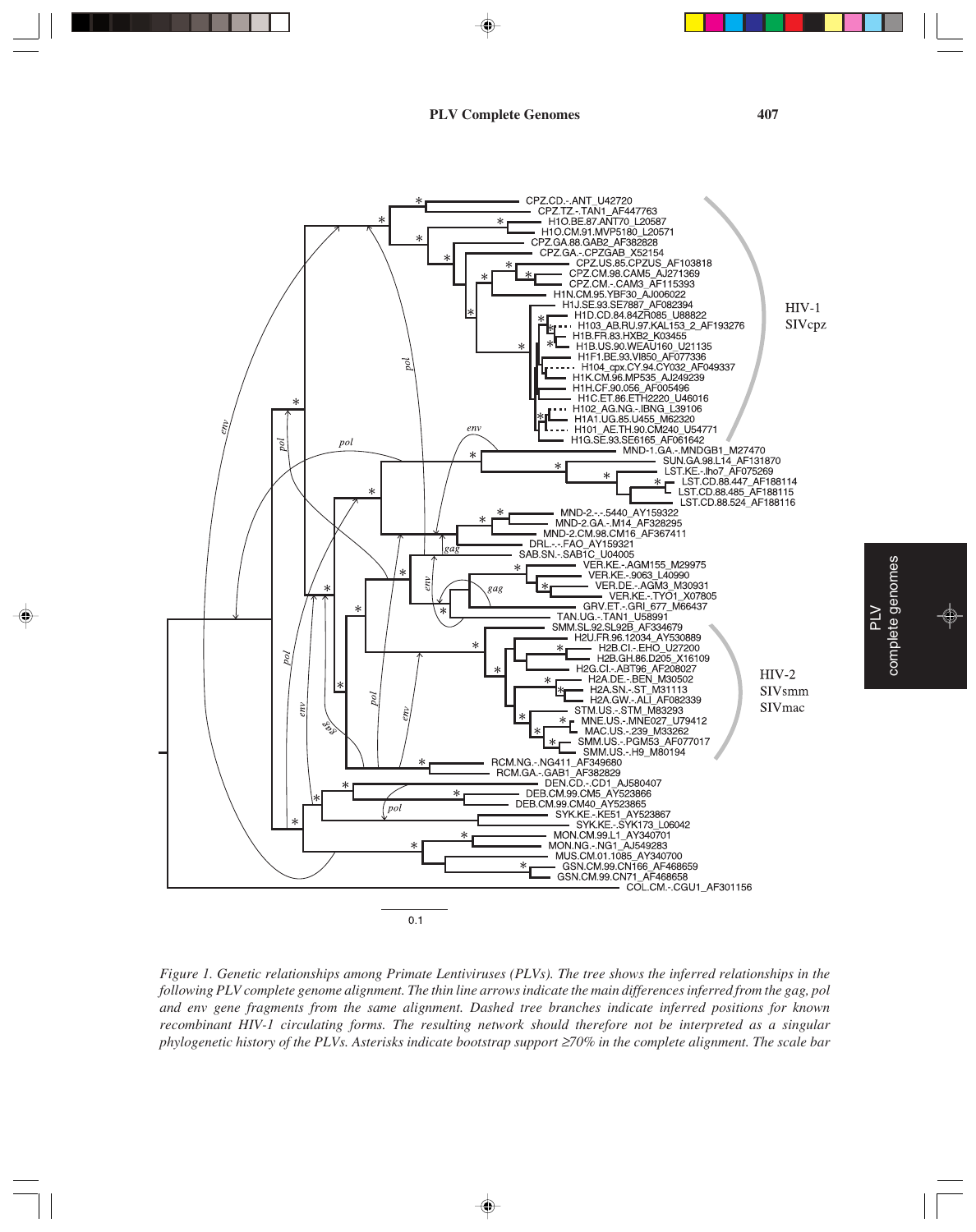### **408 PLV Complete Genomes**

*at the bottom shows genetic distance according to a F84 model with relative rates. The tree shown was constructed from a gapstripped version of the DNA alignment in this section of the compendium, leaving 5327 unambiguously aligned positions. A neighbor-joining tree, calculated using DNADIST (F84 model) and NEIGHBOR in the PHYLIP package, was used as a guide to calculate relative site rates. The relative site rates were estimated using a generalized version of DNArates (Korber et al., 2000) with eight categories (0.133; 0.287; 2.373; 6.826; 19.634; 56.472; and 115.653). Finally, these rates were given to fastDNAml (version 1.2.2) and a maximum likelihood tree was inferred from the gapstripped alignment (transition/transversion ratio = 2). The tree space was searched by both Jumble and Global Rearrangements (G 3 3). Bootstrap support was calculated using SEQBOOT with the above 8 rate categories on 1000 resampled sets, and DNADIST and NEIGHBOR in PHYLIP (version 3.6.2). The separate gag, pol and env alignments were created using a new version of GeneCutter (see www.hiv.lanl.gov) and trees were calculated the same way as in the complete alignment with optimized site rates (not shown). The Colobus SIVcol sequence, which is the most divergent PLV sequence, was used as outgroup to visualize the tree using TreeEdit (version1.0) and Adobe Illustrator.*

### **References**

- Bailes, E., Chaudhuri, R. R., Santiago, M. L., Bibollet-Ruche, F., Hahn, B. H., and Sharp, P. M. (2002). The evolution of primate lentiviruses and the origins of AIDS. In *The molecular epidemiology of human viruses* (T. Leitner, Ed.). Kluwer Academic Publishers, Boston.
- Bailes, E., Gao, F., Bibollet-Ruche, F., Courgnaud, V., Peeters, M., Marx, P., Hahn, B., and Sharp, P. M. (2003). Hybrid origin of SIV in Chimpanzees. *Science* **300**, 1713.
- Beer, B., Foley, B., Kuiken, C., Tooze, Z., Goeken, R. M., Brown, C. R., Hu, J., St. Claire, M., Korber, B., and Hirsch, V. M. (2001). Characterization of novel simian immunodeficiency viruses from Red-Capped mangabeys from Nigeria (SIVrcmNG409 and -NG411). *Journal of Virology* **75**, 12014–12027.
- Clewley, J. P. (2004). Enigmas and paradoxes: the genetic diversity and prevalence of the primate lentiviruses. *Current HIV Research* **2**, 113–125.
- Foley, B. (2000). An overview of the molecular phylogeny of lentiviruses. In *HIV Sequence Compendium* (C. Kuiken, B. Foley, B. Hahn, P. Marx, F. McCutchan, J. Mellors, J. I. Mullins, J. Sodroski, S. Wolinsky, and B. Korber, Eds.), pp. 35–43. Theoretical Biology & Biophysics, LANL, Los Alamos, NM.
- Jin, M. J., Hui, H., Robertson, D. L., Muller, M. C., Barre-Sinoussi, F., Hirsch, V. M., Allan, J. S., Shaw, G. M., Sharp, P. M., and Hahn, B. (1994). Mosaic genome structure of simian immunodeficiency virus from West African green monkeys. *EMBO Journal* **13**, 2935–2947.
- Korber, B., Muldoon, M., Theiler, J., Gao, F., Gupta, R., Lapedes, A., Hahn, B. H., Wolinsky, S., and Bhattacharya, T. (2000). Timing the ancestor of the HIV-1 pandemic strains. *Science* **288**, 1789– 1796.
- Peeters, M., and Courgnaud, V. (2002). Overview of primate lentiviruses and their evolution in nonhuman primates in Africa. In *HIV Sequence Compendium* (C. Kuiken, B. Foley, E. Freed, B. Hahn, P. Marx, F. McCutchan, J. Mellors, S. Wolinsky, and B. Korber, Eds.), pp. 2–23. Theoretical Biology & Biophysics, LANL, Los Alamos, NM.
- Roques, P., Robertson, D. L., Souquiere, S., Apetrei, C., Nerrienet, E., Barre-Sinoussi, F., Muller-Trutwin, M., and Simon, F. (2004). Phylogenetic characteristics of three new HIV-1 N strains and implications for the origin of group N. *AIDS* **18**, 1371–1381.
- Salemi, M., De Oliveira, T., Courgnaud, V., Moulton, V., Holland, B., Cassol, S., Switzer, W. M., and Vandamme, A.-M. (2003). Mosaic genomes of the six major primate lentivirus lineages revealed by phylogenetic analyses. *Journal of Virology* **77**, 7202–7213.
- Tristem, M., Marshall, C., Karpas, A., Petrik, J., and Hill, F. (1990). Origin of vpx in lentiviruses. *Nature* **347**, 341–342.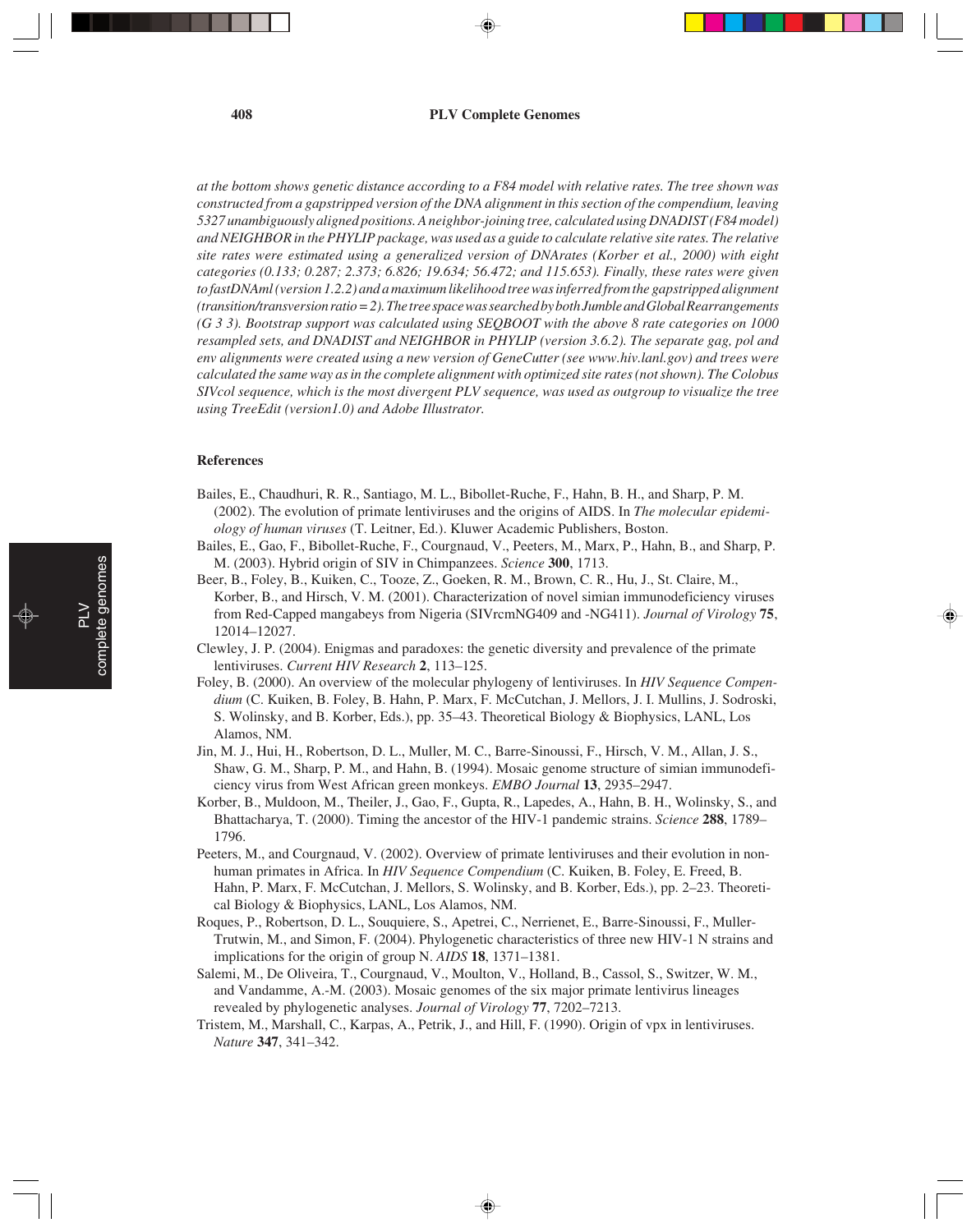⊕

PLV<br>complete genomes complete genomes

♦

### **Table 1: Table of Primate Lentivirus (PLV) Sequences in the Complete Genome Alignments**

. . .

◈

Ξ

| Name                        | <b>Accession</b> | Country       | Author               | Reference                        |
|-----------------------------|------------------|---------------|----------------------|----------------------------------|
| H1B.FR.83.HXB2              | K03455           | France        | Wong-Staal, F        | Nature 313(6000):277-84 (1985)   |
| H1A1.UG.85.U455             | M62320           | Uganda        | Oram, JD             | ARHR 6(9):1073-8 (1990)          |
| H1B.US.90.WEAU160           | U21135           | U.S.A.        | Tozser, J            | FEBS Lett 281(1-2); 77-80 (1991) |
| H1C.ET.86.ETH2220           | U46016           | Ethiopia      | Salminen, MO         | ARHR 12(14):1329-39 (1996)       |
| H1D.CD.84.84ZR085           | U88822           | D.R.C.        | Gao, F               | J Virol 72(7):5680-98 (1998)     |
| H1F1.BE.93.VI850            | AF077336         | Belgium       | Laukkanen, T         | Virology 269(1):95-104 (2000)    |
| H1G.SE.93.SE6165            | AF061642         | Sweden        | Laukkanen, T         | Virology 247(1):22-31 (1998)     |
| H1H.CF.90.056               | AF005496         | C.A.R.        | Murphy, E            | ARHR 9(10):997-1006 (1993)       |
| H1J.SE.93.SE7887            | AF082394         | Sweden        | Laukkanen, T         | ARHR 15(3):293-7 (1999)          |
| H1K.CM.96.MP535             | AJ249239         | Cameroon      | Peeters, M           | ARHR 16(2):139-51 (2000)         |
| H101_AE.TH.90.CM240         | U54771           | Thailand      | Laukkanen, T         | J Virol 70(9):5935-43 (1996)     |
| H102_AG.NG.-.IBNG           | L39106           | Nigeria       | Howard, TM           | ARHR 10(12):1755-7 (1994)        |
| H1N.CM.95.YBF30             | AJ006022         | Cameroon      | Simon, F             | Nat Med 4(9):1032-7 (1998)       |
| H1O.BE.87.ANT70             | L20587           | Belgium       | Vanden Haesevelde, M | J Virol 68(3):1586-96 (1994)     |
| H1O.CM.91.MVP5180           | L20571           | Cameroon      | Gurtler, LG          | J Virol 68(3):1581–5 (1994)      |
| CPZ.CD.-.ANT                | U42720           | D.R.C.        | Vanden Haesevelde, M | Virology 221(2):346-50 (1996)    |
| CPZ.CM.-.CAM3               | AF115393         | Cameroon      | Corbet, S            | J Virol 74(1):529-34 (2000)      |
| CPZ.GA.88.GAB2              | AF382828         | Gabon         | Gao, F               | Unpublished                      |
| CPZ.GA.-.CPZGAB             | X52154           | Gabon         | Huet, T              | Nature 345(6273):356-9 (1990)    |
| CPZ.US.85.CPZUS             | AF103818         | U.S.A.        | Gao, F               | Nature 397(6718):436-41 (1999)   |
| CPZ.TZ.-.TAN1               | AF447763         | Tanzania      | Santiago, ML         | J Virol 77(3):2233-2242 (2003)   |
| H <sub>2</sub> A.GW.-.ALI   | AF082339         | Guinea-bissau | Azevedo-Pereira, JM  | Unpublished                      |
| H <sub>2</sub> A.DE.-.BEN   | M30502           | Germany       | Kirchhoff, F         | Virology 177(1):305-11 (1990)    |
| H <sub>2</sub> A.SN.-.ST    | M31113           | Senegal       | Kumar, P             | J Virol 64(2):890-901 (1990)     |
| H2B.GH.86.D205              | X16109           | Ghana         | Dietrich, U          | Nature 342(6252):948-50 (1989)   |
| H <sub>2</sub> B.CI.-.EHO   | U27200           | Cote d'ivoire | Rey-Cuille, MA       | Virology 202(1):471-6 (1994)     |
| H <sub>2</sub> G.CI.-.ABT96 | AF208027         | Cote d'ivoire | Brennan, CA          | ARHR 13(5):401-4 (1997)          |
| H2U.FR.96.12034             | AY530889         | France        | Damond, F            | ARHR 20(6):666-672 (2004)        |
| <b>MAC.US.-.239</b>         | M33262           | U.S.A.        | Kestler, H           | Science 248(4959):1109-12 (1990) |
| SMM.SL.92.SL92B             | AF334679         | Sierra Leone  | Chen, Z              | J Virol 70(6):3617-27 (1996)     |
| SMM.US.-.H9                 | M80194           | U.S.A.        | Courgnaud, V         | J Virol 66(1):414-9 (1992)       |
| STM.US.-.STM                | M83293           | U.S.A.        | Novembre, FJ         | Virology 186(2):783-7 (1992)     |
| SAB.SN.-.SAB1C              | U04005           | Senegal       | Jin, MJ              | EMBO J 13(12):2935-47 (1994)     |
| TAN.UG.-.TAN1               | U58991           | Uganda        | Stivahtis, GL        | Virology 228(2):394-9 (1997)     |
| VER.KE.-.AGM155             | M29975           | Kenya         | Johnson, PR          | J Virol 64(3):1086–92 (1990)     |
| <b>VER.KE.-.9063</b>        | L40990           | Kenya         | Hirsch, VM           | J Virol 69(2):955–67 (1995)      |
| VER.DE.-.AGM3               | M30931           | Germany       | Baier, M             | Virology 176(1):216-21 (1990)    |
| VER.KE.-.TYO1               | X07805           | Kenya         | Fukasawa, M          | Nature 333(6172):457-61 (1988)   |
| COL.CM.-.CGU1               | AF301156         | Cameroon      | Courgnaud, V         | J Virol 75(2):857-66 (2001)      |
| DEN.CD.-.CD1                | AJ580407         | D.R.C.        | Saragosti, S         | Unpublished                      |
| GRV.ET.-.GRI_677            | M66437           | Ethiopia      | Fomsgaard, A         | Virology 182(1):397-402 (1991)   |
| GSN.CM.99.CN166             | AF468659         | Cameroon      | Courgnaud, V         | J Virol 76(16):8298-309 (2002)   |
| GSN.CM.99.CN71              | AF468658         | Cameroon      | Courgnaud, V         | J Virol 76(16):8298-309 (2002)   |
| DRL.-.x.FAO                 | AY159321         |               | Hu, J                | J Virol 77(8):4867-4880 (2003)   |
| RCM.GA.-.GAB1               | AF382829         | Gabon         | Gao, F               | Science 300(5626); 1713 (2003)   |
| <b>RCM.NG.-.NG411</b>       | AF349680         | Nigeria       | Beer, BE             | J Virol 75(24):12014-27 (2001)   |
| MND-2 .- .- . 5440          | AY159322         |               | Hu, J                | J Virol 77(8):4867-4880 (2003)   |
| MND-2.CM.98.CM16            | AF367411         | Cameroon      | Takehisa, J          | ARHR 17(12):1143-54 (2001)       |
| MND-2.GA.-.M14              | AF328295         | Gabon         | Souquiere, S         | J Virol 75(15):7086-96 (2001)    |
| MNE.US.-.MNE027             | U79412           | U.S.A.        | Kimata, JT           | J Virol 72(1):245-56 (1998)      |

 $\Rightarrow$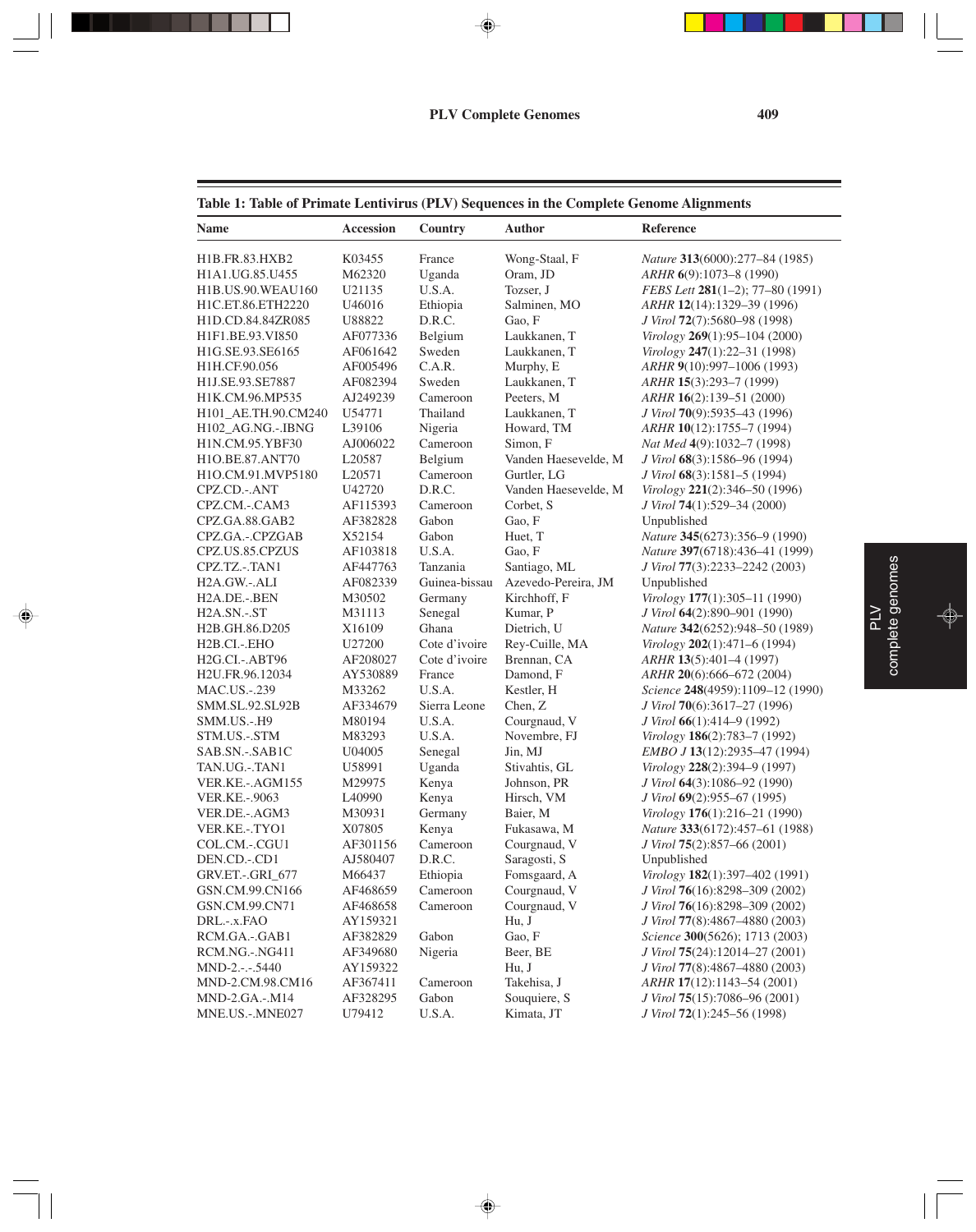### **410 PLV Complete Genomes**

⊕

| LST.CD.88.447     | AF188114 | D.R.C.   | Beer, BE          | J Virol 74(8):3892-8 (2000)       |
|-------------------|----------|----------|-------------------|-----------------------------------|
| LST.CD.88.485     | AF188115 | D.R.C.   | Beer, BE          | J Virol 74(8):3892-8 (2000)       |
| LST.CD.88.524     | AF188116 | D.R.C.   | Beer, BE          | J Virol 74(8):3892-8 (2000)       |
| LST.KE.-.lho7     | AF075269 | Kenya    | Hirsch, VM        | J Virol 73(2):1036–45 (1999)      |
| SUN.GA.98.L14     | AF131870 | Gabon    | Beer, BE          | J Virol 73(9):7734–44 (1999)      |
| MND-1.GA.-.MNDGB1 | M27470   | Gabon    | Tsujimoto, H      | Nature 341(6242):539-41 (1989)    |
| MON.CM.99.L1      | AY340701 | Cameroon | Courgnaud, V      | J Virol 77(23):12523-12534 (2003) |
| MON.NG.-.NG1      | AJ549283 | Nigeria  | Barlow, KL        | J Virol 77(12):6879–88 (2003)     |
| MUS.CM.01.1085    | AY340700 | Cameroon | Courgnaud, V      | J Virol 77(23):12523-12534 (2003) |
| DEB.CM.99.CM40    | AY523865 | Cameroon | Bibollet-Ruche, F | J Virol 78(14):7748-7762 (2004)   |
| DEB.CM.99.CM5     | AY523866 | Cameroon | Bibollet-Ruche, F | J Virol 78(14):7748-7762 (2004)   |
| SYK.KE.-.KE51     | AY523867 | Kenya    | Bibollet-Ruche, F | J Virol 78(14):7748-7762 (2004)   |
| SYK.KE.-.SYK173   | L06042   | Kenya    | Hirsch, VM        | J Virol 67(3):1517–28 (1993)      |
|                   |          |          |                   |                                   |

 $\color{red}\blacklozenge$ 

♠

 $\overline{\phantom{0}}$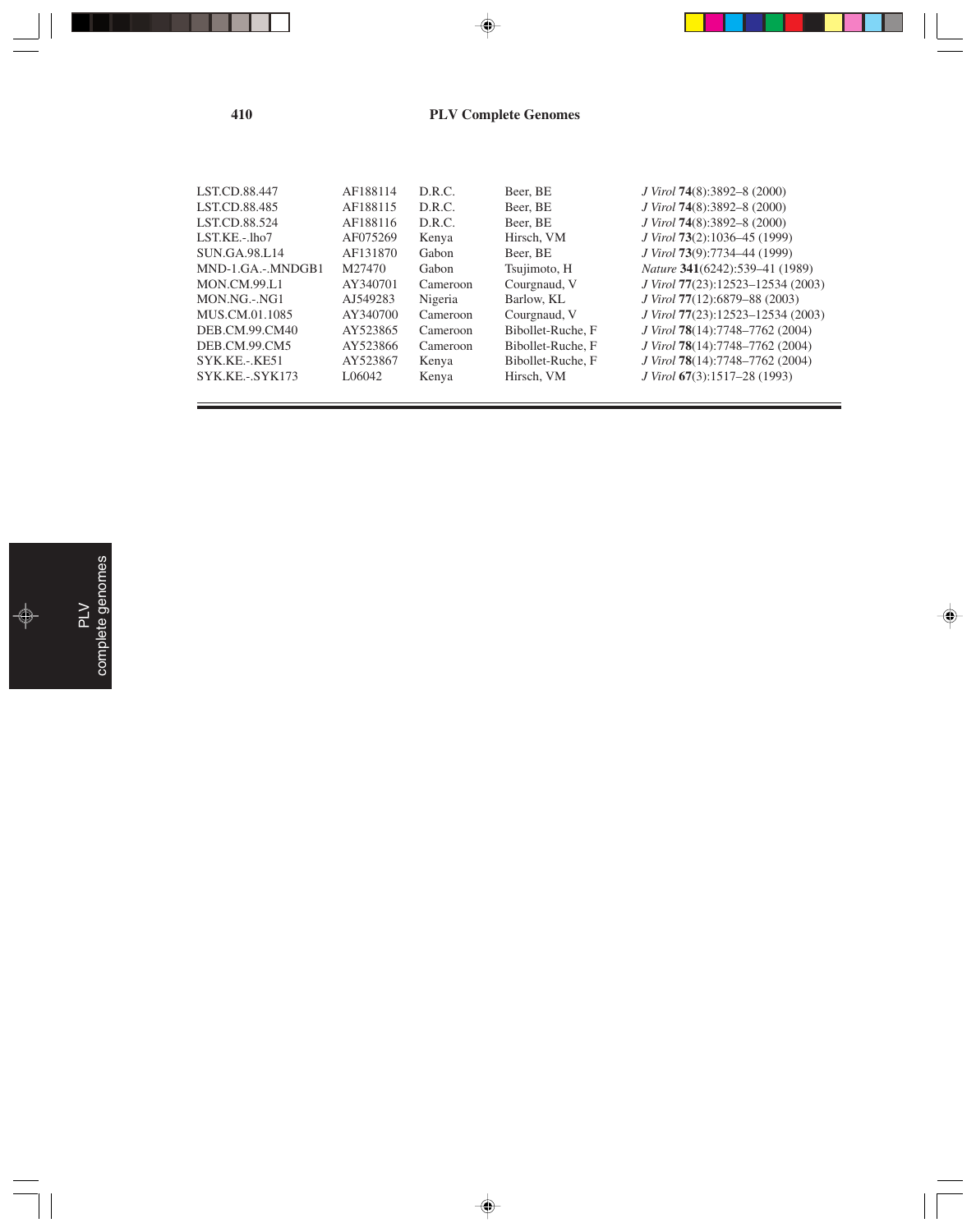| H1B.FR.83.HXB2                                                                 | / 5' LTR U3 start                                                                                                                                                                                                                                                                                                                                                                                                                                      |
|--------------------------------------------------------------------------------|--------------------------------------------------------------------------------------------------------------------------------------------------------------------------------------------------------------------------------------------------------------------------------------------------------------------------------------------------------------------------------------------------------------------------------------------------------|
| H1A1.UG.85.U455<br>H1B.US.90.WEAU160<br>H1C.ET.86.ETH2220<br>H1D.CD.84.84ZR085 |                                                                                                                                                                                                                                                                                                                                                                                                                                                        |
| H1F1.BE.93.VI850<br>H1G.SE.93.SE6165<br>H1H.CF.90.056                          |                                                                                                                                                                                                                                                                                                                                                                                                                                                        |
| H1J.SE.93.SE7887<br>H1K.CM.96.MP535                                            |                                                                                                                                                                                                                                                                                                                                                                                                                                                        |
| H101 AE.TH.90.CM240<br>H102 AG.NG.-.IBNG<br>H1N. CM. 95. YBF30                 |                                                                                                                                                                                                                                                                                                                                                                                                                                                        |
| H10.BE.87.ANT70<br>H1O.CM.91.MVP5180<br>CPZ.CD. - . ANT                        | $C-\dots+T-\dots-T-\dots-T-\dots+T\text{AAG}-\dots+T\text{AAG}-\dots+G-\dots+G-\dots-C-\dots+A-\dots-T-\dots-T-\text{G-A-T}-\dots+T-\text{G-A-T}-\dots+T-\text{G-T}-\dots+G-\text{A-T}-\dots+G-\text{A-T}-\dots+G-\text{A-T}-\dots+G-\text{A-T}-\dots+G-\text{A-T}-\dots+G-\text{A-T}-\dots+G-\text{A-T}-\dots+G-\text{A-T}-\dots+G-\text{A-T}-\dots+G-\text{A-T}-\dots+G-\text{A-T}-\dots+G-\text{A-T}-\dots+G-\text{A-T}-\dots+G-\text{A-T}-$<br>130 |
| $CPZ.CM. - . CAM3$<br>CPZ.GA.88.GAB2                                           |                                                                                                                                                                                                                                                                                                                                                                                                                                                        |
| CPZ.GA. - . CPZGAB<br>CPZ.US.85.CPZUS<br>CPZ.TZ.-.TAN1                         | 129<br>129                                                                                                                                                                                                                                                                                                                                                                                                                                             |
| H2A.GW.-.ALI<br>$H2A.DE. -.BEN$<br>$H2A.SN.-.ST$                               | 129<br>.--C-----A-GT--T--AGTAGGA-G-----TAGA-----A--CA-A-ACC-AG-AA-AGAGG----GATAA-A--A----G------T--T--T-AT-------AG-A--G--C---A--TA---C-<br>129                                                                                                                                                                                                                                                                                                        |
| H2B.GH.86.D205<br>H2B.CI.-.EHO                                                 | 129<br>129                                                                                                                                                                                                                                                                                                                                                                                                                                             |
| H2G.CI.-.ABT96<br>H2U.FR.96.12034                                              |                                                                                                                                                                                                                                                                                                                                                                                                                                                        |
| MAC.US.-.239<br>SMM.SL.92.SL92B<br>$SMM.US. - . H9$                            |                                                                                                                                                                                                                                                                                                                                                                                                                                                        |
| STM.US.-.STM                                                                   |                                                                                                                                                                                                                                                                                                                                                                                                                                                        |
| SAB.SN.-.SAB1C                                                                 | 129                                                                                                                                                                                                                                                                                                                                                                                                                                                    |
|                                                                                |                                                                                                                                                                                                                                                                                                                                                                                                                                                        |
| TAN.UG. - . TAN1                                                               | .----G--CA--TA-TGG--A-C-AAG---G-GC-A-----GA----C-ATGC-CTAA-TGA-TGG---ATTA-AGA-----G---AGCA--TT-C--T--------C-C---GA-G--C-GATG---C-                                                                                                                                                                                                                                                                                                                     |
| VER. KE. - . AGM155<br>VER. KE. - . 9063<br>VER.DE. - . AGM3                   | .----T---A-TTA-T-----G-TA-G---A-TA-G------A----A-----ATGC-CT-A-TGA-TGG--AAT-A-TGA-----G-A-CGCA-GGT--AA---A--T----A----C--GAG-TG-----<br>129<br>129                                                                                                                                                                                                                                                                                                     |
| VER.KE. - . TYO1<br>COL.CM. - . CGU1                                           |                                                                                                                                                                                                                                                                                                                                                                                                                                                        |
| DEN.CD. - .CD1                                                                 |                                                                                                                                                                                                                                                                                                                                                                                                                                                        |
| GRV.ET. - . GRI 677                                                            | .----T---A--TA-T----TG--A-----G--A-G-----GA--T---ATGC--TGA--GAGTGG--AATAA-AGA-----G---AGCT---T-------C--G-----A--G--C--GAGAGT-----                                                                                                                                                                                                                                                                                                                     |
| GSN.CM.99.CN166<br>GSN.CM.99.CN71                                              |                                                                                                                                                                                                                                                                                                                                                                                                                                                        |
| $DRL$ . - . - . $FAO$                                                          |                                                                                                                                                                                                                                                                                                                                                                                                                                                        |
| RCM.GA.-.GAB1<br>$RCM.NG. - . NG411$                                           |                                                                                                                                                                                                                                                                                                                                                                                                                                                        |
| $MND-2. - - - 5440$<br>MND-2.CM.98.CM16<br>$MND-2.GA.-.M14$                    |                                                                                                                                                                                                                                                                                                                                                                                                                                                        |
| MNE.US. - . MNE027                                                             |                                                                                                                                                                                                                                                                                                                                                                                                                                                        |
| LST.CD.88.447<br>LST.CD.88.485<br>LST.CD.88.524                                |                                                                                                                                                                                                                                                                                                                                                                                                                                                        |
| LST.KE.-.lho7                                                                  | .----------TA-TGG-----GA-------G--C---T-AAT---C-ACTGTG-GA-TGAGTGG--TCT-A-TGGA--C-TCAT---------GAT--A-----A-CA-----C--T-----A----<br>129                                                                                                                                                                                                                                                                                                                |
| SUN.GA.98.L14                                                                  |                                                                                                                                                                                                                                                                                                                                                                                                                                                        |
| MND-1.GA.-.MNDGB1                                                              |                                                                                                                                                                                                                                                                                                                                                                                                                                                        |
| MON.CM.99.L1<br>MON.NG.-.NG1                                                   |                                                                                                                                                                                                                                                                                                                                                                                                                                                        |
| MUS.CM.01.1085                                                                 |                                                                                                                                                                                                                                                                                                                                                                                                                                                        |
| DEB.CM.99.CM40<br>DEB.CM.99.CM5<br>$SYK.KE. - .KE51$                           |                                                                                                                                                                                                                                                                                                                                                                                                                                                        |

<u>a shekara ta 1989 na shekara ta 1989 na shekara ta 1989 na shekara ta 1989 na shekara ta 1989 na shekara ta 1989 na shekara ta 1989 na shekara ta 1989 na shekara ta 1989 na shekara ta 1989 na shekara ta 1989 na shekara ta</u>

 $\overrightarrow{\phantom{a}}$ 

 $\overline{\mathbb{F}}$ 

٦

**PLV Complete Genomes** 

 $\begin{picture}(20,5) \put(0,0){\line(1,0){10}} \put(15,0){\line(1,0){10}} \put(15,0){\line(1,0){10}} \put(15,0){\line(1,0){10}} \put(15,0){\line(1,0){10}} \put(15,0){\line(1,0){10}} \put(15,0){\line(1,0){10}} \put(15,0){\line(1,0){10}} \put(15,0){\line(1,0){10}} \put(15,0){\line(1,0){10}} \put(15,0){\line(1,0){10}} \put(15,0){\line(1,$ 

 $\frac{1}{\sqrt{2\pi}}\int_{0}^{\pi}\frac{1}{\sqrt{2\pi}}\left( \frac{1}{2}\frac{1}{2}\frac{1}{2}\frac{1}{2}\frac{1}{2}\frac{1}{2}\frac{1}{2}\frac{1}{2}\frac{1}{2}\frac{1}{2}\frac{1}{2}\frac{1}{2}\frac{1}{2}\frac{1}{2}\frac{1}{2}\frac{1}{2}\frac{1}{2}\frac{1}{2}\frac{1}{2}\frac{1}{2}\frac{1}{2}\frac{1}{2}\frac{1}{2}\frac{1}{2}\frac{1}{2}\frac{1}{2}\frac{1}{2}\frac{1}{2}\frac{1}{2}\frac{1}{2}\frac{1}{$ 

<u>a mana</u>

л

 $\frac{411}{11}$ 

PLV<br>complete genomes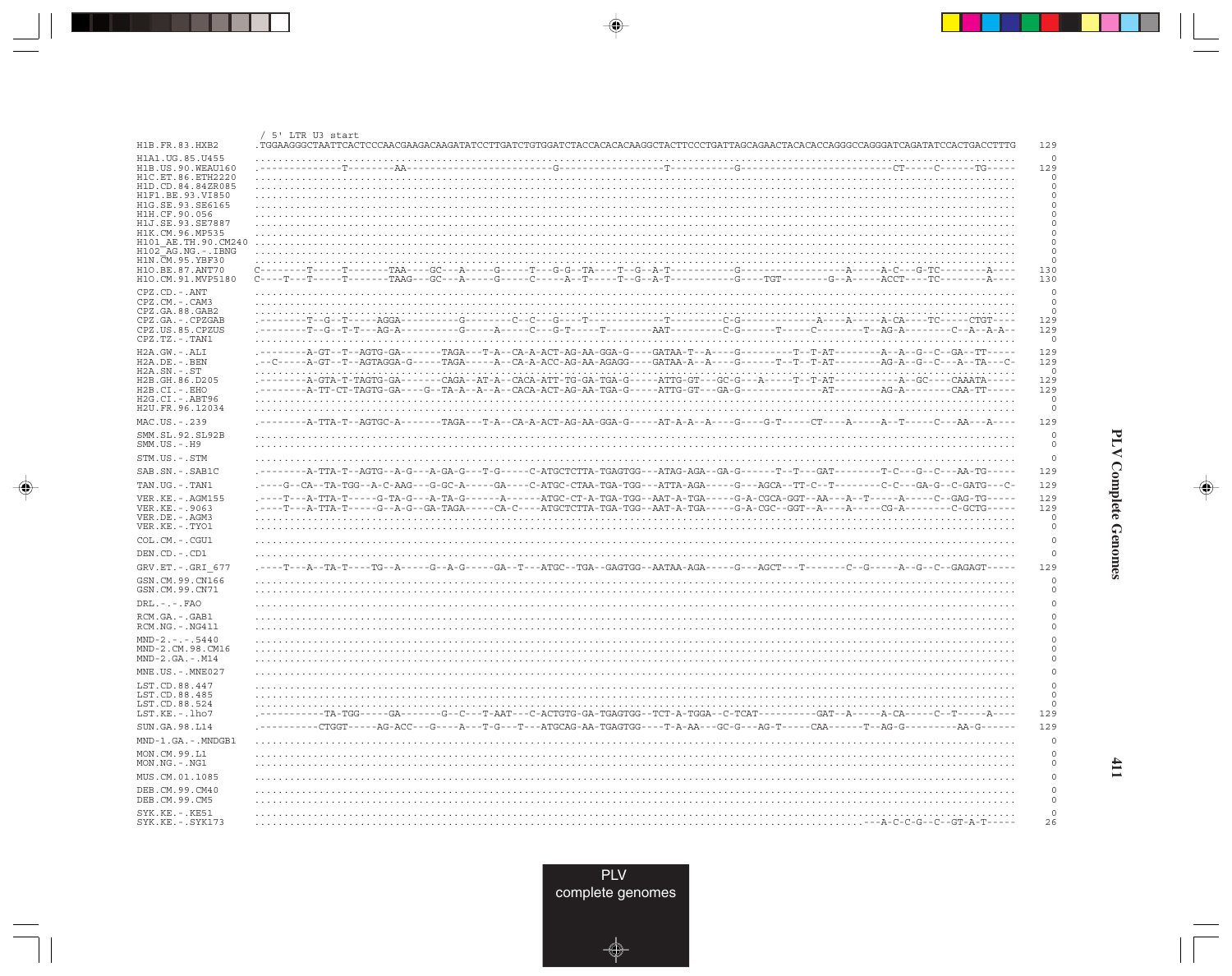

---

 $\Rightarrow$ 

| H1B.FR.83.HXB2                                             | $GATGGTGCTACAAGCTAGTACCAGTTGAGCCAGAGAAGTTAGAAGAA. GCCAACAAAGGAGAGAACACCCCGCTTGTTACACCCCTGTGAGCC CTGCATGGAATGGATGGCCGGAGAGAGAGATG$                                                                                                                          | 250                                        |
|------------------------------------------------------------|------------------------------------------------------------------------------------------------------------------------------------------------------------------------------------------------------------------------------------------------------------|--------------------------------------------|
| H1A1.UG.85.U455<br>H1B. US. 90. WEAU160                    |                                                                                                                                                                                                                                                            | $\circ$<br>250                             |
| H1C.ET.86.ETH2220<br>H1D.CD.84.84ZR085<br>H1F1.BE.93.VI850 |                                                                                                                                                                                                                                                            | $\circ$<br>$\circ$<br>$\circ$              |
| H1G.SE.93.SE6165                                           |                                                                                                                                                                                                                                                            | $\mathsf{O}\xspace$<br>0                   |
| H1H.CF.90.056<br>H1J.SE.93.SE7887                          |                                                                                                                                                                                                                                                            | $\mathsf{O}\xspace$                        |
| H1K.CM.96.MP535<br>H101 AE.TH.90.CM240                     |                                                                                                                                                                                                                                                            | $\mathsf{O}\xspace$<br>$\mathsf{O}\xspace$ |
| $H102-AG.NG. - .IBNG$<br>H1N.CM.95.YBF30                   |                                                                                                                                                                                                                                                            | $\circ$<br>$\circ$                         |
| H10.BE.87.ANT70<br>H1O.CM.91.MVP5180                       | ------TG-TT--A----------GTCAGA---AG--GC----AG-CTA-GAG-T-C-T-T----GGG-T-ATC-CC-G--T--A-CAT-TGCC------T-T--A--TA-AC-T-A----A-<br>-----TG-TT--A--G--------GTCAG----AG--GC---GAG-CTG-GT--T-C-AAT--AG-TG-T--TC-TC----T--A-CTT-TAAT------GCT--G--TG-AC-CG-G--GA- | 254<br>254                                 |
| CPZ.CD. - . ANT<br>CPZ.CM.-.CAM3                           |                                                                                                                                                                                                                                                            | $\Omega$<br>$\circ$                        |
| CPZ.GA.88.GAB2<br>CPZ.GA.-.CPZGAB                          | ---T---A-----G--CC-GACAGAG---C--G-----C-------TG-------T----A-T--C----G--T--CA-AT-T-A-----G----A--TGA---C-A---G--                                                                                                                                          | $\circ$<br>250                             |
| CPZ.US.85.CPZUS<br>$CPZ.TZ.-.TAN1$                         | -GC------TT---T---C--TC-CACAGA----G-AG----GCGG-----T--------C--A--TAC--C-G-----CA--T--A------------A--TGAAC-TG-C-----                                                                                                                                      | 250<br>$\circ$                             |
| $H2A.GW.-.ALI$                                             | -G---CTG-GG-------------A--TGTCCC-C------GGG-GG-CACT----CTCA-T--C--C-------A--ACAAACAAGCA-GCAT------A--C-TG-G--GAC                                                                                                                                         | 244                                        |
| H2A.DE. - . BEN<br>$H2A.SN.-.ST$                           | -G---CTG-GG---------T----A--ACTC-C-C----G--AG-GG---AT---GC--A-T----AG---------A-CACAAACAAGCA--CAT-----TGA-C-TG-G--GAC                                                                                                                                      | 244<br>$\circ$                             |
| H2B.GH.86.D205<br>$H2B.CI.-.EHO$                           | -T---CTG-GG-----G--------A----T-CCAGC--CGACCCGAG-GG-G-AG--A-C-CATT--C-AA-G-----G-CACAGA-CTCCTC-TG-------ATCC-TG-G-GAC<br>-C---CTA-GG--------G---A-AA-T-T-A---C----C-AG-GG-C-AG--A-C-CATT-TC--G-G--T--A-CACAGACCTCC-C-TG--------CC-CGA---GAC                | 247<br>244                                 |
| H2G.CI.-.ABT96<br>H2U.FR.96.12034                          |                                                                                                                                                                                                                                                            | $\circ$<br>$\circ$                         |
| MAC.US. - . 239                                            | -C---CTA-GG--AT----C--T--AA-TGTA-C---T--G--AC-GG-G-AT---G-GCATTAT--AA-G--T--A-CTCAAACTTCCCAGTG--------TTG-G---G--                                                                                                                                          | 244                                        |
| SMM. SL. 92. SL92B<br>$SMM.US.-.H9$                        |                                                                                                                                                                                                                                                            | $\mathsf{O}\xspace$<br>$\mathsf{O}\xspace$ |
| STM.US.-.STM                                               |                                                                                                                                                                                                                                                            | $\,$ $\,$ $\,$                             |
| SAB.SN.-.SAB1C                                             | ---------TT--A--G-----T--G--CCT--C---G--G--T--G--TA-T------CA-T--C--C-G--T----CTCAAG--GCCTATGA-------G-CTG--A---GAC                                                                                                                                        | 244                                        |
|                                                            |                                                                                                                                                                                                                                                            |                                            |
| TAN.UG. - . TAN1                                           |                                                                                                                                                                                                                                                            | 241                                        |
| VER. KE. - . AGM155<br>VER.KE. - . 9063                    | -C-TC----T-----------G---CCCT-CAT--G----AG-A-C-T-T--A-GGCATT-----G-------A-CACAACTGCATGAAG-CCCTGAT-G-ATAAATC-TG-----A-<br>-C-TT----T-----------G--A--- -T-CAT----G--AG-G-CCT-T---GACATTA----GCG--T----CACAAATAAAAGA-G-CCCCGAT-GCAT-AGTC-TG----GAC          | 250<br>250                                 |
| VER.DE. - . AGM3<br>VER.KE. - . TYO1                       |                                                                                                                                                                                                                                                            | $\circ$<br>$\circ$                         |
| COL.CM. - . CGU1                                           |                                                                                                                                                                                                                                                            | $\circ$                                    |
| DEN.CD. - .CD1                                             |                                                                                                                                                                                                                                                            | $\circ$                                    |
| GRV.ET. - . GRI 677                                        |                                                                                                                                                                                                                                                            | 250                                        |
| GSN.CM.99.CN166<br>GSN.CM.99.CN71                          |                                                                                                                                                                                                                                                            | $\Omega$<br>$\mathbf 0$                    |
| $DRL - - -$ . FAO                                          |                                                                                                                                                                                                                                                            | $\Omega$                                   |
| RCM.GA. - . GAB1<br>RCM.NG. - . NG411                      |                                                                                                                                                                                                                                                            | $\mathbf 0$<br>$\mathbf 0$                 |
| $MND-2. - - - 5440$                                        |                                                                                                                                                                                                                                                            | $\mathbf 0$                                |
| MND-2.CM.98.CM16<br>$MND-2.GA.-.M14$                       |                                                                                                                                                                                                                                                            | 0<br>$\mathbb O$                           |
| MNE.US. - . MNE027                                         |                                                                                                                                                                                                                                                            | $\mathbf 0$                                |
| LST.CD.88.447                                              |                                                                                                                                                                                                                                                            | $\mathbf 0$                                |
| LST.CD.88.485<br>LST.CD.88.524<br>LST.KE.-.lho7            |                                                                                                                                                                                                                                                            | 0<br>$\Omega$                              |
| SUN.GA.98.L14                                              | ------TG-GGC--T---A------G-CTTGTG-TGAGT-TA---ATCC-TC--AT----CACAAT--C-T--G--TT-AAGCCAG---GGG-TCC----A-----CTG-G----GAG<br>-C---CTA-GG-------C------CACCATTG-TGA---CAGG-ATCCT--TCATCCTTGTCAAGC-C-AC-G--TT-CAGCCAG-AAGGG-TT-AT--A-----TTG-G----GAG           | 247<br>247                                 |
| MND-1.GA.-.MNDGB1                                          |                                                                                                                                                                                                                                                            | $\mathbf 0$                                |
| MON.CM.99.L1<br>MON.NG.-.NG1                               |                                                                                                                                                                                                                                                            | 0<br>$\mathbf 0$                           |
| MUS.CM.01.1085                                             |                                                                                                                                                                                                                                                            | $\mathbf 0$                                |
| DEB.CM.99.CM40                                             |                                                                                                                                                                                                                                                            | $\circ$                                    |
| DEB.CM.99.CM5<br>SYK.KE. - . KE51<br>SYK.KE. - . SYK173    |                                                                                                                                                                                                                                                            | $\mathsf{O}\xspace$<br>$\Omega$<br>138     |

 $\blacklozenge$ 

## **PLV Complete Genomes**

 $\Rightarrow$ 

 $\overline{\phantom{0}}$ 

 $\frac{412}{2}$ 

 $\Box$ 

▆▆▅▅▅

- 1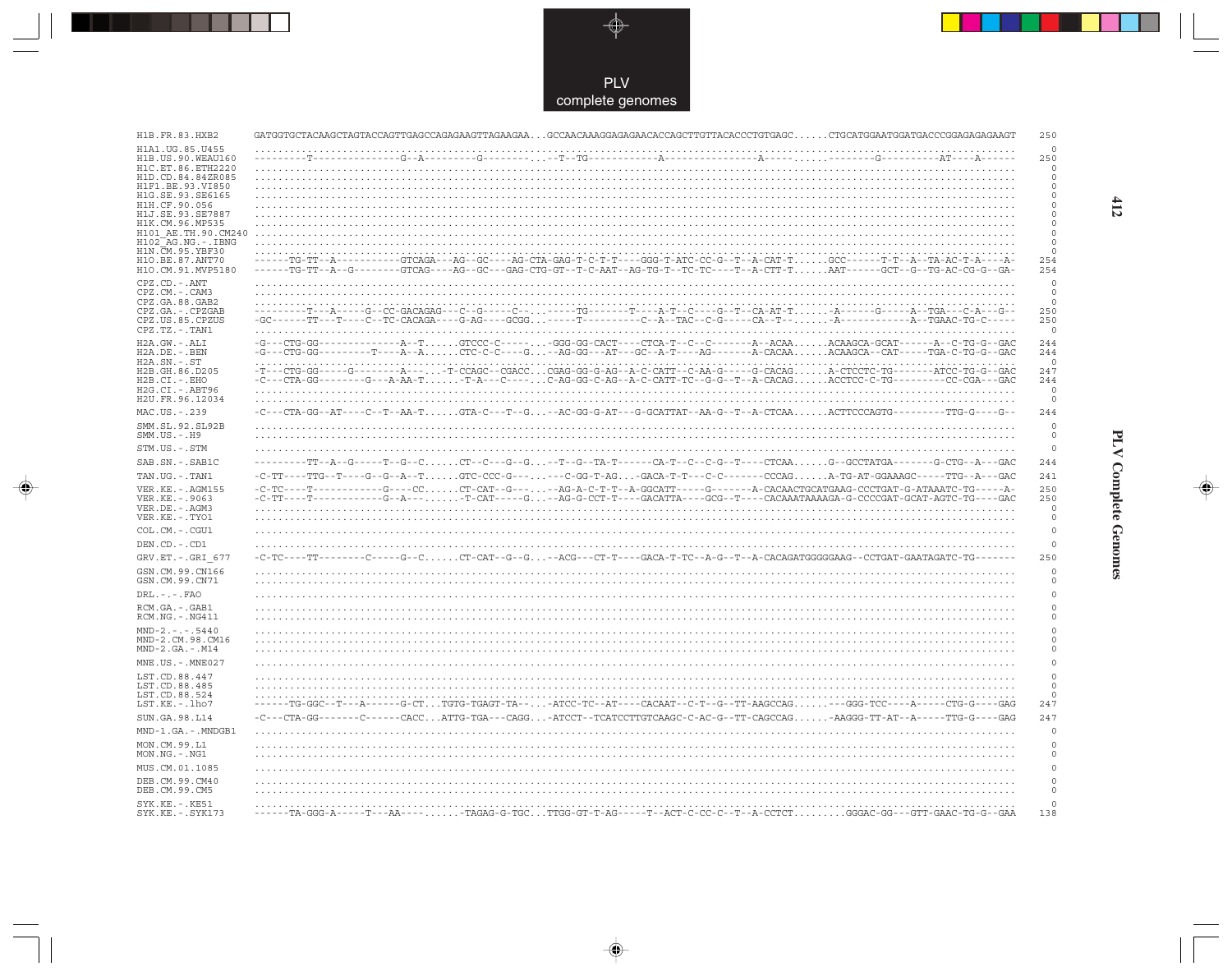|                                                                                | - TCF-1 alpha -                                                                                                                                                                                                                                             |                                       |
|--------------------------------------------------------------------------------|-------------------------------------------------------------------------------------------------------------------------------------------------------------------------------------------------------------------------------------------------------------|---------------------------------------|
| H1B.FR.83.HXB2                                                                 | GTTAGAGTGGAGGTTTGACAGCCGCCTAGCATTTCATCACATGGCCCGAGAGCTGCATCCGGAGTACTTCAAGAACTGC.                                                                                                                                                                            | 334<br>$\circ$                        |
| H1A1.UG.85.U455<br>H1B.US.90.WEAU160<br>H1C.ET.86.ETH2220<br>H1D.CD.84.84ZR085 |                                                                                                                                                                                                                                                             | 334<br>$\Omega$<br>$\circ$            |
| H1F1.BE.93.VI850<br>H1G.SE.93.SE6165<br>H1H.CF.90.056                          |                                                                                                                                                                                                                                                             | $\circ$<br>$\circ$<br>$\Omega$        |
| H1J.SE.93.SE7887<br>H1K.CM.96.MP535<br>H101 AE.TH.90.CM240                     |                                                                                                                                                                                                                                                             | $\Omega$<br>$\mathbf 0$<br>$\Omega$   |
| H102 AG.NG.-.IBNG<br>H1N.CM.95.YBF30<br>H10.BE.87.ANT70<br>H1O.CM.91.MVP5180   |                                                                                                                                                                                                                                                             | $\mathbf 0$<br>$\Omega$<br>343<br>343 |
| $\texttt{CPZ}$ . $\texttt{CD}$ .<br>- . ANT<br>CPZ.CM.-.CAM3<br>CPZ.GA.88.GAB2 |                                                                                                                                                                                                                                                             | $\Omega$<br>$\circ$<br>$\circ$        |
| CPZ.GA. - . CPZGAB<br>CPZ.US.85.CPZUS<br>CPZ.TZ.-.TAN1                         | $C-c-G-TC-c-C----P-c-G-c-C-ABGA--T-c-A-A-A----P-AA----P-AA----P-AG--$                                                                                                                                                                                       | 335<br>329<br>$\circ$                 |
| H2A.GW.-.ALI<br>$H2A.DE. -.BEN$<br>$H2A.SN.-.ST$                               | A----TT-----A-----CCTAAG--G--TCA-G--T---AA---TTTATT--A--C--A---G-A--TGG-T--AAGTCAGGCCTGCCAGAAGATGAG--GA-GGCAAGACTGAAAGCAAGA<br>A----T----CA------TC-ATG--G--C-A-A-CT---A----TTCACT---T-C--A--AG-G--TGG-C--AAGTCAGGATTGCCAGAGAAAGAA--GA-GGCAAAACTGAAAGCAAGA  | 368<br>368<br>$\Omega$                |
| H2B.GH.86.D205<br>H2B.CI.-.EHO<br>H2G.CI.-.ABT96                               | TC-TATC---CA------TTC--T---G----A-G--T-TG----TTTCA-TAG-TT---A--AG-G---GG-T--CAGTCAGGGCTACCAGAGGAGGAG--GA-GGCTAGACTAAAAGCAAGA<br>CC-T-TC---CA-------TC--T-------A-G-CT-TG-----TTCAGCAG-TTC--A---G-G--TGG-T-TCAGTCAGGAATGCCAGAGAAAGAG--GA-GGCTAAACTGAGAGCAAGA | 371<br>368<br>$\Omega$                |
| H2U.FR.96.12034                                                                |                                                                                                                                                                                                                                                             | $\circ$                               |
| MAC.US.-.239                                                                   | . TCCAACT--G--C-ACAC-T-TGA---ATAT-TTAGAT-C--A--AG-GT---GG-AGCAA-T-------CAGGCCTGTCAGAGGAAGA-GTTAGAAGGAAGGCTAACCGC                                                                                                                                           | 364                                   |
| SMM.SL.92.SL92B<br>$SMM.US.-.H9$                                               |                                                                                                                                                                                                                                                             | $\circ$<br>$\circ$                    |
| STM.US.-.STM                                                                   | $\ldots \ldots \ldots \ldots \ldots \ldots \ldots \ldots \ldots$ . TGGAAGGGATTTATTACAGTGAGA . GAAGGCTAACCGC                                                                                                                                                 | 37                                    |
| SAB.SN.-.SAB1C                                                                 | $CC-G-T---A---CCA-TA---CCA-TA---G-GG-CT-TG-T---T-GAG---C-A---C-G. G-GCC-TCAGCACAAGGCTAACCACAAAACCACACATC-TATG$                                                                                                                                              | 352                                   |
| TAN.UG. - . TAN1                                                               | AA--CA-T-C-A--AGTTC--TACA-C-----CAG---T--GGA-ATGCATGGTCTTGTTAAGAGGAAGT-GCCTAACCGCAGGCTTGCG<br>A - - G - T - - - - - AA - - - .                                                                                                                              | 347                                   |
| VER. KE. - . AGM155<br>VER. KE. - . 9063<br>VER.DE. - . AGM3                   | A--G-CA-----A------TCAATGT---TGTTC--TACG-C--CTCAAGGGAGT-CTTTACAGACTTATATTCAACAGTTGGTACAG--A-CTAGCCGACCACAGGCTTG<br>$C--G-TC---A---A---A---A---A.\\ \label{C-GT-H}$                                                                                          | 362<br>361<br>$\circ$                 |
| VER.KE. - . TYO1                                                               |                                                                                                                                                                                                                                                             | $\Omega$                              |
| COL.CM.-.CGU1                                                                  |                                                                                                                                                                                                                                                             | $\circ$                               |
| DEN.CD. - . CD1                                                                |                                                                                                                                                                                                                                                             | $\circ$                               |
| GRV.ET. - . GRI 677<br>GSN.CM.99.CN166                                         | $C$ --G-TC----A-------CCGAAGT-G--GG-GG-GT--CGC-----CATGTTTAAGG-C-TGCA-GAACATGCAAAGCGCTAG                                                                                                                                                                    | 335<br>$\Omega$                       |
| GSN.CM.99.CN71                                                                 |                                                                                                                                                                                                                                                             | $\circ$                               |
| $DRL$ . - . - . $FAO$                                                          |                                                                                                                                                                                                                                                             | $\mathbf 0$                           |
| RCM.GA.-.GAB1<br>RCM.NG. - . NG411                                             |                                                                                                                                                                                                                                                             | $\Omega$<br>$\Omega$                  |
| $MND-2. - - - 5440$<br>MND-2.CM.98.CM16<br>$MND-2.GA.-.M14$                    |                                                                                                                                                                                                                                                             | $\mathbf 0$<br>$\circ$<br>$\mathbf 0$ |
| MNE.US. - . MNE027                                                             |                                                                                                                                                                                                                                                             | $\mathbf 0$                           |
| LST.CD.88.447                                                                  |                                                                                                                                                                                                                                                             | $\Omega$                              |
| LST.CD.88.485<br>LST.CD.88.524<br>LST.KE.-.lho7                                | $-C-TATC---CAC--CA-TCCAATGT-G---G-G-G-CTTT-A---TCA-AAA---G--T-C-A-G. A-AC-A--TACT. GCTTTCGCTTTTGACTGCAAGA-GA-GTTAGCCAAACCGC.$                                                                                                                               | $\mathbf 0$<br>$\circ$<br>365         |
| SUN.GA.98.L14                                                                  | AC-TATC----CA-----TCC-ACT--G--C-A-G--TTT-G----AT-C--AA---C--T--AG-G------C-TGTTACTAGTCTGCAGTGGAGGTG-AG-TTAACCGCAAACCG                                                                                                                                       | 365                                   |
| MND-1.GA.-.MNDGB1                                                              |                                                                                                                                                                                                                                                             | $\circ$                               |
| MON.CM.99.L1<br>MON.NG.-.NG1                                                   |                                                                                                                                                                                                                                                             | $\Omega$<br>$\mathbf 0$               |
| MUS.CM.01.1085                                                                 |                                                                                                                                                                                                                                                             | $\mathbf 0$                           |
| DEB.CM.99.CM40<br>DEB.CM.99.CM5                                                |                                                                                                                                                                                                                                                             | $\Omega$<br>$\circ$                   |
| $SYK.KE. - .KE51$<br>SYK.KE. - . SYK173                                        | CC-CAT-----AC--CA--CC--A---G--C-A-ACA-CAGGCTGGGAGAT-GCC-GCTT-C---TAGAG-GAC-AACAGGAAAACCACAAGAGCTGCAG-C-GCACTTAGTAAGAACATCTCC                                                                                                                                | $\Omega$<br>262                       |

<u>a shekara ta 1989 na shekara ta 1989 na shekara ta 1989 na shekara ta 1989 na shekara ta 1989 na shekara ta 1989 na shekara ta 1989 na shekara ta 1989 na shekara ta 1989 na shekara ta 1989 na shekara ta 1989 na shekara ta</u>

 $\overline{\blacklozenge}$ 

 $\overline{\mathbb{F}}$ 

 $\begin{picture}(20,5) \put(0,0){\line(1,0){10}} \put(15,0){\line(1,0){10}} \put(15,0){\line(1,0){10}} \put(15,0){\line(1,0){10}} \put(15,0){\line(1,0){10}} \put(15,0){\line(1,0){10}} \put(15,0){\line(1,0){10}} \put(15,0){\line(1,0){10}} \put(15,0){\line(1,0){10}} \put(15,0){\line(1,0){10}} \put(15,0){\line(1,0){10}} \put(15,0){\line(1,$ 

 $\frac{1}{\sqrt{2\pi}}\int_{0}^{\pi}\frac{1}{\sqrt{2\pi}}\left( \frac{1}{2}\frac{1}{2}\frac{1}{2}\frac{1}{2}\frac{1}{2}\frac{1}{2}\frac{1}{2}\frac{1}{2}\frac{1}{2}\frac{1}{2}\frac{1}{2}\frac{1}{2}\frac{1}{2}\frac{1}{2}\frac{1}{2}\frac{1}{2}\frac{1}{2}\frac{1}{2}\frac{1}{2}\frac{1}{2}\frac{1}{2}\frac{1}{2}\frac{1}{2}\frac{1}{2}\frac{1}{2}\frac{1}{2}\frac{1}{2}\frac{1}{2}\frac{1}{2}\frac{1}{2}\frac{1}{$ 

 $\Box$ 

T E EI

 $\mathbf{I}$ 

PLV<br>complete genomes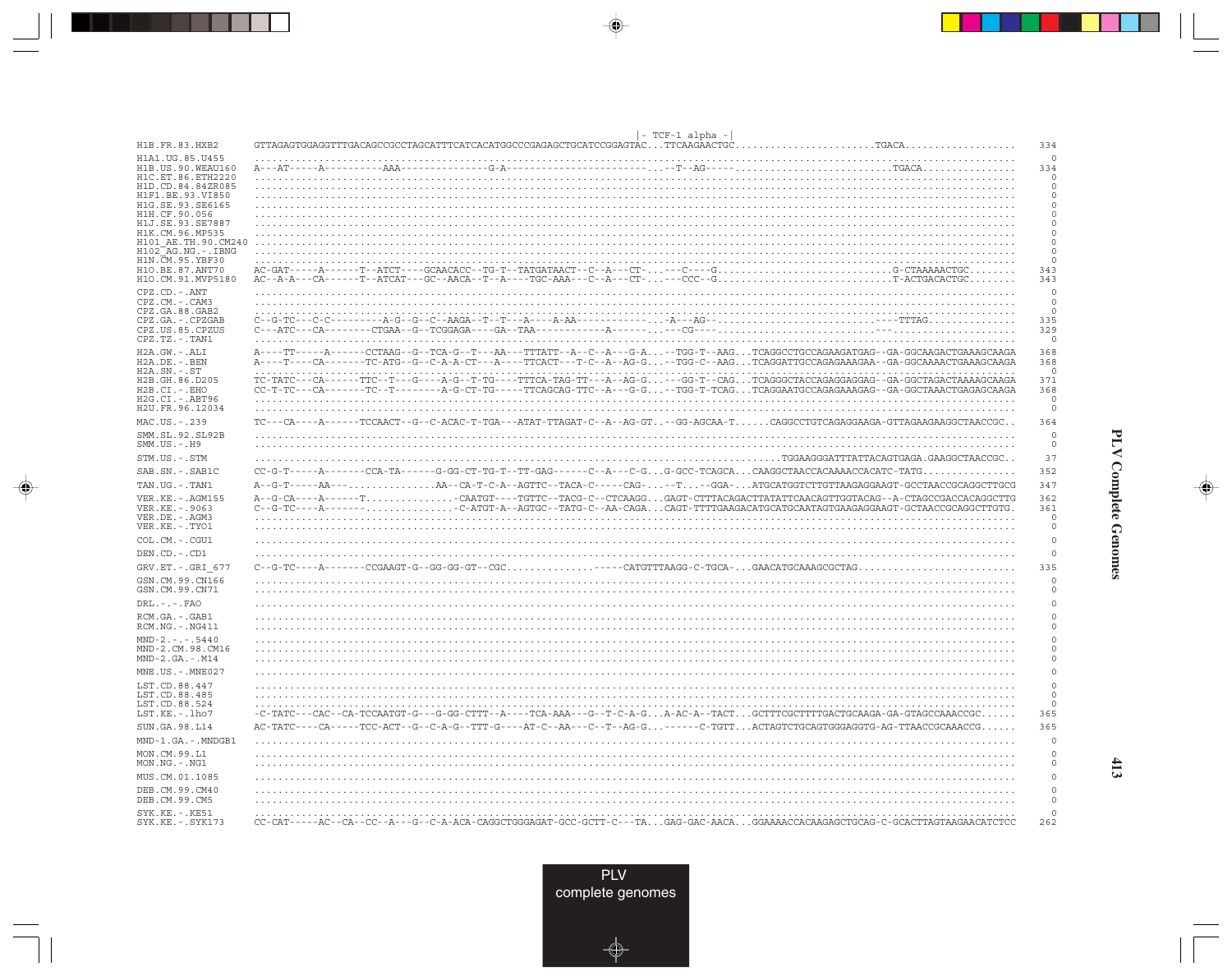

---

 $\overrightarrow{\mathbf{\P}}$ 

 $\frac{1}{\sqrt{2}}$ 

|                                               | See Pohlmann, J Virol 72(7):5589-5598(1998) and similar publications for information on this enhancer region | NF-kappa-B-II |                                                    | NF-kappa-B-I           |
|-----------------------------------------------|--------------------------------------------------------------------------------------------------------------|---------------|----------------------------------------------------|------------------------|
| H1B.FR.83.HXB2                                |                                                                                                              | $-1$          | $\overline{\phantom{a}}$<br>CTGGGGAC               | 368                    |
| H1A1.UG.85.U455                               |                                                                                                              |               |                                                    | $\mathbf 0$            |
| H1B. US. 90. WEAU160                          |                                                                                                              |               |                                                    | 368                    |
| H1C.ET.86.ETH2220                             |                                                                                                              |               |                                                    | 0<br>0                 |
| H1D.CD.84.84ZR085<br>H1F1.BE.93.VI850         |                                                                                                              |               |                                                    | 0                      |
| H1G.SE.93.SE6165                              |                                                                                                              |               |                                                    | $\circ$                |
| H1H.CF.90.056<br>H1J.SE.93.SE7887             |                                                                                                              |               |                                                    | $\circ$<br>$\mathbf 0$ |
| H1K.CM.96.MP535                               |                                                                                                              |               |                                                    | $\mathbf 0$            |
| H101 AE.TH.90.CM240<br>$H102-AG.NG. - . IBNG$ |                                                                                                              |               |                                                    | $\mathbf 0$<br>0       |
| H1N.CM.95.YBF30                               |                                                                                                              |               |                                                    | $\mathbf 0$            |
| H1O.BE.87.ANT70<br>H1O.CM.91.MVP5180          |                                                                                                              |               | ---AGACTGCTGACACTGC------                          | 404<br>375             |
| CPZ.CD. - . ANT                               |                                                                                                              |               |                                                    | $\circ$                |
| CPZ.CM. - . CAM3<br>CPZ.GA.88.GAB2            |                                                                                                              |               |                                                    | $\circ$<br>$\mathbf 0$ |
| CPZ.GA. - . CPZGAB                            |                                                                                                              |               |                                                    | 386                    |
| CPZ.US.85.CPZUS<br>CPZ.TZ.-.TAN1              | $\ldots \ldots \ldots \ldots$ TGGCTGTAACCGCGCAGGCGC.AATA-AAC----G--TGA--------TAAGGGACTTTCCAA-----           |               |                                                    | 396<br>$\mathbf 0$     |
| H2A.GW.-.ALI                                  | GGGATACCATTTAGT.AAGAACAGGAACAGCT.GATTTGGTCAGGGCAGGAAGTAACTACTGAAA-C.AGCTGAGACTGC----------AGAA--GG           |               |                                                    | 464                    |
| H2A.DE. - .BEN<br>$H2A.SN.-.ST$               | GGGATACCATATAGTGAATAACAGGAACAACCATACTTGGTCAAGGCAGGAAGTAGCTA.CTAAGAA-C.AGCTGAGGCTGC-----------AGAA--GG        |               |                                                    | 467<br>$\Omega$        |
| H2B.GH.86.D205                                | GGGATACCTACAGATTAGGCAAGAGACAGCATAAACAGGAACTAGCTGACACTGCACAA.GAAGGAA-CTAGCAGACACTGC----------AAAA-AGG         |               |                                                    | 474                    |
| H2B.CI.-.EHO<br>H2G.CI. - . ABT96             | GGAATACCTACAGAGTAGACAGGAAATAACAGCACAAAGAGGAACTAGCTAACACTGCATAGAGAAGGAA-CTAGCTGATACTGC---.-------AGAA--GG     |               |                                                    | 471<br>$\circ$         |
| H2U.FR.96.12034                               |                                                                                                              |               |                                                    | $\circ$                |
| MAC.US.-.239                                  | .AAGAGGCCTTCTTAACATGGCTGACAAGAAGGAA-CTCGCTGAACAGC-----------A                                                |               | . CAA--GG                                          | 432                    |
| SMM.SL.92.SL92B<br>$SMM.US.-.H9$              |                                                                                                              |               |                                                    | $\circ$<br>$\circ$     |
| STM.US.-.STM                                  | AAGAGGCCTTCTAAAGATGGCTGACAAGAAGGAA-CAAGCTGAGACAGC-----------A                                                |               | . CAA--GG                                          | 105                    |
| SAB.SN.-.SAB1C                                | $\ldots \ldots \ldots \ldots \ldots \ldots$ GAGTTGTCATGGTGATGACAT-AAGAAC----G $\ldots$ --TGAG-----------A .  |               | . GG                                               | 405                    |
| TAN.UG. - . TAN1                              |                                                                                                              |               |                                                    | 413                    |
| VER. KE. - . AGM155                           | CGGTTTCCTGGTTGCCTAGGAGATGACAT-AAGAAC----G------------A.                                                      |               |                                                    | 425                    |
| VER.KE. - . 9063                              |                                                                                                              |               |                                                    | 421                    |
| VER.DE. - . AGM3<br>VER.KE. - . TYO1          |                                                                                                              |               |                                                    | $\circ$<br>0           |
| COL.CM. - . CGU1                              |                                                                                                              |               |                                                    | $\circ$                |
| DEN.CD. - .CD1                                |                                                                                                              |               |                                                    | $\circ$                |
| GRV.ET. - . GRI 677                           | $\ldots$ T-TCAGCA--TTGCGGTT----------CC.                                                                     |               |                                                    | 372                    |
| GSN.CM.99.CN166                               |                                                                                                              |               |                                                    | $\mathbf 0$            |
| GSN.CM.99.CN71                                |                                                                                                              |               |                                                    | $\mathbf 0$            |
| $DRL$ . - . - . $FAO$                         |                                                                                                              |               |                                                    | $\mathbf 0$            |
| RCM.GA. - . GAB1                              |                                                                                                              |               |                                                    | $\circ$                |
| RCM.NG. - . NG411                             |                                                                                                              |               |                                                    | $\circ$                |
| $MND-2. - - - 5440$<br>MND-2.CM.98.CM16       |                                                                                                              |               | $\ldots \ldots \ldots \ldots$ . CGTCGGGTGGGG-A-TGG | $\circ$<br>18          |
| $MND-2.GA.-.M14$                              |                                                                                                              |               |                                                    | $\circ$                |
| MNE.US. - . MNE027                            |                                                                                                              |               |                                                    | $\circ$                |
| LST.CD.88.447                                 |                                                                                                              |               |                                                    | $\circ$                |
| LST.CD.88.485<br>LST.CD.88.524                |                                                                                                              |               |                                                    | $\circ$<br>$\Omega$    |
| LST.KE.-.lho7                                 | .AAACCGCAGCACATCCTCTTGCAGCCCGGTTGCTAAGGCAACCGGGCTAGCGCATGCGCAATG------G--GAGC----------AGGACGGG              |               |                                                    | 469                    |
| SUN.GA.98.L14                                 | .CATCCTCTTGCATCGCCTAGGCAACGGGGCTAGC.GCATGC--GCTAGAGT----                                                     |               |                                                    | 427                    |
| MND-1.GA.-.MNDGB1                             |                                                                                                              |               |                                                    | $\circ$                |
| MON.CM.99.L1                                  |                                                                                                              |               |                                                    | $\mathbf 0$            |
| MON.NG. - . NG1                               |                                                                                                              |               |                                                    | $\mathbf 0$            |
| MUS.CM.01.1085                                |                                                                                                              |               |                                                    | $\circ$                |
| DEB.CM.99.CM40<br>DEB.CM.99.CM5               |                                                                                                              |               |                                                    | $\circ$<br>$\circ$     |
| SYK.KE. - . KE51<br>$SYK$ $KR$ - $SYK173$     | TUCATGGTGACAAGCTCGGCCCAGGGGA                                                                                 |               | $C - G G G C$<br>$G G G G - \Delta \Delta - G -$   | $\Omega$<br>319        |

 $\blacklozenge$ 

## **PLV Complete Genomes**

 $\Rightarrow$ 

 $\frac{1}{\sqrt{2}}$ 

 $\frac{414}{4}$ 

 $\blacksquare$ 

<u> Service Service Service Service Service Service Service Service Service Service Service Service Se</u>

- 1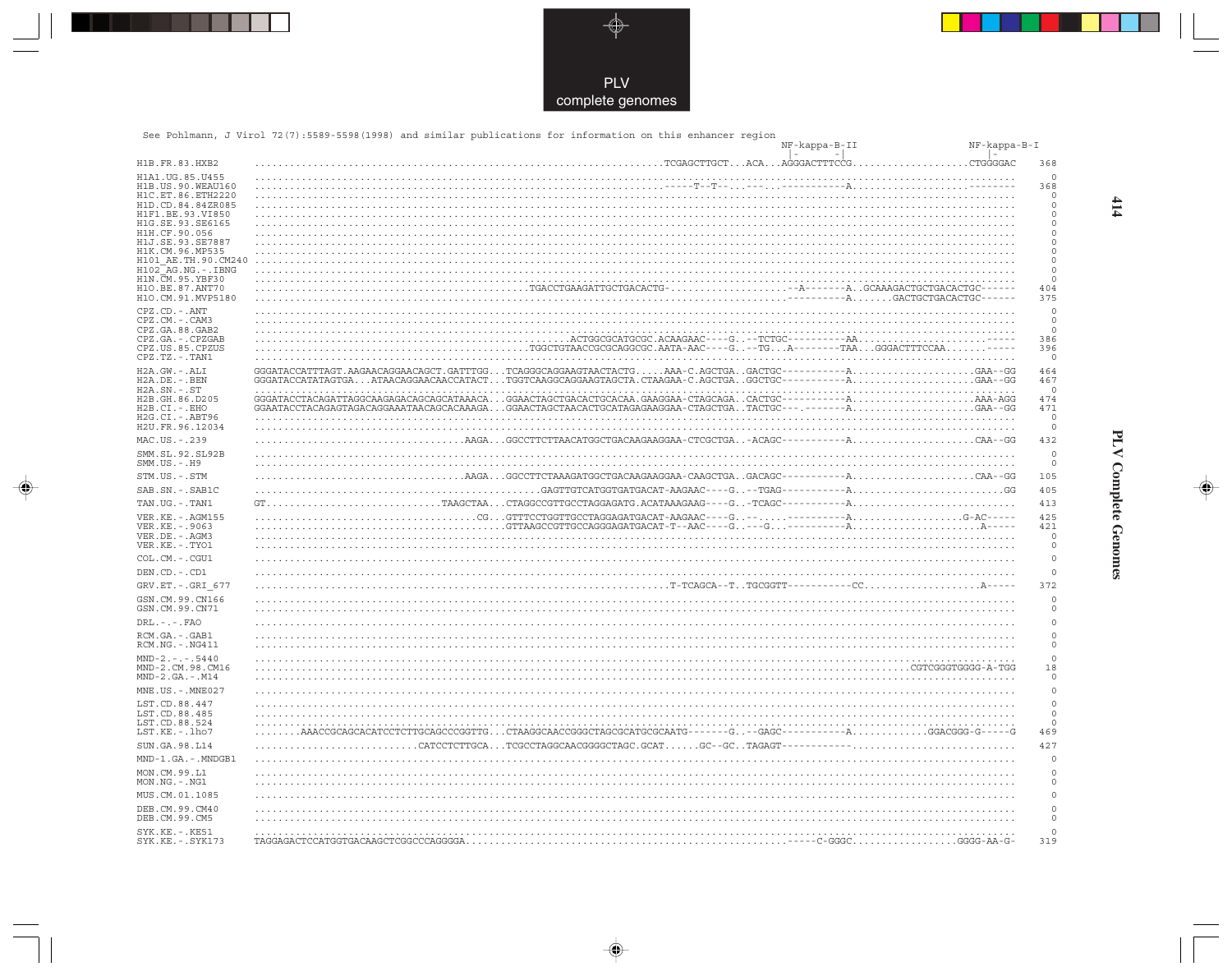HIV-2 and SIVs have extra TAR stem-loop(s) see Berkhout, Nucleic Acids Res 20(1): 27-31(1992)

. . .

 $\bigoplus$ 

| TAR element stem<br>$NF - kappa - B - I$ -<br>TATA Box<br>$Sp1-II$<br>$Sp1-I$<br>$Sp1-III$<br>TTTCCAGGG.AGGCGTGG.CCTGGGCGGACTGGGGAGTGGCGAGCCCTCAGATCCTGCATATAAGCAGCTGCTTTTTGCCTGTACTGGGTCTCTCGG<br>H1B.FR.83.HXB2<br>465<br>$\circ$<br>H1A1.UG.85.U455<br>H1B.US.90.WEAU160<br>-------A--------<br>and the state of the state of the<br>465<br>H1C.ET.86.ETH2220<br>$\circ$<br>H1D.CD.84.84ZR085<br>$\mathbf 0$<br>$\Omega$<br>H1F1.BE.93.VI850<br>$\mathbf 0$<br>H1G.SE.93.SE6165<br>H1H.CF.90.056<br>$\Omega$<br>H1J.SE.93.SE7887<br>$\circ$<br>$\mathbb O$<br>H1K.CM.96.MP535<br>H101 AE.TH.90.CM240<br>12<br>$\circ$<br>H102 AG.NG.-.IBNG<br>26<br>H1N. CM. 95. YBF30<br>$\mathbf{T} - \mathbf{C} - \mathbf{C} - - \mathbf{T}$<br>. TG--A-G-ACAGG------TT-G---AGTG-C. TAA--------AG-----------------C--- --C---T-----C. -------GG-TA<br>500<br>H10.BE.87.ANT70<br>H1O.CM.91.MVP5180<br>473<br>CPZ.CD. - . ANT<br>$\circ$<br>CPZ.CM. - . CAM3<br>$\Omega$<br>CPZ.GA.88.GAB2<br>$\mathbf 0$<br>CPZ.GA. - . CPZGAB<br>485<br>AAGG--GTG--T-A.-------AACA-G-CGTGGTTT.TA------A-GA-------A-------C---C-C---T---------------T.C-<br>CPZ.US.85.CPZUS<br>491<br>$CPZ.TZ.-.TAN1$<br>11<br>C-GTA-CCAGG--AAG-AC.A----A--AG----T-G-GAA-GC--TCATAC-----T---A-T-T-C-C---.GC--GCATTGTATTCA-TCGCTCTGC-<br>H2A.GW.-.ALI<br>563<br>H2A.DE. - .BEN<br>C-GTA-CCAAG--A-G-AC.A----A--AG----T-G-GAA-GCC-T-AT-CT-A---T---A-T-T-C-C---.TC--GCATTGTATTCA-TCGCTCTGC-<br>567<br>$H2A.SN.-.ST$<br>12<br>C-GTA-CA.TG--A-GA-C.AA---A---GT---TTG-GAA-GCC-AT-A-ATCT---T---A-T-T-C-C---.TC-CGCATTGTATTCA-TCGCTCTGC-<br>573<br>H2B.GH.86.D205<br>C-GTA-CA-TG--A-G-AC.A----A--AG-A---AG-AA-GCC-ATCA---CT---T---A-T-T-C-C---.TTG-GCATTGTATTCA-TCGCTCTGC-<br>570<br>H2B.CI.-.EHO<br>H2G.CI. - . ABT96<br>$\circ$<br>H2U.FR.96.12034<br>63<br>-G-A-GTAC.TG---A--AG-C--TCG-GAA-GCC-A--TTCT-GA--T---A-TATCA----A.TT-CGCT-TGTATTCA-TCGCTCTGC-<br>MAC.US.-.239<br>530<br>11<br>SMM.SL.92.SL92B<br>. - TCGCTCTAC-<br>$SMM.US. - . H9$<br>13<br>$C.\ldots$ -GTA- $\ldots\ldots\ldots\ldots$ CA--GGA-G $\ldots$ TAC.TG--AG-A-CTG-T--G-.AA- $\ldots\ldots\ldots\ldots$ GCC-TT-T-CT-T---T---A-TA--A-C---.TA-AGCT-TGTATTCA-TCACTCTGC-<br>STM.US.-.STM<br>203<br>$\texttt{G}\dots\texttt{-GGAGA}\dots\ldots\ldots\ldots\texttt{CTGG-GG}-\texttt{ACTGGGA-TG-CTT}\dots\ldots\ldots\ldots\ldots\ldots\texttt{GCC-G-GCTGCT-AAT---AGCA}\dots\texttt{----}\dots\texttt{TTGGGCTG-AA-AC}\dots\texttt{A--TCTCTG-T-T-CTGCT}\dots\texttt{G--}\dots\texttt{G--}\dots\texttt{G--}\dots\texttt{G--}\dots\texttt{G--}\dots\texttt{G--}\dots\texttt{G--}\dots\texttt{G--}\dots\texttt{G--}\dots\texttt{G--}\dots\texttt{G--}\dots\texttt{G--}\dots\$<br>SAB.SN. - . SAB1C<br>492<br>503<br>TAN.UG. - . TAN1<br>$\ldots \ldots \ldots$ - TG-TGCGA- .GGC--TACTTGGGA-T-GC-T $\ldots \ldots \ldots \ldots \ldots$ - - - CTCAGAG------- - A----- - A---- CGC-GGCTTG-AACTC. A-TCTCT-ACTA<br>---A--CG--ACAT-.GGC--T.AC-GGGA-T-GC-TTA--CTCAGAG-------A-----A----CGC-GGCTTG-AACTCA-TCTCT-ACTA<br>VER. KE. - . AGM155<br>521<br>----CG---CAT-.GGC--T.AC-GGGA-T-GT-TTA--CTCAGAG-------A-----A----CGC-GGCTTG-AACTCA-TCTCT-ACTA<br>517<br>VER. KE. - . 9063<br>VER.DE. - . AGM3<br>13<br>VER.KE. - . TYO1<br>13<br>COL.CM. - . CGU1<br>11<br>DEN.CD. - .CD1<br>$\circ$<br>GRV.ET. - . GRI 677<br>483<br>- T-GATCGGA - - CG - TACAG - - - CG - - ACT - GGAGTGGCTTT - - - CTCAGAG -<br>GSN.CM.99.CN166<br>$\circ$<br>GSN.CM.99.CN71<br>$\circ$<br>$DRL$ . - . - . $FAO$<br>$\circ$<br>$\mathbf 0$<br>RCM.GA. - . GAB1<br>RCM.NG. - . NG411<br>$\circ$<br>$\Omega$<br>$MND-2. - - - 5440$<br>MND-2.CM.98.CM16<br>-CAACC-A-CCTGGCTGCATATAA-C--CTCGCTTTGC-CTT-AAGTGA-TCTC-CC-TGAGAG--TAC-----T.GAGCCTGGG.TGTTCTCTGG-GAGTCT-GGAAGGA-TG-CTG--T-<br>138<br>GAGAG--TAC-----T.GAGCCTGGGTTGTTCTCTGG-GAGTCC-TGAAGGA-TG-CTG--T-<br>$MND-2.GA.-.M14$<br>62<br>MNE.US. - . MNE027<br>12<br>LST.CD.88.447<br>$\circ$<br>LST.CD.88.485<br>$\circ$<br>LST.CD.88.524<br>$\mathbf 0$<br>LST.KE.-.lho7<br>. G-C--CT-G---<br>------C-CCGCTTGT-CGG-A-<br>518<br>SUN.GA.98.L14<br>.GACAG--AGGG--A-GCTTA-C--CT-A--<br>--------.CT-CGCCTG-T.CGGGA-TCTCTG--CA<br>501<br>MND-1.GA.-.MNDGB1<br>31<br>. -GAGTC-C-ACTACAG-GG. CTAAGGG-TGTA<br>MON.CM.99.L1<br>$\circ$<br>$\circ$<br>$MON.NG. -.NG1$<br>$\mathbf 0$<br>MUS.CM.01.1085<br>DEB. CM. 99. CM40<br>$\circ$<br>DEB.CM.99.CM5<br>$\circ$<br>15<br>SYK.KE. - . KE51<br>374<br>SYK.KE. - . SYK173<br>-CA--CT-CTGC<br><b>PLV</b> |  | SCC DELIMIOUC, |  | /+1 mRNA start site<br>5' LTR U3 end $\setminus$ 3' LTR start |  |
|----------------------------------------------------------------------------------------------------------------------------------------------------------------------------------------------------------------------------------------------------------------------------------------------------------------------------------------------------------------------------------------------------------------------------------------------------------------------------------------------------------------------------------------------------------------------------------------------------------------------------------------------------------------------------------------------------------------------------------------------------------------------------------------------------------------------------------------------------------------------------------------------------------------------------------------------------------------------------------------------------------------------------------------------------------------------------------------------------------------------------------------------------------------------------------------------------------------------------------------------------------------------------------------------------------------------------------------------------------------------------------------------------------------------------------------------------------------------------------------------------------------------------------------------------------------------------------------------------------------------------------------------------------------------------------------------------------------------------------------------------------------------------------------------------------------------------------------------------------------------------------------------------------------------------------------------------------------------------------------------------------------------------------------------------------------------------------------------------------------------------------------------------------------------------------------------------------------------------------------------------------------------------------------------------------------------------------------------------------------------------------------------------------------------------------------------------------------------------------------------------------------------------------------------------------------------------------------------------------------------------------------------------------------------------------------------------------------------------------------------------------------------------------------------------------------------------------------------------------------------------------------------------------------------------------------------------------------------------------------------------------------------------------------------------------------------------------------------------------------------------------------------------------------------------------------------------------------------------------------------------------------------------------------------------------------------------------------------------------------------------------------------------------------------------------------------------------------------------------------------------------------------------------------------------------------------------------------------------------------------------------------------------------------------------------------------------------------------------------------------------------------------------------------------------------------------------------------------------------------------------------------------------------------------------------------------------------------------------------------------------------------------------------------------------------------------------------------------------------------------------------------------------------------------------------------------------------------------------------------------------------------------------------------------------------------------------------------------------------------------------------------------------------------------------------------------------------------------------|--|----------------|--|---------------------------------------------------------------|--|
|                                                                                                                                                                                                                                                                                                                                                                                                                                                                                                                                                                                                                                                                                                                                                                                                                                                                                                                                                                                                                                                                                                                                                                                                                                                                                                                                                                                                                                                                                                                                                                                                                                                                                                                                                                                                                                                                                                                                                                                                                                                                                                                                                                                                                                                                                                                                                                                                                                                                                                                                                                                                                                                                                                                                                                                                                                                                                                                                                                                                                                                                                                                                                                                                                                                                                                                                                                                                                                                                                                                                                                                                                                                                                                                                                                                                                                                                                                                                                                                                                                                                                                                                                                                                                                                                                                                                                                                                                                                                            |  |                |  |                                                               |  |
|                                                                                                                                                                                                                                                                                                                                                                                                                                                                                                                                                                                                                                                                                                                                                                                                                                                                                                                                                                                                                                                                                                                                                                                                                                                                                                                                                                                                                                                                                                                                                                                                                                                                                                                                                                                                                                                                                                                                                                                                                                                                                                                                                                                                                                                                                                                                                                                                                                                                                                                                                                                                                                                                                                                                                                                                                                                                                                                                                                                                                                                                                                                                                                                                                                                                                                                                                                                                                                                                                                                                                                                                                                                                                                                                                                                                                                                                                                                                                                                                                                                                                                                                                                                                                                                                                                                                                                                                                                                                            |  |                |  |                                                               |  |
|                                                                                                                                                                                                                                                                                                                                                                                                                                                                                                                                                                                                                                                                                                                                                                                                                                                                                                                                                                                                                                                                                                                                                                                                                                                                                                                                                                                                                                                                                                                                                                                                                                                                                                                                                                                                                                                                                                                                                                                                                                                                                                                                                                                                                                                                                                                                                                                                                                                                                                                                                                                                                                                                                                                                                                                                                                                                                                                                                                                                                                                                                                                                                                                                                                                                                                                                                                                                                                                                                                                                                                                                                                                                                                                                                                                                                                                                                                                                                                                                                                                                                                                                                                                                                                                                                                                                                                                                                                                                            |  |                |  |                                                               |  |
|                                                                                                                                                                                                                                                                                                                                                                                                                                                                                                                                                                                                                                                                                                                                                                                                                                                                                                                                                                                                                                                                                                                                                                                                                                                                                                                                                                                                                                                                                                                                                                                                                                                                                                                                                                                                                                                                                                                                                                                                                                                                                                                                                                                                                                                                                                                                                                                                                                                                                                                                                                                                                                                                                                                                                                                                                                                                                                                                                                                                                                                                                                                                                                                                                                                                                                                                                                                                                                                                                                                                                                                                                                                                                                                                                                                                                                                                                                                                                                                                                                                                                                                                                                                                                                                                                                                                                                                                                                                                            |  |                |  |                                                               |  |
|                                                                                                                                                                                                                                                                                                                                                                                                                                                                                                                                                                                                                                                                                                                                                                                                                                                                                                                                                                                                                                                                                                                                                                                                                                                                                                                                                                                                                                                                                                                                                                                                                                                                                                                                                                                                                                                                                                                                                                                                                                                                                                                                                                                                                                                                                                                                                                                                                                                                                                                                                                                                                                                                                                                                                                                                                                                                                                                                                                                                                                                                                                                                                                                                                                                                                                                                                                                                                                                                                                                                                                                                                                                                                                                                                                                                                                                                                                                                                                                                                                                                                                                                                                                                                                                                                                                                                                                                                                                                            |  |                |  |                                                               |  |
|                                                                                                                                                                                                                                                                                                                                                                                                                                                                                                                                                                                                                                                                                                                                                                                                                                                                                                                                                                                                                                                                                                                                                                                                                                                                                                                                                                                                                                                                                                                                                                                                                                                                                                                                                                                                                                                                                                                                                                                                                                                                                                                                                                                                                                                                                                                                                                                                                                                                                                                                                                                                                                                                                                                                                                                                                                                                                                                                                                                                                                                                                                                                                                                                                                                                                                                                                                                                                                                                                                                                                                                                                                                                                                                                                                                                                                                                                                                                                                                                                                                                                                                                                                                                                                                                                                                                                                                                                                                                            |  |                |  |                                                               |  |
|                                                                                                                                                                                                                                                                                                                                                                                                                                                                                                                                                                                                                                                                                                                                                                                                                                                                                                                                                                                                                                                                                                                                                                                                                                                                                                                                                                                                                                                                                                                                                                                                                                                                                                                                                                                                                                                                                                                                                                                                                                                                                                                                                                                                                                                                                                                                                                                                                                                                                                                                                                                                                                                                                                                                                                                                                                                                                                                                                                                                                                                                                                                                                                                                                                                                                                                                                                                                                                                                                                                                                                                                                                                                                                                                                                                                                                                                                                                                                                                                                                                                                                                                                                                                                                                                                                                                                                                                                                                                            |  |                |  |                                                               |  |
|                                                                                                                                                                                                                                                                                                                                                                                                                                                                                                                                                                                                                                                                                                                                                                                                                                                                                                                                                                                                                                                                                                                                                                                                                                                                                                                                                                                                                                                                                                                                                                                                                                                                                                                                                                                                                                                                                                                                                                                                                                                                                                                                                                                                                                                                                                                                                                                                                                                                                                                                                                                                                                                                                                                                                                                                                                                                                                                                                                                                                                                                                                                                                                                                                                                                                                                                                                                                                                                                                                                                                                                                                                                                                                                                                                                                                                                                                                                                                                                                                                                                                                                                                                                                                                                                                                                                                                                                                                                                            |  |                |  |                                                               |  |
|                                                                                                                                                                                                                                                                                                                                                                                                                                                                                                                                                                                                                                                                                                                                                                                                                                                                                                                                                                                                                                                                                                                                                                                                                                                                                                                                                                                                                                                                                                                                                                                                                                                                                                                                                                                                                                                                                                                                                                                                                                                                                                                                                                                                                                                                                                                                                                                                                                                                                                                                                                                                                                                                                                                                                                                                                                                                                                                                                                                                                                                                                                                                                                                                                                                                                                                                                                                                                                                                                                                                                                                                                                                                                                                                                                                                                                                                                                                                                                                                                                                                                                                                                                                                                                                                                                                                                                                                                                                                            |  |                |  |                                                               |  |
|                                                                                                                                                                                                                                                                                                                                                                                                                                                                                                                                                                                                                                                                                                                                                                                                                                                                                                                                                                                                                                                                                                                                                                                                                                                                                                                                                                                                                                                                                                                                                                                                                                                                                                                                                                                                                                                                                                                                                                                                                                                                                                                                                                                                                                                                                                                                                                                                                                                                                                                                                                                                                                                                                                                                                                                                                                                                                                                                                                                                                                                                                                                                                                                                                                                                                                                                                                                                                                                                                                                                                                                                                                                                                                                                                                                                                                                                                                                                                                                                                                                                                                                                                                                                                                                                                                                                                                                                                                                                            |  |                |  |                                                               |  |
|                                                                                                                                                                                                                                                                                                                                                                                                                                                                                                                                                                                                                                                                                                                                                                                                                                                                                                                                                                                                                                                                                                                                                                                                                                                                                                                                                                                                                                                                                                                                                                                                                                                                                                                                                                                                                                                                                                                                                                                                                                                                                                                                                                                                                                                                                                                                                                                                                                                                                                                                                                                                                                                                                                                                                                                                                                                                                                                                                                                                                                                                                                                                                                                                                                                                                                                                                                                                                                                                                                                                                                                                                                                                                                                                                                                                                                                                                                                                                                                                                                                                                                                                                                                                                                                                                                                                                                                                                                                                            |  |                |  |                                                               |  |
|                                                                                                                                                                                                                                                                                                                                                                                                                                                                                                                                                                                                                                                                                                                                                                                                                                                                                                                                                                                                                                                                                                                                                                                                                                                                                                                                                                                                                                                                                                                                                                                                                                                                                                                                                                                                                                                                                                                                                                                                                                                                                                                                                                                                                                                                                                                                                                                                                                                                                                                                                                                                                                                                                                                                                                                                                                                                                                                                                                                                                                                                                                                                                                                                                                                                                                                                                                                                                                                                                                                                                                                                                                                                                                                                                                                                                                                                                                                                                                                                                                                                                                                                                                                                                                                                                                                                                                                                                                                                            |  |                |  |                                                               |  |
|                                                                                                                                                                                                                                                                                                                                                                                                                                                                                                                                                                                                                                                                                                                                                                                                                                                                                                                                                                                                                                                                                                                                                                                                                                                                                                                                                                                                                                                                                                                                                                                                                                                                                                                                                                                                                                                                                                                                                                                                                                                                                                                                                                                                                                                                                                                                                                                                                                                                                                                                                                                                                                                                                                                                                                                                                                                                                                                                                                                                                                                                                                                                                                                                                                                                                                                                                                                                                                                                                                                                                                                                                                                                                                                                                                                                                                                                                                                                                                                                                                                                                                                                                                                                                                                                                                                                                                                                                                                                            |  |                |  |                                                               |  |
|                                                                                                                                                                                                                                                                                                                                                                                                                                                                                                                                                                                                                                                                                                                                                                                                                                                                                                                                                                                                                                                                                                                                                                                                                                                                                                                                                                                                                                                                                                                                                                                                                                                                                                                                                                                                                                                                                                                                                                                                                                                                                                                                                                                                                                                                                                                                                                                                                                                                                                                                                                                                                                                                                                                                                                                                                                                                                                                                                                                                                                                                                                                                                                                                                                                                                                                                                                                                                                                                                                                                                                                                                                                                                                                                                                                                                                                                                                                                                                                                                                                                                                                                                                                                                                                                                                                                                                                                                                                                            |  |                |  |                                                               |  |
|                                                                                                                                                                                                                                                                                                                                                                                                                                                                                                                                                                                                                                                                                                                                                                                                                                                                                                                                                                                                                                                                                                                                                                                                                                                                                                                                                                                                                                                                                                                                                                                                                                                                                                                                                                                                                                                                                                                                                                                                                                                                                                                                                                                                                                                                                                                                                                                                                                                                                                                                                                                                                                                                                                                                                                                                                                                                                                                                                                                                                                                                                                                                                                                                                                                                                                                                                                                                                                                                                                                                                                                                                                                                                                                                                                                                                                                                                                                                                                                                                                                                                                                                                                                                                                                                                                                                                                                                                                                                            |  |                |  |                                                               |  |
|                                                                                                                                                                                                                                                                                                                                                                                                                                                                                                                                                                                                                                                                                                                                                                                                                                                                                                                                                                                                                                                                                                                                                                                                                                                                                                                                                                                                                                                                                                                                                                                                                                                                                                                                                                                                                                                                                                                                                                                                                                                                                                                                                                                                                                                                                                                                                                                                                                                                                                                                                                                                                                                                                                                                                                                                                                                                                                                                                                                                                                                                                                                                                                                                                                                                                                                                                                                                                                                                                                                                                                                                                                                                                                                                                                                                                                                                                                                                                                                                                                                                                                                                                                                                                                                                                                                                                                                                                                                                            |  |                |  |                                                               |  |
|                                                                                                                                                                                                                                                                                                                                                                                                                                                                                                                                                                                                                                                                                                                                                                                                                                                                                                                                                                                                                                                                                                                                                                                                                                                                                                                                                                                                                                                                                                                                                                                                                                                                                                                                                                                                                                                                                                                                                                                                                                                                                                                                                                                                                                                                                                                                                                                                                                                                                                                                                                                                                                                                                                                                                                                                                                                                                                                                                                                                                                                                                                                                                                                                                                                                                                                                                                                                                                                                                                                                                                                                                                                                                                                                                                                                                                                                                                                                                                                                                                                                                                                                                                                                                                                                                                                                                                                                                                                                            |  |                |  |                                                               |  |
|                                                                                                                                                                                                                                                                                                                                                                                                                                                                                                                                                                                                                                                                                                                                                                                                                                                                                                                                                                                                                                                                                                                                                                                                                                                                                                                                                                                                                                                                                                                                                                                                                                                                                                                                                                                                                                                                                                                                                                                                                                                                                                                                                                                                                                                                                                                                                                                                                                                                                                                                                                                                                                                                                                                                                                                                                                                                                                                                                                                                                                                                                                                                                                                                                                                                                                                                                                                                                                                                                                                                                                                                                                                                                                                                                                                                                                                                                                                                                                                                                                                                                                                                                                                                                                                                                                                                                                                                                                                                            |  |                |  |                                                               |  |
|                                                                                                                                                                                                                                                                                                                                                                                                                                                                                                                                                                                                                                                                                                                                                                                                                                                                                                                                                                                                                                                                                                                                                                                                                                                                                                                                                                                                                                                                                                                                                                                                                                                                                                                                                                                                                                                                                                                                                                                                                                                                                                                                                                                                                                                                                                                                                                                                                                                                                                                                                                                                                                                                                                                                                                                                                                                                                                                                                                                                                                                                                                                                                                                                                                                                                                                                                                                                                                                                                                                                                                                                                                                                                                                                                                                                                                                                                                                                                                                                                                                                                                                                                                                                                                                                                                                                                                                                                                                                            |  |                |  |                                                               |  |
|                                                                                                                                                                                                                                                                                                                                                                                                                                                                                                                                                                                                                                                                                                                                                                                                                                                                                                                                                                                                                                                                                                                                                                                                                                                                                                                                                                                                                                                                                                                                                                                                                                                                                                                                                                                                                                                                                                                                                                                                                                                                                                                                                                                                                                                                                                                                                                                                                                                                                                                                                                                                                                                                                                                                                                                                                                                                                                                                                                                                                                                                                                                                                                                                                                                                                                                                                                                                                                                                                                                                                                                                                                                                                                                                                                                                                                                                                                                                                                                                                                                                                                                                                                                                                                                                                                                                                                                                                                                                            |  |                |  |                                                               |  |
|                                                                                                                                                                                                                                                                                                                                                                                                                                                                                                                                                                                                                                                                                                                                                                                                                                                                                                                                                                                                                                                                                                                                                                                                                                                                                                                                                                                                                                                                                                                                                                                                                                                                                                                                                                                                                                                                                                                                                                                                                                                                                                                                                                                                                                                                                                                                                                                                                                                                                                                                                                                                                                                                                                                                                                                                                                                                                                                                                                                                                                                                                                                                                                                                                                                                                                                                                                                                                                                                                                                                                                                                                                                                                                                                                                                                                                                                                                                                                                                                                                                                                                                                                                                                                                                                                                                                                                                                                                                                            |  |                |  |                                                               |  |
|                                                                                                                                                                                                                                                                                                                                                                                                                                                                                                                                                                                                                                                                                                                                                                                                                                                                                                                                                                                                                                                                                                                                                                                                                                                                                                                                                                                                                                                                                                                                                                                                                                                                                                                                                                                                                                                                                                                                                                                                                                                                                                                                                                                                                                                                                                                                                                                                                                                                                                                                                                                                                                                                                                                                                                                                                                                                                                                                                                                                                                                                                                                                                                                                                                                                                                                                                                                                                                                                                                                                                                                                                                                                                                                                                                                                                                                                                                                                                                                                                                                                                                                                                                                                                                                                                                                                                                                                                                                                            |  |                |  |                                                               |  |
|                                                                                                                                                                                                                                                                                                                                                                                                                                                                                                                                                                                                                                                                                                                                                                                                                                                                                                                                                                                                                                                                                                                                                                                                                                                                                                                                                                                                                                                                                                                                                                                                                                                                                                                                                                                                                                                                                                                                                                                                                                                                                                                                                                                                                                                                                                                                                                                                                                                                                                                                                                                                                                                                                                                                                                                                                                                                                                                                                                                                                                                                                                                                                                                                                                                                                                                                                                                                                                                                                                                                                                                                                                                                                                                                                                                                                                                                                                                                                                                                                                                                                                                                                                                                                                                                                                                                                                                                                                                                            |  |                |  |                                                               |  |
|                                                                                                                                                                                                                                                                                                                                                                                                                                                                                                                                                                                                                                                                                                                                                                                                                                                                                                                                                                                                                                                                                                                                                                                                                                                                                                                                                                                                                                                                                                                                                                                                                                                                                                                                                                                                                                                                                                                                                                                                                                                                                                                                                                                                                                                                                                                                                                                                                                                                                                                                                                                                                                                                                                                                                                                                                                                                                                                                                                                                                                                                                                                                                                                                                                                                                                                                                                                                                                                                                                                                                                                                                                                                                                                                                                                                                                                                                                                                                                                                                                                                                                                                                                                                                                                                                                                                                                                                                                                                            |  |                |  |                                                               |  |
|                                                                                                                                                                                                                                                                                                                                                                                                                                                                                                                                                                                                                                                                                                                                                                                                                                                                                                                                                                                                                                                                                                                                                                                                                                                                                                                                                                                                                                                                                                                                                                                                                                                                                                                                                                                                                                                                                                                                                                                                                                                                                                                                                                                                                                                                                                                                                                                                                                                                                                                                                                                                                                                                                                                                                                                                                                                                                                                                                                                                                                                                                                                                                                                                                                                                                                                                                                                                                                                                                                                                                                                                                                                                                                                                                                                                                                                                                                                                                                                                                                                                                                                                                                                                                                                                                                                                                                                                                                                                            |  |                |  |                                                               |  |
|                                                                                                                                                                                                                                                                                                                                                                                                                                                                                                                                                                                                                                                                                                                                                                                                                                                                                                                                                                                                                                                                                                                                                                                                                                                                                                                                                                                                                                                                                                                                                                                                                                                                                                                                                                                                                                                                                                                                                                                                                                                                                                                                                                                                                                                                                                                                                                                                                                                                                                                                                                                                                                                                                                                                                                                                                                                                                                                                                                                                                                                                                                                                                                                                                                                                                                                                                                                                                                                                                                                                                                                                                                                                                                                                                                                                                                                                                                                                                                                                                                                                                                                                                                                                                                                                                                                                                                                                                                                                            |  |                |  |                                                               |  |
|                                                                                                                                                                                                                                                                                                                                                                                                                                                                                                                                                                                                                                                                                                                                                                                                                                                                                                                                                                                                                                                                                                                                                                                                                                                                                                                                                                                                                                                                                                                                                                                                                                                                                                                                                                                                                                                                                                                                                                                                                                                                                                                                                                                                                                                                                                                                                                                                                                                                                                                                                                                                                                                                                                                                                                                                                                                                                                                                                                                                                                                                                                                                                                                                                                                                                                                                                                                                                                                                                                                                                                                                                                                                                                                                                                                                                                                                                                                                                                                                                                                                                                                                                                                                                                                                                                                                                                                                                                                                            |  |                |  |                                                               |  |
|                                                                                                                                                                                                                                                                                                                                                                                                                                                                                                                                                                                                                                                                                                                                                                                                                                                                                                                                                                                                                                                                                                                                                                                                                                                                                                                                                                                                                                                                                                                                                                                                                                                                                                                                                                                                                                                                                                                                                                                                                                                                                                                                                                                                                                                                                                                                                                                                                                                                                                                                                                                                                                                                                                                                                                                                                                                                                                                                                                                                                                                                                                                                                                                                                                                                                                                                                                                                                                                                                                                                                                                                                                                                                                                                                                                                                                                                                                                                                                                                                                                                                                                                                                                                                                                                                                                                                                                                                                                                            |  |                |  |                                                               |  |
|                                                                                                                                                                                                                                                                                                                                                                                                                                                                                                                                                                                                                                                                                                                                                                                                                                                                                                                                                                                                                                                                                                                                                                                                                                                                                                                                                                                                                                                                                                                                                                                                                                                                                                                                                                                                                                                                                                                                                                                                                                                                                                                                                                                                                                                                                                                                                                                                                                                                                                                                                                                                                                                                                                                                                                                                                                                                                                                                                                                                                                                                                                                                                                                                                                                                                                                                                                                                                                                                                                                                                                                                                                                                                                                                                                                                                                                                                                                                                                                                                                                                                                                                                                                                                                                                                                                                                                                                                                                                            |  |                |  |                                                               |  |
|                                                                                                                                                                                                                                                                                                                                                                                                                                                                                                                                                                                                                                                                                                                                                                                                                                                                                                                                                                                                                                                                                                                                                                                                                                                                                                                                                                                                                                                                                                                                                                                                                                                                                                                                                                                                                                                                                                                                                                                                                                                                                                                                                                                                                                                                                                                                                                                                                                                                                                                                                                                                                                                                                                                                                                                                                                                                                                                                                                                                                                                                                                                                                                                                                                                                                                                                                                                                                                                                                                                                                                                                                                                                                                                                                                                                                                                                                                                                                                                                                                                                                                                                                                                                                                                                                                                                                                                                                                                                            |  |                |  |                                                               |  |
|                                                                                                                                                                                                                                                                                                                                                                                                                                                                                                                                                                                                                                                                                                                                                                                                                                                                                                                                                                                                                                                                                                                                                                                                                                                                                                                                                                                                                                                                                                                                                                                                                                                                                                                                                                                                                                                                                                                                                                                                                                                                                                                                                                                                                                                                                                                                                                                                                                                                                                                                                                                                                                                                                                                                                                                                                                                                                                                                                                                                                                                                                                                                                                                                                                                                                                                                                                                                                                                                                                                                                                                                                                                                                                                                                                                                                                                                                                                                                                                                                                                                                                                                                                                                                                                                                                                                                                                                                                                                            |  |                |  |                                                               |  |
|                                                                                                                                                                                                                                                                                                                                                                                                                                                                                                                                                                                                                                                                                                                                                                                                                                                                                                                                                                                                                                                                                                                                                                                                                                                                                                                                                                                                                                                                                                                                                                                                                                                                                                                                                                                                                                                                                                                                                                                                                                                                                                                                                                                                                                                                                                                                                                                                                                                                                                                                                                                                                                                                                                                                                                                                                                                                                                                                                                                                                                                                                                                                                                                                                                                                                                                                                                                                                                                                                                                                                                                                                                                                                                                                                                                                                                                                                                                                                                                                                                                                                                                                                                                                                                                                                                                                                                                                                                                                            |  |                |  |                                                               |  |
|                                                                                                                                                                                                                                                                                                                                                                                                                                                                                                                                                                                                                                                                                                                                                                                                                                                                                                                                                                                                                                                                                                                                                                                                                                                                                                                                                                                                                                                                                                                                                                                                                                                                                                                                                                                                                                                                                                                                                                                                                                                                                                                                                                                                                                                                                                                                                                                                                                                                                                                                                                                                                                                                                                                                                                                                                                                                                                                                                                                                                                                                                                                                                                                                                                                                                                                                                                                                                                                                                                                                                                                                                                                                                                                                                                                                                                                                                                                                                                                                                                                                                                                                                                                                                                                                                                                                                                                                                                                                            |  |                |  |                                                               |  |
|                                                                                                                                                                                                                                                                                                                                                                                                                                                                                                                                                                                                                                                                                                                                                                                                                                                                                                                                                                                                                                                                                                                                                                                                                                                                                                                                                                                                                                                                                                                                                                                                                                                                                                                                                                                                                                                                                                                                                                                                                                                                                                                                                                                                                                                                                                                                                                                                                                                                                                                                                                                                                                                                                                                                                                                                                                                                                                                                                                                                                                                                                                                                                                                                                                                                                                                                                                                                                                                                                                                                                                                                                                                                                                                                                                                                                                                                                                                                                                                                                                                                                                                                                                                                                                                                                                                                                                                                                                                                            |  |                |  |                                                               |  |
|                                                                                                                                                                                                                                                                                                                                                                                                                                                                                                                                                                                                                                                                                                                                                                                                                                                                                                                                                                                                                                                                                                                                                                                                                                                                                                                                                                                                                                                                                                                                                                                                                                                                                                                                                                                                                                                                                                                                                                                                                                                                                                                                                                                                                                                                                                                                                                                                                                                                                                                                                                                                                                                                                                                                                                                                                                                                                                                                                                                                                                                                                                                                                                                                                                                                                                                                                                                                                                                                                                                                                                                                                                                                                                                                                                                                                                                                                                                                                                                                                                                                                                                                                                                                                                                                                                                                                                                                                                                                            |  |                |  |                                                               |  |
|                                                                                                                                                                                                                                                                                                                                                                                                                                                                                                                                                                                                                                                                                                                                                                                                                                                                                                                                                                                                                                                                                                                                                                                                                                                                                                                                                                                                                                                                                                                                                                                                                                                                                                                                                                                                                                                                                                                                                                                                                                                                                                                                                                                                                                                                                                                                                                                                                                                                                                                                                                                                                                                                                                                                                                                                                                                                                                                                                                                                                                                                                                                                                                                                                                                                                                                                                                                                                                                                                                                                                                                                                                                                                                                                                                                                                                                                                                                                                                                                                                                                                                                                                                                                                                                                                                                                                                                                                                                                            |  |                |  |                                                               |  |
|                                                                                                                                                                                                                                                                                                                                                                                                                                                                                                                                                                                                                                                                                                                                                                                                                                                                                                                                                                                                                                                                                                                                                                                                                                                                                                                                                                                                                                                                                                                                                                                                                                                                                                                                                                                                                                                                                                                                                                                                                                                                                                                                                                                                                                                                                                                                                                                                                                                                                                                                                                                                                                                                                                                                                                                                                                                                                                                                                                                                                                                                                                                                                                                                                                                                                                                                                                                                                                                                                                                                                                                                                                                                                                                                                                                                                                                                                                                                                                                                                                                                                                                                                                                                                                                                                                                                                                                                                                                                            |  |                |  |                                                               |  |
|                                                                                                                                                                                                                                                                                                                                                                                                                                                                                                                                                                                                                                                                                                                                                                                                                                                                                                                                                                                                                                                                                                                                                                                                                                                                                                                                                                                                                                                                                                                                                                                                                                                                                                                                                                                                                                                                                                                                                                                                                                                                                                                                                                                                                                                                                                                                                                                                                                                                                                                                                                                                                                                                                                                                                                                                                                                                                                                                                                                                                                                                                                                                                                                                                                                                                                                                                                                                                                                                                                                                                                                                                                                                                                                                                                                                                                                                                                                                                                                                                                                                                                                                                                                                                                                                                                                                                                                                                                                                            |  |                |  |                                                               |  |
|                                                                                                                                                                                                                                                                                                                                                                                                                                                                                                                                                                                                                                                                                                                                                                                                                                                                                                                                                                                                                                                                                                                                                                                                                                                                                                                                                                                                                                                                                                                                                                                                                                                                                                                                                                                                                                                                                                                                                                                                                                                                                                                                                                                                                                                                                                                                                                                                                                                                                                                                                                                                                                                                                                                                                                                                                                                                                                                                                                                                                                                                                                                                                                                                                                                                                                                                                                                                                                                                                                                                                                                                                                                                                                                                                                                                                                                                                                                                                                                                                                                                                                                                                                                                                                                                                                                                                                                                                                                                            |  |                |  |                                                               |  |
|                                                                                                                                                                                                                                                                                                                                                                                                                                                                                                                                                                                                                                                                                                                                                                                                                                                                                                                                                                                                                                                                                                                                                                                                                                                                                                                                                                                                                                                                                                                                                                                                                                                                                                                                                                                                                                                                                                                                                                                                                                                                                                                                                                                                                                                                                                                                                                                                                                                                                                                                                                                                                                                                                                                                                                                                                                                                                                                                                                                                                                                                                                                                                                                                                                                                                                                                                                                                                                                                                                                                                                                                                                                                                                                                                                                                                                                                                                                                                                                                                                                                                                                                                                                                                                                                                                                                                                                                                                                                            |  |                |  |                                                               |  |
|                                                                                                                                                                                                                                                                                                                                                                                                                                                                                                                                                                                                                                                                                                                                                                                                                                                                                                                                                                                                                                                                                                                                                                                                                                                                                                                                                                                                                                                                                                                                                                                                                                                                                                                                                                                                                                                                                                                                                                                                                                                                                                                                                                                                                                                                                                                                                                                                                                                                                                                                                                                                                                                                                                                                                                                                                                                                                                                                                                                                                                                                                                                                                                                                                                                                                                                                                                                                                                                                                                                                                                                                                                                                                                                                                                                                                                                                                                                                                                                                                                                                                                                                                                                                                                                                                                                                                                                                                                                                            |  |                |  |                                                               |  |
|                                                                                                                                                                                                                                                                                                                                                                                                                                                                                                                                                                                                                                                                                                                                                                                                                                                                                                                                                                                                                                                                                                                                                                                                                                                                                                                                                                                                                                                                                                                                                                                                                                                                                                                                                                                                                                                                                                                                                                                                                                                                                                                                                                                                                                                                                                                                                                                                                                                                                                                                                                                                                                                                                                                                                                                                                                                                                                                                                                                                                                                                                                                                                                                                                                                                                                                                                                                                                                                                                                                                                                                                                                                                                                                                                                                                                                                                                                                                                                                                                                                                                                                                                                                                                                                                                                                                                                                                                                                                            |  |                |  |                                                               |  |
|                                                                                                                                                                                                                                                                                                                                                                                                                                                                                                                                                                                                                                                                                                                                                                                                                                                                                                                                                                                                                                                                                                                                                                                                                                                                                                                                                                                                                                                                                                                                                                                                                                                                                                                                                                                                                                                                                                                                                                                                                                                                                                                                                                                                                                                                                                                                                                                                                                                                                                                                                                                                                                                                                                                                                                                                                                                                                                                                                                                                                                                                                                                                                                                                                                                                                                                                                                                                                                                                                                                                                                                                                                                                                                                                                                                                                                                                                                                                                                                                                                                                                                                                                                                                                                                                                                                                                                                                                                                                            |  |                |  |                                                               |  |
|                                                                                                                                                                                                                                                                                                                                                                                                                                                                                                                                                                                                                                                                                                                                                                                                                                                                                                                                                                                                                                                                                                                                                                                                                                                                                                                                                                                                                                                                                                                                                                                                                                                                                                                                                                                                                                                                                                                                                                                                                                                                                                                                                                                                                                                                                                                                                                                                                                                                                                                                                                                                                                                                                                                                                                                                                                                                                                                                                                                                                                                                                                                                                                                                                                                                                                                                                                                                                                                                                                                                                                                                                                                                                                                                                                                                                                                                                                                                                                                                                                                                                                                                                                                                                                                                                                                                                                                                                                                                            |  |                |  |                                                               |  |
|                                                                                                                                                                                                                                                                                                                                                                                                                                                                                                                                                                                                                                                                                                                                                                                                                                                                                                                                                                                                                                                                                                                                                                                                                                                                                                                                                                                                                                                                                                                                                                                                                                                                                                                                                                                                                                                                                                                                                                                                                                                                                                                                                                                                                                                                                                                                                                                                                                                                                                                                                                                                                                                                                                                                                                                                                                                                                                                                                                                                                                                                                                                                                                                                                                                                                                                                                                                                                                                                                                                                                                                                                                                                                                                                                                                                                                                                                                                                                                                                                                                                                                                                                                                                                                                                                                                                                                                                                                                                            |  |                |  |                                                               |  |
|                                                                                                                                                                                                                                                                                                                                                                                                                                                                                                                                                                                                                                                                                                                                                                                                                                                                                                                                                                                                                                                                                                                                                                                                                                                                                                                                                                                                                                                                                                                                                                                                                                                                                                                                                                                                                                                                                                                                                                                                                                                                                                                                                                                                                                                                                                                                                                                                                                                                                                                                                                                                                                                                                                                                                                                                                                                                                                                                                                                                                                                                                                                                                                                                                                                                                                                                                                                                                                                                                                                                                                                                                                                                                                                                                                                                                                                                                                                                                                                                                                                                                                                                                                                                                                                                                                                                                                                                                                                                            |  |                |  |                                                               |  |
|                                                                                                                                                                                                                                                                                                                                                                                                                                                                                                                                                                                                                                                                                                                                                                                                                                                                                                                                                                                                                                                                                                                                                                                                                                                                                                                                                                                                                                                                                                                                                                                                                                                                                                                                                                                                                                                                                                                                                                                                                                                                                                                                                                                                                                                                                                                                                                                                                                                                                                                                                                                                                                                                                                                                                                                                                                                                                                                                                                                                                                                                                                                                                                                                                                                                                                                                                                                                                                                                                                                                                                                                                                                                                                                                                                                                                                                                                                                                                                                                                                                                                                                                                                                                                                                                                                                                                                                                                                                                            |  |                |  |                                                               |  |
|                                                                                                                                                                                                                                                                                                                                                                                                                                                                                                                                                                                                                                                                                                                                                                                                                                                                                                                                                                                                                                                                                                                                                                                                                                                                                                                                                                                                                                                                                                                                                                                                                                                                                                                                                                                                                                                                                                                                                                                                                                                                                                                                                                                                                                                                                                                                                                                                                                                                                                                                                                                                                                                                                                                                                                                                                                                                                                                                                                                                                                                                                                                                                                                                                                                                                                                                                                                                                                                                                                                                                                                                                                                                                                                                                                                                                                                                                                                                                                                                                                                                                                                                                                                                                                                                                                                                                                                                                                                                            |  |                |  |                                                               |  |
|                                                                                                                                                                                                                                                                                                                                                                                                                                                                                                                                                                                                                                                                                                                                                                                                                                                                                                                                                                                                                                                                                                                                                                                                                                                                                                                                                                                                                                                                                                                                                                                                                                                                                                                                                                                                                                                                                                                                                                                                                                                                                                                                                                                                                                                                                                                                                                                                                                                                                                                                                                                                                                                                                                                                                                                                                                                                                                                                                                                                                                                                                                                                                                                                                                                                                                                                                                                                                                                                                                                                                                                                                                                                                                                                                                                                                                                                                                                                                                                                                                                                                                                                                                                                                                                                                                                                                                                                                                                                            |  |                |  |                                                               |  |
|                                                                                                                                                                                                                                                                                                                                                                                                                                                                                                                                                                                                                                                                                                                                                                                                                                                                                                                                                                                                                                                                                                                                                                                                                                                                                                                                                                                                                                                                                                                                                                                                                                                                                                                                                                                                                                                                                                                                                                                                                                                                                                                                                                                                                                                                                                                                                                                                                                                                                                                                                                                                                                                                                                                                                                                                                                                                                                                                                                                                                                                                                                                                                                                                                                                                                                                                                                                                                                                                                                                                                                                                                                                                                                                                                                                                                                                                                                                                                                                                                                                                                                                                                                                                                                                                                                                                                                                                                                                                            |  |                |  |                                                               |  |
|                                                                                                                                                                                                                                                                                                                                                                                                                                                                                                                                                                                                                                                                                                                                                                                                                                                                                                                                                                                                                                                                                                                                                                                                                                                                                                                                                                                                                                                                                                                                                                                                                                                                                                                                                                                                                                                                                                                                                                                                                                                                                                                                                                                                                                                                                                                                                                                                                                                                                                                                                                                                                                                                                                                                                                                                                                                                                                                                                                                                                                                                                                                                                                                                                                                                                                                                                                                                                                                                                                                                                                                                                                                                                                                                                                                                                                                                                                                                                                                                                                                                                                                                                                                                                                                                                                                                                                                                                                                                            |  |                |  |                                                               |  |

 $\overline{\bigoplus}$ 

**PLV Complete Genomes** 

 $\Rightarrow$ 

 $415$ 

complete genomes

☜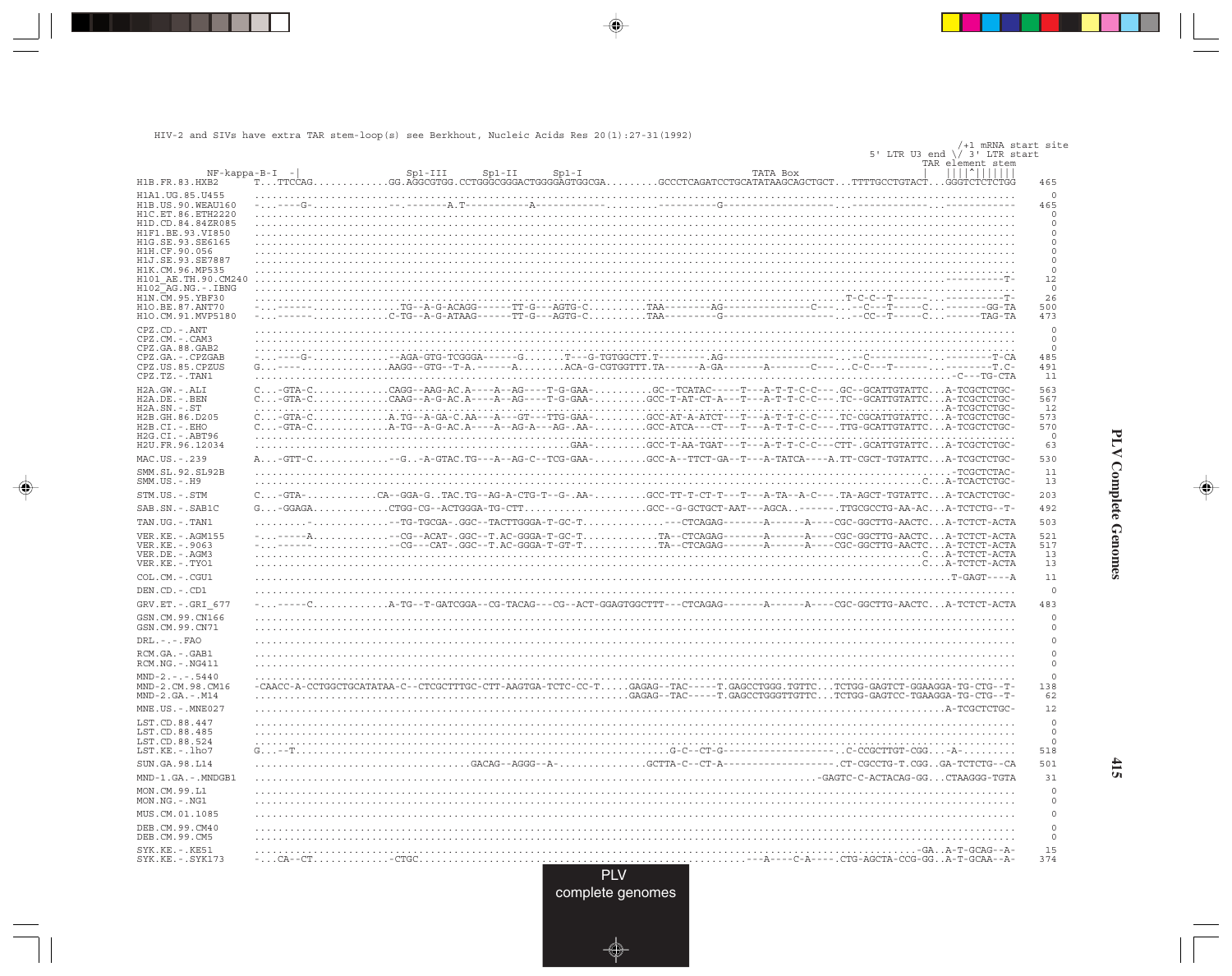

---

 $\begin{picture}(120,140)(-6.5,14.0) \put(0,0){\vector(0,1){10}} \put(15,0){\vector(0,1){10}} \put(15,0){\vector(0,1){10}} \put(15,0){\vector(0,1){10}} \put(15,0){\vector(0,1){10}} \put(15,0){\vector(0,1){10}} \put(15,0){\vector(0,1){10}} \put(15,0){\vector(0,1){10}} \put(15,0){\vector(0,1){10}} \put(15,0){\vector(0,1){10}} \put(15,0){\vector(0,1){10}}$ 

 $\mathbb{R}$ 

|                                                              | TAR element bulge loop<br>TAR element stem<br>TAR element stem                                                                                                                                                                                             |                              |
|--------------------------------------------------------------|------------------------------------------------------------------------------------------------------------------------------------------------------------------------------------------------------------------------------------------------------------|------------------------------|
| H1B.FR.83.HXB2                                               |                                                                                                                                                                                                                                                            | 525                          |
| H1A1.UG.85.U455<br>H1B. US. 90. WEAU160<br>H1C.ET.86.ETH2220 |                                                                                                                                                                                                                                                            | $\mathbf 0$<br>525<br>$\cap$ |
| H1D.CD.84.84ZR085<br>H1F1.BE.93.VI850                        |                                                                                                                                                                                                                                                            | 39<br>$\Omega$               |
| H1G.SE.93.SE6165<br>H1H.CF.90.056                            |                                                                                                                                                                                                                                                            | $\Omega$<br>$\Omega$         |
| H1J.SE.93.SE7887                                             |                                                                                                                                                                                                                                                            | $\circ$                      |
| H1K.CM.96.MP535<br>H101 AE.TH.90.CM240<br>H102 AG.NG.-.IBNG  |                                                                                                                                                                                                                                                            | 0<br>72<br>54                |
| H1N. CM. 95. YBF30<br>H10.BE.87.ANT70<br>H1O.CM.91.MVP5180   |                                                                                                                                                                                                                                                            | 85<br>560<br>533             |
| CPZ.CD. - . ANT                                              |                                                                                                                                                                                                                                                            | $\Omega$                     |
| CPZ.CM. - . CAM3                                             |                                                                                                                                                                                                                                                            | $\Omega$                     |
| CPZ.GA.88.GAB2<br>CPZ.GA. - . CPZGAB                         |                                                                                                                                                                                                                                                            | $\Omega$<br>544              |
| CPZ.US.85.CPZUS                                              |                                                                                                                                                                                                                                                            | 550                          |
| $CPZ.TZ.-.TAN1$<br>H2A.GW.-.ALI                              | GAGAGGCTGGCAGATTGAGCCCTGGGAGGTTCTCT.CCAGCACTAG---G-.A--------T-T--C---CTAG.---CTCA.CCAGTG--TGGCCGGCACTGGGCAGA-GGCTCCACGCTTG.                                                                                                                               | 66<br>683                    |
| $H2A.DE. -.BEN$                                              | GAGAGGCTGGCAGATCGAGCCCTGAGAGGTTCTCT.CCAGCACTAG---G-.A--------T-T--C--CTGG.---CTCA.CCAGT---TGGCCGGTACTGGGCAGA-GGCTCCACGCTTG.                                                                                                                                | 687                          |
| $H2A.SN.-.ST$                                                | GAGAGGCTGGCAGATTGAGCCCTGGGAGGTTCTCT.CCAGCACTAG---G-.A--------T-T--C---CTAG.---CTCA.CCAGTG--TGGCCGGCACTGGGCAGA-GGCTCCACGCTTG.<br>GAGAGGCTGGCAGATTGAGCCCTGGGAGGTTCTCT.CCAGCACTAG---G-.A-------T-T-C---CTAG.---CTCA.CCAG----AGGCCAGTGTTGGGCAGA-GGCTCCACGCTTG. | 132                          |
| H2B.GH.86.D205<br>H2B.CI.-.EHO                               | GAGAGGCTGGCAGATCGAGCCCTGGGAGGTTCTCT.CCAGCACTAG---G-.A--------T-T-C---CTAG.---CTCA.CCAG----TGGCCGGTGCTGGGCAGA-GGCTCCACGCTTG.                                                                                                                                | 693<br>690                   |
| H2G.CI.-.ABT96                                               |                                                                                                                                                                                                                                                            | 55                           |
| H2U.FR.96.12034                                              | GAGAGGCTGGCAGATTGAGCCCTGGGAGGTTCTCT.CCAGCACTGG---G-.A--------T-T--C---CTAG.---CTCA.CCAGT---TGGCCGGTACTGGGCAGAGTGACTCCACGCTTG.                                                                                                                              | 184                          |
| MAC.US.-.239<br>SMM.SL.92.SL92B                              | GAGAGGCTGGCAGATTGAGCCCTGGGAGGTTCTCT.CCAGCACTAG---G-.A--------T-T--C---CTAG.---CTCA.CCAG----TGGCCGGTGCTGGGCAGAGTGACTCCACGCTTG.<br>GAGAGGCTGCCAGATAGAGCCCCGAGAGGTTCTCT.GCAGCACTTA.GT--G--------T-T----ACTA-.--CTCAACCAG--ACAGGCCATTGCTGGGTAGA-GGCTCCACGCTTG. | 651<br>132                   |
| $SMM.US. - .H9$                                              | GAGAGGCTGGCAGATTGAGCCCTGGGAGGTTCTCT.CCAGCACTAG---G-.A--------T-T--C---CTGG.---CTCA.CCAG----TGGCCGGTGCTGGGCAGAGTRGCTCCACGCTTG.                                                                                                                              | 134                          |
| STM.US.-.STM                                                 | GAGAGGCTGGCAGATTGAGCCCTGGGAGGTTCTCT.CCAGCACTAG---G-.A-------A-T-T--C---CTAG.---CTCA.CCAG----TGGCCAGTGCTGGGTAGAGTGGCTCCACGCTTG.                                                                                                                             | 324                          |
| SAB.SN. - . SAB1C                                            | GAGGCTGCCAGATTGAGCC.TGGG.TGTTCTCTGGTAAGTCTGAA----C-T.--------T-T--G---GG-AGGC-A-C.CTAAG-GCA--CTGGTGAGGTCTTG-TAGACCCTCGCCTGGC                                                                                                                               | 614                          |
| TAN.UG. - . TAN1                                             |                                                                                                                                                                                                                                                            | 574                          |
| VER. KE. - . AGM155<br>VER.KE. - . 9063                      |                                                                                                                                                                                                                                                            | 589<br>585                   |
| VER.DE. - . AGM3                                             |                                                                                                                                                                                                                                                            | 81                           |
| VER.KE. - . TYO1                                             |                                                                                                                                                                                                                                                            | 81                           |
| COL.CM. - . CGU1                                             |                                                                                                                                                                                                                                                            | 100                          |
| DEN.CD. - .CD1                                               |                                                                                                                                                                                                                                                            | 54                           |
| GRV.ET. - .GRI 677<br>GSN.CM.99.CN166                        | $\ldots\ldots\ldots\ldots\ldots\ldots\ldots\ldots\ldots\ldots\ldots\ldots$ T---TCG-CTT- $\ldots\ldots$ . CAC . -G-GGC---GGAGCCCTTGGAGCT--GT AAAGCGGCCTGGG .                                                                                                | 551<br>56                    |
| GSN.CM.99.CN71                                               |                                                                                                                                                                                                                                                            | 56                           |
| $DRL$ . - . - . $FAO$                                        |                                                                                                                                                                                                                                                            | $\circ$                      |
| RCM.GA. - . GAB1<br>RCM.NG.-.NG411                           |                                                                                                                                                                                                                                                            | $\Omega$<br>$\mathbf 0$      |
| $MND-2. - - - 5440$<br>MND-2.CM.98.CM16<br>$MND-2.GA.-.M14$  | -AGCCCTGGGTGGTTCGCAGGCCCCTGGCTTGTAGCTCTGGGCAGCT-GTC-GG--TT----AAGA.GGCTCAT-GGGGG--C-C-TGCTTGGTCTT-GTAGACCTCTAGCAGTCT<br>-AGCCCTGGGCGGTTCGCAGGCCCCTGGCTTGTAGCTCTGGGTAGCT-GTC-GG--TT-TG-AA--.GTCTC-CTA-GTGAG-ACTC-TGCTTGGTTTT-GTAGACCTCTAGCAATCT             | $\circ$<br>253<br>179        |
| $MNE. US. - . MNE027$                                        | GAGAGGCTGGCAGATTGAGCCCTGGGAGGTTCTCT.CCAGCACTAG---G-.A--------T-T--C---CTAG.---CTCA.CCAG----TGGCCGGTGCTGTGCAGAGTGCCTCCACGCTTG                                                                                                                               | 133                          |
| LST.CD.88.447<br>LST.CD.88.485                               |                                                                                                                                                                                                                                                            | $\Omega$<br>$\circ$          |
| LST.CD.88.524                                                |                                                                                                                                                                                                                                                            | $\Omega$                     |
| $LST.KE. - Lh07$                                             | TCCTT.GCTCTGGGGAC-AGC-GTC-CT------T.GAGCACACTGG.T-AGCTA.-G-AGT-A--CCTGGGAGGCTACACTTAGCACCCACCTGGGC                                                                                                                                                         | 612                          |
| SUN.GA.98.L14                                                |                                                                                                                                                                                                                                                            | 598                          |
| MND-1.GA.-.MNDGB1                                            |                                                                                                                                                                                                                                                            | 140                          |
| MON.CM.99.L1<br>MON.NG.-.NG1                                 |                                                                                                                                                                                                                                                            | 52<br>$\circ$                |
| MUS.CM.01.1085                                               |                                                                                                                                                                                                                                                            | 39                           |
| DEB. CM. 99. CM40<br>DEB.CM.99.CM5                           | CGGAGTCG-GCCTTGC-A-TC--GGTGA-TAGAG-GGCCTGGGAG-C--TGC-CACTGGGATAGC-TAGCTCCAGCGGCCTGG                                                                                                                                                                        | 84<br>85                     |
| $SYK.KE. - .KE51$<br>$SYK.KE. - .SYK173$                     |                                                                                                                                                                                                                                                            | 104<br>449                   |

 $\blacklozenge$ 

**PLV Complete Genomes 416 PLV Complete Genomes** 

 $\Rightarrow$ 

 $\overline{\phantom{0}}$ 

416

 $\Box$ 

<u> 1999 - 1999 - 1999 - 1999 - 1999 - 1999 - 1999 - 1999 - 1999 - 1999 - 1999 - 1999 - 1999 - 1999 - 1999 - 199</u>

 $\mathbf{I}$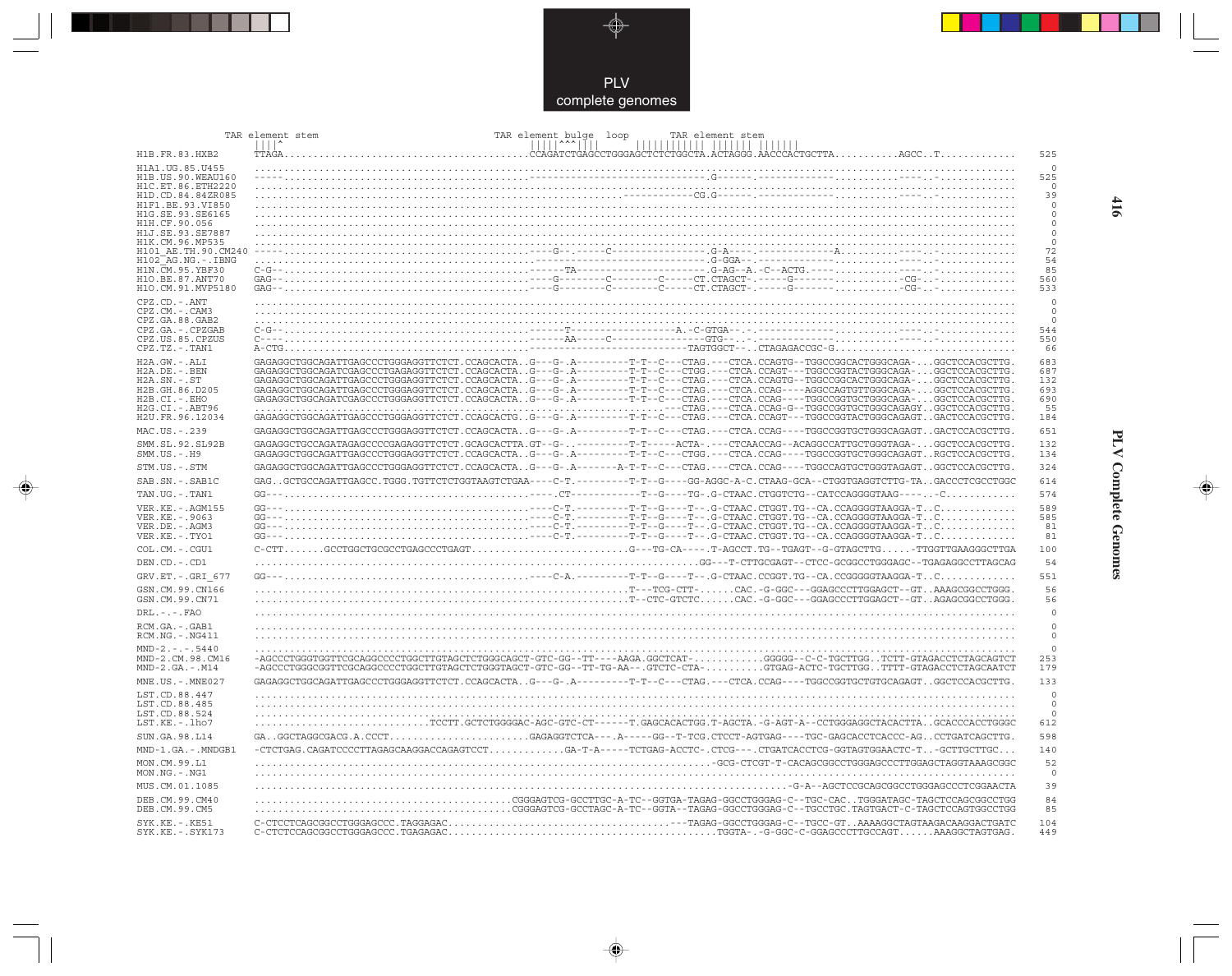secondary structure in this region, see Rizvi, J. Virol 67:2681<br>Poly A signal 5'LTR R Repeat end \/ 5' LTR U5 start Poly A signal 5'LTR R Repeat end \/ 5' LTR U5 start H1B.FR.83.HXB2 ........................................................................................C.AATAAA.GCTTGCCTTG..AGT....GCTTCA.AGTAGTG 558 H1A1.UG.85.U455 ..............................................................................................--.----------..---....----G-.------- 28 H1B.US.90.WEAU160 ........................................................................................-.------.----------..---....------.------- 558 H1C.ET.86.ETH2220 .................................................................................................................................. 0 H1D.CD.84.84ZR085 ........................................................................................-.------.----------..---....----T-.------- 72 H1F1.BE.93.VI850 .................................................................................................................................. 0 H1G.SE.93.SE6165 .................................................................................................................................. 0 H1H.CF.90.056 .................................................................................................................................. 0 H1J.SE.93.SE7887 .................................................................................................................................. 0 H1K.CM.96.MP535 .................................................................................................................................. 0 H101\_AE.TH.90.CM240 ........................................................................................-.------.----------..---....----A-.---G--- 105 H102\_AG.NG.-.IBNG ........................................................................................-.------.----------..---....------.------- 87 H1N.CM.95.YBF30 ........................................................................................-.------.----------..---....---AA-..--G--- 117 H1O.BE.87.ANT70 ........................................................................................-.------.----------..---GAGAAGCA.......--- 591 H1O.CM.91.MVP5180 ........................................................................................-.------.----------..---GAGAAGCA.......--- 564 CPZ.CD.-.ANT .................................................................................................................................. 0 CPZ.CM.-.CAM3 .................................................................................................................................. 0 CPZ.GA.88.GAB2 .................................................................................................................................. 0 CPZ.GA.-.CPZGAB ........................................................................................-.------.----------..---...GTA--TG.--C---- 578 CPZ.US.85.CPZUS ........................................................................................-.------.----------..---....----T-.------- 583 CPZ.TZ.-.TAN1 ..................................................CTTA........ACGC......................TC------.--C-----G...--A....-TG-T..-AC---- 106 H2A.GW.-.ALI ..................................................CTTG.CT.T..AAAG........ACCTCTT..........------G.--.---AAT...TAGAAGCAGGTT.-AAG--- 735 H2A.DE.-.BEN ..................................................CTTG.CT.T..AAAG........ACCTCTT........-.------G.--.---A.-..TTAGAAGCAAGTT.-AGT--- 740 H2A.SN.-.ST ..................................................CTTG.CT.T.AAAAG........ACCTCTT..........------G.--.---AGT...TAGAAGCAAGTT.-AGT--- 185 H2B.GH.86.D205 ..................................................CTTG.CT.T.AAAA.........CCCTCTT..........------..--.---A.A..TTAGAAGCAAGT..-AGT--- 743 H2B.CI.-.EHO ..................................................CTTG.CT.T.AAAA.........CCCTCTT..........------A.--.----.A..TTAGAAGCAAGAC.-AGT--- 742 H2G.CI.-.ABT96 ..................................................CTTG.CT.TACAAAG........ACCTCTT..........------G.--.---AAA..TTAGAAGTAAG--AGTGT--- 111 H2U.FR.96.12034 ..................................................CTTG.CT.T..AAA........ACCCTCT.........-.------G.--.---AGT...TAGAAGCAAG-TA-.GT--- 236 MAC.US.-.239 ..................................................CTTG.CT.T..AAAG........CCCTCTT........-.------G.--.---A-T..TTAGAAGTAAG-T.-.GT--- 704 SMM.SL.92.SL92B ..................................................CTTG.CT.T.....G.........ACTCT.........-.------G---.--AACT...TAGAAGCAAGTC.-AG---- 181 SMM.US.-.H9 ..................................................CTTG.CT.T.AAAAG........ACCTCTT........-.------G.--.---AGT...TAGAAGTAAG-C.-.GT--- 187 STM.US.-.STM ..................................................CTTG.CT.T..ATAT........ATCTCTT........-.------G.--.---AAT..TTAGAAGTAAG.C.-AGT--- 377 SAB.SN.-.SAB1C GAC.TGGCCATTGCCAGTAGCAGAGACTCCG...................CTTG.CT.T.GCTTGA.......TTGCCT.........-.------GT--------A..GT-TACAAG-AA-.GCA---- 701 TAN.UG.-.TAN1 ..................................................CTTG.CT.TAGAAGGCTA...TTG..............-T------.-.------GC..TTAAGAGT--ATC.T-AG.CA 629 VER.KE.-.AGM155 ..................................................CTTGGCT.TAGAAAG.......................-T------..-------GC..-T-AGAGCT-ATC.T-AGTCA 640 VER.KE.-.9063 ..................................................CTTGGCT.TGGAAAG.......................-T------ACT------GC..-T-AGAGCT-ATC.T-AGTCA 638 VER.DE.-.AGM3 ..................................................CTTGGCT.TAGAAAG.......................-T------.T---CG--GC..-T-AGAGCT-CTC.T-AGTCA 133 VER.KE.-.TYO1 ..................................................CTTGGCT.TAGAAAG.......................-T------..-------GC..-T-AGAGCT-ATC.T-AGTCA 132 COL.CM.-.CGU1 GGGACTC..........CAGTCCCCTCGCGCTAAGGGTAGATA.......GGTG.CTTTGCATTAT......AAGAG...........-.------GTGA-TTTGAA..GC-TCAA--AG-G.TT-GAGT 191 DEN.CD.-.CD1 CGGCCTGGGAGCCCTCTAAGGTATTGCAACAAGTACCCAGACAAG.....CTTG.CT.CGTGCTGC.......TTTTGATGACCAT..A.------GT-AGTTAACTGGC.................... 147 GRV.ET.-.GRI\_677 ..................................................CTTGGCT.TCATATAGC.....................TC------CCTGCT-GC-TAGTCGCTATAT-GG-GTCA---- 609 GSN.CM.99.CN166 ................AGCCCTTTGCTAGAAGACGGTAGAATTTCG....CTTG.CT.TGCCTAAGGC...TTATGACT...........------.CT-CCAAAG-..-TAA.CGAG-CTGCTC-CA-T 146 GSN.CM.99.CN71 ................AGCCCTTGCCTAGAGGACGGTAGATTCTCGG...CTTG.CT.TGCCCTAGGGCTTTAGTGGCT.........-.------GCT-C-AAAG-..TACAGCAAG-CTGCTC-CA-T 153 DRL.-.-.FAO .................................................................................................................................. 0 RCM.GA.-.GAB1 .................................................................................................................................. 0 RCM.NG.-.NG411 .................................................................................................................................. 0 MND-2.-.-.5440 .................................................................................................................................. 0 MND-2.CM.98.CM16 C...GGTGGCCAAGAGGCTGTGGGATTGACTACCG...............CTTGC.....TTGCT.......TTTAAG.TGCT.....-.------A----A--CAAG.TTAAGAAAAGCA-.GTG---- 344 MND-2.GA.-.M14 C....TAGGCCAGGAGATTGTGGGTTAGACTACCG...............CTTGC.....TTGCT.........ATTGATGCT.....-.------G----A---GA..TTAGAA.TAGCA-.GTA---- 266 MNE.US.-.MNE027 ..................................................CTTG.CT.T..AAAG........ACCTCTT........-.------G.--.---A-T...TAGAAGTAAG-C.-.GC--- 185  $\texttt{LST.CD}.88.447 \newline \texttt{LST.CD}.88.485 \newline \texttt{0} \newline \texttt{LST.CD}.88.485 \newline \texttt{0} \newline \texttt{0} \newline \texttt{LST.CD}.88.485 \newline \texttt{1} \newline \texttt{1} \newline \texttt{1} \newline \texttt{1} \newline \texttt{1} \newline \texttt{1} \newline \texttt{1} \newline \texttt{1} \newline \texttt{1} \newline \texttt{1} \newline \texttt{1} \newline \texttt{1} \newline \texttt{1} \newline \texttt{1} \newline \texttt{1} \newline \texttt{1} \newline$ SUN.GA.98.L14 ..................................GGGAGCTAGAGGCTC.CTTG.CT.TTGCAGTACA...AG...CCTT........-.------G.-C------A..GT-TTACTGCAAG.CAA...- 669 MND-1.GA.-.MNDGB1 TATTGTCTTC................................................................................------GTAACTTAGAA..TTAGAGCAAG-G-.GTA---- 187 MON.CM.99.L1 CTGGGAGCCCTTGCCTAGAGAGTTGGTGAAGCTGACCCCGGCTCG.....CTTGC.......TTTAGTAAGGCCTTACAGCC......-.------GTGC-TGAAA-....................... 140 MON.NG.-.NG1 .................................................................................................................................. 0 MUS.CM.01.1085 GGTATAGCGGCCTGGGAGCCCTTGCCTAGGAGTACTGATTCTCGG.....CTTGC.......TTTGCTTCGAAGCTTATTGAAGCCCA-.------GTTG-AGAAC........................ 132 DEB.CM.99.CM40 GAGCCCTGAGCTGGGGTAGGCA.CTCCTCGGCACG...............CTTG.CT.TGCTACGCTT..CTATAGCCCA........G.------GTG-G-T.AA.........CTGC....-AGT--- 171 DEB.CM.99.CM5 GAGCCCTGAGCTGGGGTTAGGTACTCCTCGGCACG...............CTTG.CT.TGCT.GCATT..TTATTGCCCA........G.------GTG-G-T.AA.........CTGC....-AGT--- 172  $\texttt{SYK.KE.-.KE51}\hspace{1.5cm}\texttt{CACCTAGCCTTCACAATTCT~\dots\dots\dots\texttt{CCGTTA~\dots\dots\dots\texttt{CTTA~CT.TTACTACCGG.}\hspace{1.5cm}.CTGACGCC~\dots\dots\dots\texttt{----GTG-GTT.AA~\dots\dots\texttt{-CTAC~\dots\dots\texttt{-GGTA}}\hspace{1.5cm}\texttt{0.183}}\hspace{1.5cm}\texttt{SYK.KE.-.SYK173}\hspace{1.5cm}\texttt{GTCCGGGTTTG~\dots\dots\texttt{GCGGGGTCTTCGGCAGCTCTTCGTTG~\dots\dots\text$ 

 $\overline{M}$ **PLV Complete Genomes Complete Genomes** 

**417**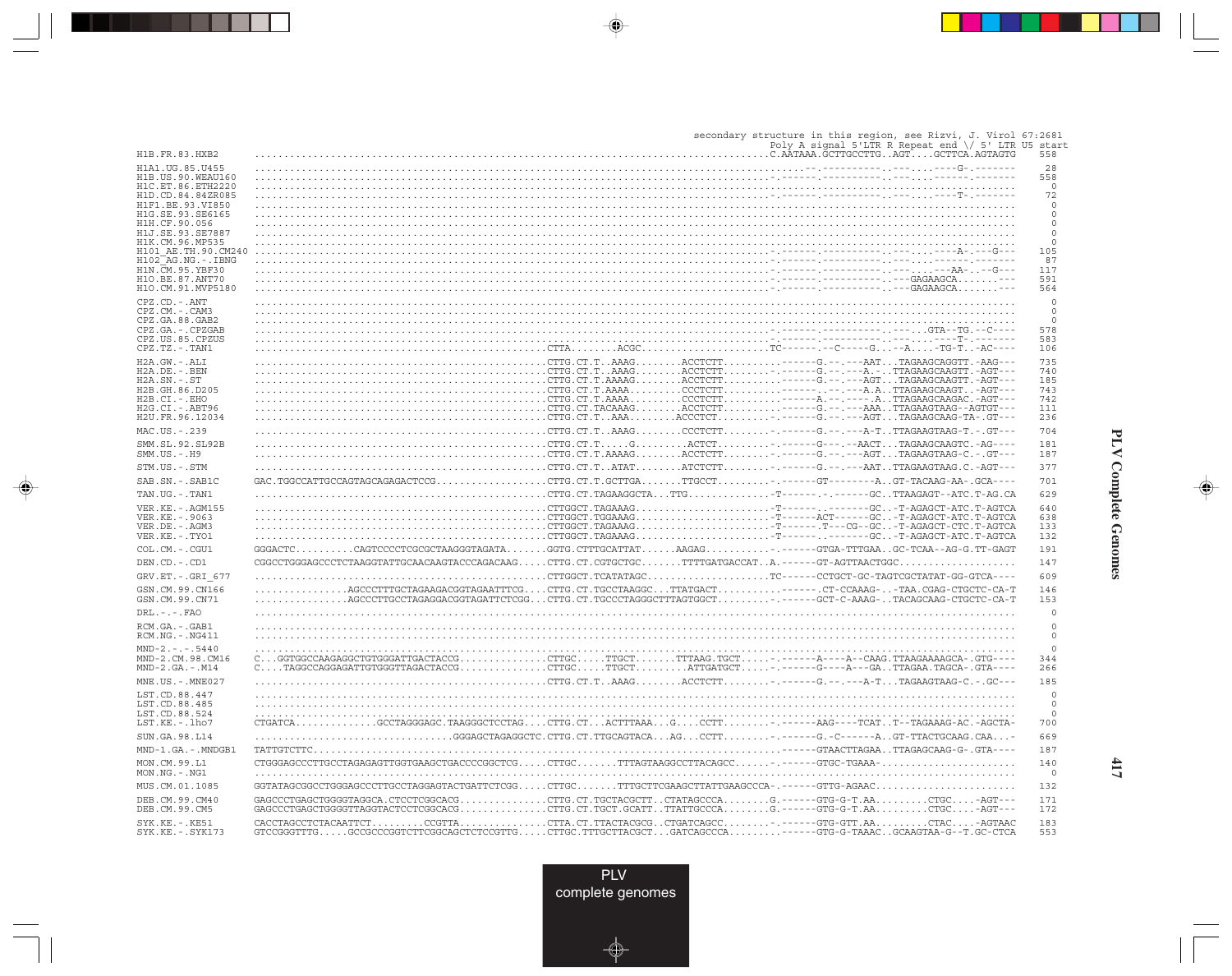

. . .

 $\Rightarrow$ 

### see Zhang, J. Virol 72(7):5664-5471(1998)<br>5' LTR U5 end \/ Lys tRNA binding site

| H1B.FR.83.HXB2                          |                                                                                                                                                                                                                                                            | uin uu umu | ə uniya bilidiliy<br>639 |
|-----------------------------------------|------------------------------------------------------------------------------------------------------------------------------------------------------------------------------------------------------------------------------------------------------------|------------|--------------------------|
| H1A1.UG.85.U455                         |                                                                                                                                                                                                                                                            |            | 108                      |
| H1B.US.90.WEAU160<br>H1C.ET.86.ETH2220  |                                                                                                                                                                                                                                                            |            | 639<br>17                |
| H1D.CD.84.84ZR085                       |                                                                                                                                                                                                                                                            |            | 153                      |
| H1F1.BE.93.VI850<br>H1G.SE.93.SE6165    |                                                                                                                                                                                                                                                            |            | $\Omega$<br>22           |
| H1H.CF.90.056                           |                                                                                                                                                                                                                                                            |            | 0                        |
| H1J.SE.93.SE7887                        |                                                                                                                                                                                                                                                            |            | $\mathbf 0$              |
| H1K.CM.96.MP535                         |                                                                                                                                                                                                                                                            |            | 0<br>185                 |
|                                         |                                                                                                                                                                                                                                                            |            | 168                      |
|                                         |                                                                                                                                                                                                                                                            |            | 197<br>669               |
|                                         | H10. RB. TH. 90. CM240<br>H102_AG. NG. - . IBNG<br>H102_AG. NG. - . IBNG<br>H102_AG. NG. - . IBNG<br>H10. RB. TH. 90. CM240<br>H10. RB. ST. APT? (2002)<br>H10. RB. ST. APT? (2003)<br>H10. RB. ST. APT? (2003)<br>H10. RB. ST. APT? (2003)<br>H           |            | 642                      |
| CPZ.CD. - . ANT                         |                                                                                                                                                                                                                                                            |            | $\circ$                  |
| CPZ.CM. - . CAM3<br>CPZ.GA.88.GAB2      |                                                                                                                                                                                                                                                            |            | 8<br>$\mathbf 0$         |
| CPZ.GA. - . CPZGAB                      |                                                                                                                                                                                                                                                            |            | 658                      |
| CPZ.US.85.CPZUS<br>CPZ.TZ.-.TAN1        |                                                                                                                                                                                                                                                            |            | 662<br>188               |
| H2A.GW.-.ALI                            | ---T---A-CT.C-CCTAGTCGCCGCC--GTCA-TCGGTGTTCACCTG.AGTA--AAGACCCTGGT.C---TAGGACCCTTTCTGCTTTGGGAAACGGAGGCAGG----.--C------GT----                                                                                                                              |            | 857                      |
| H2A.DE. - .BEN                          | ---T---A-CT.C-CCTAGTCGCCGCC--GTCA-TCGGTGTTCATCTGAGT-AC.AAGACCCTGGT.C---TAGGACCCTTCTCGCTTTGGGAATCCAAGGCAGG----.--C------GT----                                                                                                                              |            | 862                      |
| $H2A.SN.-.ST$                           | --CT---A-CT.C-CCTAGTCGCCGCC--GTCA-TCGGTGTTCATCTAAAGTA--AAGACCCTGGT.C---TAGGACCCTTTCTGCTTTGGGAAACCAAGGCAGG----.--C-------GT----                                                                                                                             |            | 308                      |
| H2B.GH.86.D205<br>H2B.CI.-.EHO          | ---T---A-CT.C-CCTAGTCGC.GCC--GTCACTCGGTGCTCC-CTGATAGACCCTGGT.C---TAGGACCCTTCTTGCTTTGGGAAACCGAAGCGGG-------------AT----<br>---T---A-CT.C-CCTAGTCGCCGCC--GTCA-TCGGTGCTCC-CTAGAAACCCTGGT.C---TAGGACCCCTTCTGCTTTGGGAAACCAAGGCAGG----.--C-------AT----          |            | 859<br>858               |
| H2G.CI. - . ABT96                       | ---T---A-CT.C-CCTAGTCGCCGCC--GTCAC.CTCGGTGTTC-CGTAGCAAGACCCTGGT.C---TAGGACCCTTTCTGCTTTGGRGAACCAGAGCGGG----.--C-------AT----                                                                                                                                |            | 230                      |
| H2U.FR.96.12034                         | ---T---A-CT.C-CCTAGTCGCCGCC--GTCA-TCGGAG-TTC-C-TTAT-AACCCTGGTAC---TAGGACCCTTCTTGCTTTGGGAAACCAGAGCAGG----.--C-------GT----                                                                                                                                  |            | 355                      |
| MAC.US.-.239                            | ---T---A-CT.C-CCTAGCCGCCGCC--GTCAA.CTCGGTACTCA--AATAAGAAGACCCTGGT.C---TAGGACCCTTTCTGCTTTGGGAAACCGAAGCAGG----.--C-------AT----                                                                                                                              |            | 825                      |
| SMM. SL. 92. SL92B<br>$SMM. US. - . H9$ | ---T--A-CT.C-CCTAGTCGCCGCC--GTCA-TCGGGGTCCCGGATAA-GAG.CCCTGGTAC---CAGAACCCTCTCACTCTTGGGGGCAACTCCTGAGTG----A----G----TT----<br>---T---A-CT.C-CCTAGMCGCCGCC--GTCA-.CTCGGTACTC--A-ATAAGAAGSCCCTGGT.C---TAGGACYCTTTCTGCTTTGGGAAACCGAGGCAGG----.--C------GT---- |            | 303<br>308               |
| STM.US.-.STM                            | ---T---A-CT.C-CCTAGTCGCCGCC--GTCAA.CTCGGTACTCAAGACCCTGGT.C---TAGGACCCTTTCTGCTTTGGGCTACTGAGGCAGA----.--C-------AT----                                                                                                                                       |            | 489                      |
| SAB.SN.-.SAB1C                          |                                                                                                                                                                                                                                                            |            | 772                      |
| TAN.UG. - . TAN1                        |                                                                                                                                                                                                                                                            |            | 710                      |
| VER. KE. - . AGM155                     | A------TCAT.TAAT-CCTCACTC-TGAA-G.--AG-AGTTCCT-A-TGGGTTCTCTCAAACCCAGGCGAG-G--.A---C--------                                                                                                                                                                 |            | 729<br>728               |
| VER. KE. - . 9063<br>VER.DE. - . AGM3   | A------TCAT.TGAC-CCTCACTCTTGA--GGG.TAA---.TTCCT-A-TGGGTTCTCTCTAACCCAGGCGAG-G--.A---C---------                                                                                                                                                              |            | 223                      |
| VER.KE. - . TYO1                        | A------TCAT.TGAC-CCTCACTCTC-TGAA-G.--A-T-.TTCCT-A-TGGGTTCTCTCTCTGACCCAGGCGAG-G--.A---C---------                                                                                                                                                            |            | 223                      |
| COL.CM.-.CGU1                           |                                                                                                                                                                                                                                                            |            | 268                      |
| DEN.CD. - .CD1                          |                                                                                                                                                                                                                                                            |            | 230                      |
| GRV.ET. - . GRI 677                     |                                                                                                                                                                                                                                                            |            | 692                      |
| GSN.CM.99.CN166<br>GSN.CM.99.CN71       |                                                                                                                                                                                                                                                            |            | 201<br>209               |
| $DRL$ . - . - . $FAO$                   |                                                                                                                                                                                                                                                            |            | $\overline{4}$           |
| RCM.GA.-.GAB1<br>RCM.NG. - . NG411      |                                                                                                                                                                                                                                                            |            | $\overline{4}$<br>4      |
| $MND-2. - - - 5440$<br>MND-2.CM.98.CM16 | -ACT-G-C-AT.T--GTCTTTGGTGAA-CTCTGGTTA-T-GAGA-CCCTCAG-.TC-GT-GCAGAGATTTGATATCTAGTGGCAGTAGAGAA----.--C-C--------                                                                                                                                             |            | $\overline{4}$<br>453    |
| $MND-2.GA.-.M14$                        |                                                                                                                                                                                                                                                            |            | 375                      |
| MNE.US.-.MNE027                         | ---T---A-CT.C-CCTAGTCGCCGCC--GTCAA.CTCGGTACTCA--AATAAGAAGACCCTGGT.C---TAGGACCCTTTCTGCTTTGGGAAACCGAAGCAGG----.--C------AT----                                                                                                                               |            | 306                      |
| LST.CD.88.447                           |                                                                                                                                                                                                                                                            |            | $\Omega$                 |
| LST.CD.88.485<br>LST.CD.88.524          |                                                                                                                                                                                                                                                            |            | $\mathbf 0$<br>$\circ$   |
| LST.KE. - . lho7                        | ---CT-ATAGT.AG-CTCTTTCTCCTTC-C-CTG.-T-C-G-GATCTCT-ACT---GAGA--GGAG-C.T---GATCCGGG-C-.GGG--TC-------                                                                                                                                                        |            | 795                      |
| SUN. GA. 98. L14                        | ---T-----GT-C-C.TCTTTCTCCTTCTA.AACCCTGTTC-AC-GCTC-T-.ACTA--GAGCAATTACTGGCCGCCTAGTGATCCGGGGCTG-C.GGC.----------                                                                                                                                             |            | 774                      |
| MND-1.GA.-.MNDGB1                       |                                                                                                                                                                                                                                                            |            | 278                      |
| MON.CM.99.L1<br>$MON.NG. -.NG1$         |                                                                                                                                                                                                                                                            |            | 225<br>$\mathbf 0$       |
| MUS.CM.01.1085                          | T-AGG-AAGTCTG--CC--T---.T-CACACTGAGAGCCTATCTCAGCGTGGTGTGAGTCTGG---.CAC--C--------                                                                                                                                                                          |            | 211                      |
| DEB. CM. 99. CM40<br>DEB.CM.99.CM5      |                                                                                                                                                                                                                                                            |            | 245<br>247               |
| $SYK.KE. - .KE51$<br>SYK.KE. - . SYK173 |                                                                                                                                                                                                                                                            |            | 247<br>607               |

 $\Rightarrow$ 

 $418$ 

**PLV Complete Genomes 418 PLV Complete Genomes** 

 $\begin{picture}(20,5) \put(0,0){\line(1,0){10}} \put(15,0){\line(1,0){10}} \put(15,0){\line(1,0){10}} \put(15,0){\line(1,0){10}} \put(15,0){\line(1,0){10}} \put(15,0){\line(1,0){10}} \put(15,0){\line(1,0){10}} \put(15,0){\line(1,0){10}} \put(15,0){\line(1,0){10}} \put(15,0){\line(1,0){10}} \put(15,0){\line(1,0){10}} \put(15,0){\line(1,$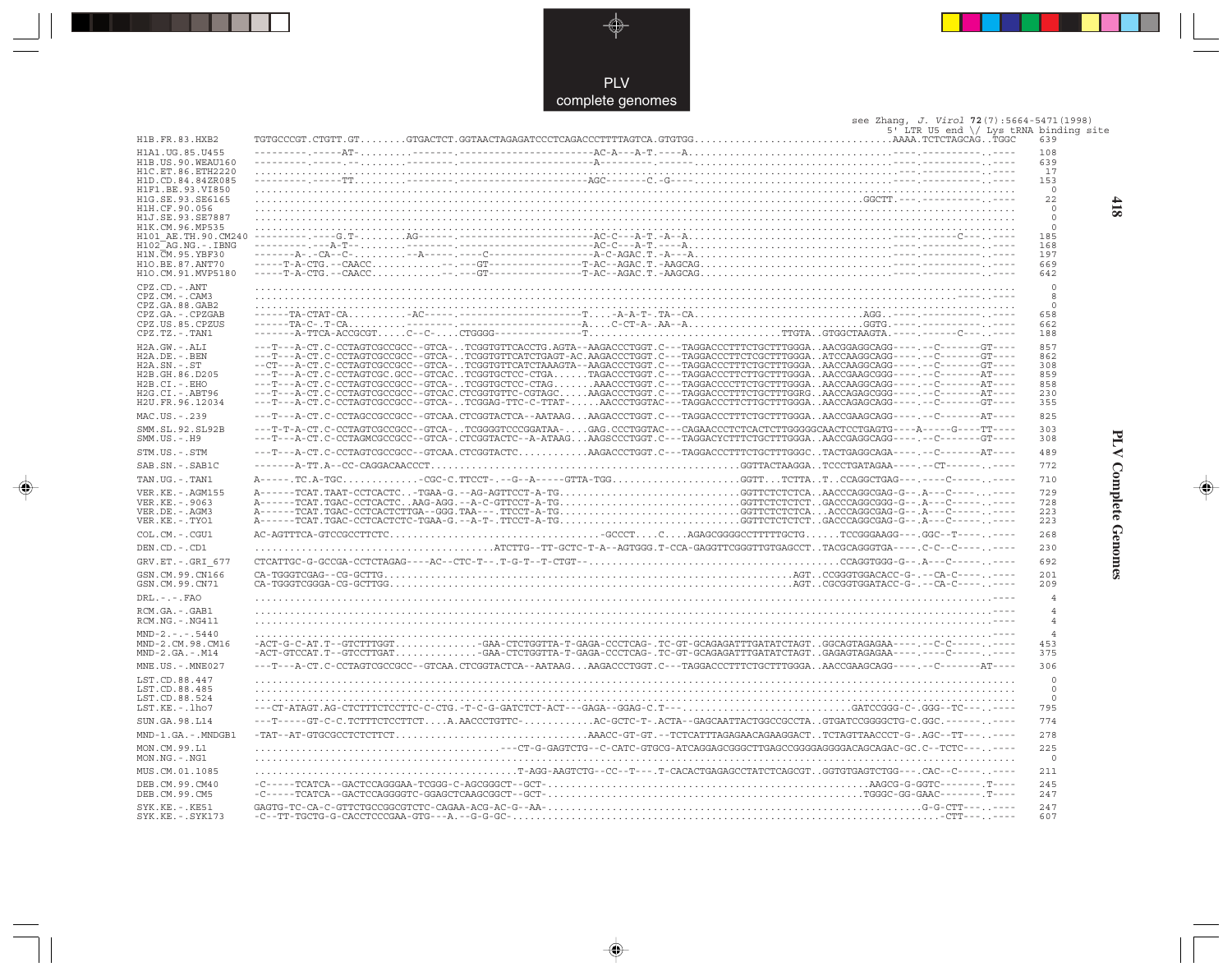| H1B.FR.83.HXB2                            |                                                                                                                                                                                                                                                                                                                                                                                                                                                                                                                                            |  |  | 704             |
|-------------------------------------------|--------------------------------------------------------------------------------------------------------------------------------------------------------------------------------------------------------------------------------------------------------------------------------------------------------------------------------------------------------------------------------------------------------------------------------------------------------------------------------------------------------------------------------------------|--|--|-----------------|
| H1A1.UG.85.U455                           |                                                                                                                                                                                                                                                                                                                                                                                                                                                                                                                                            |  |  | 171             |
| H1B. US. 90. WEAU160<br>H1C.ET.86.ETH2220 |                                                                                                                                                                                                                                                                                                                                                                                                                                                                                                                                            |  |  | 705<br>84       |
| H1D.CD.84.84ZR085                         |                                                                                                                                                                                                                                                                                                                                                                                                                                                                                                                                            |  |  | 219             |
| H1F1.BE.93.VI850<br>H1G.SE.93.SE6165      |                                                                                                                                                                                                                                                                                                                                                                                                                                                                                                                                            |  |  | 56<br>109       |
| H1H.CF.90.056                             |                                                                                                                                                                                                                                                                                                                                                                                                                                                                                                                                            |  |  | 52              |
| H1J.SE.93.SE7887                          |                                                                                                                                                                                                                                                                                                                                                                                                                                                                                                                                            |  |  | 25              |
| H1K.CM.96.MP535<br>H101 AE.TH.90.CM240    |                                                                                                                                                                                                                                                                                                                                                                                                                                                                                                                                            |  |  | $\circ$<br>273  |
| $H102-AG.NG. - .IBNG$                     |                                                                                                                                                                                                                                                                                                                                                                                                                                                                                                                                            |  |  | 248             |
| H1N.CM.95.YBF30                           |                                                                                                                                                                                                                                                                                                                                                                                                                                                                                                                                            |  |  | 265             |
| H10.BE.87.ANT70<br>H1O.CM.91.MVP5180      |                                                                                                                                                                                                                                                                                                                                                                                                                                                                                                                                            |  |  | 738<br>712      |
| CPZ.CD. - . ANT                           | $\texttt{GG} = \texttt{G} + \texttt{G} + \texttt{G} + \texttt{G} + \texttt{G} + \texttt{G} + \texttt{G} + \texttt{G} + \texttt{G} + \texttt{G} + \texttt{G} + \texttt{G} + \texttt{G} + \texttt{G} + \texttt{G} + \texttt{G} + \texttt{G} + \texttt{G} + \texttt{G} + \texttt{G} + \texttt{G} + \texttt{G} + \texttt{G} + \texttt{G} + \texttt{G} + \texttt{G} + \texttt{G} + \texttt{G} + \texttt{G} + \texttt{G} + \text$                                                                                                                |  |  |                 |
| CPZ.CM.-.CAM3                             |                                                                                                                                                                                                                                                                                                                                                                                                                                                                                                                                            |  |  | $\frac{45}{78}$ |
| CPZ.GA.88.GAB2<br>CPZ.GA. - . CPZGAB      |                                                                                                                                                                                                                                                                                                                                                                                                                                                                                                                                            |  |  | 58<br>723       |
| CPZ.US.85.CPZUS                           |                                                                                                                                                                                                                                                                                                                                                                                                                                                                                                                                            |  |  | 729             |
| $CPZ.TZ.-.TAN1$                           |                                                                                                                                                                                                                                                                                                                                                                                                                                                                                                                                            |  |  | 245             |
| H2A.GW.-.ALI                              | -----------.---T----GAA--CT-A---GTCTAGGAACACGGCTGAGTGAAG-CA-TAAGGG-GGC.A-GAA--AA.CC--GAC-GAGT                                                                                                                                                                                                                                                                                                                                                                                                                                              |  |  | 947             |
| H2A.DE. - .BEN<br>$H2A.SN.-.ST$           | -----------.-.-T----GAG--CT-A--GCCCTGGAACTCGGCTGAGTGAAG-CA-TAAGGG-GGC.A-GAA--AA.CC--GAC-GAGT                                                                                                                                                                                                                                                                                                                                                                                                                                               |  |  | 952<br>398      |
| H2B.GH.86.D205                            | -------------CGAA--GT-A--GTCTTCAA.GAGCACAGCTGAGTGAAG-CA-TAAGGG-GGC.A-GAATCAA.CC--GAC-GAGA                                                                                                                                                                                                                                                                                                                                                                                                                                                  |  |  | 949             |
| $H2B.CI.-EHO$                             |                                                                                                                                                                                                                                                                                                                                                                                                                                                                                                                                            |  |  | 948             |
| H2G.CI. - . ABT96<br>H2U.FR.96.12034      |                                                                                                                                                                                                                                                                                                                                                                                                                                                                                                                                            |  |  | 320<br>443      |
| MAC.US.-.239                              | ---T-------.-.--T---G-A--GT-A--G.ACTCCT.GAGTACGGCTGAGTGAAG-CA-TAAGGG-GGC.A-GAA-CAA.CC--GAC-GAGT                                                                                                                                                                                                                                                                                                                                                                                                                                            |  |  | 915             |
| SMM.SL.92.SL92B                           |                                                                                                                                                                                                                                                                                                                                                                                                                                                                                                                                            |  |  | 378             |
| $SMM.US.-.H9$                             | -T----G-A--GT-A--GCTCCT.GAGTACGGCTGAGTGAAG-CA-CAAGGG-GGC.A-GAA--AA.CC--GAC-GAGT                                                                                                                                                                                                                                                                                                                                                                                                                                                            |  |  | 397             |
| STM.US.-.STM                              | -T----G-A--GT-A--G.ACTCCT.GAGTACGGCTGAGTGAAG-CA-TAAGGG-GGC.A-GAA--AA.CC--GAC-GAGT                                                                                                                                                                                                                                                                                                                                                                                                                                                          |  |  | 579             |
| SAB.SN.-.SAB1C                            | .-.--T---CTAA--A.CGTCCC.-GCCGCAGAG.TAGACCAGCCTGAGGA-TCCTTT-ACTGAGTA.A---CGGAC.---AGAAAGGCG                                                                                                                                                                                                                                                                                                                                                                                                                                                 |  |  | 866             |
| TAN.UG. - . TAN1                          | ----------------------GTCA-----ACTTC-CTGAAGGGGAAGGGCATCA------TC-AGT--C-C.G----GGT.AAGTCG--ACGC                                                                                                                                                                                                                                                                                                                                                                                                                                            |  |  | 801             |
| VER. KE. - . AGM155                       | -----------.-.-T--GT-AAGGCACGTAC.AGCTGAGAAGACGTCGG-CGC--AGGAA.C-G.--GG-TGCG.ACGTGACCGAGA                                                                                                                                                                                                                                                                                                                                                                                                                                                   |  |  | 813             |
| VER. KE. - . 9063<br>VER.DE. - . AGM3     | -----------.-.-T---GGTCCGAGGACTT--GT-AAGGCACGTAC.AGCTGAGAAGACGTCGG-CGC-TAGGAA.C-G.--GG-TGCG.ACGTGACCAAGA<br>-----------.---------CT.T--GT-AAGGCACGTAC.AGCTGAGAAGACGTCGG-CGC--AGGAAGG-G.--GG-TGCG.ACGTGACCAAGA                                                                                                                                                                                                                                                                                                                              |  |  | 827<br>313      |
| VER.KE. - . TYO1                          | -----------.-.-T---GT-A--GT-TAGGCACGTAC.AGCTGAGAAGGCGTCGG-CGC--AGGAA.G-G.--GG-TGCG.ACG-GACCAAGA                                                                                                                                                                                                                                                                                                                                                                                                                                            |  |  | 313             |
| COL.CM. - . CGU1                          | $\hbox{\tt---G----------------------A-G. TCC. . CT. .G-GGTCG. CGGAAGAA.GAAGAGAGA.-CT. - ATCGC. --TCC.A.-A-AGAG. -T-AGTC-AAAA.$                                                                                                                                                                                                                                                                                                                                                                                                             |  |  | 358             |
| DEN.CD. - . CD1                           | -T-----A--GTCCTGA-AC-GGGACTTGAGTACCCAGAAGGCTCAGG-CCGAAG-CGGTT-GAACGTACCAC-CTCT-A-CGA---AGG-CGAGGAAGACG                                                                                                                                                                                                                                                                                                                                                                                                                                     |  |  | 346             |
| GRV.ET. - . GRI 677                       | -T---GAA--GGCATC-GCACCGACCGCTGAGTTGCTGAGCGTCGG---GGGACGACTCAGGTAGGGTGAGAGCCTA-GAGTTTTT-GCTACCT                                                                                                                                                                                                                                                                                                                                                                                                                                             |  |  | 799             |
| GSN.CM.99.CN166                           |                                                                                                                                                                                                                                                                                                                                                                                                                                                                                                                                            |  |  | 287             |
| GSN.CM.99.CN71                            |                                                                                                                                                                                                                                                                                                                                                                                                                                                                                                                                            |  |  | 295             |
| $DRL. - . - . FAO$                        | -T-----C-GTCGACCC.CACCTGTGAGGGACGAA.GGCGGC-GCCATCCGGACCGACC-A-C-GGAA-A-AGAGT-CTAAGAAGC                                                                                                                                                                                                                                                                                                                                                                                                                                                     |  |  | 102             |
| RCM.GA.-.GAB1<br>RCM.NG. - . NG411        | $\texttt{T---G}.\ldots,\texttt{G}.\ldots\ldots\ldots\texttt{-T-GCT-A}.\ldots\texttt{G-CCTCCG}.\texttt{AGGCTAAG}.\ldots\texttt{GTTCGGCG}-\ldots\ldots\texttt{G-C}\ldots\texttt{AG-TC}.\ldots\ldots\texttt{AC-G-G}.\ldots\texttt{-G-GT}.\texttt{---AC-TTGAC}.\ldots\texttt{G-G}\texttt{G}\ldots\ldots\texttt{G-G}\texttt{G}\ldots\texttt{G-G}\texttt{G}\ldots\texttt{G-G}\texttt{G}\ldots\texttt{G-G}\texttt{G}\ldots\texttt{G-G}\texttt{G}\ldots\$<br>--.-.--T---G--T--CT-A--G-CCTCCG.ACGCGGGTCCGGA-----A---TGACTGG-.A--ACGCGG.ACC-AGTC-AGG |  |  | 89<br>93        |
| $MND-2. - - - 5440$                       | --CAA-GGTTCAGGTCGCACC.CACCTGTAAGGGACGAGCGGCGGC-GCA-.TCGGACAGACC-A-C-GG---AA.GAGTTA-T-GAAGAGC                                                                                                                                                                                                                                                                                                                                                                                                                                               |  |  | 109             |
| MND-2.CM.98.CM16<br>$MND-2.GA.-.M14$      | ----------.-.-T---CAA-GGTTC--GTCATTCC.AACCTGTAAGGGACGAA.GGCGGC-GCCA-CCGGACCGACC-A-C-GG---A-TGAGTTA--CAA-GAGC<br>-T---CAA-GGTTC--GTCGCTCC.GACCTGTAAGGGACAAGCGGCGGC-GCC--TCGGACAGACC-A-C-GA---A-AGAGTTA-TCAA-GAGC                                                                                                                                                                                                                                                                                                                            |  |  | 559<br>482      |
| MNE.US. - . MNE027                        |                                                                                                                                                                                                                                                                                                                                                                                                                                                                                                                                            |  |  | 396             |
| LST.CD.88.447                             |                                                                                                                                                                                                                                                                                                                                                                                                                                                                                                                                            |  |  | $\circ$         |
| LST.CD.88.485                             |                                                                                                                                                                                                                                                                                                                                                                                                                                                                                                                                            |  |  | $\circ$         |
| LST.CD.88.524                             |                                                                                                                                                                                                                                                                                                                                                                                                                                                                                                                                            |  |  | $\circ$         |
| LST.KE.-.lho7                             | -----------.-.-T----G-A--GA--CGCTGGCAA.GAACCTCTGGAGGGAGG-A-A-C-CG-AGAAG.A-G-CAGGA.A-CTAG-A-AGA                                                                                                                                                                                                                                                                                                                                                                                                                                             |  |  | 886             |
| SUN.GA.98.L14                             | -----------.---A---GG-A--G--A-TG-CGAAGA.GACGTGGAGTGAAAC-TTC--A--AAG-GAGC.A-CT--TGA.-A-GAA--AAGG                                                                                                                                                                                                                                                                                                                                                                                                                                            |  |  | 865             |
| MND-1.GA.-.MNDGB1                         | -T----GAGAGGCACTG-CACTTGA.GGCAGAGCACTCCGC-TG--A--AGCAGG-TG.AAGGAG-GT.-----G-T--GA                                                                                                                                                                                                                                                                                                                                                                                                                                                          |  |  | 368             |
| MON.CM.99.L1<br>$MON.NG. - . NG1$         | ------------T---GTAACG-CCCAGCG-CTCGAGCCCGCAAGCAACAGATCCG-GAGAAGCCTTGCC---TGCGCCCGA-AAAGCTGCG-AGCAAGA-GTAA--AGAG                                                                                                                                                                                                                                                                                                                                                                                                                            |  |  | 339<br>$\circ$  |
| MUS.CM.01.1085                            | .-.--T---TTAA-CCC-CGA-GAGGTAGGCGGTGTGACGGAGAAGGCCC-AGCCGAGTGCGT-CCAAGCCACCGGAGAA-AAGTG-TGCGCA-CCA-AA-G-AG                                                                                                                                                                                                                                                                                                                                                                                                                                  |  |  | 327             |
| DEB. CM. 99. CM40                         | --GCTA-CC-GA-CTCG.GCCCGCAGGCGGTGTGCGGAGTCTGGAAA-CCTGAGCCGATCTCTTCCCGCCGGA-.AGCTGCG-AGCAAA--TAAGC-GACG                                                                                                                                                                                                                                                                                                                                                                                                                                      |  |  | 360             |
| DEB.CM.99.CM5                             | -----------.-.-T---AGC-T-CC-GT-TTTGAGCCCGAAGGCGGAGTGTGGAAT-CCTGAGCCGATCTCTTCCCGTCGAG-GAGCTGCG-AGCATA--TAAGC-GACG                                                                                                                                                                                                                                                                                                                                                                                                                           |  |  | 365             |
| SYK.KE.-.KE51<br>SYK.KE. - . SYK173       | -----------.-.-T---CT-A-CT-----CCCGAGAGAGGAGACGCCAGTCAAAGGGACCGCAGAGGAAC-T-CGCACGAAGAAGAAGCGGTGTCCGCCCTAT-C-GAT<br>---G.-------.-.-T---CTAG-CC-----CCCGAGAG.GAGGTGACGCCAGTCAA--G-AGTCCGGA--C.AAGA-GGAT.C-G--GTC-G-C                                                                                                                                                                                                                                                                                                                        |  |  | 359<br>697      |
|                                           |                                                                                                                                                                                                                                                                                                                                                                                                                                                                                                                                            |  |  |                 |

<u>a shekara ta 1989</u>

 $\overrightarrow{\phantom{a}}$ 

 $\overline{\mathbb{F}}$ 

**PLV Complete Genomes PLV Complete Genomes**

 $\begin{picture}(20,5) \put(0,0){\line(1,0){10}} \put(15,0){\line(1,0){10}} \put(15,0){\line(1,0){10}} \put(15,0){\line(1,0){10}} \put(15,0){\line(1,0){10}} \put(15,0){\line(1,0){10}} \put(15,0){\line(1,0){10}} \put(15,0){\line(1,0){10}} \put(15,0){\line(1,0){10}} \put(15,0){\line(1,0){10}} \put(15,0){\line(1,0){10}} \put(15,0){\line(1,$ 

 $\overline{\phantom{0}}$ 

 $\Box$ 

▌▊▊▊

 $\mathbf{I}$ 

**419**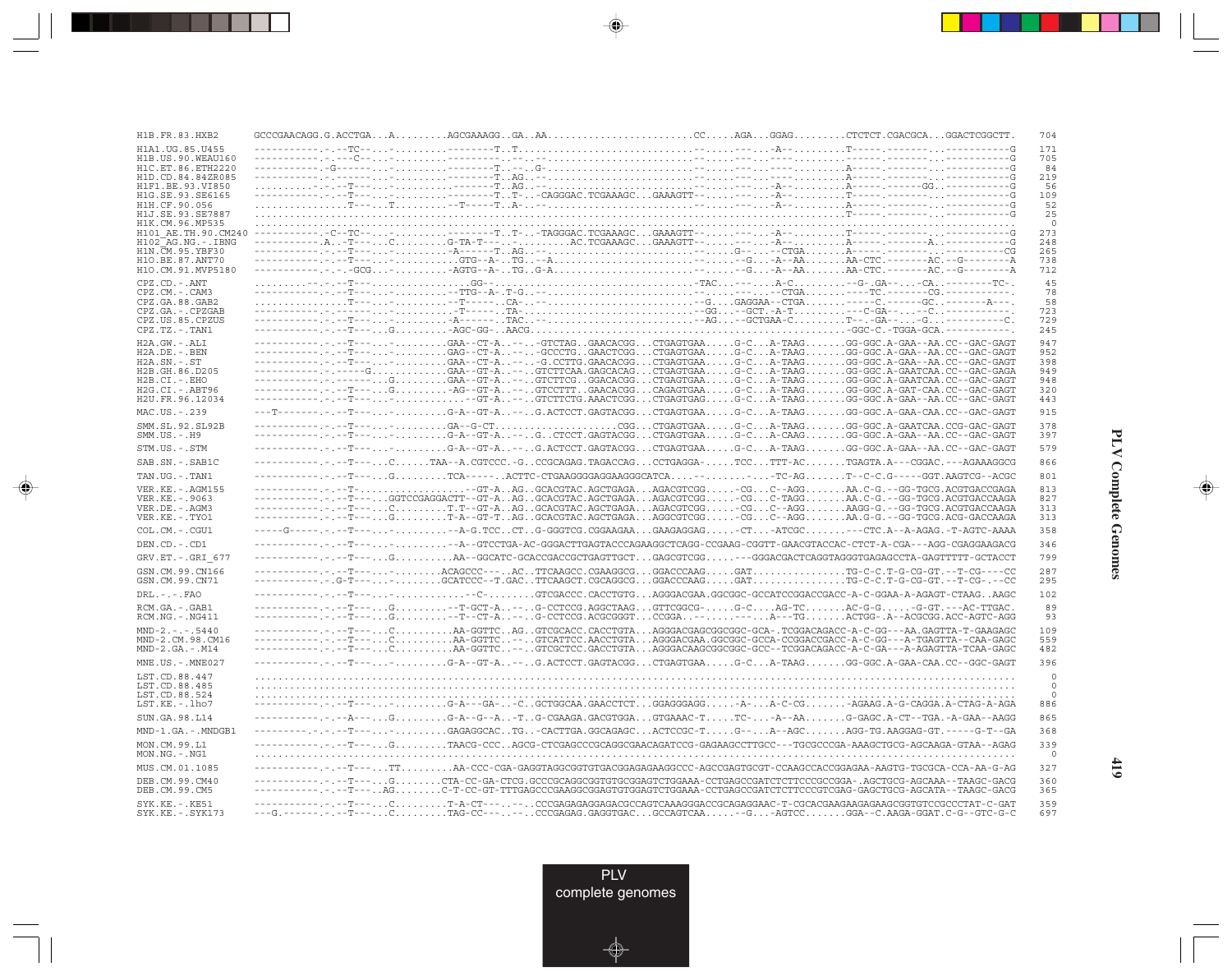

Gag p7 nucleocapsid binds these loops, see DeGuzman, Science **279**:384-388(1988)

 $\color{red} \blacklozenge$ 

| H1B.FR.83.HXB2                              | uay pr macroocapsid binds these roops, see beddaman,<br>$1001$ $1000$ $17.007$ $1000$ $1100$<br>packaging signal secondary structure, see Harrison J Virol 72:5886-5896(1998)<br>775                                                                                                                                               |
|---------------------------------------------|------------------------------------------------------------------------------------------------------------------------------------------------------------------------------------------------------------------------------------------------------------------------------------------------------------------------------------|
| H1A1.UG.85.U455                             | 242                                                                                                                                                                                                                                                                                                                                |
| H1B. US. 90. WEAU160                        | 774                                                                                                                                                                                                                                                                                                                                |
| H1C.ET.86.ETH2220                           | 155                                                                                                                                                                                                                                                                                                                                |
| H1D.CD.84.84ZR085                           | 292                                                                                                                                                                                                                                                                                                                                |
| H1F1.BE.93.VI850<br>H1G.SE.93.SE6165        | 130<br>178                                                                                                                                                                                                                                                                                                                         |
| H1H.CF.90.056                               | 122                                                                                                                                                                                                                                                                                                                                |
| H1J.SE.93.SE7887                            | 98                                                                                                                                                                                                                                                                                                                                 |
| H1K.CM.96.MP535                             |                                                                                                                                                                                                                                                                                                                                    |
| H101 AE.TH.90.CM240<br>$H102-AG.NG. - IBNG$ | 340<br>315                                                                                                                                                                                                                                                                                                                         |
| H1N. CM. 95. YBF30                          | 333                                                                                                                                                                                                                                                                                                                                |
| H10.BE.87.ANT70                             | 802                                                                                                                                                                                                                                                                                                                                |
| H1O.CM.91.MVP5180                           | 777                                                                                                                                                                                                                                                                                                                                |
| $CPZ$ . $CD$ . $-$ . $ANT$                  | 113                                                                                                                                                                                                                                                                                                                                |
| CPZ.CM. - . CAM3                            | 140                                                                                                                                                                                                                                                                                                                                |
| CPZ.GA.88.GAB2<br>CPZ.GA.-.CPZGAB           | 122<br>787                                                                                                                                                                                                                                                                                                                         |
| CPZ.US.85.CPZUS                             | 792                                                                                                                                                                                                                                                                                                                                |
| CPZ.TZ.-.TAN1                               | 310                                                                                                                                                                                                                                                                                                                                |
| H2A.GW.-.ALI                                | ---CCTAGAAAGG--.CAGGCCAAG-TACCAAAGG.CCG-CG.--TG---CGG-AGTGAAG-GGCC-CC-GG-GA---<br>1022                                                                                                                                                                                                                                             |
| H2A.DE. - .BEN                              | ---CCTAGAAAGG--.CGGGCC-AG-TACCAAAGG.C-GCGT.GT-GAGCGGGAGTGAAAG-GGCC-CC-GG-GA---<br>1027                                                                                                                                                                                                                                             |
| $H2A.SN.-.ST$                               | ---CCTAGAAAAG--.CAGGCC-AG-TACCAAGGG.C-GCGT.GT-GAGCGGGAGTGAAAG-GGCC-CC-GG-GA---<br>473<br>1020                                                                                                                                                                                                                                      |
| H2B.GH.86.D205<br>H2B.CI.-.EHO              | 1021                                                                                                                                                                                                                                                                                                                               |
| H2G.CI. - . ABT96                           | -T-CCTAGAAAGG--.CGGGTCG-TACCAGACAGCGT.GA-GA-CGGGAGT.GAAG-GGCC-CC-GG-GCG.CAG-<br>392                                                                                                                                                                                                                                                |
| H2U.FR.96.12034                             | ---CCT-TAAAGG--.CAGGCTG-TACCAAGCAGCGT.GA-GAGCGGGAGT.GA.G-GGTC-CC-GTT.-C---<br>512                                                                                                                                                                                                                                                  |
| MAC.US.-.239                                | 986                                                                                                                                                                                                                                                                                                                                |
| SMM.SL.92.SL92B<br>$SMM.US.-.H9$            | 440<br>---CCTATAAAGG--.CGGGCCG-TACCAGGCGGCGT.GA-GAGCGGGAGTCGGAG-GGCC-CC-GTT.-C---<br>468                                                                                                                                                                                                                                           |
| STM.US.-.STM                                | 643                                                                                                                                                                                                                                                                                                                                |
| SAB.SN.-.SAB1C                              | -ACCGT--CG-AGT-.CAGGT-A-A-GC-CCTGCGGAC-CGA.GACACCC-CG-G-TGTGTGTGTG-GA--AG--A.---AAAA<br>947                                                                                                                                                                                                                                        |
| TAN.UG. - . TAN1                            | 860                                                                                                                                                                                                                                                                                                                                |
| <b>VER.KE. - . AGM155</b>                   | AGG-CTCG-TGA-.TAGGCTTCTCGA-T-CCGG.-AAA-A.GCTC---CCTAGTTAGAGG-CTAGGAAGGGCCG.TAGCC<br>889                                                                                                                                                                                                                                            |
| VER. KE. - . 9063                           | $\verb+AGG+ \ldots \ldots \texttt{CTTG-TGA-}.TGGGCTTCT \ldots \texttt{CGA-} \ldots \texttt{T-C} \ldots \texttt{.C.} \ldots \texttt{GA} \ldots \texttt{AG-} \texttt{A}.\texttt{G} \ldots \texttt{TC-}-\texttt{CCTAGTTAGAGG-C} \ldots \ldots \ldots \ldots \texttt{TAGGA} \ldots \texttt{AGGGC} \ldots \texttt{TAGCC} \ldots$<br>901 |
| VER.DE. - . AGM3<br>VER.KE. - . TYO1        | AGG-CTTG-TGA-.TAGGCTTCTCGA-T-CCGG.-AAA-A.GCTC---CCTAGTTAGAGG-CTAGGAAGGGCCG.TAGCC<br>389<br>AGGAG-CTTG-TGA-.TAGGCTTCTCGA-T-CCGG.-AAA-A.GCTC---CCTAGTTAGAGG-CTAGGA--GGCCG.TAGCC<br>391                                                                                                                                               |
|                                             |                                                                                                                                                                                                                                                                                                                                    |
| COL.CM. - . CGU1                            | AGG-G-CTTACGGGT.-G-GTCAAG----ACTCTA---TCTG.C-CAA-AGTGAAAGTAAA-GTGCGCGCT-GTCG.C-CA-TC<br>439                                                                                                                                                                                                                                        |
| DEN.CD. - .CD1                              | CTGCGCAGCGCAAA-GTAAG-ATCTC-C-GGAGCACACACTAGTGGCAGTAGTGT-GGGCT-GAAGATAGCAA-GAG-GCTAT-TGGAA-C-AAGGGCTAGATAAGGGG--GAAAA-AATCTA-TC-AGA<br>476                                                                                                                                                                                          |
| GRV.ET. - . GRI 677                         | AG-C-GCGAGAAAG--TA-GC-GC--CAGGG-C-CGGGTCCCATTAGTGGCAAC-AACC-AGTTGGACG--GGGTTGGTAGGGGAC-GGTCG-A<br>893                                                                                                                                                                                                                              |
| GSN.CM.99.CN166<br>GSN.CM.99.CN71           | A-GA--TTTGCTG--CAGCCCCTTGAA---AAGGTAA-GAGACCGGACGGTCTA-AAGGG--GCAGACT-CTAGG-CAGGTGGGTTGA.AGAAGGGTACCCACACAGAGG-GAG-AACT-T-AAA<br>412<br>A-AACTTGCTG--CAGC-CCTAGAA---AAGGTAA-GAGACCGGACGGGTCTG-AAGGG--GCAGACT-CCAGG-C.GGTGGGTTGAGAGAAGGGTACCCACACAGAGG-GAG-AACT-T-AAA<br>418                                                        |
| $DRL$ . - . - . $FAO$                       | C-C--CGCGA-AC-CGC-TC-GT-AGTAAA-A-GAAAGTAAAATCAGTGCACTGT-A-G-GAAGGGTCTAGTG-GC--TGTGAGC-GCGGCTAGGCAAAGGCA-C-CC-TAGGCAAAA--AAA<br>225                                                                                                                                                                                                 |
| RCM.GA.-.GAB1<br>RCM.NG. - . NG411          | CA-GTA-GA.--TGCCT-GTG-CTTCAAAGT-CTAGA-AAA-TG.A-CTAGCGAAGGAAGCAGGGC--CCCGGTC-GGTA.CTG--CC<br>174<br>TAA--GCA--CTGGT.-GCTCGTAAATCTA-CGAGAAAA-TG.A--GCTAGTA-AGCAAGGCG-CCCGGTCAGGTA.CTG--CC<br>174                                                                                                                                     |
| $MND-2. - - - 5440$                         | C-C--CGCGCAG-ACTCAAA-GT-AGCAGTGCACTGTAATTGATTGAGAGA-AGTC-AGGGATCCGCTT-A-CAGG--AG-TCGCG--GGCAACCCCAGTAGGCAAAA--AA--AA--G-AAG<br>232                                                                                                                                                                                                 |
| MND-2.CM.98.CM16                            | C-C--CGCGCAG-ACTCAA.-GT-AGC-GTGC-CCGAACA-TTGTGTGTGT-AGTC-AGG.GTCCGCTA-A-CAAG--AG-CCGCCG-GGCAACCCCAGTAGGCAAAA-GAA-AGA--G-AAG<br>680                                                                                                                                                                                                 |
| $MND-2.GA.-.M14$                            | C-C--CGCGCAG-ACTCAA.-GT-AGC-GTGCACCGTATTGTGGTAGTGAGTC-AGG.ATCCGCTT-A-CAGG--AG-TCGCT--GGCAACCCCAGTAGGTAAAA--AA--A.--G-AAG<br>599                                                                                                                                                                                                    |
| MNE.US. - . MNE027                          | 466                                                                                                                                                                                                                                                                                                                                |
| LST.CD.88.447<br>LST.CD.88.485              |                                                                                                                                                                                                                                                                                                                                    |
| LST.CD.88.524<br>LST.KE.-.lho7              | -AAAGTCT--T-GG-.---G--A-A--A-ACCTGC.TTGAGA.C-AG--TA-GAAGGACTTG-CTGC-A-AGGCG.-C--A<br>964                                                                                                                                                                                                                                           |
| SUN.GA.98.L14                               | TT-CG-C-TG-TGGA.AGGC-CC-G--A-TTAAGGTAAGTGA.G--CACT---CAGGCACTGTCGGGGACAGGC-.A--A<br>943                                                                                                                                                                                                                                            |
| MND-1.GA.-.MNDGB1                           | AGACGCCA-GAGGT-.AGTCAGT-G-CT-ACTTTACAAGA.ATTA-TTGTAC--TAGTGT--GGGGCAG-ATAG.TC--AGC<br>448                                                                                                                                                                                                                                          |
| MON.CM.99.L1                                | ATC-GGCGGTC-C-TAGG-T-GC---CTAGC-T--GACGG-AACCTATCCAAGAG-GAA-GTT-CA-AGGTGCTCC-AG-G-GAGCATA---TAAGGGCACG<br>441                                                                                                                                                                                                                      |
| MON.NG.-.NG1                                |                                                                                                                                                                                                                                                                                                                                    |
| MUS.CM.01.1085                              | -TGACTTGGACG-GT-TG-GAAGG-T---AGACTTCCTCA-ATCGAGCAGGCATA-AGA-ATC-TGCGGGAGG-GAGAA--T-GGAGAGG--GAGACTCCCACAGAGGACAGGGCC-GA<br>446                                                                                                                                                                                                     |
| DEB.CM.99.CM40<br>DEB.CM.99.CM5             | 484<br>C-G--GAATACA-G--CGCGAAT-AG---GG-T-TGTGGTCTCTGCAGGCAGAGTACCACT-TGGA-CAAGAGAG-CTCCT-GTCCACT-GGGACGTTTGTGCAAGT-GGCACGTC-GGGTAA-<br>C-G--GAATACA-G--CGCGAGTG-G-A-GG-T-TGTGACCTCTGCTGGCAGAGT-TCACT-TGGA-CAAGAG-CTCCT-GTCCACT-GGGACGTTTGTGCAAGT-GGCACGTC-GGGTAA-<br>487                                                           |
| SYK.KE. - . KE51<br>SYK.KE. - . SYK173      | 431<br>CTA-GCCGA-C.GGT.-.CT-GT-GCTC-TG-TGTACACA---G.AC-A-GTA-GTGATCCAGCGCCAGACTG-CCA-.A-CA-TC<br>778                                                                                                                                                                                                                               |

 $\color{red} \blacklozenge$ 

# **PLV Complete Genomes 420 PLV Complete Genomes**

 $\clubsuit$ 

 $420$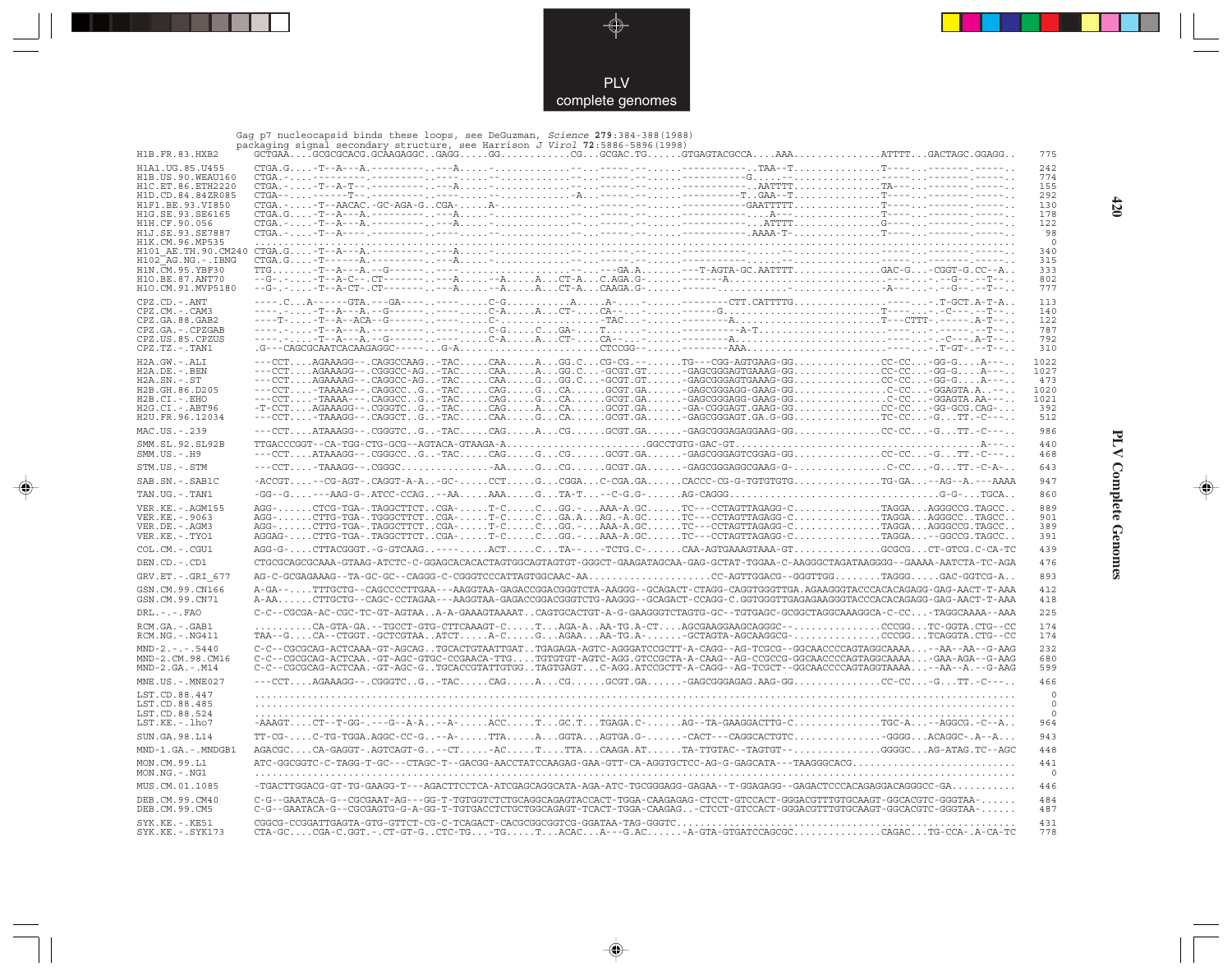| H1B.FR.83.HXB2                           | 789                                                                                                                                                                                                                                                                                                                                                                                                                                                     |
|------------------------------------------|---------------------------------------------------------------------------------------------------------------------------------------------------------------------------------------------------------------------------------------------------------------------------------------------------------------------------------------------------------------------------------------------------------------------------------------------------------|
| H1A1.UG.85.U455                          | 256                                                                                                                                                                                                                                                                                                                                                                                                                                                     |
| H1B.US.90.WEAU160                        | 788                                                                                                                                                                                                                                                                                                                                                                                                                                                     |
| H1C.ET.86.ETH2220<br>H1D.CD.84.84ZR085   | 169<br>306                                                                                                                                                                                                                                                                                                                                                                                                                                              |
| H1F1.BE.93.VI850                         | 144                                                                                                                                                                                                                                                                                                                                                                                                                                                     |
| H1G.SE.93.SE6165<br>H1H.CF.90.056        | 192<br>136                                                                                                                                                                                                                                                                                                                                                                                                                                              |
| H1J.SE.93.SE7887                         | 112                                                                                                                                                                                                                                                                                                                                                                                                                                                     |
| H1K.CM.96.MP535                          | $\Omega$                                                                                                                                                                                                                                                                                                                                                                                                                                                |
| H101 AE.TH.90.CM240<br>H102 AG.NG.-.IBNG | 354<br>329                                                                                                                                                                                                                                                                                                                                                                                                                                              |
| H1N.CM.95.YBF30                          | 347                                                                                                                                                                                                                                                                                                                                                                                                                                                     |
| H1O.BE.87.ANT70<br>H1O.CM.91.MVP5180     | 841<br>816                                                                                                                                                                                                                                                                                                                                                                                                                                              |
| $CPZ$ . $CD$ . - .ANT                    | $\ldots \texttt{GC-}\ldots\ldots \texttt{ATCCT--}\ldots \texttt{G-GAAGGT.CGA}\ldots \texttt{AGGT} \texttt{GGA} \ldots \texttt{GGGAAG}\ldots \texttt{GCT} \ldots \texttt{GCT} \ldots \texttt{GCT} \ldots \texttt{GCT} \ldots \texttt{GCT} \ldots \texttt{GCT} \ldots \texttt{GCT} \texttt{GCT} \ldots \texttt{GCT} \texttt{GCT} \ldots \texttt{GCT} \texttt{GCT} \texttt{GCT} \texttt{GCT} \texttt{GCT} \texttt{GCT} \texttt{GCT} \texttt{GCT} \$<br>153 |
| $CPZ$ . $CM. -$ . $CAM3$                 | 179                                                                                                                                                                                                                                                                                                                                                                                                                                                     |
| CPZ.GA.88.GAB2<br>CPZ.GA.-.CPZGAB        | 161<br>826                                                                                                                                                                                                                                                                                                                                                                                                                                              |
| CPZ.US.85.CPZUS                          | 831                                                                                                                                                                                                                                                                                                                                                                                                                                                     |
| $CPZ.TZ.-.TAN1$                          | 352                                                                                                                                                                                                                                                                                                                                                                                                                                                     |
| H2A.GW.-.ALI                             | 1095                                                                                                                                                                                                                                                                                                                                                                                                                                                    |
| H2A.DE. - .BEN<br>$H2A.SN.-.ST$          | 1102<br>547                                                                                                                                                                                                                                                                                                                                                                                                                                             |
| H2B.GH.86.D205                           | 1078                                                                                                                                                                                                                                                                                                                                                                                                                                                    |
| H2B.CI.-.EHO                             | 1079                                                                                                                                                                                                                                                                                                                                                                                                                                                    |
| H2G.CI. - . ABT96<br>H2U.FR.96.12034     | 465<br>582                                                                                                                                                                                                                                                                                                                                                                                                                                              |
| MAC.US. - . 239                          | 1052                                                                                                                                                                                                                                                                                                                                                                                                                                                    |
| SMM.SL.92.SL92B                          | 492                                                                                                                                                                                                                                                                                                                                                                                                                                                     |
| $SMM. US. - . H9$                        | 534                                                                                                                                                                                                                                                                                                                                                                                                                                                     |
| STM.US.-.STM                             | $\dots$ TG- $\dots\dots$ -TGCA-C $\dots$ -AGTAGCC $.\$ AGA $\dots\dots\dots\dots\text{GG}$ GCTGATTGTTCTACTCTTGAG $\dots$ GGAAGAGGT $\dots\text{AGAAG}$ GTGGGAG $\dots\dots\dots\dots\dots\dots\dots\dots\dots\dots$<br>708                                                                                                                                                                                                                              |
| SAB.SN.-.SAB1C                           | 1016                                                                                                                                                                                                                                                                                                                                                                                                                                                    |
| TAN.UG. - . TAN1                         | 901                                                                                                                                                                                                                                                                                                                                                                                                                                                     |
| VER.KE. - . AGM155                       | 930                                                                                                                                                                                                                                                                                                                                                                                                                                                     |
| VER.KE. - . 9063<br>VER.DE. - . AGM3     | 941<br>430                                                                                                                                                                                                                                                                                                                                                                                                                                              |
| VER.KE. - . TYO1                         | 431                                                                                                                                                                                                                                                                                                                                                                                                                                                     |
| COL.CM.-.CGU1                            | AGGAAGTGGCAGAC---AGAG.CACAGAGAGGGAGTGCTCGCCAGAGGAAGGAAGGACTCATTAGGAGGTCTTCAGGCAGGGAGTAGCCCCTGGGCAGGTCGAGGGG<br>549                                                                                                                                                                                                                                                                                                                                      |
| DEN.CD. - .CD1                           | 478                                                                                                                                                                                                                                                                                                                                                                                                                                                     |
| GRV.ET. - . GRI 677                      | 896                                                                                                                                                                                                                                                                                                                                                                                                                                                     |
| GSN.CM.99.CN166                          | 448                                                                                                                                                                                                                                                                                                                                                                                                                                                     |
| GSN.CM.99.CN71                           | 454                                                                                                                                                                                                                                                                                                                                                                                                                                                     |
| $DRL - - -$ . $FAO$                      | 290                                                                                                                                                                                                                                                                                                                                                                                                                                                     |
| RCM.GA. - . GAB1<br>RCM.NG. - . NG411    | 211<br>211                                                                                                                                                                                                                                                                                                                                                                                                                                              |
| $MND-2. - - - 5440$                      | 293                                                                                                                                                                                                                                                                                                                                                                                                                                                     |
| MND-2.CM.98.CM16<br>$MND-2.GA.-.M14$     | 736<br>660                                                                                                                                                                                                                                                                                                                                                                                                                                              |
| $MNE . US . - . MNE027$                  | 532                                                                                                                                                                                                                                                                                                                                                                                                                                                     |
| LST.CD.88.447                            | 0                                                                                                                                                                                                                                                                                                                                                                                                                                                       |
| LST.CD.88.485<br>LST.CD.88.524           | $\circ$<br>0                                                                                                                                                                                                                                                                                                                                                                                                                                            |
| LST.KE.-.lho7                            | 1071                                                                                                                                                                                                                                                                                                                                                                                                                                                    |
| SUN.GA.98.L14                            | .AG-CCT---CTG-G-GGAG.GTCCCGCTAGGTTAGTACTGTCAAGTAGGCAGACTAGTAGTACGTGGAATAAAATAAGAAGTGTGTGTATAACTCTGTGTCTGCAAGA<br>1051                                                                                                                                                                                                                                                                                                                                   |
| MND-1.GA.-.MNDGB1                        | 449                                                                                                                                                                                                                                                                                                                                                                                                                                                     |
| MON.CM.99.L1                             | 441                                                                                                                                                                                                                                                                                                                                                                                                                                                     |
| MON.NG.-.NG1                             | $\overline{0}$                                                                                                                                                                                                                                                                                                                                                                                                                                          |
| MUS.CM.01.1085                           | 446                                                                                                                                                                                                                                                                                                                                                                                                                                                     |
| DEB.CM.99.CM40                           | 484                                                                                                                                                                                                                                                                                                                                                                                                                                                     |
| DEB.CM.99.CM5                            | 487                                                                                                                                                                                                                                                                                                                                                                                                                                                     |
| $SYK.KE. - .KE51$<br>SYK.KE. - . SYK173  | 431<br>794                                                                                                                                                                                                                                                                                                                                                                                                                                              |
|                                          |                                                                                                                                                                                                                                                                                                                                                                                                                                                         |

<u>a shekara ta 1989</u>

 $\overrightarrow{\phantom{a}}$ 

 $\overline{\neg}$ 

 $\begin{picture}(20,5) \put(0,0){\line(1,0){10}} \put(15,0){\line(1,0){10}} \put(15,0){\line(1,0){10}} \put(15,0){\line(1,0){10}} \put(15,0){\line(1,0){10}} \put(15,0){\line(1,0){10}} \put(15,0){\line(1,0){10}} \put(15,0){\line(1,0){10}} \put(15,0){\line(1,0){10}} \put(15,0){\line(1,0){10}} \put(15,0){\line(1,0){10}} \put(15,0){\line(1,$ 

 $\equiv$ 

 $\Box$ 

▌▊▊▊

 $\mathbf{I}$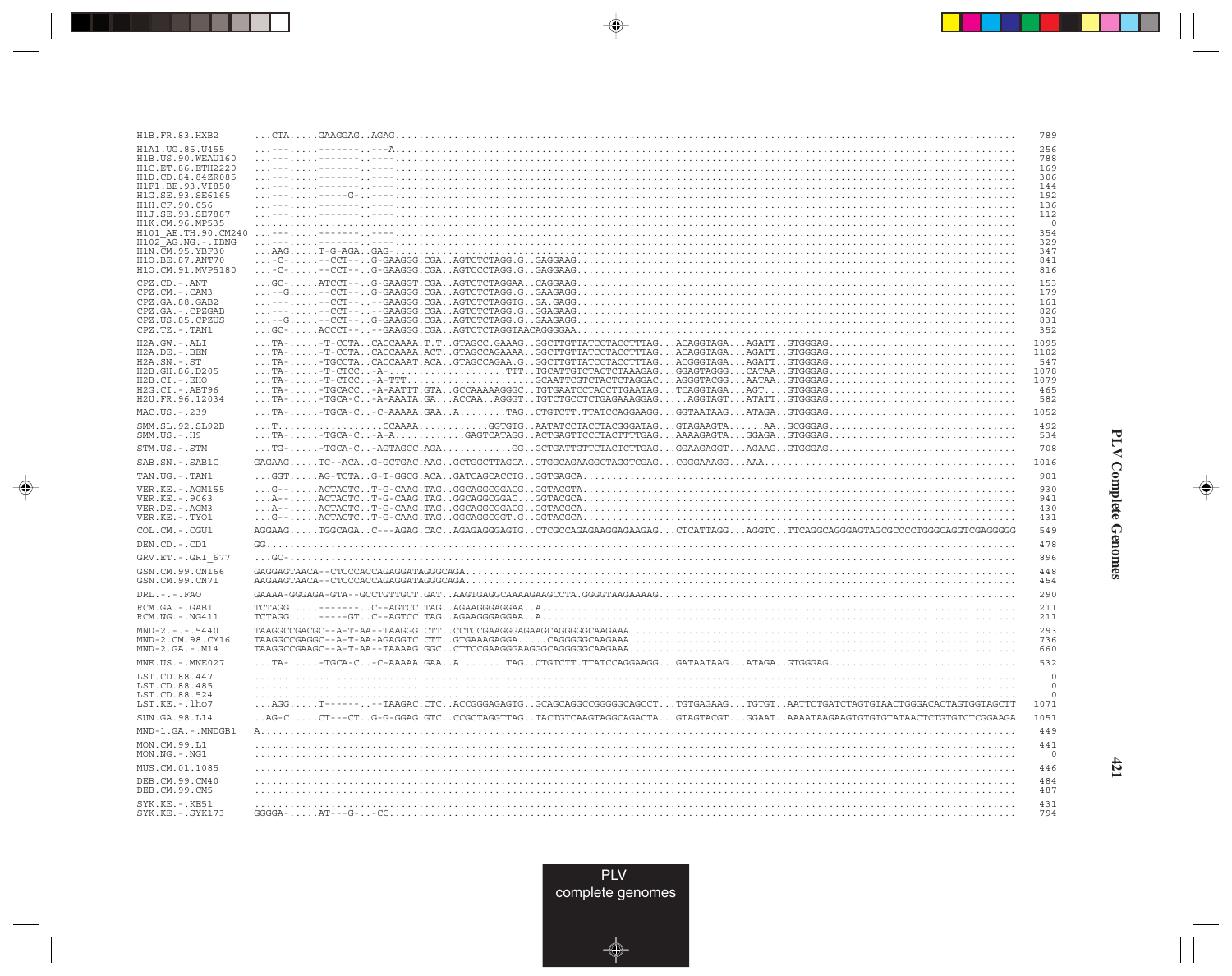

---

 $\begin{picture}(120,140)(-6.5,14.0) \put(0,0){\vector(0,1){10}} \put(15,0){\vector(0,1){10}} \put(15,0){\vector(0,1){10}} \put(15,0){\vector(0,1){10}} \put(15,0){\vector(0,1){10}} \put(15,0){\vector(0,1){10}} \put(15,0){\vector(0,1){10}} \put(15,0){\vector(0,1){10}} \put(15,0){\vector(0,1){10}} \put(15,0){\vector(0,1){10}} \put(15,0){\vector(0,1){10}}$ 

 $\mathbb{R}$ 

|                                                        | / Gag and Gag-Pol start (p17) |                                               |
|--------------------------------------------------------|-------------------------------|-----------------------------------------------|
| H1B. FR. 83. HXB2<br>Gaq                               |                               | 861<br><u>MGARASV.LSGGELDRWEKIRLPG</u><br>p17 |
| H1A1.UG.85.U455                                        |                               | 328                                           |
| H1B.US.90.WEAU160                                      |                               | 860                                           |
| H1C. ET. 86. ETH2220<br>H <sub>1</sub> D.CD.84.84ZR085 |                               | 2.41<br>378                                   |
| H1F1.BE.93.VI850                                       |                               | 216                                           |
| H1G.SE.93.SE6165                                       |                               | 264                                           |
| H1H.CF.90.056                                          |                               | 208                                           |
| H1J.SE.93.SE7887<br>H1K.CM.96.MP535                    |                               | 184<br>72                                     |
| H101 AE.TH.90.CM240                                    |                               | 426                                           |
| $H102-AG.NG. - .IBNG$                                  |                               | 401                                           |
| H1N. CM. 95. YBF30<br>H1O.BE.87.ANT70                  |                               | 419<br>913                                    |
| H1O.CM.91.MVP5180                                      |                               | 888                                           |
| $CPZ$ . $CD$ . - .ANT                                  |                               | 225                                           |
| CPZ.CM. - . CAM3                                       |                               | 251<br>233                                    |
| CPZ.GA.88.GAB2<br>CPZ.GA. - . CPZGAB                   |                               | 898                                           |
| CPZ.US.85.CPZUS                                        |                               | 903                                           |
| $CPZ.TZ. - . TAN1$                                     |                               | 424                                           |
| H2A.GW.-.ALI                                           |                               | 1167                                          |
| H2A.DE. - .BEN                                         |                               | 1174                                          |
| $H2A.SN.-.ST$<br>H2B.GH.86.D205                        |                               | 619<br>1150                                   |
| H2B.CI.-.EHO                                           |                               | 1151                                          |
| H2G.CI.-.ABT96                                         |                               | 537                                           |
| H2U.FR.96.12034                                        |                               | 653                                           |
| MAC.US.-.239<br>Gag                                    |                               | 1124<br>p17                                   |
| SMM.SL.92.SL92B                                        |                               | 564                                           |
| $SMM.US.-.H9$                                          |                               | 606                                           |
| STM.US.-.STM                                           |                               | 780                                           |
| SAB.SN.-.SAB1C                                         |                               | 1088                                          |
| TAN.UG. - . TAN1                                       |                               | 973                                           |
| VER. KE. - . AGM155                                    |                               | 1002                                          |
| VER. KE. - . 9063                                      |                               | 1013                                          |
| VER.DE. - . AGM3<br>VER.KE. - . TYO1                   |                               | 502<br>503                                    |
| COL.CM. - . CGU1                                       |                               | 675                                           |
| DEN.CD. - .CD1                                         |                               | 553                                           |
| GRV.ET. - . GRI 677                                    |                               | 968                                           |
| GSN.CM.99.CN166                                        |                               | 523                                           |
| GSN.CM.99.CN71                                         |                               | 529                                           |
| $DRL. - . - . FAO$                                     |                               | 362                                           |
| RCM.GA.-.GAB1                                          |                               | 283                                           |
| RCM.NG. - . NG411                                      |                               | 283                                           |
| $MND-2. - - - 5440$<br>MND-2.CM.98.CM16                |                               | 365<br>808                                    |
| $MND-2.GA.-.M14$                                       |                               | 732                                           |
| MNE.US. - . MNE027                                     |                               | 604                                           |
| LST.CD.88.447                                          |                               | 72                                            |
| LST.CD.88.485                                          |                               | 72                                            |
| LST.CD.88.524                                          |                               | 72                                            |
| LST.KE.-.lho7                                          |                               | 1147                                          |
| SUN.GA.98.L14                                          |                               | 1134                                          |
| MND-1.GA.-.MNDGB1                                      |                               | 521                                           |
| MON.CM.99.L1<br>MON.NG. - . NG1                        |                               | 516<br>- 0                                    |
| MUS.CM.01.1085                                         |                               | 521                                           |
| DEB.CM.99.CM40<br>DEB.CM.99.CM5                        |                               | 559<br>562                                    |
| SYK.KE. - . KE51                                       |                               | 506                                           |
| $SYK.KE. - .SYK173$                                    |                               | 869                                           |

 $\blacklozenge$ 

**PLV Complete Genomes** 

 $\Rightarrow$ 

 $\equiv$ 

 $422$ 

 $\blacksquare$ 

<u> Service Service Service Service Service Service Service Service Service Service Service Service Se</u>

- 1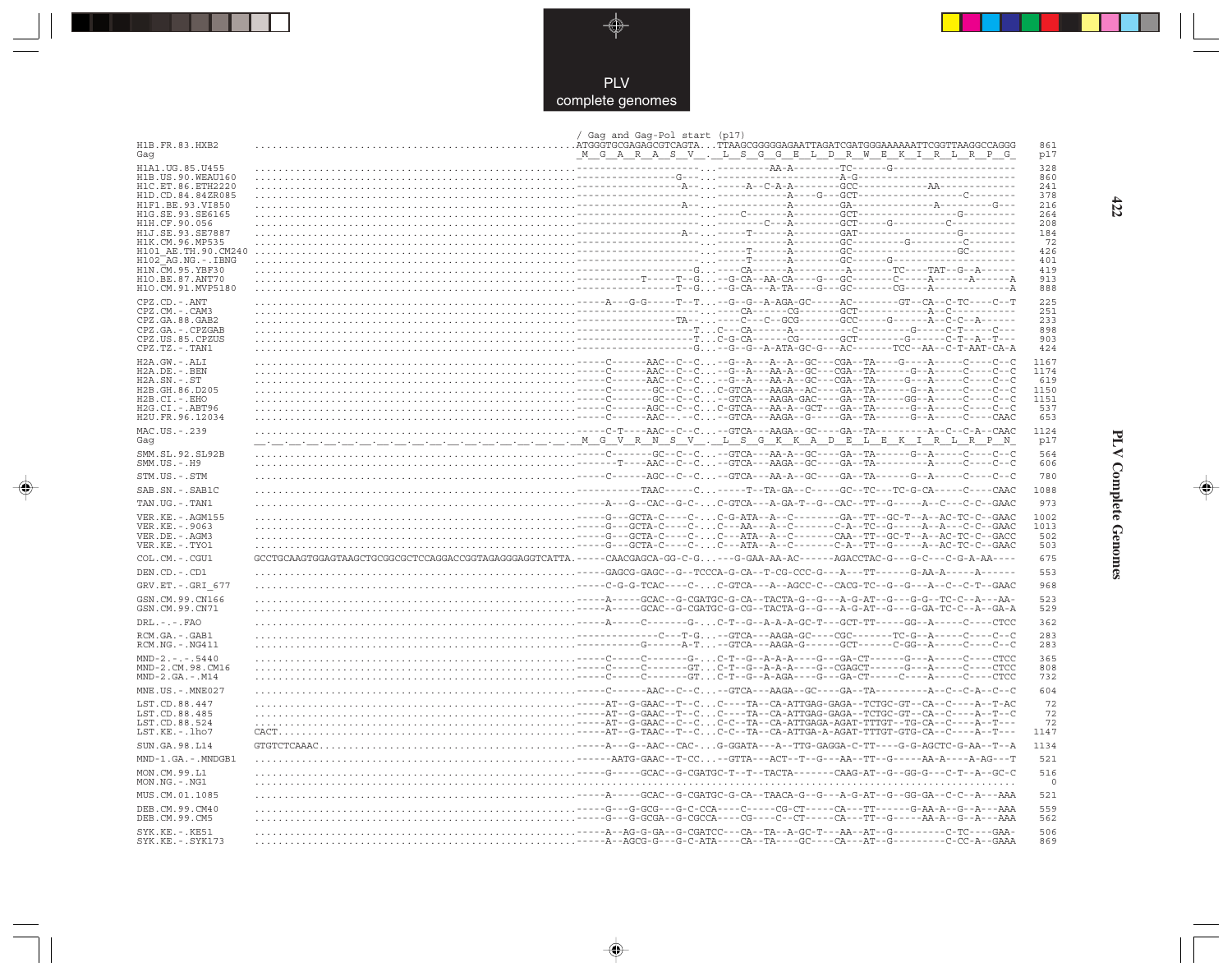| H1B. FR. 83. HXB2<br>Gaq                    | GGAAAGAAAAAATATAAATTAAAACATATAGTATGGGCAAGCAGGGAGCTAGAACGATTCGCAGTTAATCCTGGCCTGTTAGAAACATCAGAAGGCTGTAGACAAATACTGGGACAGCTACAACCATCCC<br><u>G K K K Y K L K H I V W A S R E L E R F A V N P G L L E T S E G C R Q I L G Q L Q P S</u>                                       | 991<br>p17   |
|---------------------------------------------|--------------------------------------------------------------------------------------------------------------------------------------------------------------------------------------------------------------------------------------------------------------------------|--------------|
| H1A1.UG.85.U455                             |                                                                                                                                                                                                                                                                          | 458          |
| H1B. US. 90. WEAU160<br>H1C.ET.86.ETH2220   |                                                                                                                                                                                                                                                                          | 990<br>371   |
| H1D.CD.84.84ZR085                           |                                                                                                                                                                                                                                                                          | 508          |
| H1F1 BE 93 VI850<br>H1G.SE.93.SE6165        |                                                                                                                                                                                                                                                                          | 346<br>394   |
| H1H.CF.90.056                               |                                                                                                                                                                                                                                                                          | 338          |
| H1J.SE.93.SE7887<br>H1K.CM.96.MP535         |                                                                                                                                                                                                                                                                          | 314<br>202   |
| H101 AE.TH.90.CM240                         |                                                                                                                                                                                                                                                                          | 556          |
| $H102$ AG. NG. - TBNG<br>H1N. CM. 95. YBF30 |                                                                                                                                                                                                                                                                          | 531<br>549   |
| H10.BE.87.ANT70                             |                                                                                                                                                                                                                                                                          | 1043         |
| H10.CM.91.MVP5180                           |                                                                                                                                                                                                                                                                          | 1018         |
| CPZ.CD. - . ANT<br>CPZ.CM.-.CAM3            |                                                                                                                                                                                                                                                                          | 355<br>381   |
| CPZ.GA.88.GAB2                              |                                                                                                                                                                                                                                                                          | 363          |
| CPZ.GA.-.CPZGAB<br>CPZ.US.85.CPZUS          |                                                                                                                                                                                                                                                                          | 1028<br>1033 |
| $CPZ.TZ.-.TAN1$                             | --C-G-----------TT-A--------C---------CG-A--C--A---C-G--T-----GA-G-----C--T--CA-G--G-ACGT---------CT-GA----CA-CCTC-----G--C--T--GG                                                                                                                                       | 554          |
| $H2A.GW.-.ALI$                              | -------------C-GC---------T--G------GG-AT--AT-G--CA------G-T-GGCAGAAA-------GT--GT--AA------T--CCA-AG---T--TAA-GTTT--G------TAG                                                                                                                                          | 1297         |
| $H2A.DE. -.BEN$<br>$H2A.SN.-.ST$            | ----------G-C-GG----------T--G------GCG-AT--AT-G--TAA-----G-T-GGCAGAGA-------GT--GT--AA------T--CCA-A-G--T--CA--GTTT--G-T----TAG<br>--------------GGC---------T--G------GCG-AT--AT-G--CA------G-T-GGCAGAGA-------GT--GT--AA---G--T--CCA-A----T--TAC-GTTT--G-T----TAG     | 1304<br>749  |
| H2B.GH.86.D205                              | ----------G----TGC--------G----------GTG-AC--AT----CA----T-G-T-AGCAGAGA-------G---T--AA------A---CA-A----T--TAA-GTCT--GCT----TAG                                                                                                                                         | 1280         |
| $H2B.CI.-.EHO$<br>$H2G.CI.-.ABT96$          | ------------C-TG--------G-T--G-----GCG-AC--AT-G--CA------G-T-AGCAGAGA-------G---T--AA------T--CCA-A----T--TTC-GTAT--GCT----TAG                                                                                                                                           | 1281<br>667  |
| H2U.FR.96.12034                             | -------------C-TG---------G-T--G------GCG-AC--AT-G--CA----T-G-T-AGCAGAAA-------G--GG-CAA------A---CA-A----TT-ATCGGT-T--GCT----TAG                                                                                                                                        | 783          |
| MAC.US. - . 239<br>Gag                      | ----------G--C-TG--G--G---G----------GCA-AT--AT----TA----TG-T-AGCAGAAA-------G--G-ACAA-------A---CA-A-------TTCGGTCT--GCT----TAG<br>G K K K Y M L K H V V W A A N E L D R F G L G E S L L E N K E G C Q K I L S V L G P L                                                | 1254<br>p17  |
| SMM.SL.92.SL92B<br>$SMM.US.-.H9$            | ----------G-C-TGC-G--G-------------GCA-AT--AT-G--CA----T-G-T-AGCAGAAA-------G-ACAA------T---CA-A----T--TTC-GTTT--GCT----TAG                                                                                                                                              | 694<br>736   |
| STM.US.-.STM                                | --G--------G--C-TG--G------G-----GC-----GCA-AC--AT-G--CA----T-G-T-GGCAGAAA-------G--GT--AA------G---CA-A----TA-AACGGTCT--G------TAG                                                                                                                                      | 910          |
| SAB.SN.-.SAB1C                              |                                                                                                                                                                                                                                                                          | 1218         |
| TAN.UG. - . TAN1                            | ----------G--C---------CT--A--------G---AAA-AA-G--G--C--T-GGC-CC-CGAGAAA--C--------AA---G------CA-A-G--CA-A-A-GTAT-GAGC--GCTAG                                                                                                                                           | 1103         |
| VER. KE. - . AGM155                         | ----------G--C--A-T------T--A--------G---A-A--A-G--C--C----GCC-CC--GAGAAGT-A--G--G--G-AG-----T----A-A-G--CA-A-A-GTT--CTCT--CCTAG                                                                                                                                         | 1132         |
| VER.KE. - . 9063<br>VER.DE. - . AGM3        |                                                                                                                                                                                                                                                                          | 1143<br>632  |
| VER.KE.-.TYO1                               | ----------G--CC--A-T------T--A---------G---A-----A-G--G--C----GCC-CC--GAGA-GT----G--G--G--G--G--G----A-AG---CA-A-A-GTC--CT-C--CCTAG                                                                                                                                      | 633          |
| COL.CM. - . CGU1                            | AAG--AGG-TGT-----GA--------G-TAG----ATGT---CA---G--AGC--C-GT-TTT-A-TATT--AG------A-GT--G--AC---AGTGGCT------T---A-A--G-GACG----TAG                                                                                                                                       | 805          |
| DEN.CD. - .CD1                              | A-T-----G--G--C-TGA-T--G--CC-GA-T---T---AG-A----A-G--G-----T-GCT-AGGAGAACAG---C-------C-AT----A--CCA-ACT--CA-A-AGACCT--GCT----TAG                                                                                                                                        | 683          |
| GRV.ET. - .GRI 677                          |                                                                                                                                                                                                                                                                          | 1098         |
| GSN.CM.99.CN166<br>GSN.CM.99.CN71           | ----------G--C-TGA-C--G--CT----------CTC--AA-----T--GA---AT--GC-GTCCGAC-CT--TC-T----ATCA---G--G---C---GG---T-A-A-ATTG-CTTC--CCTAG<br>-------G--CG-CGCGA-C--G--CT----------CTC--A------T--GA---A---GC-ATCAGGCA-T--TC-T---T-TAA------G---CA---GG--T---A-GTCACCTCC----TAG   | 653<br>659   |
| $DRL - - -$ . $FAO$                         | -----A--G---------GC-C--G---C-T--C----T-GCG-A---A-----T------GCC-GC--GAGA-AT-A--------GTCAG-----G--CCA-A----TT-A---GTA--CTTT--TCTAG                                                                                                                                      | 492          |
| RCM.GA.-.GAB1<br>$RCM.NG. - . NG411$        | ----------G----TG----G---C-----------T-------A----GA----T-GCT-G-G-GA-ACTT---------GTG-------AATCCAGA----TA-A--GGTTA-T-TG--TCTAG                                                                                                                                          | 413<br>413   |
| $MND-2. - - - 5440$                         | ----------G-CC-G--------G-TA------T----A---A----CA----T-GCC-AC--GAGAAGT--------GTCAG-----A--CGA-A----T--TA-CGTA--CTTT---CTAG                                                                                                                                             | 495          |
| MND-2.CM.98.CM16                            |                                                                                                                                                                                                                                                                          | 938          |
| $MND-2.GA.-.M14$                            |                                                                                                                                                                                                                                                                          | 862          |
| MNE.US.-.MNE027<br>LST.CD.88.447            | --G--------G--C-TG--G--G--------------GCA-AT--AT----TA----T-G-T-AGCAGACA-------G--G-ACAA-------A---CA-A-------TTCGGCCT--GCT----TAG<br>A-T--A--G-CT---C-GAAG-G----T----G-------CA--A--AT----TA-G--T-G-T-AGGAG-ACA-T--C----G---G----T-----C-AGA----T--T---GTCTGTTGG---CTAT | 734<br>202   |
| LST.CD.88.485                               | A-T--A--G-CG---C-GAA--G------T--G-------CA-AA--AT----TA-G--T-GTT-AGGAG-ACA-T--C-G--G---G---T-----C-AGAG---T--T---GTCTGTTGG---CTAT                                                                                                                                        | 202          |
| LST.CD.88.524<br>LST.KE.-.lho7              | A-T--A--G-CT---C--AA--G----G---A--------CG-AA--AT----CA----T-G-T-GGGAT-ACAA--C--G------G------G----AGA----C--ATCTGTCTGCTGG--T-TAT                                                                                                                                        | 202<br>1277  |
| SUN.GA.98.L14                               | --G--A--G-CC--CC-GGC--G----G----------G-T-AA--AT----TA-G--T-G-C----CAAG-AA------AG----GTG--------CAGA-G--T---TC-GTCTGTTGG--T-TC                                                                                                                                          | 1264         |
| MND-1.GA.-.MNDGB1                           | --T--A---TGT----G---G----CC-CTGT---TGT-AAG-T--AT----TA----T-GCT-ATCGGA-AAA--CC-T------CAGC----A---GA-A----C--CTC-GTATGTTGG----TAT                                                                                                                                        | 651          |
| MON.CM.99.L1                                | --T-----G--G--CCTGA-T--G--------------TGC--A------T--TA------GTC-CTCGGACTCG--CC-G--G---CAG--C-------AGA-G--TT---A-GTTA-T-TT--TCTA-                                                                                                                                       | 646          |
| $MON.NG. -.NG1$                             |                                                                                                                                                                                                                                                                          | $\circ$      |
| MUS.CM.01.1085                              | -------G-----CCTGA-C--G--C--TA-------TTC--------T--TA----T-G-C-CTC-GA-TC---T--G---T--AGG--T--G--CA-A-G--CA-A-AGGTCA-C-TC--C-TAG                                                                                                                                          | 651          |
| DEB.CM.99.CM40<br>DEB.CM.99.CM5             | --C--A--G--G----TGA----G--CC-C--C------G-T-A---A-----CA----T-GCC--GCAG-A-CAT-A-------ATAAG---------CAGG----TT--ACTAG-T----G--T-TAG<br>--C--------G---TTGA----G--CC-C--C--------T-----A----CA----T-GCC--GCAGGA-CAT-A--G-----CAA------A---CA-G-G--CT-AACTAGAT-------T-TAG  | 689<br>692   |
| SYK.KE. - . KE51<br>SYK.KE. - . SYK173      | --G-----GCGC--CCT-G-TCG----T-----T-----G-A-A------G--CA------GCC-CTCAGACCAG--TC-T----GTAA------T---GA------CA-AAA-ACCA-CTT-----TAG                                                                                                                                       | 636<br>999   |

<u>a shekara ta 1989</u>

 $\overrightarrow{\phantom{a}}$ 

 $\overline{\mathbb{F}}$ 

**PLV Complete Genomes PLV Complete Genomes**

 $\begin{picture}(20,5) \put(0,0){\line(1,0){10}} \put(15,0){\line(1,0){10}} \put(15,0){\line(1,0){10}} \put(15,0){\line(1,0){10}} \put(15,0){\line(1,0){10}} \put(15,0){\line(1,0){10}} \put(15,0){\line(1,0){10}} \put(15,0){\line(1,0){10}} \put(15,0){\line(1,0){10}} \put(15,0){\line(1,0){10}} \put(15,0){\line(1,0){10}} \put(15,0){\line(1,$ 

 $\overline{\phantom{0}}$ 

 $\Box$ 

▁▏▁▊▊▏

- 1

**423**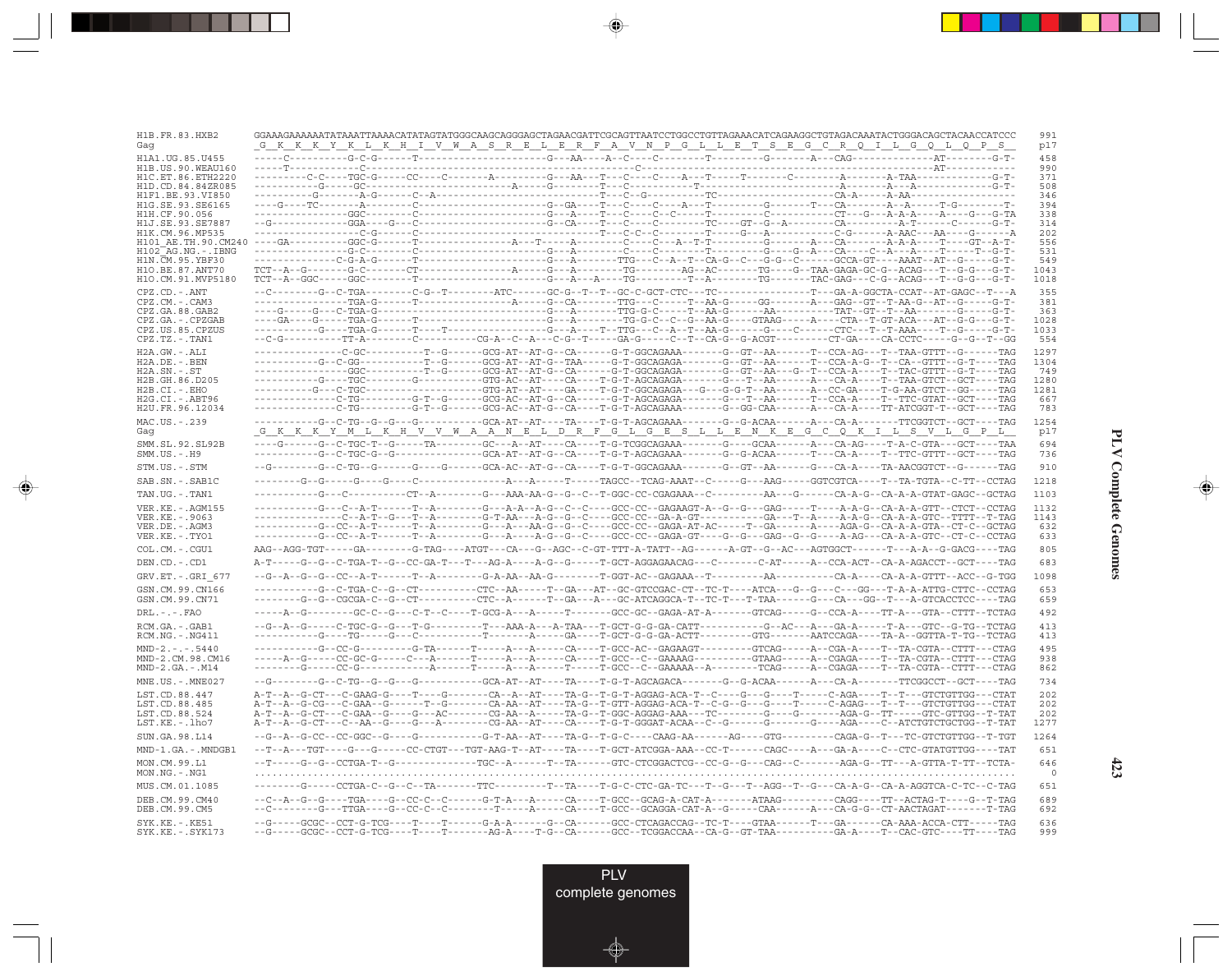PLV complete genomes

---

 $\overrightarrow{\mathbf{\P}}$ 

 $\begin{tabular}{c} \hline \quad \quad & \quad \quad \\ \hline \quad \quad & \quad \quad \\ \hline \end{tabular}$ 

| H1B.FR.83.HXB2<br>Gag                   | $TTCAGACAGGATCAGAAGAAGAACTTAGATATATATATACAGTAGCAACCCTCTATTGTGTGCATCAAAGGATAGAGATAAAGACACCAGAGAGGAGAGAGAGAGAGAGAGAGAGAGAGAAGAAGAAGAACACAA.$<br><u>L Q T G S E E L R S L Y N T V A T L Y C V H Q R I E I K D T K E A L D K I E E E Q</u>                                                                                                                                                                                        | 1113<br>p17 |
|-----------------------------------------|-------------------------------------------------------------------------------------------------------------------------------------------------------------------------------------------------------------------------------------------------------------------------------------------------------------------------------------------------------------------------------------------------------------------------------|-------------|
| H1A1.UG.85.U455                         |                                                                                                                                                                                                                                                                                                                                                                                                                               | 580         |
| H1B.US.90.WEAU160<br>H1C.ET.86.ETH2220  |                                                                                                                                                                                                                                                                                                                                                                                                                               | 1112<br>493 |
| H1D.CD.84.84ZR085                       |                                                                                                                                                                                                                                                                                                                                                                                                                               | 630         |
| H1F1.BE.93.VI850<br>H1G.SE.93.SE6165    |                                                                                                                                                                                                                                                                                                                                                                                                                               | 468<br>516  |
| H1H.CF.90.056                           |                                                                                                                                                                                                                                                                                                                                                                                                                               | 460         |
| H1J.SE.93.SE7887                        |                                                                                                                                                                                                                                                                                                                                                                                                                               | 436         |
| H1K.CM.96.MP535                         |                                                                                                                                                                                                                                                                                                                                                                                                                               | 324<br>678  |
| H102 AG.NG.-.IBNG                       |                                                                                                                                                                                                                                                                                                                                                                                                                               | 653         |
| H1N. CM. 95. YBF30<br>H10.BE.87.ANT70   | $-CA$ ------G----CAGC--GCAG---C-C-GG--CG--A---T-GTG----GG----T--CA-C--ATATA-A--TGG---T--GC--C-G--AA--C-A---T--A------TAATG                                                                                                                                                                                                                                                                                                    | 676<br>1165 |
| H1O.CM.91.MVP5180                       | $-CA-\cdots-C-\cdots-G-\cdots-C-\cdots-0. \hspace{0.1cm}\\ \hspace{-0.5cm} -CA-\cdots-C-\cdots-C-\cdots-0. \hspace{0.1cm}\\ \hspace{-0.5cm} -CA-\cdots-C-\cdots-C-\cdots-0. \hspace{0.1cm}\\ \hspace{-0.5cm} -CA-\cdots-C-\cdots-C-\cdots-0. \hspace{0.1cm}\\ \hspace{-0.5cm} -CA-\cdots-C-\cdots-C-\cdots-0. \hspace{0.1cm}\\ \hspace{-0.5cm} -CA-\cdots-C-\cdots-C-\cdots-0. \hspace{0.1cm}\\ \hspace{-0.5cm} -CA-\cdots-C$ | 1140        |
| CPZ.CD. - . ANT                         |                                                                                                                                                                                                                                                                                                                                                                                                                               | 477         |
| $CPZ.CM. - . CAM3$<br>CPZ.GA.88.GAB2    | $-CA$ -------------GC--GC---GC-T-T------TC----GTG--T-GG-----T---A-G--A--TTCAG--G-G-----AC--C-G-----ACA--AT-GA-A----CAGTT                                                                                                                                                                                                                                                                                                      | 503<br>485  |
| CPZ.GA. - . CPZGAB                      |                                                                                                                                                                                                                                                                                                                                                                                                                               | 1141        |
| CPZ.US.85.CPZUS<br>$CPZ.TZ.-.TAN1$      | -AA-A--------G---GC--GC----GC-C-T---C--CT----GGT---T-GG-----C--CAGT---G-GACAG-GG-G--T--GC--C-G--C----TG--AC-GA-A--G-TA<br>-AG-C-TT--T--TCC----A-C-TT--T--G-T-----CA-CTGTGTA-----C--C--A--CGC-G-AGA-AGAG-CC----T--GG-A-----AG-CA-A-TTG-GA-AATGA-A-T-                                                                                                                                                                           | 1152<br>676 |
| $H2A.GW.-.ALI$                          | -G-CA------------A-TT-A-A-AGCC-T-T------T--CTGCGTAG-T-GG--C-----CGC-GAAGAGA-AG-G-----T--TG-A-G---AAA-C-A-TA---C-GAGA--TCTAGCGGC                                                                                                                                                                                                                                                                                               | 1424        |
| H2A.DE.-.BEN                            | -A-CA-----G-----A-TT-A-A-AGCC-T-T------C--CTGCGT-A-T-GG--CT----CGC-GAAGAGA-AG-G-----T--TG-------AAAGA-ACTAGC-C-GAGA--TCTAGTGGC                                                                                                                                                                                                                                                                                                | 1431        |
| $H2A.SN.-.ST$<br>H2B.GH.86.D205         | -A-C------G------A-TT-A-A-AGCC-T-T------T--CTGCGT-A-T-GG---A-A--CGC-GAAGAGA-AGCG-----T--TG-A-----AAA-C-A---G--C-GAGA--TCTAGTGGC<br>-A-CA-----G------A-TT-A-A-AGCC-T-T-----TC--CTGCGT-A-T-T---CC----CGC-GAAGAGA-AG-G-----T--AG-------AAA-A-G-TAGC-C-GAGA--TCTAGCGGC                                                                                                                                                            | 876<br>1407 |
| H2B.CI.-.EHO                            | -A-CA-----T------A-TT-A-A-AGTC-T--------C-CTGCGT-A---T---CC----CGC-GAAGAGA-AG-G-----T--TG-------AAA-A-G-TAGC-C-GCGA--TCTAGCAGC                                                                                                                                                                                                                                                                                                | 1408        |
| $H2G.CI.-.ABT96$<br>H2U.FR.96.12034     | -A-CA-----T------A-TT-A-AGAGCC-T-------T--CTGCGT-A-T-GG---T----CGCCGAACAGA-AG-----C-T--TG-A-----AAA-C-AGTAG-GC-GAGA--TCTAGTGGT<br>--CA-----T------A-TT-A-AGAGCC-T-------T--CTGCGT-A-T-GG---T----CGC-GAAGAGA-AG-G---C-T--TG-------AAAGC-G-TAG--C-GAGA--TCTAGCGGT                                                                                                                                                               | 794<br>910  |
| MAC.US.-.239                            | -G-CA-----C------A-TT-A-A-AGCC-T--------T--CTGCGT-A---GG--CA-T--CGC-GAAGAGA-AG-G---C----TG-------AAA-C-G-TAG-GC-GAGA--CCTAGTGGT                                                                                                                                                                                                                                                                                               | 1381        |
| Gag                                     | V P T G S E N L K S L Y N T V G V I W C I H G E E K V K H T E E A K Q I V . Q R H L V V                                                                                                                                                                                                                                                                                                                                       | p17         |
| SMM.SL.92.SL92B<br>$SMM.US.-.H9$        |                                                                                                                                                                                                                                                                                                                                                                                                                               | 821<br>863  |
| STM.US.-.STM                            | -G-CA-----T------A-TT-A-AGAGTC-T-T------T--CTGCGT-A-T-GG---A-C--CGC-GAAGAGA-AG-G---C-T--TG-------AAAGC-AGT-G--A-GAGA--TCTTGTGGT                                                                                                                                                                                                                                                                                               | 1037        |
| SAB.SN.-.SAB1C                          | ---CT-----G-----GA-TT-A-TTG-TC-C-T----TT-TGCTGCGTGT-AGC----A-T--CGC-GAA---A-AG-G-----T--AG-------AAA--CG--AG--A-A--G--AGTGCCAGCAGA                                                                                                                                                                                                                                                                                            | 1348        |
| TAN.UG.-.TAN1                           | AA-CA------------G---A-A-GTC-G-T----TTGTGCTGCGT-A-T-GG---A-T--CGC-GAACAGA-AG-G-----T--AG-------AG-G-TATTAG--A-AC--CGCTGCCATCTAGT                                                                                                                                                                                                                                                                                              | 1233        |
| VER. KE. - . AGM155                     |                                                                                                                                                                                                                                                                                                                                                                                                                               | 1262        |
| VER. KE. - . 9063<br>VER.DE. - . AGM3   | AA-CA-----C--G--G-GCT-A-A-AGTC-G-TC---CTT--GTGCGTG--A-----CA-C--C-GCGAACAGA-AG-G--------AG------GG---CA-CAG--AGAC--TGCTGCCATCTAGT<br>AA-CA-----G--G--G-GCT-A-A-AGTC-G-T---CCTT--GTGCGTAT-G-T---C--A--CAT-AG--AG-GAT-AG-------AG-A-----AG---CA-TAG--AGAC--TGCTGCCATCTAGT                                                                                                                                                       | 1273<br>762 |
| VER.KE. - . TYO1                        | AA-CA--------G-GCT-A-A-AGTC-G-TC--CTT--GTGCGTA--A-----CT---CA-GGAACAGA-AG-G--------AG-------AG---CA-CAG--AGAC--C-CTGCCATCTAGT                                                                                                                                                                                                                                                                                                 | 763         |
| $COL.CM.-.CGU1$                         | -GG-C------------TGT-G--G--CC-----GGATGTT-TGTGTGT--C--CC----CAG--AATGGA-T--TG-G-----TC-A--G--AGA-A-G--AG----A----CTT-TAAAAAGCA                                                                                                                                                                                                                                                                                                | 932         |
| DEN.CD. - .CD1                          | AA-CACA---CAGT--GAGT--G-A-AGCC---TC-GA---TGCTGCGTTG---GG---TGC--CAGGG-AT-G--AG-GGC---T--AG----G--AC--AGAG-AG--AGAA-GAGAAT-GGTGCAAA                                                                                                                                                                                                                                                                                            | 813         |
| GRV.ET. - .GRI 677                      | AA-C------C--C--G-GG--A-A-G-TC-G-T----TTGTGCTGCGT-A-T-GG--CA-T--CGC-GAACAGA-AG-G--------AG-------G--TA-CAG-TA--C--C-CT-CCATCTAGT                                                                                                                                                                                                                                                                                              | 1228        |
| GSN.CM.99.CN166<br>GSN.CM.99.CN71       | AA-CA-----G-------CT--C-A---TC-C-T-GGA-TC--GT--GTG---------A-C---GC-GAC---C--G-GG-G--T--AG--C-G---AAGC-GC-AG-CAG-AT-AGATGTCATCTAGA<br>AA-CA-AT--G--C---TCT--C-A-AGCC-C---GGA-TC--GT--GTG---------A-C---GC-GAC---TG-G--G----T--AG--C-G---AAGA-GC-AG-TC--AT-AG-TGTCATCTAGT                                                                                                                                                      | 783<br>789  |
| $DRL - - -$ . $FAO$                     | ---CT-----G-----GA-TT-A-TT--TC-C-T------CTGCTGCGTAG-T-GG--C--T--CTCG-AAG-GA-AG---C------AG--------G-TC-A--AG--A-AC--C-CTGCCATCTAGT                                                                                                                                                                                                                                                                                            | 622         |
| RCM.GA.-.GAB1<br>$RCM.NG. - . NG411$    | ---C------G--T--G-GCT-A-A---CC-C-T----TTGTGCTGCGTA--T-GG--C-----CA-GGAAG-GA-AG-G-----T--AG-------GG-G-CGC-TG--A-AA-GC--TGCCATCTAGT                                                                                                                                                                                                                                                                                            | 543<br>543  |
| $MND-2. - - - 5440$                     | ---CT-----G------A-TT-A-TT--GC-G--C--C--CTGTTGTTG-A-T-GG--C--A---GCG-AAG-GA-AG---C--T--TG-------AAA---G--AG--A-AC--CG-T-CCACCTAGT                                                                                                                                                                                                                                                                                             | 625         |
| MND-2.CM.98.CM16<br>$MND-2.GA.-.M14$    | ---CT-----G------A-TT-A-TC--GC-G--C--C--CTGCTGCTG-G-A-GG--C--A---GCG-AAGAGA-AG---C---T--AG------GAA---G--AG--A-AC--A---TCCATCTAGT<br>---CT-----G-----GA-T---CTTG-GC-G--C--C--CTGTTGTTG-A---GG--C--A---GCG-AAG-GA-AG---CT--T--AG-A--G--AAA-A-G--AG----AC--TGCTTCCATCTAGC                                                                                                                                                       | 1068<br>992 |
| $MNE. US. - . MNE027$                   | -G-CA-----C------A-TT-A-AGAGCC-T--------T--CTGCGT-A---GG--CA-T--CGC-GAAGAGA-AG-G---C----TG-------AAA-C-G-TAG-GC-GAGA--CCTAGTGGT                                                                                                                                                                                                                                                                                               | 861         |
| LST.CD.88.447                           | ACTCC-----C--GA-GA-TT-A-A-G--C-TGTAGGA--T---TGTGTG--G-G---CTGC---TT-G-----A-AG--GC-------C-A-------A-GC-A------A-AAT---A-C-ACTCAGGA                                                                                                                                                                                                                                                                                           | 332         |
| LST.CD.88.485                           | ACTCC-----C---A-GA-TT-A-A-G--C-TGTAGGA--T---TGTGTG--G-G---CTGC---TT-G-----A-A---GC-A------GCA------A-GC-A------A-AAT---A-C-ACTCAGGA                                                                                                                                                                                                                                                                                           | 332         |
| LST.CD.88.524<br>LST.KE.-.lho7          | A--CT-----C--TA--A-T--G-A-G-TC--GTAGGG-----GTGTGT-A---G---CTGT--C-T-G-A---AGAG-C--T--T--AC-------AA-TA-T--AG-GA-AATT-----GAACAAACC<br>A-GCA--T--T--TA-GA-C--A-AGG-C---GTAGGG------TGTGT-A---GC--CTGT--C-T-G-AG--AGA---TC-------CA-CAGT--AG--A-AAT---A-C-GCACCAGA                                                                                                                                                              | 332<br>1407 |
| SUN.GA.98.L14                           | A-GCAT-T--T--TA-GA-C--G-AGG-C---GTAGG-------TGTGTG--TGCC---TGT------G-C--TCCAG---------AC----G---C-A-A---G-CAGACT-----C-GCAAAAAA                                                                                                                                                                                                                                                                                              | 1394        |
| MND-1.GA.-.MNDGB1                       | A-G-CCA---------TA-T--A-A-G-T--GGTAGGG-----CTGTGTTG-AGCC--CA-A--CGC-G-T-----A--T--GAG---AC-A--T------A-A--AT--A-A-TCATAAC-AGAAAGGA                                                                                                                                                                                                                                                                                            | 781         |
| MON.CM.99.L1                            | AG-C--------C--GTCTA-C-A---TC-C-T-GG--TC-CTT-GGTAT-G-----CA-A---GCCG-T-----A--TG-G----AG-AC-G---AAGC-GC-AG--A-AATCAG-TGTCACTTAGC                                                                                                                                                                                                                                                                                              | 776         |
| MON.NG.-.NG1                            |                                                                                                                                                                                                                                                                                                                                                                                                                               | - 0         |
| MUS.CM.01.1085                          | AA-CAG----G--C--GTCC--C-A----C-C-T-GGA-TC--GT--GTG----GG---A-C--CGC-GA-G-GC-TG-GG-------AG----G---AGA-GC-A--CAGA-C-AG-TGCCATCTAGA                                                                                                                                                                                                                                                                                             | 781         |
| DEB.CM.99.CM40<br>DEB.CM.99.CM5         | AAGCA-----CAGT--GA-TT-G-A---TC-----GGC-T---CTGTGT-A---GGGCATGC---GCC-ACC-CTC-G-GG-T------G---G--CAA-A-GGCAG-GT-CAGGAG-AT-AAGCAGGT<br>AGGCAT----CAGT----GC----AG--CC----CGGC-T----TGTGT-G-T-GGCCATGC--CGCC-ACC-CTC-G--G----T---G---AAA-A-GGCAG-G-CTAG-AT-AAGCAGGC                                                                                                                                                              | 819<br>822  |
| $SYK.KE. - .KE51$<br>SYK.KE. - . SYK173 | AAA-ACAT--C------A-TT-A-A--------T-GGC-T-AC----GTAG---GGGCC--C--CGC-GAA-A---CG-GG----T--GG-AC----AAA-C-G--AG-GA-A--G-CTTGCAATTGGGA<br>AAGCT-AT--G------A-TT-A-A-AGCC-T-T-GGC-T-A-TT-GGT-G-A-GGGCC--T---GCC-AA-AG--AG--G-------TG--C----AAA-C-G--AG--A-A----CATGTAATTGGAA                                                                                                                                                      | 766<br>1129 |

 $\blacklozenge$ 

**PLV Complete Genomes 424 PLV Complete Genomes** 

 $\Rightarrow$ 

 $\sqrt{2}$ 

 $\blacksquare$ 

<u> 1999 - 1999 - 1999 - 1999 - 1999 - 1999 - 1999 - 1999 - 1999 - 1999 - 1999 - 1999 - 1999 - 1999 - 1999 - 199</u>

 $\mathbf{I}$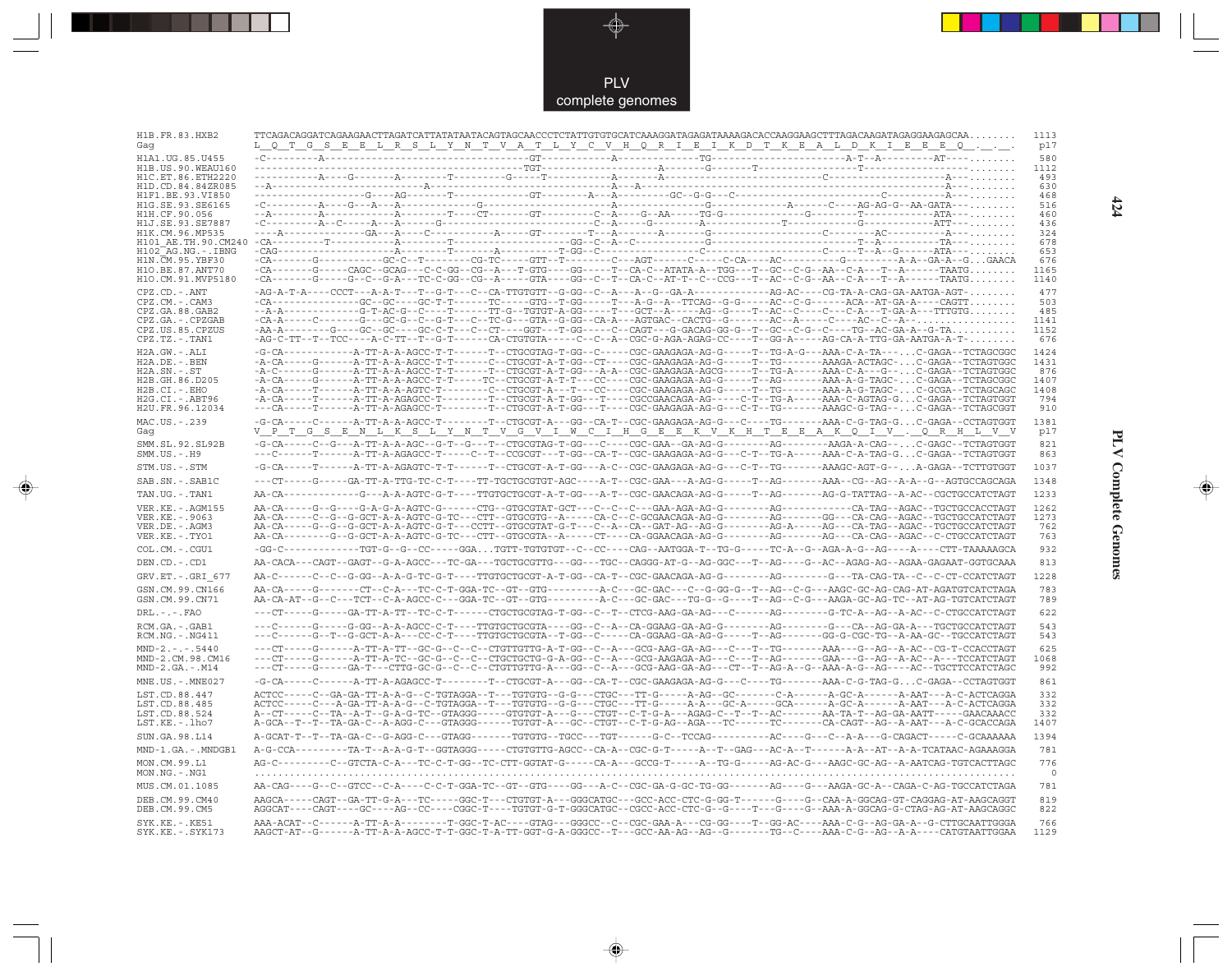| H1B.FR.83.HXB2<br>Gaq                   |  |                                                                                                                                                                                                                                | 1158<br>p17     |
|-----------------------------------------|--|--------------------------------------------------------------------------------------------------------------------------------------------------------------------------------------------------------------------------------|-----------------|
| H1A1.UG.85.U455                         |  |                                                                                                                                                                                                                                | 625             |
| H1B. US. 90. WEAU160                    |  |                                                                                                                                                                                                                                | 1157            |
| H1C.ET.86.ETH2220<br>H1D.CD.84.84ZR085  |  |                                                                                                                                                                                                                                | 538<br>675      |
| H1F1 BE 93 VI850                        |  |                                                                                                                                                                                                                                | 513             |
| H1G.SE.93.SE6165                        |  |                                                                                                                                                                                                                                | 561             |
| H1H.CF.90.056<br>H1J.SE.93.SE7887       |  |                                                                                                                                                                                                                                | 505<br>481      |
| H1K.CM.96.MP535                         |  |                                                                                                                                                                                                                                | 360             |
| H101 AE.TH.90.CM240                     |  |                                                                                                                                                                                                                                | 723             |
| H102 AG.NG.-.IBNG<br>H1N. CM. 95. YBF30 |  |                                                                                                                                                                                                                                | 698<br>728      |
| H10.BE.87.ANT70                         |  |                                                                                                                                                                                                                                | 1207            |
| H1O.CM.91.MVP5180                       |  |                                                                                                                                                                                                                                | 1182            |
| CPZ.CD. - . ANT                         |  |                                                                                                                                                                                                                                | 570             |
| CPZ.CM. - . CAM3                        |  |                                                                                                                                                                                                                                | 551             |
| CPZ.GA.88.GAB2<br>CPZ.GA. - . CPZGAB    |  |                                                                                                                                                                                                                                | 533<br>1225     |
| CPZ.US.85.CPZUS                         |  |                                                                                                                                                                                                                                | 1209            |
| $CPZ.TZ.-.TAN1$                         |  | -CTGT-CAG--A--T--CT-CACAGCGA--TCTAGT-G-CAAAGACAGAATGCAGGT-A-AAAGAGGAAACAGTGCCACCTAGTGGCAATACAGGAAACAGGGAGA                                                                                                                     | 784             |
| H2A.GW.-.ALI                            |  |                                                                                                                                                                                                                                | 1473            |
| $H2A.DE. - .BEN$                        |  |                                                                                                                                                                                                                                | 1480<br>925     |
| $H2A.SN.-.ST$<br>H2B.GH.86.D205         |  |                                                                                                                                                                                                                                | 1447            |
| H2B.CI.-.EHO                            |  |                                                                                                                                                                                                                                | 1448            |
| H2G.CI. - . ABT96                       |  | exercit and the contract of the contract of the contract of the contract of the contract of the contract of the contract of the contract of the contract of the contract of the contract of the contract of the contract of th | 843             |
| H2U.FR.96.12034                         |  |                                                                                                                                                                                                                                | 959             |
| MAC.US.-.239<br>Gag                     |  | <u> 1920 - Andrej Andrej Andrej Andrej Marije, marski predsjednik i premi predsjednika predsjednika i drugi i dr</u>                                                                                                           | 1430<br>p17     |
|                                         |  |                                                                                                                                                                                                                                | 870             |
| SMM.SL.92.SL92B<br>$SMM. US. - . H9$    |  |                                                                                                                                                                                                                                | 912             |
| STM.US.-.STM                            |  |                                                                                                                                                                                                                                | 1086            |
| SAB.SN.-.SAB1C                          |  |                                                                                                                                                                                                                                | 1427            |
| TAN.UG. - . TAN1                        |  | $\verb GGAA--AG---AA-CTGC-GC--G-CATTCT-GT-GCCAGC-GCA-AATTACAACACAGCTGG5$                                                                                                                                                       | 1297            |
| VER. KE. - . AGM155                     |  |                                                                                                                                                                                                                                | 1329            |
| VER.KE. - . 9063<br>VER.DE. - . AGM3    |  |                                                                                                                                                                                                                                | 1340<br>841     |
| VER.KE. - . TYO1                        |  |                                                                                                                                                                                                                                | 830             |
| COL.CM. - . CGU1                        |  |                                                                                                                                                                                                                                | 954             |
| DEN.CD. - .CD1                          |  | AAAG--G--C-TAGTT-TTGGCAATGCAG-CCA-GGAGATGATCAGC-TC-AC-GGGAGCCGCGGAGGTGGCAGCTCCGCGGAACAAGGAGCCTCTGCG                                                                                                                            | 913             |
| GRV.ET. - . GRI 677                     |  |                                                                                                                                                                                                                                | 1274            |
| GSN.CM.99.CN166                         |  |                                                                                                                                                                                                                                | 823             |
| GSN.CM.99.CN71                          |  |                                                                                                                                                                                                                                | 829             |
| $DRL$ . - . - . $FAO$                   |  |                                                                                                                                                                                                                                | 686             |
| RCM.GA. - . GAB1<br>RCM.NG. - . NG411   |  |                                                                                                                                                                                                                                | 586<br>592      |
| $MND-2. - - - 5440$                     |  |                                                                                                                                                                                                                                | 689             |
| MND-2.CM.98.CM16                        |  |                                                                                                                                                                                                                                | 1132            |
| $MND-2.GA.-.M14$                        |  |                                                                                                                                                                                                                                | 1056            |
| MNE.US. - . MNE027                      |  |                                                                                                                                                                                                                                | 910             |
| LST.CD.88.447<br>LST.CD.88.485          |  |                                                                                                                                                                                                                                | 342<br>342      |
| LST.CD.88.524                           |  |                                                                                                                                                                                                                                | 336             |
| LST.KE. - . lho7                        |  |                                                                                                                                                                                                                                | 1417            |
| SUN.GA.98.L14                           |  |                                                                                                                                                                                                                                | 1401            |
| MND-1.GA.-.MNDGB1                       |  |                                                                                                                                                                                                                                | 800             |
| MON.CM.99.L1<br>MON.NG.-.NG1            |  |                                                                                                                                                                                                                                | 816<br>$\Omega$ |
| MUS.CM.01.1085                          |  |                                                                                                                                                                                                                                | 821             |
| DEB.CM.99.CM40                          |  |                                                                                                                                                                                                                                | 916             |
| DEB.CM.99.CM5                           |  |                                                                                                                                                                                                                                | 916             |
| $SYK.KE. - .KE51$<br>SYK.KE. - . SYK173 |  |                                                                                                                                                                                                                                | 860<br>1226     |

<u>a shekara ta 1989</u>

 $\overrightarrow{\phantom{a}}$ 

 $\overline{\neg}$ 

 $\begin{picture}(20,5) \put(0,0){\line(1,0){10}} \put(15,0){\line(1,0){10}} \put(15,0){\line(1,0){10}} \put(15,0){\line(1,0){10}} \put(15,0){\line(1,0){10}} \put(15,0){\line(1,0){10}} \put(15,0){\line(1,0){10}} \put(15,0){\line(1,0){10}} \put(15,0){\line(1,0){10}} \put(15,0){\line(1,0){10}} \put(15,0){\line(1,0){10}} \put(15,0){\line(1,$ 

 $\equiv$ 

 $\Box$ 

<u> 1950 - 1961 - 1971 - 1971 - 1971 - 1971 - 1971 - 1971 - 1971 - 1971 - 1971 - 19</u>

- 1

**425**

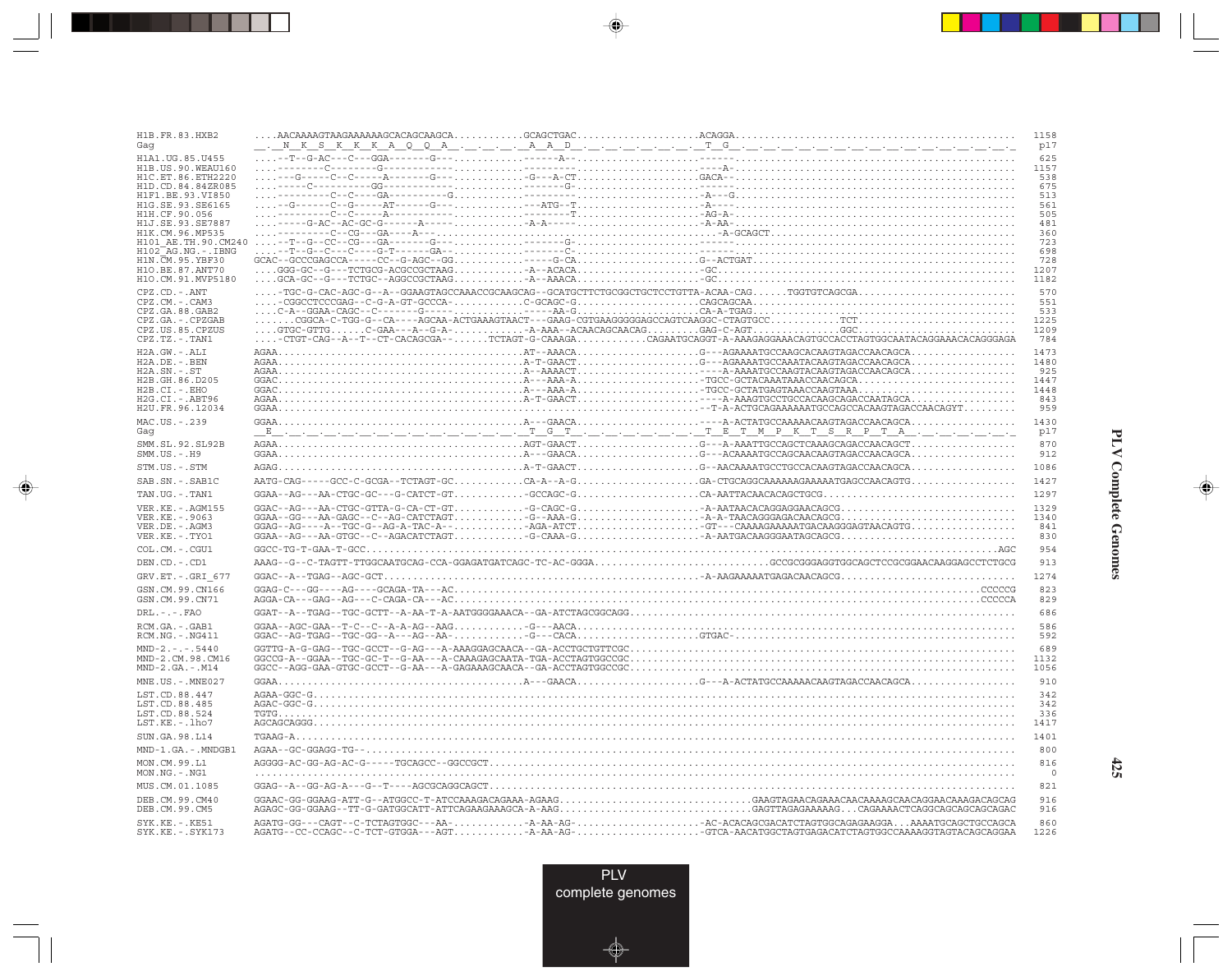

---

 $\overrightarrow{\mathbf{\P}}$ 

 $\overline{\mathbb{R}}$ 

| H1B.FR.83.HXB2                           | Gag $p17$                                                                                                                                                                                                                                                                                                                                                                                                                                                                                                                  | / Gag p24 |  |  | 1270         |
|------------------------------------------|----------------------------------------------------------------------------------------------------------------------------------------------------------------------------------------------------------------------------------------------------------------------------------------------------------------------------------------------------------------------------------------------------------------------------------------------------------------------------------------------------------------------------|-----------|--|--|--------------|
| Gaq                                      |                                                                                                                                                                                                                                                                                                                                                                                                                                                                                                                            |           |  |  | p24          |
| H1A1. UG. 85. U455<br>H1B.US.90.WEAU160  |                                                                                                                                                                                                                                                                                                                                                                                                                                                                                                                            |           |  |  | 725<br>1269  |
| H1C.ET.86.ETH2220                        |                                                                                                                                                                                                                                                                                                                                                                                                                                                                                                                            |           |  |  | 644          |
| H1D.CD.84.84ZR085                        |                                                                                                                                                                                                                                                                                                                                                                                                                                                                                                                            |           |  |  | 787          |
| H1F1.BE.93.VI850                         |                                                                                                                                                                                                                                                                                                                                                                                                                                                                                                                            |           |  |  | 613          |
| H1G.SE.93.SE6165<br>H1H.CF.90.056        |                                                                                                                                                                                                                                                                                                                                                                                                                                                                                                                            |           |  |  | 673<br>617   |
| H1J.SE.93.SE7887                         |                                                                                                                                                                                                                                                                                                                                                                                                                                                                                                                            |           |  |  | 593          |
| H1K.CM.96.MP535                          |                                                                                                                                                                                                                                                                                                                                                                                                                                                                                                                            |           |  |  | 469          |
| H101 AE.TH.90.CM240                      |                                                                                                                                                                                                                                                                                                                                                                                                                                                                                                                            |           |  |  | 835          |
| H102 AG.NG.-.IBNG<br>H1N. CM. 95. YBF30  |                                                                                                                                                                                                                                                                                                                                                                                                                                                                                                                            |           |  |  | 801<br>834   |
| H10.BE.87.ANT70                          |                                                                                                                                                                                                                                                                                                                                                                                                                                                                                                                            |           |  |  | 1316         |
| H1O.CM.91.MVP5180                        |                                                                                                                                                                                                                                                                                                                                                                                                                                                                                                                            |           |  |  | 1291         |
| CPZ.CD. - . ANT                          |                                                                                                                                                                                                                                                                                                                                                                                                                                                                                                                            |           |  |  | 682          |
| CPZ.CM. - . CAM3                         | GA--GCGCT-----TAG---C-----AG----A-----TGCA--A--A--GC-A--G------C---G-----C--G--C-------T-----T-----A------                                                                                                                                                                                                                                                                                                                                                                                                                 |           |  |  | 660<br>648   |
| CPZ.GA.88.GAB2<br>CPZ.GA. - . CPZGAB     |                                                                                                                                                                                                                                                                                                                                                                                                                                                                                                                            |           |  |  | 1331         |
| CPZ.US.85.CPZUS                          |                                                                                                                                                                                                                                                                                                                                                                                                                                                                                                                            |           |  |  | 1318         |
| CPZ.TZ.-.TAN1                            | GCAACAGAGACACCT-G-GG---TAG-CTA----AG-GA-AACTG-TGCA-----AGTTGCAAGG-----C-T--T--------C------C------CG---A------                                                                                                                                                                                                                                                                                                                                                                                                             |           |  |  | 902          |
| H2A.GW.-.ALI                             | .-CACCT-G-G-ACAGG-GGG---C-T---CG--CAA--AGTAGC---CA-CTACACC---GT-C-GC-GAGC--CC----C---G----T-------                                                                                                                                                                                                                                                                                                                                                                                                                         |           |  |  | 1582         |
| $H2A.DE. -.BEN$                          |                                                                                                                                                                                                                                                                                                                                                                                                                                                                                                                            |           |  |  | 1589         |
| $H2A.SN.-.ST$<br>H2B.GH.86.D205          | CACCT-GCGG-AA-G-AGG---C-T---CG--CAA--AGTGGC---CA-CTATACC---GT-C-ACT-ACT--CC-----CC------T--------C------G-                                                                                                                                                                                                                                                                                                                                                                                                                 |           |  |  | 1034<br>1550 |
| H2B.CI.-.EHO                             | CCA-C-AGCC---T-GC---T--AG-GCA---A-TAGCT--CA-TTATTCC--C-T-C-GC--AGC--CC-----C-------C--------T---------                                                                                                                                                                                                                                                                                                                                                                                                                     |           |  |  | 1551         |
| $H2G.CI.-.ABT96$                         |                                                                                                                                                                                                                                                                                                                                                                                                                                                                                                                            |           |  |  | 952          |
| H2U.FR.96.12034                          |                                                                                                                                                                                                                                                                                                                                                                                                                                                                                                                            |           |  |  | 1068         |
| MAC.US.-.239                             | CATCT-GCGGCAGAG-AGG---------AG--CAA--A-TAGGT--TA-CTAT--C--C-T-C-AT--AGC--G-----A-------C---------T-GA----G-                                                                                                                                                                                                                                                                                                                                                                                                                |           |  |  | 1539         |
| Gag                                      | <u> PSS.GRG.GNY.PVQQIG.GNYVHLPLSPRTLNAWVKLIE</u>                                                                                                                                                                                                                                                                                                                                                                                                                                                                           |           |  |  | p24          |
| SMM.SL.92.SL92B<br>$SMM.US.-.H9$         | -CACCT-G-G-AGG---C--T--AG-GCA---AGTAGGAAATA-TTAT--G--CACTC-AC-G--C--AC-G--AC-C-----G-----C-G-------                                                                                                                                                                                                                                                                                                                                                                                                                        |           |  |  | 973<br>1021  |
| STM.US.-.STM                             |                                                                                                                                                                                                                                                                                                                                                                                                                                                                                                                            |           |  |  | 1195         |
| SAB.SN.-.SAB1C                           |                                                                                                                                                                                                                                                                                                                                                                                                                                                                                                                            |           |  |  | 1536         |
| TAN.UG. - . TAN1                         |                                                                                                                                                                                                                                                                                                                                                                                                                                                                                                                            |           |  |  | 1406         |
|                                          |                                                                                                                                                                                                                                                                                                                                                                                                                                                                                                                            |           |  |  |              |
| VER. KE. - . AGM155<br>VER. KE. - . 9063 |                                                                                                                                                                                                                                                                                                                                                                                                                                                                                                                            |           |  |  | 1435<br>1446 |
| VER.DE. - . AGM3                         |                                                                                                                                                                                                                                                                                                                                                                                                                                                                                                                            |           |  |  | 947          |
| VER.KE. - . TYO1                         |                                                                                                                                                                                                                                                                                                                                                                                                                                                                                                                            |           |  |  | 936          |
| COL.CM.-.CGU1                            | AAGGAGGAG-G-AAGCAAAAA---AAGCAGAGA--TTGG--ATG--A-----AACAGGGCCTCAAGGGCCA--G-----AC--C-GAGC--C--G--G--G--G--C-----T--GTGT-----G.                                                                                                                                                                                                                                                                                                                                                                                             |           |  |  | 1080         |
| DEN.CD. - .CD1                           | GGCGGAAGTTC-TTT-GAGAT-CAAATTCT-------T-A--T--CAG--CAGCT----A---TATCAG----A---T--AGTA-C--GGTG-----AA-----A-T----AG-----G-                                                                                                                                                                                                                                                                                                                                                                                                   |           |  |  | 1037         |
| GRV.ET. - . GRI 677                      | -CACCTGG-GGC-AATCAAG--------AG----AA-TC-G-ATAATGCCTG-----C---C-TT-G--T--GC-C--G-------G----C---TGC--G                                                                                                                                                                                                                                                                                                                                                                                                                      |           |  |  | 1383         |
| GSN.CM.99.CN166                          | $GGGGCCGCAGGGG-AC-GGCGGTA--T--T\ldots---C--\ldots---G-GA-TAG---TGC---A--G-TATCA------C-CAATAG-----T-C-T--GA-T---G-A-T---GCA---G-C-ATAG--$                                                                                                                                                                                                                                                                                                                                                                                  |           |  |  | 947          |
| GSN.CM.99.CN71                           | GGGGCCGCAGGGG-AC-GGCGGTA--T--T--G--C-----C-----TAGA--TGCT-----A--GT-TCA---C------C-CAACAGC---GTCC-T--GA-T-------GCA----G----                                                                                                                                                                                                                                                                                                                                                                                               |           |  |  | 953          |
| $DRL - - - FAO$                          |                                                                                                                                                                                                                                                                                                                                                                                                                                                                                                                            |           |  |  | 780          |
| RCM.GA.-.GAB1<br>$RCM.NG. - . NG411$     | $\ldots \ldots \ldots \ldots \text{TCT-G-}\ldots \text{GGACAA-A}\ldots \text{GG---}\ldots \ldots \text{--}\text{A--}\text{---}\text{ACA-TT-AT}\ldots \text{CA---}\text{GCT-A----}\text{C-A---}\text{--}\text{---}\text{--}\text{---}\text{--}\text{---}\text{--}\text{---}\text{--}\text{---}\text{--}\text{---}\text{---}\text{--}\text{---}\text{--}\text{---}\text{--}\text{---}\text{--}\text{---}\text{--}\text{---}\text{--}\text{---}\text{--}\text{---}\text{--}\text{---}\text{--}\text{---}\text{--}\text{---}\$ |           |  |  | 698<br>698   |
| $MND-2. - - - 5440$                      |                                                                                                                                                                                                                                                                                                                                                                                                                                                                                                                            |           |  |  | 783          |
| MND-2.CM.98.CM16                         | TCAA--------A---CA-ATA-TA-ATCA-ACCCCA--C-------GA--T-----GC-C--GC-G-----G--------TGCA------                                                                                                                                                                                                                                                                                                                                                                                                                                |           |  |  | 1226         |
| $MND-2.GA.-.M14$                         |                                                                                                                                                                                                                                                                                                                                                                                                                                                                                                                            |           |  |  | 1150         |
| MNE.US.-.MNE027                          | -CATCT-G-GGCAAA--AGG---------AG--CAA--A-TAGGT--TA-CTATACC--C-TAC-AT--AGC--G-----A-------C---------T-GA----G-                                                                                                                                                                                                                                                                                                                                                                                                               |           |  |  | 1019         |
| LST.CD.88.447                            | $\ldots\ldots\ldots\text{-CTAAA--T}\ldots\texttt{GGC---T}\ldots\texttt{-AC-C--CAGAG-A-AT}\ldots\texttt{CA-AG-TG----CACAC-AT-G----1}-\texttt{AA--C-AA--T----1}-\texttt{AA--C--A-------1}-\texttt{AA--T---------1}-\texttt{AA--T---------1}-\texttt{AA--T---------1}-\texttt{AA--T---------1}-\texttt{AA--T---------1}-\texttt{AA--T---------1}-\texttt{AA--T---------1}-\texttt{AA--T---------1}-\texttt{AA--T--------$                                                                                                     |           |  |  | 442          |
| LST.CD.88.485<br>LST.CD.88.524           |                                                                                                                                                                                                                                                                                                                                                                                                                                                                                                                            |           |  |  | 442<br>436   |
| LST.KE.-.lho7                            |                                                                                                                                                                                                                                                                                                                                                                                                                                                                                                                            |           |  |  | 1526         |
| SUN.GA.98.L14                            | GCA--A-CTTCT-------TT--AG-GCA-AGAG-GGGACAAA-TTACA-T------C-TC-C--G--------AG-GC-AA-------G--GA----G---                                                                                                                                                                                                                                                                                                                                                                                                                     |           |  |  | 1504         |
| MND-1.GA.-.MNDGB1                        |                                                                                                                                                                                                                                                                                                                                                                                                                                                                                                                            |           |  |  | 897          |
| MON.CM.99.L1                             | CACCA-CAGGCGGC--ACC-AGTGG---C------G-C--AGA-CACAGGG---AGGCT-CCA--------AG-GGAG---C-GCTCC-C--GA--------C-G--CA-T--G-                                                                                                                                                                                                                                                                                                                                                                                                        |           |  |  | 934          |
| MON.NG.-.NG1                             |                                                                                                                                                                                                                                                                                                                                                                                                                                                                                                                            |           |  |  | 0            |
| MUS.CM.01.1085                           |                                                                                                                                                                                                                                                                                                                                                                                                                                                                                                                            |           |  |  | 918          |
| DEB. CM. 99. CM40<br>DEB.CM.99.CM5       | GAGCCTCAGGCAGCACCCCAGACAACACCATCAGTT--C--------CT-AAGAC-GGGGCAA--GT-T--G---AT-C-AT--AGC--C--G-TAG----AA-C---A----T-CT-----G-<br>ACACAGCAAA-A-CA--CCAACCAGCT----TT-A--CC--AGAC-AGGACA----TAT-----AT-C-TT--AGT-----G-T-G-G--AA-C---A----T-C--G--G--                                                                                                                                                                                                                                                                          |           |  |  | 1040<br>1031 |
| SYK.KE.-.KE51<br>$SYK.KE. - .SYK173$     | GCAATGCCATCT--TGGCG--TCAGG---------C--A-TAGA---CCA--AAAT---TG-A-T---GTA-GGG-CAACA-C--G--------AA-C------G-G-C---GA-CA<br>AAACAAAAGGCAGCA-CA-C-CCACCTAGAGG---C--T--AC-GC-CAGA--TCCT--AAAT--GTG-A-T---ACA-GAG-CC--GT---G---C----AA-------GG-G-CT--GA-CT                                                                                                                                                                                                                                                                      |           |  |  | 978<br>1350  |
|                                          |                                                                                                                                                                                                                                                                                                                                                                                                                                                                                                                            |           |  |  |              |

 $\blacklozenge$ 

**PLV Complete Genomes 426 PLV Complete Genomes** 

 $\Rightarrow$ 

 $\sqrt{2}$ 

 $426$ 

 $\blacksquare$ 

<u> 1999 - 1999 - 1999 - 1999 - 1999 - 1999 - 1999 - 1999 - 1999 - 1999 - 1999 - 1999 - 1999 - 1999 - 1999 - 199</u>

 $\mathbf{I}$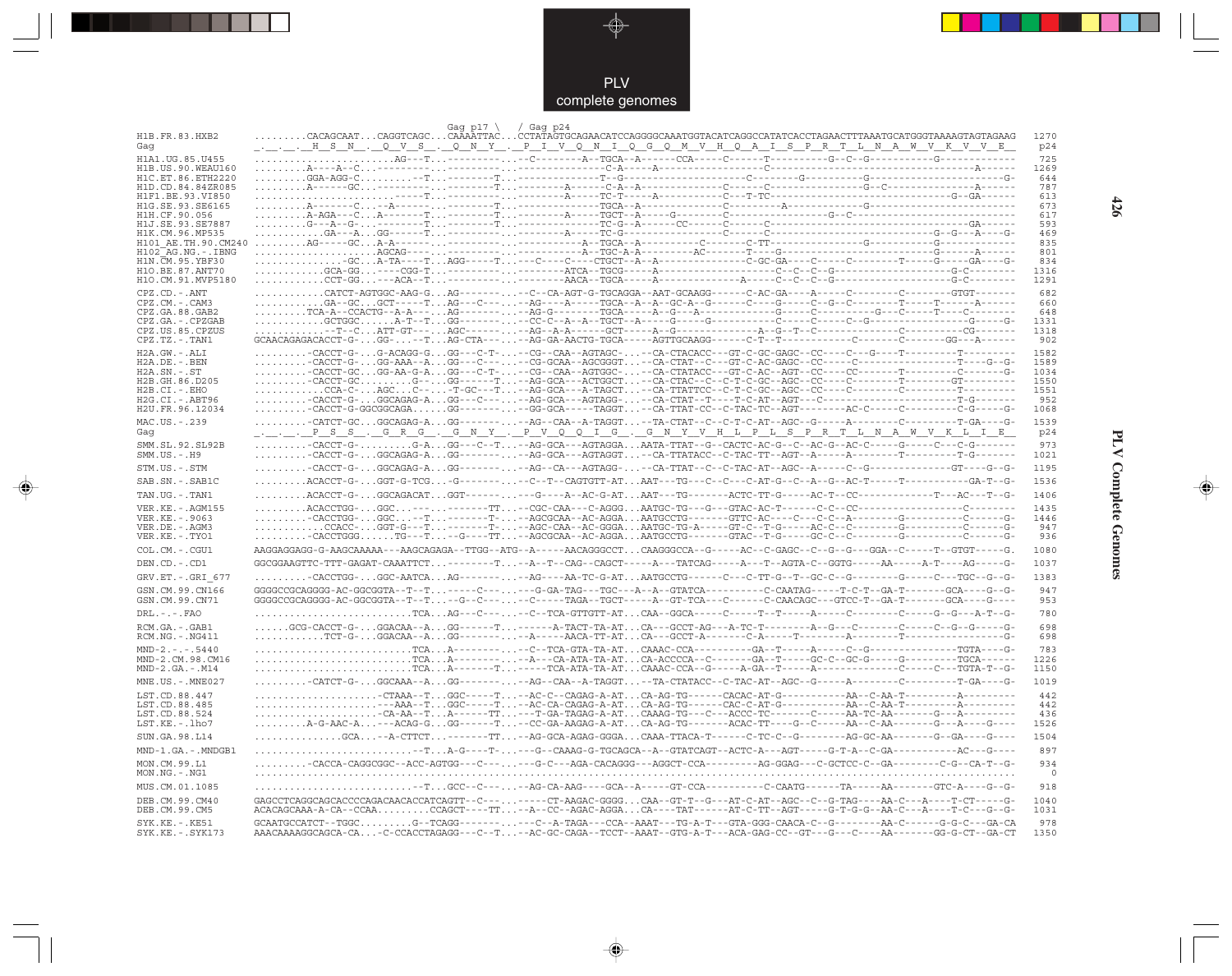| H1B.FR.83.HXB2<br>Gaq                                  | AGAAGGCTTTCAGCCCAGAAGTGATACCCATGTTTTCAGCATTATCAGAAGGAGCCACCCCAAGATTTAAACACCATGCTAAACACAGTGGGGGACATCAAGCAGCCATGCAAATGTTAAAAGAGAC<br>K A F S P E V I P M F S A L S E G A T P Q D L N T M L N T V G G H Q A A M Q M L K E T                                                                                                                                                                                                       | 1400<br>p24     |
|--------------------------------------------------------|--------------------------------------------------------------------------------------------------------------------------------------------------------------------------------------------------------------------------------------------------------------------------------------------------------------------------------------------------------------------------------------------------------------------------------|-----------------|
| H1A1.UG.85.U455                                        |                                                                                                                                                                                                                                                                                                                                                                                                                                | 855             |
| H <sub>1</sub> B. US. 90. WEAU160<br>H1C.ET.86.ETH2220 |                                                                                                                                                                                                                                                                                                                                                                                                                                | 1399<br>774     |
| H1D.CD.84.84ZR085                                      |                                                                                                                                                                                                                                                                                                                                                                                                                                | 917             |
| H1F1.BE.93.VI850<br>H1G.SE.93.SE6165                   |                                                                                                                                                                                                                                                                                                                                                                                                                                | 743<br>803      |
| H1H.CF.90.056                                          |                                                                                                                                                                                                                                                                                                                                                                                                                                | 747             |
| H1J.SE.93.SE7887<br>H1K.CM.96.MP535                    |                                                                                                                                                                                                                                                                                                                                                                                                                                | 723<br>599      |
|                                                        |                                                                                                                                                                                                                                                                                                                                                                                                                                | 965             |
| H102 AG.NG.-.IBNG<br>H1N.CM.95.YBF30                   |                                                                                                                                                                                                                                                                                                                                                                                                                                | 931<br>964      |
| H1O.BE.87.ANT70                                        |                                                                                                                                                                                                                                                                                                                                                                                                                                | 1446            |
| H1O.CM.91.MVP5180                                      |                                                                                                                                                                                                                                                                                                                                                                                                                                | 1421            |
| $CPZ$ . $CD$ . $-ANT$<br>$CPZ.CM. - . CAM3$            |                                                                                                                                                                                                                                                                                                                                                                                                                                | 812<br>790      |
| CPZ.GA.88.GAB2                                         | -A--A--C--T----------C--T--A-----CATG--T---------G--A--A--C------G-G-----A-----G--TG-TA-A--A-----C----G---T-----GG-AC--------GT                                                                                                                                                                                                                                                                                                | 778             |
| CPZ.GA. - . CPZGAB<br>CPZ.US.85.CPZUS                  |                                                                                                                                                                                                                                                                                                                                                                                                                                | 1461<br>1448    |
| $CPZ.TZ.-.TAN1$                                        |                                                                                                                                                                                                                                                                                                                                                                                                                                | 1032            |
| H2A.GW.-.ALI                                           |                                                                                                                                                                                                                                                                                                                                                                                                                                | 1712            |
| H2A.DE. - .BEN<br>$H2A.SN.-.ST$                        |                                                                                                                                                                                                                                                                                                                                                                                                                                | 1719<br>1164    |
| H2B.GH.86.D205                                         |                                                                                                                                                                                                                                                                                                                                                                                                                                | 1680            |
| H2B.CI.-.EHO                                           |                                                                                                                                                                                                                                                                                                                                                                                                                                | 1681            |
| $H2G.CI.-.ABT96$<br>H2U.FR.96.12034                    |                                                                                                                                                                                                                                                                                                                                                                                                                                | 1082<br>1198    |
| MAC.US. - . 239<br>Gaq                                 | <u>EKKF GAEV V P G F Q A L S E G G T P Y D I N Q M L N G V G D H Q A A M Q I I R D I</u>                                                                                                                                                                                                                                                                                                                                       | 1669<br>p24     |
| SMM.SL.92.SL92B<br>$SMM.US. - . H9$                    |                                                                                                                                                                                                                                                                                                                                                                                                                                | 1103<br>1151    |
| STM.US.-.STM                                           |                                                                                                                                                                                                                                                                                                                                                                                                                                | 1325            |
| SAB.SN.-.SAB1C                                         | -A---AAG-----TG---G--AG-----------AGC--CC--G---------T-T---TT-F--A-C--TCAA-----C--TG----A-A---C--G-GG--AC-A-----AG-G-----TGT                                                                                                                                                                                                                                                                                                   | 1666            |
| TAN.UG.-.TAN1                                          |                                                                                                                                                                                                                                                                                                                                                                                                                                | 1536            |
| VER.KE. - . AGM155                                     |                                                                                                                                                                                                                                                                                                                                                                                                                                | 1565            |
| VER.KE. - . 9063                                       |                                                                                                                                                                                                                                                                                                                                                                                                                                | 1576            |
| VER.DE. - . AGM3<br>VER.KE. - . TYO1                   |                                                                                                                                                                                                                                                                                                                                                                                                                                | 1077<br>1066    |
| COL.CM. - . CGU1                                       | GGA-GAA-TGCT--TTCCT--GCT--------C-T---T-AT--TACG--G--A-TAG-TT-T---A-G---TTG-----C--T-TTT---ATACT-------G-TT-CCT--GG-C--G--G--TGA                                                                                                                                                                                                                                                                                               | 1208            |
| DEN.CD. - .CD1                                         | -C-GAAAA--TTCG-----GA-AG-G--AC-A-----G-TCC-CG-C-----GCTG-TA--TT-T---A----TCAAC-C-----TG--A-T--A-A---C----G---------G---------TGT                                                                                                                                                                                                                                                                                               | 1167            |
| GRV.ET. - . GRI 677                                    |                                                                                                                                                                                                                                                                                                                                                                                                                                | 1513            |
| GSN.CM.99.CN166                                        |                                                                                                                                                                                                                                                                                                                                                                                                                                | 1077            |
| GSN.CM.99.CN71                                         | -A---AAG--TGCT-----GACAG-CG-TC-----CAG--TC--A-------CTGT-TA--TT-T---A-G---CAA-----C---G-T--T--A-ACT------G---AG-A--G--TA-T-----TGT                                                                                                                                                                                                                                                                                             | 1083            |
| $DRL. - . - . FAO$                                     |                                                                                                                                                                                                                                                                                                                                                                                                                                | 910             |
| RCM.GA.-.GAB1<br>$RCM.NG. - . NG411$                   |                                                                                                                                                                                                                                                                                                                                                                                                                                | 828<br>828      |
| $MND-2. - - - 5440$                                    | ----AAAG-----------A-AG-G--T------ATT--C--G---------TG--T---CT-T--CC-C--TGG------C--TG-CA-T--A-AT-----G-G---TC-C-----AG-G--G--TGT                                                                                                                                                                                                                                                                                              | 913             |
| MND-2.CM.98.CM16<br>$MND-2.GA.-.M14$                   | -----AAG--T---------A-AG-G--------CAT---C--G--T-----GTG-CT---CT-T---C---TGG------C--TG-TA-T--A-AC-----G-G---GC-T------AG-G--G--TGT                                                                                                                                                                                                                                                                                             | 1356<br>1280    |
| MNE.US.-.MNE027                                        |                                                                                                                                                                                                                                                                                                                                                                                                                                | 1149            |
| LST.CD.88.447                                          |                                                                                                                                                                                                                                                                                                                                                                                                                                | 572             |
| LST.CD.88.485                                          |                                                                                                                                                                                                                                                                                                                                                                                                                                | 572             |
| LST.CD.88.524<br>LST.KE.-.lho7                         | $-{\bf T}-{\bf G}-{\bf G}{\bf A}-{\bf G}{\bf G}-{\bf A}{\bf G}-\cdots-{\bf A}{\bf C}{\bf A}{\bf G}-{\bf G}{\bf G}-{\bf T}-\cdots-{\bf T}-{\bf T}{\bf C}-{\bf G}{\bf A}-\cdots-{\bf A}{\bf A}-\cdots-{\bf T}{\bf T}{\bf G}-\cdots-{\bf G}-\cdots-{\bf T}{\bf G}{\bf T}-\cdots-{\bf T}{\bf G}-{\bf A}-{\bf A}-{\bf A}-{\bf A}-{\bf A}-{\bf A}-{\bf C}-\cdots-{\bf G}{\bf G}-{\bf A}-\cdots-{\bf G}-{\bf A}{\bf A}-\cdots-{\bf T$ | 566<br>1656     |
| SUN.GA.98.L14                                          | -----GA-GG-AA------ACAG-GG-A------G----T---ATGAC------A-TT---G----CA-C--TGTG-----G--TG-CA-A----AG-------G---T----G--A-------TCA                                                                                                                                                                                                                                                                                                | 1634            |
| MND-1.GA.-.MNDGB1                                      |                                                                                                                                                                                                                                                                                                                                                                                                                                | 1027            |
| MON.CM.99.L1                                           |                                                                                                                                                                                                                                                                                                                                                                                                                                | 1064            |
| MON.NG.-.NG1                                           |                                                                                                                                                                                                                                                                                                                                                                                                                                | $\circ$<br>1048 |
| MUS.CM.01.1085<br>DEB.CM.99.CM40                       | -A---AAA--TTCT-----GA-AG-T--TC-T---CA--TC--GG----G--CTGT-----CT-T--CA-T--TGGTC-A--T--TG--A-T--A-AT-T---G-GG--T-----G--CA-T-----TGT                                                                                                                                                                                                                                                                                             | 1170            |
| DEB.CM.99.CM5                                          | -A---AAA--TTC------GA-AG-G---C-A---CA--T---GG-------GTGT--T--CT-T---A-T--TGGGC-------TG-CA-A--A-AT-TA----GG--A-------TA------TA------TGT                                                                                                                                                                                                                                                                                       | 1161            |
| $SYK.KE. - .KE51$<br>$SYK.KE. - .SYK173$               | GC--AAAA--TGATG-CTC-C--G-C--AC-A--CCA-ATT---A-------TTTT-TA--TT-T--CC-C--TGA------T--TG-CA-T--A-AT-------G---A------G--A-C-----TGT                                                                                                                                                                                                                                                                                             | 1108<br>1480    |

<u>a shekara ta 1989</u>

 $\overrightarrow{\phantom{a}}$ 

 $\overline{\neg}$ 

 $\begin{picture}(20,5) \put(0,0){\line(1,0){10}} \put(15,0){\line(1,0){10}} \put(15,0){\line(1,0){10}} \put(15,0){\line(1,0){10}} \put(15,0){\line(1,0){10}} \put(15,0){\line(1,0){10}} \put(15,0){\line(1,0){10}} \put(15,0){\line(1,0){10}} \put(15,0){\line(1,0){10}} \put(15,0){\line(1,0){10}} \put(15,0){\line(1,0){10}} \put(15,0){\line(1,$ 

 $\equiv$ 

 $\Box$ 

▁▏▁▊▊▏

 $\mathbf{I}$ 

**427**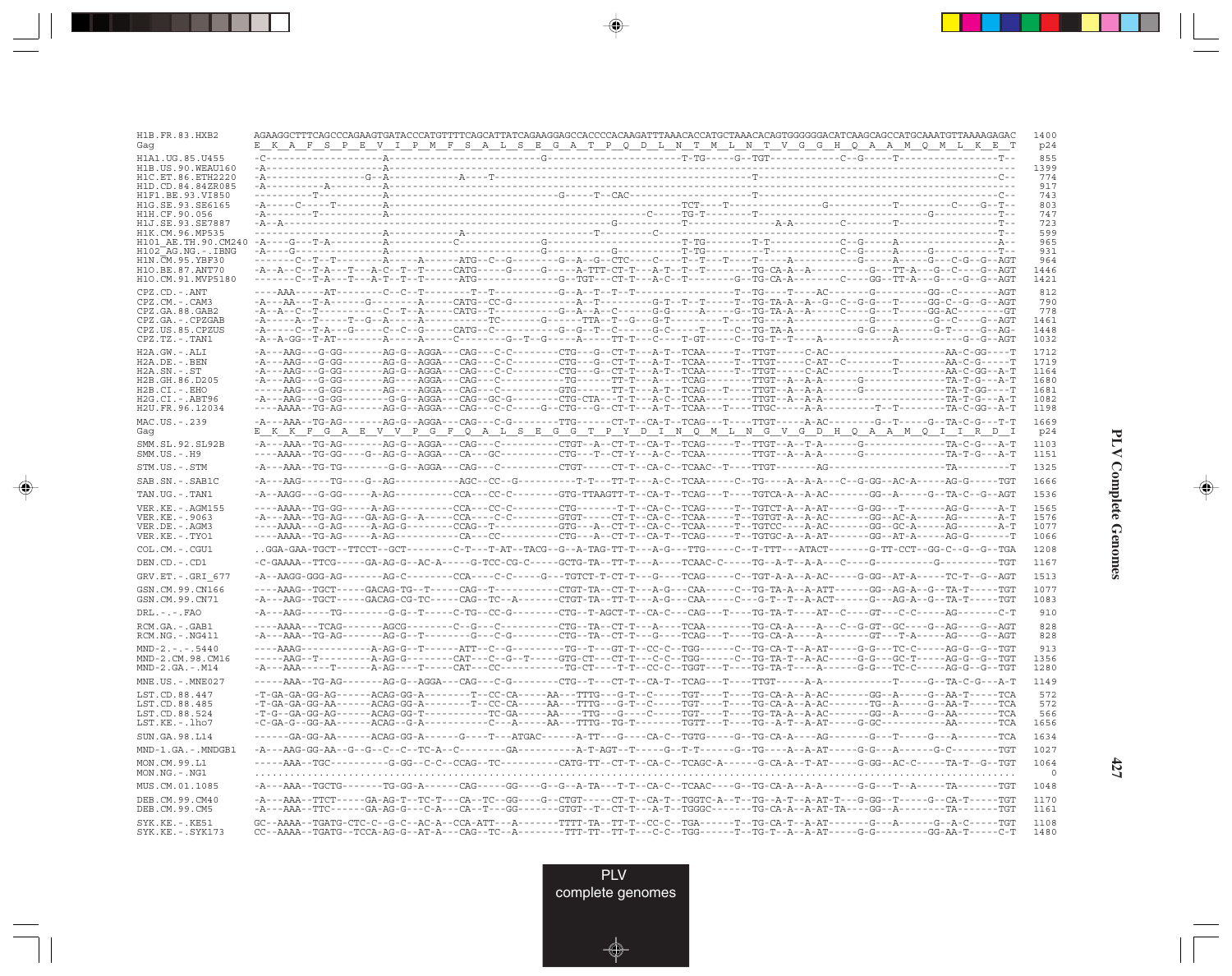

---

 $\overrightarrow{\mathbf{\P}}$ 

 $\mathbb{R}$ 

| H1B.FR.83.HXB2<br>Gaq                                  | CATCAATGAGGAAGCTGCAGAATGGGATAGAGTGCATCCA GTGCATGCAGGGCCTATTGCACCAGGCCAGATGAGAGAACCAAGGGGAAGTGACATAGCAGGAACTACTAGTACCCTTCAGGAACAA<br>1527<br>I N E E A A E W D R V H P . V H A G P I A P G Q M R E P R G S D I A G T T S T L Q E Q<br>p24                                                                                                                                                                                                                                                                                                        |
|--------------------------------------------------------|-------------------------------------------------------------------------------------------------------------------------------------------------------------------------------------------------------------------------------------------------------------------------------------------------------------------------------------------------------------------------------------------------------------------------------------------------------------------------------------------------------------------------------------------------|
| H1A1. UG. 85. U455<br>H1B. US. 90. WEAU160             | 982<br>1526                                                                                                                                                                                                                                                                                                                                                                                                                                                                                                                                     |
| H1C.ET.86.ETH2220                                      | 901                                                                                                                                                                                                                                                                                                                                                                                                                                                                                                                                             |
| H1D.CD.84.84ZR085                                      | 1044                                                                                                                                                                                                                                                                                                                                                                                                                                                                                                                                            |
| H1F1.BE.93.VI850<br>H1G.SE.93.SE6165                   | 870<br>930                                                                                                                                                                                                                                                                                                                                                                                                                                                                                                                                      |
| H1H.CF.90.056                                          | 874                                                                                                                                                                                                                                                                                                                                                                                                                                                                                                                                             |
| H1J.SE.93.SE7887<br>H1K.CM.96.MP535                    | 850<br>726                                                                                                                                                                                                                                                                                                                                                                                                                                                                                                                                      |
| H101 AE.TH.90.CM240<br>H102 AG.NG.-.IBNG               | 1092<br>1058                                                                                                                                                                                                                                                                                                                                                                                                                                                                                                                                    |
| H1N. CM. 95. YBF30                                     | 1091                                                                                                                                                                                                                                                                                                                                                                                                                                                                                                                                            |
| H1O.BE.87.ANT70<br>H1O.CM.91.MVP5180                   | 1573<br>1548                                                                                                                                                                                                                                                                                                                                                                                                                                                                                                                                    |
| CPZ.CD. - . ANT                                        | 939                                                                                                                                                                                                                                                                                                                                                                                                                                                                                                                                             |
| CPZ.CM.-.CAM3                                          | 917                                                                                                                                                                                                                                                                                                                                                                                                                                                                                                                                             |
| CPZ.GA.88.GAB2<br>CPZ.GA.-.CPZGAB                      | 905<br>---T-----------C--C--G------C-CT-A-----CACT-----T--G--A--C-----A--C-A--G--G-------T-----T-------G--C--C--A--G----<br>1588                                                                                                                                                                                                                                                                                                                                                                                                                |
| CPZ.US.85.CPZUS                                        | 1575                                                                                                                                                                                                                                                                                                                                                                                                                                                                                                                                            |
| CPZ.TZ.-.TAN1                                          | ---------------A-----G-----C----CA-----C-CT---------A--CCAGCA-G----GAT-C-A-----G--C-CA--GGCA--T--T-----G--C--------G--A--A------<br>1159                                                                                                                                                                                                                                                                                                                                                                                                        |
| $H2A.GW.-.ALI$<br>$H2A.DE. - .BEN$                     | 1836<br>1843                                                                                                                                                                                                                                                                                                                                                                                                                                                                                                                                    |
| $H2A.SN.-.ST$                                          | 1288                                                                                                                                                                                                                                                                                                                                                                                                                                                                                                                                            |
| H2B.GH.86.D205<br>$H2B.CI.-.EHO$                       | 1804<br>1805                                                                                                                                                                                                                                                                                                                                                                                                                                                                                                                                    |
| H2G.CI.-.ABT96                                         | 1206                                                                                                                                                                                                                                                                                                                                                                                                                                                                                                                                            |
| H2U.FR.96.12034                                        | 1322                                                                                                                                                                                                                                                                                                                                                                                                                                                                                                                                            |
| MAC.US.-.239<br>Gaq                                    | 1790<br><u>IN E E A A D W D LO H P . Q P A . P . Q Q G Q L R E P S G S D I A G T T S S V D E Q</u><br>p24                                                                                                                                                                                                                                                                                                                                                                                                                                       |
| SMM.SL.92.SL92B<br>$SMM.US. - . H9$                    | 1233<br>$\verb T-A---A-G---T-T--T---TT-CAA-C-R \dots CA--CA \dots -- \verb T-A-AC-G---A-AC-T---G---R---R---TCC---T---T---T---1---A-S-AC--T---A-S-AC--T---A-S-AC--T---A-S-AC--T---A-S-AC--T---A-S-AC--T---A-S-AC--T---A-S-AC--T---A-S-AC--T---A-S-AC--T---A-S-AC--T---A-S-AC--T---A-S-AC--T---A-S-AC--T---A-S-AC--T---A-S-AC--T---A-S-AC--T---A-S-AC--T---A-S-AC--T---A-S-AC--T---A-S-AC--T---A-S-AC--T---A-S-AC--T---A$<br>1275                                                                                                                 |
| STM.US.-.STM                                           | ---A--------------T--T-----C-TGCA-------CAA-CAC-G--T--GC-GC--G----G--AC-T---------C--GTCA--T---------G-------CT-A-CAG--------<br>1452                                                                                                                                                                                                                                                                                                                                                                                                           |
| SAB.SN.-.SAB1C                                         | 1793                                                                                                                                                                                                                                                                                                                                                                                                                                                                                                                                            |
| TAN.UG. - . TAN1                                       | 1663                                                                                                                                                                                                                                                                                                                                                                                                                                                                                                                                            |
| VER. KE. - . AGM155<br>VER.KE. - . 9063                | 1692<br>A--T------------A--CC-G------GT-ACC--C--- CC--CG------C--CT-GC--G-G--A---C--C--G--T--GG-----TCA--T---------G--C---------AG-G--A--G--G<br>1703                                                                                                                                                                                                                                                                                                                                                                                           |
| VER.DE. - . AGM3                                       | 1204                                                                                                                                                                                                                                                                                                                                                                                                                                                                                                                                            |
| VER.KE. - . TYO1                                       | 1193                                                                                                                                                                                                                                                                                                                                                                                                                                                                                                                                            |
| $COL.CM.-.CGU1$                                        | 1332<br>G--T---A-AA-G--A-A---G-AT--CCT-C-A-----G--CCAGCA---ACAACAG-A---AGCAT-A--GC-G--T-CA-C-TCA--T--CA----C-AC--A--CT-AG-AGCA-------                                                                                                                                                                                                                                                                                                                                                                                                           |
| DEN.CD. - .CD1                                         | ---T-----A------CAT--T------TTG-CT-----GGCTAATTTACA-CA---GC--C------CAGCACAA--G--C-----A--TTCA--T--------G--C--CTCCT-TA-AG-A--T--G<br>1297                                                                                                                                                                                                                                                                                                                                                                                                      |
| GRV.ET. - .GRI 677                                     | 1640                                                                                                                                                                                                                                                                                                                                                                                                                                                                                                                                            |
| GSN.CM.99.CN166<br>GSN.CM.99.CN71                      | 1204<br>1210                                                                                                                                                                                                                                                                                                                                                                                                                                                                                                                                    |
| $DRL$ . - . - . $FAO$                                  | 1034<br>------------------A--T--T--------GAGA-----T. CAAGTA-G-CCT C-CC---A---GGT-C-T---A-C--CTCA--GTCA-----T---------C--CT-TA-AG-A--G---                                                                                                                                                                                                                                                                                                                                                                                                        |
| RCM.GA. - . GAB1<br>$RCM.NG. - . NG411$                | 952<br>A--------T--G--A-----T-----CTTGAGA-----CA--C----A--AC-AC--G----T--AT-A--G--------CA------C--T--T-------A--A--C-ATA--GCT------<br>952                                                                                                                                                                                                                                                                                                                                                                                                     |
| $MND-2---5440$<br>MND-2.CM.98.CM16<br>$MND-2.GA.-.M14$ | 1037<br>-------------------C-----CTTAGA--C--CCCTGTG-G-CCT--GC-C-A---AGT-C-A---A-C----CA----A-----T--------A--A--CT--A-AG-A--G--G<br>-------------------C---A-CTTGAGA--C---CAAGTG-GTCCT-GC-C-A---TGTCT-----A-C----C---C----T--T--T--T----A--A--CT--A-AG-A--G--G<br>1480<br>1404                                                                                                                                                                                                                                                                  |
| MNE.US.-.MNE027                                        | $\verb T-A-C------G--------T----CCTGCA---C---CAA--A-T-ACA-A--A---C-T--G--G-GTCA--TCA---TC-----------A------AG-AG-T------C-T-.$<br>1270                                                                                                                                                                                                                                                                                                                                                                                                          |
| LST.CD.88.447                                          | 699<br>T--TGTG--A----GG----------C--GAAA-----G.CAA--ACA-CCTG-ACAAC--GG---AGG-C-T---ACC--T-AT-C--CA--TG-C------GTC--CTCA--AG-AG----G--G---                                                                                                                                                                                                                                                                                                                                                                                                       |
| LST.CD.88.485                                          | T--TGTG--A----GG----------C--GACA-----GCAA--ACA-CCTG-ACAAC--GG---AGG-C-T---ACC--T-AT-C--CA--TG-T------GTC--CTCA--AG-AG----G--G<br>699                                                                                                                                                                                                                                                                                                                                                                                                           |
| LST.CD.88.524<br>LST.KE.-.lho7                         | $\verb T-AGCG-A---GA-T---1---1-CA---C. \verb C.A---GCA-CCG-ACACA-CG---AGG-T-A---ACT---AT-C--CT--T-G-TC--G-TC--ATCA-AG-A---G-AG--A---G-AG--A---G-AG--A---G-AG--A---G-AG--A---G-AG--A---G-AG--A---G-AG--A---G-AG--A---G-AG--A---G-AG--A---G-AG--A---G-AG--A---G-AG--A---G-AG--A---G-AG--A---G-AG--A---G-AG--A---G-AG--A---G-AG--A---G-AG--A---G-AG--A---G-AG--A---G-AG--A---G-AG--A---G-AG--A---G$<br>693<br>---AGTG-------G-----G-------CA---C--GCAA--ACAGCCAG--CAAC--GG---GGGTT-A---ACT--T-AT-C--CA--TG-G-----GGTC--CTCA--AG-AG-A------<br>1783 |
| SUN.GA.98.L14                                          | T--AGTG------AG----------C---A----C--TCA---GCAGCCTG-ACAGC--GG---AGGCC-A--GACT--T-AT--T-CA---------GGTA--ATCA--AG-AG-A--G--G<br>1761                                                                                                                                                                                                                                                                                                                                                                                                             |
| MND-1.GA.-.MNDGB1                                      | 1154                                                                                                                                                                                                                                                                                                                                                                                                                                                                                                                                            |
| MON.CM.99.L1<br>$MON.NG. - . NG1$                      | -------------G--CA-T-----CTT------C---CA--CGC--CAA--GCAAC-CAAT-CAGG-C--G----C---C---GGCC--T--------GTCT-GTCC--A-CC--AC-G--G<br>1191<br>$\circ$                                                                                                                                                                                                                                                                                                                                                                                                  |
| MUS.CM.01.1085                                         | 1175                                                                                                                                                                                                                                                                                                                                                                                                                                                                                                                                            |
| DEB.CM.99.CM40<br>DEB.CM.99.CM5                        | 1291<br>1282                                                                                                                                                                                                                                                                                                                                                                                                                                                                                                                                    |
| $SYK.KE. - .KE51$                                      | 1235                                                                                                                                                                                                                                                                                                                                                                                                                                                                                                                                            |
| $SYK.KE. - .SYK173$                                    | 1607                                                                                                                                                                                                                                                                                                                                                                                                                                                                                                                                            |

 $\blacklozenge$ 

**PLV Complete Genomes 428 PLV Complete Genomes** 

 $\Rightarrow$ 

 $\sqrt{2}$ 

 $428$ 

 $\blacksquare$ 

<u> 1999 - 1999 - 1999 - 1999 - 1999 - 1999 - 1999 - 1999 - 1999 - 1999 - 1999 - 1999 - 1999 - 1999 - 1999 - 199</u>

 $\mathbf{I}$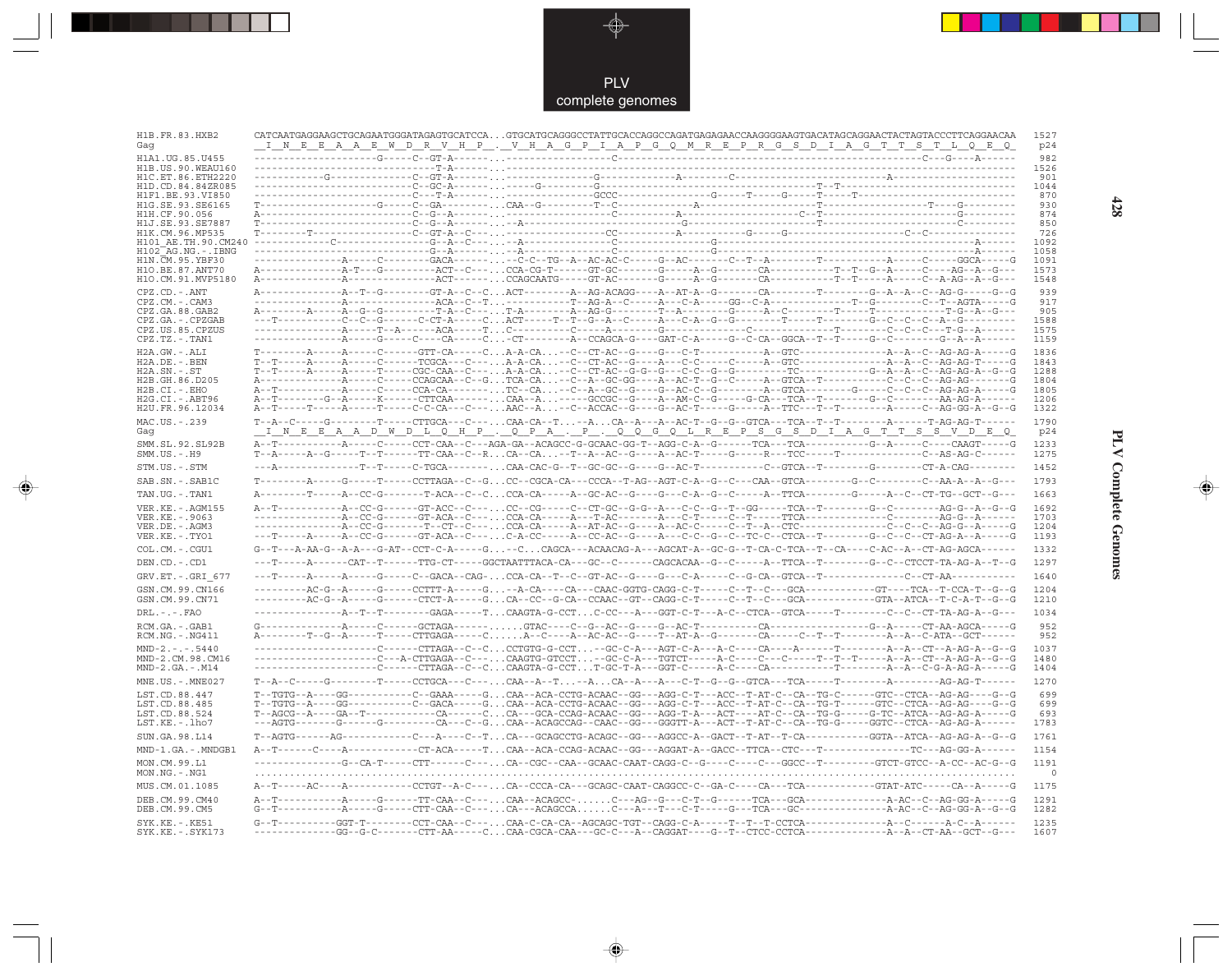| H1B.FR.83.HXB2<br>Gaq                  | <u>_I_G_W_M_T_N__,__,__,__,___,___P__P__V_G__B__I_Y_K__R_W__I__I_L_G__L_N_K__I_V__R__M__Y__S__P__T__S__I__L_D_</u>                                                                                                                                                                                                                                                                                                                                                        | 1642<br>p24     |
|----------------------------------------|---------------------------------------------------------------------------------------------------------------------------------------------------------------------------------------------------------------------------------------------------------------------------------------------------------------------------------------------------------------------------------------------------------------------------------------------------------------------------|-----------------|
| H1A1.UG.85.U455                        |                                                                                                                                                                                                                                                                                                                                                                                                                                                                           | 1097            |
| H1B.US.90.WEAU160                      |                                                                                                                                                                                                                                                                                                                                                                                                                                                                           | 1641            |
| H1C.ET.86.ETH2220<br>H1D.CD.84.84ZR085 |                                                                                                                                                                                                                                                                                                                                                                                                                                                                           | 1016<br>1159    |
| H1F1.BE.93.VI850                       |                                                                                                                                                                                                                                                                                                                                                                                                                                                                           | 985             |
| H1G.SE.93.SE6165                       |                                                                                                                                                                                                                                                                                                                                                                                                                                                                           | 1045            |
| H1H.CF.90.056                          |                                                                                                                                                                                                                                                                                                                                                                                                                                                                           | 989             |
| H1J.SE.93.SE7887<br>H1K.CM.96.MP535    |                                                                                                                                                                                                                                                                                                                                                                                                                                                                           | 965<br>841      |
| H101 AE.TH.90.CM240                    |                                                                                                                                                                                                                                                                                                                                                                                                                                                                           | 1207            |
| H102 AG.NG.-.IBNG                      |                                                                                                                                                                                                                                                                                                                                                                                                                                                                           | 1173            |
| H1N. CM. 95. YBF30                     | ${\tt G-G-CT}\mbox{-}\cdots \mbox{-}\cdots \mbox{-}\, {\tt TGC}\mbox{-}\ldots \mbox{-}\ldots\ldots\ldots\ldots\ldots \mbox{-}\, {\tt T}\mbox{-}\cdots \mbox{-}\, {\tt G-T}\mbox{-}\cdots \mbox{-}\, {\tt T}\mbox{-}\cdots \mbox{-}\, {\tt T}\mbox{-}\cdots\mbox{-}\, {\tt T}\mbox{-}\cdots\mbox{-}\, {\tt T}\mbox{-}\cdots \mbox{-}\, {\tt T}\mbox{-}\cdots\mbox{-}\, {\tt T}\mbox{-}\cdots\mbox{-}\, {\tt T}\mbox{-}\cdots\ldots\ldots\ldots\ldots\ldots\ldots\$         | 1206            |
| H10.BE.87.ANT70                        |                                                                                                                                                                                                                                                                                                                                                                                                                                                                           | 1691            |
| H1O.CM.91.MVP5180                      | --TAT-----CT--T-GAGGGGC-AACT--------------C--C---A------G-G--A---C-----C-----G----A-----C--T--AGTG-----CT-A--T-                                                                                                                                                                                                                                                                                                                                                           | 1666            |
| CPZ.CD. - . ANT<br>CPZ.CM.-.CAM3       | --T-CT---------GCA--------CG-T--------------A--C-GG------G-GG-T--A--GC-T--C---G-------G------T----AGTT--T--CT-A----                                                                                                                                                                                                                                                                                                                                                       | 1063<br>1032    |
| CPZ.GA.88.GAB2                         | $G \texttt{-----} \texttt{TCC} \ldots \ldots \ldots \ldots \ldots \ldots \ldots \texttt{---} \texttt{AG} \texttt{---} \texttt{T} \texttt{---} \texttt{-} \texttt{---} \texttt{-G} \texttt{---} \texttt{--} \texttt{--} \texttt{--} \texttt{--} \texttt{--} \texttt{--} \texttt{--} \texttt{--} \texttt{--} \texttt{--} \texttt{--} \texttt{--} \texttt{--} \texttt{--} \texttt{--} \texttt{--} \texttt{--} \texttt{--} \texttt{--} \texttt{--} \texttt{--} \texttt{--} \$ | 1020            |
| CPZ.GA.-.CPZGAB                        |                                                                                                                                                                                                                                                                                                                                                                                                                                                                           | 1703            |
| CPZ.US.85.CPZUS                        |                                                                                                                                                                                                                                                                                                                                                                                                                                                                           | 1690            |
| $CPZ.TZ.-.TAN1$                        |                                                                                                                                                                                                                                                                                                                                                                                                                                                                           | 1283            |
| H2A.GW.-.ALI                           | --CCAG------TTC-GGCCACGGAAT---G-G--------GA-C--C----------CCAGA-A--GC--C-G--GTGT--C--G-----C-A---A---C--A----                                                                                                                                                                                                                                                                                                                                                             | 1954            |
| H2A.DE. - .BEN                         | --CCAG------TAT-GGCCAC-AAAT--CG-A--G-----GA-C--C--G--------CCAAA-A--GC-GC-A--GTGT--C----A--C-A---A--T-A---CT-A---                                                                                                                                                                                                                                                                                                                                                         | 1961            |
| $H2A.SN.-.ST$<br>H2B.GH.86.D205        | --CCAG------TTT-GGCCAC-AAAT---G-A--------AGC--C----G--------CCAGA-A--GC--C-G--GTGC--C--G------C-A---A---C--A----<br>---CAG------TAC-GGGCCC-AAAT---G-------G---A-C-------G--------TCAAT-A-----GC-G---TGT--CC--------C-AT--------A---AT-A----                                                                                                                                                                                                                               | 1406<br>1922    |
| $H2B.CI.-EHO$                          | ---CAG------TAC-GACCCC-AAAT---G-------G---A-C--C---G----TCAGT-A--GC--C-G---TGT--CC-G-----C-AT-----T-AT--A-------                                                                                                                                                                                                                                                                                                                                                          | 1923            |
| H2G.CI.-.ABT96                         | --TCAG----CACAC-GGCAGC-AAAC-----A---------A-T--Y----G--------CCART-A---C-TC-A---TGT--C--G-----Y-AT--A-A-A---C--A--TG                                                                                                                                                                                                                                                                                                                                                      | 1324            |
| H2U.FR.96.12034                        | ---CAG------TAC-GGCCGC-AAAT--A--A--G--G--TA-C--C---CGG--------CCAAT----CC--C-A---TGT--T--------C-AT--A--T-AT--CT-A--T-                                                                                                                                                                                                                                                                                                                                                    | 1440            |
| MAC.US.-.239                           |                                                                                                                                                                                                                                                                                                                                                                                                                                                                           | 1908            |
| Gag                                    | <u>iqw myr q q n p i p v g n i y r r w i q l g l q k c v r m y n p t n i l p</u>                                                                                                                                                                                                                                                                                                                                                                                          | p24             |
| SMM.SL.92.SL92B<br>$SMM.US.-.H9$       | ----A-------TAT-GGGCAC-AAAC--AG-------G-----C--C-----G-----CCAG------C-CC-A---TGC--C--G-------A---A--A--C-----TG                                                                                                                                                                                                                                                                                                                                                          | 1351<br>1393    |
| STM.US.-.STM                           | --TCA-------TACCGGCAGC-AAAT-----A--G------A-C--C--GG--------TCAA--A--GC--C-A---TGT--C---------C-AT--AGTT-A----T-A---G                                                                                                                                                                                                                                                                                                                                                     | 1570            |
| SAB.SN.-.SAB1C                         | ----A-----CC--C-GAGCAC-GAATG--G--AAT------A-T-----------C--------TC-CC-G---TGT--C-A-----C-A---AGTA-A----T-A----                                                                                                                                                                                                                                                                                                                                                           | 1911            |
| TAN.UG.-.TAN1                          | ----AG----CTTTT---GCT------AGAG-AGAT------CGT--C--C-G-G-----G-T---------C-CC-A---TGT----A------C-AT----T-TCAG-C-------                                                                                                                                                                                                                                                                                                                                                    | 1781            |
| VER.KE. - . AGM155                     | - C---AG-----CTAT-C-GCT. - -C---AGGG-AGAT-----G-CC--C---CG--------C-----A--G---C-A---TGT---A------C-AT--AGTGTCTG--T                                                                                                                                                                                                                                                                                                                                                       | 1810            |
| VER.KE. - . 9063                       |                                                                                                                                                                                                                                                                                                                                                                                                                                                                           | 1821            |
| VER.DE. - . AGM3                       | $\verb C-G-A----ATAC-CAGCC\\ \verb ---CAGAG-AGAT--G--T-CC--C---G---G---T---T---G--GC-A---TGT---A---C-A---C-A---AGTGTCTG-CT-A---A-CTGTCTG---A---A-CTGTCTG-CT-A---A-CTGTCTG-CT-A---A-CTGTCTG-CT-A---A-CTGTCTG-CT-A---A-CTGTCTG-CT-A---A-CTGTCTG-CT-A---A-CTGTCTG-CT-A---A-CTGTCTG-CT-A---A-CTGTCTG-CT-A---A-CTGTCTG-CT-A---A-CTGTCTG-CT-A---A-CTGTCTG-CT-A---A-CTG$                                                                                                         | 1322            |
| VER.KE. - . TYO1                       | $\verb T--A----CTAT-C-GCT , \verb  , \verb  , \verb  , \verb  , \verb  , \verb  , \verb  , \verb  , \verb  , \verb  , \verb  , \verb  , \verb  , \verb  , \verb  , \verb  , \verb  , \verb  , \verb  , \verb  , \verb  , \verb  , \verb  , \verb  , \verb  , \verb  , \verb  , \verb  , \verb  , \verb  , \verb  , \verb  , \verb  , \verb  , \$                                                                                                                          | 1311            |
| COL.CM. - . CGU1                       |                                                                                                                                                                                                                                                                                                                                                                                                                                                                           | 1432            |
| DEN.CD. - .CD1                         | ---AC---------T-GACAAC-AGGC--A--AAAT--------T--A-----G--G--G-T--TA-------C-A--GG-G--C-AG-----CCAA--AGT-TC----T------                                                                                                                                                                                                                                                                                                                                                      | 1415            |
| GRV.ET. - . GRI 677                    | ----AG----CCTTC---GCC------AGA--AGAC-----G-C-CAA--C-G--A----G-T--TT----C---C-A--GG-----GCAG-----C-AT--CCAA-AGG-C--A----                                                                                                                                                                                                                                                                                                                                                   | 1758            |
| GSN.CM.99.CN166<br>GSN.CM.99.CN71      | ----AG-----C----GGCAG--C-A----G--AAT--GTC---T--A-----G--AG-----C--TT----CC-GC-GCG-TGT----A--------A----GT--AT---T------<br>----AG-----T----GGCAG--CAAT--AG-TAAT--G-C---T--A----G--A------C---T----C--GC-GCG-TGT----A--------A----GT--AT---T---G--                                                                                                                                                                                                                         | 1322<br>1328    |
| $DRL$ . - . - . $FAO$                  | ----AG----CC--C-GAGCCC-GGATT-C---AAT--G----C-------G-CA----G-GG--T----G--A-G-TGT----C------C-AT--AGT--A---CT----TG                                                                                                                                                                                                                                                                                                                                                        | 1152            |
| RCM.GA.-.GAB1                          | ----CT----CC--C-GAGCA---CAAC--C--TAAT--G--CA-TC-G--AT---------AG-A--G---C-A---TGG----A------C-AT--AGTG-A---C--A--T-                                                                                                                                                                                                                                                                                                                                                       | 1070            |
| RCM.NG. - . NG411                      | ----CT----CC--T-GAGCC--CAAC--A--TG----G--A-C-------GG-AT-----TG-G--T--G---C-A---TGT--G-A--------A--AGTA-A---CT-A----                                                                                                                                                                                                                                                                                                                                                      | 1070            |
| $MND-2. - - - 5440$                    | ----A-----CA--C-GGCAGC-AGAC-AGG-AAAC-------GT--A--C---CA--------G-A--A--GC-GC-A---TGT-----C--------A----GTA-AT---T-A----                                                                                                                                                                                                                                                                                                                                                  | 1155            |
| MND-2.CM.98.CM16                       | ----A-----CT----GGGAGC-AGATG-AG-AAAT--G----G---A-------CA-------G-TT-A--GC-TC-G--GTGT-----C-------AT--AGTA-A---C-------                                                                                                                                                                                                                                                                                                                                                   | 1598            |
| $MND-2.GA.-.M14$                       |                                                                                                                                                                                                                                                                                                                                                                                                                                                                           | 1522            |
| $MNE. US. - . MNE027$                  |                                                                                                                                                                                                                                                                                                                                                                                                                                                                           | 1388            |
| LST.CD.88.447                          |                                                                                                                                                                                                                                                                                                                                                                                                                                                                           | 814             |
| LST.CD.88.485                          |                                                                                                                                                                                                                                                                                                                                                                                                                                                                           | 814             |
| LST.CD.88.524<br>LST.KE.-.lho7         |                                                                                                                                                                                                                                                                                                                                                                                                                                                                           | 808<br>1898     |
|                                        |                                                                                                                                                                                                                                                                                                                                                                                                                                                                           |                 |
| SUN.GA.98.L14                          | ---CAG-----CTATGGCCTTAATGGAGCAA--AGAG-TG-----CA---C-------G-C---G-C--AGA---CA-GG-A-G-G----T---C-CC--CAGA-----TCAG-AG-A--A-                                                                                                                                                                                                                                                                                                                                                | 1885            |
| MND-1.GA.-.MNDGB1                      | T-G-C--------AT-TGCAAC-AAATG-A---AAT------AC---C-----G--T-----T--A-----CA-G---G-T-G----A--GTC--T-T--A-TA--T--AACA--TG                                                                                                                                                                                                                                                                                                                                                     | 1272            |
| MON.CM.99.L1<br>$MON.NG. - . NG1$      |                                                                                                                                                                                                                                                                                                                                                                                                                                                                           | 1309<br>$\circ$ |
| MUS.CM.01.1085                         | ----A------C--T-GGGCA--CAAC----AAAT---C------C--G-AG---G-G---A----GC-GC-G-G-TGT--C-A------C-AT--AGT--A---C--A--T-                                                                                                                                                                                                                                                                                                                                                         | 1293            |
| DEB.CM.99.CM40<br>DEB.CM.99.CM5        |                                                                                                                                                                                                                                                                                                                                                                                                                                                                           | 1421<br>1412    |
| SYK.KE. - . KE51                       | ----AG----A--T-GACAG--CAAC--A--T-AG--T---C-G--C--GGCAG--------T--A------C-A--GTGT--GCA-G-C--C-AT---GT--AT---T------                                                                                                                                                                                                                                                                                                                                                       | 1353            |
| $SYK.KE. - .SYK173$                    |                                                                                                                                                                                                                                                                                                                                                                                                                                                                           | 1725            |

<u>a shekara ta 1989 na shekara ta 1989 na shekara ta 1989 na shekara ta 1989 na shekara ta 1989 na shekara ta 1989 na shekara ta 1989 na shekara ta 1989 na shekara ta 1989 na shekara ta 1989 na shekara ta 1989 na shekara ta</u>

 $\overrightarrow{\phantom{a}}$ 

 $\overline{\hphantom{m}}$ 

 $\begin{picture}(20,5) \put(0,0){\line(1,0){10}} \put(15,0){\line(1,0){10}} \put(15,0){\line(1,0){10}} \put(15,0){\line(1,0){10}} \put(15,0){\line(1,0){10}} \put(15,0){\line(1,0){10}} \put(15,0){\line(1,0){10}} \put(15,0){\line(1,0){10}} \put(15,0){\line(1,0){10}} \put(15,0){\line(1,0){10}} \put(15,0){\line(1,0){10}} \put(15,0){\line(1,$ 

 $\equiv$ 

 $\Box$ 

▌▊▊▊

 $\mathbf{I}$ 

**429**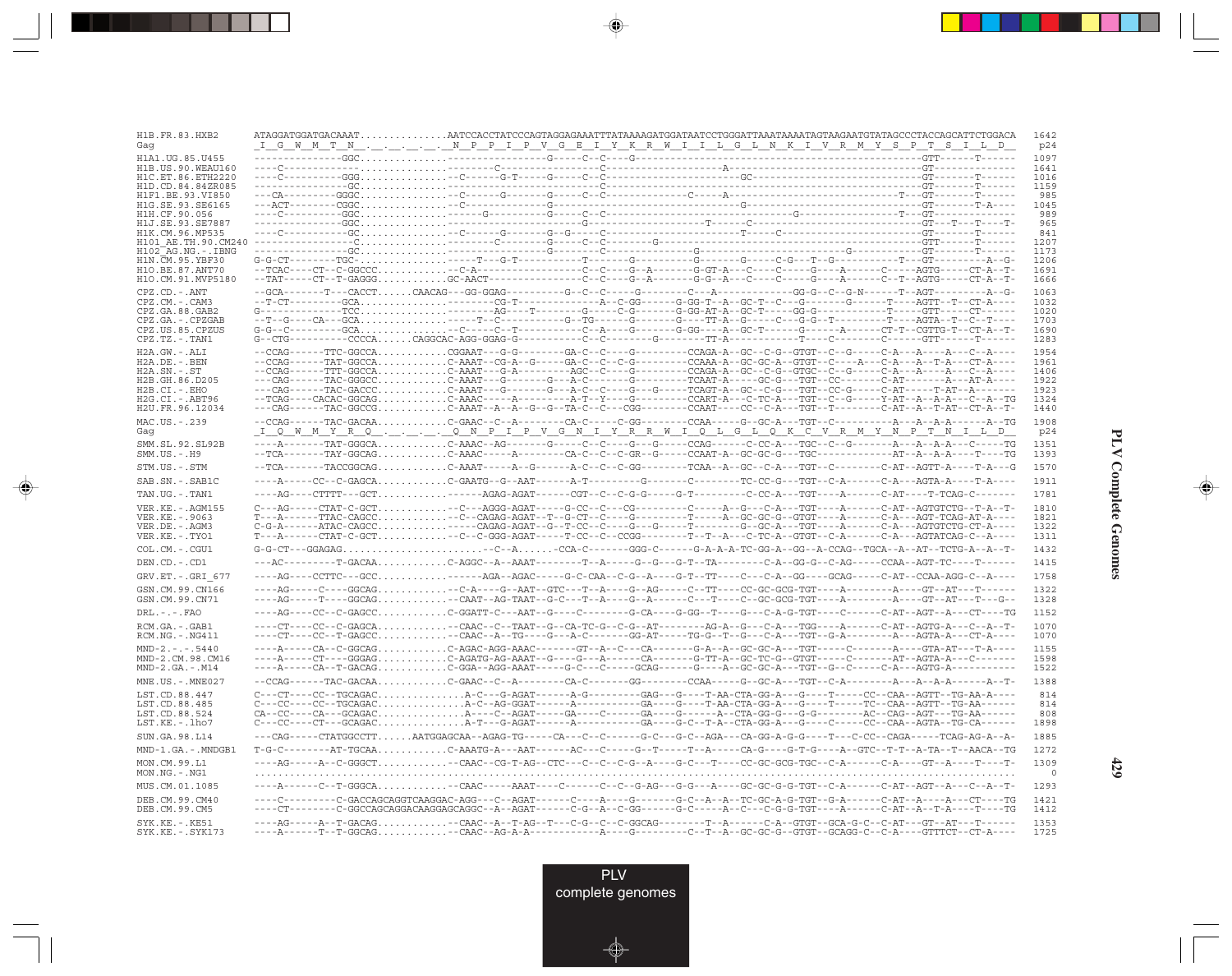PLV complete genomes

--

 $\overrightarrow{\mathbf{\P}}$ 

 $\overline{\mathbb{R}}$ 

| H1B.FR.83.HXB2<br>Gag                         |  | TAAGACAAGGACCAAAGGAACCCTTTAGAGACTATGTAGACCGGTTCTATAAAACTCTAAGAGCCGAGCAAGCTTCACAGGAGGTAAAAAATTGGATGACAGAAACCTTGTTGGTCCAAAATGCGAACCC<br><u>I R Q G P K E P F R D Y V D R F Y K T L R A E Q A S Q E V K N W M T E T L L V Q N A N P</u>                                                                                                                                                                                                                                                                                                                          | 1772<br>p24  |
|-----------------------------------------------|--|---------------------------------------------------------------------------------------------------------------------------------------------------------------------------------------------------------------------------------------------------------------------------------------------------------------------------------------------------------------------------------------------------------------------------------------------------------------------------------------------------------------------------------------------------------------|--------------|
| H1A1.UG.85.U455                               |  |                                                                                                                                                                                                                                                                                                                                                                                                                                                                                                                                                               | 1227         |
| H1B.US.90.WEAU160                             |  |                                                                                                                                                                                                                                                                                                                                                                                                                                                                                                                                                               | 1771         |
| H1C.ET.86.ETH2220<br>H1D.CD.84.84ZR085        |  |                                                                                                                                                                                                                                                                                                                                                                                                                                                                                                                                                               | 1146<br>1289 |
| H1F1.BE.93.VI850                              |  |                                                                                                                                                                                                                                                                                                                                                                                                                                                                                                                                                               | 1115         |
| H1G.SE.93.SE6165                              |  |                                                                                                                                                                                                                                                                                                                                                                                                                                                                                                                                                               | 1175         |
| H1H.CF.90.056<br>H1J.SE.93.SE7887             |  |                                                                                                                                                                                                                                                                                                                                                                                                                                                                                                                                                               | 1119<br>1095 |
| H1K.CM.96.MP535                               |  |                                                                                                                                                                                                                                                                                                                                                                                                                                                                                                                                                               | 971          |
|                                               |  |                                                                                                                                                                                                                                                                                                                                                                                                                                                                                                                                                               | 1337         |
| H102 AG.NG.-.IBNG<br>H1N. CM. 95. YBF30       |  |                                                                                                                                                                                                                                                                                                                                                                                                                                                                                                                                                               | 1303<br>1336 |
| H10.BE.87.ANT70                               |  |                                                                                                                                                                                                                                                                                                                                                                                                                                                                                                                                                               | 1821         |
| H10.CM.91.MVP5180                             |  |                                                                                                                                                                                                                                                                                                                                                                                                                                                                                                                                                               | 1796         |
| $CPZ$ . $CD$ . $-ANT$                         |  |                                                                                                                                                                                                                                                                                                                                                                                                                                                                                                                                                               | 1193         |
| $CPZ$ . $CM$ . $-$ . $CAM3$<br>CPZ.GA.88.GAB2 |  |                                                                                                                                                                                                                                                                                                                                                                                                                                                                                                                                                               | 1162<br>1150 |
| CPZ.GA. - . CPZGAB                            |  | $-{\texttt C}\hbox{-}\cdots\hbox{-}\cdots\hbox{-}\mathrm{G}\hbox{-}\cdots\hbox{-}\mathrm{G}\hbox{-}\cdots\hbox{-}\mathrm{G}\hbox{-}\cdots\hbox{-}\mathrm{T}\hbox{-}\mathrm{G}\hbox{-}\mathrm{G}\hbox{-}\mathrm{G}\hbox{-}\mathrm{G}\hbox{-}\mathrm{G}\hbox{-}\mathrm{G}\hbox{-}\mathrm{G}\hbox{-}\mathrm{G}\hbox{-}\mathrm{G}\hbox{-}\mathrm{G}\hbox{-}\mathrm{G}\hbox{-}\mathrm{G}\hbox{-}\mathrm{G}\hbox{-}\mathrm{G}\hbox{-}\mathrm{G}\hbox{-}\mathrm{G}\hbox{-}\mathrm{G}\hbox{-}\mathrm{G}\hbox{-}\$                                                     | 1833         |
| CPZ.US.85.CPZUS                               |  |                                                                                                                                                                                                                                                                                                                                                                                                                                                                                                                                                               | 1820         |
| $CPZ.TZ.-.TAN1$                               |  |                                                                                                                                                                                                                                                                                                                                                                                                                                                                                                                                                               | 1413         |
| H2A.GW.-.ALI<br>H2A.DE. - .BEN                |  |                                                                                                                                                                                                                                                                                                                                                                                                                                                                                                                                                               | 2084<br>2091 |
| $H2A.SN.-.ST$                                 |  |                                                                                                                                                                                                                                                                                                                                                                                                                                                                                                                                                               | 1536         |
| H2B.GH.86.D205                                |  |                                                                                                                                                                                                                                                                                                                                                                                                                                                                                                                                                               | 2052         |
| $H2B.CI. - . EHO$<br>H2G.CI.-.ABT96           |  |                                                                                                                                                                                                                                                                                                                                                                                                                                                                                                                                                               | 2053<br>1454 |
| H2U.FR.96.12034                               |  |                                                                                                                                                                                                                                                                                                                                                                                                                                                                                                                                                               | 1570         |
| MAC.US.-.239                                  |  |                                                                                                                                                                                                                                                                                                                                                                                                                                                                                                                                                               | 2038         |
| Gaq                                           |  | V <u>KQGPKEPFQSYVDRFYKSLRAEQTDGGVKNMMTQTLLIQNAIQNA</u> NP                                                                                                                                                                                                                                                                                                                                                                                                                                                                                                     | p24          |
| SMM.SL.92.SL92B<br>$SMM.US.-.H9$              |  |                                                                                                                                                                                                                                                                                                                                                                                                                                                                                                                                                               | 1481<br>1523 |
| STM.US.-.STM                                  |  |                                                                                                                                                                                                                                                                                                                                                                                                                                                                                                                                                               | 1700         |
| SAB.SN.-.SAB1C                                |  |                                                                                                                                                                                                                                                                                                                                                                                                                                                                                                                                                               | 2041         |
| TAN.UG.-.TAN1                                 |  |                                                                                                                                                                                                                                                                                                                                                                                                                                                                                                                                                               | 1911         |
| VER. KE. - . AGM155                           |  | $-{\color{red}C}\texttt{---}-{\color{red}C}\texttt{-}-{\color{red}C}\texttt{-}-{\color{red}A}\texttt{-}-{\color{red}C}\texttt{-}-{\color{red}A}\texttt{-}-{\color{red}C}\texttt{-}-{\color{red}A}\texttt{-}-{\color{red}C}\texttt{-}-{\color{red}A}\texttt{-}-{\color{red}C}\texttt{-}-{\color{red}A}\texttt{-}-{\color{red}C}\texttt{-}-{\color{red}A}\texttt{-}-{\color{red}C}\texttt{-}-{\color{red}A}\texttt{-}-{\color{red}C}\texttt{-}-{\color{red}C}\texttt{-}-{\color{red}C}\texttt{-}-{\color{red}A}\texttt$                                         | 1940         |
| VER.KE. - . 9063                              |  | $-{\color{red}C}\texttt{---G}\texttt{---T}-{\color{red}A}\texttt{----T}-{\color{red}C}\texttt{-}\texttt{AG}-{\color{red}T}\texttt{----T}-{\color{red}C}\texttt{-}\texttt{---T}-{\color{red}C}\texttt{-}-{\color{red}C}\texttt{-}\texttt{G}-{\color{red}A}\texttt{-}\texttt{C}-\texttt{-}-{\color{red}A}\texttt{-}\texttt{G}-{\color{red}A}\texttt{-}\texttt{-}\texttt{-}\texttt{-}-{\color{red}C}\texttt{-}\texttt{-}\texttt{G}-{\color{red}A}\texttt{-}\texttt{-}\texttt{-}-{\color{red}C}\texttt{-}\texttt{-}\$                                             | 1951         |
| VER.DE. - . AGM3                              |  |                                                                                                                                                                                                                                                                                                                                                                                                                                                                                                                                                               | 1452         |
| VER.KE. - . TYO1                              |  | $-{\color{red}T}-G-{\color{red}G}-S----{\color{red}T}-A-{\color{red}G}----{\color{red}C}+A{\color{red}G}-{\color{red}T}----{\color{red}G}-A-{\color{red}A}-{\color{red}T}-C-{\color{red}G}-A{\color{red}A}-{\color{red}T}----{\color{red}A}-A-{\color{red}-A}---{\color{red}C}--{\color{red}G}{\color{red}G}-A-{\color{red}G}--A-{\color{red}G}--{\color{red}C}-A----------{\color{red}T}-A-{\color{red}AC}-{\color{red}CA}-{\color{red}T}----{\$                                                                                                             | 1441         |
| COL.CM. - . CGU1                              |  |                                                                                                                                                                                                                                                                                                                                                                                                                                                                                                                                                               | 1562         |
| DEN.CD.-.CD1                                  |  |                                                                                                                                                                                                                                                                                                                                                                                                                                                                                                                                                               | 1545         |
| GRV.ET. - .GRI 677                            |  |                                                                                                                                                                                                                                                                                                                                                                                                                                                                                                                                                               | 1888         |
| GSN.CM.99.CN166                               |  |                                                                                                                                                                                                                                                                                                                                                                                                                                                                                                                                                               | 1452         |
| GSN.CM.99.CN71                                |  |                                                                                                                                                                                                                                                                                                                                                                                                                                                                                                                                                               | 1458         |
| $DRL$ . - . - . $FAO$                         |  |                                                                                                                                                                                                                                                                                                                                                                                                                                                                                                                                                               | 1282         |
| RCM.GA.-.GAB1<br>$RCM.NG. - . NG411$          |  | $-{\bf C}-{\bf AC}--{\bf G}--{\bf C}--{\bf A}-{\bf G}-{\bf T}-\cdots-{\bf AC}--{\bf AC}-{\bf C}--{\bf T}{\bf A}-{\bf C}--{\bf C}-{\bf G}-{\bf G}-{\bf C}-{\bf G}-{\bf G}-{\bf A}-{\bf A}-{\bf A}-{\bf A}-{\bf G}-{\bf A}{\bf C}-{\bf C}{\bf A}-{\bf C}{\bf A}-{\bf C}{\bf A}-{\bf C}-{\bf G}-{\bf C}-{\bf T}-{\bf C}-{\bf C}-{\bf A}-{\bf C}-{\bf C}-{\bf A}-{\bf T}-{\bf C}-{\bf C}-{\bf T}-{\bf C}-{\bf T}-{\bf C}-{\bf C}-{\bf A}-{\bf T}-{\$                                                                                                              | 1200<br>1200 |
| $MND-2. - - - 5440$                           |  |                                                                                                                                                                                                                                                                                                                                                                                                                                                                                                                                                               | 1285         |
| MND-2.CM.98.CM16<br>$MND-2.GA.-.M14$          |  | ---AG------------G--G--C-AG--------G---A----T--C---G----GC-G--G---GGA--GAT-CAC-A--C----CC--------C----T---C-CA----G-----T-----                                                                                                                                                                                                                                                                                                                                                                                                                                | 1728         |
| $MNE . US . - . MNE027$                       |  |                                                                                                                                                                                                                                                                                                                                                                                                                                                                                                                                                               | 1652<br>1518 |
| LST.CD.88.447                                 |  |                                                                                                                                                                                                                                                                                                                                                                                                                                                                                                                                                               | 944          |
| LST.CD.88.485                                 |  | $-{\color{red}C\text{-}A\text{-}-{\color{red}-G\text{-}-G\text{-}-{\color{red}-A\text{-}-{\color{red}-A\text{-}-C\text{-}}}A\text{-}-{\color{red}C\text{-}A\text{-}-{\color{red}-A\text{-}-{\color{red}-C\text{-}-T\text{-}-{\color{red}-C\text{-}}}A\text{-}-{\color{red}-C\text{-}-T\text{-}-{\color{red}-C\text{-}-A\text{-}}}B\text{-}B\text{-}B\text{-}B\text{-}B\text{-}B\text{-}B\text{-}-{\color{red}-C\text{-}-{\color{red}-A\text{-}-{\color{red}-A\text{-}-C\text{-}}}B\text{-$                                                                    | 944          |
| LST.CD.88.524                                 |  |                                                                                                                                                                                                                                                                                                                                                                                                                                                                                                                                                               | 938          |
| LST.KE.-.lho7                                 |  |                                                                                                                                                                                                                                                                                                                                                                                                                                                                                                                                                               | 2028         |
| SUN.GA.98.L14                                 |  |                                                                                                                                                                                                                                                                                                                                                                                                                                                                                                                                                               | 2015         |
| MND-1.GA.-.MNDGB1                             |  | -------G-----------G-T----A-----------TA-A-----C-TGTAA-G-----A--A--------GGA--A-----G-TG------CAGC-GCATC--C-TA-AG-------A-----                                                                                                                                                                                                                                                                                                                                                                                                                                | 1402         |
| MON.CM.99.L1<br>$MON.NG. -.NG1$               |  |                                                                                                                                                                                                                                                                                                                                                                                                                                                                                                                                                               | 1439<br>5    |
| MUS.CM.01.1085                                |  |                                                                                                                                                                                                                                                                                                                                                                                                                                                                                                                                                               | 1423         |
| DEB.CM.99.CM40<br>DEB.CM.99.CM5               |  | $-{\rm T-A}\text{-}\text{---}\text{-}\text{G}\text{-}\text{C}\text{-}\text{-}\text{-}\text{-}\text{-}\text{A}-{\rm C}\text{-}\text{A}-{\rm C}\text{-}\text{A}-{\rm C}\text{-}\text{Tr}\text{-}\text{-}\text{-}\text{-}\text{A}-\text{-}\text{-}\text{-}\text{-}\text{A}-{\rm C}\text{-}\text{-}\text{-}\text{-}\text{-}\text{-}\text{-}\text{-}\text{-}\text{-}\text{A}-{\rm C}\text{-}\text{-}\text{-}\text{-}\text{-}\text{-}\text{-}\text{-}\text{A}-{\rm C}\text{-}\text{-}\text{-}\text{-}\text{-}\text{-}\text{-}\text{-}\text{-}\text{-}\text{-}\text$ | 1551<br>1542 |
|                                               |  |                                                                                                                                                                                                                                                                                                                                                                                                                                                                                                                                                               |              |
| $SYK.KE. - .KE51$<br>$SYK.KE. - .SYK173$      |  |                                                                                                                                                                                                                                                                                                                                                                                                                                                                                                                                                               | 1483<br>1855 |

 $\blacklozenge$ 

**PLV Complete Genomes 430 PLV Complete Genomes** 

 $\Rightarrow$ 

 $\sqrt{2}$ 

 $\blacksquare$ 

<u> 1999 - 1999 - 1999 - 1999 - 1999 - 1999 - 1999 - 1999 - 1999 - 1999 - 1999 - 1999 - 1999 - 1999 - 1999 - 199</u>

 $\overline{\phantom{a}}$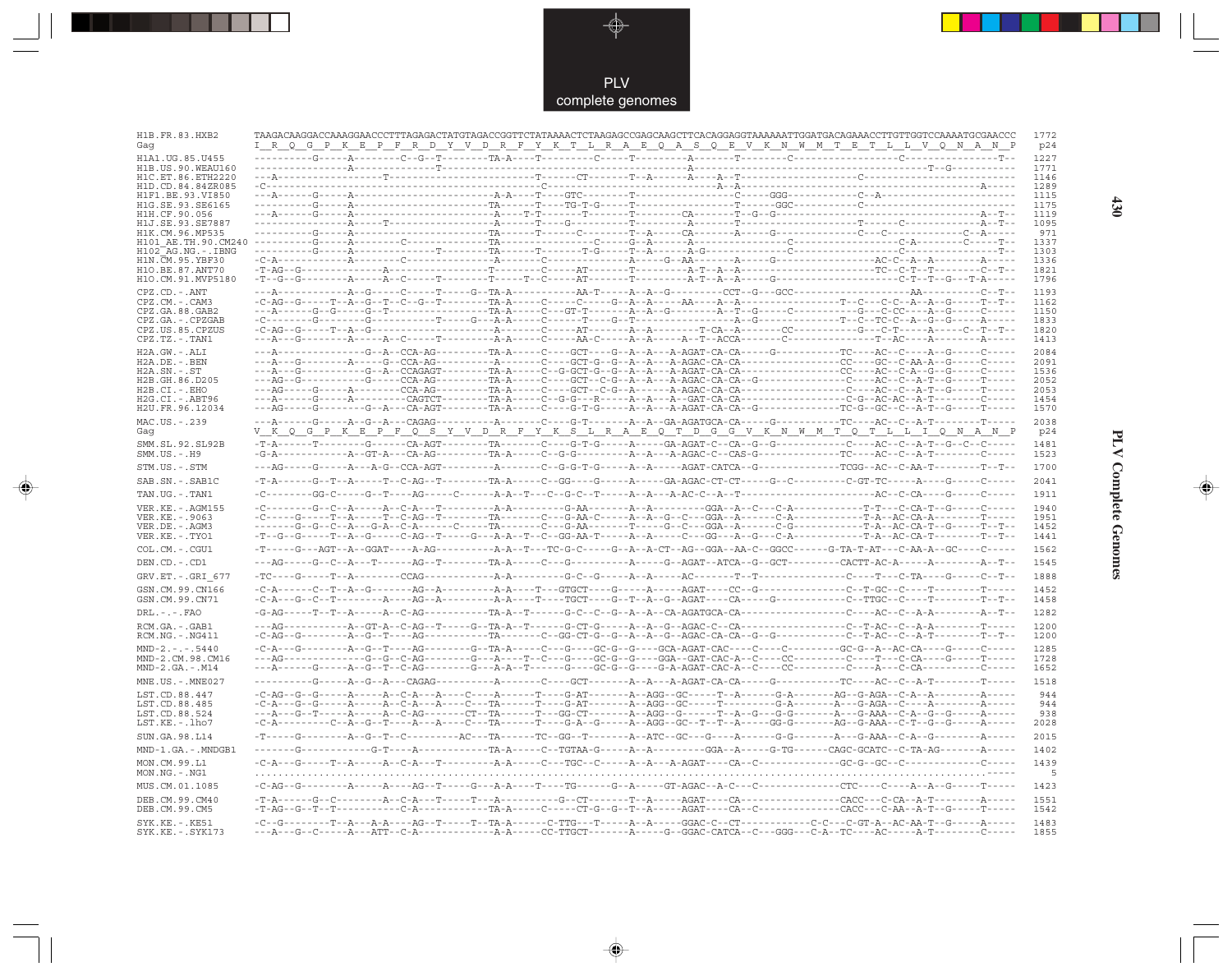see Kaye, J Virol 72(7):5877-5885(1998) Gag p2 role in RNA encapsidation

|                                          |                                                                                                                                                                                                                                                      | Gag $p24 \sqrt{Gaq} p2$ |              |
|------------------------------------------|------------------------------------------------------------------------------------------------------------------------------------------------------------------------------------------------------------------------------------------------------|-------------------------|--------------|
| H1B.FR.83.HXB2<br>Gaq                    | AGATTGTAAGACTATTTTAAAAGCATTGGGACCAGCGGCTACACTAGAAGAAATGATGACAGCATGTCAGGGAGTAGGAGGACCCGGCCATAAGGCAAGAGTTTTGGCTGAAGCAATGAGCCAAGTAACA<br><u> DCKTILKAL GPAATLEEMMTAC QGVGGPGHKAR VLAEAMS QVT</u>                                                        |                         | 1902<br>p24  |
| H1A1.UG.85.U455                          |                                                                                                                                                                                                                                                      |                         | 1357         |
| H1B. US. 90. WEAU160                     |                                                                                                                                                                                                                                                      |                         | 1901         |
| H1C.ET.86.ETH2220                        |                                                                                                                                                                                                                                                      |                         | 1276         |
| H1D.CD.84.84ZR085<br>H1F1.BE.93.VI850    |                                                                                                                                                                                                                                                      |                         | 1419<br>1245 |
| H1G.SE.93.SE6165                         |                                                                                                                                                                                                                                                      |                         | 1305         |
| H1H.CF.90.056                            |                                                                                                                                                                                                                                                      |                         | 1249<br>1225 |
| H1J.SE.93.SE7887                         |                                                                                                                                                                                                                                                      |                         | 1101         |
|                                          |                                                                                                                                                                                                                                                      |                         | 1467         |
|                                          |                                                                                                                                                                                                                                                      |                         | 1433         |
| H1N.CM.95.YBF30<br>H10.BE.87.ANT70       |                                                                                                                                                                                                                                                      |                         | 1466<br>1951 |
| H1O.CM.91.MVP5180                        |                                                                                                                                                                                                                                                      |                         | 1926         |
| $CPZ$ . $CD$ . - . $ANT$                 |                                                                                                                                                                                                                                                      |                         | 1323         |
| CPZ.CM. - . CAM3                         |                                                                                                                                                                                                                                                      |                         | 1292         |
| CPZ.GA.88.GAB2<br>CPZ.GA.-.CPZGAB        |                                                                                                                                                                                                                                                      |                         | 1280<br>1963 |
| CPZ.US.85.CPZUS                          |                                                                                                                                                                                                                                                      |                         | 1950         |
| $CPZ.TZ.-.TAN1$                          |                                                                                                                                                                                                                                                      |                         | 1540         |
| $H2A.GW.-.ALI$                           |                                                                                                                                                                                                                                                      |                         | 2214         |
| $H2A.DE. - .BEN$<br>$H2A.SN.-.ST$        |                                                                                                                                                                                                                                                      |                         | 2221<br>1666 |
| H2B.GH.86.D205                           |                                                                                                                                                                                                                                                      |                         | 2182         |
| $H2B.CI.-EHO$                            |                                                                                                                                                                                                                                                      |                         | 2183         |
| $H2G.CI.-.ABT96$<br>H2U.FR.96.12034      |                                                                                                                                                                                                                                                      |                         | 1584<br>1700 |
| MAC.US.-.239                             |                                                                                                                                                                                                                                                      |                         | 2168         |
| Gaq                                      | <u>DCK LVLKG LGVN PT LE EMLT ACOG VGG PGOKAR LMA EALKEAL</u>                                                                                                                                                                                         |                         | p24          |
| SMM.SL.92.SL92B                          | T----C--ACTAG-A-------GG-----CATGAATC-C--C--------G---C-A-----C-----A--G-------C--A--G-----C--CC-CC-CA----A--G--C----AAG-C-CCCTC                                                                                                                     |                         | 1611         |
| $SMM.US.-.H9$                            |                                                                                                                                                                                                                                                      |                         | 1653         |
| STM.US.-.STM                             |                                                                                                                                                                                                                                                      |                         | 1830         |
| SAB.SN.-.SAB1C                           | -----------AG-GC-C----GG--A--CATGAATC-A--C--------G---C-T--T-----C--A--CA-T------G-ACAA---------C-TC-AA----G-----T----CAGCG-CCTTT                                                                                                                    |                         | 2171         |
| TAN.UG. - . TAN1                         |                                                                                                                                                                                                                                                      |                         | 2041         |
| VER. KE. - . AGM155<br>VER.KE. - . 9063  |                                                                                                                                                                                                                                                      |                         | 2070<br>2081 |
| VER.DE. - . AGM3                         |                                                                                                                                                                                                                                                      |                         | 1582         |
| VER.KE. - . TYO1                         | ---------GTC--CC-G--G-GCC-A---ATGCACC-C--C--T---------T-A--G--T--------G-------C--AA--T-C--A---A---AA----A---ATG---CAGACCA-GCA-                                                                                                                      |                         | 1571         |
| COL.CM. - . CGU1                         |                                                                                                                                                                                                                                                      |                         | 1689         |
| DEN.CD. - .CD1                           |                                                                                                                                                                                                                                                      |                         | 1675         |
| GRV.ET. - .GRI 677                       |                                                                                                                                                                                                                                                      |                         | 2018         |
| GSN.CM.99.CN166<br>GSN.CM.99.CN71        | --A--C---CTG--C--G-----CA--CC-GG---C-ACT-G---------C-T-------C--A--G-----AACT--C--AT-T--GC-C--A--A-----C---GCAAC--CCCTC<br>---A--C---CTG--C--G--G--CA--CC-GG- --C-GCT-G---------C-T--------C--A--G-----ACT-----AT-T---C-C-----A--G--C---GCAAC--C-CTC |                         | 1579<br>1585 |
| $DRL - - -$ . $FAO$                      |                                                                                                                                                                                                                                                      |                         | 1412         |
| RCM.GA. - . GAB1                         |                                                                                                                                                                                                                                                      |                         | 1330         |
| $RCM.NG. - . NG411$                      |                                                                                                                                                                                                                                                      |                         | 1330         |
| $MND-2. - - - 5440$                      |                                                                                                                                                                                                                                                      |                         | 1415         |
| MND-2.CM.98.CM16<br>$MND-2.GA.-.M14$     | --------AT-C--CC-T----GGC-A--CATGAATC-CT-TT-------G---CC-CT---C--C--A--G--------C--TAAAT----A---CA-A-GA----A--G--T----AGG---CCCAG                                                                                                                    |                         | 1858<br>1782 |
| $MNE. US. - . MNE027$                    |                                                                                                                                                                                                                                                      |                         | 1648         |
| LST.CD.88.447                            |                                                                                                                                                                                                                                                      |                         | 1074         |
| LST.CD.88.485                            |                                                                                                                                                                                                                                                      |                         | 1074         |
| LST.CD.88.524                            |                                                                                                                                                                                                                                                      |                         | 1068         |
| $LST.KE. - Lh07$                         |                                                                                                                                                                                                                                                      |                         | 2158         |
| SUN.GA.98.L14                            |                                                                                                                                                                                                                                                      |                         | 2145         |
| MND-1.GA.-.MNDGB1                        |                                                                                                                                                                                                                                                      |                         | 1532         |
| MON.CM.99.L1<br>$MON.NG. - . NG1$        | ------C--ACTC--CC----G--CA--CC-GGT----GCT-G--G--C--C-ACAG-------------G----T--AATG--C--AT-T--GA--C---A----T---GCAGGG-C--T-                                                                                                                           |                         | 1566<br>132  |
| MUS.CM.01.1085                           |                                                                                                                                                                                                                                                      |                         | 1550         |
| DEB.CM.99.CM40                           | $\verb T---C-G-TC-CG-TC-CC-G---G---A--T-AGAATC-C-CT-G---G---G-ACAT---C-A-AG-G---C-ACAG--A---C--ACAG--A---C--C--A---G--G--T---G--TC--CC-TC--CCTT-$                                                                                                    |                         | 1681         |
| DEB.CM.99.CM5                            |                                                                                                                                                                                                                                                      |                         | 1672         |
| $SYK.KE. - .KE51$<br>$SYK.KE. - .SYK173$ | ---A--C-GACAG--CC-C--G---A---TCAA-C----CT-G--G------C--CA---T-----A-----C-------TTA--C-------A-C-CA----A--G--C---GTAATG-CCCAG                                                                                                                        |                         | 1610<br>1982 |

 $\overline{\blacklozenge}$ 

. . . .

 $\bigoplus$ 

**PLV Complete Genomes PLV Complete Genomes**

 $\overrightarrow{\bigoplus}$ 

**431**



⊕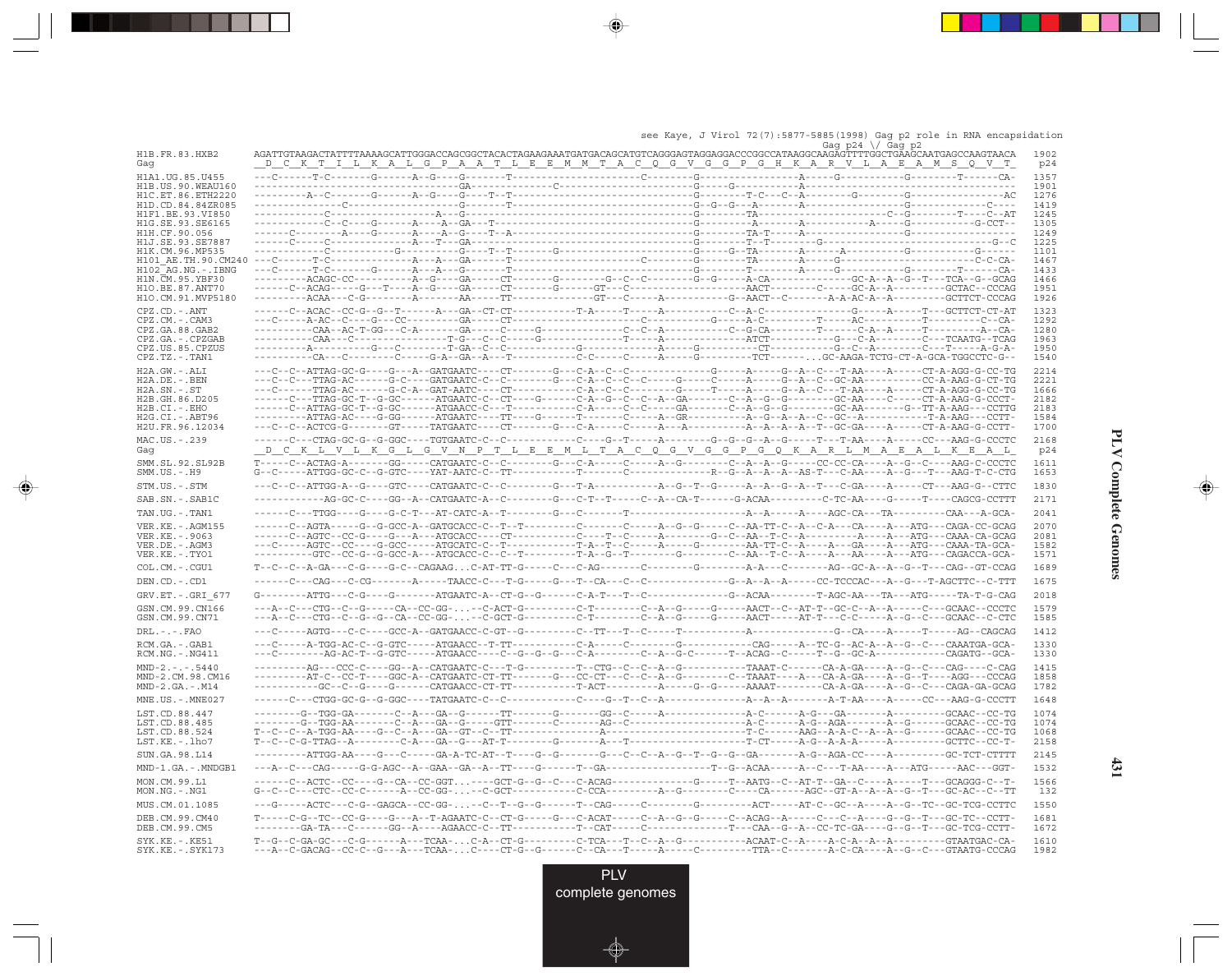

complete genomes see Kaye, J Virol 72(7):5877-5885(1998) Gag p2 role in RNA encapsidation / Gag-Pol fusion TF protein start

. . .

 $\bigoplus$ 

|  |  | Gag-Pol fusion TF protein start |  |
|--|--|---------------------------------|--|
|  |  |                                 |  |
|  |  |                                 |  |
|  |  |                                 |  |
|  |  |                                 |  |

|                                        | Gag-Pol fusion TF protein start<br>Gag p2 \/ Gag p7 NC                                                                                                                                                                                                                                                                                                                                                                                                                                                                    |              |
|----------------------------------------|---------------------------------------------------------------------------------------------------------------------------------------------------------------------------------------------------------------------------------------------------------------------------------------------------------------------------------------------------------------------------------------------------------------------------------------------------------------------------------------------------------------------------|--------------|
| H1B.FR.83.HXB2<br>Gaq                  | <u>"Nisionica" (1981) - 1999 - 1999 Nisionic Richard Roman (1991) - 1999 Nisional Alexandria (1992) - 1999 Nision</u>                                                                                                                                                                                                                                                                                                                                                                                                     | 1954<br>p7   |
|                                        |                                                                                                                                                                                                                                                                                                                                                                                                                                                                                                                           | 1403         |
|                                        |                                                                                                                                                                                                                                                                                                                                                                                                                                                                                                                           | 1953         |
|                                        |                                                                                                                                                                                                                                                                                                                                                                                                                                                                                                                           | 1325<br>1474 |
|                                        |                                                                                                                                                                                                                                                                                                                                                                                                                                                                                                                           | 1291         |
|                                        |                                                                                                                                                                                                                                                                                                                                                                                                                                                                                                                           | 1360         |
|                                        |                                                                                                                                                                                                                                                                                                                                                                                                                                                                                                                           | 1304<br>1274 |
|                                        |                                                                                                                                                                                                                                                                                                                                                                                                                                                                                                                           | 1150         |
|                                        |                                                                                                                                                                                                                                                                                                                                                                                                                                                                                                                           | 1513         |
| H1N. CM. 95. YBF30                     |                                                                                                                                                                                                                                                                                                                                                                                                                                                                                                                           | 1479<br>1521 |
| H10.BE.87.ANT70                        |                                                                                                                                                                                                                                                                                                                                                                                                                                                                                                                           | 2018         |
| H1O.CM.91.MVP5180                      |                                                                                                                                                                                                                                                                                                                                                                                                                                                                                                                           | 1993         |
| CPZ.CD. - . ANT                        |                                                                                                                                                                                                                                                                                                                                                                                                                                                                                                                           | 1384         |
| CPZ.CM. - . CAM3<br>CPZ.GA.88.GAB2     |                                                                                                                                                                                                                                                                                                                                                                                                                                                                                                                           | 1344<br>1332 |
| CPZ.GA. - . CPZGAB                     |                                                                                                                                                                                                                                                                                                                                                                                                                                                                                                                           | 2021         |
| CPZ.US.85.CPZUS                        |                                                                                                                                                                                                                                                                                                                                                                                                                                                                                                                           | 2002         |
| CPZ.TZ.-.TAN1                          |                                                                                                                                                                                                                                                                                                                                                                                                                                                                                                                           | 1598         |
| H2A.GW.-.ALI<br>$H2A.DE. -.BEN$        | $\begin{array}{lllllllllll} \multicolumn{3}{l}{{\bf GGA}-\text{\textbf{---}}{\bf \ldots--C-TATC}\dots{\bf CCATTTGGGCCACC-ACA-}\dots{\bf \ldots}{\bf GGAC--\ldots\ldots}{\bf GGAC--\ldots\ldots}{\bf GGAC--\ldots\ldots}{\bf GGAC--\ldots\ldots}{\bf GGAC--\ldots\ldots}{\bf CCATTTC}\cdot{\bf CCATTTGC-GCACC--ACA-}\dots{\bf \ldots}{\bf CCATTTGC-GCACAC--ACA-ACA}\dots{\bf \ldots}{\bf CCTTTTGCTGCG-2CA}\dots{\bf \ldots}{\bf CCTTTTGCTGCG-2CA$                                                                          | 2257<br>2264 |
| $H2A.SN.-.ST$                          |                                                                                                                                                                                                                                                                                                                                                                                                                                                                                                                           | 1709         |
| H2B.GH.86.D205                         |                                                                                                                                                                                                                                                                                                                                                                                                                                                                                                                           | 2237         |
| $H2B.CI. - . EHO$<br>H2G.CI. - . ABT96 |                                                                                                                                                                                                                                                                                                                                                                                                                                                                                                                           | 2235<br>1642 |
| H2U.FR.96.12034                        |                                                                                                                                                                                                                                                                                                                                                                                                                                                                                                                           | 1755         |
| MAC.US. - . 239                        |                                                                                                                                                                                                                                                                                                                                                                                                                                                                                                                           | 2220         |
| Gag                                    | <u>Gepen Step in the Pera a a quotrus protective terminal terminal terminal terminal terminal terminal terminal</u>                                                                                                                                                                                                                                                                                                                                                                                                       | p8           |
| SMM.SL.92.SL92B<br>SMM.US.-.H9         |                                                                                                                                                                                                                                                                                                                                                                                                                                                                                                                           | 1672<br>1705 |
| STM.US.-.STM                           |                                                                                                                                                                                                                                                                                                                                                                                                                                                                                                                           | 1879         |
|                                        |                                                                                                                                                                                                                                                                                                                                                                                                                                                                                                                           |              |
| SAB.SN.-.SAB1C                         | $\texttt{C-GCA-}\dots\dots\texttt{CAA--AGTT}\dots\dots\texttt{GGAAC--CT-TG----CGCAAGA}\dots\texttt{CCC-GGGGTCCCTTAGGGGAAGAGGTAGACCTCTG}\dots\dots\dots\dots\texttt{ACCCA}\dots\texttt{CCA--}\dots\texttt{CCA--}\dots\texttt{CCA--}\dots\texttt{CCA--}\dots\texttt{CCA--}\dots\texttt{CCA--}\dots\texttt{CCA--}\dots\texttt{CCA--}\dots\texttt{CCA--}\dots\texttt{CCA--}\dots\texttt{CCA--}\dots\texttt{CCA--}\dots\texttt{CCA--}\dots\texttt{CCA--}\dots\texttt{CCA--}\dots\$                                             | 2259         |
| TAN.UG. - . TAN1                       |                                                                                                                                                                                                                                                                                                                                                                                                                                                                                                                           | 2096         |
| VER. KE. - . AGM155                    |                                                                                                                                                                                                                                                                                                                                                                                                                                                                                                                           | 2119         |
| VER.KE. - . 9063                       |                                                                                                                                                                                                                                                                                                                                                                                                                                                                                                                           | 2136         |
| VER.DE. - . AGM3<br>VER.KE. - . TYO1   |                                                                                                                                                                                                                                                                                                                                                                                                                                                                                                                           | 1631<br>1617 |
| COL.CM. - . CGU1                       |                                                                                                                                                                                                                                                                                                                                                                                                                                                                                                                           | 1725         |
| DEN.CD. - .CD1                         |                                                                                                                                                                                                                                                                                                                                                                                                                                                                                                                           | 1736         |
| GRV.ET. - . GRI 677                    |                                                                                                                                                                                                                                                                                                                                                                                                                                                                                                                           | 2061         |
| GSN.CM.99.CN166                        |                                                                                                                                                                                                                                                                                                                                                                                                                                                                                                                           | 1637         |
| GSN.CM.99.CN71                         |                                                                                                                                                                                                                                                                                                                                                                                                                                                                                                                           | 1640         |
| DRL.-.-.FAO                            |                                                                                                                                                                                                                                                                                                                                                                                                                                                                                                                           | 1482         |
| RCM.GA. - . GAB1<br>RCM.NG. - . NG411  | $\verb -G-AAT , \verb . , \verb . , \verb . , \verb . , \verb . , \verb . , \verb . , \verb . , \verb . , \verb . , \verb . , \verb . , \verb . , \verb . , \verb . , \verb . , \verb . , \verb . , \verb . , \verb . , \verb . , \verb . , \verb . , \verb . , \verb . , \verb . , \verb . , \verb . , \verb . , \verb . , \verb . , \verb . , \verb . , \verb . , \verb . ,$                                                                                                                                            | 1396<br>1397 |
| $MND-2. - - - 5440$                    |                                                                                                                                                                                                                                                                                                                                                                                                                                                                                                                           | 1479         |
| MND-2.CM.98.CM16<br>$MND-2.GA.-.M14$   |                                                                                                                                                                                                                                                                                                                                                                                                                                                                                                                           | 1922<br>1846 |
| MNE.US.-.MNE027                        |                                                                                                                                                                                                                                                                                                                                                                                                                                                                                                                           | 1700         |
| LST.CD.88.447                          | C-AAGTCAA-TGAGACAG-AT---G-A--A-TG-CACCACCA-GGA-TGCACAGGGAAGGTTTGTAAGAACAGGAGGAGGAGGCCCT------C                                                                                                                                                                                                                                                                                                                                                                                                                            | 1168         |
| LST.CD.88.485                          |                                                                                                                                                                                                                                                                                                                                                                                                                                                                                                                           | 1168         |
| LST.CD.88.524                          | C-GGGGCAG-TGAAACATC-C---G-----CAA-CACCACCT-GAA-TGCACAAGGGAGATTTGTAAGAACGGGGGGAGGTGGCCCA----GAC                                                                                                                                                                                                                                                                                                                                                                                                                            | 1162         |
| LST.KE.-.lho7                          | C-GCA-CAAGTAAGACAA-AC---G------T--C-CCGCTT-GAA-TGCGCAAGGCAGGTTTGTGAGAACAGGAGGAGGTCCC--G--AC                                                                                                                                                                                                                                                                                                                                                                                                                               | 2252         |
| SUN.GA.98.L14                          | -GGCAGCAAGTAGGAAGACAAGCT---G-----CA-AA-TTACCACCC-GAA-CAGCCAGGGGAGGTTTGTAAGAATAGGAGGAGGAGGACCT--G---C                                                                                                                                                                                                                                                                                                                                                                                                                      | 2245         |
| MND-1.GA.-.MNDGB1                      |                                                                                                                                                                                                                                                                                                                                                                                                                                                                                                                           | 1602         |
| MON.CM.99.L1<br>MON.NG. - . NG1        |                                                                                                                                                                                                                                                                                                                                                                                                                                                                                                                           | 1621<br>199  |
| MUS.CM.01.1085                         |                                                                                                                                                                                                                                                                                                                                                                                                                                                                                                                           | 1632         |
| DEB. CM. 99. CM40<br>DEB.CM.99.CM5     |                                                                                                                                                                                                                                                                                                                                                                                                                                                                                                                           | 1742<br>1736 |
| SYK.KE.-.KE51<br>SYK.KE. - . SYK173    | $\texttt{C-G--}\dots\dots\dots\texttt{-TA}\dots\dots\dots\dots\dots\texttt{-AT--G-A--AG-GCCATCAAA}\dots\texttt{G--}\dots\dots\dots\dots\dots\dots\dots\dots\dots\dots\dots\dots\dots\dots\dots\dots\dots\dots\dots\texttt{-TCA}\dots\dots\dots\texttt{-TCA}\dots\dots\texttt{-TCA}\dots\texttt{-TCA}\dots\texttt{-TCA}\dots\texttt{-TCA}\dots\texttt{-TCA}\dots\texttt{-TCA}\dots\texttt{-TCA}\dots\texttt{-TCA}\dots\texttt{-TCA}\dots\texttt{-TCA}\dots\texttt{-TCA}\dots\texttt{-TCA}\dots\texttt{-TCA}\dots\texttt{-$ | 1665<br>2025 |

 $\Rightarrow$ 

**PLV Complete Genomes 432 PLV Complete Genomes** 

 $\Rightarrow$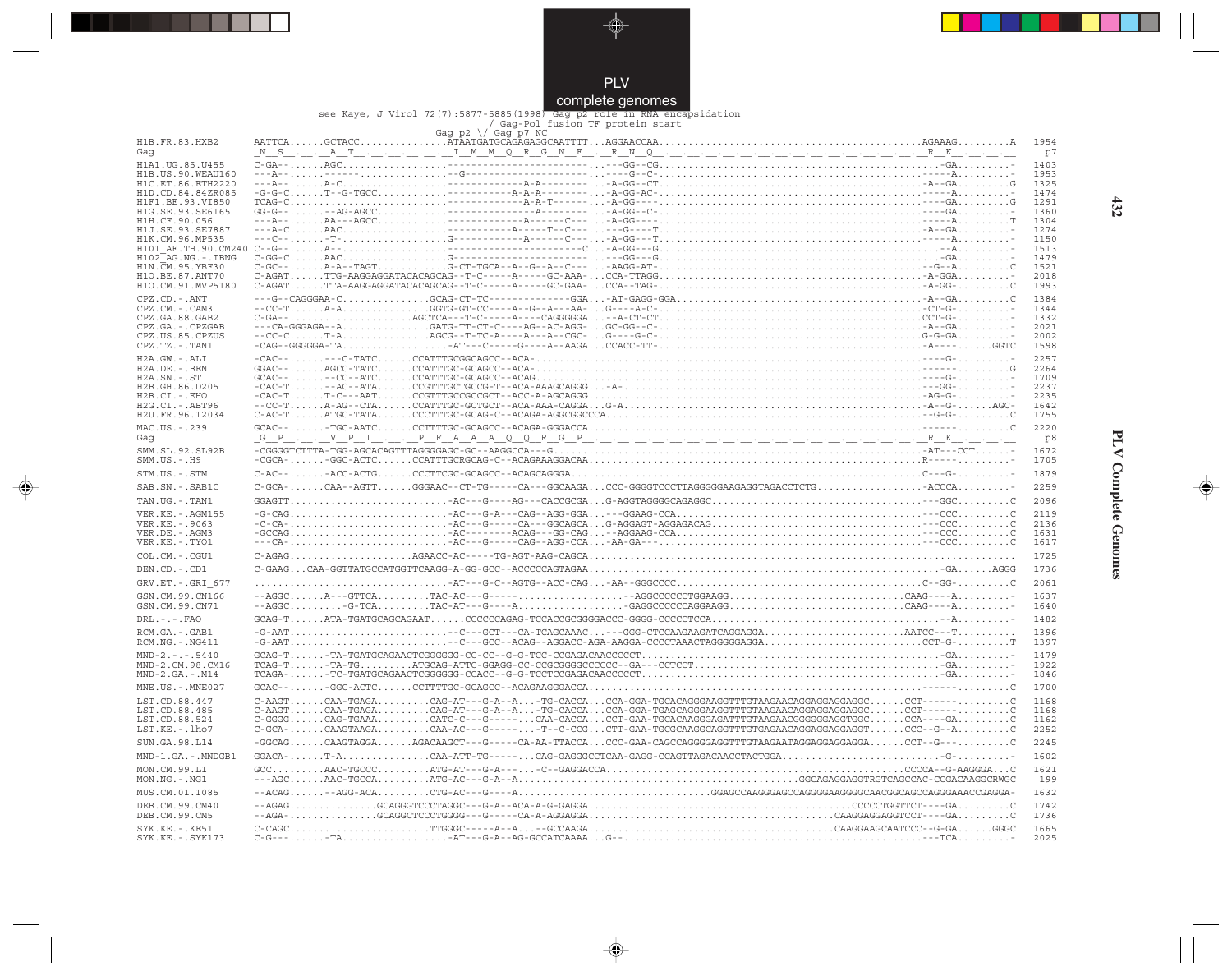| H1B. FR. 83. HXB2                                                |                                                                                                                                                                                                                                                                                                                                                                                                                                                                                                                | 2022                         |
|------------------------------------------------------------------|----------------------------------------------------------------------------------------------------------------------------------------------------------------------------------------------------------------------------------------------------------------------------------------------------------------------------------------------------------------------------------------------------------------------------------------------------------------------------------------------------------------|------------------------------|
| Gaq                                                              |                                                                                                                                                                                                                                                                                                                                                                                                                                                                                                                | p7                           |
| H1A1.UG.85.U455                                                  |                                                                                                                                                                                                                                                                                                                                                                                                                                                                                                                | 1471                         |
| HIB US 90 WEAU160                                                |                                                                                                                                                                                                                                                                                                                                                                                                                                                                                                                | 2021                         |
| H1C.ET.86.ETH2220                                                |                                                                                                                                                                                                                                                                                                                                                                                                                                                                                                                | 1393                         |
| H1D.CD.84.84ZR085<br>H1F1.BE.93.VI850<br>H1G.SE.93.SE6165        |                                                                                                                                                                                                                                                                                                                                                                                                                                                                                                                | 1542<br>1359<br>1428         |
| H1H.CF.90.056<br>H1J.SE.93.SE7887<br>H1K.CM.96.MP535             |                                                                                                                                                                                                                                                                                                                                                                                                                                                                                                                | 1372<br>1342<br>1218         |
| H101 AE.TH.90.CM240<br>$H102$ AG. NG. - TBNG<br>H1N.CM.95.YBF30  |                                                                                                                                                                                                                                                                                                                                                                                                                                                                                                                | 1581<br>1547<br>1589         |
| H10.BE.87.ANT70                                                  |                                                                                                                                                                                                                                                                                                                                                                                                                                                                                                                | 2086                         |
| H1O.CM.91.MVP5180                                                |                                                                                                                                                                                                                                                                                                                                                                                                                                                                                                                | 2061                         |
| $CPZ$ . $CD$ . $-ANT$                                            | $C-C-C-A---T-C-C-T---C---C---C---T---T---T---A---C---A---A-GG--A.$                                                                                                                                                                                                                                                                                                                                                                                                                                             | 1452                         |
| CPZ.CM.-.CAM3                                                    |                                                                                                                                                                                                                                                                                                                                                                                                                                                                                                                | 1412                         |
| CPZ.GA.88.GAB2                                                   |                                                                                                                                                                                                                                                                                                                                                                                                                                                                                                                | 1400                         |
| CPZ.GA. - . CPZGAB                                               |                                                                                                                                                                                                                                                                                                                                                                                                                                                                                                                | 2089                         |
| CPZ.US.85.CPZUS                                                  |                                                                                                                                                                                                                                                                                                                                                                                                                                                                                                                | 2070                         |
| CPZ.TZ.-.TAN1                                                    | $\texttt{AGC-GC}\xspace-\texttt{G}\xspace-\texttt{G}\xspace-\texttt{G}\xspace-\texttt{G}\xspace-\texttt{G}\xspace-\texttt{G}\xspace-\texttt{G}\xspace-\texttt{G}\xspace-\texttt{G}\xspace-\texttt{G}\xspace-\texttt{G}\xspace-\texttt{G}\xspace-\texttt{G}\xspace-\texttt{G}\xspace-\texttt{G}\xspace-\texttt{G}\xspace-\texttt{G}\xspace-\texttt{G}\xspace-\texttt{G}\xspace-\texttt{G}\xspace-\texttt{G}\xspace-\texttt{G}\xspace-\texttt{G}\xspace-\texttt{G}\xspace-\texttt{G}\xspace-\texttt{G}\xspace-\$ | 1666                         |
| H2A.GW.-.ALI                                                     |                                                                                                                                                                                                                                                                                                                                                                                                                                                                                                                | 2325                         |
| $H2A.DE. - .BEN$                                                 |                                                                                                                                                                                                                                                                                                                                                                                                                                                                                                                | 2332                         |
| $H2A.SN.-.ST$                                                    | $\texttt{CAA}\texttt{-----C-GG}\texttt{---C-A-G}\texttt{---C-A-G-G-A--C-A--C-A--C-A--A-G-G-A}\text{}$                                                                                                                                                                                                                                                                                                                                                                                                          | 1777                         |
| H2B.GH.86.D205                                                   |                                                                                                                                                                                                                                                                                                                                                                                                                                                                                                                | 2305                         |
| H2B.CI.-.EHO                                                     |                                                                                                                                                                                                                                                                                                                                                                                                                                                                                                                | 2303                         |
| H2G.CI.-.ABT96                                                   |                                                                                                                                                                                                                                                                                                                                                                                                                                                                                                                | 1710                         |
| H2U.FR.96.12034                                                  | $CA-C-GA---GG--C------G---A---T-A-G-G-G--T-AA---A-G-C---\ldots$                                                                                                                                                                                                                                                                                                                                                                                                                                                | 1823                         |
| MAC.US.-.239                                                     |                                                                                                                                                                                                                                                                                                                                                                                                                                                                                                                | 2288                         |
| Gaq                                                              |                                                                                                                                                                                                                                                                                                                                                                                                                                                                                                                | p8                           |
| SMM. SL. 92. SL92B                                               |                                                                                                                                                                                                                                                                                                                                                                                                                                                                                                                | 1740                         |
| $SMM. US. - . H9$                                                |                                                                                                                                                                                                                                                                                                                                                                                                                                                                                                                | 1773                         |
| STM.US.-.STM                                                     |                                                                                                                                                                                                                                                                                                                                                                                                                                                                                                                | 1947                         |
| SAB.SN. - . SAB1C                                                |                                                                                                                                                                                                                                                                                                                                                                                                                                                                                                                | 2327                         |
| TAN.UG. - . TAN1                                                 |                                                                                                                                                                                                                                                                                                                                                                                                                                                                                                                | 2164                         |
| VER. KE. - . AGM155                                              |                                                                                                                                                                                                                                                                                                                                                                                                                                                                                                                | 2187                         |
| VER.KE. - . 9063                                                 |                                                                                                                                                                                                                                                                                                                                                                                                                                                                                                                | 2204                         |
| VER.DE. - . AGM3                                                 | $\texttt{CA--A------A-------A---TTT--C--T-TGCAA---C-A--.}.\texttt{CCT-AA--A--A--G-T-1}.\texttt{1}.\texttt{2}.\texttt{2}.\texttt{3}.\texttt{3}.\texttt{4}.\texttt{4}.\texttt{5}.\texttt{5}.\texttt{6}.\texttt{6}.\texttt{7}.\texttt{7}.\texttt{8}.\texttt{7}.\texttt{7}.\texttt{8}.\texttt{9}.\texttt{1}.\texttt{1}.\texttt{1}.\texttt{1}.\texttt{1}.\texttt{1}.\texttt{1}.\texttt{1}.\texttt{1}.\texttt{1}$                                                                                                    | 1699                         |
| VER.KE. - . TYO1                                                 | $CAC-A-GA---AT---A---ATT--C---T-TGCAA---C-A---TCC---AA---A---CA$                                                                                                                                                                                                                                                                                                                                                                                                                                               | 1685                         |
| COL.CM. - . CGU1                                                 | $\ldots \ldots \text{-} A \text{-} C \text{-} \text{-} \text{-} \text{-} \text{-} \text{ } C \text{-} A \text{GGG -} \text{-} A \text{T -} \text{-} \text{-} \text{-} \text{-} \text{T} \text{-} \text{-} \text{-} \text{-} \text{-} \text{TG -} \text{-} \text{TG -} \text{-} \text{ } T \text{G -} \text{-} R \text{AGA -} \text{-} A \text{-} \text{ } T \text{AGG -} G \text{AGG CCGGTCGAGAGGCCGAGGAGGGGAGGCTTT \text{AGGGGAGGCTCCAGAAGGCCAGT} \text{ } T \text{AGG$                                       | 1850                         |
| DEN.CD. - .CD1                                                   |                                                                                                                                                                                                                                                                                                                                                                                                                                                                                                                | 1815                         |
| GRV.ET. - . GRI 677                                              |                                                                                                                                                                                                                                                                                                                                                                                                                                                                                                                | 2129                         |
| GSN.CM.99.CN166                                                  |                                                                                                                                                                                                                                                                                                                                                                                                                                                                                                                | 1705                         |
| GSN.CM.99.CN71                                                   |                                                                                                                                                                                                                                                                                                                                                                                                                                                                                                                | 1708                         |
| $DRL - - - FAO$                                                  | $ACC-GR--CCR--C--C-C-GG-GTTT-A--T-CCTG---C-A--T \ldots -CAAAG---A---U.$                                                                                                                                                                                                                                                                                                                                                                                                                                        | 1550                         |
| RCM.GA.-.GAB1                                                    |                                                                                                                                                                                                                                                                                                                                                                                                                                                                                                                | 1462                         |
| $RCM.NG. - . NG411$                                              |                                                                                                                                                                                                                                                                                                                                                                                                                                                                                                                | 1465                         |
| $MND-2. - - - 5440$                                              |                                                                                                                                                                                                                                                                                                                                                                                                                                                                                                                | 1547                         |
| MND-2.CM.98.CM16                                                 |                                                                                                                                                                                                                                                                                                                                                                                                                                                                                                                | 1990                         |
| $MND-2.GA.-.M14$                                                 |                                                                                                                                                                                                                                                                                                                                                                                                                                                                                                                | 1914                         |
| MNE.US.-.MNE027                                                  |                                                                                                                                                                                                                                                                                                                                                                                                                                                                                                                | 1768                         |
| LST.CD.88.447<br>LST.CD.88.485<br>LST.CD.88.524<br>LST.KE.-.lho7 |                                                                                                                                                                                                                                                                                                                                                                                                                                                                                                                | 1236<br>1236<br>1230<br>2320 |
| SUN.GA.98.L14                                                    |                                                                                                                                                                                                                                                                                                                                                                                                                                                                                                                | 2321                         |
| MND-1.GA.-.MNDGB1                                                |                                                                                                                                                                                                                                                                                                                                                                                                                                                                                                                | 1670                         |
| MON.CM.99.L1                                                     | $\texttt{AACC-A-CC-3--2--2--2--2--2--1}$ $\texttt{TT-3--2--2G-A-3--2--2CA-A-GC-4--2CA-G-G-1}, \texttt{CGA-GC-G-1}, \texttt{CGA-GC-G-1}, \texttt{CGA-GC-G-1}, \texttt{CGA-GC-G-1}, \texttt{CGA-GC-G-1}, \texttt{CGA-GC-G-1}, \texttt{CGA-GC-G-1}, \texttt{CGA-GC-G-1}, \texttt{CGA-GC-G-1}, \texttt{CGA-GC-G-1}, \texttt{CGA-GC-G-1}, \texttt{CGA-GC-G-1}, \texttt{CGA-GC-G-1}, \texttt$                                                                                                                        | 1689                         |
| $MON.NG. -.NG1$                                                  |                                                                                                                                                                                                                                                                                                                                                                                                                                                                                                                | 267                          |
| MUS.CM.01.1085                                                   |                                                                                                                                                                                                                                                                                                                                                                                                                                                                                                                | 1700                         |
| DEB.CM.99.CM40                                                   |                                                                                                                                                                                                                                                                                                                                                                                                                                                                                                                | 1810                         |
| DEB.CM.99.CM5                                                    |                                                                                                                                                                                                                                                                                                                                                                                                                                                                                                                | 1804                         |
| SYK.KE.-.KE51                                                    |                                                                                                                                                                                                                                                                                                                                                                                                                                                                                                                | 1733                         |
| SYK.KE. - . SYK173                                               |                                                                                                                                                                                                                                                                                                                                                                                                                                                                                                                | 2093                         |

<u>a shekara ta 1989 na shekara ta 1989 na shekara ta 1989 na shekara ta 1989 na shekara ta 1989 na shekara ta 1989 na shekara ta 1989 na shekara ta 1989 na shekara ta 1989 na shekara ta 1989 na shekara ta 1989 na shekara ta</u>

 $\overrightarrow{\phantom{a}}$ 

 $\overline{\hphantom{m}}$ 

 $\begin{picture}(20,5) \put(0,0){\line(1,0){10}} \put(15,0){\line(1,0){10}} \put(15,0){\line(1,0){10}} \put(15,0){\line(1,0){10}} \put(15,0){\line(1,0){10}} \put(15,0){\line(1,0){10}} \put(15,0){\line(1,0){10}} \put(15,0){\line(1,0){10}} \put(15,0){\line(1,0){10}} \put(15,0){\line(1,0){10}} \put(15,0){\line(1,0){10}} \put(15,0){\line(1,$ 

 $\frac{1}{\sqrt{2\pi}}\int_{0}^{\pi}\frac{1}{\sqrt{2\pi}}\left( \frac{1}{2}\frac{1}{2}\frac{1}{2}\frac{1}{2}\frac{1}{2}\frac{1}{2}\frac{1}{2}\frac{1}{2}\frac{1}{2}\frac{1}{2}\frac{1}{2}\frac{1}{2}\frac{1}{2}\frac{1}{2}\frac{1}{2}\frac{1}{2}\frac{1}{2}\frac{1}{2}\frac{1}{2}\frac{1}{2}\frac{1}{2}\frac{1}{2}\frac{1}{2}\frac{1}{2}\frac{1}{2}\frac{1}{2}\frac{1}{2}\frac{1}{2}\frac{1}{2}\frac{1}{2}\frac{1}{$ 

 $\Box$ 

T E EI

 $\mathbf{I}$ 

433

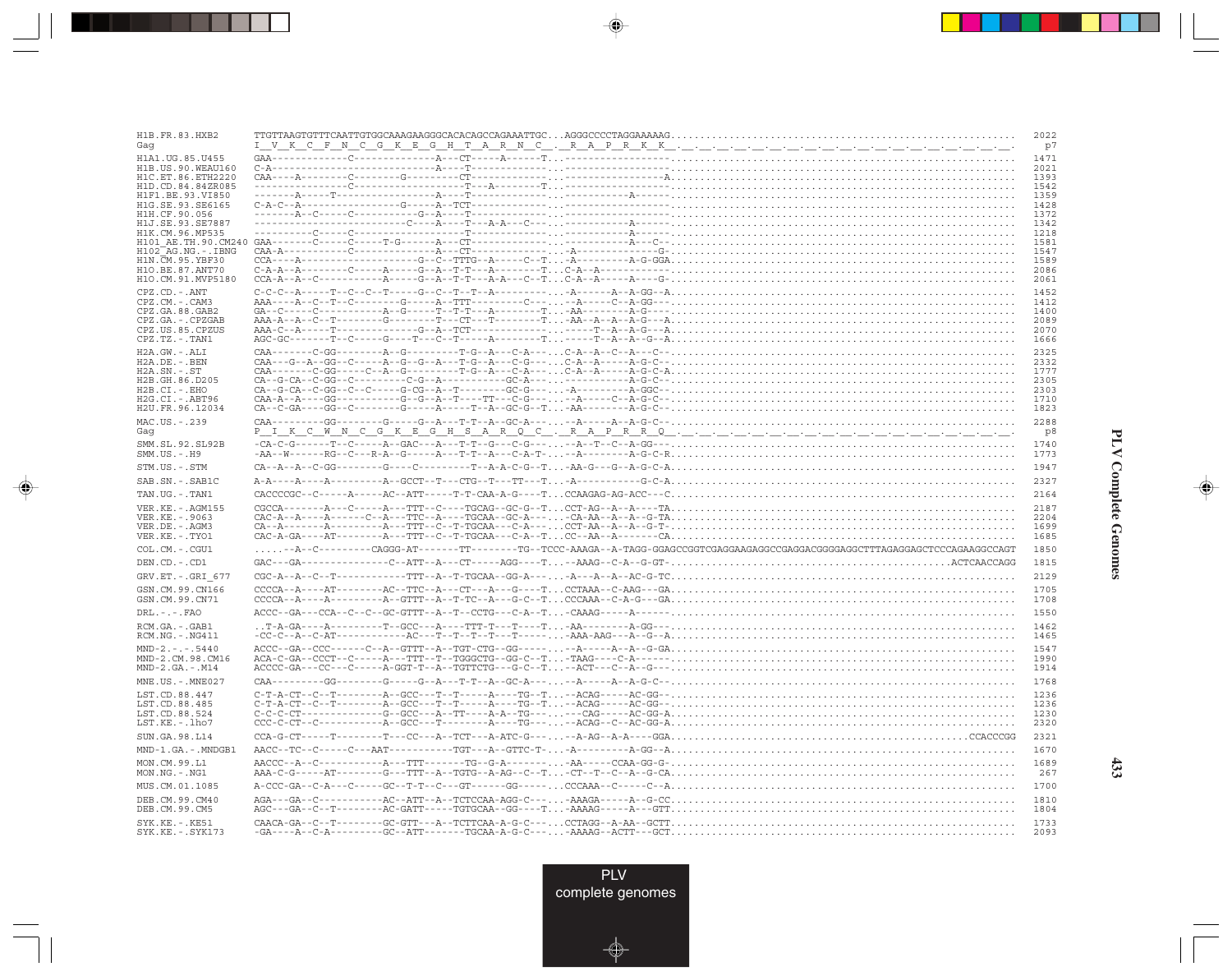

. . . .

 $\bigoplus$ 

|                                       | complete genomes |                                                                                                                                                                                                                                                                                                                                                                                                                                                                                                             |              |
|---------------------------------------|------------------|-------------------------------------------------------------------------------------------------------------------------------------------------------------------------------------------------------------------------------------------------------------------------------------------------------------------------------------------------------------------------------------------------------------------------------------------------------------------------------------------------------------|--------------|
|                                       |                  | stem-loop after TTTTTT slip potentiates slippage                                                                                                                                                                                                                                                                                                                                                                                                                                                            |              |
|                                       |                  | Gaq-Pol -1 ribosomal slip site                                                                                                                                                                                                                                                                                                                                                                                                                                                                              |              |
| H1B.FR.83.HXB2                        |                  | Gaq p7 end $\setminus$ Gaq p1 start                                                                                                                                                                                                                                                                                                                                                                                                                                                                         | 2108         |
| Gaq                                   |                  | $\ldots \ldots$ . GCCTGTTGGAAATGTGGAAAGGAACGAAACCAAATGAAAGATTGT $\ldots \ldots \ldots \ldots \ldots \ldots \ldots \ldots \ldots \ldots$<br>G C W K C G K E G H Q M K D C T E R Q A N F L G K I . W P S                                                                                                                                                                                                                                                                                                      | p1           |
| Pol                                   |                  | Pol TF                                                                                                                                                                                                                                                                                                                                                                                                                                                                                                      |              |
| H1A1.UG.85.U455                       |                  |                                                                                                                                                                                                                                                                                                                                                                                                                                                                                                             | 1557         |
| H1B. US. 90. WEAU160                  |                  |                                                                                                                                                                                                                                                                                                                                                                                                                                                                                                             | 2107         |
| H1C.ET.86.ETH2220                     |                  |                                                                                                                                                                                                                                                                                                                                                                                                                                                                                                             | 1479         |
| H1D.CD.84.84ZR085<br>H1F1.BE.93.VI850 |                  |                                                                                                                                                                                                                                                                                                                                                                                                                                                                                                             | 1628<br>1445 |
| H1G.SE.93.SE6165                      |                  |                                                                                                                                                                                                                                                                                                                                                                                                                                                                                                             | 1514         |
| H1H.CF.90.056                         |                  |                                                                                                                                                                                                                                                                                                                                                                                                                                                                                                             | 1458         |
| H1J.SE.93.SE7887<br>H1K.CM.96.MP535   |                  |                                                                                                                                                                                                                                                                                                                                                                                                                                                                                                             | 1428<br>1304 |
| H101 AE.TH.90.CM240                   |                  |                                                                                                                                                                                                                                                                                                                                                                                                                                                                                                             | 1667         |
| $H102-AG.NG. - .IBNG$                 |                  |                                                                                                                                                                                                                                                                                                                                                                                                                                                                                                             | 1633         |
| H1N. CM. 95. YBF30                    |                  |                                                                                                                                                                                                                                                                                                                                                                                                                                                                                                             | 1681         |
| H10.BE.87.ANT70<br>H1O.CM.91.MVP5180  |                  |                                                                                                                                                                                                                                                                                                                                                                                                                                                                                                             | 2175<br>2150 |
| $CPZ$ . $CD$ . $-$ . $ANT$            |                  | ---G-------C------------GC-T---A-C---C-AGCAACAAATACAG--A-A-TA-----.---------ACCGACC--CA-GTGGTGGGG                                                                                                                                                                                                                                                                                                                                                                                                           | 1556         |
| $CPZ$ . $CM. -$ . $CAM3$              |                  |                                                                                                                                                                                                                                                                                                                                                                                                                                                                                                             | 1513         |
| CPZ.GA.88.GAB2                        |                  |                                                                                                                                                                                                                                                                                                                                                                                                                                                                                                             | 1492         |
| CPZ.GA. - . CPZGAB                    |                  |                                                                                                                                                                                                                                                                                                                                                                                                                                                                                                             | 2184         |
| CPZ.US.85.CPZUS<br>CPZ.TZ.-.TAN1      |                  | .--T--C----GG-------C-A--G-----T-------G--C--C-CACCAGAAACAACAGC-CTGG--TA------.----------ACGCA-CC-CTTGTGGGG                                                                                                                                                                                                                                                                                                                                                                                                 | 2174<br>1770 |
| $H2A.GW.-.ALI$                        |                  |                                                                                                                                                                                                                                                                                                                                                                                                                                                                                                             | 2411         |
| H2A.DE. - . BEN                       |                  |                                                                                                                                                                                                                                                                                                                                                                                                                                                                                                             | 2418         |
| $H2A.SN.-.ST$                         |                  |                                                                                                                                                                                                                                                                                                                                                                                                                                                                                                             | 1863         |
| H2B.GH.86.D205                        |                  |                                                                                                                                                                                                                                                                                                                                                                                                                                                                                                             | 2391         |
| H2B.CI.-.EHO<br>H2G.CI.-.ABT96        |                  |                                                                                                                                                                                                                                                                                                                                                                                                                                                                                                             | 2389<br>1796 |
| H2U.FR.96.12034                       |                  | $\begin{minipage}{0.95\textwidth} \begin{minipage}{0.95\textwidth} \begin{itemize} \texttt{0.95\textwidth} \end{itemize} \end{minipage} \begin{minipage}{0.95\textwidth} \begin{itemize} \texttt{0.95\textwidth} \end{itemize} \end{minipage} \begin{minipage}{0.95\textwidth} \begin{itemize} \texttt{0.95\textwidth} \end{itemize} \end{minipage} \begin{minipage}{0.95\textwidth} \begin{itemize} \texttt{0.95\textwidth} \end{itemize} \end{minipage} \begin{minipage}{0.95\textwidth} \begin{itemize}$ | 1909         |
| MAC.US. - . 239                       |                  |                                                                                                                                                                                                                                                                                                                                                                                                                                                                                                             | 2374         |
| Gaq                                   |                  | <u> WKCGKMDHVMGKCPCDRQAGFLGLGPWG</u>                                                                                                                                                                                                                                                                                                                                                                                                                                                                        | p1           |
| Pol                                   |                  | Pol TF                                                                                                                                                                                                                                                                                                                                                                                                                                                                                                      |              |
| SMM. SL. 92. SL92B                    |                  |                                                                                                                                                                                                                                                                                                                                                                                                                                                                                                             | 1826         |
| $SMM.US.-.H9$                         |                  | .-----C-----G---------A-C---C--TGTT---GCTA-A--CC-C--A-------GGG---.-------CTTGGCCCA---GG                                                                                                                                                                                                                                                                                                                                                                                                                    | 1859         |
| STM.US.-.STM                          |                  |                                                                                                                                                                                                                                                                                                                                                                                                                                                                                                             | 2033         |
| SAB.SN.-.SAB1C                        |                  |                                                                                                                                                                                                                                                                                                                                                                                                                                                                                                             | 2410         |
| TAN.UG. - . TAN1                      |                  |                                                                                                                                                                                                                                                                                                                                                                                                                                                                                                             | 2250         |
| VER.KE. - . AGM155                    |                  |                                                                                                                                                                                                                                                                                                                                                                                                                                                                                                             | 2270         |
| VER.KE. - . 9063                      |                  |                                                                                                                                                                                                                                                                                                                                                                                                                                                                                                             | 2287         |
| VER.DE. - . AGM3                      |                  |                                                                                                                                                                                                                                                                                                                                                                                                                                                                                                             | 1782         |
| VER.KE. - . TYO1                      |                  |                                                                                                                                                                                                                                                                                                                                                                                                                                                                                                             | 1768         |
| COL.CM. - . CGU1                      |                  |                                                                                                                                                                                                                                                                                                                                                                                                                                                                                                             | 1922         |
| DEN.CD. - . CD1                       |                  | A-CG--C-TT-----------CT---T--T---GCA--GA-----AGA-G-AACACTAATGATC--G------TA------------TGGTCTTG--AGGAA                                                                                                                                                                                                                                                                                                                                                                                                      | 1920         |
| GRV.ET. - .GRI 677                    |                  | .AAA--C-TT--G--C--C--AATT--C--TATGGCA-----C--C-AGAATG------A--------T-TGGCCAT---GG                                                                                                                                                                                                                                                                                                                                                                                                                          | 2215         |
| GSN.CM.99.CN166                       |                  | .AAG--C-TT--------C-GA-C---G---TTT-GC---CCA---AGA--AGGGACACCAATC-AGG--CT-T----.-----ACCTTGGCCGGG--G                                                                                                                                                                                                                                                                                                                                                                                                         | 1803         |
| GSN.CM.99.CN71                        |                  | .AAG----TT--------C----C------TT-GCT-GGC-A--CAAA--AGGAACACCA-CC-AGG--CT------.-----ACCTTGGCCGGG--G                                                                                                                                                                                                                                                                                                                                                                                                          | 1806         |
| $DRL$ . - . - . $FAO$                 |                  |                                                                                                                                                                                                                                                                                                                                                                                                                                                                                                             | 1624         |
| RCM.GA. - . GAB1                      |                  |                                                                                                                                                                                                                                                                                                                                                                                                                                                                                                             | 1548         |
| RCM.NG. - . NG411                     |                  |                                                                                                                                                                                                                                                                                                                                                                                                                                                                                                             | 1548         |
| $MND-2. - - - 5440$                   |                  |                                                                                                                                                                                                                                                                                                                                                                                                                                                                                                             | 1621         |
| MND-2.CM.98.CM16                      |                  |                                                                                                                                                                                                                                                                                                                                                                                                                                                                                                             | 2076         |
| $MND-2.GA.-.M14$                      |                  |                                                                                                                                                                                                                                                                                                                                                                                                                                                                                                             | 1988         |
| MNE.US. - . MNE027                    |                  |                                                                                                                                                                                                                                                                                                                                                                                                                                                                                                             | 1854         |
| LST.CD.88.447                         |                  | .--A--C-----C-----T-GCA-G-A---TAGGT-TGCTC-A---C-AAAGCCTA--G--A---TA-----.-----CT-TGGACC----AG                                                                                                                                                                                                                                                                                                                                                                                                               | 1328         |
| LST.CD.88.485<br>LST.CD.88.524        |                  | .--A--C-----C-----T-GCA---A---TAGGT-TGCTC-A---C-AAAGCCTA--G--A---TC-----.-----CT-TGGACC----AG                                                                                                                                                                                                                                                                                                                                                                                                               | 1328         |
| LST.KE.-.lho7                         |                  | -----------C-----TGCTA---AC---AG----GCCC-G--CC-AAAACCAA--G-GA---TG-----.-------T-TGGTCC----AG<br>.--T--------C----C-GTA---AG--TAG-T-TGC-C-G--CC-AAAACCAA-AG--A---TG-----.------AT-TGGTCC----AG                                                                                                                                                                                                                                                                                                              | 1322<br>2412 |
| SUN.GA.98.L14                         |                  | $CTC---C----------ATG----TA--CAAGCTC-A--C.\dots .C-ACAA.\dots .\dots .\dots .GA-A----TG-----T--------T-GGCCC----AA\dots .\dots .\dots .$                                                                                                                                                                                                                                                                                                                                                                    | 2411         |
|                                       |                  |                                                                                                                                                                                                                                                                                                                                                                                                                                                                                                             |              |
| MND-1.GA.-.MNDGB1                     |                  |                                                                                                                                                                                                                                                                                                                                                                                                                                                                                                             | 1768         |
| MON.CM.99.L1<br>$MON.NG. - . NG1$     |                  |                                                                                                                                                                                                                                                                                                                                                                                                                                                                                                             | 1787<br>374  |
| MUS.CM.01.1085                        |                  | $\verb AAG---TC------G-GA-----TTGGCA-G-C-A---\verb    + AGG TCTGATAATACC-A-GC--TG--------------G-TCCCTT-G-C-T.\verb    +$                                                                                                                                                                                                                                                                                                                                                                                   | 1795         |
| DEB.CM.99.CM40                        |                  | .AAA----TT--------GC-------C---ATTGCA---A-----GGACAGACTCCGAG---A-----------T-CTCC----G-CTCCAGGAGACC                                                                                                                                                                                                                                                                                                                                                                                                         | 1911         |
| DEB.CM.99.CM5                         |                  | .AAA--C-TC-------T----C--C--AT-GCA--GA-C---GGACAA-TACC-AG---A-----.-------TGCTCC---G-CTCCCGGAGACC                                                                                                                                                                                                                                                                                                                                                                                                           | 1905         |
| $SYK.KE. - .KE51$                     |                  |                                                                                                                                                                                                                                                                                                                                                                                                                                                                                                             | 1846         |
| $SYK.KE. - .SYK173$                   |                  | $\verb AAA--C-TT--T-------AAC-----T-GCA-GG-GC---AGGAAA-CAAGABAATCAAGGCCCTCCA-TTGC---------------AGGATGGG--GT. \dots \dots \dots \cdot CTC$                                                                                                                                                                                                                                                                                                                                                                  | 2209         |

 $\Rightarrow$ 

**PLV Complete Genomes 434 PLV Complete Genomes** 

 $\overline{\blacklozenge}$ 

 $434$ 

- 11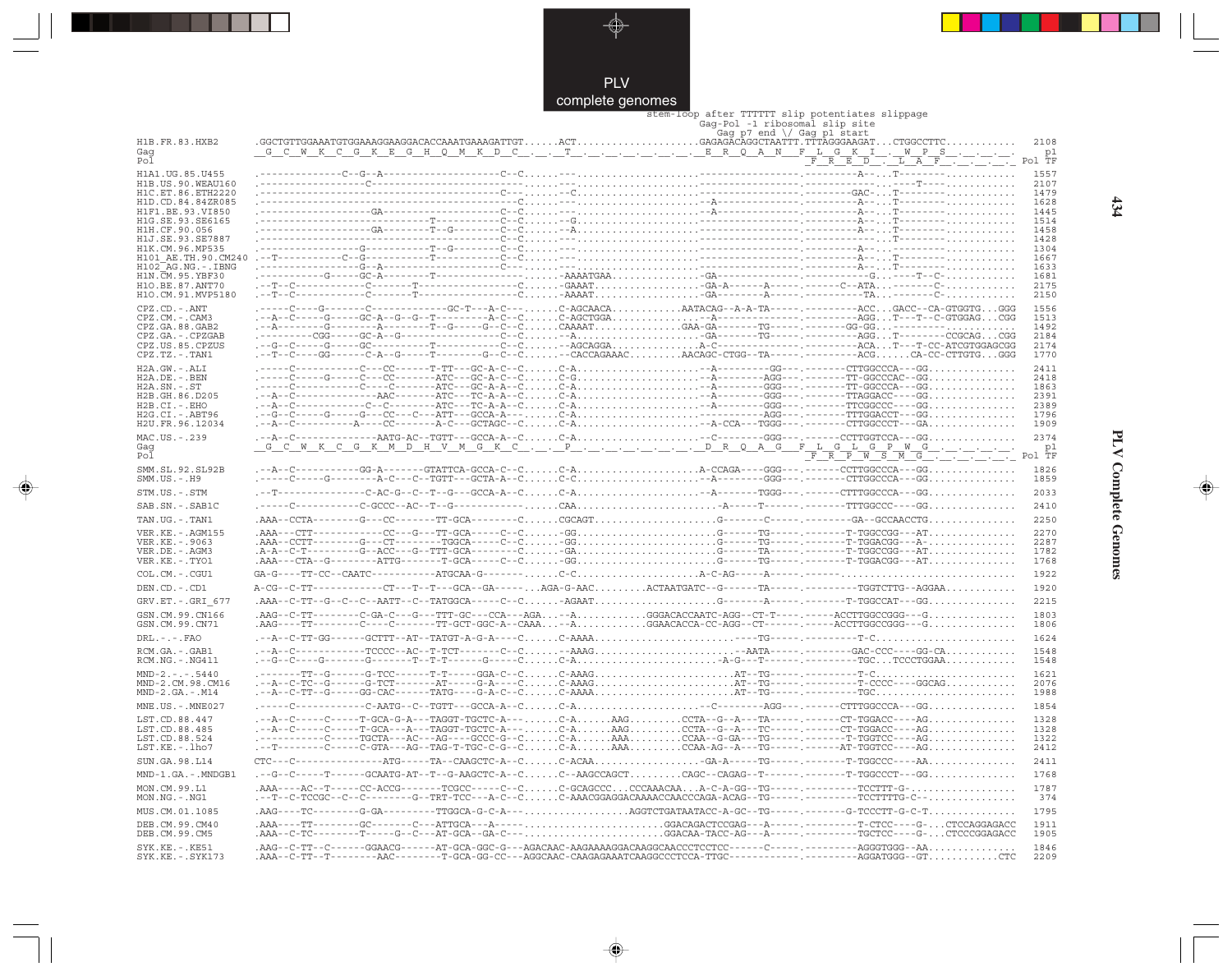|                                         | Gag p1 end $\setminus$ Gag p6 start |                                                                                                                                                                                                                                                                                                                                                                                                                                                                                        |  |                |
|-----------------------------------------|-------------------------------------|----------------------------------------------------------------------------------------------------------------------------------------------------------------------------------------------------------------------------------------------------------------------------------------------------------------------------------------------------------------------------------------------------------------------------------------------------------------------------------------|--|----------------|
| H1B.FR.83.HXB2                          |                                     | $\texttt{CTACAAGGGAAG} \ldots \texttt{GCAGGGAATTTCTTTCA} \ldots \ldots \ldots \texttt{GAGCAGACC} \ldots \ldots \texttt{AGAGCCAAC} \ldots \ldots \ldots \ldots \ldots \texttt{AGCCCCACC} \ldots \ldots \ldots \ldots \texttt{AGAAGAGAGAGGCTTCAGG} \ldots \texttt{GAGAC} \ldots \texttt{GAGAC} \ldots \texttt{GAGAC} \ldots \texttt{GAGAC} \ldots \texttt{GAGAC} \ldots \texttt{GAGAC} \ldots \texttt{GAGAC} \ldots \texttt{GAGAC} \ldots \texttt{GAGAC} \ldots \$                       |  | 2181           |
| P <sub>0</sub> 1<br>Gag<br>p1           |                                     |                                                                                                                                                                                                                                                                                                                                                                                                                                                                                        |  | Pol TF<br>p6   |
| H1A1.UG.85.U455                         |                                     |                                                                                                                                                                                                                                                                                                                                                                                                                                                                                        |  | 1630           |
| H1B. US. 90. WEAU160                    |                                     |                                                                                                                                                                                                                                                                                                                                                                                                                                                                                        |  | 2180           |
| H1C.ET.86.ETH2220                       |                                     |                                                                                                                                                                                                                                                                                                                                                                                                                                                                                        |  | 1552           |
| H1D.CD.84.84ZR085<br>H1F1.BE.93.VI850   |                                     |                                                                                                                                                                                                                                                                                                                                                                                                                                                                                        |  | 1701<br>1518   |
| H1G.SE.93.SE6165                        |                                     |                                                                                                                                                                                                                                                                                                                                                                                                                                                                                        |  | 1587           |
| H1H.CF.90.056                           |                                     |                                                                                                                                                                                                                                                                                                                                                                                                                                                                                        |  | 1531           |
| H1J.SE.93.SE7887<br>H1K.CM.96.MP535     |                                     |                                                                                                                                                                                                                                                                                                                                                                                                                                                                                        |  | 1501<br>1377   |
| H101 AE.TH.90.CM240                     |                                     |                                                                                                                                                                                                                                                                                                                                                                                                                                                                                        |  | 1740           |
| H102 AG.NG.-.IBNG                       |                                     |                                                                                                                                                                                                                                                                                                                                                                                                                                                                                        |  | 1706           |
| H1N. CM. 95. YBF30<br>H10.BE.87.ANT70   |                                     |                                                                                                                                                                                                                                                                                                                                                                                                                                                                                        |  | 1760<br>2232   |
| H1O.CM.91.MVP5180                       |                                     |                                                                                                                                                                                                                                                                                                                                                                                                                                                                                        |  | 2207           |
| CPZ.CD. - . ANT                         |                                     |                                                                                                                                                                                                                                                                                                                                                                                                                                                                                        |  | 1625           |
| CPZ.CM. - . CAM3                        |                                     |                                                                                                                                                                                                                                                                                                                                                                                                                                                                                        |  | 1586           |
| CPZ.GA.88.GAB2<br>CPZ.GA. - . CPZGAB    |                                     |                                                                                                                                                                                                                                                                                                                                                                                                                                                                                        |  | 1565<br>2248   |
| CPZ.US.85.CPZUS                         |                                     |                                                                                                                                                                                                                                                                                                                                                                                                                                                                                        |  | 2247           |
| CPZ.TZ. - . TAN1                        |                                     |                                                                                                                                                                                                                                                                                                                                                                                                                                                                                        |  | 1815           |
| H2A.GW.-.ALI                            |                                     |                                                                                                                                                                                                                                                                                                                                                                                                                                                                                        |  | 2481           |
| H2A.DE. - . BEN                         |                                     | AA-G---CCTC-CAACTTCCCCG-GACC--AGC-CCT-AG-G--TG-TACCAAC-C-CCTCCGGCAGAT<br>AA-G---CCCC-CAATTTCCC-G-GGCC--A-T-CCG-AG-G--TG--ACCAAC-C-CCCCGA-AGAC                                                                                                                                                                                                                                                                                                                                          |  | 2488<br>1933   |
| $H2A.SN.-.ST$<br>H2B.GH.86.D205         |                                     |                                                                                                                                                                                                                                                                                                                                                                                                                                                                                        |  | 2464           |
| H2B.CI.-.EHO                            |                                     | $\texttt{AA-G--CCTC-}\dots\texttt{CAACTTCCCCA-GACC--}\dots\dots\texttt{AGTGCCT-A}\dots\dots\texttt{G-GAGTG--ACCATC}\dots\dots\dots\texttt{T-A--C--}\dots\dots\dots\dots\texttt{G-AG-TG-A--}\dots\texttt{C-A-G--}\dots\dots\dots\texttt{G-ACTC--}\dots\dots\dots\texttt{G-ACTC--}\dots\dots\dots\dots\texttt{G-ACTC--}\dots\dots\dots\dots\texttt{G-ACTC--}\dots\dots\dots\dots\dots\texttt{G-ACTC\_}\dots\texttt{G-ACTC\_}\dots\texttt{G-ACTC\_}\dots\dots\dots\texttt{G-ACTC\_}\dots$ |  | 2459           |
| H2G.CI. - . ABT96                       |                                     | AA-G---CCTC-CAACTTCCCCA-GACC--AGT-CCT-AG-GT-TG--TCCATC-C-CCACCGA-GGAC                                                                                                                                                                                                                                                                                                                                                                                                                  |  | 1866           |
| H2U.FR.96.12034                         |                                     |                                                                                                                                                                                                                                                                                                                                                                                                                                                                                        |  | 1979           |
| MAC.US. - . 239<br>Pol                  |                                     |                                                                                                                                                                                                                                                                                                                                                                                                                                                                                        |  | 2437<br>Pol TF |
| Gag pl                                  |                                     |                                                                                                                                                                                                                                                                                                                                                                                                                                                                                        |  | p6             |
| SMM.SL.92.SL92B                         |                                     |                                                                                                                                                                                                                                                                                                                                                                                                                                                                                        |  | 1898           |
| $SMM. US. - . H9$                       |                                     |                                                                                                                                                                                                                                                                                                                                                                                                                                                                                        |  | 1922           |
| STM.US.-.STM                            |                                     | $\verb+AA-G---CCCCACAACTTCCCCA-GGCC---\dots\dots\dots\dots\text{A-TACC} \verb+TACCT-AG-G--TG--GCCAC \verb+T---T---T--$                                                                                                                                                                                                                                                                                                                                                                 |  | 2096           |
| SAB.SN. - . SAB1C                       |                                     | -AGAGG-AA-CCCAGGAATTTCCC---GACCTC--TCAGCCAA--G-TCCCCCAATGGAACGGGATTA-AGCAGGCCG---GAAAATT--                                                                                                                                                                                                                                                                                                                                                                                             |  | 2501           |
| TAN.UG. - . TAN1                        |                                     | $GGGA$ -CAAAGCC--GCAATTT---AGAG--AG--G--G-C-TT--G--GGCTCCCCCGATGCCT--G-ACGGATTCCC                                                                                                                                                                                                                                                                                                                                                                                                      |  | 2328           |
| VER. KE. - . AGM155                     |                                     | GGGG-CAAA-CCAAG-AATTT-CCCGCAGCC-CTCTTGGG-C-GA-C-AAGT--G--C--TCC-CC--A-AA-TCT                                                                                                                                                                                                                                                                                                                                                                                                           |  | 2346           |
| VER. KE. - . 9063                       |                                     | $\verb+GGG-CAAA-CC--AG-AACTT-CGG-GCC-CTCATGG--T-GA-C-GAGC--G--G--C--TCC-CC--CACC$                                                                                                                                                                                                                                                                                                                                                                                                      |  | 2359           |
| VER.DE. - . AGM3                        |                                     |                                                                                                                                                                                                                                                                                                                                                                                                                                                                                        |  | 1854           |
| VER.KE. - . TYO1                        |                                     |                                                                                                                                                                                                                                                                                                                                                                                                                                                                                        |  | 1844           |
| COL.CM. - . CGU1                        |                                     |                                                                                                                                                                                                                                                                                                                                                                                                                                                                                        |  | 1931           |
| DEN.CD. - .CD1                          |                                     |                                                                                                                                                                                                                                                                                                                                                                                                                                                                                        |  | 1972           |
| GRV.ET. -. GRI 677                      |                                     |                                                                                                                                                                                                                                                                                                                                                                                                                                                                                        |  | 2270           |
| GSN.CM.99.CN166<br>GSN.CM.99.CN71       |                                     |                                                                                                                                                                                                                                                                                                                                                                                                                                                                                        |  | 1873<br>1873   |
| $DRL - - - FAO$                         |                                     |                                                                                                                                                                                                                                                                                                                                                                                                                                                                                        |  | 1694           |
| RCM.GA. - . GAB1                        |                                     |                                                                                                                                                                                                                                                                                                                                                                                                                                                                                        |  | 1630           |
| RCM.NG. - . NG411                       |                                     | GC-GGG-AA-CCGAG-AACCTTCCC--GAC-TCCTTG-----TACTG-TC-AGGGAGAGAGGAAGGATGGAATC---AG-A-GAT                                                                                                                                                                                                                                                                                                                                                                                                  |  | 1633           |
| $MND-2. - - - 5440$<br>MND-2.CM.98.CM16 |                                     |                                                                                                                                                                                                                                                                                                                                                                                                                                                                                        |  | 1691<br>2134   |
| $MND-2.GA.-.M14$                        |                                     |                                                                                                                                                                                                                                                                                                                                                                                                                                                                                        |  | 2058           |
| MNE.US. - . MNE027                      |                                     |                                                                                                                                                                                                                                                                                                                                                                                                                                                                                        |  | 1917           |
| LST.CD.88.447                           |                                     |                                                                                                                                                                                                                                                                                                                                                                                                                                                                                        |  | 1382           |
| LST.CD.88.485                           |                                     |                                                                                                                                                                                                                                                                                                                                                                                                                                                                                        |  | 1382           |
| LST.CD.88.524                           |                                     |                                                                                                                                                                                                                                                                                                                                                                                                                                                                                        |  | 1376           |
| LST.KE.-.lho7                           |                                     |                                                                                                                                                                                                                                                                                                                                                                                                                                                                                        |  | 2466           |
| SUN.GA.98.L14                           |                                     |                                                                                                                                                                                                                                                                                                                                                                                                                                                                                        |  | 2463           |
| MND-1.GA.-.MNDGB1                       |                                     |                                                                                                                                                                                                                                                                                                                                                                                                                                                                                        |  | 1792           |
| MON.CM.99.L1                            |                                     |                                                                                                                                                                                                                                                                                                                                                                                                                                                                                        |  | 1832           |
| $MON.NG. - . NG1$                       |                                     |                                                                                                                                                                                                                                                                                                                                                                                                                                                                                        |  | 431            |
| MUS.CM.01.1085                          |                                     |                                                                                                                                                                                                                                                                                                                                                                                                                                                                                        |  | 1840           |
| DEB.CM.99.CM40<br>DEB.CM.99.CM5         |                                     |                                                                                                                                                                                                                                                                                                                                                                                                                                                                                        |  | 1953<br>1947   |
| SYK.KE. - . KE51                        |                                     | -AGG--ACCC-CAGCAAATTTTCCTGT--TG--GGAGACACCAAC--CC---C-AGCGGAGGATTGGCCATGGCAGCAA-AGA-ATGGGGAAATTAT-CTTCACC-CAACA-                                                                                                                                                                                                                                                                                                                                                                       |  | 1958           |
| SYK.KE. - . SYK173                      |                                     |                                                                                                                                                                                                                                                                                                                                                                                                                                                                                        |  | 2279           |

<u>a shekara ta 1989 na shekara ta 1989 na shekara ta 1989 na shekara ta 1989 na shekara ta 1989 na shekara ta 1989 na shekara ta 1989 na shekara ta 1989 na shekara ta 1989 na shekara ta 1989 na shekara ta 1989 na shekara ta</u>

 $\overrightarrow{\phantom{a}}$ 

 $\overline{\mathbb{F}}$ 

**PLV Complete Genomes PLV Complete Genomes**

 $\begin{picture}(20,5) \put(0,0){\line(1,0){10}} \put(15,0){\line(1,0){10}} \put(15,0){\line(1,0){10}} \put(15,0){\line(1,0){10}} \put(15,0){\line(1,0){10}} \put(15,0){\line(1,0){10}} \put(15,0){\line(1,0){10}} \put(15,0){\line(1,0){10}} \put(15,0){\line(1,0){10}} \put(15,0){\line(1,0){10}} \put(15,0){\line(1,0){10}} \put(15,0){\line(1,$ 

 $\equiv$ 

 $\Box$ 

<u> 1959 - 1961 - 1971 - 1971 - 1971 - 1971 - 1971 - 1971 - 1971 - 1971 - 1971 - 1971 - 19</u>

 $\mathbf{I}$ 

**435**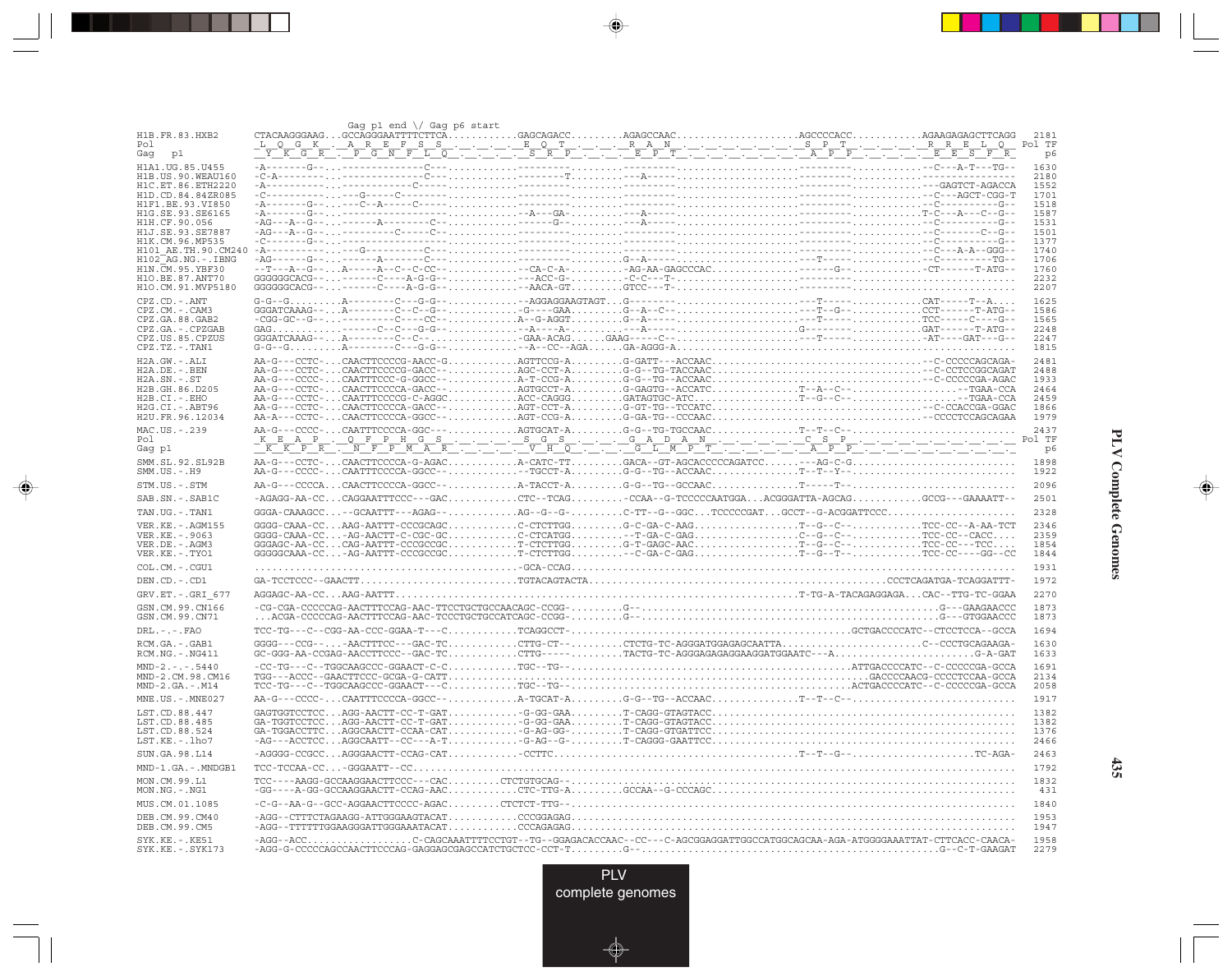

---

 $\overrightarrow{\mathbf{\P}}$ 

 $\overline{\mathbb{R}}$ 

| H1B.FR.83.HXB2<br>Pol TF<br>Gag p6                                                                                                                                                                                                                                                                 |                                                                                                                                                                                                                                                                                                                                                                                                                                                                                                                                                                                              |                                                                                                      |
|----------------------------------------------------------------------------------------------------------------------------------------------------------------------------------------------------------------------------------------------------------------------------------------------------|----------------------------------------------------------------------------------------------------------------------------------------------------------------------------------------------------------------------------------------------------------------------------------------------------------------------------------------------------------------------------------------------------------------------------------------------------------------------------------------------------------------------------------------------------------------------------------------------|------------------------------------------------------------------------------------------------------|
| H1A1. UG. 85. U455<br>H1B. US. 90. WEAU160<br>H1C.ET.86.ETH2220<br>H1D.CD.84.84ZR085<br>H1F1.BE.93.VI850<br>H1G.SE.93.SE6165<br>H1H.CF.90.056<br>H1J.SE.93.SE7887<br>H1K.CM.96.MP535<br>H101 AE.TH.90.CM240<br>$H102-AG.NG. - .IBNG$<br>H1N. CM. 95. YBF30<br>H10.BE.87.ANT70<br>H1O.CM.91.MVP5180 | $\begin{array}{cccccccc} \texttt{TCG--A-GAGAGATA-C-} & \texttt{CCT\_C-AGA} & \texttt{CCT\_C-AGA} & \texttt{CCT\_C-AGA} & \texttt{CCT\_C-AGA} & \texttt{CCT\_C-AGA} & \texttt{CCT\_C-AGA} & \texttt{CCT\_C} & \texttt{CCT\_C-AGA} & \texttt{CCT\_C} & \texttt{CCT\_C} \\ -\texttt{TC-A-AG---T-G-} & \texttt{CCT\_T} & \texttt{CCT\_T} & \texttt{CCT\_T} & \texttt{CCT\_T} & \texttt{CCT\_T} & \texttt{CCT\_T} & \texttt{CCT\_$                                                                                                                                                                | 2211<br>1604<br>1734<br>1549<br>1609<br>1559<br>1526<br>1408<br>1786<br>1737<br>1806<br>2267<br>2242 |
| CPZ.CD. - . ANT<br>CPZ.CM. - . CAM3<br>CPZ.GA.88.GAB2<br>CPZ.GA.-.CPZGAB<br>CPZ.US.85.CPZUS<br>CPZ.TZ. - . TAN1                                                                                                                                                                                    | $\begin{minipage}[t]{0.99991} \put(0,0){\line(0,0){13.55}} \put(0,0){\line(0,0){13.55}} \put(0,0){\line(0,0){13.55}} \put(0,0){\line(0,0){13.55}} \put(0,0){\line(0,0){13.55}} \put(0,0){\line(0,0){13.55}} \put(0,0){\line(0,0){13.55}} \put(0,0){\line(0,0){13.55}} \put(0,0){\line(0,0){13.55}} \put(0,0){\line(0,0){13.55}} \put($                                                                                                                                                                                                                                                       | 1666<br>1638<br>1620<br>2294<br>2290<br>1856                                                         |
| H2A.GW.-.ALI<br>H2A.DE. - .BEN<br>$H2A.SN.-.ST$<br>H2B.GH.86.D205<br>H2B.CI.-.EHO<br>H2G.CI. - . ABT96<br>H2U.FR.96.12034                                                                                                                                                                          | G-A-A--GCAT----C-TCGGGGGGCGACACCATCTGCGCCCCCTGCAGATCCAGCAGTGGAGATGCTGAAAAGTTACATGCAGATGGGGAGACA-CAGAGAGAGAGCC<br>$\texttt{C-A-CA---CCT-CTGAAGAATTACATGCARCTGGGAGGAAGGCAAAGGAGCA}. \texttt{1011} \texttt{1111} \texttt{1111} \texttt{1111} \texttt{1111} \texttt{1111} \texttt{1111} \texttt{1111} \texttt{1111} \texttt{1111} \texttt{1111} \texttt{1111} \texttt{1111} \texttt{1111} \texttt{1111} \texttt{1111} \texttt{1111} \texttt{1111} \texttt{1111} \texttt{1111} \texttt{1$<br>C-A-CA--G--TCTGCTGACCCCGACAGCCCCTCCAGCGGACCCAGCAGTGGATCTGCTAAAGAGCTACATGCAACAGGGCAAG-AA-AAAAGGAGA-C- | 2590<br>2597<br>2042<br>2573<br>2568<br>1924<br>2079                                                 |
| MAC.US.-.239<br>Pol TF<br>Gag p6                                                                                                                                                                                                                                                                   | $\verb AGCAGAGAGAGAGAGAGAAGAACCAGCTGTGGATCTGCTAAGAACTACATGCGATTGGGCAGCAGCAGGAGAGA. \dots. \dots. \text{AAAGCAGAGAGAGAGAAGAACA}$                                                                                                                                                                                                                                                                                                                                                                                                                                                              | 2514<br>Pol TF<br>p6                                                                                 |
| SMM. SL. 92. SL92B<br>$SMM.US.-.H9$                                                                                                                                                                                                                                                                | $\overline{a_1}, \overline{a_2}, \overline{a_3}, \overline{a_4}, \overline{a_5}, \overline{a_6}, \overline{a_7}, \overline{a_8}, \overline{a_9}, \overline{a_1}, \overline{a_2}, \overline{a_3}, \overline{a_4}, \overline{a_5}, \overline{a_6}, \overline{a_7}, \overline{a_8}, \overline{a_9}, \overline{a_9}, \overline{a_9}, \overline{a_9}, \overline{a_9}, \overline{a_9}, \overline{a_9}, \overline{a_9}, \overline{a_9}, \overline{a_9}, \overline{$                                                                                                                                 | 1945<br>1987                                                                                         |
| STM.US.-.STM                                                                                                                                                                                                                                                                                       |                                                                                                                                                                                                                                                                                                                                                                                                                                                                                                                                                                                              | 2161                                                                                                 |
| SAB.SN. - . SAB1C                                                                                                                                                                                                                                                                                  |                                                                                                                                                                                                                                                                                                                                                                                                                                                                                                                                                                                              | 2610                                                                                                 |
| TAN.UG. - . TAN1                                                                                                                                                                                                                                                                                   |                                                                                                                                                                                                                                                                                                                                                                                                                                                                                                                                                                                              | 2402                                                                                                 |
| VER. KE. - . AGM155<br>VER. KE. - . 9063<br>VER.DE. - . AGM3<br>VER.KE. - . TYO1                                                                                                                                                                                                                   | $\ldots\ldots\ldots\ldots\ldots\ldots\ldots\ldots\ldots$ .ATACGACCCAGCAAAGAAGCTCCTGCAGCAGAGAAGGGAAAACAGTTGAGGGA-CAAGGGAAGAGA-                                                                                                                                                                                                                                                                                                                                                                                                                                                                | 2425<br>2433<br>1928<br>1923                                                                         |
| COL.CM. - . CGU1                                                                                                                                                                                                                                                                                   | $\ldots \ldots \ldots \ldots \ldots \ldots \ldots \ldots \ldots \ldots$ .GGGGGTGGAGCTACAGACAGCCATCTTCCCCCCGAAGATGAGC-AAGA--TG-CAC                                                                                                                                                                                                                                                                                                                                                                                                                                                            | 1987                                                                                                 |
| DEN.CD. - .CD1                                                                                                                                                                                                                                                                                     | C-AT--AGCCCAGTG-GGGTCCAGCAGCAACCACAGTACCCACAAAATTTTCAAGAGGGGGAAACAGACAATCTTGTCAGGAAGACAAGAGGCAG-ACAAG-AGTCC--TC                                                                                                                                                                                                                                                                                                                                                                                                                                                                              | 2084                                                                                                 |
| GRV.ET. - . GRI 677                                                                                                                                                                                                                                                                                |                                                                                                                                                                                                                                                                                                                                                                                                                                                                                                                                                                                              | 2367                                                                                                 |
| GSN.CM.99.CN166<br>GSN.CM.99.CN71                                                                                                                                                                                                                                                                  |                                                                                                                                                                                                                                                                                                                                                                                                                                                                                                                                                                                              | 1916<br>1916                                                                                         |
| $DRL$ . - . - . $FAO$                                                                                                                                                                                                                                                                              |                                                                                                                                                                                                                                                                                                                                                                                                                                                                                                                                                                                              | 1783                                                                                                 |
| RCM.GA. - . GAB1<br>$RCM.NG. -.NG411$                                                                                                                                                                                                                                                              | ATGCTAAAGA-.                                                                                                                                                                                                                                                                                                                                                                                                                                                                                                                                                                                 | 1691<br>1706                                                                                         |
| $MND-2. - - - 5440$<br>MND-2.CM.98.CM16<br>$MND-2.GA.-.M14$                                                                                                                                                                                                                                        |                                                                                                                                                                                                                                                                                                                                                                                                                                                                                                                                                                                              | 1773<br>2213<br>2140                                                                                 |
| MNE.US. - . MNE027                                                                                                                                                                                                                                                                                 |                                                                                                                                                                                                                                                                                                                                                                                                                                                                                                                                                                                              | 1982                                                                                                 |
| LST.CD.88.447<br>LST.CD.88.485<br>LST.CD.88.524<br>LST.KE.-.lho7                                                                                                                                                                                                                                   |                                                                                                                                                                                                                                                                                                                                                                                                                                                                                                                                                                                              | 1471<br>1471<br>1468<br>2555                                                                         |
| SUN.GA.98.L14                                                                                                                                                                                                                                                                                      |                                                                                                                                                                                                                                                                                                                                                                                                                                                                                                                                                                                              | 2557                                                                                                 |
| MND-1.GA.-.MNDGB1                                                                                                                                                                                                                                                                                  | $\dots\dots\dots\dots$ G-ACAAGAGGTGACTCCAACAGCTCCACCATTAGAGGAGAAACCTCTGCAGAAAACTCTGAGCACTTATCAGAAATTAGGG-GAGGG-T $\dots\dots\dots\dots\dots\dots$ CAG-C                                                                                                                                                                                                                                                                                                                                                                                                                                      | 1887                                                                                                 |
| MON.CM.99.L1<br>MON.NG. - . NG1                                                                                                                                                                                                                                                                    | $\ldots\ldots\ldots\ldots\ldots\ldots\ldots\ldots\ldots\ldots\ldots$                                                                                                                                                                                                                                                                                                                                                                                                                                                                                                                         | 1903<br>502                                                                                          |
| MUS.CM.01.1085                                                                                                                                                                                                                                                                                     |                                                                                                                                                                                                                                                                                                                                                                                                                                                                                                                                                                                              | 1896                                                                                                 |
| DEB.CM.99.CM40<br>DEB.CM.99.CM5                                                                                                                                                                                                                                                                    |                                                                                                                                                                                                                                                                                                                                                                                                                                                                                                                                                                                              | 2021<br>2015                                                                                         |
| SYK.KE. - . KE51<br>SYK.KE. - . SYK173                                                                                                                                                                                                                                                             | GGGCCATGGCTC---TGGTCAGCACAGATGAGCCAACAAGCACAAGGCACAGAACTCTCCCTCGAAGAAACCCCCCACCAACAGGGAAGTGCTCT-G--GA--G                                                                                                                                                                                                                                                                                                                                                                                                                                                                                     | 2046<br>2388                                                                                         |

 $\blacklozenge$ 

**PLV Complete Genomes 436 PLV Complete Genomes** 

 $\Rightarrow$ 

 $\sqrt{2}$ 

436

 $\blacksquare$ 

<u> 1999 - 1999 - 1999 - 1999 - 1999 - 1999 - 1999 - 1999 - 1999 - 1999 - 1999 - 1999 - 1999 - 1999 - 1999 - 199</u>

 $\mathbf{I}$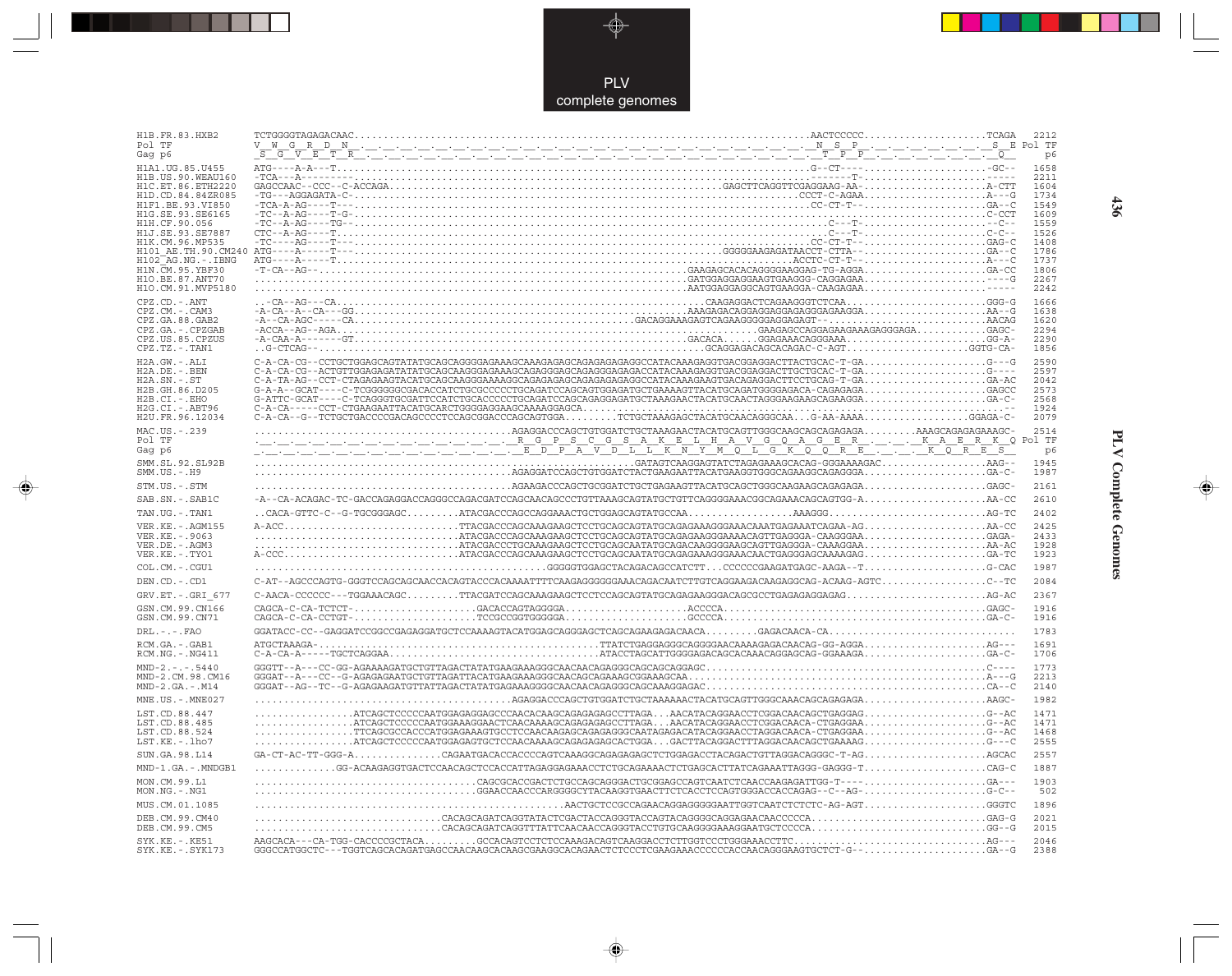| <u>A G A D R Q G T V S F N F P Q V T L W Q R P L V T I K I G G Q L K E A L L D T G A D D protease</u><br>Pol TF<br><u>KOEPIDKEL YPLIKSLFGNDPSSOF</u><br>Gag p6<br>p6<br>1788<br>H1A1.UG.85.U455<br>H1B. US. 90. WEAU160<br>2341<br>H1C.ET.86.ETH2220<br>1734<br>H1D.CD.84.84ZR085<br>1864<br>H1F1.BE.93.VI850<br>1679<br>H1G.SE.93.SE6165<br>1739<br>H1H.CF.90.056<br>1689<br>H1J.SE.93.SE7887<br>1656<br>1538<br>H1K.CM.96.MP535<br>H101 AE.TH.90.CM240<br>1916<br>1867<br>H102 AG.NG.-.IBNG<br>H1N.CM.95.YBF30<br>1936<br>H10.BE.87.ANT70<br>2397<br>H1O.CM.91.MVP5180<br>2372<br>$CPZ$ . $CD$ . $-ANT$<br>1781<br>CPZ.CM.-.CAM3<br>1753<br>-AA---GAGCCC--TC-ATC---------AA-----------G--------C--C--G-G-G--CA--A------TGT-----C---C--------G--T------<br>1735<br>CPZ.GA.88.GAB2<br>CPZ.GA. - . CPZGAB<br>2403<br>--G- CCCT- -AGC------------AA------------G--------C---G-----AG---CA---GA--GTA--------T-----C-------T------<br>CPZ.US.85.CPZUS<br>2402<br>$\texttt{CTGCCCA--AC-G--G--T-ACGA--A-AGGCGGTTC---A---A---A---B--GA-G--GA--G---AG-CCA---A---G-CTGTC-----T-----T-------------C-CTGTC-1.}$<br>$CPZ.TZ.-.TAN1$<br>1986<br>H2A.GW.-.ALI<br>2720<br>H2A.DE. - .BEN<br>2727<br>H2A.SN.-.ST<br>2172<br>H2B.GH.86.D205<br>2703<br>H2B.CI.-.EHO<br>2698<br>GAA-CA-A--CTACA-GG---TGACAG-RGAH--GCTGCA------C--T--------AG------AG-A-----TGC-T-C----AAA-T--G-C-GTA----TA--------C-----G--T-----C<br>H2G.CI. - . ABT96<br>2054<br>GAG--AGA--ATACA-GG---TGAC-G-GGA---GCTGCA-----AT--T--------A-------AA-A-----TGC-T-C----A--------C-GTAA---TA---C-GA----C--G--T------<br>H2U.FR.96.12034<br>2209<br>MAC.US. - . 239<br>Pol TF<br>$\overline{R} \quad \overline{E} \quad \overline{K} \quad \overline{P} \quad \overline{Y} \quad \overline{K} \quad \overline{E} \quad \overline{V} \quad \overline{G} \quad \overline{E} \quad \overline{D} \quad \overline{L} \quad \overline{L} \quad \overline{H} \quad \overline{L} \quad \overline{N} \quad \overline{S} \quad \overline{L} \quad \overline{F} \quad \overline{G} \quad \overline{G} \quad \overline{D} \quad \overline{Q} \quad \overline{S}$<br>Gaq<br>p6<br>2075<br>SMM.SL.92.SL92B<br>$SMM.US. - . H9$<br>2117<br>G-A--ACA--CTACA-GG---TGACAG-GGA---GCTGCA-----AT--T--------AG-A----AG-A-----GCCC-T--T-A---T--G-CTGTA----TA-----G--C-----G--T--C--T<br>2291<br>STM.US.-.STM<br>2740<br>SAB.SN.-.SAB1C<br>2532<br>TAN.UG.-.TAN1<br>VER.KE.-.AGM155<br>2552<br>CA-CACCAA-A-ATCCAG-CTGGGC-G-AGGA-ATT---TGAA-TCC-------AG-A----AA-AAAA---G-C-TT--T-AA--AGTC-CTGTAA---TC--G---------G-------C<br>VER.KE. - . 9063<br>2560<br>CA-CA-CAGT--ATCC-G-TTGGACAG-GGGA-ATT---TGAA-TCC-------AG-A----AA-AAAA---G-TT-C----AA---GTC-CC-TCAG---AT---------G--G---------<br>2055<br>VER.DE. - .AGM3<br>VER.KE. - . TYO1<br>2050<br>COL.CM. - . CGU1<br>2111<br>2214<br>DEN.CD.-.CD1<br>2497<br>GRV.ET. - .GRI 677<br>GSN.CM.99.CN166<br>--GGAC--AA-GAG--G-GCAGGAACAC--TC-ATC-C-----GTCA--T-------GG-A----AA-GAAGGA-G-CTCC--------A---G-GGT-TCCATGT-------C-----G--G--C--C<br>2046<br>GSN.CM.99.CN71<br>--G--C--AA-GC---A---AGGAACAC--T--ATC-C-----GTCA--T--------GG-A----AA-GAGAGA-G-CTCC--G-----A---G-GGT-TCCATGT-------C-----G--G--C---<br>2046<br>$DRL - - - FAO$<br>1909<br>RCM.GA.-.GAB1<br>1821<br>RCM.NG. - . NG411<br>1836<br>1903<br>$MND-2---5440$<br>MND-2.CM.98.CM16<br>-AA--A-AGA--GG-GTCCAT-CGA-GCAG---AC-AC--------T--T--------A-CA----AACTACAGT-G--G------AA------AA-GT---G--CT--C-G--C--------T------<br>2343<br>$MND-2.GA.-.M14$<br>2270<br>$MNE .US. - .MNE027$<br>-AAG-A----TTACA-GG---TGGCAG-GGA---GCTGCA-----AT--T-------AG-A----AG-A-----TGCTC-T--T-A---A--G-CTGCA----TA----G------G-------G--T------<br>2112<br>1598<br>LST.CD.88.447<br>LST.CD.88.485<br>1598<br>LST.CD.88.524<br>1595<br>LST.KE.-.lho7<br>-----C-AGTCCC-C-G--ATGTG--G-CGAGCCCTGCCTGAATTCACTCT--CCAG------AA-A-A-A-GT---TT-G-CAAT-------C-GT-TC--A--G--G--C--T--G--T-----C<br>2682<br>SUN.GA.98.L14<br>2687<br>2017<br>MND-1.GA.-.MNDGB1<br>MON.CM.99.L1<br>C-GG-ACC--A-AG--G-C-AGG-G-G---T--ATC-C---T-AGCA--T-------GG-A----AA-AAGAT-TG-GCT---------A--AAGGT-TCCATG-----G------T--C--C--C<br>2033<br>CAGCC----AG--G-C-AGGAA-G---T--ATC-C---T-AGCA--C-------GG------AG--AGA---G--G-A--C-CT-----GTCCGT-TCCATGT----G--C--G--R--G--C---<br>629<br>$MON.NG. - . NG1$<br>2026<br>MUS.CM.01.1085<br>2151<br>DEB.CM.99.CM40<br>DEB.CM.99.CM5<br>-CACAAC-A-C-GGAGAGG-A-GTACCCAGA-----TGGGG--G-AA--T-------AG-A----AA-GAC-G--G--T-TG-G-AA--AA--AAGGGTCC-G-TG---A----C-----T--------<br>2145<br>SYK.KE. - . KE51<br>--A-A--AGA---GA-GG--A-GGGACC--T--ATC-C-----TCAA--T--------AG------AA-GA-GGA------TG---AA---ACCAAGGTAAC-ATGT-GC-G--C-----G--------C<br>2176 |                     | Pol TF \/ Pol Protease p10<br>Gag $p6$ end $\sqrt{ }$                                                                              |      |
|------------------------------------------------------------------------------------------------------------------------------------------------------------------------------------------------------------------------------------------------------------------------------------------------------------------------------------------------------------------------------------------------------------------------------------------------------------------------------------------------------------------------------------------------------------------------------------------------------------------------------------------------------------------------------------------------------------------------------------------------------------------------------------------------------------------------------------------------------------------------------------------------------------------------------------------------------------------------------------------------------------------------------------------------------------------------------------------------------------------------------------------------------------------------------------------------------------------------------------------------------------------------------------------------------------------------------------------------------------------------------------------------------------------------------------------------------------------------------------------------------------------------------------------------------------------------------------------------------------------------------------------------------------------------------------------------------------------------------------------------------------------------------------------------------------------------------------------------------------------------------------------------------------------------------------------------------------------------------------------------------------------------------------------------------------------------------------------------------------------------------------------------------------------------------------------------------------------------------------------------------------------------------------------------------------------------------------------------------------------------------------------------------------------------------------------------------------------------------------------------------------------------------------------------------------------------------------------------------------------------------------------------------------------------------------------------------------------------------------------------------------------------------------------------------------------------------------------------------------------------------------------------------------------------------------------------------------------------------------------------------------------------------------------------------------------------------------------------------------------------------------------------------------------------------------------------------------------------------------------------------------------------------------------------------------------------------------------------------------------------------------------------------------------------------------------------------------------------------------------------------------------------------------------------------------------------------------------------------------------------------------------------------------------------------------------------------------------------------------------------------------------------------------------------------------------------------------------------------------------------------------------------------------------------------------------------------------------------------------------------------------------------------------------------------------------------------------------------------------------------------------------------------------------------------------------------------------------------------------------------------------------------------------------------------------------------------------------------------------------------------------------------------------------------------------------------------------------------------------------------------------------------------------------------------------------------------------------------------------------------------------------------------------------------------------|---------------------|------------------------------------------------------------------------------------------------------------------------------------|------|
|                                                                                                                                                                                                                                                                                                                                                                                                                                                                                                                                                                                                                                                                                                                                                                                                                                                                                                                                                                                                                                                                                                                                                                                                                                                                                                                                                                                                                                                                                                                                                                                                                                                                                                                                                                                                                                                                                                                                                                                                                                                                                                                                                                                                                                                                                                                                                                                                                                                                                                                                                                                                                                                                                                                                                                                                                                                                                                                                                                                                                                                                                                                                                                                                                                                                                                                                                                                                                                                                                                                                                                                                                                                                                                                                                                                                                                                                                                                                                                                                                                                                                                                                                                                                                                                                                                                                                                                                                                                                                                                                                                                                                                                                                    | H1B.FR.83.HXB2      | AGCAGGAGCCGATAGACAAGGAACTGTATCCTTTAACTTCCCTCAGGTCACTCTTTGGCAACGACCCCTCGTCACAATAAAGATAGGGGGGCAACTAAAGGAAGCTCTATTAGATACAGGAGCAGATGAT | 2342 |
|                                                                                                                                                                                                                                                                                                                                                                                                                                                                                                                                                                                                                                                                                                                                                                                                                                                                                                                                                                                                                                                                                                                                                                                                                                                                                                                                                                                                                                                                                                                                                                                                                                                                                                                                                                                                                                                                                                                                                                                                                                                                                                                                                                                                                                                                                                                                                                                                                                                                                                                                                                                                                                                                                                                                                                                                                                                                                                                                                                                                                                                                                                                                                                                                                                                                                                                                                                                                                                                                                                                                                                                                                                                                                                                                                                                                                                                                                                                                                                                                                                                                                                                                                                                                                                                                                                                                                                                                                                                                                                                                                                                                                                                                                    |                     |                                                                                                                                    |      |
|                                                                                                                                                                                                                                                                                                                                                                                                                                                                                                                                                                                                                                                                                                                                                                                                                                                                                                                                                                                                                                                                                                                                                                                                                                                                                                                                                                                                                                                                                                                                                                                                                                                                                                                                                                                                                                                                                                                                                                                                                                                                                                                                                                                                                                                                                                                                                                                                                                                                                                                                                                                                                                                                                                                                                                                                                                                                                                                                                                                                                                                                                                                                                                                                                                                                                                                                                                                                                                                                                                                                                                                                                                                                                                                                                                                                                                                                                                                                                                                                                                                                                                                                                                                                                                                                                                                                                                                                                                                                                                                                                                                                                                                                                    |                     |                                                                                                                                    |      |
|                                                                                                                                                                                                                                                                                                                                                                                                                                                                                                                                                                                                                                                                                                                                                                                                                                                                                                                                                                                                                                                                                                                                                                                                                                                                                                                                                                                                                                                                                                                                                                                                                                                                                                                                                                                                                                                                                                                                                                                                                                                                                                                                                                                                                                                                                                                                                                                                                                                                                                                                                                                                                                                                                                                                                                                                                                                                                                                                                                                                                                                                                                                                                                                                                                                                                                                                                                                                                                                                                                                                                                                                                                                                                                                                                                                                                                                                                                                                                                                                                                                                                                                                                                                                                                                                                                                                                                                                                                                                                                                                                                                                                                                                                    |                     |                                                                                                                                    |      |
|                                                                                                                                                                                                                                                                                                                                                                                                                                                                                                                                                                                                                                                                                                                                                                                                                                                                                                                                                                                                                                                                                                                                                                                                                                                                                                                                                                                                                                                                                                                                                                                                                                                                                                                                                                                                                                                                                                                                                                                                                                                                                                                                                                                                                                                                                                                                                                                                                                                                                                                                                                                                                                                                                                                                                                                                                                                                                                                                                                                                                                                                                                                                                                                                                                                                                                                                                                                                                                                                                                                                                                                                                                                                                                                                                                                                                                                                                                                                                                                                                                                                                                                                                                                                                                                                                                                                                                                                                                                                                                                                                                                                                                                                                    |                     |                                                                                                                                    |      |
|                                                                                                                                                                                                                                                                                                                                                                                                                                                                                                                                                                                                                                                                                                                                                                                                                                                                                                                                                                                                                                                                                                                                                                                                                                                                                                                                                                                                                                                                                                                                                                                                                                                                                                                                                                                                                                                                                                                                                                                                                                                                                                                                                                                                                                                                                                                                                                                                                                                                                                                                                                                                                                                                                                                                                                                                                                                                                                                                                                                                                                                                                                                                                                                                                                                                                                                                                                                                                                                                                                                                                                                                                                                                                                                                                                                                                                                                                                                                                                                                                                                                                                                                                                                                                                                                                                                                                                                                                                                                                                                                                                                                                                                                                    |                     |                                                                                                                                    |      |
|                                                                                                                                                                                                                                                                                                                                                                                                                                                                                                                                                                                                                                                                                                                                                                                                                                                                                                                                                                                                                                                                                                                                                                                                                                                                                                                                                                                                                                                                                                                                                                                                                                                                                                                                                                                                                                                                                                                                                                                                                                                                                                                                                                                                                                                                                                                                                                                                                                                                                                                                                                                                                                                                                                                                                                                                                                                                                                                                                                                                                                                                                                                                                                                                                                                                                                                                                                                                                                                                                                                                                                                                                                                                                                                                                                                                                                                                                                                                                                                                                                                                                                                                                                                                                                                                                                                                                                                                                                                                                                                                                                                                                                                                                    |                     |                                                                                                                                    |      |
|                                                                                                                                                                                                                                                                                                                                                                                                                                                                                                                                                                                                                                                                                                                                                                                                                                                                                                                                                                                                                                                                                                                                                                                                                                                                                                                                                                                                                                                                                                                                                                                                                                                                                                                                                                                                                                                                                                                                                                                                                                                                                                                                                                                                                                                                                                                                                                                                                                                                                                                                                                                                                                                                                                                                                                                                                                                                                                                                                                                                                                                                                                                                                                                                                                                                                                                                                                                                                                                                                                                                                                                                                                                                                                                                                                                                                                                                                                                                                                                                                                                                                                                                                                                                                                                                                                                                                                                                                                                                                                                                                                                                                                                                                    |                     |                                                                                                                                    |      |
|                                                                                                                                                                                                                                                                                                                                                                                                                                                                                                                                                                                                                                                                                                                                                                                                                                                                                                                                                                                                                                                                                                                                                                                                                                                                                                                                                                                                                                                                                                                                                                                                                                                                                                                                                                                                                                                                                                                                                                                                                                                                                                                                                                                                                                                                                                                                                                                                                                                                                                                                                                                                                                                                                                                                                                                                                                                                                                                                                                                                                                                                                                                                                                                                                                                                                                                                                                                                                                                                                                                                                                                                                                                                                                                                                                                                                                                                                                                                                                                                                                                                                                                                                                                                                                                                                                                                                                                                                                                                                                                                                                                                                                                                                    |                     |                                                                                                                                    |      |
|                                                                                                                                                                                                                                                                                                                                                                                                                                                                                                                                                                                                                                                                                                                                                                                                                                                                                                                                                                                                                                                                                                                                                                                                                                                                                                                                                                                                                                                                                                                                                                                                                                                                                                                                                                                                                                                                                                                                                                                                                                                                                                                                                                                                                                                                                                                                                                                                                                                                                                                                                                                                                                                                                                                                                                                                                                                                                                                                                                                                                                                                                                                                                                                                                                                                                                                                                                                                                                                                                                                                                                                                                                                                                                                                                                                                                                                                                                                                                                                                                                                                                                                                                                                                                                                                                                                                                                                                                                                                                                                                                                                                                                                                                    |                     |                                                                                                                                    |      |
|                                                                                                                                                                                                                                                                                                                                                                                                                                                                                                                                                                                                                                                                                                                                                                                                                                                                                                                                                                                                                                                                                                                                                                                                                                                                                                                                                                                                                                                                                                                                                                                                                                                                                                                                                                                                                                                                                                                                                                                                                                                                                                                                                                                                                                                                                                                                                                                                                                                                                                                                                                                                                                                                                                                                                                                                                                                                                                                                                                                                                                                                                                                                                                                                                                                                                                                                                                                                                                                                                                                                                                                                                                                                                                                                                                                                                                                                                                                                                                                                                                                                                                                                                                                                                                                                                                                                                                                                                                                                                                                                                                                                                                                                                    |                     |                                                                                                                                    |      |
|                                                                                                                                                                                                                                                                                                                                                                                                                                                                                                                                                                                                                                                                                                                                                                                                                                                                                                                                                                                                                                                                                                                                                                                                                                                                                                                                                                                                                                                                                                                                                                                                                                                                                                                                                                                                                                                                                                                                                                                                                                                                                                                                                                                                                                                                                                                                                                                                                                                                                                                                                                                                                                                                                                                                                                                                                                                                                                                                                                                                                                                                                                                                                                                                                                                                                                                                                                                                                                                                                                                                                                                                                                                                                                                                                                                                                                                                                                                                                                                                                                                                                                                                                                                                                                                                                                                                                                                                                                                                                                                                                                                                                                                                                    |                     |                                                                                                                                    |      |
|                                                                                                                                                                                                                                                                                                                                                                                                                                                                                                                                                                                                                                                                                                                                                                                                                                                                                                                                                                                                                                                                                                                                                                                                                                                                                                                                                                                                                                                                                                                                                                                                                                                                                                                                                                                                                                                                                                                                                                                                                                                                                                                                                                                                                                                                                                                                                                                                                                                                                                                                                                                                                                                                                                                                                                                                                                                                                                                                                                                                                                                                                                                                                                                                                                                                                                                                                                                                                                                                                                                                                                                                                                                                                                                                                                                                                                                                                                                                                                                                                                                                                                                                                                                                                                                                                                                                                                                                                                                                                                                                                                                                                                                                                    |                     |                                                                                                                                    |      |
|                                                                                                                                                                                                                                                                                                                                                                                                                                                                                                                                                                                                                                                                                                                                                                                                                                                                                                                                                                                                                                                                                                                                                                                                                                                                                                                                                                                                                                                                                                                                                                                                                                                                                                                                                                                                                                                                                                                                                                                                                                                                                                                                                                                                                                                                                                                                                                                                                                                                                                                                                                                                                                                                                                                                                                                                                                                                                                                                                                                                                                                                                                                                                                                                                                                                                                                                                                                                                                                                                                                                                                                                                                                                                                                                                                                                                                                                                                                                                                                                                                                                                                                                                                                                                                                                                                                                                                                                                                                                                                                                                                                                                                                                                    |                     |                                                                                                                                    |      |
|                                                                                                                                                                                                                                                                                                                                                                                                                                                                                                                                                                                                                                                                                                                                                                                                                                                                                                                                                                                                                                                                                                                                                                                                                                                                                                                                                                                                                                                                                                                                                                                                                                                                                                                                                                                                                                                                                                                                                                                                                                                                                                                                                                                                                                                                                                                                                                                                                                                                                                                                                                                                                                                                                                                                                                                                                                                                                                                                                                                                                                                                                                                                                                                                                                                                                                                                                                                                                                                                                                                                                                                                                                                                                                                                                                                                                                                                                                                                                                                                                                                                                                                                                                                                                                                                                                                                                                                                                                                                                                                                                                                                                                                                                    |                     |                                                                                                                                    |      |
|                                                                                                                                                                                                                                                                                                                                                                                                                                                                                                                                                                                                                                                                                                                                                                                                                                                                                                                                                                                                                                                                                                                                                                                                                                                                                                                                                                                                                                                                                                                                                                                                                                                                                                                                                                                                                                                                                                                                                                                                                                                                                                                                                                                                                                                                                                                                                                                                                                                                                                                                                                                                                                                                                                                                                                                                                                                                                                                                                                                                                                                                                                                                                                                                                                                                                                                                                                                                                                                                                                                                                                                                                                                                                                                                                                                                                                                                                                                                                                                                                                                                                                                                                                                                                                                                                                                                                                                                                                                                                                                                                                                                                                                                                    |                     |                                                                                                                                    |      |
|                                                                                                                                                                                                                                                                                                                                                                                                                                                                                                                                                                                                                                                                                                                                                                                                                                                                                                                                                                                                                                                                                                                                                                                                                                                                                                                                                                                                                                                                                                                                                                                                                                                                                                                                                                                                                                                                                                                                                                                                                                                                                                                                                                                                                                                                                                                                                                                                                                                                                                                                                                                                                                                                                                                                                                                                                                                                                                                                                                                                                                                                                                                                                                                                                                                                                                                                                                                                                                                                                                                                                                                                                                                                                                                                                                                                                                                                                                                                                                                                                                                                                                                                                                                                                                                                                                                                                                                                                                                                                                                                                                                                                                                                                    |                     |                                                                                                                                    |      |
|                                                                                                                                                                                                                                                                                                                                                                                                                                                                                                                                                                                                                                                                                                                                                                                                                                                                                                                                                                                                                                                                                                                                                                                                                                                                                                                                                                                                                                                                                                                                                                                                                                                                                                                                                                                                                                                                                                                                                                                                                                                                                                                                                                                                                                                                                                                                                                                                                                                                                                                                                                                                                                                                                                                                                                                                                                                                                                                                                                                                                                                                                                                                                                                                                                                                                                                                                                                                                                                                                                                                                                                                                                                                                                                                                                                                                                                                                                                                                                                                                                                                                                                                                                                                                                                                                                                                                                                                                                                                                                                                                                                                                                                                                    |                     |                                                                                                                                    |      |
|                                                                                                                                                                                                                                                                                                                                                                                                                                                                                                                                                                                                                                                                                                                                                                                                                                                                                                                                                                                                                                                                                                                                                                                                                                                                                                                                                                                                                                                                                                                                                                                                                                                                                                                                                                                                                                                                                                                                                                                                                                                                                                                                                                                                                                                                                                                                                                                                                                                                                                                                                                                                                                                                                                                                                                                                                                                                                                                                                                                                                                                                                                                                                                                                                                                                                                                                                                                                                                                                                                                                                                                                                                                                                                                                                                                                                                                                                                                                                                                                                                                                                                                                                                                                                                                                                                                                                                                                                                                                                                                                                                                                                                                                                    |                     |                                                                                                                                    |      |
|                                                                                                                                                                                                                                                                                                                                                                                                                                                                                                                                                                                                                                                                                                                                                                                                                                                                                                                                                                                                                                                                                                                                                                                                                                                                                                                                                                                                                                                                                                                                                                                                                                                                                                                                                                                                                                                                                                                                                                                                                                                                                                                                                                                                                                                                                                                                                                                                                                                                                                                                                                                                                                                                                                                                                                                                                                                                                                                                                                                                                                                                                                                                                                                                                                                                                                                                                                                                                                                                                                                                                                                                                                                                                                                                                                                                                                                                                                                                                                                                                                                                                                                                                                                                                                                                                                                                                                                                                                                                                                                                                                                                                                                                                    |                     |                                                                                                                                    |      |
|                                                                                                                                                                                                                                                                                                                                                                                                                                                                                                                                                                                                                                                                                                                                                                                                                                                                                                                                                                                                                                                                                                                                                                                                                                                                                                                                                                                                                                                                                                                                                                                                                                                                                                                                                                                                                                                                                                                                                                                                                                                                                                                                                                                                                                                                                                                                                                                                                                                                                                                                                                                                                                                                                                                                                                                                                                                                                                                                                                                                                                                                                                                                                                                                                                                                                                                                                                                                                                                                                                                                                                                                                                                                                                                                                                                                                                                                                                                                                                                                                                                                                                                                                                                                                                                                                                                                                                                                                                                                                                                                                                                                                                                                                    |                     |                                                                                                                                    |      |
|                                                                                                                                                                                                                                                                                                                                                                                                                                                                                                                                                                                                                                                                                                                                                                                                                                                                                                                                                                                                                                                                                                                                                                                                                                                                                                                                                                                                                                                                                                                                                                                                                                                                                                                                                                                                                                                                                                                                                                                                                                                                                                                                                                                                                                                                                                                                                                                                                                                                                                                                                                                                                                                                                                                                                                                                                                                                                                                                                                                                                                                                                                                                                                                                                                                                                                                                                                                                                                                                                                                                                                                                                                                                                                                                                                                                                                                                                                                                                                                                                                                                                                                                                                                                                                                                                                                                                                                                                                                                                                                                                                                                                                                                                    |                     |                                                                                                                                    |      |
|                                                                                                                                                                                                                                                                                                                                                                                                                                                                                                                                                                                                                                                                                                                                                                                                                                                                                                                                                                                                                                                                                                                                                                                                                                                                                                                                                                                                                                                                                                                                                                                                                                                                                                                                                                                                                                                                                                                                                                                                                                                                                                                                                                                                                                                                                                                                                                                                                                                                                                                                                                                                                                                                                                                                                                                                                                                                                                                                                                                                                                                                                                                                                                                                                                                                                                                                                                                                                                                                                                                                                                                                                                                                                                                                                                                                                                                                                                                                                                                                                                                                                                                                                                                                                                                                                                                                                                                                                                                                                                                                                                                                                                                                                    |                     |                                                                                                                                    |      |
|                                                                                                                                                                                                                                                                                                                                                                                                                                                                                                                                                                                                                                                                                                                                                                                                                                                                                                                                                                                                                                                                                                                                                                                                                                                                                                                                                                                                                                                                                                                                                                                                                                                                                                                                                                                                                                                                                                                                                                                                                                                                                                                                                                                                                                                                                                                                                                                                                                                                                                                                                                                                                                                                                                                                                                                                                                                                                                                                                                                                                                                                                                                                                                                                                                                                                                                                                                                                                                                                                                                                                                                                                                                                                                                                                                                                                                                                                                                                                                                                                                                                                                                                                                                                                                                                                                                                                                                                                                                                                                                                                                                                                                                                                    |                     |                                                                                                                                    |      |
|                                                                                                                                                                                                                                                                                                                                                                                                                                                                                                                                                                                                                                                                                                                                                                                                                                                                                                                                                                                                                                                                                                                                                                                                                                                                                                                                                                                                                                                                                                                                                                                                                                                                                                                                                                                                                                                                                                                                                                                                                                                                                                                                                                                                                                                                                                                                                                                                                                                                                                                                                                                                                                                                                                                                                                                                                                                                                                                                                                                                                                                                                                                                                                                                                                                                                                                                                                                                                                                                                                                                                                                                                                                                                                                                                                                                                                                                                                                                                                                                                                                                                                                                                                                                                                                                                                                                                                                                                                                                                                                                                                                                                                                                                    |                     |                                                                                                                                    |      |
|                                                                                                                                                                                                                                                                                                                                                                                                                                                                                                                                                                                                                                                                                                                                                                                                                                                                                                                                                                                                                                                                                                                                                                                                                                                                                                                                                                                                                                                                                                                                                                                                                                                                                                                                                                                                                                                                                                                                                                                                                                                                                                                                                                                                                                                                                                                                                                                                                                                                                                                                                                                                                                                                                                                                                                                                                                                                                                                                                                                                                                                                                                                                                                                                                                                                                                                                                                                                                                                                                                                                                                                                                                                                                                                                                                                                                                                                                                                                                                                                                                                                                                                                                                                                                                                                                                                                                                                                                                                                                                                                                                                                                                                                                    |                     |                                                                                                                                    |      |
|                                                                                                                                                                                                                                                                                                                                                                                                                                                                                                                                                                                                                                                                                                                                                                                                                                                                                                                                                                                                                                                                                                                                                                                                                                                                                                                                                                                                                                                                                                                                                                                                                                                                                                                                                                                                                                                                                                                                                                                                                                                                                                                                                                                                                                                                                                                                                                                                                                                                                                                                                                                                                                                                                                                                                                                                                                                                                                                                                                                                                                                                                                                                                                                                                                                                                                                                                                                                                                                                                                                                                                                                                                                                                                                                                                                                                                                                                                                                                                                                                                                                                                                                                                                                                                                                                                                                                                                                                                                                                                                                                                                                                                                                                    |                     |                                                                                                                                    |      |
|                                                                                                                                                                                                                                                                                                                                                                                                                                                                                                                                                                                                                                                                                                                                                                                                                                                                                                                                                                                                                                                                                                                                                                                                                                                                                                                                                                                                                                                                                                                                                                                                                                                                                                                                                                                                                                                                                                                                                                                                                                                                                                                                                                                                                                                                                                                                                                                                                                                                                                                                                                                                                                                                                                                                                                                                                                                                                                                                                                                                                                                                                                                                                                                                                                                                                                                                                                                                                                                                                                                                                                                                                                                                                                                                                                                                                                                                                                                                                                                                                                                                                                                                                                                                                                                                                                                                                                                                                                                                                                                                                                                                                                                                                    |                     |                                                                                                                                    |      |
|                                                                                                                                                                                                                                                                                                                                                                                                                                                                                                                                                                                                                                                                                                                                                                                                                                                                                                                                                                                                                                                                                                                                                                                                                                                                                                                                                                                                                                                                                                                                                                                                                                                                                                                                                                                                                                                                                                                                                                                                                                                                                                                                                                                                                                                                                                                                                                                                                                                                                                                                                                                                                                                                                                                                                                                                                                                                                                                                                                                                                                                                                                                                                                                                                                                                                                                                                                                                                                                                                                                                                                                                                                                                                                                                                                                                                                                                                                                                                                                                                                                                                                                                                                                                                                                                                                                                                                                                                                                                                                                                                                                                                                                                                    |                     |                                                                                                                                    |      |
|                                                                                                                                                                                                                                                                                                                                                                                                                                                                                                                                                                                                                                                                                                                                                                                                                                                                                                                                                                                                                                                                                                                                                                                                                                                                                                                                                                                                                                                                                                                                                                                                                                                                                                                                                                                                                                                                                                                                                                                                                                                                                                                                                                                                                                                                                                                                                                                                                                                                                                                                                                                                                                                                                                                                                                                                                                                                                                                                                                                                                                                                                                                                                                                                                                                                                                                                                                                                                                                                                                                                                                                                                                                                                                                                                                                                                                                                                                                                                                                                                                                                                                                                                                                                                                                                                                                                                                                                                                                                                                                                                                                                                                                                                    |                     |                                                                                                                                    |      |
|                                                                                                                                                                                                                                                                                                                                                                                                                                                                                                                                                                                                                                                                                                                                                                                                                                                                                                                                                                                                                                                                                                                                                                                                                                                                                                                                                                                                                                                                                                                                                                                                                                                                                                                                                                                                                                                                                                                                                                                                                                                                                                                                                                                                                                                                                                                                                                                                                                                                                                                                                                                                                                                                                                                                                                                                                                                                                                                                                                                                                                                                                                                                                                                                                                                                                                                                                                                                                                                                                                                                                                                                                                                                                                                                                                                                                                                                                                                                                                                                                                                                                                                                                                                                                                                                                                                                                                                                                                                                                                                                                                                                                                                                                    |                     |                                                                                                                                    |      |
|                                                                                                                                                                                                                                                                                                                                                                                                                                                                                                                                                                                                                                                                                                                                                                                                                                                                                                                                                                                                                                                                                                                                                                                                                                                                                                                                                                                                                                                                                                                                                                                                                                                                                                                                                                                                                                                                                                                                                                                                                                                                                                                                                                                                                                                                                                                                                                                                                                                                                                                                                                                                                                                                                                                                                                                                                                                                                                                                                                                                                                                                                                                                                                                                                                                                                                                                                                                                                                                                                                                                                                                                                                                                                                                                                                                                                                                                                                                                                                                                                                                                                                                                                                                                                                                                                                                                                                                                                                                                                                                                                                                                                                                                                    |                     |                                                                                                                                    |      |
|                                                                                                                                                                                                                                                                                                                                                                                                                                                                                                                                                                                                                                                                                                                                                                                                                                                                                                                                                                                                                                                                                                                                                                                                                                                                                                                                                                                                                                                                                                                                                                                                                                                                                                                                                                                                                                                                                                                                                                                                                                                                                                                                                                                                                                                                                                                                                                                                                                                                                                                                                                                                                                                                                                                                                                                                                                                                                                                                                                                                                                                                                                                                                                                                                                                                                                                                                                                                                                                                                                                                                                                                                                                                                                                                                                                                                                                                                                                                                                                                                                                                                                                                                                                                                                                                                                                                                                                                                                                                                                                                                                                                                                                                                    |                     |                                                                                                                                    |      |
|                                                                                                                                                                                                                                                                                                                                                                                                                                                                                                                                                                                                                                                                                                                                                                                                                                                                                                                                                                                                                                                                                                                                                                                                                                                                                                                                                                                                                                                                                                                                                                                                                                                                                                                                                                                                                                                                                                                                                                                                                                                                                                                                                                                                                                                                                                                                                                                                                                                                                                                                                                                                                                                                                                                                                                                                                                                                                                                                                                                                                                                                                                                                                                                                                                                                                                                                                                                                                                                                                                                                                                                                                                                                                                                                                                                                                                                                                                                                                                                                                                                                                                                                                                                                                                                                                                                                                                                                                                                                                                                                                                                                                                                                                    |                     |                                                                                                                                    |      |
|                                                                                                                                                                                                                                                                                                                                                                                                                                                                                                                                                                                                                                                                                                                                                                                                                                                                                                                                                                                                                                                                                                                                                                                                                                                                                                                                                                                                                                                                                                                                                                                                                                                                                                                                                                                                                                                                                                                                                                                                                                                                                                                                                                                                                                                                                                                                                                                                                                                                                                                                                                                                                                                                                                                                                                                                                                                                                                                                                                                                                                                                                                                                                                                                                                                                                                                                                                                                                                                                                                                                                                                                                                                                                                                                                                                                                                                                                                                                                                                                                                                                                                                                                                                                                                                                                                                                                                                                                                                                                                                                                                                                                                                                                    |                     |                                                                                                                                    |      |
|                                                                                                                                                                                                                                                                                                                                                                                                                                                                                                                                                                                                                                                                                                                                                                                                                                                                                                                                                                                                                                                                                                                                                                                                                                                                                                                                                                                                                                                                                                                                                                                                                                                                                                                                                                                                                                                                                                                                                                                                                                                                                                                                                                                                                                                                                                                                                                                                                                                                                                                                                                                                                                                                                                                                                                                                                                                                                                                                                                                                                                                                                                                                                                                                                                                                                                                                                                                                                                                                                                                                                                                                                                                                                                                                                                                                                                                                                                                                                                                                                                                                                                                                                                                                                                                                                                                                                                                                                                                                                                                                                                                                                                                                                    |                     |                                                                                                                                    |      |
|                                                                                                                                                                                                                                                                                                                                                                                                                                                                                                                                                                                                                                                                                                                                                                                                                                                                                                                                                                                                                                                                                                                                                                                                                                                                                                                                                                                                                                                                                                                                                                                                                                                                                                                                                                                                                                                                                                                                                                                                                                                                                                                                                                                                                                                                                                                                                                                                                                                                                                                                                                                                                                                                                                                                                                                                                                                                                                                                                                                                                                                                                                                                                                                                                                                                                                                                                                                                                                                                                                                                                                                                                                                                                                                                                                                                                                                                                                                                                                                                                                                                                                                                                                                                                                                                                                                                                                                                                                                                                                                                                                                                                                                                                    |                     |                                                                                                                                    |      |
|                                                                                                                                                                                                                                                                                                                                                                                                                                                                                                                                                                                                                                                                                                                                                                                                                                                                                                                                                                                                                                                                                                                                                                                                                                                                                                                                                                                                                                                                                                                                                                                                                                                                                                                                                                                                                                                                                                                                                                                                                                                                                                                                                                                                                                                                                                                                                                                                                                                                                                                                                                                                                                                                                                                                                                                                                                                                                                                                                                                                                                                                                                                                                                                                                                                                                                                                                                                                                                                                                                                                                                                                                                                                                                                                                                                                                                                                                                                                                                                                                                                                                                                                                                                                                                                                                                                                                                                                                                                                                                                                                                                                                                                                                    |                     |                                                                                                                                    |      |
|                                                                                                                                                                                                                                                                                                                                                                                                                                                                                                                                                                                                                                                                                                                                                                                                                                                                                                                                                                                                                                                                                                                                                                                                                                                                                                                                                                                                                                                                                                                                                                                                                                                                                                                                                                                                                                                                                                                                                                                                                                                                                                                                                                                                                                                                                                                                                                                                                                                                                                                                                                                                                                                                                                                                                                                                                                                                                                                                                                                                                                                                                                                                                                                                                                                                                                                                                                                                                                                                                                                                                                                                                                                                                                                                                                                                                                                                                                                                                                                                                                                                                                                                                                                                                                                                                                                                                                                                                                                                                                                                                                                                                                                                                    |                     |                                                                                                                                    |      |
|                                                                                                                                                                                                                                                                                                                                                                                                                                                                                                                                                                                                                                                                                                                                                                                                                                                                                                                                                                                                                                                                                                                                                                                                                                                                                                                                                                                                                                                                                                                                                                                                                                                                                                                                                                                                                                                                                                                                                                                                                                                                                                                                                                                                                                                                                                                                                                                                                                                                                                                                                                                                                                                                                                                                                                                                                                                                                                                                                                                                                                                                                                                                                                                                                                                                                                                                                                                                                                                                                                                                                                                                                                                                                                                                                                                                                                                                                                                                                                                                                                                                                                                                                                                                                                                                                                                                                                                                                                                                                                                                                                                                                                                                                    |                     |                                                                                                                                    |      |
|                                                                                                                                                                                                                                                                                                                                                                                                                                                                                                                                                                                                                                                                                                                                                                                                                                                                                                                                                                                                                                                                                                                                                                                                                                                                                                                                                                                                                                                                                                                                                                                                                                                                                                                                                                                                                                                                                                                                                                                                                                                                                                                                                                                                                                                                                                                                                                                                                                                                                                                                                                                                                                                                                                                                                                                                                                                                                                                                                                                                                                                                                                                                                                                                                                                                                                                                                                                                                                                                                                                                                                                                                                                                                                                                                                                                                                                                                                                                                                                                                                                                                                                                                                                                                                                                                                                                                                                                                                                                                                                                                                                                                                                                                    |                     |                                                                                                                                    |      |
|                                                                                                                                                                                                                                                                                                                                                                                                                                                                                                                                                                                                                                                                                                                                                                                                                                                                                                                                                                                                                                                                                                                                                                                                                                                                                                                                                                                                                                                                                                                                                                                                                                                                                                                                                                                                                                                                                                                                                                                                                                                                                                                                                                                                                                                                                                                                                                                                                                                                                                                                                                                                                                                                                                                                                                                                                                                                                                                                                                                                                                                                                                                                                                                                                                                                                                                                                                                                                                                                                                                                                                                                                                                                                                                                                                                                                                                                                                                                                                                                                                                                                                                                                                                                                                                                                                                                                                                                                                                                                                                                                                                                                                                                                    |                     |                                                                                                                                    |      |
|                                                                                                                                                                                                                                                                                                                                                                                                                                                                                                                                                                                                                                                                                                                                                                                                                                                                                                                                                                                                                                                                                                                                                                                                                                                                                                                                                                                                                                                                                                                                                                                                                                                                                                                                                                                                                                                                                                                                                                                                                                                                                                                                                                                                                                                                                                                                                                                                                                                                                                                                                                                                                                                                                                                                                                                                                                                                                                                                                                                                                                                                                                                                                                                                                                                                                                                                                                                                                                                                                                                                                                                                                                                                                                                                                                                                                                                                                                                                                                                                                                                                                                                                                                                                                                                                                                                                                                                                                                                                                                                                                                                                                                                                                    |                     |                                                                                                                                    |      |
|                                                                                                                                                                                                                                                                                                                                                                                                                                                                                                                                                                                                                                                                                                                                                                                                                                                                                                                                                                                                                                                                                                                                                                                                                                                                                                                                                                                                                                                                                                                                                                                                                                                                                                                                                                                                                                                                                                                                                                                                                                                                                                                                                                                                                                                                                                                                                                                                                                                                                                                                                                                                                                                                                                                                                                                                                                                                                                                                                                                                                                                                                                                                                                                                                                                                                                                                                                                                                                                                                                                                                                                                                                                                                                                                                                                                                                                                                                                                                                                                                                                                                                                                                                                                                                                                                                                                                                                                                                                                                                                                                                                                                                                                                    |                     |                                                                                                                                    |      |
|                                                                                                                                                                                                                                                                                                                                                                                                                                                                                                                                                                                                                                                                                                                                                                                                                                                                                                                                                                                                                                                                                                                                                                                                                                                                                                                                                                                                                                                                                                                                                                                                                                                                                                                                                                                                                                                                                                                                                                                                                                                                                                                                                                                                                                                                                                                                                                                                                                                                                                                                                                                                                                                                                                                                                                                                                                                                                                                                                                                                                                                                                                                                                                                                                                                                                                                                                                                                                                                                                                                                                                                                                                                                                                                                                                                                                                                                                                                                                                                                                                                                                                                                                                                                                                                                                                                                                                                                                                                                                                                                                                                                                                                                                    | $SYK.KE. - .SYK173$ |                                                                                                                                    | 2518 |

<u>a shekara ta 1989</u>

 $\overline{\blacklozenge}$ 

 $\frac{1}{\sqrt{2}}$ 

**PLV Complete Genomes PLV Complete Genomes**

 $\begin{picture}(20,5) \put(0,0){\line(1,0){10}} \put(15,0){\line(1,0){10}} \put(15,0){\line(1,0){10}} \put(15,0){\line(1,0){10}} \put(15,0){\line(1,0){10}} \put(15,0){\line(1,0){10}} \put(15,0){\line(1,0){10}} \put(15,0){\line(1,0){10}} \put(15,0){\line(1,0){10}} \put(15,0){\line(1,0){10}} \put(15,0){\line(1,0){10}} \put(15,0){\line(1,$ 

 $\overline{\phantom{0}}$ 

<u> a mare d</u>

 $\overline{\phantom{a}}$ 

**437**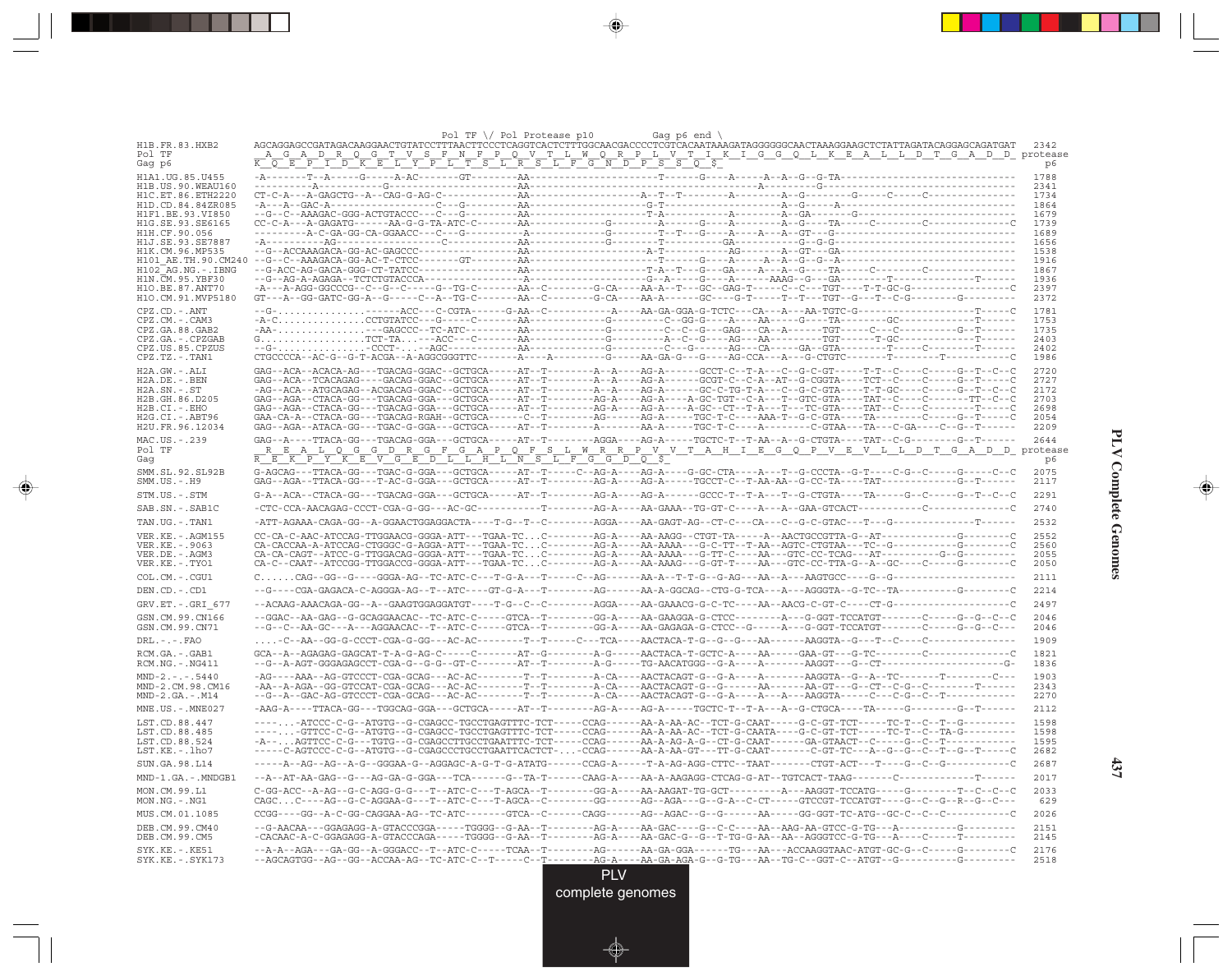

| H1B.FR.83.HXB2<br>Pol p10                    | ACAGTATTAGAAGAAATGAGTTTGCCAGGAAGATGGAAACCAAAAATGATAGGGGGAATTGGAGGTTTTATCAAAGTAAGACAGTATGATCAGATACTCATAGAAATCTGTGGACATA<br><u>T V L E E M S L P G R W K P K M I G G I G G F I K V R Q Y D Q I L I E I C G H</u>                                                                                                                                                                    | 2460<br>protease |
|----------------------------------------------|-----------------------------------------------------------------------------------------------------------------------------------------------------------------------------------------------------------------------------------------------------------------------------------------------------------------------------------------------------------------------------------|------------------|
| H1A1.UG.85.U455                              |                                                                                                                                                                                                                                                                                                                                                                                   | 1906             |
| H1B. US. 90. WEAU160<br>H1C. ET. 86. ETH2220 |                                                                                                                                                                                                                                                                                                                                                                                   | 2459<br>1852     |
| H1D.CD.84.84ZR085                            |                                                                                                                                                                                                                                                                                                                                                                                   | 1982             |
| H1F1.BE.93.VI850<br>H1G.SE.93.SE6165         |                                                                                                                                                                                                                                                                                                                                                                                   | 1797<br>1857     |
| H1H.CF.90.056                                |                                                                                                                                                                                                                                                                                                                                                                                   | 1807             |
| H1J.SE.93.SE7887                             |                                                                                                                                                                                                                                                                                                                                                                                   | 1774             |
| H1K.CM.96.MP535                              |                                                                                                                                                                                                                                                                                                                                                                                   | 1656<br>2034     |
| H102 AG.NG.-.IBNG                            |                                                                                                                                                                                                                                                                                                                                                                                   | 1985             |
| H1N.CM.95.YBF30<br>H10.BE.87.ANT70           |                                                                                                                                                                                                                                                                                                                                                                                   | 2054<br>2515     |
| H1O.CM.91.MVP5180                            |                                                                                                                                                                                                                                                                                                                                                                                   | 2490             |
| CPZ.CD. - . ANT                              |                                                                                                                                                                                                                                                                                                                                                                                   | 1899             |
| CPZ.CM.-.CAM3<br>CPZ.GA.88.GAB2              |                                                                                                                                                                                                                                                                                                                                                                                   | 1871<br>1853     |
| CPZ.GA. - . CPZGAB                           |                                                                                                                                                                                                                                                                                                                                                                                   | 2521             |
| CPZ.US.85.CPZUS<br>$CPZ.TZ.-.TAN1$           |                                                                                                                                                                                                                                                                                                                                                                                   | 2520<br>2104     |
| $H2A.GW.-.ALI$                               |                                                                                                                                                                                                                                                                                                                                                                                   | 2838             |
| $H2A.DE. - .BEN$                             |                                                                                                                                                                                                                                                                                                                                                                                   | 2845             |
| $H2A.SN.-.ST$                                | T--A--G---C--GCG-AGAG--AGGGA-C-AT-AT-GT-----G--AG------------A--G--A--C-A--TACC-A-G-A---A-AA-TG--GAA---AG-G-A-TAAATA-A-                                                                                                                                                                                                                                                           | 2290             |
| H2B.GH.86.D205<br>H2B.CI.-.EHO               |                                                                                                                                                                                                                                                                                                                                                                                   | 2821<br>2816     |
| H2G.CI.-.ABT96                               | $\verb T-TA-C--G--G--AGAA-A}\dots.\verb GG-A-T-AT-T-T-T-T-SG--A---A---A---A---T--T-TACC-A-G-A--CA-AG-A-TA-G-GTA---G-GT-A--CA-A-A-$                                                                                                                                                                                                                                                | 2172             |
| H2U.FR.96.12034                              | T--A--G--C--GG--T-AA--AGA-CC-TAT-AT-CT-------CTG------A---A---G--C--T--TAC--A-A-T-C-CA-TG--AA----A--G-A-TG--CA-A-                                                                                                                                                                                                                                                                 | 2327             |
| MAC.US. - . 239<br>Pol p10                   | $\verb T-TA-TG-AC-C---AGAG--A , \ldots, \ldots, \verb GGTCC-CAT-AT-CC----A-C---A---A----A----T---TACT-A-G-A--CA-AG-A-TG--GAA----G-T-TA-CA-A-$<br><u>SIVTGIBLGPHYTPKIVGGFINGKEYKNV</u> EIEVLGK                                                                                                                                                                                     | 2762<br>p10      |
| SMM.SL.92.SL92B<br>$SMM.US.-.H9$             |                                                                                                                                                                                                                                                                                                                                                                                   | 2193<br>2235     |
| STM.US.-.STM                                 |                                                                                                                                                                                                                                                                                                                                                                                   | 2409             |
| SAB.SN.-.SAB1C                               |                                                                                                                                                                                                                                                                                                                                                                                   | 2858             |
| TAN.UG. - . TAN1                             | --CA--A--A-G---GAAGA-A-CCATTTAGA----C-C---CGG--T---G-AG----A--T--A-----GGGA---TC-----A---A-----CA-T--TT-AG-GA-T--AGA----A-AG                                                                                                                                                                                                                                                      | 2656             |
| VER. KE. - . AGM155                          |                                                                                                                                                                                                                                                                                                                                                                                   | 2676             |
| VER. KE. - . 9063<br>VER.DE. - . AGM3        | $-\texttt{-CA}-\texttt{CA}-\texttt{A}-\texttt{CAGAC}-\texttt{ACAACTA} \ldots \ldots \texttt{A}-\texttt{---CCT---G}-\texttt{G}-\texttt{A---A}-\texttt{-A---A}-\texttt{C---A-GC-T--T---A-G---A-G-----AG-A-TG--\texttt{GAG--A----}-\texttt{AGAG--A-----AGAA-A-TA-A-1}$                                                                                                               | 2684<br>2179     |
| VER.KE. - TYO1                               | --CA--A-TA------ATGA---ACAATTAT----TCC----G---C-----T-------C--A-----AGGCC-T--T----A-G-A---A-CG-C-GGGAAG--A----AGAA-ATA-A-                                                                                                                                                                                                                                                        | 2174             |
| COL.CM.-.CGU1                                | -----T--TA-----GAAGA-G-TCAATTAA----CGCT----C-G--GT-CAA--TCA------A--G--AGCA----G----A-------AGAG-T-A-A-TC--A-G--GG-A---A-AG                                                                                                                                                                                                                                                       | 2235             |
| DEN.CD. - .CD1                               | --CA-TA---C----CAAGA-A-AAATTTGGGAACAGAG-------TC-------CAG------------A-A---T--TC-TCAGGCA--CCCAGG----GAA--TA-GC-TATG-ACA-AG                                                                                                                                                                                                                                                       | 2341             |
| GRV.ET. - . GRI 677                          | --TA--A-TC------A-GAC---CACTTTCCCCCA-ATAA-CC----CGTT-C--GG-AG----A--T--A-----AGGG--TC-T--C-A-G-A---C-GGG-G---AAG--C--T-GGAG-ATA-A-                                                                                                                                                                                                                                                | 2627             |
| GSN.CM.99.CN166<br>GSN.CM.99.CN71            | -CA-CG-CC----CTCAGCAA-TGAATTAGATAC-CC----C--------G---------A--G-----A--AC------GG--C--A-A--TG--GAAG--ATCT-TAA--AGA-A-<br>--CA-TG-CC-----TCAGCAA-TGAATTAGACAC-CC-----C--------C-G------G--A--G-----AC------AGG-AC--AGA--TG--GAAG-GATCT-TAA--A-A-A-                                                                                                                                | 2170<br>2170     |
|                                              |                                                                                                                                                                                                                                                                                                                                                                                   | 2027             |
| $DRL$ . - . - . $FAO$                        |                                                                                                                                                                                                                                                                                                                                                                                   | 1939             |
| RCM.GA.-.GAB1<br>$RCM.NG. -.NG411$           |                                                                                                                                                                                                                                                                                                                                                                                   | 1954             |
| $MND-2. - - - 5440$<br>MND-2.CM.98.CM16      |                                                                                                                                                                                                                                                                                                                                                                                   | 2021<br>2461     |
| $MND-2.GA.-.M14$                             |                                                                                                                                                                                                                                                                                                                                                                                   | 2388             |
| MNE.US.-.MNE027                              | $\verb T-TA-TG---C--G---AGAG--A ,\ldots,\ldots,\verb GGTCC-CAT-AT-CC----A-G--A---A---A----T--T-CT-A-G-A--CA-AG-A--CG-T-TA-CA-A--CA-A--A-CT-A-CA-A--A-CT-A-CA-A--A-CT-A-CA-A--A-CT-A-CA-A--A-CT-A-CA-A--A-CT-A-CA-A--A-CT-A-CA-A--A-CT-A-CA-A--A-CT-A-CA-A--A-CT-A-CA-A--A-CT-A-CA-A--A-CT-A-CA-A--A-CT-A-CA-A--A-CT-A-CA-A--A-CT-A-CA-A--A-CT-A-CA-A--A-CT-A-CA-A--A-CT-A-CA-A--$ | 2230             |
| LST.CD.88.447                                | --TA-C--TTC-----ATTCAG-TAGAATAGAG---CCT-AT-C---T-G-G-AG-----------A--G--ACAA--T-G------A-G-A--CA-GG-TG-CT-T--------AGCA---A-A-                                                                                                                                                                                                                                                    | 1722             |
| LST.CD.88.485                                | --CA-C--TTC-----ATTCAG-TAAAATAGAG---CCT-AT-C---T-G-G-AG-----------A-G--ACAA--T-G-----A-G-A--CA-GG-TG-CT-T---------AGCA--GA-G-                                                                                                                                                                                                                                                     | 1722             |
| LST.CD.88.524<br>LST.KE.-.lho7               | ---A-C--TTCT----ATTCAG-TAGAATAGA----CCT-AT-CT----G-G-AG-------T--A--G--ACAA--T-------A-G-A-TCAGGG-TG-TT-T---C----AGCA--GA-G-<br>---A-T--TTC-----ATTCAG-AAGAATAGA---CCC-AT-CT----G-G-AG-------C--A--G--GCAA--T-GG----A-G-A---AGAG-TG-CT-T---------AGCA---A-AG-                                                                                                                     | 1719<br>2806     |
| SUN.GA.98.L14                                | ---A--G-GTCT---GATTC-G--TCCATAGA---TCAC-----G--C-GGG-AG-G--T--T--A--G--ACAA--T-G-----A-G-A----CAG-TG-CT-TG-------TA-G-ATA-A-                                                                                                                                                                                                                                                      | 2811             |
| MND-1.GA.-.MNDGB1                            |                                                                                                                                                                                                                                                                                                                                                                                   | 2141             |
| MON.CM.99.L1                                 |                                                                                                                                                                                                                                                                                                                                                                                   | 2157             |
| $MON.NG. - . NG1$                            | --CA-CG-CC----RCAAGACA-AAATCTAGG--A--AT----C---C-----G-------------A----C--A--AC-G--T-AG--A-TCA-AGG-G--ACGG--TCCT--CAG--TA-A-                                                                                                                                                                                                                                                     | 753              |
| MUS.CM.01.1085                               | --CA--A-CC-G--TGCCCA-A-ACACCTAGA----CC------T--C---TCAG-----------A--G--AAAC--ATC---C-A-G-A---AGGGGAG---AGG-TTGTT--AA----A-A-                                                                                                                                                                                                                                                     | 2150             |
| DEB.CM.99.CM40<br>DEB.CM.99.CM5              | --CA-TA-TTC-----AAGA-A-AGATTTAGAG-C-CCT----CC-------CAG--------T-A-------C--A-T---C-A-TGT--CCCAGG----GAA--T-C---GGC-AATA-GG<br>---A-TA-TTC---G-AAGA---AGATTTAGAT-C-CCT----CC--G----CAG-G------T-A--G--A-------T----A-TGC--CCCAGG----GAG--TA----GGCA-ACA-GG                                                                                                                        | 2275<br>2269     |
| $SYK.KE. - .KE51$<br>$SYK.KE. - .SYK173$     | $-\texttt{-CA--A--AG---CAGACA-CCAGTTA.\dots.\_ATCA-CCT---CC----AC---A-G----AAAC--A-GG-----A-CG---A-C-A--AC-ACGAT-TC----AGAAA--CAG-AC-A-C-G.$<br>--TA--A-TAG----GAAGA-A-TCAATTA-ACCA-CC----TC--------AG----A---T-A-----AAAC--T-C---T--G--A--AGAA-T--TAGAT-CACTG-TGT-AA--CCT                                                                                                        | 2300<br>2642     |

◈

◈

438

**PLV Complete Genomes 438 PLV Complete Genomes** 

 $\overline{\blacklozenge}$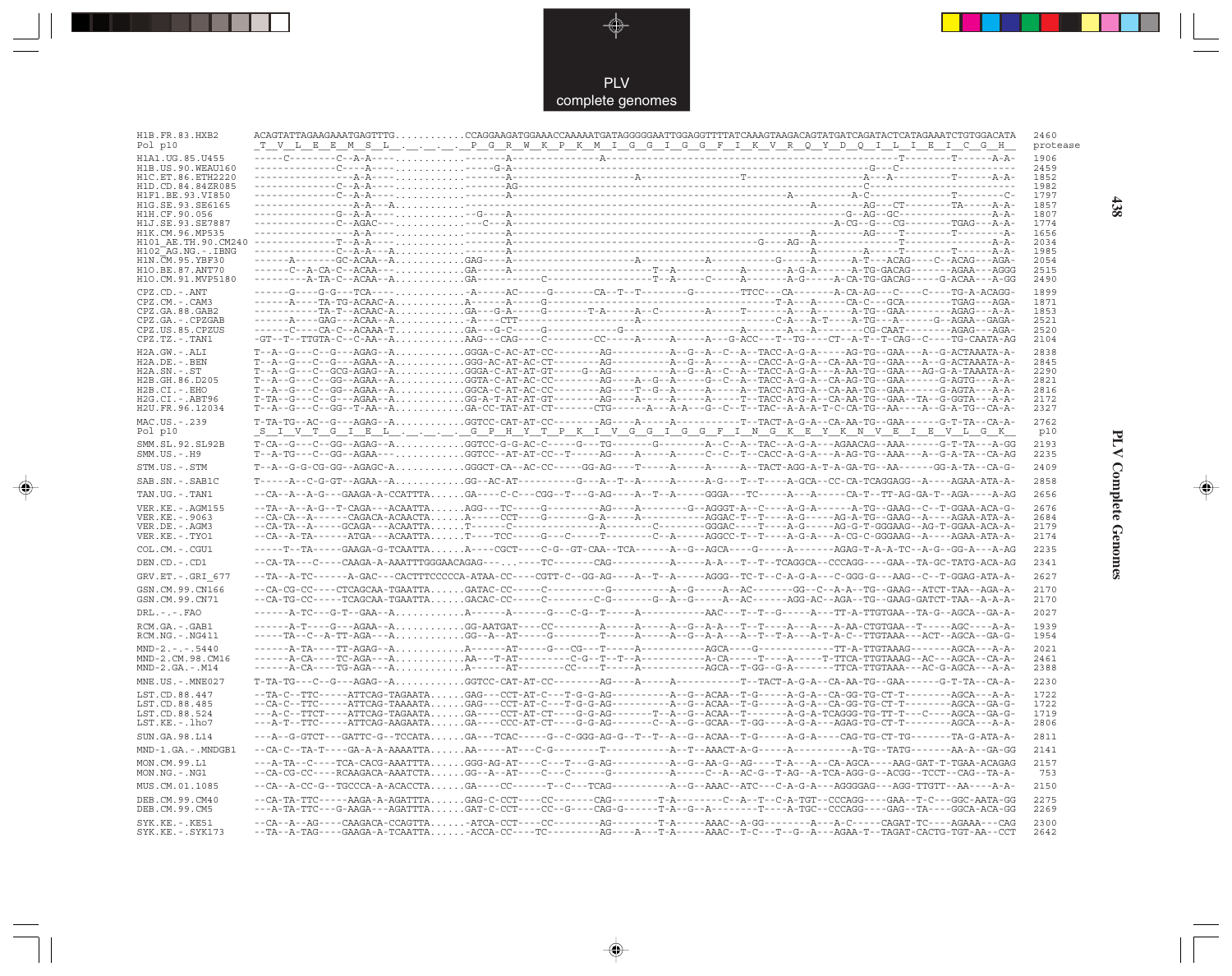|                                             | Pol p10 protease end $\setminus$ Pol p51 and p66 RT and RT-RNaseH start                                                                                                                                                                                                                                                                                                                                                                                                                                                                                                                                                                                             |              |
|---------------------------------------------|---------------------------------------------------------------------------------------------------------------------------------------------------------------------------------------------------------------------------------------------------------------------------------------------------------------------------------------------------------------------------------------------------------------------------------------------------------------------------------------------------------------------------------------------------------------------------------------------------------------------------------------------------------------------|--------------|
| H1B.FR.83.HXB2<br>Po l                      | ${\bf AAGCTATA.}\dots\dots\dots\dots{\bf GGTACAGTATTAGTAGGACCTGCCTGTCAACATTAATTGGAAGAAATCTGTTGACTCGATTGGTTGGCCTTTAATTTTCCCATTAGCCCTATTGAGACTGTA\dots$<br>KAI G T V L V G P T P V N I I G R N L L T Q I G C T L N F P I S P I E T V .                                                                                                                                                                                                                                                                                                                                                                                                                                | 2573<br>p51  |
| H1A1.UG.85.U455                             |                                                                                                                                                                                                                                                                                                                                                                                                                                                                                                                                                                                                                                                                     | 2019         |
| H1B. US. 90. WEAU160<br>H1C.ET.86.ETH2220   |                                                                                                                                                                                                                                                                                                                                                                                                                                                                                                                                                                                                                                                                     | 2572<br>1965 |
| H1D.CD.84.84ZR085                           |                                                                                                                                                                                                                                                                                                                                                                                                                                                                                                                                                                                                                                                                     | 2095         |
| H1F1.BE.93.VI850<br>H1G.SE.93.SE6165        |                                                                                                                                                                                                                                                                                                                                                                                                                                                                                                                                                                                                                                                                     | 1910<br>1970 |
| H1H.CF.90.056                               |                                                                                                                                                                                                                                                                                                                                                                                                                                                                                                                                                                                                                                                                     | 1920         |
| H1J.SE.93.SE7887                            |                                                                                                                                                                                                                                                                                                                                                                                                                                                                                                                                                                                                                                                                     | 1887         |
| H1K.CM.96.MP535<br>H101 AE.TH.90.CM240      | $-G -$<br>$-G - - - -$                                                                                                                                                                                                                                                                                                                                                                                                                                                                                                                                                                                                                                              | 1769<br>2147 |
| $H102-AG.NG. - .IBNG$                       | $-G - C -$                                                                                                                                                                                                                                                                                                                                                                                                                                                                                                                                                                                                                                                          | 2098         |
| H1N. CM. 95. YBF30<br>H10.BE.87.ANT70       |                                                                                                                                                                                                                                                                                                                                                                                                                                                                                                                                                                                                                                                                     | 2167<br>2628 |
| H1O.CM.91.MVP5180                           | -------T-----T--T--TC----G-----CA-A-----AGGAT-A--A--T--AC-------C--T--A--T--C--A-CCC-A--G                                                                                                                                                                                                                                                                                                                                                                                                                                                                                                                                                                           | 2603         |
| $\mathtt{CPZ}$ . $\mathtt{CD}$ .<br>- . ANT | $C-TRC-1, , , $ $-CA---C-GT-G---A-AC---A-AC---T-A-1---T--A-CT---G-T--ATG--TTTA-A--T---1---C-A---TAAAG---A--A--A--A--C-.$                                                                                                                                                                                                                                                                                                                                                                                                                                                                                                                                            | 2012         |
| CPZ.CM. - . CAM3                            |                                                                                                                                                                                                                                                                                                                                                                                                                                                                                                                                                                                                                                                                     | 1984         |
| CPZ.GA.88.GAB2<br>CPZ.GA. - . CPZGAB        |                                                                                                                                                                                                                                                                                                                                                                                                                                                                                                                                                                                                                                                                     | 1966<br>2634 |
| CPZ.US.85.CPZUS                             |                                                                                                                                                                                                                                                                                                                                                                                                                                                                                                                                                                                                                                                                     | 2633         |
| CPZ.TZ.-.TAN1                               |                                                                                                                                                                                                                                                                                                                                                                                                                                                                                                                                                                                                                                                                     | 2217         |
| H2A.GW.-.ALI<br>H2A.DE. - . BEN             | G--TA-A--CC--CA--A-GAC---TGAC--C--AA----T--TT----CA-T----AGCCT-A--CATGT-A----CC-A--AG--GC-AAG--A---C-AA--<br>G--TA-G-CC--CA--A-GAC----GA----C--AA-------CT----C------A-TC----AGCCT-A--CATGT-A--------A--AG--GC-AAG--A---C-AA--                                                                                                                                                                                                                                                                                                                                                                                                                                      | 2951<br>2958 |
| $H2A.SN.-.ST$                               |                                                                                                                                                                                                                                                                                                                                                                                                                                                                                                                                                                                                                                                                     | 2403         |
| H2B.GH.86.D205                              | G--TA-GGCA--TA--A-GAC----GA---C--AA-A-----TT----C------A-T--A-ACCT-G--CATG---------C--AG-GGCAAAGG-A--AC-A---                                                                                                                                                                                                                                                                                                                                                                                                                                                                                                                                                        | 2934         |
| H2B.CI.-.EHO<br>$H2G.CI.-.ABT96$            |                                                                                                                                                                                                                                                                                                                                                                                                                                                                                                                                                                                                                                                                     | 2929<br>2285 |
| H2U.FR.96.12034                             |                                                                                                                                                                                                                                                                                                                                                                                                                                                                                                                                                                                                                                                                     | 2440         |
| MAC.US.-.239<br>Pol                         |                                                                                                                                                                                                                                                                                                                                                                                                                                                                                                                                                                                                                                                                     | 2875<br>p51  |
| SMM. SL. 92. SL92B                          | T-ATA-G-AA---C--A-GAC----GA---C--GA-A--T--TT----C------A-TC-AG-AGCAT-A--GGT-T---------AC--AG-GGCAAAGG-A--ATA-AC-                                                                                                                                                                                                                                                                                                                                                                                                                                                                                                                                                    | 2306         |
| $SMM.US.-.H9$                               | T-AT--AG--A---A-GAC----GA---C--AA-T-----TT----C-A-------CC-A--AGCT--C-----C-C------AGCTAAGG-G--RC--A--                                                                                                                                                                                                                                                                                                                                                                                                                                                                                                                                                              | 2348         |
| STM.US.-.STM                                |                                                                                                                                                                                                                                                                                                                                                                                                                                                                                                                                                                                                                                                                     | 2522         |
| SAB.SN.-.SAB1C                              | $CTTG - A - \ldots \ldots \ldots \ldots \ldots \ldots \ldots \ldots \ldots$                                                                                                                                                                                                                                                                                                                                                                                                                                                                                                                                                                                         | 2971         |
| TAN.UG. - . TAN1                            | --A---G- ----AT---C--A-T----A-----AA-A--T--TG-A--------A-TC-AG-A-CTT-A--AGCA-GA----TAA-GGGACACACTAAA-GAGA-A-TACCC                                                                                                                                                                                                                                                                                                                                                                                                                                                                                                                                                   | 2769         |
| VER. KE. - . AGM155                         | $T-TTA-G-$ -A----CC-CA-----G-A--T--CA---T--C--A-------CT-T--AG-C--GCA--AGC--AA---GTGA-GGGGCAATTGT-GCAGACA-TACC-                                                                                                                                                                                                                                                                                                                                                                                                                                                                                                                                                     | 2789         |
| VER.KE. - . 9063                            | $\verb+TTTC-G+ \verb++++--CC--TTC-TT---G-A-C--A--C--A--T---------T-AC-AG-A-CAGCA--AGC-A-CGAC--GGCC--GFGACAGATTGT-AGAC-A-T-CCC. .$                                                                                                                                                                                                                                                                                                                                                                                                                                                                                                                                   | 2797         |
| VER.DE. - . AGM3<br>VER.KE. - . TYO1        | $\verb+TTTC-G+ \verb+++++A---A---G+----G-A--T-C-A--T--C-A--T-----A--T------T--C--G-C-C-GCA-TGCC-CGG---GTAA-GGACAATTAT-AGAAA-A-T-CCT.$                                                                                                                                                                                                                                                                                                                                                                                                                                                                                                                               | 2292<br>2287 |
| COL.CM. - . CGU1                            | --TAC-G--AGATA-C---A------AC--C--CA-A--T---G-A--T-----A-AAG-AGGGAAA-TAGTAG--GC-CAATTATCAGATAGG--CCCAGTCACC                                                                                                                                                                                                                                                                                                                                                                                                                                                                                                                                                          | 2348         |
| DEN.CD. - . CD1                             |                                                                                                                                                                                                                                                                                                                                                                                                                                                                                                                                                                                                                                                                     | 2454         |
| GRV.ET. - . GRI 677                         |                                                                                                                                                                                                                                                                                                                                                                                                                                                                                                                                                                                                                                                                     | 2740         |
| GSN.CM.99.CN166                             |                                                                                                                                                                                                                                                                                                                                                                                                                                                                                                                                                                                                                                                                     | 2283         |
| GSN.CM.99.CN71                              | $G-ATC-A-$ -C---T---C-G--T-----C-----A--A--T---T-A-------TGC--A-G-A--T-A--GGTA--------CA-GGTGCAGCAGAAG--A--AC-CA--<br>$G-ATC-A-$ CC--T---C-T-----G--C------A--G--T---T-G--------TGT--A-GCA--T-A--AGTA--C-----CA-GGTGCAGCAGAAAC-A---C-C---                                                                                                                                                                                                                                                                                                                                                                                                                           | 2283         |
| $DRL. - . - . FAO$                          | TTA--CAT-C-T-G--G------C-----C-----A--T--T--A--T-----G-AC-CTG-A-AT-A--AGCT---C-T--------TG----T-AAG-A--AC-A----                                                                                                                                                                                                                                                                                                                                                                                                                                                                                                                                                     | 2140         |
| RCM.GA.-.GAB1<br>$RCM.NG. - . NG411$        |                                                                                                                                                                                                                                                                                                                                                                                                                                                                                                                                                                                                                                                                     | 2052<br>2067 |
| $MND-2. - - - 5440$                         |                                                                                                                                                                                                                                                                                                                                                                                                                                                                                                                                                                                                                                                                     | 2134         |
| MND-2.CM.98.CM16<br>$MND-2.GA.-.M14$        |                                                                                                                                                                                                                                                                                                                                                                                                                                                                                                                                                                                                                                                                     | 2574<br>2501 |
| MNE.US. - . MNE027                          |                                                                                                                                                                                                                                                                                                                                                                                                                                                                                                                                                                                                                                                                     | 2343         |
| LST.CD.88.447                               | $C - A - AG - -      $<br>. - - - A - - AG - - - - TG - A - - - - - - - - - - A - - - A - - TG - G - - AGCA - GA - - - GTAC - AT - ACAATTAAG - GACA - A - TACCC                                                                                                                                                                                                                                                                                                                                                                                                                                                                                                     | 1835         |
| LST.CD.88.485                               |                                                                                                                                                                                                                                                                                                                                                                                                                                                                                                                                                                                                                                                                     | 1835         |
| LST.CD.88.524<br>LST.KE.-.lho7              | CCA-AG---G-----T--GC------A--C--A--AG-T---G-A------CA-T--A-AC-CTC-A--GGCT-GA---GTG--AG-ACAATTAAG-GAGA-A-TACCT<br>$\verb CTA-AG--\dots\dots\dots\dots\dots\dots-\text{G---}\dots-\text{C---}\dots-\text{C---}\dots-\text{C---}\dots-\text{A---}\dots-\text{G---}\dots-\text{A---}\dots-\text{G---}\dots-\text{G---}\dots-\text{G---}\dots-\text{G---}\dots-\text{G---}\dots-\text{G---}\dots-\text{G---}\dots-\text{G---}\dots-\text{G---}\dots-\text{G---}\dots-\text{G---}\dots-\text{G---}\dots-\text{G---}\dots-\text{G---}\dots-\text{G---}\dots-\text{G---}\dots-\text{G---}\dots-\text{G---}\dots-\text{G---}\dots-\text{G---}\dots-\text{G---}\dots-\text{G$ | 1832<br>2919 |
| SUN.GA.98.L14                               | C-----C-                                                                                                                                                                                                                                                                                                                                                                                                                                                                                                                                                                                                                                                            | 2924         |
| MND-1.GA.-.MNDGB1                           |                                                                                                                                                                                                                                                                                                                                                                                                                                                                                                                                                                                                                                                                     | 2254         |
|                                             | $-G-T-TCG$                                                                                                                                                                                                                                                                                                                                                                                                                                                                                                                                                                                                                                                          | 2272         |
| MON.CM.99.L1<br>$MON.NG. - . NG1$           | -CA----------T----A--T---A-A--T--T-A-G-----G-C--AG--A----G-GGTA--CC-C--CA-GG-TGC-G-GGGAGACCTCCAACCCCC<br>C--TG-G-CW-----T--GC-G-----R--C--AA-T--T--TT-G--G-----CG-CC-CT-AAG---G--GATA--CC-G--CA-GY--CAGG-AATCGCCC-AT-CCC-                                                                                                                                                                                                                                                                                                                                                                                                                                           | 866          |
| MUS.CM.01.1085                              | $\texttt{CTAT-GG} \dots\dots\dots\dots\dots \texttt{-CA--}\dots \texttt{-CA--}\dots \texttt{-G-A--}\dots \texttt{-A-A--}\dots \texttt{-G--}\dots \texttt{-G--}\dots \texttt{-CTGT--}\n- A-GCA-AT---\texttt{CAT}-\dots \texttt{-CA-T--}\dots \texttt{-CA-TACAGG}-\texttt{AAAT-A--}\n- A-A--\dots \texttt{-A-A--}\n- A-A--\dots \texttt{-G--}\n- A-GA-T--\dots \texttt{-CTG-T--}\n- A-GA-T--\dots \texttt{-CTG-T--}\n- A-GA-T--\dots \texttt{-CTG-T--}\n- A-GA-T--\dots \texttt{-CTG$                                                                                                                                                                                 | 2263         |
| DEB. CM. 99. CM40<br>DEB.CM.99.CM5          |                                                                                                                                                                                                                                                                                                                                                                                                                                                                                                                                                                                                                                                                     | 2388<br>2382 |
| SYK.KE. - . KE51                            |                                                                                                                                                                                                                                                                                                                                                                                                                                                                                                                                                                                                                                                                     | 2428         |
| SYK.KE. - . SYK173                          | $C-GR-A-AGAAGCAAGTAGTG-G--TC-T---G--T---G-A-A--T--T-A---G---A-A-C-T--CA-AT-G--AGT--AA---GTRA-GGTICAA-GGTCAA-CG-A-T-A---C-A---C-A--C-.$                                                                                                                                                                                                                                                                                                                                                                                                                                                                                                                              | 2770         |

<u>a shekara ta 1989 na shekara ta 1989 na shekara ta 1989 na shekara ta 1989 na shekara ta 1989 na shekara ta 1989 na shekara ta 1989 na shekara ta 1989 na shekara ta 1989 na shekara ta 1989 na shekara ta 1989 na shekara ta</u>

 $\overrightarrow{\phantom{a}}$ 

 $\overline{\neg}$ 

**PLV Complete Genomes PLV Complete Genomes**

 $\begin{picture}(20,5) \put(0,0){\line(1,0){10}} \put(15,0){\line(1,0){10}} \put(15,0){\line(1,0){10}} \put(15,0){\line(1,0){10}} \put(15,0){\line(1,0){10}} \put(15,0){\line(1,0){10}} \put(15,0){\line(1,0){10}} \put(15,0){\line(1,0){10}} \put(15,0){\line(1,0){10}} \put(15,0){\line(1,0){10}} \put(15,0){\line(1,0){10}} \put(15,0){\line(1,$ 

 $\overline{\phantom{0}}$ 

E

<u>a ma</u>

H

**439**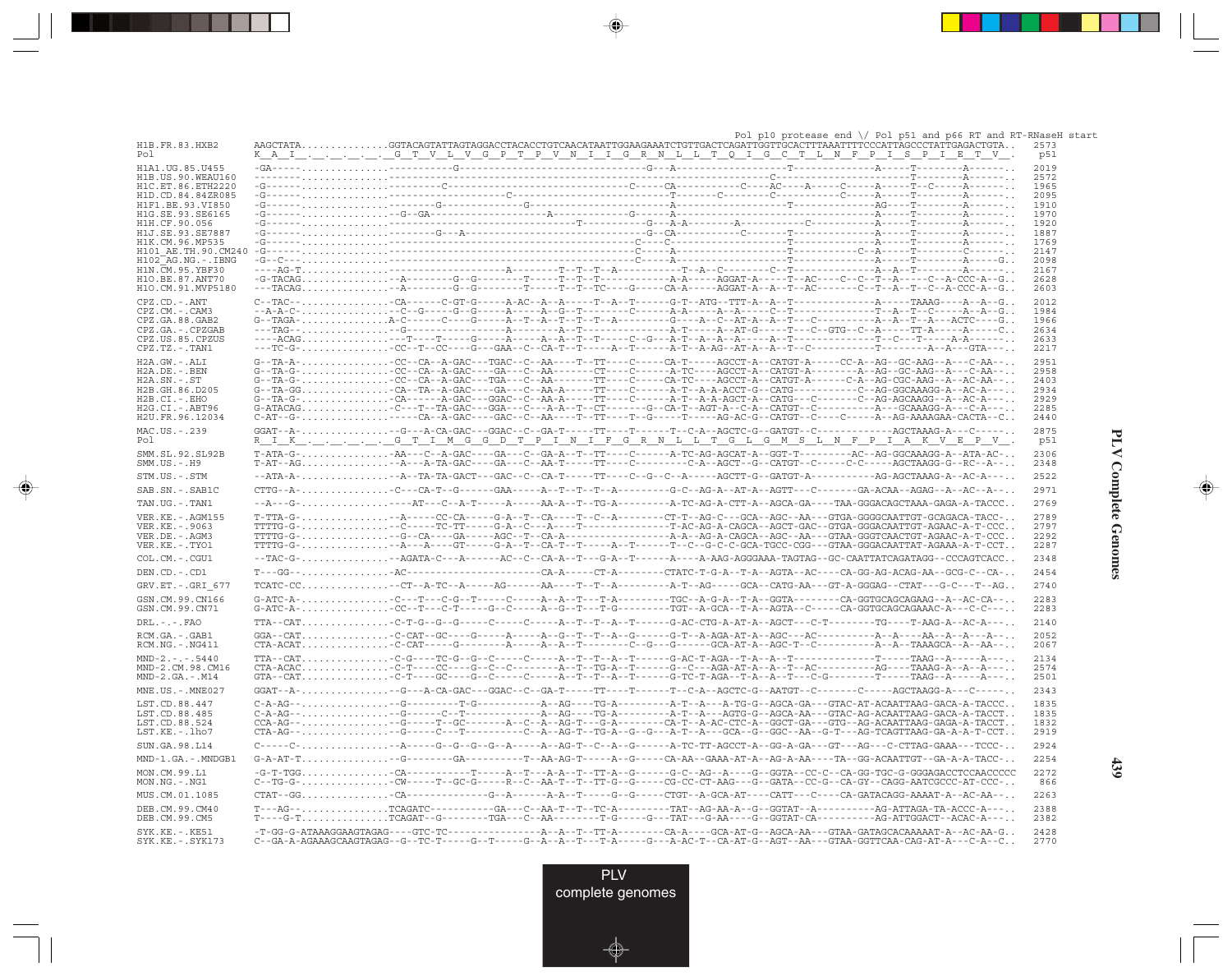

--

 $\overrightarrow{\mathbf{\P}}$ 

 $\begin{tabular}{c} \hline \quad \quad & \quad \quad \\ \hline \quad \quad & \quad \quad \\ \hline \end{tabular}$ 

| 2142<br>H1A1.UG.85.U455<br>2695<br>H1B.US.90.WEAU160<br>2088<br>H1C.ET.86.ETH2220<br>2218<br>H1D.CD.84.84ZR085<br>2033<br>H1F1.BE.93.VI850<br>H1G.SE.93.SE6165<br>2093<br>2043<br>H1H.CF.90.056<br>2010<br>H1J.SE.93.SE7887<br>H1K.CM.96.MP535<br>1892<br>H101 AE.TH.90.CM240<br>2270<br>H102 AG.NG.-.IBNG<br>2221<br>H1N.CM.95.YBF30<br>2290<br>2751<br>H10.BE.87.ANT70<br>2726<br>H1O.CM.91.MVP5180<br>2135<br>$CPZ$ . $CD$ . $-ANT$<br>2107<br>CPZ.CM.-.CAM3<br>2089<br>CPZ.GA.88.GAB2<br>2757<br>CPZ.GA. - . CPZGAB<br>2756<br>CPZ.US.85.CPZUS<br>2340<br>$CPZ.TZ.-.TAN1$<br>$\ldots \ldots \ldots \text{GAG}--\text{-G}--\text{-}\ldots \text{-}\ldots \text{-AA}-\text{C}-\text{G}-\text{-}\text{-}-\text{-}+\text{-A}-\text{G}-\text{-}\ldots \text{-}-\text{-}+\text{-}+\text{-}+\text{-}\ldots \text{-}\text{-}\text{-}-\text{-}-\text{-}+\text{A}-\text{-}\text{-}-\text{-}-\text{G}-\text{-}+\text{A}-\text{-}-\text{-}-\text{-}-\text{G-A}-\text{A}-\text{C}-\text{-}-\text{-}-\text{G-A}-\text{-}-\text{C}-\text{-}+\text{GAGG}-\text{G}-\text{G}-\text$<br>3074<br>$H2A.GW.-.ALI$<br>H2A.DE. - .BEN<br>3081<br>2526<br>$H2A.SN.-.ST$<br>H2B.GH.86.D205<br>3057<br>AA---CC-G---------T-A--AA-----G------A-C-G---------CC-AT-CA-----G-------CT---CC-CAA-------C---GA-A-A---------A--G--AC-GT-AGA-G-G<br>$H2B.CI.-EHO$<br>3052<br>H2G.CI. - . ABT96<br>AA-----GGC----A--T--C--------G------A-C-GG--------CC-AT-TA-G---------C-C-C-AGG---------GACA-A------C-------C--T-GGA-G--<br>2408<br>H2U.FR.96.12034<br>2563<br>2998<br>MAC.US.-.239<br>p51<br>Po 1<br>SMM.SL.92.SL92B<br>2429<br>$SMM.US.-.H9$<br>2471<br>STM.US.-.STM<br>2645<br>3094<br>SAB.SN.-.SAB1C<br>TAN.UG. - . TAN1<br>2898<br>VER. KE. - . AGM155<br>2918<br>VER.KE. - . 9063<br>2926<br>VER.DE. - . AGM3<br>2421<br>.GTCACA--T--C-----G---GA---GGCTCGG--A--CTGT--A-G---------TC-CT-TA----G--G--TG-----T---CAG-----A---T-CC-AT-A--GC-------A-----CAGT-G-<br>VER.KE.-.TYO1<br>2416<br>2471<br>COL.CM.-.CGU1<br>DEN.CD. - .CD1<br>2583<br>2869<br>GRV.ET. - .GRI 677<br>2406<br>GSN.CM.99.CN166<br>$\ldots \ldots \ldots \text{GA---GC-CC-----G----AA--G---A----GA--C----GA-C----G----CG----T-TAGG----G----G---G---ACC----AACACA------CTT-GATT---T-GAA----G--G---G---G---ACACACA----G---CTT-GATT----G---GG---C---ACACACA----G---CTT-GATT----G---GG---C---ACACACA----G---CTT-GATT----G---GG---C---ACACACA----G---CTT-GATT----G---GG---C---ACACACA----G---CTT-GATT----G---GG---C---ACACACA----G$<br>GSN.CM.99.CN71<br>2406<br>$DRL - - -$ . $FAO$<br>2263<br>2175<br>RCM.GA.-.GAB1<br>2190<br>RCM.NG. - . NG411<br>AA-----C-C----A-------CA------A--G-G-A-A-----G------C--T-TA-------G--CCT---C---CA-------A--C-ATC-A-------A-----C--G--C--T-G--<br>2257<br>$MND-2. - - - 5440$<br>MND-2.CM.98.CM16<br>2697<br>$MND-2.GA.-.M14$<br>2624<br>MNE.US.-.MNE027<br>2466<br>1964<br>LST.CD.88.447<br>.ATCACAAAG--C-G---G--------CTGT-----T--C-G---A-----G----T---T--A-------G---G-G-GCC--CA--C-------GATAGAT-A-----A---------A-------<br>1964<br>LST.CD.88.485<br>LST.CD.88.524<br>1961<br>LST.KE.-.lho7<br>3048<br>3053<br>SUN.GA.98.L14<br>MND-1.GA.-.MNDGB1<br>2383<br>ATCTTTAGAG--C-CT-----AG------AA--G--A-----GT-G-----G-------AT-CAG-----G-G--TC-TAC-C-----AC-CA------CTT--ATT---AC--T-GGA-CC-<br>2402<br>MON.CM.99.L1<br>MON.NG. - . NG1<br>.TCCTTGA----G-CCC-T--A-------AA-----G-----T-G--------CC-CT-TA------G---G---C-CT-CACCACC---RCCCGG------AT-G-ATT---CC--T-GGA-G--<br>995<br>2386<br>MUS.CM.01.1085<br>$\ldots \ldots$ . AA---G-CCC----AGA----GCAA-A--G----TG--C--G-------T----CC-G-----G--C-GG--C--G-AG--C--AACCCAGC-----CT---A-T---CC----AGAGG--<br>2505<br>DEB.CM.99.CM40<br>2499<br>DEB.CM.99.CM5<br>2551<br>$SYK.KE. - .KE51$<br>SYK.KE. - . SYK173<br>2893 | H1B.FR.83.HXB2 | $\ldots \ldots \ldots$ CCAGTAAAATTAAAGCCAGGAATGGATGGCCCAAAAGTTAAACAATGGCCATTGACAGAAGAAAAAATAAAAGCATTAGTAGAAATTTGTACAGAGATGGAAAAGGAAAAGTTCAAAA $\cdot \ldots \ldots$ | 2696<br>p51 |
|---------------------------------------------------------------------------------------------------------------------------------------------------------------------------------------------------------------------------------------------------------------------------------------------------------------------------------------------------------------------------------------------------------------------------------------------------------------------------------------------------------------------------------------------------------------------------------------------------------------------------------------------------------------------------------------------------------------------------------------------------------------------------------------------------------------------------------------------------------------------------------------------------------------------------------------------------------------------------------------------------------------------------------------------------------------------------------------------------------------------------------------------------------------------------------------------------------------------------------------------------------------------------------------------------------------------------------------------------------------------------------------------------------------------------------------------------------------------------------------------------------------------------------------------------------------------------------------------------------------------------------------------------------------------------------------------------------------------------------------------------------------------------------------------------------------------------------------------------------------------------------------------------------------------------------------------------------------------------------------------------------------------------------------------------------------------------------------------------------------------------------------------------------------------------------------------------------------------------------------------------------------------------------------------------------------------------------------------------------------------------------------------------------------------------------------------------------------------------------------------------------------------------------------------------------------------------------------------------------------------------------------------------------------------------------------------------------------------------------------------------------------------------------------------------------------------------------------------------------------------------------------------------------------------------------------------------------------------------------------------------------------------------------------------------------------------------------------------------------------------------------------------------------------------------------------------------------------------------------------------------------------------------------------------------------------------------------------------------------------------------------------------------------------------------------------------------------------------------------------------------------------------------------------------------------------------------------------------------------------------------------------------------------------------------------------------------------------------------------------------------|----------------|---------------------------------------------------------------------------------------------------------------------------------------------------------------------|-------------|
|                                                                                                                                                                                                                                                                                                                                                                                                                                                                                                                                                                                                                                                                                                                                                                                                                                                                                                                                                                                                                                                                                                                                                                                                                                                                                                                                                                                                                                                                                                                                                                                                                                                                                                                                                                                                                                                                                                                                                                                                                                                                                                                                                                                                                                                                                                                                                                                                                                                                                                                                                                                                                                                                                                                                                                                                                                                                                                                                                                                                                                                                                                                                                                                                                                                                                                                                                                                                                                                                                                                                                                                                                                                                                                                                                   |                |                                                                                                                                                                     |             |
|                                                                                                                                                                                                                                                                                                                                                                                                                                                                                                                                                                                                                                                                                                                                                                                                                                                                                                                                                                                                                                                                                                                                                                                                                                                                                                                                                                                                                                                                                                                                                                                                                                                                                                                                                                                                                                                                                                                                                                                                                                                                                                                                                                                                                                                                                                                                                                                                                                                                                                                                                                                                                                                                                                                                                                                                                                                                                                                                                                                                                                                                                                                                                                                                                                                                                                                                                                                                                                                                                                                                                                                                                                                                                                                                                   |                |                                                                                                                                                                     |             |
|                                                                                                                                                                                                                                                                                                                                                                                                                                                                                                                                                                                                                                                                                                                                                                                                                                                                                                                                                                                                                                                                                                                                                                                                                                                                                                                                                                                                                                                                                                                                                                                                                                                                                                                                                                                                                                                                                                                                                                                                                                                                                                                                                                                                                                                                                                                                                                                                                                                                                                                                                                                                                                                                                                                                                                                                                                                                                                                                                                                                                                                                                                                                                                                                                                                                                                                                                                                                                                                                                                                                                                                                                                                                                                                                                   |                |                                                                                                                                                                     |             |
|                                                                                                                                                                                                                                                                                                                                                                                                                                                                                                                                                                                                                                                                                                                                                                                                                                                                                                                                                                                                                                                                                                                                                                                                                                                                                                                                                                                                                                                                                                                                                                                                                                                                                                                                                                                                                                                                                                                                                                                                                                                                                                                                                                                                                                                                                                                                                                                                                                                                                                                                                                                                                                                                                                                                                                                                                                                                                                                                                                                                                                                                                                                                                                                                                                                                                                                                                                                                                                                                                                                                                                                                                                                                                                                                                   |                |                                                                                                                                                                     |             |
|                                                                                                                                                                                                                                                                                                                                                                                                                                                                                                                                                                                                                                                                                                                                                                                                                                                                                                                                                                                                                                                                                                                                                                                                                                                                                                                                                                                                                                                                                                                                                                                                                                                                                                                                                                                                                                                                                                                                                                                                                                                                                                                                                                                                                                                                                                                                                                                                                                                                                                                                                                                                                                                                                                                                                                                                                                                                                                                                                                                                                                                                                                                                                                                                                                                                                                                                                                                                                                                                                                                                                                                                                                                                                                                                                   |                |                                                                                                                                                                     |             |
|                                                                                                                                                                                                                                                                                                                                                                                                                                                                                                                                                                                                                                                                                                                                                                                                                                                                                                                                                                                                                                                                                                                                                                                                                                                                                                                                                                                                                                                                                                                                                                                                                                                                                                                                                                                                                                                                                                                                                                                                                                                                                                                                                                                                                                                                                                                                                                                                                                                                                                                                                                                                                                                                                                                                                                                                                                                                                                                                                                                                                                                                                                                                                                                                                                                                                                                                                                                                                                                                                                                                                                                                                                                                                                                                                   |                |                                                                                                                                                                     |             |
|                                                                                                                                                                                                                                                                                                                                                                                                                                                                                                                                                                                                                                                                                                                                                                                                                                                                                                                                                                                                                                                                                                                                                                                                                                                                                                                                                                                                                                                                                                                                                                                                                                                                                                                                                                                                                                                                                                                                                                                                                                                                                                                                                                                                                                                                                                                                                                                                                                                                                                                                                                                                                                                                                                                                                                                                                                                                                                                                                                                                                                                                                                                                                                                                                                                                                                                                                                                                                                                                                                                                                                                                                                                                                                                                                   |                |                                                                                                                                                                     |             |
|                                                                                                                                                                                                                                                                                                                                                                                                                                                                                                                                                                                                                                                                                                                                                                                                                                                                                                                                                                                                                                                                                                                                                                                                                                                                                                                                                                                                                                                                                                                                                                                                                                                                                                                                                                                                                                                                                                                                                                                                                                                                                                                                                                                                                                                                                                                                                                                                                                                                                                                                                                                                                                                                                                                                                                                                                                                                                                                                                                                                                                                                                                                                                                                                                                                                                                                                                                                                                                                                                                                                                                                                                                                                                                                                                   |                |                                                                                                                                                                     |             |
|                                                                                                                                                                                                                                                                                                                                                                                                                                                                                                                                                                                                                                                                                                                                                                                                                                                                                                                                                                                                                                                                                                                                                                                                                                                                                                                                                                                                                                                                                                                                                                                                                                                                                                                                                                                                                                                                                                                                                                                                                                                                                                                                                                                                                                                                                                                                                                                                                                                                                                                                                                                                                                                                                                                                                                                                                                                                                                                                                                                                                                                                                                                                                                                                                                                                                                                                                                                                                                                                                                                                                                                                                                                                                                                                                   |                |                                                                                                                                                                     |             |
|                                                                                                                                                                                                                                                                                                                                                                                                                                                                                                                                                                                                                                                                                                                                                                                                                                                                                                                                                                                                                                                                                                                                                                                                                                                                                                                                                                                                                                                                                                                                                                                                                                                                                                                                                                                                                                                                                                                                                                                                                                                                                                                                                                                                                                                                                                                                                                                                                                                                                                                                                                                                                                                                                                                                                                                                                                                                                                                                                                                                                                                                                                                                                                                                                                                                                                                                                                                                                                                                                                                                                                                                                                                                                                                                                   |                |                                                                                                                                                                     |             |
|                                                                                                                                                                                                                                                                                                                                                                                                                                                                                                                                                                                                                                                                                                                                                                                                                                                                                                                                                                                                                                                                                                                                                                                                                                                                                                                                                                                                                                                                                                                                                                                                                                                                                                                                                                                                                                                                                                                                                                                                                                                                                                                                                                                                                                                                                                                                                                                                                                                                                                                                                                                                                                                                                                                                                                                                                                                                                                                                                                                                                                                                                                                                                                                                                                                                                                                                                                                                                                                                                                                                                                                                                                                                                                                                                   |                |                                                                                                                                                                     |             |
|                                                                                                                                                                                                                                                                                                                                                                                                                                                                                                                                                                                                                                                                                                                                                                                                                                                                                                                                                                                                                                                                                                                                                                                                                                                                                                                                                                                                                                                                                                                                                                                                                                                                                                                                                                                                                                                                                                                                                                                                                                                                                                                                                                                                                                                                                                                                                                                                                                                                                                                                                                                                                                                                                                                                                                                                                                                                                                                                                                                                                                                                                                                                                                                                                                                                                                                                                                                                                                                                                                                                                                                                                                                                                                                                                   |                |                                                                                                                                                                     |             |
|                                                                                                                                                                                                                                                                                                                                                                                                                                                                                                                                                                                                                                                                                                                                                                                                                                                                                                                                                                                                                                                                                                                                                                                                                                                                                                                                                                                                                                                                                                                                                                                                                                                                                                                                                                                                                                                                                                                                                                                                                                                                                                                                                                                                                                                                                                                                                                                                                                                                                                                                                                                                                                                                                                                                                                                                                                                                                                                                                                                                                                                                                                                                                                                                                                                                                                                                                                                                                                                                                                                                                                                                                                                                                                                                                   |                |                                                                                                                                                                     |             |
|                                                                                                                                                                                                                                                                                                                                                                                                                                                                                                                                                                                                                                                                                                                                                                                                                                                                                                                                                                                                                                                                                                                                                                                                                                                                                                                                                                                                                                                                                                                                                                                                                                                                                                                                                                                                                                                                                                                                                                                                                                                                                                                                                                                                                                                                                                                                                                                                                                                                                                                                                                                                                                                                                                                                                                                                                                                                                                                                                                                                                                                                                                                                                                                                                                                                                                                                                                                                                                                                                                                                                                                                                                                                                                                                                   |                |                                                                                                                                                                     |             |
|                                                                                                                                                                                                                                                                                                                                                                                                                                                                                                                                                                                                                                                                                                                                                                                                                                                                                                                                                                                                                                                                                                                                                                                                                                                                                                                                                                                                                                                                                                                                                                                                                                                                                                                                                                                                                                                                                                                                                                                                                                                                                                                                                                                                                                                                                                                                                                                                                                                                                                                                                                                                                                                                                                                                                                                                                                                                                                                                                                                                                                                                                                                                                                                                                                                                                                                                                                                                                                                                                                                                                                                                                                                                                                                                                   |                |                                                                                                                                                                     |             |
|                                                                                                                                                                                                                                                                                                                                                                                                                                                                                                                                                                                                                                                                                                                                                                                                                                                                                                                                                                                                                                                                                                                                                                                                                                                                                                                                                                                                                                                                                                                                                                                                                                                                                                                                                                                                                                                                                                                                                                                                                                                                                                                                                                                                                                                                                                                                                                                                                                                                                                                                                                                                                                                                                                                                                                                                                                                                                                                                                                                                                                                                                                                                                                                                                                                                                                                                                                                                                                                                                                                                                                                                                                                                                                                                                   |                |                                                                                                                                                                     |             |
|                                                                                                                                                                                                                                                                                                                                                                                                                                                                                                                                                                                                                                                                                                                                                                                                                                                                                                                                                                                                                                                                                                                                                                                                                                                                                                                                                                                                                                                                                                                                                                                                                                                                                                                                                                                                                                                                                                                                                                                                                                                                                                                                                                                                                                                                                                                                                                                                                                                                                                                                                                                                                                                                                                                                                                                                                                                                                                                                                                                                                                                                                                                                                                                                                                                                                                                                                                                                                                                                                                                                                                                                                                                                                                                                                   |                |                                                                                                                                                                     |             |
|                                                                                                                                                                                                                                                                                                                                                                                                                                                                                                                                                                                                                                                                                                                                                                                                                                                                                                                                                                                                                                                                                                                                                                                                                                                                                                                                                                                                                                                                                                                                                                                                                                                                                                                                                                                                                                                                                                                                                                                                                                                                                                                                                                                                                                                                                                                                                                                                                                                                                                                                                                                                                                                                                                                                                                                                                                                                                                                                                                                                                                                                                                                                                                                                                                                                                                                                                                                                                                                                                                                                                                                                                                                                                                                                                   |                |                                                                                                                                                                     |             |
|                                                                                                                                                                                                                                                                                                                                                                                                                                                                                                                                                                                                                                                                                                                                                                                                                                                                                                                                                                                                                                                                                                                                                                                                                                                                                                                                                                                                                                                                                                                                                                                                                                                                                                                                                                                                                                                                                                                                                                                                                                                                                                                                                                                                                                                                                                                                                                                                                                                                                                                                                                                                                                                                                                                                                                                                                                                                                                                                                                                                                                                                                                                                                                                                                                                                                                                                                                                                                                                                                                                                                                                                                                                                                                                                                   |                |                                                                                                                                                                     |             |
|                                                                                                                                                                                                                                                                                                                                                                                                                                                                                                                                                                                                                                                                                                                                                                                                                                                                                                                                                                                                                                                                                                                                                                                                                                                                                                                                                                                                                                                                                                                                                                                                                                                                                                                                                                                                                                                                                                                                                                                                                                                                                                                                                                                                                                                                                                                                                                                                                                                                                                                                                                                                                                                                                                                                                                                                                                                                                                                                                                                                                                                                                                                                                                                                                                                                                                                                                                                                                                                                                                                                                                                                                                                                                                                                                   |                |                                                                                                                                                                     |             |
|                                                                                                                                                                                                                                                                                                                                                                                                                                                                                                                                                                                                                                                                                                                                                                                                                                                                                                                                                                                                                                                                                                                                                                                                                                                                                                                                                                                                                                                                                                                                                                                                                                                                                                                                                                                                                                                                                                                                                                                                                                                                                                                                                                                                                                                                                                                                                                                                                                                                                                                                                                                                                                                                                                                                                                                                                                                                                                                                                                                                                                                                                                                                                                                                                                                                                                                                                                                                                                                                                                                                                                                                                                                                                                                                                   |                |                                                                                                                                                                     |             |
|                                                                                                                                                                                                                                                                                                                                                                                                                                                                                                                                                                                                                                                                                                                                                                                                                                                                                                                                                                                                                                                                                                                                                                                                                                                                                                                                                                                                                                                                                                                                                                                                                                                                                                                                                                                                                                                                                                                                                                                                                                                                                                                                                                                                                                                                                                                                                                                                                                                                                                                                                                                                                                                                                                                                                                                                                                                                                                                                                                                                                                                                                                                                                                                                                                                                                                                                                                                                                                                                                                                                                                                                                                                                                                                                                   |                |                                                                                                                                                                     |             |
|                                                                                                                                                                                                                                                                                                                                                                                                                                                                                                                                                                                                                                                                                                                                                                                                                                                                                                                                                                                                                                                                                                                                                                                                                                                                                                                                                                                                                                                                                                                                                                                                                                                                                                                                                                                                                                                                                                                                                                                                                                                                                                                                                                                                                                                                                                                                                                                                                                                                                                                                                                                                                                                                                                                                                                                                                                                                                                                                                                                                                                                                                                                                                                                                                                                                                                                                                                                                                                                                                                                                                                                                                                                                                                                                                   |                |                                                                                                                                                                     |             |
|                                                                                                                                                                                                                                                                                                                                                                                                                                                                                                                                                                                                                                                                                                                                                                                                                                                                                                                                                                                                                                                                                                                                                                                                                                                                                                                                                                                                                                                                                                                                                                                                                                                                                                                                                                                                                                                                                                                                                                                                                                                                                                                                                                                                                                                                                                                                                                                                                                                                                                                                                                                                                                                                                                                                                                                                                                                                                                                                                                                                                                                                                                                                                                                                                                                                                                                                                                                                                                                                                                                                                                                                                                                                                                                                                   |                |                                                                                                                                                                     |             |
|                                                                                                                                                                                                                                                                                                                                                                                                                                                                                                                                                                                                                                                                                                                                                                                                                                                                                                                                                                                                                                                                                                                                                                                                                                                                                                                                                                                                                                                                                                                                                                                                                                                                                                                                                                                                                                                                                                                                                                                                                                                                                                                                                                                                                                                                                                                                                                                                                                                                                                                                                                                                                                                                                                                                                                                                                                                                                                                                                                                                                                                                                                                                                                                                                                                                                                                                                                                                                                                                                                                                                                                                                                                                                                                                                   |                |                                                                                                                                                                     |             |
|                                                                                                                                                                                                                                                                                                                                                                                                                                                                                                                                                                                                                                                                                                                                                                                                                                                                                                                                                                                                                                                                                                                                                                                                                                                                                                                                                                                                                                                                                                                                                                                                                                                                                                                                                                                                                                                                                                                                                                                                                                                                                                                                                                                                                                                                                                                                                                                                                                                                                                                                                                                                                                                                                                                                                                                                                                                                                                                                                                                                                                                                                                                                                                                                                                                                                                                                                                                                                                                                                                                                                                                                                                                                                                                                                   |                |                                                                                                                                                                     |             |
|                                                                                                                                                                                                                                                                                                                                                                                                                                                                                                                                                                                                                                                                                                                                                                                                                                                                                                                                                                                                                                                                                                                                                                                                                                                                                                                                                                                                                                                                                                                                                                                                                                                                                                                                                                                                                                                                                                                                                                                                                                                                                                                                                                                                                                                                                                                                                                                                                                                                                                                                                                                                                                                                                                                                                                                                                                                                                                                                                                                                                                                                                                                                                                                                                                                                                                                                                                                                                                                                                                                                                                                                                                                                                                                                                   |                |                                                                                                                                                                     |             |
|                                                                                                                                                                                                                                                                                                                                                                                                                                                                                                                                                                                                                                                                                                                                                                                                                                                                                                                                                                                                                                                                                                                                                                                                                                                                                                                                                                                                                                                                                                                                                                                                                                                                                                                                                                                                                                                                                                                                                                                                                                                                                                                                                                                                                                                                                                                                                                                                                                                                                                                                                                                                                                                                                                                                                                                                                                                                                                                                                                                                                                                                                                                                                                                                                                                                                                                                                                                                                                                                                                                                                                                                                                                                                                                                                   |                |                                                                                                                                                                     |             |
|                                                                                                                                                                                                                                                                                                                                                                                                                                                                                                                                                                                                                                                                                                                                                                                                                                                                                                                                                                                                                                                                                                                                                                                                                                                                                                                                                                                                                                                                                                                                                                                                                                                                                                                                                                                                                                                                                                                                                                                                                                                                                                                                                                                                                                                                                                                                                                                                                                                                                                                                                                                                                                                                                                                                                                                                                                                                                                                                                                                                                                                                                                                                                                                                                                                                                                                                                                                                                                                                                                                                                                                                                                                                                                                                                   |                |                                                                                                                                                                     |             |
|                                                                                                                                                                                                                                                                                                                                                                                                                                                                                                                                                                                                                                                                                                                                                                                                                                                                                                                                                                                                                                                                                                                                                                                                                                                                                                                                                                                                                                                                                                                                                                                                                                                                                                                                                                                                                                                                                                                                                                                                                                                                                                                                                                                                                                                                                                                                                                                                                                                                                                                                                                                                                                                                                                                                                                                                                                                                                                                                                                                                                                                                                                                                                                                                                                                                                                                                                                                                                                                                                                                                                                                                                                                                                                                                                   |                |                                                                                                                                                                     |             |
|                                                                                                                                                                                                                                                                                                                                                                                                                                                                                                                                                                                                                                                                                                                                                                                                                                                                                                                                                                                                                                                                                                                                                                                                                                                                                                                                                                                                                                                                                                                                                                                                                                                                                                                                                                                                                                                                                                                                                                                                                                                                                                                                                                                                                                                                                                                                                                                                                                                                                                                                                                                                                                                                                                                                                                                                                                                                                                                                                                                                                                                                                                                                                                                                                                                                                                                                                                                                                                                                                                                                                                                                                                                                                                                                                   |                |                                                                                                                                                                     |             |
|                                                                                                                                                                                                                                                                                                                                                                                                                                                                                                                                                                                                                                                                                                                                                                                                                                                                                                                                                                                                                                                                                                                                                                                                                                                                                                                                                                                                                                                                                                                                                                                                                                                                                                                                                                                                                                                                                                                                                                                                                                                                                                                                                                                                                                                                                                                                                                                                                                                                                                                                                                                                                                                                                                                                                                                                                                                                                                                                                                                                                                                                                                                                                                                                                                                                                                                                                                                                                                                                                                                                                                                                                                                                                                                                                   |                |                                                                                                                                                                     |             |
|                                                                                                                                                                                                                                                                                                                                                                                                                                                                                                                                                                                                                                                                                                                                                                                                                                                                                                                                                                                                                                                                                                                                                                                                                                                                                                                                                                                                                                                                                                                                                                                                                                                                                                                                                                                                                                                                                                                                                                                                                                                                                                                                                                                                                                                                                                                                                                                                                                                                                                                                                                                                                                                                                                                                                                                                                                                                                                                                                                                                                                                                                                                                                                                                                                                                                                                                                                                                                                                                                                                                                                                                                                                                                                                                                   |                |                                                                                                                                                                     |             |
|                                                                                                                                                                                                                                                                                                                                                                                                                                                                                                                                                                                                                                                                                                                                                                                                                                                                                                                                                                                                                                                                                                                                                                                                                                                                                                                                                                                                                                                                                                                                                                                                                                                                                                                                                                                                                                                                                                                                                                                                                                                                                                                                                                                                                                                                                                                                                                                                                                                                                                                                                                                                                                                                                                                                                                                                                                                                                                                                                                                                                                                                                                                                                                                                                                                                                                                                                                                                                                                                                                                                                                                                                                                                                                                                                   |                |                                                                                                                                                                     |             |
|                                                                                                                                                                                                                                                                                                                                                                                                                                                                                                                                                                                                                                                                                                                                                                                                                                                                                                                                                                                                                                                                                                                                                                                                                                                                                                                                                                                                                                                                                                                                                                                                                                                                                                                                                                                                                                                                                                                                                                                                                                                                                                                                                                                                                                                                                                                                                                                                                                                                                                                                                                                                                                                                                                                                                                                                                                                                                                                                                                                                                                                                                                                                                                                                                                                                                                                                                                                                                                                                                                                                                                                                                                                                                                                                                   |                |                                                                                                                                                                     |             |
|                                                                                                                                                                                                                                                                                                                                                                                                                                                                                                                                                                                                                                                                                                                                                                                                                                                                                                                                                                                                                                                                                                                                                                                                                                                                                                                                                                                                                                                                                                                                                                                                                                                                                                                                                                                                                                                                                                                                                                                                                                                                                                                                                                                                                                                                                                                                                                                                                                                                                                                                                                                                                                                                                                                                                                                                                                                                                                                                                                                                                                                                                                                                                                                                                                                                                                                                                                                                                                                                                                                                                                                                                                                                                                                                                   |                |                                                                                                                                                                     |             |
|                                                                                                                                                                                                                                                                                                                                                                                                                                                                                                                                                                                                                                                                                                                                                                                                                                                                                                                                                                                                                                                                                                                                                                                                                                                                                                                                                                                                                                                                                                                                                                                                                                                                                                                                                                                                                                                                                                                                                                                                                                                                                                                                                                                                                                                                                                                                                                                                                                                                                                                                                                                                                                                                                                                                                                                                                                                                                                                                                                                                                                                                                                                                                                                                                                                                                                                                                                                                                                                                                                                                                                                                                                                                                                                                                   |                |                                                                                                                                                                     |             |
|                                                                                                                                                                                                                                                                                                                                                                                                                                                                                                                                                                                                                                                                                                                                                                                                                                                                                                                                                                                                                                                                                                                                                                                                                                                                                                                                                                                                                                                                                                                                                                                                                                                                                                                                                                                                                                                                                                                                                                                                                                                                                                                                                                                                                                                                                                                                                                                                                                                                                                                                                                                                                                                                                                                                                                                                                                                                                                                                                                                                                                                                                                                                                                                                                                                                                                                                                                                                                                                                                                                                                                                                                                                                                                                                                   |                |                                                                                                                                                                     |             |
|                                                                                                                                                                                                                                                                                                                                                                                                                                                                                                                                                                                                                                                                                                                                                                                                                                                                                                                                                                                                                                                                                                                                                                                                                                                                                                                                                                                                                                                                                                                                                                                                                                                                                                                                                                                                                                                                                                                                                                                                                                                                                                                                                                                                                                                                                                                                                                                                                                                                                                                                                                                                                                                                                                                                                                                                                                                                                                                                                                                                                                                                                                                                                                                                                                                                                                                                                                                                                                                                                                                                                                                                                                                                                                                                                   |                |                                                                                                                                                                     |             |
|                                                                                                                                                                                                                                                                                                                                                                                                                                                                                                                                                                                                                                                                                                                                                                                                                                                                                                                                                                                                                                                                                                                                                                                                                                                                                                                                                                                                                                                                                                                                                                                                                                                                                                                                                                                                                                                                                                                                                                                                                                                                                                                                                                                                                                                                                                                                                                                                                                                                                                                                                                                                                                                                                                                                                                                                                                                                                                                                                                                                                                                                                                                                                                                                                                                                                                                                                                                                                                                                                                                                                                                                                                                                                                                                                   |                |                                                                                                                                                                     |             |
|                                                                                                                                                                                                                                                                                                                                                                                                                                                                                                                                                                                                                                                                                                                                                                                                                                                                                                                                                                                                                                                                                                                                                                                                                                                                                                                                                                                                                                                                                                                                                                                                                                                                                                                                                                                                                                                                                                                                                                                                                                                                                                                                                                                                                                                                                                                                                                                                                                                                                                                                                                                                                                                                                                                                                                                                                                                                                                                                                                                                                                                                                                                                                                                                                                                                                                                                                                                                                                                                                                                                                                                                                                                                                                                                                   |                |                                                                                                                                                                     |             |
|                                                                                                                                                                                                                                                                                                                                                                                                                                                                                                                                                                                                                                                                                                                                                                                                                                                                                                                                                                                                                                                                                                                                                                                                                                                                                                                                                                                                                                                                                                                                                                                                                                                                                                                                                                                                                                                                                                                                                                                                                                                                                                                                                                                                                                                                                                                                                                                                                                                                                                                                                                                                                                                                                                                                                                                                                                                                                                                                                                                                                                                                                                                                                                                                                                                                                                                                                                                                                                                                                                                                                                                                                                                                                                                                                   |                |                                                                                                                                                                     |             |
|                                                                                                                                                                                                                                                                                                                                                                                                                                                                                                                                                                                                                                                                                                                                                                                                                                                                                                                                                                                                                                                                                                                                                                                                                                                                                                                                                                                                                                                                                                                                                                                                                                                                                                                                                                                                                                                                                                                                                                                                                                                                                                                                                                                                                                                                                                                                                                                                                                                                                                                                                                                                                                                                                                                                                                                                                                                                                                                                                                                                                                                                                                                                                                                                                                                                                                                                                                                                                                                                                                                                                                                                                                                                                                                                                   |                |                                                                                                                                                                     |             |
|                                                                                                                                                                                                                                                                                                                                                                                                                                                                                                                                                                                                                                                                                                                                                                                                                                                                                                                                                                                                                                                                                                                                                                                                                                                                                                                                                                                                                                                                                                                                                                                                                                                                                                                                                                                                                                                                                                                                                                                                                                                                                                                                                                                                                                                                                                                                                                                                                                                                                                                                                                                                                                                                                                                                                                                                                                                                                                                                                                                                                                                                                                                                                                                                                                                                                                                                                                                                                                                                                                                                                                                                                                                                                                                                                   |                |                                                                                                                                                                     |             |
|                                                                                                                                                                                                                                                                                                                                                                                                                                                                                                                                                                                                                                                                                                                                                                                                                                                                                                                                                                                                                                                                                                                                                                                                                                                                                                                                                                                                                                                                                                                                                                                                                                                                                                                                                                                                                                                                                                                                                                                                                                                                                                                                                                                                                                                                                                                                                                                                                                                                                                                                                                                                                                                                                                                                                                                                                                                                                                                                                                                                                                                                                                                                                                                                                                                                                                                                                                                                                                                                                                                                                                                                                                                                                                                                                   |                |                                                                                                                                                                     |             |
|                                                                                                                                                                                                                                                                                                                                                                                                                                                                                                                                                                                                                                                                                                                                                                                                                                                                                                                                                                                                                                                                                                                                                                                                                                                                                                                                                                                                                                                                                                                                                                                                                                                                                                                                                                                                                                                                                                                                                                                                                                                                                                                                                                                                                                                                                                                                                                                                                                                                                                                                                                                                                                                                                                                                                                                                                                                                                                                                                                                                                                                                                                                                                                                                                                                                                                                                                                                                                                                                                                                                                                                                                                                                                                                                                   |                |                                                                                                                                                                     |             |
|                                                                                                                                                                                                                                                                                                                                                                                                                                                                                                                                                                                                                                                                                                                                                                                                                                                                                                                                                                                                                                                                                                                                                                                                                                                                                                                                                                                                                                                                                                                                                                                                                                                                                                                                                                                                                                                                                                                                                                                                                                                                                                                                                                                                                                                                                                                                                                                                                                                                                                                                                                                                                                                                                                                                                                                                                                                                                                                                                                                                                                                                                                                                                                                                                                                                                                                                                                                                                                                                                                                                                                                                                                                                                                                                                   |                |                                                                                                                                                                     |             |
|                                                                                                                                                                                                                                                                                                                                                                                                                                                                                                                                                                                                                                                                                                                                                                                                                                                                                                                                                                                                                                                                                                                                                                                                                                                                                                                                                                                                                                                                                                                                                                                                                                                                                                                                                                                                                                                                                                                                                                                                                                                                                                                                                                                                                                                                                                                                                                                                                                                                                                                                                                                                                                                                                                                                                                                                                                                                                                                                                                                                                                                                                                                                                                                                                                                                                                                                                                                                                                                                                                                                                                                                                                                                                                                                                   |                |                                                                                                                                                                     |             |
|                                                                                                                                                                                                                                                                                                                                                                                                                                                                                                                                                                                                                                                                                                                                                                                                                                                                                                                                                                                                                                                                                                                                                                                                                                                                                                                                                                                                                                                                                                                                                                                                                                                                                                                                                                                                                                                                                                                                                                                                                                                                                                                                                                                                                                                                                                                                                                                                                                                                                                                                                                                                                                                                                                                                                                                                                                                                                                                                                                                                                                                                                                                                                                                                                                                                                                                                                                                                                                                                                                                                                                                                                                                                                                                                                   |                |                                                                                                                                                                     |             |

 $\blacklozenge$ 

**PLV Complete Genomes 440 PLV Complete Genomes** 

 $\Rightarrow$ 

 $\sqrt{2}$ 

 $\begin{array}{c}\n440 \\
\hline\n\end{array}$ 

 $\blacksquare$ 

<u> 1999 - 1999 - 1999 - 1999 - 1999 - 1999 - 1999 - 1999 - 1999 - 1999 - 1999 - 1999 - 1999 - 1999 - 1999 - 199</u>

 $\mathbf{I}$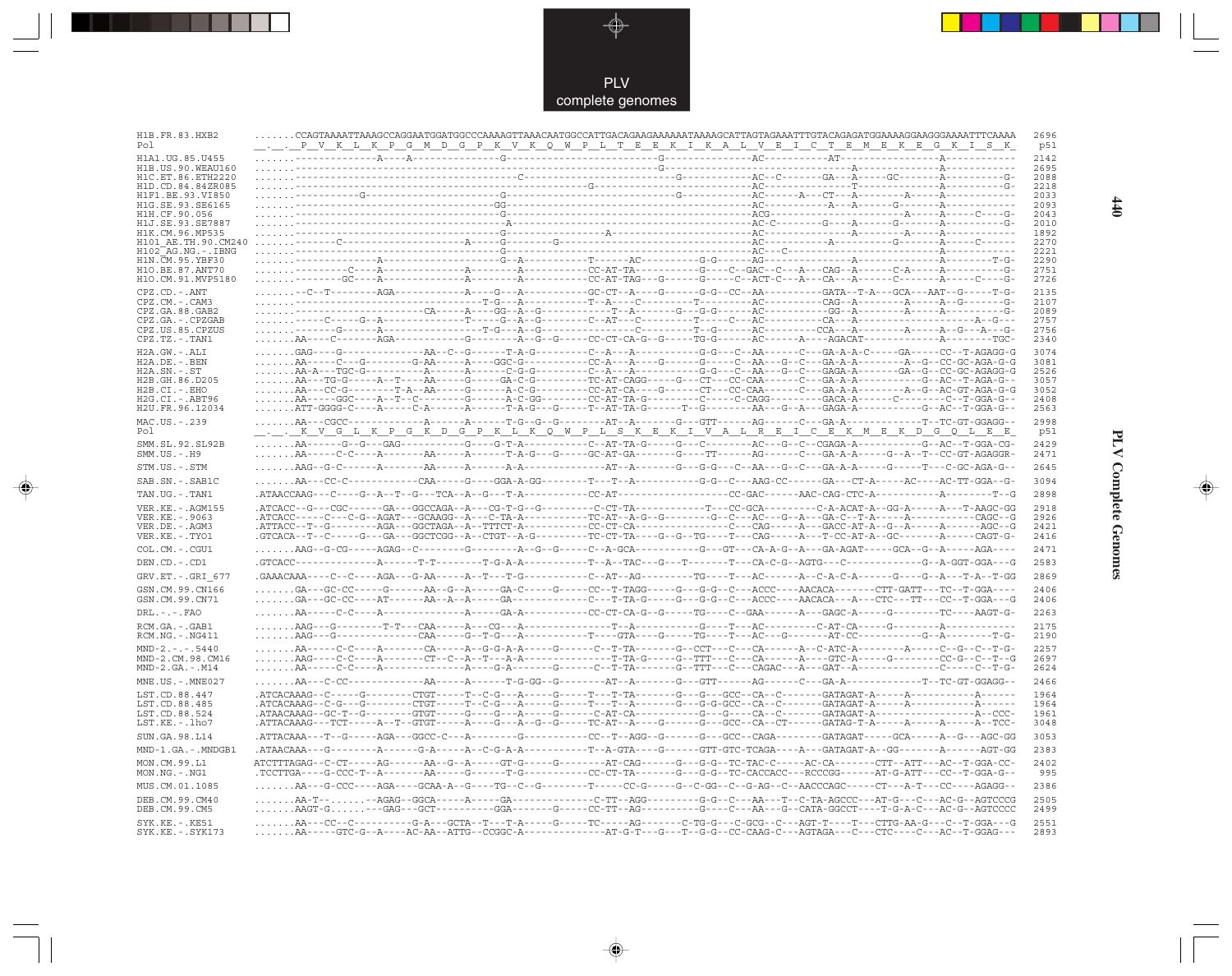| H1B.FR.83.HXB2<br>Pol                                                          | ATTGGGCCTGAAAATCCATACAATACTCCAGTATTTGCCATAAAGAAAAAAGACAGTACTAAATGGAGAAAATTAGTAGATTTCAGAGAACTTAATAAGAGAACTCAAGACTTCTGGGAAGTTCAATTAG<br><u>ig pen pynt pv faikkk dstkwrk LV dfre LNKR TO DFW EVOL.</u>                                                                                                                                                                                                                            | 2826<br>p51                  |
|--------------------------------------------------------------------------------|---------------------------------------------------------------------------------------------------------------------------------------------------------------------------------------------------------------------------------------------------------------------------------------------------------------------------------------------------------------------------------------------------------------------------------|------------------------------|
| H1A1.UG.85.U455<br>H1B.US.90.WEAU160<br>H1C.ET.86.ETH2220<br>H1D.CD.84.84ZR085 |                                                                                                                                                                                                                                                                                                                                                                                                                                 | 2272<br>2825<br>2218<br>2348 |
| H1F1.BE.93.VI850<br>H1G.SE.93.SE6165<br>H1H.CF.90.056<br>H1J.SE.93.SE7887      |                                                                                                                                                                                                                                                                                                                                                                                                                                 | 2163<br>2223<br>2173<br>2140 |
| H1K.CM.96.MP535<br>H101 AE.TH.90.CM240                                         |                                                                                                                                                                                                                                                                                                                                                                                                                                 | 2022<br>2400                 |
| H102 AG.NG.-.IBNG<br>H1N.CM.95.YBF30<br>H10.BE.87.ANT70<br>H1O.CM.91.MVP5180   | $- - - - -$                                                                                                                                                                                                                                                                                                                                                                                                                     | 2351<br>2420<br>2881<br>2856 |
| CPZ.CD. - . ANT                                                                |                                                                                                                                                                                                                                                                                                                                                                                                                                 | 2265                         |
| $CPZ.CM. - . CAM3$<br>CPZ.GA.88.GAB2<br>CPZ.GA.-.CPZGAB<br>CPZ.US.85.CPZUS     |                                                                                                                                                                                                                                                                                                                                                                                                                                 | 2237<br>2219<br>2887<br>2886 |
| $CPZ.TZ.-.TAN1$                                                                |                                                                                                                                                                                                                                                                                                                                                                                                                                 | 2470                         |
| H2A.GW.-.ALI<br>$H2A.DE. - .BEN$                                               |                                                                                                                                                                                                                                                                                                                                                                                                                                 | 3204<br>3211                 |
| $H2A$ . $SN - S$ T<br>H2B.GH.86.D205                                           |                                                                                                                                                                                                                                                                                                                                                                                                                                 | 2656<br>3186                 |
| $H2B.CI.-.EHO$                                                                 |                                                                                                                                                                                                                                                                                                                                                                                                                                 | 3182                         |
| H2G.CI. - . ABT96<br>H2U.FR.96.12034                                           |                                                                                                                                                                                                                                                                                                                                                                                                                                 | 2538<br>2693                 |
| MAC.US.-.239<br>Po 1                                                           | <u>A PPT N PYNT PGFAIKKKDKNKWRMLI DFREL NRVT QDFT EVQL</u>                                                                                                                                                                                                                                                                                                                                                                      | 3128<br>p51                  |
| SMM.SL.92.SL92B<br>$SMM.US.-.H9$                                               |                                                                                                                                                                                                                                                                                                                                                                                                                                 | 2559<br>2601                 |
| STM.US.-.STM                                                                   | $\texttt{G}\texttt{C}-\texttt{C}\texttt{T}-\texttt{A}\texttt{A}-\texttt{A}-\texttt{T}-\texttt{A}-\texttt{A}-\texttt{C}-\texttt{C}\texttt{A}\texttt{A}\texttt{C}-\texttt{A}-\texttt{A}-\texttt{A}-\texttt{A}-\texttt{A}-\texttt{A}-\texttt{A}-\texttt{A}-\texttt{A}-\texttt{A}-\texttt{A}-\texttt{A}-\texttt{A}-\texttt{A}-\texttt{A}-\texttt{A}-\texttt{A}-\texttt{A}-\texttt{A}-\texttt{A}-\texttt{A}-\texttt{A}-\texttt{A}-$  | 2775                         |
| SAB.SN.-.SAB1C                                                                 |                                                                                                                                                                                                                                                                                                                                                                                                                                 | 3224                         |
| TAN.UG. - . TAN1                                                               | $\verb G---AGGA--G---T---T---T---C--G---TGT--CCG---I-AA--AC-G---G-TG---A---T---T---CT--CT--C---AGC---A-C-----TT--G---T--G---T--G---T--G---T--G---T--G---A-1.$                                                                                                                                                                                                                                                                   | 3028                         |
| VER. KE. - . AGM155<br>VER.KE. - .9063<br>VER.DE. - . AGM3<br>VER.KE.-.TYO1    | $-{\bf -A}-{\bf AGGA}-\cdots-{\bf G-T}-{\bf T}-\cdots-{\bf C}-{\bf -A-C}--{\bf GCT}-{\bf C-GA}-{\bf G}-{\bf -G---AA}-{\bf -C-----{\bf G-TG}-\cdots-{\bf -C-----{\bf -C-----{\bf -A----AGT--{\bf A-----{\bf -C-----{\bf -T----{\bf -C----{\bf -C----{\bf -C----{\bf -C----{\bf -C----{\bf -C----{\bf -C----{\bf -C----{\bf -C----{\bf -C----{\bf -C----{\bf -C----{\bf -C----{\bf -C----{\bf -C----{\bf -C----{\bf -C----{\bf -$ | 3048<br>3056<br>2551<br>2546 |
| COL.CM. - . CGU1                                                               | $GCA-AATTA-GG-\cdots-----------A---A---A----TG----T-G-\cdots----T-AA-A-G-\cdots---G--A----------G--G--G--A--C----------A---------AT-------C---------A---------A---------A---------A---------A---------A-------A-------A---------A-------A---------A---------A---------A---------A---------A---------A---------A---------A---------A---------A---------A---------A---------A---------A$                                          | 2601                         |
| DEN.CD. - .CD1                                                                 |                                                                                                                                                                                                                                                                                                                                                                                                                                 | 2713                         |
| $GRV.ET.-.GRI 677$                                                             |                                                                                                                                                                                                                                                                                                                                                                                                                                 | 2999                         |
| GSN.CM.99.CN166<br>GSN.CM.99.CN71                                              |                                                                                                                                                                                                                                                                                                                                                                                                                                 | 2536<br>2536                 |
| $DRL - - - FAO$                                                                |                                                                                                                                                                                                                                                                                                                                                                                                                                 | 2393                         |
| RCM.GA.-.GAB1<br>$RCM.NG. - . NG411$                                           |                                                                                                                                                                                                                                                                                                                                                                                                                                 | 2305<br>2320                 |
| $MND-2. - - - 5440$<br>MND-2.CM.98.CM16<br>$MND-2.GA.-.M14$                    |                                                                                                                                                                                                                                                                                                                                                                                                                                 | 2387<br>2827<br>2754         |
| $MNE. US. - . MNE027$                                                          | GC-CCC--GACC-----------C--CAC------T---------G----AG-AC--------TGC-GA-------T--G-----A------GTC-----G-----TACA-----C-------                                                                                                                                                                                                                                                                                                     | 2596                         |
| LST.CD.88.447<br>LST.CD.88.485<br>LST.CD.88.524<br>LST.KE.-.lho7               |                                                                                                                                                                                                                                                                                                                                                                                                                                 | 2094<br>2094<br>2091         |
| SUN.GA.98.L14                                                                  |                                                                                                                                                                                                                                                                                                                                                                                                                                 | 3178<br>3183                 |
| MND-1.GA.-.MNDGB1                                                              |                                                                                                                                                                                                                                                                                                                                                                                                                                 | 2513                         |
| MON.CM.99.L1<br>$MON.NG. -.NG1$                                                | $GCA-A--AACC------T---TT---TTC--C--G---G---G---T-AA--C------G-TGC-CA------T-A--C--A=C--ACC---A---T---T---T---G---T---G---T---T---G---A-1.$                                                                                                                                                                                                                                                                                      | 2532<br>1125                 |
| MUS.CM.01.1085                                                                 |                                                                                                                                                                                                                                                                                                                                                                                                                                 | 2516                         |
| DEB.CM.99.CM40<br>DEB.CM.99.CM5                                                |                                                                                                                                                                                                                                                                                                                                                                                                                                 | 2635<br>2629                 |
| $SYK.KE. - .KE51$<br>SYK.KE. - . SYK173                                        | GCCTCC---AC------T--T----C-----T----TA---C-A--G--G----AATTA-------G-TGCCTA-G----T--GA----C---G-AGC---A--G-----T--------A--G----                                                                                                                                                                                                                                                                                                 | 2681<br>3023                 |

<u>a shekara ta 1989 na shekara t</u>

 $\overrightarrow{\phantom{a}}$ 

 $\frac{\displaystyle \rule{1.2cm}{0.15cm}}{\displaystyle \rule{1.2cm}{0.15cm}}$ 

 $\begin{picture}(20,5) \put(0,0){\line(1,0){10}} \put(15,0){\line(1,0){10}} \put(15,0){\line(1,0){10}} \put(15,0){\line(1,0){10}} \put(15,0){\line(1,0){10}} \put(15,0){\line(1,0){10}} \put(15,0){\line(1,0){10}} \put(15,0){\line(1,0){10}} \put(15,0){\line(1,0){10}} \put(15,0){\line(1,0){10}} \put(15,0){\line(1,0){10}} \put(15,0){\line(1,$ 

 $\overline{\phantom{0}}$ 

<u>a mana</u>

 $\mathbf{I}$ 

**441**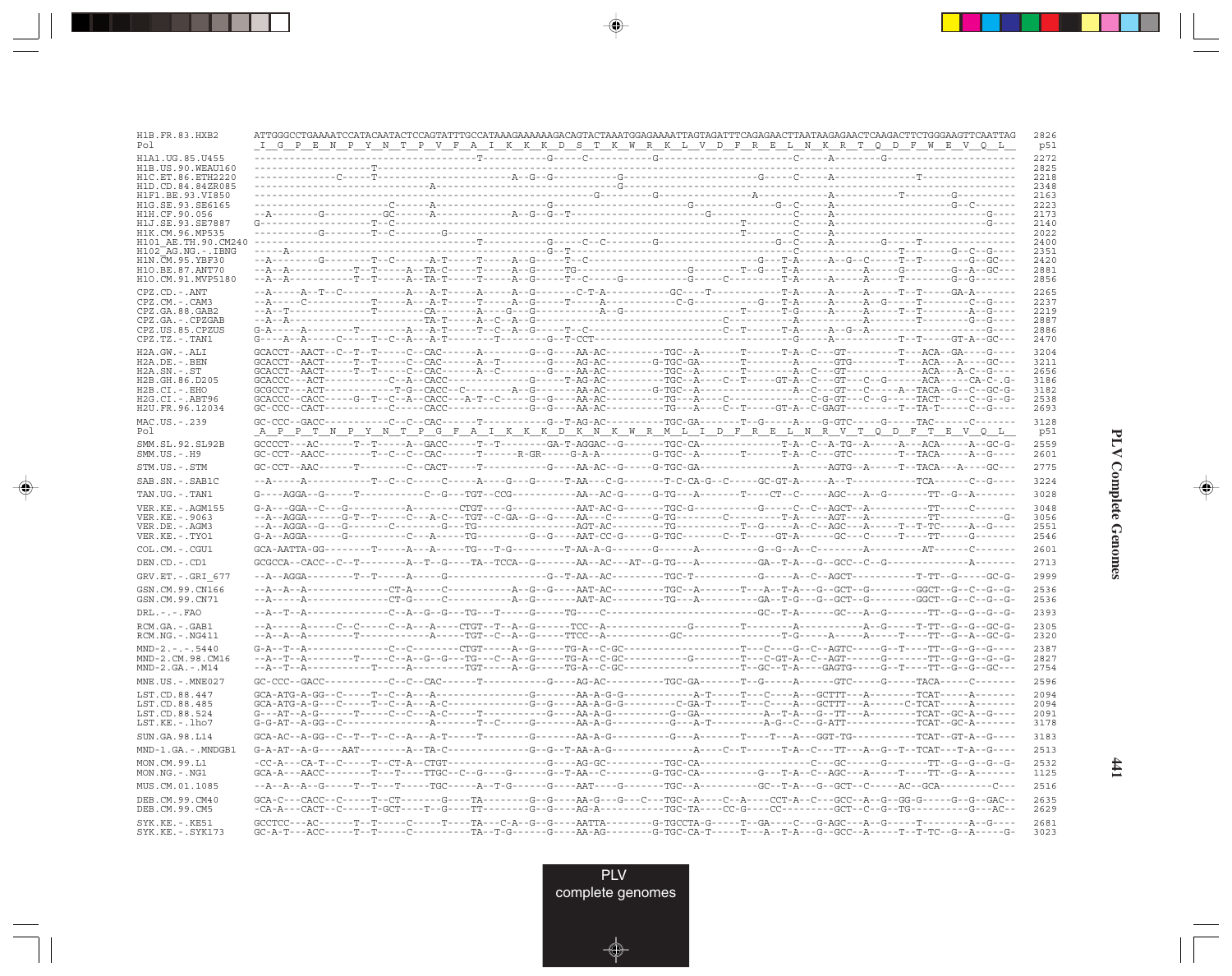

 $\begin{picture}(120,140)(-6.5,14.0) \put(0,0){\vector(0,1){10}} \put(15,0){\vector(0,1){10}} \put(15,0){\vector(0,1){10}} \put(15,0){\vector(0,1){10}} \put(15,0){\vector(0,1){10}} \put(15,0){\vector(0,1){10}} \put(15,0){\vector(0,1){10}} \put(15,0){\vector(0,1){10}} \put(15,0){\vector(0,1){10}} \put(15,0){\vector(0,1){10}} \put(15,0){\vector(0,1){10}}$ 

 $\mathbb{R}$ 

|                                          | Asp110 catalytic site                                                                                                                                                                                                                                                                                                                                                                                                                                                                                                                                            |              |
|------------------------------------------|------------------------------------------------------------------------------------------------------------------------------------------------------------------------------------------------------------------------------------------------------------------------------------------------------------------------------------------------------------------------------------------------------------------------------------------------------------------------------------------------------------------------------------------------------------------|--------------|
| H1B.FR.83.HXB2<br>Pol                    | <u>G_I_P_H_P_A_G_L_K_K_K_S_V_T_, , , , , , , V_L_D_V_G_D_A_Y_F_S_V_P_L_D_E_D_F_R_K_Y_T_A_F</u>                                                                                                                                                                                                                                                                                                                                                                                                                                                                   | 2938<br>p51  |
| H1A1.UG.85.U455                          |                                                                                                                                                                                                                                                                                                                                                                                                                                                                                                                                                                  | 2384         |
| H1B.US.90.WEAU160<br>H1C.ET.86.ETH2220   |                                                                                                                                                                                                                                                                                                                                                                                                                                                                                                                                                                  | 2937<br>2330 |
| H1D.CD.84.84ZR085                        |                                                                                                                                                                                                                                                                                                                                                                                                                                                                                                                                                                  | 2460         |
| H1F1.BE.93.VI850<br>H1G.SE.93.SE6165     |                                                                                                                                                                                                                                                                                                                                                                                                                                                                                                                                                                  | 2275<br>2335 |
|                                          |                                                                                                                                                                                                                                                                                                                                                                                                                                                                                                                                                                  | 2285         |
|                                          |                                                                                                                                                                                                                                                                                                                                                                                                                                                                                                                                                                  | 2252<br>2134 |
|                                          |                                                                                                                                                                                                                                                                                                                                                                                                                                                                                                                                                                  | 2512         |
| H1N.CM.95.YBF30                          |                                                                                                                                                                                                                                                                                                                                                                                                                                                                                                                                                                  | 2463<br>2532 |
| H1O.BE.87.ANT70                          |                                                                                                                                                                                                                                                                                                                                                                                                                                                                                                                                                                  | 2993         |
| H1O.CM.91.MVP5180                        | -T--T---------A-GG--T-----GC-A-GGC----T--T---CT-A-----A--A--A-----T-----CC---T---CC------T--A--A--C--                                                                                                                                                                                                                                                                                                                                                                                                                                                            | 2968         |
| $CPZ$ . $CD$ . $-ANT$<br>CPZ.CM.-.CAM3   |                                                                                                                                                                                                                                                                                                                                                                                                                                                                                                                                                                  | 2377<br>2349 |
| CPZ.GA.88.GAB2                           |                                                                                                                                                                                                                                                                                                                                                                                                                                                                                                                                                                  | 2331         |
| CPZ.GA.-.CPZGAB                          |                                                                                                                                                                                                                                                                                                                                                                                                                                                                                                                                                                  | 2999         |
| CPZ.US.85.CPZUS<br>$CPZ.TZ. - . TAN1$    | $\hspace*{2.5cm} \begin{aligned} -C & \xrightarrow{\hspace*{1cm}} C \xrightarrow{\hspace*{1cm}} C \xrightarrow{\hspace*{1cm}} C \xrightarrow{\hspace*{1cm}} C \xrightarrow{\hspace*{1cm}} C \xrightarrow{\hspace*{1cm}} C \xrightarrow{\hspace*{1cm}} C \xrightarrow{\hspace*{1cm}} C \xrightarrow{\hspace*{1cm}} C \xrightarrow{\hspace*{1cm}} C \xrightarrow{\hspace*{1cm}} C \xrightarrow{\hspace*{1cm}} C \xrightarrow{\hspace*{1cm}} C \xrightarrow{\hspace*{1cm}} C \xrightarrow{\hspace*{1cm}} C \xrightarrow{\hspace*{1cm}} C \xrightarrow{\hspace*{1cm$ | 2998<br>2582 |
| H2A.GW.-.ALI                             |                                                                                                                                                                                                                                                                                                                                                                                                                                                                                                                                                                  | 3316         |
| H2A.DE. - .BEN                           |                                                                                                                                                                                                                                                                                                                                                                                                                                                                                                                                                                  | 3323         |
| $H2A.SN.-.ST$<br>H2B.GH.86.D205          |                                                                                                                                                                                                                                                                                                                                                                                                                                                                                                                                                                  | 2768<br>3296 |
| $H2B.CI.-.EHO$                           |                                                                                                                                                                                                                                                                                                                                                                                                                                                                                                                                                                  | 3294         |
| H2G.CI. - . ABT96<br>H2U.FR.96.12034     | $\begin{array}{l} \texttt{-T--T--C--G--A----G--G--G--A----G--G--A----A----A----A----C--GATA--C--AC----C--A----A----C--A----C--A----C--A----C--A----C--A----C--A----C--A----C--A----C--A----C--A----C--A----C--A----C--A----C--A----C--A----C--A----C--A----C--A----C--A----C--A----C--A----C--A----C--A----C--A----C$                                                                                                                                                                                                                                            | 2650<br>2805 |
| MAC.US.-.239                             |                                                                                                                                                                                                                                                                                                                                                                                                                                                                                                                                                                  | 3240         |
| Pol                                      |                                                                                                                                                                                                                                                                                                                                                                                                                                                                                                                                                                  | p51          |
| SMM.SL.92.SL92B                          | $-{\color{red}T}-{\color{red}C}-\cdots-{\color{red}-G}-\cdots-{\color{red}GC}-{\color{red}-G}-{\color{red}ACG}-{\color{red}AGG}-{\color{red}AGG}-{\color{red}AGG}-{\color{red}CGF}-{\color{red}G}-{\color{red}G}-{\color{red}G}-{\color{red}G}-{\color{red}G}-{\color{red}G}-{\color{red}G}-{\color{red}G}-{\color{red}G}-{\color{red}G}-{\color{red}G}-{\color{red}G}-{\color{red}G}-{\color{red}G}-{\color{red}G}-{\color{red}G}-{\color{red}G}-{\color{red}G}-{\color{red}G}-{\color{$                                                                        | 2671         |
| $SMM.US.-.H9$                            |                                                                                                                                                                                                                                                                                                                                                                                                                                                                                                                                                                  | 2713         |
| STM.US.-.STM                             |                                                                                                                                                                                                                                                                                                                                                                                                                                                                                                                                                                  | 2887         |
| SAB.SN. - . SAB1C                        | $-\texttt{G}\texttt{---C}-\texttt{C}-\texttt{A}\texttt{---C}-\texttt{--C}\texttt{-G}\texttt{C}-\texttt{A}-\texttt{GGG-GCAGA-T}--\dots\ldots\ldots\ldots\ldots\ldots\ldots\texttt{---G}\texttt{T}-\texttt{--C}\texttt{A}-\texttt{A}\texttt{---C}-\texttt{---A}\texttt{G}\texttt{CTGC}\texttt{---}\texttt{T}-\texttt{---C}\texttt{C}-\texttt{---T}\texttt{C}\texttt{---}\texttt{--T}\texttt{C}\texttt{---}\texttt{A}\texttt{---}\texttt{A}\texttt{---}\texttt{--A}\text$                                                                                           | 3336         |
| TAN.UG. - . TAN1                         |                                                                                                                                                                                                                                                                                                                                                                                                                                                                                                                                                                  | 3140         |
| VER. KE. - . AGM155<br>VER. KE. - . 9063 |                                                                                                                                                                                                                                                                                                                                                                                                                                                                                                                                                                  | 3160<br>3168 |
| VER.DE. - . AGM3                         |                                                                                                                                                                                                                                                                                                                                                                                                                                                                                                                                                                  | 2663         |
| VER.KE. - . TYO1                         |                                                                                                                                                                                                                                                                                                                                                                                                                                                                                                                                                                  | 2658         |
| COL.CM. - . CGU1                         | $-G \texttt{---} \texttt{---} \texttt{---} \texttt{---} \texttt{---} \texttt{---} \texttt{---} \texttt{---} \texttt{---} \texttt{---} \texttt{---} \texttt{---} \texttt{---} \texttt{---} \texttt{---} \texttt{---} \texttt{---} \texttt{---} \texttt{---} \texttt{---} \texttt{---} \texttt{---} \texttt{---} \texttt{---} \texttt{---} \texttt{---} \texttt{---} \texttt{---} \texttt{---} \texttt{---} \texttt{---} \texttt{---} \texttt{---} \texttt{---} \texttt{---} \texttt{---} \text$                                                                   | 2713         |
| DEN.CD. - .CD1                           |                                                                                                                                                                                                                                                                                                                                                                                                                                                                                                                                                                  | 2825         |
| GRV.ET. - . GRI 677                      |                                                                                                                                                                                                                                                                                                                                                                                                                                                                                                                                                                  | 3111         |
| GSN.CM.99.CN166<br>GSN.CM.99.CN71        |                                                                                                                                                                                                                                                                                                                                                                                                                                                                                                                                                                  | 2666<br>2648 |
| $DRL - - - FAO$                          | $-G--T-G-C-P--R---A$ C-GA-CAAAAGAGCACGTAACTA--A-A---A-AAA--C--T----ACAGT--A--A--GT--------A-----A-----C--------                                                                                                                                                                                                                                                                                                                                                                                                                                                  | 2505         |
| RCM.GA. - . GAB1                         |                                                                                                                                                                                                                                                                                                                                                                                                                                                                                                                                                                  | 2417         |
| RCM.NG. - . NG411                        | $-\texttt{---C--G---A-G---A-----C-ATGC-GGCA-A-T---$                                                                                                                                                                                                                                                                                                                                                                                                                                                                                                              | 2432         |
| $MND-2. - - - 5440$                      |                                                                                                                                                                                                                                                                                                                                                                                                                                                                                                                                                                  | 2499         |
| MND-2.CM.98.CM16                         |                                                                                                                                                                                                                                                                                                                                                                                                                                                                                                                                                                  | 2939         |
| $MND-2.GA.-.M14$                         | ----C--------G-G---C------C-ATGTG--CA-A-C---A--T-----A-A--A------C---------TG---T--G------GAG---T--A-----C---------                                                                                                                                                                                                                                                                                                                                                                                                                                              | 2866         |
| MNE.US. - . MNE027                       |                                                                                                                                                                                                                                                                                                                                                                                                                                                                                                                                                                  | 2708         |
| LST.CD.88.447<br>LST.CD.88.485           |                                                                                                                                                                                                                                                                                                                                                                                                                                                                                                                                                                  | 2206<br>2206 |
| LST.CD.88.524                            | $\begin{array}{l} -C-r-\cdots-r-\cdots+2A-\cdots-G-ATGC-GCA-A-\cdots+2A-\cdots+G-A-\cdots+2G-A-\cdots+2G-A-\cdots+2GTA-\cdots-C-G-\cdots-C-G-\cdots+2G-C-A-\cdots+2G-C-A-\cdots+2G-C-A-\cdots+2G-C-A-\cdots+2G-C-A-\cdots+2G-C-A-\cdots+2G-C-A-\cdots+2G-C-A-\cdots+2G-C-A-\cdots+2G-C-A-\cdots+2G-C-A-\cdots+2G-C-A-\cdots+2G-C-A-\cdots+2G-C-A-\cdots+2G-C-A-\cdots+2G-C-A-\cdots+2G-C-A-\cdots+2G-C-A-\cdots$                                                                                                                                                 | 2203         |
| LST.KE.-.lho7                            |                                                                                                                                                                                                                                                                                                                                                                                                                                                                                                                                                                  | 3290         |
| SUN.GA.98.L14                            | $- G - T - T - T - \cdots - A - \cdots - A - \cdots - G - \cdots - G - T - T - \cdots - G - A - \cdots - \cdots - G - A - \cdots - G - A - \cdots - G - \cdots - G - A - \cdots - G - A - A - A - A - \cdots - G - A - \cdots - G - A - \cdots - G - A - \cdots - G - A - \cdots - G - A - \cdots - G - A - \cdots - G - A - \cdots - G - A - \cdots - G - A - \cdots - G - A - \cdots - G - A - \cdots - G - A - \cdots - G - A - \cdots - G - A - \cdots - G - A - \cdots - G - A$                                                                             | 3295         |
| MND-1.GA.-.MNDGB1                        | $-{\color{red}T}\texttt{---}-{\color{red}T}\texttt{-}-{\color{red}C}\texttt{-}-{\color{red}A}\texttt{-}-{\color{red}-C}\texttt{-}+{\color{red}A}\texttt{-}-{\color{red}-C}\texttt{-}-{\color{red}T}\texttt{-}+{\color{red}A}\texttt{-}-{\color{red}T}\texttt{-}-{\color{red}T}\texttt{-}+{\color{red}A}\texttt{-}-{\color{red}T}\texttt{-}+{\color{red}A}\texttt{-}-{\color{red}T}\texttt{-}-{\color{red}A}\texttt{-}-{\color{red}A}\texttt{-}-{\color{red}A}\texttt{-}-{\color{red}A}\texttt{-}-{\color{red}$                                                   | 2625         |
| MON.CM.99.L1<br>MON.NG.-.NG1             |                                                                                                                                                                                                                                                                                                                                                                                                                                                                                                                                                                  | 2644<br>1237 |
| MUS.CM.01.1085                           | ---C--------A-----A----T-G--C-TG-GCAC--T---A--G-----A-CAAG--C--C-T--ACAGT--C---C------C------T--------C--A--C--                                                                                                                                                                                                                                                                                                                                                                                                                                                  | 2628         |
| DEB. CM. 99. CM40<br>DEB.CM.99.CM5       |                                                                                                                                                                                                                                                                                                                                                                                                                                                                                                                                                                  | 2747<br>2741 |
| $SYK.KE. - .KE51$<br>$SYK.KE. - .SYK173$ |                                                                                                                                                                                                                                                                                                                                                                                                                                                                                                                                                                  | 2790<br>3132 |

 $\blacklozenge$ 

**PLV Complete Genomes 442 PLV Complete Genomes** 

 $\Rightarrow$ 

 $\sqrt{2}$ 

 $\frac{442}{1}$ 

 $\Box$ 

- 1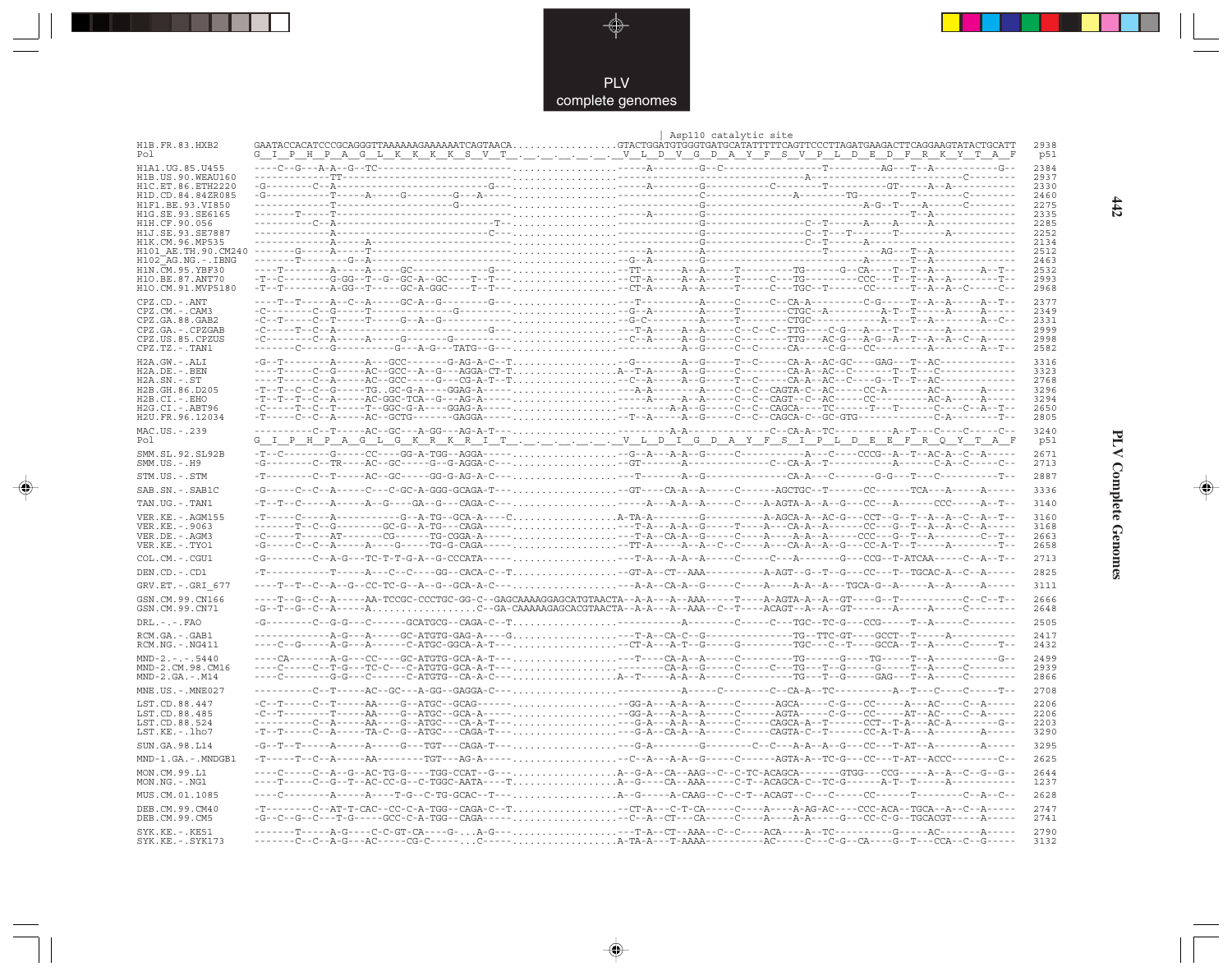| H1B.FR.83.HXB2<br>Pol                    |  | TACCATACCTAGTATAAACAATGAGACACCAGGGATTAGATATCAGTACAATGTGCTTCCACAGGGATGGAAAGGATCACCAGCAATATTCCAAAGTAGCATGACAAAAATCTTAGAGCCTTTTAGAAAA<br><u>T I P S I N N E T P G I R Y Q Y N V L P Q G W K G S P A I F Q S S M T K I L E P F R K</u>                                                                                                                                                                                                         | 3068<br>p51  |
|------------------------------------------|--|--------------------------------------------------------------------------------------------------------------------------------------------------------------------------------------------------------------------------------------------------------------------------------------------------------------------------------------------------------------------------------------------------------------------------------------------|--------------|
| H1A1.UG.85.U455<br>H1B.US.90.WEAU160     |  |                                                                                                                                                                                                                                                                                                                                                                                                                                            | 2514<br>3067 |
| H1C.ET.86.ETH2220<br>H1D.CD.84.84ZR085   |  |                                                                                                                                                                                                                                                                                                                                                                                                                                            | 2460<br>2590 |
| H1F1.BE.93.VI850                         |  |                                                                                                                                                                                                                                                                                                                                                                                                                                            | 2405         |
| H1G.SE.93.SE6165<br>H1H.CF.90.056        |  |                                                                                                                                                                                                                                                                                                                                                                                                                                            | 2465<br>2415 |
| H1J.SE.93.SE7887                         |  |                                                                                                                                                                                                                                                                                                                                                                                                                                            | 2382         |
| H1K.CM.96.MP535<br>H101 AE.TH.90.CM240   |  |                                                                                                                                                                                                                                                                                                                                                                                                                                            | 2264<br>2642 |
| $H102$ AG. NG. - TBNG                    |  |                                                                                                                                                                                                                                                                                                                                                                                                                                            | 2593         |
| H1N.CM.95.YBF30<br>H10.BE.87.ANT70       |  |                                                                                                                                                                                                                                                                                                                                                                                                                                            | 2662<br>3123 |
| H1O.CM.91.MVP5180                        |  |                                                                                                                                                                                                                                                                                                                                                                                                                                            | 3098         |
| CPZ.CD. - . ANT                          |  |                                                                                                                                                                                                                                                                                                                                                                                                                                            | 2507         |
| CPZ.CM.-.CAM3<br>CPZ.GA.88.GAB2          |  |                                                                                                                                                                                                                                                                                                                                                                                                                                            | 2479<br>2461 |
| CPZ.GA.-.CPZGAB                          |  |                                                                                                                                                                                                                                                                                                                                                                                                                                            | 3129         |
| CPZ.US.85.CPZUS                          |  |                                                                                                                                                                                                                                                                                                                                                                                                                                            | 3128         |
| CPZ.TZ.-.TAN1                            |  |                                                                                                                                                                                                                                                                                                                                                                                                                                            | 2712<br>3446 |
| $H2A.GW.-.ALI$<br>$H2A.DE. - .BEN$       |  |                                                                                                                                                                                                                                                                                                                                                                                                                                            | 3453         |
| $H2A.SN.-.ST$                            |  |                                                                                                                                                                                                                                                                                                                                                                                                                                            | 2898         |
| H2B.GH.86.D205<br>$H2B.CI.-.EHO$         |  |                                                                                                                                                                                                                                                                                                                                                                                                                                            | 3426<br>3424 |
| H2G.CI.-.ABT96                           |  |                                                                                                                                                                                                                                                                                                                                                                                                                                            | 2780         |
| H2U.FR.96.12034                          |  |                                                                                                                                                                                                                                                                                                                                                                                                                                            | 2935         |
| MAC.US.-.239<br>Pol                      |  | <u>T LPS V N N G E P G K R Y I Y K V LP Q G W K G S P A I F Q Y T M R H V L E P F R K </u>                                                                                                                                                                                                                                                                                                                                                 | 3370<br>p51  |
| SMM.SL.92.SL92B                          |  |                                                                                                                                                                                                                                                                                                                                                                                                                                            | 2801         |
| $SMM.US.-.H9$                            |  |                                                                                                                                                                                                                                                                                                                                                                                                                                            | 2843         |
| STM.US.-.STM                             |  |                                                                                                                                                                                                                                                                                                                                                                                                                                            | 3017         |
| SAB.SN.-.SAB1C                           |  |                                                                                                                                                                                                                                                                                                                                                                                                                                            | 3466         |
| TAN.UG. - . TAN1                         |  |                                                                                                                                                                                                                                                                                                                                                                                                                                            | 3270         |
| VER. KE. - . AGM155                      |  | $C-\dots-C-\dots-CGG-\dots---GG-\dots---C-A-\dots---A-TT--TGC-A-G-\dots-C-\dots-C-\dots-C-\dots-C-GA-\dots-T--A-C-CAGCAT---TC--AGAAA-A-AG---$                                                                                                                                                                                                                                                                                              | 3290         |
| VER. KE. - . 9063<br>VER.DE. - . AGM3    |  |                                                                                                                                                                                                                                                                                                                                                                                                                                            | 3298<br>2793 |
| VER.KE.-.TYO1                            |  |                                                                                                                                                                                                                                                                                                                                                                                                                                            | 2788         |
| COL.CM. - . CGU1                         |  | ---A--C--ATCAG-G------TT-G----------C-------GT------A-----A--G-----T-------G--T---A----C-----G-A-CAG-AG---G---C----A--G--C--G--C                                                                                                                                                                                                                                                                                                           | 2843         |
| DEN.CD. - .CD1                           |  | ---AG-G--GTCC--T--------AGG------ACAA--G--CATT-T---A--CT-A------AT-----GT------G--TA-C--T--T--GGCC-CAGCAGAT-----GC-TAGC-AA-----G--G                                                                                                                                                                                                                                                                                                        | 2955         |
| $GRV.ET.-.GRI 677$                       |  |                                                                                                                                                                                                                                                                                                                                                                                                                                            | 3241         |
| GSN.CM.99.CN166                          |  | $-{\bf T}-{\bf A}{\bf G} - \cdots -{\bf T}{\bf C}{\bf A}{\bf G} - \cdots -{\bf T}-{\bf C}-{\bf G}-{\bf G}-{\bf G}-{\bf C}-{\bf T}{\bf G}{\bf A}-{\bf G}-{\bf G}-{\bf T}-{\bf A}-{\bf C}{\bf T}-{\bf A}-{\bf G}-{\bf T}-{\bf T}-{\bf T}-{\bf T}-{\bf T}-{\bf C}-{\bf G}-{\bf G}-{\bf T}-{\bf C}-{\bf T}-{\bf T}-{\bf T}-{\bf G}-{\bf A}{\bf C}-{\bf T}{\bf T}{\bf G}-{\bf G}{\bf C}-{\bf G}{\bf G}-{\bf G}{\bf G}-{\bf G}{\bf G}-{\bf G}{\$ | 2796         |
| GSN.CM.99.CN71                           |  | -T-AG----ATCAG--------C----C----CTGAG--G-------T---A--TT-A--T-----T----G-CG--T---A-C--T--GGCC-CTG-AG-TTCCT-G---T-T-AGA-----G-C                                                                                                                                                                                                                                                                                                             | 2778         |
| $DRL$ . - . - . $FAO$                    |  |                                                                                                                                                                                                                                                                                                                                                                                                                                            | 2635         |
| RCM.GA.-.GAB1<br>$RCM.NG. - . NG411$     |  |                                                                                                                                                                                                                                                                                                                                                                                                                                            | 2547<br>2562 |
| $MND-2. - - - 5440$                      |  |                                                                                                                                                                                                                                                                                                                                                                                                                                            | 2629         |
| MND-2.CM.98.CM16                         |  |                                                                                                                                                                                                                                                                                                                                                                                                                                            | 3069         |
| $MND-2.GA.-.M14$                         |  |                                                                                                                                                                                                                                                                                                                                                                                                                                            | 2996         |
| MNE.US.-.MNE027                          |  | ---TT----ATCAG----T----CAGA------A-AAC----CATT--T--G--C--G--T-----G-----G--G-------C--C------CAC-CT----G---TG-GC-G--A--C--C--G--G------                                                                                                                                                                                                                                                                                                    | 2838         |
| LST.CD.88.447<br>LST.CD.88.485           |  | C--AG----ATC---T--T--CC--GA--------GA---------T-----A--A--C--A--------G--GAGT---TGC--T--T---GC--CAG-AG--GG-C--C--TCAGAA---------                                                                                                                                                                                                                                                                                                           | 2336<br>2336 |
| LST.CD.88.524                            |  |                                                                                                                                                                                                                                                                                                                                                                                                                                            | 2333         |
| LST.KE.-.lho7                            |  |                                                                                                                                                                                                                                                                                                                                                                                                                                            | 3420         |
| SUN.GA.98.L14                            |  | C--A-----GTCAG----T---C--G--------A-AA------GT---T-----C--A-------C---------AGT--TTGC--C--T--GG-A-CGG-AG-G-GCC---------AAA-------G-                                                                                                                                                                                                                                                                                                        | 3425         |
| MND-1.GA.-.MNDGB1                        |  |                                                                                                                                                                                                                                                                                                                                                                                                                                            | 2755         |
| MON.CM.99.L1<br>MON.NG.-.NG1             |  |                                                                                                                                                                                                                                                                                                                                                                                                                                            | 2774<br>1367 |
| MUS.CM.01.1085                           |  | -T-GC-G---CAGG-------CTT-GG-----CA-GA--------A-T---A------A------C-------G--T--TA-C--C------GTTC-CAGCAG-C---C-------AGAGA---AG---                                                                                                                                                                                                                                                                                                          | 2758         |
| DEB.CM.99.CM40<br>DEB.CM.99.CM5          |  | C--A------TCGG-G------ACACA------AGAG------G---T--GA--A--T--A--C----GT-C--------C-------GGCA-CAG--GGC-GGCAGC-GA-A-T------AGG--                                                                                                                                                                                                                                                                                                             | 2877<br>2871 |
| $SYK.KE. - .KE51$<br>$SYK.KE. - .SYK173$ |  |                                                                                                                                                                                                                                                                                                                                                                                                                                            | 2920<br>3262 |

<u>a shekara ta 1989 na shekara t</u>

 $\overline{\blacklozenge}$ 

 $\overline{\hphantom{m}}$ 

 $\begin{picture}(20,5) \put(0,0){\line(1,0){10}} \put(15,0){\line(1,0){10}} \put(15,0){\line(1,0){10}} \put(15,0){\line(1,0){10}} \put(15,0){\line(1,0){10}} \put(15,0){\line(1,0){10}} \put(15,0){\line(1,0){10}} \put(15,0){\line(1,0){10}} \put(15,0){\line(1,0){10}} \put(15,0){\line(1,0){10}} \put(15,0){\line(1,0){10}} \put(15,0){\line(1,$ 

 $\overline{\phantom{0}}$ 

 $\Box$ 

▁▏▁▊▊▏

 $\mathbf{I}$ 

**443**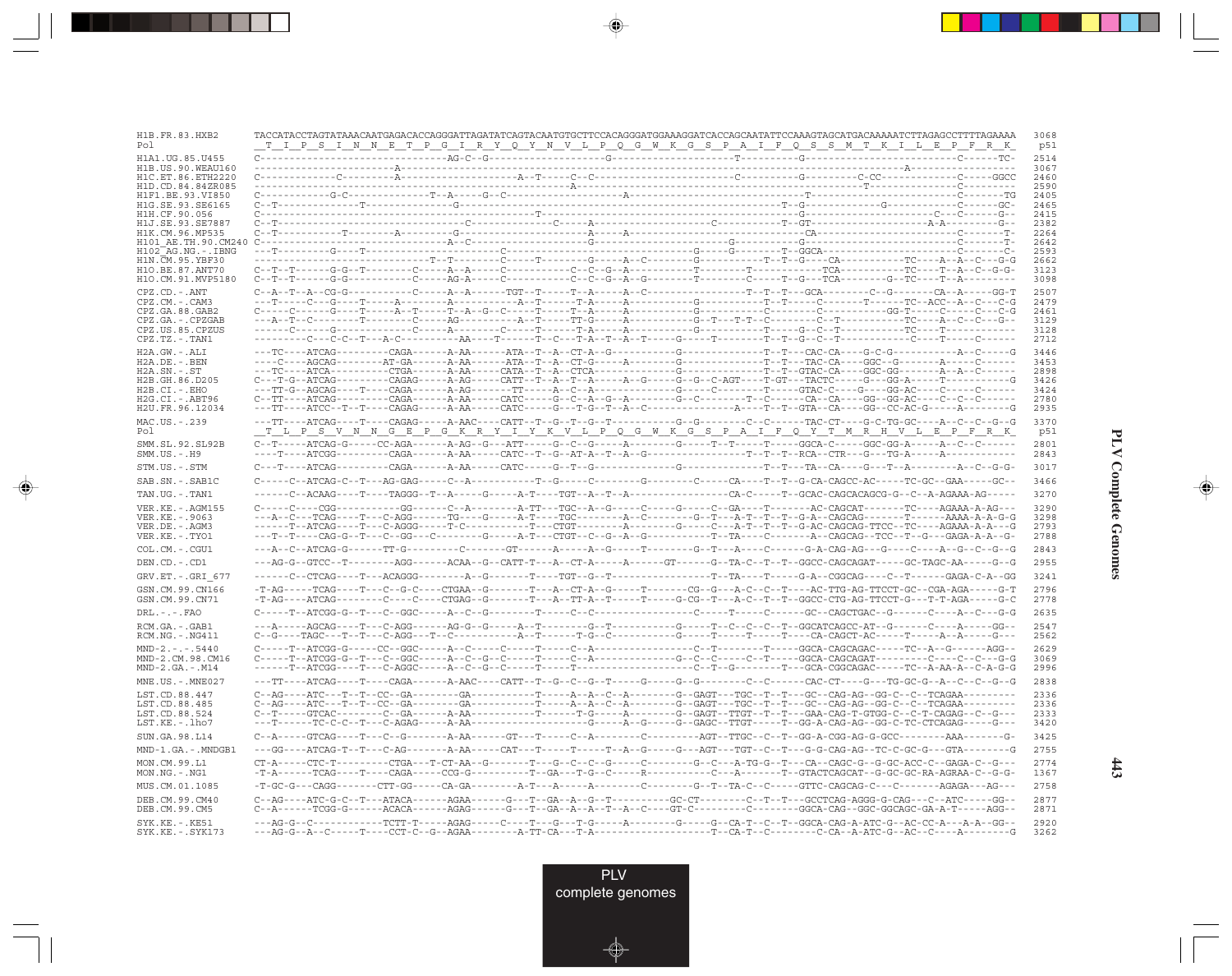

#### Asp185 Asp186 catalytic site

◈

| H1B.FR.83.HXB2<br>Pol                   | <u>Q N P D I V I Y Q Y M D D L Y V G S D L E I G Q H R T K I E E L R Q H L L R W G L T T</u>                                                                                                                                                                                                                                                                                                                                                                                                                   | 3198<br>p51  |
|-----------------------------------------|----------------------------------------------------------------------------------------------------------------------------------------------------------------------------------------------------------------------------------------------------------------------------------------------------------------------------------------------------------------------------------------------------------------------------------------------------------------------------------------------------------------|--------------|
| H1A1.UG.85.U455<br>H1B.US.90.WEAU160    |                                                                                                                                                                                                                                                                                                                                                                                                                                                                                                                | 2644<br>3197 |
| H1C.ET.86.ETH2220                       |                                                                                                                                                                                                                                                                                                                                                                                                                                                                                                                | 2590         |
| H1D.CD.84.84ZR085                       |                                                                                                                                                                                                                                                                                                                                                                                                                                                                                                                | 2720         |
| H1F1 BE 93 VI850<br>H1G. SE. 93. SE6165 |                                                                                                                                                                                                                                                                                                                                                                                                                                                                                                                | 2535<br>2595 |
| H1H.CF.90.056                           |                                                                                                                                                                                                                                                                                                                                                                                                                                                                                                                | 2545         |
| H1J.SE.93.SE7887<br>H1K.CM.96.MP535     |                                                                                                                                                                                                                                                                                                                                                                                                                                                                                                                | 2512         |
|                                         |                                                                                                                                                                                                                                                                                                                                                                                                                                                                                                                | 2394<br>2772 |
| H102 AG.NG.-.IBNG                       | $\texttt{A}\texttt{-----G}\texttt{-----G}\texttt{-----G}\texttt{-----G}\texttt{-----G}\texttt{-----A}\texttt{-----G}\texttt{-----G}\texttt{---G}\texttt{---G}\texttt{---A}\texttt{---A}\texttt{---G}\texttt{---A}\texttt{---A}\texttt{---G}\texttt{---A}\texttt{---G}\texttt{---A}\texttt{---A}\texttt{---A}\texttt{---A}\texttt{---A}\texttt{---A}\texttt{---A}\texttt{---A}\texttt{---A}\texttt{---A}\texttt{---A}\texttt{---A}\texttt{---A}\texttt{---A}\texttt{---A}\texttt{---A}\texttt{---A}\texttt{---$ | 2723         |
| H1N.CM.95.YBF30<br>H10.BE.87.ANT70      |                                                                                                                                                                                                                                                                                                                                                                                                                                                                                                                | 2792<br>3253 |
| H10.CM.91.MVP5180                       |                                                                                                                                                                                                                                                                                                                                                                                                                                                                                                                | 3228         |
| $CPZ$ . $CD$ . $-ANT$                   |                                                                                                                                                                                                                                                                                                                                                                                                                                                                                                                | 2637         |
| CPZ.CM.-.CAM3                           | --GC--------T--A-A--T--C--G--T---------C-T-----G--------T--G---C--A-AG-A------GA---GG-----CTA--C-----G-----AC-T-CT-----GT----T--C-                                                                                                                                                                                                                                                                                                                                                                             | 2609         |
| CPZ.GA.88.GAB2<br>CPZ.GA. - . CPZGAB    |                                                                                                                                                                                                                                                                                                                                                                                                                                                                                                                | 2591<br>3259 |
| CPZ.US.85.CPZUS                         | ---C------TG-TA-A-----------T--------C-C-------G--A-TC--A-CT---AAA-------GGA---GG----ACT---C------T--T-C-T-CT------T-C--T--C                                                                                                                                                                                                                                                                                                                                                                                   | 3258         |
| $CPZ.TZ. - . TAN1$                      | G--C-C-----TG-G-AC--T--C-----T---------C-T--CA----T--A--TC-TA-TGA--A-G-A-----G-A-CTG---A--A-------G---------A-CA------T-AGAG--C-                                                                                                                                                                                                                                                                                                                                                                               | 2842         |
| $H2A.GW. - .ALI$<br>H2A.DE. - . BEN     |                                                                                                                                                                                                                                                                                                                                                                                                                                                                                                                | 3576<br>3583 |
| $H2A.SN.-.ST$                           |                                                                                                                                                                                                                                                                                                                                                                                                                                                                                                                | 3028         |
| H2B.GH.86.D205                          |                                                                                                                                                                                                                                                                                                                                                                                                                                                                                                                | 3556         |
| $H2B.CI.-.EHO$<br>$H2G.CI.-ABT96$       | GCC--CAAT--TG-CAC---AATC--G---------CA-TCTC--G-C-AG----AGGAGCGATCT-G----GAC-GGGT-G-GTCTC-A--A-A-G-G-TAT-AAAT-ACAT----T-CT-T--T-                                                                                                                                                                                                                                                                                                                                                                                | 3554<br>2910 |
| H2U.FR.96.12034                         |                                                                                                                                                                                                                                                                                                                                                                                                                                                                                                                | 3065         |
| MAC.US. - . 239<br>Pol                  | GC--------TG-GACCT-AGTC--G--T--------CA-C-TAA---CTAG----AGGAC-GACCT-G-A---GAC-GGGT-G-TTTAC--TCA-AGG---TCT--AAT--CATA--GT--T-T--C-<br><u>G N P D V G L V Q Y M D D I L I A S D R T D L E H D R V V L Q S K E L L N S I G F S T </u>                                                                                                                                                                                                                                                                             | 3500<br>p51  |
| SMM.SL.92.SL92B<br>$SMM. US. - . H9$    | GC--------TG-GACCC-GATC------------CA-C-TAA---CTAG---TAG-AC-GATTTAG-A---GAC-GGGT-G-TTTAC-AT-A-AGG---T----AAC--TATA---T---T----C-                                                                                                                                                                                                                                                                                                                                                                               | 2931<br>2973 |
| STM.US.-.STM                            | GCC--C-----TG--AC-C-GATC--------------A-C-TGA---CCAG----AG-AC-GATCTAG-----GAC-GGGT-G-TTTAC--T---AGG---TC--AAAT-AT-TA---T--T----C-                                                                                                                                                                                                                                                                                                                                                                              | 3147         |
| SAB.SN. - . SAB1C                       |                                                                                                                                                                                                                                                                                                                                                                                                                                                                                                                | 3596         |
| TAN.UG. - . TAN1                        | A-GGT--A---TT---AA--AAT---G-----------CA---GGA--------A--T--GCC-GAGAAAG-A---GATGA---GG----A---G-A---A-G-T----C-ATTAA-A--CT-CGAG--G-                                                                                                                                                                                                                                                                                                                                                                            | 3400         |
| VER. KE. - . AGM155                     | G--TTAAA-C-GC-GACG--TGTC--G----------CC-C-GG--------AC-AGA---GGGTCCAA-----GATCAGCT-G--C-AACA--T--GA-TAGAT--CAAGAA------T-AGAA----                                                                                                                                                                                                                                                                                                                                                                              | 3420         |
| VER.KE. - . 9063                        |                                                                                                                                                                                                                                                                                                                                                                                                                                                                                                                | 3428         |
| VER.DE. - . AGM3<br>VER.KE. - . TYO1    |                                                                                                                                                                                                                                                                                                                                                                                                                                                                                                                | 2923<br>2918 |
| COL.CM. - . CGU1                        |                                                                                                                                                                                                                                                                                                                                                                                                                                                                                                                | 2970         |
| DEN.CD.-.CD1                            |                                                                                                                                                                                                                                                                                                                                                                                                                                                                                                                | 3085         |
| GRV.ET. - .GRI 677                      | --C-C---T-GGT---AA--TGTC----------C-------GGT-G-CG--A---CAT--TGAGACTAGA----ATCA-C-GG----CATAG-A---A-GATG---C-AGAAAAA--T--AGAA--C-                                                                                                                                                                                                                                                                                                                                                                              | 3371         |
| GSN.CM.99.CN166                         |                                                                                                                                                                                                                                                                                                                                                                                                                                                                                                                | 2926         |
| GSN.CM.99.CN71                          | --GG-G-----TG-G--A--AATA--G-----------C----TGA-------A--TAGGA--T-G-CAG-------GCA-GT-G-GC-CA-AA-A---A-TTTGT--AC-TCC-ATAACA-CCAG--C-                                                                                                                                                                                                                                                                                                                                                                             | 2908         |
| $DRL$ . - . - . $FAO$                   | A---------TG-GA----A-----G-----------C---T-------AG---TAG-CC--A-CATTTA---GAGCAG-TG--TA-A--AT-A---AC----T-AAA-TTC----G--CGAG--C-                                                                                                                                                                                                                                                                                                                                                                                | 2765         |
| RCM.GA. - .GAB1<br>RCM.NG. - . NG411    | G-G--------TG-CA-C--T--C--G-----------C-C-T------C--A--TAG-AC--AGTT-G-A---GAC-A--TG--CA-AC-AT-A---G-T-----AC--TTC-----CT--GAG--C-                                                                                                                                                                                                                                                                                                                                                                              | 2677<br>2692 |
| $MND-2. - - - 5440$                     | A-GC-------AG-CT-A--------G--T--------C---T---G-GAG---TC--AGTGCCTCTG-A--C--T-A--TG---TA--AT-A--GG-----T--CA-TTC----G--CGAG--C-                                                                                                                                                                                                                                                                                                                                                                                 | 2759         |
| MND-2.CM.98.CM16<br>$MND-2.GA.-.M14$    |                                                                                                                                                                                                                                                                                                                                                                                                                                                                                                                | 3199<br>3126 |
| MNE.US.-.MNE027                         | GC--------TG-GACCC-AGTC--G--T-------CA-C-TA----CTAG---AGGAC-GACCT-G-A---GAC-GGGT-G-TTTAC--T-A-AGG---TCT-AAAT--CATA--GT--T-T--C-                                                                                                                                                                                                                                                                                                                                                                                | 2968         |
| LST.CD.88.447                           |                                                                                                                                                                                                                                                                                                                                                                                                                                                                                                                | 2466         |
| LST.CD.88.485                           | TT---C--T------A-CC-G----------------ACTCA----G--A--TAGG--C-AGAAAGG----GATCAGGC-G--A-A--AT-A---G-G-TCT-AA---CA---AATT-AGAA----                                                                                                                                                                                                                                                                                                                                                                                 | 2466         |
| LST.CD.88.524                           |                                                                                                                                                                                                                                                                                                                                                                                                                                                                                                                | 2463         |
| LST.KE.-.lho7                           |                                                                                                                                                                                                                                                                                                                                                                                                                                                                                                                | 3550         |
| SUN.GA.98.L14                           |                                                                                                                                                                                                                                                                                                                                                                                                                                                                                                                | 3555         |
| MND-1.GA.-.MNDGB1                       |                                                                                                                                                                                                                                                                                                                                                                                                                                                                                                                | 2885         |
| MON.CM.99.L1<br>$MON.NG. - . NG1$       | A--T-C-----GG--AC-T-AATA--G-----------CC-ACTGA-------AA-TCACTCTC-GCCAG-A--C--G-A--T-G---G--TCA-A---GCGACC--AC-A--AAA--GA--CAA----<br>A--T-------GG-CACCC--ATC--G-----------C-ACTCA----T--A---CATTCCC--CCTG-A--C--G-AG-T-G--ACA-CCA-T---ACG-TR--A-CAGAAAA---GA--CAA----                                                                                                                                                                                                                                         | 2904<br>1497 |
| MUS.CM.01.1085                          | GC---C-----TG-CAC-C--ATC------------CC-CCTGA-------CA--AG----T--TCAAGC--C--G-A-GT-G---CAC--A-T---A-CATG--C--A-A-CTT--GA--CAA--C-                                                                                                                                                                                                                                                                                                                                                                               | 2888         |
| DEB.CM.99.CM40<br>DEB.CM.99.CM5         |                                                                                                                                                                                                                                                                                                                                                                                                                                                                                                                | 3007<br>3001 |
| SYK.KE. - . KE51                        | A-G---T----T---A-A--AGTA--G-----------CC-T-TG-----G---A--AG-TC-GA-AA-G-A---G-TCA--TTG--AGT--AA-TGT-A--AG---A--AGCAGTA---T-CT-T-TT-                                                                                                                                                                                                                                                                                                                                                                             | 3050         |
| $SYK.KE. - .SYK173$                     | A-GT--T----TC-CAC-C-AATA--G----------C--A-TGA-T--CA----TAG-TC-GAGAA-GCA---CAGGAG-T-G--C-AC-AA-AGTGAC-GCA--A--A-AAGT----T---AGGTC-                                                                                                                                                                                                                                                                                                                                                                              | 3392         |

♦

 $\frac{444}{4}$ 

**PLV Complete Genomes 444** PLV Complete Genomes

 $\clubsuit$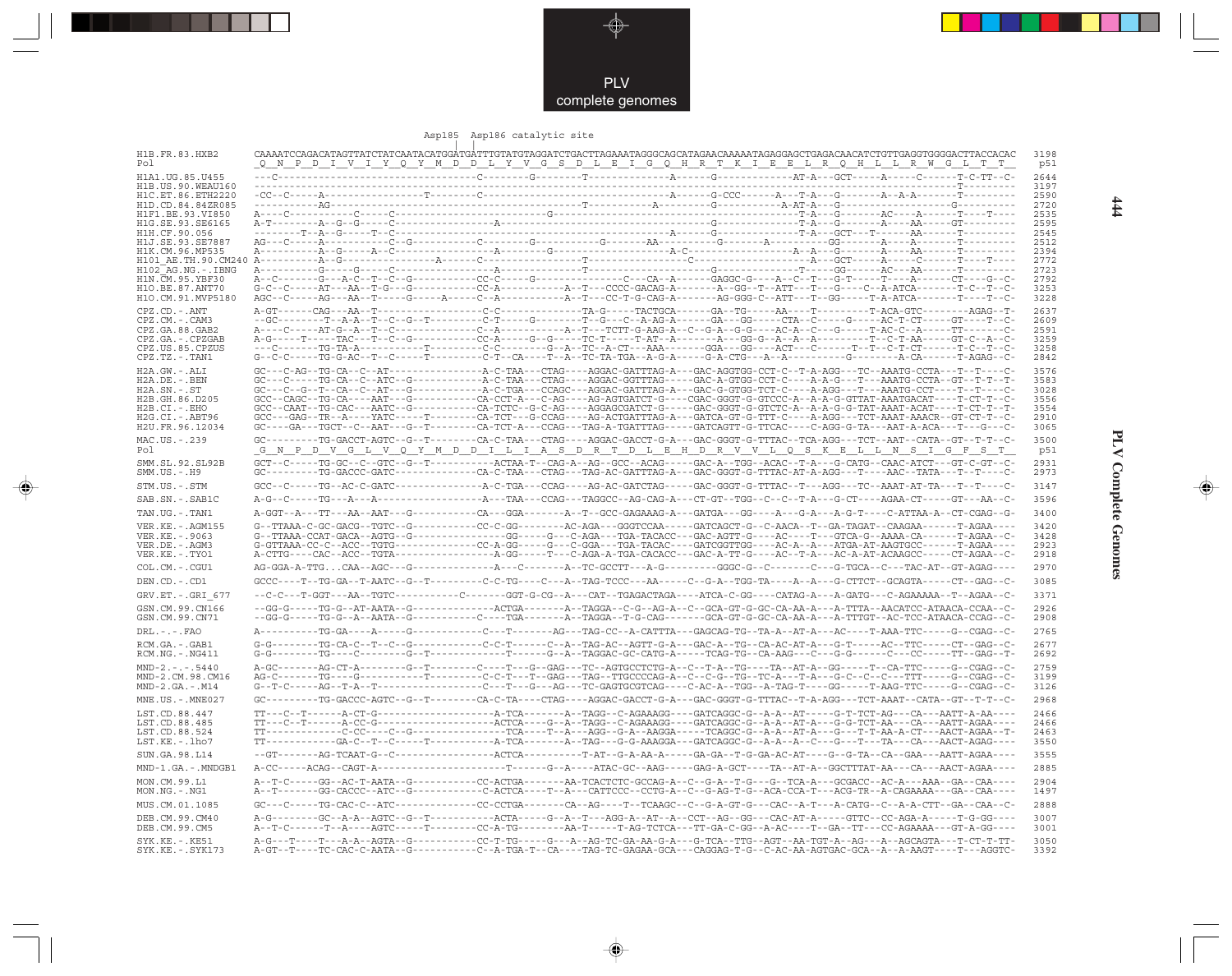| H1B. FR. 83. HXB2<br>Pol               | <u> DKKHQKEPPFLWMGYELHPDKWTVQPIVLPEKDSWTVNDIQ</u>                                                                                                                                                                                                                                                                                                                                                                                                                                                                            | 3322<br>p51  |
|----------------------------------------|------------------------------------------------------------------------------------------------------------------------------------------------------------------------------------------------------------------------------------------------------------------------------------------------------------------------------------------------------------------------------------------------------------------------------------------------------------------------------------------------------------------------------|--------------|
| H1A1.UG.85.U455                        |                                                                                                                                                                                                                                                                                                                                                                                                                                                                                                                              | 2768         |
| H1B. US. 90. WEAU160                   |                                                                                                                                                                                                                                                                                                                                                                                                                                                                                                                              | 3321         |
| H1C.ET.86.ETH2220<br>H1D.CD.84.84ZR085 |                                                                                                                                                                                                                                                                                                                                                                                                                                                                                                                              | 2714<br>2844 |
| H1F1.BE.93.VI850                       |                                                                                                                                                                                                                                                                                                                                                                                                                                                                                                                              | 2659         |
| H1G.SE.93.SE6165                       |                                                                                                                                                                                                                                                                                                                                                                                                                                                                                                                              | 2719         |
| H1H.CF.90.056                          |                                                                                                                                                                                                                                                                                                                                                                                                                                                                                                                              | 2669<br>2636 |
| H1J.SE.93.SE7887<br>H1K.CM.96.MP535    |                                                                                                                                                                                                                                                                                                                                                                                                                                                                                                                              | 2518         |
| H101 AE.TH.90.CM240                    |                                                                                                                                                                                                                                                                                                                                                                                                                                                                                                                              | 2896         |
| H102 AG.NG.-.IBNG                      |                                                                                                                                                                                                                                                                                                                                                                                                                                                                                                                              | 2847<br>2916 |
| H1N.CM.95.YBF30<br>H10.BE.87.ANT70     | $-{\bf T}\texttt{---C}\texttt{-}-{\bf G}\texttt{-}-{\bf G}\texttt{-}-{\bf G}\texttt{-}-{\bf G}\texttt{-}-{\bf G}\texttt{-}-{\bf G}\texttt{-}-{\bf G}\texttt{-}-{\bf G}\texttt{-}-{\bf G}\texttt{-}-{\bf G}\texttt{-}-{\bf G}\texttt{-}-{\bf G}\texttt{-}-{\bf G}\texttt{-}-{\bf G}\texttt{-}-{\bf G}\texttt{-}\texttt{-}\texttt{-}-{\bf G}\texttt{-}-{\bf G}\texttt{-}-{\bf G}\texttt{-}\texttt{-}\texttt{-}\texttt{-}-{\bf G}\texttt{-}-{\bf G}\texttt{-}\texttt{-}\texttt{-}\texttt{-}\texttt{-}\texttt{-}\texttt{-}\text$ | 3377         |
| H1O.CM.91.MVP5180                      |                                                                                                                                                                                                                                                                                                                                                                                                                                                                                                                              | 3352         |
| CPZ.CD. - . ANT                        |                                                                                                                                                                                                                                                                                                                                                                                                                                                                                                                              | 2761         |
| $CPZ$ . $CM. -$ . $CAM3$               |                                                                                                                                                                                                                                                                                                                                                                                                                                                                                                                              | 2733         |
| CPZ.GA.88.GAB2<br>$CPZ.GA. - .CPZGAB$  |                                                                                                                                                                                                                                                                                                                                                                                                                                                                                                                              | 2715<br>3383 |
| CPZ.US.85.CPZUS                        |                                                                                                                                                                                                                                                                                                                                                                                                                                                                                                                              | 3382         |
| $CPZ.TZ.-.TAN1$                        |                                                                                                                                                                                                                                                                                                                                                                                                                                                                                                                              | 2966         |
| $H2A.GW.-.ALI$                         |                                                                                                                                                                                                                                                                                                                                                                                                                                                                                                                              | 3700         |
| $H2A.DE. - .BEN$                       | ----TG-G--GTTC--A-----C--------T-AA--------C-G------ATGG--AAC-------AGC-G--AAAC--CAA-----CC-G-------TA-----A----------C--                                                                                                                                                                                                                                                                                                                                                                                                    | 3707<br>3152 |
| $H2A.SN.-.ST$<br>H2B.GH.86.D205        | ----TG-G--GTTC--A-----C-------A---AA--------C-------GTGG--AAC--------AGC-G--AAGA---CAAT----CC----G--AGTA-----A----------C--                                                                                                                                                                                                                                                                                                                                                                                                  | 3680         |
| H2B.CI.-.EHO                           |                                                                                                                                                                                                                                                                                                                                                                                                                                                                                                                              | 3678         |
| $H2G.CI.-.ABT96$<br>H2U.FR.96.12034    |                                                                                                                                                                                                                                                                                                                                                                                                                                                                                                                              | 3034<br>3189 |
|                                        | -----G-----TT---------C--A---CA-AAA--------C-------ATGG---A-A--G----A-T-G---AAA--T-A---C------G---TGTT-----A--A--------T--                                                                                                                                                                                                                                                                                                                                                                                                   |              |
| MAC.US.-.239<br>Pol                    | ----AG-G---TTC--A-----T--C------T-AA--------G--C---T-GTGG--AACA-------AGT-G--AAAG----A-T-----C---G---GC------A--G-----T-----<br><u>PEEKFOKD PPFOWM GYEL WPTKWKL QKIEL PORETWTVNDIQ</u>                                                                                                                                                                                                                                                                                                                                       | 3624<br>p51  |
| SMM.SL.92.SL92B<br>$SMM.US.-.H9$       | ----AG-G--GTTC--A-----T--C-------AG--------A------T-GTGG--CACC-------A-C-G--AAAA----A-T----GC---G---A-C------A--A--A-T-----                                                                                                                                                                                                                                                                                                                                                                                                  | 3055<br>3097 |
| STM.US.-.STM                           |                                                                                                                                                                                                                                                                                                                                                                                                                                                                                                                              | 3271         |
| SAB.SN.-.SAB1C                         |                                                                                                                                                                                                                                                                                                                                                                                                                                                                                                                              | 3720         |
| TAN.UG.-.TAN1                          |                                                                                                                                                                                                                                                                                                                                                                                                                                                                                                                              | 3524         |
| VER. KE. - . AGM155                    | ---G-----GGTG--A-G--------C--TGAG--------A---T-ATGG---C---------AGT----AAG-----AAT-AGAGA-G-----ACAA-----A--G-----TC-T--                                                                                                                                                                                                                                                                                                                                                                                                      | 3544         |
| VER.KE. - . 9063<br>VER.DE. - . AGM3   |                                                                                                                                                                                                                                                                                                                                                                                                                                                                                                                              | 3552<br>3047 |
| VER.KE. - . TYO1                       |                                                                                                                                                                                                                                                                                                                                                                                                                                                                                                                              | 3042         |
| COL.CM.-.CGU1                          | ----A--G---T-C---GC---T--------A-AAG--------C------T-A------A-GC------A-T----AAAGG-CAAAA-T------C-G--T-AG-----A--A-----T-----                                                                                                                                                                                                                                                                                                                                                                                                | 3094         |
| DEN.CD.-.CD1                           |                                                                                                                                                                                                                                                                                                                                                                                                                                                                                                                              | 3215         |
| GRV.ET. - . GRI 677                    |                                                                                                                                                                                                                                                                                                                                                                                                                                                                                                                              | 3498         |
| GSN.CM.99.CN166                        | -C--GGCC-----C--ACC---TTA---GG--AAG---C-C--G------GT-G------A-GGG-----GGC-C-----GG-G-AA--C-----CC-G--T-C------A-G-------C--                                                                                                                                                                                                                                                                                                                                                                                                  | 3050         |
| GSN.CM.99.CN71                         | -C--GGCC-----C--AC----TTA----G--AGA---C-C--G-----GT-G--C---A-GGG-----GGC-C--A--AG-G-A---C------TC------T------A--A------C--                                                                                                                                                                                                                                                                                                                                                                                                  | 3032         |
| $DRL - - - FAO$                        |                                                                                                                                                                                                                                                                                                                                                                                                                                                                                                                              | 2889         |
| RCM.GA.-.GAB1<br>$RCM.NG. - . NG411$   |                                                                                                                                                                                                                                                                                                                                                                                                                                                                                                                              | 2801<br>2816 |
| $MND-2. - - - 5440$                    |                                                                                                                                                                                                                                                                                                                                                                                                                                                                                                                              | 2883         |
| MND-2.CM.98.CM16                       |                                                                                                                                                                                                                                                                                                                                                                                                                                                                                                                              | 3323         |
| $MND-2.GA.-.M14$                       |                                                                                                                                                                                                                                                                                                                                                                                                                                                                                                                              | 3250         |
| $MNE . US . - . MNE027$                | ----AG-G--GTTC--A-----T--C-----T-AA--------G------T-ATGG--AACA-------AGT-G--AAAG----A-T-----C-------G-C------A--G-----T-----                                                                                                                                                                                                                                                                                                                                                                                                 | 3092         |
| LST.CD.88.447                          | ----G--G---TT---AGC---------C-AT-A--------G----T---T----A---GG---GA-A--G--AAA-CTAAA--------C-T----CTTCAGAAGACA--A--T--CA-------                                                                                                                                                                                                                                                                                                                                                                                              | 2596         |
| LST.CD.88.485<br>LST.CD.88.524         |                                                                                                                                                                                                                                                                                                                                                                                                                                                                                                                              | 2596<br>2593 |
| LST.KE.-.lho7                          |                                                                                                                                                                                                                                                                                                                                                                                                                                                                                                                              | 3680         |
| SUN.GA.98.L14                          |                                                                                                                                                                                                                                                                                                                                                                                                                                                                                                                              | 3682         |
| MND-1.GA.-.MNDGB1                      | $-{\color{red}T-A-C} --{\color{red}G--T}-\cdots-{\color{red}G--T-A}-\cdots-{\color{red}G--G} -{\color{red}T-A--C-A} --{\color{red}G--A-C-A-1} --{\color{red}G-A-C-A} -{\color{red}G-A-1} - {\color{red}G-A-1} - {\color{red}G-A--C-A} -{\color{red}G-A-C-A} -{\color{red}G-A-C-A} -{\color{red}G-A-C-A} -{\color{red}G-A-C-A} -{\color{red}G-A-C-A}-{\color{red}G-A-C-A}-{\color{red}G-A-C-A}-{\color{red}G-A-C-A}-{\color{red}G-A-C-A}-{\color{red$                                                                         | 3012         |
| MON.CM.99.L1<br>$MON.NG. - . NG1$      |                                                                                                                                                                                                                                                                                                                                                                                                                                                                                                                              | 3028<br>1621 |
| MUS.CM.01.1085                         |                                                                                                                                                                                                                                                                                                                                                                                                                                                                                                                              | 3012         |
| DEB.CM.99.CM40                         | --CCTG-G--GT-----G----C--A--C--T-AC--------GT--A--C---A-A--C---A-A------CGGT-GAT---AG-TACC--A-----TG----AGAA-----A--GC--A-A--T-                                                                                                                                                                                                                                                                                                                                                                                              | 3131         |
| DEB.CM.99.CM5<br>SYK.KE.-.KE51         |                                                                                                                                                                                                                                                                                                                                                                                                                                                                                                                              | 3125<br>3177 |
| $SYK.KE. - .SYK173$                    | --A-AG-----TGG---G-CC--TA----A-G-AG---T-A-----CACT--T-----A--C--G---CAGT-G---AAA----AA--C--TA-T-T---TGA-GAAATC--A--G---C-GT----                                                                                                                                                                                                                                                                                                                                                                                              | 3519         |

<u>a shekara ta 1989 na shekara t</u>

 $\overrightarrow{\phantom{a}}$ 

 $\overline{\neg}$ 

**PLV Complete Genomes PLV Complete Genomes**

 $\begin{picture}(20,5) \put(0,0){\line(1,0){10}} \put(15,0){\line(1,0){10}} \put(15,0){\line(1,0){10}} \put(15,0){\line(1,0){10}} \put(15,0){\line(1,0){10}} \put(15,0){\line(1,0){10}} \put(15,0){\line(1,0){10}} \put(15,0){\line(1,0){10}} \put(15,0){\line(1,0){10}} \put(15,0){\line(1,0){10}} \put(15,0){\line(1,0){10}} \put(15,0){\line(1,$ 

 $\equiv$ 

 $\Box$ 

<u> 1991 - 1991 - 1991 - 1991 - 1991 - 1991 - 1991 - 1991 - 1991 - 1991 - 1991 - 1991 - 1991 - 1991 - 1991 - 199</u>

- II

**445**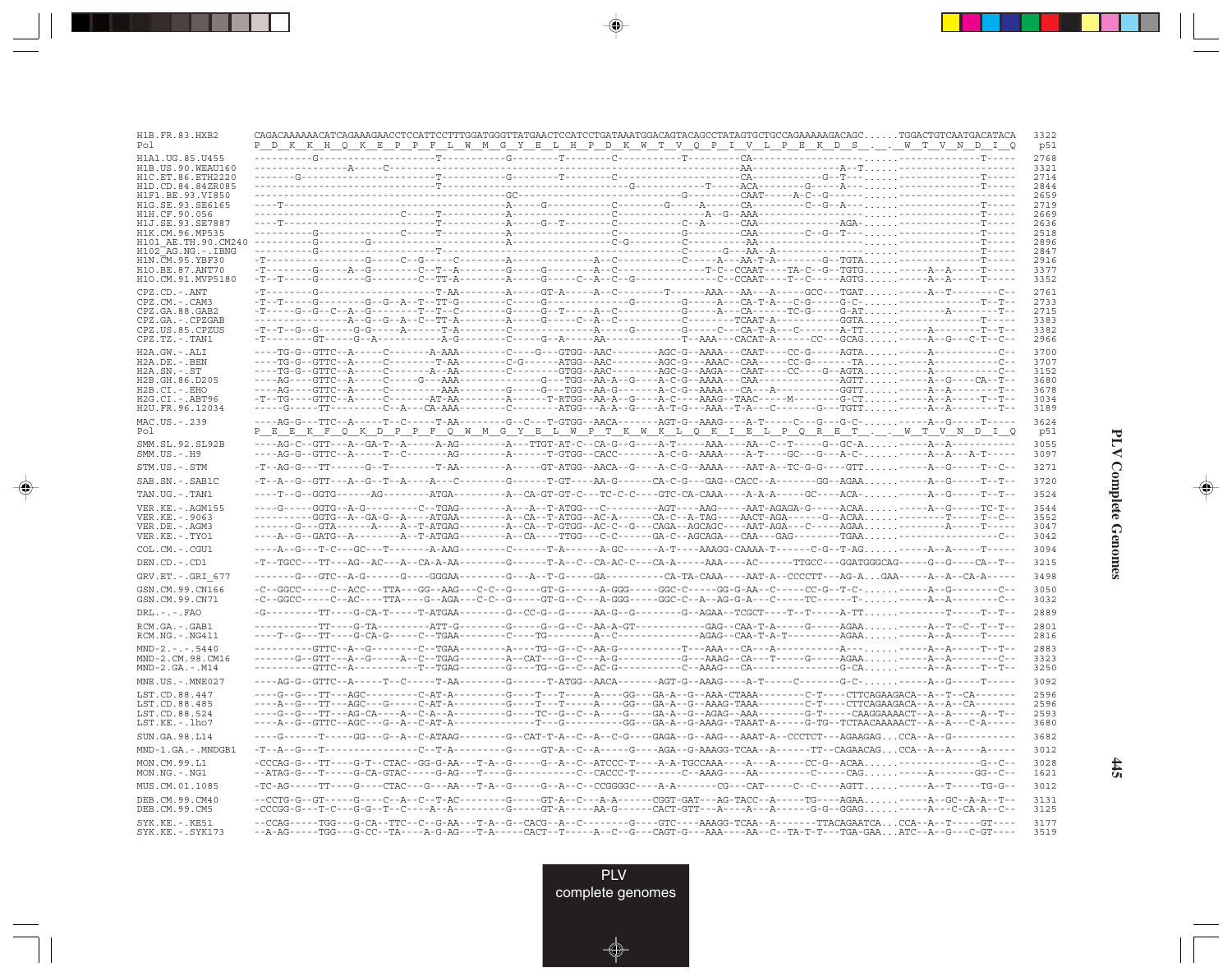PLV complete genomes

--

 $\overrightarrow{\mathbf{\P}}$ 

 $\overline{\mathbb{R}}$ 

| H1B.FR.83.HXB2<br>Pol                       | <u>KLV GKLN WAS QIYPGI KVR QLCKLLRG. TKALTEVIPLTEEAE</u>                                                                                                                                                                                                                                                                                                                                                                  | 3449<br>p51  |
|---------------------------------------------|---------------------------------------------------------------------------------------------------------------------------------------------------------------------------------------------------------------------------------------------------------------------------------------------------------------------------------------------------------------------------------------------------------------------------|--------------|
| H1A1.UG.85.U455                             |                                                                                                                                                                                                                                                                                                                                                                                                                           | 2895         |
| H1B. US. 90. WEAU160                        |                                                                                                                                                                                                                                                                                                                                                                                                                           | 3448         |
| H1C. ET. 86. ETH2220<br>H1D.CD.84.84ZR085   |                                                                                                                                                                                                                                                                                                                                                                                                                           | 2841<br>2971 |
| H1F1.BE.93.VI850                            |                                                                                                                                                                                                                                                                                                                                                                                                                           | 2786         |
| H1G.SE.93.SE6165                            |                                                                                                                                                                                                                                                                                                                                                                                                                           | 2846         |
| H1H.CF.90.056                               |                                                                                                                                                                                                                                                                                                                                                                                                                           | 2796         |
| H1J.SE.93.SE7887<br>H1K.CM.96.MP535         |                                                                                                                                                                                                                                                                                                                                                                                                                           | 2763<br>2645 |
| H101 AE.TH.90.CM240                         |                                                                                                                                                                                                                                                                                                                                                                                                                           | 3023         |
| H102 AG.NG.-.IBNG                           |                                                                                                                                                                                                                                                                                                                                                                                                                           | 2974         |
| H1N. CM. 95. YBF30                          |                                                                                                                                                                                                                                                                                                                                                                                                                           | 3043         |
| H1O.BE.87.ANT70<br>H1O.CM.91.MVP5180        |                                                                                                                                                                                                                                                                                                                                                                                                                           | 3504<br>3479 |
|                                             |                                                                                                                                                                                                                                                                                                                                                                                                                           |              |
| $CPZ$ . $CD$ . - .ANT<br>$CPZ.CM. - . CAM3$ |                                                                                                                                                                                                                                                                                                                                                                                                                           | 2888<br>2860 |
| CPZ.GA.88.GAB2                              |                                                                                                                                                                                                                                                                                                                                                                                                                           | 2842         |
| CPZ.GA. - . CPZGAB                          |                                                                                                                                                                                                                                                                                                                                                                                                                           | 3510         |
| CPZ.US.85.CPZUS                             |                                                                                                                                                                                                                                                                                                                                                                                                                           | 3509         |
| $CPZ.TZ.-.TAN1$                             |                                                                                                                                                                                                                                                                                                                                                                                                                           | 3093         |
| $H2A.GW.-.ALI$                              |                                                                                                                                                                                                                                                                                                                                                                                                                           | 3827         |
| $H2A.DE. - .BEN$                            | A---C-------AGTC--A--------GGCA--A--C--TT----A--ACC-AA--C-------G---AA----------AA-TGA----C-------A-G-G-AGTGG------CT-------A-                                                                                                                                                                                                                                                                                            | 3834         |
| $H2A.SN.-.ST$<br>H2B.GH.86.D205             | A--AC-G--A--AGT---A--C------GC---AC-C-TT--T--A-----GAC------CA----CA----GA----G----AG-TGA-C------------A-G---AGTGG------CT---------                                                                                                                                                                                                                                                                                       | 3279<br>3807 |
| $H2B.CI.-.EHO$                              |                                                                                                                                                                                                                                                                                                                                                                                                                           | 3805         |
| H2G.CI. - . ABT96                           | A--AC----A---GT-C----Y------GC----C-A--T-----A--C--AC--AAA-CC-G--Y---T-AA-------T-AR-TGA-CT-G--G----A-G---AGTGG------TTG-----A-G                                                                                                                                                                                                                                                                                          | 3161         |
| H2U.FR.96.12034                             | ----------A--AGT-C-A---------GCA--AG----T-----A--GAC--AA--TC-T------T-AA---AG--G-AA-TGA---C-------AGG---AGTGG-------ATG------A                                                                                                                                                                                                                                                                                            | 3316         |
| MAC.US.-.239                                | -------------A---AGT---A---------GC---A-----T-----T---A---ACC-AA--TC-C----GGT-AA--------. -AA-TGA-T------G-A-G-T-AGTGG--T--GATG------A                                                                                                                                                                                                                                                                                    | 3751         |
| Pol                                         | <u>KL V G V L N W A A Q I Y P G I K G K H L C R L I R G . K M T L T E E V Q W T E M A E</u>                                                                                                                                                                                                                                                                                                                               | p51          |
| SMM.SL.92.SL92B<br>$SMM.US.-.H9$            | A--A-----A--AGTGC-A---------GCA--A------T----A--A--GACT-AA--TC-T--C-G-T-AA-C-------AA-TGA-TT---------AGG-T-AGTGG--T--GATG------                                                                                                                                                                                                                                                                                           | 3182<br>3224 |
| STM.US.-.STM                                | A--AC-G--A---GTC--A--C------GCA--A------T-----A------ACT-AA--TC-G--C---T-AA-C-----T-AG-TG----G--T--G-AGG---AGTGG------ATG------                                                                                                                                                                                                                                                                                           | 3398         |
| SAB.SN. - . SAB1C                           |                                                                                                                                                                                                                                                                                                                                                                                                                           | 3847         |
| TAN.UG. - . TAN1                            | A--A-----A--AGTG--A---------T-----AT-A--T-----A-----GAC--AAGCCC----C---T-A--AC-----G-TC---ATT------CT---G-G-A-TGG--G--GC-G------                                                                                                                                                                                                                                                                                          | 3651         |
| VER.KE. - . AGM155                          |                                                                                                                                                                                                                                                                                                                                                                                                                           | 3671         |
| VER. KE. - . 9063                           | $\verb A-AC---A-----C-----C---GC---C---C---C---C---T-A-G-AC--A---G-A---C-GGT-AA-C---G---A.\\ \verb A-C--A-C---A-AT---T---G-A-G-G-A-TGG--T---G--G---A.\\ \verb A-C--A-C---A--T---G---A.\\ \verb A-C--A-C---A--T---G---A.\\ \verb A-C--A-C---A--T---G---A.\\ \verb A-C--A-C---A--T---G---A.\\ \verb A-C--A-C---A--T---G---A.\\ \verb A-C--A-C---A--T---G---A.\\ \verb A-C--A-C---A--T---G---A.\\ \verb A-C--A-C---A--T---G$ | 3679         |
| VER.DE. - . AGM3<br>VER.KE. - . TYO1        | ---------T------C-A---------GCA--AT-G--T-----TC----GAC---AA----C--GT-AA---C----GGA-AG---AAT--GTT---GC--G--G-TTGG---CCT--G-------A                                                                                                                                                                                                                                                                                         | 3174<br>3169 |
|                                             |                                                                                                                                                                                                                                                                                                                                                                                                                           | 3221         |
| COL.CM.-.CGU1<br>DEN.CD. - .CD1             |                                                                                                                                                                                                                                                                                                                                                                                                                           | 3342         |
|                                             |                                                                                                                                                                                                                                                                                                                                                                                                                           | 3625         |
| GRV.ET. - .GRI 677<br>GSN.CM.99.CN166       | ----G----A--AGTTC-A--------------A-----T-----A------ACC-AA--TACC---GCCA-GT-G-----G. -AA--GAAC--CCT-----A----GT-TGG--------G------                                                                                                                                                                                                                                                                                         | 3177         |
| GSN.CM.99.CN71                              | ---A--G--A--------A-------T-TCA--A--AC----T--A-GGAC--AA--G--G--C---TGTA----G--.G-T----GG--------CCAGG--GAG--C--T--G--G--C--<br>A--A--G--A-----GC-C-------T-TCG--A--AC-T--T--C--A-GGAC--AA--G------C-G-TGTA--------- G------GG---------CAGG-GGAG--C--T--G-------C-A                                                                                                                                                        | 3159         |
| $DRL - - - FAO$                             |                                                                                                                                                                                                                                                                                                                                                                                                                           | 3016         |
| RCM.GA. - . GAB1<br>$RCM.NG. - . NG411$     |                                                                                                                                                                                                                                                                                                                                                                                                                           | 2928<br>2943 |
|                                             |                                                                                                                                                                                                                                                                                                                                                                                                                           |              |
| $MND-2. - - - 5440$<br>MND-2.CM.98.CM16     |                                                                                                                                                                                                                                                                                                                                                                                                                           | 3010<br>3450 |
| $MND-2.GA.-.M14$                            |                                                                                                                                                                                                                                                                                                                                                                                                                           | 3377         |
| MNE.US. - . MNE027                          | ----------A---RGT---A---------GC---A-----T-----T---ACC-AA--TC-C----GGT-AA-------- -AA-TGA-T--------G-A-G-T-AGTGG--T--GATG------                                                                                                                                                                                                                                                                                           | 3219         |
| LST.CD.88.447                               | ---C----A--AGTC-----------GCA--AC----TGAG--A----G-ACT-AAG--C-T------T-AA----G---GTA-----T---GAT-----TG--A-CTGG-----T-C----TTA                                                                                                                                                                                                                                                                                             | 2723         |
| LST.CD.88.485                               | ----C----A--AGTC------------GCA--AC-----TGAG--A----G-ACT-AAG--C-T------T-AA----G--GGTA-----T---GA------TG--A-CTGG-----T-C----TTA                                                                                                                                                                                                                                                                                          | 2723         |
| LST.CD.88.524                               | ---AC-G--A--AGTT--A---------GCA--AC-G--TGAT--A--C-G-AC--AAG-GC-C-----GT-GA--------GTA--GC-CT-GGA-C--C--G-GA-TTGG-----G------CTA                                                                                                                                                                                                                                                                                           | 2720         |
| LST.KE. - . lho7                            | ---AC-G-----AGT-C-T---------GC---AT-G--TGAT--T----GGAC--AAG--C-C--C--T-AA-A--G---GTA---C-CT-GGA----A-C---AACTGG-----G-----CTT-                                                                                                                                                                                                                                                                                            | 3807         |
| SUN.GA.98.L14                               |                                                                                                                                                                                                                                                                                                                                                                                                                           | 3809         |
| MND-1.GA.-.MNDGB1                           |                                                                                                                                                                                                                                                                                                                                                                                                                           | 3139         |
| MON.CM.99.L1<br>$MON.NG. - . NG1$           | A-----GA-A--A--GC-T---------GCA--A--C--TT----A--A--ACC-AAA-CC-G--C---AGTA-C-----GG-ACGGAGC--G-----TAC-G-GGTC--CT----TTT---TC-A                                                                                                                                                                                                                                                                                            | 3155<br>1748 |
| MUS.CM.01.1085                              |                                                                                                                                                                                                                                                                                                                                                                                                                           | 3139         |
| DEB.CM.99.CM40<br>DEB.CM.99.CM5             | ---------A--AC-G--A----------C--A------TT-------AC--AA--C------GGGCAA-C-----GGT-CCG-G-T-------CCCGG-TA-C--CT-T--------TC-A                                                                                                                                                                                                                                                                                                | 3258<br>3252 |
| SYK.KE. - . KE51                            |                                                                                                                                                                                                                                                                                                                                                                                                                           | 3304         |
| $SYK.KE. - .SYK173$                         | ---A--GA-A--AGT-C-T----------C-------TT----A-----GAC--AAG-GC-C------GTGTA-C------. --T---CA-T-----------C-CA----T-------C---T---                                                                                                                                                                                                                                                                                          | 3646         |

 $\blacklozenge$ 

**PLV Complete Genomes 446 PLV Complete Genomes** 

 $\Rightarrow$ 

 $\sqrt{2}$ 

 $\frac{446}{1}$ 

 $\blacksquare$ 

<u> 1999 - 1999 - 1999 - 1999 - 1999 - 1999 - 1999 - 1999 - 1999 - 1999 - 1999 - 1999 - 1999 - 1999 - 1999 - 199</u>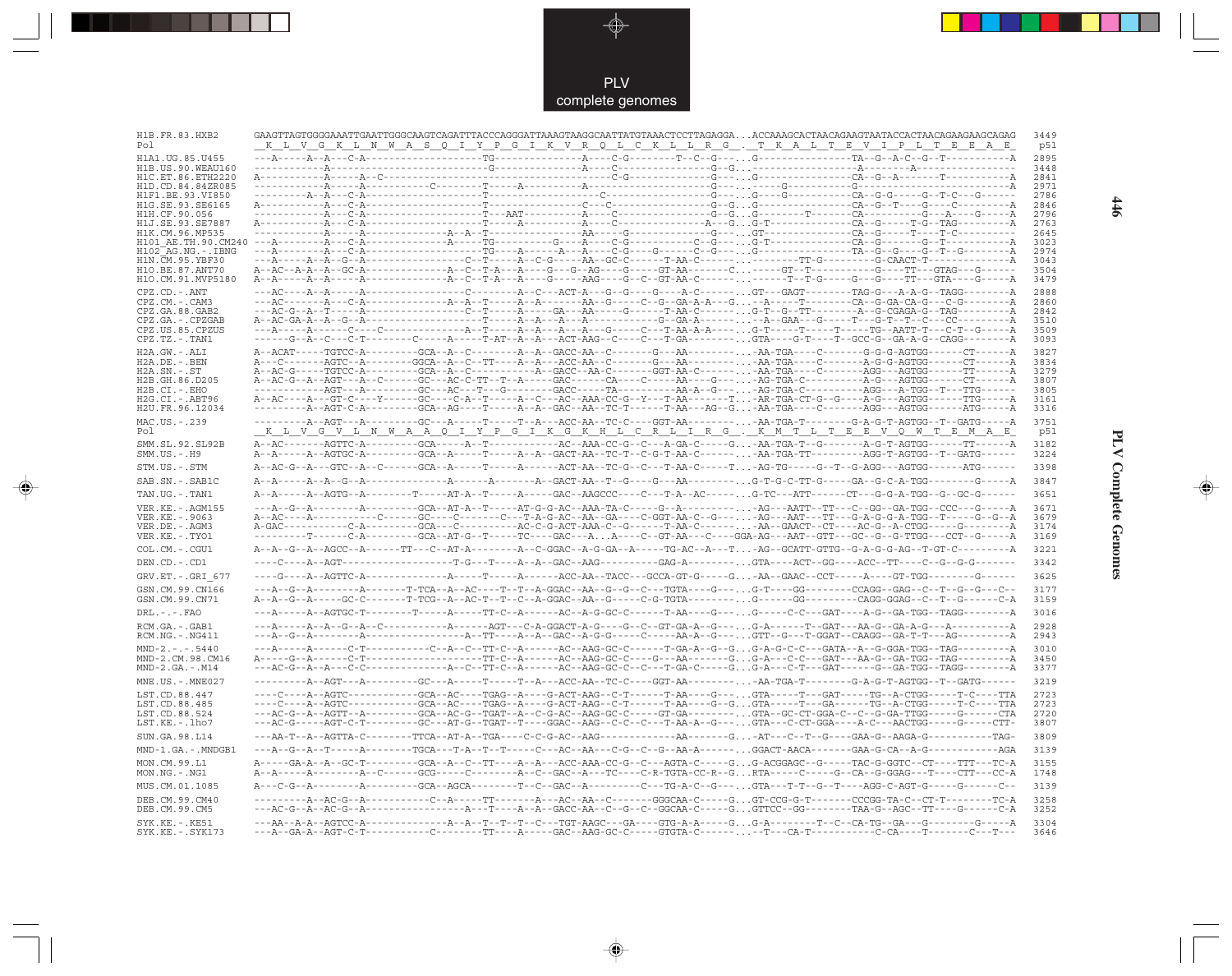| H1B.FR.83.HXB2<br>Po 1                      | CTAGAACTGGCAGAAAACAGAGAGATTCTAAAAGAACCAGTACATGGAGTGTATTATGACCCATCAAAAGACTTAATAGCAGAAATACAGAAGCAGGGGCAAGGCCAATGGACATATCAAATTTATCAAG<br><u>LA EN REILKEP VHGVYYDPSKDLIAEI QKQG QG QWTYQI YQ</u><br>L E                                                                                                                                                                                                 | 3579<br>p51  |
|---------------------------------------------|------------------------------------------------------------------------------------------------------------------------------------------------------------------------------------------------------------------------------------------------------------------------------------------------------------------------------------------------------------------------------------------------------|--------------|
| H1A1.UG.85.U455                             |                                                                                                                                                                                                                                                                                                                                                                                                      | 3025         |
| H1B. US. 90. WEAU160                        |                                                                                                                                                                                                                                                                                                                                                                                                      | 3578         |
| H1C.ET.86.ETH2220<br>H1D.CD.84.84ZR085      |                                                                                                                                                                                                                                                                                                                                                                                                      | 2971<br>3101 |
| H1F1.BE.93.VI850                            |                                                                                                                                                                                                                                                                                                                                                                                                      | 2916         |
| H1G.SE.93.SE6165<br>H1H.CF.90.056           |                                                                                                                                                                                                                                                                                                                                                                                                      | 2976<br>2926 |
| H1J.SE.93.SE7887                            |                                                                                                                                                                                                                                                                                                                                                                                                      | 2893         |
| H1K.CM.96.MP535                             |                                                                                                                                                                                                                                                                                                                                                                                                      | 2775         |
| H102 AG.NG.-.IBNG                           |                                                                                                                                                                                                                                                                                                                                                                                                      | 3153<br>3104 |
| H1N.CM.95.YBF30                             |                                                                                                                                                                                                                                                                                                                                                                                                      | 3173         |
| H10.BE.87.ANT70                             |                                                                                                                                                                                                                                                                                                                                                                                                      | 3634         |
| H1O.CM.91.MVP5180                           |                                                                                                                                                                                                                                                                                                                                                                                                      | 3609         |
| $CPZ$ . $CD$ . - .ANT<br>$CPZ.CM. - . CAM3$ |                                                                                                                                                                                                                                                                                                                                                                                                      | 3018<br>2990 |
| CPZ.GA.88.GAB2                              |                                                                                                                                                                                                                                                                                                                                                                                                      | 2972         |
| CPZ.GA.-.CPZGAB                             |                                                                                                                                                                                                                                                                                                                                                                                                      | 3640         |
| CPZ.US.85.CPZUS<br>$CPZ.TZ.-.TAN1$          |                                                                                                                                                                                                                                                                                                                                                                                                      | 3639<br>3223 |
| H2A.GW.-.ALI                                |                                                                                                                                                                                                                                                                                                                                                                                                      | 3957         |
| H2A.DE.-.BEN                                |                                                                                                                                                                                                                                                                                                                                                                                                      | 3964         |
| $H2A.SN.-.ST$                               |                                                                                                                                                                                                                                                                                                                                                                                                      | 3409         |
| H2B.GH.86.D205<br>H2B.CI.-.EHO              | GC---G--ACAG--G--T-A-ATC--CT--G--C-GGA-CA-G-A---TCC--C--CA-GGA-AGGGT-CCGC--GA-----AC-G-------AA-CCTAGC-AAT--G--------CA-----C----G-<br>GC----T-CCAG-------A-ATC--C---G--C--GAGCAGG-A---TCC-----CA-AGA-GGGGT-CCT---GA----AC-G-G-----AA-TCTAGC-AAT--G--------CA-G---C----G-                                                                                                                            | 3937<br>3935 |
| H2G.CI.-.ABT96                              | GC----T--CA--------AGATT--C---R--C-GGARCAGG-A--C-CC-----CA-AGA-GR-G-GCCT--RGA---CACTG-------AA-TTTAG-CAAT--G--------CA--G--C------                                                                                                                                                                                                                                                                   | 3291         |
| H2U.FR.96.12034                             | GC----T-T-----G--T-AGATT---T-G-GTC-GGA-CA-G-G--G-CT-----CAGGGA-GA-G--A-TC--GA----AC-G-G-TT--AA-TCAAG-TAAT--------C--CA-G--CC----G-                                                                                                                                                                                                                                                                   | 3446         |
| MAC.US.-.239<br>Po 1                        | $\verb GC---TAT-AG---T-A-ATA---C-GTC-GGA-CA-G-A---TGT---CC-AGA-GGC--GCA---CA-A---CACGG---ATA---AGTCA-G-CAAT--G---T-T---A---C-C---A$<br>A E Y E E N K I I L S Q E Q E G C Y Y Q E G K P L E A T V I K S Q D N Q W S Y K I H Q                                                                                                                                                                         | 3881<br>p51  |
| SMM.SL.92.SL92B<br>$SMM.US. - .H9$          | GC----T------G--T---ATT-------TC--GAGCAGG-A---AGA-----CAGAGA-GATG--CCGC--GA----ACGG-T-TA---A-TCAAG-CAAT--G----GT---A-G---C-----                                                                                                                                                                                                                                                                      | 3312<br>3354 |
| STM.US.-.STM                                | GC----TAT--------T-A-ATT-----C-GTC-GGAGCAGG-A--GCAA--C--CCGAGA-GAC--GCCTC--GAG---AC-G--GT---AG-TCA-G-CAAT------T-C---A-G--AC-C----                                                                                                                                                                                                                                                                   | 3528         |
| SAB.SN.-.SAB1C                              |                                                                                                                                                                                                                                                                                                                                                                                                      | 3977         |
| TAN.UG. - . TAN1                            | $\verb G---GT-CAG-C---TCA----CT----CT----GAGCA---G----CT--C----ATG----TCT--G---CT--CCT----G-GT---CACT--TACC---T--ATG-T--G----GG----GG----T--G-----T--G-----T--G-----T--G-----T--G-----T--G-----T--G-----T--G-----T--G-----T--G-----T--G-----T--G-----T--G-----T--G-----T--G-----T--G-----T--G-----T--G-----T--G-----T--G-----T--G-----T--G-----T--G-----T--G-----$                                   | 3781         |
| VER.KE. - . AGM155                          |                                                                                                                                                                                                                                                                                                                                                                                                      | 3801<br>3809 |
| VER.KE. - . 9063<br>VER.DE. - . AGM3        |                                                                                                                                                                                                                                                                                                                                                                                                      | 3304         |
| VER.KE. - . TYO1                            | $GCT---TAT-------TGC--------------AC-GA-CAGG-A---ACC-----CA-A---GG---TCCTA-T-GG------G-----ATT--AAGG---A-G---G----CT---CT--TCA-A---T-1.$                                                                                                                                                                                                                                                             | 3299         |
| COL.CM.-.CGU1                               | GAG--G--ACA---T----A-C----AA-C------GA---T--G-------C---ATA---CATG-G---A-TTGG-T---C--TTTC-G-TTA---A-----A------GGC---GC-G-C-GC---A-----                                                                                                                                                                                                                                                              | 3351         |
| DEN.CD. - .CD1                              | GC---G--TAA----GCACA---A--AT--------AGTA-TTCA---AGT------AGG---GAG---CCT--G-------G--CTCT--ATTA--AG--AAT--G---GG----AC---CA-A--G-                                                                                                                                                                                                                                                                    | 3472         |
| GRV.ET. - . GRI 677                         |                                                                                                                                                                                                                                                                                                                                                                                                      | 3755         |
| GSN.CM.99.CN166<br>GSN.CM.99.CN71           |                                                                                                                                                                                                                                                                                                                                                                                                      | 3307<br>3289 |
| $DRL - - -$ . $FAO$                         |                                                                                                                                                                                                                                                                                                                                                                                                      | 3146         |
| RCM.GA.-.GAB1<br>$RCM.NG. - .NG411$         | T-----TAT-A--------A--CTG-C--G--GA-G-A--------G--T------A-----GA-----CA-------TA--G-T-----ATTA-AAGG---G-------GC--C--G--AG-G--G--                                                                                                                                                                                                                                                                    | 3058<br>3073 |
| $MND-2. - - - 5440$                         |                                                                                                                                                                                                                                                                                                                                                                                                      | 3140         |
| MND-2.CM.98.CM16<br>$MND-2.GA.-.M14$        | T-----TAT-A--------A-CTC--AG-GC-G--GGA---G---------A--C---C-A---GAG--GCCT----G---A-GG-T--A--ATT-ACA-----G-------GT--C-----AG-G--G-                                                                                                                                                                                                                                                                   | 3580<br>3507 |
| $MNE . US . - . MNE027$                     |                                                                                                                                                                                                                                                                                                                                                                                                      | 3349         |
| LST.CD.88.447                               | GA----TAT-A-C-----CA-C----A---------AA-C-G--G----CT--------T--TA-T-----A--GG---T-AG-G-----C--AGTAA-A-G--AATTATT--C-TC--GTGGAGA----                                                                                                                                                                                                                                                                   | 2853         |
| LST.CD.88.485<br>LST.CD.88.524              | GA----TAT-AGACC--T-AGACA-----------AA------G--G-CT--C-----T---AGT-----AC-TG---T-AGGG----AC--A-CAA-A----GGTTATA--T-TC---TGGAGG----                                                                                                                                                                                                                                                                    | 2853<br>2850 |
| LST.KE. - . lho7                            |                                                                                                                                                                                                                                                                                                                                                                                                      | 3937         |
| SUN.GA.98.L14                               | GA----TACCAGAGT--TCAG---G-AT--C-G--GT-----TCA--CAGT--C-----A---GAT-----A----TTGCAG-G-G-A---GTAAA------AAT--TA--C-T----TGG-TG--G-                                                                                                                                                                                                                                                                     | 3939         |
| MND-1.GA.-.MNDGB1                           | $-\texttt{-G--TAT-A-C---T-A----CT-GGCT---GA-G-A-G-A--GTCT-----T--TART-G-A---TAT-T-AG-T-----AACACAGG---AG-TATAT---T---T-GCA-G----T-GCA-G---T\_G-CT\_A-C-A-G--GTCT----T\_GAC-A-C-A--GTCT----T\_GAC-A-C-A-C-A-G-CT\_A-C-A--T\_GTC\_---T\_GTC\_--T\_GTC\_--T\_GTC\_--T\_GTC\_--T\_GTC\_--T\_GTC\_--T\_GTC\_--T\_GTC\_--T\_GTC\_--T\_GTC\_--T\_GTC\_--T\_GTC\_--T\_GTC\_--T\_GTC\_--T\_GTC\_--T\_GTC\_--$ | 3269         |
| MON.CM.99.L1<br>$MON.NG. -.NG1$             | GCT--G--A--G-----T--G--------C--G--GGA-TCCACC--G-GA-----C-----CAACG-GCCA----AG-TG--GT--ACCTCA-TA-CAG--AA-------GGC--CAG-T-C-TC----                                                                                                                                                                                                                                                                   | 3285<br>1878 |
| MUS.CM.01.1085                              |                                                                                                                                                                                                                                                                                                                                                                                                      | 3269         |
| DEB. CM. 99. CM40<br>DEB.CM.99.CM5          | GC-------AGG--G--T-A---A-C--CC---C-GGA---CTCA--G--A--C--CA-AGA-GATG-GCC-C-----T----G--TTCC--AATA--AAG---A--G---GG----GT----AGA---A                                                                                                                                                                                                                                                                   | 3388<br>3382 |
| $SYK.KE. - .KE51$<br>$SYK.KE. - .SYK173$    |                                                                                                                                                                                                                                                                                                                                                                                                      | 3434<br>3776 |

<u>a shekara ta 1989 na shekara t</u>

 $\overrightarrow{\phantom{a}}$ 

 $\frac{\displaystyle \frac{\displaystyle \mathrm{d}}{\displaystyle \mathrm{d}}}{\displaystyle \frac{\displaystyle \mathrm{d}}{\displaystyle \mathrm{d}}}{\displaystyle \mathrm{d}}$ 

**PLV Complete Genomes PLV Complete Genomes**

 $\begin{picture}(20,5) \put(0,0){\line(1,0){10}} \put(15,0){\line(1,0){10}} \put(15,0){\line(1,0){10}} \put(15,0){\line(1,0){10}} \put(15,0){\line(1,0){10}} \put(15,0){\line(1,0){10}} \put(15,0){\line(1,0){10}} \put(15,0){\line(1,0){10}} \put(15,0){\line(1,0){10}} \put(15,0){\line(1,0){10}} \put(15,0){\line(1,0){10}} \put(15,0){\line(1,$ 

 $\overline{\phantom{0}}$ 

 $\Box$ 

▌▊▊▊

 $\mathbf{I}$ 

**447**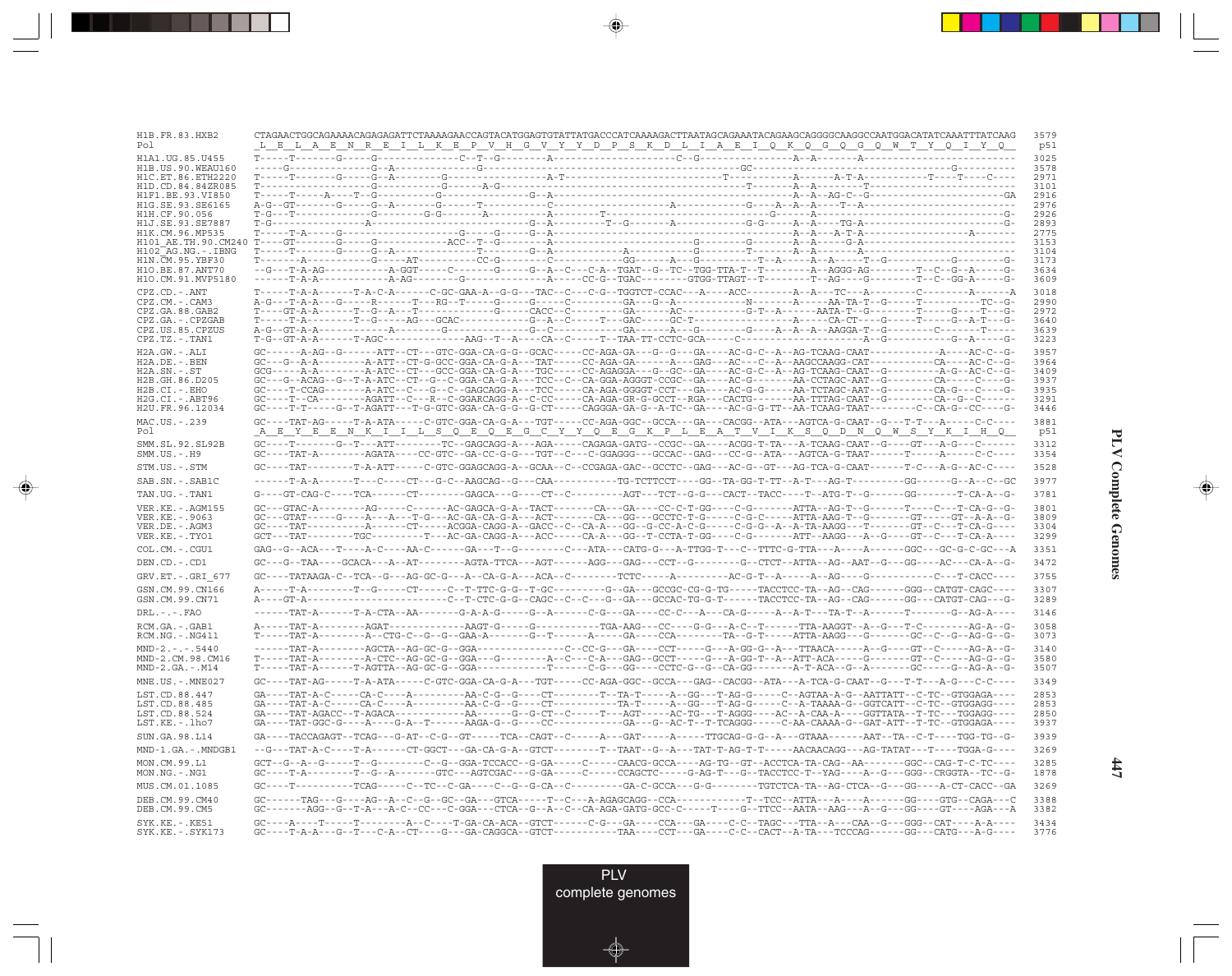

 $\overrightarrow{\mathbf{\P}}$ 

 $\mathbb{R}^2$ 

| H1B.FR.83.HXB2<br>Pol                   | AGCCATTTAAAAATCTGAAAACAGGAAAATATGCAAGAATGAGGGGTGCCCACACTAATGATGTAAAACAATTAACAGAGGCAGTGCAAAAAATAACCACAGAAAGCATAGTAATATGGGGAAAGAC<br>E P . F K N L K T G K Y A R M R G A H T N D V K Q L T E A V Q K I T T E S I V I W G K T                                                                                                                                                                                                                                                                                                                                                                         | 3706<br>p51  |
|-----------------------------------------|----------------------------------------------------------------------------------------------------------------------------------------------------------------------------------------------------------------------------------------------------------------------------------------------------------------------------------------------------------------------------------------------------------------------------------------------------------------------------------------------------------------------------------------------------------------------------------------------------|--------------|
| H1A1.UG.85.U455<br>H1B. US. 90. WEAU160 | $- A \cdot \ldots \cdot C \cdot \ldots \cdot C \cdot \ldots \cdot C \cdot \ldots \cdot C \cdot \ldots \cdot C \cdot \ldots \cdot C \cdot \ldots \cdot C \cdot \ldots \cdot C \cdot \ldots \cdot C \cdot \ldots \cdot C \cdot \ldots \cdot C \cdot \ldots \cdot C \cdot \ldots \cdot C \cdot \ldots \cdot C \cdot \ldots \cdot C \cdot \ldots \cdot C \cdot \ldots \cdot C \cdot \ldots \cdot C \cdot \ldots \cdot C \cdot \ldots \cdot C \cdot \ldots \cdot C \cdot \ldots \cdot C \cdot \ldots \cdot C \cdot \ldots \cdot C \cdot \ldots \cdot C \cdot \ldots \cdot C \cdot \ldots \cdot C \cdot$ | 3152<br>3705 |
| H1C.ET.86.ETH2220<br>H1D.CD.84.84ZR085  |                                                                                                                                                                                                                                                                                                                                                                                                                                                                                                                                                                                                    | 3098<br>3228 |
| H1F1.BE.93.VI850                        |                                                                                                                                                                                                                                                                                                                                                                                                                                                                                                                                                                                                    | 3043         |
| H1G.SE.93.SE6165<br>H1H.CF.90.056       |                                                                                                                                                                                                                                                                                                                                                                                                                                                                                                                                                                                                    | 3103<br>3053 |
| H1J.SE.93.SE7887                        |                                                                                                                                                                                                                                                                                                                                                                                                                                                                                                                                                                                                    | 3020         |
| H1K.CM.96.MP535<br>H101 AE.TH.90.CM240  |                                                                                                                                                                                                                                                                                                                                                                                                                                                                                                                                                                                                    | 2902<br>3280 |
| $H102$ AG. NG. - TBNG                   |                                                                                                                                                                                                                                                                                                                                                                                                                                                                                                                                                                                                    | 3231         |
| H1N.CM.95.YBF30<br>H1O.BE.87.ANT70      | -AGA-CA---G--C--C--------G-------A-T--GCAA-A--CCT-------A-----A----G------G----A-T-A-C--G--GG-GT-TCA----TCT---A-T--C--------ATT                                                                                                                                                                                                                                                                                                                                                                                                                                                                    | 3300<br>3761 |
| H1O.CM.91.MVP5180                       |                                                                                                                                                                                                                                                                                                                                                                                                                                                                                                                                                                                                    | 3736         |
| $CPZ$ . $CD$ . $-ANT$                   |                                                                                                                                                                                                                                                                                                                                                                                                                                                                                                                                                                                                    | 3145         |
| CPZ.CM. - . CAM3<br>CPZ.GA.88.GAB2      |                                                                                                                                                                                                                                                                                                                                                                                                                                                                                                                                                                                                    | 3117<br>3099 |
| CPZ.GA. - . CPZGAB                      |                                                                                                                                                                                                                                                                                                                                                                                                                                                                                                                                                                                                    | 3767         |
| CPZ.US.85.CPZUS<br>CPZ.TZ.-.TAN1        |                                                                                                                                                                                                                                                                                                                                                                                                                                                                                                                                                                                                    | 3766<br>3350 |
| H2A.GW.-.ALI                            |                                                                                                                                                                                                                                                                                                                                                                                                                                                                                                                                                                                                    | 4081         |
| $H2A.DE. - .BEN$                        |                                                                                                                                                                                                                                                                                                                                                                                                                                                                                                                                                                                                    | 4088         |
| $H2A.SN.-.ST$<br>H2B.GH.86.D205         | GAGGA----T---A---GT--------------AGG-A-AAAA-A-------C--GA--C-G--TCC--G--C-A-T---T---------GGA-A----GCAC----C--T------CGA-T                                                                                                                                                                                                                                                                                                                                                                                                                                                                         | 3533<br>4061 |
| $H2B.CI.-EHO$                           | GAGA-----TC--A---GT-------------AGG-T-AAAACA-T-----C----GA----G--T----GG-TC-T-T---C---------GGA-AG---GCAT-G--C--C------G---T                                                                                                                                                                                                                                                                                                                                                                                                                                                                       | 4059         |
| H2G.CI. - . ABT96<br>H2U.FR.96.12034    |                                                                                                                                                                                                                                                                                                                                                                                                                                                                                                                                                                                                    | 3415<br>3570 |
| MAC.US.-.239<br>Pol                     | <u>E.L.DKI LKV GKFA KI KNTHT NGVRLLAH VI QKI GKEA I VI WGQV</u>                                                                                                                                                                                                                                                                                                                                                                                                                                                                                                                                    | 4005<br>p51  |
| SMM.SL.92.SL92B<br>$SMM.US.-.H9$        | --GAC----TA--A---GT---C----T-----AG--T-AAAA-A-A--T--A----GA--C-GCTT----G--C-T-T------G------GGA-A----GCA---A----T------C--GT                                                                                                                                                                                                                                                                                                                                                                                                                                                                       | 3436<br>3478 |
| STM.US.-.STM                            | -AGAC----TAT-----GT---C--G-T-----A--A-AAAACA-A--T--A----GA--T-G-TT---GG--C-T-TGA-T--G--G---G-GG-A-----GCA-----G--C------C---T                                                                                                                                                                                                                                                                                                                                                                                                                                                                      | 3652         |
| SAB.SN. - . SAB1C                       |                                                                                                                                                                                                                                                                                                                                                                                                                                                                                                                                                                                                    | 4104         |
| TAN.UG. - . TAN1                        | --GGA---GTA--A----------------A---AG-GC-AAAA-A-T--T--A-----GT-T-G-GT---GG---GAATG--C----GGG-GTG--AG---GCG--CACCT-T--------ATT                                                                                                                                                                                                                                                                                                                                                                                                                                                                      | 3905         |
| VER. KE. - . AGM155                     | -AGGA----TCT-A--GGT---G--G-TC--C-A-CA--AA-C-A-T-----C-----GT-GCGTGT-C--G---GA-T---A--G------GGG-A---GGC-C-------T------C-ATT                                                                                                                                                                                                                                                                                                                                                                                                                                                                       | 3925         |
| VER.KE. - . 9063<br>VER.DE. - . AGM3    | -AGGA----TCT-----GT------G-------A-CAA-A-AACA----T--A-----AC-TCGCAC---GG-C-GCCT---A--------CTGT-A---GGCAC-G--C--T------G-ACT                                                                                                                                                                                                                                                                                                                                                                                                                                                                       | 3933<br>3428 |
| VER.KE.-.TYO1                           | -AGGAC--GTCT-----GT---------CA-C-AGCAA-A-AACA----T--A-----AC-TCGCAC----G-T-GTTT------G--G--TTG--A----GCTC----T--T-----G-TATT                                                                                                                                                                                                                                                                                                                                                                                                                                                                       | 3423         |
| COL.CM.-.CGU1                           |                                                                                                                                                                                                                                                                                                                                                                                                                                                                                                                                                                                                    | 3475         |
| DEN.CD. - .CD1                          | -A. AAAC-TCTA--C--------C-----CCAT-AGGAC-AA--AAG---TTA---CCCATATC--------G-CA-A-TGA--GC------GGA-G----GC-T-------C-----C-GACT                                                                                                                                                                                                                                                                                                                                                                                                                                                                      | 3596         |
| GRV.ET. - . GRI 677                     | -AGGGC-GTAT-A--GGTG----G------C-AGCAA--A-AAA-T--T---------CC---GGACTC--G--C-CCTT--C--------CTGT-AG---GCAC-TACC--T-------GACT                                                                                                                                                                                                                                                                                                                                                                                                                                                                       | 3879         |
| GSN.CM.99.CN166<br>GSN.CM.99.CN71       | -AGGC--G-TGT-A---T---CC----TC----AG-CC--AAA---A---TA--CTCCTATC-G-----TG---T--TT--ACC---G--GGT-GG--G--TCAG--T-CC--------GT<br>-CAGC--G-TG--A-G-T----C----T-----A--CC--AAC---A--T-TA--CTC-TATC-G-----GG----TA--ACC---G--GGT-GG-----TCAG--T-CT--------AGT                                                                                                                                                                                                                                                                                                                                             | 3431<br>3413 |
| $DRL - - - FAO$                         | -TGATAAC--GCCA--A-----------------T-AGG-A-A-AA-AGT-----C------A-G-G-ATG---G---GACT---A-----G---G-A-A---GGCAC-G-----C-------G-TT                                                                                                                                                                                                                                                                                                                                                                                                                                                                    | 3273         |
| RCM.GA.-.GAB1<br>RCM.NG. - . NG411      | --T--GGA---CCA-----------C-------T-AGCA--AAACA--A-----C----AA-T-G-ATGC-GG---G-TT---A-------TG-A-A----GC------T--T-------G-CT<br>$\verb GAGAC , \verb ,.-CA---CC---A--G----G---A--CA-A-ACA--A--T--A---AA--T--G-ATGC-GG---GCTT---A--G---TG--A---TGC--A---GCT------T----------CT$                                                                                                                                                                                                                                                                                                                     | 3185<br>3200 |
| $MND-2. - - - 5440$                     |                                                                                                                                                                                                                                                                                                                                                                                                                                                                                                                                                                                                    | 3267         |
| MND-2.CM.98.CM16<br>$MND-2.GA.-.M14$    | --GATAA---GCCG-----GGT---G--------C----CA-A-AA---T--T--A-----GC-T-G-GTGC-TG---GACT---A--G--G--TG-A-A----GCTT----G--C--------ACT<br>-AGAGAA---GCC---T--GGT---G--G------T--G-CA-AACA---------A----GT---GGGTGC-TG---GATT---A--------G---A---GT-------G--T------G-ATT                                                                                                                                                                                                                                                                                                                                  | 3707<br>3634 |
| $MNE . US . - . MNE027$                 | -AGAC----TA------GT-------T-----AG--A-AAAA-A-A--T--C----GA--T--G--T----G--C-T-T-A-A--G-----GGA-AG---GCA-----G--C------C--GT                                                                                                                                                                                                                                                                                                                                                                                                                                                                        | 3473         |
| LST.CD.88.447                           | $\verb GA,…AA-TCT-T----G-G----GG---CA---CAA-AATCA---T---A---CCCC--C-A----GG------A---A----GGA-A---G--T---C---T---C--T---TC-TGT$                                                                                                                                                                                                                                                                                                                                                                                                                                                                    | 2977         |
| LST.CD.88.485                           |                                                                                                                                                                                                                                                                                                                                                                                                                                                                                                                                                                                                    | 2977         |
| LST.CD.88.524<br>LST.KE.-.lho7          |                                                                                                                                                                                                                                                                                                                                                                                                                                                                                                                                                                                                    | 2974<br>4061 |
| SUN.GA.98.L14                           | $\verb GA. \dots. \texttt{AAAC--GTAT-A-GGGT----G---G--CA--AG-GAG---CA--A--TGAG---CC-TGTC----G---G---CC-A----G---G-G---GGA-G---------------------TTTGT"   @. \texttt{AAAC--GT} \texttt{AAAC--ST} \texttt{AAAC--ST} \texttt{AAAC--ST} \texttt{AAAC--ST} \texttt{AAAC--ST} \texttt{AAAC--ST} \texttt{AAAC--ST} \texttt{AAAC--ST} \texttt{AAAC--ST} \texttt{AAAC--ST} \texttt{AAAC--ST} \texttt{AAAC--ST} \texttt{AAAC--ST} \texttt{AAAC--ST} \text$                                                                                                                                                   | 4063         |
| MND-1.GA.-.MNDGB1                       | $\verb GA. \dots. \text{AA---GGT-T-A-G-G---G---G---GGA-CA--AAACA--A---T-G---C-C-C-TGA---GG---GT---TAC---G--GG-GG--GG-GG--G--G---T---T---C---TTTTGT$                                                                                                                                                                                                                                                                                                                                                                                                                                                | 3393         |
| MON.CM.99.L1<br>$MON.NG. - . NG1$       | -AAAATC-GTAT----G----------T---C-A---T--AA--A-----T-C---ACCTATC-G--G---G---T--GC-AGCC---T-GGGA-A---GGC------C-C-------CGACT                                                                                                                                                                                                                                                                                                                                                                                                                                                                        | 3409<br>2002 |
| MUS.CM.01.1085                          | GCAAGGGGGTAT-A-GG----------T---C-A-G-A---TCA-TA--------AGCTATC-G-----GG----C---A--GCC------GGA-G-------C---T-----G---C--T                                                                                                                                                                                                                                                                                                                                                                                                                                                                          | 3393         |
| DEB.CM.99.CM40                          |                                                                                                                                                                                                                                                                                                                                                                                                                                                                                                                                                                                                    | 3512         |
| DEB.CM.99.CM5                           | CAAAGGG-TTG--A--------G----TCT---AGGAC-A---AA-T--TTA------CT-TC-T---C--G-TA-----A--T-T------GG------G--T------CTAT--------AGT                                                                                                                                                                                                                                                                                                                                                                                                                                                                      | 3506         |
| SYK.KE. - . KE51<br>$SYK.KE. - .SYK173$ | G----CAAGAA---CC-----TC---------ACA-G--A-GCATAT-CGA----TCAC-----TACC-GGC---GG-TC--CTGA--A-T------GGA-T-C--GC-C--TGG--T---------A-T<br>---A-AAAGGCCC-CCC--A-T---------GACA----A--CCTTT-CA--A--T-G------CTATC--TCTC-TG-TC-ATTGT-AA-T------GGG-TCC--TCAC--TGGTAT--------GT                                                                                                                                                                                                                                                                                                                            | 3564<br>3906 |

 $\blacklozenge$ 

**PLV Complete Genomes 448 PLV Complete Genomes** 

 $\Rightarrow$ 

 $\equiv$ 

 $448$ 

 $\Box$ 

<u> 1959 - 1959 - 1959 - 1959 - 1959 - 1959 - 1959 - 1959 - 1959 - 1959 - 1959 - 1959 - 1959 - 1959 - 1959 - 195</u>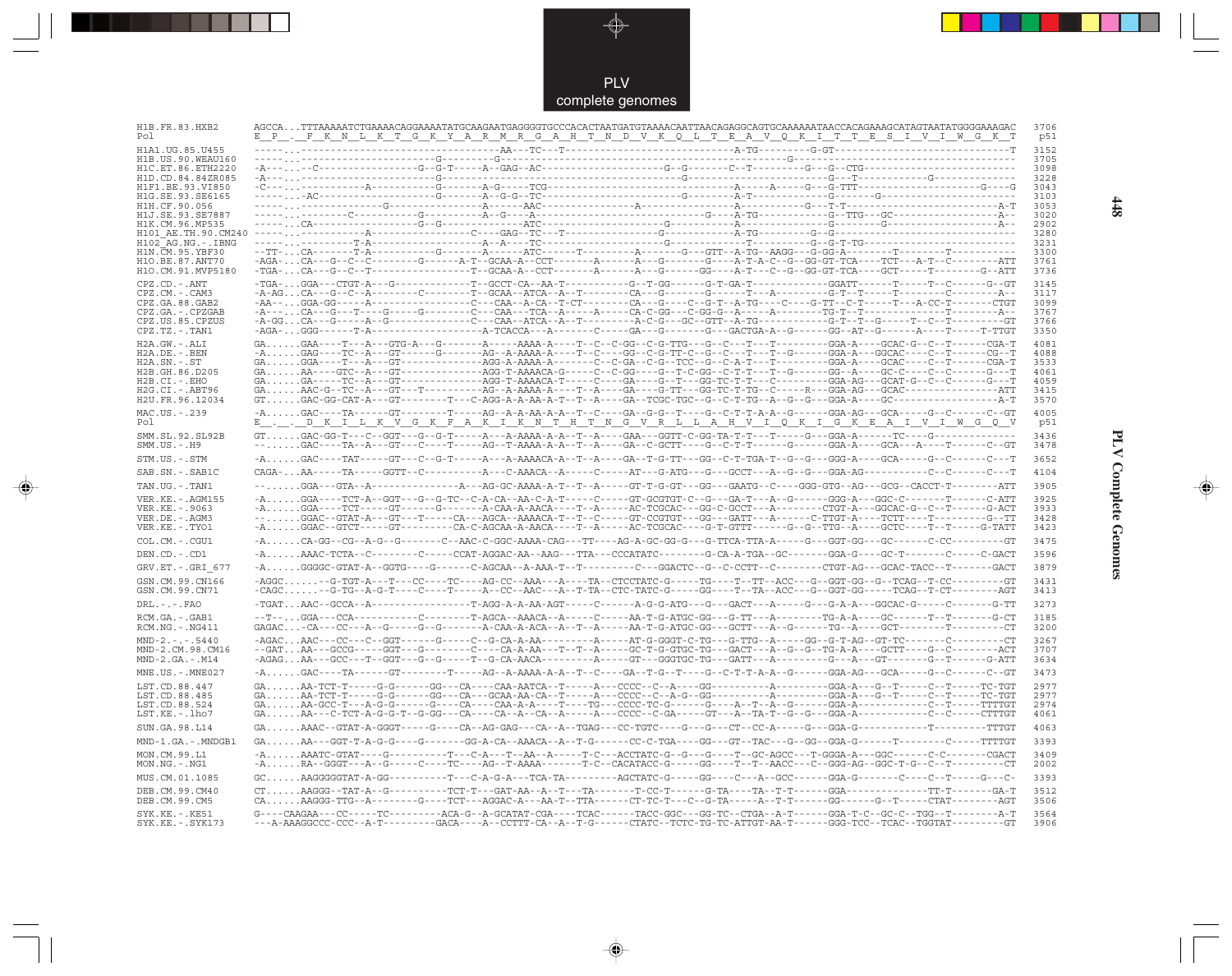| H1B.FR.83.HXB2<br>Po 1                    | <u>P.K.F.K.L.P.IQ.K.B.T.W.B.T.W.W.T.B.Y.W.Q.A.T.W.IP.B.W.B.F.V.N.T.P.P.L.V.K.L.W.Y.Q</u>                                                                                                                                                                                                                                                                                                                                                                        |  |  | 3833<br>p51  |
|-------------------------------------------|-----------------------------------------------------------------------------------------------------------------------------------------------------------------------------------------------------------------------------------------------------------------------------------------------------------------------------------------------------------------------------------------------------------------------------------------------------------------|--|--|--------------|
| H1A1 UG.85 U455                           |                                                                                                                                                                                                                                                                                                                                                                                                                                                                 |  |  | 3279         |
| HIB US 90 WEAU160                         |                                                                                                                                                                                                                                                                                                                                                                                                                                                                 |  |  | 3832         |
| H1C. ET. 86. ETH2220<br>H1D.CD.84.84ZR085 |                                                                                                                                                                                                                                                                                                                                                                                                                                                                 |  |  | 3225<br>3355 |
| H1F1.BE.93.VI850                          |                                                                                                                                                                                                                                                                                                                                                                                                                                                                 |  |  | 3173         |
| H1G.SE.93.SE6165                          |                                                                                                                                                                                                                                                                                                                                                                                                                                                                 |  |  | 3230         |
| H1H.CF.90.056<br>H1J.SE.93.SE7887         |                                                                                                                                                                                                                                                                                                                                                                                                                                                                 |  |  | 3180<br>3147 |
| H1K.CM.96.MP535                           |                                                                                                                                                                                                                                                                                                                                                                                                                                                                 |  |  | 3029         |
|                                           |                                                                                                                                                                                                                                                                                                                                                                                                                                                                 |  |  | 3407         |
| H102 AG.NG.-.IBNG<br>H1N. CM. 95. YBF30   |                                                                                                                                                                                                                                                                                                                                                                                                                                                                 |  |  | 3358<br>3427 |
| H10.BE.87.ANT70                           |                                                                                                                                                                                                                                                                                                                                                                                                                                                                 |  |  | 3888         |
| H1O.CM.91.MVP5180                         |                                                                                                                                                                                                                                                                                                                                                                                                                                                                 |  |  | 3863         |
| CPZ.CD. - . ANT<br>CPZ.CM.-.CAM3          |                                                                                                                                                                                                                                                                                                                                                                                                                                                                 |  |  | 3272<br>3244 |
| CPZ.GA.88.GAB2                            |                                                                                                                                                                                                                                                                                                                                                                                                                                                                 |  |  | 3226         |
| CPZ.GA.-.CPZGAB                           | $\begin{array}{l} \texttt{-}\texttt{-----GFT-A}--\texttt{AG-G}----\texttt{G-T}----\texttt{GFT}----\texttt{G-T}----\texttt{G-T}----\texttt{G-T}----\texttt{G-T}----\texttt{G-T}----\texttt{G-T}----\texttt{G-T}----\texttt{G-T}----\texttt{G-T}----\texttt{G-T}----\texttt{G-T}----\texttt{G-T}----\texttt{G-T}----\texttt{G-T}----\texttt{G-T}----\texttt{G-T}----\texttt{G-T}----\texttt{G-T}----\texttt{G-T$                                                  |  |  | 3894         |
| CPZ.US.85.CPZUS<br>CPZ.TZ.-.TAN1          |                                                                                                                                                                                                                                                                                                                                                                                                                                                                 |  |  | 3893<br>3477 |
| $H2A.GW.-.ALI$                            | A. --A-G----C-C--A--AG--G---GA-----C------CAG------GAT--C--C-------TG--A----C--A--C-------ATC------A--AC-G--C-GGC--GCA-TTA-C                                                                                                                                                                                                                                                                                                                                    |  |  | 4208         |
| $H2A.DE. - .BEN$                          | A. --A------C-C-----AG-GG-G-GA--G--C-----GCAG------GATA-C--C-------TG--A-----C--A------C------ATC------A--AC-G-C-GG---ACA-TTA-C                                                                                                                                                                                                                                                                                                                                 |  |  | 4215         |
| $H2A.SN.-.ST$                             |                                                                                                                                                                                                                                                                                                                                                                                                                                                                 |  |  | 3660         |
| H2B.GH.86.D205<br>H2B.CI.-.EHO            |                                                                                                                                                                                                                                                                                                                                                                                                                                                                 |  |  | 4188<br>4186 |
| H2G.CI.-.ABT96                            |                                                                                                                                                                                                                                                                                                                                                                                                                                                                 |  |  | 3542         |
| H2U.FR.96.12034                           | ---A-TG--CC-T-----AG--G---GA--GGTC-------CA--------T--C-------G-T-------G-C-TA--C-----T-----ATCC--A--A---C-G----G-C-GGCA--TA-T-                                                                                                                                                                                                                                                                                                                                 |  |  | 3697         |
| MAC.US.-.239<br>Pol                       | <u>PKFHIPVEKDVEROWEQWTDYWQVTPXAIPEWDFISTPLLVRLYFN</u>                                                                                                                                                                                                                                                                                                                                                                                                           |  |  | 4132<br>p51  |
| SMM.SL.92.SL92B<br>$SMM.US.-.H9$          |                                                                                                                                                                                                                                                                                                                                                                                                                                                                 |  |  | 3563<br>3605 |
| STM.US.-.STM                              |                                                                                                                                                                                                                                                                                                                                                                                                                                                                 |  |  | 3779         |
| SAB.SN.-.SAB1C                            | A----TTA-GG-------AG--G---GA--GCTC------CA-------T-T--C--------G-T---------C--G--A------AA-G--C-G---T----AA--GA-T-G---G-------A-A                                                                                                                                                                                                                                                                                                                               |  |  | 4231         |
| TAN.UG. - . TAN1                          |                                                                                                                                                                                                                                                                                                                                                                                                                                                                 |  |  | 4032         |
| VER.KE. - . AGM155                        |                                                                                                                                                                                                                                                                                                                                                                                                                                                                 |  |  | 4052         |
| VER.KE. - . 9063<br>VER.DE. - . AGM3      |                                                                                                                                                                                                                                                                                                                                                                                                                                                                 |  |  | 4060<br>3555 |
| VER.KE.-.TYO1                             | A-AGTTC-AG----C--G---GA--GGT------GCA------G-G--T--C----G-TA-G-------C-A-----T----C-GC----A--T--GC-C---C-------ACA                                                                                                                                                                                                                                                                                                                                              |  |  | 3550         |
| COL.CM. - . CGU1                          | $G_+ \ldots - C--A-G--G-C--AGC-A-G-CA-GGA--GGAT---CAG---CAG---C\_G--C--S--A-GFG-T---C--A--A-TA---CTA----CTCAT--T--TATG---A----TATG---A----GTA-GGAC$                                                                                                                                                                                                                                                                                                             |  |  | 3602         |
| DEN.CD.-.CD1                              | -----CT--C-G---C--AG--AGC----T-GAT-----TG-------T----A--------TT-AT-----A----C----AA-G--ATCA--T--A---C-TC-A-G-AAT-TT--TA-T-                                                                                                                                                                                                                                                                                                                                     |  |  | 3723         |
| GRV.ET. - .GRI 677                        |                                                                                                                                                                                                                                                                                                                                                                                                                                                                 |  |  | 4006         |
| GSN.CM.99.CN166                           |                                                                                                                                                                                                                                                                                                                                                                                                                                                                 |  |  | 3561         |
| GSN.CM.99.CN71                            |                                                                                                                                                                                                                                                                                                                                                                                                                                                                 |  |  | 3543         |
| $DRL - - -$ . $FAO$                       |                                                                                                                                                                                                                                                                                                                                                                                                                                                                 |  |  | 3400         |
| RCM.GA.-.GAB1<br>$RCM.NG. - . NG411$      |                                                                                                                                                                                                                                                                                                                                                                                                                                                                 |  |  | 3312<br>3327 |
| $MND-2---5440$                            |                                                                                                                                                                                                                                                                                                                                                                                                                                                                 |  |  | 3394         |
| MND-2.CM.98.CM16                          |                                                                                                                                                                                                                                                                                                                                                                                                                                                                 |  |  | 3834         |
| $MND-2.GA.-.M14$                          | $G_+ \ldots - A_- \ldots - C_- \ldots - C_- \ldots - C_- \ldots - C_+ \ldots - C_+ \ldots - C_+ \ldots - C_- \ldots - C_+ \ldots - C_+ \ldots - C_+ \ldots - C_+ \ldots - C_+ \ldots - C_+ \ldots - C_+ \ldots - C_+ \ldots - C_- \ldots - C_+ \ldots - C_- \ldots - C_- \ldots - C_- \ldots - C_+ \ldots - C_- \ldots - C_- \ldots - C_- \ldots - C_- \ldots - C_- \ldots - C_- \ldots - C_- \ldots - C_- \ldots - C_- \ldots - C_- \ldots - C_- \ldots - C_-$ |  |  | 3761         |
| MNE.US.-.MNE027                           |                                                                                                                                                                                                                                                                                                                                                                                                                                                                 |  |  | 3600         |
| LST.CD.88.447                             | $\verb G_+,--C-GA-CGG-A-GG-AG-GA--GG--AC-GG----GTG---TCA----GT--TC------G-T-----A---A---A-T---A-CTCA----A-AG----A-GC-GGA---T-TG-CGC-A--CTG-2.$                                                                                                                                                                                                                                                                                                                  |  |  | 3104         |
| LST.CD.88.485<br>LST.CD.88.524            | $\verb G_+{}_- \verb -----GA-CC-GG-A--AG--AG--GA--GG1---CTCA-----GT--TC------G-T------A-----A----A-T---A-CTCA---A-AG---A-AG---AAC-GGA---T-TCA----TAGC$                                                                                                                                                                                                                                                                                                          |  |  | 3104<br>3101 |
| LST.KE.-.lho7                             | $\verb G\ldots-A--A--C--G--C--AG-GACT-GA--GTC---GCAC--C--C--C--C--G-TT--A--C--T--A--C-TA--A--C--TC---G-AA---AAC--GAG---ATT-$                                                                                                                                                                                                                                                                                                                                    |  |  | 4188         |
| SUN.GA.98.L14                             |                                                                                                                                                                                                                                                                                                                                                                                                                                                                 |  |  | 4190         |
| MND-1.GA.-.MNDGB1                         |                                                                                                                                                                                                                                                                                                                                                                                                                                                                 |  |  | 3520         |
| MON.CM.99.L1<br>MON.NG. - . NG1           | --C-TT---CGC--A--AG-GGTG--A--GCA------CG-------G---TA-------AT--AT---G-A--A--CATA---GCG--GT--T----A-A-C-GC-C-G-CAG-----TACT                                                                                                                                                                                                                                                                                                                                     |  |  | 3536<br>2129 |
| MUS.CM.01.1085                            |                                                                                                                                                                                                                                                                                                                                                                                                                                                                 |  |  | 3523         |
| DEB.CM.99.CM40<br>DEB.CM.99.CM5           | A-AC-G--C-GG--C--AG-GGT---A---GA-------C-AT------CATA-TC-C---------G------C--A--C------GCAA-AC-------A-ATC-G--C--GC-C------TG--<br>- - C-------GGT----AG--GT--------GA------T-AC------CATA-CC-C-----G-----T-----C-----C-----GCG--GC-------A-AAC----C-GGC-------TG--                                                                                                                                                                                             |  |  | 3639<br>3633 |
| $SYK.KE. - .KE51$                         |                                                                                                                                                                                                                                                                                                                                                                                                                                                                 |  |  | 3691         |
| $SYK.KE. - .SYK173$                       |                                                                                                                                                                                                                                                                                                                                                                                                                                                                 |  |  | 4033         |

<u> Tanzania de la pro</u>

 $\overrightarrow{\phantom{a}}$ 

 $\frac{\displaystyle \rule{1.2cm}{0.15cm}}{\displaystyle \rule{1.2cm}{0.15cm}}$ 

٦

 $\begin{picture}(20,5) \put(0,0){\line(1,0){10}} \put(15,0){\line(1,0){10}} \put(15,0){\line(1,0){10}} \put(15,0){\line(1,0){10}} \put(15,0){\line(1,0){10}} \put(15,0){\line(1,0){10}} \put(15,0){\line(1,0){10}} \put(15,0){\line(1,0){10}} \put(15,0){\line(1,0){10}} \put(15,0){\line(1,0){10}} \put(15,0){\line(1,0){10}} \put(15,0){\line(1,$ 

 $\overline{\phantom{0}}$ 

<u> a mare d</u>

 $\mathbf{I}$ 

**449**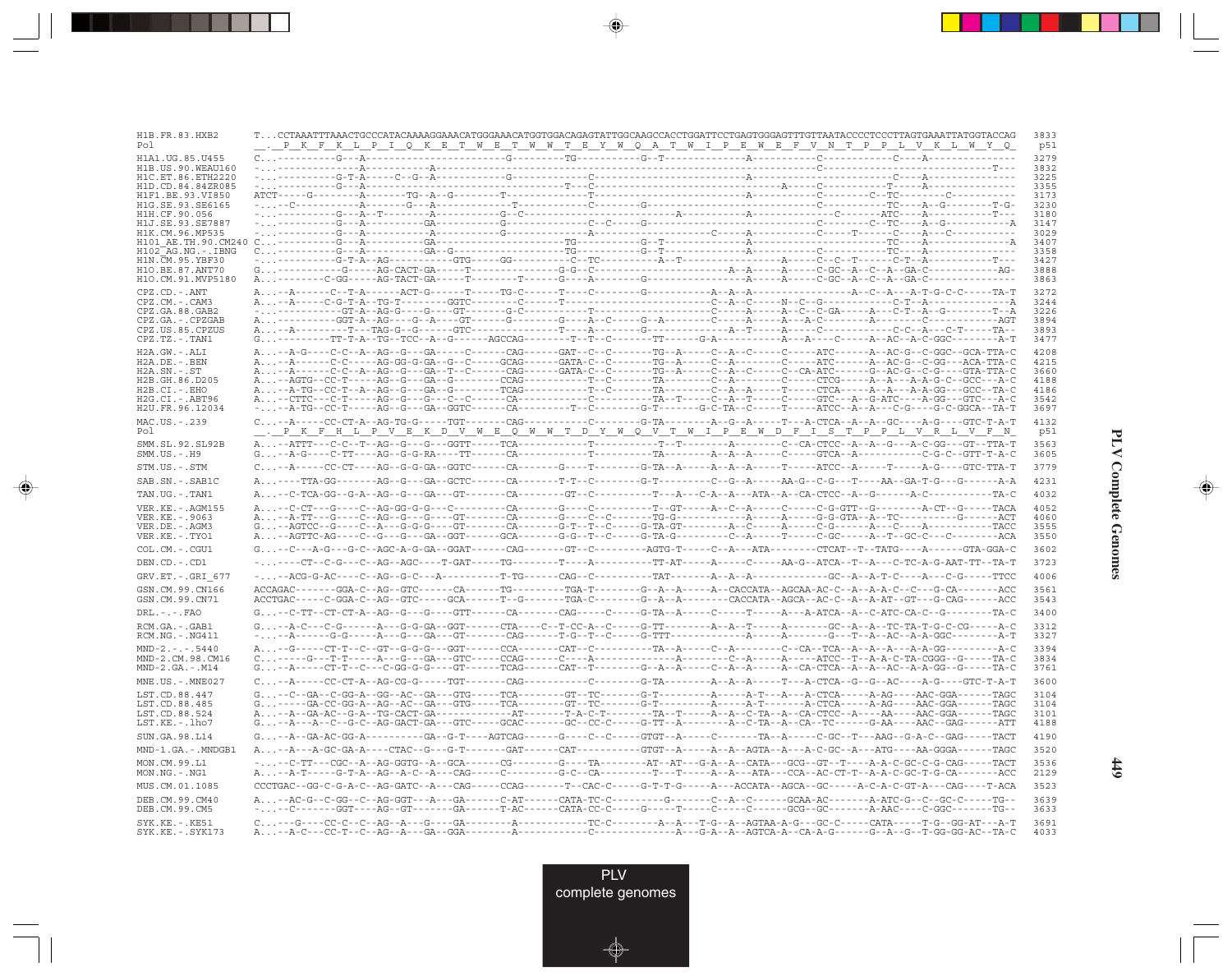

 $\overrightarrow{\mathbf{\P}}$ 

 $\overline{\mathbb{R}}$ 

|                                              | Pol p51 RT $\setminus$ Pol p15 RNAse                                                                                                                                                                                                                                                                                                                                                                                                                      |  | 3963         |
|----------------------------------------------|-----------------------------------------------------------------------------------------------------------------------------------------------------------------------------------------------------------------------------------------------------------------------------------------------------------------------------------------------------------------------------------------------------------------------------------------------------------|--|--------------|
| H1B.FR.83.HXB2<br>Pol                        | TTAGAGAAAGAACCCATAGTAGGAGCAGAAACCTTCTATGTAGATGGGGCAGCTAACAGGGAGACTAAATTAGGAAAAGCAGGATATGTTACTAATAGAGGAAGACAAAAAGTTGTCACCCTAACTGACA<br><u>LEKEPI V GAET FY V D GAAN RET K L G K A G Y V T N R G R Q K V V T L T D </u>                                                                                                                                                                                                                                     |  | p15          |
| H1A1.UG.85.U455                              |                                                                                                                                                                                                                                                                                                                                                                                                                                                           |  | 3409         |
| H1B. US. 90. WEAU160<br>H1C. ET. 86. ETH2220 |                                                                                                                                                                                                                                                                                                                                                                                                                                                           |  | 3962<br>3355 |
| H <sub>1</sub> D.CD.84.84ZR085               |                                                                                                                                                                                                                                                                                                                                                                                                                                                           |  | 3485         |
| H1F1.BE.93.VI850<br>H1G.SE.93.SE6165         |                                                                                                                                                                                                                                                                                                                                                                                                                                                           |  | 3303<br>3360 |
| H1H.CF.90.056                                |                                                                                                                                                                                                                                                                                                                                                                                                                                                           |  | 3310         |
| H1J.SE.93.SE7887<br>H1K.CM.96.MP535          |                                                                                                                                                                                                                                                                                                                                                                                                                                                           |  | 3277<br>3159 |
|                                              |                                                                                                                                                                                                                                                                                                                                                                                                                                                           |  | 3537         |
| $H102-AG.NG. - .IBNG$<br>H1N.CM.95.YBF30     |                                                                                                                                                                                                                                                                                                                                                                                                                                                           |  | 3488<br>3557 |
| H10.BE.87.ANT70<br>H1O.CM.91.MVP5180         |                                                                                                                                                                                                                                                                                                                                                                                                                                                           |  | 4018<br>3993 |
| $CPZ$ . $CD$ . $-$ . $ANT$                   |                                                                                                                                                                                                                                                                                                                                                                                                                                                           |  | 3402         |
| CPZ.CM. - . CAM3                             |                                                                                                                                                                                                                                                                                                                                                                                                                                                           |  | 3374         |
| CPZ.GA.88.GAB2<br>CPZ.GA.-.CPZGAB            |                                                                                                                                                                                                                                                                                                                                                                                                                                                           |  | 3356<br>4024 |
| CPZ.US.85.CPZUS                              |                                                                                                                                                                                                                                                                                                                                                                                                                                                           |  | 4023         |
| CPZ.TZ.-.TAN1                                |                                                                                                                                                                                                                                                                                                                                                                                                                                                           |  | 3607         |
| $H2A.GW.-.ALI$<br>$H2A.DE. - .BEN$           |                                                                                                                                                                                                                                                                                                                                                                                                                                                           |  | 4338<br>4345 |
| $H2A.SN.-.ST$                                |                                                                                                                                                                                                                                                                                                                                                                                                                                                           |  | 3790         |
| H2B.GH.86.D205<br>$H2B.CI.-.EHO$             |                                                                                                                                                                                                                                                                                                                                                                                                                                                           |  | 4318<br>4316 |
| H2G.CI. - . ABT96<br>H2U.FR.96.12034         | '---TC--------TC--AGCAGA----G----AT---AC---C---T-CTGC--T-AAACCT-C--GGAR-----------C--C--AG-C-------A-G-C--G--AAARGT-T--GAGC-G-                                                                                                                                                                                                                                                                                                                            |  | 3672<br>3824 |
| MAC.US. - . 239                              |                                                                                                                                                                                                                                                                                                                                                                                                                                                           |  | 4262         |
| Po l                                         | <u>I v K D P I E G E E T V V G D G S G N K Q S K E G K A G V I T D R G K D K V K V L E Q</u>                                                                                                                                                                                                                                                                                                                                                              |  | p15          |
| SMM.SL.92.SL92B<br>$SMM.US.-.H9$             |                                                                                                                                                                                                                                                                                                                                                                                                                                                           |  | 3693<br>3735 |
| STM.US.-.STM                                 |                                                                                                                                                                                                                                                                                                                                                                                                                                                           |  | 3909         |
| SAB.SN.-.SAB1C                               |                                                                                                                                                                                                                                                                                                                                                                                                                                                           |  | 4361         |
| TAN.UG. - .TAN1                              |                                                                                                                                                                                                                                                                                                                                                                                                                                                           |  | 4162         |
| VER. KE. - . AGM155<br>VER.KE. - . 9063      |                                                                                                                                                                                                                                                                                                                                                                                                                                                           |  | 4182<br>4190 |
| VER.DE. - . AGM3                             | $\verb C-GACC--G---T---CC----AG--TGTA-AT-------CTG----T-A-AC-T-A--GA----T-A---CA------AC-ATAT---A---G-G---A-AG-ART--GAGC-G---AC-AT--G-AC-AAT--GAGC--G---AC-AT--G-AC-AT--G-AC-AT--G-AC-AT--C\_A-AT--G\_A-AC-AT--G\_A-AC-AT--G\_A-AC-AT--G\_A-AC-AT--G\_A-AC-AT--G\_A-AC-AT--G\_A-AC-AT--G\_A-AC-AT--G\_A-AC-AT--G\_A-AC-AT--G\_A-AC-AT--G\_A-AC-AT--G\_A-AC-AT--G\_$                                                                                       |  | 3685         |
| VER.KE. - . TYO1                             |                                                                                                                                                                                                                                                                                                                                                                                                                                                           |  | 3677         |
| COL.CM.-.CGU1                                |                                                                                                                                                                                                                                                                                                                                                                                                                                                           |  | 3732         |
| DEN.CD. - .CD1                               |                                                                                                                                                                                                                                                                                                                                                                                                                                                           |  | 3853         |
| GRV.ET. - .GRI 677                           |                                                                                                                                                                                                                                                                                                                                                                                                                                                           |  | 4136         |
| GSN.CM.99.CN166<br>GSN.CM.99.CN71            |                                                                                                                                                                                                                                                                                                                                                                                                                                                           |  | 3691<br>3673 |
| $DRL - - - FAO$                              |                                                                                                                                                                                                                                                                                                                                                                                                                                                           |  | 3530         |
| RCM.GA.-.GAB1<br>$RCM.NG. - . NG411$         |                                                                                                                                                                                                                                                                                                                                                                                                                                                           |  | 3442<br>3457 |
| $MND-2. - - - 5440$                          |                                                                                                                                                                                                                                                                                                                                                                                                                                                           |  | 3524         |
| MND-2.CM.98.CM16<br>$MND-2.GA.-.M14$         |                                                                                                                                                                                                                                                                                                                                                                                                                                                           |  | 3964<br>3891 |
| $MNE. US. - . MNE027$                        |                                                                                                                                                                                                                                                                                                                                                                                                                                                           |  | 3730         |
| LST.CD.88.447                                |                                                                                                                                                                                                                                                                                                                                                                                                                                                           |  | 3234         |
| LST.CD.88.485<br>LST.CD.88.524               |                                                                                                                                                                                                                                                                                                                                                                                                                                                           |  | 3234<br>3231 |
| LST.KE. - . lho7                             |                                                                                                                                                                                                                                                                                                                                                                                                                                                           |  | 4318         |
| SUN.GA.98.L14                                |                                                                                                                                                                                                                                                                                                                                                                                                                                                           |  | 4317         |
| MND-1.GA.-.MNDGB1                            |                                                                                                                                                                                                                                                                                                                                                                                                                                                           |  | 3650         |
| MON.CM.99.L1<br>MON.NG.-.NG1                 |                                                                                                                                                                                                                                                                                                                                                                                                                                                           |  | 3666<br>2259 |
| MUS.CM.01.1085                               |                                                                                                                                                                                                                                                                                                                                                                                                                                                           |  | 3653         |
| DEB.CM.99.CM40<br>DEB.CM.99.CM5              | ${\tt C-G-T-TC}\mbox{-}\cdots\mbox{-}\cdots\mbox{-}\cdots\mbox{-}\cdots\mbox{-}\cdots\mbox{-}\cdots\mbox{-}\cdots\mbox{-}\cdots\mbox{-}\cdots\mbox{-}\cdots\mbox{-}\cdots\mbox{-}\cdots\mbox{-}\cdots\mbox{-}\cdots\mbox{-}\cdots\mbox{-}\cdots\mbox{-}\cdots\mbox{-}\cdots\mbox{-}\cdots\mbox{-}\cdots\mbox{-}\cdots\mbox{-}\cdots\mbox{-}\cdots\mbox{-}\cdots\mbox{-}\cdots\mbox{-}\cdots\mbox{-}\cdots\mbox{-}\cdots\mbox{-}\cdots\mbox{-}\cdots\mbox$ |  | 3769<br>3763 |
| SYK.KE. - . KE51                             | --G-TTTC---G--AG---A---------A--T-----C-------T----A-T-GC---GA----C------T--CA-A--AG----G--T-A--G-C-T-AAAG-GGT-GGAAA---                                                                                                                                                                                                                                                                                                                                   |  | 3818<br>4163 |
| $SYK.KE. - .SYK173$                          |                                                                                                                                                                                                                                                                                                                                                                                                                                                           |  |              |

 $\blacklozenge$ 

**PLV Complete Genomes 450 PLV Complete Genomes** 

 $\Rightarrow$ 

 $\sqrt{2}$ 

 $450$ 

 $\blacksquare$ 

<u> 1999 - 1999 - 1999 - 1999 - 1999 - 1999 - 1999 - 1999 - 1999 - 1999 - 1999 - 1999 - 1999 - 1999 - 1999 - 199</u>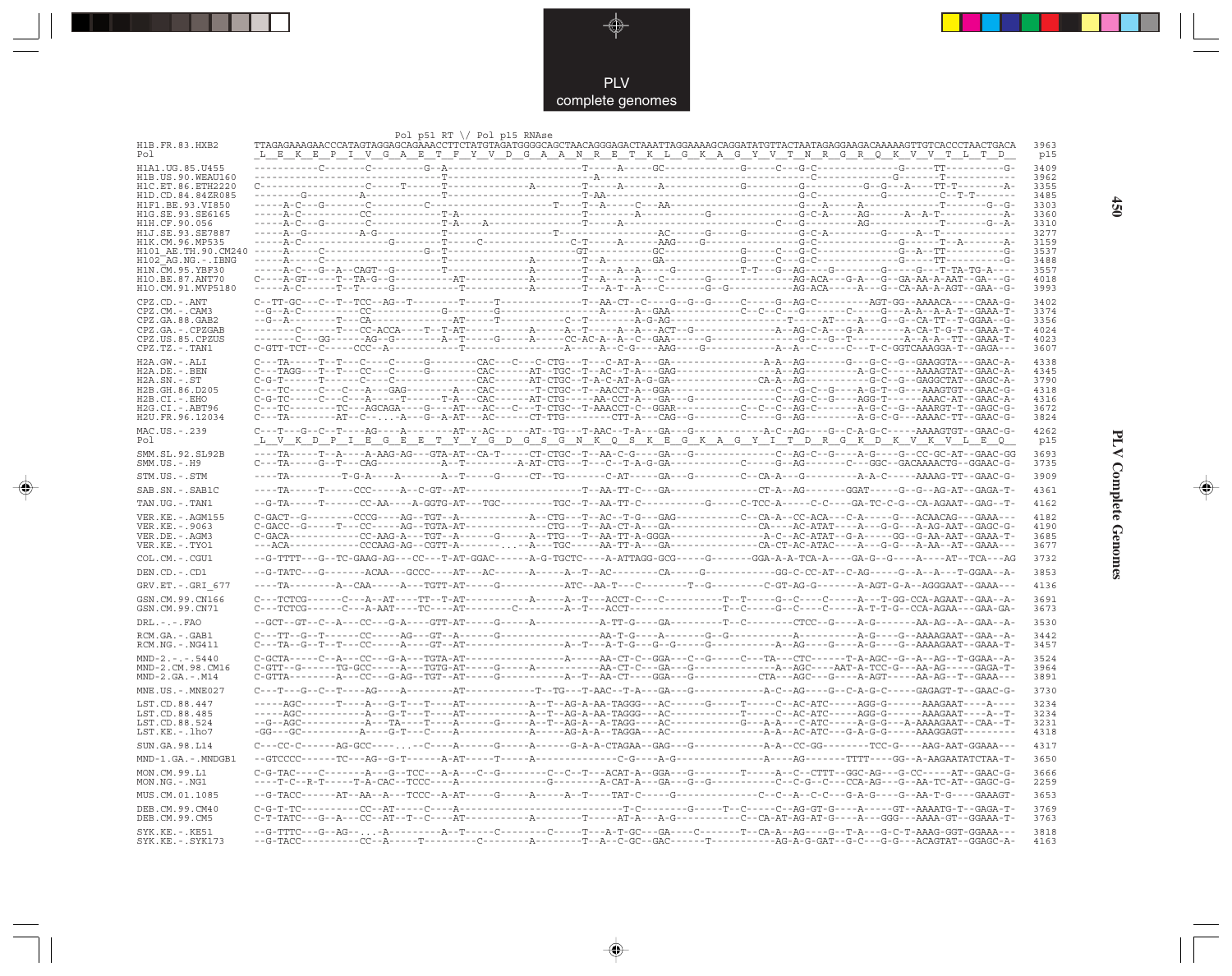| H1B.FR.83.HXB2<br>Po 1                       | CAACAAATCAGAAGACTGAGTTACAAGCAATTTATCTAGCTTTGCAGGATTCGGGATTAGAAGTAAACATAGTAACAGACTCACAATATGCATTAGGAATCATTCAAGCACAACCAGATCAAAGTGAATC<br><u>T T N Q K T E L Q A I Y L A L Q D S G L E V N I V T D S Q Y A L G I I Q A Q P D Q S E S</u>                                                                                                                                                                                                                      | 4093<br>p15  |
|----------------------------------------------|-----------------------------------------------------------------------------------------------------------------------------------------------------------------------------------------------------------------------------------------------------------------------------------------------------------------------------------------------------------------------------------------------------------------------------------------------------------|--------------|
| H1A1.UG.85.U455                              |                                                                                                                                                                                                                                                                                                                                                                                                                                                           | 3539         |
| H1B. US. 90. WEAU160<br>H1C. ET. 86. ETH2220 |                                                                                                                                                                                                                                                                                                                                                                                                                                                           | 4092<br>3485 |
| H1D.CD.84.84ZR085                            |                                                                                                                                                                                                                                                                                                                                                                                                                                                           | 3615         |
| H1F1.BE.93.VI850                             |                                                                                                                                                                                                                                                                                                                                                                                                                                                           | 3433<br>3490 |
| H1G.SE.93.SE6165<br>H1H.CF.90.056            |                                                                                                                                                                                                                                                                                                                                                                                                                                                           | 3440         |
| H1J.SE.93.SE7887                             |                                                                                                                                                                                                                                                                                                                                                                                                                                                           | 3407         |
| H1K.CM.96.MP535<br>H101 AE.TH.90.CM240       |                                                                                                                                                                                                                                                                                                                                                                                                                                                           | 3289<br>3667 |
| H102 AG.NG.-.IBNG                            |                                                                                                                                                                                                                                                                                                                                                                                                                                                           | 3618         |
| H1N. CM. 95. YBF30<br>H10.BE.87.ANT70        |                                                                                                                                                                                                                                                                                                                                                                                                                                                           | 3687<br>4148 |
| H1O.CM.91.MVP5180                            |                                                                                                                                                                                                                                                                                                                                                                                                                                                           | 4123         |
| CPZ.CD. - . ANT                              |                                                                                                                                                                                                                                                                                                                                                                                                                                                           | 3532         |
| CPZ.CM.-.CAM3                                |                                                                                                                                                                                                                                                                                                                                                                                                                                                           | 3504         |
| CPZ.GA.88.GAB2<br>CPZ.GA.-.CPZGAB            |                                                                                                                                                                                                                                                                                                                                                                                                                                                           | 3486<br>4154 |
| CPZ.US.85.CPZUS                              |                                                                                                                                                                                                                                                                                                                                                                                                                                                           | 4153         |
| CPZ.TZ.-.TAN1                                |                                                                                                                                                                                                                                                                                                                                                                                                                                                           | 3737         |
| H2A.GW.-.ALI<br>$H2A.DE. - .BEN$             | -T--C------C-AG-A--A--G----CT-CGCG--G--AG-AACA--C--A--TCC-A---CC--T--TA--GT---T----G----T-A-G----AG-AGC--GC--G---ACAG--TCA---AA<br>-T--C------C--G-A--A---G---TCT--CGGA-G--AC--GCA--C--A--CCC-A-G--T--T--CA--GT---T-----G----T-A-G--G--AG-AGC--GC--G---ACAG-GTCA---AA                                                                                                                                                                                     | 4468<br>4475 |
| $H2A.SN.-.ST$                                |                                                                                                                                                                                                                                                                                                                                                                                                                                                           | 3920         |
| H2B.GH.86.D205<br>H2B.CI.-.EHO               | -------C--AC-AG-A--AC-TG-----T--GCAT----A--AACA--C--A-A-CC-C----T-----CA--GT---T---------TCA-G-----A--AGCT----G---ACAG---CA-----<br>----------C-AG-A---C-TG-----T--GCA-----AC-A-----C--A---CC-C-G--C--T--CA--GT---T--------TCA-G----AG-AGCT--------ACAG---CA-----                                                                                                                                                                                         | 4448<br>4446 |
| H2G.CI.-.ABT96                               | -------C---C--G-R--AC-TG-G---T--GCAA-G--C--------C--A--TCC-A----C--T--CA--GTR--T--C--G----TCA-G--R-----AGC--GR------ACGG---CA-----                                                                                                                                                                                                                                                                                                                        | 3802         |
| H2U.FR.96.12034                              |                                                                                                                                                                                                                                                                                                                                                                                                                                                           | 3954         |
| MAC.US.-.239<br>Pol                          | -T--T-----AC-AG-A--A--GG-----T--CTCA-G--A---ACA--C--A--GCC-A-G-C---T--TA--GT---T---------TTA-G------A--AAC--G-TGC--TACAG--TCA--GAG<br>T T N Q Q A E L E A F L M A L T D S G P K A N I I V D S Q Y V M G I I T G C P T E S E S                                                                                                                                                                                                                             | 4392<br>p15  |
| SMM.SL.92.SL92B<br>$SMM.US.-.H9$             | -T--C------C-AG-A---C-G--G--CC-G-TAT-G--C---A-A-----TCC-AGTA-G--C--TG-------G-------G---TC--GAAC--A--AAC--G---G---TCAG--TCG--T-<br>-T--C-----AC-AG-A-----GG----CT---------C--AGCA-----A---CC-A---C---T--TA--GT---T--C------TTA-G--C--AG-AGC--GT-----CAC-G--TCA---AG                                                                                                                                                                                       | 3823<br>3865 |
| STM.US.-.STM                                 |                                                                                                                                                                                                                                                                                                                                                                                                                                                           | 4039         |
| SAB.SN.-.SAB1C                               |                                                                                                                                                                                                                                                                                                                                                                                                                                                           | 4491         |
| TAN.UG. - . TAN1                             | -C--G--C--AC-AG-A--A---------G-CCT------A--AA-AC--AGTAAGAGCA----T--T--------G--T-----G---TCA-G-------C-GAC--------TACA--------C--                                                                                                                                                                                                                                                                                                                         | 4292         |
| VER.KE. - . AGM155                           |                                                                                                                                                                                                                                                                                                                                                                                                                                                           | 4312         |
| VER.KE. - .9063                              |                                                                                                                                                                                                                                                                                                                                                                                                                                                           | 4320<br>3815 |
| VER.DE. - . AGM3<br>VER.KE.-.TYO1            |                                                                                                                                                                                                                                                                                                                                                                                                                                                           | 3807         |
| COL.CM. - . CGU1                             | $\texttt{GGT}\texttt{---}\texttt{---}\texttt{C}-\texttt{A}\texttt{G}-\texttt{--}\texttt{C}-\texttt{G}\texttt{A}\texttt{C}-\texttt{--}\texttt{G}-\texttt{--}\texttt{--}\texttt{--}\texttt{--}--\texttt{C}-\texttt{A}\texttt{A}-\texttt{A}\texttt{C}-\texttt{G}\texttt{G}-\texttt{C}\texttt{C}-\texttt{A}\texttt{A}-\texttt{A}-\texttt{G}-\texttt{--}\texttt{--}\texttt{--}\texttt{--}-\texttt{A}\texttt{G}-\texttt{--}\texttt{--}\texttt{--}-\texttt{--}\$ | 3862         |
| DEN.CD. - .CD1                               | ----C-----A---G-A--A---AT--G-G-C-TAA-G--C--A---AGTCCCAACA-G--C--------C--T--T---------CC----C-----AGC--GTAC---CAC-AC-TC----CA                                                                                                                                                                                                                                                                                                                             | 3983         |
| GRV.ET. - .GRI 677                           | -C--T--C--AC-AG-A--A---AC----G--A-GA-G--A---G---CAGT---GA-A-T------T----C-----T--T--A-GAAC---T-GAC----TGT---C-GG-----A-C--                                                                                                                                                                                                                                                                                                                                | 4266         |
| GSN.CM.99.CN166                              | $-{\color{red}T}\texttt{---}--{\color{red}C}-\texttt{AG}-\texttt{A}-\texttt{AC}-\texttt{C}-\texttt{--}\texttt{Tr}-\texttt{G}-\texttt{G}-\texttt{CT}-\texttt{T}-\texttt{G}-\texttt{AA}-\texttt{AA}-\texttt{A-AGG}-\texttt{CC}-\texttt{CC}-\texttt{A}-\texttt{A}-\texttt{G}-\texttt{TC}-\texttt{G}-\texttt{C}-\texttt{--}-\texttt{-}\texttt{Tr}-\texttt{C}-\texttt{C}-\texttt{G}-\texttt{Tr}-\texttt{AG}-\texttt{G}-\texttt{Tr}-\texttt{AG}-\$              | 3821         |
| GSN.CM.99.CN71                               | -T--------AC-AG-A--AC-C--G---G--CT-T-G--A--AA-A--AGGACC-CC-AG-A-G---T-G--C-----T--C-----C-T-A-G--G---T-A---AGC--------AGT-TCCACC--                                                                                                                                                                                                                                                                                                                        | 3803         |
| $DRL - - -$ . $FAO$                          | -C--C---------G----A-----G--C--CTGT----C---A----C--T--TCC-A----C--T-----G--G--T-----G--C--CA-G--T--A--ATCCT-CTCC-----AATC-----CAA                                                                                                                                                                                                                                                                                                                         | 3660         |
| RCM.GA.-.GAB1<br>$RCM.NG. - . NG411$         |                                                                                                                                                                                                                                                                                                                                                                                                                                                           | 3572<br>3587 |
| $MND-2---5440$                               | -G--C-----A---G-A--A--GAC---T--AA-GA-G--------A-----A---CCCAGG--G--T-----C--T--T--C--G------C---AC--TC----GCC--------GTCA--CAA                                                                                                                                                                                                                                                                                                                            | 3654         |
| MND-2.CM.98.CM16<br>$MND-2.GA.-.M14$         |                                                                                                                                                                                                                                                                                                                                                                                                                                                           | 4094<br>4021 |
| MNE.US.-.MNE027                              | -T--T-----AC-AG-A--A--GG-----T--CTCA-G--A---ACA--C--A--GCC-A-G-C---T--TA--GT---T---------TTA-G-----A--AAC--G-TGC--TACAG--TCA--GAG                                                                                                                                                                                                                                                                                                                         | 3860         |
| LST.CD.88.447                                |                                                                                                                                                                                                                                                                                                                                                                                                                                                           | 3364         |
| LST.CD.88.485                                |                                                                                                                                                                                                                                                                                                                                                                                                                                                           | 3364         |
| LST.CD.88.524                                |                                                                                                                                                                                                                                                                                                                                                                                                                                                           | 3361         |
| LST.KE.-.lho7                                |                                                                                                                                                                                                                                                                                                                                                                                                                                                           | 4448         |
| SUN.GA.98.L14                                |                                                                                                                                                                                                                                                                                                                                                                                                                                                           | 4447         |
| MND-1.GA.-.MNDGB1                            |                                                                                                                                                                                                                                                                                                                                                                                                                                                           | 3780         |
| MON.CM.99.L1<br>MON.NG.-.NG1                 | -C--C--A---G-A---C--G-G--CG-G-TA-----CC-CAGA---GGACC-CCTC-GA-G-------A-T-----T--G----T-C-G--C--TC-AGCCT-CTGC--G--GATCTCA---AG                                                                                                                                                                                                                                                                                                                             | 3796<br>2389 |
| MUS.CM.01.1085                               | -T--C--C----AG-A--A--GG-G---G-C-TAT-G--C--AA-A--AGG-CCTCCTAGGA-G--TT----C-----T--T--G-----G--AG-AGCTT-T--G--C-AG--TCCACT--                                                                                                                                                                                                                                                                                                                                | 3783         |
| DEB.CM.99.CM40<br>DEB.CM.99.CM5              | $-T - C - \cdots - A - \cdots - G - A - A - \cdots - G - \cdots - C - C$                                                                                                                                                                                                                                                                                                                                                                                  | 3899<br>3893 |
| $SYK.KE. - .KE51$<br>$SYK.KE. - .SYK173$     | -------C--AC--G-A--A---G-G-GCT-GCTCA-G--A--------C--AAA-GACA-------T------GT---T-------CT-T-AT--C--TC--ATGA--TGC--CAC-A-C-CA---CA                                                                                                                                                                                                                                                                                                                         | 3948<br>4293 |

<u>a shekara ta 1989 na shekara t</u>

 $\overrightarrow{\phantom{a}}$ 

 $\overline{\neg}$ 

 $\begin{picture}(20,5) \put(0,0){\line(1,0){10}} \put(15,0){\line(1,0){10}} \put(15,0){\line(1,0){10}} \put(15,0){\line(1,0){10}} \put(15,0){\line(1,0){10}} \put(15,0){\line(1,0){10}} \put(15,0){\line(1,0){10}} \put(15,0){\line(1,0){10}} \put(15,0){\line(1,0){10}} \put(15,0){\line(1,0){10}} \put(15,0){\line(1,0){10}} \put(15,0){\line(1,$ 

 $\equiv$ 

 $\Box$ 

▌▊▊▊

 $\mathbf{I}$ 

**451**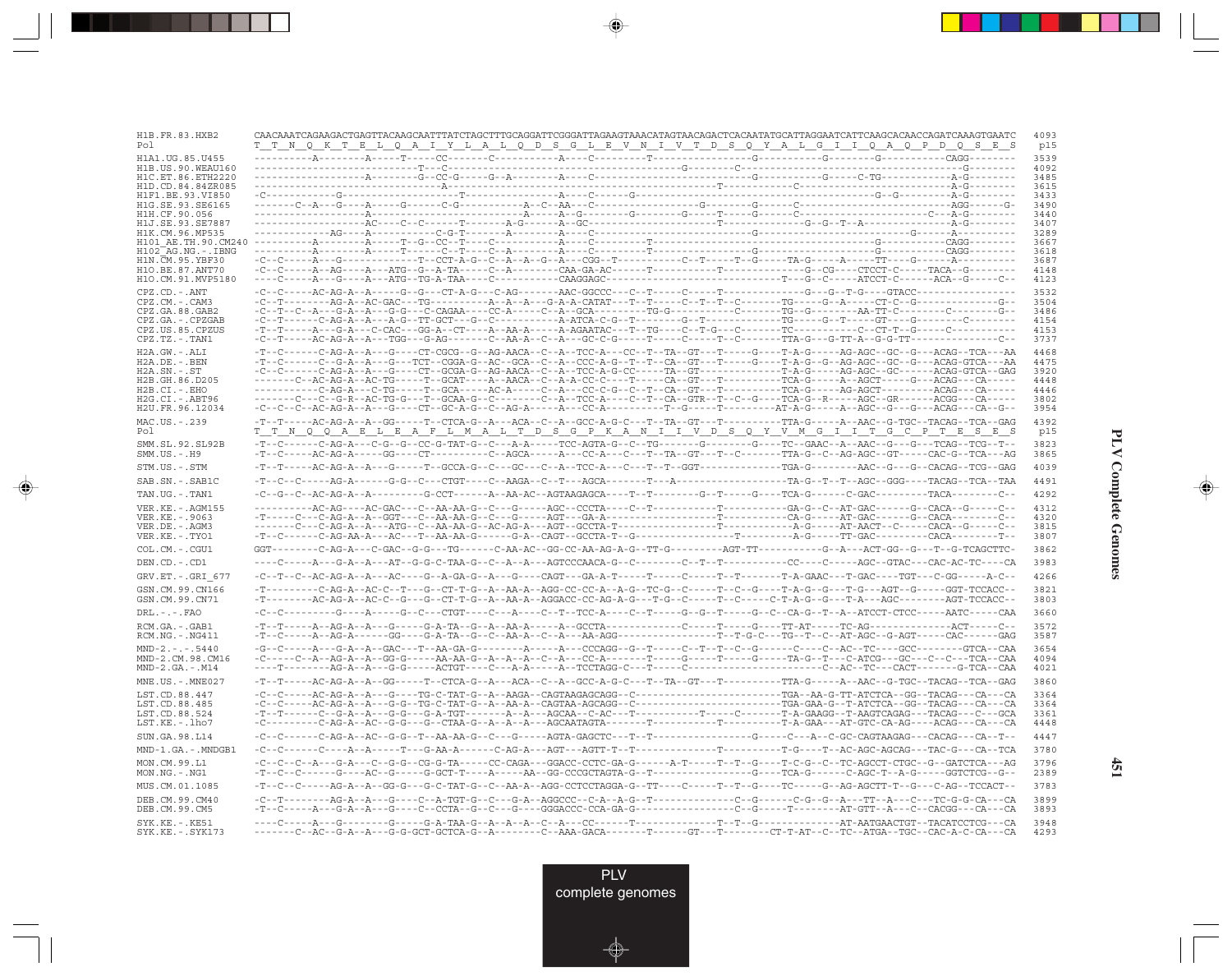

 $\begin{picture}(120,140)(-6.5,14.0) \put(0,0){\vector(0,1){10}} \put(15,0){\vector(0,1){10}} \put(15,0){\vector(0,1){10}} \put(15,0){\vector(0,1){10}} \put(15,0){\vector(0,1){10}} \put(15,0){\vector(0,1){10}} \put(15,0){\vector(0,1){10}} \put(15,0){\vector(0,1){10}} \put(15,0){\vector(0,1){10}} \put(15,0){\vector(0,1){10}} \put(15,0){\vector(0,1){10}}$ 

| H1B.FR.83.HXB2<br>Pol                     | GGCATGGGTACCAGCACACAAAGGAATTGGAGGAAATGAACAAGTAGATAAATTAGTCAGTGCTGGAATCAGG<br>E L V N Q I I E Q L I K K E K V Y L A W V P A H K G I G G N E Q V D K L V S A G . I R                                                                                                                                                                                                                                                                                                                                                                            | 4220<br>p15  |
|-------------------------------------------|-----------------------------------------------------------------------------------------------------------------------------------------------------------------------------------------------------------------------------------------------------------------------------------------------------------------------------------------------------------------------------------------------------------------------------------------------------------------------------------------------------------------------------------------------|--------------|
| H1A1.UG.85.U455                           |                                                                                                                                                                                                                                                                                                                                                                                                                                                                                                                                               | 3666         |
| H1B. US. 90. WEAU160<br>H1C.ET.86.ETH2220 | ----A-----                                                                                                                                                                                                                                                                                                                                                                                                                                                                                                                                    | 4219<br>3612 |
| H1D.CD.84.84ZR085                         |                                                                                                                                                                                                                                                                                                                                                                                                                                                                                                                                               | 3742         |
| H1F1.BE.93.VI850<br>H1G.SE.93.SE6165      |                                                                                                                                                                                                                                                                                                                                                                                                                                                                                                                                               | 3560<br>3617 |
| H1H.CF.90.056                             |                                                                                                                                                                                                                                                                                                                                                                                                                                                                                                                                               | 3567         |
| H1J.SE.93.SE7887<br>H1K.CM.96.MP535       |                                                                                                                                                                                                                                                                                                                                                                                                                                                                                                                                               | 3534<br>3416 |
|                                           |                                                                                                                                                                                                                                                                                                                                                                                                                                                                                                                                               | 3794         |
| H102 AG.NG.-.IBNG                         |                                                                                                                                                                                                                                                                                                                                                                                                                                                                                                                                               | 3745         |
| H1N. CM. 95. YBF30<br>H1O.BE.87.ANT70     |                                                                                                                                                                                                                                                                                                                                                                                                                                                                                                                                               | 3814<br>4275 |
| H10.CM.91.MVP5180                         | $CCCTA---TC-G--G--------G-AC---C-------CGA-G----TA-----T--T--T--T---C--A-----C--A---A--A-----C-A--CAAA-AC. --T--A--CAAA-AC. --T--A--CAAA-AC. --T--A--CAAA-AC. --T--A--CAAA-AC.$                                                                                                                                                                                                                                                                                                                                                               | 4250         |
| $CPZ$ . $CD$ . $-ANT$                     |                                                                                                                                                                                                                                                                                                                                                                                                                                                                                                                                               | 3659         |
| $CPZ.CM. - . CAM3$<br>CPZ.GA.88.GAB2      |                                                                                                                                                                                                                                                                                                                                                                                                                                                                                                                                               | 3632<br>3613 |
| CPZ.GA.-.CPZGAB                           |                                                                                                                                                                                                                                                                                                                                                                                                                                                                                                                                               | 4281         |
| CPZ.US.85.CPZUS<br>CPZ.TZ.-.TAN1          |                                                                                                                                                                                                                                                                                                                                                                                                                                                                                                                                               | 4280<br>3864 |
| $H2A.GW.-.ALI$                            |                                                                                                                                                                                                                                                                                                                                                                                                                                                                                                                                               | 4595         |
| $H2A.DE. - .BEN$                          |                                                                                                                                                                                                                                                                                                                                                                                                                                                                                                                                               | 4602         |
| $H2A.SN.-.ST$<br>H2B.GH.86.D205           |                                                                                                                                                                                                                                                                                                                                                                                                                                                                                                                                               | 4047<br>4575 |
| $H2B.CI. - . EHO$                         |                                                                                                                                                                                                                                                                                                                                                                                                                                                                                                                                               | 4573         |
| $H2G.CI.-.ABT96$                          |                                                                                                                                                                                                                                                                                                                                                                                                                                                                                                                                               | 3929         |
| H2U.FR.96.12034                           |                                                                                                                                                                                                                                                                                                                                                                                                                                                                                                                                               | 4081         |
| MAC.US.-.239<br>Po l                      |                                                                                                                                                                                                                                                                                                                                                                                                                                                                                                                                               | 4519<br>p15  |
| SMM.SL.92.SL92B<br>$SMM.US.-.H9$          | ---TA----GGCA-----T--T--A--AC--G-TC-G--A---GCA--A--CA-A-G------T-----T-----C--A-----G--CA-TG-G-----CCGT-----T---CAA-----A--A                                                                                                                                                                                                                                                                                                                                                                                                                  | 3950<br>3992 |
| STM.US.-.STM                              |                                                                                                                                                                                                                                                                                                                                                                                                                                                                                                                                               | 4166         |
| SAB.SN.-.SAB1C                            |                                                                                                                                                                                                                                                                                                                                                                                                                                                                                                                                               | 4618         |
| TAN.UG.-.TAN1                             |                                                                                                                                                                                                                                                                                                                                                                                                                                                                                                                                               | 4419         |
| VER.KE. - . AGM155                        | $CCCAC---AG-A------CA---A-GG--C-G--A---GCCA------CA-------------------A--G--C------G--A---C-A---C---A--C---A--CA-C-AC--C---A--CA-C-AC--G--A--C-AC--$                                                                                                                                                                                                                                                                                                                                                                                          | 4439         |
| VER.KE. - . 9063<br>VER.DE. - . AGM3      |                                                                                                                                                                                                                                                                                                                                                                                                                                                                                                                                               | 4447<br>3942 |
| VER.KE. - . TYO1                          |                                                                                                                                                                                                                                                                                                                                                                                                                                                                                                                                               | 3934         |
| COL.CM.-.CGU1                             |                                                                                                                                                                                                                                                                                                                                                                                                                                                                                                                                               | 3983         |
| DEN.CD.-.CD1                              |                                                                                                                                                                                                                                                                                                                                                                                                                                                                                                                                               | 4110         |
| $GRV.ET.-.GRI 677$                        |                                                                                                                                                                                                                                                                                                                                                                                                                                                                                                                                               | 4393         |
| GSN.CM.99.CN166<br>GSN.CM.99.CN71         |                                                                                                                                                                                                                                                                                                                                                                                                                                                                                                                                               | 3948<br>3930 |
| $DRL - - -$ . $FAO$                       |                                                                                                                                                                                                                                                                                                                                                                                                                                                                                                                                               | 3787         |
| RCM.GA. - . GAB1                          |                                                                                                                                                                                                                                                                                                                                                                                                                                                                                                                                               | 3699         |
| RCM.NG. - . NG411                         |                                                                                                                                                                                                                                                                                                                                                                                                                                                                                                                                               | 3714         |
| $MND-2. - - - 5440$                       | ${\tt CCCCA---T-GGG------A--CA-TCA-G---GGC-----G--A-T-----CT------C-----G--T--A-----T-----G-----G-----G-----G-----A---A--A-G---A-G---A--A--A--A--I.$                                                                                                                                                                                                                                                                                                                                                                                          | 3781         |
| MND-2.CM.98.CM16<br>$MND-2.GA.-.M14$      |                                                                                                                                                                                                                                                                                                                                                                                                                                                                                                                                               | 4221<br>4148 |
| $MNE . US . - . MNE027$                   |                                                                                                                                                                                                                                                                                                                                                                                                                                                                                                                                               | 3987         |
| LST.CD.88.447                             |                                                                                                                                                                                                                                                                                                                                                                                                                                                                                                                                               | 3491         |
| LST.CD.88.485                             |                                                                                                                                                                                                                                                                                                                                                                                                                                                                                                                                               | 3491         |
| LST.CD.88.524<br>LST.KE.-.lho7            |                                                                                                                                                                                                                                                                                                                                                                                                                                                                                                                                               | 3488<br>4575 |
| SUN.GA.98.L14                             |                                                                                                                                                                                                                                                                                                                                                                                                                                                                                                                                               | 4574         |
|                                           |                                                                                                                                                                                                                                                                                                                                                                                                                                                                                                                                               |              |
| MND-1.GA.-.MNDGB1<br>MON.CM.99.L1         |                                                                                                                                                                                                                                                                                                                                                                                                                                                                                                                                               | 3907<br>3923 |
| MON.NG.-.NG1                              |                                                                                                                                                                                                                                                                                                                                                                                                                                                                                                                                               | 2516         |
| MUS.CM.01.1085                            | $-{\bf CCA}\cdot \cdots - {\bf AC}\cdot {\bf G}\cdot \cdots - {\bf C}\cdot -{\bf C}\cdot -{\bf C}\cdot -{\bf C}\cdot -{\bf C}\cdot -{\bf C}\cdot {\bf C}\cdot {\bf C}\cdot -{\bf A}\cdot -{\bf CCA}\cdot {\bf A}\cdot -{\bf C}\cdot {\bf T}\cdot {\bf A}\cdot \cdots -{\bf C}\cdot -{\bf T}\cdot -{\bf G}\cdot -{\bf T}\cdot -{\bf A}\cdot -\cdots -\cdots -{\bf G}\cdot {\bf G}\cdot -\cdots -{\bf G}\cdot -{\bf C}\cdot -{\bf C}\cdot -{\bf C}\cdot -{\bf A}\cdot {\bf A}\cdot {\bf A}\cdot {\bf C}\cdot -{\bf C}\cdot -{\bf C}\cdot -{\bf$ | 3910         |
| DEB.CM.99.CM40<br>DEB.CM.99.CM5           |                                                                                                                                                                                                                                                                                                                                                                                                                                                                                                                                               | 4026<br>4020 |
| $SYK.KE. - .KE51$<br>SYK.KE. - . SYK173   |                                                                                                                                                                                                                                                                                                                                                                                                                                                                                                                                               | 4075<br>4420 |

 $\blacklozenge$ 

**PLV Complete Genomes 452 PLV Complete Genomes** 

 $\Rightarrow$ 

 $\equiv$ 

 $452$ 

 $\blacksquare$ 

<u> 1999 - 1999 - 1999 - 1999 - 1999 - 1999 - 1999 - 1999 - 1999 - 1999 - 1999 - 1999 - 1999 - 1999 - 1999 - 199</u>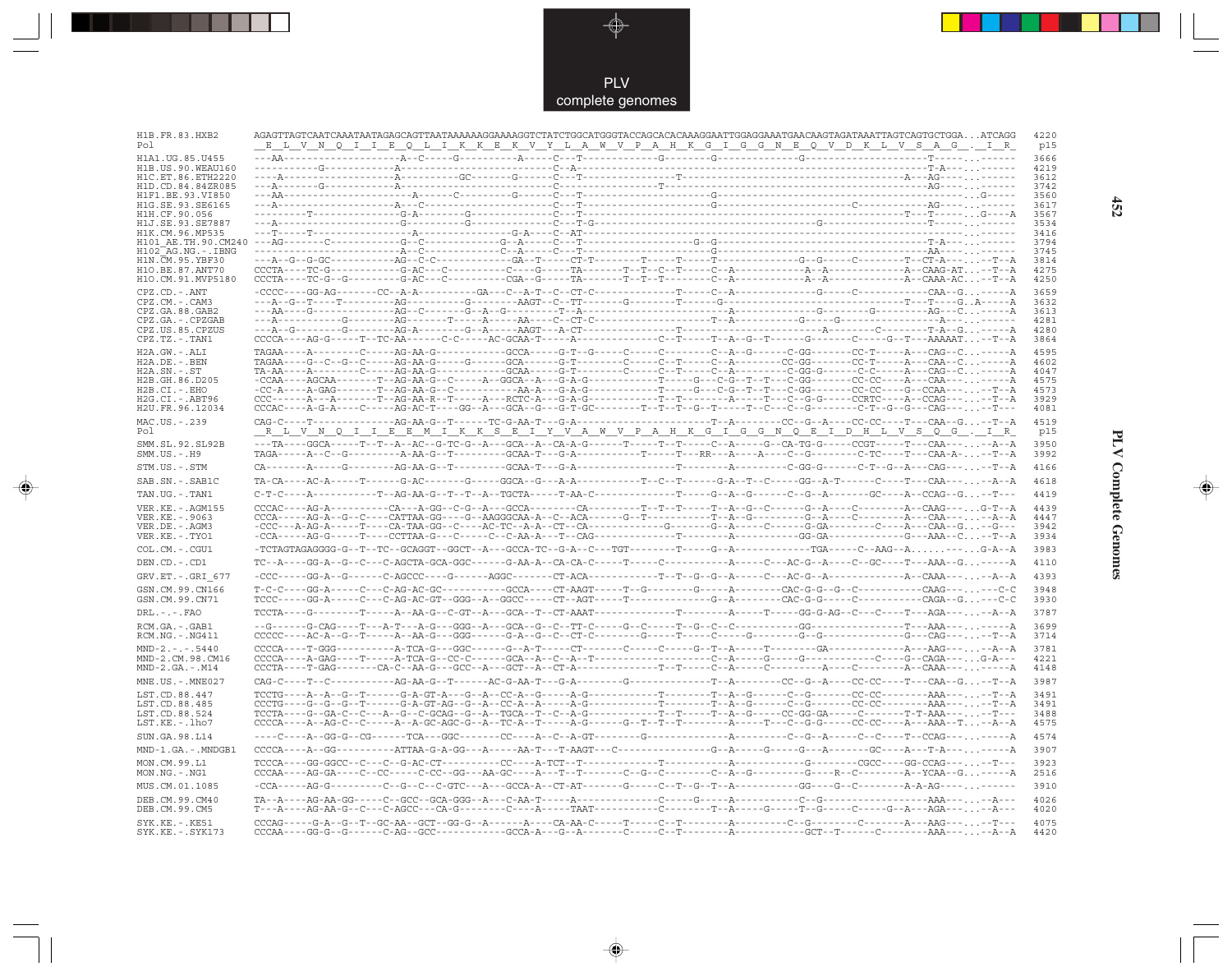| H1B.FR.83.HXB2                           | Pol p66 RT & Pol p15 RNAse H end $\setminus$ Pol p31 Integrase start<br>AAAGTACTATTTTAGATGGAATAGATAAGGCCCAAGATGAACATGAGAAATATCACAGTAATTGGAGAGCAATGGCTAGTGATTTTAACCTGCCACCTGTAGTAGCAAAAGAAATAG                                                                                                                                                                                                                                                                                                                                                                                                                              | 4338         |
|------------------------------------------|----------------------------------------------------------------------------------------------------------------------------------------------------------------------------------------------------------------------------------------------------------------------------------------------------------------------------------------------------------------------------------------------------------------------------------------------------------------------------------------------------------------------------------------------------------------------------------------------------------------------------|--------------|
|                                          | <u>KVLFLDGID.KAQDEHEK.YHSNWRAMASDFNLPPVVAKEI</u>                                                                                                                                                                                                                                                                                                                                                                                                                                                                                                                                                                           | integrase    |
| H1A1. UG. 85. U455                       |                                                                                                                                                                                                                                                                                                                                                                                                                                                                                                                                                                                                                            | 3784<br>4337 |
| H1B.US.90.WEAU160<br>H1C.ET.86.ETH2220   |                                                                                                                                                                                                                                                                                                                                                                                                                                                                                                                                                                                                                            | 3730         |
| H1D.CD.84.84ZR085<br>H1F1.BE.93.VI850    |                                                                                                                                                                                                                                                                                                                                                                                                                                                                                                                                                                                                                            | 3860<br>3678 |
| H1G.SE.93.SE6165                         |                                                                                                                                                                                                                                                                                                                                                                                                                                                                                                                                                                                                                            | 3735         |
| H1H.CF.90.056<br>H1J.SE.93.SE7887        |                                                                                                                                                                                                                                                                                                                                                                                                                                                                                                                                                                                                                            | 3685<br>3652 |
| H1K.CM.96.MP535                          |                                                                                                                                                                                                                                                                                                                                                                                                                                                                                                                                                                                                                            | 3534         |
| H101 AE.TH.90.CM240<br>H102 AG.NG.-.IBNG |                                                                                                                                                                                                                                                                                                                                                                                                                                                                                                                                                                                                                            | 3912<br>3863 |
| H1N.CM.95.YBF30                          |                                                                                                                                                                                                                                                                                                                                                                                                                                                                                                                                                                                                                            | 3932         |
| H1O.BE.87.ANT70<br>H1O.CM.91.MVP5180     |                                                                                                                                                                                                                                                                                                                                                                                                                                                                                                                                                                                                                            | 4393<br>4368 |
| $CPZ$ . $CD$ . $-ANT$                    | C----C--C--C-G--A--C--------A--T-----G--C------T--------T--C--------T--T-A--AGA---A-AC--T--T--C---A-T--G--T--------TA                                                                                                                                                                                                                                                                                                                                                                                                                                                                                                      | 3777         |
| CPZ.CM. - . CAM3                         | -----T--C------------T------.T----CA-A-G--A---------G--A-----T-AC----------T-----A--------C--TA-A----A-A----G--C-----C--                                                                                                                                                                                                                                                                                                                                                                                                                                                                                                   | 3752         |
| CPZ.GA.88.GAB2<br>CPZ.GA.-.CPZGAB        |                                                                                                                                                                                                                                                                                                                                                                                                                                                                                                                                                                                                                            | 3731<br>4399 |
| CPZ.US.85.CPZUS<br>CPZ.TZ. - . TAN1      |                                                                                                                                                                                                                                                                                                                                                                                                                                                                                                                                                                                                                            | 4398<br>3982 |
| H2A.GW. - . ALI                          | $\ldots\ldots$ C-----T-G---C----AAA------GCCA--T--G--A--------A--G-----T--C--GT--A--A-C-AT-CCA-A-A---GCAT-A--CAA-C-G--G---G-C-G----                                                                                                                                                                                                                                                                                                                                                                                                                                                                                        | 4713         |
| H2A.DE. - . BEN                          |                                                                                                                                                                                                                                                                                                                                                                                                                                                                                                                                                                                                                            | 4720         |
| $H2A.SN.-.ST$<br>H2B.GH.86.D205          | $\ldots\ldots\text{C-G--CT-G--CC---AAA}\texttt{---A} \ldots \texttt{CCA----G---G--A--G-----A--}\ldots\texttt{----TC-G--GTA-A--A----TCCA-A-A--CGGAA------AA}\texttt{---A}-\texttt{---G--CT-A--}\ldots\texttt{---A}\texttt{---}\ldots\texttt{---A}\texttt{---}\ldots\texttt{---A}\texttt{---}\ldots\texttt{---}\ldots\texttt{---}\ldots\texttt{---}\ldots\texttt{---}\ldots\texttt{---}\ldots\texttt{---}\ldots\texttt{---}\ldots\texttt{---}\ldots\texttt{---}\ldots\texttt{---}\ldots$                                                                                                                                     | 4165<br>4693 |
| H2B.CI.-.EHO                             |                                                                                                                                                                                                                                                                                                                                                                                                                                                                                                                                                                                                                            | 4691         |
| H2G.CI. - . ABT96<br>H2U.FR.96.12034     | $\ldots\ldots$ C-------G---C----AAA------ACCA--T--G--A--------------C--T--C--GTT-A--AGC-ACAGCA-A-A---GGTA-A----AAT-------C---C------                                                                                                                                                                                                                                                                                                                                                                                                                                                                                       | 4047<br>4199 |
| MAC.US.-.239                             | $\ldots\ldots$ C---T--C--C--G--AAAG-----GCCA--A-----A-------T--- --C--T------GTA-A--A-T---TATTCA-A---GGAT-A--CAGAA----G--C-G-C-G----                                                                                                                                                                                                                                                                                                                                                                                                                                                                                       | 4637         |
| Pol                                      | <u>. Levis expressions de la construction de la conservación de la conservación de la conservación de la conse</u>                                                                                                                                                                                                                                                                                                                                                                                                                                                                                                         | p31          |
| SMM. SL. 92. SL92B<br>$SMM.US.-.H9$      | $\ldots\ldots$ C----C-----C-----AAA------ACCA--G--G--A--G-----A-----C--T--C--GTA-A-AA-T---TATTCA-A---RGTT-A--TAGGC-----------C------                                                                                                                                                                                                                                                                                                                                                                                                                                                                                       | 4068<br>4110 |
| STM.US.-.STM                             |                                                                                                                                                                                                                                                                                                                                                                                                                                                                                                                                                                                                                            | 4284         |
| SAB.SN. - . SAB1C                        |                                                                                                                                                                                                                                                                                                                                                                                                                                                                                                                                                                                                                            | 4736         |
| TAN.UG. - . TAN1                         |                                                                                                                                                                                                                                                                                                                                                                                                                                                                                                                                                                                                                            | 4537         |
| VER. KE. - . AGM155                      |                                                                                                                                                                                                                                                                                                                                                                                                                                                                                                                                                                                                                            | 4557         |
| VER. KE. - . 9063<br>VER.DE. - . AGM3    | $\ldots\ldots\ldots\allowbreak -A\cdot TT\allowbreak -\ldots\allowbreak -A\allowbreak A\allowbreak A\allowbreak -\ldots\allowbreak -A\ldots\allowbreak A\ldots\allowbreak G\cdot A\allowbreak -\ldots\allowbreak -G\cdot G\cdot\ldots\allowbreak -A\cdot GG\ldots\ldots\allowbreak -C\cdot\allowbreak -T\cdot A\cdot\ldots\allowbreak -\ldots\allowbreak G\allowbreak A\allowbreak CT\cdot A\cdot\ldots\allowbreak G\allowbreak G\allowbreak C\allowbreak -A\cdot\allowbreak G\allowbreak G\allowbreak G\allowbreak -\allowbreak -A\cdot\ldots\allowbreak -A\allowbreak A\allowbreak -T\cdot G\cdot\ldots\allowbreak -\ld$ | 4565<br>4060 |
| VER.KE. - . TYO1                         |                                                                                                                                                                                                                                                                                                                                                                                                                                                                                                                                                                                                                            | 4052         |
| COL.CM. - . CGU1                         | $\ldots\ldots\text{C-G--A-G-GGA---AA---A}\ldots\text{GCA--AG---A--C--A--C--C-A--G}\ldots\text{-T---T----GT-CAGTATC-AAAGAAC-A---GGT-A--CA---------------TT}$                                                                                                                                                                                                                                                                                                                                                                                                                                                                | 4101         |
| DEN.CD. - .CD1                           | C--A-C-----C-----ACA---TCCAC-A--T-----A--------T-----C--T--C-------A--AG--CAGAGA-A-G-A-GG---A--A--A-G-----T--G-----CA                                                                                                                                                                                                                                                                                                                                                                                                                                                                                                      | 4228         |
| GRV.ET. -. GRI 677                       |                                                                                                                                                                                                                                                                                                                                                                                                                                                                                                                                                                                                                            | 4511         |
| GSN.CM.99.CN166<br>GSN.CM.99.CN71        |                                                                                                                                                                                                                                                                                                                                                                                                                                                                                                                                                                                                                            | 4066<br>4048 |
| $DRL - - -$ . $FAO$                      |                                                                                                                                                                                                                                                                                                                                                                                                                                                                                                                                                                                                                            | 3905         |
| RCM.GA. - . GAB1<br>RCM.NG. - . NG411    |                                                                                                                                                                                                                                                                                                                                                                                                                                                                                                                                                                                                                            | 3817<br>3832 |
| $MND-2. - - - 5440$                      |                                                                                                                                                                                                                                                                                                                                                                                                                                                                                                                                                                                                                            | 3899         |
| MND-2.CM.98.CM16<br>$MND-2.GA.-.M14$     |                                                                                                                                                                                                                                                                                                                                                                                                                                                                                                                                                                                                                            | 4339<br>4266 |
| MNE.US. - . MNE027                       | $\ldots\ldots$ C---C--C--G--AAAG-----GCCA--A------A-------T----CC-T-----GTA-A--A-T---TATTCA-A--GGAT-A-CAGAC---G--C--G--C-G----                                                                                                                                                                                                                                                                                                                                                                                                                                                                                             | 4105         |
| LST.CD.88.447                            |                                                                                                                                                                                                                                                                                                                                                                                                                                                                                                                                                                                                                            | 3615         |
| LST.CD.88.485<br>LST.CD.88.524           | ${\tt CAAATAC-------A-----AAA----G---B-.}$                                                                                                                                                                                                                                                                                                                                                                                                                                                                                                                                                                                 | 3615<br>3612 |
| LST.KE.-.lho7                            |                                                                                                                                                                                                                                                                                                                                                                                                                                                                                                                                                                                                                            | 4699         |
| SUN.GA.98.L14                            |                                                                                                                                                                                                                                                                                                                                                                                                                                                                                                                                                                                                                            | 4698         |
| MND-1.GA.-.MNDGB1                        |                                                                                                                                                                                                                                                                                                                                                                                                                                                                                                                                                                                                                            | 4025         |
| MON.CM.99.L1<br>$MON.NG. -.NG1$          |                                                                                                                                                                                                                                                                                                                                                                                                                                                                                                                                                                                                                            | 4041<br>2634 |
| MUS.CM.01.1085                           |                                                                                                                                                                                                                                                                                                                                                                                                                                                                                                                                                                                                                            | 4028         |
| DEB.CM.99.CM40<br>DEB.CM.99.CM5          | -GGA-C--C--C--G--AA-GG----GG-A-------G--C-----A--- -C-TG-G------A-CA-T-AAGGGA---A-ACC-A--A--TA-AC-CA----T--GC----TA                                                                                                                                                                                                                                                                                                                                                                                                                                                                                                        | 4144<br>4138 |
| $SYK.KE. - .KE51$<br>$SYK.KE. - .SYK173$ | $\ldots\ldots\ldots -A-C--\ldots-C--\ldots-AA--\ldots TCCC\ldots C-A-A-GA-G-A--T---\ldots-A-GG\ldots-C--TCA--\ldots-AT-GAGTATC-TAGGCAG--G--C-T--A--C-GACAG---\ldots-C--TA-G--C-1.$                                                                                                                                                                                                                                                                                                                                                                                                                                         | 4193<br>4538 |

---

 $\overrightarrow{\phantom{a}}$ 

 $\overline{\neg}$ 

 $\begin{picture}(20,5) \put(0,0){\line(1,0){10}} \put(15,0){\line(1,0){10}} \put(15,0){\line(1,0){10}} \put(15,0){\line(1,0){10}} \put(15,0){\line(1,0){10}} \put(15,0){\line(1,0){10}} \put(15,0){\line(1,0){10}} \put(15,0){\line(1,0){10}} \put(15,0){\line(1,0){10}} \put(15,0){\line(1,0){10}} \put(15,0){\line(1,0){10}} \put(15,0){\line(1,$ 

 $\overline{\phantom{0}}$ 

 $\blacksquare$ 

 $\Box$ 

**453**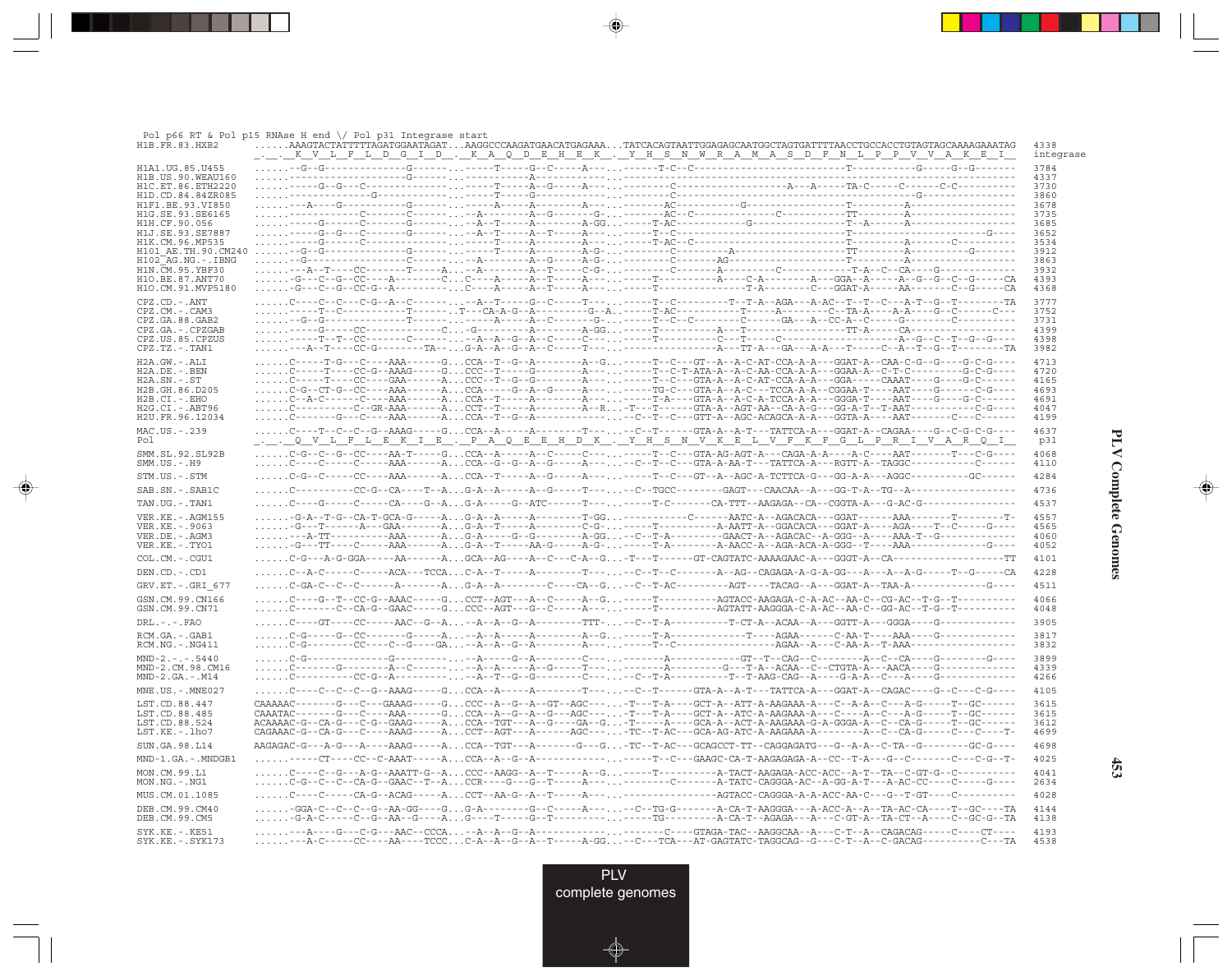

 $\overrightarrow{\mathbf{\P}}$ 

 $\begin{tabular}{c} \hline \quad \quad & \quad \quad \\ \hline \quad \quad & \quad \quad \\ \hline \end{tabular}$ 

|                                           | Asp64 catalytic site                                                                                                                                                                                                                                                                                                                                                                                                                                                                                                   |              |
|-------------------------------------------|------------------------------------------------------------------------------------------------------------------------------------------------------------------------------------------------------------------------------------------------------------------------------------------------------------------------------------------------------------------------------------------------------------------------------------------------------------------------------------------------------------------------|--------------|
| H1B.FR.83.HXB2<br>Po l                    | <u>VAS CD KCQ LKG EAMHG Q VDC SPGIWQ LD CTHLEG KVILVAVHVA</u>                                                                                                                                                                                                                                                                                                                                                                                                                                                          | 4468<br>p31  |
| H1A1.UG.85.U455                           |                                                                                                                                                                                                                                                                                                                                                                                                                                                                                                                        | 3914         |
| H1B. US. 90. WEAU160<br>H1C.ET.86.ETH2220 |                                                                                                                                                                                                                                                                                                                                                                                                                                                                                                                        | 4467<br>3860 |
| H1D.CD.84.84ZR085                         |                                                                                                                                                                                                                                                                                                                                                                                                                                                                                                                        | 3990         |
| H1F1.BE.93.VI850                          |                                                                                                                                                                                                                                                                                                                                                                                                                                                                                                                        | 3808         |
| H1G.SE.93.SE6165<br>H1H.CF.90.056         | -G---                                                                                                                                                                                                                                                                                                                                                                                                                                                                                                                  | 3865<br>3815 |
| H1J.SE.93.SE7887                          |                                                                                                                                                                                                                                                                                                                                                                                                                                                                                                                        | 3782         |
| H1K.CM.96.MP535                           |                                                                                                                                                                                                                                                                                                                                                                                                                                                                                                                        | 3664<br>4042 |
| H102 AG.NG.-.IBNG                         | $-G-\cdots-\cdots-$                                                                                                                                                                                                                                                                                                                                                                                                                                                                                                    | 3993         |
| H1N.CM.95.YBF30<br>H10.BE.87.ANT70        |                                                                                                                                                                                                                                                                                                                                                                                                                                                                                                                        | 4062<br>4523 |
| H1O.CM.91.MVP5180                         | $-{\color{red}T}-{\color{red}T}-{\color{red}T}-{\color{red}-C}-{\color{red}-A}-{\color{red}C}-{\color{red}-A}-{\color{red}-C}-{\color{red}-A}-{\color{red}-C}-{\color{red}-A}-{\color{red}-A}-{\color{red}-A}-{\color{red}-A}-{\color{red}-A}-{\color{red}-A}-{\color{red}-A}-{\color{red}-A}-{\color{red}-A}-{\color{red}-A}-{\color{red}-A}-{\color{red}-A}-{\color{red}-A}-{\color{red}-A}-{\color{red}-A}-{\color{red}-A}-{\color{red}-A}-{\color{red}-A}-{\color{red}-A}-{\color{red}-A}-{\color{red}-A}-{\color$ | 4498         |
| $CPZ$ . $CD$ . - . $ANT$                  |                                                                                                                                                                                                                                                                                                                                                                                                                                                                                                                        | 3907         |
| CPZ.CM.-.CAM3<br>CPZ.GA.88.GAB2           |                                                                                                                                                                                                                                                                                                                                                                                                                                                                                                                        | 3882<br>3861 |
| CPZ.GA.-.CPZGAB                           |                                                                                                                                                                                                                                                                                                                                                                                                                                                                                                                        | 4529         |
| CPZ.US.85.CPZUS<br>$CPZ.TZ.-.TAN1$        |                                                                                                                                                                                                                                                                                                                                                                                                                                                                                                                        | 4528<br>4112 |
| $H2A.GW.-.ALI$                            |                                                                                                                                                                                                                                                                                                                                                                                                                                                                                                                        | 4843         |
| $H2A.DE. - .BEN$                          |                                                                                                                                                                                                                                                                                                                                                                                                                                                                                                                        | 4850         |
| $H2A.SN.-.ST$                             |                                                                                                                                                                                                                                                                                                                                                                                                                                                                                                                        | 4295         |
| H2B.GH.86.D205<br>$H2B.CI.-.EHO$          |                                                                                                                                                                                                                                                                                                                                                                                                                                                                                                                        | 4823<br>4821 |
| H2G.CI. - . ABT96                         |                                                                                                                                                                                                                                                                                                                                                                                                                                                                                                                        | 4177         |
| H2U.FR.96.12034                           |                                                                                                                                                                                                                                                                                                                                                                                                                                                                                                                        | 4329         |
| MAC.US.-.239<br>Po l                      | V_D_T_C_D_K_C_H_Q_K_G_E_A_I_H_G_Q_A_N_S_D_L_G_G_W_Q_M_D_C_T_H_L_E_G_K_I_I_I_V_A_V_H_V_A                                                                                                                                                                                                                                                                                                                                                                                                                                | 4767<br>p31  |
| SMM.SL.92.SL92B                           | --AATGCT---A-C-----C--A-AG--G--------G--A-----T--GAC-A-TGCAGAGGT---C-C------GA-G--C--C--C--C--------G-------A-A-------A-----G--                                                                                                                                                                                                                                                                                                                                                                                        | 4198         |
| $SMM.US.-.H9$                             | ---A--CA-----------C--C--G-----------Y--A-----G------A-TGCRGRA-T---G-CT------A-G--C--------CC----G--C---A-A--TA-A--T-----A------G-G                                                                                                                                                                                                                                                                                                                                                                                    | 4240         |
| STM.US.-.STM                              | -G-AT-CA-----C--G--C--C-AG-----------T--A-----G-------A-TGCAGAGTT---G-CT-----GA-G--C---------C------C--GA-A--TA-A--------A--------                                                                                                                                                                                                                                                                                                                                                                                     | 4414         |
| SAB.SN.-.SAB1C                            |                                                                                                                                                                                                                                                                                                                                                                                                                                                                                                                        | 4866         |
| TAN.UG. - . TAN1                          |                                                                                                                                                                                                                                                                                                                                                                                                                                                                                                                        | 4667         |
| VER. KE. - . AGM155                       |                                                                                                                                                                                                                                                                                                                                                                                                                                                                                                                        | 4687         |
| VER. KE. - . 9063<br>VER.DE. - . AGM3     |                                                                                                                                                                                                                                                                                                                                                                                                                                                                                                                        | 4695<br>4190 |
| VER.KE.-.TYO1                             |                                                                                                                                                                                                                                                                                                                                                                                                                                                                                                                        | 4182         |
| COL.CM.-.CGU1                             |                                                                                                                                                                                                                                                                                                                                                                                                                                                                                                                        | 4231         |
| DEN.CD. - .CD1                            | $-{\tt TAATGT---CCA-------AC-C-T-G--C-A--CAGA----G--TGCCTC--T----C----GA-G----C--C--C----GAAT----AA--A--A--A------AA--A--C----A--A--C----A--A--C----A--A--C----A--A--C----A--A--C----A--A--C----A--A--C----A--A--C----A--A--C----A--A--C----A--A--C----A--A--C----A--A--C----A--A--C----A--A--C----A--A--C----A--A--C----A--A--C----A--A--C----A--A--C----A--A--C----$                                                                                                                                                 | 4358         |
| GRV.ET. - . GRI 677                       |                                                                                                                                                                                                                                                                                                                                                                                                                                                                                                                        | 4641         |
| GSN.CM.99.CN166                           | -GAA--AA---TCC--G------G--C-T--G---C-A-AA-----G--G---A-TGCAGAATT---C--G-----GA-G--C--G-----G------G--C--T-A--G--G--C--C-----                                                                                                                                                                                                                                                                                                                                                                                           | 4196         |
| GSN.CM.99.CN71                            |                                                                                                                                                                                                                                                                                                                                                                                                                                                                                                                        | 4178         |
| $DRL - - -$ . $FAO$                       |                                                                                                                                                                                                                                                                                                                                                                                                                                                                                                                        | 4035         |
| RCM.GA. - . GAB1                          | ---ACAG---CCA--------AG-------G-----A--C-----G----G--TGCA-------G-CT------A-G--C--C--------G---------A-A---A-A-----C-----G--                                                                                                                                                                                                                                                                                                                                                                                           | 3947         |
| $RCM.NG. - . NG411$                       |                                                                                                                                                                                                                                                                                                                                                                                                                                                                                                                        | 3962<br>4029 |
| $MND-2. - - - 5440$<br>MND-2.CM.98.CM16   |                                                                                                                                                                                                                                                                                                                                                                                                                                                                                                                        | 4469         |
| $MND-2.GA.-.M14$                          |                                                                                                                                                                                                                                                                                                                                                                                                                                                                                                                        | 4396         |
| $MNE. US. - . MNE027$                     |                                                                                                                                                                                                                                                                                                                                                                                                                                                                                                                        | 4235         |
| LST.CD.88.447                             |                                                                                                                                                                                                                                                                                                                                                                                                                                                                                                                        | 3745         |
| LST.CD.88.485<br>LST.CD.88.524            |                                                                                                                                                                                                                                                                                                                                                                                                                                                                                                                        | 3745<br>3742 |
| LST.KE.-.lho7                             |                                                                                                                                                                                                                                                                                                                                                                                                                                                                                                                        | 4829         |
| SUN.GA.98.L14                             |                                                                                                                                                                                                                                                                                                                                                                                                                                                                                                                        | 4828         |
| MND-1.GA.-.MNDGB1                         |                                                                                                                                                                                                                                                                                                                                                                                                                                                                                                                        | 4155         |
| MON.CM.99.L1                              |                                                                                                                                                                                                                                                                                                                                                                                                                                                                                                                        | 4171         |
| $MON.NG. - . NG1$                         |                                                                                                                                                                                                                                                                                                                                                                                                                                                                                                                        | 2764         |
| MUS.CM.01.1085                            | --AA-CAT---CCA-----C---AC-C-T------C-A-AAACA--G-----CA-TGCAGAGAT---GG--------A-G-----C--CC-G--G--G------A-C--T--A--------C----G--                                                                                                                                                                                                                                                                                                                                                                                      | 4158         |
| DEB.CM.99.CM40<br>DEB.CM.99.CM5           |                                                                                                                                                                                                                                                                                                                                                                                                                                                                                                                        | 4274<br>4268 |
| $SYK.KE. - .KE51$<br>$SYK.KE. - .SYK173$  | --CAACAA---CCA--------AAAT-G-------C-A-AA-----G--------TGTAGA-AT-TAT-AT-----GA-G--C-----T---GAG-----C-----A--TGT--------AA-CAC---                                                                                                                                                                                                                                                                                                                                                                                      | 4323<br>4668 |

 $\blacklozenge$ 

**PLV Complete Genomes 454 PLV Complete Genomes** 

 $\Rightarrow$ 

 $\sqrt{2}$ 

 $454$ 

 $\blacksquare$ 

<u> 1991 - 1991 - 1991 - 1991 - 1991 - 1991 - 1991 - 1991 - 1991 - 1991 - 1991 - 1991 - 1991 - 1991 - 1991 - 199</u>

- 1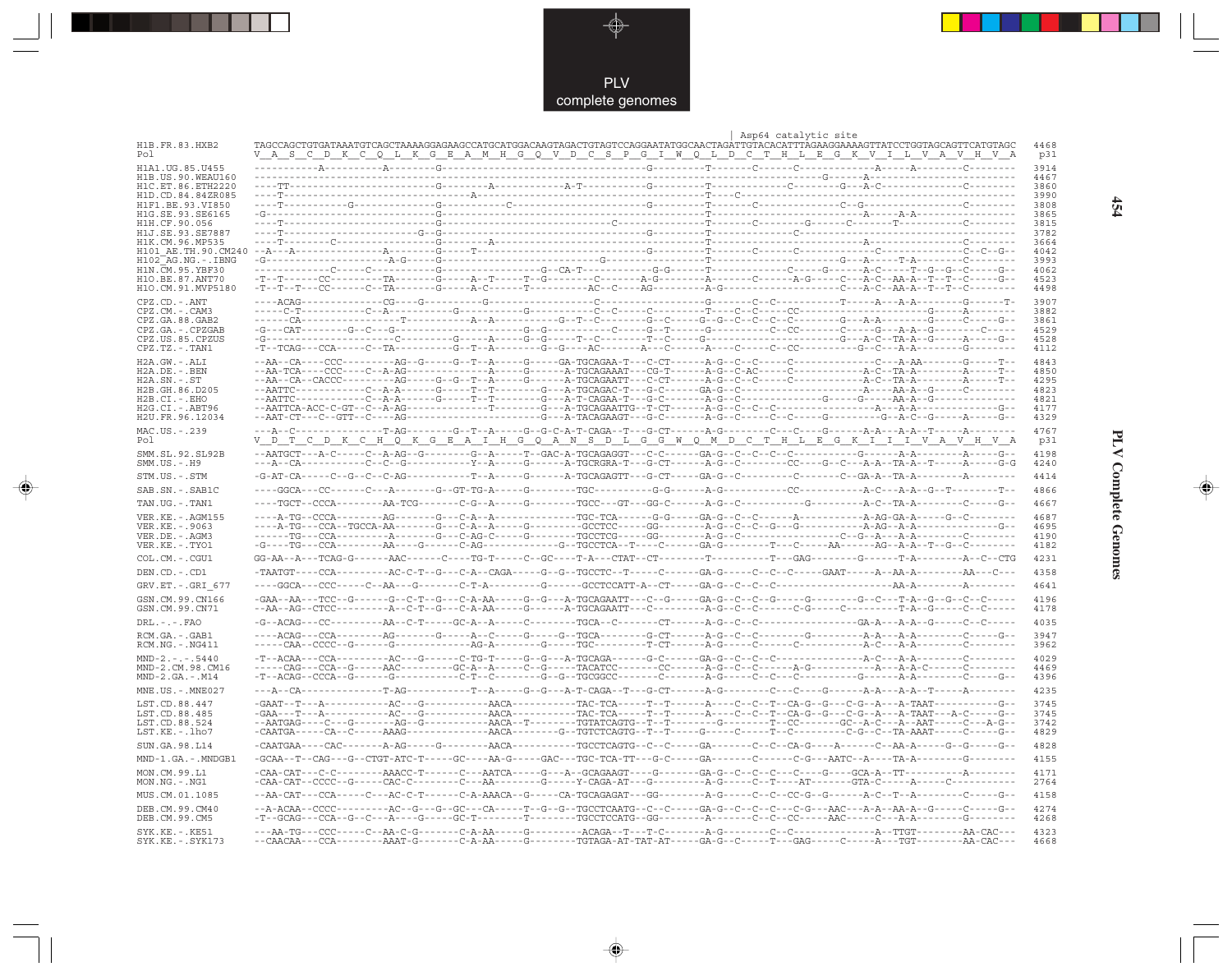|                                            |                                                                                                                                                                                                                                                                      |  |  |  |  | Asp116 catalytic site |              |
|--------------------------------------------|----------------------------------------------------------------------------------------------------------------------------------------------------------------------------------------------------------------------------------------------------------------------|--|--|--|--|-----------------------|--------------|
| H1B.FR.83.HXB2<br>Pol                      | <u>SGY I EAEVIPAET GOETAYFL LKLAGRWPVKT I HTDNGSNFT G</u>                                                                                                                                                                                                            |  |  |  |  |                       | 4598<br>p31  |
| H1A1. UG. 85. U455                         |                                                                                                                                                                                                                                                                      |  |  |  |  |                       | 4044         |
| H1B. US. 90. WEAU160<br>H1C.ET.86.ETH2220  |                                                                                                                                                                                                                                                                      |  |  |  |  |                       | 4597<br>3990 |
| H1D.CD.84.84ZR085                          |                                                                                                                                                                                                                                                                      |  |  |  |  |                       | 4120         |
| H1F1.BE.93.VI850<br>H1G.SE.93.SE6165       |                                                                                                                                                                                                                                                                      |  |  |  |  |                       | 3938<br>3995 |
| H1H.CF.90.056                              |                                                                                                                                                                                                                                                                      |  |  |  |  |                       | 3945         |
| H1J.SE.93.SE7887<br>H1K.CM.96.MP535        |                                                                                                                                                                                                                                                                      |  |  |  |  |                       | 3912<br>3794 |
| H101 AE.TH.90.CM240                        |                                                                                                                                                                                                                                                                      |  |  |  |  |                       | 4172         |
| $H102-AG.NG. - .IBNG$<br>H1N.CM.95.YBF30   |                                                                                                                                                                                                                                                                      |  |  |  |  |                       | 4123<br>4192 |
| H10.BE.87.ANT70                            |                                                                                                                                                                                                                                                                      |  |  |  |  |                       | 4653         |
| H10.CM.91.MVP5180<br>$CPZ$ . $CD$ . $-ANT$ |                                                                                                                                                                                                                                                                      |  |  |  |  |                       | 4628<br>4037 |
| CPZ.CM. - . CAM3                           |                                                                                                                                                                                                                                                                      |  |  |  |  |                       | 4012         |
| CPZ.GA.88.GAB2                             |                                                                                                                                                                                                                                                                      |  |  |  |  |                       | 3991<br>4659 |
| CPZ.GA.-.CPZGAB<br>CPZ.US.85.CPZUS         |                                                                                                                                                                                                                                                                      |  |  |  |  |                       | 4658         |
| $CPZ.TZ.-.TAN1$                            |                                                                                                                                                                                                                                                                      |  |  |  |  |                       | 4242         |
| H2A.GW.-.ALI<br>$H2A.DE. - .BEN$           | --------TC----------G--C--GCAG---T----AAGAC--------CTC--C--A------C-G--TA-T---------A---C-CACT-G--C--A--T-G---TGT---C------TCA<br>A-------TC-------------C--C---CAG---T----AAG-C-G-------CTC--C--A------C-G--CA-T--G------A---CGCACT-G--C--A---------CC---C-----TTCA |  |  |  |  |                       | 4973<br>4980 |
| $H2A.SN.-.ST$                              | A-------T--------------C--C--CAG---T----AAG-C----G---CTC--C--AC-----C-G--CA-T--G-------A---C-CATT-G--C--A--------TGC---C-----TTCA                                                                                                                                    |  |  |  |  |                       | 4425         |
| H2B.GH.86.D205<br>$H2B.CI.-.EHO$           | -----G-T----------G--A--A--CCA---G-----AAGAC-G-----TCTC--C--AC----G--CA-C--------TA-C-C-CACC----C--A-----C--TGC---C-------TCA<br>--------TC--------------A--R--CCA---------AAGAC-G-----TCTC--C--G-----GC-G--CA-C--------TA-C-C-CACC-G--C--A-----C--TGC---C-----TTCA  |  |  |  |  |                       | 4953<br>4951 |
| H2G.CI.-.ABT96                             |                                                                                                                                                                                                                                                                      |  |  |  |  |                       | 4307         |
| H2U.FR.96.12034                            | ------C-T--------------G--C--GCAG-----T--TAG-C-------CCTG--C--AC----GC--------G-----TA-C-CTCATT-G--C--A--T-----TGC---C-----TTCA                                                                                                                                      |  |  |  |  |                       | 4459         |
| MAC.US.-.239<br>Pol                        | $\verb+T+-----TC+-----G+-+---CA---G+---AAGAC-G+----CTA+---G+---G+---C+----T---T-TC-CTT-----TC-----T-TC------TC------TCCT-----TC-CTG-$<br><u>_S_G_F_I_B_A_B_V_I_P_Q_B_T_G_R_Q_T_A_L_F_L_L_K_L_A_G_R_W_P_I_T_H_L_H_T_D_N_G_A_N_F_A_S_</u>                              |  |  |  |  |                       | 4897<br>p31  |
| SMM.SL.92.SL92B                            |                                                                                                                                                                                                                                                                      |  |  |  |  |                       | 4328         |
| $SMM.US.-.H9$                              |                                                                                                                                                                                                                                                                      |  |  |  |  |                       | 4370         |
| STM.US.-.STM                               |                                                                                                                                                                                                                                                                      |  |  |  |  |                       | 4544         |
| SAB.SN.-.SAB1C                             |                                                                                                                                                                                                                                                                      |  |  |  |  |                       | 4996         |
| TAN.UG. - . TAN1                           |                                                                                                                                                                                                                                                                      |  |  |  |  |                       | 4797         |
| VER. KE. - . AGM155<br>VER.KE. - . 9063    | ---C----TC-------------C--A--TAGG--------AAGA--G------CA-A--C---C-----A--TTGA-T--------A--GTCCAGT----C--A--T-----ACCA-----T--TTCC                                                                                                                                    |  |  |  |  |                       | 4817<br>4825 |
| VER.DE. - . AGM3                           |                                                                                                                                                                                                                                                                      |  |  |  |  |                       | 4320         |
| VER.KE.-.TYO1                              | --------TC-------------C--A--TAGG--------AA-A-----G---A-G-----A------A--CTGA-T--------TA---C-CAGT----C--A--------GCCT--C--T---TCC                                                                                                                                    |  |  |  |  |                       | 4312         |
| COL.CM. - . CGU1                           |                                                                                                                                                                                                                                                                      |  |  |  |  |                       | 4361         |
| DEN.CD.-.CD1                               |                                                                                                                                                                                                                                                                      |  |  |  |  |                       | 4488         |
| GRV.ET. - . GRI 677                        |                                                                                                                                                                                                                                                                      |  |  |  |  |                       | 4771         |
| GSN.CM.99.CN166<br>GSN.CM.99.CN71          |                                                                                                                                                                                                                                                                      |  |  |  |  |                       | 4326<br>4308 |
| $DRL - - -$ . $FAO$                        |                                                                                                                                                                                                                                                                      |  |  |  |  |                       | 4165         |
| RCM.GA.-.GAB1                              |                                                                                                                                                                                                                                                                      |  |  |  |  |                       | 4077         |
| $RCM.NG. - . NG411$                        |                                                                                                                                                                                                                                                                      |  |  |  |  |                       | 4092         |
| $MND-2---5440$<br>MND-2.CM.98.CM16         |                                                                                                                                                                                                                                                                      |  |  |  |  |                       | 4159<br>4599 |
| $MND-2.GA.-.M14$                           |                                                                                                                                                                                                                                                                      |  |  |  |  |                       | 4526         |
| MNE.US. - . MNE027                         |                                                                                                                                                                                                                                                                      |  |  |  |  |                       | 4365         |
| LST.CD.88.447                              |                                                                                                                                                                                                                                                                      |  |  |  |  |                       | 3875         |
| LST.CD.88.485<br>LST.CD.88.524             |                                                                                                                                                                                                                                                                      |  |  |  |  |                       | 3875<br>3872 |
| LST.KE.-.lho7                              |                                                                                                                                                                                                                                                                      |  |  |  |  |                       | 4959         |
| SUN.GA.98.L14                              |                                                                                                                                                                                                                                                                      |  |  |  |  |                       | 4958         |
| MND-1.GA.-.MNDGB1                          |                                                                                                                                                                                                                                                                      |  |  |  |  |                       | 4285         |
| MON.CM.99.L1<br>$MON.NG. -.NG1$            | ------T---G--TGG--CA-GA-CC-A---AGG--------AA-ATGT----GGATAGCC--G--GG-GC-G--C-CT-TG-----G--C-CTCAG--------A--T-----GCCA---------A-C                                                                                                                                   |  |  |  |  |                       | 4301<br>2894 |
| MUS.CM.01.1085                             |                                                                                                                                                                                                                                                                      |  |  |  |  |                       | 4288         |
| DEB.CM.99.CM40<br>DEB.CM.99.CM5            |                                                                                                                                                                                                                                                                      |  |  |  |  |                       | 4404<br>4398 |
| $SYK.KE. - .KE51$<br>$SYK.KE. - .SYK173$   | $\verb T---\verb -----\verb ---A-CA-GA-CT-AAA-AGG----G---G-T---\verb -----TCA-GC--A---CA-T-------\verb --A---CA-GC----A---CAG----T----T----ACCA--C--TGT-A--$                                                                                                         |  |  |  |  |                       | 4453<br>4798 |

<u>a shekara ta 1989</u>

 $\overrightarrow{\phantom{a}}$ 

 $\overline{\neg}$ 

**PLV Complete Genomes PLV Complete Genomes**

 $\begin{picture}(20,5) \put(0,0){\line(1,0){10}} \put(15,0){\line(1,0){10}} \put(15,0){\line(1,0){10}} \put(15,0){\line(1,0){10}} \put(15,0){\line(1,0){10}} \put(15,0){\line(1,0){10}} \put(15,0){\line(1,0){10}} \put(15,0){\line(1,0){10}} \put(15,0){\line(1,0){10}} \put(15,0){\line(1,0){10}} \put(15,0){\line(1,0){10}} \put(15,0){\line(1,$ 

 $\equiv$ 

 $\Box$ 

<u> 1959 - 1961 - 1971 - 1971 - 1971 - 1971 - 1971 - 1971 - 1971 - 1971 - 1971 - 1971 - 19</u>

- 1

**455**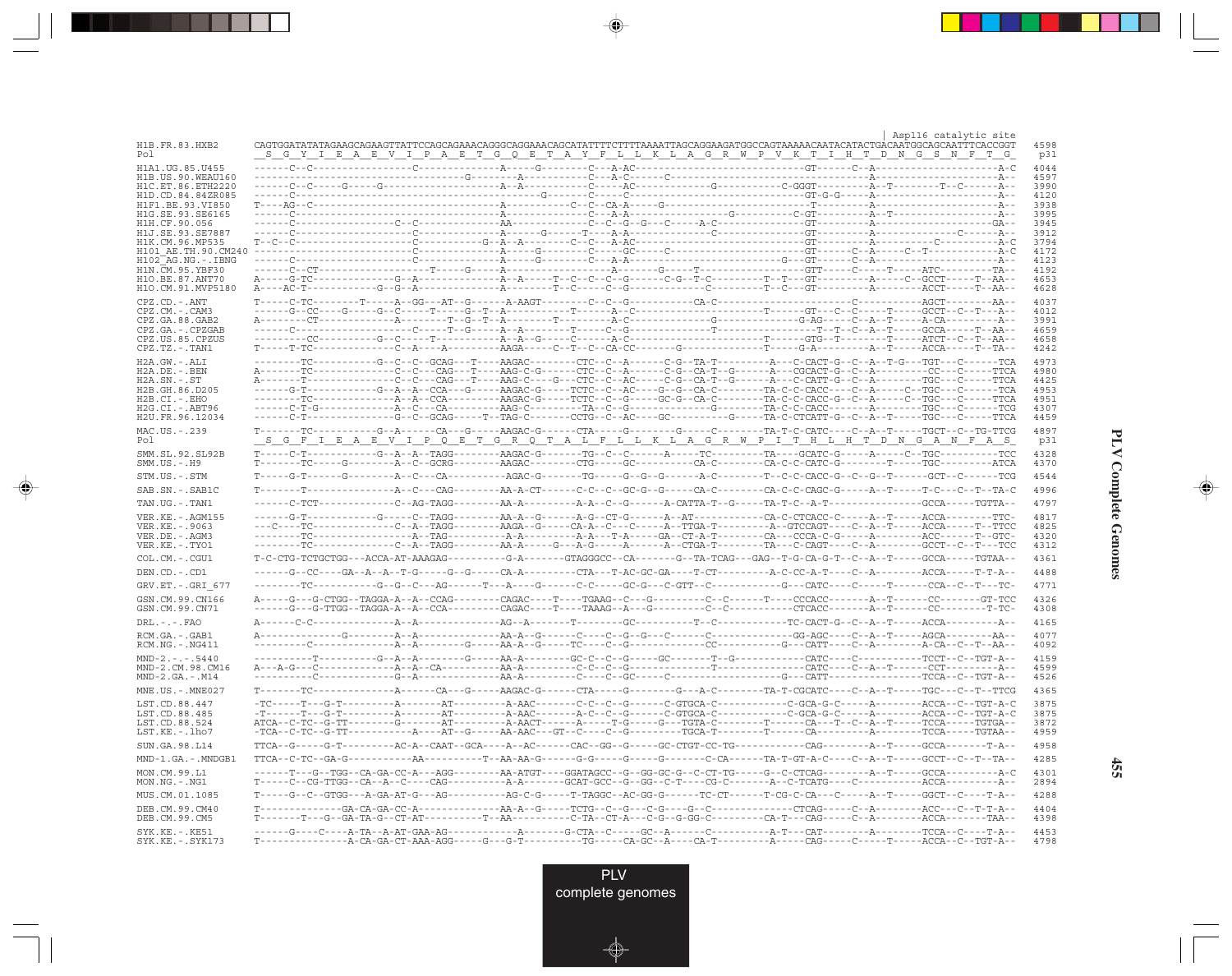

 $\overrightarrow{\mathbf{\P}}$ 

 $\mathbb{R}$ 

|                                          |                                                                                                                                                                                                                                                                                                                                                                                                                        | Glu152 catalytic site<br>4728 |
|------------------------------------------|------------------------------------------------------------------------------------------------------------------------------------------------------------------------------------------------------------------------------------------------------------------------------------------------------------------------------------------------------------------------------------------------------------------------|-------------------------------|
| H1B.FR.83.HXB2<br>Po 1                   | GCTACGGTTAGGGCCGCCTGTTGGTGGCGGGAATCAAGCAGGAATTTGGAATTCCCTACAATCCCCAAAGTCAAGGAGTAGTAGAATCTATGAATAAAGAATTAAAGAAATTATAGGACAGGTAAGAG<br><u>A T V R A A C W W A G I K Q E F G I P Y N P Q S Q G V V E S M N K E L K K I I G Q V R </u>                                                                                                                                                                                      | p31                           |
| H1A1. UG. 85. U455<br>H1B.US.90.WEAU160  |                                                                                                                                                                                                                                                                                                                                                                                                                        | 4174<br>4727                  |
| H1C.ET.86.ETH2220                        | $A = \frac{1}{2}$<br>$A = \frac{1}{2}$<br>$A = \frac{1}{2}$<br>$A = \frac{1}{2}$<br>$A = \frac{1}{2}$<br>$A = \frac{1}{2}$<br>$A = \frac{1}{2}$<br>$A = \frac{1}{2}$<br>$A = \frac{1}{2}$<br>$A = \frac{1}{2}$<br>$A = \frac{1}{2}$<br>$A = \frac{1}{2}$<br>$A = \frac{1}{2}$<br>$A = \frac{1}{2}$<br>$A = \frac{1}{2}$<br>$A = \frac{1}{2}$<br>$A = \frac{1}{2}$<br>                                                  | 4120                          |
| H1D.CD.84.84ZR085<br>H1F1.BE.93.VI850    |                                                                                                                                                                                                                                                                                                                                                                                                                        | 4250<br>4068                  |
| H1G.SE.93.SE6165<br>H1H.CF.90.056        |                                                                                                                                                                                                                                                                                                                                                                                                                        | 4125<br>4075                  |
| H1J.SE.93.SE7887                         |                                                                                                                                                                                                                                                                                                                                                                                                                        | 4042                          |
| H1K.CM.96.MP535<br>H101 AE.TH.90.CM240   |                                                                                                                                                                                                                                                                                                                                                                                                                        | 3924<br>4302                  |
| H102 AG.NG.-.IBNG                        |                                                                                                                                                                                                                                                                                                                                                                                                                        | 4253                          |
| H1N.CM.95.YBF30<br>H10. BE. 87. ANT70    |                                                                                                                                                                                                                                                                                                                                                                                                                        | 4322<br>4783                  |
| H1O.CM.91.MVP5180                        |                                                                                                                                                                                                                                                                                                                                                                                                                        | 4758                          |
| $CPZ$ . $CD$ . $-ANT$                    |                                                                                                                                                                                                                                                                                                                                                                                                                        | 4167                          |
| $CPZ.CM. - . CAM3$<br>CPZ.GA.88.GAB2     |                                                                                                                                                                                                                                                                                                                                                                                                                        | 4142<br>4121                  |
| CPZ.GA.-.CPZGAB<br>CPZ.US.85.CPZUS       |                                                                                                                                                                                                                                                                                                                                                                                                                        | 4789<br>4788                  |
| CPZ.TZ.-.TAN1                            |                                                                                                                                                                                                                                                                                                                                                                                                                        | 4372                          |
| H2A.GW.-.ALI                             |                                                                                                                                                                                                                                                                                                                                                                                                                        | 5103                          |
| $H2A.DE. -.BEN$<br>H2A.SN.-.ST           | CAGGAA--G-A-ATG-TGGCA-------TA--T--AG-A--ATCC------G-A--T-----C--A------C--G---------G-A------C-CC-CC-------TCAG---A-TAGAA-T----<br>CAGGAA--A-A-ATG-TGGCA------ATA--T--AG-A--ATCC--C---G-A--T--------A-----C---------G--G-A------C-CC-CC----A--TCAG---A-CAGAA-T----                                                                                                                                                    | 5110<br>4555                  |
| H2B.GH.86.D205                           |                                                                                                                                                                                                                                                                                                                                                                                                                        | 5083                          |
| H2B.CI.-.EHO<br>$H2G.CI.-.ABT96$         | $\verb CAGA---G-A-ATG-TAGCC------TA--C---A-C------G-A--A---C-----G-----G-------C---A---C--TC-TC-----C-A----CAA---ATA-AA-T---C-AC-A--A-.$                                                                                                                                                                                                                                                                               | 5081<br>4437                  |
| H2U.FR.96.12034                          |                                                                                                                                                                                                                                                                                                                                                                                                                        | 4589                          |
| MAC.US.-.239                             | $\texttt{CAGAA}--\texttt{A}-\texttt{A}-\texttt{ATG-TTGCA}-\texttt{------A}-G--\texttt{AG-----GCC}--\texttt{GGA}-\texttt{A------A--G----G----G----G---G--G--\texttt{G}-\texttt{A------C-C-C-C-G---A---TAGAA-C--G--\texttt{G}-G--\texttt{G}-\texttt{A}-\texttt{G}-\texttt{A}-\texttt{G}-\texttt{A}-\texttt{G}-\texttt{A}-\texttt{G}-\texttt{A}-\texttt{G}-\texttt{G}-\texttt{A}-\texttt{G}-\texttt{G}-\texttt{A}-$       | 5027                          |
| Pol                                      | <u>Q E V K M V A W W A G I E H T F G V P Y N P Q S Q G V V E A M N H H L K N Q I D R I R</u>                                                                                                                                                                                                                                                                                                                           | p31<br>4458                   |
| SMM.SL.92.SL92B<br>$SMM.US. - . H9$      | CAAGAA - -G-AAATG-TTGC---------A--R--TG-A---ACC---R-GG-A--T--T-----A--G--C---R-G----G---G----CC-TC-TC----A-CCCAA----ATAGAA-T----                                                                                                                                                                                                                                                                                       | 4500                          |
| STM.US.-.STM                             |                                                                                                                                                                                                                                                                                                                                                                                                                        | 4674                          |
| SAB.SN.-.SAB1C                           |                                                                                                                                                                                                                                                                                                                                                                                                                        | 5126                          |
| TAN.UG.-.TAN1                            | CAGGA---ACAAA-TATT----------GACA-G-AG----CAC-ACA--G--C-----T--C--A---TCA------AGT------AG-------G-C-------AG---C-----A-A-AA-T----                                                                                                                                                                                                                                                                                      | 4927                          |
| VER. KE. - . AGM155                      | CAGGAA--AGCT--TATG--C-------GAAAGG-AG-A--CAC-ACG--GG-A--A--T-----A--GTCC--G---TCTA-----AG------C---C---G--AG-G--A--T---A-AA------                                                                                                                                                                                                                                                                                      | 4947                          |
| VER.KE. - . 9063<br>VER.DE. - . AGM3     | CAAGAA--AGCA--AATG----------GAAA---AG-A--CACCACA--TG-A-----T--C--T---TCA-----CTCTA----GAG---------C-G-----AG----A--T--GA-AA------                                                                                                                                                                                                                                                                                      | 4955<br>4450                  |
| VER.KE. - . TYO1                         | $\verb CAGGAA--GGCA--AATA-------GAAA---TC-A--TAC-ACA--T--A--T--C-----TC------TC-A----AGC------GC--GC-------AG-G--A--T--GA-AA------$                                                                                                                                                                                                                                                                                    | 4442                          |
| COL.CM. - . CGU1                         |                                                                                                                                                                                                                                                                                                                                                                                                                        | 4491                          |
| DEN.CD. - .CD1                           | CAAG-CA-GCA---A--A-----------AAAT-----A--CACCACA---G----A--T-----A--------G--TA-T------AA--A---C--GC--------G--G------C--TA-----G-                                                                                                                                                                                                                                                                                     | 4618                          |
| GRV.ET. - .GRI 677                       | CAG-AT--GGCA--G-TG--C--------GTAAT--AG----CACCAC------A--T--T--C--A--GTCA--G--TAGT------AGC-----C-G-C-GC-C---G----C--CTCT--AA------                                                                                                                                                                                                                                                                                    | 4901                          |
| GSN.CM.99.CN166<br>GSN.CM.99.CN71        |                                                                                                                                                                                                                                                                                                                                                                                                                        | 4456<br>4438                  |
| $DRL - - - FAO$                          |                                                                                                                                                                                                                                                                                                                                                                                                                        | 4295                          |
| RCM.GA. - .GAB1                          |                                                                                                                                                                                                                                                                                                                                                                                                                        | 4207                          |
| $RCM.NG. - . NG411$                      |                                                                                                                                                                                                                                                                                                                                                                                                                        | 4222                          |
| $MND-2. - - - 5440$<br>MND-2.CM.98.CM16  |                                                                                                                                                                                                                                                                                                                                                                                                                        | 4289<br>4729                  |
| $MND-2.GA.-.M14$                         |                                                                                                                                                                                                                                                                                                                                                                                                                        | 4656                          |
| $MNE . US . - . MNE027$                  |                                                                                                                                                                                                                                                                                                                                                                                                                        | 4495                          |
| LST.CD.88.447                            | AAGGA---ACAA----TAAT-------CTA--T--TG-A--TAC-ACA--------T--T--C--T--G------G------T---G-C-AA-------C-C----AC--------A-AG---C----                                                                                                                                                                                                                                                                                       | 4005                          |
| LST.CD.88.485<br>LST.CD.88.524           | $\verb+AGGA--ACAA--A-TAACC----CTA--T--TG-A--CTC-ACA--G----T-----G----G----T---G--A----TGC--A-----C---C---C---A-AG---T--G---A--AG---A--AG---T---A--AG---T---A--AG---A--AG---A--A--AG---A--A--AG---A--A--AG---A--A--AG---A--A--AG---A--A--AG---A--A--AG---A--A--AG---A--A--AG---A--A--AG---A--A--AG---A--A--AG---A--A--AG---A--A--AG---A--A--AG---A--A--AG---A--A--AG---A--A--AG---A--A--AG---A--A--AG---A--A--AG---A--$ | 4005<br>4002                  |
| LST.KE.-.lho7                            | AAGGA---ACA---A-TAACC------ATA--G--AG-A--TAC-AC---G--A--T--T--C--T--G--------G--T-----G-A-AA--C----TT-----A-GT-------A-AGA-------                                                                                                                                                                                                                                                                                      | 5089                          |
| SUN.GA.98.L14                            |                                                                                                                                                                                                                                                                                                                                                                                                                        | 5088                          |
| MND-1.GA.-.MNDGB1                        |                                                                                                                                                                                                                                                                                                                                                                                                                        | 4415                          |
| MON.CM.99.L1<br>$MON.NG. -.NG1$          | CAAGAAT-CGAA--A--TGCA--------AAAT--TC-T--CACCACA--GG-A--------C--A-----C-----G--T-----GAA-------G-C--C----AG-G-CC--TAAGA-AA-C--G-                                                                                                                                                                                                                                                                                      | 4431<br>3024                  |
| MUS.CM.01.1085                           |                                                                                                                                                                                                                                                                                                                                                                                                                        | 4418                          |
| DEB.CM.99.CM40<br>DEB.CM.99.CM5          | CAAC-A--C-A---A--T--C------CTA--T--TG----CACCACA--GG-A--A--T--C--A-----C--G-----G-----AG--A---C-GGATTC----AG-T-CC--CAA---AA-C----                                                                                                                                                                                                                                                                                      | 4534<br>4528                  |
| $SYK.KE. - .KE51$<br>$SYK.KE. - .SYK173$ | -AC-A-T-C-AA--A--A---------TGT--C--AG-A--CACTACA--T-----A-----C--A-----C--G---A------G--C-AA----GGT-T-----AG--GC---CTC---AA-T----                                                                                                                                                                                                                                                                                      | 4583<br>4928                  |

 $\blacklozenge$ 

**PLV Complete Genomes 456 PLV Complete Genomes** 

 $\Rightarrow$ 

 $\equiv$ 

456

 $\blacksquare$ 

<u> 1999 - 1999 - 1999 - 1999 - 1999 - 1999 - 1999 - 1999 - 1999 - 1999 - 1999 - 1999 - 1999 - 1999 - 1999 - 199</u>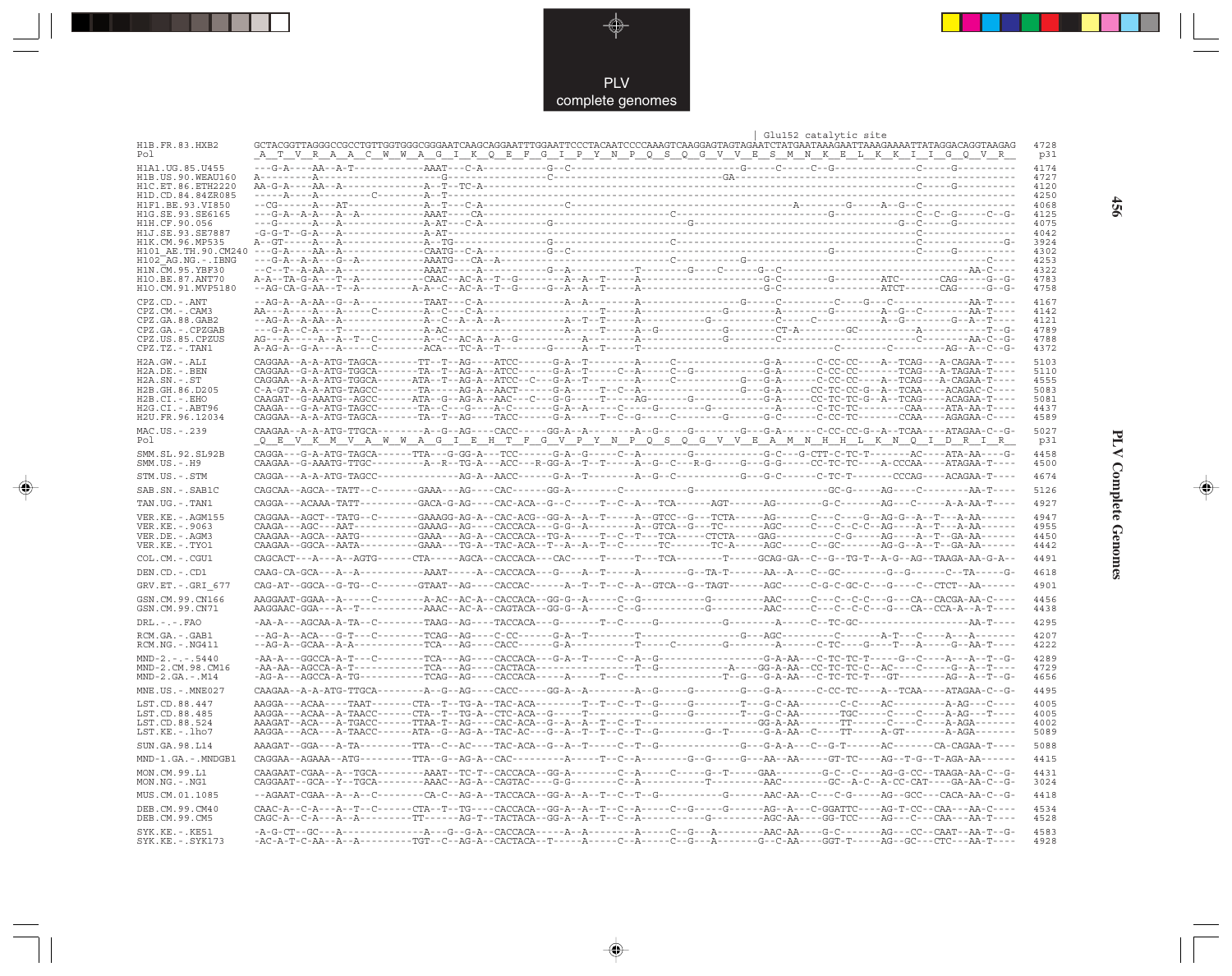| H1B.FR.83.HXB2<br>Pol                   | ATCAGGCTGAACATCTTAAGACAGCAGTACAAATGGCAGTATTCATCACAATTTTAAAAGAAAAGGGGGGATTGGGGGTACAGTGCAGGGGAAAGAATAGTAGACATAATAGCAACACATACA<br><u>D Q A E H L K T A V Q M A V F I H N F K R K G G I G G Y S A G E R . I V D I I A T D I Q</u>                                                                                                                                                                                                      | 4855<br>p31  |
|-----------------------------------------|------------------------------------------------------------------------------------------------------------------------------------------------------------------------------------------------------------------------------------------------------------------------------------------------------------------------------------------------------------------------------------------------------------------------------------|--------------|
| H1A1.UG.85.U455                         |                                                                                                                                                                                                                                                                                                                                                                                                                                    | 4301         |
| H1B.US.90.WEAU160<br>H1C.ET.86.ETH2220  |                                                                                                                                                                                                                                                                                                                                                                                                                                    | 4854<br>4247 |
| H1D.CD.84.84ZR085                       |                                                                                                                                                                                                                                                                                                                                                                                                                                    | 4377         |
| H1F1.BE.93.VI850                        |                                                                                                                                                                                                                                                                                                                                                                                                                                    | 4195         |
| H1G.SE.93.SE6165<br>H1H.CF.90.056       |                                                                                                                                                                                                                                                                                                                                                                                                                                    | 4252<br>4202 |
| H1J.SE.93.SE7887                        |                                                                                                                                                                                                                                                                                                                                                                                                                                    | 4169         |
| H1K.CM.96.MP535                         |                                                                                                                                                                                                                                                                                                                                                                                                                                    | 4051         |
| $H102$ AG. NG. - TBNG                   |                                                                                                                                                                                                                                                                                                                                                                                                                                    | 4429<br>4380 |
| H1N.CM.95.YBF30                         |                                                                                                                                                                                                                                                                                                                                                                                                                                    | 4449         |
| H10.BE.87.ANT70                         |                                                                                                                                                                                                                                                                                                                                                                                                                                    | 4910         |
| H1O.CM.91.MVP5180                       |                                                                                                                                                                                                                                                                                                                                                                                                                                    | 4885         |
| CPZ.CD. - . ANT<br>$CPZ.CM. - . CAM3$   |                                                                                                                                                                                                                                                                                                                                                                                                                                    | 4294<br>4269 |
| CPZ.GA.88.GAB2                          |                                                                                                                                                                                                                                                                                                                                                                                                                                    | 4248         |
| CPZ.GA.-.CPZGAB<br>CPZ.US.85.CPZUS      |                                                                                                                                                                                                                                                                                                                                                                                                                                    | 4916<br>4915 |
| $CPZ.TZ.-.TAN1$                         |                                                                                                                                                                                                                                                                                                                                                                                                                                    | 4499         |
| H2A.GW.-.ALI                            | $-\texttt{G----AA-TACAG-GG-A---AT----T----T----TCATTG-ATG----------GG--A--A--A--A---ATATG-CCC---CA----.7. \newline \texttt{C-CA-T-G-CT-CT-CT----ACA-G--C} \\\texttt{C-CA-T-G-CT-CT---T----CCA-G--C} \\\texttt{C-CA-T-G-CT---C} \\\texttt{C-CA-T-G-CT---C} \\\texttt{C-CA-T-G-CT---C} \\\texttt{C-CA-T-G-CT---C} \\\texttt{C-CA-T-G-CT---C} \\\texttt{C-CA-T-G-CT---C} \\\texttt{C-CA-T-G-CT---C}$                                  | 5230         |
| $H2A.DE. - .BEN$                        |                                                                                                                                                                                                                                                                                                                                                                                                                                    | 5237         |
| $H2A.SN.-.ST$<br>H2B.GH.86.D205         | -G-----AA-CACAG-AG-A---AT------T--------TCATTG-ATG---------G-GG--A--A--A-----ATATG-CCC---CA------C--A-CA-T--GG-CA-TG----ACAGG-                                                                                                                                                                                                                                                                                                     | 4682<br>5210 |
| $H2B.CI.-.EHO$                          | $-{\cal C}--{\sf A}--{\sf A}-{\sf B}--{\sf T}-{\sf C}{\sf A}{\sf A}-{\sf A}{\sf G}-\cdots-{\sf T}--{\sf T}-\cdots-{\sf T}-{\sf A}-{\sf A}{\sf C}{\sf C}{\sf A}-{\sf T}{\sf G}-{\sf A}{\sf T}{\sf G}-\cdots-{\sf I}-{\sf G}{\sf G}-{\sf A}-{\sf A}-{\sf A}-{\sf A}-{\sf A}-{\sf A}-{\sf A}-{\sf A}-{\sf T}{\sf A}{\sf T}{\sf G}-{\sf C}{\sf C}{\sf C}-{\sf T}-{\sf C}{\sf A}-\cdots-{\sf I}-{\sf A}-{\sf I}-{\sf A}-{\sf C}-{\sf I$ | 5208         |
| H2G.CI.-.ABT96                          |                                                                                                                                                                                                                                                                                                                                                                                                                                    | 4564         |
| H2U.FR.96.12034                         |                                                                                                                                                                                                                                                                                                                                                                                                                                    | 4716         |
| MAC.US.-.239                            |                                                                                                                                                                                                                                                                                                                                                                                                                                    | 5154         |
| Pol                                     | <u>E QANSVETIVLMAVHCMNFKRRGGIGDMTPAER.LIINMITTEQE</u>                                                                                                                                                                                                                                                                                                                                                                              | p31          |
| SMM.SL.92.SL92B<br>$SMM.US.-.H9$        | $-A--A--GTCAG-AG---CCT-----T-----C-CATTG-ATG-------GG--A--A--A---ATATG-C-CT-CA---A-T--G--CA-C---A-C--CA-C--C-A-C--C-C-G--C-A--A-C--C-C-A--C--C-C-A--C--C-C-A--C--C-C-A--C--C-C-A--C--C-C-A--C--C-C-A--C--C.$                                                                                                                                                                                                                       | 4585<br>4627 |
| STM.US.-.STM                            | ----A--AA-CACAG-AG-A--T-T-----TC--------TCA-TG-ATG--------G-A--GG--A--AC-A----ATATG-CCC---CA-------T----TA-T--G--CA-C------ACA-G-                                                                                                                                                                                                                                                                                                  | 4801         |
| SAB.SN.-.SAB1C                          |                                                                                                                                                                                                                                                                                                                                                                                                                                    | 5253         |
| TAN.UG. - . TAN1                        |                                                                                                                                                                                                                                                                                                                                                                                                                                    | 5054         |
| VER. KE. - . AGM155                     |                                                                                                                                                                                                                                                                                                                                                                                                                                    | 5074         |
| VER.KE. - . 9063<br>VER.DE.-.AGM3       |                                                                                                                                                                                                                                                                                                                                                                                                                                    | 5082<br>4577 |
| VER.KE.-.TYO1                           |                                                                                                                                                                                                                                                                                                                                                                                                                                    | 4569         |
| COL.CM. - . CGU1                        |                                                                                                                                                                                                                                                                                                                                                                                                                                    | 4618         |
| DEN.CD. - .CD1                          |                                                                                                                                                                                                                                                                                                                                                                                                                                    | 4745         |
| GRV.ET. - .GRI 677                      |                                                                                                                                                                                                                                                                                                                                                                                                                                    | 5028         |
| GSN.CM.99.CN166                         |                                                                                                                                                                                                                                                                                                                                                                                                                                    | 4583         |
| GSN.CM.99.CN71                          |                                                                                                                                                                                                                                                                                                                                                                                                                                    | 4565         |
| DRL.-.-.FAO                             |                                                                                                                                                                                                                                                                                                                                                                                                                                    | 4422         |
| RCM.GA. - . GAB1                        |                                                                                                                                                                                                                                                                                                                                                                                                                                    | 4334         |
| $RCM.NG. - . NG411$                     |                                                                                                                                                                                                                                                                                                                                                                                                                                    | 4349         |
| $MND-2---5440$                          |                                                                                                                                                                                                                                                                                                                                                                                                                                    | 4416         |
| MND-2.CM.98.CM16<br>$MND-2.GA.-.M14$    |                                                                                                                                                                                                                                                                                                                                                                                                                                    | 4856<br>4783 |
|                                         |                                                                                                                                                                                                                                                                                                                                                                                                                                    |              |
| $MNE. US. - . MNE027$                   |                                                                                                                                                                                                                                                                                                                                                                                                                                    | 4622         |
| LST.CD.88.447<br>LST.CD.88.485          | $\hbox{-AG-T--C---AT-A--------T--C-T--------C-A---CT--C-A--G--A---CT--C-A---CTTTCAC---CA---CT--G--T-A--T-A--G--T-A-T-A-T-A-T-A-T-A-T-A-T-A-T-A,\\$                                                                                                                                                                                                                                                                                 | 4132<br>4132 |
| LST.CD.88.524                           |                                                                                                                                                                                                                                                                                                                                                                                                                                    | 4129         |
| LST.KE. - . lho7                        | $\hbox{--AG-T--AC-G--A--A--A--A---------------CCA--T-----------CA--GG--A--AC-A-----CTT-CAC---CA--G--G--G-.}\ \ \hbox{--}\ \ \hbox{--}\ \ \hbox{--}\ \ \hbox{--}\ \ \hbox{--}\ \ \hbox{--}\ \ \hbox{--}\ \ \hbox{--}\ \ \hbox{--}\ \ \hbox{--}\ \ \hbox{--}\ \ \hbox{--}\ \ \hbox{--}\ \ \hbox{--}\ \ \hbox{--}\ \ \hbox{--}\ \ \hbox{--}\ \ \hbox{--}\ \ \hbox{--}\ \ \hbox{--}\ \ \hbox{--}\ \ \hbox{--}\ \ \h$                   | 5216         |
| SUN.GA.98.L14                           | -AG-T--AC-GG-AT-G--A--T-------TC-----TC-GCA---T---------CA--GG--A--AC-A-----AATG-CA----CA--G--GT-TA-CA----G--TAATG----TC--G-                                                                                                                                                                                                                                                                                                       | 5215         |
| MND-1.GA.-.MNDGB1                       | -AG-TTGCA--G-AT-A--A---------GCC-----CAC------T--T--------CA--GG--A--AC-A------ATG-CA-----A--G---------A-T--G--CAAT-----AT--G-                                                                                                                                                                                                                                                                                                     | 4542         |
| MON.CM.99.L1<br>$MON.NG. - . NG1$       |                                                                                                                                                                                                                                                                                                                                                                                                                                    | 4558<br>3151 |
| MUS.CM.01.1085                          | -AG---TCACTT--T-GG-A---------GC-CAA-----C-----TTTA---------AG--G--A--AG-G----ACCTATCAAAT-CT--G--G---A-CA----GC--CAC-----AC--G-                                                                                                                                                                                                                                                                                                     | 4545         |
| DEB.CM.99.CM40                          | $\hbox{-AG-T--A--AGA--AG--AG--A-------CGC-----TATT---------GG--A--A--A--A-----ATATGGCA---ATA--G--\dots,C---A---G---A----------T-GG--A----------$                                                                                                                                                                                                                                                                                   | 4661         |
| DEB.CM.99.CM5                           |                                                                                                                                                                                                                                                                                                                                                                                                                                    | 4655         |
| SYK.KE. - . KE51<br>$SYK.KE. - .SYK173$ |                                                                                                                                                                                                                                                                                                                                                                                                                                    | 4710<br>5055 |

<u>a shekara ta 1989</u>

 $\overrightarrow{\phantom{a}}$ 

 $\overline{\neg}$ 

 $\begin{picture}(20,5) \put(0,0){\line(1,0){10}} \put(15,0){\line(1,0){10}} \put(15,0){\line(1,0){10}} \put(15,0){\line(1,0){10}} \put(15,0){\line(1,0){10}} \put(15,0){\line(1,0){10}} \put(15,0){\line(1,0){10}} \put(15,0){\line(1,0){10}} \put(15,0){\line(1,0){10}} \put(15,0){\line(1,0){10}} \put(15,0){\line(1,0){10}} \put(15,0){\line(1,$ 

 $\equiv$ 

 $\Box$ 

▁▏▁▊▊▏

 $\mathbf{I}$ 

**457**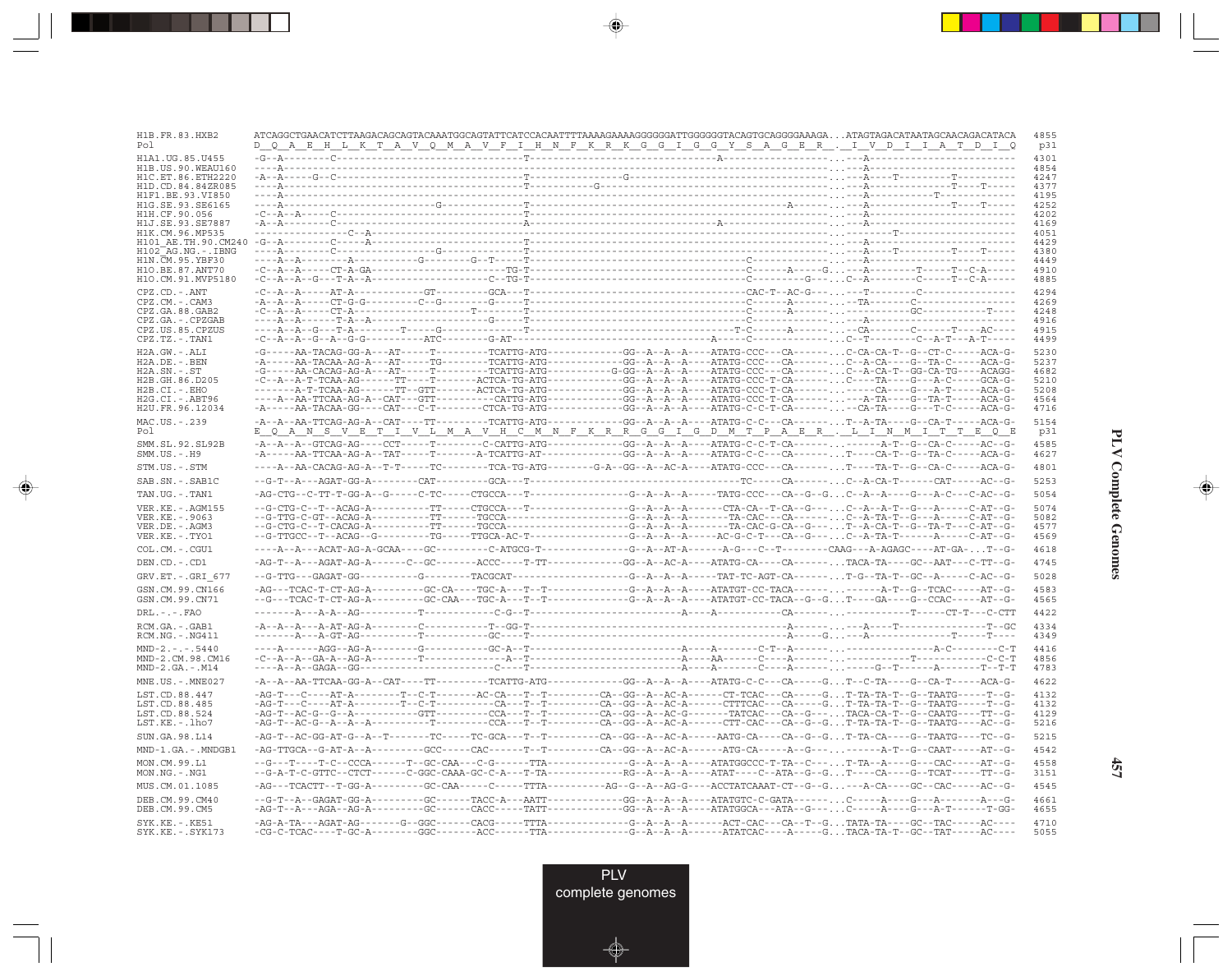

 $\overrightarrow{\mathbf{\P}}$ 

 $\mathbb{R}$ 

| H1B.FR.83.HXB2<br>Po 1                  | AACTAAAGAATTACAAAAACAAATTACAAAAATTCAAAATTTCGGGTTTATTACAGGGACAGCAGAAATCCACTTTGGAAAGGACCAGCAAAGCTCCTCTGGAAAGGTGAAGGGGCAGTAGTA<br><u>T K E L Q K Q I . T K I Q N F R V Y R D S R N P L M K G P A K L L M K G E G A V V </u> |  |  | 4979<br>p31  |
|-----------------------------------------|--------------------------------------------------------------------------------------------------------------------------------------------------------------------------------------------------------------------------|--|--|--------------|
| H1A1.UG.85.U455                         |                                                                                                                                                                                                                          |  |  | 4425         |
| H1B. US. 90. WEAU160                    |                                                                                                                                                                                                                          |  |  | 4978         |
| H1C.ET.86.ETH2220                       | $G \rightarrow \cdots \rightarrow C-C \rightarrow \cdots \rightarrow C-C \rightarrow \cdots \rightarrow \cdots \rightarrow \cdots$                                                                                       |  |  | 4371         |
| H1D.CD.84.84ZR085<br>H1F1.BE.93.VT850   |                                                                                                                                                                                                                          |  |  | 4501         |
| H1G.SE.93.SE6165                        |                                                                                                                                                                                                                          |  |  | 4319<br>4376 |
| H1H.CF.90.056                           |                                                                                                                                                                                                                          |  |  | 4326         |
| H1J.SE.93.SE7887                        |                                                                                                                                                                                                                          |  |  | 4293         |
| H1K.CM.96.MP535                         |                                                                                                                                                                                                                          |  |  | 4175         |
| H101 AE.TH.90.CM240                     |                                                                                                                                                                                                                          |  |  | 4553         |
| H102 AG.NG.-.IBNG<br>H1N. CM. 95. YBF30 | $\texttt{G--A-C-A-T--}{--C--}{--}{--}{--}{--}{--}{--}{--}{--}{--}{--}{--}{--}$                                                                                                                                           |  |  | 4504<br>4573 |
| H10.BE.87.ANT70                         |                                                                                                                                                                                                                          |  |  | 5034         |
| H1O.CM.91.MVP5180                       |                                                                                                                                                                                                                          |  |  | 5009         |
| $CPZ$ . $CD$ . - .ANT                   |                                                                                                                                                                                                                          |  |  | 4418         |
| $CPZ.CM. - . CAM3$                      |                                                                                                                                                                                                                          |  |  | 4393         |
| CPZ.GA.88.GAB2                          |                                                                                                                                                                                                                          |  |  | 4372         |
| CPZ.GA.-.CPZGAB                         |                                                                                                                                                                                                                          |  |  | 5040         |
| CPZ.US.85.CPZUS<br>$CPZ.TZ.-.TAN1$      |                                                                                                                                                                                                                          |  |  | 5039<br>4623 |
|                                         |                                                                                                                                                                                                                          |  |  |              |
| H2A.GW.-.ALI<br>$H2A.DE. - . BEN$       |                                                                                                                                                                                                                          |  |  | 5354<br>5361 |
| $H2A.SN.-.ST$                           |                                                                                                                                                                                                                          |  |  | 4806         |
| H2B.GH.86.D205                          |                                                                                                                                                                                                                          |  |  | 5334         |
| $H2B.CI.-.EHO$                          | $-+TAC-+TCC-C-+--C-A--A- \ldots. \;T T---T-C-+----C-----C-----A-AG---G--A--C---A--C---G---T-GTG-T--AT-G-----G---A--C---A--CA-C$                                                                                          |  |  | 5332         |
| $H2G.CI.-.ABT96$                        |                                                                                                                                                                                                                          |  |  | 4688         |
| H2U.FR.96.12034                         |                                                                                                                                                                                                                          |  |  | 4840         |
| MAC.US.-.239                            |                                                                                                                                                                                                                          |  |  | 5278         |
| Pol                                     | <u>__I_Q__F_Q_Q_S__K__N__,__S__K__F__K__N__F__R__V__Y__R__B__G__R__D_Q__L__M__K_G__P__G__B__L__L__M__K_G__B__G__A</u>                                                                                                    |  |  | p31          |
| SMM.SL.92.SL92B<br>$SMM.US. - . H9$     |                                                                                                                                                                                                                          |  |  | 4709<br>4751 |
| STM.US.-.STM                            |                                                                                                                                                                                                                          |  |  | 4925         |
| SAB.SN. - . SAB1C                       |                                                                                                                                                                                                                          |  |  | 5377         |
| TAN.UG. - .TAN1                         |                                                                                                                                                                                                                          |  |  | 5178         |
| VER. KE. - . AGM155<br>VER.KE. - . 9063 |                                                                                                                                                                                                                          |  |  | 5198<br>5206 |
| VER.DE. - . AGM3                        |                                                                                                                                                                                                                          |  |  | 4701         |
| VER.KE.-.TYO1                           |                                                                                                                                                                                                                          |  |  | 4693         |
| COL.CM.-.CGU1                           |                                                                                                                                                                                                                          |  |  | 4742         |
| DEN.CD. - .CD1                          |                                                                                                                                                                                                                          |  |  | 4863         |
| $GRV.ET.-.GRI 677$                      |                                                                                                                                                                                                                          |  |  | 5152         |
| GSN.CM.99.CN166                         |                                                                                                                                                                                                                          |  |  | 4707         |
| GSN.CM.99.CN71                          |                                                                                                                                                                                                                          |  |  | 4689         |
|                                         |                                                                                                                                                                                                                          |  |  | 4546         |
| $DRL - - -$ . $FAO$                     |                                                                                                                                                                                                                          |  |  |              |
| RCM.GA. - . GAB1<br>$RCM.NG. - .NG411$  |                                                                                                                                                                                                                          |  |  | 4458<br>4473 |
|                                         |                                                                                                                                                                                                                          |  |  |              |
| $MND-2. - - - 5440$<br>MND-2.CM.98.CM16 |                                                                                                                                                                                                                          |  |  | 4540<br>4980 |
| $MND-2.GA.-.M14$                        |                                                                                                                                                                                                                          |  |  | 4907         |
| MNE.US. - . MNE027                      |                                                                                                                                                                                                                          |  |  | 4746         |
| LST.CD.88.447                           |                                                                                                                                                                                                                          |  |  | 4256         |
| LST.CD.88.485                           |                                                                                                                                                                                                                          |  |  | 4256         |
| LST.CD.88.524                           |                                                                                                                                                                                                                          |  |  | 4253         |
| LST.KE.-.lho7                           |                                                                                                                                                                                                                          |  |  | 5340         |
| SUN.GA.98.L14                           |                                                                                                                                                                                                                          |  |  | 5339         |
| MND-1.GA.-.MNDGB1                       |                                                                                                                                                                                                                          |  |  | 4666         |
| MON.CM.99.L1                            |                                                                                                                                                                                                                          |  |  | 4682         |
| MON.NG.-.NG1                            |                                                                                                                                                                                                                          |  |  | 3275         |
| MUS.CM.01.1085                          |                                                                                                                                                                                                                          |  |  | 4669         |
| DEB.CM.99.CM40<br>DEB.CM.99.CM5         | ---A---ACT------C--A----- T-----C--TT-GGC--CAA---C--------A--AG-TGCTG-----AC---------G------CC--G--G-------A-----T-----G--G                                                                                              |  |  | 4785<br>4779 |
| $SYK.KE. - .KE51$                       | -CTAC--AATAC-C-CAC-CA----T--TCG-----AAA--A-----T--AC-TG-T-C-T-TGA----C-G-------TTCT--A-G----G--A------A-------G                                                                                                          |  |  | 4825         |
| $SYK.KE. - .SYK173$                     |                                                                                                                                                                                                                          |  |  | 5173         |

 $\blacklozenge$ 

**PLV Complete Genomes** 

 $\Rightarrow$ 

 $\equiv$ 

458

 $\blacksquare$ 

<u> Tre</u>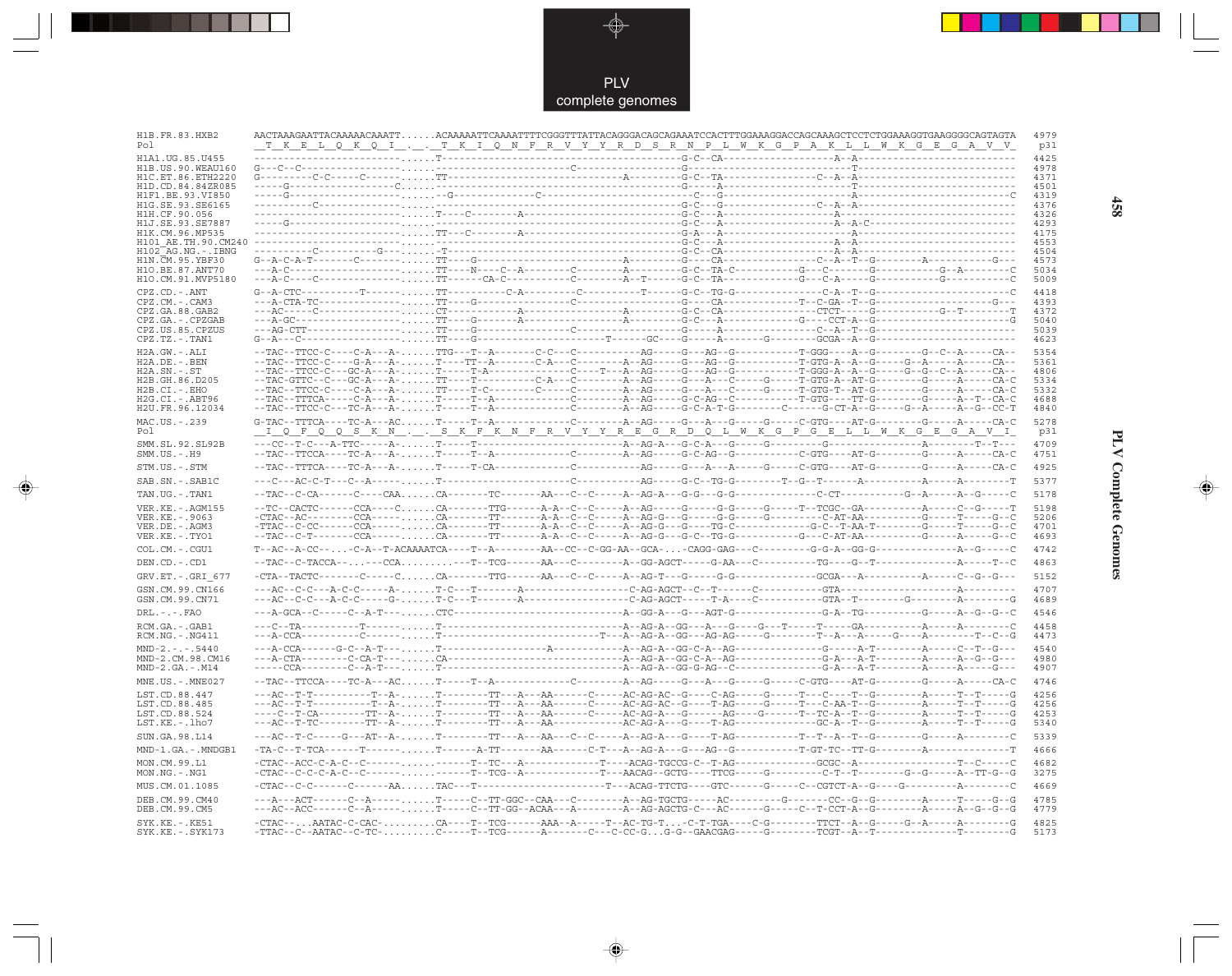| / Vif start<br>Pol p31 Integrase end \<br>ATACAAGATAATAGTGACATAAAAGTAGTGCCAAGAAGAAAAGCAAAGATCATTAGGGATTATGGAAAACAGATGGCAGGTGATGATTGTGGCAAGTAGACAGGATGAGGATTAG<br>H1B.FR.83.HXB2<br>I Q D N S . D I K V V P R R K A K I I R D Y G K Q . M A G D D C V A S R Q D E D \$<br>Pol<br><u>'MENÎR , WOVMIVWOVDÎR MRI RIJ</u><br>Vif<br>H1A1.UG.85.U455<br>H1B.US.90.WEAU160<br>H1C.ET.86.ETH2220<br>H1D.CD.84.84ZR085<br>H1F1.BE.93.VI850<br>H1G.SE.93.SE6165<br>H1H.CF.90.056<br>H1J.SE.93.SE7887<br>H1K.CM.96.MP535<br>H101 AE.TH.90.CM240<br>H102 AG.NG.-.IBNG<br>H1N.CM.95.YBF30<br>H10.BE.87.ANT70<br>H1O.CM.91.MVP5180<br>CPZ.CD. - . ANT<br>$CPZ.CM. - . CAM3$<br>CPZ.GA.88.GAB2<br>CPZ.GA.-.CPZGAB<br>CPZ.US.85.CPZUS<br>$CPZ.TZ.-.TAN1$<br>G-TA-G-TAGGG-CA--------------A-------G--G--C-------C--A--C------GG-AG-CAA-AGCTG---AG-G--CCCCACTTGGAGGGT-CCAG---GG-TGGAG<br>H2A.GW.-.ALI<br>G-CA-G-TAGGG-CA--------------A-------G--G--C-----T--C------GG-AGACA--A-CTG---AG-A--CCCCACCTGGAGGGT-CCAG---GG-TGGAG<br>$H2A.DE. - .BEN$<br>$H2A.SN.-.ST$<br>H2B.GH.86.D205<br>H2B.CI.-.EHO<br>$H2G.CI.-.ABT96$<br>--TA-G-TAGGG-CA-----T--G---A-A--C--G---------------C--A-------GG-GGA-AA-A-TTG---AG-A--TCCAACTTGGAGGGT-CC---A-GGTTAGAG<br>H2U.FR.96.12034<br>T--A-G-TAGGG-CA-----T--G-----A--C--------G--T--A--T--C-AA--------GG-GGA-AA-AG-TG---AGCA--TCCCAC-TGGAGG-TACC-GA--GGCTAGAG<br>MAC.US.-.239<br><u> L K V G T . D I K V V P R R K A K I I K D Y G G G . K E V D S S S H M E D T G E G . R .</u><br>M E E E E . K K K T A V P E R L . E<br>Pol<br>E<br>Vif<br>SMM.SL.92.SL92B<br>C--A-G-TAGGG-CA--G--C--G-----A----G--G-----T--A--T--C-AA--C------GG-GGA-AA-A-TTG---AG-G--TCCCACTTGGAGG-TACC-G---GGCTAGAG<br>$SMM.US.-.H9$ |
|---------------------------------------------------------------------------------------------------------------------------------------------------------------------------------------------------------------------------------------------------------------------------------------------------------------------------------------------------------------------------------------------------------------------------------------------------------------------------------------------------------------------------------------------------------------------------------------------------------------------------------------------------------------------------------------------------------------------------------------------------------------------------------------------------------------------------------------------------------------------------------------------------------------------------------------------------------------------------------------------------------------------------------------------------------------------------------------------------------------------------------------------------------------------------------------------------------------------------------------------------------------------------------------------------------------------------------------------------------------------------------------------------------------------------------------------------------------------------------------------------------------------------------------------------------------------------------------------------------------------------------------------------------------------------------------------------------------------------|
|                                                                                                                                                                                                                                                                                                                                                                                                                                                                                                                                                                                                                                                                                                                                                                                                                                                                                                                                                                                                                                                                                                                                                                                                                                                                                                                                                                                                                                                                                                                                                                                                                                                                                                                           |
|                                                                                                                                                                                                                                                                                                                                                                                                                                                                                                                                                                                                                                                                                                                                                                                                                                                                                                                                                                                                                                                                                                                                                                                                                                                                                                                                                                                                                                                                                                                                                                                                                                                                                                                           |
|                                                                                                                                                                                                                                                                                                                                                                                                                                                                                                                                                                                                                                                                                                                                                                                                                                                                                                                                                                                                                                                                                                                                                                                                                                                                                                                                                                                                                                                                                                                                                                                                                                                                                                                           |
|                                                                                                                                                                                                                                                                                                                                                                                                                                                                                                                                                                                                                                                                                                                                                                                                                                                                                                                                                                                                                                                                                                                                                                                                                                                                                                                                                                                                                                                                                                                                                                                                                                                                                                                           |
|                                                                                                                                                                                                                                                                                                                                                                                                                                                                                                                                                                                                                                                                                                                                                                                                                                                                                                                                                                                                                                                                                                                                                                                                                                                                                                                                                                                                                                                                                                                                                                                                                                                                                                                           |
|                                                                                                                                                                                                                                                                                                                                                                                                                                                                                                                                                                                                                                                                                                                                                                                                                                                                                                                                                                                                                                                                                                                                                                                                                                                                                                                                                                                                                                                                                                                                                                                                                                                                                                                           |
|                                                                                                                                                                                                                                                                                                                                                                                                                                                                                                                                                                                                                                                                                                                                                                                                                                                                                                                                                                                                                                                                                                                                                                                                                                                                                                                                                                                                                                                                                                                                                                                                                                                                                                                           |
|                                                                                                                                                                                                                                                                                                                                                                                                                                                                                                                                                                                                                                                                                                                                                                                                                                                                                                                                                                                                                                                                                                                                                                                                                                                                                                                                                                                                                                                                                                                                                                                                                                                                                                                           |
|                                                                                                                                                                                                                                                                                                                                                                                                                                                                                                                                                                                                                                                                                                                                                                                                                                                                                                                                                                                                                                                                                                                                                                                                                                                                                                                                                                                                                                                                                                                                                                                                                                                                                                                           |
|                                                                                                                                                                                                                                                                                                                                                                                                                                                                                                                                                                                                                                                                                                                                                                                                                                                                                                                                                                                                                                                                                                                                                                                                                                                                                                                                                                                                                                                                                                                                                                                                                                                                                                                           |
|                                                                                                                                                                                                                                                                                                                                                                                                                                                                                                                                                                                                                                                                                                                                                                                                                                                                                                                                                                                                                                                                                                                                                                                                                                                                                                                                                                                                                                                                                                                                                                                                                                                                                                                           |
|                                                                                                                                                                                                                                                                                                                                                                                                                                                                                                                                                                                                                                                                                                                                                                                                                                                                                                                                                                                                                                                                                                                                                                                                                                                                                                                                                                                                                                                                                                                                                                                                                                                                                                                           |
|                                                                                                                                                                                                                                                                                                                                                                                                                                                                                                                                                                                                                                                                                                                                                                                                                                                                                                                                                                                                                                                                                                                                                                                                                                                                                                                                                                                                                                                                                                                                                                                                                                                                                                                           |
|                                                                                                                                                                                                                                                                                                                                                                                                                                                                                                                                                                                                                                                                                                                                                                                                                                                                                                                                                                                                                                                                                                                                                                                                                                                                                                                                                                                                                                                                                                                                                                                                                                                                                                                           |
|                                                                                                                                                                                                                                                                                                                                                                                                                                                                                                                                                                                                                                                                                                                                                                                                                                                                                                                                                                                                                                                                                                                                                                                                                                                                                                                                                                                                                                                                                                                                                                                                                                                                                                                           |
|                                                                                                                                                                                                                                                                                                                                                                                                                                                                                                                                                                                                                                                                                                                                                                                                                                                                                                                                                                                                                                                                                                                                                                                                                                                                                                                                                                                                                                                                                                                                                                                                                                                                                                                           |
|                                                                                                                                                                                                                                                                                                                                                                                                                                                                                                                                                                                                                                                                                                                                                                                                                                                                                                                                                                                                                                                                                                                                                                                                                                                                                                                                                                                                                                                                                                                                                                                                                                                                                                                           |
|                                                                                                                                                                                                                                                                                                                                                                                                                                                                                                                                                                                                                                                                                                                                                                                                                                                                                                                                                                                                                                                                                                                                                                                                                                                                                                                                                                                                                                                                                                                                                                                                                                                                                                                           |
|                                                                                                                                                                                                                                                                                                                                                                                                                                                                                                                                                                                                                                                                                                                                                                                                                                                                                                                                                                                                                                                                                                                                                                                                                                                                                                                                                                                                                                                                                                                                                                                                                                                                                                                           |
|                                                                                                                                                                                                                                                                                                                                                                                                                                                                                                                                                                                                                                                                                                                                                                                                                                                                                                                                                                                                                                                                                                                                                                                                                                                                                                                                                                                                                                                                                                                                                                                                                                                                                                                           |
|                                                                                                                                                                                                                                                                                                                                                                                                                                                                                                                                                                                                                                                                                                                                                                                                                                                                                                                                                                                                                                                                                                                                                                                                                                                                                                                                                                                                                                                                                                                                                                                                                                                                                                                           |
|                                                                                                                                                                                                                                                                                                                                                                                                                                                                                                                                                                                                                                                                                                                                                                                                                                                                                                                                                                                                                                                                                                                                                                                                                                                                                                                                                                                                                                                                                                                                                                                                                                                                                                                           |
|                                                                                                                                                                                                                                                                                                                                                                                                                                                                                                                                                                                                                                                                                                                                                                                                                                                                                                                                                                                                                                                                                                                                                                                                                                                                                                                                                                                                                                                                                                                                                                                                                                                                                                                           |
|                                                                                                                                                                                                                                                                                                                                                                                                                                                                                                                                                                                                                                                                                                                                                                                                                                                                                                                                                                                                                                                                                                                                                                                                                                                                                                                                                                                                                                                                                                                                                                                                                                                                                                                           |
|                                                                                                                                                                                                                                                                                                                                                                                                                                                                                                                                                                                                                                                                                                                                                                                                                                                                                                                                                                                                                                                                                                                                                                                                                                                                                                                                                                                                                                                                                                                                                                                                                                                                                                                           |
| G--A-G-TAGGG-CA-----T--------A-----G----G--T--A-----C-AA--------GG-GGA-AA-AG-TG---AG-G--TCCCACCTGGAGG-TACCAG---GGCTGGAG<br>STM.US.-.STM                                                                                                                                                                                                                                                                                                                                                                                                                                                                                                                                                                                                                                                                                                                                                                                                                                                                                                                                                                                                                                                                                                                                                                                                                                                                                                                                                                                                                                                                                                                                                                                   |
| SAB.SN. - . SAB1C                                                                                                                                                                                                                                                                                                                                                                                                                                                                                                                                                                                                                                                                                                                                                                                                                                                                                                                                                                                                                                                                                                                                                                                                                                                                                                                                                                                                                                                                                                                                                                                                                                                                                                         |
| TAN.UG. - . TAN1                                                                                                                                                                                                                                                                                                                                                                                                                                                                                                                                                                                                                                                                                                                                                                                                                                                                                                                                                                                                                                                                                                                                                                                                                                                                                                                                                                                                                                                                                                                                                                                                                                                                                                          |
| C-CA-G--AGG-GAA--AC-G--G-----T--G------G-------A------A-AA--C----AGCC-AGA-AAA--TTG-G----GAGACTCACCTGGA-GGT-CA-GA-GAAGTGATCACC<br>VER. KE. - . AGM155                                                                                                                                                                                                                                                                                                                                                                                                                                                                                                                                                                                                                                                                                                                                                                                                                                                                                                                                                                                                                                                                                                                                                                                                                                                                                                                                                                                                                                                                                                                                                                      |
| VER.KE. - . 9063<br>--CA---GAGG-GTG--AT------A-TAC--------G-------A--T--A-A---------A-CC-AGA-AAAG-ATG-G----GAGAGTAACTTGGA-GGT-CC-GA-GAGCTGATAACT<br>VER.DE. - . AGM3                                                                                                                                                                                                                                                                                                                                                                                                                                                                                                                                                                                                                                                                                                                                                                                                                                                                                                                                                                                                                                                                                                                                                                                                                                                                                                                                                                                                                                                                                                                                                      |
| $\texttt{C-CA-G--CGGA--}\dots\dots\dots\texttt{C----G--}\dots\texttt{A--}\dots\texttt{C----}-\dots\texttt{G----}\dots\texttt{C--}\dots\texttt{A--}\dots\texttt{A--}\dots\texttt{A--CCCA-A}\dots\texttt{CAAG--TG-GA--GGAG-T}\dots\texttt{CAG-GT-ACGTGGA-GGTACCAG--GA-CTGATAACT}$<br>VER.KE. - . TYO1                                                                                                                                                                                                                                                                                                                                                                                                                                                                                                                                                                                                                                                                                                                                                                                                                                                                                                                                                                                                                                                                                                                                                                                                                                                                                                                                                                                                                       |
| --CAG-A--TC-CAAGGTAC-T-GTTT--GAAA--T---------T-------CC--ACTCC-ATATGG-G-AGATG---GCA----GA---TGT-AT-C-A-G-G--AA-G--A-CCG-AACCGTTA<br>COL.CM.-.CGU1                                                                                                                                                                                                                                                                                                                                                                                                                                                                                                                                                                                                                                                                                                                                                                                                                                                                                                                                                                                                                                                                                                                                                                                                                                                                                                                                                                                                                                                                                                                                                                         |
| DEN.CD.-.CD1<br>--CA-GACAC-GGCAGGA-----CTTCCCG--A--T-------G-----A-----C-A-CCA---AATGC-GAATCTAGG-AGG--G-AC-GA-CA-AGGAATGGATA                                                                                                                                                                                                                                                                                                                                                                                                                                                                                                                                                                                                                                                                                                                                                                                                                                                                                                                                                                                                                                                                                                                                                                                                                                                                                                                                                                                                                                                                                                                                                                                              |
|                                                                                                                                                                                                                                                                                                                                                                                                                                                                                                                                                                                                                                                                                                                                                                                                                                                                                                                                                                                                                                                                                                                                                                                                                                                                                                                                                                                                                                                                                                                                                                                                                                                                                                                           |
| GRV.ET. - .GRI 677                                                                                                                                                                                                                                                                                                                                                                                                                                                                                                                                                                                                                                                                                                                                                                                                                                                                                                                                                                                                                                                                                                                                                                                                                                                                                                                                                                                                                                                                                                                                                                                                                                                                                                        |
| GSN.CM.99.CN166<br>$\verb G-C--ACC-AGCAGGGT--G-C-TCAC---C--T---G--T---G--C--A-CCA---G-GGCA\ldots -A---AA---TGG--AGT---GCCCATACAAG-A-T--CAGAGAGGAGAAG-ACT--C--C--C-A-CCA--C-A-CCA-1.$<br>GSN.CM.99.CN71                                                                                                                                                                                                                                                                                                                                                                                                                                                                                                                                                                                                                                                                                                                                                                                                                                                                                                                                                                                                                                                                                                                                                                                                                                                                                                                                                                                                                                                                                                                    |
| $DRL$ . - . - . $FAO$                                                                                                                                                                                                                                                                                                                                                                                                                                                                                                                                                                                                                                                                                                                                                                                                                                                                                                                                                                                                                                                                                                                                                                                                                                                                                                                                                                                                                                                                                                                                                                                                                                                                                                     |
| RCM.GA.-.GAB1<br>$RCM.NG. - . NG411$                                                                                                                                                                                                                                                                                                                                                                                                                                                                                                                                                                                                                                                                                                                                                                                                                                                                                                                                                                                                                                                                                                                                                                                                                                                                                                                                                                                                                                                                                                                                                                                                                                                                                      |
|                                                                                                                                                                                                                                                                                                                                                                                                                                                                                                                                                                                                                                                                                                                                                                                                                                                                                                                                                                                                                                                                                                                                                                                                                                                                                                                                                                                                                                                                                                                                                                                                                                                                                                                           |
| $MND-2. - - - 5440$<br>MND-2.CM.98.CM16                                                                                                                                                                                                                                                                                                                                                                                                                                                                                                                                                                                                                                                                                                                                                                                                                                                                                                                                                                                                                                                                                                                                                                                                                                                                                                                                                                                                                                                                                                                                                                                                                                                                                   |
| $MND-2.GA.-.M14$                                                                                                                                                                                                                                                                                                                                                                                                                                                                                                                                                                                                                                                                                                                                                                                                                                                                                                                                                                                                                                                                                                                                                                                                                                                                                                                                                                                                                                                                                                                                                                                                                                                                                                          |
| T--A-G-TAGGG-CA-----T--G-----A--C-------G--T-----T--C-AA--------GG-GGA-AA-AG-TG---AGCA--TCCCAC-TGGAGG-TACC-GA--GGCTAGAG<br>MNE.US. - . MNE027                                                                                                                                                                                                                                                                                                                                                                                                                                                                                                                                                                                                                                                                                                                                                                                                                                                                                                                                                                                                                                                                                                                                                                                                                                                                                                                                                                                                                                                                                                                                                                             |
| LST.CD.88.447                                                                                                                                                                                                                                                                                                                                                                                                                                                                                                                                                                                                                                                                                                                                                                                                                                                                                                                                                                                                                                                                                                                                                                                                                                                                                                                                                                                                                                                                                                                                                                                                                                                                                                             |
| $\verb G--A---AGGAGA- \ldots AC---CTTCTC---C--C---------C--AG-A-AA------G-G. \ldots. \verb GGAC--AAG---AG--GGG-GTAGCCTGGATA-CA-CT--- \ldots \ldots \ldots \ldots \ldots$<br>LST.CD.88.485                                                                                                                                                                                                                                                                                                                                                                                                                                                                                                                                                                                                                                                                                                                                                                                                                                                                                                                                                                                                                                                                                                                                                                                                                                                                                                                                                                                                                                                                                                                                 |
| LST.CD.88.524<br>$G-A---AGGGGAG \ldots A---CTTCTC---C--C-------C-AG-AG-A-A--------G-G. \ldots. GGAC--AAG---AG---AG-GAGAGTAGCTGGATA-CA-CT--\ldots. \ldots. \ldots.$<br>$LST.KE. - Lh07$                                                                                                                                                                                                                                                                                                                                                                                                                                                                                                                                                                                                                                                                                                                                                                                                                                                                                                                                                                                                                                                                                                                                                                                                                                                                                                                                                                                                                                                                                                                                    |
| SUN.GA.98.L14                                                                                                                                                                                                                                                                                                                                                                                                                                                                                                                                                                                                                                                                                                                                                                                                                                                                                                                                                                                                                                                                                                                                                                                                                                                                                                                                                                                                                                                                                                                                                                                                                                                                                                             |
| $\verb T-AA-T-C-AGAA  \ldots -G----GA---A-T-------GTGT--A-A-A-A-A-A-A-A-------G-G. \ldots -GT-G-AAGA--AG-CAG--TAACTTGGA-AGT-TCT--. \ldots \ldots \ldots \ldots \ldots$<br>MND-1.GA.-.MNDGB1                                                                                                                                                                                                                                                                                                                                                                                                                                                                                                                                                                                                                                                                                                                                                                                                                                                                                                                                                                                                                                                                                                                                                                                                                                                                                                                                                                                                                                                                                                                               |
|                                                                                                                                                                                                                                                                                                                                                                                                                                                                                                                                                                                                                                                                                                                                                                                                                                                                                                                                                                                                                                                                                                                                                                                                                                                                                                                                                                                                                                                                                                                                                                                                                                                                                                                           |
| ---A--AC-G-GGAGGGC--T--CCTGAC---C--T--G-----G-------A--C-AACCC----C-CCAC-GAAAAT-TG-G--G-GACACCAATCATATA-TCTCAGAA-GC-AGATGGAT<br>MON.CM.99.L1<br>--TA-GACAG--CAAGGT--GG---T-AC---A---C-C--G--G---------C-CCC------CTCC-A--AA----TGG--AGTAAGCCC--TGCAC--C--ATCAGAGAGGTGG<br>MON.NG.-.NG1                                                                                                                                                                                                                                                                                                                                                                                                                                                                                                                                                                                                                                                                                                                                                                                                                                                                                                                                                                                                                                                                                                                                                                                                                                                                                                                                                                                                                                    |
| --CA--ACAG-CTCAGGA--GG---TCAC---T--T-------G----A--A--C-AACCC-----CGCC-A--AA----TGG--AGTAAGTCCGATACA-GA--CCTCAGAAAGGAAG<br>MUS.CM.01.1085                                                                                                                                                                                                                                                                                                                                                                                                                                                                                                                                                                                                                                                                                                                                                                                                                                                                                                                                                                                                                                                                                                                                                                                                                                                                                                                                                                                                                                                                                                                                                                                 |
|                                                                                                                                                                                                                                                                                                                                                                                                                                                                                                                                                                                                                                                                                                                                                                                                                                                                                                                                                                                                                                                                                                                                                                                                                                                                                                                                                                                                                                                                                                                                                                                                                                                                                                                           |
| TGCA-GACAG-GGTAGGA--T--C-----G--C--T-----G-------AG-A--C-AA--A--------G-CATG---AG-AAG--TAAC-CACA-A-TTCCA-T--A--A<br>DEB. CM. 99. CM40<br>$TGTA--ACAG-GGTAGGA------G---A------C---G--G-G--A-AA-------GGA. \dots. \dots. \cdot TG---AG-AAGACT-AC-CACA-A-TCCCAGT--A-. \dots. \dots.$<br>DEB.CM.99.CM5                                                                                                                                                                                                                                                                                                                                                                                                                                                                                                                                                                                                                                                                                                                                                                                                                                                                                                                                                                                                                                                                                                                                                                                                                                                                                                                                                                                                                        |

<u>a shekara ta 1989</u>

 $\overrightarrow{\phantom{a}}$ 

 $\overline{\hphantom{m}}$ 

**PLV Complete Genomes PLV Complete Genomes**

 $\begin{picture}(20,5) \put(0,0){\line(1,0){10}} \put(15,0){\line(1,0){10}} \put(15,0){\line(1,0){10}} \put(15,0){\line(1,0){10}} \put(15,0){\line(1,0){10}} \put(15,0){\line(1,0){10}} \put(15,0){\line(1,0){10}} \put(15,0){\line(1,0){10}} \put(15,0){\line(1,0){10}} \put(15,0){\line(1,0){10}} \put(15,0){\line(1,0){10}} \put(15,0){\line(1,$ 

 $\overline{\phantom{0}}$ 

<u> a mare d</u>

 $\overline{\phantom{a}}$ 

**459**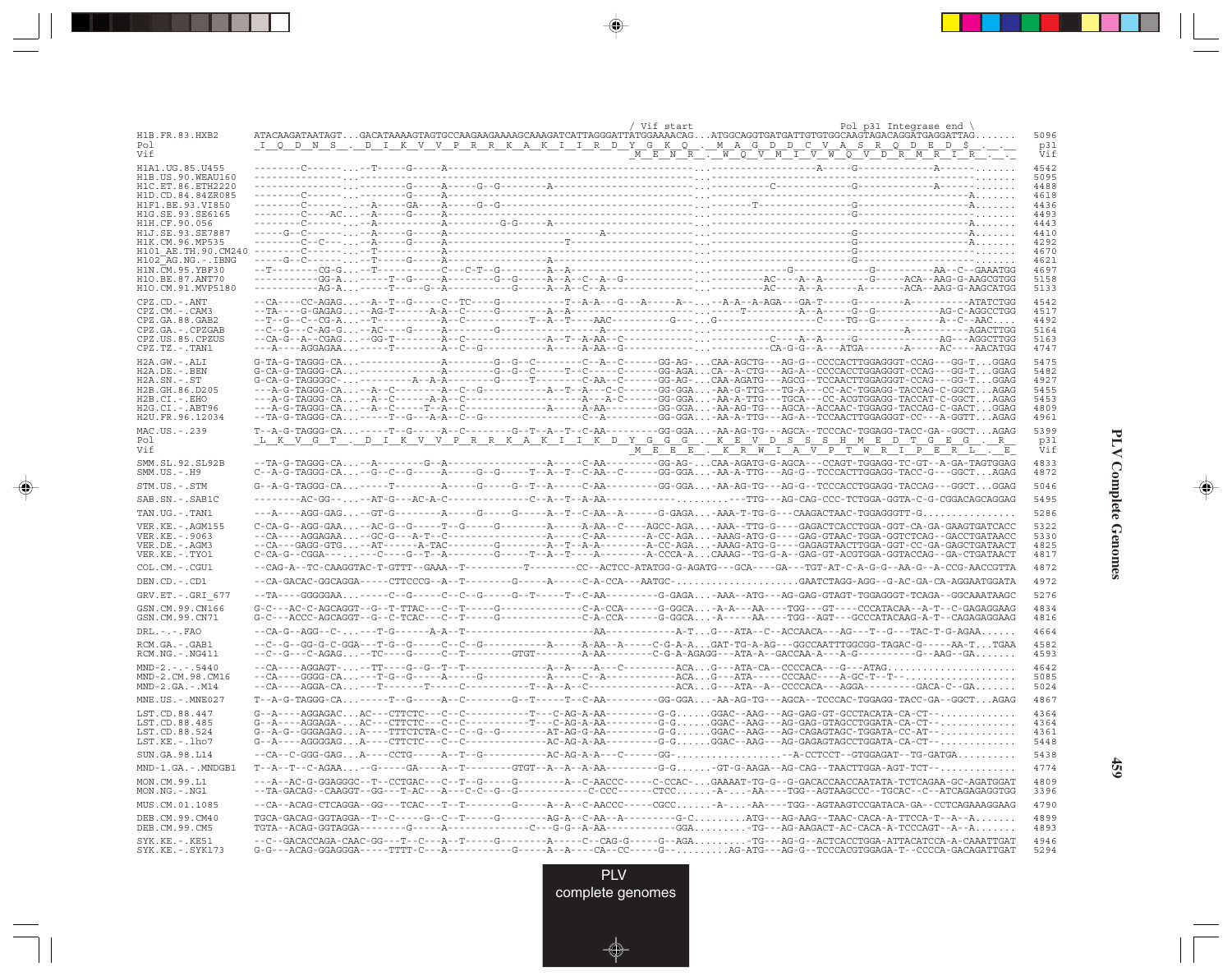

--

 $\overrightarrow{\mathbf{\P}}$ 

 $\frac{1}{\sqrt{2}}$ 

| H1B.FR.83.HXB2<br>Vif                      |                                                                                                                                                                                                                                                                                                                                                                                                                                    | 5123<br>Vif  |
|--------------------------------------------|------------------------------------------------------------------------------------------------------------------------------------------------------------------------------------------------------------------------------------------------------------------------------------------------------------------------------------------------------------------------------------------------------------------------------------|--------------|
| H1A1. UG. 85. U455<br>H1B. US. 90. WEAU160 |                                                                                                                                                                                                                                                                                                                                                                                                                                    | 4569<br>5122 |
| H1C.ET.86.ETH2220                          |                                                                                                                                                                                                                                                                                                                                                                                                                                    | 4515         |
| H1D.CD.84.84ZR085<br>H1F1.BE.93.VI850      |                                                                                                                                                                                                                                                                                                                                                                                                                                    | 4645<br>4463 |
| H1G.SE.93.SE6165                           |                                                                                                                                                                                                                                                                                                                                                                                                                                    | 4520         |
| H1H.CF.90.056<br>H1J.SE.93.SE7887          |                                                                                                                                                                                                                                                                                                                                                                                                                                    | 4470<br>4437 |
| H1K.CM.96.MP535                            |                                                                                                                                                                                                                                                                                                                                                                                                                                    | 4319         |
| H101 AE.TH.90.CM240<br>H102 AG.NG.-.IBNG   |                                                                                                                                                                                                                                                                                                                                                                                                                                    | 4697<br>4648 |
| H1N. CM. 95. YBF30                         |                                                                                                                                                                                                                                                                                                                                                                                                                                    | 4717         |
| H1O.BE.87.ANT70<br>H1O.CM.91.MVP5180       | $\verb"AACAGCCTGGT\ldots \verb"GAAATACCATAA" \ldots \verb"" \ldots \verb"" \ldots \verb"" \ldots \verb"" \ldots \verb"" \ldots \verb"" \ldots \verb"" \ldots \verb"" \ldots \verb"" \ldots \verb"" \ldots \verb"" \ldots \verb"" \ldots \verb"" \ldots \verb"" \ldots \verb"" \ldots \verb"" \ldots \verb"" \ldots \verb"" \ldots \verb"" \ldots \verb"" \ldots \verb"" \ldots \verb"" \ldots \verb"" \ldots \verb"" \ldots \verb$ | 5181<br>5156 |
| $CPZ$ . $CD$ . - .ANT<br>CPZ.CM. - . CAM3  |                                                                                                                                                                                                                                                                                                                                                                                                                                    | 4562<br>4537 |
| CPZ.GA.88.GAB2                             |                                                                                                                                                                                                                                                                                                                                                                                                                                    | 4516         |
| CPZ.GA. - . CPZGAB<br>CPZ.US.85.CPZUS      |                                                                                                                                                                                                                                                                                                                                                                                                                                    | 5184<br>5183 |
| CPZ.TZ.-.TAN1                              |                                                                                                                                                                                                                                                                                                                                                                                                                                    | 4767         |
| H2A.GW.-.ALI                               |                                                                                                                                                                                                                                                                                                                                                                                                                                    | 5510         |
| $H2A.DE. - .BEN$<br>$H2A.SN.-.ST$          |                                                                                                                                                                                                                                                                                                                                                                                                                                    | 5517<br>4962 |
| H2B.GH.86.D205                             |                                                                                                                                                                                                                                                                                                                                                                                                                                    | 5490         |
| $H2B.CI. - . EHO$<br>H2G.CI. - . ABT96     |                                                                                                                                                                                                                                                                                                                                                                                                                                    | 5488<br>4844 |
| H2U.FR.96.12034                            |                                                                                                                                                                                                                                                                                                                                                                                                                                    | 4995         |
|                                            | Pol $p31$ integrase end \                                                                                                                                                                                                                                                                                                                                                                                                          |              |
| MAC.US. - . 239<br>Pol                     | V A \$<br>Е                                                                                                                                                                                                                                                                                                                                                                                                                        | 5434         |
| Vif                                        | $R$ $W$ $H$ $S$<br><u> Die Pierre Verden Reichster von der Stadten der Stadten der Stadten der Stadten der Stadten der Stadten der St</u>                                                                                                                                                                                                                                                                                          | Vif          |
| SMM. SL. 92. SL92B<br>SMM.US.-.H9          |                                                                                                                                                                                                                                                                                                                                                                                                                                    | 4868<br>4907 |
| STM.US.-.STM                               |                                                                                                                                                                                                                                                                                                                                                                                                                                    | 5081         |
| SAB.SN.-.SAB1C                             |                                                                                                                                                                                                                                                                                                                                                                                                                                    | 5518         |
| TAN.UG. - . TAN1                           |                                                                                                                                                                                                                                                                                                                                                                                                                                    | 5319         |
| VER. KE. - . AGM155                        |                                                                                                                                                                                                                                                                                                                                                                                                                                    | 5357         |
| VER.KE. - . 9063<br>VER.DE. - . AGM3       |                                                                                                                                                                                                                                                                                                                                                                                                                                    | 5365<br>4860 |
| VER.KE. - . TYO1                           |                                                                                                                                                                                                                                                                                                                                                                                                                                    | 4852         |
| COL.CM. - . CGU1                           |                                                                                                                                                                                                                                                                                                                                                                                                                                    | 4886         |
| DEN.CD.-.CD1                               |                                                                                                                                                                                                                                                                                                                                                                                                                                    | 5034         |
| GRV.ET. - . GRI 677                        |                                                                                                                                                                                                                                                                                                                                                                                                                                    | 5314         |
| GSN.CM.99.CN166<br>GSN.CM.99.CN71          |                                                                                                                                                                                                                                                                                                                                                                                                                                    | 4929<br>4911 |
| $DRL - - - FAO$                            |                                                                                                                                                                                                                                                                                                                                                                                                                                    | 4690         |
| RCM.GA. - . GAB1<br>RCM.NG. - . NG411      |                                                                                                                                                                                                                                                                                                                                                                                                                                    | 4608<br>4620 |
| $MND-2. - - - 5440$                        |                                                                                                                                                                                                                                                                                                                                                                                                                                    | 4687         |
| MND-2.CM.98.CM16<br>$MND-2.GA.-.M14$       |                                                                                                                                                                                                                                                                                                                                                                                                                                    | 5124<br>5051 |
| MNE.US.-.MNE027                            |                                                                                                                                                                                                                                                                                                                                                                                                                                    | 4902         |
| LST.CD.88.447<br>LST.CD.88.485             |                                                                                                                                                                                                                                                                                                                                                                                                                                    | 4391<br>4391 |
| LST.CD.88.524<br>LST.KE.-.lho7             |                                                                                                                                                                                                                                                                                                                                                                                                                                    | 4388<br>5475 |
| SUN.GA.98.L14                              |                                                                                                                                                                                                                                                                                                                                                                                                                                    | 5525         |
| MND-1.GA.-.MNDGB1                          |                                                                                                                                                                                                                                                                                                                                                                                                                                    | 4819         |
| MON.CM.99.L1<br>MON.NG.-.NG1               |                                                                                                                                                                                                                                                                                                                                                                                                                                    | 4898<br>3491 |
| MUS.CM.01.1085                             |                                                                                                                                                                                                                                                                                                                                                                                                                                    | 4885         |
| DEB. CM. 99. CM40                          |                                                                                                                                                                                                                                                                                                                                                                                                                                    | 4926<br>4920 |
| DEB.CM.99.CM5<br>$SYK.KE. - .KE51$         |                                                                                                                                                                                                                                                                                                                                                                                                                                    | 4966         |
| $SYK.KE. - .SYK173$                        |                                                                                                                                                                                                                                                                                                                                                                                                                                    | 5314         |

 $\blacklozenge$ 

## **PLV Complete Genomes**

 $\Rightarrow$ 

 $\frac{1}{\sqrt{2}}$ 

 $460$ 

 $\blacksquare$ 

T E EI

 $\overline{\phantom{a}}$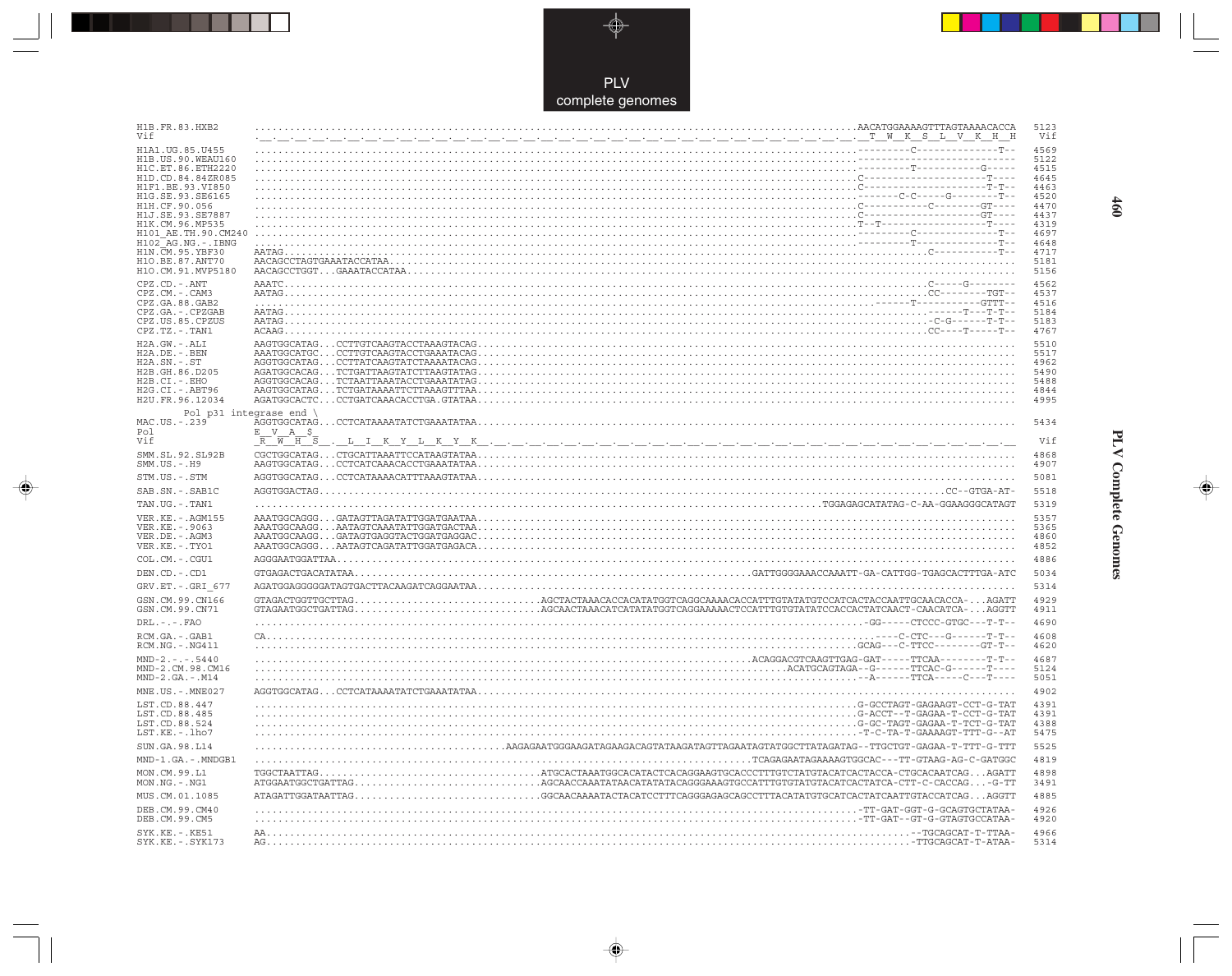| H1B.FR.83.HXB2<br>Vif                                  | TATGTATGTTTCAGGGAAAGCTAGGGGATGGTTTTATAGACATCACTATGAAAGCCCTCATCCAAGAATAAGTTCAGAAGTACACATCCCACTAGGGGATGCTAGATTGGTA<br><u> MYVSGK. ARGW. FYRHHYESPHP. RISSEVHIPLG DAR. LV</u>                                                                                                                                                                                                                                                                                                                                                                         | 5235<br>Vif  |
|--------------------------------------------------------|----------------------------------------------------------------------------------------------------------------------------------------------------------------------------------------------------------------------------------------------------------------------------------------------------------------------------------------------------------------------------------------------------------------------------------------------------------------------------------------------------------------------------------------------------|--------------|
| H1A1.UG.85.U455                                        |                                                                                                                                                                                                                                                                                                                                                                                                                                                                                                                                                    | 4681         |
| H <sub>1</sub> B. US. 90. WEAU160<br>H1C.ET.86.ETH2220 |                                                                                                                                                                                                                                                                                                                                                                                                                                                                                                                                                    | 5234<br>4627 |
| H1D.CD.84.84ZR085                                      |                                                                                                                                                                                                                                                                                                                                                                                                                                                                                                                                                    | 4757         |
| H1F1.BE.93.VI850                                       |                                                                                                                                                                                                                                                                                                                                                                                                                                                                                                                                                    | 4575         |
| H1G.SE.93.SE6165                                       |                                                                                                                                                                                                                                                                                                                                                                                                                                                                                                                                                    | 4632         |
| H1H.CF.90.056<br>H1J.SE.93.SE7887                      |                                                                                                                                                                                                                                                                                                                                                                                                                                                                                                                                                    | 4582<br>4549 |
| H1K.CM.96.MP535                                        |                                                                                                                                                                                                                                                                                                                                                                                                                                                                                                                                                    | 4431         |
|                                                        |                                                                                                                                                                                                                                                                                                                                                                                                                                                                                                                                                    | 4809<br>4760 |
| H102 AG.NG.-.IBNG<br>H1N.CM.95.YBF30                   |                                                                                                                                                                                                                                                                                                                                                                                                                                                                                                                                                    | 4829         |
| H1O.BE.87.ANT70                                        | $\ldots ---CAGG--TA-A--G\ldots A-CGA-AAC---\ldots-GG--C-----T-----TC-AGA----\ldots ---G-T----AGT---T-T--T--G---\ldots \ldots --G-CAT\ldots G-A---C+CT--\ldots$                                                                                                                                                                                                                                                                                                                                                                                     | 5290         |
| H1O.CM.91.MVP5180                                      | A--CA-G--TAA---G--CGC-AAC---CG------G-----T-----TC-AGGA------A-G-C-----G-CG--GT-T--T---G---CA-A---GATA-A--G                                                                                                                                                                                                                                                                                                                                                                                                                                        | 5265         |
| $CPZ$ . $CD$ . $-ANT$<br>$CPZ.CM. - . CAM3$            | $\texttt{C--A-GG-AGA-TAAAGT-}\dots\texttt{CT--AACC---}\dots\texttt{AAG--}\dots\texttt{-T--}\dots\texttt{-TToA--C--}\dots\texttt{-AG-A-G-AGA--}\dots\texttt{-T--A--}\dots\texttt{-CCAACATTG---AA-A-}\dots\texttt{-1--}\dots\texttt{-1--}\dots\texttt{-1--}\dots\texttt{-1--}\dots\texttt{-1--}\dots\texttt{-1--}\dots\texttt{-1--}\dots\texttt{-1--}\dots\texttt{-1--}\dots\texttt{-1--}\dots\texttt{-1--}\dots\texttt{-1--}\dots\texttt{-1--}\dots\texttt{-1--}\dots\texttt{-1--}\dots\text$                                                       | 4680<br>4649 |
| CPZ.GA.88.GAB2                                         | -----CAAG---AAA--G--C--A-------------G--C--T----T--CA----T-A-G------------C-----A--CA--A-A-----A-A-A-A--G                                                                                                                                                                                                                                                                                                                                                                                                                                          | 4628         |
| CPZ.GA.-.CPZGAB                                        |                                                                                                                                                                                                                                                                                                                                                                                                                                                                                                                                                    | 5299         |
| CPZ.US.85.CPZUS<br>CPZ.TZ.-.TAN1                       | ---C-T-ACAA-CAAATGCTG--AA-AT---AAG---------T------CTGA-ACA----A--G-GCAGGG---A--------A--T---ACAGAAAGAT-A-A---A--G                                                                                                                                                                                                                                                                                                                                                                                                                                  | 5295<br>4882 |
| H2A.GW.-.ALI                                           | ACA---GATCTAGAAAAGGT-TGC-A-GT-CCC--C--TA-G-TGG-ATGGGCATGGT-G-CTT-CAGCAGG---ATAT-----T--CAA-GAAGA--TCATC-A-AG                                                                                                                                                                                                                                                                                                                                                                                                                                       | 5619         |
| H2A.DE. - .BEN                                         | ACA---GACCTAGA--AGGT-CGC-A-GT-CCC--C---A-G-TGG-ATGGGCATGGT-G-CTT-CAGCAGG---ATAT--------CAA-GAAAA--TCATC-A-A-                                                                                                                                                                                                                                                                                                                                                                                                                                       | 5626         |
| $H2A.SN.-.ST$                                          | ACAGG-GATCTAGA-AAGGT-TGC-A-GT-CCC--C--TA-G-TGG-ATGGGCGTGGT-G-CTT-CAGCAGG---ATAT-----T--AAA-GA-AA--TCATC---AG                                                                                                                                                                                                                                                                                                                                                                                                                                       | 5071         |
| H2B.GH.86.D205<br>$H2B.CI.-.EHO$                       | ACAGG-GAGTTGCAACAGGTCTCT-A-GTCCCT--C---A-G-T-G-ATGGGC-TGGT-G-CTT-CAGTAG-A--ATAT-T--C---AACA-A-GAGC-TGGC-A-A-<br>GACA---GACTTGCAACAGGTCTCT-A-GT-CCT--C--TA-G-T-G-ATGGGC-TGGT-G-CTT-CAGTAG----ATAT-T--C--GAAA-A-GAGC-CATC-A-A-                                                                                                                                                                                                                                                                                                                       | 5599<br>5597 |
| H2G.CI. - . ABT96                                      | ACA---GACCTACA-AAGGC-GTT-A-GT-CCT------A-A-TTG-ATGGGC-TGGT-G-CTT-CAGCAGG---ATAT-----T--ACAA-A-AAGC-CAT----A-                                                                                                                                                                                                                                                                                                                                                                                                                                       | 4953         |
| H2U.FR.96.12034                                        | CACA---GAGCTACA-AA-GT-TGT-A-GTGCCC------A-G-T-G-ATGGGC-TGGT-G-CTT-CAGCAGG---ATAT-T--T---AAAA-A-GATC-CAT----AG                                                                                                                                                                                                                                                                                                                                                                                                                                      | 5104         |
| MAC.US.-.239<br>Vif                                    | ACT---GATCTACAAAAGGTTTGC-A-GTGCCC---TTTA-G-TCG-ATGGGCATGGT-G-CCT-CAGCAG----AT-T--------CA---A-GA--CCAT--A-A-<br><u></u> T K D L Q K V C Y V P H F K V G W G W . W G C S R V I F P L Q E G S H L E                                                                                                                                                                                                                                                                                                                                                  | 5543<br>Vif  |
| SMM.SL.92.SL92B<br>$SMM. US. - . H9$                   | ACA-G-GAGCTAGA-AA-GCCTGC-A-GTGCC-------A-A-T-G-ATGGGCATGGTAC-C-GCC--TAGG--GATTT----CT-G-A--G-GA--TCAC----AG<br>$\ldots \ldots \ldots \ldots \text{CACT--GACCTACA-AAGGCTTGT-A-GTACCC----TA-A-TTG-ATGGGCATGG\ldots T-G-CTT-CAGCAG----AT-T----GT--A---\ldots \ldots \ldots \ldots \ldots \text{AGGCTCAT---A--}\ldots \text{G-CCTA}$                                                                                                                                                                                                                   | 4977<br>5016 |
| STM.US.-.STM                                           | CACT---GAGCTA--CAAGGCATGC-A-GTGCCC--C--TA-G-TTG-GTGGGCATGGT-G-CTT-CAGTAG---GATTT-T--CT-GCAA-GA-AAGC-CACC-A-A-                                                                                                                                                                                                                                                                                                                                                                                                                                      | 5190         |
| SAB.SN.-.SAB1C                                         | CCACATGCA-GTGTCC---CAGTG-GTTCAT---CGG-A-ACCCCT---ACTA-AAT---ATGGA--TGGTACTCCTA-CA----TGGGT---A--C--GAA-----GAGCTCTAA-AAA-                                                                                                                                                                                                                                                                                                                                                                                                                          | 5639         |
| TAN.UG.-.TAN1                                          | $G-AA$ -CCACATGA----CCGGTTACA--AT---ACA-A-CT--TG--CT--C-ATGTG-ATGGGC-TGGTAC-C-T--AGTAG-T-C-T-----CT----A-GA-AAG--AAAA-A---                                                                                                                                                                                                                                                                                                                                                                                                                         | 5440         |
| VER. KE. - . AGM155                                    | -AGGAA-CT-AA----GAA-ACA-A-TG---T-TC-AATC-CTTGGGCATGGTAC-CT-TGAGCAG-TATGTA--A--C--CCCA-GAAG-G--GAAA-CCAT                                                                                                                                                                                                                                                                                                                                                                                                                                            | 5460         |
| VER.KE. - . 9063<br>VER.DE. - . AGM3                   | GGAACCTTAA----CAA-ACATG-TG--CT--C-AATT-ATTGGGC-TGGTAT-CT-TG-GCAG-TACAT-------A----ATTA-AAG--GAAA-ACAG<br>$\ldots \ldots \ldots \ldots \ldots \ldots \ldots \ldots \ldots \ldots$                                                                                                                                                                                                                                                                                                                                                                   | 5468<br>4963 |
| VER.KE. - . TYO1                                       |                                                                                                                                                                                                                                                                                                                                                                                                                                                                                                                                                    | 4955         |
| COL.CM. - . CGU1                                       | $\ldots \ldots$ GAAGCAGTTTCC-GAATGCCAATAT-ATTAT--AGGA-A-ACAG-G-CACCCGAATGGTGGACAGA-GGT-AAAT---GT-TT--T-AGGGTCAGCTATTA-GTTAAGCA--                                                                                                                                                                                                                                                                                                                                                                                                                   | 4998         |
| DEN.CD. - .CD1                                         | ---AATATACAA-ACA--TGAGTTA-AA--GACAGTGA--ATACC----TTTAGAATC-CATGGG-ATGGTAT-CC-TGA--A--A-----------GAGA--GGCTTACA---A-                                                                                                                                                                                                                                                                                                                                                                                                                               | 5152         |
| GRV.ET. - . GRI 677                                    | ACAATT-CCT---GAA-ACAGACAT---TGGC-G-TGCAATGG--GTTTT-G-CCTACAGCC-GT-CATT-----CT--TCAA-A-A-GAT-ACA--                                                                                                                                                                                                                                                                                                                                                                                                                                                  | 5411         |
| GSN.CM.99.CN166                                        | --CAC-AAACAAGATTCG-TTA--A-T--ATACTAGGAAGGTAG-GG-AG-AGTA---GCAA-AT--AT-GAG----C-ATCCT-TGGG---CAA-CAGTC---GACC-GCTAGCT--                                                                                                                                                                                                                                                                                                                                                                                                                             | 5047         |
| GSN.CM.99.CN71                                         | --CAC-AAACAA-ATTCG-TTA--ATTA-ATACTAGGCAGGTAG--G-GG-AGTA---GC-A-AT--ATTGAG----CCATCCT-TGGG---CAA-TAGTC---GACC-GCCAGTC--                                                                                                                                                                                                                                                                                                                                                                                                                             | 5029         |
| $DRL$ . - . - . $FAO$                                  | --A-C--AAGGG--AA--GTATTTAGAAA-----CAT-A-GCACCT--CTT-C-ATGCTCAGG-TGGT-G-CTCA-AGTC-GTGGAC------CT-CAAAGACA-AAG--A-A-A---                                                                                                                                                                                                                                                                                                                                                                                                                             | 4808         |
| RCM.GA. - . GAB1<br>RCM.NG. - . NG411                  | $\verb -CA---CAAAGG-AA---GCA-A-AA-AG---GGG-A-GTGCCT--CTTTA-A-T-CCATGGGGATGG. \ . \ . \ T\verb -GTCGCA--------T---A--TT---A- \ . \ . \ . \ . \textsf{GA-GAT-A-AG} \ . \ . \ . \ \verb --AA-AG---CTG---CTG-GGATGGGATGG. \ . \ . \ . \ . \ \textsf{A}\verb --CTT---A- \ . \ . \ . \ . \ . \ . \ . \ \textsf{G}\verb --AA---CTGCT , \ . \ . \ . \ . \ . \ \textsf{A}\verb --CTGCT , \ . \ . \ . \ . \ . \ . \ . \ . \ . \$<br>-CA----AAGGG-AA---GGAA----AA-AT---GAG-A-GTACCC---TTTA-A-T-CCTTGGGGGTGGT-GTCTC----------C-------CT-G--AAATA-CA---AGA-AAAG | 4729<br>4741 |
| $MND-2. - - - 5440$                                    | --A----AAAGG--A----CATTTAGAAAAT---CAA--A--CCCC---TTTC-ATGCTCAGGATGGT-G-C-CAC--TC--AAGA-G-----CT-TAA-GAT-G-T-A-AGA-T                                                                                                                                                                                                                                                                                                                                                                                                                                | 4802         |
| MND-2.CM.98.CM16<br>$MND-2.GA.-.M14$                   | C-AA---AAAGG--AA---CATTTGGACAA----GAT--AA-GGC----TTTC-ATGCTCAGGATGGT-G-C-CAC---C--AA-T-T--T--C----AAGAA----AACAGA-C<br>$\texttt{C-AA---AAGGA--AA---CACTTAGATAAG--G-GAAC-A-TCCAC--CTTTC-ATGCTCA\ldots GGATGG\ldots T-G-CGCAC--TC--AAGATT----CT-CAAA\ldots GAT-GCT-A-AG\ldots\ldots A-T$                                                                                                                                                                                                                                                             | 5239<br>5166 |
| $MNE. US. - . MNE027$                                  | ACT---GATCTACAAAAGGTTTGC-A-GTGCCC-----TA-G-TCG-ATGGGCATGGT-G-CCT-CAGCAG----AT-T--------CAA--A-AA--CCAGT                                                                                                                                                                                                                                                                                                                                                                                                                                            | 5008         |
| LST.CD.88.447                                          | $C-G-AGA-CACATAAAG-GACTCAA-AT-AT---GTAAGC-TACATGGAACAGGG-T-G--TGG-ATTT. TAT-CTTA-AATA-TA--GTG-A--TT--A-. ACA-GA-CCTTA. ----$                                                                                                                                                                                                                                                                                                                                                                                                                       | 4509         |
| LST.CD.88.485                                          | --G-AGA-CACATAAAG--ACTCAGGTT-AT---GTAAGC-TACATGGAACAGGG-T-G--TGGG-ATTTTAT-CTTA-AATA--A--GTA--A--TT---A-ATA-GA-CCTTA---                                                                                                                                                                                                                                                                                                                                                                                                                             | 4509         |
| LST.CD.88.524                                          | C-AAAGGAA-CATTCAG--AGTAAA-AT-AT---GTTAG--TACATGG-ACAGGA-T-G-ATGGG-GTTTTAT-CTTACAATA--T---TA--T---T---ATACA-GA-CTTTA---                                                                                                                                                                                                                                                                                                                                                                                                                             | 4506         |
| LST.KE.-.lho7                                          | AG-CAGGT-AAACACAG-GGCAAAAGAAAAT---GTAGGC-TACATGGAACAGG--T-G-TTGGG-ATTCTAT-CCTA-CATA--T--GTG--A--T----A-TCA-GA-CTTTA---                                                                                                                                                                                                                                                                                                                                                                                                                             | 5593         |
| SUN.GA.98.L14                                          | A-GAAGAA-GCATA--G--ACAAAAGAT-AT---GTA-C-ATGTATGGAACAGG-ACTG-ATGGG-GTGGTAC-C-TACAATA--A-TATT--T--G--ACTT---GG-C-GTA---                                                                                                                                                                                                                                                                                                                                                                                                                              | 5643         |
| MND-1.GA.-.MNDGB1                                      | ATG-GCCAC-G--AAT--TGAG-AAG-AT-T---TGGC-G---CCT---TTTATG-CTTATAA-G-ATGGTAT-CTT-CAGTA-----GTG--TAT-A--AATAGG--CATA---TTAA--                                                                                                                                                                                                                                                                                                                                                                                                                          | 4940         |
| MON.CM.99.L1<br>$MON.NG. - . NG1$                      | CTCAC-GAACAA-ATT---CTCC-CTTA-ACCTAGGAA-CAC-CA-G-AGGAG-GTC-T-GG-AACATATTTGGAG-TAA--ATTTATTGGGA-TT-AC-AAC-TG-GACCTAGTGCAC-C<br>-TC-C-ATGCAAGATT--GCTTC--TTA-AGAT-GGTA-CACACA-R-GGRGG-AC--T-GG-AACATAC-TRGAG-TCA-GATCC-TTGGGA-AYTACCAAT-TA-GGCCCGCG-CAC--                                                                                                                                                                                                                                                                                             | 5019<br>3612 |
| MUS.CM.01.1085                                         | CTCCC-GAGCAA-ATC-G-ATAC-ATT-AC-CAAAATACCCGGGA-TCAGGTGCA-T-GAAAG-AC-TAC-T-GA-CTGA---TCC-GTGGGATGTGACCAAT-TG-GACC-GCAAGTTGC                                                                                                                                                                                                                                                                                                                                                                                                                          | 5006         |
| DEB.CM.99.CM40<br>DEB.CM.99.CM5                        | A-GAG-AAAA-ACAA--CCAAA-AATTA-ATACTGTACAA-GG-T---C--T-T----TTAAGGA-CT--TATTAT-C-CAAA--A--A--GTAT----CA-CACAAAA--A-GGG--GTA<br>A-GAGGAAAG-ATAA--CCAAA-AATTACA-GCAATAAAG-GG-T---C--T-----TTAAGAAGGG--TTCTAC-CTCAGA--A--A--GT-T----CG-CACAGAA--A-GA-A-GTA                                                                                                                                                                                                                                                                                              | 5047<br>5041 |
| $SYK.KE. - .KE51$<br>$SYK.KE. - .SYK173$               |                                                                                                                                                                                                                                                                                                                                                                                                                                                                                                                                                    | 5084<br>5432 |

<u>a shekara ta 1989 na shekara t</u>

 $\overrightarrow{\phantom{a}}$ 

 $\overline{\hphantom{m}}$ 

 $\begin{picture}(20,5) \put(0,0){\line(1,0){10}} \put(15,0){\line(1,0){10}} \put(15,0){\line(1,0){10}} \put(15,0){\line(1,0){10}} \put(15,0){\line(1,0){10}} \put(15,0){\line(1,0){10}} \put(15,0){\line(1,0){10}} \put(15,0){\line(1,0){10}} \put(15,0){\line(1,0){10}} \put(15,0){\line(1,0){10}} \put(15,0){\line(1,0){10}} \put(15,0){\line(1,$ 

 $\overline{\phantom{0}}$ 

 $\Box$ 

▌▊▊▊

 $\mathbf{I}$ 

**461**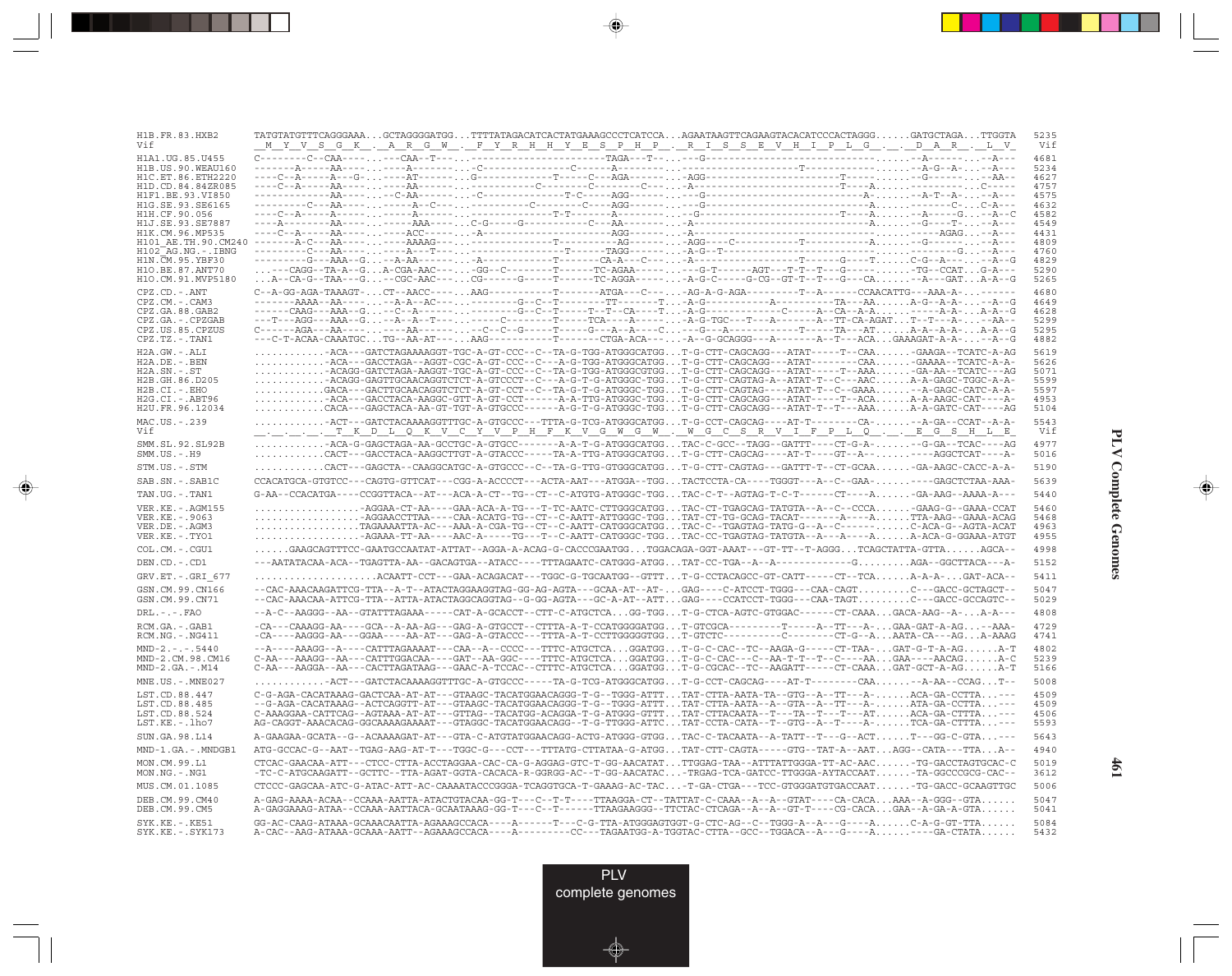

 $\begin{picture}(120,140)(-6.5,14.0) \put(0,0){\vector(0,1){10}} \put(15,0){\vector(0,1){10}} \put(15,0){\vector(0,1){10}} \put(15,0){\vector(0,1){10}} \put(15,0){\vector(0,1){10}} \put(15,0){\vector(0,1){10}} \put(15,0){\vector(0,1){10}} \put(15,0){\vector(0,1){10}} \put(15,0){\vector(0,1){10}} \put(15,0){\vector(0,1){10}} \put(15,0){\vector(0,1){10}}$ 

 $\mathbb{R}$ 

| H1B.FR.83.HXB2<br>Vif                  |                                                                                                                                                                                                                                                                                                                                                                                                                                                                                              | 5302<br>Vif  |
|----------------------------------------|----------------------------------------------------------------------------------------------------------------------------------------------------------------------------------------------------------------------------------------------------------------------------------------------------------------------------------------------------------------------------------------------------------------------------------------------------------------------------------------------|--------------|
| H1A1.UG.85.U455                        |                                                                                                                                                                                                                                                                                                                                                                                                                                                                                              | 4748         |
|                                        |                                                                                                                                                                                                                                                                                                                                                                                                                                                                                              | 5301         |
|                                        |                                                                                                                                                                                                                                                                                                                                                                                                                                                                                              | 4694<br>4824 |
|                                        |                                                                                                                                                                                                                                                                                                                                                                                                                                                                                              | 4642         |
|                                        |                                                                                                                                                                                                                                                                                                                                                                                                                                                                                              | 4699         |
|                                        |                                                                                                                                                                                                                                                                                                                                                                                                                                                                                              | 4649         |
|                                        |                                                                                                                                                                                                                                                                                                                                                                                                                                                                                              | 4616<br>4498 |
|                                        |                                                                                                                                                                                                                                                                                                                                                                                                                                                                                              | 4876         |
|                                        |                                                                                                                                                                                                                                                                                                                                                                                                                                                                                              | 4827         |
|                                        |                                                                                                                                                                                                                                                                                                                                                                                                                                                                                              | 4896         |
|                                        |                                                                                                                                                                                                                                                                                                                                                                                                                                                                                              | 5357         |
|                                        |                                                                                                                                                                                                                                                                                                                                                                                                                                                                                              | 5332         |
| CPZ.CD. - . ANT<br>$CPZ.CM. - . CAM3$  |                                                                                                                                                                                                                                                                                                                                                                                                                                                                                              | 4747<br>4716 |
| CPZ.GA.88.GAB2                         |                                                                                                                                                                                                                                                                                                                                                                                                                                                                                              | 4695         |
| CPZ.GA.-.CPZGAB                        |                                                                                                                                                                                                                                                                                                                                                                                                                                                                                              | 5366         |
| CPZ.US.85.CPZUS                        |                                                                                                                                                                                                                                                                                                                                                                                                                                                                                              | 5362         |
| $CPZ.TZ. - . TAN1$                     |                                                                                                                                                                                                                                                                                                                                                                                                                                                                                              | 4949         |
| $H2A.GW.-.ALI$                         |                                                                                                                                                                                                                                                                                                                                                                                                                                                                                              | 5683         |
| $H2A.DE. - .BEN$<br>$H2A.SN.-.ST$      |                                                                                                                                                                                                                                                                                                                                                                                                                                                                                              | 5690<br>5135 |
| H2B.GH.86.D205                         |                                                                                                                                                                                                                                                                                                                                                                                                                                                                                              | 5663         |
| H2B.CI.-.EHO                           |                                                                                                                                                                                                                                                                                                                                                                                                                                                                                              | 5661         |
| H2G.CI.-.ABT96                         |                                                                                                                                                                                                                                                                                                                                                                                                                                                                                              | 5017         |
| H2U.FR.96.12034                        |                                                                                                                                                                                                                                                                                                                                                                                                                                                                                              | 5168         |
| MAC.US.-.239<br>Vif                    | $G\texttt{-}\texttt{-}\texttt{C}\texttt{A}\texttt{-}\texttt{G}\texttt{G}\texttt{-}\texttt{-}\texttt{-}\texttt{C}\texttt{A}\texttt{-}\texttt{}\texttt{.} \texttt{T}\texttt{T}\texttt{G}\texttt{-}\texttt{-}\texttt{-}\texttt{-}\texttt{C}\texttt{C}\texttt{-}\texttt{-}\texttt{-}\texttt{-}\texttt{A}\texttt{-}\texttt{T}\texttt{C}\texttt{A}\texttt{G}\texttt{I}\texttt{A}\texttt{I}\texttt{T}\texttt{A}\texttt{T}\texttt{G}\texttt{C}\texttt{A}\texttt{}\texttt{}\texttt{}\texttt{}\texttt$ | 5607<br>Vif  |
| SMM.SL.92.SL92B<br>$SMM.US.-.H9$       |                                                                                                                                                                                                                                                                                                                                                                                                                                                                                              | 5041<br>5080 |
| STM.US.-.STM                           |                                                                                                                                                                                                                                                                                                                                                                                                                                                                                              | 5254         |
| SAB.SN.-.SAB1C                         |                                                                                                                                                                                                                                                                                                                                                                                                                                                                                              | 5703         |
| TAN.UG. - . TAN1                       |                                                                                                                                                                                                                                                                                                                                                                                                                                                                                              | 5513         |
| VER. KE. - . AGM155                    | $\begin{array}{ll} \texttt{G-GGAT-TC-----CA-TTAG-TCCA--CA--CA--CTCTCAACTTATGCA}. \\\hline \texttt{G-GGAT-TC---CA-TTA--CC-----G---TCTCTACTTACGCC}. \\\hline \texttt{G-GATGC-----CA-TTA--CC-----G---TCTCTACTTACGCC}. \\\hline \texttt{G-GATGC-----CA--TG---CTCTTACGCC}. \\\hline \texttt{G-GATGT---C-A---CTT-AG-GA---TATCACATATGCT}. \\\hline \texttt{G-GATC-T---C} \\\hline \texttt{G-GATC-T---CT-A} \\\hline \texttt{$                                                                       | 5533         |
| VER.KE. - . 9063                       |                                                                                                                                                                                                                                                                                                                                                                                                                                                                                              | 5541         |
| VER.DE. - . AGM3<br>VER.KE. - . TYO1   |                                                                                                                                                                                                                                                                                                                                                                                                                                                                                              | 5036<br>5028 |
| COL.CM. - . CGU1                       |                                                                                                                                                                                                                                                                                                                                                                                                                                                                                              | 5053         |
|                                        |                                                                                                                                                                                                                                                                                                                                                                                                                                                                                              |              |
| DEN.CD. - .CD1                         |                                                                                                                                                                                                                                                                                                                                                                                                                                                                                              | 5228         |
| GRV.ET. - .GRI 677                     |                                                                                                                                                                                                                                                                                                                                                                                                                                                                                              | 5487         |
| GSN.CM.99.CN166<br>GSN.CM.99.CN71      |                                                                                                                                                                                                                                                                                                                                                                                                                                                                                              | 5120<br>5102 |
| $DRL$ . - . - . $FAO$                  |                                                                                                                                                                                                                                                                                                                                                                                                                                                                                              | 4872         |
| RCM.GA.-.GAB1<br>$RCM.NG. - .NG411$    |                                                                                                                                                                                                                                                                                                                                                                                                                                                                                              | 4793<br>4817 |
| $MND-2. - - - 5440$                    |                                                                                                                                                                                                                                                                                                                                                                                                                                                                                              | 4869         |
| MND-2.CM.98.CM16<br>$MND-2.GA.-.M14$   |                                                                                                                                                                                                                                                                                                                                                                                                                                                                                              | 5306<br>5233 |
| MNE.US.-.MNE027                        |                                                                                                                                                                                                                                                                                                                                                                                                                                                                                              | 5075         |
| LST.CD.88.447                          |                                                                                                                                                                                                                                                                                                                                                                                                                                                                                              | 4573         |
| LST.CD.88.485                          |                                                                                                                                                                                                                                                                                                                                                                                                                                                                                              | 4573         |
| LST.CD.88.524<br>LST.KE.-.lho7         | $\begin{array}{l} G-G-G- \ldots -GC-AT-CA-ACTTGG---C-G----GA---ATCTCTCAGTGGGCA \\\hline G---G- \ldots -GC-AT-CA-ACTTGG---C---G----GA---ATCTCTCAGTGGGCA \\\hline G---G- \ldots -GC-AT-CA-ACTTGG---C---GG---GA---AT-TCACAGTGGGCA \\\hline G---G- \ldots -G-T-C-AT-CA-TTGG---C-G-G---G-G-A-T-TCACAGTGGGCA \\\hline G-G-C-G- \ldots -G-AT-CA-ATTCA-ATTTGG--C-G-GA---ATCTCACAATGGGCA \\\hline G$                                                                                                  | 4570<br>5657 |
| SUN.GA.98.L14                          |                                                                                                                                                                                                                                                                                                                                                                                                                                                                                              | 5707         |
| MND-1.GA.-.MNDGB1                      |                                                                                                                                                                                                                                                                                                                                                                                                                                                                                              | 5022         |
| MON.CM.99.L1<br>MON.NG. - . NG1        | $\verb+TC-C----GTG-ACAACAAA--GG-CTACAC--T---A---GT-TTTGGATGCAAAAG. \dots, \dots, \verb+GTGGAACGGGTCCCTTTAGATCCCGTGTGG. \dots, \dots, \verb+AATCCAA-CCC- \dots, \verb+AGACATA-TCCT---A-AGACCT-- \dots, \verb+AGACCT-- \dots, \verb+CTC--T-CTCAAAT-GAA-- \dots, \verb+CTC--T-CTCTACTCCA-AAGACCG-. \dots, \verb+CTC--T-CTCTACTCCA-AAGACCG-. \dots, \verb+CTC--T-CTCTACTCCA-- \dots, \verb+CTC--T-CTCATCTC-A- \dots, \verb+CTC--T-CTCAT$                                                         | 5128<br>3739 |
| MUS.CM.01.1085                         |                                                                                                                                                                                                                                                                                                                                                                                                                                                                                              | 5091         |
| DEB.CM.99.CM40<br>DEB.CM.99.CM5        |                                                                                                                                                                                                                                                                                                                                                                                                                                                                                              | 5114<br>5108 |
| SYK.KE. - . KE51<br>SYK.KE. - . SYK173 |                                                                                                                                                                                                                                                                                                                                                                                                                                                                                              | 5151<br>5496 |

 $\blacklozenge$ 

**PLV Complete Genomes 462 PLV Complete Genomes** 

 $\Rightarrow$ 

 $\sqrt{2}$ 

 $462$ 

 $\blacksquare$ 

<u> 1999 - 1999 - 1999 - 1999 - 1999 - 1999 - 1999 - 1999 - 1999 - 1999 - 1999 - 1999 - 1999 - 1999 - 1999 - 199</u>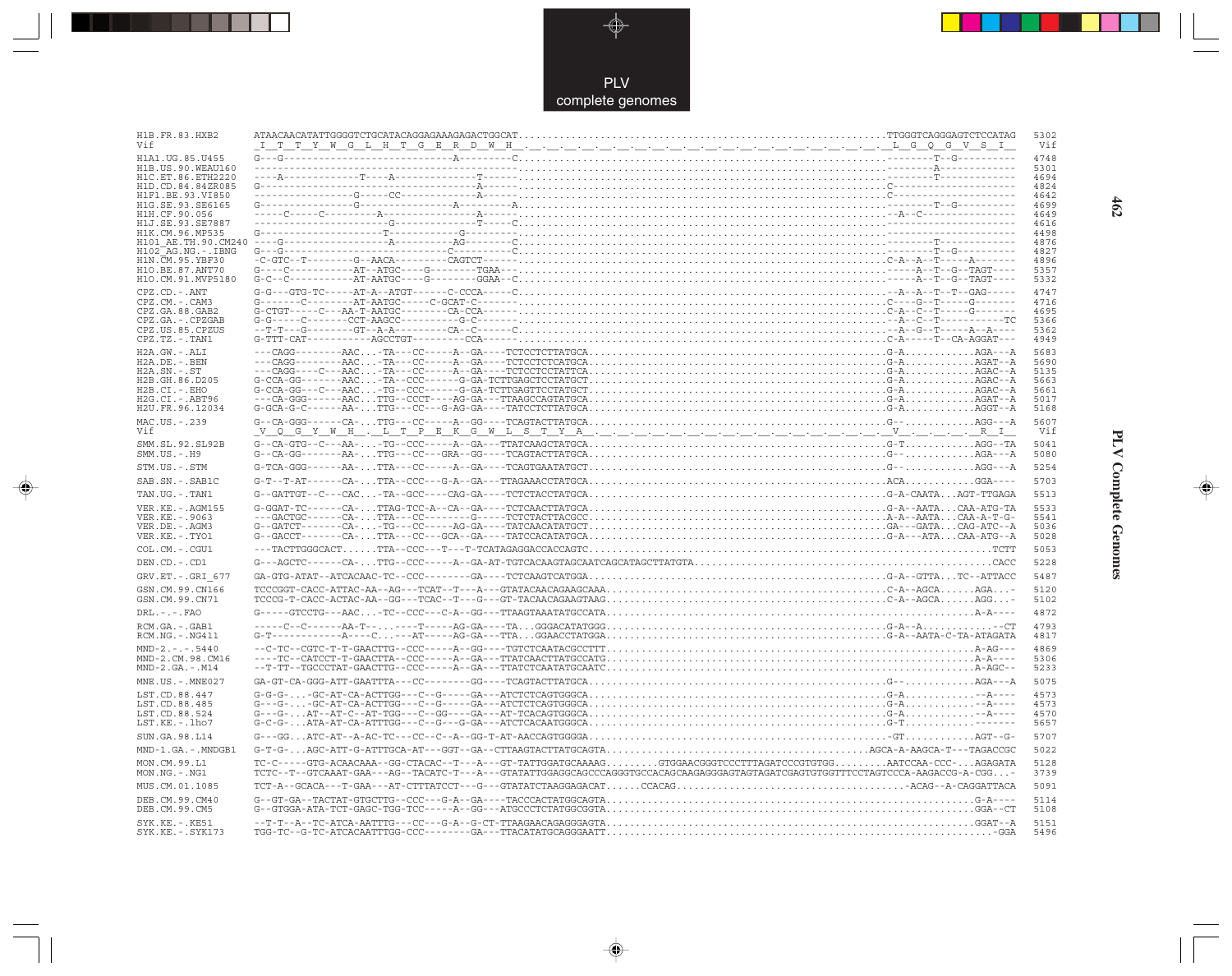|                                          |                                                                                                                                                                                                                                                                                                                                                                                                                             | Thr96 phosphorylated |  | Cys114 needed for APOBEC 3G degradation |              |
|------------------------------------------|-----------------------------------------------------------------------------------------------------------------------------------------------------------------------------------------------------------------------------------------------------------------------------------------------------------------------------------------------------------------------------------------------------------------------------|----------------------|--|-----------------------------------------|--------------|
| H1B.FR.83.HXB2<br>Vif                    | AATGGAGGAAAAAGAGATATAGCACACAAGTAGACCCTGAACTAGCAGACCAACTAATTCATCTGTATTACTTTGACTGTTTTTCAGACTCTGCTATAAGAAAGGCCTTATTAGGACACATAGT<br><u>E WRKKRYS. TO VDPELADOLIHLYYFDCFSDSA. IRKALLGHIV</u>                                                                                                                                                                                                                                     |                      |  |                                         | 5426<br>Vif  |
| H1A1.UG.85.U455                          |                                                                                                                                                                                                                                                                                                                                                                                                                             |                      |  |                                         | 4872         |
| H1B.US.90.WEAU160<br>H1C.ET.86.ETH2220   |                                                                                                                                                                                                                                                                                                                                                                                                                             |                      |  |                                         | 5425<br>4818 |
| H1D.CD.84.84ZR085                        |                                                                                                                                                                                                                                                                                                                                                                                                                             |                      |  |                                         | 4948         |
| H1F1.BE.93.VI850<br>H1G.SE.93.SE6165     |                                                                                                                                                                                                                                                                                                                                                                                                                             |                      |  |                                         | 4766<br>4823 |
| H1H.CF.90.056                            |                                                                                                                                                                                                                                                                                                                                                                                                                             |                      |  |                                         | 4773         |
| H1J.SE.93.SE7887                         |                                                                                                                                                                                                                                                                                                                                                                                                                             |                      |  |                                         | 4740         |
| H1K.CM.96.MP535                          |                                                                                                                                                                                                                                                                                                                                                                                                                             |                      |  |                                         | 4622<br>5000 |
| H101 AE.TH.90.CM240<br>H102 AG.NG.-.IBNG |                                                                                                                                                                                                                                                                                                                                                                                                                             |                      |  |                                         | 4951         |
| H1N.CM.95.YBF30                          | -------ACT--GA-A---C-AG--------T--T-------A-G------A-G-----A-----TC----T------A---C-----C-----GC-A--GG-C-----GAGACC---                                                                                                                                                                                                                                                                                                      |                      |  |                                         | 5020         |
| H10.BE.87.ANT70<br>H1O.CM.91.MVP5180     | -----C-TT-T----AG----AA-----GA-T---------AC-------AGGA-G--A------C----T---AC-------A---CA--A--AG-C--G--A--A-CC-------G-G---                                                                                                                                                                                                                                                                                                 |                      |  |                                         | 5481         |
|                                          |                                                                                                                                                                                                                                                                                                                                                                                                                             |                      |  |                                         | 5456<br>4871 |
| $CPZ$ . $CD$ . $-ANT$<br>CPZ.CM.-.CAM3   | -------ATGTGG-TC------T-----------------GA-G-----TA---------C--TC-A--T-----T-----G---CT-----C-C--G--A--TG-T-----GA-ACA---                                                                                                                                                                                                                                                                                                   |                      |  |                                         | 4840         |
| CPZ.GA.88.GAB2                           |                                                                                                                                                                                                                                                                                                                                                                                                                             |                      |  |                                         | 4819         |
| CPZ.GA.-.CPZGAB                          | --------CT-GGATCT---GT------G--G--T--CTTCAC------TAG-T-G--C--CTCTC-A--T-----T--C---G---AA----C-C----GA--TA--------G--GC-T--                                                                                                                                                                                                                                                                                                 |                      |  |                                         | 5490         |
| CPZ.US.85.CPZUS<br>$CPZ.TZ. - . TAN1$    | -------AC--GGA-A---C--T------A-----------AC---------T-G-----CACTAGG--T---AC-------G-T-CAGGA--AG-TC-GC-A--AA--------G-A-G-A-                                                                                                                                                                                                                                                                                                 |                      |  |                                         | 5486<br>5073 |
| H2A.GW.-.ALI                             | CT---TAT-C-G-A-AG-TCT-G---G-T--TAC---A--CTGT------TCC----A--GGCAC---T--CTCT--C---A-G-CAGG--AAG------GA---A-CAG---GG-A-AGT-                                                                                                                                                                                                                                                                                                  |                      |  |                                         | 5807         |
| H2A.DE. - . BEN                          |                                                                                                                                                                                                                                                                                                                                                                                                                             |                      |  |                                         | 5814         |
| $H2A.SN.-.ST$                            | CT---TAT-C-G-A-A--TCT-G---G-T--TAC---A--CTGT--G---TCC-----A---AGCAC---T--CTCT--C---A-G-CAGGC-AAG------GA---A-CAG---GG-A-AGC-                                                                                                                                                                                                                                                                                                |                      |  |                                         | 5259         |
| H2B.GH.86.D205<br>H2B.CI.-.EHO           | C----TATG-G-G--AC-T-TAT---G-T---ACA-----TG-G-------G---G---GG--C---T--CTCT--C-------C-AA--AAG----G-GA---A-CAGG---G-A-AGA-<br>C----TATG-G-G---C-T-TAT---G-T---ACT-----TG--------G-T--C-G---GC-C--T--CTCT-CG---A---CTAA--AAG----G-GA---A-CAGG---G-A-AGA-                                                                                                                                                                      |                      |  |                                         | 5787<br>5785 |
| $H2G.CI.-.ABT96$                         | $\texttt{CC---TAC-C--GA-A--T-TAT}\dots\texttt{---G-T--GACA--A--GAC-----T--T--T--G--GGA-C--T----T--C--A--CTGG--AA}\dots\texttt{G---GA--A-CAGG--G-GACA--A}_{\texttt{C--A}-\texttt{C-C\_G}}\dots\texttt{G---A}_{\texttt{C--A}-\texttt{C\_G}}\dots\texttt{G---A}_{\texttt{C--A}-\texttt{C\_G}}\dots\texttt{G---A}_{\texttt{C--A}-\texttt{C\_G}}\dots\texttt{G---A}_{\texttt{C--A}-\texttt{C\_G}}\dots\texttt{G---A}_{\texttt{C$ |                      |  |                                         | 5141         |
| H2U.FR.96.12034                          | CT---TAC-C--GAG-T-T-T-G---G-T---ACA-----TTGC--------T--C-G---GG-AG---T--CTCT--C---A---CGGG--AAG-G--G-GA---A-CAG----G-ACAGT-                                                                                                                                                                                                                                                                                                 |                      |  |                                         | 5292         |
| MAC.US. - . 239<br>Vif                   | T W Y S K N F W . T D V T P N Y A D I L L H S T Y F P C F T G G E . V R R A I R G E Q L                                                                                                                                                                                                                                                                                                                                     |                      |  |                                         | 5731<br>Vif  |
| SMM.SL.92.SL92B                          | CT---TACTC-G-A-A--T-T-G---G-T---AC---A--TG-------T--GT--GCA---AGTAC---T--CCCT--C---G---CGCAC--GG-G---C-A---A-CAG---G-GCAG--                                                                                                                                                                                                                                                                                                 |                      |  |                                         | 5165         |
| $SMM. US. - . H9$                        | CC---TACTCC-GA-AT-TCT-G---G-T-C-ACA--A--TTAT-----ACTT--C-G---GGCAC---T--CCCT--C--------GGGA-AAG--C---G---A-CAGG---G-A-A-T-                                                                                                                                                                                                                                                                                                  |                      |  |                                         | 5204         |
| STM.US.-.STM                             |                                                                                                                                                                                                                                                                                                                                                                                                                             |                      |  |                                         | 5378         |
| SAB.SN.-.SAB1C                           | $\texttt{G--AC--T--GG-GA--GGTTT}\dots \texttt{--G-GC-T--T--TGGAC---G---TA-T---TG--CC--T--CCC---A---TAGA---\dots \texttt{G-CCA-C-A---A-CAGG---G-A-AGTA}$                                                                                                                                                                                                                                                                     |                      |  |                                         | 5827         |
| TAN.UG.-.TAN1                            | -T---CAA--C-CG--C-AA---G-----ACT-----TG-G--G-----TA-G------TGCC-C-----CCCT--C---A----TAGA--C--CCA-C-----A-CAG---GG-A-GCT-                                                                                                                                                                                                                                                                                                   |                      |  |                                         | 5634         |
| VER.KE.-.AGM155                          |                                                                                                                                                                                                                                                                                                                                                                                                                             |                      |  |                                         | 5657         |
| VER.KE. - . 9063<br>VER.DE. - . AGM3     |                                                                                                                                                                                                                                                                                                                                                                                                                             |                      |  |                                         | 5662<br>5160 |
| VER.KE. - . TYO1                         | ${\tt GCAATTTAG--TCT-A---A\ldots---G--T------CTAC---T-TAGTA---A--GGTC-C--T---A-T----AA---AAGA--C\ldots--CCA-C-A--TC-GAGG--C---G--G-T--C-CA-C-A--TC-GA-CA-C-AC-C-A--TC-CA-C-A--TC-CA-C-A--TC-CA-C-A--TC-CA-C-A--TC-CA-C-A--TC-CA-C-A--TC-CA-C-A--TC-CA-C-A--TC-CA-C-A--TC-CA-C-A--TC-CA-C-A--TC-CA-C-A--TC-CA-C-A--TC-CA-C-A--TC-CA-C-A--TC-CA-C-A--TC-CA-C-A--TC-CA-C-A--TC-CA-C-A--TC-CA-C-A--TC-CA-C-A--TC-CA-C-A--$      |                      |  |                                         | 5152         |
| COL.CM. - . CGU1                         | -TGAATTAC-G-TAG-TA-GT-GGAA---G-TT--AG-TGGC---A-----TAGGGTAC--G--CA-CATAAGGGGGA-G---G-ACGCATAGAG-AAGAAGC------A--TA--AGG--CTTACCCTG                                                                                                                                                                                                                                                                                          |                      |  |                                         | 5183         |
| DEN.CD. - .CD1                           | TCA-C-CAGGGT-GGCT---G-----------T-AC------TG-GA----A---AAAG-CC-T--CTCT--C---A-CAGACAA--AG-C---C-A------AGG---G-AG-G--                                                                                                                                                                                                                                                                                                       |                      |  |                                         | 5346         |
| GRV.ET. - .GRI 677                       |                                                                                                                                                                                                                                                                                                                                                                                                                             |                      |  |                                         | 5605         |
| GSN.CM.99.CN166<br>GSN.CM.99.CN71        | -GG-AGAC-T--TTT-G--C-----TA-TC-GAC---A-G-G-----ATG---A-T--A---GGAA-A------CCA--C---CAGA--GAA-AC---C-G-G---AA--AGG--TG-GCAGA-<br>-ACAGAC-T--CAT-G--C--T--TA-TT-GAC---A--CG-----ATG---A-C--A--CACAAGG------CCA------CAGA--GAA-ACG--C-G-G---AA--AGG--TG-ACAGC-                                                                                                                                                                 |                      |  |                                         | 5244<br>5226 |
| $DRL$ . - . - . $FAO$                    | --CAT-TTC-GG---AG-T-T-T--CTT-A-------AAC-AC------AG-A----C--CT--G-A--T--CCCT------A----TCAA--A-------GGT-T----C-G---T-T-G-A-                                                                                                                                                                                                                                                                                                |                      |  |                                         | 4996         |
| RCM.GA. - . GAB1<br>$RCM.NG. - . NG411$  | $\verb T---TA---GGAGAT---GTA\ldots---G-T---TTT---TGGACT---TAGTT---A---AAAAT---T---CCA---A---TAGA--A\ldots---G-A. C--C-AGATC--C---GG-A-A---G-A.$<br>-CA-AT-TG-TCCCT-T--CTT----G-TA-T-----AAC-G-------TA--T--G-A---AATC-G--T---CCT------A----TAAA--A--T---C-A---A-C------G-GCA---                                                                                                                                             |                      |  |                                         | 4917<br>4941 |
| $MND-2. - - - 5440$                      | ---ATCAA--GG-A-AT---TT---TT-CA-------A-TGACG-----TAG-A----C--CGG-G-A--T--CCCA------A----TCAA--A---------A-----G--T---G-A-G-C-                                                                                                                                                                                                                                                                                               |                      |  |                                         | 4993         |
| MND-2.CM.98.CM16                         |                                                                                                                                                                                                                                                                                                                                                                                                                             |                      |  |                                         | 5430         |
| $MND-2.GA.-.M14$                         | ---AC-AC---GG-GAC---TAT--T--CA-------A-T-AC-------AG-A-G------TG-G-A--T--CCCA------A---CTG-C---G-G-------TGC-G-AC---G-A-G-A-                                                                                                                                                                                                                                                                                                |                      |  |                                         | 5357         |
| $MNE. US. - . MNE027$                    | CC---TACTC--G--AC-T-T-G---G-T---ACA--A--CTAT------ATTT--C-G---AGCAC---T--CCCT--C---A---CGGGA-AAG-G----G---A-CAGG---G-ACA-C-                                                                                                                                                                                                                                                                                                 |                      |  |                                         | 5199         |
| LST.CD.88.447                            | ------TTT-TGG--AC---CAA---G--A----T--CATT------A-T---A-G--A--CTGTA-A--T---A----C-----TACAAGG-AC--T--G-----T----GG---G-A-AGA-                                                                                                                                                                                                                                                                                                |                      |  |                                         | 4697<br>4697 |
| LST.CD.88.485<br>LST.CD.88.524           | ------TTT-TGG--AC---CAA---G--A----T--CATT-------T---A-G--A--CTGTA-A--T---A----C-----TACAAGG-A---T--G-----T----GG---G-A-AGA-<br>------TCT-TGGA-AC---CAG---G----G--T--CATT-----T--T--A-GC-----G--A-G--T---------GGGTGC-TAGG-AC---GTT-G----A--AGG---G-A-AGA-                                                                                                                                                                   |                      |  |                                         | 4694         |
| LST.KE.-.lho7                            | -----GTCT-T-GAGAC---CAA---G--A-------CAT------------A-G--C--CTATA-A--T---A----C--CAT-C-AAGA-AC--T----G---G---G---C-AC-TC-G---G-A-G-A-                                                                                                                                                                                                                                                                                       |                      |  |                                         | 5781         |
| SUN.GA.98.L14                            | ------TTT-T--C--T---CAA---G--A----T---CTTG-G-----T--GA-G--C--CT-TA-G--T-----T----GGA-CTCTAGGTG---C----GA--TA-G-----GG-A-A-A-                                                                                                                                                                                                                                                                                                |                      |  |                                         | 5831         |
| MND-1.GA.-.MNDGB1                        |                                                                                                                                                                                                                                                                                                                                                                                                                             |                      |  |                                         | 5146         |
| MON.CM.99.I.1<br>$MON.NG. - . NG1$       | G-GA-GTC-G--CAT-G---GCT--C--TC-GACG--G--C--G--GA-T--GA--G-A---ACAC----T---CA--C--CCA-C-G-TG-ACG-GC-C-GA--AA-CAG----G-G-AGC-<br>--ATTGAT-G-GTCT-G---GCT--CT-CC--ACA--A--TG----T------A---C--CACCCGC------TCA-----CCAG-C-----ACG--C-T-GA--AA-TAG---GG-AGCGM-                                                                                                                                                                  |                      |  |                                         | 5252<br>3863 |
| MUS.CM.01.1085                           | TC---TATTCT---T-CT-GAG---CAC---G--CATGAG-A-C--A---ACCC-G--T---TCT--C--C-ATAG-CAG-AC--CCC--G--T-A-CAG------GCACAC                                                                                                                                                                                                                                                                                                            |                      |  |                                         | 5203         |
| DEB.CM.99.CM40                           | C----G---CA-A-ACAT-GAAG---G--C--ACA--A--TT------T--C--T--A--C--AAGA------CCA-----C--CC-ACAG--AG-G---C-A---A--AGG---G-G--CC-                                                                                                                                                                                                                                                                                                 |                      |  |                                         | 5238         |
| DEB.CM.99.CM5                            | CT---G-GC---C-GGGT-GCAG---G--T--ACA------C----T--TT-G--A--CT-AAGA-----CCCT-----C--CC-ACAG--AG-C-C-C-A---C--AAG---G-G-A-C-                                                                                                                                                                                                                                                                                                   |                      |  |                                         | 5232<br>5278 |
| SYK.KE.-.KE51<br>$SYK.KE. - .SYK173$     | TTCAATACC--TG--ACC-GT-GAAC--TG-CT--ACA--A-C-G--------GC--T--A---AAT-T---T--CCCT--C---A---CAAGA--GG-C-ACC----AG-CAG---GG-AC--T-                                                                                                                                                                                                                                                                                              |                      |  |                                         | 5623         |

 $\Rightarrow$ 

. . .

 $\Rightarrow$ 

 $\overline{\mathbb{R}}$ 

**PLV Complete Genomes PLV Complete Genomes**

 $\Rightarrow$ 

**463**

PLV complete genomes

⊕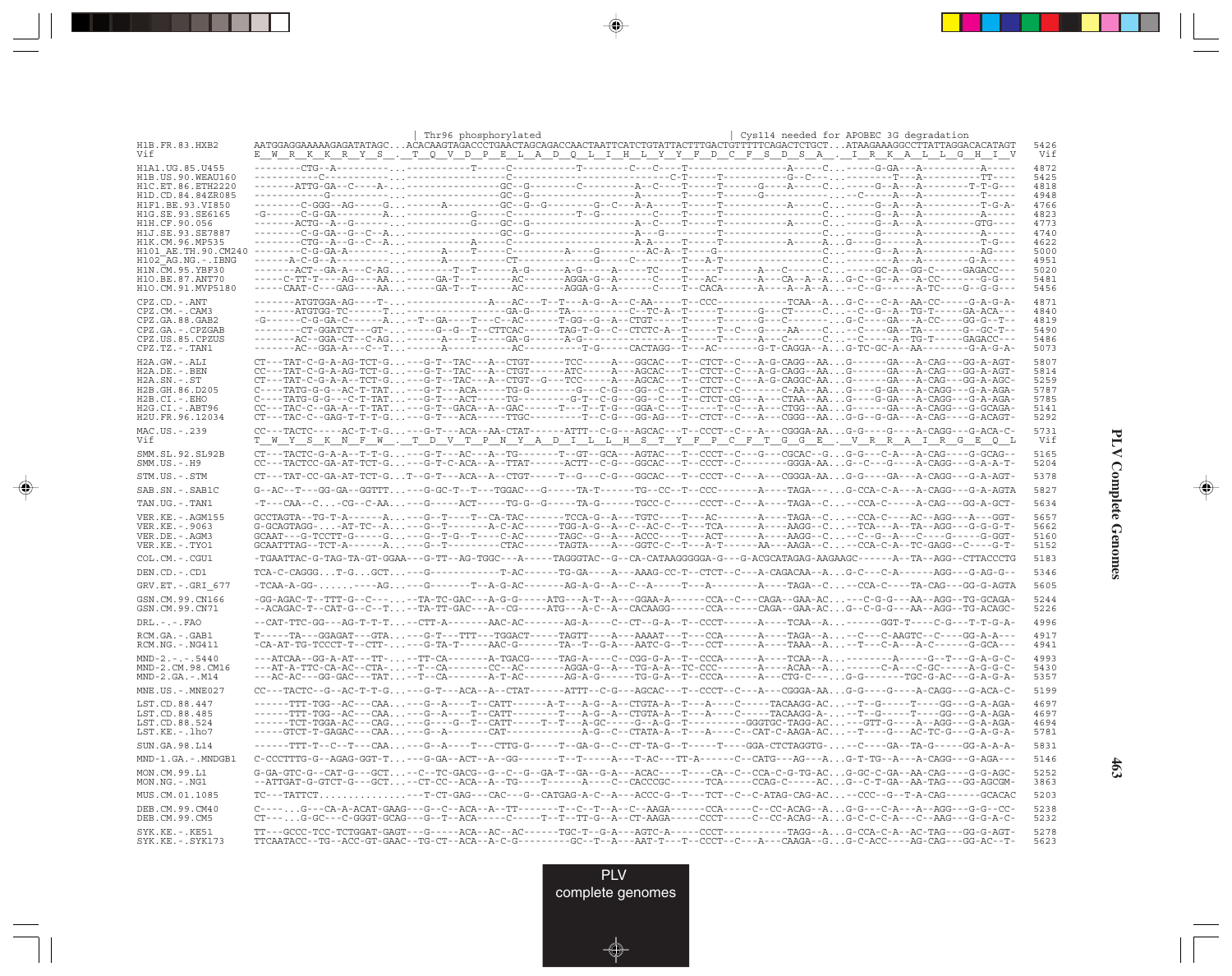

|                                      |                                                                                                                                                                                                                                                                                                                                                                                                                       | SLQYLAL needed for APOBEC 3G degradation |              |
|--------------------------------------|-----------------------------------------------------------------------------------------------------------------------------------------------------------------------------------------------------------------------------------------------------------------------------------------------------------------------------------------------------------------------------------------------------------------------|------------------------------------------|--------------|
| H1B.FR.83.HXB2                       | Cys133 needed for APOBEC 3G degradation                                                                                                                                                                                                                                                                                                                                                                               |                                          | 5520         |
| Vif                                  |                                                                                                                                                                                                                                                                                                                                                                                                                       |                                          | Vif          |
| H1A1.UG.85.U455                      |                                                                                                                                                                                                                                                                                                                                                                                                                       |                                          | 4966         |
|                                      |                                                                                                                                                                                                                                                                                                                                                                                                                       |                                          | 5519         |
|                                      |                                                                                                                                                                                                                                                                                                                                                                                                                       |                                          | 4912         |
|                                      |                                                                                                                                                                                                                                                                                                                                                                                                                       |                                          | 5042<br>4860 |
|                                      |                                                                                                                                                                                                                                                                                                                                                                                                                       |                                          | 4917         |
|                                      |                                                                                                                                                                                                                                                                                                                                                                                                                       |                                          | 4867         |
|                                      |                                                                                                                                                                                                                                                                                                                                                                                                                       |                                          | 4834         |
|                                      |                                                                                                                                                                                                                                                                                                                                                                                                                       |                                          | 4716<br>5094 |
|                                      |                                                                                                                                                                                                                                                                                                                                                                                                                       |                                          | 5045         |
|                                      |                                                                                                                                                                                                                                                                                                                                                                                                                       |                                          | 5114         |
|                                      |                                                                                                                                                                                                                                                                                                                                                                                                                       |                                          | 5575<br>5550 |
|                                      |                                                                                                                                                                                                                                                                                                                                                                                                                       |                                          |              |
| CPZ.CD. - . ANT<br>CPZ.CM. - . CAM3  |                                                                                                                                                                                                                                                                                                                                                                                                                       |                                          | 4977<br>4934 |
| CPZ.GA.88.GAB2                       |                                                                                                                                                                                                                                                                                                                                                                                                                       |                                          | 4913         |
| CPZ.GA. - . CPZGAB                   |                                                                                                                                                                                                                                                                                                                                                                                                                       |                                          | 5584         |
| CPZ.US.85.CPZUS                      |                                                                                                                                                                                                                                                                                                                                                                                                                       |                                          | 5580<br>5182 |
| $CPZ.TZ.-.TAN1$                      |                                                                                                                                                                                                                                                                                                                                                                                                                       |                                          |              |
| H2A.GW.-.ALI<br>$H2A.DE. -.BEN$      |                                                                                                                                                                                                                                                                                                                                                                                                                       |                                          | 5890<br>5897 |
| $H2A.SN.-.ST$                        |                                                                                                                                                                                                                                                                                                                                                                                                                       |                                          | 5342         |
| H2B.GH.86.D205                       |                                                                                                                                                                                                                                                                                                                                                                                                                       |                                          | 5876         |
| $H2B.CI.-.EHO$                       |                                                                                                                                                                                                                                                                                                                                                                                                                       |                                          | 5874         |
| $H2G.CI.-.ABT96$<br>H2U.FR.96.12034  |                                                                                                                                                                                                                                                                                                                                                                                                                       |                                          | 5227<br>5372 |
| MAC.US.-.239                         |                                                                                                                                                                                                                                                                                                                                                                                                                       |                                          | 5811         |
| Vif                                  | <u>ště s do otre překlad hlavy v vydali v do v přešle o v letale k v v soudili didici didici de lid</u>                                                                                                                                                                                                                                                                                                               |                                          | Vif          |
| SMM.SL.92.SL92B                      |                                                                                                                                                                                                                                                                                                                                                                                                                       |                                          | 5248         |
| $SMM.US.-.H9$                        |                                                                                                                                                                                                                                                                                                                                                                                                                       |                                          | 5284         |
| STM.US.-.STM                         |                                                                                                                                                                                                                                                                                                                                                                                                                       |                                          | 5458         |
| SAB.SN. - . SAB1C                    |                                                                                                                                                                                                                                                                                                                                                                                                                       |                                          | 5910         |
| TAN.UG. - . TAN1                     | -TTGTGG--CAC---CA-G-A------CGTAGCAGAAAACCATTGGGGTC-----C-G--C--G--G-TT--A--C--GA---T--AT-C-GACTTCCTAAGA-                                                                                                                                                                                                                                                                                                              |                                          | 5738         |
| VER. KE. - . AGM155                  |                                                                                                                                                                                                                                                                                                                                                                                                                       |                                          | 5740         |
| VER.KE. - . 9063                     | $\texttt{CGT-TTC}\texttt{---}\texttt{C--}\texttt{TC-CC-AG---} \texttt{AACCACA} \texttt{}{\dots} \texttt{GGA---}\texttt{CCC--}\texttt{A--}\texttt{G--}\texttt{G---}\texttt{A--}\texttt{C--}\texttt{TCTG--}\texttt{C}\texttt{}{\dots} \texttt{} \texttt{} \texttt{ATC-G-}\texttt{} \texttt{} \texttt{} \texttt{} \texttt{} \texttt{} \texttt{} \texttt{} \texttt{} \texttt{} \texttt{} \texttt{} \texttt{} \texttt{} \$ |                                          | 5745         |
| VER.DE. - . AGM3<br>VER.KE. - . TYO1 |                                                                                                                                                                                                                                                                                                                                                                                                                       |                                          | 5243<br>5235 |
|                                      | $G-AT--- \ldots --- T-TC--G-T----CCTA \ldots \ldots \ldots \ldots \ldots \ldots GGA--GTTGAAGT-G---G-AC-ATGT--TCTG--CC----G-GAGAAA \ldots \ldots \ldots \ldots \ldots \ldots \ldots \ldots$                                                                                                                                                                                                                            |                                          | 5280         |
| COL.CM. - . CGU1<br>DEN.CD. - . CD1  | CCTGAGC-CT--C-CCAGGA-GAAG-C----T--CATCCA-G-AC---TC-AGGTAGGG-ACC-C--TC-TT-CAG-AT---GTATTACAAGCAGCC-TTAG-T                                                                                                                                                                                                                                                                                                              |                                          | 5450         |
|                                      |                                                                                                                                                                                                                                                                                                                                                                                                                       |                                          | 5682         |
| GRV.ET. - . GRI 677                  | $\verb"CCTAGGA-AT---C-C-CG-A--CT--CCTGC---A-A-CT--GACGC-T-AG-AGTT---C--CT-TGCATATGTCAAACATT$                                                                                                                                                                                                                                                                                                                          |                                          | 5336         |
| GSN.CM.99.CN166<br>GSN.CM.99.CN71    |                                                                                                                                                                                                                                                                                                                                                                                                                       |                                          | 5318         |
| $DRL - - -$ . $FAO$                  | -CAAG----CT-T-TC-CTAG---G--C--GGGTC------GAG---T--G--TC-T--CT-GCA---CCAC---AAGT-CCTT-AGC                                                                                                                                                                                                                                                                                                                              |                                          | 5085         |
| RCM.GA. - .GAB1                      |                                                                                                                                                                                                                                                                                                                                                                                                                       |                                          | 5012         |
| RCM.NG. - . NG411                    |                                                                                                                                                                                                                                                                                                                                                                                                                       |                                          | 5033         |
| $MND-2. - - - 5440$                  |                                                                                                                                                                                                                                                                                                                                                                                                                       |                                          | 5066         |
| MND-2.CM.98.CM16                     |                                                                                                                                                                                                                                                                                                                                                                                                                       |                                          | 5519         |
| $MND-2.GA.-.M14$                     |                                                                                                                                                                                                                                                                                                                                                                                                                       |                                          | 5430         |
| MNE.US.-.MNE027                      |                                                                                                                                                                                                                                                                                                                                                                                                                       |                                          | 5279         |
| LST.CD.88.447                        |                                                                                                                                                                                                                                                                                                                                                                                                                       |                                          | 4777         |
| LST.CD.88.485<br>LST.CD.88.524       |                                                                                                                                                                                                                                                                                                                                                                                                                       |                                          | 4777<br>4774 |
| LST.KE.-.lho7                        |                                                                                                                                                                                                                                                                                                                                                                                                                       |                                          | 5858         |
| SUN.GA.98.L14                        |                                                                                                                                                                                                                                                                                                                                                                                                                       |                                          | 5908         |
| MND-1.GA.-.MNDGB1                    |                                                                                                                                                                                                                                                                                                                                                                                                                       |                                          | 5226         |
| MON.CM.99.L1                         | CTTGGGACA----C--C--T----AC---CT--CCG------GA-C-CGTTGAC---A-AGAA-TT---C--CC-TGCCCTAGTGCGATATGG-G---CCCCC-C-AAGTCA                                                                                                                                                                                                                                                                                                      |                                          | 5367         |
| $MON.NG. - . NG1$                    | $\verb"CCTAGGG-AC---C-C-C-CAT-CAGAC---CT--AAT---A---CT-C-AC-C-A-AGAA-TT---C-C--CCTGCTTCTCTCATGTTCG-AA$                                                                                                                                                                                                                                                                                                                |                                          | 3962         |
| MUS.CM.01.1085                       |                                                                                                                                                                                                                                                                                                                                                                                                                       |                                          | 5315         |
| DEB. CM. 99. CM40<br>DEB.CM.99.CM5   | ACTA-AACA----C-GC-AT-C----GGGGACCAGAAGGTAAAGGACC-CCC--AT----G-----A------AGGA--GC-G--AAAT                                                                                                                                                                                                                                                                                                                             |                                          | 5327<br>5321 |
| SYK.KE. - . KE51                     |                                                                                                                                                                                                                                                                                                                                                                                                                       |                                          | 5358         |
| SYK.KE. - . SYK173                   |                                                                                                                                                                                                                                                                                                                                                                                                                       |                                          | 5700         |

◈

# **PLV Complete Genomes 464 PLV Complete Genomes**

◈

 $464$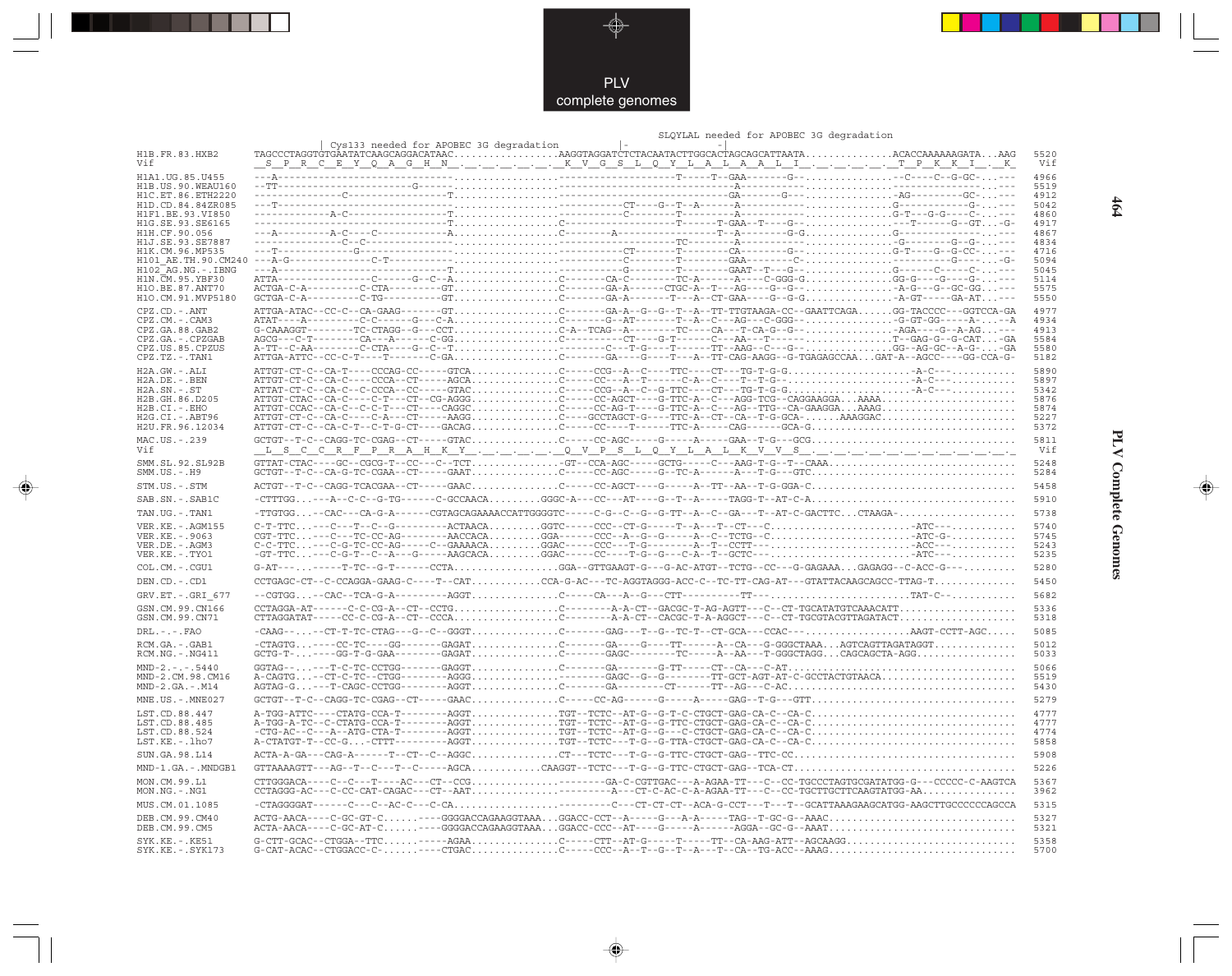| H1B.FR.83.HXB2<br>Vif                                                                                                                                                                                                                                                                                                                                                           |                                                                                                                                                                                                                                                                                                                                                                                                                                                                                                                                                                                                                                                                                     | 5558<br>Vif                                                                                                                                  |
|---------------------------------------------------------------------------------------------------------------------------------------------------------------------------------------------------------------------------------------------------------------------------------------------------------------------------------------------------------------------------------|-------------------------------------------------------------------------------------------------------------------------------------------------------------------------------------------------------------------------------------------------------------------------------------------------------------------------------------------------------------------------------------------------------------------------------------------------------------------------------------------------------------------------------------------------------------------------------------------------------------------------------------------------------------------------------------|----------------------------------------------------------------------------------------------------------------------------------------------|
| H1A1. UG. 85. U455<br>H1B. US. 90. WEAU160<br>H1C.ET.86.ETH2220<br>H1D.CD.84.84ZR085<br>H1F1.BE.93.VI850<br>H1G.SE.93.SE6165<br>H1H.CF.90.056<br>H1J.SE.93.SE7887<br>H1K.CM.96.MP535<br>H101 AE.TH.90.CM240<br>$H102-AG.NG. - . IBNG$<br>H1N. CM. 95. YBF30<br>H10.BE.87.ANT70<br>H1O.CM.91.MVP5180<br>CPZ.CD. - . ANT<br>CPZ.CM. - . CAM3<br>CPZ.GA.88.GAB2<br>CPZ.GA.-.CPZGAB |                                                                                                                                                                                                                                                                                                                                                                                                                                                                                                                                                                                                                                                                                     | 5004<br>5557<br>4950<br>5080<br>4898<br>4955<br>4905<br>4872<br>4754<br>5129<br>5083<br>5152<br>5613<br>5588<br>5015<br>4972<br>4951<br>5622 |
| CPZ.US.85.CPZUS<br>CPZ.TZ.-.TAN1                                                                                                                                                                                                                                                                                                                                                |                                                                                                                                                                                                                                                                                                                                                                                                                                                                                                                                                                                                                                                                                     | 5618<br>5220                                                                                                                                 |
| H2A.GW.-.ALI<br>H2A.DE. - . BEN<br>$H2A.SN.-.ST$<br>H2B.GH.86.D205<br>H2B.CI.-.EHO<br>H2G.CI.-.ABT96<br>H2U.FR.96.12034                                                                                                                                                                                                                                                         | $\ldots\ldots\ldots\ldots\ldots\ldots\ldots\ldots\ldots\ldots$ ATGGCA $\ldots\ldots\ldots$ AACCCCAGAGAAACAGTACCAGGGA $\ldots\ldots\ldots$ AACAGTGGCGAAGAGACTATCGGAGAGGCCTTCGAGTGGCTAG<br>$\ldots\ldots\ldots\ldots\ldots\ldots\ldots\ldots$ ATGGAT $\ldots\ldots\ldots\ldots$ CCAGGGAGAGAGTACCACCAGGA AACAGCGGCGAAGAAACAGTAGGAGAGGCATTCGAATGGCTAG<br>$\ldots \ldots \ldots \ldots \ldots \ldots \ldots$ .ATGGAT $\ldots \ldots \ldots \ldots \ldots$ CAAGGGAGAGAGATITCACCAGAA AACAGCGACGAGGAGACAATCGGAGGCATTCGAATGGCTAG<br>$\ldots \ldots \ldots \ldots$ . ATGGGA . $\ldots \ldots \ldots$ GATCCAAGAGAGAGAATCCCACCAGGA . $\ldots \ldots$ ATTCAGAAGAAGAAACTGTAGGAGAGGCTTTCAGTTGGCTAG | 5966<br>5973<br>5418<br>5949<br>5947<br>5300<br>5448                                                                                         |
| MAC.US.-.239                                                                                                                                                                                                                                                                                                                                                                    | / Vpx start<br>.ATGTCAGATCCCAGGGAGAGAATCCCACCTGGAAACAGTGGAGAAGAGACAATAGGAGAGCCTTCGAATGCTAA                                                                                                                                                                                                                                                                                                                                                                                                                                                                                                                                                                                          | 5887                                                                                                                                         |
| Vpx<br>Vif                                                                                                                                                                                                                                                                                                                                                                      |                                                                                                                                                                                                                                                                                                                                                                                                                                                                                                                                                                                                                                                                                     | Vpx<br>Vif                                                                                                                                   |
| SMM.SL.92.SL92B<br>$SMM.US. - . H9$                                                                                                                                                                                                                                                                                                                                             | $\ldots \ldots \ldots \ldots \ldots$ ATGACA $\ldots \ldots \ldots$ GACCCAAGGGAAAGAATCCCACCAGGAAACAGTGGAGAAGAAACAATAGGAGAGGCCTTCGAATGGTTAC<br>$\ldots\ldots\ldots\ldots\ldots\ldots\ldots\ldots\ldots\ldots\ldots$ . ATGTCR $\ldots\ldots\ldots$ SRTCCCAGGGAGRATCCCACCTGGA $\ldots\ldots\ldots$ AACAGTGGAGAAGAAGRRTAGGCGAGGCYTTCGACTGGCTAC                                                                                                                                                                                                                                                                                                                                           | 5324<br>5360                                                                                                                                 |
| STM.US.-.STM                                                                                                                                                                                                                                                                                                                                                                    | $\ldots\ldots\ldots\ldots$ . ATGTCA $\ldots\ldots$ . GATCCCAGAGAGAGAATACCGCCCGGA AACAGTGGAGAAGAGGCAATAGAGGAAGCATTCGAGTGGCTAC                                                                                                                                                                                                                                                                                                                                                                                                                                                                                                                                                        | 5534                                                                                                                                         |
| SAB.SN.-.SAB1C                                                                                                                                                                                                                                                                                                                                                                  |                                                                                                                                                                                                                                                                                                                                                                                                                                                                                                                                                                                                                                                                                     | 5910                                                                                                                                         |
| TAN.UG. - . TAN1                                                                                                                                                                                                                                                                                                                                                                |                                                                                                                                                                                                                                                                                                                                                                                                                                                                                                                                                                                                                                                                                     | 5738                                                                                                                                         |
| VER.KE. - . AGM155<br>VER. KE. - . 9063<br>VER.DE. - . AGM3<br>VER.KE. - . TYO1                                                                                                                                                                                                                                                                                                 |                                                                                                                                                                                                                                                                                                                                                                                                                                                                                                                                                                                                                                                                                     | 5740<br>5745<br>5243<br>5235                                                                                                                 |
| COL.CM. - . CGU1                                                                                                                                                                                                                                                                                                                                                                |                                                                                                                                                                                                                                                                                                                                                                                                                                                                                                                                                                                                                                                                                     | 5280                                                                                                                                         |
| DEN.CD. - .CD1                                                                                                                                                                                                                                                                                                                                                                  |                                                                                                                                                                                                                                                                                                                                                                                                                                                                                                                                                                                                                                                                                     | 5450                                                                                                                                         |
| GRV.ET. - . GRI 677<br>GSN.CM.99.CN166                                                                                                                                                                                                                                                                                                                                          |                                                                                                                                                                                                                                                                                                                                                                                                                                                                                                                                                                                                                                                                                     | 5682<br>5336                                                                                                                                 |
| GSN.CM.99.CN71                                                                                                                                                                                                                                                                                                                                                                  |                                                                                                                                                                                                                                                                                                                                                                                                                                                                                                                                                                                                                                                                                     | 5318                                                                                                                                         |
| $DRL - - - FAO$                                                                                                                                                                                                                                                                                                                                                                 | ATGGCAGAAAGA CAG TCAGTGGAGAGAGCTCCA GCGGAGCCAATGGGAGCAGGAGGGTAGAGTTAGAAGAATGGCTAC.                                                                                                                                                                                                                                                                                                                                                                                                                                                                                                                                                                                                  | 5164                                                                                                                                         |
| RCM.GA. - . GAB1<br>RCM.NG. - . NG411                                                                                                                                                                                                                                                                                                                                           | ATGGCAGAAAGAGCCCCCGAGGTCCCCACTGGGGCTGGAGAAGCA.<br>GAGTTCCAGCCTTGGCTAC                                                                                                                                                                                                                                                                                                                                                                                                                                                                                                                                                                                                               | 5076<br>5106                                                                                                                                 |
| $MND-2. - - - 5440$<br>MND-2.CM.98.CM16<br>$MND-2.GA.-.M14$                                                                                                                                                                                                                                                                                                                     | $\ldots \ldots \ldots \ldots \ldots$ .ATGGCAGAAGGG. GCCCCAGAG ATC CCAGAAGGAGCAGGAGAGGTGGATCTAAATACCTGGTTGG<br>$\ldots \ldots \ldots \ldots$ -TCA-GTTTT-CAGAAATGGCAGAA $\ldots$ AGA $\ldots \ldots \ldots$ GCACCAGAG $\ldots \ldots \ldots \ldots$ GCA $\ldots$ CCACAGGGGGCAGGAGAAGTGGGCTAGAACAGTGGCTGG                                                                                                                                                                                                                                                                                                                                                                              | 5146<br>5583<br>5510                                                                                                                         |
| MNE.US.-.MNE027                                                                                                                                                                                                                                                                                                                                                                 | $\ldots \ldots$ ATGTCA $\ldots \ldots \ldots$ GATCCCAGAGAGAGAATCCCACCTGGA $\ldots \ldots$ AACAGTGGAGAAGAGACAATAGGAGAAGCCTTCGAATGGCTAA                                                                                                                                                                                                                                                                                                                                                                                                                                                                                                                                               | 5355                                                                                                                                         |
| LST.CD.88.447<br>LST.CD.88.485<br>LST.CD.88.524                                                                                                                                                                                                                                                                                                                                 |                                                                                                                                                                                                                                                                                                                                                                                                                                                                                                                                                                                                                                                                                     | 4777<br>4777<br>4774                                                                                                                         |
| LST.KE.-.lho7<br>SUN.GA.98.L14                                                                                                                                                                                                                                                                                                                                                  |                                                                                                                                                                                                                                                                                                                                                                                                                                                                                                                                                                                                                                                                                     | 5858<br>5908                                                                                                                                 |
| MND-1.GA.-.MNDGB1                                                                                                                                                                                                                                                                                                                                                               |                                                                                                                                                                                                                                                                                                                                                                                                                                                                                                                                                                                                                                                                                     | 5226                                                                                                                                         |
| MON.CM.99.L1                                                                                                                                                                                                                                                                                                                                                                    |                                                                                                                                                                                                                                                                                                                                                                                                                                                                                                                                                                                                                                                                                     | 5389                                                                                                                                         |
| MON.NG.-.NG1                                                                                                                                                                                                                                                                                                                                                                    |                                                                                                                                                                                                                                                                                                                                                                                                                                                                                                                                                                                                                                                                                     | 3962                                                                                                                                         |
| MUS.CM.01.1085                                                                                                                                                                                                                                                                                                                                                                  | --CAGCGCC-TGGCAC-CCA--GTGGTC-CA-CC-CC                                                                                                                                                                                                                                                                                                                                                                                                                                                                                                                                                                                                                                               | 5352                                                                                                                                         |
| DEB.CM.99.CM40<br>DEB.CM.99.CM5                                                                                                                                                                                                                                                                                                                                                 |                                                                                                                                                                                                                                                                                                                                                                                                                                                                                                                                                                                                                                                                                     | 5327<br>5321                                                                                                                                 |
| SYK.KE. - . KE51<br>SYK.KE. - . SYK173                                                                                                                                                                                                                                                                                                                                          |                                                                                                                                                                                                                                                                                                                                                                                                                                                                                                                                                                                                                                                                                     | 5358<br>5700                                                                                                                                 |

<u>a shekara ta 1989 na shekara t</u>

 $\overrightarrow{\phantom{a}}$ 

 $\overline{\overline{\phantom{a}}}%$ 

**PLV Complete Genomes** 

 $\begin{picture}(20,5) \put(0,0){\line(1,0){10}} \put(15,0){\line(1,0){10}} \put(15,0){\line(1,0){10}} \put(15,0){\line(1,0){10}} \put(15,0){\line(1,0){10}} \put(15,0){\line(1,0){10}} \put(15,0){\line(1,0){10}} \put(15,0){\line(1,0){10}} \put(15,0){\line(1,0){10}} \put(15,0){\line(1,0){10}} \put(15,0){\line(1,0){10}} \put(15,0){\line(1,$ 

 $\equiv$ 

 $\Box$ 

T E EI

 $\mathbf{I}$ 

 $465$ 

PLV<br>complete genomes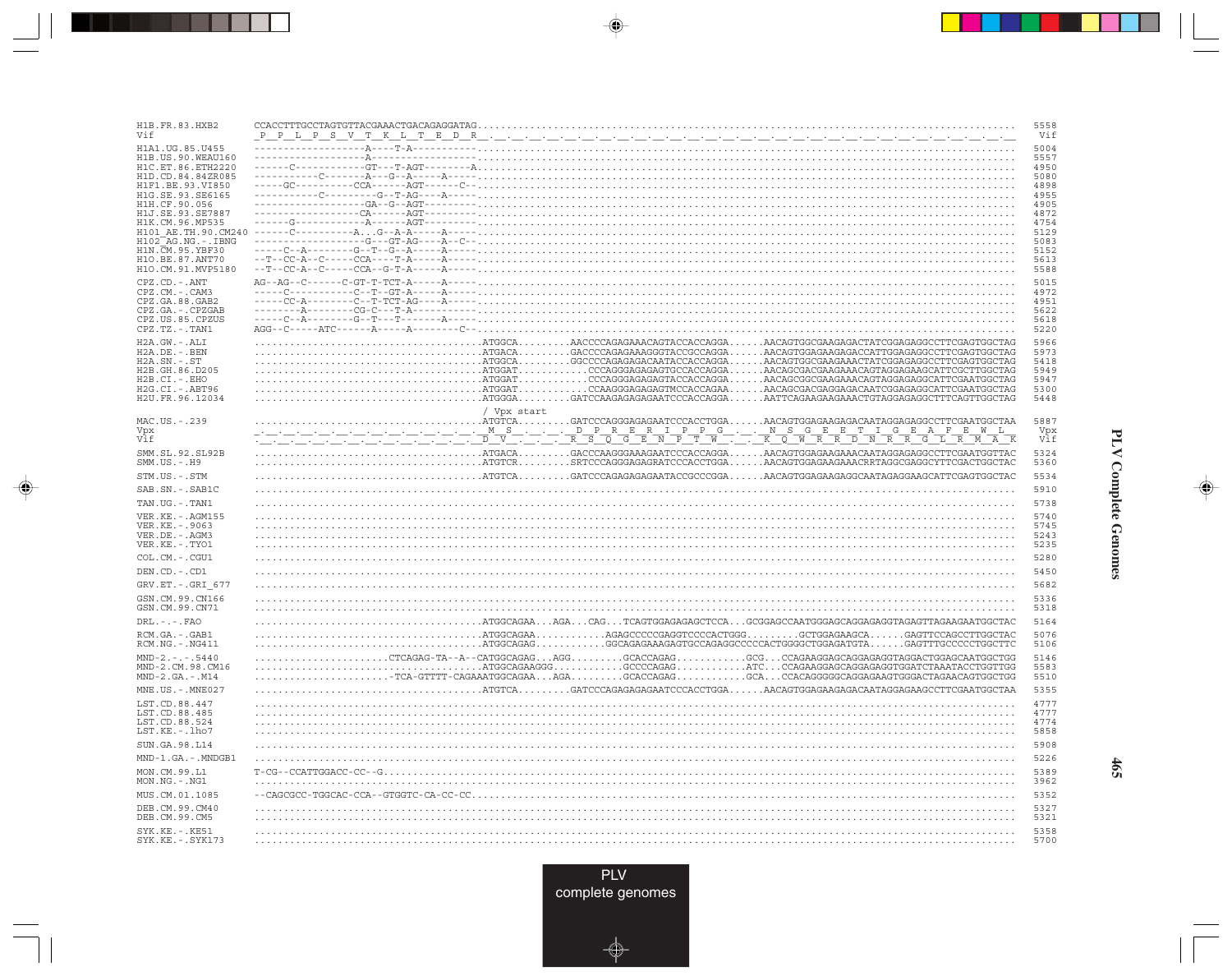PLV complete genomes

. . .

 $\overrightarrow{\mathbf{\P}}$ 

 $\begin{tabular}{c} \hline \quad \quad & \quad \quad \\ \hline \quad \quad & \quad \quad \\ \hline \end{tabular}$ 

| H1B.FR.83.HXB2                                                                                                              |                                                                                                                                                                                                                                                                                                                                                                                                                                                                                                                                                                                                                                                                                                                                                                                                                                                                                                                             | 5558                                                 |
|-----------------------------------------------------------------------------------------------------------------------------|-----------------------------------------------------------------------------------------------------------------------------------------------------------------------------------------------------------------------------------------------------------------------------------------------------------------------------------------------------------------------------------------------------------------------------------------------------------------------------------------------------------------------------------------------------------------------------------------------------------------------------------------------------------------------------------------------------------------------------------------------------------------------------------------------------------------------------------------------------------------------------------------------------------------------------|------------------------------------------------------|
| H1A1.UG.85.U455<br>H1B. US. 90. WEAU160<br>H1C.ET.86.ETH2220<br>H1D.CD.84.84ZR085                                           |                                                                                                                                                                                                                                                                                                                                                                                                                                                                                                                                                                                                                                                                                                                                                                                                                                                                                                                             | 5004<br>5557<br>4950<br>5080                         |
| H1F1.BE.93.VI850<br>H1G.SE.93.SE6165<br>H1H.CF.90.056                                                                       |                                                                                                                                                                                                                                                                                                                                                                                                                                                                                                                                                                                                                                                                                                                                                                                                                                                                                                                             | 4898<br>4955<br>4905                                 |
| H1J.SE.93.SE7887<br>H1K.CM.96.MP535<br>H101 AE.TH.90.CM240<br>H102 AG.NG.-.IBNG                                             |                                                                                                                                                                                                                                                                                                                                                                                                                                                                                                                                                                                                                                                                                                                                                                                                                                                                                                                             | 4872<br>4754<br>5129<br>5083                         |
| H1N.CM.95.YBF30<br>H1O.BE.87.ANT70<br>H1O.CM.91.MVP5180                                                                     |                                                                                                                                                                                                                                                                                                                                                                                                                                                                                                                                                                                                                                                                                                                                                                                                                                                                                                                             | 5152<br>5613<br>5588                                 |
| CPZ.CD. - . ANT<br>CPZ.CM. - . CAM3<br>CPZ.GA.88.GAB2                                                                       |                                                                                                                                                                                                                                                                                                                                                                                                                                                                                                                                                                                                                                                                                                                                                                                                                                                                                                                             | 5015<br>4972<br>4951                                 |
| CPZ.GA. - . CPZGAB<br>CPZ.US.85.CPZUS                                                                                       |                                                                                                                                                                                                                                                                                                                                                                                                                                                                                                                                                                                                                                                                                                                                                                                                                                                                                                                             | 5622<br>5618                                         |
| CPZ.TZ. - . TAN1                                                                                                            |                                                                                                                                                                                                                                                                                                                                                                                                                                                                                                                                                                                                                                                                                                                                                                                                                                                                                                                             | 5220                                                 |
| H2A.GW.-.ALI<br>H2A.DE. - .BEN<br>$H2A.SN.-.ST$<br>H2B.GH.86.D205<br>$H2B.CI.-.EHO$<br>H2G.CI. - . ABT96<br>H2U.FR.96.12034 | ACAGGACAGTAGAGGCCTTAAACAGAGAGGCGGTGAATCACCTGCCCCGGGAGCTCATTTTCCAGGTGTGGCAAAGGTCCTGGAGATACTGGCATGATGAACAAGGAATGTCACAAAGTTACAC<br>AGAGGACCATAGAAGCCTTAAACAGGGAGGCAGTGAACCATCTGCCCCGAGAGCTCATTTTCCAGGTGTGGCAAAGGTCCTGGAGATATTGGCATGATGAACAAGGGATGTCAGCAAGCTACAC<br>ACAGGACGGTAGAAGCCATAAACAGAGAGGCAGTGAACCACCTGCCCCGAGAGCTTATTTTCCAGGTGTGGCAAAGGTCCTGGAGATACTGGCATGATGAACAAGGAATGTCAATAAGTTACAC<br>AAAGAACAATAACAGAGCTCAACAGGGTAGCGGTCAACCATTTGCCCCGAGAACTTATTTTCCAGGTCTGGCAGAGGTCTTGGGCATACTGGCGTGAGGAACAGGGCATGTCAATTAGCTATAC<br>AGACAACATTAGAACATCTCAACAGAGTAGCAGTCAATCACTTGCCCAGGGAACTTATTTTCCAGGTCTGGCAGAAGTCTTGGGCATATTGGCGTGAGGAACAGGGCATGTCAATTAGTTATAC<br>AAAGAACAGTMACAGAGATCAACAGGATAGCAGTCAATCATTTACCCAGGGAGCTTATTTTCCAGGTTTGGCGAAGGTCCTGGAATATTGGCATGATGAACAGGGCATGTCAGCTAGTTACAC<br>AAAGAACTGTGAGAGATATCAACAGGGCAGCAGTGCAACATCTTCCCAGGGAACTTATTTTCCAGGTCTGGCAAAGGTCCTGGCAATACTGGCGTGATGAACAGGGCATGTCAGAAAGTTATAC | 6090<br>6097<br>5542<br>6073<br>6071<br>5424<br>5572 |
|                                                                                                                             | Vif end in HIV-2 and SMM sequences                                                                                                                                                                                                                                                                                                                                                                                                                                                                                                                                                                                                                                                                                                                                                                                                                                                                                          |                                                      |
| MAC.US. - . 239<br>Vpx<br>Vif                                                                                               | ACAGAACAGTAGAGGAGAGATAAACAGAGGGGGGGTAAACCACCTACCAAGGGAGCTAATTTTCCAGGTTTGGCAAAGGTCTTGGGAATACTGGCATGATGAACAAGGGATGTCACCAAGCTATGT<br><u>NRTVEEINREAVNHLPRELIFQVWQRSWEYWHD</u><br><u>QNSRGDRQRGGKPP, TRGANFPGLAKVLGILAS</u><br>. E Q G M S P S Y V<br>N                                                                                                                                                                                                                                                                                                                                                                                                                                                                                                                                                                                                                                                                         | 6011<br>Vpx<br>Vif                                   |
| SMM.SL.92.SL92B<br>$SMM. US. - . H9$                                                                                        | ACAATACAGTGGAGGCCCTGAATCAAACAGCAGTACAACACCTACCAAGAGAGTTAATTTTCCAGGTCTGGAGAAGGTGTTGGGAATACTGGGTAGATGAGCAAGGATACTCACCAAGCTATGC<br>ACAGAACASTAGAAGAAATAAACAGGCAGCAGTGAATCATTTGCCRAGGGAGCTAATTTTCCAGGTCTGGCGAAGGKCCTGGGAATACTGGCATGATGAAATGGGGATGTCAGCTACAC                                                                                                                                                                                                                                                                                                                                                                                                                                                                                                                                                                                                                                                                     | 5448<br>5484                                         |
| STM.US.-.STM                                                                                                                | ACAGARICA CONFINING ACAGARET ARTICLE TO THE TEMPET ON A CONTRACT THE CONFIDENTIAL CONFIDENTIAL CONFINING ACTOR                                                                                                                                                                                                                                                                                                                                                                                                                                                                                                                                                                                                                                                                                                                                                                                                              | 5658                                                 |
| SAB.SN.-.SAB1C                                                                                                              |                                                                                                                                                                                                                                                                                                                                                                                                                                                                                                                                                                                                                                                                                                                                                                                                                                                                                                                             | 5910                                                 |
| TAN.UG. - . TAN1                                                                                                            |                                                                                                                                                                                                                                                                                                                                                                                                                                                                                                                                                                                                                                                                                                                                                                                                                                                                                                                             | 5738                                                 |
| VER. KE. - . AGM155<br>VER.KE. - . 9063<br>VER.DE. - . AGM3<br>VER.KE.-.TYO1                                                |                                                                                                                                                                                                                                                                                                                                                                                                                                                                                                                                                                                                                                                                                                                                                                                                                                                                                                                             | 5740<br>5745<br>5243<br>5235                         |
| COL.CM. - . CGU1                                                                                                            |                                                                                                                                                                                                                                                                                                                                                                                                                                                                                                                                                                                                                                                                                                                                                                                                                                                                                                                             | 5280                                                 |
| DEN.CD. - .CD1                                                                                                              |                                                                                                                                                                                                                                                                                                                                                                                                                                                                                                                                                                                                                                                                                                                                                                                                                                                                                                                             | 5450                                                 |
| GRV.ET. - .GRI 677                                                                                                          |                                                                                                                                                                                                                                                                                                                                                                                                                                                                                                                                                                                                                                                                                                                                                                                                                                                                                                                             | 5682                                                 |
| GSN.CM.99.CN166                                                                                                             |                                                                                                                                                                                                                                                                                                                                                                                                                                                                                                                                                                                                                                                                                                                                                                                                                                                                                                                             | 5336                                                 |
| GSN.CM.99.CN71                                                                                                              |                                                                                                                                                                                                                                                                                                                                                                                                                                                                                                                                                                                                                                                                                                                                                                                                                                                                                                                             | 5318                                                 |
| $DRL - - -$ . $FAO$                                                                                                         |                                                                                                                                                                                                                                                                                                                                                                                                                                                                                                                                                                                                                                                                                                                                                                                                                                                                                                                             | 5288                                                 |
| RCM.GA.-.GAB1<br>RCM.NG. - . NG411                                                                                          | GGGACATGCTAGAAAAGGTCAACTTGGAAGCCAGGTTACACTTTCATCCAGAGTTCATTTTCCGTCTGTGGCGCACTTGTGTGGAACACTGGCATGACGTACATCAGAGAAGTTTAGAATATGC<br>ACAGAATGCTAACAGAAGTCAACTTAGAAGCCAGGTTGCACTTTCATCCAGAGTTCATTTTCCGTCTGTGGCGTACTTGTGGAACACTGGCATGATAGGCTTGGAAGAAGCCTTGAGTATGC                                                                                                                                                                                                                                                                                                                                                                                                                                                                                                                                                                                                                                                                  | 5200<br>5230                                         |
| $MND-2. - - - 5440$                                                                                                         |                                                                                                                                                                                                                                                                                                                                                                                                                                                                                                                                                                                                                                                                                                                                                                                                                                                                                                                             |                                                      |
| MND-2.CM.98.CM16<br>$MND-2.GA.-.M14$                                                                                        | AAACGTCACTGGAGAGAATCAACCGGGAGGCCCGGTTACACTTCCACCCAGAGTTCCTTTTCCGTCTCTGGAACACATGTGTAGAACACTGGCATGATAGACATCAGAGATCTCTTGATTATGC<br>AAAGATCTCTGGAGAAAATCAATCAGGAGGCAAGATTACACTTCCACCCAGAGTTCCTTTTCCGTCTCTGGAACGCATGCATAGAACACTGGCATGACAGACATCAGAGAAGCTTAAGCTATGC<br>AAAGATCATTGGAACAAGTGAACAGAGAGGCTCAATTACACTTCCACCCAGAGTTCCTTTTCCGTCTTTGGAACACCTGTGTAGAACACTGGCATGATAGACTTAGAAGAACCTTAAATTATGC                                                                                                                                                                                                                                                                                                                                                                                                                                                                                                                                | 5270<br>5707<br>5634                                 |
| $MNE. US. - . MNE027$                                                                                                       | ACAGAACAGTAGAGGAGATAAACAGAGAGGCAGTAAACCACCTACCAAGGGAGCTGATTTTCCAGGTTTGGCAAAGGTCTTGGGAATACTGGCATGATGAACAAGGGATGTCACCAAGCTATGT                                                                                                                                                                                                                                                                                                                                                                                                                                                                                                                                                                                                                                                                                                                                                                                                | 5479                                                 |
| LST.CD.88.447                                                                                                               |                                                                                                                                                                                                                                                                                                                                                                                                                                                                                                                                                                                                                                                                                                                                                                                                                                                                                                                             | 4777                                                 |
| LST.CD.88.485<br>LST.CD.88.524<br>LST.KE. - . lho7                                                                          |                                                                                                                                                                                                                                                                                                                                                                                                                                                                                                                                                                                                                                                                                                                                                                                                                                                                                                                             | 4777<br>4774<br>5858                                 |
| SUN.GA.98.L14                                                                                                               |                                                                                                                                                                                                                                                                                                                                                                                                                                                                                                                                                                                                                                                                                                                                                                                                                                                                                                                             | 5908                                                 |
| MND-1.GA.-.MNDGB1                                                                                                           |                                                                                                                                                                                                                                                                                                                                                                                                                                                                                                                                                                                                                                                                                                                                                                                                                                                                                                                             | 5226                                                 |
| MON.CM.99.L1<br>MON.NG.-.NG1                                                                                                |                                                                                                                                                                                                                                                                                                                                                                                                                                                                                                                                                                                                                                                                                                                                                                                                                                                                                                                             | 5389<br>3962                                         |
| MUS.CM.01.1085                                                                                                              |                                                                                                                                                                                                                                                                                                                                                                                                                                                                                                                                                                                                                                                                                                                                                                                                                                                                                                                             | 5352                                                 |
| DEB.CM.99.CM40<br>DEB.CM.99.CM5                                                                                             |                                                                                                                                                                                                                                                                                                                                                                                                                                                                                                                                                                                                                                                                                                                                                                                                                                                                                                                             | 5327<br>5321                                         |

 $\overline{\blacklozenge}$ 

**PLV Complete Genomes 466** PLV Complete Genomes

 $\Rightarrow$ 

 $\sqrt{2}$ 

466

 $\blacksquare$ 

<u> 1999 - 1999 - 1999 - 1999 - 1999 - 1999 - 1999 - 1999 - 1999 - 1999 - 1999 - 1999 - 1999 - 1999 - 1999 - 199</u>

 $\mathbf{H}$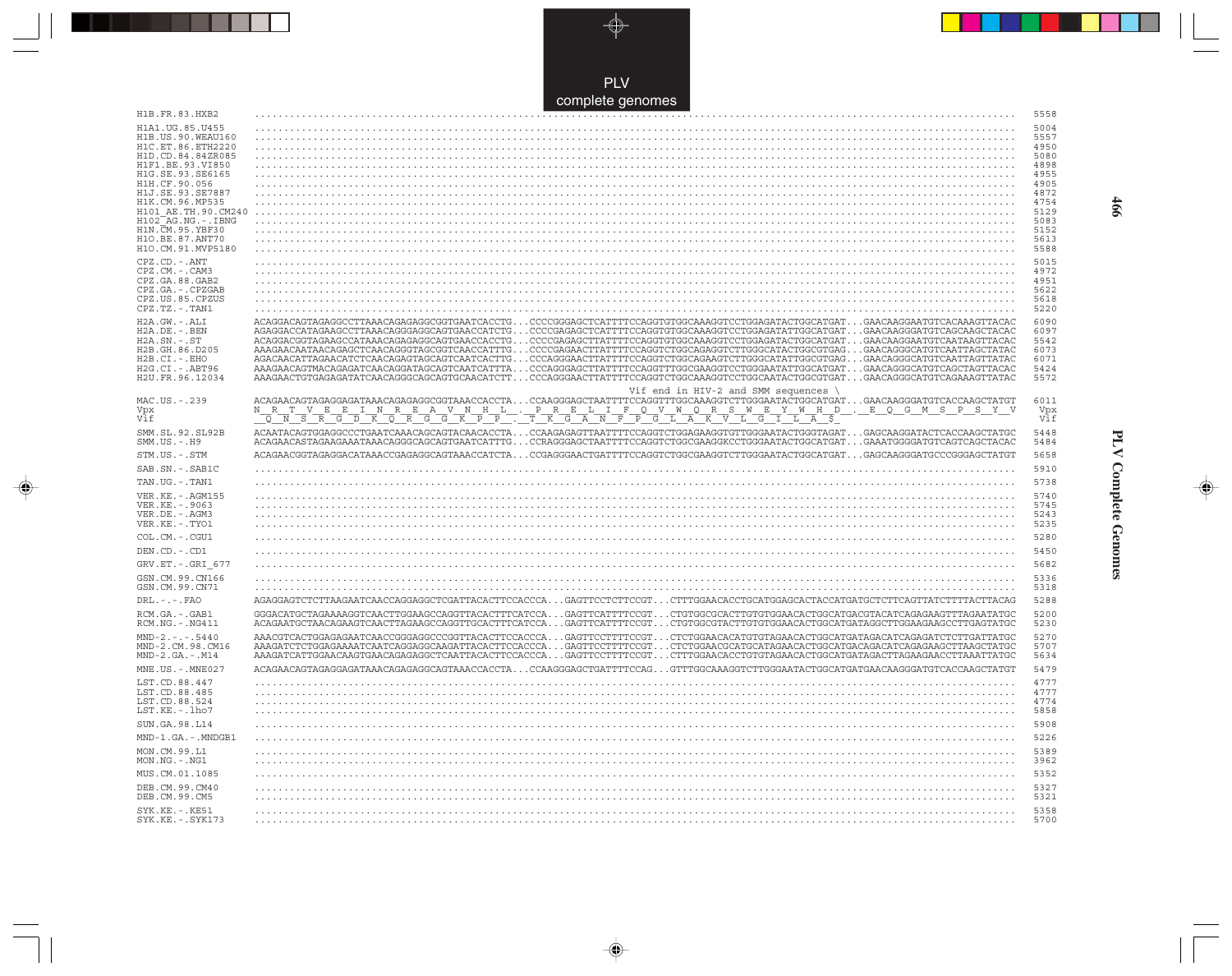| H1B.FR.83.HXB2                                        |                                                                                                                                                                                                                                                                                                                                                                                       |                                                                             | 5558         |
|-------------------------------------------------------|---------------------------------------------------------------------------------------------------------------------------------------------------------------------------------------------------------------------------------------------------------------------------------------------------------------------------------------------------------------------------------------|-----------------------------------------------------------------------------|--------------|
| H1A1.UG.85.U455                                       |                                                                                                                                                                                                                                                                                                                                                                                       |                                                                             | 5004         |
| H1B. US. 90. WEAU160<br>H1C.ET.86.ETH2220             |                                                                                                                                                                                                                                                                                                                                                                                       |                                                                             | 5557<br>4950 |
| H1D.CD.84.84ZR085                                     |                                                                                                                                                                                                                                                                                                                                                                                       |                                                                             | 5080         |
| H1F1.BE.93.VI850                                      |                                                                                                                                                                                                                                                                                                                                                                                       |                                                                             | 4898         |
| H1G.SE.93.SE6165<br>H1H.CF.90.056                     |                                                                                                                                                                                                                                                                                                                                                                                       |                                                                             | 4955<br>4905 |
| H1J.SE.93.SE7887                                      |                                                                                                                                                                                                                                                                                                                                                                                       |                                                                             | 4872         |
| H1K.CM.96.MP535<br>H101 AE.TH.90.CM240                |                                                                                                                                                                                                                                                                                                                                                                                       |                                                                             | 4754<br>5129 |
| $H102$ <sup><math>R</math></sup> $AG . NG . - . IBNG$ |                                                                                                                                                                                                                                                                                                                                                                                       |                                                                             | 5083         |
| H1N. CM. 95. YBF30                                    |                                                                                                                                                                                                                                                                                                                                                                                       |                                                                             | 5152         |
| H10.BE.87.ANT70<br>H1O.CM.91.MVP5180                  |                                                                                                                                                                                                                                                                                                                                                                                       |                                                                             | 5613<br>5588 |
| CPZ.CD. - . ANT                                       |                                                                                                                                                                                                                                                                                                                                                                                       |                                                                             | 5015         |
| CPZ.CM.-.CAM3<br>CPZ.GA.88.GAB2                       |                                                                                                                                                                                                                                                                                                                                                                                       |                                                                             | 4972<br>4951 |
| CPZ.GA. - . CPZGAB                                    |                                                                                                                                                                                                                                                                                                                                                                                       |                                                                             | 5622         |
| CPZ.US.85.CPZUS                                       |                                                                                                                                                                                                                                                                                                                                                                                       |                                                                             | 5618         |
| CPZ.TZ.-.TAN1                                         |                                                                                                                                                                                                                                                                                                                                                                                       |                                                                             | 5220         |
| H2A.GW.-.ALI<br>H2A.DE. - .BEN                        | AAAATATAGATACTTGTGCTTAATGCAGAAAGCTATGTACACACTTTCATGAAAGGGTGCACC<br>${\bf AAGTATAGATATTTGTGCCTAATGCAAAAAGCTATATTTACACATTTCAAGAGGGGTGCACT TGCTGGGGGGAGAGCATGGGCCGGAAGGATTGGAAGACCAAGGACCTCCCCCTT$                                                                                                                                                                                       | $\ldots \ldots \ldots$ TGCCTGGGGGGAGGGCATGGGCCAGGAGGATGGAGATCAGGACCTCCCCCT. | 6205<br>6215 |
| $H2A.SN.-.ST$                                         | ${\bf AAGTATAGATATTTGTGCCTAATGCAGAAAGCTATGTTCATACATTCTAAGAGGGGTGCACT \dots \dots \dots \dots \dots \,TGCCTGGGGGGAGGGACATGGGCCGGGAGGGAGGGAGGAGTGG \dots \,AAGATCAGGACCTCCCCTTQGGGGGGGAGGAGGAGGAGGAGGAGGAGGAGGAGGAGGAGGAGGAGGAGGAGGAGGAGGGGGAGGAGGAGGAGGAGGAGGAGGAGGAGGAGGGGGAGGAGGAGGAGGAGGAGGAGGAGGGGGAGGAGGAGGAGGAGGAGGAGGAGGAGGAGGGGGAGGGGGGGGAGGAGGAGGAGGAGGAGGAGGAGGAGGAGGAGGAGG$ |                                                                             | 5657         |
| H2B.GH.86.D205<br>H2B.CI.-.EHO                        | ${\tt CAAATATAGATACTTGTTGCTAATGCAGAAAGCAATGTTTGTGCACTATACAAAGGGCTGTAGG. \dots \dots \dots \dots \dots \,TGCCTGCAGGAGGCCATGGGCCAGGGGGATGG \dots. AGATCAGGACCTCCTCCTTCTGCAGGGGCGGAGGGGCGGAGGGGAGGGGAGGGGAGGGGAGGGGAGGGGGATGG.$                                                                                                                                                          |                                                                             | 6188<br>6186 |
| H2G.CI.-.ABT96                                        | ${\tt TAGTATAGATATTTGTTGCTGATGCAAAAGGCTATGTTTGTACATTGTACAAAGGATGCACA\ldots\ldots\ldots\ldots\allowbreak{\tt TGCTTGCAGAAGGGCCATGGGCCTGGAGGAGATGG\ldots\ldots\allowbreak{\tt AGACAAGGACCTCCTCCTCCT}$                                                                                                                                                                                    |                                                                             | 5539         |
| H2U.FR.96.12034                                       |                                                                                                                                                                                                                                                                                                                                                                                       |                                                                             | 5687         |
| MAC.US.-.239<br>Vpx                                   | <u>KYRYL CLIQ KALFMHCKKGCRCLGEGHGAGGW.RPGPPP</u>                                                                                                                                                                                                                                                                                                                                      |                                                                             | 6126<br>Vpx  |
| SMM.SL.92.SL92B<br>$SMM.US. - . H9$                   | AAAATATAGATATGTACAGTTAATGCAAAAAGCAATGTTTCAGCACTTCAGAAAGGGATGCACATGCAGAGGAGAAGGGCATTCACAGGGGGGCTGGAGAACTGGACCACCACCTC                                                                                                                                                                                                                                                                  |                                                                             | 5563<br>5599 |
| STM.US.-.STM                                          | TAAATATAGATACTTGTGCTTGATACAGAAAGCTTTGTTTATGCATAGCAAGAGGGGATGCAGA.                                                                                                                                                                                                                                                                                                                     | $\ldots \ldots \ldots$ TGCTTGGGGGAAGGACATGGGGCAGGAGGATGGAGACCAGGCCCTCCTCCT. | 5773         |
| SAB.SN.-.SAB1C                                        |                                                                                                                                                                                                                                                                                                                                                                                       |                                                                             | 5910         |
| TAN.UG.-.TAN1                                         |                                                                                                                                                                                                                                                                                                                                                                                       |                                                                             | 5738         |
| VER. KE. - . AGM155                                   |                                                                                                                                                                                                                                                                                                                                                                                       |                                                                             | 5740         |
| VER.KE. - . 9063                                      |                                                                                                                                                                                                                                                                                                                                                                                       |                                                                             | 5745         |
| VER.DE.-.AGM3<br>VER.KE. - . TYO1                     |                                                                                                                                                                                                                                                                                                                                                                                       |                                                                             | 5243<br>5235 |
| COL.CM. - . CGU1                                      |                                                                                                                                                                                                                                                                                                                                                                                       |                                                                             | 5280         |
| DEN.CD.-.CD1                                          |                                                                                                                                                                                                                                                                                                                                                                                       |                                                                             | 5450         |
| GRV.ET. - .GRI 677                                    |                                                                                                                                                                                                                                                                                                                                                                                       |                                                                             | 5682         |
| GSN.CM.99.CN166                                       |                                                                                                                                                                                                                                                                                                                                                                                       |                                                                             | 5336         |
| GSN.CM.99.CN71                                        |                                                                                                                                                                                                                                                                                                                                                                                       |                                                                             | 5318         |
| $DRL. - . - . FAO$                                    | CAAGTATAGATACCTACTTTTGTTACAGAAGGCCATGTTCATGCACTTTCAGCAAGGATGCTCATGTCTGCAGGGAAGGCATCCACCTCCCTCAGACCAGCAGGAGATAGACTTCCTCCTCCTC                                                                                                                                                                                                                                                          |                                                                             | 5412         |
| RCM.GA. - . GAB1<br>RCM.NG. - . NG411                 | TGCTTATAGGTACTTACTGCTGATGCAAAAGGCTTTGTTTATCCACTGTCAGACAGGGTGTAGTCAG.                                                                                                                                                                                                                                                                                                                  | AGACATGGACCCAATCCTAGGGCAGTAGGAGAAAGGATA                                     | 5306<br>5339 |
| $MND-2. - - - 5440$                                   | ${\tt CAAGTATAGATACCTGCTGTTTGATGCATAAGGCCATGTATTACTCACATGCAAGGGATGCCCATGTAGAAATGGGGCCCCAAGG. GGA.$                                                                                                                                                                                                                                                                                    |                                                                             | 5358         |
| MND-2.CM.98.CM16<br>$MND-2.GA.-.M14$                  | ${\tt AAAGTATAGATACCTGCTGTTGATGAATAAAGCAATGTTTACTCACATGCAACAAGAATGTCCTTGTAGAAGTGGGGCATCCGAGA.GGA.$                                                                                                                                                                                                                                                                                    |                                                                             | 5795<br>5722 |
| $MNE. US. - . MNE027$                                 |                                                                                                                                                                                                                                                                                                                                                                                       |                                                                             | 5594         |
| LST.CD.88.447                                         |                                                                                                                                                                                                                                                                                                                                                                                       |                                                                             | 4777         |
| LST.CD.88.485                                         |                                                                                                                                                                                                                                                                                                                                                                                       |                                                                             | 4777         |
| LST.CD.88.524                                         |                                                                                                                                                                                                                                                                                                                                                                                       |                                                                             | 4774         |
| LST.KE.-.lho7                                         |                                                                                                                                                                                                                                                                                                                                                                                       |                                                                             | 5858         |
| SUN.GA.98.L14                                         |                                                                                                                                                                                                                                                                                                                                                                                       |                                                                             | 5908         |
| MND-1.GA.-.MNDGB1                                     |                                                                                                                                                                                                                                                                                                                                                                                       |                                                                             | 5226         |
| MON.CM.99.L1<br>$MON.NG. - . NG1$                     |                                                                                                                                                                                                                                                                                                                                                                                       |                                                                             | 5389<br>3962 |
| MUS.CM.01.1085                                        |                                                                                                                                                                                                                                                                                                                                                                                       |                                                                             | 5352         |
| DEB.CM.99.CM40<br>DEB.CM.99.CM5                       |                                                                                                                                                                                                                                                                                                                                                                                       |                                                                             | 5327<br>5321 |
| $SYK.KE. - .KE51$<br>SYK.KE. - . SYK173               |                                                                                                                                                                                                                                                                                                                                                                                       |                                                                             | 5358<br>5700 |

<u>a shekara ta 1989 na shekara t</u>

 $\overrightarrow{\phantom{a}}$ 

 $\overline{\hphantom{m}}$ 

**PLV Complete Genomes PLV Complete Genomes**

 $\begin{picture}(20,5) \put(0,0){\line(1,0){10}} \put(15,0){\line(1,0){10}} \put(15,0){\line(1,0){10}} \put(15,0){\line(1,0){10}} \put(15,0){\line(1,0){10}} \put(15,0){\line(1,0){10}} \put(15,0){\line(1,0){10}} \put(15,0){\line(1,0){10}} \put(15,0){\line(1,0){10}} \put(15,0){\line(1,0){10}} \put(15,0){\line(1,0){10}} \put(15,0){\line(1,$ 

 $\overline{\phantom{0}}$ 

 $\Box$ 

▌▊▊▊

 $\mathbf{I}$ 

**467**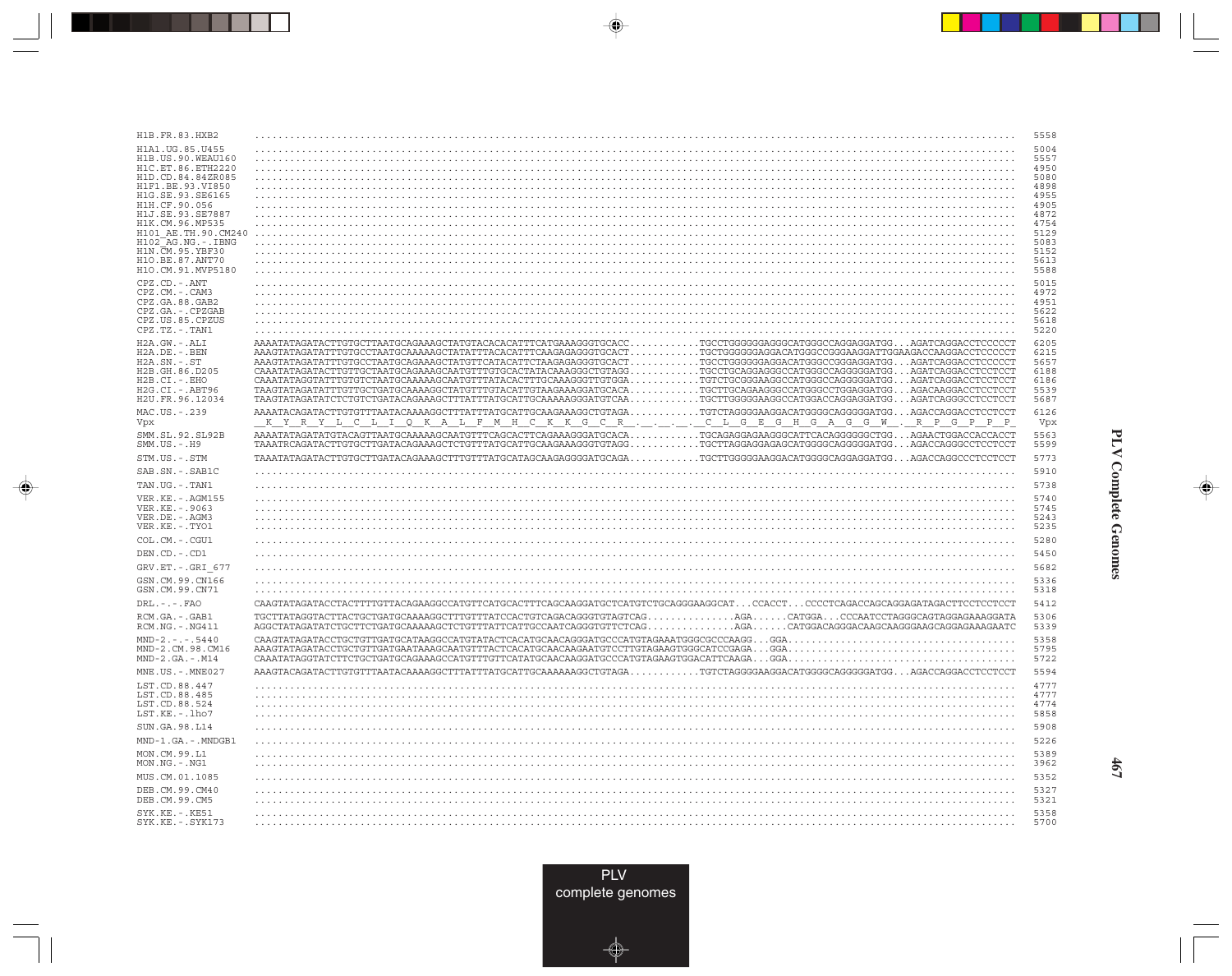

 $\overrightarrow{\mathbf{\P}}$ 

 $\mathbb{R}$ 

|                                           | Vpr start                                                                                                                                                                                                                      |              |
|-------------------------------------------|--------------------------------------------------------------------------------------------------------------------------------------------------------------------------------------------------------------------------------|--------------|
| H1B.FR.83.HXB2<br>Vif                     | ATGGAACAAGCC.                                                                                                                                                                                                                  | 5589<br>Vif  |
| Vpr                                       |                                                                                                                                                                                                                                | Vpr          |
| H1A1.UG.85.U455                           |                                                                                                                                                                                                                                | 5035         |
| H1B. US. 90. WEAU160<br>H1C.ET.86.ETH2220 |                                                                                                                                                                                                                                | 5588<br>4981 |
| H1D.CD.84.84ZR085                         |                                                                                                                                                                                                                                | 5111         |
| H1F1.BE.93.VI850                          |                                                                                                                                                                                                                                | 4929         |
| H1G.SE.93.SE6165<br>H1H.CF.90.056         |                                                                                                                                                                                                                                | 4986<br>4936 |
| H1J.SE.93.SE7887                          |                                                                                                                                                                                                                                | 4903         |
| H1K.CM.96.MP535<br>H101 AE.TH.90.CM240    |                                                                                                                                                                                                                                | 4785<br>5157 |
| $H102-AG.NG. - .IBNG$                     |                                                                                                                                                                                                                                | 5114         |
| H1N.CM.95.YBF30<br>H10.BE.87.ANT70        | . <del>.</del>                                                                                                                                                                                                                 | 5183<br>5644 |
| H1O.CM.91.MVP5180                         |                                                                                                                                                                                                                                | 5619         |
| CPZ.CD. - . ANT                           |                                                                                                                                                                                                                                | 5046         |
| CPZ.CM.-.CAM3                             |                                                                                                                                                                                                                                | 5003         |
| CPZ.GA.88.GAB2<br>CPZ.GA. - . CPZGAB      |                                                                                                                                                                                                                                | 4982<br>5653 |
| CPZ.US.85.CPZUS                           |                                                                                                                                                                                                                                | 5649         |
| CPZ.TZ.-.TAN1                             |                                                                                                                                                                                                                                | 5251         |
| $H2A.GW.-.ALI$                            |                                                                                                                                                                                                                                | 6274         |
| $H2A.DE. -.BEN$<br>$H2A.SN.-.ST$          |                                                                                                                                                                                                                                | 6284<br>5726 |
| H2B.GH.86.D205                            | CONCENTRICAL CONTRACTIONS CONTRACT CONTRACT CONTRACT CONTRACT CONTRACT CONTRACT CONTRACT CONTRACT CONTRACT CONTRACT CONTRACT CONTRACT CONTRACT CONTRACT CONTRACT CONTRACT CONTRACT CONTRACT CONTRACT CONTRACT CONTRACT CONTRAC | 6257         |
| H2B.CI.-.EHO<br>H2G.CI. - . ABT96         |                                                                                                                                                                                                                                | 6255<br>5600 |
| H2U.FR.96.12034                           |                                                                                                                                                                                                                                | 5744         |
| MAC.US.-.239                              | CCTCCCCCTCCAGGACTAGCAT--                                                                                                                                                                                                       | 6184         |
|                                           | Vpx end in HIV-2 and SIV-SMM $\setminus$<br>$P$ $P$ $P$ $P$ $G$ $L$ $A$ $$$<br>$\underline{\begin{array}{c}M_E_E_E_E_R_P_P_E_R_M_E_G\end{array}}$                                                                              | Vpr          |
| SMM.SL.92.SL92B                           |                                                                                                                                                                                                                                | 5617         |
| $SMM.US. - .H9$                           |                                                                                                                                                                                                                                | 5658         |
| STM.US.-.STM                              |                                                                                                                                                                                                                                | 5832         |
| SAB.SN. - . SAB1C                         | CCTC--GAGGGTGGCTCCCACCAGTAGGAGGGGATCCTCCCAAGGATCCCCCCAAGAATCCCAGAGAAGAGATACCAGGATGG-T---ACATGG-ATTTG-                                                                                                                          | 6016         |
| TAN.UG. - . TAN1                          |                                                                                                                                                                                                                                | 5801         |
| VER. KE. - . AGM155                       |                                                                                                                                                                                                                                | 5801         |
| VER.KE. - . 9063                          |                                                                                                                                                                                                                                | 5806         |
| VER.DE. - . AGM3<br>VER.KE. - . TYO1      |                                                                                                                                                                                                                                | 5304<br>5296 |
| COL.CM. - . CGU1                          |                                                                                                                                                                                                                                | 5306         |
| DEN.CD. - .CD1                            |                                                                                                                                                                                                                                | 5496         |
| GRV.ET. - .GRI 677                        |                                                                                                                                                                                                                                | 5743         |
| GSN.CM.99.CN166                           |                                                                                                                                                                                                                                | 5382         |
| GSN.CM.99.CN71                            |                                                                                                                                                                                                                                | 5364         |
| DRL. - . - . FAO                          |                                                                                                                                                                                                                                | 5483         |
| RCM.GA. - . GAB1                          |                                                                                                                                                                                                                                | 5380         |
| RCM.NG. - . NG411                         |                                                                                                                                                                                                                                | 5415         |
| $MND-2. - - - 5440$<br>MND-2.CM.98.CM16   |                                                                                                                                                                                                                                | 5429<br>5864 |
| $MND-2.GA.-.M14$                          |                                                                                                                                                                                                                                | 5791         |
| MNE.US.-.MNE027                           |                                                                                                                                                                                                                                | 5652         |
| LST.CD.88.447                             |                                                                                                                                                                                                                                | 4835         |
| LST.CD.88.485                             |                                                                                                                                                                                                                                | 4835         |
| LST.CD.88.524<br>LST.KE. - . lho7         |                                                                                                                                                                                                                                | 4832<br>5916 |
| SUN.GA.98.L14                             |                                                                                                                                                                                                                                | 5960         |
| MND-1.GA.-.MNDGB1                         |                                                                                                                                                                                                                                | 5272         |
| MON.CM.99.L1                              |                                                                                                                                                                                                                                | 5395         |
| MON.NG.-.NG1                              |                                                                                                                                                                                                                                | 4001         |
| MUS.CM.01.1085                            |                                                                                                                                                                                                                                | 5358         |
| DEB. CM. 99. CM40<br>DEB.CM.99.CM5        |                                                                                                                                                                                                                                | 5373<br>5367 |
| SYK.KE. - . KE51                          |                                                                                                                                                                                                                                | 5434         |
| SYK.KE. - . SYK173                        |                                                                                                                                                                                                                                | 5776         |

 $\blacklozenge$ 

**PLV Complete Genomes 468 PLV Complete Genomes** 

 $\Rightarrow$ 

 $\sqrt{2}$ 

468

 $\Box$ 

<u> 1999 - 1999 - 1999 - 1999 - 1999 - 1999 - 1999 - 1999 - 1999 - 1999 - 1999 - 1999 - 1999 - 1999 - 1999 - 199</u>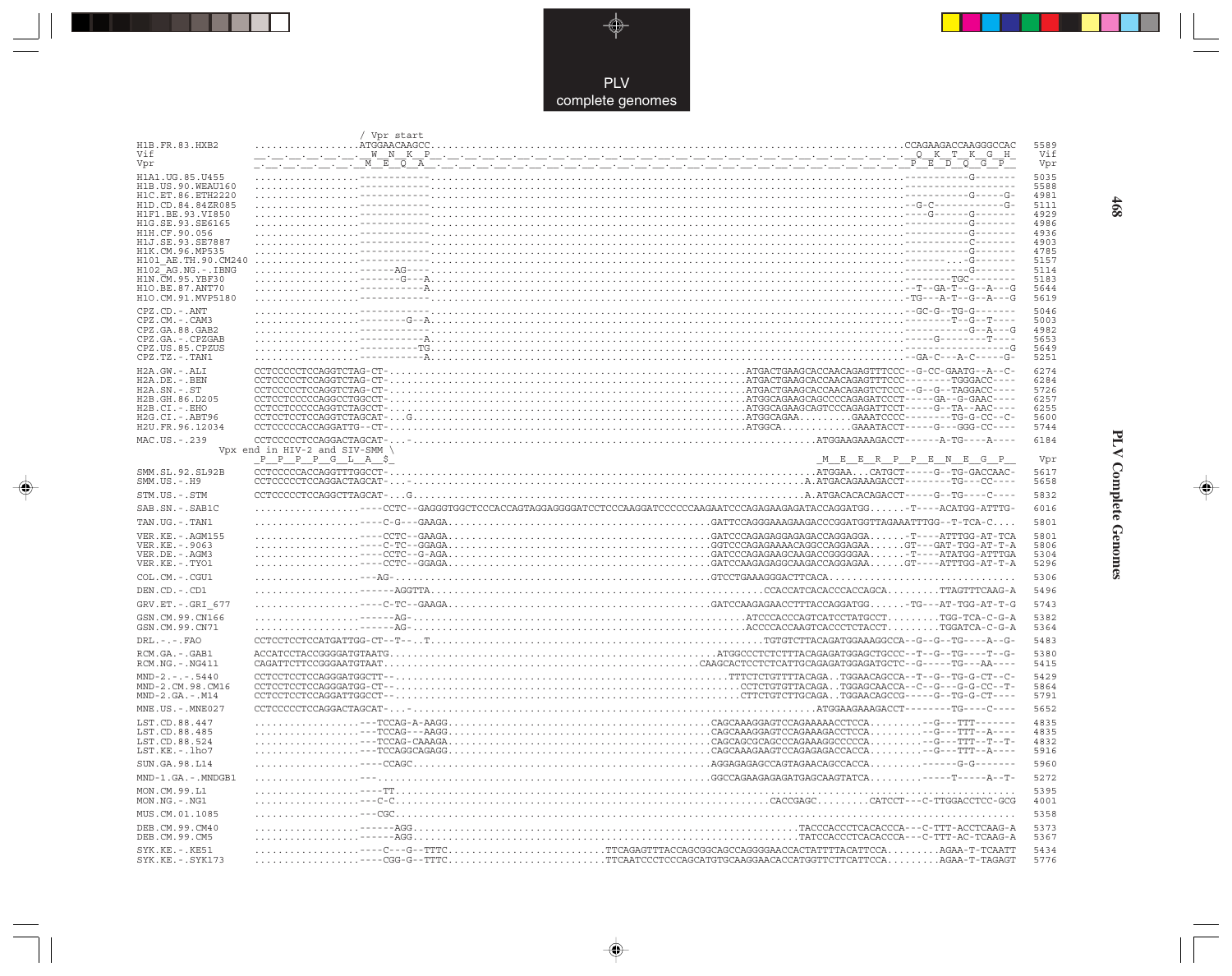|                                                             | Vif end in HIV-1 $\setminus$                                                                                                                                                                                                                                                                                                                                                                                                    |                       |
|-------------------------------------------------------------|---------------------------------------------------------------------------------------------------------------------------------------------------------------------------------------------------------------------------------------------------------------------------------------------------------------------------------------------------------------------------------------------------------------------------------|-----------------------|
| H1B.FR.83.HXB2                                              |                                                                                                                                                                                                                                                                                                                                                                                                                                 | 5714                  |
| Vif<br>Vpr                                                  | R G S H T M N G H \$<br><u> E P H N E W T L E L L E E L K N E A V R H F . P R I W L H G L G Q H I Y E T Y G D .</u><br>Q R                                                                                                                                                                                                                                                                                                      | Vif<br>Vpr            |
| H1A1.UG.85.U455                                             |                                                                                                                                                                                                                                                                                                                                                                                                                                 | 5160                  |
| H1B. US. 90. WEAU160                                        |                                                                                                                                                                                                                                                                                                                                                                                                                                 | 5713                  |
| H1C.ET.86.ETH2220                                           |                                                                                                                                                                                                                                                                                                                                                                                                                                 | 5106                  |
| H1D.CD.84.84ZR085<br>H1F1.BE.93.VI850                       |                                                                                                                                                                                                                                                                                                                                                                                                                                 | 5236<br>5054          |
| H1G. SE. 93. SE6165                                         |                                                                                                                                                                                                                                                                                                                                                                                                                                 | 5111                  |
| H1H.CF.90.056<br>H1J.SE.93.SE7887                           |                                                                                                                                                                                                                                                                                                                                                                                                                                 | 5061<br>5028          |
| H1K.CM.96.MP535                                             |                                                                                                                                                                                                                                                                                                                                                                                                                                 | 4910                  |
| H102 AG.NG.-.IBNG                                           |                                                                                                                                                                                                                                                                                                                                                                                                                                 | 5282<br>5239          |
| H1N.CM.95.YBF30                                             |                                                                                                                                                                                                                                                                                                                                                                                                                                 | 5308                  |
| H10.BE.87.ANT70                                             | $CT-AA---CTT-------G---------C---A---A--AGCA-----A--A----C.$                                                                                                                                                                                                                                                                                                                                                                    | 5769                  |
| H1O.CM.91.MVP5180                                           |                                                                                                                                                                                                                                                                                                                                                                                                                                 | 5744                  |
| CPZ.CD. - . ANT<br>CPZ.CM. - . CAM3                         | ----A--A--ATG-----G---TTGT----AAC------A--AA-A--A------G--A--A-------C--ACA-CC-ACAT-A--ACA-C-T--AA-TTGGG-A----C--A---C--A----                                                                                                                                                                                                                                                                                                   | 5171<br>5128          |
| CPZ.GA.88.GAB2                                              | CAG-A--A--TT-------G---G-------AA-A--G-----CT-A--A--C--G-----C--------- -----ACCA-----A---CAG-----A---TTA-----CA-T-A-------A------                                                                                                                                                                                                                                                                                              | 5107                  |
| CPZ.GA.-.CPZGAB<br>CPZ.US.85.CPZUS                          |                                                                                                                                                                                                                                                                                                                                                                                                                                 | 5778<br>5774          |
| $CPZ.TZ.-.TAN1$                                             | ----A--A---T---C---G---CTGT----CA-CC----A--AA-A--AC-A------A--G-A---C-----A--ACCAATAT-A--G--GG----AA-TTGGG---TCACC-T------A--C                                                                                                                                                                                                                                                                                                  | 5376                  |
| H2A.GW.-.ALI                                                | $-CCA - GAG-G-GGG-G---G-T-A---AG-CC-GAGA--AA-A--AG-A---T-A--G---G---GAC---C--G---AAT--CTC-T--CGGCT-----ACT-GAC---A-CT--C-C--G-CT--G.$                                                                                                                                                                                                                                                                                           | 6399                  |
| H2A.DE. - .BEN                                              |                                                                                                                                                                                                                                                                                                                                                                                                                                 | 6409                  |
| $H2A.SN.-.ST$<br>H2B.GH.86.D205                             | -A--A--A--GTGGG-A--G----T-GGG---A-CC-G-----AA-A---C-A-----CT-A-AG------GAT---C-CT-G--AAC--CGC-T--TA-CTT------CAGT-GGC----A---                                                                                                                                                                                                                                                                                                   | 5851<br>6382          |
| H2B.CI.-.EHO                                                | -A--A--A--GTGGG-AC-G---GT-G-G--CG-CC-G-----AA-A--AC-A-----CT-A-AG------GAC--CC-CT-AT-AAC--CAC-T--CA-TTT------CA-T-GGC----AA--                                                                                                                                                                                                                                                                                                   | 6380                  |
| H2G.CI.-.ABT96                                              | ----A------TGGG--------GT-G----AG--C-G--A--AA-C--AG-A-----CT-A-A-------GAC---C-CT-G--AAC--CGC-T--TA-CT-----------T-GGC----A--C                                                                                                                                                                                                                                                                                                  | 5725                  |
| H2U.FR.96.12034                                             | -A--A-----TGGGG-C--G---GTGAG---AA-AC-G------A--AG-A---------A--G-------GAT---C-CT-G--AAC--CGC-T--TA-CT--------A-T-GGC----A---                                                                                                                                                                                                                                                                                                   | 5869                  |
| MAC.US.-.239<br>Vpr                                         | -A-----A---TGGG--------GT-G-G---G--C-G--A--A--G--AG-A------T-A-A-------GAT---C-CT-G--AAC--CAC-T--TA-T-----------A-T-GAC----A--C<br>Q R E P W D E W V V E V L E E L K E E A L K H F D P R L . L T A L G N H I Y N R H G D<br>$\underline{\overline{\mathbb{M}}\quad \overline{\mathbb{E}}\quad \overline{\mathbb{T}}\_}$                                                                                                         | 6309<br>Vpr<br>Tat ex |
| SMM.SL.92.SL92B<br>$SMM.US.-.H9$                            | CA--A--A---TGGG----G----T-AG---TG-AC-G--A--AT-G--AG-A--G--AC-G-A-------GAC---C-CT-G--TAC--CT-----AA-TT-CG-A-----T-----C------<br>--------A--GTGGG--------GTRG----AG--C-G-----A-KA--AG-A-----CC-G-AC--K---GAT---C-CT-G--AATY-CGC-T--TA-CT----------T-GAC----A--C                                                                                                                                                                 | 5742<br>5783          |
| STM.US.-.STM                                                | ----A--A---TGGG----G---GT-G-G--AG--C-G-----AA-A--AC-A-----CC-GC-G------GAT---C-CT-G--AAGC-CGC-T--TA-CT----------T-GAC----A--C                                                                                                                                                                                                                                                                                                   | 5957                  |
| SAB.SN.-.SAB1C                                              | $CC - A---GTT-G-C---CTC-G---CA-G---C---C---C--TTCA--G---CCAGT-C--C---C---A---A-CTC--TTTCCT-C-TT-TGGA---TGTG---GAACCA-CCAT-$                                                                                                                                                                                                                                                                                                     | 6141                  |
| TAN.UG. - . TAN1                                            | -------GTGGG-C-----ATT-AG---CA-GG---CA--A--C--TC-G-----ACAAC-C------GGG--AGAACTC---TTCCAAG--T--A-CT---G-C-GGAAG-A-----AAG                                                                                                                                                                                                                                                                                                       | 5923                  |
|                                                             | GC-------GTGGG-C------CTCAG---TA-GG----A--AA-C--C--C-----CAAACTG------GGCC-AGAACTC--AT-CCAAG--T--A-TTAT-G-C-GGAGG-A-----GAG                                                                                                                                                                                                                                                                                                     | 5925                  |
| VER. KE. - . AGM155<br>VER.KE. - . 9063<br>VER.DE. - . AGM3 | $-C--A--A--TGGG-C-----CT-AGG--CA-G---A--T--C--TC-G----CAAATT---\dots GGC--AGAGCTC---TTCCAA-TT--A-T\dots TAT-G-C-GGAGG-A--A-GAGG-TT--A-T\dots TAT-G-C-GGAGG-A--A--GAGC$<br>GC--------GTGGG-C------CT-AG---CA-GC----A--TA-C--TC-G-----CAAG-TG------GGGC-CGAGCTC--GTTCCAAG--T--A-CTAT-G-C-GGAGG-G--A--AAG                                                                                                                          | 5930<br>5428          |
| VER.KE. - . TYO1                                            | GC--------GTGGG-CA-----CT-AG---TA-G---C-A--T--C--CC-G--G--GAGGCTG------GGG--AGAACTC--GTTCCAAG--T--A-CTA--G-C-GGAGG-A--A--AAG                                                                                                                                                                                                                                                                                                    | 5420                  |
| COL.CM. - . CGU1                                            | $\ldots\ldots\ldots\ldots\ldots\ldots\ldots$ ---TTG-AG--C-AGG------A-CA-A-CCCGG--G--CAGA--G--C--CCCTTTG-CTCACATCTCAGTGATAA-GT-- $\ldots\ldots\ldots$ GGT-G-ACT-GAAGG $\ldots\ldots\ldots$                                                                                                                                                                                                                                       | 5402                  |
| DEN.CD. - .CD1                                              | T-GCA--AA-CACTC-AAGGCA-CT--AG--AGCAG--TG---TA-C-CAG-G--G--AAGA-A---C--CAGC-AAGAAGA-A--AC---AA--T--G-TCA--GCTGGT-A-TACCA-CGCT                                                                                                                                                                                                                                                                                                    | 5620                  |
| GRV.ET. - . GRI 677                                         | -C---------TGGG-C------CT--A---CA-GC-CAG---T--A--CG-A-----CAGA--G--C--- GGA-T--ACAT---AATCC-AG--T--A-T. TA--G--T-GAGG-G--AAGGAG                                                                                                                                                                                                                                                                                                 | 5867                  |
| GSN.CM.99.CN166<br>GSN.CM.99.CN71                           | G-GT-CCCA--AC--TG-CTATCG-T-A-A-CGC-C-GTG---AA-A--CG-G--G--A-AG-A---C--CT-A---GACGA-----G---AA-TT----TGATGTGACGGAGCTCCCT-CCGA<br>G-GT-CCCA--AC--TG-C-GTTG-T-A-AGCGCCA-GTG---AA-A--CG-A--G--A-AA-A---C--CT-A---GAAGA----G---AA-TT----TGATGTAACGGAGCTCCCT-CCGA                                                                                                                                                                     | 5506<br>5488          |
| $DRL - - -$ . FAO                                           | CA-----A--CT-TG----G---CT-G----TAC-----TA--AA-AC-AG-G------T-G-AG------GATAGGC-CT-AT-G---AATG-----TC-TGGG--------GA-----A---                                                                                                                                                                                                                                                                                                    | 5608                  |
| RCM.GA.-.GAB1<br>$RCM.NG. - . NG411$                        | -AC-A--A--TT-TG--------TT-A-G--TACCC--ATA---T-GC-AG-A------AAG-A-------ACATA-GCTT-G--AACGCAAA----AG-TT--G-A-----GCAAC--------<br>----A--A--CT-TG--------CT-A-G--TACCC-TATA---A-AC-AG-A------AAG-A-------ACA---GAAT-G--TACACAAGA---AA-TT----A-----GCAGC----A---                                                                                                                                                                  | 5505<br>5540          |
| $MND-2. - - 5440$<br>MND-2.CM.98.CM16<br>$MND-2.GA.-.M14$   | ----A-GA---T-T---A-----CTGG---GTAC---G-CA--AA-AC-AG-G------T-A-AG-----CGATAGGC-CT-G--A----CAG----CTC-TGGG-G-----GCAAC-A--A--C<br>-A--A--A--T-T-----G---CTGA----TACA----CA--AA--C-AG-A------T-G-AG------GATAGGC-CT-AT-G----CAG----AAGCTGG--T--------A-------C                                                                                                                                                                    | 5554<br>5989<br>5916  |
| MNE.US. - MNE027                                            | .A-----A---TGGG--------GT-G-G---G--C-G-----A--G--AG-A------T-A-A-------GAT---C-CT-G--AAC--CGC-T--TA-TT----------T-GAC----A--C                                                                                                                                                                                                                                                                                                   | 5777                  |
| LST.CD.88.447                                               | $CA$ --------TGGGG-C-----CT-GC---CACCA-G-----AA-A--AG-G--G--CAGAC-C-----C--AGAAACAA-TTTG-C-CA--TCTC-G-ATA--G--TC                                                                                                                                                                                                                                                                                                                | 4945                  |
| LST.CD.88.485<br>LST.CD.88.524<br>LST.KE.-.lho7             | $\verb CA-A----TGGGG-C----TT-GC---CACCA-G----AA-A---G-G--G--CAGAC-C----C--A \verb GAAGCCA-TTTG-C-A--TCTCGG-ATA-G--TC \verb   $<br>$\verb CA--A-----TGGGC-C-----CT-GC----CACAA-G----AA-C--G-A--G--A-G--AAGAC-C----C\ldots -A\ldots \verb GAAGCAA-TTTG-C-CA--TCTCGG-ATA-G--TC\ldots \ldots \ldots \ldots \ldots$<br>CA--------TGGGG-C-G---TT-GC---CACCA-G-----AA-A--AG-G--G--AAGAC-C-----C--AGAAGTAA-GTTG-C-CA--TCTCG--ATAT-G--T- | 4945<br>4942<br>6026  |
| SUN.GA.98.L14                                               | $C--A---TTTGCAC---TGGC---TACCA-G--A--AA-C-G-G-G-----G-AA--G---C--AGCAGCAATAG-TGCCCA---TCTTG--ATA--G--CG$                                                                                                                                                                                                                                                                                                                        | 6070                  |
| MND-1.GA.-.MNDGB1                                           | $CC-A----T---C-G---CT-GC---TAC-A-G---AA-A---G-A---AAGA-AG--C--C.$ --CTC--ATC--AA---CAG--TCAG--TAT-G--TCGAAA-C                                                                                                                                                                                                                                                                                                                   | 5388                  |
| MON.CM.99.L1<br>$MON.NG. -.NG1$                             | T-GTTCCCAT-G-GCGC-CCGCTCTG-AG-CCGCCA--TG---C--A--CG-G--G--CC--TYG--C--CT-A-A-GAAGA-----G----ATCTGGG--CAGGTCACTGAA-TGCCT-CCGA                                                                                                                                                                                                                                                                                                    | 5514<br>4125          |
| MUS.CM.01.1085                                              | CA-G---A---AGCCA-GTG---AG-A--CG-A--G--A-AA-A---C---T-C--AGAAGA-----G---AATTTGGA--GAGGTAACGGAGCTGCCA-CCGA                                                                                                                                                                                                                                                                                                                        | 5462                  |
| DEB.CM.99.CM40<br>DEB.CM.99.CM5                             | CA-TACCCATGACA-GGCT-G--TTG-AGC--GCCA-GC-A--T--A--CG-G-----CC-A-A------CA-C--AGAAGAA--ATT---AG-TT--A-T---TGTGTA--CTTACCC-CCC-ACC<br>CAGTACCAATGACA-GGCT-GCACT--A-C-AGCCA-GC----T--A--CG-G------T-A-A---C--CA-A--AGAAGA-T-ATGG--AG-CT--A-T--CTGTGTA--CCT-CC--CCC-ACC                                                                                                                                                              | 5500<br>5494          |
| SYK.KE. - . KE51<br>$SYK.KE. - .SYK173$                     | $\texttt{G-GAC---G--GGAGTAA}\texttt{T-A-TG-CACT-CCAAAGC---AC--G-AGCCC-A---ATGC-AG---A-. A-AGC-GAAGAAA-ATT---AG-TT-A-T--ATG--TA--GGTGC-A-CA-G-CC$<br>T--CCCCAA--GTGATCAATGTCACT-TAAAGGC---ACT-G-AGT--CA-----ATCC-AG------A--CCTCAAGAAA-AT--GG--TTTGGA--CAA-CCTT--ACG-A-A--CAGG                                                                                                                                                   | 5561<br>5897          |

<u> Tanzania de la pro</u>

 $\overrightarrow{\phantom{a}}$ 

 $\overline{\neg}$ 

٦

**PLV Complete Genomes PLV Complete Genomes**

 $\begin{picture}(20,5) \put(0,0){\line(1,0){10}} \put(15,0){\line(1,0){10}} \put(15,0){\line(1,0){10}} \put(15,0){\line(1,0){10}} \put(15,0){\line(1,0){10}} \put(15,0){\line(1,0){10}} \put(15,0){\line(1,0){10}} \put(15,0){\line(1,0){10}} \put(15,0){\line(1,0){10}} \put(15,0){\line(1,0){10}} \put(15,0){\line(1,0){10}} \put(15,0){\line(1,$ 

 $\equiv$ 

 $\Box$ 

<u> 1991 - 1991 - 1991 - 1992 - 1993 - 1994 - 1994 - 1994 - 1994 - 1994 - 1994 - 1994 - 1994 - 1994 - 1994 - 199</u>

H

**469**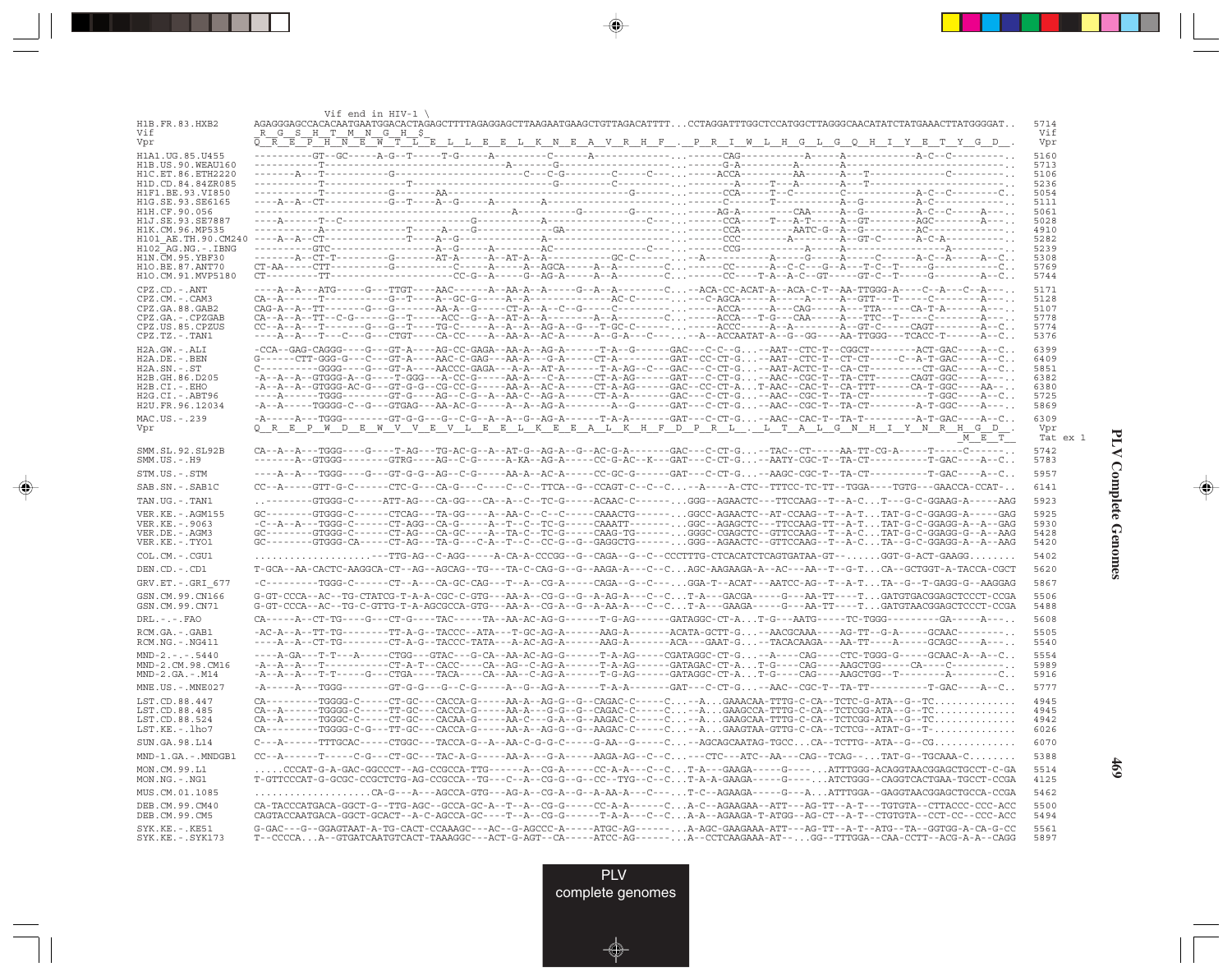PLV complete genomes

---

 $\begin{picture}(120,140)(-6.5,14.0) \put(0,0){\vector(0,1){10}} \put(15,0){\vector(0,1){10}} \put(15,0){\vector(0,1){10}} \put(15,0){\vector(0,1){10}} \put(15,0){\vector(0,1){10}} \put(15,0){\vector(0,1){10}} \put(15,0){\vector(0,1){10}} \put(15,0){\vector(0,1){10}} \put(15,0){\vector(0,1){10}} \put(15,0){\vector(0,1){10}} \put(15,0){\vector(0,1){10}}$ 

 $\begin{tabular}{c} \hline \quad \quad & \quad \quad \\ \hline \quad \quad & \quad \quad \\ \hline \end{tabular}$ 

| H1B.FR.83.HXB2<br>Vpr                   | $\ldots \ldots \ldots \ldots$ .ACTTGGGCAGGAGTGGAAGCCATAATAAGAATTCTGCAACAACTGCTGTTTATCCATTTTCAGAATTGGGTGTCGACATAGCAGAATAGGCGTT<br>. T W A G V . E A I I R I L Q Q L L F I H . F R I G C R H S R . I G V                                                                                                                                                 | 5808<br>Vpr  |
|-----------------------------------------|--------------------------------------------------------------------------------------------------------------------------------------------------------------------------------------------------------------------------------------------------------------------------------------------------------------------------------------------------------|--------------|
| Vpr                                     | normal Vpr continues                                                                                                                                                                                                                                                                                                                                   | Vpr          |
|                                         | $frameshift$ ( $ext{extn}$ T)<br>causes premature end in HXB2                                                                                                                                                                                                                                                                                          |              |
| H1A1.UG.85.U455                         |                                                                                                                                                                                                                                                                                                                                                        | 5253         |
| H1B. US. 90. WEAU160                    |                                                                                                                                                                                                                                                                                                                                                        | 5806         |
| H1C.ET.86.ETH2220<br>H1D.CD.84.84ZR085  |                                                                                                                                                                                                                                                                                                                                                        | 5199<br>5329 |
| H1F1.BE.93.VI850                        |                                                                                                                                                                                                                                                                                                                                                        | 5147         |
| H1G.SE.93.SE6165                        |                                                                                                                                                                                                                                                                                                                                                        | 5204         |
| H1H.CF.90.056<br>H1J.SE.93.SE7887       |                                                                                                                                                                                                                                                                                                                                                        | 5154<br>5121 |
| H1K.CM.96.MP535                         |                                                                                                                                                                                                                                                                                                                                                        | 5003         |
| H101 AE.TH.90.CM240                     |                                                                                                                                                                                                                                                                                                                                                        | 5375         |
| H102 AG.NG.-.IBNG<br>H1N. CM. 95. YBF30 | $\ldots \ldots \ldots \ldots \ldots \ldots$                                                                                                                                                                                                                                                                                                            | 5332         |
| H1O.BE.87.ANT70                         | --T------TATG--A--T--------CT-A------T---------C-----AT---------A--C-A------T--------AA--                                                                                                                                                                                                                                                              | 5401<br>5862 |
| H1O.CM.91.MVP5180                       |                                                                                                                                                                                                                                                                                                                                                        | 5837         |
| $CPZ$ . $CD$ . - .ANT                   |                                                                                                                                                                                                                                                                                                                                                        | 5264         |
| CPZ.CM. - . CAM3                        | $\ldots\ldots\ldots\ldots\ldots\ldots\vdots$ $\vdots$ $\vdots$ $\vdots$ $\vdots$ $\vdots$ $\vdots$ $\vdots$ $\vdots$ $\vdots$ $\vdots$ $\vdots$ $\vdots$ $\vdots$ $\vdots$ $\vdots$ $\vdots$ $\vdots$ $\vdots$ $\vdots$ $\vdots$ $\vdots$ $\vdots$ $\vdots$ $\vdots$ $\vdots$ $\vdots$ $\vdots$ $\vdots$ $\vdots$ $\vdots$ $\vdots$ $\vdots$ $\vdots$  | 5221         |
| CPZ.GA.88.GAB2                          | $\ldots\ldots\ldots\ldots\ldots\ldots\ldots\vdots$ $\vdots$ $\vdots$ $\vdots$ $\vdots$ $\vdots$ $\vdots$ $\vdots$ $\vdots$ $\vdots$ $\vdots$ $\vdots$ $\vdots$ $\vdots$ $\vdots$ $\vdots$ $\vdots$ $\vdots$ $\vdots$ $\vdots$ $\vdots$ $\vdots$ $\vdots$ $\vdots$ $\vdots$ $\vdots$ $\vdots$ $\vdots$ $\vdots$ $\vdots$ $\vdots$ $\vdots$ $\vdots$ $\$ | 5200         |
| CPZ.GA.-.CPZGAB<br>CPZ.US.85.CPZUS      | ------AG-----A-----A--T-----G--CT-A---------TT----------AT--G----C---AAT--------G-----GA--TCCTTG                                                                                                                                                                                                                                                       | 5871<br>5873 |
| $CPZ.TZ. - . TAN1$                      |                                                                                                                                                                                                                                                                                                                                                        | 5469         |
| H2A.GW.-.ALI                            | --CCTT-A-A---CCAGG-AGC-C--T-ATGCC--A----G-GCC--C--C--G--C------GCA--A---G-C-G-TCA---G-T---CAA                                                                                                                                                                                                                                                          | 6492         |
| $H2A.DE. -.BEN$                         | $\ldots\ldots\ldots\ldots\ldots\ldots\ldots$ - CCTT-A---C-CC $\ldots$ AG--AGC-C--T-A--CC--A----G-GCC--C--CG-G--C $\ldots\ldots\ldots\ldots$ -GCG--A---AAC-GCTCA--- $\ldots\ldots\ldots\ldots\ldots\ldots$                                                                                                                                              | 6502         |
| $H2A.SN.-.ST$                           | -CCTT-A---C-CCAG--GGC-C--T--G--C--A----G-GCC--CC-CT-G--C-----GCA--A--CG-C-GCTCA--G--T--TCAG                                                                                                                                                                                                                                                            | 5944         |
| H2B.GH.86.D205<br>H2B.CI.-.EHO          | $\ldots\ldots\ldots\ldots\ldots\ldots\ldots\ldots$ - CCTT------- CA. -G--AGC-C--T-A---C--C----G-GCC--C---C----C. ------GCC--T----A---CTCA--G. --T--ACAA.<br>$\ldots\ldots\ldots\ldots\ldots\ldots\ldots\ldots$ - CCTT-A-----CA-G--AGC-C--T-A-C-C--C--G-GGGCA--C--CC----C------GGG--T--C-A---CTCA--G--T--ACAA                                           | 6475<br>6473 |
| $H2G.CI.-.ABT96$                        | -CCTC-AG----CA-G--AAC-C--T-A---C-----GAG-GCT--C--CC-G--C--TC--GGA-AC---A--TGCTC---G--T--A-GG                                                                                                                                                                                                                                                           | 5818         |
| H2U.FR.96.12034                         | $\ldots\ldots\ldots\ldots\ldots\ldots\ldots\ldots$ - CCTT-A----- CA $\ldots$ -G--AGC-C--T-A---C------AG-GCAA-C--CC----C $\ldots\ldots\ldots$ -GGG--A-----G--CTCA--G $\ldots\ldots\ldots\ldots$                                                                                                                                                         | 5962         |
| MAC.US.-.239                            | $\ldots \ldots \cdot$ - CCTT-AG----CA-G--AAC-C--T-----C--C---G-GC---C--G---------GGC--A--CATC--CTC------C---CAA                                                                                                                                                                                                                                        | 6402         |
| Vpr                                     |                                                                                                                                                                                                                                                                                                                                                        | Vpr          |
| Tat                                     |                                                                                                                                                                                                                                                                                                                                                        | Tat ex1      |
| SMM.SL.92.SL92B<br>$SMM.US.-.H9$        | $\ldots\ldots\ldots\ldots\ldots\ldots\ldots$ - AATA-A---G-CA $\ldots$ -GG-AA-----T-AG--AT-A---A-GGCAT----CT-A--C--T--GCA---A--CACCC---TCA--G--T--ACAG<br>$\ldots\ldots\ldots\ldots\ldots\ldots\ldots$ - CCTT-A-----CA $\ldots$ -G--AGC-C--T-----C--C--GGG-GCA--C--C------ , , ------GG---A--CA----CTC---- , , --C---CAG , , , , , ,                    | 5835<br>5876 |
| STM.US.-.STM                            | --CCTT-A-----CA-G--AGC-C--T-AG--C--G-G-GCC--C--G--G--C------GGC--T--C--CTC---G--T---CAA                                                                                                                                                                                                                                                                | 6050         |
| SAB.SN.-.SAB1C                          | .GATCATGGGCAAACC-GGCT--A---CTG-T-TAAATATTGT-----------A-GGCTT-A---G-G---A-G-A-GG-A-A---T-TA-GCC-AAGAC-                                                                                                                                                                                                                                                 | 6243         |
| TAN.UG.-.TAN1                           | $G.\ldots\dots\ldots$ AATGGGGCACCA-TGATA-A-A-G-CT $\ldots$ .T-TAGATATTAT--GT-GG-A--GA-GGCTT-A---G-G--- $\ldots$ .--TC--TG---C--CA-GAGA--A-CT $\ldots$ .CCTTTT-AG $\ldots\dots$                                                                                                                                                                         | 6029         |
| VER. KE. - . AGM155                     | ACAGGGAAGACCC-TAGC--A-A-G-CAT-TAAGTATTATC-CT-AG-T--GA--GCT--C---G-G------C-GTG---A-----CAGG--ACA-CCCTTT-AG                                                                                                                                                                                                                                             | 6031         |
| VER.KE. - . 9063                        | ACGGGAGCCCCA-TGAC--AGA-G-CCT-TAGATACTAT--GT-GG-T--GA--GCA--C---G-T------C-TTG---T----TAGA--ACAGCCCTT--AA                                                                                                                                                                                                                                               | 6036         |
| VER.DE. - . AGM3<br>VER.KE. - . TYO1    | $G.\ldots\dots\dots$ AATCGCACTCCC-TGCTA-A-A-G-CTT-TAAATATTAT-A-T-GG-----A--GCT--C---G-G------C-GTG---A--C--CAGA--ACA-CCCTTT-AA<br>ACATGGTACTCCC-TGAT--A-A-G-CCT-CAAATATTAT--GC-AG-A---A-GGCT--C--G-G-----TC--TG------CA-GAGA--GCAGCCCTTT-AA                                                                                                            | 5534<br>5526 |
|                                         |                                                                                                                                                                                                                                                                                                                                                        | 5471         |
| COL.CM.-.CGU1                           |                                                                                                                                                                                                                                                                                                                                                        |              |
| DEN.CD. - .CD1                          | $CCACATTGGACAGAAGGACAAGTCAT---CC-CCGTCAT--ATT-C---CA---CA---GA--GAAA-A-GG-AG--- -AT---G-A--A---TTC---GAGA-GCAGA-A-A---.$                                                                                                                                                                                                                               | 5741         |
| GRV.ET. - .GRI 677                      | ACATAATACCCCATGGAAT-AGAT--GCT-CAAGTACTAT------G-T---A-GTCTA-----G-A---------TG---T---A--AGG--AG--CCTTTTTCC                                                                                                                                                                                                                                             | 5973         |
| GSN.CM.99.CN166<br>GSN.CM.99.CN71       | TCCAGATTGGACAGTGGATCAGG-AGCAAT--C-TGTGCAAT--ATTAC--C--GG-----AC---T--C---GA--C--T-A-GA---A--CTTT--C--GGTCAATTTATCA<br>TCCGGATTGGACAGTGGATCAGG-AGCAAT--C-TGTGCAAT--ATTATG-C--G-GAG----GAC-T-A--C----GA--C--T---GA-------TTC--C--ATACAAT-G-ATT--C                                                                                                        | 5621<br>5609 |
| $DRL - - - FAO$                         | $\ldots\ldots\ldots$ - A-TA-A-------- $\ldots$ C-CCAGC-T----T-C-CT-----AG-GCA--T--CT-G--- $\ldots\ldots\ldots$ --T---A--C-AGG-A--T--- $\ldots\ldots$ C-T--A $\ldots\ldots\ldots$                                                                                                                                                                       | 5698         |
| RCM.GA. - . GAB1                        | GCATA-AG------C-G--A--G--TC-GC-G--T---AG-GCCT-----C-T-----T----A---A--GC-GGG--T--G--T--AACA                                                                                                                                                                                                                                                            | 5598         |
| $RCM.NG. - . NG411$                     | -G--TA-AG-----AA----T--G----CCT-G--TA-TA--GCA--T--CT-G--C-----GCA---A---GA-GGG-----G--T--A-GA                                                                                                                                                                                                                                                          | 5633         |
| $MND-2. - - - 5440$                     | $\ldots \ldots \ldots \ldots \ldots \ldots -A-TA-A--G--\ldots \ldots$ CG-CAGC-T--CTC------T---A--GCT----C---G--C-AT---TA---A--CA-GG-A---C-T--C--ACAA                                                                                                                                                                                                   | 5647         |
| MND-2.CM.98.CM16<br>$MND-2.GA.-.M14$    |                                                                                                                                                                                                                                                                                                                                                        | 6082<br>6009 |
|                                         | --CCTT-AG----CA-G--AAC-C--T-A---C--C---GGGC---C--G--G--C------GGC--C--CAAC--CTCT-----C---CAA                                                                                                                                                                                                                                                           | 5870         |
| MNE.US.-.MNE027                         |                                                                                                                                                                                                                                                                                                                                                        |              |
| LST.CD.88.447<br>LST.CD.88.485          | AGCAGTACCGGGTCAGAGGA-AA--CCTGCATGAAAT-C--T-CC--AG-AA-TAG-GCA--C----T-----GCCTACC----CCAGCTATGC-GC--CAAGA<br>$\ldots\ldots\ldots$ AGCAGTACCGGGTCAGAGGA - -A--CCTGC $\ldots$ ATGAGAT-C--T-CC--AG-AA-TAG-GCA--C-----T--- $\ldots\ldots$ -GCCT $\ldots$ ACC----CCAGCTATGC- $\ldots$ .GC-ACAAGA $\ldots\ldots$                                              | 5050<br>5050 |
| LST.CD.88.524                           | AGCAGTACCGGGTCAGAAGA--AG-CTTGCATGAGAT-C--C-CTT-AG-TA-TAG-GCT--C-A-T-A---C-GCCTCAA----CCAG-TATGC-GC--C-AGA                                                                                                                                                                                                                                              | 5047         |
| LST.KE.-.1ho7                           | GACAGTACAGGGTCAGAAGA--AG-CCTGCATGAAAT-C--C-CCC-AG-CA-TAG-GCTT-----C-T--CC--CC-ACT----CCAGCTATGC-GC--C-AGA                                                                                                                                                                                                                                              | 6131         |
| SUN.GA.98.L14                           | GACTCTACAGGGTCAGAAAA--A---GTGTATGAGAGC---C-CTT-G--CA-TAG-GCCT----C--T---C-GCC-AT-----CTTC-TA--TCAGA--CA-AAG-GGATCA                                                                                                                                                                                                                                     | 6184         |
| MND-1.GA.-.MNDGB1                       | $\ldots \ldots \ldots$ .ACAGGGAGTGAGGAA-AG-CCTGT--GAAAT-T--T-CCT-AA--A-TAG-GCCA-T-GGG----CC-AGCTCAA------GATGGA-C-TTC-GG-AAAGA                                                                                                                                                                                                                         | 5490         |
| MON.CM.99.L1                            | CCCGGCCTGGAATGCAGACCAGG-A------C-TGTGCCATT-ATTAT-CT---TGGG-C---ACCA-C--T-A--GG--C-A---GGAA-C---TAC-----ATATGCAGAGCAAA-AAGAAGA                                                                                                                                                                                                                          | 5641         |
| MON.NG.-.NG1                            | CCCAGGGTGGAACGCAGACCAGG-A-------C-TGYGCTATT-ATTAC-CC--GCGGG-----AC-A-RA-A----GG--CA-G--GGA-------TAT--C--GCATGCCC-A--G                                                                                                                                                                                                                                 | 4243         |
| MUS.CM.01.1085                          | TCCTGATTGGACAGTGGATCAGG-GGCAAT--C-TGTGCCAT--A-TATG-T--G-GAG-----AC---TG-C----GG---------GAC--A--CTAT-----GTATAAC-G--TAA-GAGAAGA                                                                                                                                                                                                                        | 5589         |
| DEB.CM.99.CM40<br>DEB.CM.99.CM5         | AGATTGGACGGGAGAACAAGCATGGGCT---TCG--CATT-A-TAC----A---AG-T---A--A--T-A-GGT-G--CC-G---GAA-CT--CTTT--C--GGAG-G--AG-C-ACCAGA<br>AGATTGGACAGGAGAACAAGCATGGGC---GTC---AATT-A-TAT----A---AG-A---AG-A---T-GGC-T---C-G---GAA-CA--CTTC----AGAG-GG-AA-C-ACTAGG                                                                                                   | 5621<br>5615 |
| $SYK.KE. - .KE51$<br>SYK.KE. - . SYK173 | AGAAGAAACACCCACCATGGCTTGGATTAG-T-CA--CT--AT--GCAT---GCA--CA-CTTTA----T---GAA----TGCTGCA--A----C---G--G-C--AGTA--CG<br>$GACTGATTCCCCGCACAATGGCTTGGGAAAG-ACCA-- TTG-A---GG----GCA-CA-T-TTA----C---GAA--- - TGCTGCA--A----CT--AC-G-CC. G-TAT-CC.$                                                                                                         | 5676<br>6012 |

 $\blacklozenge$ 

# **PLV Complete Genomes 470 PLV Complete Genomes**

 $\Rightarrow$ 

 $\equiv$ 

 $470$ 

 $\Box$ 

<u> 1999 - 1999 - 1999 - 1999 - 1999 - 1999 - 1999 - 1999 - 1999 - 1999 - 1999 - 1999 - 1999 - 1999 - 1999 - 199</u>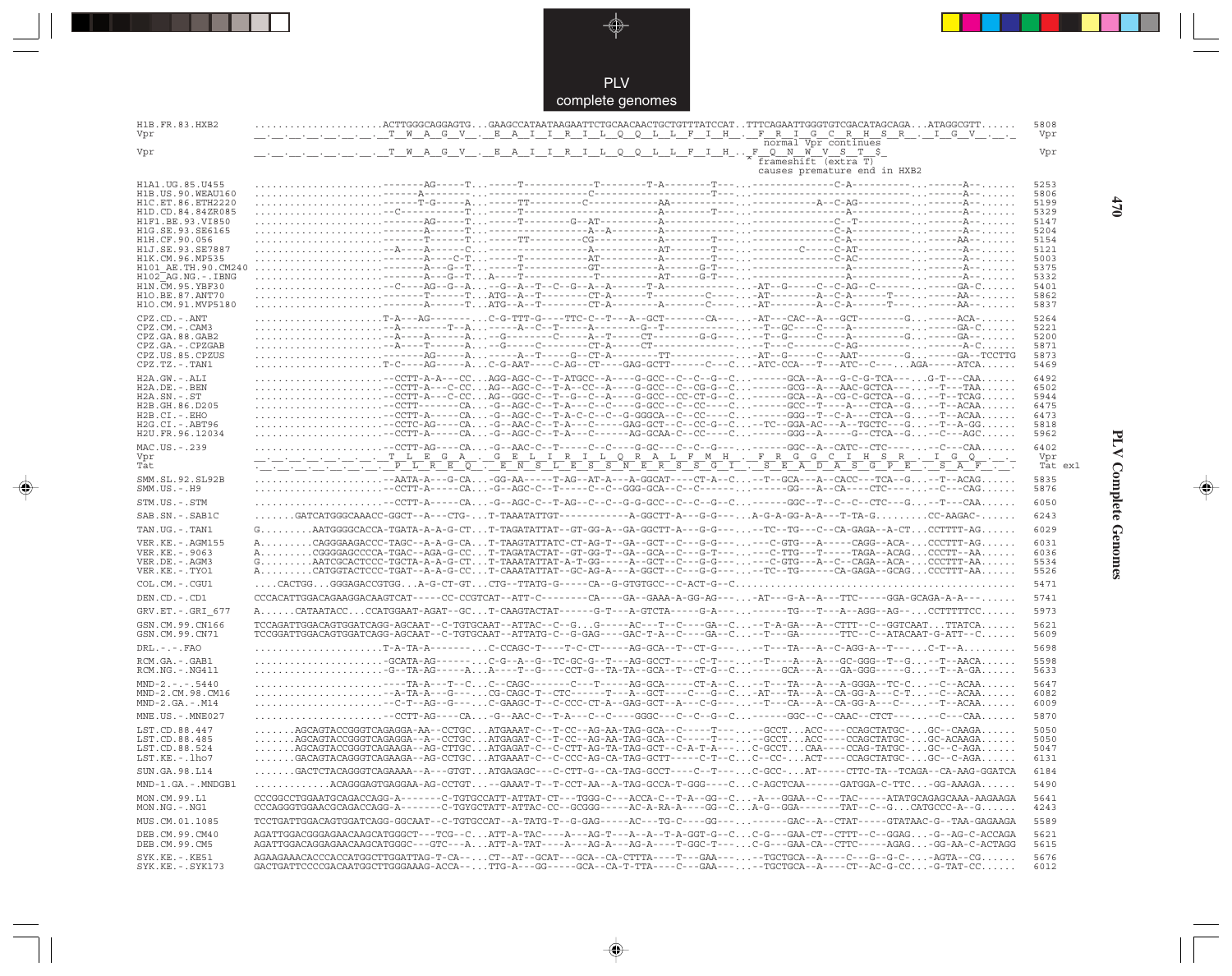|                                            | HIV-1 Vpr normal end \                                                                                                                                                                                                                                                                                                                                                                                                                                                                                     |              |
|--------------------------------------------|------------------------------------------------------------------------------------------------------------------------------------------------------------------------------------------------------------------------------------------------------------------------------------------------------------------------------------------------------------------------------------------------------------------------------------------------------------------------------------------------------------|--------------|
| H1B.FR.83.HXB2                             |                                                                                                                                                                                                                                                                                                                                                                                                                                                                                                            | 5850         |
| Vpr                                        | _.__._.TR_.__.__.__._.QRRARNGASRS\$<br>Tat exon 1 start                                                                                                                                                                                                                                                                                                                                                                                                                                                    | Vpr          |
| Tat                                        |                                                                                                                                                                                                                                                                                                                                                                                                                                                                                                            | Tat ex1      |
| H1A1. UG. 85. U455<br>H1B. US. 90. WEAU160 |                                                                                                                                                                                                                                                                                                                                                                                                                                                                                                            | 5295<br>5848 |
| H1C.ET.86.ETH2220                          |                                                                                                                                                                                                                                                                                                                                                                                                                                                                                                            | 5241         |
| H1D.CD.84.84ZR085                          |                                                                                                                                                                                                                                                                                                                                                                                                                                                                                                            | 5371         |
| H1F1.BE.93.VI850<br>H1G.SE.93.SE6165       |                                                                                                                                                                                                                                                                                                                                                                                                                                                                                                            | 5189<br>5246 |
| H1H.CF.90.056                              |                                                                                                                                                                                                                                                                                                                                                                                                                                                                                                            | 5196         |
| H1J.SE.93.SE7887<br>H1K.CM.96.MP535        |                                                                                                                                                                                                                                                                                                                                                                                                                                                                                                            | 5163<br>5045 |
| H101 AE.TH.90.CM240                        |                                                                                                                                                                                                                                                                                                                                                                                                                                                                                                            | 5417         |
| $H102-AG.NG. -.IBNG$<br>H1N. CM. 95. YBF30 |                                                                                                                                                                                                                                                                                                                                                                                                                                                                                                            | 5374<br>5440 |
| H1O.BE.87.ANT70                            |                                                                                                                                                                                                                                                                                                                                                                                                                                                                                                            | 5907         |
| H1O.CM.91.MVP5180                          | $\ldots \ldots \ldots \text{CTC-C-}\ldots \text{CTCTAACACAAGAGAGAAGAG-A---AG--AT}\ldots \text{--}\ldots \text{--}\ldots \text{--}\ldots \text{--}\ldots \text{--}\ldots \text{--}\ldots \text{--}\ldots \text{--}\ldots \text{--}\ldots \text{--}\ldots \text{--}\ldots \text{--}\ldots \text{--}\ldots \text{--}\ldots \text{--}\ldots \text{--}\ldots \text{--}\ldots \text{--}\ldots \text{--}\ldots \text{--}\ldots \text{--}\ldots \text{--}\ldots \text{--}\ldots \text{--}\ldots \text{--}\ldots \$ | 5891         |
| $CPZ$ . $CD$ . $-ANT$<br>CPZ.CM.-.CAM3     |                                                                                                                                                                                                                                                                                                                                                                                                                                                                                                            | 5282<br>5260 |
| CPZ.GA.88.GAB2                             |                                                                                                                                                                                                                                                                                                                                                                                                                                                                                                            | 5225         |
| CPZ.GA. - . CPZGAB                         |                                                                                                                                                                                                                                                                                                                                                                                                                                                                                                            | 5913         |
| CPZ.US.85.CPZUS<br>CPZ.TZ.-.TAN1           |                                                                                                                                                                                                                                                                                                                                                                                                                                                                                                            | 5921<br>5469 |
| H2A.GW.-.ALI                               |                                                                                                                                                                                                                                                                                                                                                                                                                                                                                                            | 6546         |
| $H2A.DE. -.BEN$                            |                                                                                                                                                                                                                                                                                                                                                                                                                                                                                                            | 6556         |
| $H2A.SN.-.ST$<br>H2B.GH.86.D205            |                                                                                                                                                                                                                                                                                                                                                                                                                                                                                                            | 5998<br>6529 |
| $H2B.CI.-.EHO$                             |                                                                                                                                                                                                                                                                                                                                                                                                                                                                                                            | 6527         |
| H2G.CI.-.ABT96<br>H2U.FR.96.12034          |                                                                                                                                                                                                                                                                                                                                                                                                                                                                                                            | 5872<br>6016 |
| MAC.US. - . 239                            |                                                                                                                                                                                                                                                                                                                                                                                                                                                                                                            | 6456         |
| Vpr                                        |                                                                                                                                                                                                                                                                                                                                                                                                                                                                                                            | Vpr          |
| Tat                                        |                                                                                                                                                                                                                                                                                                                                                                                                                                                                                                            | Tat ex1      |
| SMM. SL. 92. SL92B<br>$SMM.US.-.H9$        |                                                                                                                                                                                                                                                                                                                                                                                                                                                                                                            | 5889<br>5930 |
| STM.US.-.STM                               |                                                                                                                                                                                                                                                                                                                                                                                                                                                                                                            | 6104         |
| SAB.SN. - . SAB1C                          |                                                                                                                                                                                                                                                                                                                                                                                                                                                                                                            | 6333         |
| TAN.UG. - . TAN1                           |                                                                                                                                                                                                                                                                                                                                                                                                                                                                                                            | 6074         |
| VER. KE. - . AGM155                        |                                                                                                                                                                                                                                                                                                                                                                                                                                                                                                            | 6100         |
| VER. KE. - . 9063<br>VER.DE. - . AGM3      |                                                                                                                                                                                                                                                                                                                                                                                                                                                                                                            | 6105<br>5603 |
| VER.KE. - . TYO1                           |                                                                                                                                                                                                                                                                                                                                                                                                                                                                                                            | 5595         |
| COL.CM. - . CGU1                           |                                                                                                                                                                                                                                                                                                                                                                                                                                                                                                            | 5516         |
| DEN.CD. - . CD1                            |                                                                                                                                                                                                                                                                                                                                                                                                                                                                                                            | 5827         |
| GRV.ET. - . GRI 677                        |                                                                                                                                                                                                                                                                                                                                                                                                                                                                                                            | 6039         |
| GSN.CM.99.CN166<br>GSN.CM.99.CN71          | $\ldots \ldots$ GGG-GATACCCAGCAATTAGGCCCTCAAG-G-C-CC--CCC-CCA-ACAGT-ACTCTGTT-CTCATGCCGATCCTGAGCAGCCTAGGAGACCCTCAAGATATCGCATGGATGAATAG<br>$\ldots\ldots$ AGA-GGTACCCAGTAATCAGGCCCTTAAG-G-T-CC--CCC-CCA-ATAGT-ACTCTGTTCCTCATGCTGATCCTGAGCAGCCCAGAAGACCTTCAAGATACCGCATGGATGAATAG                                                                                                                                                                                                                              | 5738<br>5726 |
| $DRL$ . - . - . $FAO$                      |                                                                                                                                                                                                                                                                                                                                                                                                                                                                                                            | 5755         |
| RCM.GA.-.GAB1                              |                                                                                                                                                                                                                                                                                                                                                                                                                                                                                                            | 5646         |
| $RCM.NG. - . NG411$                        |                                                                                                                                                                                                                                                                                                                                                                                                                                                                                                            | 5681         |
| $MND-2. - - - 5440$                        |                                                                                                                                                                                                                                                                                                                                                                                                                                                                                                            | 5704         |
| MND-2.CM.98.CM16<br>$MND-2.GA.-.M14$       |                                                                                                                                                                                                                                                                                                                                                                                                                                                                                                            | 6139<br>6066 |
| MNE.US. - . MNE027                         |                                                                                                                                                                                                                                                                                                                                                                                                                                                                                                            | 5924         |
| LST.CD.88.447                              |                                                                                                                                                                                                                                                                                                                                                                                                                                                                                                            | 5122         |
| LST.CD.88.485                              |                                                                                                                                                                                                                                                                                                                                                                                                                                                                                                            | 5122         |
| LST.CD.88.524<br>LST.KE.-.lho7             | $GCRGGAACAG - C-ATCCCAACAGGAGCAGCACCAAGACCT - AT - A-G - G-CAT-CAAC-AG-CAGTG-CTAA$                                                                                                                                                                                                                                                                                                                                                                                                                         | 5119<br>6203 |
| SUN.GA.98.L14                              |                                                                                                                                                                                                                                                                                                                                                                                                                                                                                                            | 6259         |
| MND-1.GA.-.MNDGB1                          |                                                                                                                                                                                                                                                                                                                                                                                                                                                                                                            | 5541         |
| MON.CM.99.L1                               |                                                                                                                                                                                                                                                                                                                                                                                                                                                                                                            | 5751         |
| MON.NG.-.NG1                               | $\ldots$ RTTCGC-GGTACCCTYGRCTGCGACCACTAAGAG-C-CT--CCC-GGACCCA-----TCTGT-CCTCATGCAGACCCAGAGAGGCCTTTGCACCCGTCCAGATACCACCACGATGAATAGT                                                                                                                                                                                                                                                                                                                                                                         | 4364         |
| MUS.CM.01.1085                             |                                                                                                                                                                                                                                                                                                                                                                                                                                                                                                            | 5700         |
| DEB. CM. 99. CM40<br>DEB.CM.99.CM5         | $GGGTATCCT-ACATTAGGCCATTGACAGGABGAA-TT-AGA---TT--GG-C---AATAA$<br>$AGATACCCC-A-ATTAGACCCCTAACAGGAAGAA-C---GAG-TC--GG------AATAA$                                                                                                                                                                                                                                                                                                                                                                           | 5681<br>5675 |
| SYK.KE. - . KE51                           |                                                                                                                                                                                                                                                                                                                                                                                                                                                                                                            | 5706         |
| SYK.KE. - . SYK173                         |                                                                                                                                                                                                                                                                                                                                                                                                                                                                                                            | 6042         |

. . .

 $\blacklozenge$ 

 $\frac{1}{\sqrt{2}}$ 

### **PLV Complete Genomes PLV Complete Genomes**

 $\begin{picture}(20,5) \put(0,0){\line(1,0){10}} \put(15,0){\line(1,0){10}} \put(15,0){\line(1,0){10}} \put(15,0){\line(1,0){10}} \put(15,0){\line(1,0){10}} \put(15,0){\line(1,0){10}} \put(15,0){\line(1,0){10}} \put(15,0){\line(1,0){10}} \put(15,0){\line(1,0){10}} \put(15,0){\line(1,0){10}} \put(15,0){\line(1,0){10}} \put(15,0){\line(1,$ 

 $\overline{\phantom{0}}$ 

<u>a mana</u>

л

**471**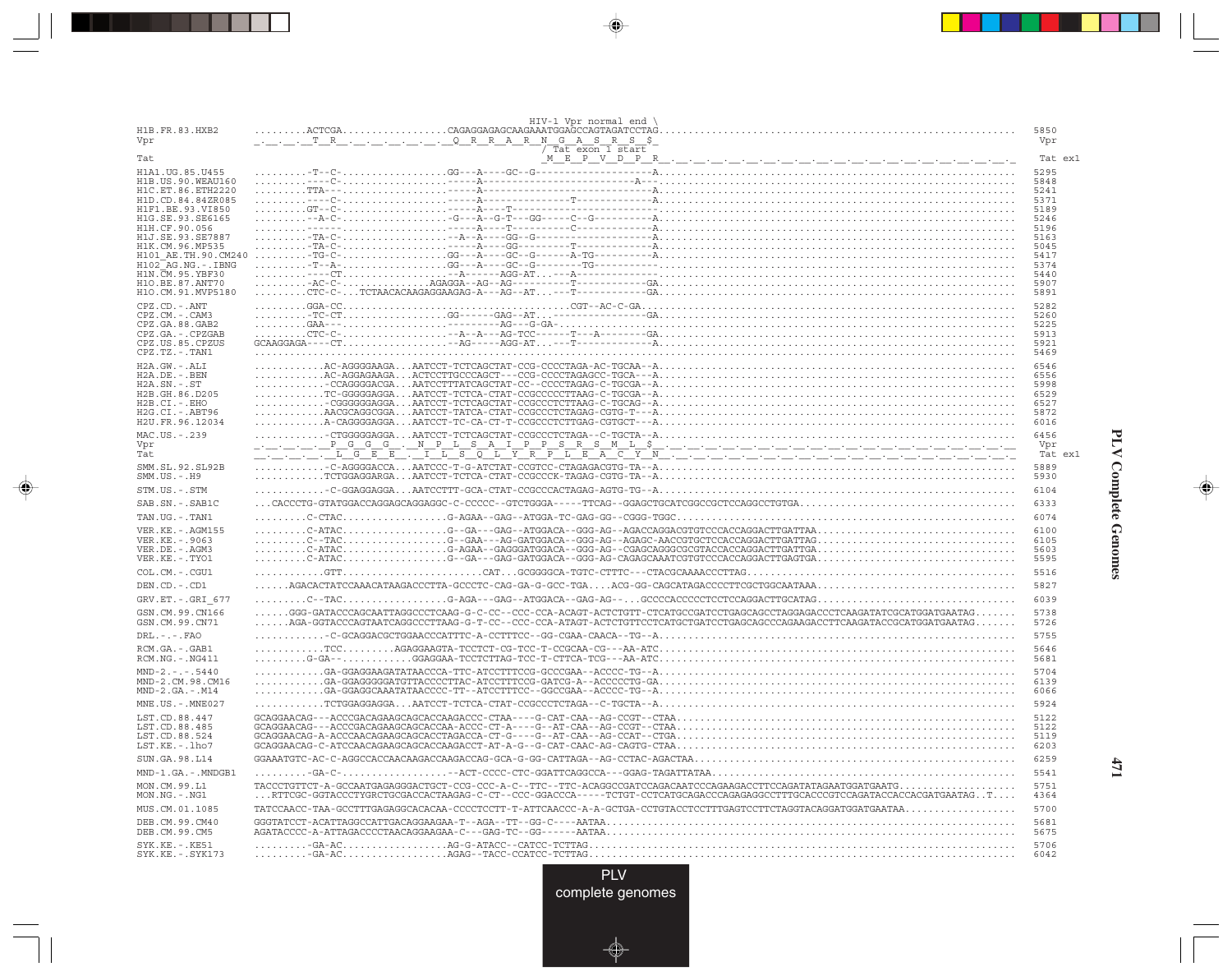

 $\Rightarrow$ 

 $\mathbb{R}$ 

| H1B.FR.83.HXB2<br>Tat ex1                | LEPWKHPGSQPKTAC. TNCYCKKCCFHCQVCFITKATatex1                                                                                                                                                                                                                                                                                  | 5955         |
|------------------------------------------|------------------------------------------------------------------------------------------------------------------------------------------------------------------------------------------------------------------------------------------------------------------------------------------------------------------------------|--------------|
| H1A1.UG.85.U455                          |                                                                                                                                                                                                                                                                                                                              | 5400         |
| H1B.US.90.WEAU160<br>H1C.ET.86.ETH2220   |                                                                                                                                                                                                                                                                                                                              | 5953<br>5345 |
| H1D.CD.84.84ZR085                        |                                                                                                                                                                                                                                                                                                                              | 5476         |
| H1F1.BE.93.VI850                         |                                                                                                                                                                                                                                                                                                                              | 5294         |
| H1G.SE.93.SE6165<br>H1H.CF.90.056        |                                                                                                                                                                                                                                                                                                                              | 5351<br>5301 |
| H1J.SE.93.SE7887                         |                                                                                                                                                                                                                                                                                                                              | 5268         |
| H1K.CM.96.MP535<br>H101 AE.TH.90.CM240   |                                                                                                                                                                                                                                                                                                                              | 5150<br>5522 |
| $H102$ AG. NG. - TBNG                    |                                                                                                                                                                                                                                                                                                                              | 5478         |
| H1N.CM.95.YBF30                          | . -T--------------T------------C--A-------A-----C -AT----------------GA-------A---C---TT-TA---C---C--AG----G                                                                                                                                                                                                                 | 5545         |
| H10.BE.87.ANT70<br>H1O.CM.91.MVP5180     | GG-GCCC--T---C-C--T----------CC-G-TCC------AT----------------GA--C---A-------T-T---------G---G---G-G-                                                                                                                                                                                                                        | 6012<br>5996 |
| CPZ.CD. - . ANT                          | -AC-CCT--A---TTA--C--TCCTGC-ACA--AGC---GC-A--C-AT--C--T--C------TGC-----T-AC-------CTC-C--C---C--A-----G                                                                                                                                                                                                                     | 5387         |
| CPZ.CM.-.CAM3                            |                                                                                                                                                                                                                                                                                                                              | 5365         |
| CPZ.GA.88.GAB2                           |                                                                                                                                                                                                                                                                                                                              | 5350         |
| CPZ.GA. - . CPZGAB<br>CPZ.US.85.CPZUS    |                                                                                                                                                                                                                                                                                                                              | 6018<br>6026 |
| $CPZ.TZ.-.TAN1$                          | TGAATCCCATAGATCCTCAGG---CA--A---G-A--------GC-GCA---G----AC----- --A--C--T--C-------A--C------------C------C--T-CG-A------                                                                                                                                                                                                   | 5593         |
| H2A.GW.-.ALI                             |                                                                                                                                                                                                                                                                                                                              | 6603         |
| H2A.DE. - .BEN                           |                                                                                                                                                                                                                                                                                                                              | 6613         |
| $H2A.SN.-.ST$<br>H2B.GH.86.D205          |                                                                                                                                                                                                                                                                                                                              | 6055<br>6586 |
| $H2B.CI.-.EHO$                           |                                                                                                                                                                                                                                                                                                                              | 6584         |
| H2G.CI.-.ABT96                           |                                                                                                                                                                                                                                                                                                                              | 5929         |
| H2U.FR.96.12034                          |                                                                                                                                                                                                                                                                                                                              | 6073         |
| MAC.US.-.239<br>Tat ex1                  |                                                                                                                                                                                                                                                                                                                              | 6513         |
| SMM.SL.92.SL92B                          |                                                                                                                                                                                                                                                                                                                              | 5946         |
| $SMM.US.-.H9$                            |                                                                                                                                                                                                                                                                                                                              | 5987         |
| STM.US.-.STM                             |                                                                                                                                                                                                                                                                                                                              | 6161         |
| SAB.SN.-.SAB1C                           |                                                                                                                                                                                                                                                                                                                              | 6393         |
| TAN.UG. - . TAN1                         | --AG-CTCCTC--GGACTTGCA-AG----TT---AC-A---ACT-A---A----T---C----GA--C----A---C--T-------C--TC-GCAG--G-G                                                                                                                                                                                                                       | 6179         |
| VER. KE. - . AGM155                      |                                                                                                                                                                                                                                                                                                                              | 6190         |
| VER.KE. - . 9063                         |                                                                                                                                                                                                                                                                                                                              | 6195         |
| VER.DE. - . AGM3<br>VER.KE. - . TYO1     |                                                                                                                                                                                                                                                                                                                              | 5693<br>5685 |
| COL.CM. - . CGU1                         |                                                                                                                                                                                                                                                                                                                              | 5586         |
|                                          | $\dots\dots\dots\dots\dots\dots\dots\dots\dots\dots\dots AG-cG--AATGA--A---GG----GGC-------------C--T--GC-A--C--TC-TT----G$                                                                                                                                                                                                  |              |
| DEN.CD. - .CD1                           | --CC----C-A--CA-----C------C-C---GCT-AC--------T-G--C--TC--CA-----G                                                                                                                                                                                                                                                          | 5895         |
| GRV.ET. - .GRI 677                       | . - - - ATT-CAAC-A---ACT-AT--A---------C----A--C--T-A---C--TG-GC----C---C-GCAG--G-G                                                                                                                                                                                                                                          | 6117         |
| GSN.CM.99.CN166<br>GSN.CM.99.CN71        | AGACCCGGAAGAGTGTCTCT-GCCCAA----C---G------GCGGC---CGCC--CC-G--CT-TGC-------C--C--G------GC-C----C--T--GT-G--C--TC---GG--G-G<br>$\ldots\ldots\text{AGACCGGCGCAGAGTGTCTTT-GCCTAAG---C-A--G---A--GCCGC---A--C--CC-G--C\ldots\ldots\text{T-TGC-----C---G---G--GCT-------C----G--G---C---T--GT-----TC---G--G--G--G--G--G--G--G-.$ | 5861<br>5849 |
| DRL.-.-.FAO                              |                                                                                                                                                                                                                                                                                                                              | 5812         |
| RCM.GA. - . GAB1                         |                                                                                                                                                                                                                                                                                                                              | 5709         |
| RCM.NG. - . NG411                        |                                                                                                                                                                                                                                                                                                                              | 5744         |
| $MND-2. - - - 5440$                      |                                                                                                                                                                                                                                                                                                                              | 5761         |
| MND-2.CM.98.CM16                         |                                                                                                                                                                                                                                                                                                                              | 6196         |
| $MND-2.GA.-.M14$                         |                                                                                                                                                                                                                                                                                                                              | 6123         |
| $MNE . US . - . MNE027$                  |                                                                                                                                                                                                                                                                                                                              | 5981         |
| LST.CD.88.447                            |                                                                                                                                                                                                                                                                                                                              | 5200         |
| LST.CD.88.485<br>LST.CD.88.524           |                                                                                                                                                                                                                                                                                                                              | 5200<br>5197 |
| LST.KE.-.lho7                            |                                                                                                                                                                                                                                                                                                                              | 6281         |
| SUN.GA.98.L14                            |                                                                                                                                                                                                                                                                                                                              | 6334         |
| MND-1.GA.-.MNDGB1                        |                                                                                                                                                                                                                                                                                                                              | 5643         |
| MON.CM.99.L1                             | .ATGGAACCTGTTGACCCAGACT--CCCAAAGAAC-A--C--CCC-GCAACC--ACGC--AC----- -T--C---T-----G-GTT----------C--T--GA----C--C------G                                                                                                                                                                                                     | 5876         |
| $MON.NG. - . NG1$                        | GCAASGATAGTGAACCCAGC-T--CCC---GA-C------CTC-GCGACA--GCTC--CC-G----A---C---T---C--G-TT---GC-C-G--CY-T--G----C--C-CCA-----G                                                                                                                                                                                                    | 4489         |
| MUS.CM.01.1085                           | TGGATCCATCAGTAGAGGAGT-GCCAAAGGAAC-A-GA--G--TGCCGCA--GGCC--GC-------ATC-----TC---------GCT--------GT-C-C-----TCA--AG-----                                                                                                                                                                                                     | 5824         |
| DEB.CM.99.CM40<br>DEB.CM.99.CM5          | .CCTTTCACCTTTGCTTCAGA-G---AG-ATAG-T-CATTT-A-GAAAGAG----T--AC-CCACC--GC---TATG--C---GCC--CATTC-A-------GC-G-----T---CA---G-G.<br>CCTCTCTTTTACATCATAGA-G--AGAAATAG-T-CATTCAAGGAAACAG----T--AC-CCA-C-T-----TATG--C---GCC---ACTA-G-------GC-G--C--T--GCA-----G                                                                   | 5804<br>5798 |
| $SYK.KE. - .KE51$<br>$SYK.KE. - .SYK173$ | AAG-A-CATTC-T--AG-AAGGA--ACC---AC-A----AT--A----T---C-----C-------A---------GC<br>-----C-TCA---G-G                                                                                                                                                                                                                           | 5803<br>6139 |

 $\blacklozenge$ 

**PLV Complete Genomes 472 PLV Complete Genomes** 

 $\Rightarrow$ 

 $\overline{\phantom{0}}$ 

 $472$ 

 $\blacksquare$ 

<u> 1900 - 1911 - 1911 - 1911 - 1911 - 1911 - 1911 - 1911 - 1911 - 1911 - 1911 - 1911 - 1911 - 1911 - 1911 - 191</u>

- 1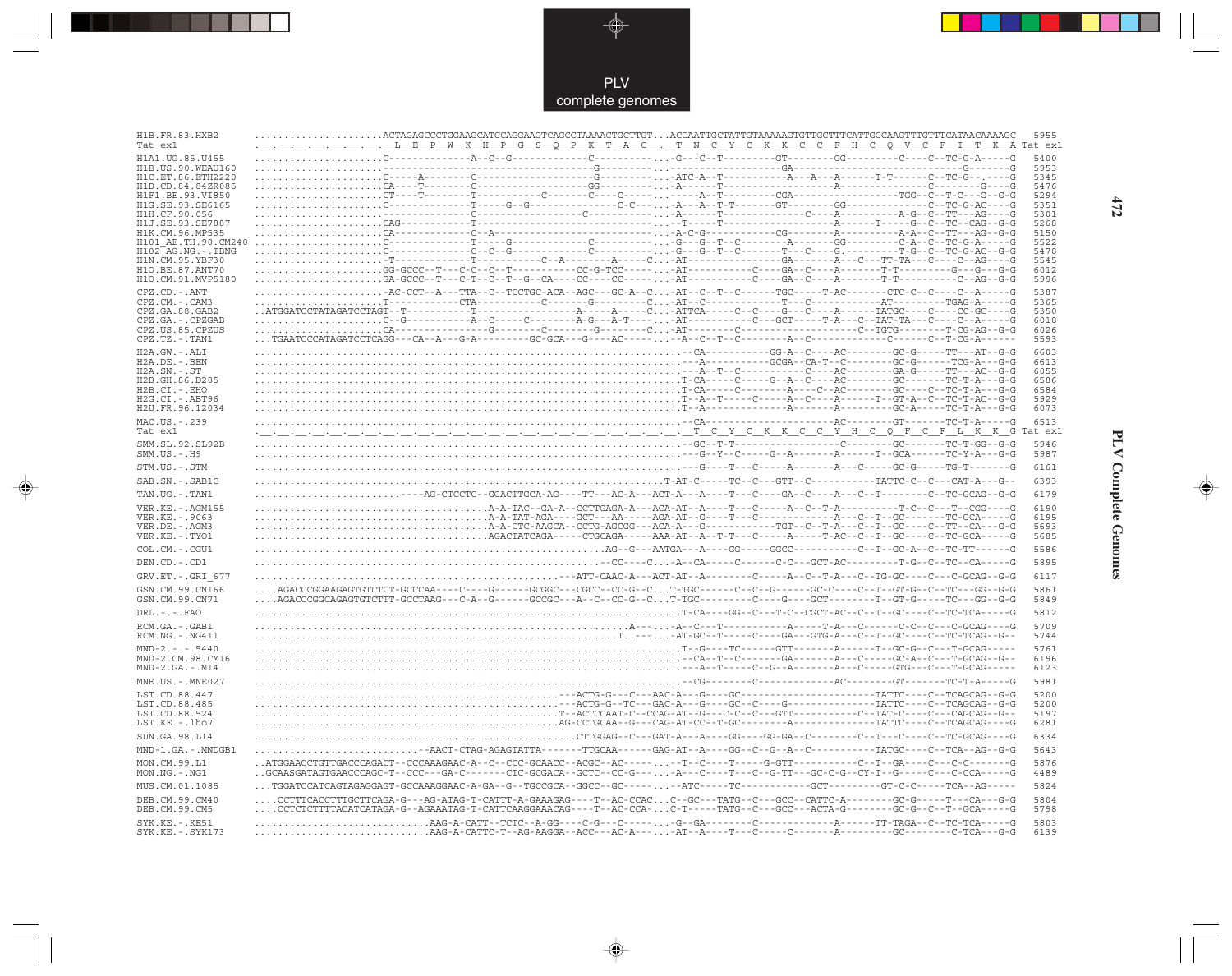|                                            | /Rev exon 1 start                                                                                                                                                                                                         |  | Tat, Rev exon $1 \setminus$ intron                                                |                    |
|--------------------------------------------|---------------------------------------------------------------------------------------------------------------------------------------------------------------------------------------------------------------------------|--|-----------------------------------------------------------------------------------|--------------------|
| H1B.FR.83.HXB2<br>Tat ex1                  |                                                                                                                                                                                                                           |  |                                                                                   | 6052<br>Tat ex1    |
| Rev ex1                                    |                                                                                                                                                                                                                           |  |                                                                                   | Rev ex1            |
| H1A1. UG. 85. U455<br>H1B. US. 90. WEAU160 |                                                                                                                                                                                                                           |  |                                                                                   | 5498<br>6050       |
| H1C.ET.86.ETH2220                          |                                                                                                                                                                                                                           |  |                                                                                   | 5461               |
| H1D.CD.84.84ZR085<br>H1F1.BE.93.VI850      |                                                                                                                                                                                                                           |  |                                                                                   | 5573<br>5398       |
| H1G.SE.93.SE6165                           |                                                                                                                                                                                                                           |  |                                                                                   | 5455               |
| H1H.CF.90.056<br>H1J.SE.93.SE7887          |                                                                                                                                                                                                                           |  |                                                                                   | 5398<br>5371       |
| H1K.CM.96.MP535                            |                                                                                                                                                                                                                           |  |                                                                                   | 5254               |
| H101 AE.TH.90.CM240<br>H102 AG.NG.-.IBNG   |                                                                                                                                                                                                                           |  |                                                                                   | 5620<br>5582       |
| H1N.CM.95.YBF30                            |                                                                                                                                                                                                                           |  |                                                                                   | 5645               |
| H1O.BE.87.ANT70<br>H1O.CM.91.MVP5180       | $T-G - A-------------------------AG--\ldots.\\-GG-C-GCTGCT--A\ldots.\\AGC\ldots.\\CA-CAGA---A--A---C--G--C-----------------.\\CAGA--A--C--G--C----------------------------\\$                                             |  |                                                                                   | 6103<br>6090       |
| CPZ.CD. - . ANT                            |                                                                                                                                                                                                                           |  |                                                                                   | 5490               |
| $CPZ.CM. - . CAM3$                         |                                                                                                                                                                                                                           |  |                                                                                   | 5465               |
| CPZ.GA.88.GAB2<br>CPZ.GA. - . CPZGAB       |                                                                                                                                                                                                                           |  |                                                                                   | 5447<br>6118       |
| CPZ.US.85.CPZUS                            |                                                                                                                                                                                                                           |  |                                                                                   | 6134               |
| CPZ.TZ.-.TAN1                              |                                                                                                                                                                                                                           |  |                                                                                   | 5693               |
| $H2A.GW. - .ALI$                           |                                                                                                                                                                                                                           |  |                                                                                   | 6693<br>6703       |
| H2A.DE. - .BEN<br>$H2A.SN.-.ST$            |                                                                                                                                                                                                                           |  |                                                                                   | 6145               |
| H2B.GH.86.D205                             |                                                                                                                                                                                                                           |  |                                                                                   | 6670               |
| H2B.CI.-.EHO<br>H2G.CI. - . ABT96          |                                                                                                                                                                                                                           |  |                                                                                   | 6668<br>6016       |
| H2U.FR.96.12034                            |                                                                                                                                                                                                                           |  |                                                                                   | 6157               |
| MAC.US.-.239                               |                                                                                                                                                                                                                           |  |                                                                                   | 6603               |
| Tat ex1<br>Rev ex1                         |                                                                                                                                                                                                                           |  |                                                                                   | Tat ex1<br>Rev ex1 |
| SMM.SL.92.SL92B<br>$SMM.US. - . H9$        |                                                                                                                                                                                                                           |  |                                                                                   | 6030<br>6071       |
| STM.US.-.STM                               |                                                                                                                                                                                                                           |  |                                                                                   | 6245               |
| SAB.SN.-.SAB1C                             | -C-------TCG----TATGTCCCT-G--CA---AGAGCTTCT-AGAAGATTT-G---A-TCAAGT-TCTCT-C-CA-C--GTA                                                                                                                                      |  |                                                                                   | 6477               |
| TAN.UG. - . TAN1                           |                                                                                                                                                                                                                           |  | ----A-----CATGTCTCT-G-ATC---AGA-CTAAG-AGAA----TCA-A-----GAA-CT-G-----C----------  | 6266               |
| VER. KE. - . AGM155                        |                                                                                                                                                                                                                           |  |                                                                                   | 6274               |
| VER.KE. - . 9063                           | $-{\tt C---TG-TA---\texttt{CATGCCCCT-G-ACC---}\dots\texttt{AGAACA-AA-AA-AA-AC}\xspace.$                                                                                                                                   |  |                                                                                   | 6279               |
| VER.DE. - . AGM3<br>VER.KE.-.TYO1          |                                                                                                                                                                                                                           |  |                                                                                   | 5777<br>5769       |
| COL.CM. - . CGU1                           |                                                                                                                                                                                                                           |  |                                                                                   | 5637               |
| DEN.CD. - .CD1                             |                                                                                                                                                                                                                           |  |                                                                                   | 6006               |
| GRV.ET. - . GRI 677                        |                                                                                                                                                                                                                           |  |                                                                                   | 6201               |
| GSN.CM.99.CN166<br>GSN.CM.99.CN71          | AC----TC-T---CTCCATG-C-GATCA--C-AGAGGA-A----C--A----ACAG-ACCTGATCCT--CGT-T-GTC-A-TCAAGACTCTG--T--GTCC-GTA-<br>AC----TC-T---CT-CATG-C-GATCC--C-A-CGGA--A--TC-GA-----TCAG-ACCTGCTCCT--CGT-C-GAC-A-TCAAGAC-CTAT-C-AATCC-GTA- |  |                                                                                   | 5967<br>5955       |
| $DRL - - -$ . $FAO$                        | ------G--ACGT---AATGTC-GC-G--CC---A--A--ACCGCCA-CGTGGTTTCAAGAGTATCTGAGAC-GGT-ACA-G-CTGTGGCAAG----                                                                                                                         |  |                                                                                   | 5909               |
| RCM.GA. - . GAB1                           |                                                                                                                                                                                                                           |  |                                                                                   | 5800               |
| $RCM.NG. - . NG411$                        |                                                                                                                                                                                                                           |  |                                                                                   | 5844               |
| $MND-2. - - - 5440$                        |                                                                                                                                                                                                                           |  |                                                                                   | 5860               |
| MND-2.CM.98.CM16<br>$MND-2.GA.-.M14$       | ------AG-ACAT---CATGCCT-C-GAAAC--GAGATCTA--CAGAGA-T--T-GAAAAA-TATCAGAAG--AGT--AG-G-CTGTGGGAAG-------<br>$\verb T---G--ACAT--CATGTCT-C-GAACC--GAGAACT--G-AGAGA-T--T-GGAAAA-TATCACAGG--AGT-AGCTGTGGGAAG---$                 |  |                                                                                   | 6296<br>6222       |
| MNE.US.-.MNE027                            |                                                                                                                                                                                                                           |  |                                                                                   | 6071               |
| LST.CD.88.447                              |                                                                                                                                                                                                                           |  |                                                                                   | 5287               |
| LST.CD.88.485                              | A-----G--ACGA---TATGTCC-C-G-A-----AGAA--GTT-CCCAGGTATTTGAAG--A-GCAAGA--CTGTGG-CGG-----G                                                                                                                                   |  |                                                                                   | 5287               |
| LST.CD.88.524<br>LST.KE.-.lho7             | $G---G---ACGG---TATGTCC-C-G-ACC---\ldots\ldots\ldots\ldots G-A--GTT-CCTACATA-TT\ldots\ldots\ldots\ldots\ldots GAAAC-G-GCAGGA--CTGTGG-CAG---AA\ldots\ldots\ldots\ldots\ldots\ldots\ldots\ldots$                            |  |                                                                                   | 5284<br>6368       |
| SUN.GA.98.L14                              |                                                                                                                                                                                                                           |  |                                                                                   | 6418               |
| MND-1.GA.-.MNDGB1                          | T-----A--AAGG--CCATGTCT-C-G-AAAC-TGTA-C-G---CTAA-A-GA--TA-CTGG-AG-GGT-AAGAAGCTAT-CGAAG------                                                                                                                              |  |                                                                                   | 5736               |
| MON.CM.99.L1                               |                                                                                                                                                                                                                           |  |                                                                                   | 5976               |
| $MON.NG. - . NG1$<br>MUS.CM.01.1085        | $AC-T--A--A----------GGCCGAAA---G. \ldots. -GC--CC-AGA---CT-CGATTGGCGA--G--GCT----G-A-AA--CGGG-GTCA------G. \ldots. \ldots. \ldots.$                                                                                      |  | ------CGTTTCA-A-A--GATCGA--GCT-A-TCG.--CCTGCCGAGCCATTC-GATCCTGTA-AAA--A-GT--GTAGC | 4592<br>5920       |
| DEB.CM.99.CM40                             | TC---G--T--------CCACGC-G-A---AGAGGAAGTGCA--A--GA-TACACG-CAGCTGCTGAA---A-TCAG-C-G-TCAAGA-T-TGT-CCAG--C-GTA-                                                                                                               |  |                                                                                   | 5913               |
| DEB.CM.99.CM5                              |                                                                                                                                                                                                                           |  |                                                                                   | 5898               |
| $SYK.KE. - .KE51$<br>SYK.KE. - . SYK173    | -----G--AA-A----T-C--G---GAAA----A---ACGC-AGAACAACTGCTGAGGACTT-GCTG-G---AGCT-AA-AACT-G----<br>A--G--A---A-T----C---ACCA-G-AA-C--GCAGCT--C--TAT-T--G-GG-T-A-AGCGC-C-T-CAGG-------                                          |  |                                                                                   | 5894<br>6221       |

<u>a shekara ta 1989</u>

 $\overrightarrow{\phantom{a}}$ 

 $\frac{\displaystyle \frac{\displaystyle \mathrm{d}}{\displaystyle \mathrm{d}}}{\displaystyle \frac{\displaystyle \mathrm{d}}{\displaystyle \mathrm{d}}}{\displaystyle \mathrm{d}}$ 

### **PLV Complete Genomes PLV Complete Genomes**

 $\begin{picture}(20,5) \put(0,0){\line(1,0){10}} \put(15,0){\line(1,0){10}} \put(15,0){\line(1,0){10}} \put(15,0){\line(1,0){10}} \put(15,0){\line(1,0){10}} \put(15,0){\line(1,0){10}} \put(15,0){\line(1,0){10}} \put(15,0){\line(1,0){10}} \put(15,0){\line(1,0){10}} \put(15,0){\line(1,0){10}} \put(15,0){\line(1,0){10}} \put(15,0){\line(1,$ 

 $\equiv$ 

 $\Box$ 

▁▏▁▊▊▏

 $\mathbf{I}$ 

**473**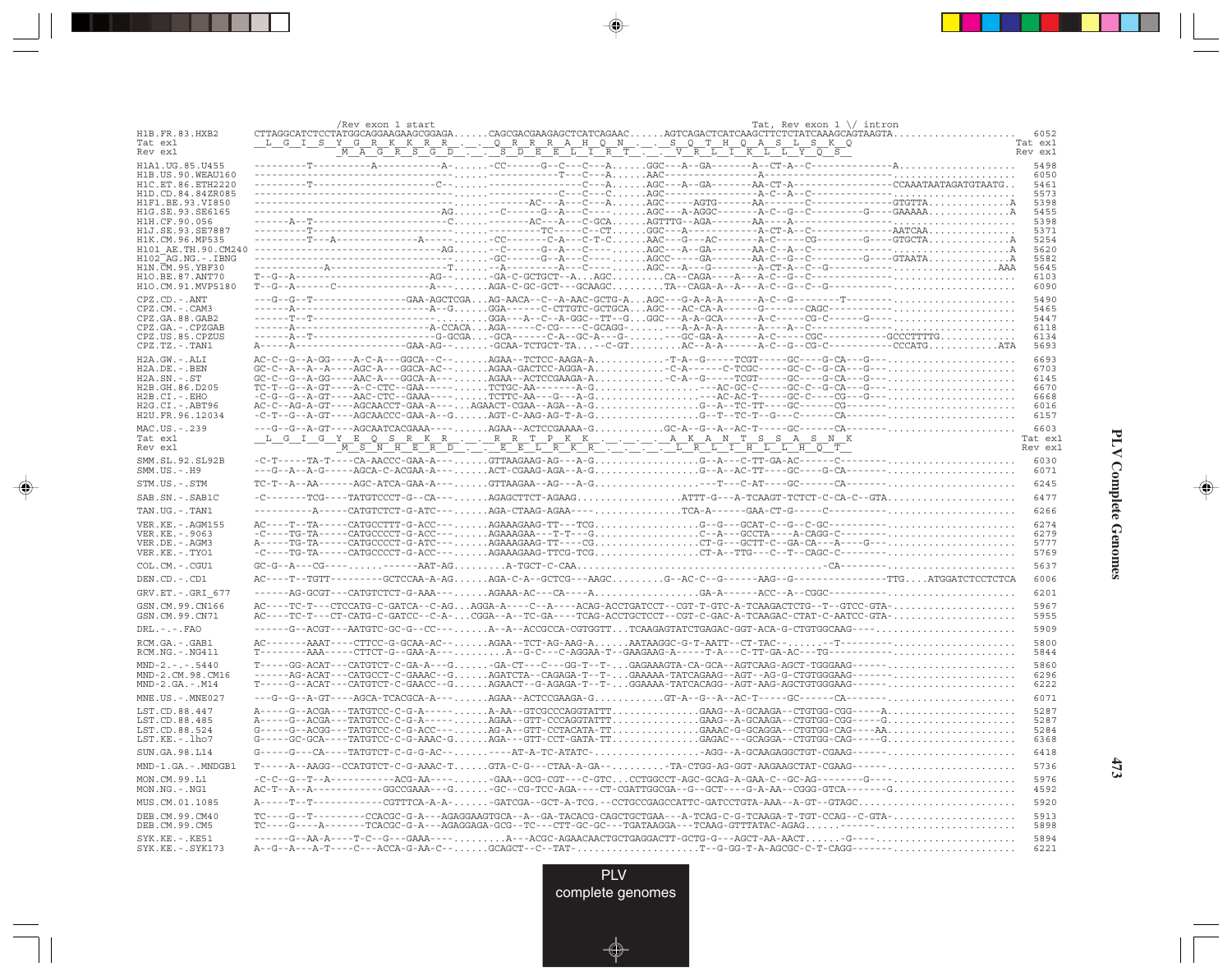

 $\overrightarrow{\mathbf{\P}}$ 

 $\begin{tabular}{c} \hline \quad \quad & \quad \quad \\ \hline \quad \quad & \quad \quad \\ \hline \end{tabular}$ 

| H1B.FR.83.HXB2                               | / Vpu start (ACG start codon in HXB2)<br>$\ldots$ GTACATGTAACGCAACCT $\ldots$ ATACCAATAGTAGCAATAGTAGCATTAGTAGTAGCAATAATAATAGCA $\ldots$ ATAGTTGTGTCGTAGTAATCATAGAA $\ldots\ldots$ TAT $\ldots\ldots$ AGGAAAATAT                                                                                                                                                                                                                  | 6161         |
|----------------------------------------------|----------------------------------------------------------------------------------------------------------------------------------------------------------------------------------------------------------------------------------------------------------------------------------------------------------------------------------------------------------------------------------------------------------------------------------|--------------|
| Vpu                                          | <u> T_Q_P_, _I_P_I_V_A_I_V_A_L_V_V_A_I_I_I_A_, _I_V_V_W_S_I_V_I_I_E_, _, _Y_, _, _R_K_I_</u>                                                                                                                                                                                                                                                                                                                                     | Vpu          |
| H1A1.UG.85.U455                              | TTA-CTT------T-AC----T-GGA---CTGG------AC--GGC-GA--------C---CT----------A------A-T------GGT--------AAA-AA---T-GC                                                                                                                                                                                                                                                                                                                | 5612         |
| H1B. US. 90. WEAU160<br>H1C.ET.86.ETH2220    |                                                                                                                                                                                                                                                                                                                                                                                                                                  | 6159<br>5573 |
| H1D.CD.84.84ZR085                            |                                                                                                                                                                                                                                                                                                                                                                                                                                  | 5682         |
| H1F1.BE.93.VI850<br>H1G.SE.93.SE6165         |                                                                                                                                                                                                                                                                                                                                                                                                                                  | 5510<br>5567 |
| H1H.CF.90.056                                |                                                                                                                                                                                                                                                                                                                                                                                                                                  | 5504         |
| H1J.SE.93.SE7887<br>H1K.CM.96.MP535          |                                                                                                                                                                                                                                                                                                                                                                                                                                  | 5483<br>5363 |
| H101 AE.TH.90.CM240<br>$H102-AG.NG. - .IBNG$ |                                                                                                                                                                                                                                                                                                                                                                                                                                  | 5732<br>5694 |
| H1N.CM.95.YBF30                              |                                                                                                                                                                                                                                                                                                                                                                                                                                  | 5745         |
| H10.BE.87.ANT70<br>H1O.CM.91.MVP5180         | ACGC---T---T-A--GGGACC-GC--------A--ATTA-TAGT-CTTTGC-GT-T---AATG--A--T-A---GGGT-TA-TC-T-G-A-----TTAG--CA-A<br>$\ldots \ldots \ldots \textsf{ACGC-G-T--T-AA}\ldots \textsf{GAGAACC-GC---CT--A---A--T---AGT-CTTTTGTGTC-T---AAT\ldots \textsf{G--C---A-A---TGT-TAACC-T-G-ATT\ldots \ldots \ldots \ldots \ldots \textsf{TT-G-GC}$                                                                                                    | 6209<br>6193 |
| CPZ.CD. - . ANT                              | $\ldots\ldots$ - TCT---T-ACTAA- $\ldots\ldots$ -- TTT $\ldots\ldots\ldots\ldots\ldots$ . GAGTAT-CTTTTC-TGCCT-TAGT $\ldots$ -----AC-A---ATT--CTGT--ACCTAT-CTCTATA-GCTTTAT-AA-T-TATA                                                                                                                                                                                                                                               | 5590         |
| CPZ.CM.-.CAM3                                | ACTTC-----CT-T--T-A--TGGGA-CA-A---GCT--A-T-GTA---G-A---A---T--T----T--T--A-CC---GGG----CTT-T-A---G-GG--A---GG-A                                                                                                                                                                                                                                                                                                                  | 5577         |
| CPZ.GA.88.GAB2<br>CPZ.GA. - . CPZGAB         | TCCC-TCT-T-T-T-T-T-CATGTGGGT-GCTA---G-C--A-T-G-A---GTACTCTTT--G-T---AAT-----GGT--T-T--GGA--CTCTGTCTATA-AAGGTGG-AA-G-CACA<br>$\ldots\ldots\ldots\ldots$ T-T-ACT-TG $\ldots$ T--GTCGGCT---TTC-CA--TT-G---GCT-- $\ldots\text{--TGC-TGGAAC}\ldots\text{--TTC-A-A---GGATACA-T--T-A-TGG}\ldots$ GGA---AGAAGGTAT----G-C                                                                                                                 | 5572<br>6225 |
| CPZ.US.85.CPZUS                              | $\ldots\ldots\ldots\lnot\text{CT-TT--TTAA-}\ldots\lnot\text{GGTTTGA-A--GTT--A-------G-A--A-GGT--TT----T--}\ldots\ldots\lnot\text{GA-AA-C---GGAC----TGCT--GTG\ldots\ldots\lnot\text{GGAGACAA-TA----A-------G-A---A-GGT---T----}\ldots\lnot\text{G-AA-C---GGAC----TGCT--CTG\ldots\ldots\lnot\text{GGAGAC-A-------A--------}-}\ldots\lnot\text{G-A-C-----GGAC----------------------------}\ldots\lnot\text{G-A-C------------------$ | 6244         |
| CPZ.TZ.-.TAN1<br>H2A.GW.-.ALI                | AAAA--GTA--GGGAAGTGTGTCA-CTAATG-CA---GC--TC-TTGTA--T--C-GATTT-----GGG-G-GGCT-GC-AATAGGT----GT--A-G-AG-G-GTT-GA-A                                                                                                                                                                                                                                                                                                                 | 5805<br>6693 |
| H2A.DE. - .BEN                               |                                                                                                                                                                                                                                                                                                                                                                                                                                  | 6703         |
| $H2A.SN.-.ST$<br>H2B.GH.86.D205              |                                                                                                                                                                                                                                                                                                                                                                                                                                  | 6145<br>6670 |
| H2B.CI.-.EHO                                 |                                                                                                                                                                                                                                                                                                                                                                                                                                  | 6668         |
| $H2G.CI.-.ABT96$<br>H2U.FR.96.12034          |                                                                                                                                                                                                                                                                                                                                                                                                                                  | 6016<br>6157 |
| MAC.US.-.239                                 |                                                                                                                                                                                                                                                                                                                                                                                                                                  | 6603         |
| SMM.SL.92.SL92B                              |                                                                                                                                                                                                                                                                                                                                                                                                                                  | 6030         |
| $SMM.US.-.H9$                                |                                                                                                                                                                                                                                                                                                                                                                                                                                  | 6071         |
| STM.US.-.STM                                 |                                                                                                                                                                                                                                                                                                                                                                                                                                  | 6245         |
| SAB.SN.-.SAB1C                               |                                                                                                                                                                                                                                                                                                                                                                                                                                  | 6477         |
| TAN.UG. - . TAN1<br>VER. KE. - . AGM155      |                                                                                                                                                                                                                                                                                                                                                                                                                                  | 6266<br>6274 |
| VER.KE. - . 9063                             |                                                                                                                                                                                                                                                                                                                                                                                                                                  | 6279         |
| VER.DE. - . AGM3<br>VER.KE. - . TYO1         |                                                                                                                                                                                                                                                                                                                                                                                                                                  | 5777<br>5769 |
| COL.CM. - . CGU1                             |                                                                                                                                                                                                                                                                                                                                                                                                                                  | 5637         |
| DEN.CD. - .CD1                               | TCAC-GAT-T---GCTTTT-AATA--CATT--TTGCTT-G-TTGTTATA-T--TA-TATT-C-G-G----TTCTTGACCCATA--ATGC-TAAG----AGTT-GGACCAATAGAATACGTTTGCT-GG                                                                                                                                                                                                                                                                                                 | 6134         |
| GRV.ET. - . GRI 677                          |                                                                                                                                                                                                                                                                                                                                                                                                                                  | 6201         |
| GSN.CM.99.CN166                              | .GTA-GGCA-GCATCCT-C----G-TTGGTGGTGGGGTGCTGCTATTATA-CCT-CA-A-ATCTTTGT---GCGC-TCTTGCTCTC--CTTAGCTT--G-T-AG-                                                                                                                                                                                                                                                                                                                        | 6071         |
| GSN.CM.99.CN71                               | GTA-GGCA-GAGTGCT-C---TC-CTGGTGGTGGGGGGCTGCT-T-ATA-CCT--A-A-AT-T-TGCT--GCA--CTTTGCTCTC--CTTGGCGT--G-C-AG-                                                                                                                                                                                                                                                                                                                         | 6059         |
| $DRL - - -$ . FAO<br>RCM.GA. - . GAB1        |                                                                                                                                                                                                                                                                                                                                                                                                                                  | 5909<br>5899 |
| RCM.NG. - . NG411                            | . TGG-G-GCCCTGG-CTAGTA-TGCTT-TAG---CTC-GCT-A-AAGG-TT--A-AGATCTTT----T-CA---ATTAAAGGAA-ATAGAAT-A--T--G.<br>-GTCCTGGTCT---C-TGCTT-TAG-TGCT--GCTTATAAGG-GA-A-GAGATATA--TAG-GAAG-TTTTATTTGTAGAGTTTAT--A---TAGA                                                                                                                                                                                                                       | 5945         |
| $MND-2. - - - 5440$                          |                                                                                                                                                                                                                                                                                                                                                                                                                                  | 5860         |
| MND-2.CM.98.CM16<br>$MND-2.GA.-.M14$         |                                                                                                                                                                                                                                                                                                                                                                                                                                  | 6296<br>6222 |
| MNE.US. - . MNE027                           |                                                                                                                                                                                                                                                                                                                                                                                                                                  | 6071         |
| LST.CD.88.447                                |                                                                                                                                                                                                                                                                                                                                                                                                                                  | 5287         |
| LST.CD.88.485                                |                                                                                                                                                                                                                                                                                                                                                                                                                                  | 5287<br>5284 |
| LST.CD.88.524<br>LST.KE.-.lho7               |                                                                                                                                                                                                                                                                                                                                                                                                                                  | 6368         |
| SUN.GA.98.L14                                |                                                                                                                                                                                                                                                                                                                                                                                                                                  | 6418         |
| MND-1.GA.-.MNDGB1                            |                                                                                                                                                                                                                                                                                                                                                                                                                                  | 5736         |
| MON.CM.99.L1                                 | -GAATTATTGGTGGTC-C-G-T-GC-A--ACTTAC-GCC-G--CCTCATAGCCC-CCCCGTAG-AGCTTGGGCTTGGTGGCGATAT---AAAATC-CT--G-GG-                                                                                                                                                                                                                                                                                                                        | 6082         |
| MON.NG.-.NG1<br>MUS.CM.01.1085               | -GAAT-CCTATTGG----C---CA--TCT--TTGGTGTG-T--T-TGCTTT--GC-C-TTGCACCC-ATACCTTCTCTATCAGTCTT-T-AGG<br>GAACTATTGGTATT---C---TG-CA-T---A--GGC--CTACTTTGTG--T-C-A-A-TTG--T-T--GT-AGCTT-CCAAAGGT--TGT-AGC                                                                                                                                                                                                                                 | 4686<br>6017 |
| DEB.CM.99.CM40                               |                                                                                                                                                                                                                                                                                                                                                                                                                                  | 5913         |
| DEB.CM.99.CM5                                |                                                                                                                                                                                                                                                                                                                                                                                                                                  | 5898         |
| $SYK.KE. - .KE51$                            |                                                                                                                                                                                                                                                                                                                                                                                                                                  | 5894         |
| $SYK.KE. - .SYK173$                          |                                                                                                                                                                                                                                                                                                                                                                                                                                  | 6221         |

 $\blacklozenge$ 

## **PLV Complete Genomes**

 $\Rightarrow$ 

 $\equiv$ 

 $474$ 

 $\Box$ 

T E EI

- 1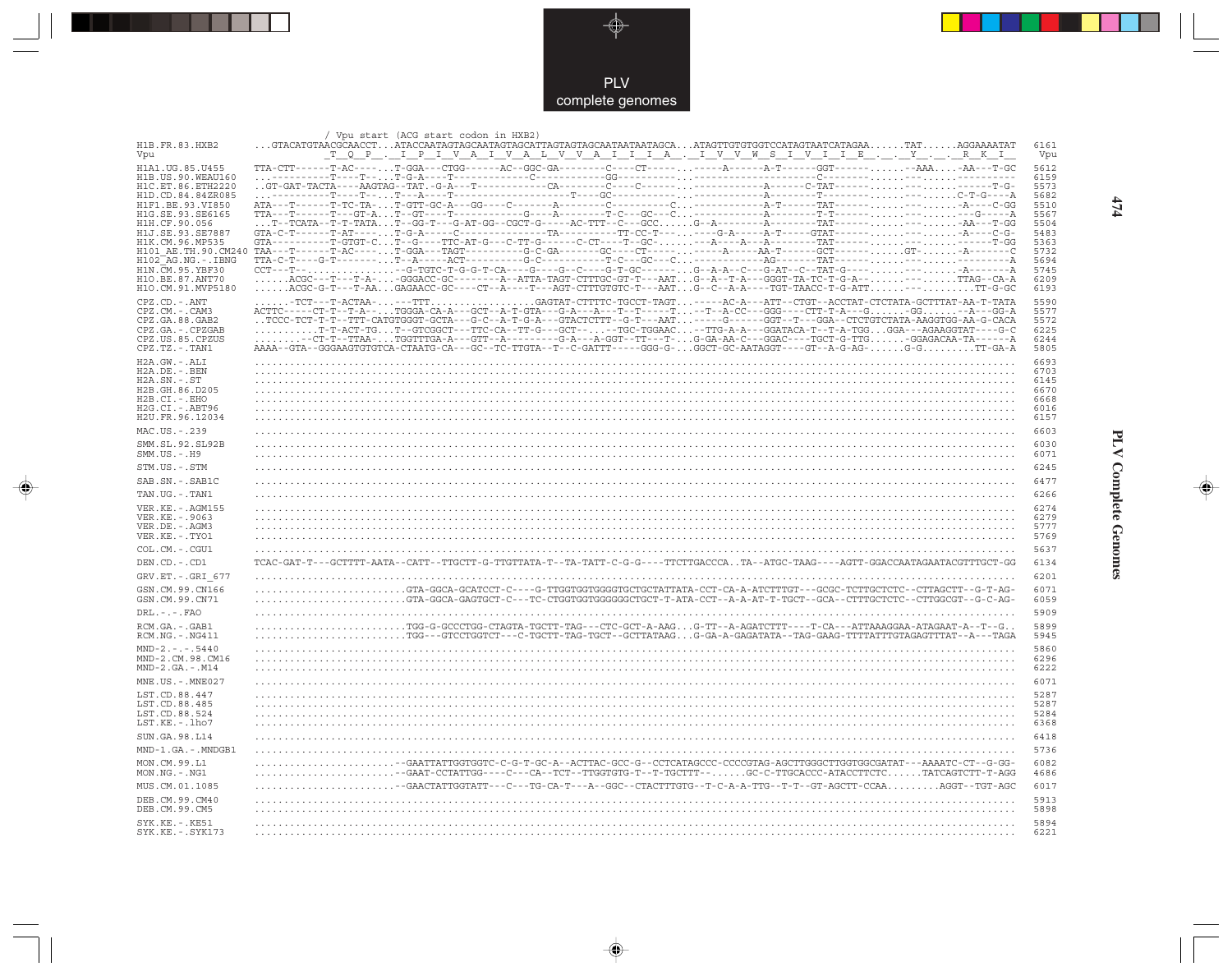| H1B.FR.83.HXB2<br>$\verb TAAGACAAAGAAAATAGACAGGTTAATTGATAGACTAATAGAA. \verb +1AGAGCAGAAGACAGTGGCA. \verb ATGAAGAGAGAAATATCAGCACTTGTGG. \verb +1 $<br>6257<br><u>  L.R.Q.R.K.IDRILIDRILIB.L.L.L.L.L.R.ABDSG.L.NBSBGBILSA</u><br>Vpu<br>Vpu<br>L<br>V<br>$\overline{V} \quad \overline{K} \quad \overline{E} \quad \overline{K} \quad \overline{Y} \quad \overline{Q} \quad \overline{H} \quad \overline{L} \quad \overline{W}$<br>$\frac{1}{\sqrt{M_{\odot}}}\frac{1}{R_{\odot}}$<br>Env<br>sig pept<br>H1A1. UG. 85. U455<br>5708<br>H1B. US. 90. WEAU160<br>6255<br>H1C.ET.86.ETH2220<br>5669<br>5778<br>H1D.CD.84.84ZR085<br>H1F1.BE.93.VI850<br>5606<br>H1G.SE.93.SE6165<br>5663<br>H1H.CF.90.056<br>5600<br>H1J.SE.93.SE7887<br>5579<br>5450<br>H1K.CM.96.MP535<br>5828<br>H101 AE.TH.90.CM240<br>$H102-AG.NG. - .IBNG$<br>5790<br>H1N. CM. 95. YBF30<br>5841<br>H10.BE.87.ANT70<br>6326<br>H1O.CM.91.MVP5180<br>6313<br>AGCAGCAG----T-G-T-ATA-G--AAATCAAAGA-TCA--GA--TGTTAAGTAGA--CTTAGTATAGA-A-TGCAATAGAAGA---T-AG---GCCGATA--TA-TATT<br>5701<br>CPZ.CD. - . ANT<br>A-GAAGA-G---AC-G-GC-C-A-AAA-T-GGAC-TT-A--GA-AG-ATAATATCA--CAG-----T-----A-----A-----T-----GATCA-AGG-AGC-TC-<br>CPZ.CM. - . CAM3<br>5685<br>5671<br>CPZ.GA.88.GAB2<br>CPZ.GA. - . CPZGAB<br>6320<br>CPZ.US.85.CPZUS<br>A-GAA-ATACTCA-C---G-TT-A--ATCTTTTAGAAAGATCAG-AT-AGAGAA-AAGATAGTGGA--T-A-AGTGATGG--A-GAA-AA-AGACT<br>6342<br>CPZ.TZ.-.TAN1<br>5892<br>6717<br>H2A.GW.-.ALI<br>6727<br>H2A.DE. - .BEN<br>$H2A.SN.-.ST$<br>6169<br>H2B.GH.86.D205<br>6694<br>H2B.CI.-.EHO<br>6692<br>H2G.CI. - . ABT96<br>6040<br>H2U.FR.96.12034<br>6181<br>MAC.US. - . 239<br>6627<br>sistema tertiam in tertiam tertiam de la construcción de la construcción de la construcción de la construcción<br>sig pept<br>Env<br>6054<br>SMM.SL.92.SL92B<br>$SMM. US. - . H9$<br>6095<br>6269<br>STM.US.-.STM<br>6501<br>SAB.SN.-.SAB1C<br>6290<br>TAN.UG. - . TAN1<br>VER. KE. - . AGM155<br>6298<br>VER. KE. - . 9063<br>6303<br>VER.DE. - . AGM3<br>5801<br>VER.KE. - . TYO1<br>5793<br>COL.CM. - . CGU1<br>5661<br>--TTTGC-GTTGTT-TT-CCTGG-TAGC-GCCATAG-TG--GGGT-TCTTGCTTATAGAGCCTATAAA--TTATAG---AGAGCTT-GGTAT--A---C-A-G-TT-TGGAG-ATAG-TAGTG-AT<br>DEN.CD. - .CD1<br>6260<br>6225<br>GRV.ET. - . GRI 677<br>$\ldots$ , $-T$ --G--G--TG-TTATAAAAATA<br>GSN.CM.99.CN166<br>6149<br>GSN.CM.99.CN71<br>6134<br>$DRL - - - FAO$<br>5933<br>5908<br>RCM.GA.-.GAB1<br>5970<br>RCM.NG. - . NG411<br>$MND-2. - - - 5440$<br>5884<br>MND-2.CM.98.CM16<br>6320<br>$MND-2.GA.-.M14$<br>6246<br>MNE.US.-.MNE027<br>6095<br>5311<br>LST.CD.88.447<br>$-T - A - CTGCCC - GGA - TAA - ACTT \ldots$<br>5311<br>LST.CD.88.485<br>LST.CD.88.524<br>5308<br>LST.KE.-.lho7<br>6392<br>6442<br>SUN.GA.98.L14<br>MND-1.GA.-.MNDGB1<br>5760<br>6168<br>MON.CM.99.L1<br>AGCAC-AG-GGGTGTCCCGCTT-GAACAG--CTTT-A--GGCTTGT-CAG-Y-TATC--GAGYAT-ATTCA-G-TATGAG<br>MON.NG.-.NG1<br>4766<br>6100<br>MUS.CM.01.1085<br>DEB.CM.99.CM40<br>5942<br>DEB.CM.99.CM5<br>5929<br>SYK.KE. - . KE51<br>5928<br>$SYK.KE. - .SYK173$<br>6245 | Env gp160 start signal peptide |  |
|----------------------------------------------------------------------------------------------------------------------------------------------------------------------------------------------------------------------------------------------------------------------------------------------------------------------------------------------------------------------------------------------------------------------------------------------------------------------------------------------------------------------------------------------------------------------------------------------------------------------------------------------------------------------------------------------------------------------------------------------------------------------------------------------------------------------------------------------------------------------------------------------------------------------------------------------------------------------------------------------------------------------------------------------------------------------------------------------------------------------------------------------------------------------------------------------------------------------------------------------------------------------------------------------------------------------------------------------------------------------------------------------------------------------------------------------------------------------------------------------------------------------------------------------------------------------------------------------------------------------------------------------------------------------------------------------------------------------------------------------------------------------------------------------------------------------------------------------------------------------------------------------------------------------------------------------------------------------------------------------------------------------------------------------------------------------------------------------------------------------------------------------------------------------------------------------------------------------------------------------------------------------------------------------------------------------------------------------------------------------------------------------------------------------------------------------------------------------------------------------------------------------------------------------------------------------------------------------------------------------------------------------------------------------------------------------------------------------------------------------------------------------------------------------------------------------------------------------------------------------------------------------------------------------------------------------------------------------------------------------------------------------------------------------------------------|--------------------------------|--|
|                                                                                                                                                                                                                                                                                                                                                                                                                                                                                                                                                                                                                                                                                                                                                                                                                                                                                                                                                                                                                                                                                                                                                                                                                                                                                                                                                                                                                                                                                                                                                                                                                                                                                                                                                                                                                                                                                                                                                                                                                                                                                                                                                                                                                                                                                                                                                                                                                                                                                                                                                                                                                                                                                                                                                                                                                                                                                                                                                                                                                                                                |                                |  |
|                                                                                                                                                                                                                                                                                                                                                                                                                                                                                                                                                                                                                                                                                                                                                                                                                                                                                                                                                                                                                                                                                                                                                                                                                                                                                                                                                                                                                                                                                                                                                                                                                                                                                                                                                                                                                                                                                                                                                                                                                                                                                                                                                                                                                                                                                                                                                                                                                                                                                                                                                                                                                                                                                                                                                                                                                                                                                                                                                                                                                                                                |                                |  |
|                                                                                                                                                                                                                                                                                                                                                                                                                                                                                                                                                                                                                                                                                                                                                                                                                                                                                                                                                                                                                                                                                                                                                                                                                                                                                                                                                                                                                                                                                                                                                                                                                                                                                                                                                                                                                                                                                                                                                                                                                                                                                                                                                                                                                                                                                                                                                                                                                                                                                                                                                                                                                                                                                                                                                                                                                                                                                                                                                                                                                                                                |                                |  |
|                                                                                                                                                                                                                                                                                                                                                                                                                                                                                                                                                                                                                                                                                                                                                                                                                                                                                                                                                                                                                                                                                                                                                                                                                                                                                                                                                                                                                                                                                                                                                                                                                                                                                                                                                                                                                                                                                                                                                                                                                                                                                                                                                                                                                                                                                                                                                                                                                                                                                                                                                                                                                                                                                                                                                                                                                                                                                                                                                                                                                                                                |                                |  |
|                                                                                                                                                                                                                                                                                                                                                                                                                                                                                                                                                                                                                                                                                                                                                                                                                                                                                                                                                                                                                                                                                                                                                                                                                                                                                                                                                                                                                                                                                                                                                                                                                                                                                                                                                                                                                                                                                                                                                                                                                                                                                                                                                                                                                                                                                                                                                                                                                                                                                                                                                                                                                                                                                                                                                                                                                                                                                                                                                                                                                                                                |                                |  |
|                                                                                                                                                                                                                                                                                                                                                                                                                                                                                                                                                                                                                                                                                                                                                                                                                                                                                                                                                                                                                                                                                                                                                                                                                                                                                                                                                                                                                                                                                                                                                                                                                                                                                                                                                                                                                                                                                                                                                                                                                                                                                                                                                                                                                                                                                                                                                                                                                                                                                                                                                                                                                                                                                                                                                                                                                                                                                                                                                                                                                                                                |                                |  |
|                                                                                                                                                                                                                                                                                                                                                                                                                                                                                                                                                                                                                                                                                                                                                                                                                                                                                                                                                                                                                                                                                                                                                                                                                                                                                                                                                                                                                                                                                                                                                                                                                                                                                                                                                                                                                                                                                                                                                                                                                                                                                                                                                                                                                                                                                                                                                                                                                                                                                                                                                                                                                                                                                                                                                                                                                                                                                                                                                                                                                                                                |                                |  |
|                                                                                                                                                                                                                                                                                                                                                                                                                                                                                                                                                                                                                                                                                                                                                                                                                                                                                                                                                                                                                                                                                                                                                                                                                                                                                                                                                                                                                                                                                                                                                                                                                                                                                                                                                                                                                                                                                                                                                                                                                                                                                                                                                                                                                                                                                                                                                                                                                                                                                                                                                                                                                                                                                                                                                                                                                                                                                                                                                                                                                                                                |                                |  |
|                                                                                                                                                                                                                                                                                                                                                                                                                                                                                                                                                                                                                                                                                                                                                                                                                                                                                                                                                                                                                                                                                                                                                                                                                                                                                                                                                                                                                                                                                                                                                                                                                                                                                                                                                                                                                                                                                                                                                                                                                                                                                                                                                                                                                                                                                                                                                                                                                                                                                                                                                                                                                                                                                                                                                                                                                                                                                                                                                                                                                                                                |                                |  |
|                                                                                                                                                                                                                                                                                                                                                                                                                                                                                                                                                                                                                                                                                                                                                                                                                                                                                                                                                                                                                                                                                                                                                                                                                                                                                                                                                                                                                                                                                                                                                                                                                                                                                                                                                                                                                                                                                                                                                                                                                                                                                                                                                                                                                                                                                                                                                                                                                                                                                                                                                                                                                                                                                                                                                                                                                                                                                                                                                                                                                                                                |                                |  |
|                                                                                                                                                                                                                                                                                                                                                                                                                                                                                                                                                                                                                                                                                                                                                                                                                                                                                                                                                                                                                                                                                                                                                                                                                                                                                                                                                                                                                                                                                                                                                                                                                                                                                                                                                                                                                                                                                                                                                                                                                                                                                                                                                                                                                                                                                                                                                                                                                                                                                                                                                                                                                                                                                                                                                                                                                                                                                                                                                                                                                                                                |                                |  |
|                                                                                                                                                                                                                                                                                                                                                                                                                                                                                                                                                                                                                                                                                                                                                                                                                                                                                                                                                                                                                                                                                                                                                                                                                                                                                                                                                                                                                                                                                                                                                                                                                                                                                                                                                                                                                                                                                                                                                                                                                                                                                                                                                                                                                                                                                                                                                                                                                                                                                                                                                                                                                                                                                                                                                                                                                                                                                                                                                                                                                                                                |                                |  |
|                                                                                                                                                                                                                                                                                                                                                                                                                                                                                                                                                                                                                                                                                                                                                                                                                                                                                                                                                                                                                                                                                                                                                                                                                                                                                                                                                                                                                                                                                                                                                                                                                                                                                                                                                                                                                                                                                                                                                                                                                                                                                                                                                                                                                                                                                                                                                                                                                                                                                                                                                                                                                                                                                                                                                                                                                                                                                                                                                                                                                                                                |                                |  |
|                                                                                                                                                                                                                                                                                                                                                                                                                                                                                                                                                                                                                                                                                                                                                                                                                                                                                                                                                                                                                                                                                                                                                                                                                                                                                                                                                                                                                                                                                                                                                                                                                                                                                                                                                                                                                                                                                                                                                                                                                                                                                                                                                                                                                                                                                                                                                                                                                                                                                                                                                                                                                                                                                                                                                                                                                                                                                                                                                                                                                                                                |                                |  |
|                                                                                                                                                                                                                                                                                                                                                                                                                                                                                                                                                                                                                                                                                                                                                                                                                                                                                                                                                                                                                                                                                                                                                                                                                                                                                                                                                                                                                                                                                                                                                                                                                                                                                                                                                                                                                                                                                                                                                                                                                                                                                                                                                                                                                                                                                                                                                                                                                                                                                                                                                                                                                                                                                                                                                                                                                                                                                                                                                                                                                                                                |                                |  |
|                                                                                                                                                                                                                                                                                                                                                                                                                                                                                                                                                                                                                                                                                                                                                                                                                                                                                                                                                                                                                                                                                                                                                                                                                                                                                                                                                                                                                                                                                                                                                                                                                                                                                                                                                                                                                                                                                                                                                                                                                                                                                                                                                                                                                                                                                                                                                                                                                                                                                                                                                                                                                                                                                                                                                                                                                                                                                                                                                                                                                                                                |                                |  |
|                                                                                                                                                                                                                                                                                                                                                                                                                                                                                                                                                                                                                                                                                                                                                                                                                                                                                                                                                                                                                                                                                                                                                                                                                                                                                                                                                                                                                                                                                                                                                                                                                                                                                                                                                                                                                                                                                                                                                                                                                                                                                                                                                                                                                                                                                                                                                                                                                                                                                                                                                                                                                                                                                                                                                                                                                                                                                                                                                                                                                                                                |                                |  |
|                                                                                                                                                                                                                                                                                                                                                                                                                                                                                                                                                                                                                                                                                                                                                                                                                                                                                                                                                                                                                                                                                                                                                                                                                                                                                                                                                                                                                                                                                                                                                                                                                                                                                                                                                                                                                                                                                                                                                                                                                                                                                                                                                                                                                                                                                                                                                                                                                                                                                                                                                                                                                                                                                                                                                                                                                                                                                                                                                                                                                                                                |                                |  |
|                                                                                                                                                                                                                                                                                                                                                                                                                                                                                                                                                                                                                                                                                                                                                                                                                                                                                                                                                                                                                                                                                                                                                                                                                                                                                                                                                                                                                                                                                                                                                                                                                                                                                                                                                                                                                                                                                                                                                                                                                                                                                                                                                                                                                                                                                                                                                                                                                                                                                                                                                                                                                                                                                                                                                                                                                                                                                                                                                                                                                                                                |                                |  |
|                                                                                                                                                                                                                                                                                                                                                                                                                                                                                                                                                                                                                                                                                                                                                                                                                                                                                                                                                                                                                                                                                                                                                                                                                                                                                                                                                                                                                                                                                                                                                                                                                                                                                                                                                                                                                                                                                                                                                                                                                                                                                                                                                                                                                                                                                                                                                                                                                                                                                                                                                                                                                                                                                                                                                                                                                                                                                                                                                                                                                                                                |                                |  |
|                                                                                                                                                                                                                                                                                                                                                                                                                                                                                                                                                                                                                                                                                                                                                                                                                                                                                                                                                                                                                                                                                                                                                                                                                                                                                                                                                                                                                                                                                                                                                                                                                                                                                                                                                                                                                                                                                                                                                                                                                                                                                                                                                                                                                                                                                                                                                                                                                                                                                                                                                                                                                                                                                                                                                                                                                                                                                                                                                                                                                                                                |                                |  |
|                                                                                                                                                                                                                                                                                                                                                                                                                                                                                                                                                                                                                                                                                                                                                                                                                                                                                                                                                                                                                                                                                                                                                                                                                                                                                                                                                                                                                                                                                                                                                                                                                                                                                                                                                                                                                                                                                                                                                                                                                                                                                                                                                                                                                                                                                                                                                                                                                                                                                                                                                                                                                                                                                                                                                                                                                                                                                                                                                                                                                                                                |                                |  |
|                                                                                                                                                                                                                                                                                                                                                                                                                                                                                                                                                                                                                                                                                                                                                                                                                                                                                                                                                                                                                                                                                                                                                                                                                                                                                                                                                                                                                                                                                                                                                                                                                                                                                                                                                                                                                                                                                                                                                                                                                                                                                                                                                                                                                                                                                                                                                                                                                                                                                                                                                                                                                                                                                                                                                                                                                                                                                                                                                                                                                                                                |                                |  |
|                                                                                                                                                                                                                                                                                                                                                                                                                                                                                                                                                                                                                                                                                                                                                                                                                                                                                                                                                                                                                                                                                                                                                                                                                                                                                                                                                                                                                                                                                                                                                                                                                                                                                                                                                                                                                                                                                                                                                                                                                                                                                                                                                                                                                                                                                                                                                                                                                                                                                                                                                                                                                                                                                                                                                                                                                                                                                                                                                                                                                                                                |                                |  |
|                                                                                                                                                                                                                                                                                                                                                                                                                                                                                                                                                                                                                                                                                                                                                                                                                                                                                                                                                                                                                                                                                                                                                                                                                                                                                                                                                                                                                                                                                                                                                                                                                                                                                                                                                                                                                                                                                                                                                                                                                                                                                                                                                                                                                                                                                                                                                                                                                                                                                                                                                                                                                                                                                                                                                                                                                                                                                                                                                                                                                                                                |                                |  |
|                                                                                                                                                                                                                                                                                                                                                                                                                                                                                                                                                                                                                                                                                                                                                                                                                                                                                                                                                                                                                                                                                                                                                                                                                                                                                                                                                                                                                                                                                                                                                                                                                                                                                                                                                                                                                                                                                                                                                                                                                                                                                                                                                                                                                                                                                                                                                                                                                                                                                                                                                                                                                                                                                                                                                                                                                                                                                                                                                                                                                                                                |                                |  |
|                                                                                                                                                                                                                                                                                                                                                                                                                                                                                                                                                                                                                                                                                                                                                                                                                                                                                                                                                                                                                                                                                                                                                                                                                                                                                                                                                                                                                                                                                                                                                                                                                                                                                                                                                                                                                                                                                                                                                                                                                                                                                                                                                                                                                                                                                                                                                                                                                                                                                                                                                                                                                                                                                                                                                                                                                                                                                                                                                                                                                                                                |                                |  |
|                                                                                                                                                                                                                                                                                                                                                                                                                                                                                                                                                                                                                                                                                                                                                                                                                                                                                                                                                                                                                                                                                                                                                                                                                                                                                                                                                                                                                                                                                                                                                                                                                                                                                                                                                                                                                                                                                                                                                                                                                                                                                                                                                                                                                                                                                                                                                                                                                                                                                                                                                                                                                                                                                                                                                                                                                                                                                                                                                                                                                                                                |                                |  |
|                                                                                                                                                                                                                                                                                                                                                                                                                                                                                                                                                                                                                                                                                                                                                                                                                                                                                                                                                                                                                                                                                                                                                                                                                                                                                                                                                                                                                                                                                                                                                                                                                                                                                                                                                                                                                                                                                                                                                                                                                                                                                                                                                                                                                                                                                                                                                                                                                                                                                                                                                                                                                                                                                                                                                                                                                                                                                                                                                                                                                                                                |                                |  |
|                                                                                                                                                                                                                                                                                                                                                                                                                                                                                                                                                                                                                                                                                                                                                                                                                                                                                                                                                                                                                                                                                                                                                                                                                                                                                                                                                                                                                                                                                                                                                                                                                                                                                                                                                                                                                                                                                                                                                                                                                                                                                                                                                                                                                                                                                                                                                                                                                                                                                                                                                                                                                                                                                                                                                                                                                                                                                                                                                                                                                                                                |                                |  |
|                                                                                                                                                                                                                                                                                                                                                                                                                                                                                                                                                                                                                                                                                                                                                                                                                                                                                                                                                                                                                                                                                                                                                                                                                                                                                                                                                                                                                                                                                                                                                                                                                                                                                                                                                                                                                                                                                                                                                                                                                                                                                                                                                                                                                                                                                                                                                                                                                                                                                                                                                                                                                                                                                                                                                                                                                                                                                                                                                                                                                                                                |                                |  |
|                                                                                                                                                                                                                                                                                                                                                                                                                                                                                                                                                                                                                                                                                                                                                                                                                                                                                                                                                                                                                                                                                                                                                                                                                                                                                                                                                                                                                                                                                                                                                                                                                                                                                                                                                                                                                                                                                                                                                                                                                                                                                                                                                                                                                                                                                                                                                                                                                                                                                                                                                                                                                                                                                                                                                                                                                                                                                                                                                                                                                                                                |                                |  |
|                                                                                                                                                                                                                                                                                                                                                                                                                                                                                                                                                                                                                                                                                                                                                                                                                                                                                                                                                                                                                                                                                                                                                                                                                                                                                                                                                                                                                                                                                                                                                                                                                                                                                                                                                                                                                                                                                                                                                                                                                                                                                                                                                                                                                                                                                                                                                                                                                                                                                                                                                                                                                                                                                                                                                                                                                                                                                                                                                                                                                                                                |                                |  |
|                                                                                                                                                                                                                                                                                                                                                                                                                                                                                                                                                                                                                                                                                                                                                                                                                                                                                                                                                                                                                                                                                                                                                                                                                                                                                                                                                                                                                                                                                                                                                                                                                                                                                                                                                                                                                                                                                                                                                                                                                                                                                                                                                                                                                                                                                                                                                                                                                                                                                                                                                                                                                                                                                                                                                                                                                                                                                                                                                                                                                                                                |                                |  |
|                                                                                                                                                                                                                                                                                                                                                                                                                                                                                                                                                                                                                                                                                                                                                                                                                                                                                                                                                                                                                                                                                                                                                                                                                                                                                                                                                                                                                                                                                                                                                                                                                                                                                                                                                                                                                                                                                                                                                                                                                                                                                                                                                                                                                                                                                                                                                                                                                                                                                                                                                                                                                                                                                                                                                                                                                                                                                                                                                                                                                                                                |                                |  |
|                                                                                                                                                                                                                                                                                                                                                                                                                                                                                                                                                                                                                                                                                                                                                                                                                                                                                                                                                                                                                                                                                                                                                                                                                                                                                                                                                                                                                                                                                                                                                                                                                                                                                                                                                                                                                                                                                                                                                                                                                                                                                                                                                                                                                                                                                                                                                                                                                                                                                                                                                                                                                                                                                                                                                                                                                                                                                                                                                                                                                                                                |                                |  |
|                                                                                                                                                                                                                                                                                                                                                                                                                                                                                                                                                                                                                                                                                                                                                                                                                                                                                                                                                                                                                                                                                                                                                                                                                                                                                                                                                                                                                                                                                                                                                                                                                                                                                                                                                                                                                                                                                                                                                                                                                                                                                                                                                                                                                                                                                                                                                                                                                                                                                                                                                                                                                                                                                                                                                                                                                                                                                                                                                                                                                                                                |                                |  |
|                                                                                                                                                                                                                                                                                                                                                                                                                                                                                                                                                                                                                                                                                                                                                                                                                                                                                                                                                                                                                                                                                                                                                                                                                                                                                                                                                                                                                                                                                                                                                                                                                                                                                                                                                                                                                                                                                                                                                                                                                                                                                                                                                                                                                                                                                                                                                                                                                                                                                                                                                                                                                                                                                                                                                                                                                                                                                                                                                                                                                                                                |                                |  |
|                                                                                                                                                                                                                                                                                                                                                                                                                                                                                                                                                                                                                                                                                                                                                                                                                                                                                                                                                                                                                                                                                                                                                                                                                                                                                                                                                                                                                                                                                                                                                                                                                                                                                                                                                                                                                                                                                                                                                                                                                                                                                                                                                                                                                                                                                                                                                                                                                                                                                                                                                                                                                                                                                                                                                                                                                                                                                                                                                                                                                                                                |                                |  |
|                                                                                                                                                                                                                                                                                                                                                                                                                                                                                                                                                                                                                                                                                                                                                                                                                                                                                                                                                                                                                                                                                                                                                                                                                                                                                                                                                                                                                                                                                                                                                                                                                                                                                                                                                                                                                                                                                                                                                                                                                                                                                                                                                                                                                                                                                                                                                                                                                                                                                                                                                                                                                                                                                                                                                                                                                                                                                                                                                                                                                                                                |                                |  |
|                                                                                                                                                                                                                                                                                                                                                                                                                                                                                                                                                                                                                                                                                                                                                                                                                                                                                                                                                                                                                                                                                                                                                                                                                                                                                                                                                                                                                                                                                                                                                                                                                                                                                                                                                                                                                                                                                                                                                                                                                                                                                                                                                                                                                                                                                                                                                                                                                                                                                                                                                                                                                                                                                                                                                                                                                                                                                                                                                                                                                                                                |                                |  |
|                                                                                                                                                                                                                                                                                                                                                                                                                                                                                                                                                                                                                                                                                                                                                                                                                                                                                                                                                                                                                                                                                                                                                                                                                                                                                                                                                                                                                                                                                                                                                                                                                                                                                                                                                                                                                                                                                                                                                                                                                                                                                                                                                                                                                                                                                                                                                                                                                                                                                                                                                                                                                                                                                                                                                                                                                                                                                                                                                                                                                                                                |                                |  |
|                                                                                                                                                                                                                                                                                                                                                                                                                                                                                                                                                                                                                                                                                                                                                                                                                                                                                                                                                                                                                                                                                                                                                                                                                                                                                                                                                                                                                                                                                                                                                                                                                                                                                                                                                                                                                                                                                                                                                                                                                                                                                                                                                                                                                                                                                                                                                                                                                                                                                                                                                                                                                                                                                                                                                                                                                                                                                                                                                                                                                                                                |                                |  |
|                                                                                                                                                                                                                                                                                                                                                                                                                                                                                                                                                                                                                                                                                                                                                                                                                                                                                                                                                                                                                                                                                                                                                                                                                                                                                                                                                                                                                                                                                                                                                                                                                                                                                                                                                                                                                                                                                                                                                                                                                                                                                                                                                                                                                                                                                                                                                                                                                                                                                                                                                                                                                                                                                                                                                                                                                                                                                                                                                                                                                                                                |                                |  |
|                                                                                                                                                                                                                                                                                                                                                                                                                                                                                                                                                                                                                                                                                                                                                                                                                                                                                                                                                                                                                                                                                                                                                                                                                                                                                                                                                                                                                                                                                                                                                                                                                                                                                                                                                                                                                                                                                                                                                                                                                                                                                                                                                                                                                                                                                                                                                                                                                                                                                                                                                                                                                                                                                                                                                                                                                                                                                                                                                                                                                                                                |                                |  |
|                                                                                                                                                                                                                                                                                                                                                                                                                                                                                                                                                                                                                                                                                                                                                                                                                                                                                                                                                                                                                                                                                                                                                                                                                                                                                                                                                                                                                                                                                                                                                                                                                                                                                                                                                                                                                                                                                                                                                                                                                                                                                                                                                                                                                                                                                                                                                                                                                                                                                                                                                                                                                                                                                                                                                                                                                                                                                                                                                                                                                                                                |                                |  |
|                                                                                                                                                                                                                                                                                                                                                                                                                                                                                                                                                                                                                                                                                                                                                                                                                                                                                                                                                                                                                                                                                                                                                                                                                                                                                                                                                                                                                                                                                                                                                                                                                                                                                                                                                                                                                                                                                                                                                                                                                                                                                                                                                                                                                                                                                                                                                                                                                                                                                                                                                                                                                                                                                                                                                                                                                                                                                                                                                                                                                                                                |                                |  |
|                                                                                                                                                                                                                                                                                                                                                                                                                                                                                                                                                                                                                                                                                                                                                                                                                                                                                                                                                                                                                                                                                                                                                                                                                                                                                                                                                                                                                                                                                                                                                                                                                                                                                                                                                                                                                                                                                                                                                                                                                                                                                                                                                                                                                                                                                                                                                                                                                                                                                                                                                                                                                                                                                                                                                                                                                                                                                                                                                                                                                                                                |                                |  |
|                                                                                                                                                                                                                                                                                                                                                                                                                                                                                                                                                                                                                                                                                                                                                                                                                                                                                                                                                                                                                                                                                                                                                                                                                                                                                                                                                                                                                                                                                                                                                                                                                                                                                                                                                                                                                                                                                                                                                                                                                                                                                                                                                                                                                                                                                                                                                                                                                                                                                                                                                                                                                                                                                                                                                                                                                                                                                                                                                                                                                                                                |                                |  |
|                                                                                                                                                                                                                                                                                                                                                                                                                                                                                                                                                                                                                                                                                                                                                                                                                                                                                                                                                                                                                                                                                                                                                                                                                                                                                                                                                                                                                                                                                                                                                                                                                                                                                                                                                                                                                                                                                                                                                                                                                                                                                                                                                                                                                                                                                                                                                                                                                                                                                                                                                                                                                                                                                                                                                                                                                                                                                                                                                                                                                                                                |                                |  |
|                                                                                                                                                                                                                                                                                                                                                                                                                                                                                                                                                                                                                                                                                                                                                                                                                                                                                                                                                                                                                                                                                                                                                                                                                                                                                                                                                                                                                                                                                                                                                                                                                                                                                                                                                                                                                                                                                                                                                                                                                                                                                                                                                                                                                                                                                                                                                                                                                                                                                                                                                                                                                                                                                                                                                                                                                                                                                                                                                                                                                                                                |                                |  |
|                                                                                                                                                                                                                                                                                                                                                                                                                                                                                                                                                                                                                                                                                                                                                                                                                                                                                                                                                                                                                                                                                                                                                                                                                                                                                                                                                                                                                                                                                                                                                                                                                                                                                                                                                                                                                                                                                                                                                                                                                                                                                                                                                                                                                                                                                                                                                                                                                                                                                                                                                                                                                                                                                                                                                                                                                                                                                                                                                                                                                                                                |                                |  |
|                                                                                                                                                                                                                                                                                                                                                                                                                                                                                                                                                                                                                                                                                                                                                                                                                                                                                                                                                                                                                                                                                                                                                                                                                                                                                                                                                                                                                                                                                                                                                                                                                                                                                                                                                                                                                                                                                                                                                                                                                                                                                                                                                                                                                                                                                                                                                                                                                                                                                                                                                                                                                                                                                                                                                                                                                                                                                                                                                                                                                                                                |                                |  |
|                                                                                                                                                                                                                                                                                                                                                                                                                                                                                                                                                                                                                                                                                                                                                                                                                                                                                                                                                                                                                                                                                                                                                                                                                                                                                                                                                                                                                                                                                                                                                                                                                                                                                                                                                                                                                                                                                                                                                                                                                                                                                                                                                                                                                                                                                                                                                                                                                                                                                                                                                                                                                                                                                                                                                                                                                                                                                                                                                                                                                                                                |                                |  |
|                                                                                                                                                                                                                                                                                                                                                                                                                                                                                                                                                                                                                                                                                                                                                                                                                                                                                                                                                                                                                                                                                                                                                                                                                                                                                                                                                                                                                                                                                                                                                                                                                                                                                                                                                                                                                                                                                                                                                                                                                                                                                                                                                                                                                                                                                                                                                                                                                                                                                                                                                                                                                                                                                                                                                                                                                                                                                                                                                                                                                                                                |                                |  |

<u>a shekara ta 1989 na shekara t</u>

 $\overrightarrow{\phantom{a}}$ 

 $\frac{\displaystyle \rule{1.2cm}{0.15cm}}{\displaystyle \rule{1.2cm}{0.15cm}}$ 

**PLV Complete Genomes PLV Complete Genomes**

 $\begin{picture}(20,5) \put(0,0){\line(1,0){10}} \put(15,0){\line(1,0){10}} \put(15,0){\line(1,0){10}} \put(15,0){\line(1,0){10}} \put(15,0){\line(1,0){10}} \put(15,0){\line(1,0){10}} \put(15,0){\line(1,0){10}} \put(15,0){\line(1,0){10}} \put(15,0){\line(1,0){10}} \put(15,0){\line(1,0){10}} \put(15,0){\line(1,0){10}} \put(15,0){\line(1,$ 

 $\equiv$ 

 $\blacksquare$ 

▁▏▁▊▊▏

 $\mathbf{I}$ 

**475**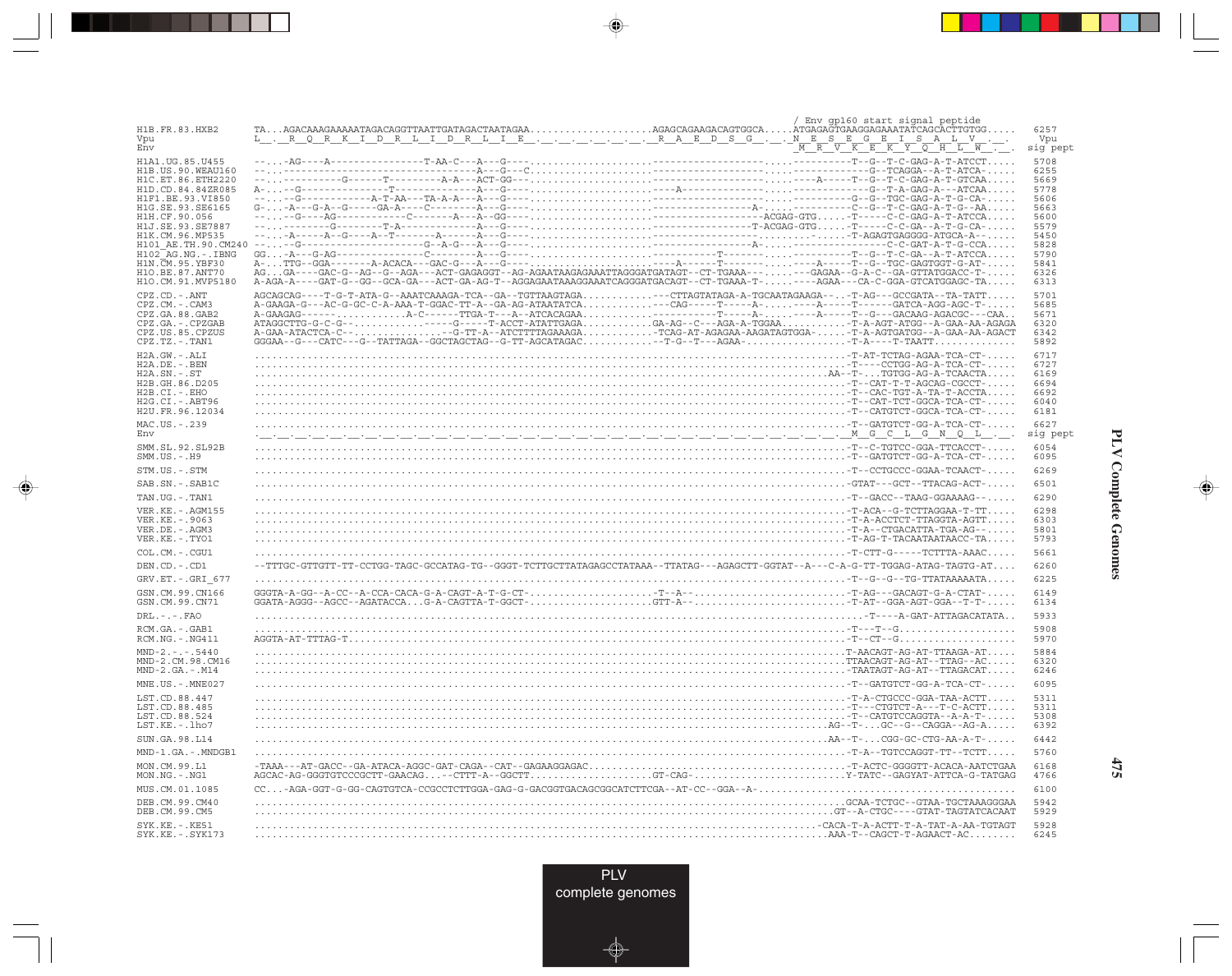

 $\begin{picture}(120,140)(-6.5,14.0) \put(0,0){\vector(0,1){10}} \put(15,0){\vector(0,1){10}} \put(15,0){\vector(0,1){10}} \put(15,0){\vector(0,1){10}} \put(15,0){\vector(0,1){10}} \put(15,0){\vector(0,1){10}} \put(15,0){\vector(0,1){10}} \put(15,0){\vector(0,1){10}} \put(15,0){\vector(0,1){10}} \put(15,0){\vector(0,1){10}} \put(15,0){\vector(0,1){10}}$ 

 $\begin{tabular}{c} \hline \quad \quad & \quad \quad \\ \hline \quad \quad & \quad \quad \\ \hline \end{tabular}$ 

|                                            | signal peptide                                                                                                                                                                                                                                                                                                                                                                                                                                                                     | Vpu end $\setminus$ $\setminus$ Env gp120 start |               |
|--------------------------------------------|------------------------------------------------------------------------------------------------------------------------------------------------------------------------------------------------------------------------------------------------------------------------------------------------------------------------------------------------------------------------------------------------------------------------------------------------------------------------------------|-------------------------------------------------|---------------|
| H1B.FR.83.HXB2<br>Env                      | AGATGGGGGTGGAGATGGGCACCATGCTCCTTGGGATGTTGATGATCTGTAGTGCTACAGAAĀAATTGTGGGTCACAGTCTATTATGGGGTACCTGTGGAAG<br><u>. R W G W R W G T M L L G M L M I C S A T E K L W . V T V Y Y G V P V W K</u>                                                                                                                                                                                                                                                                                         |                                                 | 6362<br>gp120 |
| Vpu                                        | <u>TITITIK KMGVEMGHHAPWDVDITIK LŞ</u>                                                                                                                                                                                                                                                                                                                                                                                                                                              |                                                 | Vpu           |
| H1A1.UG.85.U455<br>H1B. US. 90. WEAU160    | $\begin{array}{l} \begin{array}{l} \begin{array}{l} \multicolumn{2}{c}{\textbf{0.01}} \begin{array}{l} \multicolumn{2}{c}{\textbf{0.02}} \begin{array}{l} \multicolumn{2}{c}{\textbf{0.03}} \begin{array}{l} \multicolumn{2}{c}{\textbf{0.04}} \begin{array}{l} \multicolumn{2}{c}{\textbf{0.05}} \begin{array}{l} \multicolumn{2}{c}{\textbf{0.04}} \begin{array}{l} \multicolumn{2}{c}{\textbf{0.04}} \begin{array}{l} \multicolumn{2}{c}{\textbf{0.05}} \begin{array}{l$        |                                                 | 5807<br>6357  |
| H1C.ET.86.ETH2220                          |                                                                                                                                                                                                                                                                                                                                                                                                                                                                                    |                                                 | 5771          |
| H1D.CD.84.84ZR085<br>H1F1.BE.93.VI850      |                                                                                                                                                                                                                                                                                                                                                                                                                                                                                    |                                                 | 5883<br>5708  |
| H1G.SE.93.SE6165                           |                                                                                                                                                                                                                                                                                                                                                                                                                                                                                    |                                                 | 5765          |
| H1H.CF.90.056<br>H1J.SE.93.SE7887          |                                                                                                                                                                                                                                                                                                                                                                                                                                                                                    |                                                 | 5702<br>5681  |
| H1K.CM.96.MP535<br>H101 AE.TH.90.CM240     |                                                                                                                                                                                                                                                                                                                                                                                                                                                                                    |                                                 | 5561<br>5930  |
| H102 AG.NG.-.IBNG                          |                                                                                                                                                                                                                                                                                                                                                                                                                                                                                    |                                                 | 5889          |
| H1N.CM.95.YBF30<br>H1O.BE.87.ANT70         |                                                                                                                                                                                                                                                                                                                                                                                                                                                                                    |                                                 | 5949<br>6410  |
| H1O.CM.91.MVP5180                          |                                                                                                                                                                                                                                                                                                                                                                                                                                                                                    |                                                 | 6400          |
| $CPZ$ . $CD$ . $-ANT$                      |                                                                                                                                                                                                                                                                                                                                                                                                                                                                                    |                                                 | 5788          |
| $CPZ$ . $CM. -$ . $CAM3$<br>CPZ.GA.88.GAB2 | $\begin{minipage}{0.9\textwidth} \begin{tabular}{@{}l@{}} \multicolumn{2}{c}{\textbf{0.9\textwidth} \begin{tabular}{@{}l@{}} \multicolumn{2}{c}{\textbf{0.9\textwidth} \begin{tabular}{@{}l@{}} \multicolumn{2}{c}{\textbf{0.9\textwidth} \begin{tabular}{@{}l@{}} \multicolumn{2}{c}{\textbf{0.9\textwidth} \begin{tabular}{@{}l@{}} \multicolumn{2}{c}{\textbf{0.9\textwidth} \begin{tabular}{@{}l@{}} \multicolumn{2}{c}{\textbf{0.9\textwidth} \begin{tabular}{@{}l@{}} \mult$ |                                                 | 5781<br>5767  |
| CPZ.GA. - . CPZGAB                         |                                                                                                                                                                                                                                                                                                                                                                                                                                                                                    |                                                 | 6426          |
| CPZ.US.85.CPZUS<br>CPZ.TZ.-.TAN1           |                                                                                                                                                                                                                                                                                                                                                                                                                                                                                    |                                                 | 6433<br>5982  |
| H2A.GW.-.ALI                               | $\ldots \ldots \texttt{CTT-TTACT-TC-TACTAG-T-GTGCTTGCTTAG-A-AT} \ldots \ldots \ldots \ldots \ldots \ldots \ldots \ldots \ldots \texttt{CAA-AT} \ldots \ldots \texttt{-G--T--T-T------C--G--A-CA-----A} \ldots \texttt{CA--S} \ldots \texttt{CA--S} \ldots \texttt{CA--S} \ldots \texttt{CA--S} \ldots \texttt{CA--S} \ldots \texttt{CA--S} \ldots \texttt{CA--S} \ldots \texttt{CA--S} \ldots \texttt{CA--S} \ldots \texttt{CA--S} \ldots \texttt{CA--$                            |                                                 | 6801          |
| H2A.DE. - .BEN<br>$H2A.SN.-.ST$            |                                                                                                                                                                                                                                                                                                                                                                                                                                                                                    |                                                 | 6811<br>6253  |
| H2B.GH.86.D205                             |                                                                                                                                                                                                                                                                                                                                                                                                                                                                                    |                                                 | 6778          |
| H2B.CI.-.EHO<br>H2G.CI. - . ABT96          |                                                                                                                                                                                                                                                                                                                                                                                                                                                                                    |                                                 | 6776<br>6124  |
| H2U.FR.96.12034                            |                                                                                                                                                                                                                                                                                                                                                                                                                                                                                    |                                                 | 6265          |
| MAC.US. - . 239<br>Env                     |                                                                                                                                                                                                                                                                                                                                                                                                                                                                                    |                                                 | 6711<br>gp120 |
| SMM.SL.92.SL92B                            |                                                                                                                                                                                                                                                                                                                                                                                                                                                                                    |                                                 | 6138          |
| $SMM.US. - . H9$                           |                                                                                                                                                                                                                                                                                                                                                                                                                                                                                    |                                                 | 6179          |
| STM.US.-.STM                               |                                                                                                                                                                                                                                                                                                                                                                                                                                                                                    |                                                 | 6353          |
| SAB.SN. - . SAB1C<br>TAN.UG. - . TAN1      | $\ldots \ldots \ldots \ldots \text{CTT--CTAA-TG-G--TT-G-G-T-AG-GTGGTTAG-C}\ldots \ldots \ldots \ldots \ldots \ldots \ldots \ldots \ldots \text{CA--AT}\ldots \text{-T-----G-T----TA-C--A--A---A---A}$<br>GT--TATTAGTA-TT-T---ATTA-GCT-AA-A--AC--TTATAT-GG-C-CA--ATA-T----G-T------TA-C--A--A-----A                                                                                                                                                                                 |                                                 | 6579<br>6380  |
| VER. KE. - . AGM155                        |                                                                                                                                                                                                                                                                                                                                                                                                                                                                                    |                                                 | 6382          |
| VER.KE. - . 9063                           |                                                                                                                                                                                                                                                                                                                                                                                                                                                                                    |                                                 | 6384          |
| VER.DE. - . AGM3<br>VER.KE. - . TYO1       |                                                                                                                                                                                                                                                                                                                                                                                                                                                                                    |                                                 | 5882<br>5871  |
| COL.CM. - . CGU1                           |                                                                                                                                                                                                                                                                                                                                                                                                                                                                                    |                                                 | 5730          |
| DEN.CD. - . CD1                            | ATGAGTCA-GTCA--A---CCCTTAAGGT-C-C------ATCC---G--CAATTGGA--AATAT--A-A--------GCA--AC---------A-TC-----CA-----CA------                                                                                                                                                                                                                                                                                                                                                              |                                                 | 6377          |
| GRV.ET. - . GRI 677                        | $CT-ATAATAGCA-T---G-TA-GTA-A--A-AG--ACCTGTAT--G----G-T----AA-C--A--A---A-C-A$                                                                                                                                                                                                                                                                                                                                                                                                      |                                                 | 6303          |
| GSN.CM.99.CN166<br>GSN.CM.99.CN71          | $\ldots \ldots \ldots$ -AGAT-CTAGTAGTGA-CCTA--G--TA-G-CTT--C-A--CCCGG--TCGAGGT-TA--GGGAAC---ACG-----G-TC----------G--A----GA                                                                                                                                                                                                                                                                                                                                                       |                                                 | 6251<br>6236  |
| $DRL - - - FAO$                            |                                                                                                                                                                                                                                                                                                                                                                                                                                                                                    |                                                 | 6020          |
| RCM.GA. - . GAB1<br>RCM.NG. - . NG411      | AAATTAGTA-T-GTATTA-TAG-AG-AA-A-----AA-AC-AGTACAAG-ATCACAA-A-CCGCAA-ATA-A-------TC-----T--C--A--A----GA                                                                                                                                                                                                                                                                                                                                                                             |                                                 | 6010<br>6066  |
| $MND-2. - - - 5440$                        |                                                                                                                                                                                                                                                                                                                                                                                                                                                                                    |                                                 | 5971          |
| MND-2.CM.98.CM16                           |                                                                                                                                                                                                                                                                                                                                                                                                                                                                                    |                                                 | 6398          |
| $MND-2.GA.-.M14$<br>MNE.US.-.MNE027        | $\ldots \ldots \ldots \ldots \text{-TARTCACAGC-ATA-TA-TA-AA-AGGTA-A--T--A}\ldots \ldots \ldots \ldots \text{G-A-AA}\ldots \ldots \ldots \ldots \text{CAA--}\ldots \text{-}A\text{----A-------CAC---AAA----CC-C}$                                                                                                                                                                                                                                                                   |                                                 | 6327<br>6179  |
| LST.CD.88.447                              | CTCTTG-TCATTTTAA-AGT-CAA--GGAG-AAA-A-AGA-GCA--AT--A----G-TC-------G---AAA---G-A                                                                                                                                                                                                                                                                                                                                                                                                    |                                                 | 5392          |
| LST.CD.88.485                              | $\ldots \ldots \ldots \ldots \texttt{TTCTTGCTC-TTTTAG-AGC-CAA--G}\ldots \ldots \ldots \ldots \ldots \ldots \ldots \ldots \ldots \ldots \ldots \texttt{GAGGCAAAG-AG}\ldots \ldots \texttt{CA}-\texttt{-AT}\ldots \texttt{--A-T----A-T-----G---AG--AA----G-A----G--AA----G--AA--}$                                                                                                                                                                                                   |                                                 | 5389          |
| LST.CD.88.524<br>LST.KE.-.lho7             |                                                                                                                                                                                                                                                                                                                                                                                                                                                                                    |                                                 | 5392<br>6467  |
| SUN.GA.98.L14                              | ATAG-T-TCTCT-T-CTG-TA--T-GTA-AGCAATACA--AT--A----A-TC------ACT---AA----G-A                                                                                                                                                                                                                                                                                                                                                                                                         |                                                 | 6517          |
| MND-1.GA.-.MNDGB1                          |                                                                                                                                                                                                                                                                                                                                                                                                                                                                                    |                                                 | 5837          |
| MON.CM.99.L1<br>MON.NG.-.NG1               | TCAGAGCAACATGAGG-A-CTCAT-GCTTTG-CAAC-CTGTGTT-AA-G-GAC-TTG-TG-AT-GGTCTAAC---AC---C----C--C--T--T--A--A-----A<br>GATGAGGATGAAGACC-T-ATA-TT-T--C-ATCCT-TGTT--A-GA-G----CCC--ACCAGTGGG-C-RA-T-AGG-A-C----CA-----------A-TC-----A--G--G-AT--A                                                                                                                                                                                                                                           |                                                 | 6277<br>4890  |
| MUS.CM.01.1085                             | . AT- - CT- - - - GC-A- - - - - - C- - - TT-GCTA- CCC - - C - TTTGAGC - GTA- - - TAAT - TGG-G - -G - CAA- - - - - - - - - - -                                                                                                                                                                                                                                                                                                                                                      |                                                 | 6206          |
| DEB.CM.99.CM40<br>DEB.CM.99.CM5            | CATTATGAGGCTTATACAGCTT-T-CT-CTTATTTTAGG-T-AA-A-T---AGGT-CACAGGGG-AACAG-AAAAGCA-CAA-ACT-G----A---                                                                                                                                                                                                                                                                                                                                                                                   |                                                 | 6060<br>6029  |
| SYK.KE. - . KE51                           |                                                                                                                                                                                                                                                                                                                                                                                                                                                                                    |                                                 | 6010          |
| SYK.KE. - . SYK173                         | $\ldots \ldots \ldots \ldots \ldots \text{ATAGTT--TCTT-TT--C-TAATA-GT}\ldots \text{T-AGGATTT--}\ldots \ldots \ldots \ldots \text{GAA-AA}\ldots \ldots \text{C-A-A}. \ldots \text{CAA-AT}\ldots \text{-A--A----A----A---ACAT---G-A--}\ldots \text{A--}\ldots \text{A--}\ldots \text{A--}\ldots \text{A--}\ldots \text{A--}\ldots \text{A--}\ldots \text{A--}\ldots \text{A--}\ldots \text{A--}\ldots \text{A--}\ldots \text{A--}\ldots \text{A--}\ldots \text{A--}\ldots \text{$    |                                                 | 6332          |

 $\blacklozenge$ 

**PLV Complete Genomes 476 PLV Complete Genomes** 

 $\Rightarrow$ 

 $\sqrt{2}$ 

476

 $\Box$ 

<u> 1999 - 1999 - 1999 - 1999 - 1999 - 1999 - 1999 - 1999 - 1999 - 1999 - 1999 - 1999 - 1999 - 1999 - 1999 - 199</u>

- 1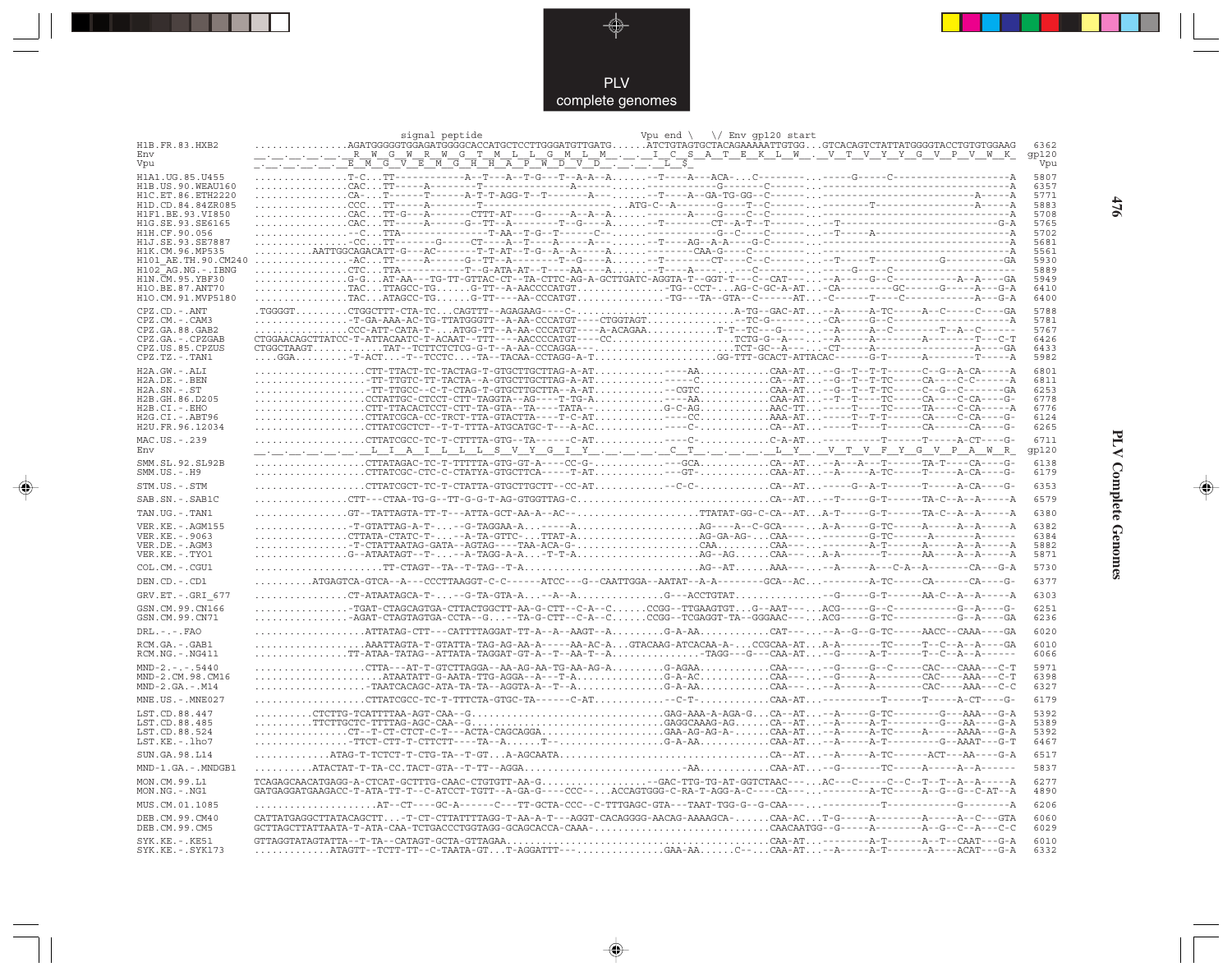| H1B.FR.83.HXB2<br>Env                     | GAAGCAACCACCACTCTATTTTGTGCATCAGATGCTAAAGCATATGATACAGAGGTACATAATGTTTGGGCCACACATGCCTGTGTACCCACAGACCCCAACCAAAGAAGTAGTAT<br><u> EAT TTLFCASDAKAYDTEVHNVWATHACVP. TDPNPQEVV</u>                                                                                                                                                                                                                                                                                                                      | 6480<br>gp120 |
|-------------------------------------------|-------------------------------------------------------------------------------------------------------------------------------------------------------------------------------------------------------------------------------------------------------------------------------------------------------------------------------------------------------------------------------------------------------------------------------------------------------------------------------------------------|---------------|
| H1A1.UG.85.U455<br>H1B.US.90.WEAU160      |                                                                                                                                                                                                                                                                                                                                                                                                                                                                                                 | 5925<br>6475  |
| H1C.ET.86.ETH2220<br>H1D.CD.84.84ZR085    |                                                                                                                                                                                                                                                                                                                                                                                                                                                                                                 | 5889<br>6001  |
| H1F1.BE.93.VI850                          |                                                                                                                                                                                                                                                                                                                                                                                                                                                                                                 | 5826          |
| H1G.SE.93.SE6165<br>H1H.CF.90.056         |                                                                                                                                                                                                                                                                                                                                                                                                                                                                                                 | 5883<br>5820  |
| H1J.SE.93.SE7887                          |                                                                                                                                                                                                                                                                                                                                                                                                                                                                                                 | 5799          |
| H1K.CM.96.MP535<br>H101 AE.TH.90.CM240    |                                                                                                                                                                                                                                                                                                                                                                                                                                                                                                 | 5679<br>6048  |
| $H102$ AG. NG. - TBNG<br>H1N.CM.95.YBF30  |                                                                                                                                                                                                                                                                                                                                                                                                                                                                                                 | 6007<br>6067  |
| H10.BE.87.ANT70                           |                                                                                                                                                                                                                                                                                                                                                                                                                                                                                                 | 6528          |
| H1O.CM.91.MVP5180                         |                                                                                                                                                                                                                                                                                                                                                                                                                                                                                                 | 6518          |
| $CPZ$ . $CD$ . - . $ANT$<br>CPZ.CM.-.CAM3 |                                                                                                                                                                                                                                                                                                                                                                                                                                                                                                 | 5903<br>5899  |
| CPZ.GA.88.GAB2<br>CPZ.GA.-.CPZGAB         |                                                                                                                                                                                                                                                                                                                                                                                                                                                                                                 | 5885<br>6544  |
| CPZ.US.85.CPZUS                           |                                                                                                                                                                                                                                                                                                                                                                                                                                                                                                 | 6551          |
| CPZ.TZ.-.TAN1                             |                                                                                                                                                                                                                                                                                                                                                                                                                                                                                                 | 6100          |
| H2A.GW.-.ALI<br>$H2A.DE. - .BEN$          |                                                                                                                                                                                                                                                                                                                                                                                                                                                                                                 | 6895<br>6905  |
| $H2A.SN.-.ST$<br>H2B.GH.86.D205           | $\texttt{A-T--T--}\dots\dots\dots\texttt{TTC-C--C---}\dots\dots\dots\dots\dots\dots\dots\dots\dots\dots\dots\texttt{TR-AAATAGAG--AC----GA--CATACAG--CT-G--A\dots\texttt{GACA-TGATG--TAT--G---}\dots\texttt{A--G--C-A}\dots\texttt{GACA-TGCTG--TACACT--G}\dots\texttt{A--C-A}\dots\texttt{GACA-TGCTG--TACACT--G}\dots\texttt{A--C-A}\dots\texttt{GACA-TGCTG--TACACT--G}\dots\texttt{A--C-A}\dots\texttt{A--C-A}\dots\texttt{GACA-TGCTG--TACACT--G$                                               | 6347<br>6872  |
| $H2B.CI.-.EHO$                            |                                                                                                                                                                                                                                                                                                                                                                                                                                                                                                 | 6870          |
| H2G.CI.-.ABT96<br>H2U.FR.96.12034         |                                                                                                                                                                                                                                                                                                                                                                                                                                                                                                 | 6218<br>6359  |
| MAC.US.-.239<br>Env                       | $\verb A-T-G-A , \ldots, \ldots, \verb TTC-C-c + \verb --101 , \ldots, \ldots, \ldots, \ldots, \ldots, \ldots, \verb --CA-AATAGGG-AC---- \verb --AC-CAG---CC---+A , \ldots, \verb GATA-TGGTG-TTATTC---\verb --101 , \ldots, \verb --CC-AC-ARTAGGG--\verb --AC-CAG---CC----+A , \ldots, \verb --AGTGTG-TTATTC---\verb --111 , \ldots, \verb --CC-ACTC--\verb --121 , \ldots, \verb --CC-ACTC--\verb --131 , \ldots,$<br><u>N A T IP LF C A T K N R D G W G T T O C L P . D N G D Y S E . V .</u> | 6805<br>gp120 |
| SMM.SL.92.SL92B<br>$SMM.US.-.H9$          |                                                                                                                                                                                                                                                                                                                                                                                                                                                                                                 | 6232<br>6273  |
| STM.US.-.STM                              |                                                                                                                                                                                                                                                                                                                                                                                                                                                                                                 | 6447          |
| SAB.SN.-.SAB1C                            | A-TAGTT-AGT-CAAGCC------AAG-CCCCAATACG--CC-A------T-TAC-AAT--CA-C---GAT--TGAACCAGA-GG-AC-A--G                                                                                                                                                                                                                                                                                                                                                                                                   | 6673          |
| TAN.UG. - . TAN1                          | A-CAGCT-AGTGCAAGCT--C---ATG--CCTAATACC--CC-------AC-AAT---A---AGAT--T-ATG-TTATACT------C                                                                                                                                                                                                                                                                                                                                                                                                        | 6474          |
| VER.KE. - . AGM155<br>VER.KE. - . 9063    |                                                                                                                                                                                                                                                                                                                                                                                                                                                                                                 | 6476<br>6478  |
| VER.DE. - . AGM3                          |                                                                                                                                                                                                                                                                                                                                                                                                                                                                                                 | 5976          |
| VER.KE.-.TYO1<br>COL.CM. - . CGU1         |                                                                                                                                                                                                                                                                                                                                                                                                                                                                                                 | 5965<br>5839  |
| DEN.CD. - .CD1                            | ------GATGTAAATGATCAGCAGT-C--C--CTTTT-TTCCTCC-CAG-GA--CAACAGGTGTTG-GG---T----ACCTC-GCCTGGA--G---GT----CA-AACA                                                                                                                                                                                                                                                                                                                                                                                   | 6474          |
| GRV.ET. - . GRI 677                       | A-TT----AGTTCAGGC------CATG-GCCCAATACC---A-G----A--CACCAA---CA----AGAT--T-ATG-TAATAC---G--GC                                                                                                                                                                                                                                                                                                                                                                                                    | 6397          |
| GSN.CM.99.CN166                           | --C-----TC-AC-AT-G-----C--C------C-AG-TAT-GC-AG--AT--ACC-GGA--CA-----ATTT-TACA--A---T-G---T-G------TCA--GGC---G-GCCG-                                                                                                                                                                                                                                                                                                                                                                           | 6369          |
| GSN.CM.99.CN71                            | $-\texttt{-T---AA}, \ldots, \ldots, \texttt{C-AC-AT-G--C----C----C----AG-CAT-AC-AG--AT--ACC-GGA--CA----AT-T-TACG--A--CT-G---, \ldots, \texttt{T----TCA--GTCT-G--GC-CGC-C}$                                                                                                                                                                                                                                                                                                                      | 6354          |
| $DRL. - . - . FAO$                        |                                                                                                                                                                                                                                                                                                                                                                                                                                                                                                 | 6117          |
| RCM.GA.-.GAB1<br>$RCM.NG. - . NG411$      | A-CAGC--AGTGC--A-G-------TG-T-TAATAC-C-ATCA----GA--T-TAAAT---A----AGAG-GAGGA-TAT-T-C---G--T-<br>A-CAGT--AGTTC--A-G--------T--T--TAACGCAC-ATCA----GA--GTTAAAT---A----AGA--GAGG--TAT---C-------C                                                                                                                                                                                                                                                                                                  | 6104<br>6160  |
| $MND-2. - - - 5440$<br>MND-2.CM.98.CM16   |                                                                                                                                                                                                                                                                                                                                                                                                                                                                                                 | 6068<br>6495  |
| $MND-2.GA.-.M14$                          | CC----GA-GCTATGC-T-T---------T--CAACA-CTCCC-----TA--CACAAGT-------AGCTTATTGC-TTATG-G--GCA-C-CA                                                                                                                                                                                                                                                                                                                                                                                                  | 6424          |
| MNE.US.-.MNE027                           |                                                                                                                                                                                                                                                                                                                                                                                                                                                                                                 | 6273          |
| LST.CD.88.447<br>LST.CD.88.485            | --GTAGTGC-AT--A-------TT---CTAATA---G-T-A----T----ACAT-A--CA----AGACTTG-AGTCTTATGC-C-GA-TC<br>--T--TGTAGTGC-AT--A------TT---CTAATA---GCT-A----T----ACAT-A--CC----AGATTTA-AGTCTTATGC-C-GA-TC                                                                                                                                                                                                                                                                                                     | 5486<br>5483  |
| LST.CD.88.524                             | --T--TGTAGTAC--T--A-C-----TT---CTAATA---GCT-G----T---TACAT-T---C-C--AGATCTG-AATCTTATGCTC-GA-CC                                                                                                                                                                                                                                                                                                                                                                                                  | 5486          |
| LST.KE.-.lho7<br>SUN.GA.98.L14            | --TAATGTTTCAGTGC-CT-GA-------TT---CCAATAC--GCC-C----T---GACAT-T--CT-G--AGATTTG-AATCTTATGC---G---C<br>$CC---GTA$ GTGC-AT--A-A-----TT--CTAATA---GCT-G----TG--TAC-T-A--CT-G--AGATTTA-AA-CTTATGC------GC                                                                                                                                                                                                                                                                                            | 6564<br>6611  |
| MND-1.GA.-.MNDGB1                         |                                                                                                                                                                                                                                                                                                                                                                                                                                                                                                 | 5931          |
| MON.CM.99.L1<br>MON.NG. - . NG1           |                                                                                                                                                                                                                                                                                                                                                                                                                                                                                                 | 6395<br>5008  |
| MUS.CM.01.1085                            |                                                                                                                                                                                                                                                                                                                                                                                                                                                                                                 | 6324          |
| DEB.CM.99.CM40<br>DEB.CM.99.CM5           | --T--C-AAGTTGA-T-G--C---A--CC-ACTCATC-G-GTCA-GA-----AGTGACA--A--CC-G--ACAT-C-TTAGTGAG-G-------CCC-A<br>A-T--C--TGTTGGCT---C---A--C--ATAGTTC-G-ATCA-GA-----TGTGACA--A--CT-G--ACAT-CAATGGTTAG-G--C---CCCTA                                                                                                                                                                                                                                                                                        | 6160<br>6129  |
| $SYK.KE. - .KE51$<br>SYK.KE. - . SYK173   |                                                                                                                                                                                                                                                                                                                                                                                                                                                                                                 | 6101<br>6423  |

<u>a shekara ta 1989 na shekara t</u>

 $\overrightarrow{\phantom{a}}$ 

 $\frac{\displaystyle \frac{\displaystyle \mathrm{d}}{\displaystyle \mathrm{d}t}}{\displaystyle \frac{\displaystyle \mathrm{d}}{\displaystyle t}}$ 

 $\begin{array}{c} \hline \end{array}$ 

 $\begin{picture}(20,5) \put(0,0){\line(1,0){10}} \put(15,0){\line(1,0){10}} \put(15,0){\line(1,0){10}} \put(15,0){\line(1,0){10}} \put(15,0){\line(1,0){10}} \put(15,0){\line(1,0){10}} \put(15,0){\line(1,0){10}} \put(15,0){\line(1,0){10}} \put(15,0){\line(1,0){10}} \put(15,0){\line(1,0){10}} \put(15,0){\line(1,0){10}} \put(15,0){\line(1,$ 

 $\overline{\phantom{0}}$ 

<u>e de la</u>

л

**477**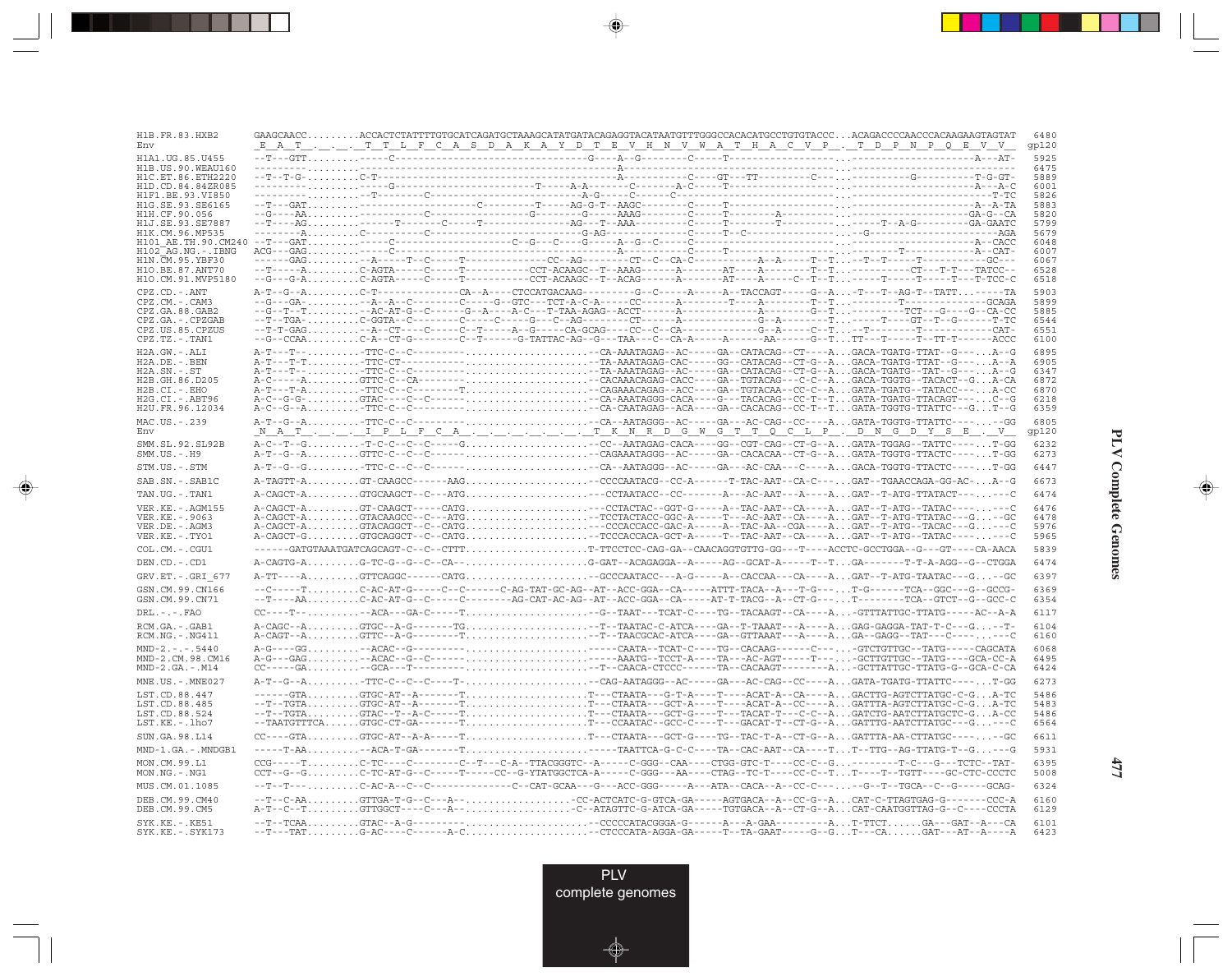

\_\_

 $\begin{picture}(120,140)(-6.5,14.0) \put(0,0){\vector(0,1){10}} \put(15,0){\vector(0,1){10}} \put(15,0){\vector(0,1){10}} \put(15,0){\vector(0,1){10}} \put(15,0){\vector(0,1){10}} \put(15,0){\vector(0,1){10}} \put(15,0){\vector(0,1){10}} \put(15,0){\vector(0,1){10}} \put(15,0){\vector(0,1){10}} \put(15,0){\vector(0,1){10}} \put(15,0){\vector(0,1){10}}$ 

 $\begin{tabular}{c} \hline \quad \quad & \quad \quad \\ \hline \quad \quad & \quad \quad \\ \hline \end{tabular}$ 

| H1B.FR.83.HXB2<br>Env                  | <u>L V N V T E N F N M W K N D M V E Q M H E D I I S L W D Q S L K P C</u>                                                                                                                                                                                                                                                                                                                                                                                                                                                                                                 | 6580<br>qp120 |
|----------------------------------------|----------------------------------------------------------------------------------------------------------------------------------------------------------------------------------------------------------------------------------------------------------------------------------------------------------------------------------------------------------------------------------------------------------------------------------------------------------------------------------------------------------------------------------------------------------------------------|---------------|
| H1A1.UG.85.U455                        |                                                                                                                                                                                                                                                                                                                                                                                                                                                                                                                                                                            | 6025          |
| H1B.US.90.WEAU160                      |                                                                                                                                                                                                                                                                                                                                                                                                                                                                                                                                                                            | 6575          |
| H1C.ET.86.ETH2220<br>H1D.CD.84.84ZR085 |                                                                                                                                                                                                                                                                                                                                                                                                                                                                                                                                                                            | 5989<br>6101  |
| H1F1.BE.93.VI850                       |                                                                                                                                                                                                                                                                                                                                                                                                                                                                                                                                                                            | 5926          |
| H1G.SE.93.SE6165                       |                                                                                                                                                                                                                                                                                                                                                                                                                                                                                                                                                                            | 5983          |
| H1H.CF.90.056                          |                                                                                                                                                                                                                                                                                                                                                                                                                                                                                                                                                                            | 5920          |
| H1J.SE.93.SE7887<br>H1K.CM.96.MP535    |                                                                                                                                                                                                                                                                                                                                                                                                                                                                                                                                                                            | 5899<br>5779  |
| H101 AE.TH.90.CM240                    |                                                                                                                                                                                                                                                                                                                                                                                                                                                                                                                                                                            | 6148          |
| H102 AG.NG.-.IBNG                      |                                                                                                                                                                                                                                                                                                                                                                                                                                                                                                                                                                            | 6107          |
| H1N. CM. 95. YBF30                     |                                                                                                                                                                                                                                                                                                                                                                                                                                                                                                                                                                            | 6167          |
| H10.BE.87.ANT70<br>H1O.CM.91.MVP5180   |                                                                                                                                                                                                                                                                                                                                                                                                                                                                                                                                                                            | 6628<br>6618  |
| CPZ.CD. - . ANT                        | $G-C-C----CCC-G-C---TTTAATGCTTAT---T-T------AGT---ACA-A---GNACAA---TCC-A----CTC-A---A-T---A-T---A$                                                                                                                                                                                                                                                                                                                                                                                                                                                                         | 6003          |
| CPZ.CM.-.CAM3                          |                                                                                                                                                                                                                                                                                                                                                                                                                                                                                                                                                                            | 5999          |
| CPZ.GA.88.GAB2                         |                                                                                                                                                                                                                                                                                                                                                                                                                                                                                                                                                                            | 5985          |
| CPZ.GA. - . CPZGAB                     |                                                                                                                                                                                                                                                                                                                                                                                                                                                                                                                                                                            | 6644          |
| CPZ.US.85.CPZUS<br>$CPZ.TZ.-.TAN1$     |                                                                                                                                                                                                                                                                                                                                                                                                                                                                                                                                                                            | 6651<br>6200  |
|                                        |                                                                                                                                                                                                                                                                                                                                                                                                                                                                                                                                                                            |               |
| H2A.GW.-.ALI<br>$H2A.DE. - .BEN$       |                                                                                                                                                                                                                                                                                                                                                                                                                                                                                                                                                                            | 6995<br>7005  |
| $H2A.SN.-.ST$                          |                                                                                                                                                                                                                                                                                                                                                                                                                                                                                                                                                                            | 6447          |
| H2B.GH.86.D205                         | $\texttt{G-C---CA-A---GGC---G-TGCA---GAT\ldots\ldots\ldots\ldots\ldots\ldots\ldots\ldots\ldots\texttt{ACAG--AC-C----GCAGTA--T--G-GTGG--A\ldots\ldots\ldots\ldots\ldots\ldots\texttt{C--CT--AACCTC-A---A---A}$                                                                                                                                                                                                                                                                                                                                                              | 6972          |
| $H2B.CI.-EHO$                          | AAT-----A-A-----GGC----G-TGCA---GAT---ACAG--AC---T---GCAACAA-----G-GTGG---C-C-TT--GACCTCAA----A-----                                                                                                                                                                                                                                                                                                                                                                                                                                                                       | 6970          |
| $H2G.CI.-.ABT96$<br>H2U.FR.96.12034    | $\verb CAT-G---A---G-----GC---G-TCCC---GAT \dots .\dots .\dots .\dots .\dots -\verb CACAG-AAC---G-CAGTA--A---G-TTGG-A- \dots .\dots .\dots .\text{C-G-TT}-GAC-TCTAC---A--T--C-1.$                                                                                                                                                                                                                                                                                                                                                                                          | 6318<br>6459  |
|                                        | CAT-------C----GGCC---G-TGCC---AAT-CACAG-AAC---G--AGCAGTG--A---G-CTGG---C-T-TT--GAC-TCTA----A-----                                                                                                                                                                                                                                                                                                                                                                                                                                                                         |               |
| MAC.US.-.239<br>Env                    |                                                                                                                                                                                                                                                                                                                                                                                                                                                                                                                                                                            | 6905          |
|                                        | A L N V T E S F D A W N N T V G E Q A I E D V W Q L F E T S I K P C                                                                                                                                                                                                                                                                                                                                                                                                                                                                                                        | gp120         |
| SMM.SL.92.SL92B<br>$SMM.US.-.H9$       | CCC-T-----T----GGCC--CG-TGCT---GAT---ACAG-AACT-----AGCAATA--A---G-TTGG-A-C-C-TT--AAC-TCTA-T--A--T--<br>CAA-T-----C----GGC----G-TGCT---GAT---ACAG-CAC------AGCAATA------G--TGG-ACC-C-TT--AAC-TC-A-T-----C--                                                                                                                                                                                                                                                                                                                                                                 | 6332<br>6373  |
| STM.US.-.STM                           |                                                                                                                                                                                                                                                                                                                                                                                                                                                                                                                                                                            | 6547          |
| SAB.SN. - . SAB1C                      | CA-A-GTACCC-T-CCT---A-C-CAGAAAAATTTGATGCTTGGAAAAATCGG--CCCTC-A----GC--AGCAG-GAGTA-C---CA-CT--G-TT--AAGT-CTT---------                                                                                                                                                                                                                                                                                                                                                                                                                                                       | 6791          |
| TAN.UG. - . TAN1                       | A-T-------CT-T--G--A---G-AGCA---AAGGACAGG--CCAT-A--G-C----GC-G-GAGTA-C---CATTTGC-C-TT--AAGC-CT--G--------                                                                                                                                                                                                                                                                                                                                                                                                                                                                  | 6580          |
| VER.KE. - . AGM155                     |                                                                                                                                                                                                                                                                                                                                                                                                                                                                                                                                                                            | 6582          |
| VER.KE. - . 9063                       | CAT----CA-T--T--GCCC---G-AGCC---GCAGATAGG---CCAT-A--G-C----GCAGGAAGTA----TCATTTG--G-TT--A----CAT-G--A-----                                                                                                                                                                                                                                                                                                                                                                                                                                                                 | 6584          |
| VER.DE. - . AGM3                       | CAT----CA-C--T---CCA---G-AGCA---GCTGACAGA--CCC-T-A----C---AGCAGGAAGTA-----CA-CTGC---TT--G--G-CT--G-------                                                                                                                                                                                                                                                                                                                                                                                                                                                                  | 6082          |
| VER.KE. - . TYO1                       | CTC-----A-C--T---CCA---G-GGCA---GGTGATAGA--CCCAT-AA---C---AGCAGCCAGTA-C--CCATTTAC-C-TT--G----CTA-G--A--T--                                                                                                                                                                                                                                                                                                                                                                                                                                                                 | 6071          |
| COL.CM. - . CGU1                       | --CC------A------GC----G-TC-T-TT-G---AG-T-CAGT-GGG--G-ATGG-TAATAACACAGACTACC-TA--A-----GA------                                                                                                                                                                                                                                                                                                                                                                                                                                                                            | 5939          |
| DEN.CD. - .CD1                         | ---A-----CC-----TT-C---G----C-ATC-C---CCA--A-----C---G-AGTGC--A----G-AAGA-C-G-ATA-A--G-C-T-C--A--T--                                                                                                                                                                                                                                                                                                                                                                                                                                                                       | 6574          |
| GRV.ET. - .GRI 677                     | CTC----CA-T------GC---CG-GGCT---GATAATCCGC----A----AGCAG-GAGTA-----CATCTAC-C-TT--A----CGA-G-G---T--                                                                                                                                                                                                                                                                                                                                                                                                                                                                        | 6497          |
| GSN.CM.99.CN166                        | -A-CA-A-----G--A--C-----C-AT------T---------TG--G---GA--T--C--GG-ATCAC---TTA----GGC---G--A-----                                                                                                                                                                                                                                                                                                                                                                                                                                                                            | 6466          |
| GSN.CM.99.CN71                         |                                                                                                                                                                                                                                                                                                                                                                                                                                                                                                                                                                            | 6451          |
| $DRL - - -$ . $FAO$                    | -TAAC---A-AGAG---------CTG-CCCTATGCA-A-A-TG--G--ATAA-AC-GGC-TGGG--GCGCTGTCATCCA-GATA---GC-GTG--T--A-----                                                                                                                                                                                                                                                                                                                                                                                                                                                                   | 6223          |
| RCM.GA. - . GAB1<br>RCM.NG. - . NG411  | CAA--------T-----CGA---G-TGCT-----T---AG-T-ATAT-----AGCAA-A--TA--G-GTGG-A-C-T-AT---TCC-CT-----A-----<br>$\verb CA-----------------------------0-2-0-0-0 ,\\ \verb CAP  = \verb CAP  - \verb CAP  - \verb CAP  - \verb CAP  - \verb CAP  - \verb CAP  - \verb CAP  - \verb CCP  - \verb CCP  - \verb CCP  - \verb CCP  - \verb CCP  - \verb CCP  - \verb CCP  - \verb CCP  - \verb CCP  - \verb CCP  - \verb CCP  - \verb CCP  - \verb CCP  - \verb CCP  - \verb CCP  - \verb CCP  - \verb CCP  - \verb CCP  - \verb CCP  - \verb$                                          | 6204<br>6260  |
| $MND-2. - - - 5440$                    | -CCCC---A-A-----G------CAGGCCCTATAGAA-AGA-TG-A--AGTGACAC-AGCTTGGG-AGCAATTTCTTCCA-GATA---GC-GTAT----A-----                                                                                                                                                                                                                                                                                                                                                                                                                                                                  | 6174          |
| MND-2.CM.98.CM16                       | -TCCG--CA-A---TGG-----C-CAGGTCCCATGGAA-A-A-TG--G-AGTAAT-C-AGC-TGGG-AGCTATCTCCTCCA-GATA--CGC-GTAT----A--T--                                                                                                                                                                                                                                                                                                                                                                                                                                                                 | 6601          |
| $MND-2.GA.-.M14$                       | -CCCC---A-A------------CAG-CCCTATACAA-AGA-TG-AG--GTAAG-C-AGC-TGGG-AGCTATTTCCTCTA-GATA---GC-GTT-----A--G-                                                                                                                                                                                                                                                                                                                                                                                                                                                                   | 6530          |
| MNE.US.-.MNE027                        | $CCC-T--A-T------GC---G-TGCT---GAG. --ACAG-CAC-----GCAATA----G--TGGCA- C-C-TT--GACCTCAA----T--G-$                                                                                                                                                                                                                                                                                                                                                                                                                                                                          | 6373          |
| LST.CD.88.447                          | CTA-TC-CAAC-T-AGTTTAAA-TT--CTAAAGAGATA-AA-ATA-T--A--TATAC--C-AGC-TGG---GCTATGACCAGTA-GGT----ACT-T-A-G-----T--                                                                                                                                                                                                                                                                                                                                                                                                                                                              | 5595          |
| LST.CD.88.485                          | CTA-TC-CAAC-T-AGTTTAAA-TT--CTCAAGAGATA-AA-ATA-T--A--CATAC--C-AGC-TGG---GCTATGACCAGTA-GGT----ACT-T-A-G-----T--                                                                                                                                                                                                                                                                                                                                                                                                                                                              | 5592          |
| LST.CD.88.524                          | CTA-TC--AAT-TTACTCTAAA-TTT-CTCAAGAAATT-A--ACA-T--A--AATAC--C-GGC-TGGG-AGCTATGACGAGCA-GGT----GCT-TTA-G-------                                                                                                                                                                                                                                                                                                                                                                                                                                                               | 5595          |
| LST.KE. - . lho7                       | CTA-CT--AAT-TTTC-G-AAACTTT-CAATACCATA-AA-ACA-T---G-TATAC--C-AGCCTGGTC-GCTATGAATGCTA-GGTA--CAGT-TTA-G--A-----                                                                                                                                                                                                                                                                                                                                                                                                                                                               | 6673          |
| SUN.GA.98.L14                          | CCA---CA-G-TT----G-GAA-TTT-CAGA-GGAATA-GCAATA-T--A--AGTGC--C-AGC-TGGCAAGCTATGACCTCTA-GGTA---GCC-TTA-G-----T--                                                                                                                                                                                                                                                                                                                                                                                                                                                              | 6720          |
| MND-1.GA.-.MNDGB1                      | AAA-TCC--AT-T-A-GG-AAA-TTT-CAG-ACTTATA-G--A-A-T-----AGT-T-TC-AGC-TGGCA-GCTATGGGAAGTA-G-TA---ACC-TA--T-------                                                                                                                                                                                                                                                                                                                                                                                                                                                               | 6040          |
| MON.CM.99.L1<br>MON.NG.-.NG1           |                                                                                                                                                                                                                                                                                                                                                                                                                                                                                                                                                                            | 6492<br>5105  |
| MUS.CM.01.1085                         | -----A-CT-T-GGG-AAAGTTTGACATCTAT--GA-TTATA-G-T-G-CCA-ATGACT---GATG-G--GTCTA-C-TTA----GGC-T----A-----                                                                                                                                                                                                                                                                                                                                                                                                                                                                       | 6424          |
| DEB.CM.99.CM40<br>DEB.CM.99.CM5        | $-\texttt{-CC---}\texttt{-CC---}\texttt{-CC---}\texttt{TGCT}\texttt{-TTGAT}\texttt{\texttt{AACCC}\dots\dots\dots\texttt{A---}\texttt{GG--CA--}\texttt{TATG-C-GGAT--G-C-AGTTTG}\dots\dots\texttt{-ACA-A--}\texttt{GTCAT--C--A---}\texttt{GCT--}\texttt{GCT--}\texttt{GCT--}\texttt{GCT--}\texttt{GCT--}\texttt{GCT--}\texttt{GCT--}\texttt{GCT--}\texttt{GCT--}\texttt{GCT--}\texttt{GCT--}\texttt{GCT--}\texttt{GCT--}\texttt{GCT--}\texttt{GCT--}\texttt{GCT--}\$<br>--CCT------T-CC-GT-----G--TCT-TTTCAAATGTTA-G-----ACAATTATG---CGAC--G-C-AGCTTA-ACAGA---TCTT-T--A--C-- | 6260<br>6229  |
| SYK.KE. - . KE51                       |                                                                                                                                                                                                                                                                                                                                                                                                                                                                                                                                                                            |               |

 $\blacklozenge$ 

**PLV Complete Genomes 478 PLV Complete Genomes** 

 $\Rightarrow$ 

 $\sqrt{2}$ 

 $478$ 

 $\blacksquare$ 

<u> 1999 - 1999 - 1999 - 1999 - 1999 - 1999 - 1999 - 1999 - 1999 - 1999 - 1999 - 1999 - 1999 - 1999 - 1999 - 199</u>

 $\mathbf{I}$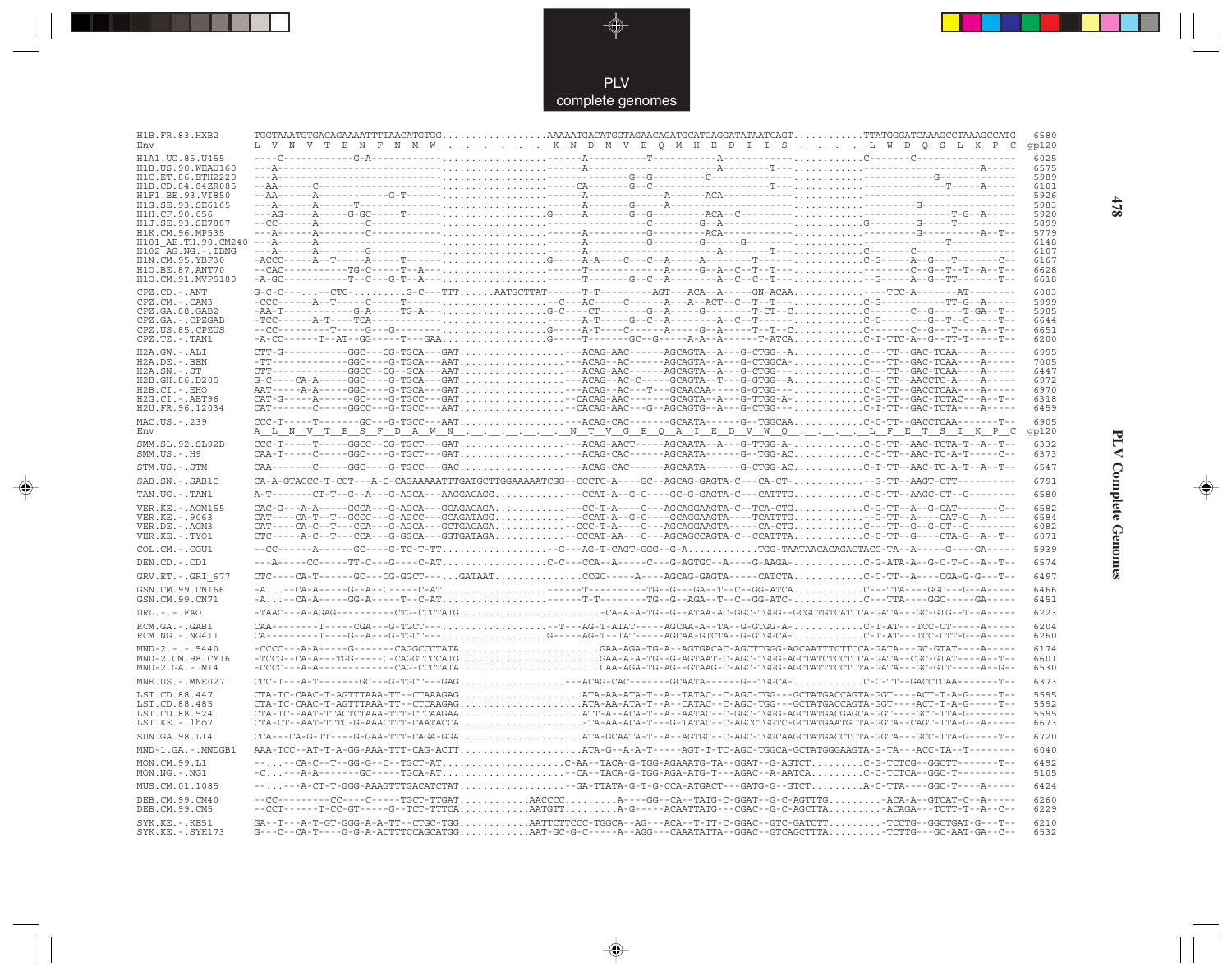| H1B.FR.83.HXB2                                                                                                              | V1 loop<br>${\tt TGTAAAATTAACCCCACTCTGTGTTAGTTTAAAGTGCACT.}\dots\dots\dots\dots\dots{\sf GATTTGAAGAATAGTACTAATACCAATAGTAGTAGTGGGGAGA\dots\dots\dots\dots\dots\dots\dots\dots\dots\dots\dots$                                                                                                                                                                                                                                                                                                                                                                                                                                                                                         | 6662                                                 |
|-----------------------------------------------------------------------------------------------------------------------------|--------------------------------------------------------------------------------------------------------------------------------------------------------------------------------------------------------------------------------------------------------------------------------------------------------------------------------------------------------------------------------------------------------------------------------------------------------------------------------------------------------------------------------------------------------------------------------------------------------------------------------------------------------------------------------------|------------------------------------------------------|
| Env<br>H1A1.UG.85.U455                                                                                                      | <u> V K L T P L C V S L K C T D L K N D T N T N S S S G R</u> 9p120                                                                                                                                                                                                                                                                                                                                                                                                                                                                                                                                                                                                                  | 6101                                                 |
| H1B. US. 90. WEAU160<br>H1C.ET.86.ETH2220<br>H1D.CD.84.84ZR085<br>H1F1.BE.93.VI850                                          |                                                                                                                                                                                                                                                                                                                                                                                                                                                                                                                                                                                                                                                                                      | 6672<br>6065<br>6177<br>6002                         |
| H1G.SE.93.SE6165<br>H1H.CF.90.056<br>H1J.SE.93.SE7887<br>H1K.CM.96.MP535<br>H101 AE.TH.90.CM240                             | $-\cdots-\mathsf{G}-\cdots-\mathsf{T}-\cdots-\mathsf{C}-\cdots-\mathsf{C}-\cdots-\mathsf{C}-\cdots-\mathsf{T}-\mathsf{T}\mathsf{C}\mathsf{A}\mathsf{A}\mathsf{T}\mathsf{G}\mathsf{C}\mathsf{T}\mathsf{A}\mathsf{A}\mathsf{T}\mathsf{T}\mathsf{T}\mathsf{G}\mathsf{A}\mathsf{C}\mathsf{C}\mathsf{A}\mathsf{A}-\mathsf{G}\mathsf{G}\mathsf{C}-\mathsf{G}\mathsf{T}-\mathsf{G}\mathsf{C}\mathsf{A}-\mathsf{A}-\mathsf{C}-\mathsf{C}\mathsf{T}-\mathsf{T}\mathsf{C}-\mathsf{$                                                                                                                                                                                                            | 6104<br>5996<br>5978<br>5861<br>6233                 |
| $H102-AG.NG. - .IBNG$<br>H1N. CM. 95. YBF30<br>H10.BE.87.ANT70<br>H1O.CM.91.MVP5180                                         | $\begin{minipage}[t]{0.99\textwidth} \begin{tabular}{l} \multicolumn{2}{l}{{\small \textbf{--0.1}}}\end{tabular} & \multicolumn{2}{l}{{\small \textbf{--0.1}}}\end{tabular} & \multicolumn{2}{l}{{\small \textbf{--0.1}}}\end{minipage}[t]{\small \textbf{--1.1}}\end{minipage}[t]{\small \textbf{--1.2}}\end{minipage}[t]{\small \textbf{--1.3}}\end{minipage}[t]{\small \textbf{--1.4}}\end{minipage}[t]{\small \textbf{--1.5}}\end{minipage}[t]{\small \textbf{--1.$                                                                                                                                                                                                              | 6189<br>6240<br>6692<br>6682                         |
| $CPZ$ . $CD$ . $-ANT$<br>CPZ.CM. - . CAM3<br>CPZ.GA.88.GAB2<br>CPZ.GA.-.CPZGAB<br>CPZ.US.85.CPZUS<br>$CPZ.TZ.-.TAN1$        | ---T--GC-G--G---A-A-----C-CCA-GG-A--T-GAAAGGTTACTTTCAATAGCACTTCT---AGG-A---A--TTC--C--TG-CTACT                                                                                                                                                                                                                                                                                                                                                                                                                                                                                                                                                                                       | 6088<br>6093<br>6064<br>6717<br>6706<br>6264         |
| H2A.GW.-.ALI<br>H2A.DE. - .BEN<br>$H2A.SN.-.ST$<br>H2B.GH.86.D205<br>$H2B.CI.-.EHO$<br>H2G.CI. - . ABT96<br>H2U.FR.96.12034 | ---C--G-----A--TT-A---A-AGCAA-G-----T-GCAACATAAGCACA--GAGC-CA-CCACAT-CCCG-G-CCAG-G--C-CACTC<br>---C--GC----A--T--A-----GGCAA-G--T--T-GCAGGGTTCAAGGGA--ACC-C--CCCCG-A-CCC-GG-CCTCG---TC-ACA-CCTCGAGACCACCACATCC<br>---C---C---------G-----GGCAA-G--C--T-G-AAAACCGAAACACACGG---TGCCAG--G--C-----CC-C--AGCCTACT-CCACCTCT<br>---T-------------G----G-CAA-G-----T-A-AAGACGTGGAGCTCA-C-AGC--AG-GACC----CGT--TCCGCGTCCCT-A-ATCTTCTACTCAG<br>---T--------A--T--G--CA--GCCA-G-GA----A-AAAACTGAGACAAACA-A-G-GGTCTAACAGGG-CC----C-GTA-CCCCT-CA-C-GTTCCCACAACTAAAATGGTGACAGCT<br>-----G--G--A--C--T---A-AGCAA-G-GA--T-G-AAAACTGAAACAAATAGA-G-GGATTAACAGGA-CAG-AGCA-CA-CTA-CCC-GCAATGCAAGAATCAAGT | 7086<br>7117<br>6538<br>7075<br>7076<br>6442<br>6574 |
| MAC.US.-.239<br>Env                                                                                                         | ---------T----T-A--CA---C-A-G-GA----A-AAAAGTGAGACAGATAGA-G-GGATTGACA-AATCA-TA-CA-CAACAGC-TCAACAACATCAACGACAGCA                                                                                                                                                                                                                                                                                                                                                                                                                                                                                                                                                                       | 7017<br>gp120                                        |
| SMM.SL.92.SL92B<br>$SMM.US.-.H9$                                                                                            | -----G----T---T-A--A--GC-A-G--A--T-A-AAAAATGAGACAGACAG-G-GG-TTGACA-GAGCAG-T-C--C--C---TCACC-ACTACTACTAGCCCCTTAACTGCTGCTAGCCCA<br>-------C-C--------A---A-CAA-G-G---T-A-AAAAGTGAGMCAGMCAGA-G-GGTTTAACAGGAGSAC-AGCACCA-CA-CAACACA-ACATCAACAACACCACCATCACCAATAATAGCA                                                                                                                                                                                                                                                                                                                                                                                                                    | 6462<br>6503                                         |
| STM.US.-.STM                                                                                                                |                                                                                                                                                                                                                                                                                                                                                                                                                                                                                                                                                                                                                                                                                      | 6665                                                 |
| SAB.SN. - . SAB1C                                                                                                           | ---T--GC-CT-A---A-G--CA-A-AAA-G--C---TA-CGCTTAGAAGGAGGA-CAGCA-CA-CAACAT-ACCAT-A-CATCA-CAGCAC-CCCCGAGGTAGTGAGT                                                                                                                                                                                                                                                                                                                                                                                                                                                                                                                                                                        | 6900                                                 |
| TAN.UG. - . TAN1<br>VER. KE. - . AGM155<br>VER.KE. - . 9063<br>VER.DE. - . AGM3                                             | C--------T-T--T--A---A-A-AAA-G-GC--TGTAGAGTTGAACTCAAGTAGAAGA--CCCAAC-C-A-C-T-AGC-TCA-CAAAAGCTCCAAAAACAGGTGAT<br>---------T-A--TT-G--CA---AAA-GTCC--TGTAGAATTGAACTCCTCT--GCCT-CC-CCAC-C----A-GT-CC-CGGCCTCAACA-CCAATATCACAGCCTCAACAACCACTTTG                                                                                                                                                                                                                                                                                                                                                                                                                                          | 6677<br>6682<br>6696<br>6206                         |
| VER.KE. - . TYO1                                                                                                            | ---G--G---T-A----A--CA-C-AGA-G--T--TGTAGAGTTAAATTCCACAAGAGAA-G-GCGACA--ACC---A-CG-CGCCG-AATCT-CCGGCCTA                                                                                                                                                                                                                                                                                                                                                                                                                                                                                                                                                                               | 6174                                                 |
| COL.CM.-.CGU1<br>DEN.CD. - . CD1                                                                                            |                                                                                                                                                                                                                                                                                                                                                                                                                                                                                                                                                                                                                                                                                      | 6027<br>6656                                         |
| GRV.ET. - .GRI 677                                                                                                          |                                                                                                                                                                                                                                                                                                                                                                                                                                                                                                                                                                                                                                                                                      | 6597                                                 |
| GSN.CM.99.CN166<br>GSN.CM.99.CN71                                                                                           |                                                                                                                                                                                                                                                                                                                                                                                                                                                                                                                                                                                                                                                                                      | 6548<br>6542                                         |
| $DRL$ . - . - . $FAO$                                                                                                       |                                                                                                                                                                                                                                                                                                                                                                                                                                                                                                                                                                                                                                                                                      | 6305                                                 |
| RCM.GA. - . GAB1<br>$RCM.NG. - . NG411$                                                                                     |                                                                                                                                                                                                                                                                                                                                                                                                                                                                                                                                                                                                                                                                                      | 6274<br>6342                                         |
| $MND-2. - - 5440$<br>MND-2.CM.98.CM16<br>$MND-2.GA.-.M14$                                                                   |                                                                                                                                                                                                                                                                                                                                                                                                                                                                                                                                                                                                                                                                                      | 6268<br>6677<br>6612                                 |
| MNE.US. - . MNE027                                                                                                          |                                                                                                                                                                                                                                                                                                                                                                                                                                                                                                                                                                                                                                                                                      | 6491                                                 |
| LST.CD.88.447<br>LST.CD.88.485<br>LST.CD.88.524<br>LST.KE.-.lho7                                                            | $\verb -AC---A---AT---TTAT---T-T-CT-CCA-G--A--T---AGGGGAGGGAGGATAGGATA-GAA--GAA-CACA--A-CA-A-CA-CA. \\\verb +CA---A-C. \\\verb +CA---A-C. \\\verb +CA---A-C. \\\verb +CA---A-C. \\\verb +CA---A-C. \\\verb +CA---A-C. \\\verb +CA---A-C. \\\verb +CA---A-C. \\\verb +CA---A-C. \\\verb +CA---A-C. \\\verb +CA---A-C. \\\verb +CA---A-C. \\\verb +CA---A-C. \\\verb +CA---A-C. \\\verb +CA---A-C$                                                                                                                                                                                                                                                                                     | 5692<br>5692<br>5695<br>6761                         |
| SUN.GA.98.L14                                                                                                               | -----GA-C-AT--CTAT-----C-AAA-G-----TC-ACCGAAACCGACAACTCCC-CCTCC--CTCA--AGTC-AA-G---CT--GATTATT-GACGACCACCACGGCTAAGACTACAACTCAGACT                                                                                                                                                                                                                                                                                                                                                                                                                                                                                                                                                    | 6850                                                 |
| MND-1.GA.-.MNDGB1                                                                                                           |                                                                                                                                                                                                                                                                                                                                                                                                                                                                                                                                                                                                                                                                                      | 6128                                                 |
| MON.CM.99.L1<br>$MON.NG. - . NG1$                                                                                           |                                                                                                                                                                                                                                                                                                                                                                                                                                                                                                                                                                                                                                                                                      | 6574<br>5187                                         |
| MUS.CM.01.1085<br>DEB.CM.99.CM40                                                                                            | ---C-----------TA-G-----A-AAA-G--A--TG-GAAAGTAACGAATTACACCAGATCT-CG-GAGGG---<br>-----GC----A---TAT--------CA-GC------TAAAACATCAACAAATCCAACACA-CA-C--ATCA--A-CA-CA-CA-CA-CATAGC-ACAACAACAACAACAACTACAGATTGGTCAGGG                                                                                                                                                                                                                                                                                                                                                                                                                                                                     | 6500<br>6390                                         |
| DEB.CM.99.CM5                                                                                                               | ------G---------TAT-----GC-GA-G--C--T-G-AGTACAACAACAACAACAACAGCAGCAACA --A-CA-TA--A-CA-CT-ACT-GTCAGGAGAGAATAAGACAGTGACACAG                                                                                                                                                                                                                                                                                                                                                                                                                                                                                                                                                           | 6353                                                 |
| $SYK.KE. - .KE51$<br>$SYK.KE. - .SYK173$                                                                                    | ---G--GC--G-A--CA-G---A----GA-GTT---T--ATTGGACAACAGCCCT-C-ACA-GTCCCC--CTACA--TCCCCCTACTACACCTCCAAATGAAACGTGGTGG                                                                                                                                                                                                                                                                                                                                                                                                                                                                                                                                                                      | 6340<br>6644                                         |

<u>a shekara ta 1989 na shekara t</u>

 $\overrightarrow{\phantom{a}}$ 

 $\frac{\displaystyle \frac{\displaystyle \mathrm{d}}{\displaystyle \mathrm{d}}}{\displaystyle \frac{\displaystyle \mathrm{d}}{\displaystyle \mathrm{d}}}{\displaystyle \mathrm{d}}$ 

٦

**PLV Complete Genomes PLV Complete Genomes**

 $\begin{picture}(20,5) \put(0,0){\line(1,0){10}} \put(15,0){\line(1,0){10}} \put(15,0){\line(1,0){10}} \put(15,0){\line(1,0){10}} \put(15,0){\line(1,0){10}} \put(15,0){\line(1,0){10}} \put(15,0){\line(1,0){10}} \put(15,0){\line(1,0){10}} \put(15,0){\line(1,0){10}} \put(15,0){\line(1,0){10}} \put(15,0){\line(1,0){10}} \put(15,0){\line(1,$ 

 $\overline{\phantom{0}}$ 

<u> a mare d</u>

 $\mathbf{I}$ 

**479**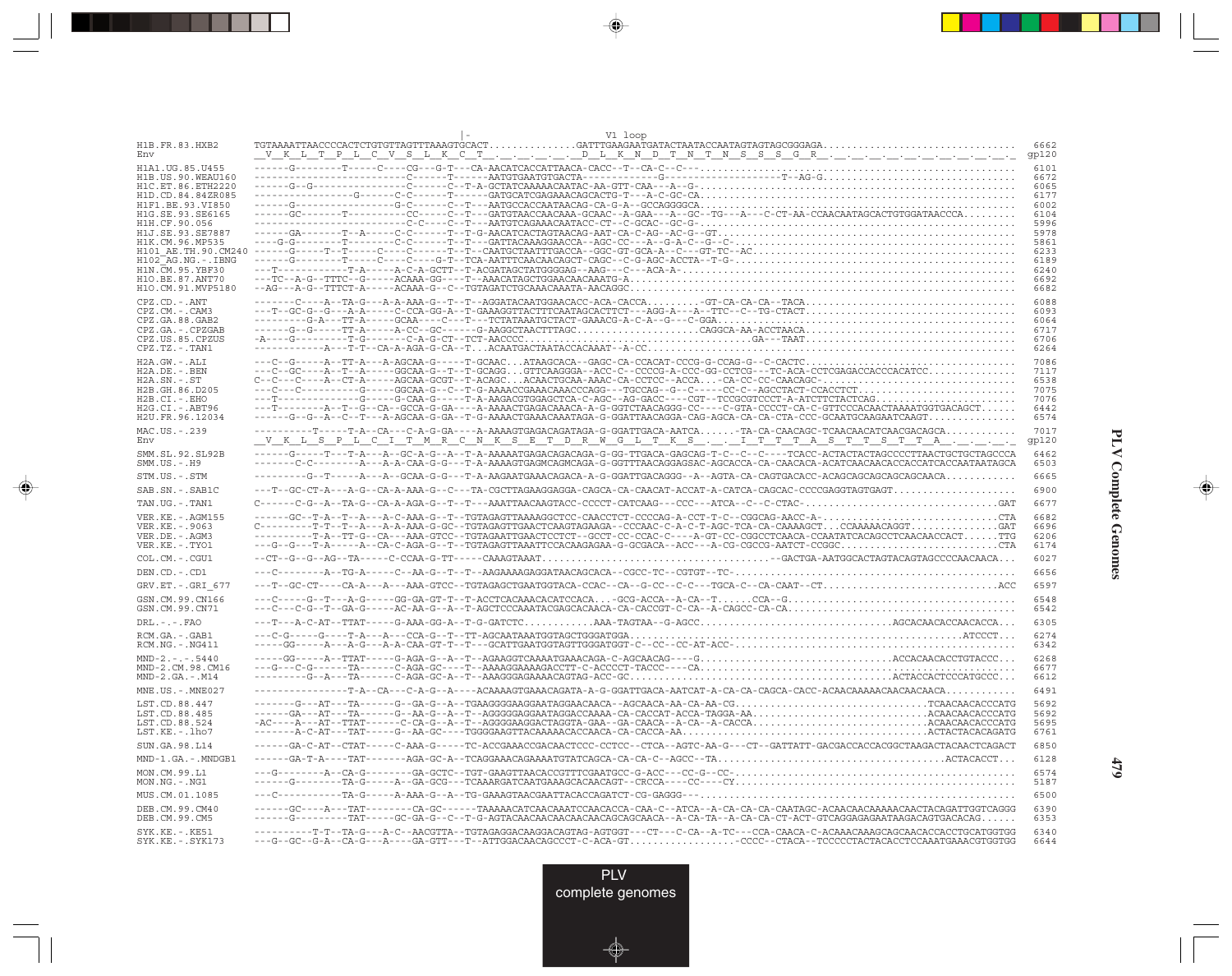

--

 $\overrightarrow{\mathbf{\P}}$ 

 $\begin{tabular}{c} \hline \quad \quad & \quad \quad \\ \hline \quad \quad & \quad \quad \\ \hline \end{tabular}$ 

|                                                                                  | V1 loop<br>V2 loop                                                                                                                                                                                                                                                                                                                                                                                                                                                                                                      |                              |
|----------------------------------------------------------------------------------|-------------------------------------------------------------------------------------------------------------------------------------------------------------------------------------------------------------------------------------------------------------------------------------------------------------------------------------------------------------------------------------------------------------------------------------------------------------------------------------------------------------------------|------------------------------|
| H1B.FR.83.HXB2<br>Env                                                            |                                                                                                                                                                                                                                                                                                                                                                                                                                                                                                                         | 6717<br>gp120                |
| H1A1. UG. 85. U455<br>H1B. US. 90. WEAU160                                       |                                                                                                                                                                                                                                                                                                                                                                                                                                                                                                                         | 6159<br>6727                 |
| H1C.ET.86.ETH2220                                                                |                                                                                                                                                                                                                                                                                                                                                                                                                                                                                                                         | 6120                         |
| H1D.CD.84.84ZR085<br>H1F1.BE.93.VI850                                            |                                                                                                                                                                                                                                                                                                                                                                                                                                                                                                                         | 6235<br>6036                 |
| H1G.SE.93.SE6165                                                                 |                                                                                                                                                                                                                                                                                                                                                                                                                                                                                                                         | 6144                         |
| H1H.CF.90.056                                                                    |                                                                                                                                                                                                                                                                                                                                                                                                                                                                                                                         | 6048                         |
| H1J.SE.93.SE7887<br>H1K.CM.96.MP535                                              |                                                                                                                                                                                                                                                                                                                                                                                                                                                                                                                         | 6030<br>5913                 |
| H101 AE.TH.90.CM240                                                              |                                                                                                                                                                                                                                                                                                                                                                                                                                                                                                                         | 6291<br>6238                 |
| H102 AG.NG. -. IBNG<br>H1N. CM. 95. YBF30                                        |                                                                                                                                                                                                                                                                                                                                                                                                                                                                                                                         | 6310                         |
| H10.BE.87.ANT70<br>H1O.CM.91.MVP5180                                             | ${\tt AACCTT-G-G-G--TGAC}\dots {\tt .} \dots {\tt .} \dots {\tt .} \dots {\tt .} \dots {\tt .} \dots {\tt .} \dots {\tt .} \dots {\tt .} \dots {\tt .} \dots {\tt .} \dots {\tt .} \dots {\tt .} \dots {\tt .} \dots {\tt .} \dots {\tt .} \dots {\tt .} \dots {\tt .} \dots {\tt .} \dots {\tt .} \dots {\tt .} \dots {\tt .} \dots {\tt .} \dots {\tt .} \dots {\tt .} \dots {\tt .} \dots {\tt .} \dots {\tt .} \dots {\tt .} \dots {\tt .} \dots {\tt .} \dots {\tt .} \dots {\tt .} \dots {\tt .} \dots {\tt .} \$ | 6732<br>6740                 |
| CPZ.CD. - . ANT                                                                  |                                                                                                                                                                                                                                                                                                                                                                                                                                                                                                                         | 6164                         |
| CPZ.CM. - . CAM3                                                                 |                                                                                                                                                                                                                                                                                                                                                                                                                                                                                                                         | 6157                         |
| CPZ.GA.88.GAB2<br>CPZ.GA. - . CPZGAB                                             |                                                                                                                                                                                                                                                                                                                                                                                                                                                                                                                         | 6131<br>6778                 |
| CPZ.US.85.CPZUS                                                                  | GT-GTGCT-TA--TACTACTGATATA-G-G-----T----T-----A-CT--TGAAT                                                                                                                                                                                                                                                                                                                                                                                                                                                               | 6767                         |
| $CPZ.TZ.-.TAN1$                                                                  | $\ldots \ldots \ldots \ldots \ldots \ldots \ldots \text{CTGAATTCGGCA-CA-C--CCTTA-C-CC-TAAGTAAATTGGAGTCTCTATACCTAACTATGAGG-GT-T--T \ldots --T--A \ldots \ldots \ldots --T--CAG-CA--TGAGT\ldots \ldots \text{CTA} \ldots \text{CTA} \ldots \text{CTA} \ldots \text{CTA} \text{CTA} \ldots \text{CTA} \text{CTA} \text{CTA} \text{CTA} \text{CTA} \text{CTA} \text{CTA} \text{CTA} \text{CTA} \text{CTA} \text{CTA} \text{CTA} \text{CTA} \text$                                                                           | 6361                         |
| $H2A.GW.-.ALI$<br>$H2A.DE. -.BEN$                                                |                                                                                                                                                                                                                                                                                                                                                                                                                                                                                                                         | 7159<br>7190                 |
| $H2A.SN.-.ST$                                                                    |                                                                                                                                                                                                                                                                                                                                                                                                                                                                                                                         | 6608                         |
| H2B.GH.86.D205<br>H2B.CI.-.EHO                                                   |                                                                                                                                                                                                                                                                                                                                                                                                                                                                                                                         | 7151<br>7143                 |
| H2G.CI.-.ABT96                                                                   |                                                                                                                                                                                                                                                                                                                                                                                                                                                                                                                         | 6509                         |
| H2U.FR.96.12034<br>MAC.US. - . 239                                               |                                                                                                                                                                                                                                                                                                                                                                                                                                                                                                                         | 6641<br>7096                 |
| Env                                                                              | <u>University in the set of a set of the set of the set of the set of the set of the set of the set of the set of the set of the set of the set of the set of the set of the set of the set of the set of the set of the set of </u>                                                                                                                                                                                                                                                                                    | gp120                        |
| SMM.SL.92.SL92B<br>$SMM.US. - . H9$                                              |                                                                                                                                                                                                                                                                                                                                                                                                                                                                                                                         | 6538<br>6570                 |
| STM.US.-.STM                                                                     |                                                                                                                                                                                                                                                                                                                                                                                                                                                                                                                         | 6738                         |
| SAB.SN. - . SAB1C                                                                |                                                                                                                                                                                                                                                                                                                                                                                                                                                                                                                         | 6982                         |
| TAN.UG. - . TAN1                                                                 | CCCTGTCCAAATACCGACGAAAGTAGCTGTAACGCC-CCTTAGTTACAAATAGCATGGATTATGAGAAT-GTTCT-TA----C-TGC--GGCAGG-TAT-                                                                                                                                                                                                                                                                                                                                                                                                                    | 6780                         |
| VER. KE. - . AGM155<br>VER. KE. - . 9063<br>VER.DE. - . AGM3<br>VER.KE. - . TYO1 | CCCTGTGTTAGAAATAAAACAGACTCCAACC-ACAGTCATGC--C-ACACCATCATAGAAAAGGAGATGAATGACGAGGCAGCGTC-------A-C-TGC---GGCTGGGTA--<br>CCCTGCATTAAATCTACCAATAATAATGTTAATT-ACAGCCCTGT--T-CCTCCCTTATAGAAGAGGGAACTGGAGGAAGAAGCAGCTTC---T--TA-A--TGC---GGCAGGGTA--<br>CCGTGTGTCCAGAACAAGACAAGTACTGTGT-AGA-TCATGT--T-A-ACAATCATAGAAAAGGAATTAAATGAAGAGCCTGCTTCT--T--TA-A-TGCA--GGCAGGGTATG<br>CCCTGTGTAGGCCCGACGTCAGGTGAAAATC-ACAGTCCTGT--T-C-AGCATTATAGAAAGGGAGATGGAGGATGAGCCCGCCTCT--T--TA-A---GCA--GGCTGGCTATG                              | 6797<br>6814<br>6321<br>6289 |
| COL.CM.-.CGU1                                                                    | ACAAATAATAGTGCTTCAGATTGGGAT---TC-AATTGGAAAGAATATCCGTGGT-T--T---AGAATGAATTCA-CAGCTTTCTTAC                                                                                                                                                                                                                                                                                                                                                                                                                                | 6115                         |
| DEN.CD. - .CD1                                                                   | ACCACAACCACACCACA-CC----A-ACCCC-ACCACAGAGTGGTATGGAGGAAATAAGACTACCATCT-CCTT--G--TAA--------G-C----G-A-                                                                                                                                                                                                                                                                                                                                                                                                                   | 6759                         |
| GRV.ET. - . GRI 677                                                              | CCCTGTCAGAATTGC-GTAC----CAGATAGAAGGAGAAATGGCAGAGCCAGC-TCC------A---TGCA-TGCAGG-TATC                                                                                                                                                                                                                                                                                                                                                                                                                                     | 6685                         |
| GSN.CM.99.CN166<br>GSN.CM.99.CN71                                                | $\ldots\ldots\ldots\ldots$ CCACCAAATGTCTCCACAACC-C-CAGTG--GA-GTT-G-G-GGGGAAAATGGAACAGCACAACCCT--T-T-----T--C-T---CAG-C----GAAT<br>$\ldots \ldots \ldots \ldots \ldots \text{TCACCTCATCCCCAACGCCA-CACC-TG-GAC-TG--GA--GAGGT.}\ldots \text{AATGGAACAGGACAGGACACCA}. \ldots \ldots \ldots \text{---T--C-.}\ldots \ldots \ldots \ldots \ldots \text{---T--CCAG-CT--GAAT}$                                                                                                                                                   | 6648<br>6639                 |
| $DRL. - . - . FAO$                                                               | ACTACAGTAGCTACTACTG-T-AT-CTAGTGTT-CCTCAACAACAACAGCAAATGACACTTTGGAAATAGCTGT---TAATA-AGAACCAG-A-TGGA--CA-                                                                                                                                                                                                                                                                                                                                                                                                                 | 6408                         |
| RCM.GA.-.GAB1<br>RCM.NG. - . NG411                                               | ACCTCAGCACCACCAACAACAACA-AA-C--CAACAC--A--ACTATAGGTGTAGAAAAGGAATGTACTGCTGGC-ACG---CA--TGAGGAAGT-CAGGATG--GATG<br>ACAACAACAACA-GAGC--CAACA-G-AC-ACAAAAGAAATAGGGAAAGATTGTTATGCGAATCA--C-G-G---AG-AGTGTCCCTGA-G--GATG                                                                                                                                                                                                                                                                                                      | 6383<br>6439                 |
| $MND-2. - - - 5440$<br>MND-2.CM.98.CM16<br>$MND-2.GA.-.M14$                      | $\ldots \ldots \ldots$ . ACAACAACAACCCCCTCC-CT-CC-CTAGCTCCA-CACAAATAAGACAACAACTCCTGTGTTGGTTGTTGAG---C-AAATAATGAGCA-CA-CACAGCAA-<br>TCCACCACAACTACCACA-CT-CC-CCA--ACGGTGGCAAATACTACTGAGTTGGACATAGAC-CC--TAACACTGAA-C--CA-CACA-CAG-<br>$\ldots\ldots\ldots\ldots$ ACTACCACCACTCCCACC - CTCC - GCA - T - - CG - - GCT - GAGGTGACGGTACAGAAT $\ldots\ldots\ldots\ldots\ldots\ldots\ldots\ldots$ AATGAG $\ldots\ldots\ldots\ldots\ldots\vdots$ G - - C - - CACA - GAA -                                                       | 6371<br>6771<br>6691         |
| MNE.US.-.MNE027                                                                  |                                                                                                                                                                                                                                                                                                                                                                                                                                                                                                                         | 6567                         |
| LST.CD.88.447<br>LST.CD.88.485<br>LST.CD.88.524<br>LST.KE.-.lho7                 | CCTTGCTTTATAACAGAAAAAACCACAACCACC-CC-A--GATCT-C-ACT-G-GGACCAGAATTAATAGAGGAC-T---T-TAT-AAATGGGTAAATG-G-CT-CTGAG-TT-<br>CCTTGCTTTATAGCAGAAACAACCACCACC-CC-A-GG-A-T-C-ACTAT-GAAAGTTTAATAGAGGAC-C---T-TA--AGATGGTTAAATG-G-CT-CTGAG-TT-<br>CCTTGCTTTATAACAGAATCTACTACTACTACTC-CA-AG-GTTCAGGGACT--ACAACCATCTTTAATAGAAGAT-C---T-TA-ACGATGGTTAAATG-G-CT-CAGA--TT-<br>CCTTGTTTTATCAACGAACAGGTAACAGTTAAGA-CCCGGGGAATGAAACAAGATTAGAGGAAGATCTT--T---A-AAGAGGGCTTAATG-G-C--CAGAG--G-                                                 | 5807<br>5804<br>5810<br>6867 |
| SUN.GA.98.L14                                                                    |                                                                                                                                                                                                                                                                                                                                                                                                                                                                                                                         | 6938                         |
| MND-1.GA.-.MNDGB1                                                                | $\ldots\ldots\ldots\ldots\ldots$ ACTACTACATCTACAG-TGC--GTAGT-C--AGATTTACTTAGAT $\ldots\ldots$ .GTAGATAAAAAT $\ldots\ldots\ldots\ldots\ldots$ AATA-A $\ldots\ldots\ldots$ .GAAG-A-AGGTAGAG--G-                                                                                                                                                                                                                                                                                                                           | 6210                         |
| MON.CM.99.L1<br>MON.NG.-.NG1                                                     | AGTACCCC-C-CCCTG-GG-AATTG-GGAGGGAATGGAACAGGACAGCCAGT-T-TAAT-----ATT--A-CAG--T-CAG                                                                                                                                                                                                                                                                                                                                                                                                                                       | 6656<br>5269                 |
| MUS.CM.01.1085                                                                   | .AGCACCGGAACCACAGCACCCCCA-CA-C-CCATG-GG-TC-TG-GGCAATGGCAATGATAGTGCTGGACAACCT-TGTT-AAT-----CTTC-ATCAG--C-CAG                                                                                                                                                                                                                                                                                                                                                                                                             | 6606                         |
| DEB. CM. 99. CM40<br>DEB.CM.99.CM5                                               |                                                                                                                                                                                                                                                                                                                                                                                                                                                                                                                         | 6426<br>6368                 |
| SYK.KE.-.KE51<br>$SYK.KE. - .SYK173$                                             |                                                                                                                                                                                                                                                                                                                                                                                                                                                                                                                         | 6376<br>6680                 |

 $\blacklozenge$ 

**PLV Complete Genomes 480 PLV Complete Genomes** 

 $\Rightarrow$ 

 $\sqrt{2}$ 

 $480$ 

 $\blacksquare$ 

<u> 1950 - 1961 - 1971 - 1971 - 1971 - 1971 - 1971 - 1971 - 1971 - 1971 - 1971 - 1971 - 19</u>

 $\overline{\phantom{a}}$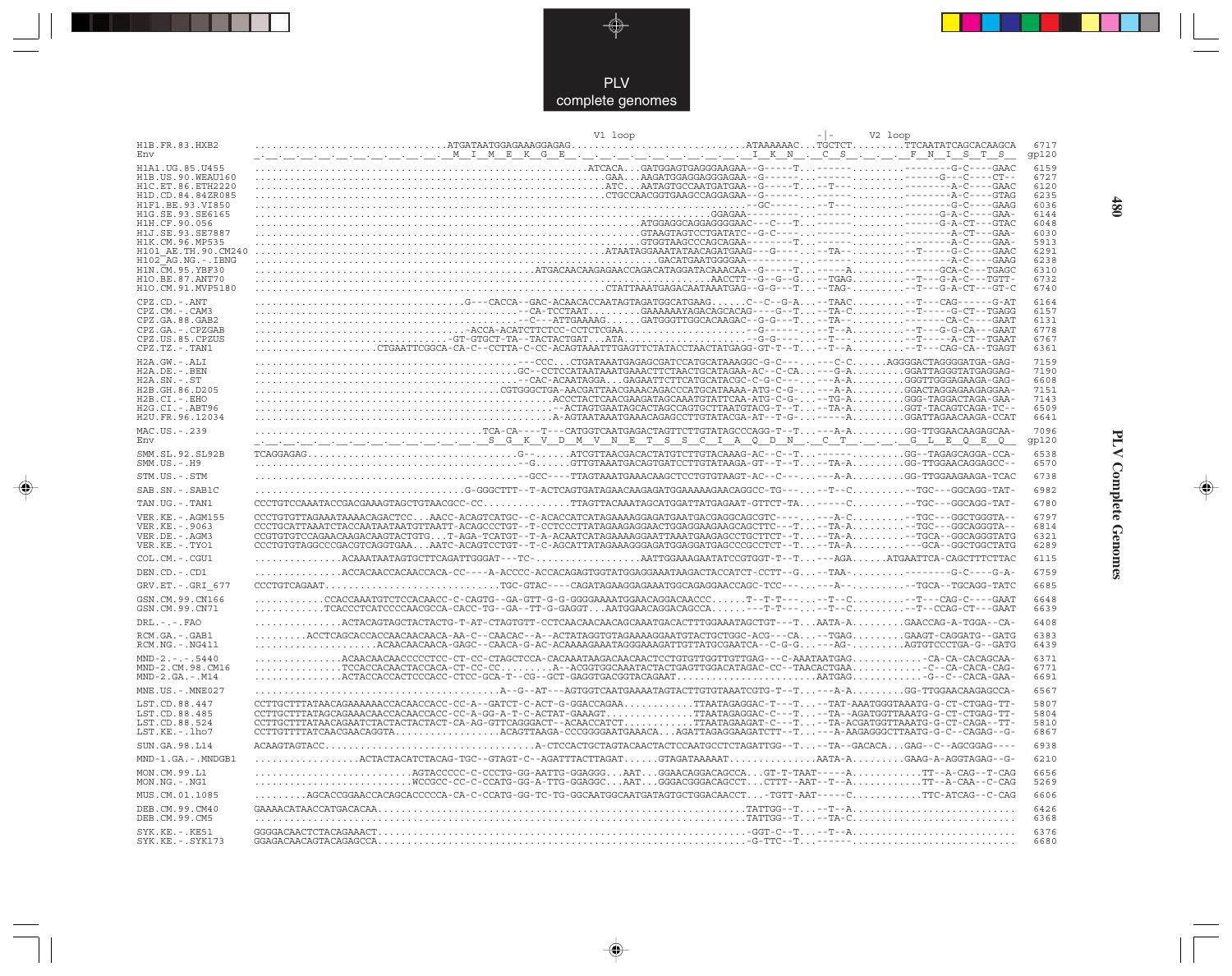|                                              | V2 loop                                                                                                                                                                                                                                            |               |
|----------------------------------------------|----------------------------------------------------------------------------------------------------------------------------------------------------------------------------------------------------------------------------------------------------|---------------|
| H1B.FR.83.HXB2<br>Env                        |                                                                                                                                                                                                                                                    | 6791<br>gp120 |
| H1A1.UG.85.U455                              |                                                                                                                                                                                                                                                    | 6236          |
| H1B. US. 90. WEAU160<br>H1C.ET.86.ETH2220    |                                                                                                                                                                                                                                                    | 6801<br>6194  |
| H1D.CD.84.84ZR085                            |                                                                                                                                                                                                                                                    | 6333          |
| H1F1.BE.93.VI850<br>H1G.SE.93.SE6165         |                                                                                                                                                                                                                                                    | 6113<br>6215  |
| H1H.CF.90.056                                |                                                                                                                                                                                                                                                    | 6122          |
| H1J.SE.93.SE7887<br>H1K.CM.96.MP535          |                                                                                                                                                                                                                                                    | 6104<br>5999  |
| H101 AE.TH.90.CM240                          |                                                                                                                                                                                                                                                    | 6371          |
| $H102-AG.NG. - . IBNG$<br>H1N. CM. 95. YBF30 |                                                                                                                                                                                                                                                    | 6315<br>6384  |
| H10.BE.87.ANT70<br>H1O.CM.91.MVP5180         |                                                                                                                                                                                                                                                    | 6827<br>6826  |
| CPZ.CD. - . ANT                              |                                                                                                                                                                                                                                                    | 6244          |
| CPZ.CM. - . CAM3                             |                                                                                                                                                                                                                                                    | 6231          |
| CPZ.GA.88.GAB2<br>CPZ.GA. - . CPZGAB         |                                                                                                                                                                                                                                                    | 6196<br>6852  |
| CPZ.US.85.CPZUS                              |                                                                                                                                                                                                                                                    | 6835          |
| CPZ.TZ.-.TAN1                                |                                                                                                                                                                                                                                                    | 6435          |
| H2A.GW.-.ALI<br>H2A.DE. - . BEN              | -GGTCAA-TGTCG-TTC--CATGACA-G---ACAGAGAG-TAAGCCAA-ACAGTATAATGA-ACATGGTACTCAAAAGATGTGGTTTGTGAACCATTTAACACCACCACAAACCAG---<br>$-G-TGCAATGT-A-TTC--TATGA-G-GG--AGAAC-AG-TAAGAAAGG-GGTATAAGGACACA.TGGTA-TTAGAAGATGTGGTTTGTGACAACACACA. GCTGG-$          | 7278<br>7297  |
| $H2A.SN.-.ST$                                | $\verb -GGTC-ACTGTCA-TTC--TATGACA-G---AGAGAGGG-TAAQAAA-AC--TATAATGA-ACA.TGTACTCAAAAGATGTAGTCTGTGAATCAAATGACCAAGAAGAGAG. - AA.$                                                                                                                     | 6724          |
| H2B.GH.86.D205<br>H2B.CI.-.EHO               | ---TGCAATGTAATTTT-GTATGACG-G-C-AAGAAGAG-TGAGCTAA-ACA-TATAA-GACACCTGGTACTCAGAAGATTTAGAGTGTAATAATACCAGGAAGTATACCG-<br>-G-T--ACTGTCAATTC---ATGACA-G---AAAAAGAG-TGAGTCAA-ACA-TATAAGGACACCTGGTA-AAACAAGATTTAGTGTGTAAAAGGGGACAAGGAGTAATGAA-G-            | 7264<br>7259  |
| $H2G.CI.-.ABT96$                             | $\verb -GGT" - \verb CTGCAAATT" - \verb CTGACA-GG'-AAAAAGGG - T-AGAGAA-GGA-TACAATGAGAC - TGGTA-TACAGATTTGCAATGGAGTCCAATAAGAGTGAGAAT GAG-GT$                                                                                                        | 6628          |
| H2U.FR.96.12034                              | $-GGTGA--TGTAGATT--TATGACA-GC--AAAAAGGG-TAAGAACA-AGAGTATAA-GA-ACA. TGGTA-TCTCATGACATAGTTTGTGAACAGAATACTAGTGAAGAT. GAA-GT.$                                                                                                                         | 6757<br>7215  |
| MAC.US.-.239<br>Env                          | -G-T-A-CTGTAAATTC--CATGACA-GG--AAAAAGAG-CAAGAAAA-AGAGTACAATGA-AC-TGGTACTCTGCAGATTTGGTATGTGAACAAGGGAATAACACTGGTAATGAA-GT<br><u> M_I_S_C_K_F_N_M_T_G_L_K_R_D_K_K_K_B_Y_N_B_T_. W_Y_S_A_D_L_V_C_B_Q_G_N_. _N_T_G_N_B_S_. __.</u>                      | qp120         |
| SMM.SL.92.SL92B<br>$SMM.US.-.H9$             | -GGT-A--TGTAAATTT--CATGACA-GG--AAAAAGAG-CAAAAAGAGAGA-TATAATGA-ACATGGTA-TCAAGAGATTTAGTGTGTGAACAAAATAGCAATGGAAATGAAACTGAC-GT                                                                                                                         | 6651<br>6692  |
| STM.US.-.STM                                 | -GT----TGTAAATTC--TATGACA-G-C-AAAAAGAG-TAAAAAGAGAGAGTACAATGA-ACGTGGTACTCTAGCGATCTAATCTGTGAACAAAATGTCACTGGCGAAGAG-G-                                                                                                                                | 6854          |
| SAB.SN.-.SAB1C                               | $\texttt{G--G-A-GTAAA-A-A--TT-C\ldots}\texttt{T--ACAG-A-GGG-TGA-CAA-GG-GG-TTGTGA---G\ldots-GA-GGGAAAAATCAAAC\ldots\ldots\texttt{.GCAACA\ldots}\ldots\texttt{.CATACTGTG\ldots}\ldots$                                                               | 7077          |
| TAN.UG. - . TAN1                             |                                                                                                                                                                                                                                                    | 6866          |
| VER. KE. - . AGM155<br>VER.KE. - . 9063      |                                                                                                                                                                                                                                                    | 6883<br>6903  |
| VER.DE. - . AGM3                             |                                                                                                                                                                                                                                                    | 6401          |
| VER.KE. - . TYO1                             |                                                                                                                                                                                                                                                    | 6375          |
| COL.CM. - . CGU1                             |                                                                                                                                                                                                                                                    | 6198          |
| DEN.CD. - .CD1                               |                                                                                                                                                                                                                                                    | 6842          |
| GRV.ET. - . GRI 677<br>GSN.CM.99.CN166       |                                                                                                                                                                                                                                                    | 6774<br>6725  |
| GSN.CM.99.CN71                               |                                                                                                                                                                                                                                                    | 6716          |
| $DRL. - . - . FAO$                           | AC----TATGTAAAT-C--T-TGACA-G---A-GCAGGG-CTG-AAG--AGAG--CA--GA-A-CTT--GGTATGATGATGTAGTTTGTAAATGTGGCAATGAAACTGAATCACCAGAAAGCAA                                                                                                                       | 6532          |
| RCM.GA. - .GAB1<br>$RCM.NG. - . NG411$       | -G-TGTC-TGT-AATTTGCT-T-GCA-G-C-AAAGAGAG-TGAGAAAC-C-AGTATAATGATACCTGGTA-TCTAGAGACCTTTGGTGTGAAAAGGAAACAAATTCTACAAATTCTACA-AAAAG<br>-C-TGAA-TGT-AATTT-CG-TGGCA-GG--AAAAAGAG-TGAAAAAATG-A-G--AATGACACATGGTACTCAAGAGATCTCTGGTGTAAGGCAGGTAATAATAATACTAGG | 6508<br>6552  |
| $MND-2. - - - 5440$<br>MND-2.CM.98.CM16      | AT----TATGTAAATTC--CACGACA-G---A-G-AGGG-CTGCAAATTGGA----GAGGA-A-CTT--GATATGAAGATGTAACTTGCACAAAGCTTAATAAAACTGGT-GTGCTAC<br>AC--G-TCTGTAAATTC--TACTACA-G---A-G-AGGG-TTGCAAATTGGAG---GA-GA-A--TT--GATATGAAGATGTAACTTGTACAAATGGCACAAATAACACATAT        | 6489<br>6884  |
| $MND-2.GA.-.M14$                             | AT--G-TATGTAAATTT--CAC-ACA-G---A-G-AGGG-TTG-AAAATAGAG--TAA-GAGAGCTT--GATATGAGGATGTGACCTGTACTAAAAAGGAAAATGACACTGAA                                                                                                                                  | 6804          |
| MNE.US. - . MNE027                           | -G-T-A-CTGTAAATTC--CATGACA-GG--AAAAAGAG-CAAGAAAAGAGAGTACAATGA-AC-TGGTACTCTGCAGATTTGGTTTGTGAACAAGGTAATAGCACTGAAGATGAA-GT                                                                                                                            | 6686          |
| LST.CD.88.447<br>LST.CD.88.485               |                                                                                                                                                                                                                                                    | 5908<br>5905  |
| LST.CD.88.524<br>LST.KE.-.lho7               |                                                                                                                                                                                                                                                    | 5911<br>6977  |
| SUN.GA.98.L14                                |                                                                                                                                                                                                                                                    | 7039          |
| MND-1.GA.-.MNDGB1                            |                                                                                                                                                                                                                                                    | 6308          |
| MON.CM.99.L1<br>$MON.NG. - . NG1$            | $A-TTCA-GG-TAAAA---GC--ATGTATAGC--A-T-TGGAAGGAA--C----GAAGGAG--AGGA.$                                                                                                                                                                              | 6724<br>5337  |
| MUS.CM.01.1085                               |                                                                                                                                                                                                                                                    | 6686          |
| DEB. CM. 99. CM40<br>DEB.CM.99.CM5           | $\ldots \ldots \ldots \ldots \ldots \texttt{TTC--T-TTACA-GGCC-A-AGGG-CAAGAAG-A--GCA-AGTGC--TG} \ldots \texttt{TGGTAGAGAGGATGAGCATACAGTGGGAGACAGAAAAC} \ldots \ldots \ldots \ldots \ldots \ldots \ldots \ldots \ldots \ldots \ldots$                | 6513<br>6457  |
| SYK.KE. - . KE51                             |                                                                                                                                                                                                                                                    | 6463          |
| SYK.KE. - . SYK173                           |                                                                                                                                                                                                                                                    | 6767          |

<u>a shekara ta 1989</u>

 $\overrightarrow{\phantom{a}}$ 

 $\overline{\mathbb{F}}$ 

 $\begin{picture}(20,5) \put(0,0){\line(1,0){10}} \put(15,0){\line(1,0){10}} \put(15,0){\line(1,0){10}} \put(15,0){\line(1,0){10}} \put(15,0){\line(1,0){10}} \put(15,0){\line(1,0){10}} \put(15,0){\line(1,0){10}} \put(15,0){\line(1,0){10}} \put(15,0){\line(1,0){10}} \put(15,0){\line(1,0){10}} \put(15,0){\line(1,0){10}} \put(15,0){\line(1,$ 

 $\overline{\phantom{0}}$ 

 $\Box$ 

▌▊▊▊

 $\overline{\phantom{a}}$ 

**481**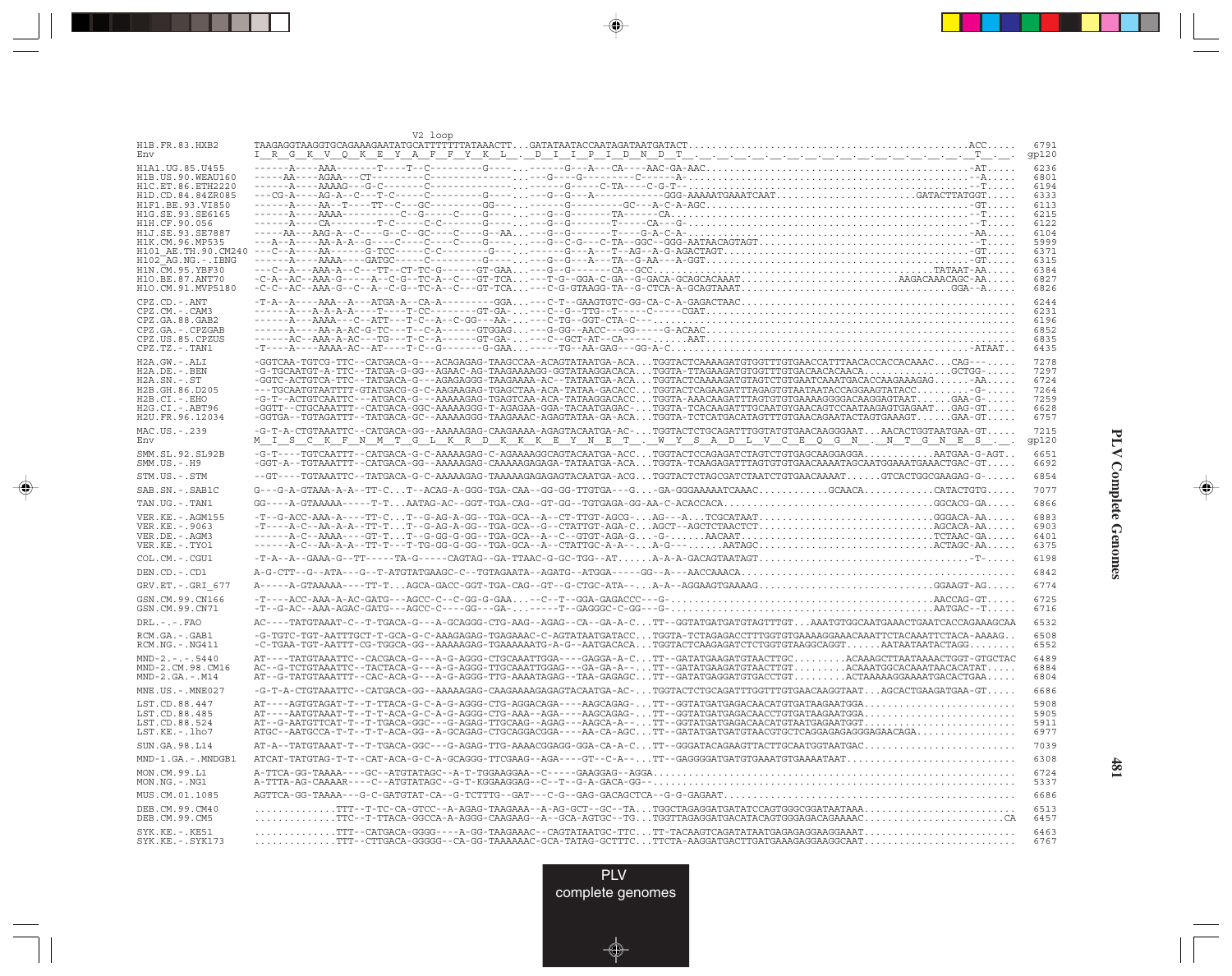

\_\_

 $\begin{picture}(20,5) \put(0,0){\line(1,0){10}} \put(15,0){\line(1,0){10}} \put(15,0){\line(1,0){10}} \put(15,0){\line(1,0){10}} \put(15,0){\line(1,0){10}} \put(15,0){\line(1,0){10}} \put(15,0){\line(1,0){10}} \put(15,0){\line(1,0){10}} \put(15,0){\line(1,0){10}} \put(15,0){\line(1,0){10}} \put(15,0){\line(1,0){10}} \put(15,0){\line(1,$ 

|                                        | V2 loop |                                                                                                                                                                                                                                                                  |                                                                       |  |               |
|----------------------------------------|---------|------------------------------------------------------------------------------------------------------------------------------------------------------------------------------------------------------------------------------------------------------------------|-----------------------------------------------------------------------|--|---------------|
| H1B.FR.83.HXB2<br>Env                  |         | $\ldots \ldots \ldots$ .AGCTATAAGTTGACAAGTTGTAACACCTCAGTCATTACACAGGCCTGTCCAAAGGTATCCTTTGAGCCAATTCCCATACATTATTGTGCCCCGGCTGGTTTTGCG.<br><u>. SYKLTSCNTSVITQACPKVSFEPIPIHYCAPAGFA</u>                                                                               |                                                                       |  | 6896<br>gp120 |
| H1A1.UG.85.U455                        |         |                                                                                                                                                                                                                                                                  |                                                                       |  | 6341          |
| H1B.US.90.WEAU160                      |         |                                                                                                                                                                                                                                                                  |                                                                       |  | 6906          |
| H1C.ET.86.ETH2220                      |         |                                                                                                                                                                                                                                                                  |                                                                       |  | 6299          |
| H1D.CD.84.84ZR085<br>H1F1 BE 93 VT850  |         |                                                                                                                                                                                                                                                                  |                                                                       |  | 6438<br>6218  |
| H1G.SE.93.SE6165                       |         |                                                                                                                                                                                                                                                                  |                                                                       |  | 6320          |
| H1H.CF.90.056                          |         |                                                                                                                                                                                                                                                                  |                                                                       |  | 6227          |
| H1J.SE.93.SE7887                       |         |                                                                                                                                                                                                                                                                  |                                                                       |  | 6209          |
| H1K.CM.96.MP535<br>H101 AE.TH.90.CM240 |         |                                                                                                                                                                                                                                                                  |                                                                       |  | 6104<br>6476  |
| $H102-AG.NG. - .IBNG$                  |         |                                                                                                                                                                                                                                                                  |                                                                       |  | 6420          |
| H1N. CM. 95. YBF30                     |         |                                                                                                                                                                                                                                                                  |                                                                       |  | 6489          |
| H1O.BE.87.ANT70<br>H1O.CM.91.MVP5180   |         |                                                                                                                                                                                                                                                                  |                                                                       |  | 6932<br>6931  |
| CPZ.CD. - . ANT                        |         |                                                                                                                                                                                                                                                                  |                                                                       |  | 6349          |
| CPZ.CM. - . CAM3                       |         |                                                                                                                                                                                                                                                                  |                                                                       |  | 6336          |
| CPZ.GA.88.GAB2                         |         |                                                                                                                                                                                                                                                                  |                                                                       |  | 6301          |
| CPZ.GA.-.CPZGAB<br>CPZ.US.85.CPZUS     |         |                                                                                                                                                                                                                                                                  |                                                                       |  | 6957<br>6940  |
| $CPZ.TZ.-.TAN1$                        |         |                                                                                                                                                                                                                                                                  |                                                                       |  | 6540          |
| $H2A.GW. - .ALI$                       |         | -G-G-T-CA---ACCA---C------A-------C---G--T-A---GAT---CAC-AT-GG--TG-T--AAGGT-TAGA--C-----A--AC------AC--C                                                                                                                                                         |                                                                       |  | 7383          |
| H2A.DE. - .BEN                         |         | -CA-G-T-CA---G-CA---C-----A---A---C-A-G--T-A---GAT---CAC-AT-GG--TG-T--GAGGT-TAGA--C-----A--AC-G--C------C-                                                                                                                                                       |                                                                       |  | 7402          |
| $H2A.SN.-.ST$<br>H2B.GH.86.D205        |         | . -CA-G-T-CA---ACCAC--C-----A---------C---G--T-A---GAC---CAC-AT-GG--TA-T--GAGGT-TAGA--------A--AC-G----<br>--A-GCT-TA-A-G--CC--C-----AA--A-T--CCA-G--T-A---GAC--ACAT-AT-GG--CAGCT-AAGGT-TAGG--------T--CC-G--G---TTT                                             |                                                                       |  | 6829<br>7369  |
| $H2B.CI.-.EHO$                         |         | . -AA-G-T-TA-A-A--CC-----T--A---A-T--CCA-G-AT-A---GAC--ACAT-AT-GG--TAGTT-AAGAT-TAGG--------T--CC-A--A-----T                                                                                                                                                      |                                                                       |  | 7364          |
| $H2G.CI.-.ABT96$                       |         | --A-GCT-TA---GGCAC-----T--A--------CAGG-AT-A---GAT--ACAT-AT-GG--TG-T--AAGAT-TAGA--------T---C-A--G------T                                                                                                                                                        |                                                                       |  | 6733          |
| H2U.FR.96.12034                        |         | -AA-G-T-CA---ACCAC--C--------T--T--CCA-G--T-T---GAC--ACAT-AT-GG--TG-C--AAGAT-TAGG---------A---C-A---T                                                                                                                                                            |                                                                       |  | 6862          |
| MAC.US.-.239<br>Env                    |         |                                                                                                                                                                                                                                                                  | R C Y M N H C N T S V I Q E S C D K H Y W D A I R F R Y C A P P G Y A |  | 7320          |
|                                        |         |                                                                                                                                                                                                                                                                  |                                                                       |  | gp120<br>6756 |
| SMM.SL.92.SL92B<br>$SMM.US. - . H9$    |         | -AA-GCT-TA---ACCA----------AGT--T---CA-G-AT-----GAC---CAT-AT-GG--TG-T---AGAT-YAGA--------A---C-A----A---T                                                                                                                                                        |                                                                       |  | 6797          |
| STM.US.-.STM                           |         | --A-GCT-CA---G-CA---C--T---AGT--A---CA-G-AT-----GAC--ACAT-AT-GG--TG-CT-AAGGT-TAGG--------A--AC------A---T                                                                                                                                                        |                                                                       |  | 6959          |
|                                        |         |                                                                                                                                                                                                                                                                  |                                                                       |  | 7182          |
| SAB.SN.-.SAB1C                         |         |                                                                                                                                                                                                                                                                  |                                                                       |  |               |
| TAN.UG. - . TAN1                       |         | G-T-G-T-CA---TTCAC--C---GA---T--A--A-A-G-A--T---GAG--AACT-AT-GG--TA-CT-AAGAT--AGA--C-----A--A--C------T                                                                                                                                                          |                                                                       |  | 6971          |
| VER.KE. - . AGM155<br>VER.KE. - .9063  |         | .GAG-GCT-TA---TCCAC-----TGAT-----T--A-AGG-A--T---GAT---AC--AT-GG--TGA-T-AAGAC--AGA-------T--A--A--A-AC--T<br>GAA-GCT-TA---TTCAC-----TGAT-----T--A-A-G-A------GA---AAC--AT-GG--TGAGC-AAGGC--AGA--C--------A--A--A-----T                                           |                                                                       |  | 6988<br>7008  |
| VER.DE. - . AGM3                       |         |                                                                                                                                                                                                                                                                  |                                                                       |  | 6506          |
| VER.KE. - . TYO1                       |         |                                                                                                                                                                                                                                                                  |                                                                       |  | 6480          |
| COL.CM.-.CGU1                          |         | -GGCA-CAA---A-GA----GCA-AT-ATACAG----C--A-TA---GAT-T-ACTATAG-G--T---G--AGG-C-GGG-TC-----AG-TC-A--A-ACAT-                                                                                                                                                         |                                                                       |  | 6303          |
| DEN.CD. - .CD1                         |         | $\ldots$ . TAT---T-TA---GGTA---C--TCAA--CAC------C--A--T---GA-------TGT------A---T-CAAA---AGGATG-----A--A--A--C-----T                                                                                                                                            |                                                                       |  | 6947          |
| GRV.ET. - . GRI 677                    |         | GAT-G-T-CA---T-CA------TGAT-----G--A-A-G-A--T---GAT--AAC--AT-GG--TA-TT-AAGAG--AGA--C-----A--A--G-A---T                                                                                                                                                           |                                                                       |  | 6879          |
| GSN.CM.99.CN166                        |         |                                                                                                                                                                                                                                                                  |                                                                       |  | 6830          |
| GSN.CM.99.CN71                         |         | GA----T-TA-T-----C-----A---TATG-C--G--AAAG---GTC-----CC-A--GG--------C--C-----T---C-C-C-----T                                                                                                                                                                    |                                                                       |  | 6821          |
| $DRL$ . - . - . $FAO$                  |         | TAACTGTACTAATAAAAAAAGA-CA-G-T-TG----C----C---T-AA----G-----C----AT---AAT----CC---ACA--TATG--GAAAT-CAGA-TG-----T--AC-A--A-ATA                                                                                                                                     |                                                                       |  | 6659          |
| RCM.GA.-.GAB1                          |         | -AA-G-TTTG-A-GGCAC--C--T--AA-TTC---ACA---ATTT---GA-CCAAAG-A--GG--A---T--AGGT--AGA--------T--AC-A--G------                                                                                                                                                        |                                                                       |  | 6613          |
| $RCM.NG. - . NG411$                    |         | CAA-G-TTTA-A-GGCA---------AA--AGT--ACA----TT----GA-CCAAA--A--GG--A---T--AGGT--AGG---------A---C-A---A---C                                                                                                                                                        |                                                                       |  | 6657          |
| $MND-2. - - - 5440$                    |         | TAATAGTACTGAACCTGAATATGAG-G-T-CA----TTCA-----G-AA----A--A------A-C--AAC--A-CT---ACA--TAG---GA-AT-TAGG-TG-----A--CC-A--G----TC                                                                                                                                    |                                                                       |  | 6616          |
| MND-2.CM.98.CM16<br>$MND-2.GA.-.M14$   |         | TCT-G-T-TA-----CAA--C--T--A-----A--C----A----A-T--A-C----ACA--TGA---AAAAT-TAGACTG-----A--TC-A--A-A--TT<br>ACTGAAGAA-G-T-TA-----CAC-----T--A------A------AT---AAT----CC--AACA--CAA---GA-AT-TAGA-TA--------TC-A--G-ACATT                                           |                                                                       |  | 6989<br>6915  |
|                                        |         |                                                                                                                                                                                                                                                                  |                                                                       |  |               |
| MNE.US. - . MNE027                     |         | -A-G-T-CA---ATCAC--------T--T--T---CA-G-AT-T---GAC--ACAT-AT-GG--TG-T---AGAT-TAGG--------A--TC-A----A                                                                                                                                                             |                                                                       |  | 6791          |
| LST.CD.88.447<br>LST.CD.88.485         |         | -CT-G-T-TA----CCAC-----TGATAGTA-T---CAG--A-AT--CAAT----G-GTAA-ATCTAATGC-TATT-TAGGCT------A--A--C-A-AT-<br>. -C - -G - T - TA - - - -CCAC - - - - TGATAGTA - T - - - CAG - -A-AT - - - AAT - - - -G-GTAA-ATCTAATGC-TATT-TAGGCT - - - - - -A - -A - -A - -C - A-AT |                                                                       |  | 6013<br>6010  |
| LST.CD.88.524                          |         | -CT-GCT-CA----CCA---C--TGATAGTA-T---CTG--A-A---CAAT----G-GTTA-GTCAAATGC-TATT-TAGGCT------A--A----C-ACAT                                                                                                                                                          |                                                                       |  | 6016          |
| LST.KE.-.lho7                          |         |                                                                                                                                                                                                                                                                  |                                                                       |  | 7082          |
| SUN.GA.98.L14                          |         | . - CA-G-T-TA-----CA---C--TGAT---A-T--------A-A---C-AT----GTATTA-GC-AAATGC-TA-T-CAGGCT------A--T--G--G-A-AT-                                                                                                                                                     |                                                                       |  | 7144          |
| MND-1.GA.-.MNDGB1                      |         | -CT-GCT-TA---ATCA------TGAG-----T-A----G-A-A----AG----G-CTTTT-AT--GATGT--TTTAGG-----TG--TC-A--A-A--TC                                                                                                                                                            |                                                                       |  | 6410          |
| MON.CM.99.L1                           |         |                                                                                                                                                                                                                                                                  |                                                                       |  | 6841          |
| $MON.NG. - . NG1$                      |         | AACACAACTGATGACTAT---T-TC--CT--A------T----Y-TA---Y-C--A------GA----TCCAAT-A-----T----T---T----C-----T---C-C-A---T                                                                                                                                               |                                                                       |  | 5457          |
| MUS.CM.01.1085                         |         | GAT--T---T-TA-C----AC--C----A---TA---C--C-----A---GAG---AGCAG---CC-A--GG----G----A--C-----A--C--G-ACAGC                                                                                                                                                          |                                                                       |  | 6794          |
| DEB.CM.99.CM40                         |         | GATGGTAGTGGGAACAGA-CAGGGT-CA---A-CAC-----TGA---T-----C--C--T-T---GA--CTAGCCG----A-A--TT--AAG--CAGG--C-----A--A-----A-A--GT                                                                                                                                       |                                                                       |  | 6636          |
| DEB.CM.99.CM5                          |         | AACAAATACTAACAAAAGTATAAGACATGGGT-TA---ACCAC--C----AT-----T--A------T-----GA--CCAGTCG----A----TT--AAG---AGA--C-----A--A-----A-A--GT                                                                                                                               |                                                                       |  | 6587          |
| SYK.KE. - . KE51                       |         | GAAAGTTAT--CT-T--ACAGCA------T--TAGT--A--GCGCA-T--T--GA---ACAGA-T---CGC---T-------T--A--C-----T--AC-G--A-ACT-A                                                                                                                                                   |                                                                       |  | 6574          |
| SYK.KE. - . SYK173                     |         | AGTAGCTAT---T-CC--TT-CA------T--AAGT--T--AT-CGCA--A---GAG--ACAGA-----C-A--CT----G--T--A--C-----T--AC-G----ACT-A                                                                                                                                                  |                                                                       |  | 6878          |

 $\blacklozenge$ 

**PLV Complete Genomes 482 PLV Complete Genomes** 

 $\Rightarrow$ 

 $\sqrt{2}$ 

 $\frac{482}{1}$ 

 $\Box$ 

<u> 1999 - 1999 - 1999 - 1999 - 1999 - 1999 - 1999 - 1999 - 1999 - 1999 - 1999 - 1999 - 1999 - 1999 - 1999 - 199</u>

 $\mathbf{I}$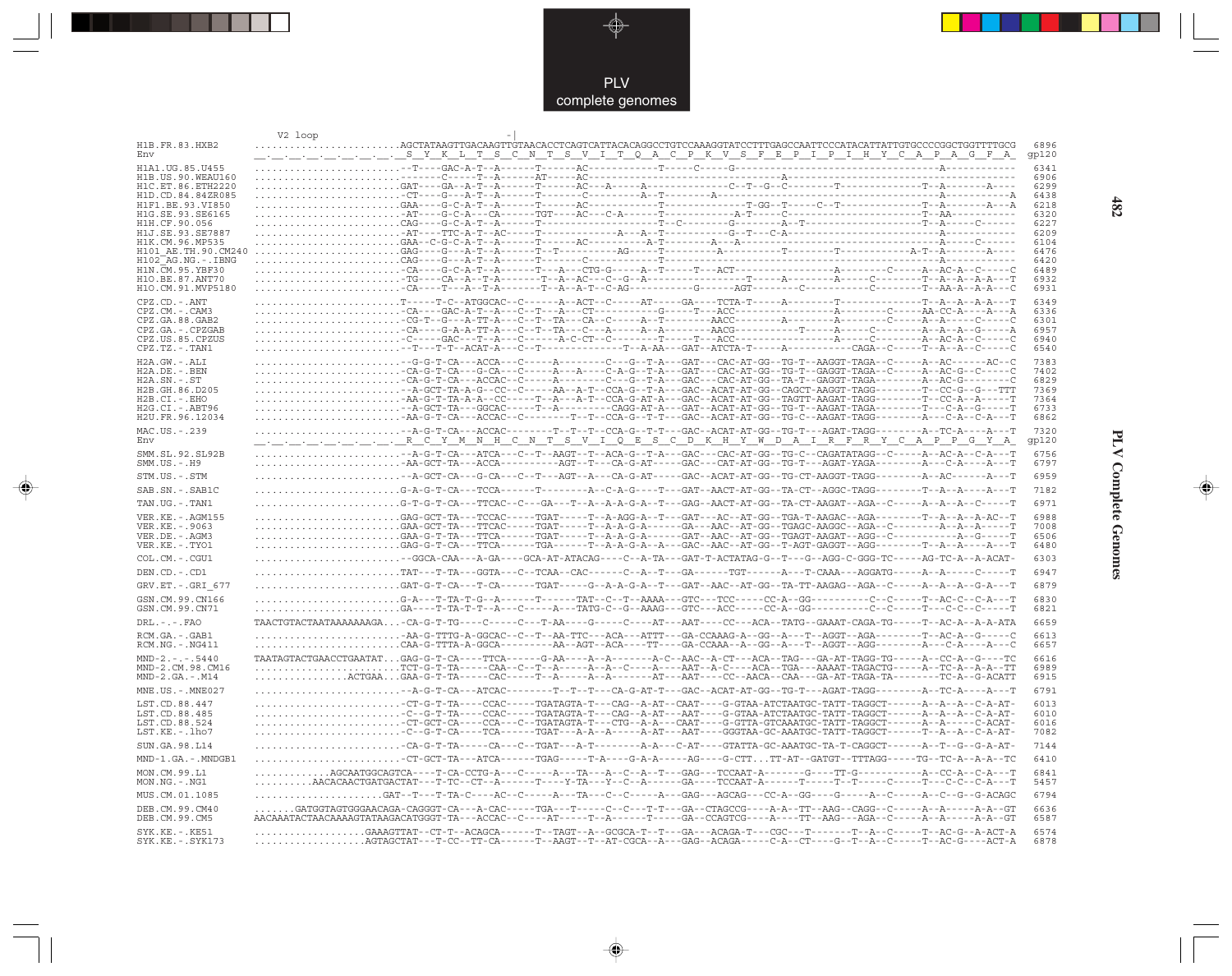| H1B.FR.83.HXB2<br>Env                     | ATTCTAAAATGTAATAATAAGACGTTCAATGGAACAGGACCA TGTACAAATGTCAGCACAGTACAATGTACACATGGAATTAGGCCAGTAGTATCAACTCAACTGCTGTTAAATGGCAGTCTAG<br>_I__L_K__C__N__N__K__T__F__N__G___P_________C__T__N__V__S__T__Q__C__T__H__G__I___R__P__V__V__S__T__Q__L__L__N_<br>_T__L__K__C__N__N__K__T_F__N__G__T_G__P_____C__T__N__V_S__T_Q_C__T__H_G_I__R__P__V_V__S__T_Q__L_L__N__G__S__L_                                                                                                                             | 7020<br>gp120 |
|-------------------------------------------|-----------------------------------------------------------------------------------------------------------------------------------------------------------------------------------------------------------------------------------------------------------------------------------------------------------------------------------------------------------------------------------------------------------------------------------------------------------------------------------------------|---------------|
| H1A1.UG.85.U455                           |                                                                                                                                                                                                                                                                                                                                                                                                                                                                                               | 6465          |
| H1B. US. 90. WEAU160<br>H1C.ET.86.ETH2220 |                                                                                                                                                                                                                                                                                                                                                                                                                                                                                               | 7030<br>6423  |
| H1D.CD.84.84ZR085                         |                                                                                                                                                                                                                                                                                                                                                                                                                                                                                               | 6562          |
| H1F1.BE.93.VI850                          |                                                                                                                                                                                                                                                                                                                                                                                                                                                                                               | 6342          |
| H1G.SE.93.SE6165<br>H1H.CF.90.056         |                                                                                                                                                                                                                                                                                                                                                                                                                                                                                               | 6444<br>6351  |
| H1J.SE.93.SE7887                          | - - -A- - -                                                                                                                                                                                                                                                                                                                                                                                                                                                                                   | 6333          |
| H1K.CM.96.MP535                           |                                                                                                                                                                                                                                                                                                                                                                                                                                                                                               | 6228<br>6600  |
| H102 AG.NG.-.IBNG                         |                                                                                                                                                                                                                                                                                                                                                                                                                                                                                               | 6544          |
| H1N.CM.95.YBF30<br>H1O.BE.87.ANT70        |                                                                                                                                                                                                                                                                                                                                                                                                                                                                                               | 6613<br>7056  |
| H1O.CM.91.MVP5180                         | --CT-T--G------G-C-CAGAC--T-----------C-T---CCAC---A-TTCAGTG--TACT----------C--C-A----AG-----AGT--------AA-AC-G-----G-CA--CT                                                                                                                                                                                                                                                                                                                                                                  | 7055          |
| CPZ.CD. - . ANT                           |                                                                                                                                                                                                                                                                                                                                                                                                                                                                                               | 6473          |
| CPZ.CM. - . CAM3                          |                                                                                                                                                                                                                                                                                                                                                                                                                                                                                               | 6466<br>6425  |
| CPZ.GA.88.GAB2<br>CPZ.GA.-.CPZGAB         |                                                                                                                                                                                                                                                                                                                                                                                                                                                                                               | 7081          |
| CPZ.US.85.CPZUS                           |                                                                                                                                                                                                                                                                                                                                                                                                                                                                                               | 7064          |
| $CPZ.TZ.-.TAN1$                           | C-GT---------GAG--C---AT----CA--G-A-----A---CT-C------TCAGT---T--C-------------G---TAT--TA-GA--G-C--AGC-T-A-AC---------GTCC--G-                                                                                                                                                                                                                                                                                                                                                               | 6664          |
| H2A.GW.-.ALI<br>$H2A.DE. - .BEN$          |                                                                                                                                                                                                                                                                                                                                                                                                                                                                                               | 7510<br>7529  |
| $H2A.SN.-.ST$                             |                                                                                                                                                                                                                                                                                                                                                                                                                                                                                               | 6956          |
| H2B.GH.86.D205<br>H2B.CI.-.EHO            | T-G----G---C---G---CT-AA-ATTCA--CTTCATG--CAAC----GT--G--AGTAGT-TCT-TGTACAGAATG--GGAAA--CAGACC--T--ATGGT-TGGC--C-----T-CAAGG-                                                                                                                                                                                                                                                                                                                                                                  | 7496<br>7488  |
| $H2G.CI.-.ABT96$                          |                                                                                                                                                                                                                                                                                                                                                                                                                                                                                               | 6860          |
| H2U.FR.96.12034                           | $C-GT---G---G---CT-AT-A-TCA---TTTATG--T\ldots AAT--CT--A--AGTGTCTCTAC---C---AGAATG-GGG-AA--CA-ACC---T---TGGT-TGGA--T---C-AG-T--CT--A-G-TA-ACC--T---T-GG-AT--T=0.$                                                                                                                                                                                                                                                                                                                             | 6989          |
| MAC.US.-.239<br>Env                       | T-G--T-G------G-C-CA-AT-ATTCA--CTTTATG--TAAA---T-T--G--GGTGGTCTCTTC---C--AGGATG--GGA-A--CAGACT--T---TGGT-TGGC--T-----A-C-AG--<br><u>LLRCND TNYSGFMP. KCSKVVVSSCTRMMET QGSTWFGFNGTR</u>                                                                                                                                                                                                                                                                                                        | 7447<br>gp120 |
| SMM.SL.92.SL92B<br>$SMM.US. - . H9$       | T-G--T-G-------G---CA-AT-ATTCA--CTTT-C---TAAT----GT--G--AGTAGT-TC--------AGGATG--GGAAA--CAGACT--T--ATGGT-TGGC--T-----T-C-AG--                                                                                                                                                                                                                                                                                                                                                                 | 6883<br>6924  |
| STM.US.-.STM                              | $\verb T-G--C-G---C--G--G--CA-AT-AT-CA--CTT-C---T. AAT-CT-T--G--AGTAGTCTCCTCG----TAGAATG--GGA-A--CA-ACT----TGGT-TGGC--T---A-C-AG---A-C-AG--A-CT-T--A-C-AG---A-CT-T--A-C-AG---A-CT-T--A-C-AG---A-CT-T--A-C-AG---A-CT-T--A-C--A-CT-T--A-C--A-CT-T--A-C--A-CT-T--A-C--A-CT-T--A-C--A-CT-T--A-C--A-CT-T--A-C--A-CT-T--A-C--A-CT-T--A-C--A-CT-T--A-C--A-CT-T--A-C--A-CT-T--A-C--A$                                                                                                                 | 7086          |
| SAB.SN.-.SAB1C                            | $\verb T-G---G---G-CAG---CAGAT-ATTCA---CATAAG: GCA---GG---A-CAGT-TC-GCT--C--TAGGTT---CATA-TACT---AGC--AGG-A-AGGAA-T---T--TAT--TAT--T-CT-.$                                                                                                                                                                                                                                                                                                                                                    | 7306          |
| TAN.UG. - . TAN1                          |                                                                                                                                                                                                                                                                                                                                                                                                                                                                                               | 7095          |
| VER. KE. - . AGM155                       |                                                                                                                                                                                                                                                                                                                                                                                                                                                                                               | 7115          |
| VER. KE. - . 9063<br>VER.DE. - . AGM3     | $\texttt{C-GT------CC--G--C-TGAT-AT---TTATAAG-A- \dots AAT---GT----TTCAGT---C----TGGACTT--G-ATA-AC---T--AGG---A---A-G---A--G---A--CTATT- \dots A.$<br>T-AT-------C--CG--T-TGAT-ATGCA--GTTTAAGA--AAC---T-T-----TTCAGTG--G--T-----TA-CTTG--A-ATA--AC---GA-T---GG----T----G---CTACT                                                                                                                                                                                                              | 7135<br>6633  |
| VER.KE. - . TYO1                          | T-G-----------G--G-AGAT-AT-----GTATAA--A-AAT--CT------ATCAGT---G--T------GGCTT---G-ATA--AC---GA----AGGGT--T--C-G-----A--CTATC                                                                                                                                                                                                                                                                                                                                                                 | 6607          |
| COL.CM. - . CGU1                          | C--T---G----G----A-A--GGG----G-------G-- -C-AC-----G-CAG----GTCC-----C----AGT---ATAT-AC----CATGT----TG-AT-AG-C----C-TCAAA-                                                                                                                                                                                                                                                                                                                                                                    | 6427          |
| DEN.CD. - .CD1                            | C-C--T--G------G--C-TC-T-GG-G---GTAT--C-TT----A----A-GTCAG--AG-GTG------G---AG--ACACA-CA-G-CCAGC--CTGGT--A-CA-G--CA-G--CA-T-CAG---                                                                                                                                                                                                                                                                                                                                                            | 7071          |
| GRV.ET. - .GRI 677                        | $\verb T-G-------------G1---GAT-AT-AT-GA--CTTT-CT---AAG--C-AG----TTCAGT---G--T---TAGATT---C-ATA-TACTA--A-T--AGGGA-AGGA-------T---AG-GA--C-AT--AGG$                                                                                                                                                                                                                                                                                                                                            | 7006          |
| GSN.CM.99.CN166<br>GSN.CM.99.CN71         | --G--------C---G--GTT-AT----CA---GT---CA-- --CTAC----GTCAG-----ACC--C--------C--CAA--CT-----G---ATGG--C-AT--------G-CCTATC<br>--G--------C---G--GCC-AT----CA---GTG--CAAG---T-C----ATCAG-----AC---C--G-----CAA--TT-----G----ATGG--T-ATC-------G-C-TATC                                                                                                                                                                                                                                         | 6954<br>6945  |
| $DRL. - . - . FAO$                        | T-G----GG------G-A--ACTAAAT-TAA-T-GTAAG----A----A-A-CAG----G--G-----TAGACAT--GCCTG-CAC-A-C--T-GC--TT-TGGC--C-------CAAAGC                                                                                                                                                                                                                                                                                                                                                                     | 6780          |
| RCM.GA.-.GAB1<br>$RCM.NG. - . NG411$      | T-A--GGTC--C--AG----A-AT-AT-CA--CTTT-ATA-C---GTT----T-CTG-CACTTC---C------ATG----ATA-TACT--GG-CT-AGGGT-TGGA--------ATCAA-TA<br>--A--G------CT-G--GCA-AT-AT-CA--CTTT-ATA-C---CA------T-CAG--ACGTC---C-----CATG--A-ATA--AC------C--ATC-T-TGGA---------ATC-A-TA                                                                                                                                                                                                                                  | 6737<br>6781  |
| $MND-2. - - - 5440$                       | $\verb T-A------------G-A--ATT-AA---GAC--A-TT- \ldots \ldots \ldots \ldots \vdots -GGG----GTCTG---G--G--G--G--C---GCACCGC-GCCAG-CAC-A-C--T--AATGT-TGGC--C--A-C-AA-C-AGC- \ldots \ldots \ldots \ldots \ldots \ldots \ldots \vdots \ldots \vdots \ldots \vdots \ldots \vdots \ldots \vdots \ldots \vdots \ldots \vdots \ldots \vdots \ldots \vdots \ldots \vdots \ldots \vdots \ldots \vdots \ldots \vdots \ldots \vdots \ldots \vdots \ldots \vdots \ldots \vdots \ldots \vdots \ldots \vdots$ | 6737          |
| MND-2.CM.98.CM16<br>$MND-2.GA.-.M14$      | C-CT-G-GG--CCTAG-A-GATT-AATGTCTCT-A-AA------C---A---CAG-------G-------GCC-T-GCCAG-CACCACC------ATGTGTGGA-CT-G---G-CAAA-C                                                                                                                                                                                                                                                                                                                                                                      | 7110<br>7036  |
| $MNE. US. - . MNE027$                     | T-G--T-G------G-C-CA-A--ATTCA--CTTTATG--TAAC---T-T--G--GGTGGTCTCTTC---C--AGAATG--GGA-A--CAGACT--T---TGGT-TGGC--T------A-C-AG--                                                                                                                                                                                                                                                                                                                                                                | 6918          |
| LST.CD.88.447                             | $C--T---G--C--CG-A--ATT-AATTTCC-G-TAAT$ ---C--A-CCAG--AC-CT--C---G-CTAT--G-TTAGTTC---GAGT-G-TTCT-TGC--T-----A-CCAATC                                                                                                                                                                                                                                                                                                                                                                          | 6134          |
| LST.CD.88.485<br>LST.CD.88.524            |                                                                                                                                                                                                                                                                                                                                                                                                                                                                                               | 6131<br>6137  |
| LST.KE.-.lho7                             |                                                                                                                                                                                                                                                                                                                                                                                                                                                                                               | 7203          |
| SUN.GA.98.L14                             | T-AT---G---G-A--ATTAAATGC-ACT-AGAA- ----A----A-A-CTG-TACC-CT-----TA--TAT--G-CAAGTAC---TAGT-GCTTTT-TGGC--T-----A-C-AG-C                                                                                                                                                                                                                                                                                                                                                                        | 7265          |
| MND-1.GA.-.MNDGB1                         | --GT---G--A----G-G---TTAAAT---AAT-A-TTG----GC---A-ATCAG----G---G----T--GCACT-AGTAG-CAC----AGT-GCTTTT-TGGC--T-----A-C-A-GC                                                                                                                                                                                                                                                                                                                                                                     | 6531          |
| MON.CM.99.L1<br>$MON.NG. - . NG1$         | $\verb T-AT-G-G---G-CCCCG-C--T-CG--CA--CGAT---T-T-T--T-TCTG---AC---T--CT--CCAA--TA---G-T---GGT--C-A---G-CA--GG-T--CAGT-C-A--G-GGTAC-CT-.$<br>--AT-G-G----G--G--CCAK-C----CA--GCAGAACAAT--CT-R-----TCAG-----AC---C--G-----T--A-T----A------T---TGGT-T-A-C-T----CT-CCTCT-                                                                                                                                                                                                                       | 6965<br>5581  |
| MUS.CM.01.1085                            | T-G--------C---G--GCC-AT--T-C---GCA----GA-----AT-----G-CTG-TAGG--T--C--G-----C--ATTA--CT-G--TG-T---TGG--A-A-C-T-----A-C-TATT                                                                                                                                                                                                                                                                                                                                                                  | 6918          |
| DEB.CM.99.CM40<br>DEB.CM.99.CM5           |                                                                                                                                                                                                                                                                                                                                                                                                                                                                                               | 6760<br>6711  |
| $SYK.KE. - .KE51$<br>$SYK.KE. - .SYK173$  |                                                                                                                                                                                                                                                                                                                                                                                                                                                                                               | 6698<br>7002  |

<u>a shekara ta 1989 na shekara t</u>

 $\overrightarrow{\phantom{a}}$ 

 $\overline{\mathbb{F}}$ 

## **PLV Complete Genomes PLV Complete Genomes**

 $\begin{picture}(20,5) \put(0,0){\line(1,0){10}} \put(15,0){\line(1,0){10}} \put(15,0){\line(1,0){10}} \put(15,0){\line(1,0){10}} \put(15,0){\line(1,0){10}} \put(15,0){\line(1,0){10}} \put(15,0){\line(1,0){10}} \put(15,0){\line(1,0){10}} \put(15,0){\line(1,0){10}} \put(15,0){\line(1,0){10}} \put(15,0){\line(1,0){10}} \put(15,0){\line(1,$ 

 $\overline{\phantom{0}}$ 

 $\Box$ 

▌▊▊▊

 $\mathbf{I}$ 

**483**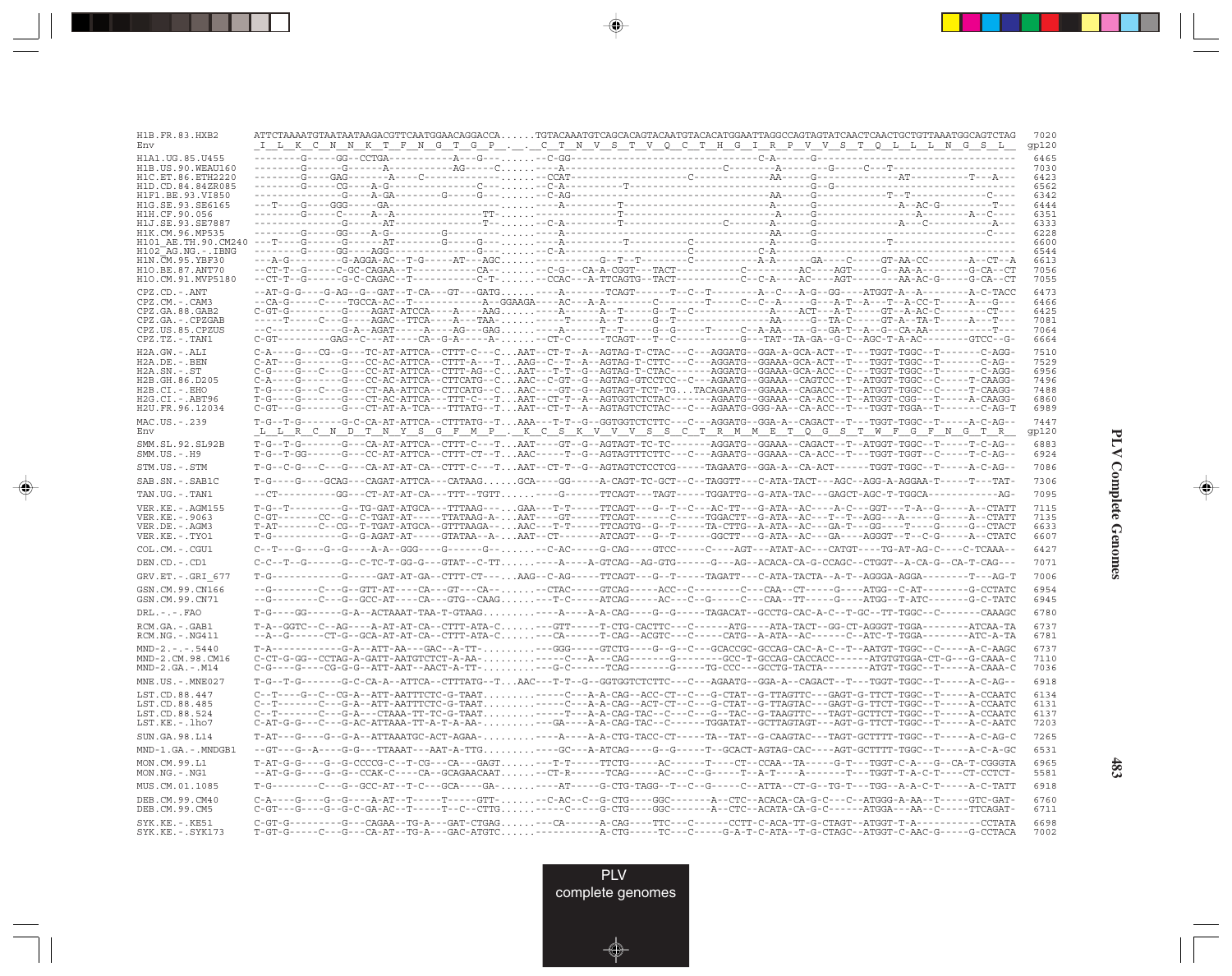

 $\Rightarrow$ 

| H1B.FR.83.HXB2                            |                                                                                                                                                                                                                                                                                                                                                                                                                                                                                              |  | -V3 loop | 7126          |
|-------------------------------------------|----------------------------------------------------------------------------------------------------------------------------------------------------------------------------------------------------------------------------------------------------------------------------------------------------------------------------------------------------------------------------------------------------------------------------------------------------------------------------------------------|--|----------|---------------|
| Env                                       | <u> A_E_, E_E_V_V_I_R_,_,_,_,_,_,_,_S_V_N_F_T_D_N_A_K_T_I_I_V_Q_L_N_T_S_V_E_I_N_C_T_R_P_N_N</u>                                                                                                                                                                                                                                                                                                                                                                                              |  |          | qp120         |
| H1A1. UG. 85. U455                        |                                                                                                                                                                                                                                                                                                                                                                                                                                                                                              |  |          | 6571<br>7136  |
| H1B. US. 90. WEAU160<br>H1C.ET.86.ETH2220 |                                                                                                                                                                                                                                                                                                                                                                                                                                                                                              |  |          | 6529          |
| H1D.CD.84.84ZR085                         |                                                                                                                                                                                                                                                                                                                                                                                                                                                                                              |  |          | 6668          |
| H1F1 BE 93 VI850<br>H1G.SE.93.SE6165      |                                                                                                                                                                                                                                                                                                                                                                                                                                                                                              |  |          | 6448<br>6550  |
| H1H.CF.90.056                             |                                                                                                                                                                                                                                                                                                                                                                                                                                                                                              |  |          | 6457          |
| H1J.SE.93.SE7887                          |                                                                                                                                                                                                                                                                                                                                                                                                                                                                                              |  |          | 6439<br>6334  |
| H1K.CM.96.MP535<br>H101 AE.TH.90.CM240    |                                                                                                                                                                                                                                                                                                                                                                                                                                                                                              |  |          | 6706          |
| $H102-AG.NG. - .IBNG$                     |                                                                                                                                                                                                                                                                                                                                                                                                                                                                                              |  |          | 6650          |
| H1N.CM.95.YBF30<br>H1O.BE.87.ANT70        |                                                                                                                                                                                                                                                                                                                                                                                                                                                                                              |  |          | 6707<br>7162  |
| H1O.CM.91.MVP5180                         | $-{\tt TAG-}\ldots--{\tt A--A--A--AG----}\texttt{TG}\ldots\ldots\ldots\ldots\ldots\ldots\ldots\texttt{GGAAA---A---}\texttt{A--ATCA--A--G-AT--C-----}\texttt{ACC--A----}\texttt{TC--A--A--C--G-}\texttt{CC--C-----}\texttt{GACGA-T}$                                                                                                                                                                                                                                                          |  |          | 7161          |
| $CPZ$ . $CD = ANT$                        | A-AC-AACACTTCA-------G-ATGGTCGCAAA----ATC--TGCTTGTA-G-T-T-G-A-AGAATT-GA-AACT--AC-----CA----T-----AGGA--                                                                                                                                                                                                                                                                                                                                                                                      |  |          | 6579          |
| CPZ.CM.-.CAM3<br>CPZ.GA.88.GAB2           | ----------A-AG--GG-GTTCAGAACTAAGAA-A-G-CAGCTC-A-GTCTCAG-G-C--AG-T--------T-A--A-GGG-AA-TCCC--------C-GT-----AGGA--                                                                                                                                                                                                                                                                                                                                                                           |  |          | 6557<br>6540  |
| CPZ.GA. - . CPZGAB                        |                                                                                                                                                                                                                                                                                                                                                                                                                                                                                              |  |          | 7187          |
| CPZ.US.85.CPZUS                           | --ACTA--A-T--TACTG-A---AGTAAAA--TT---AG-C-TT--TC-------AT-CTCAGAGGGA--CA-T--G-C-----TT-----AGGA--<br>A---------AAC-AA-GC-TACT-TGT-AAT--CTCAGT-AA--C-C--T--T-----A-AT-T--TGT---AA--A-TT-A-CG---GA----A-AGGA--                                                                                                                                                                                                                                                                                 |  |          | 7161<br>6767  |
| $CPZ.TZ.-.TAN1$<br>H2A.GW.-.ALI           | -----A-TAGAAC-TAT--CTATTGGC--GGT-GA--T---AGA-CT-T---C-GCT--A-CAAAC-TTATAA-C-TACT--GC------AG--G--AGGA--                                                                                                                                                                                                                                                                                                                                                                                      |  |          | 7613          |
| $H2A.DE. -.BEN$                           | -----A-TAGAAC-TAT--CTATTGGC--GG--GA--T---AGG-CT-T---T-GCT--A-CAA-T-TTATAA-C-CAC---GCG-----AG-----AGGA--                                                                                                                                                                                                                                                                                                                                                                                      |  |          | 7632          |
| $H2A.SN.-.ST$                             |                                                                                                                                                                                                                                                                                                                                                                                                                                                                                              |  |          | 7059          |
| H2B.GH.86.D205<br>H2B.CI.-.EHO            |                                                                                                                                                                                                                                                                                                                                                                                                                                                                                              |  |          | 7599<br>7591  |
| H2G.CI. - . ABT96                         | -----A-TAGAAC-TAT--CTATTGGC--GGG-GA------AGG-CT-TA----GTT--A-TAR-T-TTATAA-T--AC---A-RA----GG-----AGGG--                                                                                                                                                                                                                                                                                                                                                                                      |  |          | 6963          |
| H2U.FR.96.12034                           | -----A-TAGAACTTAT--ATACTGGC--GGT-GA------AGA-C--TA--T-GCT--A-TAA-T-TTATAA-T--AC---GT-C----G--AGGG--                                                                                                                                                                                                                                                                                                                                                                                          |  |          | 7092          |
| MAC.US.-.239<br>Env                       | -----A-TAGAACTTAT---TACTGGC--GGT-G---T---AGG-CT-TA--T-GTT--A-TAA-T-TTATAA-C--AC---G--A----G------AGGA--<br>A_E_._N_R_G_Y_I_Y_.__.__.__.__.__.__.____W_H_G_R_D_N_R_T_I_I_S_L_N_K_Y_Y_N_L_T_M_K_C_R_R_P_G_N                                                                                                                                                                                                                                                                                    |  |          | 7550<br>gp120 |
| SMM.SL.92.SL92B<br>$SMM. US. - . H9$      | $\verb ---GA-TAGAAC-TAT--ATAT\\\\\\ \verb +CC+GCC-G-GAAGT---AGA-C--T--GCT--A-TAAT-T-TTATA-A-T-GAC---A-C--G--C-G----AGGA--T--GCT-ATAA-T-TATA-AT-AGAC---A-CT-CT-ATAA-T-CT-ATAA-T-CT-ATAA-T-CT-ATAA-T-CT-ATAA-T-CT-ATAA-T-CT-ATAA-T-CT-ATAA-T-CT-AT-CT-AT-CT-ATAA-T-CT-AT-CT-AT-CT-AT-CT-AT-CT-AT-CT-AT-CT-CT-AT-CT-CT-AT-CT-CT-CT-CT-CT-CT-CT-CT-CT-CT-CT-CT-CT-CT-$<br>-----A-TAGAAC-TAC---TATTGGC--RG--GAAG----AGA-CC-TA--T-GCT--A-TAA-T-TTRTAA-C--AC---G-GA----G------AGGA--                |  |          | 6986<br>7027  |
| STM.US.-.STM                              |                                                                                                                                                                                                                                                                                                                                                                                                                                                                                              |  |          | 7189          |
| SAB.SN.-.SAB1C                            | T--C-A-TAGAAC--A---CT-GCAGAAAAATGGCAATT-CA-TG--T--GTT-TT--T-GGC-CA-TAGAT-TTTAA-T--ACT--C-GA----G------AGGA--                                                                                                                                                                                                                                                                                                                                                                                 |  |          | 7415          |
| TAN.UG. - . TAN1                          |                                                                                                                                                                                                                                                                                                                                                                                                                                                                                              |  |          | 7204          |
| VER.KE. - . AGM155                        | -----A-TCGAACCCAG--CT-GCAAAACATGGAG-G-GCA-TG-CT-AGTGTTA--CT-GC-CA-TAA-C-TTATAACC-GAC-G---CA--C-A---G-AGGG--                                                                                                                                                                                                                                                                                                                                                                                  |  |          | 7224          |
| VER.KE. - . 9063<br>VER.DE. - . AGM3      | -T--GA-TCGAAC-CA---AT-GCAGAAGCAT-GAG-G-ATA-TG--T--GT--TAG-TC-TT-TA-CAA-T-TTACAA-T-GAC-G-C-C---C-A---G--AGGA--<br>---G. . A-TCGAACCCAG--AT-G. CAGAAACAT-GAG-A-GCA-TG-CT-AGTGTTAG-GT--T-TA-TAAAC-TTACAA-C--AC-G---C---C-A------AGGA--                                                                                                                                                                                                                                                          |  |          | 7244<br>6742  |
| VER.KE.-.TYO1                             | AT--GA-TCGAACCCAG--AT-GCAGAAACAT-GGG-A-ATA-T--CA-AGT-TTG--CT-GT-CA-CAA-C--TATAA-C--TC-G-C-CC----GG-----AGGA--                                                                                                                                                                                                                                                                                                                                                                                |  |          | 6716          |
| COL.CM. - . CGU1                          | AGTTGTCT--TTGG-CG-AAGATAGAGAGGGA---TGGAAG-AT---TCA-GG-C--TTGAGTATTATTG-T-TCCA-A-GA-A---CTT-AGGG----T---AGAGGA--                                                                                                                                                                                                                                                                                                                                                                              |  |          | 6539          |
| DEN.CD. - .CD1                            | A-CTTCT---TAATCA--C-CAAATTATAAGAAACACA-GCAAAGATA-TC-GA-A-T-G----TT--T-CAGAAA--GTT-TGTAA-CA--T-G--G-----C--G--AGGG--                                                                                                                                                                                                                                                                                                                                                                          |  |          | 7186          |
| GRV.ET. - . GRI 677                       | -----A-TAGAAC--AG--AT-GCAGAAA-GAGGAAATGATA-TG--A-AGTT-TA----AGT-GA-TAA-TTTTACAACT-GAC-G-G-GA--CCG------TGGT--                                                                                                                                                                                                                                                                                                                                                                                |  |          | 7115          |
| GSN.CM.99.CN166<br>GSN.CM.99.CN71         | AGCC--G-A-TAAT-CC---ATAATGATGAATGG-A-G-A-A-TG-AT---T-GTT---GGCT-TGGAGAAG-TTATCA-C-TA-TC---CA----TC-----TGGA--<br>AGCC--GGA-CAAT-CC---GTAATGATGAATGCCAAA-A-A-TG-AT---T-GT---GGCT-TGG-GAAG-TTATCAGC-TACTC---CA----TC----TGGA--                                                                                                                                                                                                                                                                 |  |          | 7063<br>7054  |
| $DRL - - -$ . FAO                         | AT-GTC-G--T-AGT----AGA-ACAAGGGGAAAACCAG-C--TCT-A-TC--AAAT-TGTGT-T-GG--TA-TAA---ATGGAACC-CA------TC---G---AAAGGA--                                                                                                                                                                                                                                                                                                                                                                            |  |          | 6895          |
| RCM.GA. - . GAB1<br>RCM.NG. - . NG411     | AT-T-A-T---ACTTGG--ATATCAG-GAAGGCAAAGT---AGG-C-GTT---GGTC-CA-TAGTTTTTATAA-T-GTC-G-A-CA--C-GG-----TTCA--<br>GT--GA-TAGAAC-TGG--CTATCAA-GAAAACAAAGT---AGG-C-GTT---GGGT--A-TAGAC-TTTTAA-T--AC-G-A-C-----GG-----A-GT--                                                                                                                                                                                                                                                                           |  |          | 6840<br>6884  |
| $MND-2. - - - 5440$                       | AT--TT-T--T-AGC-T---CAGACAAACCCACGAAAAGGAAAA-ATG-G--TCAT---C--AAAT-TGTATAT-G---GG-TAAA--ATGGGGAT--C-GG-A-GG----G---GAAGGGA--                                                                                                                                                                                                                                                                                                                                                                 |  |          | 6861          |
| MND-2.CM.98.CM16<br>$MND-2.GA.-.M14$      | AT--TT-TA-T--A-T---ACAGACAAATACAAAGAAAGGCAAA-AGG-G--TCAT---C--AAGT-TGTGTAT-G---G-TGA---GTACAACT--C--G-AGTA----G---AAAGGA--<br>ATA-TT-T--T-AGT-----TTGGTGAACCCTCAAAAGG-G--TCAT---C--AAAT-TGTTTAT-GG--GA-CAAA--ATGGGGGT-GA-GG-GGTA---GAT--GAAGGGA--                                                                                                                                                                                                                                            |  |          | 7234<br>7151  |
| MNE.US.-.MNE027                           |                                                                                                                                                                                                                                                                                                                                                                                                                                                                                              |  |          | 7021          |
| LST.CD.88.447                             | ATAC--C--T-A-T----CC-CTAACTCCAAAAAAGATG-GA---C--CTA--AGCAAAGTTTGTATAT-A----GCAGGA--ATGGGGAC-CATT----GA----TT--GAAAGGA--                                                                                                                                                                                                                                                                                                                                                                      |  |          | 6255          |
| LST.CD.88.485                             | ATAC--G--TAAGT-----CC-CTAACTCCAAAAAAGATG-GA---C--CT----GCGAAGTTTGTATAT-A----TCAGGA--ATGGGGAC-CATT--C-GA----TT--GAAAGGA--                                                                                                                                                                                                                                                                                                                                                                     |  |          | 6252          |
| LST.CD.88.524<br>LST.KE.-.lho7            | ATAC------C-AGT----CC-CTAACTCCAAAAAAGATG-GAG--C-T-AT-GAGC-AAATTTGTTTAC-AG---GCAGGA--ATGGGGAC--ATC----GA----T----AAAGGA--<br>ATACCAGG--T-AGC-T---CC-CTAACTCCAAATAAGATG-AAG--C-A-AT-GTGCAAAGTTTGTGTAT-A----GCAGGA--ATGGGG-T--ATT----GA--C-T---AAAGGA--                                                                                                                                                                                                                                         |  |          | 6258<br>7324  |
| SUN.GA.98.L14                             | ATA-G-----T-AGT----ACC-ATCAATAACAAGGTA-GAC-AGGGG-T--GGGA-AAT-TGTATGG-A----GCAGCT--GTGGGGGT---T----C-G--C-T---GAAAGGG--                                                                                                                                                                                                                                                                                                                                                                       |  |          | 7383          |
| MND-1.GA.-.MNDGB1                         | ATA-G----GA-A-T-G--ACCCATAGATGATAAATATAGGGGCC-A-AGG-A--TCATC-A-GGAAGTTTGT-TAT-AG--G-CAGGA--ATATGGCT--A-G--AG-A---CAC---AAAGGA--                                                                                                                                                                                                                                                                                                                                                              |  |          | 6658          |
| MON.CM.99.L1                              | AT-CTCCCA-TAC--CAGT-ATGATGAAT--GCAG-AAA-TG-GT---T-GTAG-T-G-T-GGCTAA-C--CT-CA---CA-C----C--C-TT--G--AGGA--                                                                                                                                                                                                                                                                                                                                                                                    |  |          | 7071          |
| MON.NG.-.NG1<br>MUS.CM.01.1085            | -CAC-A-TR--ACC-CAGTTATGATGAATGGGAAA-GAA-TG-AT-C-T-GTA----GGC-TGM-AA--C-CTC--A--GA-C--A-C---C-TT-----AGGA--<br>$\verb T--G-G-A-TAAT-CAGC-GTAATGATGAATGGGGAT-AAA-TG-AT-A-T-GGA---A-T-TGG-GAA--TTTTAGA---A-TC---C---T---AGG---A-TC--C---T-TC--C---A-TC--C---A-TC--C---A-TC--C---A-TC--C---A-TC--C---A-TC--C---A-TC--C---A-TC--C---A-TC--C---A-TC--C---A-TC--C---A-TC--C---A-TC--C---A-TC--C---A-TC--C---A-TC--C---A-TC--C---A-TC--C---A-TC--C---A-TC--C---A-TC--C---A-TC--C---A-TC--C---A-TC--$ |  |          | 5687<br>7027  |
| DEB.CM.99.CM40                            | AG--GAGG-CA-A--AGC--CATATAATAAGAAAAGAGGTAAAA-GTG-GG-GCA-A-TGGAAGC-TT--T---G---G-CCGCT--ATACAACT-GAC-T-A-CA---GT---G--AGGA--                                                                                                                                                                                                                                                                                                                                                                  |  |          | 6884          |
| DEB.CM.99.CM5                             | A----AGG-CA-A--AC--ACATATCATAAGGAAGG-C-GGAAA-T--GA-C-TT--TG-C-G-A-C-CA-CA--GTATAA-C--TCTT-GG-----GTT--G--AGGG--                                                                                                                                                                                                                                                                                                                                                                              |  |          | 6823          |
| $SYK.KE. - .KE51$<br>$SYK.KE. - .SYK173$  | A--C-A----CAA---T-GGTTTATTAGACAAAAGG--AAA-AT--ATCAGTG-TT---C---G-CAGAA--ATT-GGAT--C--C-GGTG---GA------AGGA--<br>--R--C-A----TAA---T-GATTTATCAAACAAAAGG--AAA-AT--GTCAGT--TT---T--CAGAAGCACTTAGAT-GC-G----TA---GA------AGGA-                                                                                                                                                                                                                                                                   |  |          | 6807<br>7111  |

 $\begin{picture}(20,5) \put(0,0){\vector(0,1){10}} \put(15,0){\vector(0,1){10}} \put(15,0){\vector(0,1){10}} \put(15,0){\vector(0,1){10}} \put(15,0){\vector(0,1){10}} \put(15,0){\vector(0,1){10}} \put(15,0){\vector(0,1){10}} \put(15,0){\vector(0,1){10}} \put(15,0){\vector(0,1){10}} \put(15,0){\vector(0,1){10}} \put(15,0){\vector(0,1){10}} \put(15,0){\vector(0,$ 

**PLV Complete Genomes 484 PLV Complete Genomes** 

 $\begin{picture}(20,5) \put(0,0){\line(1,0){10}} \put(15,0){\line(1,0){10}} \put(15,0){\line(1,0){10}} \put(15,0){\line(1,0){10}} \put(15,0){\line(1,0){10}} \put(15,0){\line(1,0){10}} \put(15,0){\line(1,0){10}} \put(15,0){\line(1,0){10}} \put(15,0){\line(1,0){10}} \put(15,0){\line(1,0){10}} \put(15,0){\line(1,0){10}} \put(15,0){\line(1,$ 

 $184$ 

 $\blacksquare$ 

<u> 1950 - 1951 - 1951 - 1952 - 1953 - 1953 - 1953 - 1953 - 1953 - 1953 - 1954 - 1955 - 1955 - 1955 - 1955 - 195</u>

H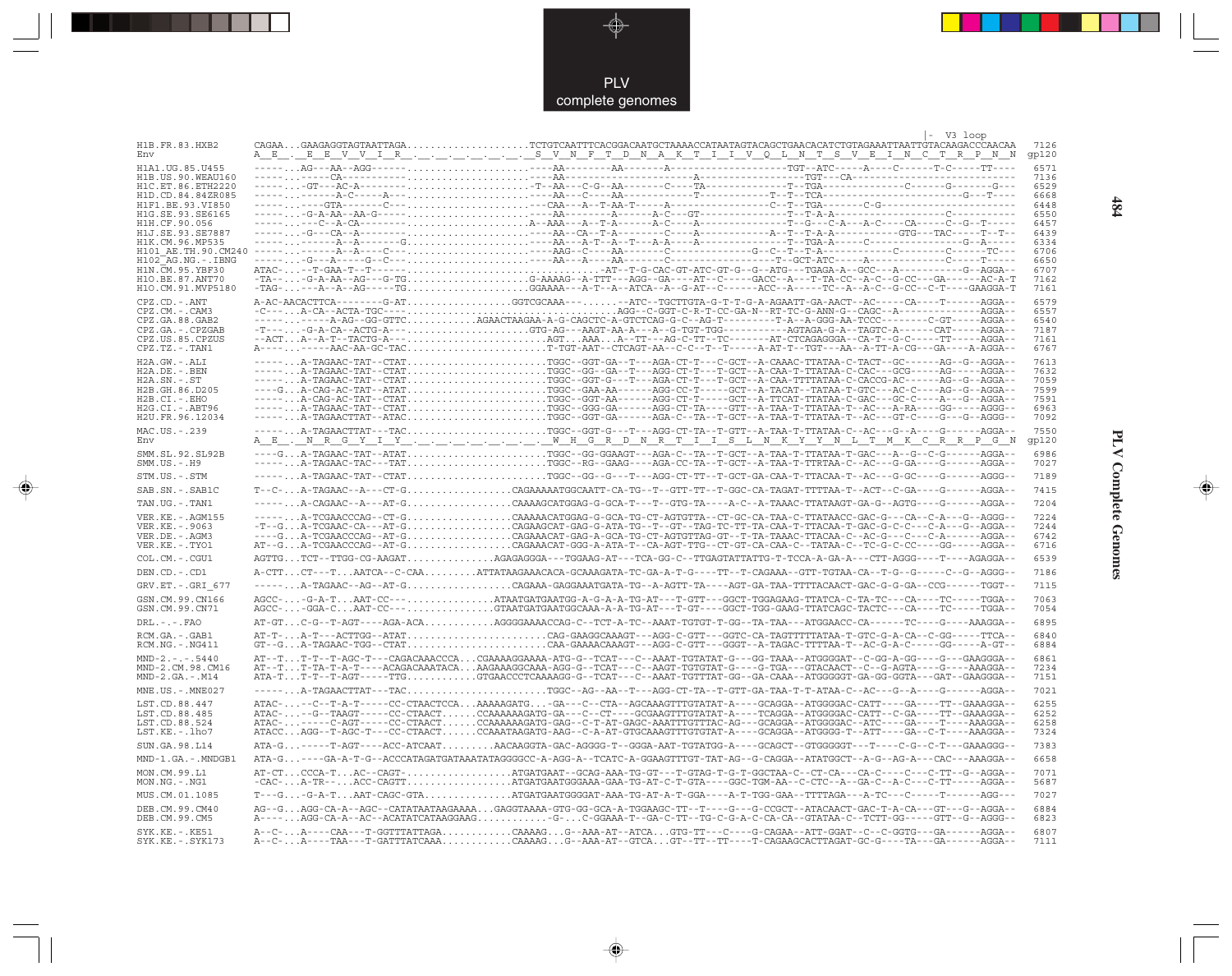|                                             |                                                                                                                                                                                                                                                                                                                                                                                                                                                                                           | loop tip | V3 loop end $-$                                                                                                    |               |
|---------------------------------------------|-------------------------------------------------------------------------------------------------------------------------------------------------------------------------------------------------------------------------------------------------------------------------------------------------------------------------------------------------------------------------------------------------------------------------------------------------------------------------------------------|----------|--------------------------------------------------------------------------------------------------------------------|---------------|
| H1B.FR.83.HXB2<br>Env                       | <u> NTRKRIRIQR.GPGRAFVTICKI.GNMRQAHCNISRAKW</u>                                                                                                                                                                                                                                                                                                                                                                                                                                           |          |                                                                                                                    | 7238<br>qp120 |
| H1A1. UG. 85. U455                          |                                                                                                                                                                                                                                                                                                                                                                                                                                                                                           |          |                                                                                                                    | 6686          |
| H1B. US. 90. WEAU160<br>H1C.ET.86.ETH2220   |                                                                                                                                                                                                                                                                                                                                                                                                                                                                                           |          |                                                                                                                    | 7245<br>6638  |
| H1D.CD.84.84ZR085                           |                                                                                                                                                                                                                                                                                                                                                                                                                                                                                           |          |                                                                                                                    | 6777          |
| H1F1.BE.93.VI850<br>H1G.SE.93.SE6165        | --------TG----G--AA-A--GG--ATT-------ACA-A-G--CTA-G---C--TGCC---ATA---G-C--A----------------TG---C--A-AG-------                                                                                                                                                                                                                                                                                                                                                                           |          |                                                                                                                    | 6557<br>6665  |
| H1H.CF.90.056                               |                                                                                                                                                                                                                                                                                                                                                                                                                                                                                           |          |                                                                                                                    | 6566          |
| H1J.SE.93.SE7887<br>H1K.CM.96.MP535         |                                                                                                                                                                                                                                                                                                                                                                                                                                                                                           |          |                                                                                                                    | 6548<br>6443  |
|                                             |                                                                                                                                                                                                                                                                                                                                                                                                                                                                                           |          |                                                                                                                    | 6815          |
| $H102-AG.NG. - .IBNG$<br>H1N. CM. 95. YBF30 | $- \texttt{---} \texttt{---} \texttt{--} \texttt{--} \texttt{--} \texttt{--} \texttt{--} \texttt{--} \texttt{--} \texttt{--} \texttt{--} \texttt{--} \texttt{--} \texttt{--} \texttt{--} \texttt{--} \texttt{--} \texttt{--} \texttt{--} \texttt{--} \texttt{--} \texttt{--} \texttt{--} \texttt{--} \texttt{--} \texttt{--} \texttt{--} \texttt{--} \texttt{--} \texttt{--} \texttt{--} \texttt{--} \texttt{--} \texttt{--} \texttt{--} \texttt{--} \texttt$                             |          |                                                                                                                    | 6759<br>6816  |
| H10.BE.87.ANT70                             |                                                                                                                                                                                                                                                                                                                                                                                                                                                                                           |          |                                                                                                                    | 7274          |
| H1O.CM.91.MVP5180                           | TGCAGAGGT-C--GAT--ATA--CA--T---AT----TGGCGCAG--TG-C-CTTAAAAGAAGTAAC--T-C-TCACC--GATCA--GGT---TT-----CATA--A--AGA-TGT----                                                                                                                                                                                                                                                                                                                                                                  |          |                                                                                                                    | 7282          |
| $CPZ$ . $CD$ . $-ANT$<br>CPZ.CM. - . CAM3   | T-GG---GT--G--ATC-A-AA--A--------A-TGA-T--CTA--ACG---A--T-GC-ACA---G-C-CT--GA----GTTC----CAG-C-A--AGA-GCT----                                                                                                                                                                                                                                                                                                                                                                             |          |                                                                                                                    | 6688<br>6666  |
| CPZ.GA.88.GAB2                              | ------G--G-C---AAACC-TA-C-------C-A----CT-C-AC-CGA-GCCC--ATA-----CCCT--GA----GTCC--CC--C---A-G-TA--CT----                                                                                                                                                                                                                                                                                                                                                                                 |          |                                                                                                                    | 6649          |
| CPZ.GA. - . CPZGAB<br>CPZ.US.85.CPZUS       | --------GGG-GAGG-G-AG--A--G-----A-TGA-C---TA--AT----A---TG--GTA---G---CC---TCT--CT-C----G--A-A-G-GA-C-C----                                                                                                                                                                                                                                                                                                                                                                               |          |                                                                                                                    | 7296<br>7270  |
| $CPZ.TZ.-.TAN1$                             | ---------GGTCA-G-A-AG--A--T-----T-TGA-C---TA--AT---A---TG--GTA--GG-C-CC--GA----TT-----TCAG-C-A-GC-A---C----                                                                                                                                                                                                                                                                                                                                                                               |          |                                                                                                                    | 6876          |
| $H2A.GW.-.ALI$                              | $T-G--GTTGT-CC---AACAC-TAT-TC---GTT-ATATTTCACTCCCAGCC---CATAT-ACCC---C---TGG---CTGGT-C--A-CGG--C---ATCCT-CC---ATCCT-CC---ATCCT-CC---ATCCT-CC---ATCCT-CC---ATCCT-CC---ATCCT-CC---ATCCT-CC---ATCCT-CC---ATCCT-CC---ATCCT-CC---ATCCT-CC---ATCCT-CC---ATCCT-CC---ATCCT-CC---ATCCT-CC---ATCCT-CC---ATCCT-CC---ATCCT-CC---ATCCT-CC---ATCCT-CC---ATCCT-CC---ATCCT-CC---ATCCT-CC---ATCCT-CC---ATCCT-CC---ATCCT-$                                                                                  |          |                                                                                                                    | 7716          |
| $H2A.DE. - .BEN$<br>$H2A$ . $SN - S$ T      | $\verb T-G--GTTTT-CC--AACAC-TAT-TC- \dots ---TT--T-TTCACTC- \dots \dots \dots \dots .CAGCC--CAACAC--GGCCT--G--GT--TGG--CGGT-- \dots G---GC-G----$<br>---G---GTTGT-CC---AACAC--AT-TC---GTT--T-TTTCACTCCCAGCC---CAATA---GACCC--G------TGG--CTGGT-C-A--GCG-G---                                                                                                                                                                                                                              |          |                                                                                                                    | 7735<br>7162  |
| H2B.GH.86.D205                              |                                                                                                                                                                                                                                                                                                                                                                                                                                                                                           |          |                                                                                                                    | 7702          |
| H2B.CI.-.EHO                                |                                                                                                                                                                                                                                                                                                                                                                                                                                                                                           |          |                                                                                                                    | 7694<br>7066  |
| H2G.CI.-.ABT96<br>H2U.FR.96.12034           |                                                                                                                                                                                                                                                                                                                                                                                                                                                                                           |          |                                                                                                                    | 7195          |
| MAC.US.-.239                                | T--G---GTTTT-CC-G--ACC--TAT-TCT---TTG-TTTTCCACTCACA-CC---CAAT-AT-GGCCA-AG--G---TGG---TGGT--G---G-------                                                                                                                                                                                                                                                                                                                                                                                   |          |                                                                                                                    | 7653          |
| Env                                         | <u> KTVLPVTIMS.GLVF.HSL.C.NDRPKQAWCWF.GGKW</u>                                                                                                                                                                                                                                                                                                                                                                                                                                            |          |                                                                                                                    | qp120         |
| SMM.SL.92.SL92B<br>$SMM.US.-.H9$            | $\verb T-G--GTCCT-CC-G--ACC--TAT-TC- \dots --TTG-TCTT1 \dots CA-TCG \dots \dots \dots \dots .\\ CA-CC---AAT-AG-GCCA------TGG--CTGGT-- \dots G--------$<br>T--G---GTCTT-CC-G--ACC--TAT-TC---GTTG-TCTTCCA-TCGCA-CCC---AAT-AG-GACCA-A---G--CTGG--CTGGT--G---G-G-G----                                                                                                                                                                                                                        |          |                                                                                                                    | 7089<br>7130  |
| STM.US.-.STM                                | ---A---GTCTT-CC-G--ACC--TAT-TC---CTTG-TCTTCCA-TCGCA-CCC--TAAT-AG-GACCA-A------TTGG--CTGGT--G---G-G-----                                                                                                                                                                                                                                                                                                                                                                                   |          |                                                                                                                    | 7292          |
| SAB.SN.-.SAB1C                              | T--G---GT-TTGCCTG-AACC---AT-GCT--CTTG-TCTTCCA-AGCCAG---TATAACACC-GGT---A------TTGG--CTGGT--G---GT--T---                                                                                                                                                                                                                                                                                                                                                                                   |          |                                                                                                                    | 7518          |
| TAN.UG. - . TAN1                            |                                                                                                                                                                                                                                                                                                                                                                                                                                                                                           |          |                                                                                                                    | 7307          |
| VER. KE. - . AGM155<br>VER.KE. - . 9063     | $\verb T-G--GTCTT-CC-G-AACC--AAT-GC- \ldots --TTT--TTTTT \ldots CA-TCG \ldots \ldots \ldots \ldots \ldots \ldots \ldots \text{CAG--TACAATACG--GC-T----G--CTGG---C-TTC \ldots \ldots \text{CAG--GG----G--CTG}$                                                                                                                                                                                                                                                                             |          |                                                                                                                    | 7327<br>7347  |
| VER.DE. - . AGM3                            | ---A---GTCTT-CC-G-AACA---AT-GC---G-T--T-TTTCA-TC-CAG-GGTACAATAC--GGC---------TTGG---C--T-CCAG-GC--C--                                                                                                                                                                                                                                                                                                                                                                                     |          |                                                                                                                    | 6845          |
| VER.KE. - . TYO1                            | ---G---GTCCT-CCGG-AACG--AAT-GCG----TG-TTTTCCACTC-CA----TACAACATG--GC-T-----G--TTGG---C--T-CGA--GC--T---                                                                                                                                                                                                                                                                                                                                                                                   |          |                                                                                                                    | 6819          |
| COL.CM. - . CGU1                            | T-G-T-TCAC-G--ATC-AAAC-CTGCC-AT---G--AAATTCTAC-A--AGCTT-TTCCTTATTC---AGGC-TTT-T-G-AGG---C-GT--T-CC-AT-                                                                                                                                                                                                                                                                                                                                                                                    |          |                                                                                                                    | 6642          |
| DEN.CD. - .CD1                              | TGTA--CCT---GG--T-AAAC--GGCAGC----AT--TC-TGAGAG-C-CTATT-T-CC-AGAA-GGC---T--GAG---GCA--C--G--AGTAG---GC--C---                                                                                                                                                                                                                                                                                                                                                                              |          |                                                                                                                    | 7295          |
| GRV.ET. - . GRI 677                         | T--A---GTGTTGCC-G-AACA---AT-GC---GTT--TATTTCACTC-CAG---TATAATACC-GGT-A-A------GTGG--CC--T-CCA--G-G-T---                                                                                                                                                                                                                                                                                                                                                                                   |          |                                                                                                                    | 7218          |
| GSN.CM.99.CN166<br>GSN.CM.99.CN71           | T--A--C-T--G--ATT-G-AA--A---G-G--A-TGA-----TA-T-CCA-TG-T-G--GGA------CT--GA----CT----CCGAC--GA-CCT-AT-GG---<br>T--A--CCT-----ATT-A-AG--A---G----A-TGA----CTACT-CCA-ATT-T-G--GGG---G---CT--GA-G--CT----C--AC-C-ACCATA----G---                                                                                                                                                                                                                                                              |          |                                                                                                                    | 7172<br>7163  |
| $DRL$ . - . - . $FAO$                       | T-GG-GC-T--T-TCT-CA-CCTCAGCCTC---GTTGTT-TTTATCA--GGTT-G--CC-GGAAA----T-A-A-AG--G-ATG-----AT--GA--G-C-----                                                                                                                                                                                                                                                                                                                                                                                 |          |                                                                                                                    | 7001          |
| RCM.GA.-.GAB1<br>$RCM.NG. - . NG411$        | $\texttt{--GA--GTG----G-TCAT-AGCA-C-}\dots\texttt{--GT-TTC-TC}\dots\texttt{--TC-}\dots\ldots\texttt{--}\dots\ldots\ldots\ldots\ldots\texttt{--GGG-CCAAAA--GGC--GCA-A-GG---}\texttt{-FG---}\texttt{-GAT--}\dots\texttt{GAT-G-G-T--}\dots\texttt{--}\dots\texttt{--}\dots\texttt{--}\dots\texttt{--}\dots\texttt{--}\dots\texttt{--}\dots\texttt{--}\dots\texttt{--}\dots\texttt{--}\dots\texttt{--}\dots\texttt{--}\dots\texttt{--}\dots\texttt{--}\dots\texttt{--}\dots\texttt{--}\dots\$ |          |                                                                                                                    | 6940<br>6984  |
| $MND-2. - - - 5440$<br>MND-2.CM.98.CM16     | T-GAT-T-TC-TTTCC-CA-CA-GTTCT-C----TTGCT-TTCTATCA--GGTTGG-GCC-GGAAAG---C-T---A-G-GCA-G---C-GT-AGA--GG------<br>--GAT-TGTG-TCTC--CA-C--GTGCA-CG---TTGATCTTTATAG--GGTT-G--CC-GGGAA----C-T-AGA---GTATG---C-GT-G-AG-G-C-----                                                                                                                                                                                                                                                                   |          |                                                                                                                    | 6967<br>7340  |
| $MND-2.GA.-.M14$                            | --GGT-T-T-GTTTC-G---CA-GTGCATC----TT-ATTTTCTATCA--GGTT-G--CC-GGCA-G---C---A-A---G-ATG--C-GGT-A-T--G-C-----                                                                                                                                                                                                                                                                                                                                                                                |          |                                                                                                                    | 7257          |
| MNE.US. - . MNE027                          | T--G---GTTTT-CC-G--ACC--TAT-TCT---TTG-TTTTCCACTCACA-CC---CAAT-A--GGCCA-A---G---TGG----GGT--GA--G---T---                                                                                                                                                                                                                                                                                                                                                                                   |          |                                                                                                                    | 7124          |
| LST.CD.88.447                               | T-GGT--GA-GT-TCT-C-AT--GTTCA-C-----TTCT-TTTTAC-A--GCTTGG--CATGGTA-C-GGC-----TTG--T--G-----AT--GA--G-C-G---                                                                                                                                                                                                                                                                                                                                                                                |          |                                                                                                                    | 6361          |
| LST.CD.88.485<br>LST.CD.88.524              | --GGT--GA-GTCTCT-C-ATC-GTTCA-C-----TTCT-TTTAC-A--GCTTGG--CATGGTA-C-GGC-----TTG--T--G-----AT--GA--G-C-----<br>T-GGT--GA-GTCTCC-CAATC-GTTCA-C-----TTCT-TTTTAC-A--GGTT-G--CATGGGTCT-GAC-A---TTG-----A--C--AT--GAG-GTC-----                                                                                                                                                                                                                                                                   |          |                                                                                                                    | 6358<br>6364  |
| LST.KE.-.lho7                               | T-GAT--GA-GT-TCC-CAAT--G-TCT-C----TATTTATTTAT-A--GCCT-G--CATGGCA-C-GAT-A---TT------G-----AT--GA--GCC----                                                                                                                                                                                                                                                                                                                                                                                  |          |                                                                                                                    | 7430          |
| SUN.GA.98.L14                               | T-GGT--CA-GT---T-CTATA-GTAGT-C-----TGCT-TTTAT-A--GGCT-G-GCC-GGTTCT--GT-A----TG-----AT--GT--G-C-----                                                                                                                                                                                                                                                                                                                                                                                       |          |                                                                                                                    | 7489          |
| MND-1.GA.-.MNDGB1                           | T-GGT--GT-GTG-T-CT-CATCAGCT-C----TT-TTATTTTATCA--GGTT-G--CCTGGAAAG---T-A-AGA---GCATG--C-C-T-C-A--G-CGT---                                                                                                                                                                                                                                                                                                                                                                                 |          |                                                                                                                    | 6764          |
| MON.CM.99.L1<br>MON.NG.-.NG1                | ---A--T-TT-GG-ATT-A-AG--A---G---C-TGA----CTA-T-GCA-CTT-T-G-GGGA--T----CTC-TA----CT-C--C--AG---A--AGA-CC----<br>T--G--CTT--G--ATT-A-AG--T-TG----A-TGA----CTA-T-GCA-ATC-T-G-GGGA-----C-CY---A-G---T-C----C-GG-A-A--AGA--C-GG---                                                                                                                                                                                                                                                             |          |                                                                                                                    | 7180<br>5796  |
| MUS.CM.01.1085                              |                                                                                                                                                                                                                                                                                                                                                                                                                                                                                           |          |                                                                                                                    | 7136          |
| DEB.CM.99.CM40<br>DEB.CM.99.CM5             | T--G--CTACCG-GCC--A-AC--GGCT-C---T-TGTCCTTTTATAC-ACCTTT-T-CA-AGGCTG-GG--A-AGAG-----------GAC-A-AC-G--GC---<br>---G--GTAT-G-GCTG-T-A---GGCC-C---G-T-TCCTTTTATACAACCTTC-T-CC-AGGCTG-GG--A-AGAG-----------GG--G----GT--T---                                                                                                                                                                                                                                                                  |          |                                                                                                                    | 6990<br>6929  |
| $SYK.KE. - .KE51$<br>$SYK.KE. - .SYK173$    | TG-GT-T-T-----AC----AAT-GGCAGC----TTTTCTTGC--G-GA--CAAGGGAGATTG----C-GGGAA-GC-GC--A-AG----TT---C--AG-C-A--G-G-----                                                                                                                                                                                                                                                                                                                                                                        |          | TG-GT-T-TC----AT--T-AAT-GGCTGC---CTATTTCCTCC--G-AA-ACAAGGGAAATTG---CCGGGA-GG-CGCA-A--GT--CTTC---CGAG-A-C--G---T--- | 6922<br>7226  |

<u>a shekara ta 1989 na shekara t</u>

 $\overrightarrow{\phantom{a}}$ 

 $\overline{\mathbb{F}}$ 

**PLV Complete Genomes PLV Complete Genomes**

 $\begin{picture}(20,5) \put(0,0){\line(1,0){10}} \put(15,0){\line(1,0){10}} \put(15,0){\line(1,0){10}} \put(15,0){\line(1,0){10}} \put(15,0){\line(1,0){10}} \put(15,0){\line(1,0){10}} \put(15,0){\line(1,0){10}} \put(15,0){\line(1,0){10}} \put(15,0){\line(1,0){10}} \put(15,0){\line(1,0){10}} \put(15,0){\line(1,0){10}} \put(15,0){\line(1,$ 

 $\equiv$ 

 $\Box$ 

<u> 1959 - 1961 - 1971 - 1971 - 1971 - 1971 - 1971 - 1971 - 1971 - 1971 - 1971 - 1971 - 19</u>

- 1

**485**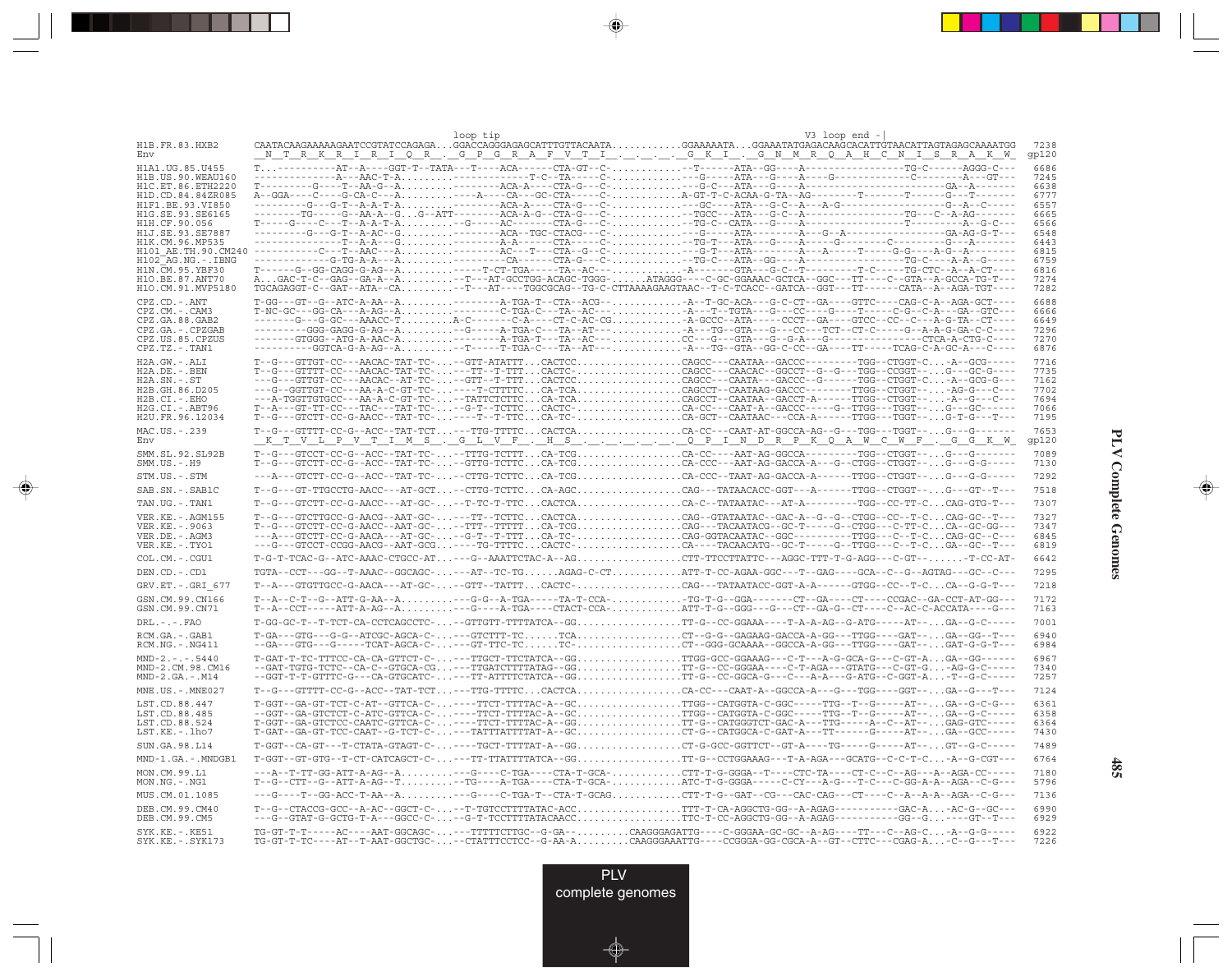

 $\overrightarrow{\mathbf{\P}}$ 

 $\overline{\mathbb{R}}$ 

| H1B.FR.83.HXB2<br>Env                                                                                                      |                                                                                                                                                                                                                                                                                                                                                                                                                                                                                                                                                                                                                                                                                                                                                                                          | 7304<br>gp120                                        |
|----------------------------------------------------------------------------------------------------------------------------|------------------------------------------------------------------------------------------------------------------------------------------------------------------------------------------------------------------------------------------------------------------------------------------------------------------------------------------------------------------------------------------------------------------------------------------------------------------------------------------------------------------------------------------------------------------------------------------------------------------------------------------------------------------------------------------------------------------------------------------------------------------------------------------|------------------------------------------------------|
| H1A1.UG.85.U455<br>H1B. US. 90. WEAU160<br>H1C.ET.86.ETH2220<br>H1D.CD.84.84ZR085<br>H1F1.BE.93.VI850                      |                                                                                                                                                                                                                                                                                                                                                                                                                                                                                                                                                                                                                                                                                                                                                                                          | 6743<br>7311<br>6695<br>6834<br>6617                 |
| H1G.SE.93.SE6165<br>H102 AG.NG.-.IBNG<br>H1N. CM. 95. YBF30                                                                |                                                                                                                                                                                                                                                                                                                                                                                                                                                                                                                                                                                                                                                                                                                                                                                          | 6728<br>6623<br>6602<br>6503<br>6869<br>6816<br>6873 |
| H10.BE.87.ANT70<br>H1O.CM.91.MVP5180                                                                                       |                                                                                                                                                                                                                                                                                                                                                                                                                                                                                                                                                                                                                                                                                                                                                                                          | 7331<br>7342<br>6757                                 |
| $CPZ$ . $CD$ . - .ANT<br>CPZ.CM.-.CAM3<br>CPZ.GA.88.GAB2<br>CPZ.GA. - . CPZGAB<br>CPZ.US.85.CPZUS                          | ${\tt G-CG-A-GAC---TG-A-CT-G-CAAGCC-GC---G-CT--AC--CCT--C-A-G-C-A-TTTACAGTAAGT.}\tag{G-CG-A-G-C-A--TTTACAGTAAGT.}\label{G-CG-A-GAC--T-G-A-CT-G-CA-G-CC-A-TTTACAGTAAGT.}\label{G-CG-A-GAC--T-G-A-CT-G-CA-G-CC-A-TTTACAGTAAGT.}\label{G-CG-A-GAC--T-G-A-CT-G-CA-G-CA-TTTACAGTAAGT.}\label{G-CG-A-GAC--T-G-A-CT-G-CA-G-CA-TTTACAGTAAGT.}\label{G-CG-A-GAC--T-G-CA-CC-A-TTTACAGTAAGT.}\label{G-CG-A-CA-CT$<br>$\verb G-G--ACAGAG---T-C-CTTTTAGAG-T-A--A-AG--GG-AGAACCTG-CA--GGT-GAGT-AATTCCAAAT}{\verb CCA-ATTCCAAAT}{\verb CCA-ATTCCAAAT}{\verb CCA-ATTCCAAAT}{\verb CCA-ATTCCAAAT}{\verb CCA-ATTCCAAAT}{\verb CCA-ATTCCAAAT}{\verb CCA-ATTCCAAAT}{\verb CCA-ATTCCAAAT}{\verb CCA-ATTCCAAAT}{\verb CCA-ATTCCAAAT}{\verb CCA-ATTCCAAAT}{\verb CCA-ATTCCAAAT}{\verb CCA-ATTCCAAAT}{\verb CCA$ | 6744<br>6718<br>7377<br>7345                         |
| H2A.GW.-.ALI<br>$H2A.DE. -.BEN$<br>$H2A.SN.-.ST$<br>H2B.GH.86.D205<br>H2B.CI.-.EHO<br>H2G.CI. - . ABT96<br>H2U.FR.96.12034 |                                                                                                                                                                                                                                                                                                                                                                                                                                                                                                                                                                                                                                                                                                                                                                                          | 7785<br>7804<br>7231<br>7777<br>7763<br>7135<br>7264 |
| MAC.US.-.239<br>Env                                                                                                        |                                                                                                                                                                                                                                                                                                                                                                                                                                                                                                                                                                                                                                                                                                                                                                                          | 7722<br>gp120                                        |
| SMM.SL.92.SL92B<br>$SMM. US. - . H9$                                                                                       |                                                                                                                                                                                                                                                                                                                                                                                                                                                                                                                                                                                                                                                                                                                                                                                          | 7158<br>7199                                         |
| STM.US.-.STM                                                                                                               | $\verb+GAGGAG-AA---G--G-TAAGGAA-CC--GGTCA---TCCCA-GT---CAGG---C-ATGA-ACG\nonumber\\ \verb+CCT+\\ \verb++\\ \verb++\\ \verb++\\ \verb++\\ \verb++\\ \verb++\\ \verb++\\ \verb++\\ \verb++\\ \verb++\\ \verb++\\ \verb++\\ \verb++\\ \verb++\\ \verb++\\ \verb++\\ \verb++\\ \verb++\\ \verb++\\ \verb++\\ \verb++\\ \verb++\\ \verb++\\ \verb++$                                                                                                                                                                                                                                                                                                                                                                                                                                          | 7361                                                 |
| SAB.SN. - . SAB1C                                                                                                          |                                                                                                                                                                                                                                                                                                                                                                                                                                                                                                                                                                                                                                                                                                                                                                                          | 7587                                                 |
| TAN.UG. - . TAN1                                                                                                           |                                                                                                                                                                                                                                                                                                                                                                                                                                                                                                                                                                                                                                                                                                                                                                                          | 7376                                                 |
| VER. KE. - . AGM155<br>VER.KE. - . 9063<br>VER.DE. - . AGM3<br>VER.KE. - . TYO1                                            |                                                                                                                                                                                                                                                                                                                                                                                                                                                                                                                                                                                                                                                                                                                                                                                          | 7396<br>7416<br>6914<br>6888                         |
| COL.CM. - . CGU1                                                                                                           |                                                                                                                                                                                                                                                                                                                                                                                                                                                                                                                                                                                                                                                                                                                                                                                          | 6735                                                 |
| DEN.CD. - .CD1                                                                                                             |                                                                                                                                                                                                                                                                                                                                                                                                                                                                                                                                                                                                                                                                                                                                                                                          | 7355                                                 |
| GRV.ET. - . GRI 677                                                                                                        |                                                                                                                                                                                                                                                                                                                                                                                                                                                                                                                                                                                                                                                                                                                                                                                          | 7287                                                 |
| GSN.CM.99.CN166<br>GSN.CM.99.CN71                                                                                          |                                                                                                                                                                                                                                                                                                                                                                                                                                                                                                                                                                                                                                                                                                                                                                                          | 7232<br>7232                                         |
| $DRL - - -$ . $FAO$                                                                                                        | GGA--GG-----GG-AGTC----C-AAG------A-TC-GT-AG----TCC-T-TGG-G--AT-CTACTAATAGCACATGCATAAGTCTCAAAGGCAAAAAGATCCAGGACAGAAACGTGA                                                                                                                                                                                                                                                                                                                                                                                                                                                                                                                                                                                                                                                                | 7122                                                 |
| RCM.GA. - . GAB1<br>RCM.NG. - . NG411                                                                                      |                                                                                                                                                                                                                                                                                                                                                                                                                                                                                                                                                                                                                                                                                                                                                                                          | 7009<br>7041                                         |
| $MND-2. - - - 5440$<br>MND-2.CM.98.CM16<br>$MND-2.GA.-.M14$                                                                | GGA-GAG----G--CGCAT--T-AC-TG------AGA--GT-AA--C--G--T-T-T-G-GGTT-TAATGCAAGTGGCCCTTGCAGGGGATAAACAATAGAGGAGTGGTAAACAAAA                                                                                                                                                                                                                                                                                                                                                                                                                                                                                                                                                                                                                                                                    | 7076<br>7449<br>7375                                 |
| $MNE. US. - . MNE027$                                                                                                      |                                                                                                                                                                                                                                                                                                                                                                                                                                                                                                                                                                                                                                                                                                                                                                                          | 7193                                                 |
| LST.CD.88.447<br>LST.CD.88.485<br>LST.CD.88.524<br>LST.KE. - . lho7                                                        | $\verb GGA-GA-TG--TC-TA-TT---GA-A--TGC-T-A-AGG-TTAA--C--CAGGG-TG-ATTAT-C-CATGGAAAC.\dots.\_TGTATAGATAACACAAGCCTTGT\dots\dots\dots\dots\dots\dots\dots\dots G$                                                                                                                                                                                                                                                                                                                                                                                                                                                                                                                                                                                                                            | 6461<br>6458<br>6464<br>7536                         |
| SUN.GA.98.L14                                                                                                              | GGA-GAG-C--TGCCACCT---GG-AACT---G--GC-GGTGGAACCTTTAGC---C-TG-GT-ATGGCTGTACATTTGATAATATAACAAAGACATGCAGATTTACCAATGGTACAGATT                                                                                                                                                                                                                                                                                                                                                                                                                                                                                                                                                                                                                                                                | 7610                                                 |
| MND-1.GA.-.MNDGB1                                                                                                          |                                                                                                                                                                                                                                                                                                                                                                                                                                                                                                                                                                                                                                                                                                                                                                                          | 6894                                                 |
| MON.CM.99.L1<br>$MON.NG. - . NG1$                                                                                          |                                                                                                                                                                                                                                                                                                                                                                                                                                                                                                                                                                                                                                                                                                                                                                                          | 7240<br>5856                                         |
| MUS.CM.01.1085                                                                                                             |                                                                                                                                                                                                                                                                                                                                                                                                                                                                                                                                                                                                                                                                                                                                                                                          | 7212                                                 |
| DEB. CM. 99. CM40<br>DEB.CM.99.CM5                                                                                         | $-CAGGAG-RG-TP-GG---AGGG---G---AG--GAT--A-AATGTG-CA----T--C-G-A.$                                                                                                                                                                                                                                                                                                                                                                                                                                                                                                                                                                                                                                                                                                                        | 7056<br>6995                                         |
| SYK.KE. - . KE51<br>SYK.KE. - . SYK173                                                                                     |                                                                                                                                                                                                                                                                                                                                                                                                                                                                                                                                                                                                                                                                                                                                                                                          | 6985<br>7286                                         |

 $\blacklozenge$ 

**PLV Complete Genomes 486 PLV Complete Genomes** 

 $\Rightarrow$ 

 $\equiv$ 

486

 $\blacksquare$ 

<u> 1999 - 1999 - 1999 - 1999 - 1999 - 1999 - 1999 - 1999 - 1999 - 1999 - 1999 - 1999 - 1999 - 1999 - 1999 - 199</u>

 $\mathbf{I}$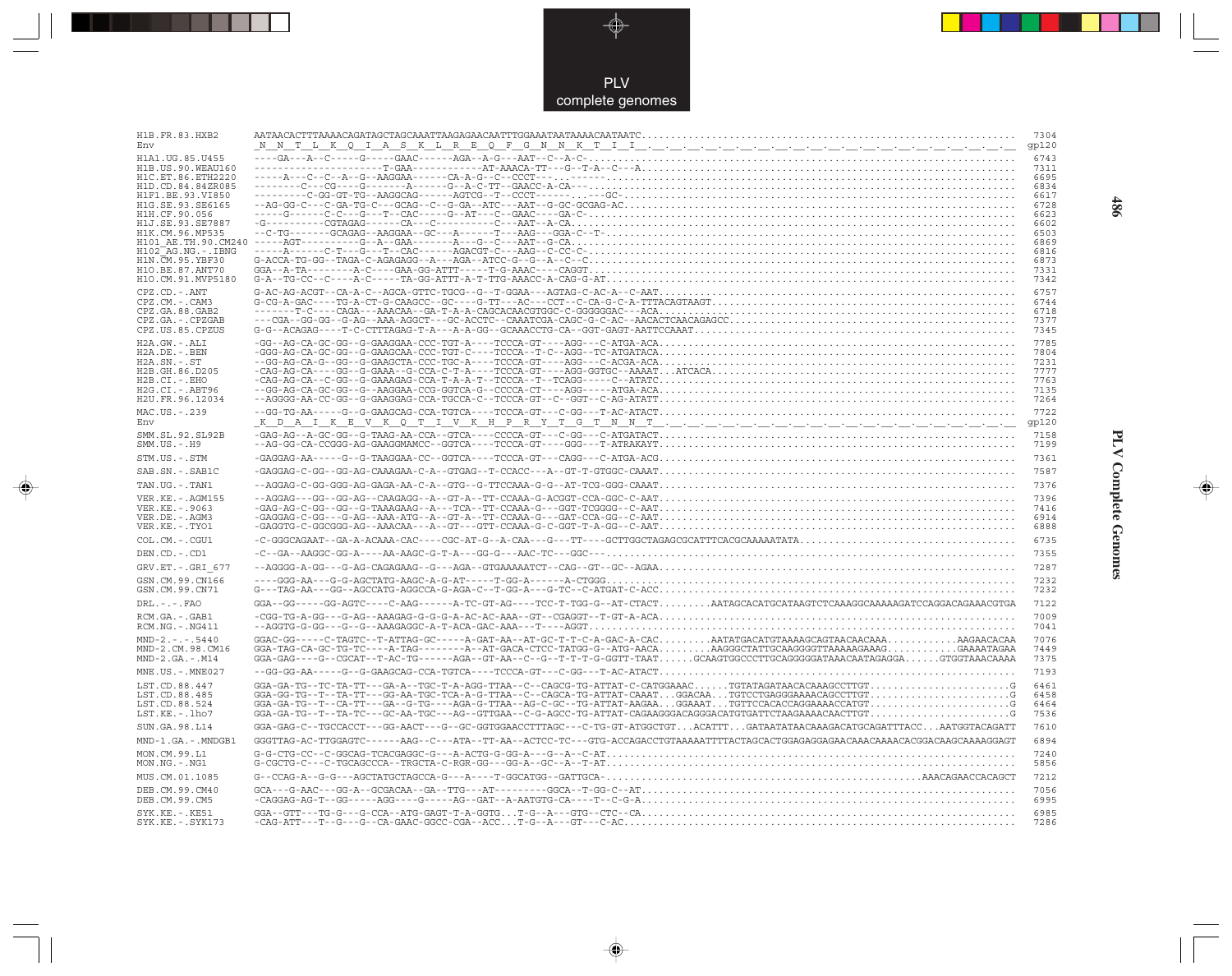|                                           | V4 loop                                                                                                                                                                                                                                                                                                                                                                                                                                                                                                             |               |
|-------------------------------------------|---------------------------------------------------------------------------------------------------------------------------------------------------------------------------------------------------------------------------------------------------------------------------------------------------------------------------------------------------------------------------------------------------------------------------------------------------------------------------------------------------------------------|---------------|
| H1B.FR.83.HXB2<br>Env                     | . <u>.</u> FKQSSGGDPEIVTHSFNCGGEFFYCNSTQLFNST                                                                                                                                                                                                                                                                                                                                                                                                                                                                       | 7405<br>gp120 |
| H1A1.UG.85.U455                           |                                                                                                                                                                                                                                                                                                                                                                                                                                                                                                                     | 6850          |
| H1B.US.90.WEAU160                         |                                                                                                                                                                                                                                                                                                                                                                                                                                                                                                                     | 7415          |
| H1C.ET.86.ETH2220                         |                                                                                                                                                                                                                                                                                                                                                                                                                                                                                                                     | 6802          |
| H1D.CD.84.84ZR085<br>H1F1.BE.93.VI850     |                                                                                                                                                                                                                                                                                                                                                                                                                                                                                                                     | 6941<br>6724  |
| H1G.SE.93.SE6165                          |                                                                                                                                                                                                                                                                                                                                                                                                                                                                                                                     | 6835          |
| H1H.CF.90.056                             |                                                                                                                                                                                                                                                                                                                                                                                                                                                                                                                     | 6730          |
| H1J.SE.93.SE7887                          |                                                                                                                                                                                                                                                                                                                                                                                                                                                                                                                     | 6709          |
| H1K.CM.96.MP535<br>H101 AE. TH. 90. CM240 |                                                                                                                                                                                                                                                                                                                                                                                                                                                                                                                     | 6610<br>6976  |
| H102 AG.NG.-.IBNG                         |                                                                                                                                                                                                                                                                                                                                                                                                                                                                                                                     | 6923          |
| H1N.CM.95.YBF30                           |                                                                                                                                                                                                                                                                                                                                                                                                                                                                                                                     | 6986          |
| H10.BE.87.ANT70<br>H1O.CM.91.MVP5180      | AGTATTAACATGACA--C--T--CAG-AGC--T--A--T-T---GG-AACCCATTTACAC-----C---CAT--A-----C--T--T----CA--G-TA-GA--------TA---<br>$\ldots \ldots \text{GTTACCATAATA--C-GCAG-A-TAGT--T--A--TG----G-AGCCATTTACA---C-A---C-AT--A---C--T--T---C-A--T--GGGA---CTA---C-A--T--GGGA---C-A--T--GGGA---C-A--T--GGGA---C-A--T--GGGA---C-A--T--GGGA---C-A--T--GGGA---C-A--T--GGGA---C-A--T--GGGA---C-A--T--GGGA---C-A--T--GGGA---C-A--T--GGGA---C-A--T--GGGA---C-A--T--GGGA---C-A--T--GGGA---C-A--T--T--T--T--T--T--GGGA---C-A--T--T--T--$ | 7447<br>7455  |
| CPZ.CD. - . ANT                           |                                                                                                                                                                                                                                                                                                                                                                                                                                                                                                                     | 6867          |
| CPZ.CM. - . CAM3                          |                                                                                                                                                                                                                                                                                                                                                                                                                                                                                                                     | 6833          |
| CPZ.GA.88.GAB2                            |                                                                                                                                                                                                                                                                                                                                                                                                                                                                                                                     | 6813          |
| CPZ.GA.-.CPZGAB                           |                                                                                                                                                                                                                                                                                                                                                                                                                                                                                                                     | 7460          |
| CPZ.US.85.CPZUS<br>$CPZ.TZ.-.TAN1$        | $\ldots \ldots \ldots \text{CARCAAACG--CC-ATGGCAGGG-AT--A----T--GG-CACT-GCTT-T-G--C----CA---A---C--T-----C--T----CTC---A-TTG-AC---CTTG-AC---CCTG$                                                                                                                                                                                                                                                                                                                                                                   | 7434<br>7052  |
| H2A.GW.-.ALI                              |                                                                                                                                                                                                                                                                                                                                                                                                                                                                                                                     | 7901          |
| $H2A.DE. - .BEN$                          |                                                                                                                                                                                                                                                                                                                                                                                                                                                                                                                     | 7920          |
| $H2A.SN.-.ST$                             |                                                                                                                                                                                                                                                                                                                                                                                                                                                                                                                     | 7347          |
| H2B.GH.86.D205                            |                                                                                                                                                                                                                                                                                                                                                                                                                                                                                                                     | 7893<br>7879  |
| $H2B.CI.-.EHO$<br>$H2G.CI.-.ABT96$        |                                                                                                                                                                                                                                                                                                                                                                                                                                                                                                                     | 7251          |
| H2U.FR.96.12034                           |                                                                                                                                                                                                                                                                                                                                                                                                                                                                                                                     | 7377          |
| MAC.US.-.239                              | GATAAAATCAATTTGACGGCT-CTGGAGG---A--T--G---G--ACCTTCATGT-GACA-----CA----A--G--CC---------AATG-ATTGGT-TC-A---T-GGT                                                                                                                                                                                                                                                                                                                                                                                                    | 7835          |
| Env                                       | ___________D__K__I__N__L_G_G__P__G__G__D__P___B__V__G__F__M__W_G__N__G___R__G___E___F__L___N___N___N__V__V__V_                                                                                                                                                                                                                                                                                                                                                                                                      | qp120         |
| SMM.SL.92.SL92B<br>$SMM.US.-.H9$          | RAACAAATTAAGCTAACAGCT-C-GGAGG---A--T-----G--ACTTTCATGT-GACA------C---A-----C--A--T--C--AATG-ATTGGT-TC-----T-GGT                                                                                                                                                                                                                                                                                                                                                                                                     | 7271<br>7312  |
| STM.US.-.STM                              |                                                                                                                                                                                                                                                                                                                                                                                                                                                                                                                     | 7474          |
| SAB.SN. - . SAB1C                         | $\ldots\ldots\ldots\ldots$ GACACAAACAAGATT---CTA---AGACA-T-G--A--T------TC--A-TTCTT-TT---------CA--T----C----T----AATGGATTGGT-CC-C--CTA-TT                                                                                                                                                                                                                                                                                                                                                                          | 7703          |
| TAN.UG. - . TAN1                          | AACACAAGGCAGATT-GGCTAAGTAGACA-T-G--A--T------GCA-CT-ACATTT-GC-C-----CCA---A--G--------T---C-C-TGATTGGT-TG-----T-GCT                                                                                                                                                                                                                                                                                                                                                                                                 | 7492          |
| VER. KE. - . AGM155                       | GATACAGAGAAAATA-A-CT---GAGACAGTTT--A--T-----GCA-C--ATTTGT-G--------CCAG--A--G--C--------C--GATGGACTGGT-TC-A---TA-TT                                                                                                                                                                                                                                                                                                                                                                                                 | 7512<br>7532  |
| VER.KE. - .9063<br>VER.DE. - . AGM3       | GATACTGAAGAGATT-A-CT---GAGACT-TTT--A--T-----GCA-C--ATTTAT-G---------CAG--------C----T-----AATGGATTGGT-TC-A---TACCT                                                                                                                                                                                                                                                                                                                                                                                                  | 7030          |
| VER.KE. - . TYO1                          |                                                                                                                                                                                                                                                                                                                                                                                                                                                                                                                     | 7004          |
| COL.CM. - . CGU1                          | ACTATCACTCCAAGG--TGG-AATAG-AC-A-T--T----GGC-ACTTTCAC-TT-G-G-T----CATA--TT---C--T--------G--T-TAGTT-A-GG--ACA-GA                                                                                                                                                                                                                                                                                                                                                                                                     | 6848          |
| DEN.CD. - .CD1                            | GTGAAATGGGA-GTA-C-CGGGTG-----A---------C-AGC-GTGCAC-G---C-G---A-G--A---------T-----CCTC---AG-A----C--CTCCT-                                                                                                                                                                                                                                                                                                                                                                                                         | 7465          |
| GRV.ET. - .GRI 677                        |                                                                                                                                                                                                                                                                                                                                                                                                                                                                                                                     | 7394          |
| GSN.CM.99.CN166<br>GSN.CM.99.CN71         |                                                                                                                                                                                                                                                                                                                                                                                                                                                                                                                     | 7354<br>7354  |
| $DRL - - -$ . $FAO$                       |                                                                                                                                                                                                                                                                                                                                                                                                                                                                                                                     | 7252          |
| RCM.GA.-.GAB1                             | GACAAAATAAAGA-A-GAAC-GTA-AT--T--A--TGAT--GGCAAG-TATTT-T-GC-A------AAT--A-------A--T--C--G-T--ATTGGT-T--A---TTGTT                                                                                                                                                                                                                                                                                                                                                                                                    | 7122          |
| $RCM.NG. - . NG411$                       | ACACGACAGCCTGAGAATATAACTA-A-GATC-GT--AT-----A--TGAT--GGCAAA-TGTTTTT-G--A-------AT--A------C-T--T--C--AATG-ATTGGT-TC-A--CTA-CT                                                                                                                                                                                                                                                                                                                                                                                       | 7166          |
| $MD-2. - - . 5440$                        |                                                                                                                                                                                                                                                                                                                                                                                                                                                                                                                     | 7206          |
| MND-2.CM.98.CM16<br>$MND-2.GA.-.M14$      | CGGGTTGTGCCCTTAAAACAATAAAGGTC-C-G-CT-CA--A-GAA---C--A----G-GCA-A---TATT-TGC-CCTC--------A---AC----TT-------GG---A--A-T-GG-GA-CATG                                                                                                                                                                                                                                                                                                                                                                                   | 7579<br>7505  |
| MNE.US.-.MNE027                           | GATAAAATCAATTTGACGGCT-CTCGAGG---A--T--G--ACCTTCATGT-GACA-----CA----A--G---C--------AATG-ATTGGT-TC-A---T-GGT                                                                                                                                                                                                                                                                                                                                                                                                         | 7306          |
| LST.CD.88.447                             |                                                                                                                                                                                                                                                                                                                                                                                                                                                                                                                     | 6591          |
| LST.CD.88.485                             |                                                                                                                                                                                                                                                                                                                                                                                                                                                                                                                     | 6588          |
| LST.CD.88.524                             |                                                                                                                                                                                                                                                                                                                                                                                                                                                                                                                     | 6594          |
| LST.KE.-.lho7                             |                                                                                                                                                                                                                                                                                                                                                                                                                                                                                                                     | 7666          |
| SUN.GA.98.L14                             | TTAAAAAGATGATTAAGTTTAAACCA-T-G-GAAGCAT----CA--TG---CA-AG-T-TTG-TGA-G-C-------AA--GA-G----TT------T----AG-A-T--C--AGTATG                                                                                                                                                                                                                                                                                                                                                                                             | 7734          |
| MND-1.GA.-.MNDGB1                         |                                                                                                                                                                                                                                                                                                                                                                                                                                                                                                                     | 7024          |
| MON.CM.99.L1<br>$MON.NG. - . NG1$         | $\ldots$ .GGAACCAATGTGACCACAATATCT-GG-GATTTCAAC-CCA-------AAG--GG-CCAG--T---T-G----C-CCAG--A-----C-T--T-----GTCT--GCTT-A--C-T--A--G<br>AATGTCACAGTGGCCAACATAACT-GG-GAT-CCAGC--AA---A---AAT---G-CCAG--C--TT-G--C------CAG--A--G--C--T--T--C---CTGT-TAG---A--C-TYTCG-G                                                                                                                                                                                                                                                | 7365<br>5981  |
| MUS.CM.01.1085                            |                                                                                                                                                                                                                                                                                                                                                                                                                                                                                                                     | 7342          |
| DEB.CM.99.CM40<br>DEB.CM.99.CM5           | AATCTGACA-TA--C-A-C--AA---A--TAGG---G-ACA--GTGT-T-G---C-G---CAT--A-----C-----T-----CATTT-CA--GCCC-AG--CTCCT<br>--C-ATC-------T--TAGG--GG-ACA--ACACGT-G---C-A--CCAT--A--G--C--T--T------GTTT-CA--GCA------CTGCT                                                                                                                                                                                                                                                                                                      | 7163<br>7090  |
| $SYK.KE. - .KE51$<br>$SYK.KE. - .SYK173$  |                                                                                                                                                                                                                                                                                                                                                                                                                                                                                                                     | 7089<br>7393  |

<u>a shekara ta 1989</u>

 $\overrightarrow{\phantom{a}}$ 

 $\overline{\hphantom{m}}$ 

 $\begin{picture}(20,5) \put(0,0){\line(1,0){10}} \put(15,0){\line(1,0){10}} \put(15,0){\line(1,0){10}} \put(15,0){\line(1,0){10}} \put(15,0){\line(1,0){10}} \put(15,0){\line(1,0){10}} \put(15,0){\line(1,0){10}} \put(15,0){\line(1,0){10}} \put(15,0){\line(1,0){10}} \put(15,0){\line(1,0){10}} \put(15,0){\line(1,0){10}} \put(15,0){\line(1,$ 

 $\overline{\phantom{0}}$ 

 $\Box$ 

▌▊▊▊

 $\overline{\phantom{a}}$ 

**487**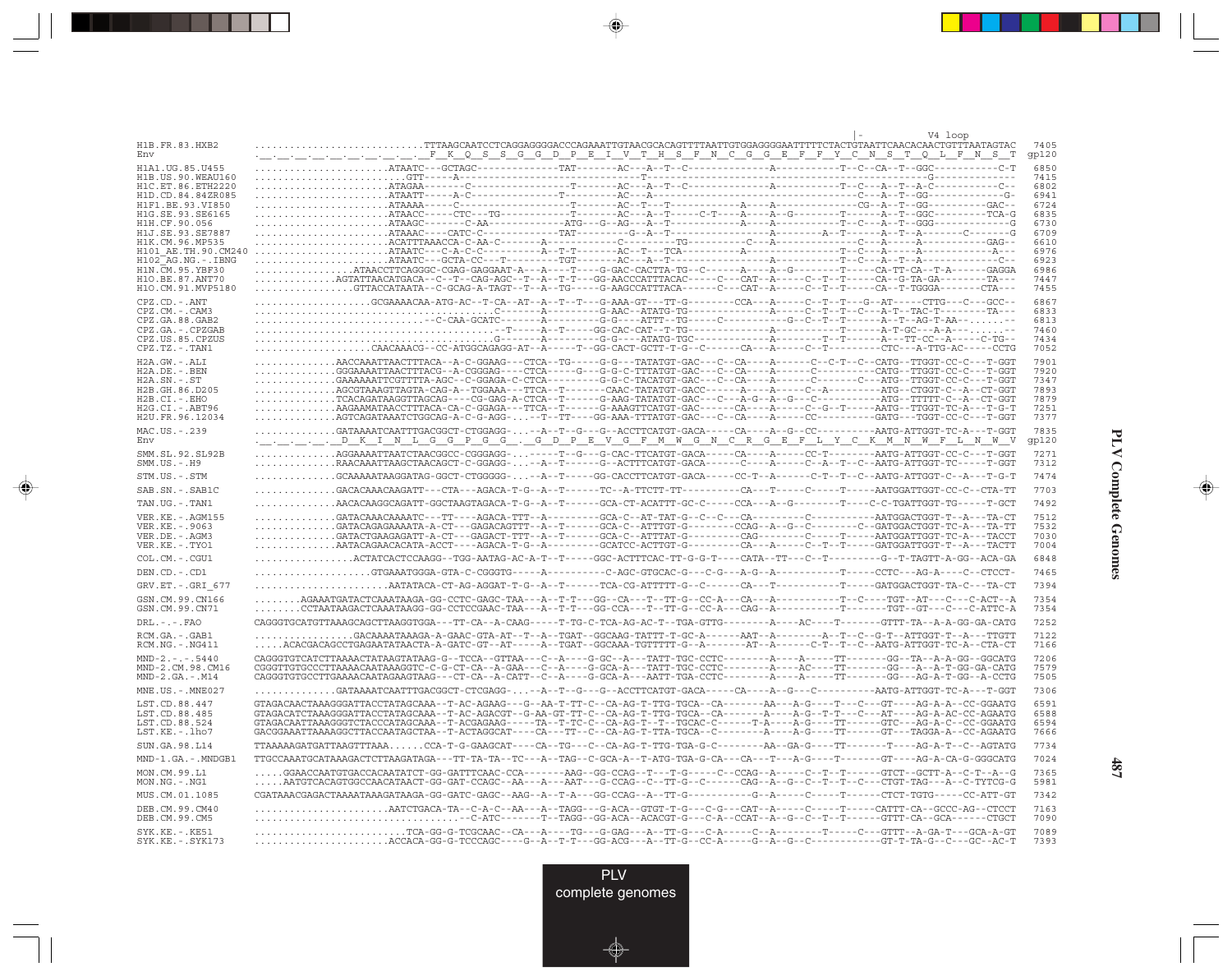

 $\overrightarrow{\mathbf{\P}}$ 

 $\mathbb{R}$ 

| H1B.FR.83.HXB2<br>Env                                                                                                                                                                          | V4 loop<br><u> 1990 - 1990 - 1990 - 1990 - 1990 - 1990 - 1990 - 1990 - 1990 - 1990 - 1990 - 1990 - 1990 - 1990 - 1990 - 1990 - 1990 - 1990 - 1990 - 1990 - 1990 - 1990 - 1990 - 1990 - 1990 - 1990 - 1990 - 1990 - 1990 - 1990 - 1990 - 199</u>                                                                                                                                                                                                                                                                                                   | 7508                                                                 |
|------------------------------------------------------------------------------------------------------------------------------------------------------------------------------------------------|---------------------------------------------------------------------------------------------------------------------------------------------------------------------------------------------------------------------------------------------------------------------------------------------------------------------------------------------------------------------------------------------------------------------------------------------------------------------------------------------------------------------------------------------------|----------------------------------------------------------------------|
| H1A1. UG. 85. U455<br>H1B. US. 90. WEAU160<br>H1C. ET. 86. ETH2220<br>H1D.CD.84.84ZR085                                                                                                        |                                                                                                                                                                                                                                                                                                                                                                                                                                                                                                                                                   | 6938<br>7509<br>6884<br>7029                                         |
| H1F1.BE.93.VI850<br>H1G.SE.93.SE6165<br>H1H.CF.90.056<br>H1J.SE.93.SE7887<br>H1K.CM.96.MP535<br>H101 AE.TH.90.CM240<br>$H102-AG.NG. - IBNG$<br>$H1N.\overline{C}M.95.YBF30$<br>H1O.BE.87.ANT70 |                                                                                                                                                                                                                                                                                                                                                                                                                                                                                                                                                   | 6788<br>6914<br>6827<br>6803<br>6671<br>7061<br>7017<br>7056<br>7547 |
| H1O.CM.91.MVP5180<br>CPZ.CD. - . ANT<br>CPZ.CM. - . CAM3<br>CPZ.GA.88.GAB2<br>CPZ.GA. - . CPZGAB<br>CPZ.US.85.CPZUS<br>CPZ.TZ.-.TAN1                                                           |                                                                                                                                                                                                                                                                                                                                                                                                                                                                                                                                                   | 7564<br>6943<br>6915<br>6883<br>7527<br>7504<br>7131                 |
| H2A.GW.-.ALI<br>H2A.DE. - . BEN<br>$H2A.SN.-.ST$<br>H2B.GH.86.D205<br>H2B.CI.-.EHO<br>$H2G.CI.-.ABT96$<br>H2U.FR.96.12034                                                                      | $\begin{minipage}[t]{0.99\textwidth} \begin{tabular}{l} \textbf{AGA} \textbf{AA} \textbf{AA} \textbf{C} - \textbf{G} \textbf{A} - \textbf{G} \textbf{A} - \textbf{G} \textbf{A} - \textbf{G} \textbf{A} - \textbf{G} \textbf{A} - \textbf{G} \textbf{A} - \textbf{G} \textbf{A} - \textbf{G} \textbf{A} - \textbf{G} \textbf{A} - \textbf{G} \textbf{A} - \textbf{G} \textbf{A} - \textbf{G} \textbf{A} - \textbf{G} \textbf{A} -$                                                                                                                | 7974<br>7984<br>7420<br>7966<br>7949<br>7345<br>7471                 |
| MAC.US. - . 239<br><b>Env</b><br>SMM.SL.92.SL92B                                                                                                                                               | AGAAGA--GG-A---AGCT-ACCAGAAGCCAAAGGAACAGCATAAAAGG-ATTA-G-G-----TCAT--T-G------A--C----CT-----T<br><u> E DRNT A N., , , , , , QKPKEQHKRNYVPCHIRQIINGWH</u>                                                                                                                                                                                                                                                                                                                                                                                         | 7929<br>gp120<br>7380                                                |
| $SMM.US.-.H9$                                                                                                                                                                                  | AGAAGY--TA-AA-A-G-TTC-A--T-GACA-GTCAAAACCAGAAAGGATACCAGAAA-ATTATG-G-----TCAT--TRG---G--A--C------C                                                                                                                                                                                                                                                                                                                                                                                                                                                | 7418                                                                 |
| STM.US.-.STM<br>SAB.SN. - . SAB1C                                                                                                                                                              | ${\bf AGAAAAC-GA---A-CAGAA.}\dots\dots\dots\dots\dots\dots\dots\dots{\bf A}T G{\bf A}-G{\bf G}-T{\bf G}G-{\bf A}{\bf C} {\bf A}{\bf A}{\bf A}{\bf A}{\bf A}{\bf C}{\bf A}{\bf A}{\bf C}{\bf A}{\bf A}{\bf A}{\bf A}{\bf C}{\bf A}{\bf A}{\bf C}{\bf A}{\bf A}{\bf C}{\bf A}{\bf A}{\bf C}{\bf A}{\bf A}{\bf C}{\bf A}{\bf A}{\bf C}{\bf A}{\bf A}{\bf C}{\bf A}{\bf A}{\bf C}{\bf A}{\bf A}{\bf C}{\bf A}{\bf A}{$<br>GAATAA---GTCAGTAGACCCAG--CA-A-CAACT---CA-A-AATAATACAAAGCCATGTTGGCAGAGA-C-TATG-T--C---CAC----GG---G-AG----TGAT---T-C         | 7583<br>7818                                                         |
| TAN.UG. - . TAN1                                                                                                                                                                               | GAATAA-G-GTC--A-A-TG-A-GAA-T-TAGATGTAG-AGG-A-TAATT-CAC---TGGAAAGGATAAACCGTGCTACAAAAGG-CATATG----C---CAT--T-GGTC----G-C--TGAC---T-C                                                                                                                                                                                                                                                                                                                                                                                                                | 7622                                                                 |
| VER. KE. - . AGM155<br>VER. KE. - . 9063<br>VER.DE. - . AGM3<br>VER.KE. - . TYO1                                                                                                               | GAATAA-TTA-CAGTGGATGC-GA-C-TAATCATTG---A-ACA-C-C-G-GA-AGGTCGAAGTCCAGGTCCCTGTGTACAGAGA-CTTATG-TG-C---CAT--CCG-TCTG-C-----TGAT---T-T<br>GAATAA-C-ATCAGTAGATGCA-A-C-TAATCA-TG--GT-A----AC--AAA-AGGGAATGCCCCAGGACCATGTGTACAAAGG-CTTATG-TG-T---CAC--C-G-TCTG-C-----TGAT---T-T<br>GAATAA-CG--CAGTAGATCCGGACC-TAATC-GTG---TGG-ACGAAGG-AA-AGGTAAGGCACCAGGACCCTGTGCACAAAGA-CATATG-TG-T---CAT---CG-TCTG-C--T--TGAT---T-C<br>AAATAA---A-CATGGGATGCATACC-TAAT-TTTG--G--GCA--AAGA-AGG-CACGCACCAGGACCATGTGTACAAAGG-CGTATG-TG-T-A-CAT--C-GGTCTG-A-----TGAT-CCT-T | 7642<br>7662<br>7160<br>7131                                         |
| COL.CM. - . CGU1                                                                                                                                                                               |                                                                                                                                                                                                                                                                                                                                                                                                                                                                                                                                                   | 6897                                                                 |
| DEN.CD. - .CD1                                                                                                                                                                                 |                                                                                                                                                                                                                                                                                                                                                                                                                                                                                                                                                   | 7550                                                                 |
| GRV.ET. -. GRI 677<br>GSN.CM.99.CN166<br>GSN.CM.99.CN71                                                                                                                                        | AAACAA-CGA-CAGAAGATGCAGAA-GTACTAAT-GG-C-TG---CAA--GG-AGCCAGGACCAGGACCATGTTCAGAGA-CTTATG-TG-C---CAT---CG----G-AG----TGAT---T-C<br>-AATAAC-CC-T-AAC--C-GCAATATTGGG---ATCACAAGCAAATACAAAGGACAATGG--GG-T----A---T-GG---T--G-C-C-CAA---GGA<br>CAACAA--T--CGG-AGT-GA-GACAC-AACATT--C--TGTCACAAGCAAATACAAAGGACAATGGA-GG-T-------T-GG---T--GC-CACAA---GGA                                                                                                                                                                                                 | 7521<br>7454<br>7460                                                 |
| $DRL$ . - . - . $FAO$                                                                                                                                                                          |                                                                                                                                                                                                                                                                                                                                                                                                                                                                                                                                                   | 7325                                                                 |
| RCM.GA.-.GAB1<br>RCM.NG. - . NG411                                                                                                                                                             |                                                                                                                                                                                                                                                                                                                                                                                                                                                                                                                                                   | 7210<br>7254                                                         |
| $MND-2. - - - 5440$<br>MND-2.CM.98.CM16<br>$MND-2.GA.-.M14$                                                                                                                                    |                                                                                                                                                                                                                                                                                                                                                                                                                                                                                                                                                   | 7279<br>7652<br>7578                                                 |
| MNE.US.-.MNE027                                                                                                                                                                                |                                                                                                                                                                                                                                                                                                                                                                                                                                                                                                                                                   | 7406                                                                 |
| LST.CD.88.447<br>LST.CD.88.485<br>LST.CD.88.524<br>LST.KE.-.lho7                                                                                                                               |                                                                                                                                                                                                                                                                                                                                                                                                                                                                                                                                                   | 6664<br>6661<br>6667<br>7739                                         |
| SUN.GA.98.L14                                                                                                                                                                                  |                                                                                                                                                                                                                                                                                                                                                                                                                                                                                                                                                   | 7807                                                                 |
| MND-1.GA.-.MNDGB1                                                                                                                                                                              |                                                                                                                                                                                                                                                                                                                                                                                                                                                                                                                                                   | 7097                                                                 |
| MON.CM.99.L1<br>MON.NG. - . NG1                                                                                                                                                                | AA-AACC--C-AA--GGACGGG-TAT--CC-TTCGAC-TG-ATAACAAGCCCAACACCACGTATCATGGTGGG--AG----T-CC----G-----GG-G-CACAA---GGA<br>$-GACCG-R--AG-A-AA-$ A-T-AAA - - TT-G-AT-CACCTTC-A - - TTT-TACCAATGCCTCCACTGCCTATAACGGAGAGTGGT-AA-G---C--C-GG---C-AG---CTCA----GGA                                                                                                                                                                                                                                                                                             | 7480<br>6105                                                         |
| MUS.CM.01.1085                                                                                                                                                                                 | -AACCAC-CAGAG-TAAATGAA-GCACAT-CATACTGTAACAACTAAGTACCACAAGGATCAATGGA-GGTC--T-----T-G----T--G-C---CA----GGA                                                                                                                                                                                                                                                                                                                                                                                                                                         | 7448<br>7251                                                         |
| DEB.CM.99.CM40<br>DEB.CM.99.CM5                                                                                                                                                                |                                                                                                                                                                                                                                                                                                                                                                                                                                                                                                                                                   | 7172                                                                 |
| SYK.KE. - . KE51<br>SYK.KE. - . SYK173                                                                                                                                                         |                                                                                                                                                                                                                                                                                                                                                                                                                                                                                                                                                   | 7174<br>7478                                                         |

 $\blacklozenge$ 

**PLV Complete Genomes 488 PLV Complete Genomes** 

 $\Rightarrow$ 

 $\equiv$ 

488

 $\Box$ 

<u> 1999 - 1999 - 1999 - 1999 - 1999 - 1999 - 1999 - 1999 - 1999 - 1999 - 1999 - 1999 - 1999 - 1999 - 1999 - 199</u>

 $\mathbf{I}$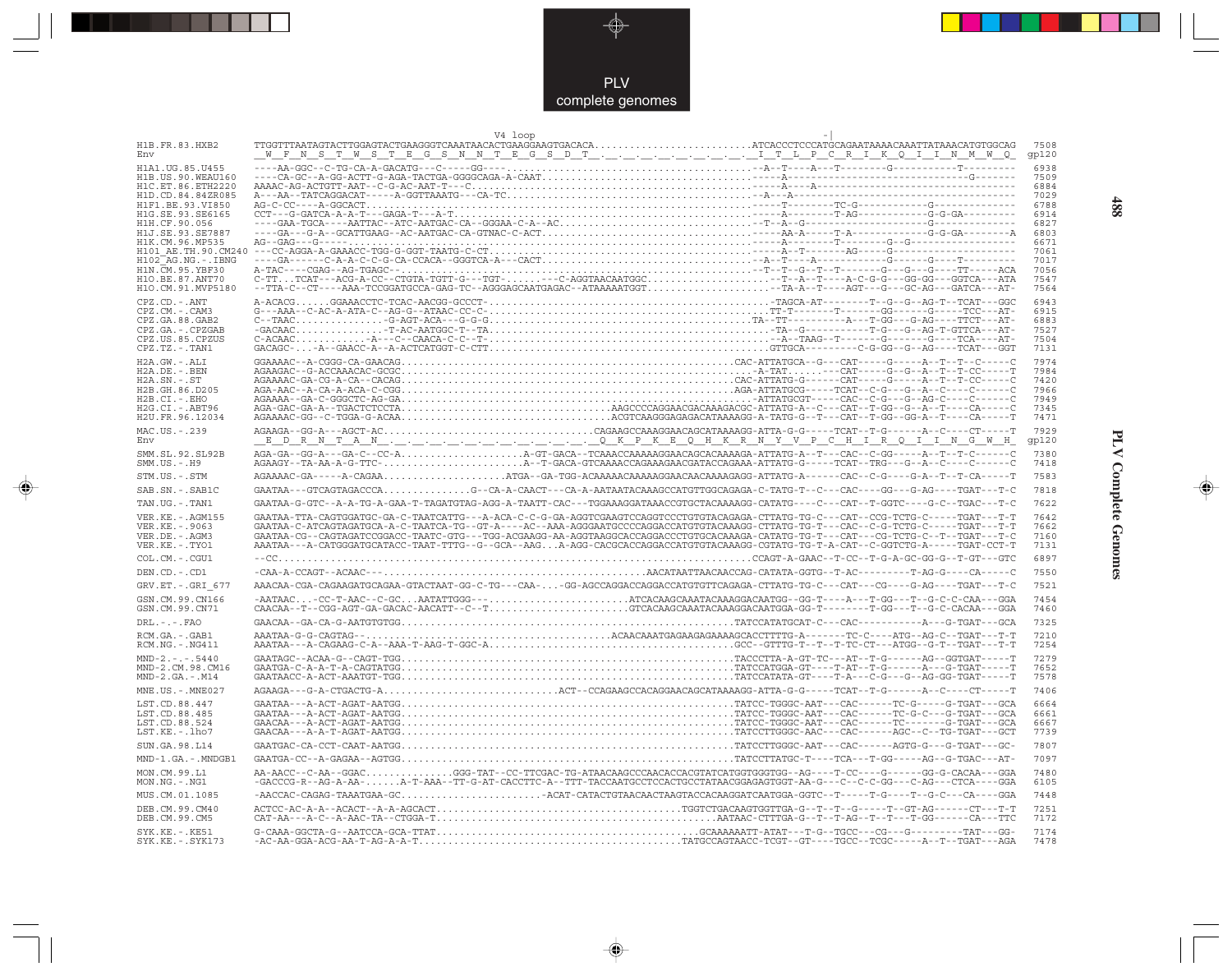|                                             |                                                                                                                                                                                                                                                                                                                                                                                                                                                                                                                                                                                                           |  |  |  | V5 region |               |
|---------------------------------------------|-----------------------------------------------------------------------------------------------------------------------------------------------------------------------------------------------------------------------------------------------------------------------------------------------------------------------------------------------------------------------------------------------------------------------------------------------------------------------------------------------------------------------------------------------------------------------------------------------------------|--|--|--|-----------|---------------|
| H1B.FR.83.HXB2<br>Env                       | ${\tt AAGTAGGAAAGCAATGTATGCCCCCTCCCATCAGTGGA CAATTAGATGTTCATCAAATATTACAGGGCTGCTATTAACAAGAGAGGATGGTGGTAÅT GCAACAATG$<br><u>KVGKAMYA PPISGQIRCSSNITGLLLTRDGGNSNN</u>                                                                                                                                                                                                                                                                                                                                                                                                                                        |  |  |  |           | 7614<br>gp120 |
| H1A1.UG.85.U455                             |                                                                                                                                                                                                                                                                                                                                                                                                                                                                                                                                                                                                           |  |  |  |           | 7044          |
| H1B.US.90.WEAU160<br>H1C.ET.86.ETH2220      |                                                                                                                                                                                                                                                                                                                                                                                                                                                                                                                                                                                                           |  |  |  |           | 7618<br>6993  |
| H1D.CD.84.84ZR085                           |                                                                                                                                                                                                                                                                                                                                                                                                                                                                                                                                                                                                           |  |  |  |           | 7135          |
| H1F1.BE.93.VI850                            |                                                                                                                                                                                                                                                                                                                                                                                                                                                                                                                                                                                                           |  |  |  |           | 6891          |
| H1G.SE.93.SE6165                            |                                                                                                                                                                                                                                                                                                                                                                                                                                                                                                                                                                                                           |  |  |  |           | 7032          |
| H1H.CF.90.056                               | -G-------CG---------------------CAA--- A-C----TG---GT-----------------A----G----TT--C-AG-----C. GCGTCTGCA-                                                                                                                                                                                                                                                                                                                                                                                                                                                                                                |  |  |  |           | 6933          |
| H1J.SE.93.SE7887<br>H1K.CM.96.MP535         |                                                                                                                                                                                                                                                                                                                                                                                                                                                                                                                                                                                                           |  |  |  |           | 6921<br>6774  |
| H101 AE.TH.90.CM240                         |                                                                                                                                                                                                                                                                                                                                                                                                                                                                                                                                                                                                           |  |  |  |           | 7167          |
| H102 AG.NG.-.IBNG                           |                                                                                                                                                                                                                                                                                                                                                                                                                                                                                                                                                                                                           |  |  |  |           | 7120          |
| H1N.CM.95.YBF30                             |                                                                                                                                                                                                                                                                                                                                                                                                                                                                                                                                                                                                           |  |  |  |           | 7159          |
| H10.BE.87.ANT70<br>H1O.CM.91.MVP5180        | -GG-G-CAGTCG-G-C-C-----A---------AA--TA-TC-A-C----ATG----C--A--T--AA--A-CC--CA--TG---AACACATGGAACAGCAACAAC-ATGTA-CAT<br>--G-G--AGTCGAG---C-----A---------CCC--CA-CT-A-C----CAT--C--C--A--T--AA--A-TC--CAGTT----CAACCATGGATTC--CA-                                                                                                                                                                                                                                                                                                                                                                         |  |  |  |           | 7668<br>7670  |
|                                             |                                                                                                                                                                                                                                                                                                                                                                                                                                                                                                                                                                                                           |  |  |  |           |               |
| $CPZ$ . $CD$ . $-ANT$<br>$CPZ.CM. - . CAM3$ | -T---TTC-----GC--T--CTTAG-C--T-GG--A--GA-TG--TCC---A-T--C-GC--A--T--AA-TA-G--GGA--G-CAAATAT--<br>-G---G--G--G-G---T---------A--R--T--A---GTT--A--T--CA-------CG----T---A-TA--C-TGAG-C--GGCA---C-TCAAC-A--G--TCA                                                                                                                                                                                                                                                                                                                                                                                           |  |  |  |           | 7040<br>7024  |
| CPZ.GA.88.GAB2                              | -G---G--G---GT--C-T------G--T-GA--A---ACT--A-CC---AAT--C-CC--------A--C--C--GA-GT-C-GAA-G---CGGGGA                                                                                                                                                                                                                                                                                                                                                                                                                                                                                                        |  |  |  |           | 6983          |
| CPZ.GA.-.CPZGAB                             |                                                                                                                                                                                                                                                                                                                                                                                                                                                                                                                                                                                                           |  |  |  |           | 7636          |
| CPZ.US.85.CPZUS                             |                                                                                                                                                                                                                                                                                                                                                                                                                                                                                                                                                                                                           |  |  |  |           | 7616          |
| CPZ.TZ.-.TAN1                               | $-{\color{red}T}-{\color{red}-GTC}\textcolor{black}{--}\textcolor{black}{--GGG}\textcolor{black}{--}\textcolor{black}{--CCTT}\textcolor{black}{--}\textcolor{black}{C}-{\color{red}C}-{\color{red}A}-{\color{red}G}\textcolor{black}{--}\textcolor{black}{-G}\textcolor{black}{--}\textcolor{black}{-G}\textcolor{black}{--}\textcolor{black}{+N}\textcolor{black}{-N}\textcolor{black}{-N}\textcolor{black}{-N}\textcolor{black}{-N}\textcolor{black}{-N}\textcolor{black}{-C}\textcolor{black}{-C}\textcolor{black}{-N}\textcolor{black}{-T}\textcolor{black}{-T}\textcolor{black}{-T}\textcolor{black$ |  |  |  |           | 7230          |
| H2A.GW.-.ALI                                | ----C---G---AATG-A---TTG-----T-GGGAA---G-GT-G-CC--CAAC----CAG-A--CA-CT--A-TGCT-AC-TT--CACG-A-GGC                                                                                                                                                                                                                                                                                                                                                                                                                                                                                                          |  |  |  |           | 8070          |
| $H2A.DE. -.BEN$                             |                                                                                                                                                                                                                                                                                                                                                                                                                                                                                                                                                                                                           |  |  |  |           | 8084          |
| $H2A.SN.-.ST$<br>H2B.GH.86.D205             | --G-----G---AATG-A---TTG-----T-GGGAA-----GT-A-CC--CAAC--T-CAG-G--CA-CA-AA-TGCT-AC-TT--C--A--AG-G                                                                                                                                                                                                                                                                                                                                                                                                                                                                                                          |  |  |  |           | 7516<br>8060  |
| $H2B.CI.-.EHO$                              | --GA-T----G-AATG-----TTG-----A-GAGAG--TG--C-CTCC---AAT--C-C-G----CA-C--CA--GCC-AC-TT--CT-GATAG--AAG                                                                                                                                                                                                                                                                                                                                                                                                                                                                                                       |  |  |  |           | 8048          |
| H2G.CI. - . ABT96                           | ------------AATG----CTTG--C----GAGAA--TG-TC-G-CG---AAT----CAG-C--CA-C--AA--GCG-AT-T---A-AGAA--GGTCTAAC                                                                                                                                                                                                                                                                                                                                                                                                                                                                                                    |  |  |  |           | 7447          |
| H2U.FR.96.12034                             | -------G-G-AATG-----TTG-----A-GAGAA---G-TC-C-CC--CAAT--T-CAG-A--TA-CA--A-TGC--AT-TT---C-GAT---CAAA                                                                                                                                                                                                                                                                                                                                                                                                                                                                                                        |  |  |  |           | 7570          |
| MAC.US.-.239                                | -------C---AATG-T---TTG-----A-GAGAG---G-CC-C-CG---AAC--C-CAG-G--CA-T--CA--GC--AC-T----T-GAT-G--GGA                                                                                                                                                                                                                                                                                                                                                                                                                                                                                                        |  |  |  |           | 8028          |
| Env                                         | <u>KVGKNVYLPPREGDLTCNSTVTSLIANIDMIDG</u>                                                                                                                                                                                                                                                                                                                                                                                                                                                                                                                                                                  |  |  |  |           | gp120         |
| SMM.SL.92.SL92B<br>$SMM.US.-.H9$            | -------C---AATG---R-TTG-----T-GGGAA---G-CC-G-C----AAC--C-C-G-A--TA-C--CA--GC-GA--T----T-GATC---GGC                                                                                                                                                                                                                                                                                                                                                                                                                                                                                                        |  |  |  |           | 7479<br>7517  |
| STM.US.-.STM                                | -------G---AATG-T---TTG-----A-GACAA---G-CC---CT---AAT--C-C-G-G--CA-TA-AA--GC--AC-TT--CT-GAC---CAAT                                                                                                                                                                                                                                                                                                                                                                                                                                                                                                        |  |  |  |           | 7682          |
| SAB.SN.-.SAB1C                              | $-CCT-GTCT---AAG-CA--C-------GAGAA--C.\n\n--CT-GGAG----CT-GGAC---AAC-G--CT-CTAG--CT---TATG---GA-TTGA-CTA-AAC-G-AA2.\n\n\n$                                                                                                                                                                                                                                                                                                                                                                                                                                                                                |  |  |  |           | 7917          |
| TAN.UG. - . TAN1                            | -CGC-CA-T--GAA--CC-----A--A--A-GGGAA-----CT-AGA---CA------CAG-G---TCTA--A-GG--T--CTG---TA-AAC-GCAAA                                                                                                                                                                                                                                                                                                                                                                                                                                                                                                       |  |  |  |           | 7721          |
| VER. KE. - . AGM155                         |                                                                                                                                                                                                                                                                                                                                                                                                                                                                                                                                                                                                           |  |  |  |           | 7741          |
| VER.KE. - . 9063                            | $-{\color{red}CCA}\texttt{-TC}\texttt{--GAA-G}\texttt{-G}\texttt{-------T}\texttt{-A}\texttt{-A-GGGAA}\texttt{---\dots}\texttt{}\texttt{---T} {\color{red}CCG}\texttt{G}\texttt{A}\texttt{---C}\texttt{A}-{\color{red}CCG}\texttt{G}-{\color{red}C}\texttt{-}-{\color{red}T}\texttt{--T}\texttt{A}-{\color{red}AC-G}\texttt{-G}\texttt{A}-{\color{red}CT}\texttt{-A}-{\color{red}T}\texttt{A}-{\color{red}AC}\texttt{--}{\color{red}T}\texttt{A}-{\color{red}AC}\texttt{}\texttt{}\$                                                                                                                      |  |  |  |           | 7761          |
| VER.DE. - . AGM3                            | -C-C--TC--GGAA--CC-----A--G--A-GAGAA--G--CT-GCA---CA----C-CGG-A--G--TA--TC-G-GGAGCT-A--TACAA--G-AAG                                                                                                                                                                                                                                                                                                                                                                                                                                                                                                       |  |  |  |           | 7259          |
| VER.KE.-.TYO1                               |                                                                                                                                                                                                                                                                                                                                                                                                                                                                                                                                                                                                           |  |  |  |           | 7230          |
| COL.CM. - . CGU1                            | -CTCAT-CC-GGATCC------GG--G--TCCAG-A--T--TC-ACA----AAC-GGG-G-AACAGCCAG-TA-TGCGTTC-TG-GCACCATAG-AGGAGACAATGATGGT----                                                                                                                                                                                                                                                                                                                                                                                                                                                                                       |  |  |  |           | 7012          |
| DEN.CD. - .CD1                              | -C------C-TG-AT--T--CTTA--A--AGCAGAA---G------C---CA-C--C---G-GT----CA-TA-TG--GAC-CG----TCCA-CCGAACAGA                                                                                                                                                                                                                                                                                                                                                                                                                                                                                                    |  |  |  |           | 7652          |
| GRV.ET. - .GRI 677                          | -CT--CTCT---AAGG-A-----T--A--A-GGGAA--T-TT-GGAG---AAC---TCAG-C--G-CA--ATACG-GG---T----TA-AAC--CAAGT                                                                                                                                                                                                                                                                                                                                                                                                                                                                                                       |  |  |  |           | 7621          |
| GSN.CM.99.CN166                             | $\verb T-T--GTCT---T---C-TTA---ACGGCAG---T---T--A-AT--CA---C---C---T---T---T--GA--GATG-C--ATGTA-G-AAGC$                                                                                                                                                                                                                                                                                                                                                                                                                                                                                                   |  |  |  |           | 7553          |
| GSN.CM.99.CN71                              |                                                                                                                                                                                                                                                                                                                                                                                                                                                                                                                                                                                                           |  |  |  |           | 7559          |
| $DRL$ . - . - . $FAO$                       | -G------C-GGAAG--T---ATG-----TG-ATCA---TTTAATAATG----A------A--CA-G--G-C----AAA--T-C--TGAG-TCC-AAAATTGG-GACAGAGGAAAACAGGAGATTC---C.                                                                                                                                                                                                                                                                                                                                                                                                                                                                       |  |  |  |           | 7454          |
| RCM.GA.-.GAB1                               | -C----TCG-GGAAGG-A--CA-G--A--G-GGCCA-ATGCGT-A-AG--CAGTG--C-GG-AT-CTAT---T-GGC-GAC-T---CTA-TT----                                                                                                                                                                                                                                                                                                                                                                                                                                                                                                          |  |  |  |           | 7307          |
| $RCM.NG. - . NG411$                         | -C---GTCT-G-AA-G-A--CA-T--A--A-GGCCA-ATGCCT-G----CAACG-C-C-G-G---TACT--T--GC-GAT-TT--CTA-ACAG--                                                                                                                                                                                                                                                                                                                                                                                                                                                                                                           |  |  |  |           | 7351          |
| $MND-2. - - - 5440$                         | -------C--GAA---T---ATG-----TG-GTC---GTTTAATAATG----A------A-TAATG--G-G----AAA--T-C--TGAGGTCC-AAAAAC-G--GATGAC----                                                                                                                                                                                                                                                                                                                                                                                                                                                                                        |  |  |  |           | 7394          |
| MND-2.CM.98.CM16                            | ----------GAAG--T---ATG-----TG-ATC----TTTAATAATG-G--A-------TAATG--G-A----AAA--T-C--TGAGGTTC-AAAGACAG-AGAGGGA                                                                                                                                                                                                                                                                                                                                                                                                                                                                                             |  |  |  |           | 7763<br>7690  |
| $MND-2.GA.-.M14$                            | -----G----GGAAG--T---ATG-----TG-GTC----TTTAATAAT--T--A----CA-TAATG--G-C----A-A--T-T--TGAGGTCC-ACTA-T-G-AGGA-AA                                                                                                                                                                                                                                                                                                                                                                                                                                                                                            |  |  |  |           |               |
| MNE.US.-.MNE027                             |                                                                                                                                                                                                                                                                                                                                                                                                                                                                                                                                                                                                           |  |  |  |           | 7505          |
| LST.CD.88.447                               | TCT-----G--GAA---T---CT------A-CATCA--CTTTAACAACAG---A------A-TCAT-GAG-A----AAA--TGG--TCA--TG--AAAGTT-G-ACCAGAAGAAAACCTGG-AGGA---T                                                                                                                                                                                                                                                                                                                                                                                                                                                                        |  |  |  |           | 6794          |
| LST.CD.88.485<br>LST.CD.88.524              | -CT-----G--GAA---C---AT------A-CATCA--CTTTAATAACAG---A------A-TCAT-GAG-A----AAA--TGG--TGA-CTG--AAAGT-GG-GCCAGAGGAAAACCTGG-GGGA---T                                                                                                                                                                                                                                                                                                                                                                                                                                                                        |  |  |  |           | 6791<br>6797  |
| LST.KE.-.lho7                               | -CT--T--G--GAA---T---CTT-----A-CATCA---TTTAACAATAG---A------A-TCAC-GAG-G----AAA--TGG--TGA--TG--AAAAT-GG-ACCACATGAAGACTTAG-AGGA---C<br>-C-A-------GAAG--T---CTA--A--T-CTTCA--TTTCAACAATAG---C------A-TCAT-GAG-A----AAA--T-C--TGAG-TG--AAAAT-GG-ACCACATGAGGACTTAG-AGG---CC                                                                                                                                                                                                                                                                                                                                  |  |  |  |           | 7869          |
|                                             |                                                                                                                                                                                                                                                                                                                                                                                                                                                                                                                                                                                                           |  |  |  |           | 7937          |
| SUN.GA.98.L14                               | TC---G--C--GAAG--T--CTTG--C--A-CATCA--GTTTAATAACAG---A------G--AAC-GAG-G----AAGCATGG--C---CTG--AA-G-TGG-AGACTGGAAGGTAAATG-ATCA--CA                                                                                                                                                                                                                                                                                                                                                                                                                                                                        |  |  |  |           | 7217          |
| MND-1.GA.-.MNDGB1                           | $C------G-AAG--A--TTA--A--T-CATCA---TTTAATAAT--C--A--G--A--CAT-GGG-A---AAA--TAC--TGA--TGC-AAAGATAG--AGTAGATGAAACAAAA.$                                                                                                                                                                                                                                                                                                                                                                                                                                                                                    |  |  |  |           |               |
| MON.CM.99.L1<br>$MON.NG. - . NG1$           | $T-T--GTC---GAGT--C--CCTA---ACGG-AA--C\ldots 25.49$                                                                                                                                                                                                                                                                                                                                                                                                                                                                                                                                                       |  |  |  |           | 7579<br>6204  |
| MUS.CM.01.1085                              | $\verb T-T--GTC---GT-T--C--CTTG----ACG--AG--C\verb TTG-C----GG---GAG--T----A-----T--CA-TGACG---CCATGTA--GAGAT\verb $                                                                                                                                                                                                                                                                                                                                                                                                                                                                                      |  |  |  |           | 7547          |
| DEB.CM.99.CM40                              |                                                                                                                                                                                                                                                                                                                                                                                                                                                                                                                                                                                                           |  |  |  |           | 7350          |
| DEB.CM.99.CM5                               | --G------C--CATG-A---TTG-----A-AGGAA---G--T-G-AG---CAT--TTC-G--T-T-CA--TG-T--TGAGGT--C-CA-TA-GGGCAA                                                                                                                                                                                                                                                                                                                                                                                                                                                                                                       |  |  |  |           | 7271          |
| SYK.KE.-.KE51<br>$SYK.KE. - .SYK173$        | $\verb T-T---ACC--GCT----TTC--A-T-CAGAA-G--C---AG--CA-T--T--T----T-CTG-AT--AC-GAT-T---GTACTACTACCAAT$                                                                                                                                                                                                                                                                                                                                                                                                                                                                                                     |  |  |  |           | 7273<br>7577  |

<u>a shekara ta 1989</u>

 $\overrightarrow{\phantom{a}}$ 

 $\overline{\hphantom{m}}$ 

## **PLV Complete Genomes PLV Complete Genomes**

 $\begin{picture}(20,5) \put(0,0){\line(1,0){10}} \put(15,0){\line(1,0){10}} \put(15,0){\line(1,0){10}} \put(15,0){\line(1,0){10}} \put(15,0){\line(1,0){10}} \put(15,0){\line(1,0){10}} \put(15,0){\line(1,0){10}} \put(15,0){\line(1,0){10}} \put(15,0){\line(1,0){10}} \put(15,0){\line(1,0){10}} \put(15,0){\line(1,0){10}} \put(15,0){\line(1,$ 

 $\equiv$ 

 $\Box$ 

▌▊▊▊

 $\overline{\phantom{a}}$ 

**489**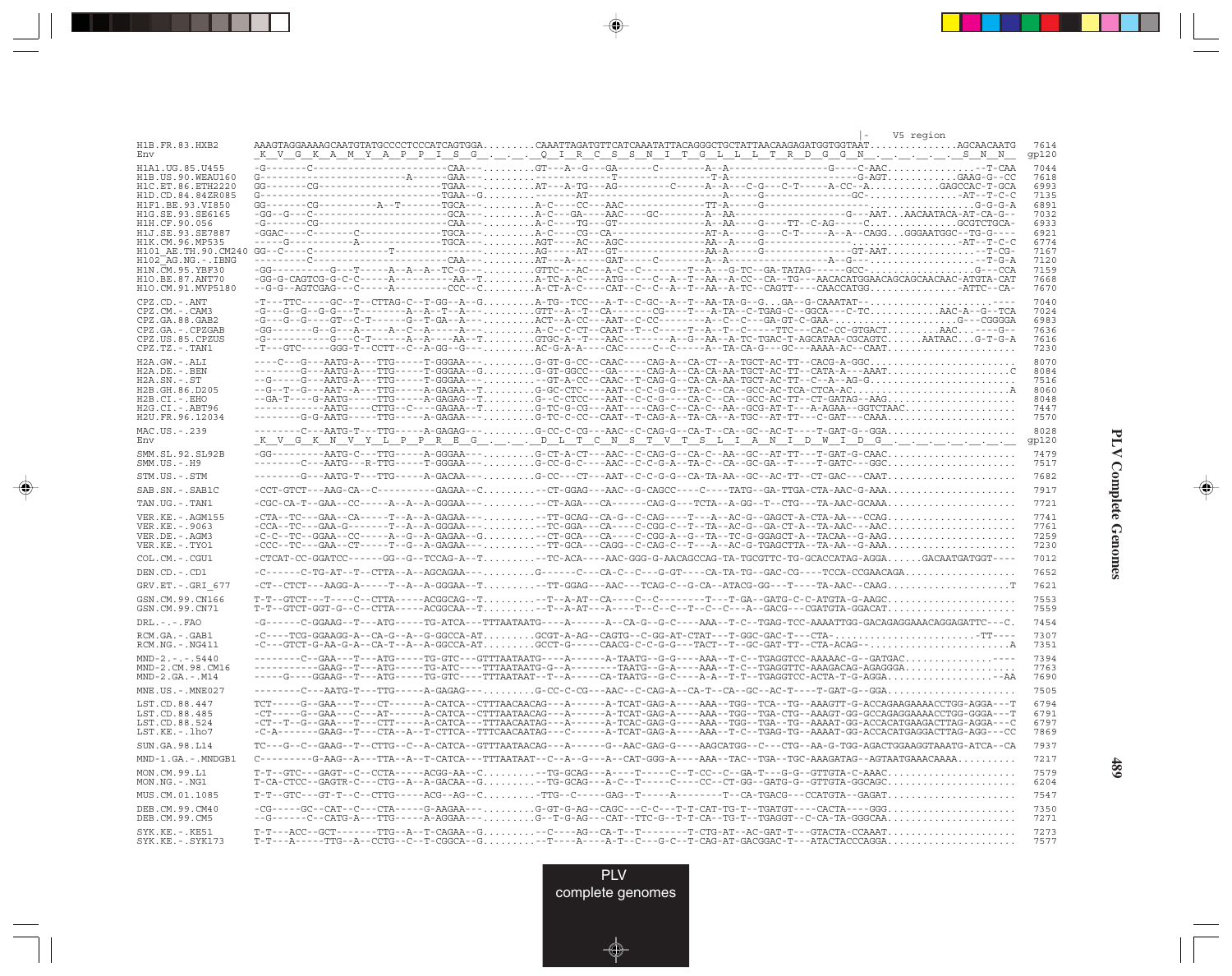

 Rev responsive element secondary structure in RNA, see Charpentier, J Mol Evol 266:950-956(1997) see HIV-1 complete genome annotation in compendium for stem-loop positions V5 region -| |- Rev responsive element start H1B.FR.83.HXB2 AGTCCGAGATCTTCAGACCTGGAGGAGGAGATATGAGGGACAAT...TGGAGAAGTGAATTATATAAATATAAAGTAGTAAAAATTGAACCATTAGGAGTAGCACCCACCAAGGCAAAGAGAAGAGTGGT 7741 Env E\_\_S\_\_E\_\_I\_\_F\_\_R\_\_P\_\_G\_\_G\_\_G\_\_D\_\_M\_\_R\_\_D\_\_N\_\_.\_\_W\_\_R\_\_S\_\_E\_\_L\_\_Y\_\_K\_\_Y\_\_K\_\_V\_\_V\_\_K\_\_I\_\_E\_\_P\_\_L\_\_G\_\_V\_\_A\_\_P\_\_T\_\_K\_\_A\_\_K\_\_R\_\_R\_\_V\_\_V gp120  $\begin{tabular}{cccccccc} \textbf{H1B. US & 90. WRAII160 & -AA-1 & -0.00000 & -0.000000 & -0.000000 & -0.000000 & -0.000000 & -0.000000 & -0.000000 & -0.000000 & -0.000000 & -0.000000 & -0.000000 & -0.000000 & -0.000000 & -0.000000 & -0.000000 & -0.000000 & -0.000000 & -0.000000 & -0.000$ CPZ.CD.-.ANT -AA-T-TT-AAG-GTC-----CT-C-A---TAGCA...---C-A...------GCG--G--G-CC-GG--CC-G--G---G-G----RT--C--GTC------C--A--A-CA-GN--A--GCC--AAA- 7164 CPZ.CM.-.CAM3 CCAA-ATC-CGC-ATAC---AC-------A-C---GTA---TTG...-----GCT------GC-------C--G-----T-GC--A-----CA-------------A-GT--A--T--A--GCACACA-- 7151 CPZ.GA.88.GAB2 -CAA-ACAGAAG-TTAC-TGTC---G-----------A--T-T-...-----G---------------------A-------------G---C-G--G--G-----A--A--A--------GTACACA-- 7110 CPZ.GA.-.CPZGAB GTAA-CT--CA--T------AC-------A-C----AA--T-T-...-----------GC-C-----G-----------TCG---A--G--T---TC---G-----A--A--A----GA--GCATACA-- 7763 CPZ.US.85.CPZUS G-AATATA-CAG-G-TG---AC--------------C--CTTTA...----A--A-------C----G-----G--G--C-GC--A-----TA-------G-----AGGT-----C--A--GCATACA-- 7743 CPZ.TZ.-.TAN1 .....A-T-GT-AT-CC--CCA-TTTTCT-C-G-AGTA--AG-CTAT----A-GTA------GCA-G---------G--GG-----C-G--C--GTC---G--T--A-GGCCA-G---A--GCCT-AAA- 7355 H2A.GW.-.ALI ..AA-C---CAAAT-TTA-CTTTA-T-C---GG--GCA--ACTA...-ACC--TTA-----GGGGG-T------T-----G-G--AAC----A-T--CT-C-----T--ATCA-A--G----TACTCCTC 8195 H2A.DE.-.BEN G-A-TC-T-C-AA--TTA-CTTTA-T-C---AG--GCA--ACTG...-ACC--TTA---C-GGGAG-C--C---T--A--G----AAC----A-T--CT-C-----T--AG-TCAG-GA--GTACTCCTC 8211 H2A.SN.-.ST ..AA-C---CAAAT-TTA-CTTTA-T-C---GG--GCA--ACTA...-ACC--TTA-----GGGGG-T------T-GA--G--G-AAC----A-T--CT-T-----T--ACCA-T---A---TACTCCTC 7641 H2B.GH.86.D205 -CAGTACC-C-AAT-TTT---TGA-T-C---AG--TCA--ACTG...-AT---TTG---C-GGGGG-C------T-----G----AAC----A-T--CT-C-----T--AG-T-T--GA---TACTCCTC 8187 H2B.CI.-.EHO ..AA-CTT-CTAAT-TTA---TGA-T-C---AG--TCA--ACTG...-AT-A-TTG---C-GGGGG-C--C---T-----G-G--AAC----A-T--CT-T-----T--A-GTAT---A---TATTCCTC 8173 H2G.CI.-.ABT96 ..AA-C-T-CAAAT-TCAT-TTCA-T-C---GG--GCA--ACTG...-ATC--TTA-----GGGGG-T------T-----G----AACT---A-T--CT-T--------A--T-T-------TATTCCTC 7572 H2U.FR.96.12034 ..AATC-A-CAAAT-TCT-CATGA-C-C---AG--GCA--ACTG...-AT---TTA--G--GGGGG-T------T-G---G----AAG----A-T--CT-T--T-----ACCA-TG--A---TATTCCTC 7695  $\begin{array}{lllllllll} \texttt{MAC:US.-.239} & \texttt{.AA-C-A-CTAAT-TCA-CATGA-T-C---GG--GCA-ACTG. ..-ATC--TTG----GGAGG-T---T----G-G--CACT--A-T--CT-G--C----AG-T-TG----GTACACTAC & 8153\\ \texttt{Env} & \texttt{.} & \texttt{.} & \texttt{.} & \texttt{.} & \texttt{.} & \texttt{.} & \texttt{.} & \texttt{.} & \texttt{.} & \texttt{.} & \texttt{.} & \texttt{.} & \texttt{.} & \texttt{.} & \texttt{.} & \texttt{$ SMM.SL.92.SL92B ..AAT----C-AAT-TTA-CATGA-T-C---AG--GCA--ATTG...-ATC--TTG-----GGGGG-T------T-G---G-G--CACT---A-T--CA-G--T-----AC-T-TG--A--GTACACCAC 7604 SMM.US.-.H9 ..AATA---C-AAT-TCA-CATGA-T-C---GG--GCA--ACTG...-ATC--TTG--G--GGGAG-T--C---T-----G-G---ACT---A-T--CT-C--C-----A-GT-T---A--GTACACCAC 7642 STM.US.-.STM ..AAT----CTAA--TCA---C-A-T-C---GG--GCA--ACTG...-ATC--TTG-----GGGAG-T--C---T-----G----AACT---A-T--CT-G--C--A--G--T-TG------TACACAAC 7807 SAB.SN.-.SAB1C ..AA-AG--C-AATGTGA-GTT-TC-CCTC-G--TGAAAG--T-...---GCT-A------GGGAG-T--C---T----GG----CA-G---A-T---T-T--T--A-----A-T--GA---TACACT-G 8042 TAN.UG.-.TAN1 ..GAAAG--CTAATGTGA-ATTGAC--CTA--T--GA-A---TA...---GCTTA------GGGA-G------GC-CA--G-----------A-C--TT-C--G--A--AG--AT--GA---TAT--T-G 7846 VER.KE.-.AGM155 ..AA-AG--CAAATGT-A-ATTGA-TCCCC-G--AGAAAC--TC...---GCGGCA-----GGGC-G---C---T-G---G-G---AC----A-T---T-T--------AG-A-TC-G-C--TACAC--G 7866 VER.KE.-.9063 ..-ATAGA-C-AATGTGA-ATT-A-TCCCC-G--AGAA-GA-TC...---GC-GCA-----GGGACG-------T-G---G----CAC----A-C---T-T--------G--T-T--GAC-TTATAC--G 7886 VER.DE.-.AGM3 ..AA-AG--CTAATGT-A-ATT-A-TCCCC-G--AGAAAC--TC...---GC-GCA-----GGGC-GG--C---T-----G-----AC----A-T--CT-C--------AG-A-T--GA--GTATAC--G 7384 VER.KE.-.TYO1 ..AA-AGA-C-AA-GTGA-ACT-A-TCCCC-G--AGAATCT-TC...---GCGGC------GGGC-G---C---T----GG----CAC----A-T--CT-T--------AG-A-T--G-C-TTATAC--G 7355 COL.CM.-.CGU1 G--GT...GCT-ATCC-G-A-C-CC-AATTT--A-CAT-CATTA...A-T-CTTTG-----GGGA-G---C---T-G--------GAGGA--ACTACTTAT-TC--A--AG-TAT---A---TC----AA 7136 DEN.CD.-.CD1 ..A-AC-T--AACATTGA-GCTCTC--CT---G-----C-AGTC...------GC------GGCA-G--GG---T-----G-GT-AAC----A-T--CC-T--T--T--TTCA-TG-GAC--TAT-AA-G 7777 GRV.ET.-.GRI\_677 CTGG-CCA--AAATGTGA-CCT-A-TCCTC-GG-AC-CAG--TA...---GCGTAC---C-GGGAG-C------T-----G-G--AAC----A-T--CT-T--T--T--AG-T-T--GA---TATACT-G 7748 GSN.CM.99.CN166 ..-TATC-A-A-G-CC--GTCG-CC...--G--GCT--TGCG...----ACTA------G-CC-GG--C----G--GG-G--A--T--GC-CTCGA-G--C--A--TCC---T--A--G-A--AACA 7675<br>GSN.CM.99.CN71 ..--ATC-ATA-G-CC--ATCG-CC...--G-AGCC--TGCA...----AGTA--G--DRL.-.-.FAO ..-ATC----TAAATTTATACCGCA--AT--AG--CAAA-TC-G...-TC-C-GCA-T-GG-GCAC-T--C---T-G--C--GG-G--G---A-T--CT-T--T--A--TG-T-T-C-T---TACAACC- 7579  $\verb|RCM.GA.-.GAB1 --CAGT---CAAA--TCA-CCTCTC--CG--AG--G-F-TT--...---GCGG-----GGGG-G-----G-GCA--G-C-A--G----AG----T-T---TAT---AG--A-FTC-GA--TTC-GAC--ATG--FTC-GAC--ATG--TATG--FTC-GAC--TATG--TATG-CAA--GTC-A-CTGTC-A-CTG-TATG--TATG--TATG--TATG--TATG-CAA--GTC-A-CTGTC-A-CTG-CT-TT-T-1.178$ MND-2.-.-.5440 GA-ATATC--AAAATTTATACC-CA--ATTGG--TCAAA-TC-A...-AC-C-GCA-TGGGGGC-C-T--C---T-G--G-GG-G--T--GA---TT-T--C----AG-CAT-C-C---CATCATT- 7521<br>MND-2.CM.98.CM16 ..-A-ATC---AAATTTATGCC-CA--AT--GG-ACAAA--CGA...-TT-C-GG-T MNE.US.-.MNE027 ..AA-C-A-CTAAT-TCA-CATGA-T-C---GG--GCA--ACTG...-ATC--TTG-----GGGAG-T------T-----G-G--CACT---A-T--CT-G--C-----A--T-TG-----GTACACTAC 7630 LST.CD.88.447 T---T...G--AGATTCTTGCCTCCCTCCTGGGAA-CAA-TC-G...-TTGTGGCAAC-GG-GC-C-C------T--A---GGC--AG----A-T--CT-T--T--A--AG-T-TGC-TC-GTAC-CACC 6918 LST.CD.88.485 T---T...G--AGATTCTTGCCTCCCTC-TGGGA--CAA-TC-A...-TTGTGGCAACGGG-GC-C-T------T--A---GG---AG----A-T--CT-T--T--A--AGCT-AGC-CCAGTAC-CACC 6915 LST.CD.88.524 T---T...--TAAGTTTTTGCCTCCCTC-TGGGA--CAA-TC-A...-TTGTGGCAAC-GG-GC-C-T--C---T-GA-C-G-C-GAG----A-T--CT-T--T--A--ATCA-AGC-TC-GTAC-CACC 6921 LST.KE.-.lho7 TAAGT...--AAAGTTCTTGCCTCC-TC-TGGGAA-CTA-TC-A...-TTGTGGCA---GGG-C----------T-GA-----T-GA-T---A-T--GT-T--T--T--AG-T-AGC-C--GTAC-CACC 7993 SUN.GA.98.L14 TC--A-TTG-AGC-TTC-AGCC-CCTACCA-C-CCTTAA-TC-A...-TTGTG--CAC-GG-GCAC-T--C---C------G----AGG---A-T--GT-T--T--A--AG-T-AGC-CC-GTAC-CACC 8064 MND-1.GA.-.MNDGB1 ..ATGC-A--TAAATTCTTGCCTCCCA-T--A-CCTCCA-TC-A...-TTGTTGC-T-TGG-GC-C-T------T----C-----AATG---A-T--CA-------T--AG-T-TG--A---CACACTT- 7342 MON.CM.99.L1 .....A-CG-GAC-CTTGT-CCCTCG-C-C-GG----T---TCA...-----TCA--GC-CAG-CG------G--G--GG------C--C---TCTA-G-----T--A-CA--GC-------GACT-G 7701<br>MON.NG.-.NG1 .....ACAG--ACGTTGAT-CC-TC--C-CGAG--TCT---GCA...--C-CTCA--G--GA MUS.CM.01.1085 .....TCA---AAT-TGA--CC-TC--C-A--G--TT----GCCTGGC-A-TGGAGCCTAAGA-GGT-C-A--G--G--GG-G--C--T---C-TTCCA-G--------GG-A-TGC-A-----GCCT-- 7672 DEB.CM.99.CM40 .....AGT--AAC-CTTA-ACC-TC--C---C--C----CAGTA...------GCA--CC---T----------A-CA--G--G-AA----TA-----T-C--T---T--GCA-TG-GA--GTAC-A--G 7472 DEB.CM.99.CM5 .....A-C--GAA--T-A-ACCCTCCTC------T-A--CAGT-...-----GGCA--TC----C--G-----GA-CA--G--G--A----CA-C--GA-G--C--T--A-GTAT--GA--GTAC-A--G 7393 SYK.KE.-.KE51 ..-AC--T-GAATTTG-ACCTACT-CTA--G--GAA--TGTG...------GC---T----TC--T-----T-GA-TCGG---A----TA-T--CT-T--G--T--A-GTCA--G-C-CTAT-A-C- 7398<br>SYK.KE.-.SYK173 ..-TAC-T-GAA-TTTA--CC-AC--C-A--G--GA---TGT-...------GCA--TC

**PLV Complete Genomes 490** PLV **Complete** Genomes

 $66$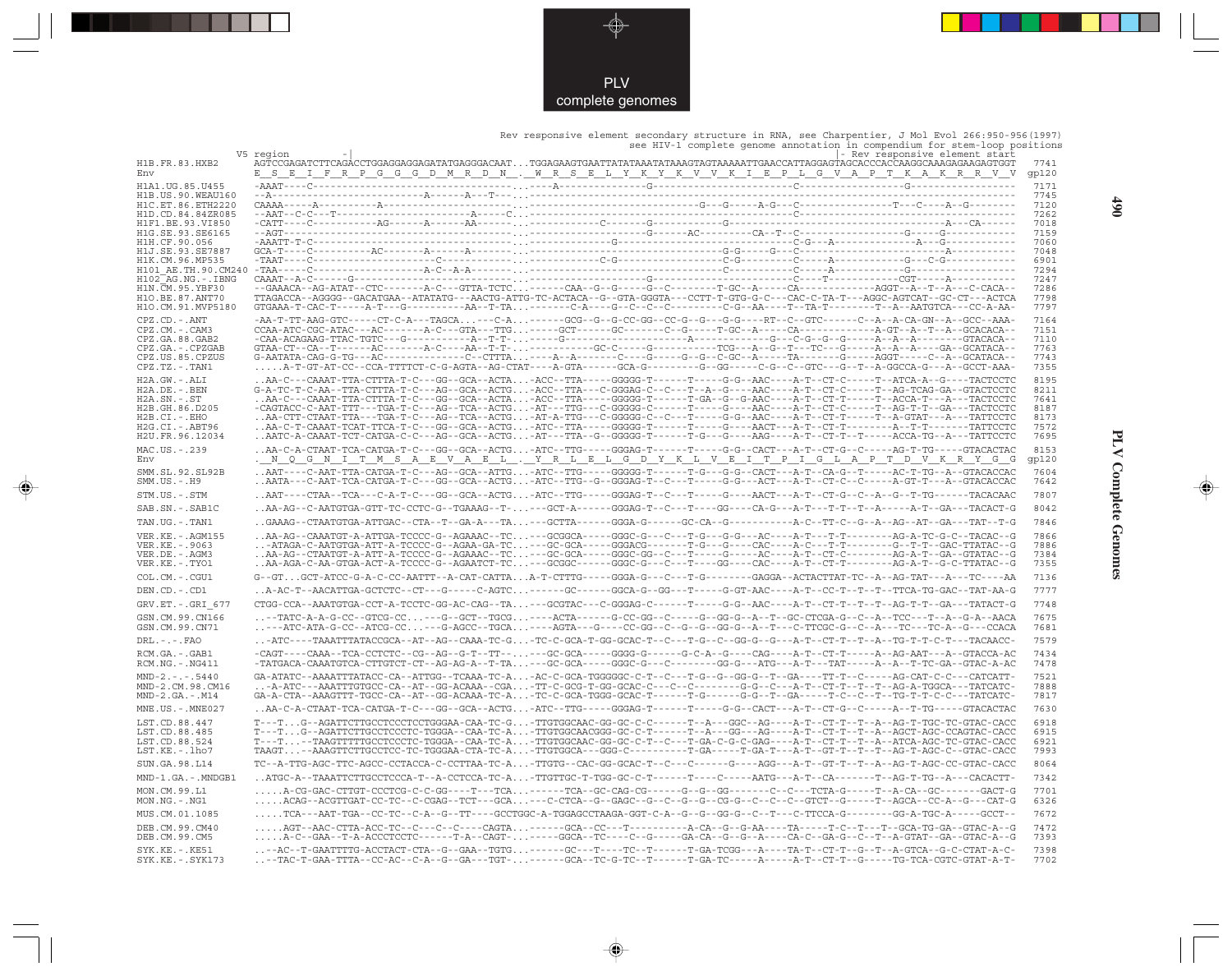|                                          |                                                                                                                                                                                                                                      | $qp120$ $\sqrt{}$ qp41 |  |  |  |              |
|------------------------------------------|--------------------------------------------------------------------------------------------------------------------------------------------------------------------------------------------------------------------------------------|------------------------|--|--|--|--------------|
| H1B.FR.83.HXB2<br>Env gp120              | GCAGAGAGAAAAAAGAGCAGTGGGAATAGGAGCTTTGTTCCTTGGGTTCTTGGGAGCAGCAGCACCATATGGGCGCAGCCTCAATGACGCTGACGGTACAGGCCAGA<br>QREKRA. VG. IGALFLGFLGAAGSTMGAASMTLTVQAR                                                                              |                        |  |  |  | 7850<br>gp41 |
| H1A1.UG.85.U455                          |                                                                                                                                                                                                                                      |                        |  |  |  | 7280         |
| H1B.US.90.WEAU160<br>H1C.ET.86.ETH2220   |                                                                                                                                                                                                                                      |                        |  |  |  | 7857<br>7226 |
| H1D.CD.84.84ZR085                        |                                                                                                                                                                                                                                      |                        |  |  |  | 7371         |
| H1F1.BE.93.VI850                         |                                                                                                                                                                                                                                      |                        |  |  |  | 7127         |
| H1G.SE.93.SE6165<br>H1H.CF.90.056        |                                                                                                                                                                                                                                      |                        |  |  |  | 7268<br>7169 |
| H1J.SE.93.SE7887                         |                                                                                                                                                                                                                                      |                        |  |  |  | 7157         |
| H1K.CM.96.MP535                          |                                                                                                                                                                                                                                      |                        |  |  |  | 7010<br>7403 |
| H101 AE.TH.90.CM240<br>H102 AG.NG.-.IBNG |                                                                                                                                                                                                                                      |                        |  |  |  | 7356         |
| H1N.CM.95.YBF30                          |                                                                                                                                                                                                                                      |                        |  |  |  | 7398         |
| H10.BE.87.ANT70<br>H1O.CM.91.MVP5180     |                                                                                                                                                                                                                                      |                        |  |  |  | 7904<br>7921 |
| CPZ.CD. - . ANT                          | AA-ACAACACTCC---C--------GCATT-------GCTG--C---T-G--TC-TC-CA-T-----T--C--T--A--------G------AG--------C----A----G                                                                                                                    |                        |  |  |  | 7282         |
| $CPZ.CM. - . CAM3$                       |                                                                                                                                                                                                                                      |                        |  |  |  | 7263         |
| CPZ.GA.88.GAB2<br>CPZ.GA. - . CPZGAB     |                                                                                                                                                                                                                                      |                        |  |  |  | 7234<br>7887 |
| CPZ.US.85.CPZUS                          |                                                                                                                                                                                                                                      |                        |  |  |  | 7855         |
| $CPZ.TZ. - . TAN1$                       |                                                                                                                                                                                                                                      |                        |  |  |  | 7476         |
| H2A.GW.-.ALI                             | $\texttt{T. } \texttt{ACT. } \texttt{CCAAGG--GA-T------GTGTGT-C. } \texttt{GTGC----G. ----T-A--T--TC--C-CGA-----TTCTG-A-----A-G--AG-TT-A-----T--T--C-----T--TC-G-A------T--C----}$                                                   |                        |  |  |  | 8307         |
| H2A.DE. - .BEN<br>$H2A.SN.-.ST$          | AACTCCAGTG--GA-C-------GTGTGT-CGTGC----G---T-G--T--TC-C-CGA-------TTCTG-A--------GCGG--CC--------T-A-CC---T--C-G<br>TGCTCCAGTG--GA-T-------GTGTAT-CGTGC----G---T-A--T--TC-CACGA--------GCTG-A-------G--G--CT--------T---CT---T-TC-G  |                        |  |  |  | 8323<br>7753 |
| H2B.GH.86.D205                           | AGTAAAACCG--GA-T-------GTGTAA--GTGC--------------T-G--A---C-T-C-ATG-----TTCTG-A---------A-G--TT---------T-A-CT---T-C-G                                                                                                               |                        |  |  |  | 8299         |
| $H2B.CI. - . EHO$                        | AGTGACACCG--GA-T-------GTGTAC-TGTGC----G--TT-G--A---C-T-CGA-G-----TTCTG-A--------G--G--CT----T--T---CT---T--C-G                                                                                                                      |                        |  |  |  | 8285         |
| $H2G.CI.-.ABT96$<br>H2U.FR.96.12034      | AGTGACACCG--GA-T-----G-G-GTAT-TGTGC-T--G---T-G--T--TC-C-CCA-G-----TTCTG-A-----T--G--GT--G--GT------T-A-CT---T--C-G                                                                                                                   |                        |  |  |  | 7684<br>7807 |
| MAC.US.-.239                             |                                                                                                                                                                                                                                      |                        |  |  |  | 8268         |
| Env gp120                                | GG. . T S R N K R G V F . V L G F L G F L A T A G S A M G A A S L T L T A Q S R                                                                                                                                                      |                        |  |  |  | gp41         |
| SMM.SL.92.SL92B<br>$SMM.US.-.H9$         | AAGTACCTCA-AGA-T------G-GTCT-TGTGC---G---T-G--T--TC-C-CGA-G-----TTCTG-A---------G--GC-A--------T-CT---T--C-G<br>AACTGGTGCCTCA---A-T-------GGGTCT-TGTGC----G---T-G--T--TC-C-CGA-------TTCTG-A--------G--GT--------T---CT---T--CG-G    |                        |  |  |  | 7716<br>7757 |
| STM.US.-.STM                             | $\texttt{T. AGT. A CCTCA--ACT--G----GGGTCT-C. GTGC----G. -- T-G--T--TC-C-CGA-----TTCTG-A-------G--GC-------CT--CT--CT--G--G--------CT----C----T--C--G------}$                                                                        |                        |  |  |  | 7919         |
| SAB.SN.-.SAB1C                           | $C.\dots\dots\dots\dots CCGBA---C---G-TGCCAT-C\text{GTGC---G}.\dots\dots---A--T---A--T---C-T---GCTG-A---T---G-G-G-CAG-C---T---C---T-TTCAG$                                                                                           |                        |  |  |  | 8151         |
| TAN.UG.-.TAN1                            | --CAACTC------G--G-TGCCCT-CGTGT-G--G-----A--C--T----G----T---GCTG-A-----T---A-AG-G-CAG--T------C---T--CAG                                                                                                                            |                        |  |  |  | 7955         |
| VER.KE. - . AGM155                       | AGGCCAAGAG--GC-----C---TCCCGT-CGTGC----G-----A--C----------T--T--G-CTG-A-----A-----GG-G-CAG-C--------C---T-TCAG                                                                                                                      |                        |  |  |  | 7978         |
| VER.KE. - . 9063                         | AGGACAAGAC---TC----C---TCCCGT-TGTGC----G-----A--C-----A----T--T----CTG-A-----A----GG-G-CAG-C--------C---T-TCAG<br>AGGTCATGAC---AC---GC---TCCCGT-CGTGC----G-----A--C----A-----T--G-CTG-A-----A-----GG-G-CAG-C--------C---T-TCAG       |                        |  |  |  | 7998<br>7496 |
| VER.DE. - . AGM3<br>VER.KE. - . TYO1     | AGGACATGAG--GC----G----TCCCGT-TGTGC----G---T-A--C--------G--T---CTG-A-----A-----GG-G-GC-GC--------C---T--C-G                                                                                                                         |                        |  |  |  | 7467         |
| COL.CM.-.CGU1                            | TGTAAATTGGCATCATGGG---C----G----GCATCT-T-C-TTCTCCATCT-A-CCC-----A-T-GG--C--TGCTG-A------T---G--TG--G--------A-C-----TCA-                                                                                                             |                        |  |  |  | 7257         |
| DEN.CD.-.CD1                             | A-CAGAATCGGCAGAGTCTGTTTC-CGCC--AGGCGG-AA-TGTCTT---TGCT-GG-C--A-A--A--TC-CA-C--------CTGTC-------G-T-GG--CAGGCT-AG-------T--C-G                                                                                                       |                        |  |  |  | 7907         |
| GRV.ET. - .GRI 677                       |                                                                                                                                                                                                                                      |                        |  |  |  | 7857         |
| GSN.CM.99.CN166                          |                                                                                                                                                                                                                                      |                        |  |  |  | 7787         |
| GSN.CM.99.CN71                           |                                                                                                                                                                                                                                      |                        |  |  |  | 7799         |
| $DRL$ . – . – . $FAO$                    | --C-GGACAC--GC-G--G----GTGCA-TCGTGC-T--GA-------CC-----A-CTTG-----TTC-G-A---T--T--T--TGG-G-C-G-CA----T--C---T--CAG                                                                                                                   |                        |  |  |  | 7691         |
| RCM.GA. - . GAB1<br>RCM.NG.-.NG411       |                                                                                                                                                                                                                                      |                        |  |  |  | 7537<br>7581 |
| $MND-2. - - - 5440$<br>MND-2.CM.98.CM16  | --CTAATACA--GC---------G-GCG-TCTTAC-T---A-G--C--CC--C-A--TTTG-----TTC-G-G------T---TGG-GG--G-C-----T--C---T--CAG<br>--CAGAAGCT--GC-G--G--G-G-GGCG-TCTTGC-T--GA-GT-C--CC--C-A--TTTG-----TTC---G-----T---TGG-GG--G-C-----T--C---T-TCAG |                        |  |  |  | 7633<br>8000 |
| $MND-2.GA.-.M14$                         |                                                                                                                                                                                                                                      |                        |  |  |  | 7929         |
| $MNE. US. - . MNE027$                    | $\mathtt{TGGTGGC}\ldots\ldots\mathtt{ACCCCA---A-T------GGGTCT-T}\ldots\mathtt{GTGC---G}\ldots\ldots\ldots\mathtt{-T-A--T--TC-C-C-A-G----TTCTG-A------G--G--G--GT--------C-CT---T--C-G$                                               |                        |  |  |  | 7745         |
| LST.CD.88.447                            | $C.\dots\dots\dots\dots$ AGTAGT-AGC-G--G------GCACC-CTGGCTC----TGC-T-G--AC-TC-CA-T--T-----T-CTG-A------TT--TA--G-C--TA--A--T--C--A---CA-                                                                                             |                        |  |  |  | 7030         |
| LST.CD.88.485                            |                                                                                                                                                                                                                                      |                        |  |  |  | 7027         |
| LST.CD.88.524<br>LST.KE.-.lho7           |                                                                                                                                                                                                                                      |                        |  |  |  | 7033<br>8105 |
| SUN.GA.98.L14                            | $C.\dots\dots\dots\dots\dots$ AGG-AG-----G--G---GCACCT-TTGCCC----- $\dots\dots$ CCTT-G-CAC-TC-CA-T--T--G--T-CTG-A------TT--TA--G-C--TA--A--T--C------CA-                                                                             |                        |  |  |  | 8173         |
| MND-1.GA.-.MNDGB1                        |                                                                                                                                                                                                                                      |                        |  |  |  | 7457         |
| MON.CM.99.L1                             |                                                                                                                                                                                                                                      |                        |  |  |  | 7813         |
| $MON.NG. - . NG1$                        |                                                                                                                                                                                                                                      |                        |  |  |  | 6438         |
| MUS.CM.01.1085                           |                                                                                                                                                                                                                                      |                        |  |  |  | 7784         |
| DEB.CM.99.CM40<br>DEB.CM.99.CM5          |                                                                                                                                                                                                                                      |                        |  |  |  | 7590<br>7511 |
| SYK.KE. - . KE51                         | --CTACG-A-C-G---------GCACCATTGGCAC-T--G-----G--A--AC-CTCG-----G--T-CTG-A-----GAGC--TG-G-CAG----T--AC-C---T--CAG                                                                                                                     |                        |  |  |  | 7510         |
| $SYK.KE. - .SYK173$                      | --CTAATACC--G--------G---GCACCATTGGCAC-T--G-----G--A--AC-CTCG--T--G--C-CTG-A-----G-GC--TG-G-CAG----A--AC-C---T-TCAG                                                                                                                  |                        |  |  |  | 7817         |

◈

#### Rev responsive element secondary structure in RNA, see Charpentier, J Mol Evol 266:950-956(1997) see HIV-1 complete genome annotation in compendium for stem-loop positions

 $\bigcirc$ 

 $\clubsuit$ 

**491**

PLV complete genomes

Œ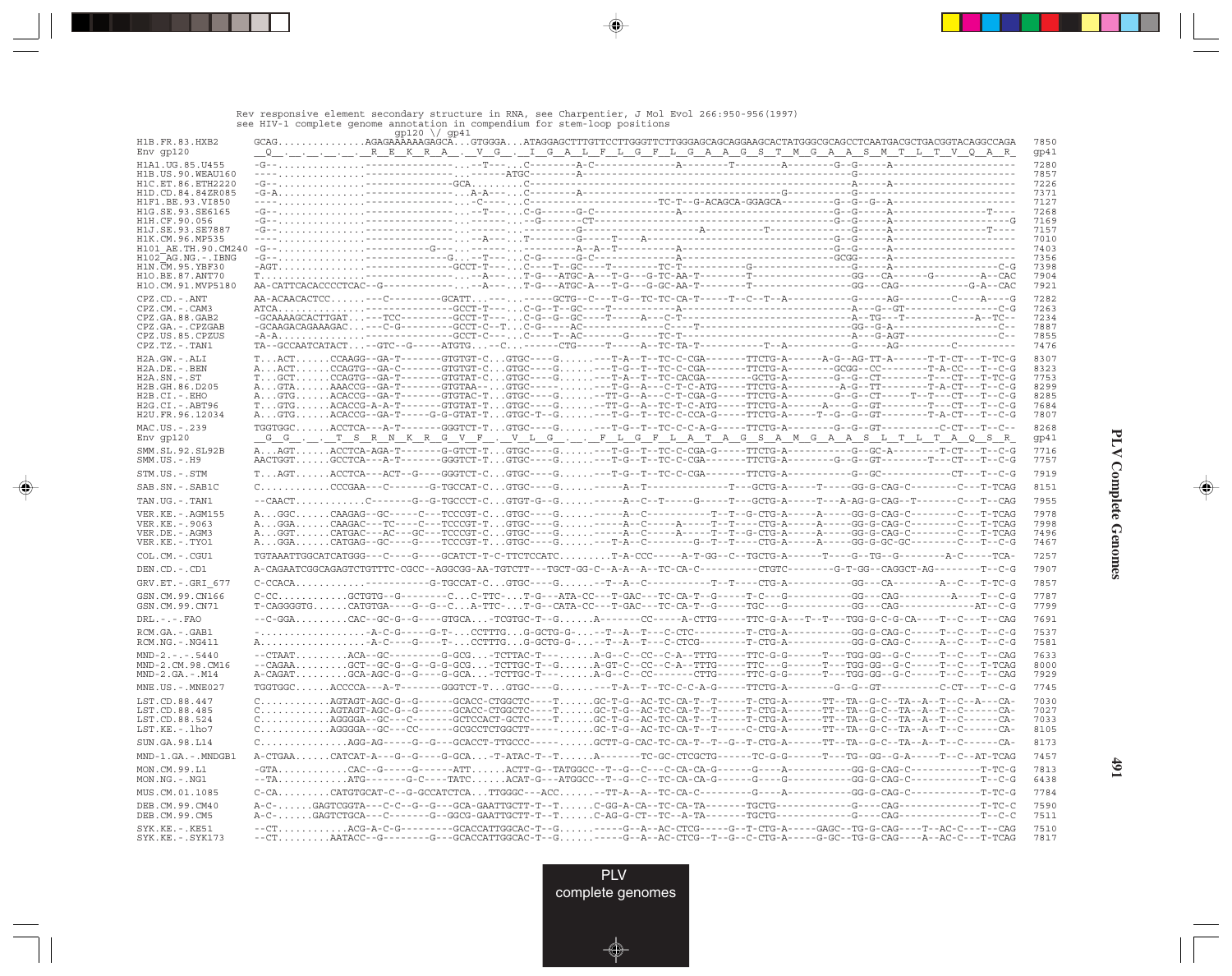

\_\_

 $\begin{picture}(20,5) \put(0,0){\line(1,0){10}} \put(15,0){\line(1,0){10}} \put(15,0){\line(1,0){10}} \put(15,0){\line(1,0){10}} \put(15,0){\line(1,0){10}} \put(15,0){\line(1,0){10}} \put(15,0){\line(1,0){10}} \put(15,0){\line(1,0){10}} \put(15,0){\line(1,0){10}} \put(15,0){\line(1,0){10}} \put(15,0){\line(1,0){10}} \put(15,0){\line(1,$ 

 $\mathbb{R}$ 

| H1B.FR.83.HXB2<br>Env                   | CAATTATTGTCTGGTATAGTGCAGCAGCAGAACAATTTGCTGAGGGCTATTGAGGCGCAACAGCATCTGTTGCAACTCACAGTCTGGGGCATCAAGCAGCTCCAGGCAAGAATCCTGGCTGTGGAAA<br><u>Q L L S G I V Q Q Q N N L L . R A I E A Q Q H L L Q L T V W G I K Q L Q A R I L A V E</u>                                                                                                                                                                                                                                        |  |  | 7977<br>gp41 |
|-----------------------------------------|------------------------------------------------------------------------------------------------------------------------------------------------------------------------------------------------------------------------------------------------------------------------------------------------------------------------------------------------------------------------------------------------------------------------------------------------------------------------|--|--|--------------|
|                                         |                                                                                                                                                                                                                                                                                                                                                                                                                                                                        |  |  | 7407         |
| H1A1. UG. 85. U455<br>H1B.US.90.WEAU160 |                                                                                                                                                                                                                                                                                                                                                                                                                                                                        |  |  | 7984         |
| H1C.ET.86.ETH2220                       |                                                                                                                                                                                                                                                                                                                                                                                                                                                                        |  |  | 7353         |
| H1D.CD.84.84ZR085                       |                                                                                                                                                                                                                                                                                                                                                                                                                                                                        |  |  | 7498         |
| H1F1.BE.93.VI850                        |                                                                                                                                                                                                                                                                                                                                                                                                                                                                        |  |  | 7254         |
| H1G.SE.93.SE6165                        |                                                                                                                                                                                                                                                                                                                                                                                                                                                                        |  |  | 7395         |
| H1H.CF.90.056<br>H1J.SE.93.SE7887       |                                                                                                                                                                                                                                                                                                                                                                                                                                                                        |  |  | 7296<br>7284 |
| H1K.CM.96.MP535                         |                                                                                                                                                                                                                                                                                                                                                                                                                                                                        |  |  | 7137         |
|                                         |                                                                                                                                                                                                                                                                                                                                                                                                                                                                        |  |  | 7530         |
| H102 AG.NG.-.IBNG                       |                                                                                                                                                                                                                                                                                                                                                                                                                                                                        |  |  | 7483         |
| H1N.CM.95.YBF30                         |                                                                                                                                                                                                                                                                                                                                                                                                                                                                        |  |  | 7525         |
| H1O.BE.87.ANT70                         | ACT--GC--AAG-----------A------G----CC----A--A--A--AC----C--G-----AT--C--AGG--AT-TR-A-----T----GA--A----GA--TC-CC-G--A--CT-A----                                                                                                                                                                                                                                                                                                                                        |  |  | 8031         |
| H1O.CM.91.MVP5180                       | AGTG--C--AAG-----------A------G----CC-------A--G--AC----C--A--CT--C--AGGT-AT-T--A-----T--GA--A----GA--TC-CC-G-AA--CT-A----                                                                                                                                                                                                                                                                                                                                             |  |  | 8048         |
| $CPZ$ . $CD$ . $-ANT$                   |                                                                                                                                                                                                                                                                                                                                                                                                                                                                        |  |  | 7409         |
| $CPZ.CM. - . CAM3$<br>CPZ.GA.88.GAB2    |                                                                                                                                                                                                                                                                                                                                                                                                                                                                        |  |  | 7390<br>7361 |
| CPZ.GA.-.CPZGAB                         |                                                                                                                                                                                                                                                                                                                                                                                                                                                                        |  |  | 8014         |
| CPZ.US.85.CPZUS                         |                                                                                                                                                                                                                                                                                                                                                                                                                                                                        |  |  | 7982         |
| $CPZ.TZ.-.TAN1$                         |                                                                                                                                                                                                                                                                                                                                                                                                                                                                        |  |  | 7603         |
| H2A.GW.-.ALI                            | $\texttt{ACT}\texttt{---}\texttt{-G-C--G--}\texttt{---}\texttt{-G-C--C-C-AC-G-C--T--}\dots\texttt{GAC-TGG-CA--AGA--}\texttt{-G-A-A-B--}\texttt{-G--G--C--}\texttt{-A-C--A-C--A-A-T---}\texttt{-G--AGT--}\texttt{-ACT--A-C--G--}\texttt{-A-C--G--}\texttt{-G-A-B-T--}\texttt{-G-A-B-T--}\texttt{-G-A-B-T--}\texttt{-G-A-B-T--}\texttt{-G-A-B-T--}\texttt{-G-A-B-T--}\texttt{-G-A-B-T--}\texttt{-G-A-B-T--}\texttt{-G-A-B-T--}\texttt{-G-A-B-T--}\texttt{-G-A-B-B-B-B-B$ |  |  | 8434         |
| $H2A.DE. -.BEN$                         |                                                                                                                                                                                                                                                                                                                                                                                                                                                                        |  |  | 8450         |
| $H2A.SN.-.ST$                           |                                                                                                                                                                                                                                                                                                                                                                                                                                                                        |  |  | 7880         |
| H2B.GH.86.D205                          |                                                                                                                                                                                                                                                                                                                                                                                                                                                                        |  |  | 8426         |
| $H2B.CI.-.EHO$<br>H2G.CI. - . ABT96     | $\verb ACT--G--G---G-----G-------A---A---C-AC--G----- \; \verb GAT-TGG-CA--AGA----G-AA----G---G--G--C-----G-GC---AA-C---A-T---G--ACT--CA-C--G--A-1 \; \verb C-AC--G---A-CT--CA-C---A-1 \; \verb C-AC--G---A-CT--CA-C---A-1 \; \verb C-AC--G---A-CT--CA-C---A-1 \; \verb C-AC--G---A-CT--CA-C---A-1 \; \verb C-AC--G---A-CT--CA-C---A-1 \; \verb C-AC--G---A-CT--CA-C---A-1 \; \verb C-AC--G---$                                                                        |  |  | 8412<br>7811 |
| H2U.FR.96.12034                         |                                                                                                                                                                                                                                                                                                                                                                                                                                                                        |  |  | 7934         |
|                                         |                                                                                                                                                                                                                                                                                                                                                                                                                                                                        |  |  | 8395         |
| MAC.US. - . 239<br>Env                  | <u>truneci vooooop und vvrroord drin vwgg k ndot kvga i e</u>                                                                                                                                                                                                                                                                                                                                                                                                          |  |  | gp41         |
|                                         |                                                                                                                                                                                                                                                                                                                                                                                                                                                                        |  |  |              |
| SMM.SL.92.SL92B<br>$SMM.US.-.H9$        |                                                                                                                                                                                                                                                                                                                                                                                                                                                                        |  |  | 7843<br>7884 |
| STM.US.-.STM                            | ACT------A----G-----------A--C-AC-GC--T--GAC-TGG-CA--AGA-----AG-AT------G---G--C--------A-C-----A-C-----A-T---G--ACT---A-C--G-                                                                                                                                                                                                                                                                                                                                         |  |  | 8046         |
| SAB.SN.-.SAB1C                          | --G---C-CG----G---C-------------A---C----TGC----G-A---CA---G-----AA--C-AA-G-----TA-T----TG-A--AA-C---A-T--CC-CG--ACT---C-T--G-                                                                                                                                                                                                                                                                                                                                         |  |  | 8278         |
| TAN.UG. - . TAN1                        | ------C-TG-A--G---T------------G---C-----. GC---AG-----CA---G----GA--G-A-----CA-T-----TG-G--AA-C---A-T--CC-CG--ACT--CC-T----                                                                                                                                                                                                                                                                                                                                           |  |  | 8082         |
| VER. KE. - . AGM155                     | --T---C-TG----G---T--------------G---C-----GC----G-G-GA--T--------GA-----A-G--G--CA-T-----TG-G--AA-C---A-T--CC-CG--ACA---C-T--G-                                                                                                                                                                                                                                                                                                                                       |  |  | 8105         |
| VER.KE. - .9063                         | --T---C-TG----G---A---------------A---C-----GC----G-G-----T---------AA-----A-G--G--CA-T-----TG-G--AA-C---A-T--CC-CG--ACA---C-T--G-                                                                                                                                                                                                                                                                                                                                     |  |  | 8125         |
| VER.DE. - . AGM3                        | --T---C-TG----G---C------------G---C-------G---C-----GC----G-G-----T---------GA-----A-G--G--CA-T-----TG-G--AA-C---A-T--CC-CG--ACA---C-T--G-                                                                                                                                                                                                                                                                                                                            |  |  | 7623         |
| VER.KE.-.TYO1                           | --T--GC-TG----G---C------------G---C-----GC----G-G-----T--------GA-----A-G--G--CA-T----TG-T--AA-C---A-T--CC-CG--ACA--CC-T--G-                                                                                                                                                                                                                                                                                                                                          |  |  | 7594         |
| COL.CM.-.CGU1                           | TCCC-TAATGGAA-GGCTAGTGCCAGCAGC---CGAA--T--CTG-AACTGG-C---A----GTCTGCA---C-A--G-----G------GG-T--AA-C-------T-C--G-TGCCA--A-A---G                                                                                                                                                                                                                                                                                                                                       |  |  | 7387         |
| DEN.CD.-.CD1                            | G-T---C-TG-C--G------------A---C-AG-GC--T----A---G-----A-GT--CAGTGCA--AC----GT-GT----A---------T--AA-C---A-C--TC-CC-GACT--AA-A--G-                                                                                                                                                                                                                                                                                                                                     |  |  | 8034         |
| GRV.ET. - .GRI 677                      | --T--GC-TG----G---T-------------G--C------GC----G-G--ACA-------A--GT-----A-G--G--CA-T-----TG-G--AA-C---A-T--CC-CG--ACA---C-C--G-                                                                                                                                                                                                                                                                                                                                       |  |  | 7984         |
| GSN.CM.99.CN166                         |                                                                                                                                                                                                                                                                                                                                                                                                                                                                        |  |  | 7914         |
| GSN.CM.99.CN71                          |                                                                                                                                                                                                                                                                                                                                                                                                                                                                        |  |  | 7926         |
| $DRL$ . - . - . $FAO$                   | GCT--GC--A----G---G---------A--GC-AC-----C-CCTGG-G--ACA-------G-GT-AC-CH-GT-A--TA--------G-A---A-C--------CC-CC--ACA---C-T--GG                                                                                                                                                                                                                                                                                                                                         |  |  | 7818         |
| RCM.GA.-.GAB1                           |                                                                                                                                                                                                                                                                                                                                                                                                                                                                        |  |  | 7664         |
| $RCM.NG. - .NG411$                      | --T--GC-TG----G---T------------G--G-------GACATAG----ACA---G---G-A---C-AA-G-----C-------G-CT--AA-C--------GC-TG--ACT---A-T--G-                                                                                                                                                                                                                                                                                                                                         |  |  | 7708         |
| $MND-2. - - - 5440$                     | ACT---C--AA---G--T---G---------GGT-C-------CCTG--A--TCA---CTCCG-GT-A--AA----A--TA------TG-A---A-T--T---TCC-CC--ACA--CT----GG                                                                                                                                                                                                                                                                                                                                           |  |  | 7760         |
| MND-2.CM.98.CM16                        | $GCT--G---AA---G--T---G-------GGT-C-----. \ldots --CCTG--A--TCA---CTCCG-GT-A--AA---A--TA---T--TG-A---A-T--T----CC-C--TACA--CT---GG$                                                                                                                                                                                                                                                                                                                                    |  |  | 8127         |
| $MND-2.GA.-.M14$                        |                                                                                                                                                                                                                                                                                                                                                                                                                                                                        |  |  | 8056         |
| MNE.US. - . MNE027                      | ACT------G---------------A--C-AC-GC--T--GAC-TGG-CA--AGA-----AG-AT------G---G--C--------A-CA---A-C-----A-T---G--ACT--CA-C--G-                                                                                                                                                                                                                                                                                                                                           |  |  | 7872         |
| LST.CD.88.447                           |                                                                                                                                                                                                                                                                                                                                                                                                                                                                        |  |  | 7157         |
| LST.CD.88.485                           |                                                                                                                                                                                                                                                                                                                                                                                                                                                                        |  |  | 7154         |
| LST.CD.88.524                           | $\verb GT-G--A-RCAA--G--T-------------GC-G------.\ \verb GT-CT-G----AAA--G--AG-G----CAA----CA-----AG-G--A-T---A--C-C-GACA--A--T--G-G--A---+}$                                                                                                                                                                                                                                                                                                                          |  |  | 7160         |
| LST.KE.-.lho7                           |                                                                                                                                                                                                                                                                                                                                                                                                                                                                        |  |  | 8232         |
| SUN.GA.98.L14                           |                                                                                                                                                                                                                                                                                                                                                                                                                                                                        |  |  | 8300         |
| MND-1.GA.-.MNDGB1                       |                                                                                                                                                                                                                                                                                                                                                                                                                                                                        |  |  | 7584         |
| MON.CM.99.L1                            |                                                                                                                                                                                                                                                                                                                                                                                                                                                                        |  |  | 7940         |
| MON.NG.-.NG1                            |                                                                                                                                                                                                                                                                                                                                                                                                                                                                        |  |  | 6565         |
| MUS.CM.01.1085<br>DEB.CM.99.CM40        |                                                                                                                                                                                                                                                                                                                                                                                                                                                                        |  |  | 7911<br>7717 |
| DEB.CM.99.CM5                           |                                                                                                                                                                                                                                                                                                                                                                                                                                                                        |  |  | 7638         |
| SYK.KE. - . KE51                        |                                                                                                                                                                                                                                                                                                                                                                                                                                                                        |  |  | 7637         |
| $SYK.KE. - .SYK173$                     | $\texttt{ACT--G--G----G----1--1--1--C--A--C--A--G----1--1--A--C--A--C--C--A--C--C--A-GGCT--A--T--------TG----AA-C--TA-C--CC-GC--ACA---T-A--G--C--C--A-A--C--C--C--A-A--C--C--C--A-A--C--C--C--A-A--C--C--C--A-A--C--C--C--A-A--C--C--C--A-A--C--C--C--A-A--C--C--C--A-A--C--C--C--A-A--C--C--C--A-A--C--C--C--A-A--C--C--C--A-A--C--C--C--A-A--C--C--C--A-A--C$                                                                                                        |  |  | 7944         |

 $\blacklozenge$ 

**PLV Complete Genomes 492 PLV Complete Genomes** 

 $\Rightarrow$ 

 $\sqrt{2}$ 

 $\blacksquare$ 

<u> 1999 - 1999 - 1999 - 1999 - 1999 - 1999 - 1999 - 1999 - 1999 - 1999 - 1999 - 1999 - 1999 - 1999 - 1999 - 199</u>

- 1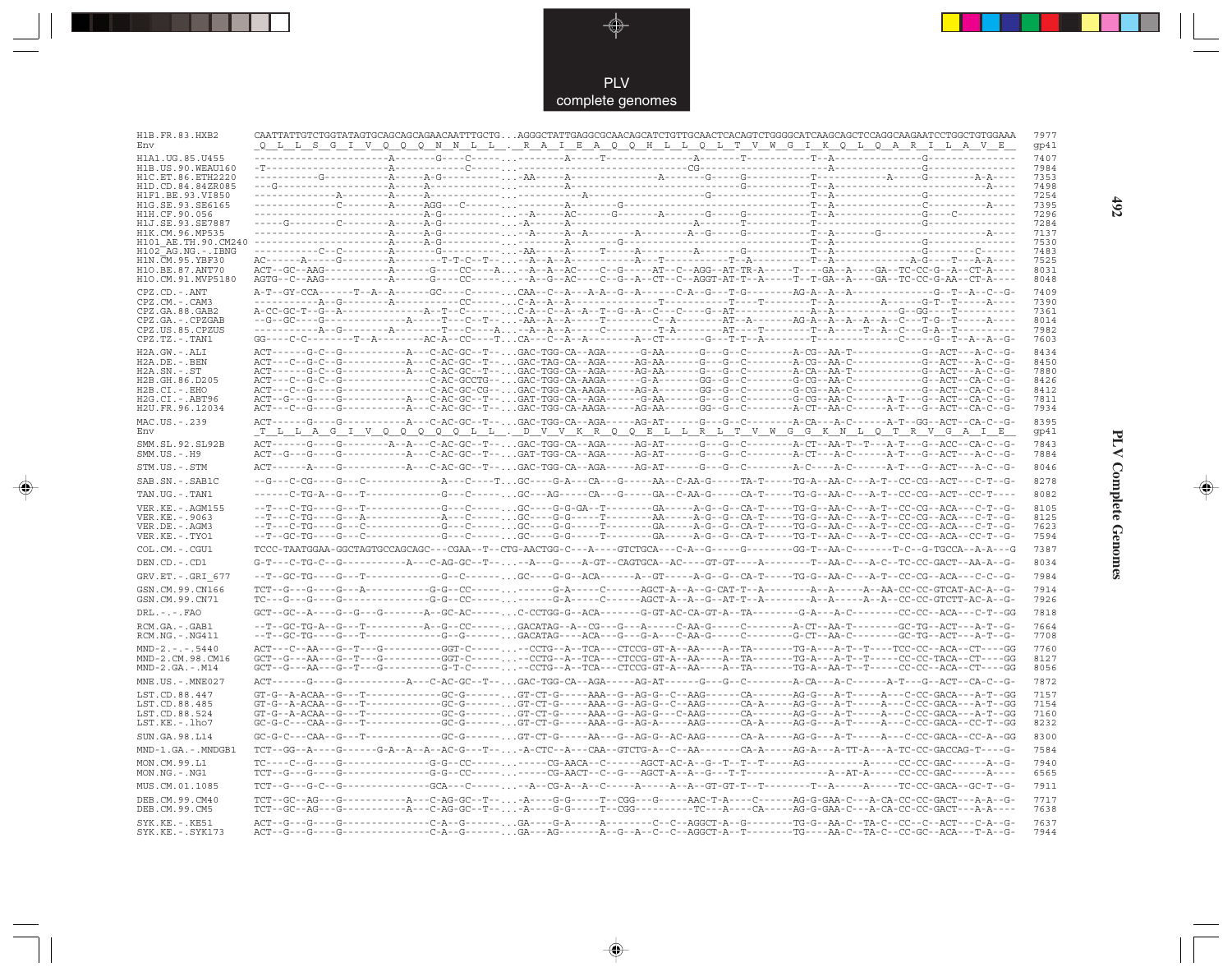|                                          |                                                                                                                                                                                                                                                                                                                                                                                                                                                                                                   | Rev responsive element end |  |  |              |
|------------------------------------------|---------------------------------------------------------------------------------------------------------------------------------------------------------------------------------------------------------------------------------------------------------------------------------------------------------------------------------------------------------------------------------------------------------------------------------------------------------------------------------------------------|----------------------------|--|--|--------------|
| H1B.FR.83.HXB2<br>Env                    | R Y L K D Q Q L L G I L M G C S G K L L L C T T A V P M M A S M S N K S                                                                                                                                                                                                                                                                                                                                                                                                                           |                            |  |  | 8078<br>gp41 |
| H1A1.UG.85.U455                          |                                                                                                                                                                                                                                                                                                                                                                                                                                                                                                   |                            |  |  | 7508         |
| H1B.US.90.WEAU160<br>H1C.ET.86.ETH2220   |                                                                                                                                                                                                                                                                                                                                                                                                                                                                                                   |                            |  |  | 8085<br>7454 |
| H1D.CD.84.84ZR085                        |                                                                                                                                                                                                                                                                                                                                                                                                                                                                                                   |                            |  |  | 7599         |
| H1F1.BE.93.VI850                         |                                                                                                                                                                                                                                                                                                                                                                                                                                                                                                   |                            |  |  | 7355         |
| H1G. SE. 93. SE6165                      |                                                                                                                                                                                                                                                                                                                                                                                                                                                                                                   |                            |  |  | 7496         |
| H1H.CF.90.056                            |                                                                                                                                                                                                                                                                                                                                                                                                                                                                                                   |                            |  |  | 7397         |
| H1J.SE.93.SE7887<br>H1K.CM.96.MP535      |                                                                                                                                                                                                                                                                                                                                                                                                                                                                                                   |                            |  |  | 7385<br>7237 |
|                                          |                                                                                                                                                                                                                                                                                                                                                                                                                                                                                                   |                            |  |  | 7631         |
| H102 AG.NG.-.IBNG                        |                                                                                                                                                                                                                                                                                                                                                                                                                                                                                                   |                            |  |  | 7584         |
| H1N. CM. 95. YBF30                       |                                                                                                                                                                                                                                                                                                                                                                                                                                                                                                   |                            |  |  | 7629         |
| H10.BE.87.ANT70                          | $CC-TA---C--A---G--A----AA-CC-A---C--TAAA----G--AG-C---TA---A---A---AAA---A-AA-CA---TAGA-CA---TAGGA.$                                                                                                                                                                                                                                                                                                                                                                                             |                            |  |  | 8126         |
| H1O.CM.91.MVP5180                        |                                                                                                                                                                                                                                                                                                                                                                                                                                                                                                   |                            |  |  | 8151         |
| $CPZ$ . $CD$ . - .ANT                    |                                                                                                                                                                                                                                                                                                                                                                                                                                                                                                   |                            |  |  | 7536         |
| CPZ.CM. - . CAM3                         |                                                                                                                                                                                                                                                                                                                                                                                                                                                                                                   |                            |  |  | 7493         |
| CPZ.GA.88.GAB2<br>CPZ.GA.-.CPZGAB        |                                                                                                                                                                                                                                                                                                                                                                                                                                                                                                   |                            |  |  | 7464<br>8117 |
| CPZ.US.85.CPZUS                          |                                                                                                                                                                                                                                                                                                                                                                                                                                                                                                   |                            |  |  | 8085         |
| $CPZ.TZ.-.TAN1$                          | A----A---GA--C------------AA-CC-C------A--TG--AAC---T-GG-G--TCA--G-AG-------A-----CCTC-CC---GC-G-AG-T---ACAAAGTGCAATCACAGTGAAGTA                                                                                                                                                                                                                                                                                                                                                                  |                            |  |  | 7733         |
| H2A.GW.-.ALI                             |                                                                                                                                                                                                                                                                                                                                                                                                                                                                                                   |                            |  |  | 8523         |
| H2A.DE. - . BEN                          |                                                                                                                                                                                                                                                                                                                                                                                                                                                                                                   |                            |  |  | 8539         |
| $H2A.SN.-.ST$                            |                                                                                                                                                                                                                                                                                                                                                                                                                                                                                                   |                            |  |  | 7969         |
| H2B.GH.86.D205                           |                                                                                                                                                                                                                                                                                                                                                                                                                                                                                                   |                            |  |  | 8515         |
| $H2B.CI.-EHO$                            |                                                                                                                                                                                                                                                                                                                                                                                                                                                                                                   |                            |  |  | 8501         |
| H2G.CI. - . ABT96<br>H2U.FR.96.12034     |                                                                                                                                                                                                                                                                                                                                                                                                                                                                                                   |                            |  |  | 7912<br>8023 |
|                                          |                                                                                                                                                                                                                                                                                                                                                                                                                                                                                                   |                            |  |  |              |
| MAC.US.-.239<br>Env                      | $\verb AG---T------C--GGC--AG---AATGC----A--TG-GTTT-G--AAG-C---CA---A--A---A---CCAAA-GCAA-.T. \label{eq:AG--T}$                                                                                                                                                                                                                                                                                                                                                                                   |                            |  |  | 8484<br>gp41 |
| SMM.SL.92.SL92B                          | A-------------GGCA-AG--AAATTCA-----A--TG-ATTT-GG-AAG-C---CA----A-TA---CCAAA-GACA-T                                                                                                                                                                                                                                                                                                                                                                                                                |                            |  |  | 7932         |
| $SMM.US.-.H9$                            |                                                                                                                                                                                                                                                                                                                                                                                                                                                                                                   |                            |  |  | 7973         |
| STM.US.-.STM                             |                                                                                                                                                                                                                                                                                                                                                                                                                                                                                                   |                            |  |  | 8135         |
| SAB.SN. - . SAB1C                        |                                                                                                                                                                                                                                                                                                                                                                                                                                                                                                   |                            |  |  | 8367         |
| TAN.UG. - . TAN1                         |                                                                                                                                                                                                                                                                                                                                                                                                                                                                                                   |                            |  |  | 8171         |
|                                          |                                                                                                                                                                                                                                                                                                                                                                                                                                                                                                   |                            |  |  |              |
| VER. KE. - . AGM155<br>VER. KE. - . 9063 |                                                                                                                                                                                                                                                                                                                                                                                                                                                                                                   |                            |  |  | 8194<br>8214 |
| VER.DE. - . AGM3                         |                                                                                                                                                                                                                                                                                                                                                                                                                                                                                                   |                            |  |  | 7712         |
| VER.KE. - . TYO1                         |                                                                                                                                                                                                                                                                                                                                                                                                                                                                                                   |                            |  |  | 7683         |
| COL.CM. - . CGU1                         | $-{\color{red}T} -{\color{red}T} - {\color{red}G} - {\color{red}-A} - {\color{red}-G} {\color{red}C} {\color{red}A}{\color{red}A} {\color{red}A} {\color{red}A} - {\color{red}-T} - {\color{red}C} {\color{red}-G} {\color{red}A} {\color{red}A} {\color{red}T} {\color{red}T} - {\color{red}-G} - {\color{red}T} {\color{red}G} - {\color{red}A} {\color{red}A} - {\color{red}-F} - {\color{red}-G} {\color{red}A} - {\color{red}-F} {\color{red}T} - {\color{red}-F} - {\color{red}-G} {\color$ |                            |  |  | 7478         |
| DEN.CD. - . CD1                          | A---T--T--A--C---GCA--G--AAATGAA------A--TG-CT-G--G-AA-----TCA---CT-A--AGAA----GCAA-CAA-CA-TACC-GG--TGGCATT                                                                                                                                                                                                                                                                                                                                                                                       |                            |  |  | 8140         |
| GRV.ET. - . GRI 677                      |                                                                                                                                                                                                                                                                                                                                                                                                                                                                                                   |                            |  |  | 8073         |
| GSN.CM.99.CN166                          |                                                                                                                                                                                                                                                                                                                                                                                                                                                                                                   |                            |  |  | 8015         |
| GSN.CM.99.CN71                           |                                                                                                                                                                                                                                                                                                                                                                                                                                                                                                   |                            |  |  | 8027         |
| $DRL$ . - . - . $FAO$                    |                                                                                                                                                                                                                                                                                                                                                                                                                                                                                                   |                            |  |  | 7907         |
| RCM.GA.-.GAB1<br>$RCM.NG. - . NG411$     |                                                                                                                                                                                                                                                                                                                                                                                                                                                                                                   |                            |  |  | 7749<br>7793 |
| $MND-2. - - - 5440$                      |                                                                                                                                                                                                                                                                                                                                                                                                                                                                                                   |                            |  |  | 7849         |
| MND-2.CM.98.CM16<br>$MND-2.GA.-.M14$     |                                                                                                                                                                                                                                                                                                                                                                                                                                                                                                   |                            |  |  | 8216<br>8145 |
| $MNE .US. - .MNE027$                     |                                                                                                                                                                                                                                                                                                                                                                                                                                                                                                   |                            |  |  | 7961         |
|                                          |                                                                                                                                                                                                                                                                                                                                                                                                                                                                                                   |                            |  |  |              |
| LST.CD.88.447<br>LST.CD.88.485           |                                                                                                                                                                                                                                                                                                                                                                                                                                                                                                   |                            |  |  | 7243<br>7240 |
| LST.CD.88.524                            |                                                                                                                                                                                                                                                                                                                                                                                                                                                                                                   |                            |  |  | 7246         |
| LST.KE.-.lho7                            | $AG--TG-G--AC----GC-----T-CCTC-----G--TCART-G----AGG---TCAT---AA---GAG---CATA--A-\ldots$                                                                                                                                                                                                                                                                                                                                                                                                          |                            |  |  | 8318         |
| SUN.GA.98.L14                            | $AG-TG-GC-A-C--AGC-TT-A-CTTC----G-TCAAT-G---AAG-A---CAT---AA---C---T-A---T-A-1$                                                                                                                                                                                                                                                                                                                                                                                                                   |                            |  |  | 8386         |
| MND-1.GA.-.MNDGB1                        |                                                                                                                                                                                                                                                                                                                                                                                                                                                                                                   |                            |  |  | 7673         |
| MON.CM.99.L1                             | $\verb AG-T-A----C---ACAT-G--AAATGCA---A--TG-CAAT---GC-G-G--TCA---AA-A----G---CAA-TC---GCA--AGTCA-\\ \label{eq:AG-T-A---C---GCA---GCT} \end{equation}$                                                                                                                                                                                                                                                                                                                                            |                            |  |  | 8041         |
| $MON.NG. -.NG1$                          |                                                                                                                                                                                                                                                                                                                                                                                                                                                                                                   |                            |  |  | 6666         |
| MUS.CM.01.1085                           |                                                                                                                                                                                                                                                                                                                                                                                                                                                                                                   |                            |  |  | 8012         |
| DEB. CM. 99. CM40                        |                                                                                                                                                                                                                                                                                                                                                                                                                                                                                                   |                            |  |  | 7809         |
| DEB.CM.99.CM5                            |                                                                                                                                                                                                                                                                                                                                                                                                                                                                                                   |                            |  |  | 7730         |
| $SYK.KE. - .KE51$<br>$SYK.KE. - .SYK173$ | $CG--T--C-GA--C--GGCCA--T--TCA-A----A--G-ATTC--G-AG--C--CAT-A---A--A--A--G---G-GAAAGCA--TG-A--C--C--CAC. TTCTG$                                                                                                                                                                                                                                                                                                                                                                                   |                            |  |  | 7743<br>8053 |

<u>a shekara ta 1989 na shekara ta 1989 na shekara ta 1989 na shekara ta 1989 na shekara ta 1989 na shekara ta 1989 na shekara ta 1989 na shekara ta 1989 na shekara ta 1989 na shekara ta 1989 na shekara ta 1989 na shekara ta</u>

 $\overrightarrow{\phantom{a}}$ 

 $\overline{\hphantom{m}}$ 

**PLV Complete Genomes PLV Complete Genomes**

 $\begin{picture}(20,5) \put(0,0){\line(1,0){10}} \put(15,0){\line(1,0){10}} \put(15,0){\line(1,0){10}} \put(15,0){\line(1,0){10}} \put(15,0){\line(1,0){10}} \put(15,0){\line(1,0){10}} \put(15,0){\line(1,0){10}} \put(15,0){\line(1,0){10}} \put(15,0){\line(1,0){10}} \put(15,0){\line(1,0){10}} \put(15,0){\line(1,0){10}} \put(15,0){\line(1,$ 

 $\overline{\phantom{0}}$ 

 $\Box$ 

▌▊▊▊

 $\mathbf{I}$ 

**493**

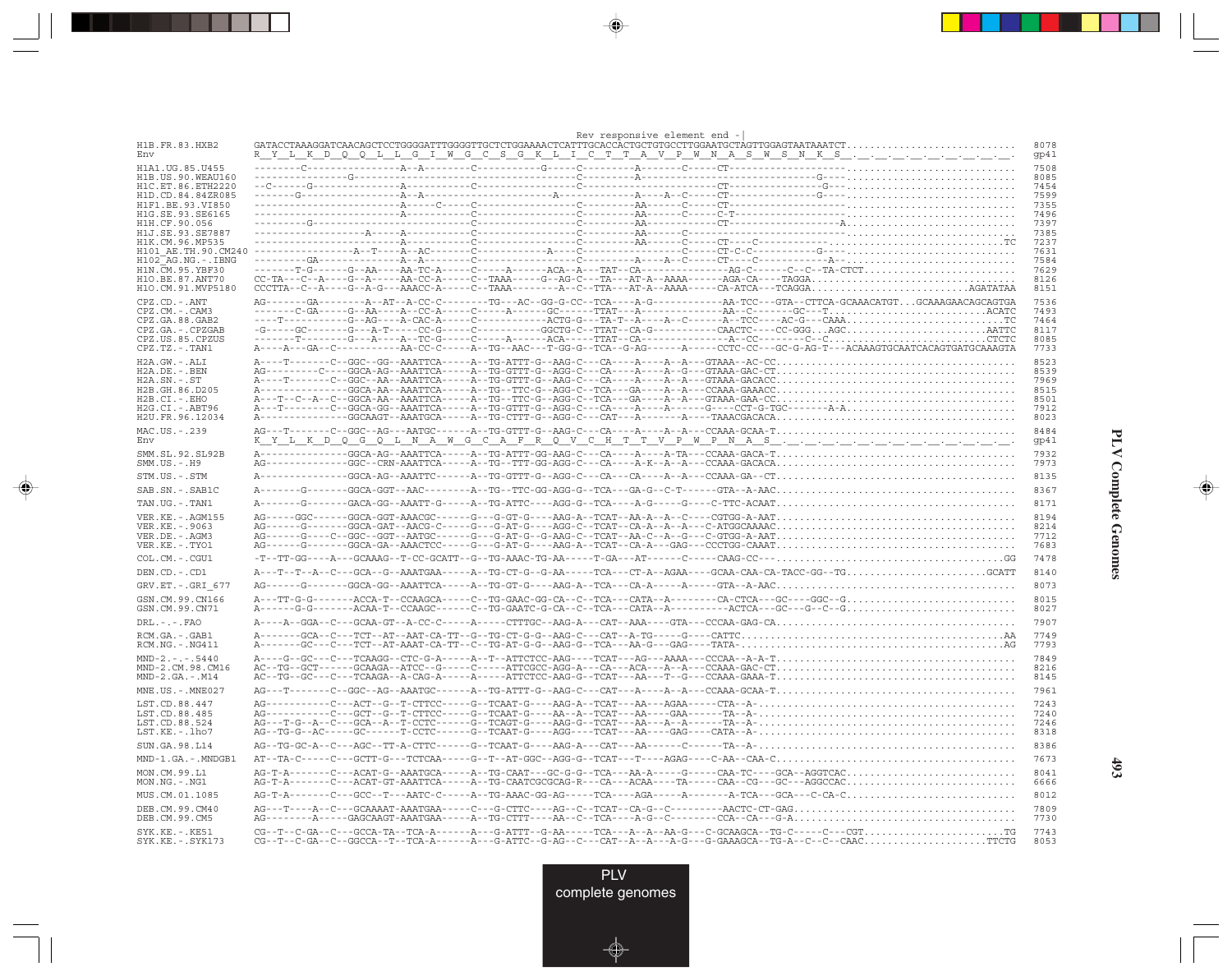PLV complete genomes

---

 $\overrightarrow{\mathbf{\P}}$ 

 $\begin{tabular}{c} \hline \quad \quad & \quad \quad \\ \hline \quad \quad & \quad \quad \\ \hline \end{tabular}$ 

| H1B.FR.83.HXB2<br>Env                     | L E Q I W N H T T W M E W D R E I N N Y T S L I H S L I E E S Q N Q Q E K N E Q E L L                                                                                                                                                                                                                                                                                                                                                                   | 8207<br>gp41 |
|-------------------------------------------|---------------------------------------------------------------------------------------------------------------------------------------------------------------------------------------------------------------------------------------------------------------------------------------------------------------------------------------------------------------------------------------------------------------------------------------------------------|--------------|
| H1A1.UG.85.U455                           | .-A---GG-C--A------A---T-------C--C-A-----G-A-------GT-G-------G--A-----T-TCAAC-------G--------G--------G---------T---C------                                                                                                                                                                                                                                                                                                                           | 7637         |
| H1B. US. 90. WEAU160<br>H1C.ET.86.ETH2220 |                                                                                                                                                                                                                                                                                                                                                                                                                                                         | 8214<br>7583 |
| H1D.CD.84.84ZR085                         |                                                                                                                                                                                                                                                                                                                                                                                                                                                         | 7728         |
| H1F1.BE.93.VI850                          |                                                                                                                                                                                                                                                                                                                                                                                                                                                         | 7484         |
| H1G.SE.93.SE6165                          |                                                                                                                                                                                                                                                                                                                                                                                                                                                         | 7625         |
| H1H.CF.90.056<br>H1J.SE.93.SE7887         |                                                                                                                                                                                                                                                                                                                                                                                                                                                         | 7526<br>7514 |
| H1K.CM.96.MP535                           |                                                                                                                                                                                                                                                                                                                                                                                                                                                         | 7367         |
|                                           |                                                                                                                                                                                                                                                                                                                                                                                                                                                         | 7760         |
| H102 AG.NG.-.IBNG<br>H1N. CM. 95. YBF30   | .TAT--TACA--C------A-TTTA------CAAC-A-----TGAGA--G-A-GA--C--TT--G-TG-C--TTTTGGAC-T--A---C-GG-A---G-A--GA-C-CA------GA--TC-C-C----                                                                                                                                                                                                                                                                                                                       | 7713<br>7758 |
| H10.BE.87.ANT70                           | .AAC---AGC------G-CAC-TTA--A---CA---A----TC-GC-G--A-G---CATA-GCTC-ACC---T-TGAGGA---AC--A-GG-A---GTA-----G---C-A----GA--A-G--GC--                                                                                                                                                                                                                                                                                                                        | 8255         |
| H1O.CM.91.MVP5180                         |                                                                                                                                                                                                                                                                                                                                                                                                                                                         | 8281         |
| $CPZ$ . $CD$ . $-ANT$                     |                                                                                                                                                                                                                                                                                                                                                                                                                                                         | 7666         |
| $CPZ.CM. - . CAM3$                        | TTAT--GG-C-------G-A-TCT-------CA-C-A-----T-AGTT-G-AG-A---C-T---G-AACC--TTTTCAA---T-AC-GAG-G-A--TG-G--A--GA-T-GC------A----GC-----                                                                                                                                                                                                                                                                                                                      | 7623<br>7594 |
| CPZ.GA.88.GAB2<br>CPZ.GA.-.CPZGAB         |                                                                                                                                                                                                                                                                                                                                                                                                                                                         | 8247         |
| CPZ.US.85.CPZUS                           |                                                                                                                                                                                                                                                                                                                                                                                                                                                         | 8215         |
| $CPZ.TZ.-.TAN1$                           | $CTAT - CTGT - A - - - - CA - TTT - - - TA - - - A - - - - - TC - TT - G - AG - A - C - T - - G - AACC - - T - - - C - GT - A - GG - G - A - - G - A - - G - A - G - A - G - A - G - A - C - G - - A - G - G - A - G - G - A - G - G - A - G - G - A - G - G - A - G - G - A - G - G - A - G - G - A - G - G - A - G - G - A - G - G - A - G - G - A - G - G - A - G - G - A - G - G - A - G - G - A - G - G - A - G - G - G - G - G - G - G - G - G -$ | 7863         |
| $H2A.GW.-.ALI$                            |                                                                                                                                                                                                                                                                                                                                                                                                                                                         | 8652         |
| H2A.DE. - .BEN<br>$H2A.SN.-.ST$           | .T-ATCG-CTGAC-----AA-T-T---A---CA--------G-A-C--G-CCG-T-CCTAGAGGCAAAT--CAGTCAAAGTT-A------G-C----TT--A---------ATGT-T------CAA                                                                                                                                                                                                                                                                                                                          | 8668<br>8098 |
| H2B.GH.86.D205                            | .--CAC--CA-A-------A---T---A---CAAC-------A-AGC--G-CC-TTTC-TGGATGCAAAT---ACGG-TC-GT-A-----GG-T--G-TA--A--G--------CATGT-T------CA-                                                                                                                                                                                                                                                                                                                      | 8644         |
| $H2B.CI.-.EHO$                            |                                                                                                                                                                                                                                                                                                                                                                                                                                                         | 8630         |
| $H2G.CI.-.ABT96$<br>H2U.FR.96.12034       | .T-AAC--CT-A----G--A-T-T---G---CAA--A-----GGA-A-GG-G---T-C-TGGA-GAAAAT--CACACAGC--T-A----C-G-T----TA--A-----G--A--CATGT-T------CA-                                                                                                                                                                                                                                                                                                                      | 8041<br>8152 |
| MAC.US.-.239                              | .--AAC--CA-AG-----CA-TGA---T---CAA-------GC--A-GG--G--TTC-TGGA-GAAAAT---ACAG--C-CC-A--G--GG-A----TT--A-----G-----CATGT-T-----CAA                                                                                                                                                                                                                                                                                                                        | 8613         |
| Env                                       | <u>L T P K W N N E T W Q E W E R K V D F L E E N I T A L L E E A Q I Q Q E K N M Y E L Q</u>                                                                                                                                                                                                                                                                                                                                                            | gp41         |
| SMM.SL.92.SL92B<br>$SMM.US.-.H9$          | .--T-TC-CAGAC-----CA-T-T---A---CAA--A-----G-A-A-GG--G-ATTCCTAGAGGCAAAT---ACTCAAA-GT-G--G--G-A-G-CTA-------G--A--CATGT-T------CA-<br>.T--AC--CT-RC-----CA-T-T---CAA--------A-A-C-GG-G---TTCCTAGAGGCAAAT---ACTSAA-Y-T-G------G-A----TT-------------ATGT-T----GCAA                                                                                                                                                                                         | 8061<br>8102 |
| STM.US.-.STM                              | . T---T--C-GA-------CA-T-T---A---CA---A-----G---A-GG--G--TT-CTTGAGGCAAAT---ACACAAC-GT-A------G-T---GTT--A--G---------ATGT-T--G--GCAA                                                                                                                                                                                                                                                                                                                    | 8264         |
| SAB.SN.-.SAB1C                            |                                                                                                                                                                                                                                                                                                                                                                                                                                                         | 8493         |
| TAN.UG. - . TAN1                          | $\ldots\text{.AC--CAGAC---G-CA--T--T----CA---GA---A---G--CC---A--CTGCC-TGGA-G-AAAT--TAGTA-TACTC---TCA--G-AT-TG-G--AG-GC-G--A--ATGG-TACT-ATCAA-$                                                                                                                                                                                                                                                                                                         | 8297         |
| VER.KE. - . AGM155                        | AC--CAGAG------A-T-T-------T---------A-A-C-G--AG-AGGA-TGGAGG--AAC---ACAAAACA-T-G---C-GG-AAGGG-A--AG-G---------TTGG-T-CT-ATCAA                                                                                                                                                                                                                                                                                                                           | 8320         |
| VER.KE. - . 9063<br>VER.DE. - . AGM3      | .AG-ACC-CTGA-------A-T-T---T---C----A----C-G--ATCGT---TGGA-G-TAAC---ACAA-ACA-T-A--G--G-CAG-GCA---G-G---G-----TTGG-T-C--ACCAA                                                                                                                                                                                                                                                                                                                            | 8343<br>7841 |
| VER.KE. - . TYO1                          | .-G-ACT-C-GA----C-AA-T-T---T---T--------A---C---AGCTG---TGGA----AAC--TACGGGACA-T-A-TGA-GG-TAG-G-A---G-G---------CT-G-T-CC-ATCA-                                                                                                                                                                                                                                                                                                                         | 7812         |
| COL.CM. - . CGU1                          | AGA---GG-TCCA---C-GA---T--------AAC-----C-TGAGCG-G-A-GA---------GATA-----G-GG-AGACT-A-T---GG-AT-TG--TTA-----GG-A-------A-GA----GGCA                                                                                                                                                                                                                                                                                                                     | 7608         |
| DEN.CD. - .CD1                            |                                                                                                                                                                                                                                                                                                                                                                                                                                                         | 8270         |
| GRV.ET. - .GRI 677                        | ACT-CT-AG---G-CA-T-T---T---T--------G---C------TGCC-TGGA-G--AAC---ACTCAAC--T-G------G-A-----T---G--TC-------CTGG-TCTG-ACCA-                                                                                                                                                                                                                                                                                                                             | 8199         |
| GSN.CM.99.CN166                           | CTT-CAGAC---G-GA---T-------CAAA-----AGT-TGTT-G--G-G---G-----TATAC------GCAG--GT-A--GC--G-AA-CC-G--A----C-TCA--CCTGA-T--GC-GA--                                                                                                                                                                                                                                                                                                                          | 8141         |
| GSN.CM.99.CN71                            |                                                                                                                                                                                                                                                                                                                                                                                                                                                         | 8153         |
| $DRL - - - FAO$                           | .G--ACT-CA-A-----CCTCAGA---A------------C-A-A-AG-G-AG-T-G-ATAT---A-AAC--TACTCTTGATT-AC-GA-GG-AT-TG-A--AG--C--------ATCTTT--G---CAA                                                                                                                                                                                                                                                                                                                      | 8036         |
| RCM.GA.-.GAB1<br>$RCM.NG. - . NG411$      | CAAAACG-CTGAG---C-GA-AGAAT-A---T--C-------A---A-T--CTCTT---TAGAGGCTAAC--TACAATAGC-T-AC-G--GG-C--GG-T--A--T--G--A----TG--T-----GGA-                                                                                                                                                                                                                                                                                                                      | 7879<br>7923 |
| $MND-2. - - - 5440$                       | .A-A-TG-CC-A-----CCTCAGA---A---C----A--------AG-G-A----GCATAGTG-CAAAT--GAC-ATAGACT-AC-GAGGG-AT-TG-ATTAG--C-G-G---CATCTTT--G--GCAA                                                                                                                                                                                                                                                                                                                       | 7978         |
| MND-2.CM.98.CM16<br>$MND-2.GA.-.M14$      | .A-AAC--CA-A-----CCTCAGA---A---C----A-----T-A-AG-G-A-CAGC-CTA--TGA-AAT--GACAGTAAACT-AC-GA-GG-AT-TG-ATT-G-GC--------AT-T-T--GC--GAA                                                                                                                                                                                                                                                                                                                      | 8345<br>8274 |
| MNE.US.-.MNE027                           | .A-AACT-CT-A-----CCTCAGAA--A---C----A-----T---AG-G-G-CAGC-AT---T-A-AAT--GACAAT-GATT-AC-GAGGG-AT-TG-ATT-G--C--------ATGT-T------CAA                                                                                                                                                                                                                                                                                                                      | 8090         |
|                                           |                                                                                                                                                                                                                                                                                                                                                                                                                                                         | 7372         |
| LST.CD.88.447<br>LST.CD.88.485            | .A-AACT-CT-A-----CAAGGGAT-------T---------CG-G--GGAGTA-TAGA-GCAAAT--CTC-A--C-GT-GC-----G-CT-T-C-ACAG-GTT-G-A---AG-A-T-CC--CAA-                                                                                                                                                                                                                                                                                                                          | 7369         |
| LST.CD.88.524                             | .G-TACT-CT-A-----CAAGGGAT--------A--A-----A---C--G--GGATC--TAGA-GCAAAC--CAC-A-AC-GT-GC----GG-TT-C-CAACAG-GTT-G-----AGGA-TA-C--TAAA                                                                                                                                                                                                                                                                                                                      | 7375         |
| LST.KE.-.lho7                             | .A-CAC--CC-A-----CCA-GGAT-------GA--A-----ATC-A-GG-AGCA-T---TGAC-AGAAC--TACT--TC-GT-AC-----G-AT-C-C-ACAG-GCT-G-----C-GA-TA----TAA-                                                                                                                                                                                                                                                                                                                      | 8447         |
| SUN.GA.98.L14                             | .A-CACG-CC-A-----C-A-GGAC-------------A-----T--GC--G-A-TG--TGATGATAAT---ACAG-TC-TC-CC-G--GG-AT-TGTAACAG-GTT-G-----C-A-CA-G--CAAA                                                                                                                                                                                                                                                                                                                        | 8515         |
| MND-1.GA.-.MNDGB1                         | .A-CACT-CA-A-----CATCAGAA--T----A---A----G-C-AG--C-G-TT--CTGCA-CAAAAC--TACAGAAA-GT-AA--C-GG-AT-TG-T-GAG-GC---GA--CAC-T-T------CA                                                                                                                                                                                                                                                                                                                        | 7802         |
| MON.CM.99.L1<br>$MON.NG. - . NG1$         | TTC-CTGAG---G-CA-T-T---A---CAAC-----AGTGAGTT-G-AG-T---G------TGACC--T--GCAGC-CT-G----CTG-----G-G-------GC--A--CC----T--G---A--<br>TTC-CCGAG---G-CA---T---A---CAAC-A---AGT-TGCT-G--G-----G-T--GGCAC-T--C--GCADC-CT-G--G--GG-T--GG-G--A----G---A----C---T--GC-CA--                                                                                                                                                                                        | 8167<br>6792 |
| MUS.CM.01.1085                            |                                                                                                                                                                                                                                                                                                                                                                                                                                                         | 8138         |
| DEB.CM.99.CM40<br>DEB.CM.99.CM5           | --T-CAGAC---G-CA-T-T-------CA--------A-TGA-GG-AGCA-----T---GATGAGTGGG-AGGAGCTT-AC-GAG-G-A---G-G-----G-G-G-----T---T-CCC--CAA<br>----CTGA-------A-T-T-------CAA--------A--GA--G-AGCA--C--T---GATGA-TGGG-AGGAGCCT-AC-GAG-G-A--GG-A--A-----G-GA----TG--T-CC---CA-                                                                                                                                                                                          | 7935<br>7856 |
| $SYK.KE. - .KE51$<br>$SYK.KE. - .SYK173$  | $\texttt{C-CAAC--CCAA---G-AA---T---A---CATACA---A-CGC-GG-AG-T---TG---GA-CAC---G-TAAT---C-GAG---G-T--GG-G------G---G---G---T---TG--T--TC-TACT$                                                                                                                                                                                                                                                                                                           | 7873<br>8183 |

 $\blacklozenge$ 

**PLV Complete Genomes 494 PLV Complete Genomes** 

 $\Rightarrow$ 

 $\sqrt{2}$ 

 $494$ 

 $\blacksquare$ 

<u> 1999 - 1999 - 1999 - 1999 - 1999 - 1999 - 1999 - 1999 - 1999 - 1999 - 1999 - 1999 - 1999 - 1999 - 1999 - 199</u>

 $\mathbf{I}$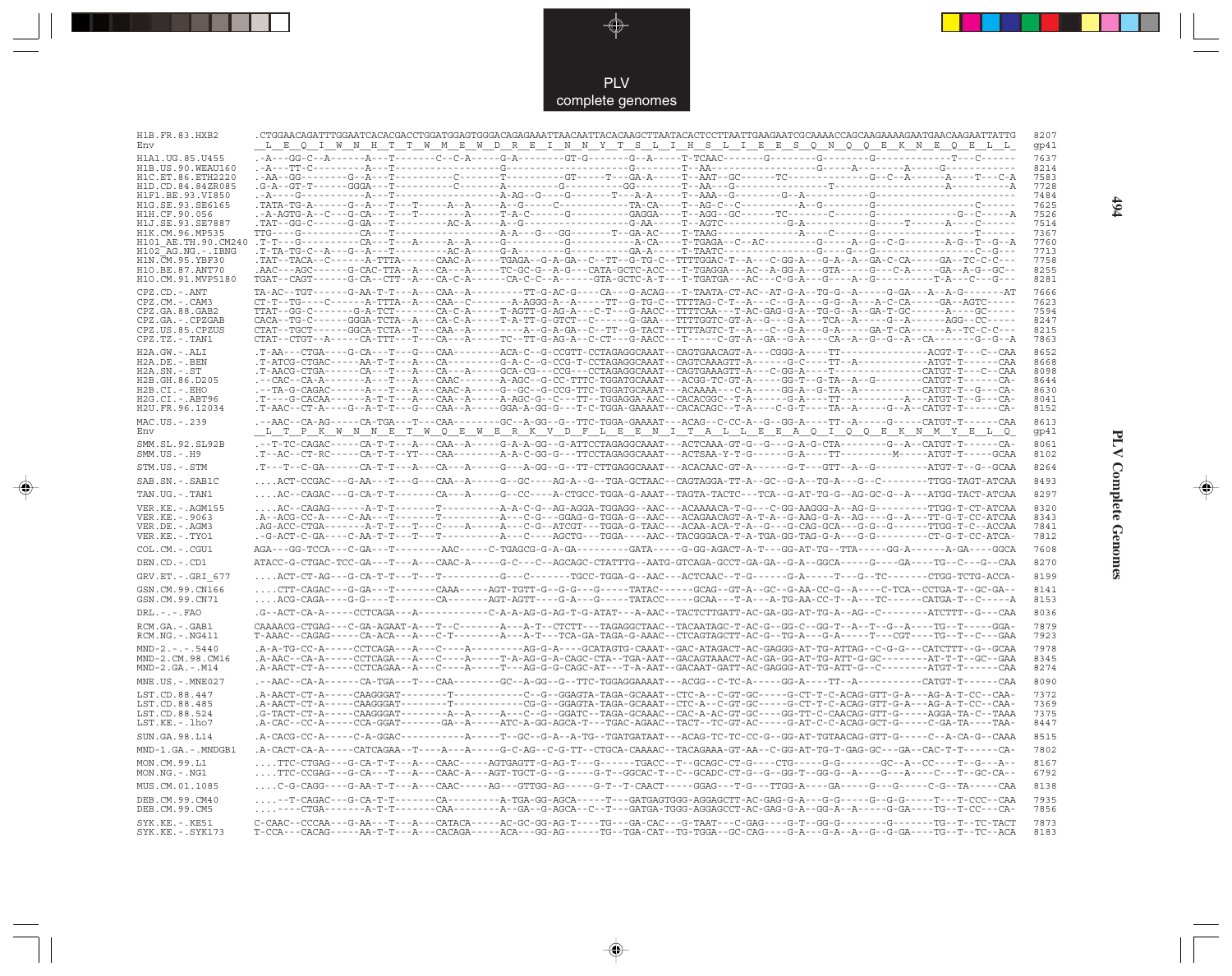| H1B.FR.83.HXB2                          | <u>_E_L_D_K_W_A_S__,_L_W_N_W_F_N_I_T_N_W_L_W_Y_I_K_L_F_I_M_I_V_G_G_L_V_G_L_R_I_V_F_A_V_L_S_</u>                                                                                                                                                                   |  |  |  | 8334<br>gp41 |
|-----------------------------------------|-------------------------------------------------------------------------------------------------------------------------------------------------------------------------------------------------------------------------------------------------------------------|--|--|--|--------------|
| H1A1. UG. 85. U455                      |                                                                                                                                                                                                                                                                   |  |  |  | 7764         |
| H1B.US.90.WEAU160<br>H1C.ET.86.ETH2220  |                                                                                                                                                                                                                                                                   |  |  |  | 8341<br>7710 |
| H1D.CD.84.84ZR085                       |                                                                                                                                                                                                                                                                   |  |  |  | 7855         |
| H1F1.BE.93.VI850                        |                                                                                                                                                                                                                                                                   |  |  |  | 7611         |
| H1G.SE.93.SE6165<br>H1H.CF.90.056       | $-c--G-c-1$                                                                                                                                                                                                                                                       |  |  |  | 7752<br>7653 |
| H1J.SE.93.SE7887                        |                                                                                                                                                                                                                                                                   |  |  |  | 7641         |
| H1K.CM.96.MP535<br>H101 AE.TH.90.CM240  |                                                                                                                                                                                                                                                                   |  |  |  | 7494<br>7887 |
| H102 AG.NG.-.IBNG                       |                                                                                                                                                                                                                                                                   |  |  |  | 7840         |
| H1N. CM. 95. YBF30<br>H10.BE.87.ANT70   |                                                                                                                                                                                                                                                                   |  |  |  | 7885<br>8382 |
| H1O.CM.91.MVP5180                       |                                                                                                                                                                                                                                                                   |  |  |  | 8408         |
| CPZ.CD. - . ANT                         |                                                                                                                                                                                                                                                                   |  |  |  | 7793         |
| $CPZ.CM. - . CAM3$<br>CPZ.GA.88.GAB2    |                                                                                                                                                                                                                                                                   |  |  |  | 7750<br>7721 |
| CPZ.GA.-.CPZGAB                         |                                                                                                                                                                                                                                                                   |  |  |  | 8374         |
| CPZ.US.85.CPZUS<br>$CPZ.TZ - TAN1$      |                                                                                                                                                                                                                                                                   |  |  |  | 8342<br>7990 |
| $H2A.GW.-.ALI$                          | A-----A---GC----ATGT---TACC--C--C--G--T----CGCC---G-CAA------TC---ATGGAG-TTAT---A---T---AA-A----C-C-T---------AA-ATA----G-GCAA-                                                                                                                                   |  |  |  | 8779         |
| $H2A.DE. - . BEN$                       |                                                                                                                                                                                                                                                                   |  |  |  | 8795         |
| $H2A.SN.-.ST$<br>H2B.GH.86.D205         |                                                                                                                                                                                                                                                                   |  |  |  | 8225<br>8771 |
| H2B.CI.-.EHO                            |                                                                                                                                                                                                                                                                   |  |  |  | 8757         |
| H2G.CI. - . ABT96<br>H2U.FR.96.12034    | A-----A----C----AT-TC--TG-T--C-----G-TC-C--CTCA---G-TAAA---G--T-C---GGAC-GTATG------C---AA-AA--ATAC-T--------GA-ATA----G-ACAGC                                                                                                                                    |  |  |  | 8168<br>8279 |
| MAC.US.-.239                            |                                                                                                                                                                                                                                                                   |  |  |  | 8740         |
| Env                                     | <u>KLNS WDV. FGNWFDLAS WIKYI QYGVYI VVGVILLLRIVIYI VO</u>                                                                                                                                                                                                         |  |  |  | gp41         |
| SMM.SL.92.SL92B<br>$SMM.US.-.H9$        |                                                                                                                                                                                                                                                                   |  |  |  | 8188<br>8229 |
| STM.US.-.STM                            | A--C--A---GC----ATGTA--TG-C--------G--C-T--CTC----G-AA-A--C---G-ATGGAG--TATT----TAT---A--A--A-G-----G---CAA-CTA-A--A-GCAAT                                                                                                                                        |  |  |  | 8391         |
| SAB.SN.-.SAB1C                          | A----G-TGTCT---T--GAC--T---TCG------G--C-C-----A---TTG-A-GG--G--GA--GC---C---G-TA---C----A-CA---TAGCT---G-TC-GC-A-TAA--A-AGGA-                                                                                                                                    |  |  |  | 8620         |
| TAN.UG. - . TAN1                        | A-G----G-G-T---A-TTC--G------CATC---G--CT--TCA---T-C---GG--T----GGGGAT-TTAT-----AT---AC-TA--TTG--T--G--G-C--GGCT-A-TTGGGGAT                                                                                                                                       |  |  |  | 8424         |
| VER. KE. - . AGM155                     | A-G--GTCAG-C---T-G-----T---TC------CG-TT-TT----A------AACAT-T----GA--GG-T-TT--GC----AT----G-TA----G------T-GC---ACA-AT--TA-A--T                                                                                                                                   |  |  |  | 8447         |
| VER.KE. - . 9063<br>VER.DE. - . AGM3    | $\verb AG--GACATCT---T---AC\ldots---C---TC-----CG-TT-CT---A---AAACAT-C-T---A--GGAT-CT-AG-----T---T--T--T-A-CA----AC-T--GT--C-G-A-AA-AT-AG-T$                                                                                                                      |  |  |  | 8470<br>7968 |
| VER.KE. - . TYO1                        | A-G---AC--GT---T--GA---C---TC------CG-TT-CT----A-----TAACAT-T-----A-GGGAT-TT-AG--A---T---AA-AA----G------T--C---ACA-A---TA-GGAT                                                                                                                                   |  |  |  | 7939         |
| COL.CM.-.CGU1                           | -------GGG-T---A-T-A--G--TTCAG-C---GG-C--TTC--CATCT-TAA----G--CTC-ATGCTGC-TATG-T--------T--AA----AC-T-----TA--A-G-TA----A-G-TA---A-AG--T                                                                                                                          |  |  |  | 7735         |
| DEN.CD. - .CD1                          |                                                                                                                                                                                                                                                                   |  |  |  | 8397         |
| GRV.ET. - .GRI 677                      | A----G---G-T---T--G-G--C---TCA-----CTCAC-GT---C----T-AG-C---G-T--A--GGAT-TT-AG-GA---TGATTA-TC----A------T-T-CA-GG-TAT--TGGGGAT                                                                                                                                    |  |  |  | 8326         |
| GSN.CM.99.CN166<br>GSN.CM.99.CN71       | A-G---TCC-------ACTCCC-T----G-------G-T--TT-C--------C--T--GA-T--------G----T-C--CT--A----C--G------A-AA-GTT---T---AA--                                                                                                                                           |  |  |  | 8268<br>8280 |
| DRL.-.-.FAO                             |                                                                                                                                                                                                                                                                   |  |  |  | 8163         |
| RCM.GA. - . GAB1<br>$RCM.NG. - . NG411$ |                                                                                                                                                                                                                                                                   |  |  |  | 8006<br>8050 |
| $MND-2. - - - 5440$                     |                                                                                                                                                                                                                                                                   |  |  |  | 8108         |
| MND-2.CM.98.CM16<br>$MND-2.GA.-.M14$    | A------GAG-T---A-TTCC-G-GCT-GC-----CG--T-T--GTGG-----TAAA---G-T--GA--GGTT--C-A------AT--TGA-TA---TG----G--TT-AGC-TGCT--TGG--AG<br>A----G-GAG-T-T-A-TTCA-G-GCT-GC-----CG--C-C--GTGG-----CAAA---G-T--GA--GGA---T-----A--ATG-TAG-AA----AC-T-----TT-AGC-TG-T--TGG---- |  |  |  | 8472<br>8401 |
| MNE.US.-.MNE027                         |                                                                                                                                                                                                                                                                   |  |  |  | 8217         |
| LST.CD.88.447                           | A-GC--C-GG-G-TCAAT--T----------AG----CTT-TCA---T-CCAA-----T--G-ATGCAG--C-A---A--AT---TA-TA--T-------G----AAGCTT-A-TG-GCAA-                                                                                                                                        |  |  |  | 7496         |
| LST.CD.88.485                           |                                                                                                                                                                                                                                                                   |  |  |  | 7493         |
| LST.CD.88.524<br>LST.KE.-.lho7          | A-G---C-AG-T-TTAAT--T----G----A-GG--C-C--T-C----T-CCAA-----T--G-ATGCAG-GC-T---A-CAT---TA-AA--ATAC-------TC-AAGCTT-A-CA-ACAA-<br>A-G---C-AG---TTAAC--T----G------GG-T--CT--C----T-TACT---G-T--G-ATGCAG-GT-A--TA--CTT-TAA-CA----G-----G--T-GAGCTT-A--A-ACAA-        |  |  |  | 7499<br>8571 |
| SUN.GA.98.L14                           |                                                                                                                                                                                                                                                                   |  |  |  | 8639         |
| MND-1.GA.-.MNDGB1                       | A-G----GAG-CCTTA--TC--G-GCA-G-------G--T-T--TTGG---G-TCAA--CT------GGGGAG-TT-CT----GTT---AA-TA-----A-------TT-G--A--CT--TGGAA--                                                                                                                                   |  |  |  | 7929         |
| MON.CM.99.L1                            | A-GCCG-GAC------ACTTCC------------G---CT-C--A---T------C--C--A-------T--AG-----C--CT---A----C-------C--A-GTTCA----AGGAG                                                                                                                                           |  |  |  | 8294         |
| MON.NG.-.NG1                            | A----G-GAC------ACT-G--A-----------G-T--CT-C--A-----T-------T--GA-C-------AG-G----C--CT-------CC----GG-GC-CA-GTTCA-C--AGGG-                                                                                                                                       |  |  |  | 6919         |
| MUS.CM.01.1085                          | A----GTTAG-G----ACTCCC-C---G-A------G-T--CT-C--A-----C--------C---A-C---TGC---G----T-C---TC-A--GCT---T--GC----CA-GTT---GT-AGGA-                                                                                                                                   |  |  |  | 8265         |
| DEB.CM.99.CM40<br>DEB.CM.99.CM5         | $\verb TC-C-GAC-G-T---ATTCA , \verb 1--A---A---A---G--C--T-C-GA---G-G--T-G---G-G--G--G-AG-GTAT---A---C---CT---A---TTC-T--G---CAA-GTT--GAG--AA---A---A--A.$                                                                                                        |  |  |  | 8062<br>7983 |
| SYK.KE. - . KE51<br>SYK.KE. - . SYK173  | A-----C-AG------ATTCCC------GC------G-TC-GT-G--A---T-CCA---CC-T--GA--GGAT-CT-TGCCA---C--CTA-A--GATA------G--C--AG-TT--CTTGGGGC-<br>A-G---C-GG------ACTCG-------GC------G--T-GT-G--A---T-C-TT---C----GA--GGAT-TTATG--A------CT--A--GCT------AG-TT-AGTG-AGGA-       |  |  |  | 8000<br>8310 |

<u>a shekara ta 1989</u>

 $\overrightarrow{\phantom{a}}$ 

 $\overline{\overline{\phantom{a}}}%$ 

 $\begin{picture}(20,5) \put(0,0){\line(1,0){10}} \put(15,0){\line(1,0){10}} \put(15,0){\line(1,0){10}} \put(15,0){\line(1,0){10}} \put(15,0){\line(1,0){10}} \put(15,0){\line(1,0){10}} \put(15,0){\line(1,0){10}} \put(15,0){\line(1,0){10}} \put(15,0){\line(1,0){10}} \put(15,0){\line(1,0){10}} \put(15,0){\line(1,0){10}} \put(15,0){\line(1,$ 

 $\equiv$ 

 $\Box$ 

▁▏▁▊▊▏

 $\mathbf{I}$ 

**495**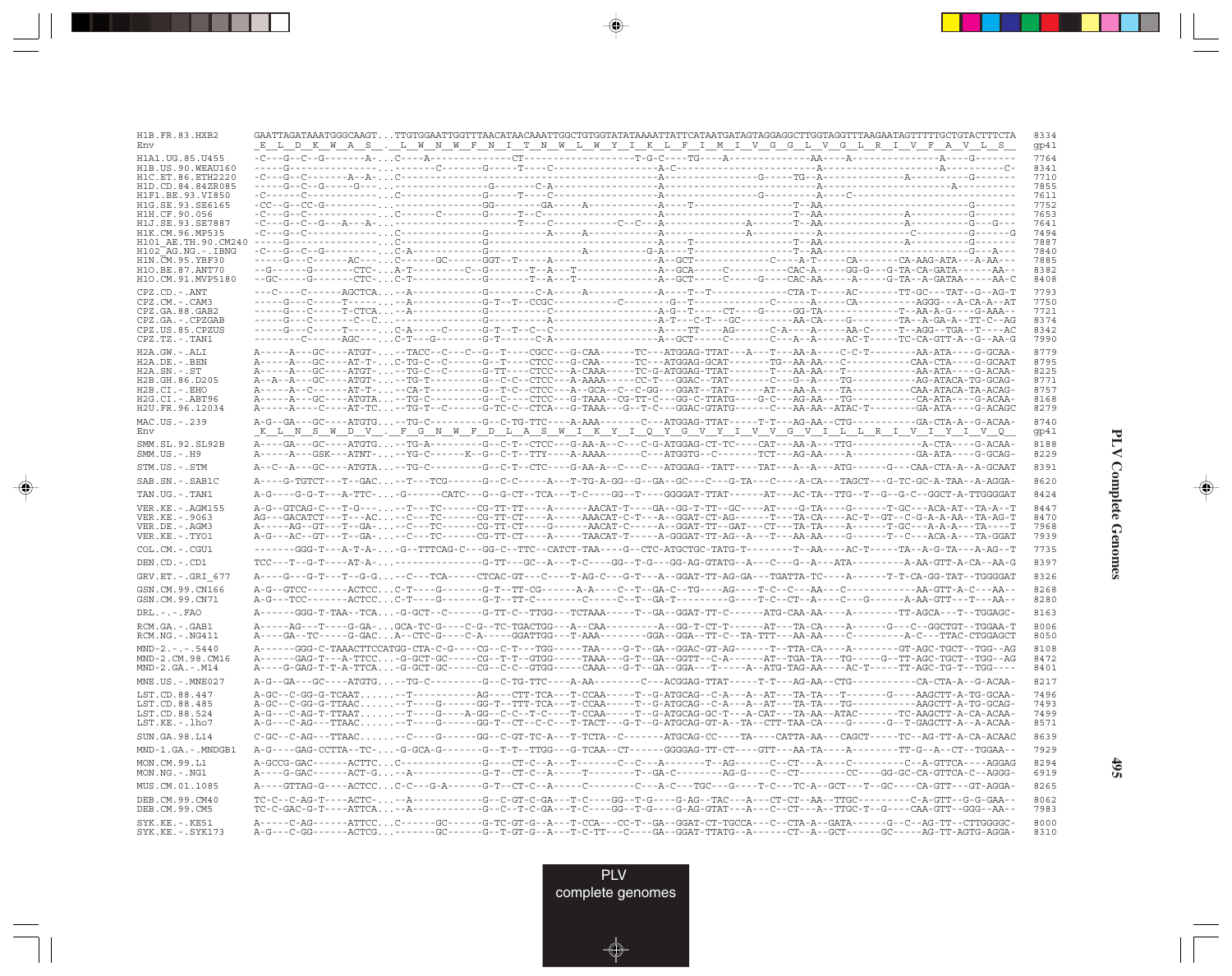

\_\_\_

 $\overrightarrow{\mathbf{\P}}$ 

 $\overline{\phantom{0}}$ 

|                                        | Tat exon 2 end $\langle$<br>Tat, Rev exon 2 start                                                                                                                                                                                                                                      |  |
|----------------------------------------|----------------------------------------------------------------------------------------------------------------------------------------------------------------------------------------------------------------------------------------------------------------------------------------|--|
| H1B.FR.83.HXB2<br>Env                  | 8443<br><u> I V N R V R Q G Y S P . L S F Q T H L P T P R G P D R P E G I E E E G G E R R</u><br>qp41                                                                                                                                                                                  |  |
| Tat<br>Rev                             | $\overline{P}$ $\overline{T}$ $\overline{S}$ $\overline{O}$ $\overline{P}$<br><u>FFFSOFF.FFGFFG-LIPKE5 — — — — — — matex2</u><br><u>NPPPN-DPEGTRO-LIPKRRRRRRMRP</u>                                                                                                                    |  |
| H1A1.UG.85.U455                        | 7873                                                                                                                                                                                                                                                                                   |  |
| H1B.US.90.WEAU160                      | 8450                                                                                                                                                                                                                                                                                   |  |
| H1C.ET.86.ETH2220<br>H1D.CD.84.84ZR085 | 7819<br>7964                                                                                                                                                                                                                                                                           |  |
| H1F1.BE.93.VI850                       | 7720                                                                                                                                                                                                                                                                                   |  |
| H1G.SE.93.SE6165<br>H1H.CF.90.056      | 7861<br>7762                                                                                                                                                                                                                                                                           |  |
| H1J.SE.93.SE7887                       | 7750                                                                                                                                                                                                                                                                                   |  |
| H1K.CM.96.MP535<br>H101 AE.TH.90.CM240 | 7603<br>7996                                                                                                                                                                                                                                                                           |  |
| H102 AG.NG.-.IBNG                      | 7949                                                                                                                                                                                                                                                                                   |  |
| H1N. CM. 95. YBF30<br>H10.BE.87.ANT70  | 7994<br>-------A-ACA--------------CA---CC-C-----A----T--C-AA--ATCA--AAGA--A-G-A-GA-C---A-G-A---C--G--G--G---------AGA<br>8491                                                                                                                                                          |  |
| H1O.CM.91.MVP5180                      | 8517                                                                                                                                                                                                                                                                                   |  |
| CPZ.CD. - . ANT<br>$CPZ.CM. - . CAM3$  | $GCT-A-GA-AG-\cdots-\cdots-CAT-T\ldots-CAT-T\ldots-C-G-A-\cdots-\ldots\ldots\ldots$<br>7902<br>7859                                                                                                                                                                                    |  |
| CPZ.GA.88.GAB2                         | 7830                                                                                                                                                                                                                                                                                   |  |
| CPZ.GA. - . CPZGAB<br>CPZ.US.85.CPZUS  | 8483<br>8451                                                                                                                                                                                                                                                                           |  |
| $CPZ.TZ.-.TAN1$                        | ----T--GCA------------T---A----CC---TT-CA----T--CTAC--A-G-GGA-CA--AT--A--ACA---A-G------C-C--G--G--------GC--<br>8099                                                                                                                                                                  |  |
| H2A.GW.-.ALI                           | -GT-A-G----C-C---A----C---AGG--TGTT--C--C-CC-CTC--GGTTA-ATCCAACAGATC-AT-TCCACAAGGACCAGGAACAG--AACCA--GG----AC-----AA-AC-TTG-<br>8903                                                                                                                                                   |  |
| H2A.DE. - .BEN<br>$H2A.SN.-.ST$        | -GT-A-G----T----AA----C---AGG--TGTT--C--T-CC-CCC--GGTTAT-TCCAACAGATC-AT-TCCACAAGGACCGGGGACAG--A-CCAACGA--G-AC-----AA-AC-TCG-<br>8919<br>-GT-A-G----C----AA----C---AGG--TGTT--C--T-CC-CCC--GCTTA-TTCCAACAGATC-AT-TCCACAAGGACCGGGAACAG--A-CCA--GA----AC-----AA-AC-TTG-<br>8349           |  |
| H2B.GH.86.D205                         | -GC-AGCA---C----A----C---AGG---GTA--C--C-CC-CTC--TCTTATA-TCAACAGATC--T-TCC-CAAGGACCGGGGACAG--A-CCAACGA----AC-----AA----GTG-<br>8895                                                                                                                                                    |  |
| H2B.CI.-.EHO<br>$H2G.CI.-.ABT96$       | -GC-AGCA--GC-----A----C---AGG---GTA--C--C-CC-CTC--TCTTATA-TCAACAGATC--T-TCC-CAAGGACCGGGGACAG--A-CCAACGA----AC-----AA----GTG-<br>8881<br>--C-AGGA---C-------A--G---AGG--TGTT-YT--T-CC-CTC--TCTTATGTTCAGCAGATC-AT-TCC-CAAGGACCAGGAACWG--AACCAA-GA----AT------A-A-AGTG-<br>8292           |  |
| H2U.FR.96.12034                        | -GT-AGG---TC-----A-A--T---AGG---GTT--C--T-CC--CC--TCTTATGTTGAACAGATC--T-TCCA--GGGACCAGGAACAG--AACCAA-GG----AT-----AA--C-CTG-<br>8403                                                                                                                                                   |  |
| MAC.US.-.239                           | -GC-AGC--AGT-A--------G---AGG---GTG--C--T-CC-CAC--TCTTATTTCCAGCAGACC-AT-TCCA--AGGACCCGGCACTG--AACCA--GA--GCA------A-A-AC-GTG-<br>8864                                                                                                                                                  |  |
| Env<br>Tat                             |                                                                                                                                                                                                                                                                                        |  |
| Rev                                    |                                                                                                                                                                                                                                                                                        |  |
| SMM.SL.92.SL92B<br>$SMM.US.-.H9$       | -GT-A-G---GT-A--------T---AGG--TGTT--C--C-CC-CCC-ATCTTAT-ATCAGCAGATC-AT-TCCAG-GGGACCAGGAACTG--A-CCAA-GA--G-AC-------A-A--GTG-<br>8312<br>-GT-AGC---GT-A--A-----T---AGG---GTG--C--T-CC-CTC--GCTTRTGTTYAGCAGATC--T-TCYARA-GG-CCAGGAACTG--AACCAA-GA--G---------A-AC-GTG-<br>8353          |  |
| STM.US.-.STM                           | -GT-AGC---GC-----A-A--T---CGG--TGTG--C--T-CC-CTC--TCTTGT-GTCAGCAGATC--T-TCCACAAGG-CCAGGAACAG--AACCAA-GA--G-AC-----AA----GTG-<br>8515                                                                                                                                                   |  |
| SAB.SN. - . SAB1C                      | -TC-T-GG-AGT----AA-A--G---G----TCTC-CC--CC-CCT-TTCT-ATTA--A--TCCATAT-C--CT-GACAAGGGACAG--A--CAA-GA------GC----CA-C-GTG-<br>8741                                                                                                                                                        |  |
| TAN.UG. - . TAN1                       | $GCA-AGC---G----------------C-TT--T---G--TCC-----T-A-TA--GCCTG+--G. GG---GAA++CAGG--A--CAACGC--G---G--A-CAACG--G---A-ACAA---TTC$<br>8527                                                                                                                                               |  |
| VER. KE. - . AGM155                    | 8568                                                                                                                                                                                                                                                                                   |  |
| VER.KE. - . 9063<br>VER.DE. - . AGM3   | GCA-CGG---G----------C-----T--C----TCCA----T---TA---ACC-GTGGAA-G-AC-G--A-G--ACGCAGGAGAG--A----A-GGT-G---GAG--ACAAC--C--<br>8591<br>$GCA-AGC---G-------------------T-. T---T. C-T--TCCA---T---T-A-C-CTGG. AA-G-ACAG---A---ACGCAGAAGGG. -- A-G--A-GG-T-G---CAGA-GC--CAGA-C---A.$<br>8089 |  |
| VER.KE.-.TYO1                          | 8063                                                                                                                                                                                                                                                                                   |  |
| COL.CM.-.CGU1                          | 7862<br>GCA-A-GAG---C-TTCAGA-TTA-GGG-TTTCAGCA-A-AGGC-GGACTAATGTGT-TTCACAGATCC-T--C-AA---C--GAGTGGGAACAG--A--CAACGC-------AT-CACA----CA                                                                                                                                                 |  |
| DEN.CD. - .CD1                         | 8501                                                                                                                                                                                                                                                                                   |  |
| GRV.ET. - .GRI 677                     | GTA-C-GA-ATA-------------AAT--TC-CCCC----T---TA--AC-GTTCAG--GAAC-G--A----ACGGAGGAGGCAAGA-AG---TGG----AGCAGCA-CA-ATT<br>8447                                                                                                                                                            |  |
| GSN.CM.99.CN166<br>GSN.CM.99.CN71      | -GC-T-GA--GA----------C--C------TC-C--CCCG----T--TTA-----CAAGCAGTGGAAC-C--T--G--A--C-C--CC-------GC-T---C-C-A-<br>8377<br>-GC-T-GA--G-----------C--C-----TC-C--CCCG----T--TTAC----CAGCAAGTGGAAC-C-AT--G--A--C----C-AG-A----C-----C-C-C-CA<br>8389                                      |  |
| $DRL$ . - . - . $FAO$                  | C---AGG---GT----------T---CGC--TCTTCCT-ATATCTTTA-GGA-G--TA-CGC--AGA-ACGA--A--TACCACAGACAG--A--CA--GA-A---G-----AGCA---C--<br>8284                                                                                                                                                      |  |
| RCM.GA.-.GAB1<br>$RCM.NG. - .NG411$    | GTC-T-G--ATC-------A--G---AGG--TCTC-CCC-ACCCTCTTATGTTCAG-A--TCCATAT-CACAACACGGGGGAA--GC--ACTCC--G----A--A-A-A---CG-<br>8121<br>GT--T-G--AGC-----GCA--T--CA-G--TTTGC-C--TCCC-CAC-TTGTTAT-ATCAG-A--TCCCTAT-C-CAATCGGGAGGAA-AGCC-ATC-A----G----AAA----GC--<br>8171                        |  |
| $MND-2. - - - 5440$                    | --T-AGGG-AGT------------CGC--TCTTCCT-ATGTCTT-AAGGGAGACTATCTC-GGCC-CACAACCTCAAACGG--A--CA--GA--G--G----AGCC---CTT<br>8223                                                                                                                                                               |  |
| MND-2.CM.98.CM16<br>$MND-2.GA.-.M14$   | -CT-AGGA-AGT---------T---CGC--TCTTCCT-ATGTCTT-AAGGGAGACTATCTC-GTCC-CACAACCTCAAACAG--A-GCAA-GA-AG--------AGCCC--CTC<br>8587<br>C-A-AGG---GT----------T---CGC--TCTTCCT-ATGTCTTAAAGGGAGACTATCTC-GACCTC-CAACCTCAGACAG--A--C-A-GA-AG-----G--AGCTCA-CTT<br>8516                              |  |
| MNE.US.-.MNE027                        | -GC-AGC--AGT-A-----A--G---AGG---GTG--C--T-CC-CAC-TTCTTATTTCCAGCAGACC-AT-TCC---AGGACCAAGCACTG--AACCAA-GA--G-AC------A-AC-GTG-<br>8341                                                                                                                                                   |  |
| LST.CD.88.447                          | 7623<br>ATA-AGTA-A-A-GT-TAG-------AGGGTTC-TG-CCCCTCTG-TT-TG-TGA-CAGGACTGCAA-T---AGAAAAGAGA-AACCAAGAACAG--A--CAA-GA--G--GAT--AGAA---C-A                                                                                                                                                 |  |
| LST.CD.88.485<br>LST.CD.88.524         | ATA-AGTA-A-A-GT-TAG-------AGGGTTC-TG-CCCCTCTG-TT-TG-TGA-CAGGACTACAA-T---AGAAA-GAGA-AACCCAGAACAG--A--CAA-GA--G---GAT--AGAA---C-A<br>7620<br>GT--AGTG-AGA-GT-TAG---C---AGGGTTC-CG-CCCCTCTG-TT-TG-TGA-CAGGACTTCAA-T---AGAA--GAGA-AGCCAAGAACAG--A--CAA-GA--G---GAC--AGAA---C--<br>7626     |  |
| LST.KE. - . lho7                       | AT--AGTA-A-A-GT-TAG---G---AGGGTGC-C--CCCCTCTGTTT-TA-TGA-CAGGACTACAA-T---AGAAA--AGA-AACCAAGAACAG--A--CA--CA------GA-----A-C---T-C<br>8698                                                                                                                                               |  |
| SUN.GA.98.L14                          | AGA-CT----GA-GT-T---------AGGGTG--G--CCC-TCTG-TT-TG-TGA-CAGGATTGG-TCCA--A-ACCTGCCCCAAA---AC--AC--A------------AA-AGACAGA<br>8757                                                                                                                                                       |  |
| MND-1.GA.-.MNDGB1                      | C-A-A-G---GT---------C---CG---TGTC--T-ACAGGACTGC-A-CA-AACCTATACCGCAAACGG--A--CAACGG----------A-CAACAGCTT<br>8035                                                                                                                                                                       |  |
| MON.CM.99.L1<br>$MON.NG. - . NG1$      | -TA-C-G---GT-AG----------C--T-TTC-T--T-C-----T---T-T-CCATCC-ACGC-----AGCCAACG----C---C--GC-C--GC-----C--CG-C--C--CG-<br>8403<br>-CA-TCG---G--AG-------T--C--T-TCC-C--TCCA----T---T---CAAGTC--TC---A---AGGAGCG--A----A--C--G-------GC---------CA<br>7028                                |  |
| MUS.CM.01.1085                         | --C-A-GG-------------C--C--T--CC-T--TCC-----T--TT-T-CGACCG-A--C------AGAAGCG--A--------C-----G---C------AGCG-<br>8374                                                                                                                                                                  |  |
| DEB. CM. 99. CM40<br>DEB.CM.99.CM5     | 8165<br>-C-G--C--AGT-GT-T-GA--------C--TTTGCAGA-CC--ACCC-AAAG--GGT-GAAGTGCTTCAA-T--G----GA--G---CA--A--------AG-<br>8086                                                                                                                                                               |  |
| SYK.KE. -. KE51<br>SYK.KE. - . SYK173  | ----A-GA-ATA-GTT-GGA--C-----T--TCTT--GCA-AAG-C-CAG-C---T-CCCTCTA-C---A-GCCCCAGCAGGG--A----A-GG-AT----AC--A-AC---C-A<br>8115<br>8416                                                                                                                                                    |  |

 $\overline{\blacklozenge}$ 

**PLV Complete Genomes 496 PLV Complete Genomes** 

 $\begin{picture}(20,5) \put(0,0){\line(1,0){10}} \put(15,0){\line(1,0){10}} \put(15,0){\line(1,0){10}} \put(15,0){\line(1,0){10}} \put(15,0){\line(1,0){10}} \put(15,0){\line(1,0){10}} \put(15,0){\line(1,0){10}} \put(15,0){\line(1,0){10}} \put(15,0){\line(1,0){10}} \put(15,0){\line(1,0){10}} \put(15,0){\line(1,0){10}} \put(15,0){\line(1,$ 

496

<u> Tan</u>

- 14 - 1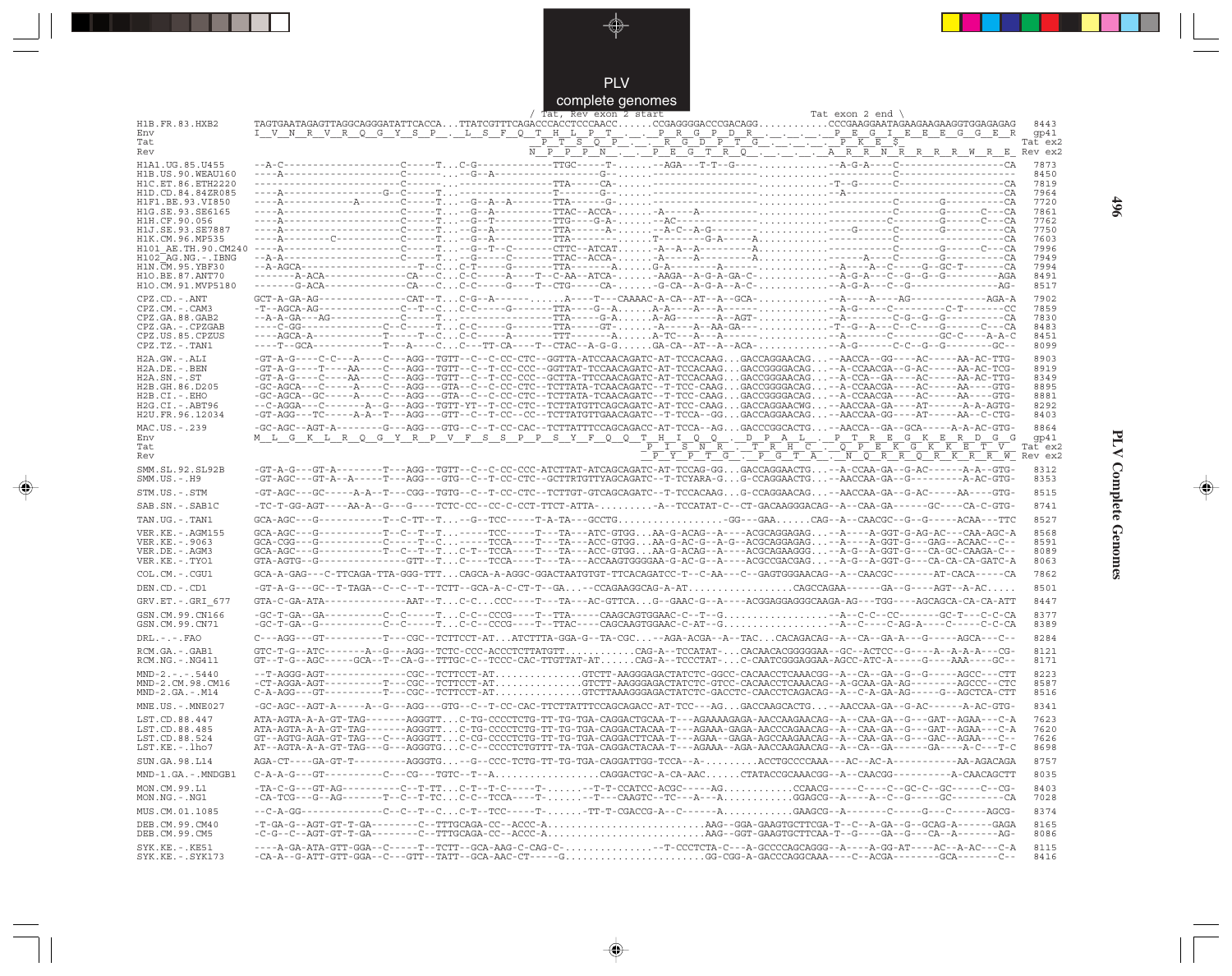| H1B.FR.83.HXB2<br>Env<br>Rev                                                                                               |                                                                                                                                                                                                                                                                                                                                                                                                                                                                                                                                                                                                                                                                                                                                                                                                               | 8552<br>gp41<br>Rev ex2                                                                                      |
|----------------------------------------------------------------------------------------------------------------------------|---------------------------------------------------------------------------------------------------------------------------------------------------------------------------------------------------------------------------------------------------------------------------------------------------------------------------------------------------------------------------------------------------------------------------------------------------------------------------------------------------------------------------------------------------------------------------------------------------------------------------------------------------------------------------------------------------------------------------------------------------------------------------------------------------------------|--------------------------------------------------------------------------------------------------------------|
| H10.BE.87.ANT70<br>H1O.CM.91.MVP5180                                                                                       | --G---GCC---G-GG--A-CC-CGCC-C-A--G-T----C---GT-GTACACGGACCTCAGAACAATAATATTGTGGACTTACCA---C-TGAG-AA-TTAGCATCAG-GA-CCAGA-GG-GA--AGC<br>-----GCC--AG-GG-CAGCC--GCCACCA----T---CA--AGT-GACACG----CA---CA-AAT-T-G-GG-CT-------T-----CA-----A-A-CA                                                                                                                                                                                                                                                                                                                                                                                                                                                                                                                                                                  | 7982<br>8559<br>7928<br>8073<br>7829<br>7970<br>7871<br>7859<br>7712<br>8105<br>8058<br>8103<br>8621<br>8626 |
| $CPZ$ . $CD$ . $-ANT$<br>CPZ.CM. - . CAM3<br>CPZ.GA.88.GAB2<br>CPZ.GA. - . CPZGAB<br>CPZ.US.85.CPZUS<br>$CPZ.TZ$ . $-TAN1$ |                                                                                                                                                                                                                                                                                                                                                                                                                                                                                                                                                                                                                                                                                                                                                                                                               | 8011<br>7968<br>7939<br>8592<br>8560<br>8208                                                                 |
| H2A.GW.-.ALI<br>H2A.DE. - .BEN<br>$H2A.SN.-.ST$<br>H2B.GH.86.D205<br>H2B.CI.-.EHO<br>$H2G.CI.-.ABT96$<br>H2U.FR.96.12034   | -----AC-TTG-GGA--GATTG-GGCCCTGGCCGAT-GCATATT-ACATTTCCTGATCCACCTGCTAGCTC-CCT-TTGA-CG--CTGTACA--A---G---GG--TTA-TA-CC--GAT--CC-CG<br>-G-GACAGTG-T-A-GACTTG-GGCCTTGGCC-ATAAACTATG-GCAGTTCCTGATCCACCTACTGACTC-CCT-TTGA-CG--CTATACAA-A---G---AG--TTA-TA-CC-AGA---CC-CG<br>-A----C-TTG--GA--A-T-G-GGCCCTGGCCGATAAGATATA-ACATTTCCTGATCCGCCAGCTGATTC-CCT-TTGAACA-ACTATACAA-A---G---GG--TTA-TA-CC--GAG---C-AG<br>-A--GAC-GGGAC-A--GATCC-GGCCCTGGCAGATAGAATACA--CATTTTCTACTGCGCCAGCTGAGGAACCT-TTAA-TT--CTATACAA-GG--G---AAC-TTA-TG----AGAC---C-AA<br>-A---AC--GG-C-A--GATCT-GGCCCTGGCAGAT-GAATACA-CCA-TTCCCGATTCGCCAACTGAGGGACCT-TTGA-TT--CTATACA--GG--G---AAC-TTATTA-CA-AGAC---C-AA<br>-A---A--GTG-C-A--GATCT-GGCCTTGGCAGATAGAATATA--CATTTCCTGMTCCGCCAGCTAGGGAACCT-TTGACTT--CTATACA--AA--G---AGC-TTA-TA-CC--GAT-Y-C-AG | 9030<br>9046<br>8476<br>9022<br>9008<br>8419<br>8530                                                         |
| MAC.US.-.239<br>Env<br>Rev<br>Tat                                                                                          | ---AG-C-GTG-CAA--GCTCC-GGCCTTGGCAGATAGAATATA--CATTTCCTGATCCGCCAACTGATAC-CCT-TTGACTT--CTAT-CA--AA--G---AAC-TTG-TA-C-----TA-AC-AG<br>$\underbrace{F\_G\_G\_N\_S\_S\_W\_P\_W\_Q\_I\_E\_Y\_I\_H\_F\_L\_I\_R\_Q\_L\_I\_R\_L\_G\_P\_T\_G\_I\_Q\_T\_Q\_N\_A\_A\_I\_E\_S\_I\_P\_R}}_{\underbrace{F\_R\_W\_Q\_Q\_L\_Q\_L\_Q\_M\_A\_I\_R\_S\_P\_R\_I\_T\_S\_F\_P\_P\_P\_P\_P\_P\_P\_T\_D\_G\_P\_I\_Q\_I\_Q\_I\_A\_I\_R}}_{\underbrace{F\_R\_W\_Q\_I\_R\_T\_T\_S\_P\_P\_P\_P\_P\_P\_P\_P\_P\_D\_C\_I\_Q\_I\_$<br>$E$ $K$ $G$ $V$ $G$ $T$ $A$ $P$ $G$ $L$ $G$ $R$ $S$                                                                                                                                                                                                                                                     | 8991                                                                                                         |
| SMM.SL.92.SL92B<br>$SMM.US.-.H9$                                                                                           | Tat end /<br>-A--G---GTG---A--GATTG-GGCCTTGGCAGATAGAATATA--CATTTCCTGATCCGCCAGCTGATAC--ATATTGACTT--CTATACAA-AAT--G-CTCG-TTAGCA-CC----C--AC-AG<br>--R-----GTG-CAA--GATCT-GGCCTTRGCAGATAGAATATA--CATTTCCTGATCCGCCAGCTGATAC-CCT-TTGACTT--CTAT-CA--AGT-G---GG-TTGG-TA-----GAN--GC-AA                                                                                                                                                                                                                                                                                                                                                                                                                                                                                                                               | 8439<br>8480                                                                                                 |
| STM.US.-.STM                                                                                                               | -------GTG--AT--ACTCC-GGCCTTGGCA-ATAGAATATAC-CATTTCCTGATCCGCCAGCTAGTAC-CCT-TTGACTT--CTGTACAA-AA------GGCTTGT-TA-CC--GAT--AC-AG                                                                                                                                                                                                                                                                                                                                                                                                                                                                                                                                                                                                                                                                                | 8642                                                                                                         |
| SAB.SN.-.SAB1C                                                                                                             | GCTA-ACAG-GACAG--GGTC--ACACTTGGCAGAGAGAATTCT-G-GACACCTGTGTCACAGATTGATCACTTGGCTCAG-AATTTGACCA-TTGG---TCGACAAT-TT-AGC-ACCT-CAT-G-                                                                                                                                                                                                                                                                                                                                                                                                                                                                                                                                                                                                                                                                               | 8868                                                                                                         |
| TAN.UG. - . TAN1                                                                                                           | CAG---CAG----GA--AGTCGCCGCCCTCA-TGAAAGAAT-TT-AT-GCCCAACAGAGGGGATCCAAGC---G--GAGAGCTT-G-G-CAG-AT--G-C-A-TTGGT------C-AT-AGCAGT-G-                                                                                                                                                                                                                                                                                                                                                                                                                                                                                                                                                                                                                                                                              | 8657                                                                                                         |
| VER.KE. - . AGM155<br>VER.KE. - . 9063<br>VER.DE. - . AGM3<br>VER.KE.-.TYO1                                                | - TCT-CGC-TTAGCAG-AAGA---T-G-GGAC--GA-AA-AGGACC-GTTGGTGCAGGCAATTGACCAAT---TT-TTGACA-TC---A-C--GT-ACA--A-AG-TG--TGACCCTCCTTC-CAAG<br>-TTAGAGTCTT-G-AG-AAGAC-CCAA--G-A-G-GTA--CAGT-G-C-GCCTGGCTGACGAGGCTCAACACT--G--A-A--A-AGTTG--TGACCCTCCT-A-T-AG                                                                                                                                                                                                                                                                                                                                                                                                                                                                                                                                                             | 8695<br>8718<br>8216<br>8172                                                                                 |
| COL.CM.-.CGU1                                                                                                              |                                                                                                                                                                                                                                                                                                                                                                                                                                                                                                                                                                                                                                                                                                                                                                                                               | 7911                                                                                                         |
| DEN.CD.-.CD1                                                                                                               | .-G--ACAGGCTCAAGTGGT-GCA-TATCCGA--GGA--CTTGAG----ATT-----A----CTCACAG---CTGACG-GG--T----TGAC-------A-----G--                                                                                                                                                                                                                                                                                                                                                                                                                                                                                                                                                                                                                                                                                                  | 8609                                                                                                         |
| GRV.ET. - .GRI 677                                                                                                         | GATA---TTGCAGGAAGAGTCC-C-ACACCTTCGAG-ATCAAC-A-TGGTGGCTCAACTTCAAGAGC--CAG-TTGAGAATA--GACT--GTGT-A--A-AT-TG--TGACCCTCCT-A--T--                                                                                                                                                                                                                                                                                                                                                                                                                                                                                                                                                                                                                                                                                  | 8571                                                                                                         |
| GSN.CM.99.CN166<br>GSN.CM.99.CN71                                                                                          | --G--AG-T---G--G-GA---ATC-A-CA----T--C-AGT--CT-GC------C--A---A---GTGA-T-GG-T------GAT---GCCAG----GC--G-<br>--G--AC-T---G---G-CA---ATC-C-CA----T--C-AGT--CT-GC------C-A---T---GTAA-T-GG-T------GAT----GCCAC---G--G-                                                                                                                                                                                                                                                                                                                                                                                                                                                                                                                                                                                           | 8486<br>8498                                                                                                 |
| $DRL - - - FAO$                                                                                                            | --G-GAGTGGAA---CA---C--AACC-TCCAAGCCAGGATCCTCCAAAGCTTGGAGCGAA--AACAG-AG---C-TG--TGAAGGAATCGAGAGGATA-A-CT-GCTGAAGAA-G--                                                                                                                                                                                                                                                                                                                                                                                                                                                                                                                                                                                                                                                                                        | 8402                                                                                                         |
| RCM.GA.-.GAB1<br>$RCM.NG. - . NG411$                                                                                       | T-GAGA---AG-TGG--ACAAG-ACAAC--TT-GCTGAGA-A-TA-TG-T-ATTC-A---ATCCA--C--TGAG-AGG-TT-GGACG-AGC-ATCGC-GA-TTG-AGA<br>T-GAGA--G-G-TGGACACAA--ATTAC---T-GCAGAGA-G-TA-T-TATAT-CTGA-A-TCC---C-ATAGAGA--CTT-G-AGGA-GC-CTATC-AA-CTG-AGC                                                                                                                                                                                                                                                                                                                                                                                                                                                                                                                                                                                  | 8230<br>8280                                                                                                 |
| $MND-2. - - - 5440$<br>MND-2.CM.98.CM16<br>$MND-2.GA.-.M14$                                                                | ---A-A-C-GAA---CAAG-C--A--G-TCCAGACAAGAATCTAGGAAGCCTTGGAAGCCA--GC-AG-CA-----TG-CTGAAAAGGTCGACG-TTTA-A-TT-GCTGAAGAA-C-C<br>---A-A-C-GAGT-CCAA--C--AC-G-TCCAAAG-AGAATTTGGGAAGCCTTGGAGCAAA--GC-AA-CA-AGATTG-CTGAAGACTTCAAGGGG-TA-G--T-GCTGAAGAATC-A<br>---AGA-C-GAA---CAAG-C--A--G-TCCAAG-AAGAATTTGGCAGACCTTGGAGGCCA--GC-AA-AA---ATTG--TGAAGGAGTCAACAATTTA-A-TT-GCTGAAGAATC--                                                                                                                                                                                                                                                                                                                                                                                                                                    | 8341<br>8705<br>8634                                                                                         |
| MNE.US.-.MNE027                                                                                                            | ------C-GTG-CAA--G-TCC-GGCCTTGGCAGATAGA-TATA--CATTTCCTGATCCGCCAACTGATAC-CCT-TTGACTT--CTAT-CA--AA--G---AAC-TTG-TA-C-----CA-AC-AG                                                                                                                                                                                                                                                                                                                                                                                                                                                                                                                                                                                                                                                                               | 8468                                                                                                         |
| LST.CD.88.447<br>LST.CD.88.485<br>LST.CD.88.524<br>LST.KE.-.lho7                                                           | ---A-ACAT--A---CAAC----AAC-GTACAAGAAA-A-TC-TC-ACTCCACCGTGGAACGTGGAC---AG---G-CTTTACAAGAC-CA--G--TGTGACT-T--TGAA-T-GAT-AAGGC---T<br>---AGACAT--A---CAAC----AAC-GT-CAAGAAA-A-TC-TC-ATTCCACCGTGGAACGTGGAC---AG---G-CTTTACAGGAC-CA--G--TGTGACT-T--TGAA-T-GAT-AAGGCA--T<br>---A-ACAT--A---CAAC----A-C-GT-CAAGAAA-A-TC-T--AGGCCACCGTGGAACGTGGAC---A----G-CTTTACAGGAC-CA--G--TGTGACT-T--TGAA-T-GCTGAAGGCG-G-<br>---G-CTAT--A---CAAC----A-C-GT-CAAGAAA-A-TC-TC-AGGCCACTGTGGAACGTGGAC---A----G-CTTTACAAGAC-CG--G--AGTGACT-T--TGAA-T-GCT-AAGGAAGG-                                                                                                                                                                                                                                                                      | 7750<br>7747<br>7753<br>8825                                                                                 |
| SUN.GA.98.L14                                                                                                              | GA-AGA-AGA-TC-A---CAAC----A-C-GTCCAAGAAA-A-TC-T-GCCACCACCTTGGACAGTAGAC-------G-CTTT---AGAC-CT--G--AGTGACT-TT-T-AA-T-GCTGAA-GCT-G-                                                                                                                                                                                                                                                                                                                                                                                                                                                                                                                                                                                                                                                                             | 8887                                                                                                         |
| MND-1.GA.-.MNDGB1                                                                                                          | ---ACT--GAGAGCACAAC-CC-A----TTGAAGGAAGAATCCTTAAACAGATCCTTGATA--G--C---ACC---T-TGC-AGGGAGT-ACCAATTT-GC-TT-GCTGAA-AATC--                                                                                                                                                                                                                                                                                                                                                                                                                                                                                                                                                                                                                                                                                        | 8153                                                                                                         |
| MON.CM.99.L1<br>MON.NG.-.NG1                                                                                               |                                                                                                                                                                                                                                                                                                                                                                                                                                                                                                                                                                                                                                                                                                                                                                                                               | 8512<br>7137                                                                                                 |
| MUS.CM.01.1085                                                                                                             |                                                                                                                                                                                                                                                                                                                                                                                                                                                                                                                                                                                                                                                                                                                                                                                                               | 8483                                                                                                         |
| DEB. CM. 99. CM40<br>DEB.CM.99.CM5                                                                                         | C-G---G-C---G-CG-CAGC---GCC--GA----T---CAGT--C---C---G----C-AACAA---CTGACG-GGCT------GAC---TC-CA---GCA-T-G-<br>C-T--AGAG---G-GG-CGAC--CGCCC-GA----T---AGG--C---C-----CA-CTCACAG--TCTGACG-GGCT------AAC------GA---GCGC--G-                                                                                                                                                                                                                                                                                                                                                                                                                                                                                                                                                                                     | 8274<br>8195                                                                                                 |
| $SYK.KE. - .KE51$<br>$SYK.KE. - .SYK173$                                                                                   | TT---AGCC---CGT-TC-ACG--CAGC-GA-A--TT---AG--AATCGCTCGCAGAAGCGCAGAAACTT---A--AGAG-TTC-GAGAGC---AGA-CACTGATTAGAG-AC-TGT-ATTGCCTGG<br>---AG--CT--ACGT-TC-ACC--CAGC-GA-A---T---AGG-AATCTTTGGAAGCAGGACAGCAGCTT---AGGACAG-CT-C---AGC-T-AGA-CTCTGATTAGA-AGC-T-CTAT-ACCTGG                                                                                                                                                                                                                                                                                                                                                                                                                                                                                                                                            | 8242<br>8543                                                                                                 |

--

 $\overrightarrow{\phantom{a}}$ 

 $\overline{\hphantom{m}}$ 

**PLV Complete Genomes PLV Complete Genomes**

 $\begin{picture}(20,5) \put(0,0){\line(1,0){10}} \put(15,0){\line(1,0){10}} \put(15,0){\line(1,0){10}} \put(15,0){\line(1,0){10}} \put(15,0){\line(1,0){10}} \put(15,0){\line(1,0){10}} \put(15,0){\line(1,0){10}} \put(15,0){\line(1,0){10}} \put(15,0){\line(1,0){10}} \put(15,0){\line(1,0){10}} \put(15,0){\line(1,0){10}} \put(15,0){\line(1,$ 

 $\overline{\phantom{0}}$ 

П

<u>a ma</u>

**497**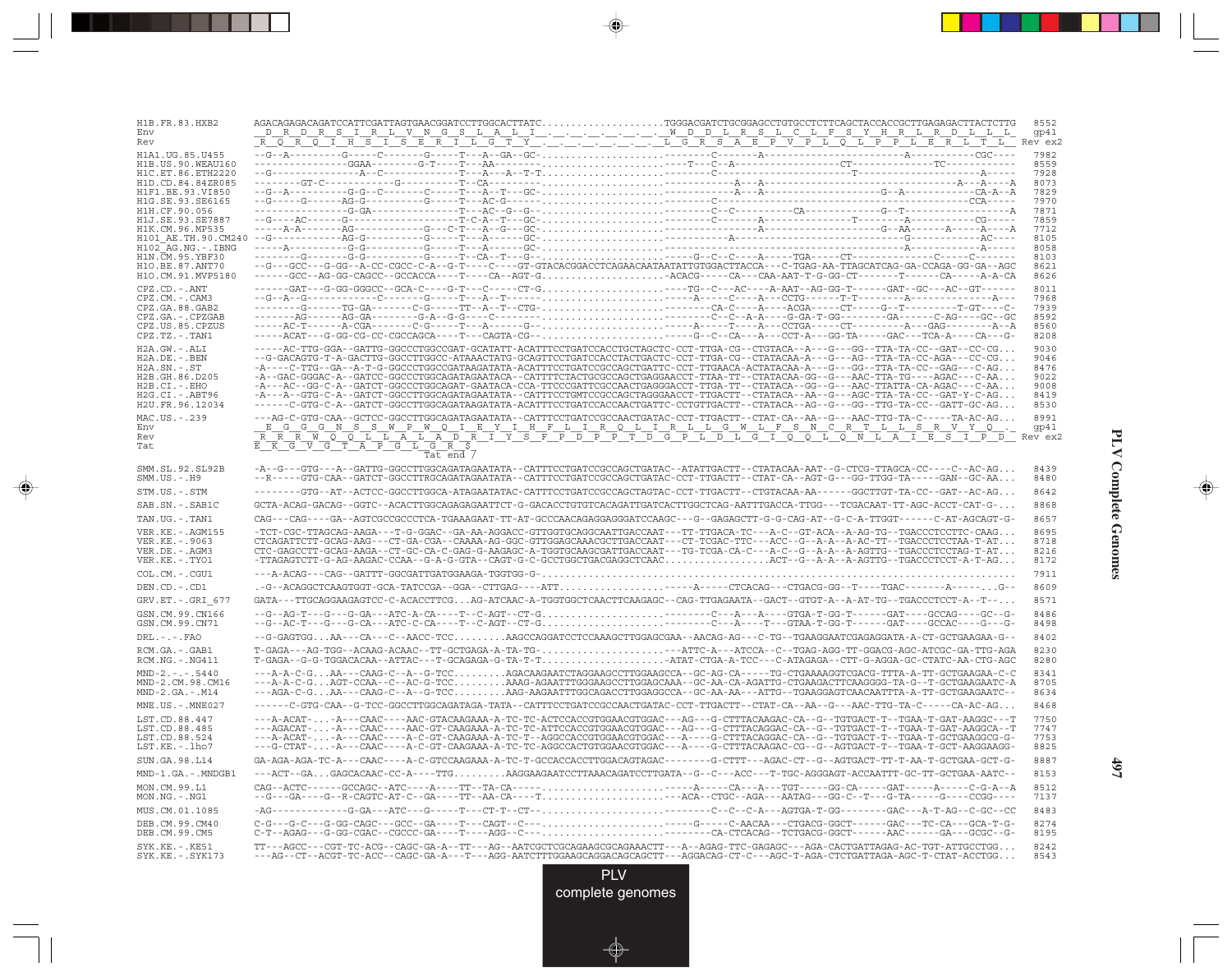

 $\begin{picture}(20,5) \put(0,0){\line(1,0){10}} \put(15,0){\line(1,0){10}} \put(15,0){\line(1,0){10}} \put(15,0){\line(1,0){10}} \put(15,0){\line(1,0){10}} \put(15,0){\line(1,0){10}} \put(15,0){\line(1,0){10}} \put(15,0){\line(1,0){10}} \put(15,0){\line(1,0){10}} \put(15,0){\line(1,0){10}} \put(15,0){\line(1,0){10}} \put(15,0){\line(1,$ 

 $\begin{tabular}{c} \hline \quad \quad & \quad \quad \\ \hline \quad \quad & \quad \quad \\ \hline \end{tabular}$ 

| H1B.FR.83.HXB2<br>Env                   |                                                                                                                                                                                                                                                                                                                                                                                                                                                                                                                        | 8594<br>gp41 |
|-----------------------------------------|------------------------------------------------------------------------------------------------------------------------------------------------------------------------------------------------------------------------------------------------------------------------------------------------------------------------------------------------------------------------------------------------------------------------------------------------------------------------------------------------------------------------|--------------|
| Rev                                     | <u>ᢧᠮᡪᢂ᠆ᢪ᠗᠆᠀᠆᠖᠆ᡀ᠖᠆᠅᠆᠅᠆᠅᠆᠅᠆᠅᠆᠅᠆᠅᠆᠅᠆᠅᠆᠅᠆᠅᠆᠅᠆᠅᠆᠃᠆ᢝ᠆ᢝ᠆᠖᠆ᢂ᠆᠅᠆᠅᠆᠅᠆᠅᠆᠅᠆᠅᠆᠅᠆᠅᠆᠅᠆᠅</u>                                                                                                                                                                                                                                                                                                                                                                                                                                          | Rev ex2      |
| H1A1.UG.85.U455<br>H1B. US. 90. WEAU160 |                                                                                                                                                                                                                                                                                                                                                                                                                                                                                                                        | 8045<br>8601 |
| H1C.ET.86.ETH2220                       |                                                                                                                                                                                                                                                                                                                                                                                                                                                                                                                        | 7991         |
| H1D.CD.84.84ZR085<br>H1F1.BE.93.VI850   |                                                                                                                                                                                                                                                                                                                                                                                                                                                                                                                        | 8115<br>7871 |
| H1G.SE.93.SE6165                        |                                                                                                                                                                                                                                                                                                                                                                                                                                                                                                                        | 8033         |
| H1H.CF.90.056                           |                                                                                                                                                                                                                                                                                                                                                                                                                                                                                                                        | 7913         |
| H1J.SE.93.SE7887<br>H1K.CM.96.MP535     |                                                                                                                                                                                                                                                                                                                                                                                                                                                                                                                        | 7901<br>7754 |
| H101 AE.TH.90.CM240                     |                                                                                                                                                                                                                                                                                                                                                                                                                                                                                                                        | 8168         |
| $H102-AG.NG. - .IBNG$                   |                                                                                                                                                                                                                                                                                                                                                                                                                                                                                                                        | 8121         |
| H1N. CM. 95. YBF30<br>H10.BE.87.ANT70   |                                                                                                                                                                                                                                                                                                                                                                                                                                                                                                                        | 8166<br>8678 |
| H1O.CM.91.MVP5180                       | $\begin{tabular}{@{}c@{}} \hline \multicolumn{3}{c}{\textbf{C-G--1--}} \multicolumn{2}{c}{\textbf{C-G--1--}} \multicolumn{2}{c}{\textbf{C-G--1--}} \multicolumn{2}{c}{\textbf{C-G--1--}} \multicolumn{2}{c}{\textbf{C-G--1--}} \multicolumn{2}{c}{\textbf{C-G--1--}} \multicolumn{2}{c}{\textbf{C-G--1--}} \multicolumn{2}{c}{\textbf{C-G--1--}} \multicolumn{2}{c}{\textbf{C-G--1--}} \multicolumn{2}{c}{\textbf{C-G--1--}} \multicolumn{2}{c}{\textbf{C-G$                                                           | 8704         |
| CPZ.CD. - . ANT                         |                                                                                                                                                                                                                                                                                                                                                                                                                                                                                                                        | 8047         |
| CPZ.CM. - . CAM3                        | $-\texttt{-AC-GGG----CAT---ZAC---2---}\texttt{AC---}\texttt{AC---}\texttt{ACA---}\texttt{ACA---}\texttt{ACA---}\texttt{ACA---}\texttt{ACA---}\texttt{ACA---}\texttt{ACA---}\texttt{ACA---}\texttt{AC---}\texttt{AC---}\texttt{AC---}\texttt{AC---}\texttt{AC---}\texttt{AC---}\texttt{AC---}\texttt{AC---}\texttt{AC---}\texttt{AC---}\texttt{AC---}\texttt{AC---}\texttt{AC---}\texttt{AC---}\texttt{AC---}\texttt{AC---}\texttt{AC---}\texttt{AC---}\texttt{AC---}\texttt{AC---}\texttt{AC---}\texttt{AC---}\texttt$ | 8031         |
| CPZ.GA.88.GAB2<br>CPZ.GA. - . CPZGAB    |                                                                                                                                                                                                                                                                                                                                                                                                                                                                                                                        | 8002<br>8647 |
| CPZ.US.85.CPZUS                         |                                                                                                                                                                                                                                                                                                                                                                                                                                                                                                                        | 8621         |
| CPZ.TZ.-.TAN1                           |                                                                                                                                                                                                                                                                                                                                                                                                                                                                                                                        | 8287         |
| H2A.GW.-.ALI                            |                                                                                                                                                                                                                                                                                                                                                                                                                                                                                                                        | 9081         |
| H2A.DE. - .BEN<br>$H2A.SN.-.ST$         |                                                                                                                                                                                                                                                                                                                                                                                                                                                                                                                        | 9085<br>8527 |
| H2B.GH.86.D205                          |                                                                                                                                                                                                                                                                                                                                                                                                                                                                                                                        | 9067         |
| H2B.CI.-.EHO                            |                                                                                                                                                                                                                                                                                                                                                                                                                                                                                                                        | 9044         |
| H2G.CI. - . ABT96<br>H2U.FR.96.12034    |                                                                                                                                                                                                                                                                                                                                                                                                                                                                                                                        | 8470<br>8560 |
| MAC.US.-.239                            |                                                                                                                                                                                                                                                                                                                                                                                                                                                                                                                        | 9042         |
| Env                                     |                                                                                                                                                                                                                                                                                                                                                                                                                                                                                                                        |              |
| Rev                                     |                                                                                                                                                                                                                                                                                                                                                                                                                                                                                                                        |              |
| SMM.SL.92.SL92B<br>$SMM.US.-.H9$        | ${\tt AACCTCACACACTCACAGACTCTCAGAGATCAGTCAGCAGTCCAG.} \label{thm:1} \begin{minipage}{0.9\textwidth} \begin{tabular}{l} \hline \textbf{1} & \textbf{1} & \textbf{1} & \textbf{1} & \textbf{1} & \textbf{1} & \textbf{1} & \textbf{1} & \textbf{1} & \textbf{1} & \textbf{1} & \textbf{1} & \textbf{1} & \textbf{1} & \textbf{1} & \textbf{1} & \textbf{1} & \textbf{1} & \textbf{1} & \textbf{1} & \textbf{1} & \textbf{1} & \textbf$                                                                                   | 8490<br>8531 |
| STM.US.-.STM                            |                                                                                                                                                                                                                                                                                                                                                                                                                                                                                                                        | 8693         |
| SAB.SN. - . SAB1C                       |                                                                                                                                                                                                                                                                                                                                                                                                                                                                                                                        | 8886         |
| TAN.UG. - . TAN1                        |                                                                                                                                                                                                                                                                                                                                                                                                                                                                                                                        | 8705         |
| VER. KE. - . AGM155                     |                                                                                                                                                                                                                                                                                                                                                                                                                                                                                                                        | 8695         |
| VER.KE. - . 9063<br>VER.DE. - . AGM3    |                                                                                                                                                                                                                                                                                                                                                                                                                                                                                                                        | 8718<br>8216 |
| VER.KE.-.TYO1                           |                                                                                                                                                                                                                                                                                                                                                                                                                                                                                                                        | 8172         |
| COL.CM. - . CGU1                        |                                                                                                                                                                                                                                                                                                                                                                                                                                                                                                                        | 7950         |
| DEN.CD. - .CD1                          |                                                                                                                                                                                                                                                                                                                                                                                                                                                                                                                        | 8645         |
| GRV.ET. -. GRI 677                      |                                                                                                                                                                                                                                                                                                                                                                                                                                                                                                                        | 8571         |
| GSN.CM.99.CN166                         |                                                                                                                                                                                                                                                                                                                                                                                                                                                                                                                        | 8556         |
| GSN.CM.99.CN71                          | $\verb -C-C-CGTG---C  \verb +  \verb +C.1  \verb +C.1  \verb +C.2  \verb +C.2  \verb +C.2  \verb +C.2  \verb +C.2  \verb +C.2  \verb +C.2  \verb +C.2  \verb +C.2  \verb +C.2  \verb +C.2  \verb +C.2  \verb +C.2  \verb +C.2  \verb +C.2  \verb +C.2  \verb +C.2  \verb +C.2  \verb +C.2  \verb +C.2  \verb $                                                                                                                                                                                                         | 8556         |
| $DRL - - -$ . $FAO$                     |                                                                                                                                                                                                                                                                                                                                                                                                                                                                                                                        | 8439         |
| RCM.GA. - . GAB1                        |                                                                                                                                                                                                                                                                                                                                                                                                                                                                                                                        | 8293         |
| RCM.NG. - . NG411                       |                                                                                                                                                                                                                                                                                                                                                                                                                                                                                                                        | 8376         |
| $MND-2. - - - 5440$<br>MND-2.CM.98.CM16 |                                                                                                                                                                                                                                                                                                                                                                                                                                                                                                                        | 8378<br>8742 |
| $MND-2.GA.-.M14$                        |                                                                                                                                                                                                                                                                                                                                                                                                                                                                                                                        | 8671         |
| MNE.US. - . MNE027                      |                                                                                                                                                                                                                                                                                                                                                                                                                                                                                                                        | 8519         |
| LST.CD.88.447                           |                                                                                                                                                                                                                                                                                                                                                                                                                                                                                                                        | 7843         |
| LST.CD.88.485                           |                                                                                                                                                                                                                                                                                                                                                                                                                                                                                                                        | 7840         |
| LST.CD.88.524<br>LST.KE.-.lho7          |                                                                                                                                                                                                                                                                                                                                                                                                                                                                                                                        | 7846<br>8918 |
|                                         |                                                                                                                                                                                                                                                                                                                                                                                                                                                                                                                        | 8980         |
| SUN.GA.98.L14                           |                                                                                                                                                                                                                                                                                                                                                                                                                                                                                                                        | 8177         |
| MND-1.GA.-.MNDGB1                       | $G\text{-}\texttt{G-A-CTACC}\texttt{---C}\texttt{1} \texttt{1} \texttt{1} \texttt{1} \texttt{1} \texttt{1} \texttt{1} \texttt{1} \texttt{1} \texttt{1} \texttt{1} \texttt{1} \texttt{1} \texttt{1} \texttt{1} \texttt{1} \texttt{1} \texttt{1} \texttt{1} \texttt{1} \texttt{1} \texttt{1} \texttt{1} \texttt{1} \texttt{1} \texttt{1} \texttt{1} \texttt{1} \texttt{1} \texttt{1} \texttt{1} \texttt{1} \texttt{1} \texttt$                                                                                           |              |
| MON.CM.99.L1<br>$MON.NG. - . NG1$       |                                                                                                                                                                                                                                                                                                                                                                                                                                                                                                                        | 8570<br>7195 |
| MUS.CM.01.1085                          | TGGCTACTTCAGAGAGCAGTC-A-CT-ATACA-AA-GGGTCAATAAGATTGTGGTTCACGCTCAGGGCAC<br>$-CCC-TTG-$                                                                                                                                                                                                                                                                                                                                                                                                                                  | 8562         |
| DEB.CM.99.CM40<br>DEB.CM.99.CM5         | C-GA-T-GA--AGGCT-T--G--C--CA-GAAACAATATATAGACTTTCATTTGCATTTGGCAAAGACTGA-ACTCTTGG                                                                                                                                                                                                                                                                                                                                                                                                                                       | 8356<br>8277 |
| SYK.KE. -. KE51                         |                                                                                                                                                                                                                                                                                                                                                                                                                                                                                                                        | 8242         |
| SYK.KE. - . SYK173                      |                                                                                                                                                                                                                                                                                                                                                                                                                                                                                                                        | 8543         |

 $\blacklozenge$ 

**PLV Complete Genomes 498 PLV Complete Genomes** 

 $\Rightarrow$ 

 $\equiv$ 

498

 $\blacksquare$ 

<u> 1999 - 1999 - 1999 - 1999 - 1999 - 1999 - 1999 - 1999 - 1999 - 1999 - 1999 - 1999 - 1999 - 1999 - 1999 - 199</u>

 $\mathbf{I}$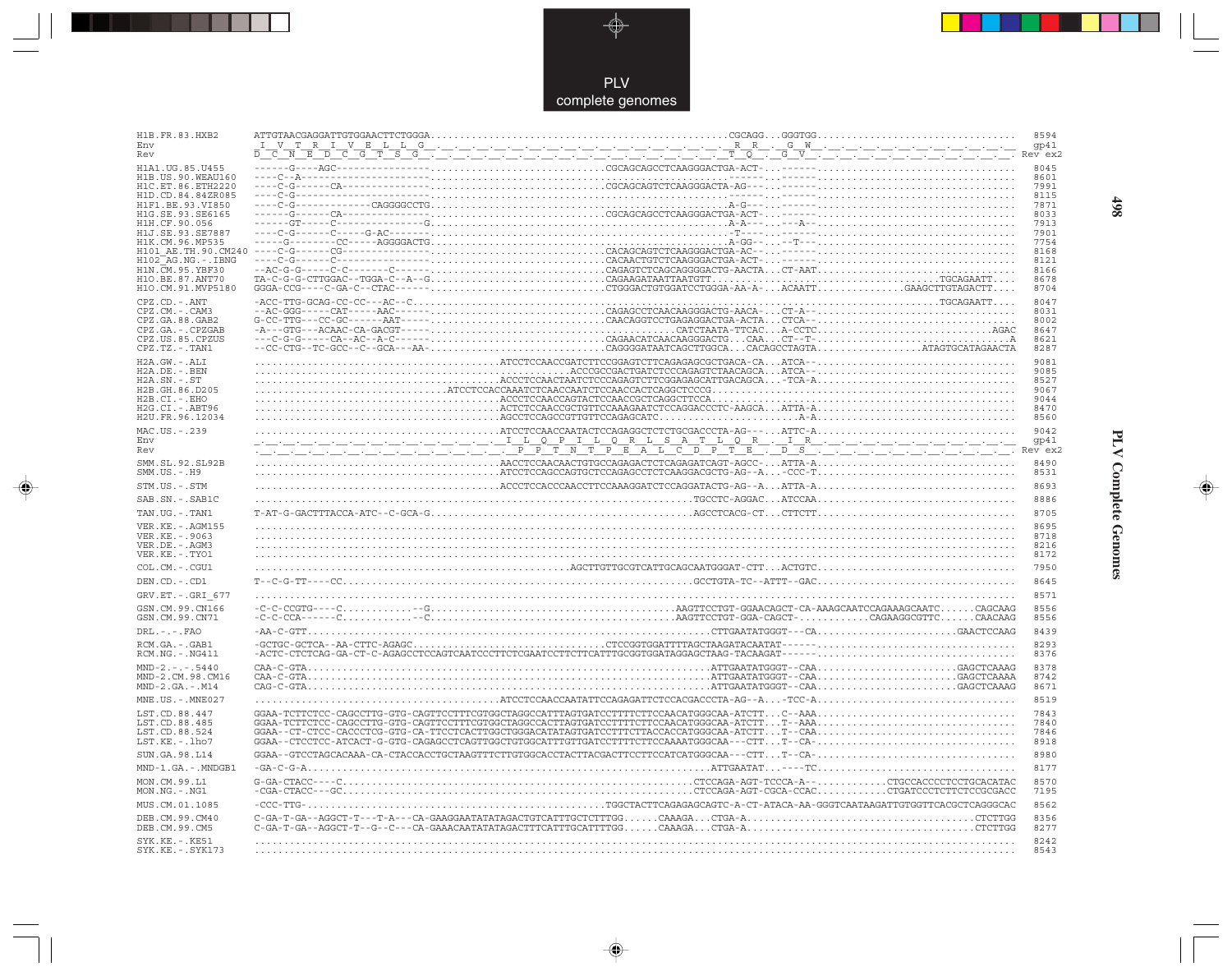| H1B.FR.83.HXB2                           | $Rev$ exon 2 end \<br>$. \,SAAGCCCTCAAATATTGG \ldots \ldots \ldots \ldots \hspace*{0.5cm} \ldots \hspace*{0.5cm} \ldots \ldots \ldots \hspace*{0.5cm} \ldots \hspace*{0.5cm} \ldots \hspace*{0.5cm} \ldots \hspace*{0.5cm} \ldots \hspace*{0.5cm} \ldots \hspace*{0.5cm} \ldots \hspace*{0.5cm} \ldots \hspace*{0.5cm} \ldots \hspace*{0.5cm} \ldots \hspace*{0.5cm} \ldots \hspace*{0.5cm} \ldots \hspace*{0.5cm} \ldots \hspace*{0$                                                                                                                   |              |
|------------------------------------------|---------------------------------------------------------------------------------------------------------------------------------------------------------------------------------------------------------------------------------------------------------------------------------------------------------------------------------------------------------------------------------------------------------------------------------------------------------------------------------------------------------------------------------------------------------|--------------|
| Env                                      |                                                                                                                                                                                                                                                                                                                                                                                                                                                                                                                                                         | gp41         |
| Rev                                      |                                                                                                                                                                                                                                                                                                                                                                                                                                                                                                                                                         | Rev ex2      |
| H1A1.UG.85.U455<br>H1B.US.90.WEAU160     |                                                                                                                                                                                                                                                                                                                                                                                                                                                                                                                                                         | 8161<br>8717 |
| H1C.ET.86.ETH2220                        | $\ldots - A \cdot \ldots - T \cdot \ldots - C T \cdot \ldots \ldots \ldots \ldots G - A \cdot G C \cdot - T G \cdot G \cdot \ldots - G \cdot \ldots - T \cdot - G \cdot \ldots - A \cdot G \cdot \ldots - A \cdot G \cdot \ldots - A \cdot \ldots - T \cdot \ldots - A \cdot \ldots - A \cdot \ldots - A \cdot \ldots - A \cdot \ldots - A \cdot \ldots - G \cdot \ldots - A \cdot \ldots - A \cdot \ldots - A \cdot \ldots - A \cdot \ldots - A \cdot \ldots - A \cdot \ldots - A \cdot \ldots - A \cdot \ldots - A \cdot \ldots - A \cdot \ldots - A$ | 8107         |
| H1D.CD.84.84ZR085<br>H1F1.BE.93.VI850    |                                                                                                                                                                                                                                                                                                                                                                                                                                                                                                                                                         | 8231<br>7987 |
| H1G.SE.93.SE6165                         |                                                                                                                                                                                                                                                                                                                                                                                                                                                                                                                                                         | 8149         |
| H1H.CF.90.056<br>H1J.SE.93.SE7887        |                                                                                                                                                                                                                                                                                                                                                                                                                                                                                                                                                         | 8029<br>8017 |
| H1K.CM.96.MP535                          |                                                                                                                                                                                                                                                                                                                                                                                                                                                                                                                                                         | 7870         |
| H101 AE.TH.90.CM240<br>H102 AG.NG.-.IBNG |                                                                                                                                                                                                                                                                                                                                                                                                                                                                                                                                                         | 8284<br>8237 |
| H1N. CM. 95. YBF30                       |                                                                                                                                                                                                                                                                                                                                                                                                                                                                                                                                                         | 8282         |
| H1O.BE.87.ANT70<br>H1O.CM.91.MVP5180     | -TGCAGC-G-AAC---A--C---CTA--A---T-GC---------ACA-------AG-CA-ACTT--AG-G--------CA-TT----T--CG-CA-                                                                                                                                                                                                                                                                                                                                                                                                                                                       | 8779<br>8805 |
| CPZ.CD. - . ANT                          | A-TT---G-CTG--CAACCATCTGGAGAAC------AGCACCCTC---ACAAT-A-C-GA-C-GAGATCA---AGAACA-TG-CAGACTT--T--TTGG----GG--AAAA--------CA-                                                                                                                                                                                                                                                                                                                                                                                                                              | 8169         |
| CPZ.CM. - . CAM3                         |                                                                                                                                                                                                                                                                                                                                                                                                                                                                                                                                                         | 8147         |
| CPZ.GA.88.GAB2<br>CPZ.GA.-.CPZGAB        | .--GCTT--G-GCC-GCT-AAAGGGA-AGG---A------CTG--A-------GA-C-------A-----C----TG--A-T-----A--TAT------C--AA-A--T----CAA-                                                                                                                                                                                                                                                                                                                                                                                                                                   | 8118<br>8771 |
| CPZ.US.85.CPZUS                          |                                                                                                                                                                                                                                                                                                                                                                                                                                                                                                                                                         | 8739         |
| CPZ.TZ.-.TAN1                            | TCAT--TAGGAGTTAGACA-ATC-T-GAGTGGAGCAG-AAT-C-T-T-CTAGCTTA-GAGT-TTGC-A-TACAAGC--TA-A--G-CTTGCTAACT-TA-A-G-T--TGGACAGATT-                                                                                                                                                                                                                                                                                                                                                                                                                                  | 8405         |
| H2A.GW.-.ALI<br>$H2A.DE. - .BEN$         | -CTGG--G-G-CT-AAAGCAGCCTA---G-----G--T-CG--TGGA-CC-AG-AGCGTTCCGGGC---TGCA-GGATTG-GAGAGAGA-TC-TA-AA-CACCTGGAGAGACT-<br>--CTGG--G-G-CT-AA-GC-GCC-AA--G--A--G--T-CG--TGGA-CC-AG-AGC-TTCCAAGCA--CGCG-GGA-T--GAGAGAGA-TC-T--G-GC-C-TGG-GAT--T                                                                                                                                                                                                                                                                                                                | 9197<br>9201 |
| $H2A.SN.-.ST$                            | -CTGG--G-G-T-AACACAGCCTA---G--A---G--G-CG--TGGA-CC-AG-AGCGTTCCGAGC---CGCG-GG--T--G-GAGAGA-TC-TA-AA-C-CCTGGAGAG-CT-                                                                                                                                                                                                                                                                                                                                                                                                                                      | 8643         |
| H2B.GH.86.D205<br>H2B.CI.-.EHO           | CCTGCATA---C-GA---G---TCAGCTGGT-CC-AG-AGCAATCCAAGCAGCAGC--GG--TG-G-GAGAGA-TC-T--GAGC-C-G-GAGG-CCTC                                                                                                                                                                                                                                                                                                                                                                                                                                                      | 9165<br>9142 |
| H2G.CI.-.ABT96                           | --CAT---CGGCTAGAAGCAGC-TATT-CAGC---G--TTC-GCTGG--CC-AG-AGCGTGCACCGCAGCAACT-GG--TG-GCAAGAGA-TC-TA-AAGCAC-TGGAGAGCCT-                                                                                                                                                                                                                                                                                                                                                                                                                                     | 8586         |
| H2U.FR.96.12034                          | ---CGT--GC-CCT-GAAATAGC-TA------A---G--T-G---T-TT-C--AG-AGCATTCCAAGCG--CGGG--A--TG-GCGAGAGA-TC-TAGCCGCAC-GGGAGAGAAC-                                                                                                                                                                                                                                                                                                                                                                                                                                    | 8676         |
| MAC.US. - . 239<br>Env                   | ----T-----GGAC-GAACT--CCTA------A---G--T-GAGCT-TT-CC-TG-GGCG-TCCAGGC-G-CTGG-GAT-TG-GA-AGAGA-TC-T--G-GC-C-TGG-GAGACT-                                                                                                                                                                                                                                                                                                                                                                                                                                    | 9158<br>gp41 |
| Rev                                      | <u> MGGATSMRRSRPSGDLRORLLRARGET</u><br>$\overline{R}$ $\overline{S}$ $\overline{P}$ $\overline{Q}$ $\overline{D}$ $\overline{S}$                                                                                                                                                                                                                                                                                                                                                                                                                        | Nef          |
|                                          | $\overline{\wedge}$ $\overline{\text{Nef}}$ start                                                                                                                                                                                                                                                                                                                                                                                                                                                                                                       |              |
| SMM.SL.92.SL92B<br>$SMM.US.-.H9$         | -GCTTG---G-AGAGAAGCAGGCTATA-C-GT---G--T-GA-TT-CT-C-TCG-AGCCTGCCAGGAAGCATGG-GAT-TG-GCAAGA---TA-T-TC-GC-C-TGG-GACTCA-                                                                                                                                                                                                                                                                                                                                                                                                                                     | 8606<br>8647 |
| STM.US.-.STM                             | ---T-G---G-CTAG-AGCAGCCTATT-------G--T-CATCTGGA-CC-AG-AGCA--GCAAGCAGCATGG-GA--TG-G-GAGAGA-TC-T--GAGC-C-GGGAGAGACT-                                                                                                                                                                                                                                                                                                                                                                                                                                      | 8809         |
| SAB.SN.-.SAB1C                           | C-GAGAAC--G-C-GCTAACAGCTC----TGA-T-TGGG-----A--G--C--AGCAGCA--A-CGTCAC-CACTGTG--TGTG-T-CA---T-CGA-AAGC-CC-GT---TCA--                                                                                                                                                                                                                                                                                                                                                                                                                                    | 9002         |
| TAN.UG. - . TAN1                         | .C--CTG--T-G-C-GGA-TGCCAAT-CA-T-AGT-TGGG-----C--T-C--AG-GG-A--A-CA--G-CTT-TG-G--TTTG--G-GC--T-CGCAAAGC-CC-GTCG--C-C-                                                                                                                                                                                                                                                                                                                                                                                                                                    | 8821         |
| VER.KE. - . AGM155                       | .--T-G-AGCGCCTGGCA-T-CT-A-A-T-TGGGCTTGG---G--C--AGCCGCA--ACAAGAAGCAG-T--CCATCTG--G-GCTTT-C-CGCA-C-C-G--C-CCA-A-                                                                                                                                                                                                                                                                                                                                                                                                                                         | 8805         |
| VER. KE. - . 9063<br>VER.DE. - . AGM3    | $\ldots \ldots \ldots \ldots \vdash$ $-$ T-G-GGCGCT $\ldots \ldots \ldots$ TGGCA-T-CA---A-T-TGGGCTT $\ldots$ GG------C--A-CCGCA--ACAAGAAGCA-GTCTC--TGTG--ACGCTTT-C-CAAA-C-CAGGTC-CCAAA-                                                                                                                                                                                                                                                                                                                                                                 | 8828<br>8326 |
| VER.KE.-.TYO1                            | $\ldots\ldots\ldots$ -T-GGAGCGCT $\ldots\ldots\ldots$ TTCCA-T-CA-A-A-T-TGGGCTT $\ldots$ GG------C--AGCCGCA--ACAAGAAGCAG-TGTC--TTTG--ACGCCTT-C-CAAA-C-C-GGCT-CCA-A-<br>-T-GGA-AGCTTTTCAAT-C--G-A-T-TGGGCTCGCA-----C--A-CCG-C--ACAAGAAA-A---C-AA-TCTG--AGGC-TT-C-CAAA-C-CATGTC-CCA-A-                                                                                                                                                                                                                                                                     | 8282         |
| COL.CM. - . CGU1                         | CTGC-T-AAC-TCCGCCAACAACCTCAGAC--GAGGAGGAGTGC------ACT--TCG-T--CTA--G-ACCCAGGGGTC-A-GCCTTCAGAT-CTT-A----CT-CA-AG                                                                                                                                                                                                                                                                                                                                                                                                                                         | 8063         |
| DEN.CD. - .CD1                           | . TTT-TA-AT-GGC-CA-CTTAATTTTGCTTG-CT---A-T-TGGGCTCCAAG-ACTC-A--CAGGCCTC-GGATT-GGGGA-T-GC-----CCA-CA-GAAG--C-----CGGAA--                                                                                                                                                                                                                                                                                                                                                                                                                                 | 8767         |
| GRV.ET. - . GRI 677                      | A---GGACAGCAGTGG-AT-C--G-AGT-TGGGCTCCAG--ACTC-A-G--GCAGCAA-AG-GC-TGCTC-A--TCTG--G-GG--T-CGAGG--A-CCTGG-GC--AC-                                                                                                                                                                                                                                                                                                                                                                                                                                          | 8681         |
| GSN.CM.99.CN166                          | CGAG--AGCTCAGGGAAGTAGCAGCC-GAG-GA--GCC--CATT--CT-T-GGA-CC-AG-ACTCCAA-CAGCAGCAACAGGAAT-CTC-A--GCCTT-CTATCTTCAC-TGGA-C                                                                                                                                                                                                                                                                                                                                                                                                                                    | 8672         |
| GSN.CM.99.CN71                           | CGAG-CAG--GGGGG-AGT-GCAGCC-GAGCAGC-GCC---ATT--CT-T-GGA-CC-AG-ACTCCAA-CAGCAG-CTCAGGAAT-CTC-A--GCCTT-CT-TCTTCACATGGA-C                                                                                                                                                                                                                                                                                                                                                                                                                                    | 8672         |
| $DRL - - - FAO$                          |                                                                                                                                                                                                                                                                                                                                                                                                                                                                                                                                                         | 8521         |
| RCM.GA.-.GAB1<br>RCM.NG. - . NG411       |                                                                                                                                                                                                                                                                                                                                                                                                                                                                                                                                                         | 8367<br>8450 |
| $MND-2. - - - 5440$                      |                                                                                                                                                                                                                                                                                                                                                                                                                                                                                                                                                         | 8460         |
| MND-2.CM.98.CM16<br>$MND-2.GA.-.M14$     |                                                                                                                                                                                                                                                                                                                                                                                                                                                                                                                                                         | 8824<br>8753 |
| $MNE. US. - . MNE027$                    | $\ldots$ ---T----GGAC-GAA $\ldots \ldots \ldots \ldots$ CTA-CCTA------A---G--T-GAGCT-CT-CC-AG-AGCG-TCCAAGT-GCCTGG-GAT-TG-GA-AGAGA-TC-T--G-GC-C-TGG-GAGACT-                                                                                                                                                                                                                                                                                                                                                                                              | 8635         |
| LST.CD.88.447                            | CCTG-AG--G-CGGGT-GT-G-AAA-GCT---A-GATTGCGAGCTGGAGCTG--C-AGATCAGA--GAACAGA-GA-A--T-T-AGC---TCATG--AGA-ACC-                                                                                                                                                                                                                                                                                                                                                                                                                                               | 7950         |
| LST.CD.88.485                            | CCAG-AG-GG--GGAT-GT-G-AAA-GCT---A-GATTGCG-GCTGGAGCTG---C-AGATCAGA--GAACAGA-GA-A--T-T-AGC---TCATG-GAGAGACA-                                                                                                                                                                                                                                                                                                                                                                                                                                              | 7947         |
| LST.CD.88.524<br>LST.KE.-.lho7           | .ACCCT-AG--G--TCCT-GT-G-GAGTGCT---A-AACTGCGAGCTGGA-C-G---C-AGAGCAGA--GAACAGAGGA-AGCT-T-A-A-A-TAATGG-ACA-ACA-ACA-                                                                                                                                                                                                                                                                                                                                                                                                                                        | 7953<br>9025 |
| SUN.GA.98.L14                            |                                                                                                                                                                                                                                                                                                                                                                                                                                                                                                                                                         | 9096         |
| MND-1.GA.-.MNDGB1                        | CTC--AG--C--G-AGC-ATC-GAAG-T-GGGT-CGCTACTCGTCAGCT-TGC-GCA-T-AG-TGG--GGCCGGTT-CA--GG-TGGC--CA--C-AA-AGAATCTTCACAG--TG                                                                                                                                                                                                                                                                                                                                                                                                                                    | 8293         |
| MON.CM.99.L1<br>$MON.NG. - . NG1$        | GCCTGCT--AACTG-GGGAAAGCCTTAGACGC-T-CTAGC-TACTGCC-G-ATG-GATCC--GA-CTCC-AGCA--A--C-C--CT---CTC-A-G-CCTTGCTAGGT-CA-AATC-TCTGGACGGAT-C<br>TGTGCCGA-AGCTTCGGGAAGCCAGTAGCCGCCTTCT-GC-TAC-T-C-G-ATG-G-TCC--GAGYTCC-ARCA--CTGC-CAGGAGC--T--ATG-CCT-GC-CGGT-CA-A-TCATCTGGACAGAC-C                                                                                                                                                                                                                                                                                | 8700<br>7325 |
| MUS.CM.01.1085                           |                                                                                                                                                                                                                                                                                                                                                                                                                                                                                                                                                         | 8692         |
| DEB. CM. 99. CM40                        |                                                                                                                                                                                                                                                                                                                                                                                                                                                                                                                                                         | 8474         |
| DEB.CM.99.CM5                            | GG---CATT-A-G-GTGGTCTGGGG-TATTGT--A---G--T-GA-A---T-C--AG-C-CCATCA--T-GGCAGGGC-A-AA-TCTGGGAGTGGC-CCAA-G-ATTG-TC-GGT--C                                                                                                                                                                                                                                                                                                                                                                                                                                  | 8395         |
| $SYK.KE. - .KE51$<br>$SYK.KE. - .SYK173$ | GGAT--A-CAGT---G--GTCACA--G--C--AG-AGCA--CA-CTCGC--GGACGA-AAGTG--GCACCAGA-G-TG-CCATTTGGC-AGCCC-<br>GGAT--A-CAGC---G--TTCA-C--G--A-TCGCA--A-C-TCGC-CGGA-GG-AA-T-CG-GATTGG--G--G-CTATTTGGC-AGCAA-                                                                                                                                                                                                                                                                                                                                                         | 8337<br>8638 |

<u>a shekara ta 1989</u>

 $\overrightarrow{\phantom{a}}$ 

 $\overline{\hphantom{m}}$ 

**PLV Complete Genomes PLV Complete Genomes**

 $\begin{picture}(20,5) \put(0,0){\line(1,0){10}} \put(15,0){\line(1,0){10}} \put(15,0){\line(1,0){10}} \put(15,0){\line(1,0){10}} \put(15,0){\line(1,0){10}} \put(15,0){\line(1,0){10}} \put(15,0){\line(1,0){10}} \put(15,0){\line(1,0){10}} \put(15,0){\line(1,0){10}} \put(15,0){\line(1,0){10}} \put(15,0){\line(1,0){10}} \put(15,0){\line(1,$ 

 $\overline{\phantom{0}}$ 

 $\Box$ 

▌▊▊▊

 $\overline{\phantom{a}}$ 

**499**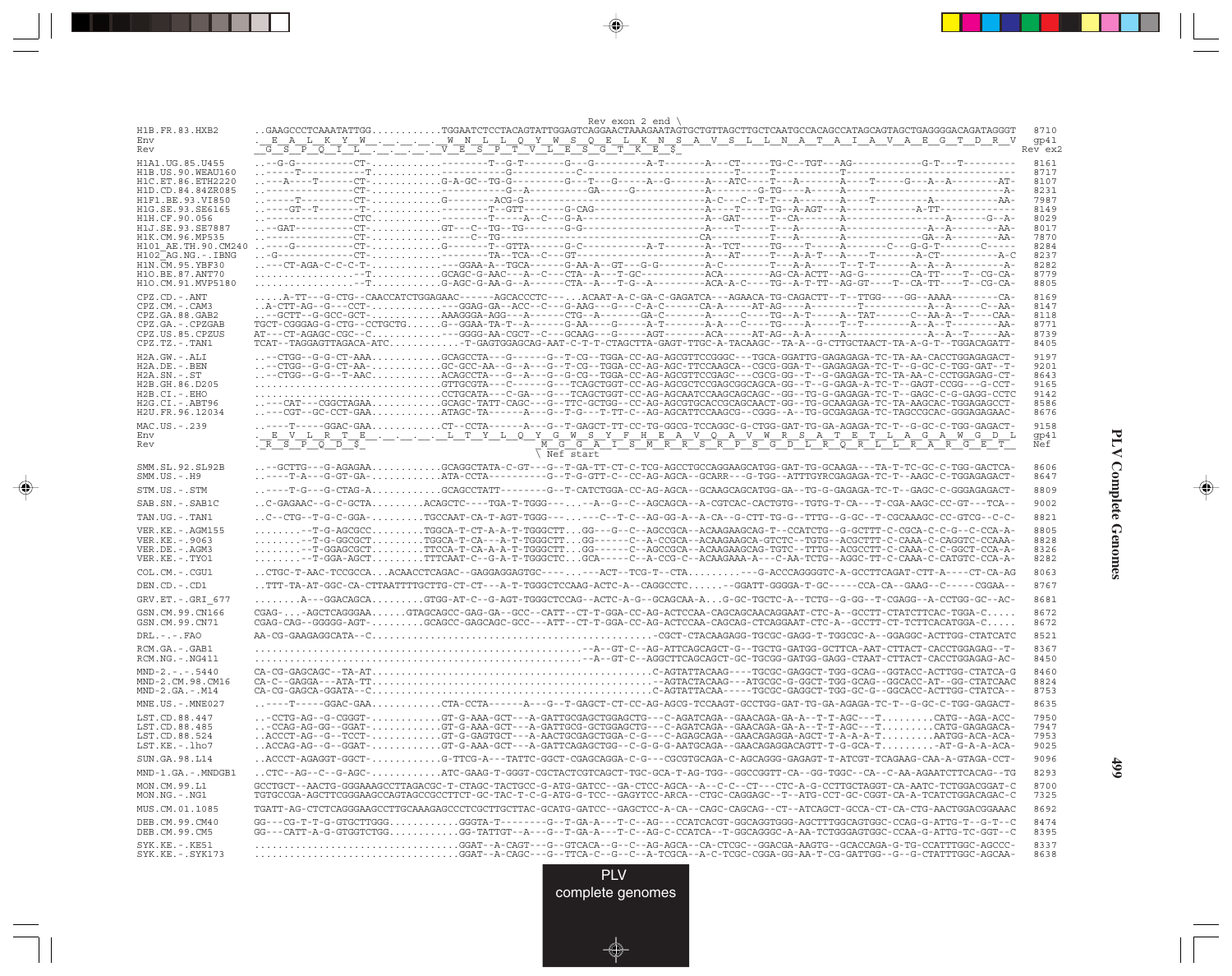

 $\begin{picture}(20,5) \put(0,0){\line(1,0){10}} \put(15,0){\line(1,0){10}} \put(15,0){\line(1,0){10}} \put(15,0){\line(1,0){10}} \put(15,0){\line(1,0){10}} \put(15,0){\line(1,0){10}} \put(15,0){\line(1,0){10}} \put(15,0){\line(1,0){10}} \put(15,0){\line(1,0){10}} \put(15,0){\line(1,0){10}} \put(15,0){\line(1,0){10}} \put(15,0){\line(1,$ 

 $\overline{\mathbb{R}}$ 

|                                              | ,,,,,<br>,,,,,,,                                                                                                                                                                                                                                                                                                                                                                                                                                     |              |
|----------------------------------------------|------------------------------------------------------------------------------------------------------------------------------------------------------------------------------------------------------------------------------------------------------------------------------------------------------------------------------------------------------------------------------------------------------------------------------------------------------|--------------|
| H1B.FR.83.HXB2                               | Env end $\langle$<br>/ Nef start                                                                                                                                                                                                                                                                                                                                                                                                                     | 8811         |
| Env                                          |                                                                                                                                                                                                                                                                                                                                                                                                                                                      | Nef          |
| H1A1.UG.85.U455                              | $\frac{1-\frac{1}{2}-\frac{1}{2}-\frac{1}{2}-\frac{1}{2}-\frac{1}{2}-\frac{1}{2}-\frac{1}{2}-\frac{1}{2}-\frac{1}{2}-\frac{1}{2}-\frac{1}{2}-\frac{1}{2}-\frac{1}{2}-\frac{1}{2}-\frac{1}{2}-\frac{1}{2}-\frac{1}{2}-\frac{1}{2}-\frac{1}{2}-\frac{1}{2}-\frac{1}{2}-\frac{1}{2}-\frac{1}{2}-\frac{1}{2}-\frac{1}{2}-\frac{1}{2}-\frac{1}{2}-\frac{1}{2}-\frac{1}{2}-\frac{1}{2}-\frac{1}{2$                                                         | 8262         |
| H1B. US. 90. WEAU160                         |                                                                                                                                                                                                                                                                                                                                                                                                                                                      | 8818         |
| H1C. ET. 86. ETH2220                         |                                                                                                                                                                                                                                                                                                                                                                                                                                                      | 8208         |
| H1D.CD.84.84ZR085                            |                                                                                                                                                                                                                                                                                                                                                                                                                                                      | 8332         |
| H1F1.BE.93.VT850<br>H1G.SE.93.SE6165         |                                                                                                                                                                                                                                                                                                                                                                                                                                                      | 8088<br>8250 |
| H1H.CF.90.056                                |                                                                                                                                                                                                                                                                                                                                                                                                                                                      | 8131         |
| H1J.SE.93.SE7887                             |                                                                                                                                                                                                                                                                                                                                                                                                                                                      | 8118         |
| H1K.CM.96.MP535                              |                                                                                                                                                                                                                                                                                                                                                                                                                                                      | 7971         |
| H101 AE.TH.90.CM240<br>$H102-AG.NG. - .IBNG$ |                                                                                                                                                                                                                                                                                                                                                                                                                                                      | 8385<br>8338 |
| H1N. CM. 95. YBF30                           |                                                                                                                                                                                                                                                                                                                                                                                                                                                      | 8383         |
| H10.BE.87.ANT70                              |                                                                                                                                                                                                                                                                                                                                                                                                                                                      | 8880         |
| H1O.CM.91.MVP5180                            |                                                                                                                                                                                                                                                                                                                                                                                                                                                      | 8906         |
| $\texttt{CPZ}$ . $\texttt{CD}$ .<br>- . ANT  | AC-TCT--CTC-C---ACTATAGTC---ATC--AA-GG-AG------GC-C--C-----A--G-------TTGCA--AAAT---.AC------TCTGCA---                                                                                                                                                                                                                                                                                                                                               | 8271         |
| CPZ.CM. - . CAM3                             | $-c$ -------T-C----AT-ATAG------GC----TG--T-----A-------T-------T--A-----A-GC---------C-----CAA--G----                                                                                                                                                                                                                                                                                                                                               | 8248         |
| CPZ.GA.88.GAB2                               | A---------C-ACTA--ATAG-G----GC--ATTG--T-----A-------C--G--A--T--A-----AGC---A---G--TAAA-----CAA---A---                                                                                                                                                                                                                                                                                                                                               | 8222<br>8884 |
| CPZ.GA.-.CPZGAB<br>CPZ.US.85.CPZUS           |                                                                                                                                                                                                                                                                                                                                                                                                                                                      | 8838         |
| CPZ.TZ.-.TAN1                                |                                                                                                                                                                                                                                                                                                                                                                                                                                                      | 8509         |
| H2A.GW.-.ALI                                 | $G TGG - GG - C - - - G - \ldots \ldots \ldots \ldots \ldots \ldots \ldots \ldots \ldots$                                                                                                                                                                                                                                                                                                                                                            | 9282         |
| H2A.DE.-.BEN                                 |                                                                                                                                                                                                                                                                                                                                                                                                                                                      | 9286         |
| $H2A.SN.-.ST$                                |                                                                                                                                                                                                                                                                                                                                                                                                                                                      | 8728         |
| H2B.GH.86.D205                               |                                                                                                                                                                                                                                                                                                                                                                                                                                                      | 9250         |
| H2B.CI.-.EHO<br>H2G.CI.-.ABT96               |                                                                                                                                                                                                                                                                                                                                                                                                                                                      | 9227<br>8671 |
| H2U.FR.96.12034                              |                                                                                                                                                                                                                                                                                                                                                                                                                                                      | 8762         |
| MAC.US.-.239                                 |                                                                                                                                                                                                                                                                                                                                                                                                                                                      | 9243         |
| Env                                          |                                                                                                                                                                                                                                                                                                                                                                                                                                                      |              |
| Nef                                          |                                                                                                                                                                                                                                                                                                                                                                                                                                                      | Nef          |
| SMM. SL. 92. SL92B                           |                                                                                                                                                                                                                                                                                                                                                                                                                                                      | 8691         |
| $SMM. US. - . H9$                            |                                                                                                                                                                                                                                                                                                                                                                                                                                                      | 8732         |
| STM.US.-.STM                                 | ATGG---ACTC-TGG-A-G-T-G-G---AGG--CG-GGC---C--A--GC-C------A--GC-T---CTC-CAC-CT-G-G-                                                                                                                                                                                                                                                                                                                                                                  | 8894         |
| SAB.SN. - . SAB1C                            |                                                                                                                                                                                                                                                                                                                                                                                                                                                      | 9087         |
| TAN.UG. - . TAN1                             |                                                                                                                                                                                                                                                                                                                                                                                                                                                      | 8906         |
| VER. KE. - . AGM155                          |                                                                                                                                                                                                                                                                                                                                                                                                                                                      | 8890         |
| VER.KE. - . 9063                             | $\texttt{ATGGCTT-CTTGCAG-}\dots\dots\dots\dots\dots\texttt{TCCA--A--G-CA--GCA--CH--AG--GT--A-----G--C----A--GC-T--GGAA--CC-TAAT--G\dots\dots\dots\dots\dots\dots\dots\dots\dots\dots\,.$                                                                                                                                                                                                                                                             | 8913         |
| VER.DE. - . AGM3                             |                                                                                                                                                                                                                                                                                                                                                                                                                                                      | 8411         |
| VER.KE. - . TYO1                             |                                                                                                                                                                                                                                                                                                                                                                                                                                                      | 8367         |
| COL.CM. - . CGU1                             | GTGGCT-CG-TCTGCGGCGC-T-GC--GC-TCGAGCG-CTG-ATAT-TGC--G--TGG-T-T-T-A-CGTCCCCAAGG-CCTGCC---                                                                                                                                                                                                                                                                                                                                                             | 8151         |
| DEN.CD. - .CD1                               |                                                                                                                                                                                                                                                                                                                                                                                                                                                      | 8855         |
| GRV.ET. - . GRI 677                          |                                                                                                                                                                                                                                                                                                                                                                                                                                                      | 8766         |
| GSN.CM.99.CN166                              | .TGGAC--AG-CCGT-CTTCACGCTTGTAGAC---TA--GC---AAT---TGGCT--C--CC--C--C------A--GGC---G-TAC-A--TAAC-G-.A                                                                                                                                                                                                                                                                                                                                                | 8772         |
| GSN.CM.99.CN71                               | .TGGAC--AGCCC-TCGTTCAGACTGTTGGAC---TA--GC---AAT-CTTGGCT--C--CC--C--C-------GGC---G-TAC-AC-TAAC-G-.A                                                                                                                                                                                                                                                                                                                                                  | 8772         |
| $DRL. - . - . FAO$                           | AGCTAG--CCC-C-G-CCCT-GC-CAG-AAG-GGCAGC---T--C--G--G--T-----A---GCA--GGTCC-C--CAAC--G                                                                                                                                                                                                                                                                                                                                                                 | 8606         |
|                                              |                                                                                                                                                                                                                                                                                                                                                                                                                                                      | 8456         |
| RCM.GA.-.GAB1<br>$RCM.NG. - . NG411$         | ATGC-CG--TTGCAG-ACC--GCAG--TGGCCAGC-ACGT-GTGC----G--C--G------C--G--AT--C-TAAC--GA-GA                                                                                                                                                                                                                                                                                                                                                                | 8539         |
| $MND-2. - - - 5440$                          |                                                                                                                                                                                                                                                                                                                                                                                                                                                      | 8545         |
| MND-2.CM.98.CM16                             | AGCT-C-TGCT-CAG-CCAT-GC---G-GC---AT-A----C--A-------TC------AGCA---GTCC-CC-CAAC-G-                                                                                                                                                                                                                                                                                                                                                                   | 8909         |
| $MND-2.GA.-.M14$                             | ---TAG--G--C-GCGCTAT-G-A--G--C---G-GA----C---C-GC-C--C-----A--AGCT---GTCC-GC-CAAC---                                                                                                                                                                                                                                                                                                                                                                 | 8838         |
| MNE.US. - . MNE027                           |                                                                                                                                                                                                                                                                                                                                                                                                                                                      | 8720         |
| LST.CD.88.447                                | C-G-CTG-G-CA-A-GAAGAGA--G---TTC-GATT-AGAGG-AGA--TG-GT-TCCCAGT-AGACCAC-GA--CCGCT--G--G                                                                                                                                                                                                                                                                                                                                                                | 8035         |
| LST.CD.88.485                                |                                                                                                                                                                                                                                                                                                                                                                                                                                                      | 8032         |
| LST.CD.88.524                                | --GGTTG-G-CA-A-CAGAA--AGA--G---TTC-GATT-AGA--TG-GC-TCCCAGT-AGACCAC-GA--CCACT--G--G                                                                                                                                                                                                                                                                                                                                                                   | 8035         |
| LST.KE.-.lho7                                | CCA-TTG-GCAA-A-GAAGAGA--G---CTC-GATT-GGAGG-AGA--TG-G--TTCCAGT-AAGCCAC-GA--CCGCTT-G--G                                                                                                                                                                                                                                                                                                                                                                | 9110         |
| SUN.GA.98.L14                                | --GTCTC-GCAG-A--T-GAGGCCC-A-TGG-A-A-AACA-G-GGA--T-----TCCCAGT-AGACCAC-GA--CCACTT-G---                                                                                                                                                                                                                                                                                                                                                                | 9181         |
| MND-1.GA.-.MNDGB1                            | $\verb C-G----C-A-CATT  \ldots \verb   \ldots \verb   \ldots \verb +CCG-T-G-CGTGC--AT-G---T-G---TC----CA-T-G---AA-TGCA---C-ACCCC-TAAC--- \ldots \verb   \ldots \verb   \ldots \verb   \ldots \verb +  \ldots \verb +  \ldots \verb +  \ldots \verb +  \ldots \verb +  \ldots \verb +  \ldots \verb +  \ldots \verb +  \ldots \verb +  \ldots \verb +  \ldots \verb +  \ldots \verb +  \ldots \verb +  \ldots \verb +  \ldots \verb +  \ldots \verb $ | 8378         |
| MON.CM.99.L1                                 |                                                                                                                                                                                                                                                                                                                                                                                                                                                      | 8796         |
| MON.NG.-.NG1                                 | GG-CCTTCGCC-GGG-GGAC--TTA--GC---GAC-CGTGGCTG-C--C---C-C--CC-------GGC---G-TTC-CC-TAAC-G-                                                                                                                                                                                                                                                                                                                                                             | 7413         |
| MUS.CM.01.1085                               | AG--CTTCA--CTGGTCGAA---TA--GC---AAT-CTTGGCT--C--C--C-CC-G-----GGC---G-TAC-CC-TAAC-G-                                                                                                                                                                                                                                                                                                                                                                 | 8780         |
| DEB.CM.99.CM40                               |                                                                                                                                                                                                                                                                                                                                                                                                                                                      | 8559         |
| DEB.CM.99.CM5                                |                                                                                                                                                                                                                                                                                                                                                                                                                                                      | 8480         |
| $SYK.KE. - .KE51$                            | AC-C-CCTAT-CCAG-C---T-GC-GAGAA-G-CGCAGC-T----AC------C-TC-------GC----G-TCTACC-TAAC-G-                                                                                                                                                                                                                                                                                                                                                               | 8422         |
| SYK.KE. - . SYK173                           | ATAC-CC-CTACCAG-C---T-GTCGAG--CG--GCAGC-T-G--GC-G--TC-----A-------G-TCTACC-TAAC-G-                                                                                                                                                                                                                                                                                                                                                                   | 8723         |
|                                              |                                                                                                                                                                                                                                                                                                                                                                                                                                                      |              |

 $\overline{\blacklozenge}$ 

**PLV Complete Genomes 500 PLV Complete Genomes** 

 $\begin{picture}(20,5) \put(0,0){\line(1,0){10}} \put(15,0){\line(1,0){10}} \put(15,0){\line(1,0){10}} \put(15,0){\line(1,0){10}} \put(15,0){\line(1,0){10}} \put(15,0){\line(1,0){10}} \put(15,0){\line(1,0){10}} \put(15,0){\line(1,0){10}} \put(15,0){\line(1,0){10}} \put(15,0){\line(1,0){10}} \put(15,0){\line(1,0){10}} \put(15,0){\line(1,$ 

 $\sqrt{2}$ 

**900** 

 $\Box$ 

 $\blacksquare$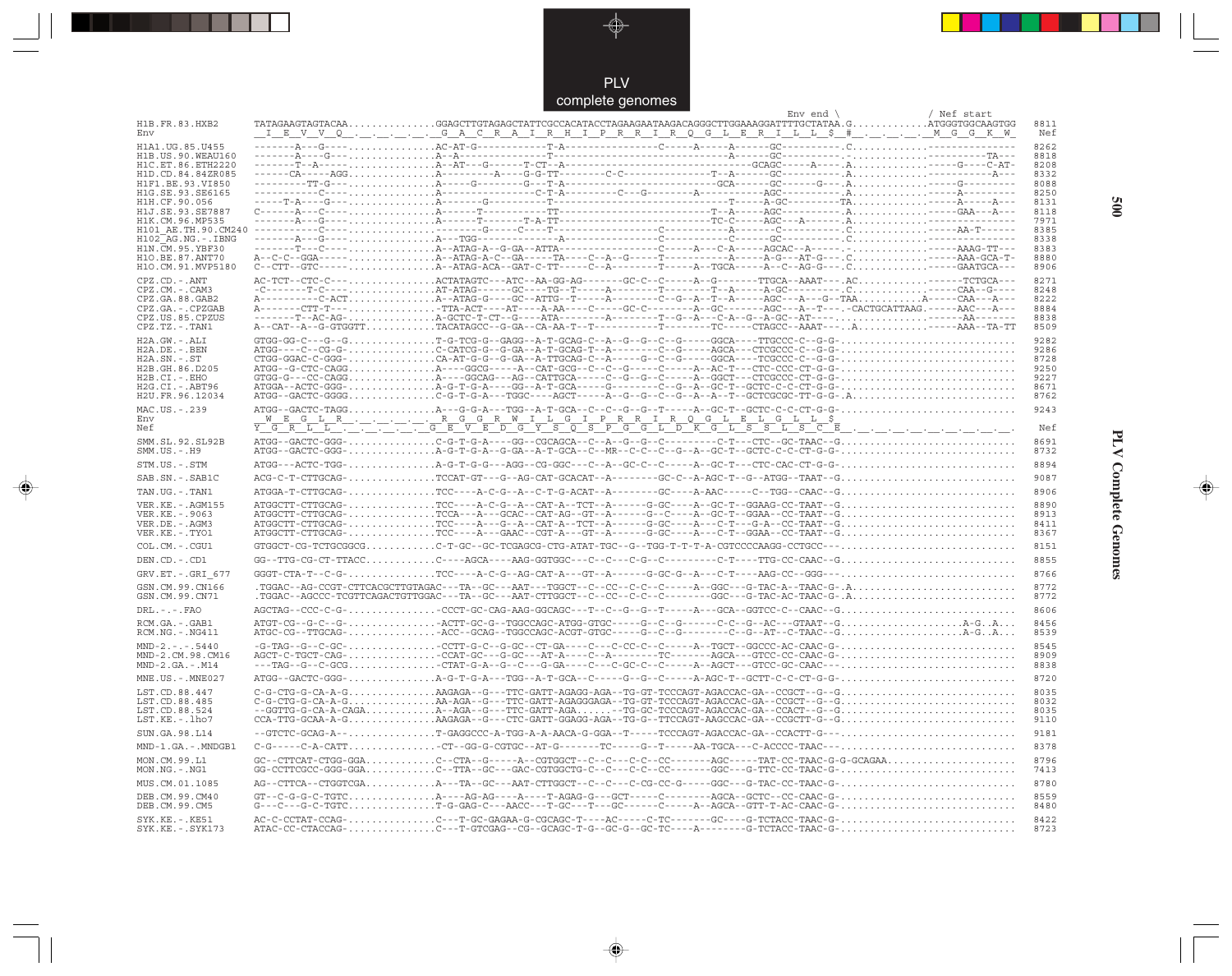| H1B.FR.83.HXB2<br>Nef                    |                                                                                                                                                                                                                                                                                                                                                                                                                          | 8893<br>Nef  |
|------------------------------------------|--------------------------------------------------------------------------------------------------------------------------------------------------------------------------------------------------------------------------------------------------------------------------------------------------------------------------------------------------------------------------------------------------------------------------|--------------|
| H1A1.UG.85.U455<br>H1B. US. 90. WEAU160  |                                                                                                                                                                                                                                                                                                                                                                                                                          | 8344<br>8900 |
| H1C.ET.86.ETH2220<br>H1D.CD.84.84ZR085   |                                                                                                                                                                                                                                                                                                                                                                                                                          | 8290<br>8438 |
| H1F1.BE.93.VI850<br>H1G.SE.93.SE6165     |                                                                                                                                                                                                                                                                                                                                                                                                                          | 8170<br>8332 |
| H1H.CF.90.056<br>H1J.SE.93.SE7887        |                                                                                                                                                                                                                                                                                                                                                                                                                          | 8213<br>8191 |
| H1K.CM.96.MP535                          | $\texttt{AGG}--\texttt{AG}-\texttt{GG}-\texttt{G}-\texttt{G}-\texttt{G}-\texttt{G}-\texttt{G}-\texttt{G}-\texttt{G}-\texttt{G}-\texttt{G}-\texttt{G}-\texttt{G}-\texttt{G}-\texttt{G}-\texttt{G}-\texttt{G}-\texttt{G}-\texttt{G}-\texttt{G}-\texttt{G}-\texttt{G}-\texttt{G}-\texttt{G}-\texttt{G}-\texttt{G}-\texttt{G}-\texttt{G}-\texttt{G}-\texttt{G}-\texttt{G}-\texttt{G}-\texttt{G}-\texttt{G}-\texttt{G}-\text$ | 8080         |
| H101 AE.TH.90.CM240<br>H102 AG.NG.-.IBNG |                                                                                                                                                                                                                                                                                                                                                                                                                          | 8467<br>8420 |
| H1N. CM. 95. YBF30<br>H10.BE.87.ANT70    |                                                                                                                                                                                                                                                                                                                                                                                                                          | 8480<br>8980 |
| H1O.CM.91.MVP5180                        |                                                                                                                                                                                                                                                                                                                                                                                                                          | 9003         |
| CPZ.CD. - . ANT<br>CPZ.CM. - . CAM3      |                                                                                                                                                                                                                                                                                                                                                                                                                          | 8347<br>8330 |
| CPZ.GA.88.GAB2<br>CPZ.GA. - . CPZGAB     |                                                                                                                                                                                                                                                                                                                                                                                                                          | 8304<br>8966 |
| CPZ.US.85.CPZUS                          |                                                                                                                                                                                                                                                                                                                                                                                                                          | 8926         |
| $CPZ.TZ.-.TAN1$<br>$H2A.GW.-.ALI$        |                                                                                                                                                                                                                                                                                                                                                                                                                          | 8579<br>9305 |
| H2A.DE. - .BEN<br>$H2A.SN.-.ST$          |                                                                                                                                                                                                                                                                                                                                                                                                                          | 9309<br>8751 |
| H2B.GH.86.D205                           |                                                                                                                                                                                                                                                                                                                                                                                                                          | 9250         |
| H2B.CI.-.EHO<br>H2G.CI. - . ABT96        |                                                                                                                                                                                                                                                                                                                                                                                                                          | 9227<br>8694 |
| H2U.FR.96.12034                          |                                                                                                                                                                                                                                                                                                                                                                                                                          | 8790         |
| MAC.US. - . 239<br>Nef                   |                                                                                                                                                                                                                                                                                                                                                                                                                          | 9266<br>Nef  |
| SMM.SL.92.SL92B<br>$SMM.US.-.H9$         |                                                                                                                                                                                                                                                                                                                                                                                                                          | 8717<br>8755 |
| STM.US.-.STM                             |                                                                                                                                                                                                                                                                                                                                                                                                                          | 8917         |
| SAB.SN. - . SAB1C                        |                                                                                                                                                                                                                                                                                                                                                                                                                          | 9087         |
| TAN.UG. - . TAN1<br>VER. KE. - . AGM155  |                                                                                                                                                                                                                                                                                                                                                                                                                          | 8906<br>8890 |
| VER. KE. - . 9063                        |                                                                                                                                                                                                                                                                                                                                                                                                                          | 8913         |
| VER.DE. - . AGM3<br>VER.KE. - . TYO1     |                                                                                                                                                                                                                                                                                                                                                                                                                          | 8411<br>8367 |
| COL.CM. - . CGU1                         |                                                                                                                                                                                                                                                                                                                                                                                                                          | 8151         |
| DEN.CD. - .CD1                           | . GTT-C                                                                                                                                                                                                                                                                                                                                                                                                                  | 8860         |
| GRV.ET. - . GRI 677<br>GSN.CM.99.CN166   |                                                                                                                                                                                                                                                                                                                                                                                                                          | 8766<br>8772 |
| GSN.CM.99.CN71                           |                                                                                                                                                                                                                                                                                                                                                                                                                          | 8772         |
| $DRL$ . - . - . $FAO$                    |                                                                                                                                                                                                                                                                                                                                                                                                                          | 8606         |
| RCM.GA. - . GAB1<br>RCM.NG. - . NG411    |                                                                                                                                                                                                                                                                                                                                                                                                                          | 8456<br>8539 |
| $MND-2. - - - 5440$<br>MND-2.CM.98.CM16  |                                                                                                                                                                                                                                                                                                                                                                                                                          | 8545<br>8909 |
| $MND-2.GA.-.M14$                         |                                                                                                                                                                                                                                                                                                                                                                                                                          | 8838         |
| MNE.US. - . MNE027                       |                                                                                                                                                                                                                                                                                                                                                                                                                          | 8743         |
| LST.CD.88.447<br>LST.CD.88.485           |                                                                                                                                                                                                                                                                                                                                                                                                                          | 8035<br>8032 |
| LST.CD.88.524<br>LST.KE. - . lho7        |                                                                                                                                                                                                                                                                                                                                                                                                                          | 8035<br>9110 |
| SUN.GA.98.L14                            |                                                                                                                                                                                                                                                                                                                                                                                                                          | 9181         |
| MND-1.GA.-.MNDGB1                        |                                                                                                                                                                                                                                                                                                                                                                                                                          | 8378         |
| MON.CM.99.L1<br>MON.NG.-.NG1             |                                                                                                                                                                                                                                                                                                                                                                                                                          | 8796<br>7413 |
| MUS.CM.01.1085                           |                                                                                                                                                                                                                                                                                                                                                                                                                          | 8780         |
| DEB.CM.99.CM40<br>DEB.CM.99.CM5          |                                                                                                                                                                                                                                                                                                                                                                                                                          | 8559<br>8480 |
| SYK.KE. - . KE51<br>$SYK.KE. - .SYK173$  |                                                                                                                                                                                                                                                                                                                                                                                                                          | 8422<br>8723 |
|                                          |                                                                                                                                                                                                                                                                                                                                                                                                                          |              |

<u>ra ma</u>

 $\overrightarrow{\phantom{a}}$ 

 $\overline{\hphantom{m}}$ 

**PLV Complete Genomes** 

 $\begin{picture}(20,5) \put(0,0){\line(1,0){10}} \put(15,0){\line(1,0){10}} \put(15,0){\line(1,0){10}} \put(15,0){\line(1,0){10}} \put(15,0){\line(1,0){10}} \put(15,0){\line(1,0){10}} \put(15,0){\line(1,0){10}} \put(15,0){\line(1,0){10}} \put(15,0){\line(1,0){10}} \put(15,0){\line(1,0){10}} \put(15,0){\line(1,0){10}} \put(15,0){\line(1,$ 

 $\equiv$ 

<u> a mare d</u>

 $\mathbf{I}$ 

109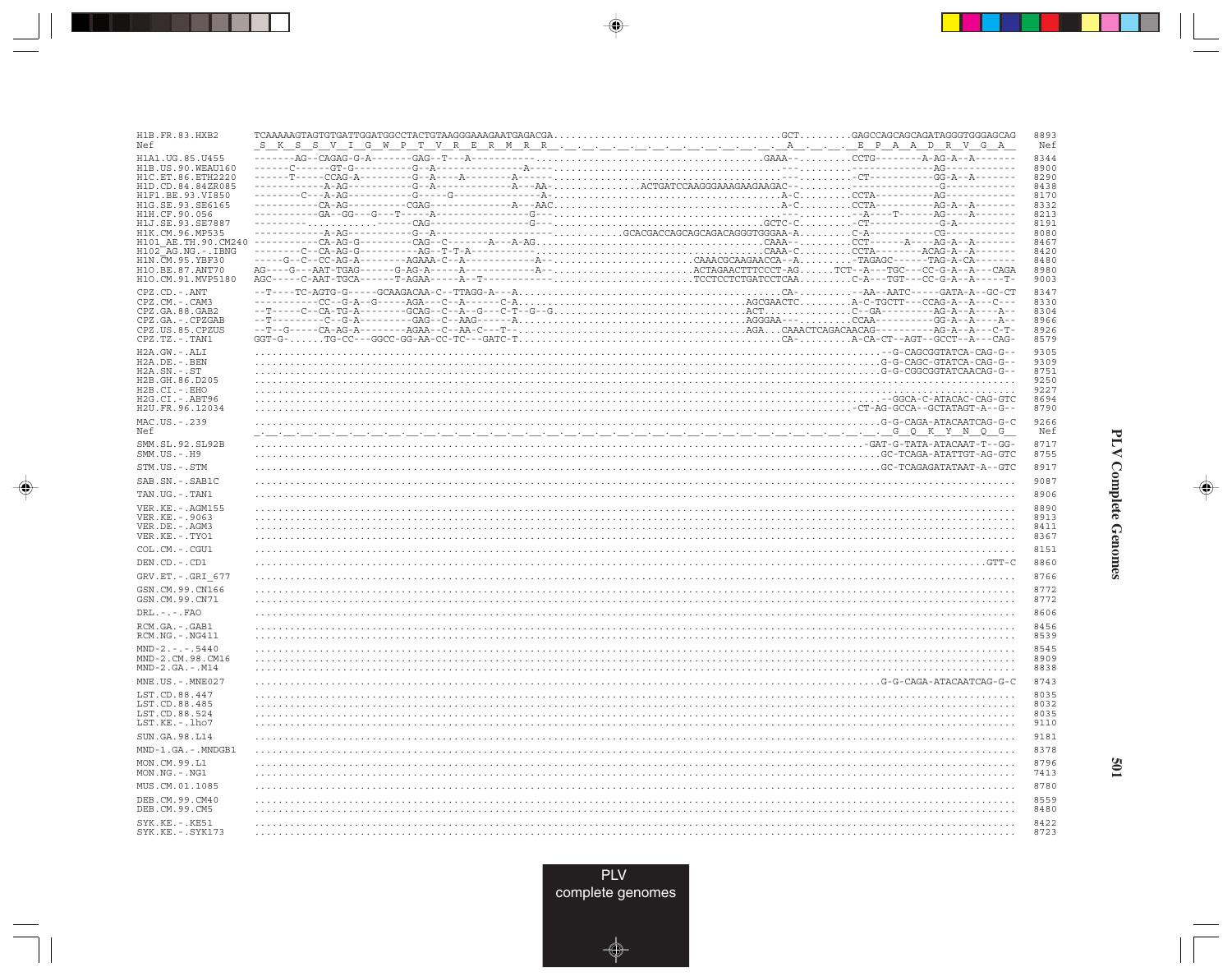PLV complete genomes

---

 $\Rightarrow$ 

| H1B.FR.83.HXB2<br>Nef              | <u>A S R D L E K H G A I T . S S N T A A T N A A C A W L E A Q E E E E E</u>                                                                                                                                                                                                                                                                                                                                                                                                         | 8991<br>Nef  |
|------------------------------------|--------------------------------------------------------------------------------------------------------------------------------------------------------------------------------------------------------------------------------------------------------------------------------------------------------------------------------------------------------------------------------------------------------------------------------------------------------------------------------------|--------------|
| H1A1.UG.85.U455                    |                                                                                                                                                                                                                                                                                                                                                                                                                                                                                      | 8442         |
| H1B. US. 90. WEAU160               |                                                                                                                                                                                                                                                                                                                                                                                                                                                                                      | 8992         |
|                                    |                                                                                                                                                                                                                                                                                                                                                                                                                                                                                      | 8391         |
|                                    |                                                                                                                                                                                                                                                                                                                                                                                                                                                                                      | 8539         |
|                                    |                                                                                                                                                                                                                                                                                                                                                                                                                                                                                      | 8268         |
|                                    |                                                                                                                                                                                                                                                                                                                                                                                                                                                                                      | 8433<br>8314 |
|                                    |                                                                                                                                                                                                                                                                                                                                                                                                                                                                                      | 8289         |
|                                    |                                                                                                                                                                                                                                                                                                                                                                                                                                                                                      | 8178         |
|                                    |                                                                                                                                                                                                                                                                                                                                                                                                                                                                                      | 8559         |
|                                    |                                                                                                                                                                                                                                                                                                                                                                                                                                                                                      | 8518         |
|                                    |                                                                                                                                                                                                                                                                                                                                                                                                                                                                                      | 8581         |
|                                    |                                                                                                                                                                                                                                                                                                                                                                                                                                                                                      | 9078         |
|                                    |                                                                                                                                                                                                                                                                                                                                                                                                                                                                                      | 9101         |
| $CPZ$ . $CD$ . - .ANT              |                                                                                                                                                                                                                                                                                                                                                                                                                                                                                      | 8444         |
| CPZ.CM.-.CAM3                      |                                                                                                                                                                                                                                                                                                                                                                                                                                                                                      | 8433         |
| CPZ.GA.88.GAB2<br>CPZ.GA.-.CPZGAB  |                                                                                                                                                                                                                                                                                                                                                                                                                                                                                      | 8402<br>9063 |
| CPZ.US.85.CPZUS                    |                                                                                                                                                                                                                                                                                                                                                                                                                                                                                      | 9029         |
| CPZ.TZ.-.TAN1                      |                                                                                                                                                                                                                                                                                                                                                                                                                                                                                      | 8677         |
| H2A.GW.-.ALI                       |                                                                                                                                                                                                                                                                                                                                                                                                                                                                                      | 9408         |
| H2A.DE. - .BEN                     |                                                                                                                                                                                                                                                                                                                                                                                                                                                                                      | 9409         |
| $H2A.SN.-.ST$                      |                                                                                                                                                                                                                                                                                                                                                                                                                                                                                      | 8848         |
| H2B.GH.86.D205                     |                                                                                                                                                                                                                                                                                                                                                                                                                                                                                      | 9320         |
| H2B.CI.-.EHO                       |                                                                                                                                                                                                                                                                                                                                                                                                                                                                                      | 9297         |
| H2G.CI.-.ABT96                     |                                                                                                                                                                                                                                                                                                                                                                                                                                                                                      | 8794         |
| H2U.FR.96.12034                    | $\begin{array}{lllllllll} \texttt{A1} & \texttt{A2} & \texttt{A3} & \texttt{A4} & \texttt{A5} & \texttt{A6} & \texttt{A8} & \texttt{A8} & \texttt{A8} & \texttt{A8} & \texttt{A8} & \texttt{A8} & \texttt{A8} & \texttt{A8} & \texttt{A8} & \texttt{A8} & \texttt{A8} & \texttt{A8} & \texttt{A8} & \texttt{A8} & \texttt{A8} & \texttt{A8} & \texttt{A8} & \texttt{A8} & \texttt{A8} & \texttt{A8} & \$                                                                             | 8890         |
|                                    | Premature stop                                                                                                                                                                                                                                                                                                                                                                                                                                                                       |              |
| MAC.US.-.239                       | AG-A-ATGA-TACTCC-TGGAGAAACC--GCTGA-GAG--AG-A-A-TT---ATA--GAAAACAAAA-ATGGATGATAT--ATG-GT-A--T--T--CTT                                                                                                                                                                                                                                                                                                                                                                                 | 9366         |
| Nef                                | <u>Q Y M N G P W R N P A E . E R E K L A Y R K Q N M D D I D E \$ D D D . L</u>                                                                                                                                                                                                                                                                                                                                                                                                      | Nef          |
| SMM.SL.92.SL92B                    | A--T-ATGA--ACCCC-TGGAGAAACC-TGCT---GAA--AC-A-AGCA-CAGTAT-GGCAGCAG--ATGGATGATAT--ATG-G--T--T--T---CT                                                                                                                                                                                                                                                                                                                                                                                  | 8817         |
| $SMM.US.-.H9$                      | A--TCATGA-TACCCCTTGGAGGAACC--GCA---GAAG-AGCA-A-TT--G-TAT-GACAACAAAACATGGATGAT-TG-ATA-T--A--TTT                                                                                                                                                                                                                                                                                                                                                                                       | 8849         |
| STM.US.-.STM                       | A--T-ATGA-TACCCCTTGGA-AAACC-GGCAG--GAA---GC--AGCT--AATAT-GACAGCAAAACATGGATGAT-T--ATG-G--A--T--TA-TCT                                                                                                                                                                                                                                                                                                                                                                                 | 9017         |
| SAB.SN.-.SAB1C                     | G-AA-G-G-CTCCTCTAG--CAGA-GAAG-TGTA-A-ATGAAACATC-A-GAAGACAGC---C-TGGT-T-ATG-G--T--A--A                                                                                                                                                                                                                                                                                                                                                                                                | 9175         |
| TAN.UG. - . TAN1                   | $\ldots \ldots \ldots \ldots \ldots \ldots \ldots \ldots \ldots$                                                                                                                                                                                                                                                                                                                                                                                                                     | 8985         |
| VER. KE. - . AGM155                | $\begin{minipage}[t]{.001\textwidth} \begin{minipage}[t]{0.99\textwidth} \begin{minipage}[t]{0.99\textwidth} \begin{minipage}[t]{0.99\textwidth} \begin{minipage}[t]{0.99\textwidth} \begin{minipage}[t]{0.99\textwidth} \begin{minipage}[t]{0.99\textwidth} \begin{minipage}[t]{0.99\textwidth} \begin{minipage}[t]{0.99\textwidth} \begin{minipage}[t]{0.99\textwidth} \begin{minipage}[t]{0.99\textwidth} \begin{minipage}[t]{0.99\textwidth} \begin{minipage}[t]{0.99\textwidth$ | 8975         |
| VER.KE. - . 9063                   |                                                                                                                                                                                                                                                                                                                                                                                                                                                                                      | 8998         |
| VER.DE. - . AGM3                   |                                                                                                                                                                                                                                                                                                                                                                                                                                                                                      | 8496         |
| VER.KE. - . TYO1                   |                                                                                                                                                                                                                                                                                                                                                                                                                                                                                      | 8452         |
| COL.CM. - . CGU1                   |                                                                                                                                                                                                                                                                                                                                                                                                                                                                                      | 8232         |
| DEN.CD. - .CD1                     | TGGAG-AT--TGA---CG--G-AACCTTTG-AGATGCAGAAGAA-TC-TCCA-T-AT-TCCA--ACTGGACCCTCAACATCCAAGAATACACCAATATGT-G----CCATG-T--T--A--A--A                                                                                                                                                                                                                                                                                                                                                        | 8985         |
| GRV.ET. - . GRI 677                |                                                                                                                                                                                                                                                                                                                                                                                                                                                                                      | 8842         |
| GSN.CM.99.CN166                    |                                                                                                                                                                                                                                                                                                                                                                                                                                                                                      | 8810         |
| GSN.CM.99.CN71                     |                                                                                                                                                                                                                                                                                                                                                                                                                                                                                      | 8807         |
| $DRL$ . - . - . $FAO$              | -GCTTAGA--CT-C-CATATGCAAG-AGCA--A--AGAGAAAGATGTCACCCTTCCCACAGAA-AAGAA-A-CCCT--G----A--A--A--AGAA                                                                                                                                                                                                                                                                                                                                                                                     | 8703         |
| RCM.GA.-.GAB1                      |                                                                                                                                                                                                                                                                                                                                                                                                                                                                                      | 8525         |
| $RCM.NG. - . NG411$                |                                                                                                                                                                                                                                                                                                                                                                                                                                                                                      | 8608         |
| $MND-2. - - - 5440$                |                                                                                                                                                                                                                                                                                                                                                                                                                                                                                      | 8618         |
| MND-2.CM.98.CM16                   |                                                                                                                                                                                                                                                                                                                                                                                                                                                                                      | 8925         |
| $MND-2.GA.-.M14$                   |                                                                                                                                                                                                                                                                                                                                                                                                                                                                                      | 8863         |
| MNE.US.-.MNE027                    | AG-T-ATGA-TACTCC-TGGA-AAACC--GCTGG-GAG--GG-A-A-TT---ATA--GAAAACAAAA-ATGGATGATAT--ATG-G--A--T--T-GCTT                                                                                                                                                                                                                                                                                                                                                                                 | 8843         |
| LST.CD.88.447                      |                                                                                                                                                                                                                                                                                                                                                                                                                                                                                      | 8035         |
| LST.CD.88.485                      |                                                                                                                                                                                                                                                                                                                                                                                                                                                                                      | 8032         |
| LST.CD.88.524                      |                                                                                                                                                                                                                                                                                                                                                                                                                                                                                      | 8035         |
| LST.KE. - . lho7                   |                                                                                                                                                                                                                                                                                                                                                                                                                                                                                      | 9110         |
| SUN.GA.98.L14                      |                                                                                                                                                                                                                                                                                                                                                                                                                                                                                      | 9181         |
| MND-1.GA.-.MNDGB1                  |                                                                                                                                                                                                                                                                                                                                                                                                                                                                                      | 8427         |
| MON.CM.99.L1                       |                                                                                                                                                                                                                                                                                                                                                                                                                                                                                      | 8848         |
| $MON.NG. - . NG1$                  |                                                                                                                                                                                                                                                                                                                                                                                                                                                                                      | 7485         |
| MUS.CM.01.1085                     |                                                                                                                                                                                                                                                                                                                                                                                                                                                                                      | 8820         |
|                                    |                                                                                                                                                                                                                                                                                                                                                                                                                                                                                      |              |
| DEB. CM. 99. CM40<br>DEB.CM.99.CM5 | GC - GAAG-CCTAGAAGAGAAATAAAGTGCACCAA-AAGCAA-A-C---ACTT---TC--ACA--AGC                                                                                                                                                                                                                                                                                                                                                                                                                | 8631<br>8558 |
| SYK.KE. - . KE51                   |                                                                                                                                                                                                                                                                                                                                                                                                                                                                                      | 8518         |
| SYK.KE. - . SYK173                 |                                                                                                                                                                                                                                                                                                                                                                                                                                                                                      | 8822         |
|                                    |                                                                                                                                                                                                                                                                                                                                                                                                                                                                                      |              |

 $\begin{picture}(20,5) \put(0,0){\vector(0,1){10}} \put(15,0){\vector(0,1){10}} \put(15,0){\vector(0,1){10}} \put(15,0){\vector(0,1){10}} \put(15,0){\vector(0,1){10}} \put(15,0){\vector(0,1){10}} \put(15,0){\vector(0,1){10}} \put(15,0){\vector(0,1){10}} \put(15,0){\vector(0,1){10}} \put(15,0){\vector(0,1){10}} \put(15,0){\vector(0,1){10}} \put(15,0){\vector(0,$ 

**PLV Complete Genomes 502 PLV Complete Genomes** 

 $\begin{picture}(20,5) \put(0,0){\line(1,0){10}} \put(15,0){\line(1,0){10}} \put(15,0){\line(1,0){10}} \put(15,0){\line(1,0){10}} \put(15,0){\line(1,0){10}} \put(15,0){\line(1,0){10}} \put(15,0){\line(1,0){10}} \put(15,0){\line(1,0){10}} \put(15,0){\line(1,0){10}} \put(15,0){\line(1,0){10}} \put(15,0){\line(1,0){10}} \put(15,0){\line(1,$ 

 $\Box$ 

 $502$ 

**Si** si

<u> 1991 - 1991 - 1991 - 1991 - 1991 - 1991 - 1991 - 1991 - 1991 - 1991 - 1991 - 1991 - 1991 - 1991 - 1991 - 199</u>

- II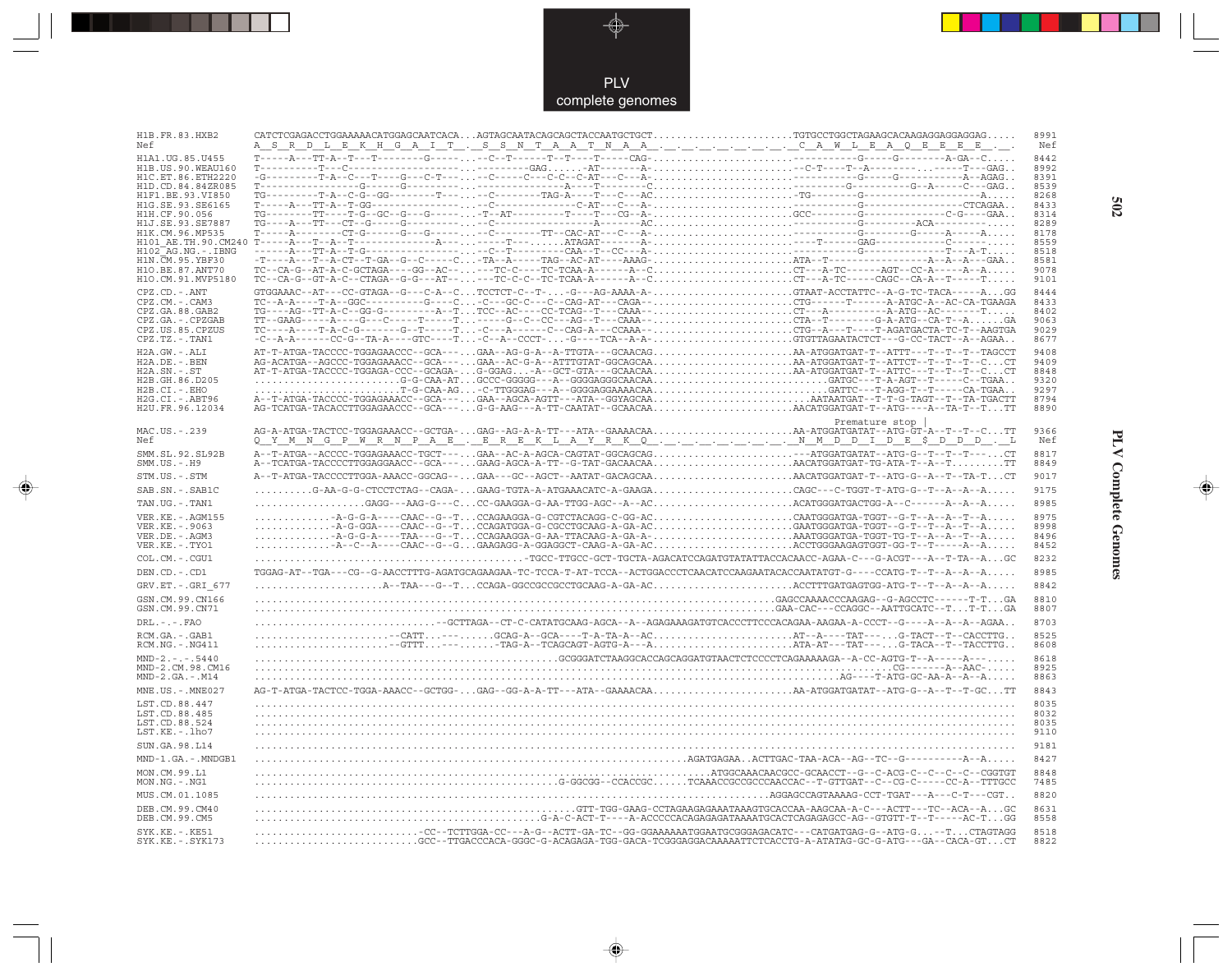|                                            | polypurine tract                                                                                                                                                                                                                   |              |
|--------------------------------------------|------------------------------------------------------------------------------------------------------------------------------------------------------------------------------------------------------------------------------------|--------------|
| H1B.FR.83.HXB2<br>Nef                      | 3'LTR U3<br>.GTGGGTTTTCCAGTCACACTCAGGTACCTTTAAGACCAATGACTTACAAGGCAGCTGTAGATCTTAGCCACTTTTTÄAAAGAAAAGGGGGACTGGAÀGGGCTAATTCACTCCCAAAGAAGACAA<br>V G F . P V T P Q V P L R P M T Y K A A V D L S H F L K E K G G L E G L I H S Q R R Q | 9117<br>Nef  |
| H1A1. UG. 85. U455<br>H1B. US. 90. WEAU160 |                                                                                                                                                                                                                                    | 8568<br>9117 |
| H1C.ET.86.ETH2220<br>H1D.CD.84.84ZR085     |                                                                                                                                                                                                                                    | 8517<br>8665 |
| H1F1 BE 93 VI850                           |                                                                                                                                                                                                                                    | 8394         |
| H1G.SE.93.SE6165                           |                                                                                                                                                                                                                                    | 8559         |
| H1H.CF.90.056<br>H1J.SE.93.SE7887          |                                                                                                                                                                                                                                    | 8440<br>8415 |
| H1K.CM.96.MP535                            |                                                                                                                                                                                                                                    | 8304         |
| H101 AE.TH.90.CM240                        |                                                                                                                                                                                                                                    | 8685         |
| $H102 AG.NG.-IBNG$<br>H1N.CM.95.YBF30      |                                                                                                                                                                                                                                    | 8644<br>8707 |
| H1O.BE.87.ANT70                            |                                                                                                                                                                                                                                    | 9204         |
| H1O.CM.91.MVP5180                          |                                                                                                                                                                                                                                    | 9227         |
| CPZ.CD. - . ANT                            | $\texttt{GACA--C---}\dots\cdot\texttt{-T--G-G----A--C--CA-G----C----AG-A--ATT-----C--GTCATGN---\dots\cdot\texttt{-GTCAT-M--C---T-NN--A-TT-A----GC--C--CT-MT-AC-A--ATT--C--GTCATGN---\dots\cdot\texttt{-GTCAT}$                     | 8571         |
| CPZ.CM. - . CAM3<br>CPZ.GA.88.GAB2         |                                                                                                                                                                                                                                    | 8560<br>8528 |
| CPZ.GA. - . CPZGAB                         |                                                                                                                                                                                                                                    | 9190         |
| CPZ.US.85.CPZUS                            |                                                                                                                                                                                                                                    | 9156         |
| $CPZ.TZ.-.TAN1$                            |                                                                                                                                                                                                                                    | 8803         |
| H2A.GW.-.ALI                               |                                                                                                                                                                                                                                    | 9535         |
| H2A.DE. - . BEN<br>$H2A.SN.-.ST$           |                                                                                                                                                                                                                                    | 9536<br>8975 |
| H2B.GH.86.D205                             |                                                                                                                                                                                                                                    | 9449         |
| $H2B.CI.-EHO$                              |                                                                                                                                                                                                                                    | 9423         |
| H2G.CI.-.ABT96<br>H2U.FR.96.12034          |                                                                                                                                                                                                                                    | 8921<br>9017 |
|                                            |                                                                                                                                                                                                                                    | 9493         |
| MAC.US.-.239<br>Nef                        | V G V . S V R P K V P L R T M S Y K L A I D M S H F I K E K G G L E G I Y Y S G R R H                                                                                                                                              | Nef          |
| SMM.SL.92.SL92B                            |                                                                                                                                                                                                                                    | 8944         |
| $SMM.US. - . H9$                           |                                                                                                                                                                                                                                    | 8976         |
| STM.US.-.STM                               |                                                                                                                                                                                                                                    | 9144         |
| SAB.SN. - . SAB1C                          |                                                                                                                                                                                                                                    | 9301         |
| TAN.UG. - . TAN1                           |                                                                                                                                                                                                                                    | 9111         |
| VER. KE. - . AGM155                        |                                                                                                                                                                                                                                    | 9101         |
| VER.KE. - . 9063                           |                                                                                                                                                                                                                                    | 9124         |
| VER.DE. - . AGM3<br>VER.KE. - . TYO1       |                                                                                                                                                                                                                                    | 8622<br>8578 |
| COL.CM. - . CGU1                           | $\verb A-GAT--A- \ldots .-G-TGT---GAC-G--AG--C---AGGC---CATT--CT--CT-G--G--CA-CTCTTG----G---G----G---T---T-----T---G---A-T---AGAA---CTGAG---G-T$                                                                                   | 8356         |
| DEN.CD. - .CD1                             |                                                                                                                                                                                                                                    | 9111         |
| GRV.ET. - .GRI 677                         |                                                                                                                                                                                                                                    | 8968         |
| GSN.CM.99.CN166                            |                                                                                                                                                                                                                                    | 8937         |
| GSN.CM.99.CN71                             |                                                                                                                                                                                                                                    | 8934         |
| DRL.-.-.FAO                                |                                                                                                                                                                                                                                    | 8829<br>8651 |
| RCM.GA.-.GAB1<br>RCM.NG. - . NG411         |                                                                                                                                                                                                                                    | 8734         |
| $MND-2. - - - 5440$                        |                                                                                                                                                                                                                                    | 8744         |
| MND-2.CM.98.CM16                           |                                                                                                                                                                                                                                    | 9048         |
| $MND-2.GA.-.M14$                           |                                                                                                                                                                                                                                    | 8989         |
| MNE.US. - . MNE027                         |                                                                                                                                                                                                                                    | 8970         |
| LST.CD.88.447                              |                                                                                                                                                                                                                                    | 8123         |
| LST.CD.88.485<br>LST.CD.88.524             |                                                                                                                                                                                                                                    | 8120<br>8123 |
| LST.KE. - . lho7                           |                                                                                                                                                                                                                                    | 9198         |
| SUN.GA.98.L14                              |                                                                                                                                                                                                                                    | 9269         |
| MND-1.GA.-.MNDGB1                          |                                                                                                                                                                                                                                    | 8553         |
| MON.CM.99.L1                               |                                                                                                                                                                                                                                    | 8972         |
| $MON.NG. -.NG1$                            |                                                                                                                                                                                                                                    | 7609         |
| MUS.CM.01.1085                             |                                                                                                                                                                                                                                    | 8943         |
| DEB.CM.99.CM40<br>DEB.CM.99.CM5            | A--A--C--C-----ACGC--C------T-CA-CC--GACCCC--A--T---TT-ATGA----CTACTCT--T-----G---------T------G-ATG-TT--T----TGCC-----G--T                                                                                                        | 8758<br>8685 |
| SYK.KE. - . KE51                           |                                                                                                                                                                                                                                    | 8639         |
| SYK.KE. - . SYK173                         | C--A-----C--T--GTGT-----AAC---AC-C---A--T-A--C-----ATTG--AA----C--CTCT--T---A-----A-C----A-----C-G--CA-G-A-T-T-GTG---AG---G-T                                                                                                      | 8949         |

an an Tar

 $\overrightarrow{\phantom{a}}$ 

 $\frac{\displaystyle \rule{1.2cm}{0.15cm}}{\displaystyle \rule{1.2cm}{0.15cm}}$ 

**PLV Complete Genomes PLV Complete Genomes**

 $\begin{array}{c} \hline \end{array}$ 

 $\begin{picture}(20,5) \put(0,0){\line(1,0){10}} \put(15,0){\line(1,0){10}} \put(15,0){\line(1,0){10}} \put(15,0){\line(1,0){10}} \put(15,0){\line(1,0){10}} \put(15,0){\line(1,0){10}} \put(15,0){\line(1,0){10}} \put(15,0){\line(1,0){10}} \put(15,0){\line(1,0){10}} \put(15,0){\line(1,0){10}} \put(15,0){\line(1,0){10}} \put(15,0){\line(1,$ 

 $\equiv$ 

<u> a mare d</u>

 $\mathbf{I}$ 

**503**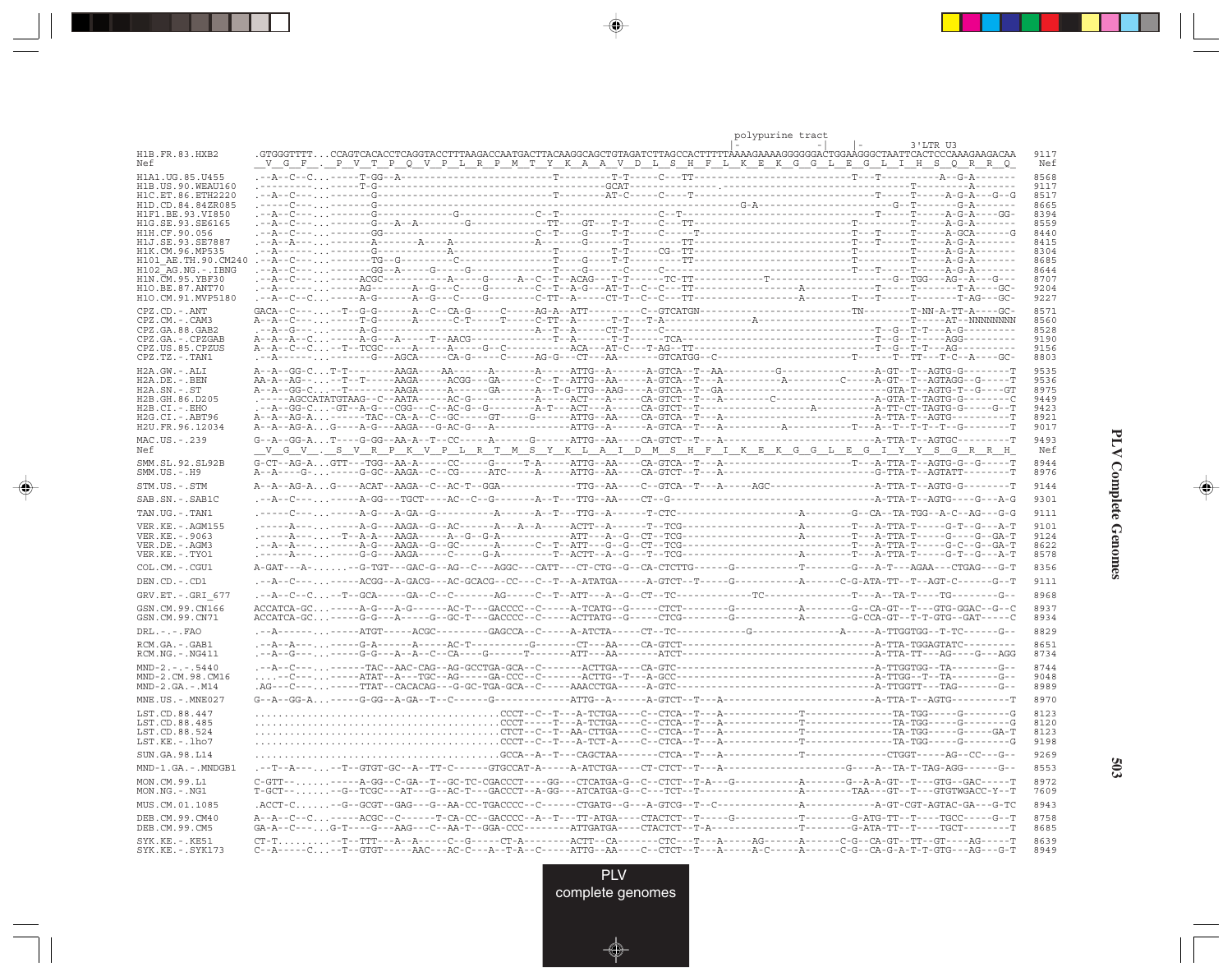

 $\Rightarrow$ 

|                                         | Nef end premature in $HXB2$                                                                                                                                                                                                                                                                                                                       |  |              |
|-----------------------------------------|---------------------------------------------------------------------------------------------------------------------------------------------------------------------------------------------------------------------------------------------------------------------------------------------------------------------------------------------------|--|--------------|
| H1B.FR.83.HXB2<br>Nef                   |                                                                                                                                                                                                                                                                                                                                                   |  | 9226<br>Nef  |
|                                         |                                                                                                                                                                                                                                                                                                                                                   |  | 8677         |
|                                         |                                                                                                                                                                                                                                                                                                                                                   |  | 9226<br>8626 |
|                                         |                                                                                                                                                                                                                                                                                                                                                   |  | 8774         |
|                                         |                                                                                                                                                                                                                                                                                                                                                   |  | 8503<br>8668 |
|                                         |                                                                                                                                                                                                                                                                                                                                                   |  | 8549         |
|                                         |                                                                                                                                                                                                                                                                                                                                                   |  | 8524<br>8413 |
|                                         |                                                                                                                                                                                                                                                                                                                                                   |  | 8794         |
|                                         |                                                                                                                                                                                                                                                                                                                                                   |  | 8753<br>8816 |
|                                         |                                                                                                                                                                                                                                                                                                                                                   |  | 9313<br>9336 |
| CPZ.CD. - . ANT                         |                                                                                                                                                                                                                                                                                                                                                   |  | 8680         |
| CPZ.CM. - . CAM3                        |                                                                                                                                                                                                                                                                                                                                                   |  | 8669         |
| CPZ.GA.88.GAB2<br>CPZ.GA. - . CPZGAB    |                                                                                                                                                                                                                                                                                                                                                   |  | 8637<br>9299 |
| CPZ.US.85.CPZUS                         |                                                                                                                                                                                                                                                                                                                                                   |  | 9265         |
| $CPZ.TZ. - . TAN1$<br>H2A.GW.-.ALI      | $\texttt{AGA--T-A--CA-A-ACT-AG-AA-GGA-G---GATAA-T--A----G---G---T-T-T-AT---A.\dots\dots\dots\dots\dots\dots\dots A-A--G--C--GA--TT---G---GG--CTG-GG--T$                                                                                                                                                                                           |  | 8912<br>9644 |
| H2A.DE. - . BEN                         |                                                                                                                                                                                                                                                                                                                                                   |  | 9645         |
| $H2A.SN.-.ST$<br>H2B.GH.86.D205         |                                                                                                                                                                                                                                                                                                                                                   |  | 9084<br>9558 |
| $H2B.CI.-.EHO$                          |                                                                                                                                                                                                                                                                                                                                                   |  | 9532         |
| H2G.CI. - . ABT96<br>H2U.FR.96.12034    |                                                                                                                                                                                                                                                                                                                                                   |  | 9030<br>9126 |
| MAC.US.-.239                            |                                                                                                                                                                                                                                                                                                                                                   |  | 9602         |
| Nef                                     |                                                                                                                                                                                                                                                                                                                                                   |  | Nef          |
| SMM. SL. 92. SL92B<br>$SMM.US.-.H9$     |                                                                                                                                                                                                                                                                                                                                                   |  | 9053<br>9085 |
| STM.US.-.STM                            |                                                                                                                                                                                                                                                                                                                                                   |  | 9253         |
| SAB.SN. - . SAB1C                       |                                                                                                                                                                                                                                                                                                                                                   |  | 9410         |
| TAN.UG. - . TAN1                        |                                                                                                                                                                                                                                                                                                                                                   |  | 9220         |
| VER. KE. - . AGM155                     |                                                                                                                                                                                                                                                                                                                                                   |  | 9210         |
| VER. KE. - . 9063<br>VER.DE. - . AGM3   |                                                                                                                                                                                                                                                                                                                                                   |  | 9233<br>8731 |
| VER.KE. - . TYO1                        | $\verb A-G----GA----ATGCTCTTA-TGA-TGG--GATAA-TGA----G-A-TGC--GGT-GAAG--A----A.\dots\dots\dots\dots\dots\dots A-A---TC--TAATG----G-TC----T-T-A.$                                                                                                                                                                                                   |  | 8687         |
| COL.CM.-.CGU1                           | -CC-GA-A--G-A--ATGC----ATTGAGTGG----G---AAAA-G--G-TT-G-G--TGA-GAT-A--TG--AGAGGATGGAGCATTAAAAGAG-A----A-G--T---GTTGC-------CTT-GG-                                                                                                                                                                                                                 |  | 8486         |
| DEN.CD. - . CD1                         | -C---TT-A--C--C-ATGC-C-GA-TGA---T----T-A-AA-A-GA-G-----C-------GAT-------CA-TC-G--C--G--AGAG-----G-TCCT--GG-                                                                                                                                                                                                                                      |  | 9220         |
| GRV.ET. - . GRI 677                     |                                                                                                                                                                                                                                                                                                                                                   |  | 9077<br>9046 |
| GSN.CM.99.CN166<br>GSN.CM.99.CN71       |                                                                                                                                                                                                                                                                                                                                                   |  | 9043         |
| $DRL - - - FAO$                         | ACA---T-G-----C-ATGCTC-AA-TGA-TGG----T-A-AAAA-GC-G---A-GT-----CAAG--A--T--CA----G--C---AA--TG-----G-TCCTG-T--                                                                                                                                                                                                                                     |  | 8938         |
| RCM.GA.-.GAB1<br>$RCM.NG. - . NG411$    |                                                                                                                                                                                                                                                                                                                                                   |  | 8760<br>8843 |
| $MND-2. - - - 5440$<br>MND-2.CM.98.CM16 |                                                                                                                                                                                                                                                                                                                                                   |  | 8853<br>9157 |
| $MND-2.GA.-.M14$                        |                                                                                                                                                                                                                                                                                                                                                   |  | 9098         |
| MNE.US. - . MNE027                      |                                                                                                                                                                                                                                                                                                                                                   |  | 9079         |
| LST.CD.88.447                           |                                                                                                                                                                                                                                                                                                                                                   |  | 8232         |
| LST.CD.88.485<br>LST.CD.88.524          |                                                                                                                                                                                                                                                                                                                                                   |  | 8229<br>8232 |
| LST.KE.-.lho7                           |                                                                                                                                                                                                                                                                                                                                                   |  | 9307         |
| SUN.GA.98.L14                           |                                                                                                                                                                                                                                                                                                                                                   |  | 9378         |
| MND-1.GA.-.MNDGB1                       |                                                                                                                                                                                                                                                                                                                                                   |  | 8662         |
| MON.CM.99.L1<br>$MON.NG. - . NG1$       | C-A-AGT-A--G-AA-ATGC---TGT--TGTGG--ACTTG-G----GA-G--TAC-G-TT--CY-C--A-----C-GC-G--C---ACC-T-CC---G-TCCTG-GGT                                                                                                                                                                                                                                      |  | 9081<br>7718 |
| MUS.CM.01.1085                          |                                                                                                                                                                                                                                                                                                                                                   |  | 9052         |
| DEB.CM.99.CM40<br>DEB.CM.99.CM5         | $-C---TT-A\\-G---TCATGC\\-C-GA\\-TGA\\-TGG---AATTA\\-A--AC\\-G---TAC\\-G---AAG\\-A--T-A\\-T-A\\-\\\\\\\\\\\\\\-T--G---A-TT-A\\-T--G---A-TTA\\-C--G-TCCT---TTA\\-C--G---A-CTA\\-C--G---A-CTA\\-C--G---A-CTA\\-C--G---A-CTA\\-C--G---A-CTA\\-C--G---A-CTA\\-C--G---A-CTA\\-C--G---A-CTA\\-C--G---A-CTA\\-C--G---A-CTA\\-C--G---A-CTA\\-C--G---A-CT$ |  | 8867<br>8794 |
| $SYK.KE. - KE51$<br>$SYK.KE. - .SYK173$ | --G--T--AC-G----ATT-AA-GA-TGAG--T--TGTGA-A---G-CATC-C---T--GAGT--------AACA-----C--G----T---C--G----TA-GGG                                                                                                                                                                                                                                        |  | 8745<br>9055 |

 $\begin{picture}(20,5) \put(0,0){\vector(0,1){10}} \put(15,0){\vector(0,1){10}} \put(15,0){\vector(0,1){10}} \put(15,0){\vector(0,1){10}} \put(15,0){\vector(0,1){10}} \put(15,0){\vector(0,1){10}} \put(15,0){\vector(0,1){10}} \put(15,0){\vector(0,1){10}} \put(15,0){\vector(0,1){10}} \put(15,0){\vector(0,1){10}} \put(15,0){\vector(0,1){10}} \put(15,0){\vector(0,$ 

**PLV Complete Genomes 504 PLV Complete Genomes** 

 $\begin{picture}(20,5) \put(0,0){\line(1,0){10}} \put(15,0){\line(1,0){10}} \put(15,0){\line(1,0){10}} \put(15,0){\line(1,0){10}} \put(15,0){\line(1,0){10}} \put(15,0){\line(1,0){10}} \put(15,0){\line(1,0){10}} \put(15,0){\line(1,0){10}} \put(15,0){\line(1,0){10}} \put(15,0){\line(1,0){10}} \put(15,0){\line(1,0){10}} \put(15,0){\line(1,$ 

 $\overline{\phantom{0}}$ 

 $\blacksquare$ 

<u> 1991 - 1991 - 1991 - 1991 - 1991 - 1991 - 1991 - 1991 - 1991 - 1991 - 1991 - 1991 - 1991 - 1991 - 1991 - 199</u>

- 1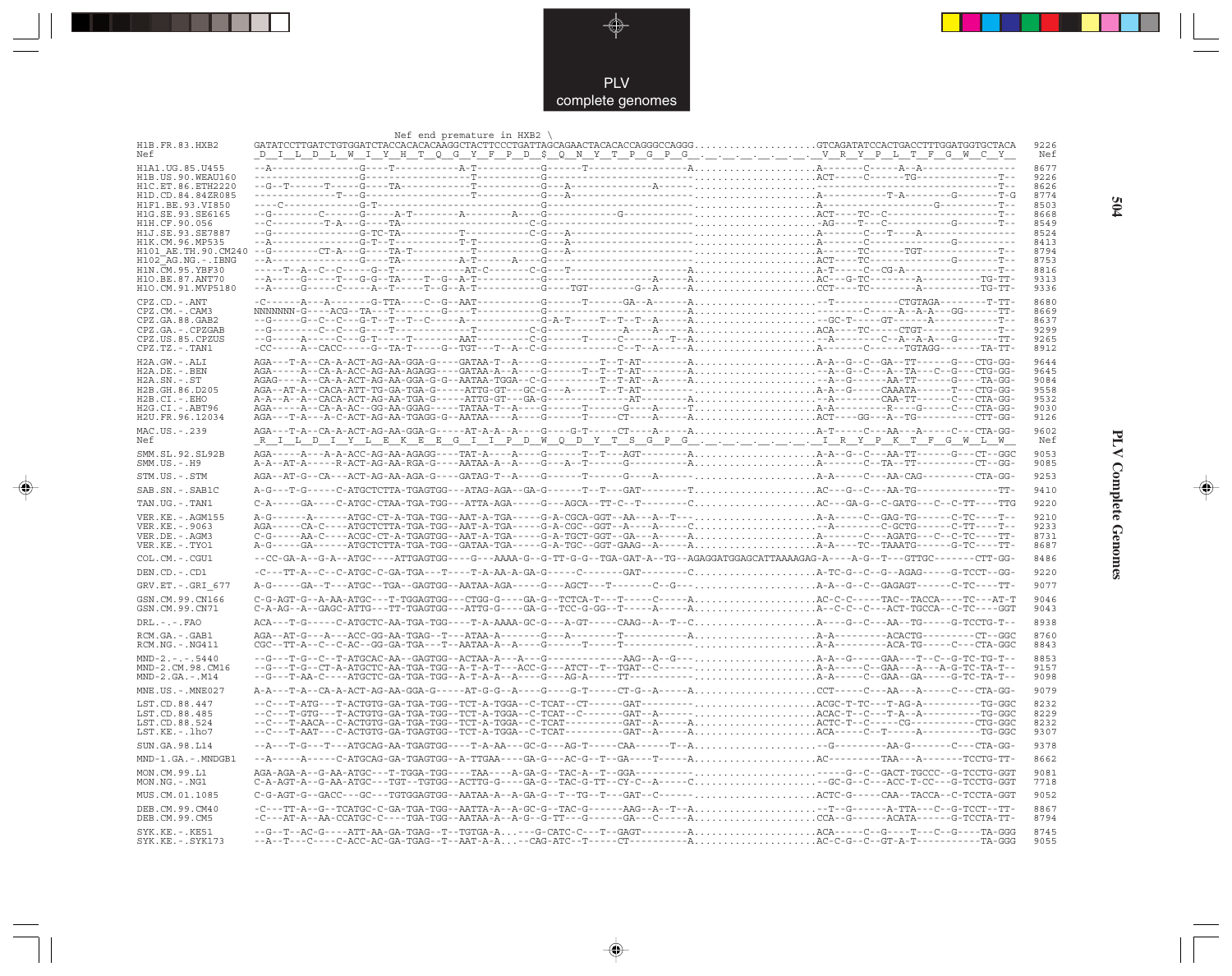| H1B. FR. 83. HXB2<br>Nef                  | $AGCTAGTACCAGTTGAGCCAGATAAGAAGAGGGCCAATAAAGGAGAGAACACCCCAGC TTGTTACACCCCTGTGAGCCTGCATGGGATGGATGGATGAC CGGAG. .$<br><u>K L V P V E P D K I E E A N K G E N T S L L H P V S L H G M D D P E .</u>                                                                                                                                                                                                                                                                                                                                                       | 9327<br>Nef  |
|-------------------------------------------|-------------------------------------------------------------------------------------------------------------------------------------------------------------------------------------------------------------------------------------------------------------------------------------------------------------------------------------------------------------------------------------------------------------------------------------------------------------------------------------------------------------------------------------------------------|--------------|
| H1A1.UG.85.U455                           |                                                                                                                                                                                                                                                                                                                                                                                                                                                                                                                                                       | 8778         |
| H1B. US. 90. WEAU160                      |                                                                                                                                                                                                                                                                                                                                                                                                                                                                                                                                                       | 9327         |
| H1C.ET.86.ETH2220                         | ---------------T----GGT-G-----A------C-G-------AG---A-T-----C---------A-CT---A-----A-----G---GA----                                                                                                                                                                                                                                                                                                                                                                                                                                                   | 8727<br>8875 |
| H1D.CD.84.84ZR085<br>H1F1.BE.93.VI850     |                                                                                                                                                                                                                                                                                                                                                                                                                                                                                                                                                       | 8604         |
| H1G.SE.93.SE6165                          |                                                                                                                                                                                                                                                                                                                                                                                                                                                                                                                                                       | 8769         |
| H1H.CF.90.056                             |                                                                                                                                                                                                                                                                                                                                                                                                                                                                                                                                                       | 8650         |
| H1J.SE.93.SE7887                          |                                                                                                                                                                                                                                                                                                                                                                                                                                                                                                                                                       | 8625         |
| H1K.CM.96.MP535<br>H101 AE.TH.90.CM240    |                                                                                                                                                                                                                                                                                                                                                                                                                                                                                                                                                       | 8514<br>8895 |
| H102 AG.NG.-.IBNG                         | $-{\bf A}\hbox{-}\cdots\hbox{-}\cdots\hbox{-}\cdots\hbox{-}\cdots\hbox{-}\rm C\hbox{-}\rm T\hbox{-}\cdots\hbox{-}\rm C\hbox{-}\rm C\hbox{-}\rm T\hbox{-}\cdots\hbox{-}\rm C\hbox{-}\rm C\hbox{-}\rm T\hbox{-}\cdots\hbox{-}\rm P\hbox{-}\rm C\hbox{-}\rm T\hbox{-}\cdots\hbox{-}\rm P\hbox{-}\cdots\hbox{-}\rm C\hbox{-}\rm C\hbox{-}\rm T\hbox{-}\rm P\hbox{-}\rm A\hbox{-}\rm 2\hbox{-}\cdots\hbox{-}\rm C\hbox{-}\rm T\hbox{-}\$                                                                                                                   | 8854         |
| H1N. CM. 95. YBF30                        | -A--------T-GTCAG-T--AG-AG----------T---G-------C----ATGC-C-C--------CA-AT-T-AA-----AGCA-----TGATC-T                                                                                                                                                                                                                                                                                                                                                                                                                                                  | 8917         |
| H10.BE.87.ANT70                           | -A---------GTCAGA---AG--GC----AGACTAGGA--TAC-TGTG-G-GGGCTAATC-CC-G--T--A-CAT-TGCC-----AT-T--A--TA-AC-T                                                                                                                                                                                                                                                                                                                                                                                                                                                | 9417         |
| H1O.CM.91.MVP5180                         | -A--G--------GTCAG----AG--GC---GAGACTGGG---TAC-A-TG-AGATGCTAGTC-TC----T--A-CTT-TAAT-----AGCT--G--TG-AC-C                                                                                                                                                                                                                                                                                                                                                                                                                                              | 9440         |
| CPZ.CD. - . ANT                           | --T----------A--AT--CCACCTGATAT----GG-A--TAC-CC-C-------CTT-TACA-----AGAT-GA----AC-T                                                                                                                                                                                                                                                                                                                                                                                                                                                                  | 8766<br>8770 |
| CPZ.CM. - . CAM3<br>CPZ.GA.88.GAB2        | $\verb+A--G--T---CGACA-----AG-AG-G---C-------G------T-A--T-.}\qquad \verb+CA-CT--A--C--A----A----A----A--T-}\dots \qquad \verb+CA-CT--A--T--C--A----A--T-}\qquad \verb+CA-CT--A--T--A--T-}\qquad \verb+CA-CT--A--T--A--T-}\qquad \verb+CA-CT--A--T--A--T-}\qquad \verb+CA-CT--A--T--A--T-}\qquad \verb+CA-CT--A--T-}\qquad \verb+CA-CT--A--T-}\qquad \verb+CA-CT--A--T-}\qquad \verb+CA-CT--A--T-}\qquad \verb+$                                                                                                                                      | 8738         |
| CPZ.GA. - . CPZGAB                        |                                                                                                                                                                                                                                                                                                                                                                                                                                                                                                                                                       | 9400         |
| CPZ.US.85.CPZUS                           | $\begin{minipage}{0.9\textwidth} \begin{minipage}{0.9\textwidth} \begin{minipage}{0.9\textwidth} \begin{minipage}{0.9\textwidth} \begin{minipage}{0.9\textwidth} \begin{minipage}{0.9\textwidth} \begin{minipage}{0.9\textwidth} \begin{minipage}{0.9\textwidth} \begin{minipage}{0.9\textwidth} \begin{minipage}{0.9\textwidth} \begin{minipage}{0.9\textwidth} \begin{minipage}{0.9\textwidth} \begin{minipage}{0.9\textwidth} \begin{minipage}{0.9\textwidth} \begin{minipage}{0.9\textwidth} \begin{minipage}{0.9$                                | 9366         |
| $CPZ.TZ.-.TAN1$                           | $-$ -T-G-----G--A--C---CCAG-AGATG-T-AGA----- ATC---C----T--A-CCT-TAGC-----A-CTACC--T--A--T                                                                                                                                                                                                                                                                                                                                                                                                                                                            | 8998         |
| $H2A.GW.-.ALI$                            | ------------A--TGTCCCAC-AGA--GG----A--C-G-GACTCA-T--C--C-------A--ACAAACAAGCA--CAT------A--C-T                                                                                                                                                                                                                                                                                                                                                                                                                                                        | 9739         |
| $H2A.DE. - .BEN$<br>$H2A.SN.-.ST$         | $\verb -----T---A--A-TCTCAC-AGAG-C----AAG--G-G-CC. \ldots -A-T---A-G---AG---A-CACAAACAAGCA-ACAT---T. \ldots \ldots \ldots \ldots \ldots \ldots \ldots \ldots \ldots \ldots$<br>------------A--TGTCCCAC-AGAG-G---T-A--G-G-GACTCA-T---AG-G--T--A-CACAAACAAGCA--T-T--------C-T                                                                                                                                                                                                                                                                           | 9740<br>9179 |
| H2B.GH.86.D205                            | ---G--------A---GTGCCAGCAGCGACCGA-AGG-GG-G-A-ACCCATT--C-AA-G-----G-CACAGA-CTCCTCATG-------ATCC-T                                                                                                                                                                                                                                                                                                                                                                                                                                                      | 9656         |
| $H2B.CI.-.EHO$                            | ------G---A-AA-TATGATAGCAGA-CC-----A-G-GG--ACCCATT-TC--G-G--T--A-CACAGACCTCC-CATG--------CC-C                                                                                                                                                                                                                                                                                                                                                                                                                                                         | 9627         |
| H2G.CI. - . ABT96                         |                                                                                                                                                                                                                                                                                                                                                                                                                                                                                                                                                       | 9125         |
| H2U.FR.96.12034                           |                                                                                                                                                                                                                                                                                                                                                                                                                                                                                                                                                       | 9221         |
| MAC.US. - . 239<br>Nef                    | $\verb -AT---C--T--AA-TGT-TCAG-TGAG-C-C---AGG-G-G-AGCATTAT--AA-G--T--A-CTCAAACTTCCCA-TG---\verb +--TTG-$<br><u>K_L_V_P_V_N_V_S_D_E_G_Q_E_D_E_E_._._H_Y_._._L_M_H_P_A_Q_G_S_Q_W_D_D_._._._._._._._.P_W_</u> .                                                                                                                                                                                                                                                                                                                                          | 9697<br>Nef  |
| SMM.SL.92.SL92B                           |                                                                                                                                                                                                                                                                                                                                                                                                                                                                                                                                                       | 9148         |
| $SMM.US.-.H9$                             |                                                                                                                                                                                                                                                                                                                                                                                                                                                                                                                                                       | 9180         |
| STM.US.-.STM                              | $\verb --A----------TATGTCA--TGAG-C-C---AGG--G-T--GACACATTATC--G-G--T--A-CACAGACA---CA-TG----\verb --TTG- $                                                                                                                                                                                                                                                                                                                                                                                                                                           | 9351         |
| SAB.SN.-.SAB1C                            | -A--G-----T--G--C-TGTCAG--GAG-CTA--AAT-G-G-GAACCA-T--C--C-G--T----CTCAAG--GCCTATGA-------G-CTG-                                                                                                                                                                                                                                                                                                                                                                                                                                                       | 9505         |
| TAN.UG. - . TAN1                          | --T----G--G--A--TGTCTCCC--GA--CCC---ATG-G-G-CA-T-T---C-C-------CCCAGA-TG-AT--GAAAGC----TTG-                                                                                                                                                                                                                                                                                                                                                                                                                                                           | 9312         |
| VER. KE. - . AGM155<br>VER. KE. - . 9063  | ---------G---CC-TGC--G--GA--C---AA-ATG-G--A-GCATT-----G-------A-CACAA-------AAGACCC---TGGTATAAATC-T<br>---------G--A---ATGC--G-AGAG-C----A--TG-G-GA--CATTA---GCG--T----CACAAA-AA-A-A-GACCCC--TGGCATCAGTC-T                                                                                                                                                                                                                                                                                                                                            | 9311<br>9334 |
| VER.DE. - . AGM3                          | $\verb -AT-G-----A--C-TGC--G--GA-C---A-TTG-G-GA---CATT---C--G-G--T--A-CACAAG--AGG-AGGCC---TGGAATCAACC-T$                                                                                                                                                                                                                                                                                                                                                                                                                                              | 8832         |
| VER.KE. - . TYO1                          | ------G----G--CTT-C--G--GA--C-C-AA-ATG-G--A--CATT--C-AG-C--T--A-C-CAGA--GGA-AAGATCCA--TGGTATCAGCC-T                                                                                                                                                                                                                                                                                                                                                                                                                                                   | 8788         |
| COL.CM.-.CGU1                             |                                                                                                                                                                                                                                                                                                                                                                                                                                                                                                                                                       | 8533         |
| DEN.CD. - .CD1                            | -AT-G--C--G--GACTAT---GG--GA-T-T--CAAT--GG-G-A--ATT-TC--C-G--TGACAGATATGA-GG-CAACAA-C-----TTG-                                                                                                                                                                                                                                                                                                                                                                                                                                                        | 9315         |
| GRV.ET. - . GRI 677                       | -------C----G--C-TGC--G--GAG-C-CGCAA-TG-G-GA--CA-T-TC--A-G--T--A-CACAGA--GGG-AAGATCC---TGGAATAGATC-T                                                                                                                                                                                                                                                                                                                                                                                                                                                  | 9178         |
| GSN.CM.99.CN166                           | $GT--GGGG---A-CCA--AC-G--GACTCT---C-TGGGG-T-AT--AT-TCTGC--ACC-----CCTAT-A-GGAC---GT--A---A-C-T$                                                                                                                                                                                                                                                                                                                                                                                                                                                       | 9144         |
| GSN.CM.99.CN71                            | GCT--CGG-----G-CCATGAC-G--GACTCT---C--GGGG-T-ATC-ATATCTG---AAC--T--C-CCTAT-A-GGACA-CAA--G---ACC-T                                                                                                                                                                                                                                                                                                                                                                                                                                                     | 9141         |
| $DRL - - - FAO$                           | $-\texttt{---G--C--T--G---GT---G-AGATCTG-TAAATC-GC-GT-TA-C-GG\n  \, \ldots \, \, \ldots \, \, \ldots \, \, \ldots \, \, \ldots \, \, \ldots \, \, \ldots \, \, \ldots \, \, \ldots \, \, \ldots \, \, \ldots \, \, \ldots \, \, \ldots \, \, \ldots \, \, \ldots \, \, \ldots \, \, \ldots \, \, \ldots \, \, \ldots \, \, \ldots \, \, \ldots \, \, \ldots \, \, \ldots \, \, \ldots \, \, \ldots \, \, \ldots \$                                                                                                                                    | 9033         |
| RCM.GA. - . GAB1<br>RCM.NG. - . NG411     | $\verb -AT-G--G----A--TGT-TC-G-TGA--C-AGA-AAG--G---AG.}\verb CAT--T--C---T--A-CAGAAACAAG--------A--.\verb --ATG-.$<br>$\verb -AT------------A--TGTCAG-G-TGA-C-ACA-AG---G-GA-G.}\hspace{1.0cm}\nonumber\\ \verb CATT-T.}\hspace{1.0cm}\nonumber\\ \verb CCC-G--T-A-CAGAACTAG------C---}\hspace{1.0cm}\nonumber\\ \verb CCTG--T.}\hspace{1.0cm}\nonumber\\ \verb CCTG--T.}\hspace{1.0cm}\nonumber\\ \verb CCTG--T.}\hspace{1.0cm}\nonumber\\ \verb CCTG--T.}\hspace{1.0cm}\nonumber\\ \verb CCTG--T.}\hspace{1.0cm}\nonumber\\ \verb CCTG--T.}\hspace{$ | 8855<br>8938 |
| $MND-2. - - - 5440$                       | ----G--C--G--G-CAGTGTCGCCCCCCCTG----AGG--G--T-CA-C-GGC--C--A--T--TCTCAAA--GGAATCCA---A-----A---                                                                                                                                                                                                                                                                                                                                                                                                                                                       | 8948         |
| MND-2.CM.98.CM16                          | ----TTGC--G--G-CAGTGCC-CCAGACC-G---AA----G-GT-TA-C--A---C-C--GT-CTCTCAG---GGAATCCA---A--AT-CTT-                                                                                                                                                                                                                                                                                                                                                                                                                                                       | 9252         |
| $MND-2.GA.-.M14$                          | --T--A-C-----AC-AGT-CCACCAGACC-G---AA-C-GG-GT-TA-C-GGC--C-TA--T-CTCTCAG--AGGAATCCA---A--AT-CAT-G.                                                                                                                                                                                                                                                                                                                                                                                                                                                     | 9194         |
| MNE.US.-.MNE027                           | -AT----C--T--AA-TGT-TCAG-TGAG-C-C---AGGG-G-G-AG-ATTAT-AC-G--T--A-CTCAAACTTCCCA-TG---------TTG-                                                                                                                                                                                                                                                                                                                                                                                                                                                        | 9174         |
| LST.CD.88.447                             | -----G-CCTGT---G--TACAC---TC--TCAG-TTACAGACAGT--C--C-G---T-AAGTCAG---GGG-TCCA---G-----CTG-                                                                                                                                                                                                                                                                                                                                                                                                                                                            | 8330         |
| LST.CD.88.485                             |                                                                                                                                                                                                                                                                                                                                                                                                                                                                                                                                                       | 8327         |
| LST.CD.88.524<br>LST.KE.-.lho7            | $-\texttt{-T-G-AG----A-CATGT---G--T-TA---TC--TCAG-T-AGAGA. CART-T. --C---TT-AGCCAGT--GGG-TCCA--A---. --CTG-.$                                                                                                                                                                                                                                                                                                                                                                                                                                         | 8330<br>9405 |
| SUN.GA.98.L14                             | ------C------CACCATT---G-AGACAGG--TC-T---C-TC-TT-TCAAGCCC-AC-G--TT-CAGCCAG-AAGGG-TT-AT--A----TTG-                                                                                                                                                                                                                                                                                                                                                                                                                                                     | 9476         |
| MND-1.GA.-.MNDGB1                         | ---G-A-----GAGCAG--C--TAGG---T---TATGCAGCTAACA-TC-TC-------T-CTCCCAGT-ATG-CCTCA---A--T--A--A                                                                                                                                                                                                                                                                                                                                                                                                                                                          | 8757         |
| MON.CM.99.L1                              | GCT-GCGC--G--A-CCA-CACGG--GATTCC----AGGGAG-T-AG--CTT-CTCC-AACC--T--G-CCTAT-AAGGCC-------G---CC-T                                                                                                                                                                                                                                                                                                                                                                                                                                                      | 9179         |
| MON.NG. - . NG1                           | $\verb+GC--GCGT--G--A-CCATCC-GG-AGACTCG---A-GGAG-T-AY---TT-.$                                                                                                                                                                                                                                                                                                                                                                                                                                                                                         | 7816         |
| MUS.CM.01.1085                            | GT--GAG-GA---G-CCATGACGG--GGCTCT----AGGGAG-T-ACC-AT--CTCC-AGAC------CCTTT-A-GGGA-AGAA--A---ACC-T                                                                                                                                                                                                                                                                                                                                                                                                                                                      | 9150         |
| DEB.CM.99.CM40<br>DEB.CM.99.CM5           | $\begin{minipage}[c]{0.9\textwidth} \begin{minipage}[c]{0.9\textwidth} \begin{minipage}[c]{0.9\textwidth} \begin{minipage}[c]{0.9\textwidth} \begin{minipage}[c]{0.9\textwidth} \begin{minipage}[c]{0.9\textwidth} \begin{minipage}[c]{0.9\textwidth} \begin{minipage}[c]{0.9\textwidth} \begin{minipage}[c]{0.9\textwidth} \begin{minipage}[c]{0.9\textwidth} \begin{minipage}[c]{0.9\textwidth} \begin{minipage}[c]{0.9\textwidth} \begin{minipage}[c]{0.9\textwidth} \begin{minipage}[c]{0.9$                                                      | 8964<br>8891 |
| $SYK.KE. - . KE51$<br>$SYK.KE. - .SYK173$ | -AT-G-CC--TAA---AAT---AGG-TACTTG-TA-ATG-GG---ACACACTGA--A-G-----A-CAGCAGGAGTG---GCTTCA--AGACCCACA<br>-A-----T---AA----AT---GGGATGCTTG---TATG-GG-GCATACACTCC-CC-C--T--A-CCTCTGGA--G----GTTCGAG-ATGGGAGAACCTCA                                                                                                                                                                                                                                                                                                                                          | 8842<br>9158 |

an an Tar

 $\overrightarrow{\phantom{a}}$ 

 $\overline{\overline{\phantom{a}}}%$ 

 $\begin{picture}(20,5) \put(0,0){\line(1,0){10}} \put(15,0){\line(1,0){10}} \put(15,0){\line(1,0){10}} \put(15,0){\line(1,0){10}} \put(15,0){\line(1,0){10}} \put(15,0){\line(1,0){10}} \put(15,0){\line(1,0){10}} \put(15,0){\line(1,0){10}} \put(15,0){\line(1,0){10}} \put(15,0){\line(1,0){10}} \put(15,0){\line(1,0){10}} \put(15,0){\line(1,$ 

 $\overline{\phantom{0}}$ 

<u> a mare d</u>

 $\mathbf{I}$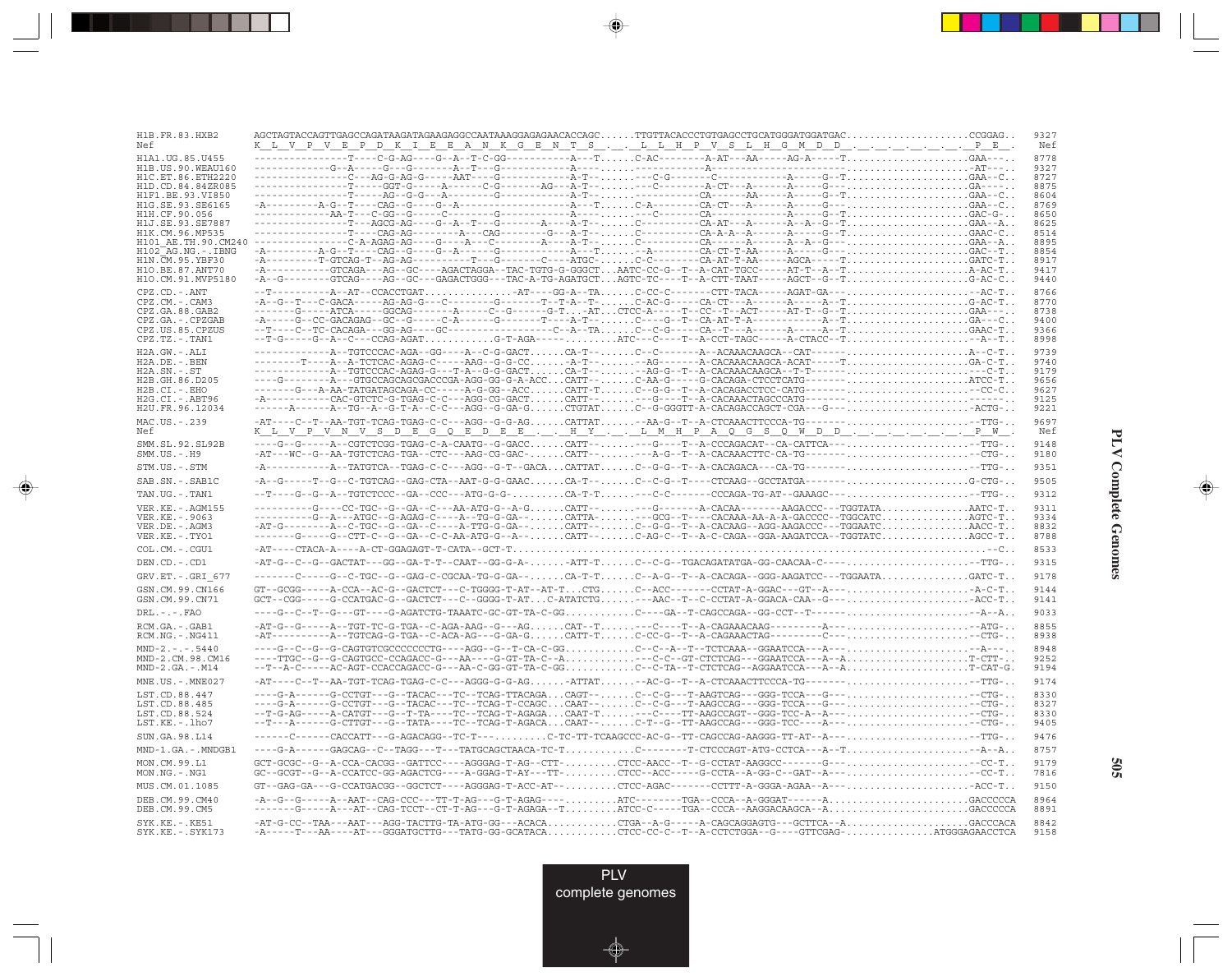

 $\Rightarrow$ 

|                                           | Nef end $\langle$                                                                                                                                                                                                                                                                                                                                                                              |              |
|-------------------------------------------|------------------------------------------------------------------------------------------------------------------------------------------------------------------------------------------------------------------------------------------------------------------------------------------------------------------------------------------------------------------------------------------------|--------------|
| H1B.FR.83.HXB2<br>Nef                     | $0.500$ . AGAGAAGTGTTAGAGTGGAGGTTTGACAGCCGCCTAGCATTTCATCAC $0.5000$ . GTGGCCCGAGAGCTGCATCCGGAGTACTTCAAGAACTGC $0.5000$ . TGA $0.50000$ . TGA $0.500000$ . TGA $0.5000000$ . TGA $0.5000000$ . TGA $0.50000000$ . TGA $0.50000$                                                                                                                                                                 | 9417<br>Nef  |
| H1A1. UG. 85. U455                        |                                                                                                                                                                                                                                                                                                                                                                                                | 8865         |
| H1B. US. 90. WEAU160<br>H1C.ET.86.ETH2220 |                                                                                                                                                                                                                                                                                                                                                                                                | 9417<br>8817 |
| H <sub>1</sub> D.CD.84.84ZR085            |                                                                                                                                                                                                                                                                                                                                                                                                | 8975         |
| H1F1.BE.93.VI850                          |                                                                                                                                                                                                                                                                                                                                                                                                | 8691         |
| H1G.SE.93.SE6165<br>H1H.CF.90.056         |                                                                                                                                                                                                                                                                                                                                                                                                | 8859<br>8737 |
| H1J.SE.93.SE7887                          |                                                                                                                                                                                                                                                                                                                                                                                                | 8715         |
| H1K.CM.96.MP535                           |                                                                                                                                                                                                                                                                                                                                                                                                | 8598         |
| H101 AE.TH.90.CM240<br>H102 AG.NG.-.IBNG  |                                                                                                                                                                                                                                                                                                                                                                                                | 8985<br>8944 |
| H1N. CM. 95. YBF30                        |                                                                                                                                                                                                                                                                                                                                                                                                | 9007         |
| H10.BE.87.ANT70<br>H1O.CM.91.MVP5180      |                                                                                                                                                                                                                                                                                                                                                                                                | 9507<br>9527 |
| $CPZ$ . $CD$ . $-ANT$                     |                                                                                                                                                                                                                                                                                                                                                                                                | 8859         |
| $CPZ.CM. - . CAM3$                        |                                                                                                                                                                                                                                                                                                                                                                                                | 8857         |
| CPZ.GA.88.GAB2                            | $\verb -AG--GC-GATA---A-----T-AA---CC-G-GG--TC-T--AA---AAAA---T---T-A-GAG---A AAC\verb  $                                                                                                                                                                                                                                                                                                      | 8828         |
| CPZ.GA. - . CPZGAB<br>CPZ.US.85.CPZUS     | $\texttt{-.-4--G--G--G--C----C---------A-G--G--C---AAGA--T-.} \texttt{-.-1} \texttt{-.-1} \texttt{-.-1} \texttt{-.-1} \texttt{-.-1} \texttt{-.-1} \texttt{-.-1} \texttt{-.-1} \texttt{-.-1} \texttt{-.-1} \texttt{-.-1} \texttt{-.-1} \texttt{-.-1} \texttt{-.-1} \texttt{-.-1} \texttt{-.-1} \texttt{-.-1} \texttt{-.-1} \texttt{-.-1} \texttt{-.-1} \texttt{-.-1} \texttt{-.-1} \texttt{-.-$ | 9518<br>9457 |
| CPZ.TZ.-.TAN1                             |                                                                                                                                                                                                                                                                                                                                                                                                | 9101         |
| $H2A.GW.-.ALI$                            | .G-G--GACA----TT-----A------CCTAAG--G--TCA-G--T--AAA---TTTATT--A--C--A---G-A--TGG-T--AAG-C-GGCCTGCCAGAAGATGAGTGGAAGGCAAGACTG                                                                                                                                                                                                                                                                   | 9862         |
| H2A.DE. - . BEN                           | .G-G--GACA----T---CA------TC-ATG--G--C-A-A-CT--AA----TTCACT---T-C--A--AG-G--TGG-C--AAG-C-GGATTGCCAGAGAAAGAATGGAAGGCAAAACTG                                                                                                                                                                                                                                                                     | 9863         |
| $H2A$ . $SN. - . ST$<br>H2B.GH.86.D205    | .G-----ACA----TT-----------CC-ACG-----T---AGCT---A----TTATT-GAT-C--A---G-G--TGG-T--AAG-C-GGCCTGCCAGAGGATGAATGGAAGGCAAGACTG<br>.G-G--GACTC-TATC---CA------TTC--T---G----A-G--T-T-----TTTCA-TAG-TT---A--AG-G---GG-T--CAG-C-GGGCTACCAGAGGAGGAGGGCTAGACTAGACTA                                                                                                                                     | 9302<br>9779 |
| $H2B.CI.-.EHO$                            | .GA---GACCC-T-TC---CA-------TC--T-------A-G-CT-T-----TTCAGCAG-TTC--A---G-G--TGG-T-TCAG-C-GGAATGCCAGAGAAGAGTGGAAGGCTAAACTG                                                                                                                                                                                                                                                                      | 9750         |
| $H2G.CI.-.ABT96$                          | .-CC-------G-C-----A-------CCTACAT----C-A-G-CT--AG---ATTTATAT------T---G-G----G-TGGAAG-C-GGGCTACCAGAAGCAGTATGGAAAGGAAACTA                                                                                                                                                                                                                                                                      | 9248         |
| H2U.FR.96.12034                           | .G---G-CC----TA----A-----TTC-TCT--G----A-AGCT-TCA---ATTTATTAA-TGC--A--AG-G--TGG--GTAAG-C-GGTCTGTCAGAGGAAGAGGTTAAGAGGAGGCTA                                                                                                                                                                                                                                                                     | 9344         |
| MAC.US.-.239<br>Nef                       | .G---G--TC---CA----A------TCCAACT--G--C-ACAC-T-T-A---ATAT-TTAGAT-C--A--AG-G--TGGA-G-AAG-C-GGCCTGTCAGAGGAAGGGTTAGAAGAAGGCTA<br><u>GEVLGWKFDPTLAYTY.EAYVRYPEEFGSK.SGLSEEEVRRRL</u>                                                                                                                                                                                                               | 9820<br>Nef  |
| SMM.SL.92.SL92B<br>$SMM. US. - . H9$      | .G--A-G--CC---CC----A----A-TCCT-A------C-ACACAT-T-AA--ATTT-TAAG---C--A--AG-G--TGG-AGGAAG-C-GGCTTGACAGAGGGAAGAGGTTGAGAGAAGGTTA<br>.G---G--AC-G-CA----A-----TCCARAGT----T-A-R-CT-TAA---ATTT-TTGA---C--A--AG-G--TGGT-GTCAG-C-GGCTTGTCAAAGGAAGAGGTGCAGAAGGCTA                                                                                                                                      | 9271<br>9303 |
| STM.US.-.STM                              | .G-------AC-G-TT----AA-----TCCA-TAT----CCA-AC-T-T-A----TTT-TTAGA--C--A--AG-G--TGGTTCTAAG-C-GGCTTGCCAAAGGAAGGGTTGAGAAGGCTA.                                                                                                                                                                                                                                                                     | 9474         |
| SAB.SN.-.SAB1C                            | .-A---GACCC-G-T-----A-------CCA-TA------G-GG-CT-T--T--TT-GAG------C--A---C-GG-GCC-TCAGCACA-GGCTAA                                                                                                                                                                                                                                                                                              | 9601         |
| TAN.UG. - TAN1                            |                                                                                                                                                                                                                                                                                                                                                                                                | 9408         |
| VER. KE. - . AGM155                       | $\verb G---A-A--G-CA---A---A---TCCAATGT-G--TG---GT---GTC--AC-TC-AG-GA-T-CTTTACAG---AT-TTCAACA \ldots \texttt{ GTTGGTACAGAAACTAG} \ldots \ldots \ldots \ldots \ldots \ldots \ldots$                                                                                                                                                                                                             | 9416         |
| VER.KE. - . 9063<br>VER.DE. - . AGM3      | .G-------C--G-TC----A------TCC-ATGT----G-C--AT-T-ACC-TAACAGAAAAT---TCACTG--A-GC-TG-TCTTG-CAAGAGGAAGTAG                                                                                                                                                                                                                                                                                         | 9436<br>8934 |
| VER.KE. - . TYO1                          |                                                                                                                                                                                                                                                                                                                                                                                                | 8890         |
| COL.CM.-.CGU1                             | .TTGAGTC----GAGCGTT-CAAGCAGG-AGAAGAAGAA-CCA-A-C--G-TGCCATA---ATGG-GG-CTGA                                                                                                                                                                                                                                                                                                                      | 8605         |
| DEN.CD. - .CD1                            | .-----GACCC-G-TA-----A------CCTGAAT----C-GGTG-T-TAAA--AG-CC-TAA-A-G-TTC-AACT-CAC--C-TAATAACTACTGCCAGAGGGTAAGCCCAGGAAGTAGCCT                                                                                                                                                                                                                                                                    | 9438         |
| GRV.ET. - . GRI 677                       |                                                                                                                                                                                                                                                                                                                                                                                                | 9271         |
| GSN.CM.99.CN166<br>GSN.CM.99.CN71         | . - AG - -GT - C - -G-TC - TCTCC - -CTG - TC - AAG - -G - -CA - AA -GTCAGGCA - ACAG - T - - - C - A - -TG - A - -G - GGAGCG - - -GATGCGCCT - ACCGCAAACCGCTTCCTATAGAACTCTGCCC. .<br>. - -G - -GA - C - -G - TC - TCTCC - - CTG - TCTA -G - - - - -C - -GA - ATCAGGCTG - CAGATGA - C - A - -TG -A - C - -G - GGAGCG - - -GAAGCGCCT - ACCGCAAACCGCTTCCTATAGAACTCTGCTC. .                          | 9271<br>9268 |
| $DRL$ . - . - . $FAO$                     |                                                                                                                                                                                                                                                                                                                                                                                                | 9150         |
| RCM.GA. - . GAB1                          | .G-G--G--C--G-CC----A----A-TCCTATG--G---G-AG--T--A-A-G-TATAGA--------A----T---TGG-G-AA-GAAGAACAAGACCAGTAACCACATCCTCTGGGGTTG                                                                                                                                                                                                                                                                    | 8978         |
| $RCM.NG. - . NG411$                       | .G-G--G--A----CA----A----A-ACC--T-T----G-AG--T---CA-GGTATAGA-------T----T---TGGAG-GA-AAAGAACAAGACCAAGTAACCACTTCCTCTGGAGTTG                                                                                                                                                                                                                                                                     | 9061         |
| $MND-2. - - - 5440$<br>MND-2.CM.98.CM16   | .G----GAG---GAT------A------TTCAG-G--T--T-A-ACGTT-TAT--T-CTATAA-TAGG--A---G-A-A----TGTGTGAC-AGTCTGAGCTATGAAGCCTACAAGGAAGGAA<br>GG----GAG-C---T-----A-------TCTG----T-ACACCTTTTAT----CCATAAA-AGA--A-GTG-A------C-TGTGCA-AGCATCAGCCATATTGCTTATGCTAAGGAGCAT                                                                                                                                       | 9071<br>9376 |
| $MND-2.GA.-.M14$                          | .G-G--GAG-C-GAT-----A-----CCTGAAT-G--T-A-ACATTTTAT----CCATAAAATGC--AA--G-A-A--G-C-TGTTAC-AGCCTCTCCTATACTGCCTACCAGGAG                                                                                                                                                                                                                                                                           | 9311         |
| MNE.US.-.MNE027                           | .G----G--TC---TA----A-----TCCAACT-----C-ACAC-T-T-A---ATATATTAGAT-C--A--AG-G--TGGA-G-AAG-C-GGCCTGTCAGAGGAGGGTTAGAAGGAGGCTA                                                                                                                                                                                                                                                                      | 9297         |
| LST.CD.88.447                             | .G-----AG-C-TATC---CAC---A-TCCTATG------G-GG-CT-T--A----TCAGAAAA--A--TA-AAG-A-AC-AGCA-CAGCTATTGGCTTG                                                                                                                                                                                                                                                                                           | 8435         |
| LST.CD.88.485                             | .G---GAG-C-TATC---CAC--CAGTCCTATG------G-GG-CTTT--A----TCAGAAAA--A--TA--AG-A-AC-AGCA-CATCTCTTAGCTTGAACTGTAAGAGG                                                                                                                                                                                                                                                                                | 8438         |
| LST.CD.88.524<br>LST.KE.-.lho7            | .G-----AG-C-CATC---CAC---A-TCC-ATGT-----G-GG-CT-T--A----TGAGAAA---A--A-CAAGTG-TC-AGCAACTGCTATGAGATTTAACTGCGAGAGGAAGTAGCCAAACCGC<br>.G----GAG-C-TATC---CAC--CA-TCCAATGT-G---G-GG-CTTTA-A----TCA-AAA---G--T-C-A-GA-AC-A--TACTGCT-TCGCTTTTGACTGCAAGAGGAAG                                                                                                                                         | 8456<br>9519 |
| SUN.GA.98.L14                             | .G----GAGAC-TATC----CA-----TCC-ACT--G--C-A-G--TTTAG----AT-C-AAA---C--T--AG-G------C-TGTTACTA-TCTGCAGTGGGAGGTGTAGCTTAACCGCAAACCG                                                                                                                                                                                                                                                                | 9602         |
| MND-1.GA.-.MNDGB1                         |                                                                                                                                                                                                                                                                                                                                                                                                | 8883         |
| MON.CM.99.L1                              | .G----GACCC-CAT----TCTGGGAC-CT-AT-T-GC-TA-GAC-TTGCA-CATTA-C-TA-CACC-T-AGTGTT-CA-TA-GGCTAAGAGT-TTGAACATCTGCCATTTTGGAAGAGGAAGTAGC<br>.---C-GT-C--G-TC-TCTCA--CTG-TC-AAG--G---G-CA-GAG-GGCAGACAG-T--CA-A--T--A-C-AG-GGAGCG---GAAGCGC-T-GCCGCAAACCGCATCCTCTAGAACTCTGCCC                                                                                                                            | 9306         |
| MON.NG. - . NG1                           | . - AGC-GT-C--G-TC-TYTCC--CTGTTCTAAG--G-G-G-CA-GAG-GGCCCTCAG-T---TGA-TTA-A-C-AG-AGAACG---GA-GCGC-T-ACCGCAAACCGCATCCTATAGAACTCTGCCC. .                                                                                                                                                                                                                                                          | 7943         |
| MUS.CM.01.1085                            | .-AGC-GT-CC-G-TC-TCTCC--CTG-TC----T-G--CC-GA-GTCAGGCT-ACAA-T---C-AAATG-A-C--G-GGAGCG---GAAGCGC-T-GCCACAAACCACATCCTATAGAACAATGCCC                                                                                                                                                                                                                                                               | 9277         |
| DEB. CM. 99. CM40<br>DEB.CM.99.CM5        | T----GAG---G-TT----A---------ACT--G--C-A-TG-T-TAAG-CA-G--AT-CTGAA--AAGAG-GCAT-CT-GAA-ATGTATGTTCCCTAAGAGGAAGTAGCTAGCTTAACCG<br>T-AG--GAG-C---TA-----A-----TTC-TC---T--C-A-TGCT-TAAA-CA-GA-AT--AGCC---AAACCAG-GCAT--C-GAA-ATGCATGTTCCCTAAGAGGAAGTAGCTAGCTTAACCG                                                                                                                                  | 9088<br>9018 |
| SYK.KE. - . KE51                          | T--G--GAATC-CAT-----AC--CA-TCCA-A-T----C-A-ACA-CAGGCTG--AAATG-CT-GT--GC-A-TAGAGA--CAAACAGGAAAGCGCTAGCTCACCGCAGAA                                                                                                                                                                                                                                                                               | 8954         |
| $SYK.KE. - .SYK173$                       | TGTG---C-TCA-CCCCCACCTGGCT-T-CA-CAGGTTGGG-GATGGCCCGCTTG-AGTTAGA-AGA-AAACAGGAAAACCAC-AGAGCTGCAGTCAGCACTTAGTAAGAACATCTCCTAGGAG                                                                                                                                                                                                                                                                   | 9282         |

 $\begin{picture}(20,5) \put(0,0){\vector(0,1){10}} \put(15,0){\vector(0,1){10}} \put(15,0){\vector(0,1){10}} \put(15,0){\vector(0,1){10}} \put(15,0){\vector(0,1){10}} \put(15,0){\vector(0,1){10}} \put(15,0){\vector(0,1){10}} \put(15,0){\vector(0,1){10}} \put(15,0){\vector(0,1){10}} \put(15,0){\vector(0,1){10}} \put(15,0){\vector(0,1){10}} \put(15,0){\vector(0,$ 

**PLV Complete Genomes 506 PLV Complete Genomes** 

 $\begin{picture}(20,5) \put(0,0){\line(1,0){10}} \put(15,0){\line(1,0){10}} \put(15,0){\line(1,0){10}} \put(15,0){\line(1,0){10}} \put(15,0){\line(1,0){10}} \put(15,0){\line(1,0){10}} \put(15,0){\line(1,0){10}} \put(15,0){\line(1,0){10}} \put(15,0){\line(1,0){10}} \put(15,0){\line(1,0){10}} \put(15,0){\line(1,0){10}} \put(15,0){\line(1,$ 

 $\overline{\phantom{0}}$ 

909

 $\blacksquare$ 

<u> 1900 - 1911 - 1911 - 1911 - 1911 - 1911 - 1911 - 1911 - 1911 - 1911 - 1911 - 1911 - 1911 - 1911 - 1911 - 191</u>

- 1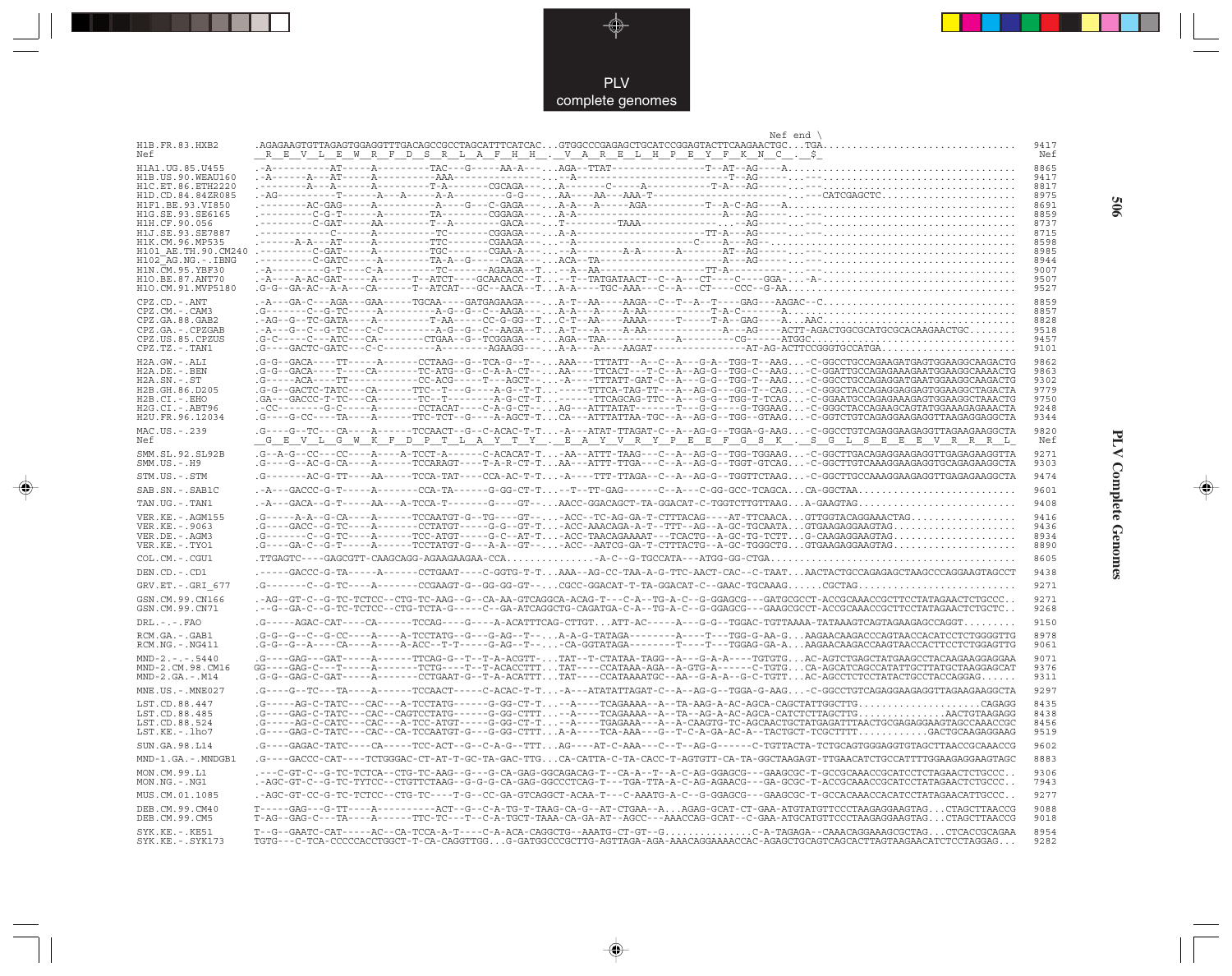|                                         |                                                                                                                                                                                                                                                                                                                                                                                                                                                                                 | NF-kappa-B-II |              |
|-----------------------------------------|---------------------------------------------------------------------------------------------------------------------------------------------------------------------------------------------------------------------------------------------------------------------------------------------------------------------------------------------------------------------------------------------------------------------------------------------------------------------------------|---------------|--------------|
| H1B.FR.83.HXB2                          |                                                                                                                                                                                                                                                                                                                                                                                                                                                                                 |               | 9448         |
| H1A1.UG.85.U455                         |                                                                                                                                                                                                                                                                                                                                                                                                                                                                                 |               | 8907         |
| H1B.US.90.WEAU160<br>H1C.ET.86.ETH2220  |                                                                                                                                                                                                                                                                                                                                                                                                                                                                                 |               | 9448<br>8851 |
| H1D.CD.84.84ZR085                       |                                                                                                                                                                                                                                                                                                                                                                                                                                                                                 |               | 8975         |
| H1F1.BE.93.VI850                        |                                                                                                                                                                                                                                                                                                                                                                                                                                                                                 |               | 8746         |
| H1G.SE.93.SE6165                        |                                                                                                                                                                                                                                                                                                                                                                                                                                                                                 |               | 8892         |
| H1H.CF.90.056<br>H1J.SE.93.SE7887       |                                                                                                                                                                                                                                                                                                                                                                                                                                                                                 |               | 8766<br>8746 |
| H1K.CM.96.MP535                         |                                                                                                                                                                                                                                                                                                                                                                                                                                                                                 |               | 8598         |
| H101 AE.TH.90.CM240                     |                                                                                                                                                                                                                                                                                                                                                                                                                                                                                 |               | 9014         |
| H102 AG.NG.-.IBNG                       |                                                                                                                                                                                                                                                                                                                                                                                                                                                                                 |               | 8975         |
| H1N. CM. 95. YBF30<br>H10.BE.87.ANT70   |                                                                                                                                                                                                                                                                                                                                                                                                                                                                                 |               | 9044<br>9555 |
| H1O.CM.91.MVP5180                       |                                                                                                                                                                                                                                                                                                                                                                                                                                                                                 |               | 9553         |
| $CPZ$ . $CD$ . - .ANT                   |                                                                                                                                                                                                                                                                                                                                                                                                                                                                                 |               | 8918         |
| CPZ.CM. - . CAM3                        |                                                                                                                                                                                                                                                                                                                                                                                                                                                                                 |               | 8903         |
| CPZ.GA.88.GAB2                          |                                                                                                                                                                                                                                                                                                                                                                                                                                                                                 |               | 8888         |
| CPZ.GA. - . CPZGAB<br>CPZ.US.85.CPZUS   |                                                                                                                                                                                                                                                                                                                                                                                                                                                                                 |               | 9539<br>9503 |
| CPZ.TZ.-.TAN1                           |                                                                                                                                                                                                                                                                                                                                                                                                                                                                                 |               | 9145         |
| H2A.GW.-.ALI                            |                                                                                                                                                                                                                                                                                                                                                                                                                                                                                 |               | 9964         |
| $H2A.DE. - .BEN$                        |                                                                                                                                                                                                                                                                                                                                                                                                                                                                                 |               | 9967         |
| $H2A.SN.-.ST$                           |                                                                                                                                                                                                                                                                                                                                                                                                                                                                                 |               | 9406         |
| H2B.GH.86.D205                          |                                                                                                                                                                                                                                                                                                                                                                                                                                                                                 |               | 9887         |
| H2B.CI.-.EHO<br>H2G.CI. - . ABT96       |                                                                                                                                                                                                                                                                                                                                                                                                                                                                                 |               | 9858<br>9316 |
| H2U.FR.96.12034                         |                                                                                                                                                                                                                                                                                                                                                                                                                                                                                 |               | 9417         |
|                                         | Nef end $\langle$                                                                                                                                                                                                                                                                                                                                                                                                                                                               |               |              |
| MAC.US.-.239                            |                                                                                                                                                                                                                                                                                                                                                                                                                                                                                 |               | 9889         |
| Nef                                     |                                                                                                                                                                                                                                                                                                                                                                                                                                                                                 |               | Nef          |
| SMM.SL.92.SL92B                         |                                                                                                                                                                                                                                                                                                                                                                                                                                                                                 |               | 9346         |
| $SMM.US. - . H9$                        |                                                                                                                                                                                                                                                                                                                                                                                                                                                                                 |               | 9373         |
| STM.US.-.STM                            |                                                                                                                                                                                                                                                                                                                                                                                                                                                                                 |               | 9543         |
| SAB.SN. - . SAB1C                       |                                                                                                                                                                                                                                                                                                                                                                                                                                                                                 |               | 9673         |
| TAN.UG. - . TAN1                        |                                                                                                                                                                                                                                                                                                                                                                                                                                                                                 |               | 9493         |
| VER. KE. - . AGM155                     |                                                                                                                                                                                                                                                                                                                                                                                                                                                                                 |               | 9489         |
| VER.KE. - . 9063                        |                                                                                                                                                                                                                                                                                                                                                                                                                                                                                 |               | 9508         |
| VER.DE. - . AGM3<br>VER.KE. - . TYO1    |                                                                                                                                                                                                                                                                                                                                                                                                                                                                                 |               | 9008<br>8965 |
| COL.CM. - . CGU1                        | $\texttt{G-T-CTG}\texttt{G} \texttt{C} \texttt{C} \texttt{C} \texttt{C} \texttt{C} \texttt{C} \texttt{C} \texttt{C} \texttt{C} \texttt{C} \texttt{C} \texttt{C} \texttt{C} \texttt{C} \texttt{C} \texttt{C} \texttt{C} \texttt{C} \texttt{C} \texttt{C} \texttt{C} \texttt{C} \texttt{C} \texttt{C} \texttt{C} \texttt{C} \texttt{C} \texttt{C} \texttt{C} \texttt{C} \texttt{C} \texttt{C} \texttt{C} \texttt{C} \$                                                            |               | 8634         |
|                                         |                                                                                                                                                                                                                                                                                                                                                                                                                                                                                 |               |              |
| DEN.CD. - .CD1                          |                                                                                                                                                                                                                                                                                                                                                                                                                                                                                 |               | 9492         |
| GRV.ET. - . GRI 677                     |                                                                                                                                                                                                                                                                                                                                                                                                                                                                                 |               | 9303         |
| GSN.CM.99.CN166<br>GSN.CM.99.CN71       |                                                                                                                                                                                                                                                                                                                                                                                                                                                                                 |               | 9282<br>9279 |
| $DRL$ . - . - . $FAO$                   |                                                                                                                                                                                                                                                                                                                                                                                                                                                                                 |               | 9249         |
|                                         |                                                                                                                                                                                                                                                                                                                                                                                                                                                                                 |               | 9065         |
| RCM.GA. - . GAB1<br>$RCM.NG. - . NG411$ |                                                                                                                                                                                                                                                                                                                                                                                                                                                                                 |               | 9122         |
| $MND-2. - - - 5440$                     |                                                                                                                                                                                                                                                                                                                                                                                                                                                                                 |               | 9168         |
| MND-2.CM.98.CM16                        |                                                                                                                                                                                                                                                                                                                                                                                                                                                                                 |               | 9484         |
| $MND-2.GA.-.M14$                        | AAATCAGACTGCTGCAAGAGGAAGTGGTGGCAGTTCTAGCTAACCACAGAAGGTTGCTATGGAGATGCTCTTTAATTCA-CTGACTCTGGA---------ACTA-TG                                                                                                                                                                                                                                                                                                                                                                     |               | 9419         |
| MNE.US. - . MNE027                      |                                                                                                                                                                                                                                                                                                                                                                                                                                                                                 |               | 9366         |
| LST.CD.88.447                           | AAGTAGCCAAACCGCAACACACACATCCTCTTGCAGCCTGGTTGCCAGGGCAACCAGGCTAGCGCATGCGCAGGA-T-T-CTGATG-GCA---------AGGACGG                                                                                                                                                                                                                                                                                                                                                                      |               | 8545         |
| LST.CD.88.485                           | ${\bf AAGTAGCCAAACCGCAGACGGCAGCACATCCTTTCCAGGCTGGTTGCCAGGGCAACCAGGCTAGGGCATGCGC.}\dots.\dots.\nonumber\\ {\bf AGGA-T-T-CTGA.}\dots.\nonumber\\ {\bf T-GCA.}\dots.\dots\longleftarrow{\bf AGGACGGCAGGCTGCTTGCAGGCAGGCTGGTCGGCATGCGC.}\dots.\nonumber\\ {\bf AGGA-T-T-CTGA.}\dots.\nonumber\\ {\bf AGGA\longleftarrow{\bf AGGACGGCTGCTTGCAGGCTGGTCGGCAGGCTGGGCATGCGC.}\dots.\nonumber\\ {\bf AGGA-T-T-CTGA.}\dots.\nonumber\\ {\bf AGGA\longleftarrow{\bf AGGACGGCTG$             |               | 8548         |
| LST.CD.88.524                           |                                                                                                                                                                                                                                                                                                                                                                                                                                                                                 |               | 8551         |
| $LST.KE. - Lh07$                        | ${\tt TAGCCAAACCGCAAACCGCAGACACCTCTTGCAGCCCGGTTGCTAAGGCAAC\ldots CGGGTAGCGCATGCGC\ldots\ldots\ldots\newline AGTGC-T-CTGA\ldots\ldots\newline-G-GCA\ldots\ldots\ldots\newline-G-CAC\ldots\ldots\newline-G-GCA\ldots\ldots\newline-G-GCA\ldots\ldots\newline-G-GCA\ldots\ldots\newline-G-GCA\ldots\ldots\newline-G-GCA\ldots\ldots\ldots\newline-G-GCA\ldots\ldots\ldots\newline-G-GCA\ldots\ldots\ldots\newline-G-GCA\ldots\ldots\ldots\newline-G-GCA\ldots\ldots\ldots\newline$ |               | 9626         |
| SUN.GA.98.L14                           |                                                                                                                                                                                                                                                                                                                                                                                                                                                                                 |               | 9670         |
| MND-1.GA.-.MNDGB1                       |                                                                                                                                                                                                                                                                                                                                                                                                                                                                                 |               | 8979         |
| MON.CM.99.L1                            |                                                                                                                                                                                                                                                                                                                                                                                                                                                                                 |               | 9317         |
| MON.NG.-.NG1                            |                                                                                                                                                                                                                                                                                                                                                                                                                                                                                 |               | 7954         |
| MUS.CM.01.1085                          |                                                                                                                                                                                                                                                                                                                                                                                                                                                                                 |               | 9288         |
| DEB.CM.99.CM40                          |                                                                                                                                                                                                                                                                                                                                                                                                                                                                                 |               | 9131         |
| DEB.CM.99.CM5                           |                                                                                                                                                                                                                                                                                                                                                                                                                                                                                 |               | 9062         |
| SYK.KE. - . KE51<br>SYK.KE. - . SYK173  |                                                                                                                                                                                                                                                                                                                                                                                                                                                                                 |               | 8987<br>9312 |
|                                         |                                                                                                                                                                                                                                                                                                                                                                                                                                                                                 |               |              |

an an Tar

 $\overrightarrow{\phantom{a}}$ 

 $\frac{\displaystyle \rule{1.2cm}{0.15cm}}{\displaystyle \rule{1.2cm}{0.15cm}}$ 

**PLV Complete Genomes PLV Complete Genomes**

 $\begin{array}{c} \hline \end{array}$ 

 $\begin{picture}(20,5) \put(0,0){\line(1,0){10}} \put(15,0){\line(1,0){10}} \put(15,0){\line(1,0){10}} \put(15,0){\line(1,0){10}} \put(15,0){\line(1,0){10}} \put(15,0){\line(1,0){10}} \put(15,0){\line(1,0){10}} \put(15,0){\line(1,0){10}} \put(15,0){\line(1,0){10}} \put(15,0){\line(1,0){10}} \put(15,0){\line(1,0){10}} \put(15,0){\line(1,$ 

 $\overline{\phantom{0}}$ 

<u> Tan din sa</u>

 $\overline{\phantom{a}}$ 

**507**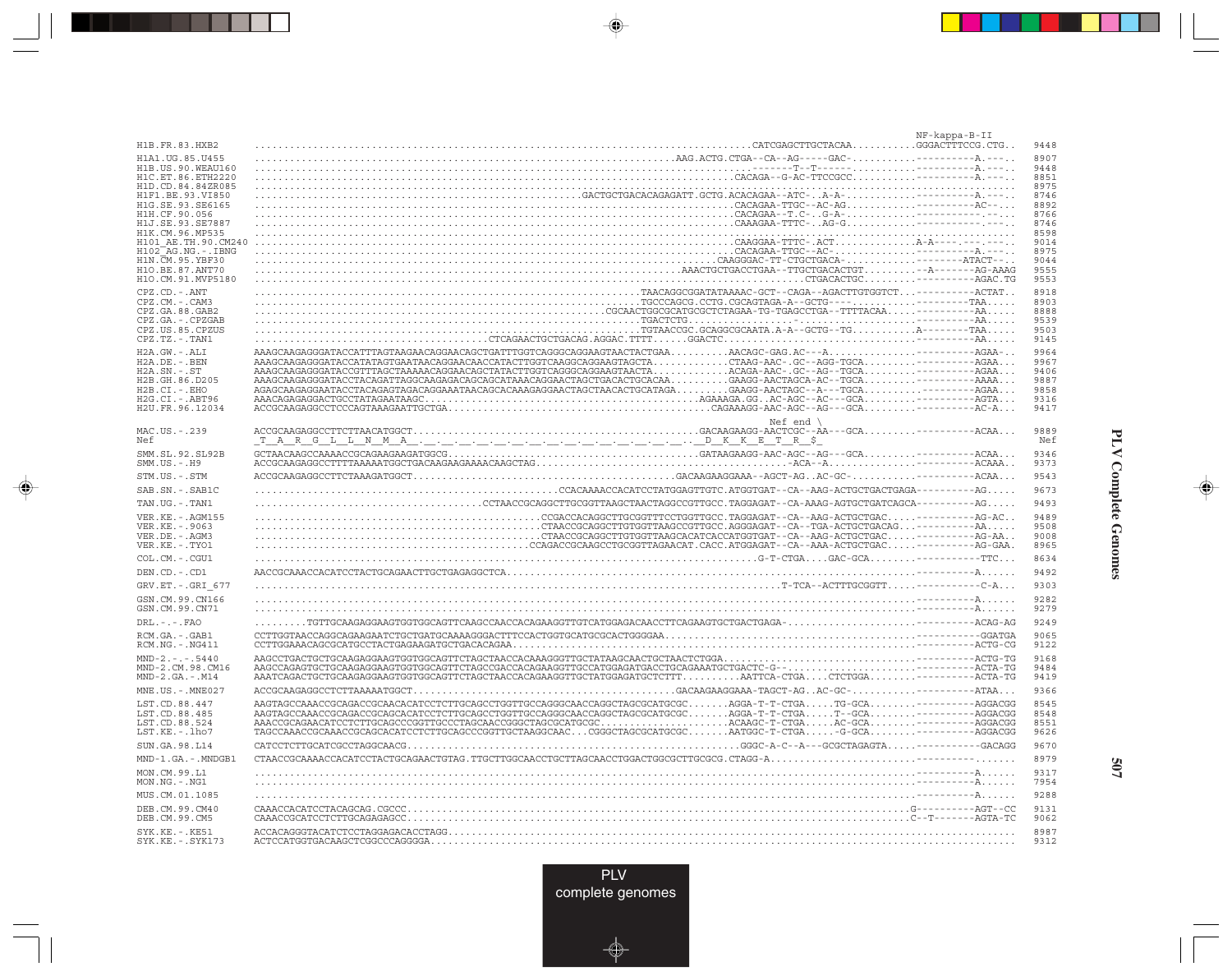

 $\Rightarrow$ 

| H1B.FR.83.HXB2                              | $-1$ $-1$<br>$\vert$ - Sp1-I<br>$Sp1-II -$<br>TATA Box<br>$NF-kappa-B-I$  -<br>Sp1-III                                                                                                                                                                                                                                           | 9519         |
|---------------------------------------------|----------------------------------------------------------------------------------------------------------------------------------------------------------------------------------------------------------------------------------------------------------------------------------------------------------------------------------|--------------|
| H1A1.UG.85.U455                             |                                                                                                                                                                                                                                                                                                                                  | 8979         |
| H1B. US. 90. WEAU160                        |                                                                                                                                                                                                                                                                                                                                  | 9519<br>8919 |
| H1C.ET.86.ETH2220<br>H1D.CD.84.84ZR085      | $\overline{AB} = 0.25 - 0.25 - 0.25 - 0.25 - 0.25 - 0.25 - 0.25 - 0.25 - 0.25 - 0.25 - 0.25 - 0.25 - 0.25 - 0.25 - 0.25 - 0.25 - 0.25 - 0.25 - 0.25 - 0.25 - 0.25 - 0.25 - 0.25 - 0.25 - 0.25 - 0.25 - 0.25 - 0.25 - 0.25 - 0.25 - 0.25 - 0.25 - 0.25 - 0.25 - 0.25 - 0.$                                                        | 8975         |
| H1F1.BE.93.VI850                            |                                                                                                                                                                                                                                                                                                                                  | 8817         |
| H1G.SE.93.SE6165<br>H1H.CF.90.056           |                                                                                                                                                                                                                                                                                                                                  | 8963<br>8837 |
| H1J.SE.93.SE7887                            |                                                                                                                                                                                                                                                                                                                                  | 8818         |
| H1K.CM.96.MP535                             |                                                                                                                                                                                                                                                                                                                                  | 8598         |
| H101 AE.TH.90.CM240<br>H102 AG.NG.-.IBNG    |                                                                                                                                                                                                                                                                                                                                  | 9086<br>9046 |
| H1N. CM. 95. YBF30                          |                                                                                                                                                                                                                                                                                                                                  | 9118         |
| H1O.BE.87.ANT70                             |                                                                                                                                                                                                                                                                                                                                  | 9640         |
| H1O.CM.91.MVP5180                           |                                                                                                                                                                                                                                                                                                                                  | 9636         |
| $CPZ$ . $CD$ . $-ANT$<br>$CPZ.CM. - . CAM3$ | $\dots\dots\dots\dots\dots\dots\cdot\texttt{GGGA}\dots\cdot\texttt{TTGA}\cdot\texttt{CTATGGGC}\cdot\texttt{GGCA-T--G------}. \texttt{TTTC}\dots\dots\dots\dots\dots\cdot\texttt{-G--G--}.\ \texttt{G--}\dots\dots\texttt{-----------}$                                                                                           | 8976<br>8974 |
| CPZ.GA.88.GAB2                              |                                                                                                                                                                                                                                                                                                                                  | 8949         |
| CPZ.GA.-.CPZGAB                             |                                                                                                                                                                                                                                                                                                                                  | 9612         |
| CPZ.US.85.CPZUS<br>CPZ.TZ.-.TAN1            |                                                                                                                                                                                                                                                                                                                                  | 9585<br>9205 |
| H2A.GW.-.ALI                                |                                                                                                                                                                                                                                                                                                                                  | 10031        |
| H2A.DE. - .BEN                              |                                                                                                                                                                                                                                                                                                                                  | 10036        |
| $H2A.SN.-.ST$                               | --G--G-T.-CCAG--GAGGA-AT--GA---GC.C--T.G-G-AA.CG-----TAC.TT-CTG-----ATG                                                                                                                                                                                                                                                          | 9475         |
| H2B.GH.86.D205<br>H2B.CI.-.EHO              | --TA-G--G-.A-CA.T--GAGGAG-AA--GA--GG-.T--T.T-G-AA.CG---ATTAA-.T--CTG-----ATG<br>---G--G-.A-CA-T--GAGGACAT-GGA-GAG.CA--.GAG-AA.CG---ATCAAG.A--CTG-----ATG                                                                                                                                                                         | 9955<br>9926 |
| H2G.CI. - . ABT96                           |                                                                                                                                                                                                                                                                                                                                  | 9384         |
| H2U.FR.96.12034                             |                                                                                                                                                                                                                                                                                                                                  | 9485         |
| MAC.US.-.239                                | ---GA-G-TACG--GAGGTACTGGGGAGGAGCC-GTCG.--AACG---A-TTTC.TTGATG-----AT                                                                                                                                                                                                                                                             | 9956         |
| SMM.SL.92.SL92B<br>$SMM.US. - .H9$          | --GA-G-T.-CG--GAGGTTCTGGGGAGGAGCT-G--G.-AAC.----A-TTAT.T--CTG-----AT                                                                                                                                                                                                                                                             | 9414<br>9439 |
| STM.US.-.STM                                |                                                                                                                                                                                                                                                                                                                                  | 9610         |
| SAB.SN.-.SAB1C                              | $\ldots \ldots \ldots \ldots \ldots \ldots \ldots \ldots$ - TGG A-ACT . G--CGG- . ACT-GGAGT-G . CT $\ldots \ldots$ . TGC --- . GT-CT . G-- CA-----                                                                                                                                                                               | 9728         |
| TAN.UG. - . TAN1                            |                                                                                                                                                                                                                                                                                                                                  | 9548         |
| VER. KE. - . AGM155                         |                                                                                                                                                                                                                                                                                                                                  | 9556         |
| VER. KE. - . 9063                           |                                                                                                                                                                                                                                                                                                                                  | 9575         |
| VER.DE. - . AGM3<br>VER.KE. - . TYO1        |                                                                                                                                                                                                                                                                                                                                  | 9075<br>9032 |
| COL.CM. - . CGU1                            |                                                                                                                                                                                                                                                                                                                                  | 8706         |
| DEN.CD. - .CD1                              |                                                                                                                                                                                                                                                                                                                                  | 9577         |
|                                             | $\ldots \ldots \ldots \ldots \ldots \ldots$ .grgggrg-ATCGGA--CGG-ACA--GGCG-TACTGGGAGTG-CT.TTC-------.-.G-------A-                                                                                                                                                                                                                | 9385         |
| GRV.ET. - . GRI 677                         |                                                                                                                                                                                                                                                                                                                                  |              |
| GSN.CM.99.CN166<br>GSN.CM.99.CN71           | $\ldots \ldots$ .GTCACCATGACTACGGGG--C--TT-CT-AG-CAACCGGGGCGGACTC-TGGGAGG-ACTGG-A--T.CGGGGAGT-GCTCTA---CGCTAT.--A----<br>$\ldots \ldots \ldots \text{GTTACCATGACTACGGGGG-C--TT-CT-AG-CAACCGGGCGGGCTC-TGG \ldots \ldots \ldots \ldots \text{GTGG-ACTGG-A--C. CGGAGT-GCTCTA--CCGCTAT.--A.}\ldots \ldots \text{--A----C--A----C--}$ | 9387<br>9383 |
| $DRL - - - FAO$                             |                                                                                                                                                                                                                                                                                                                                  | 9327         |
| RCM.GA.-.GAB1<br>RCM.NG. - . NG411          | CGTGGGAGGGGGAGTGGTCAG                                                                                                                                                                                                                                                                                                            | 9109<br>9201 |
| $MND-2. - - - 5440$                         | CATGCGCACTGGACT.G----------. A-ACT-ACG-CGGGTGGG--AGTGGCCAG---AAC.-TGGC.T-----------                                                                                                                                                                                                                                              | 9246         |
| MND-2.CM.98.CM16<br>$MND-2.GA.-.M14$        |                                                                                                                                                                                                                                                                                                                                  | 9518<br>9497 |
| MNE.US.-.MNE027                             | G--GATGTCATGGGGGGGTACTGGG-A-GAG-T--T-G.--AAC----A-TTTC.TTGATG-----AT                                                                                                                                                                                                                                                             | 9433         |
| LST.CD.88.447                               |                                                                                                                                                                                                                                                                                                                                  | 8580         |
| LST.CD.88.485                               |                                                                                                                                                                                                                                                                                                                                  | 8581         |
| LST.CD.88.524                               |                                                                                                                                                                                                                                                                                                                                  | 8586         |
| LST.KE.-.lho7                               |                                                                                                                                                                                                                                                                                                                                  | 9661         |
| SUN.GA.98.L14                               |                                                                                                                                                                                                                                                                                                                                  | 9705         |
| MND-1.GA.-.MNDGB1                           |                                                                                                                                                                                                                                                                                                                                  | 9021         |
| MON.CM.99.L1<br>MON.NG.-.NG1                | GTCACCATGACTACGGGG--C--TT-CT-CG-CAACCGGGCGGTCCAAAGGA-T--T-GGTG-A-CCGGGGAGT-GCTTG--CTCTCG-TTCA----A----<br>GTTGCCCTGACTACGGGG--C--TT-C--AG-CAACCGGGGCGGACTC-TGGGAGG-ACTGG-A--TACGGGGAGT-GCT.TA-----AGAT-CT-----A----                                                                                                              | 9421<br>8059 |
| MUS.CM.01.1085                              | $\ldots \ldots$ .GTCACCATGACTACGGGG--C--TT-CT-AG-CAATCGGGGCGGACTC-TGGGTGG-ACTGG-C--TACTGGGAGT-GCT.TA-----AGATTCC----                                                                                                                                                                                                             | 9393         |
| DEB.CM.99.CM40<br>DEB.CM.99.CM5             |                                                                                                                                                                                                                                                                                                                                  | 9208<br>9139 |
| $SYK.KE. - .KE51$<br>SYK.KE. - . SYK173     |                                                                                                                                                                                                                                                                                                                                  | 9050<br>9354 |
|                                             |                                                                                                                                                                                                                                                                                                                                  |              |

 $\begin{picture}(20,5) \put(0,0){\vector(0,1){10}} \put(15,0){\vector(0,1){10}} \put(15,0){\vector(0,1){10}} \put(15,0){\vector(0,1){10}} \put(15,0){\vector(0,1){10}} \put(15,0){\vector(0,1){10}} \put(15,0){\vector(0,1){10}} \put(15,0){\vector(0,1){10}} \put(15,0){\vector(0,1){10}} \put(15,0){\vector(0,1){10}} \put(15,0){\vector(0,1){10}} \put(15,0){\vector(0,$ 

**PLV Complete Genomes 508 PLV Complete Genomes** 

 $\Rightarrow$ 

 $\overline{\phantom{0}}$ 

**808** 

 $\blacksquare$ 

<u> 1900 - 1911 - 1911 - 1911 - 1911 - 1911 - 1911 - 1911 - 1911 - 1911 - 1911 - 1911 - 1911 - 1911 - 1911 - 191</u>

- 1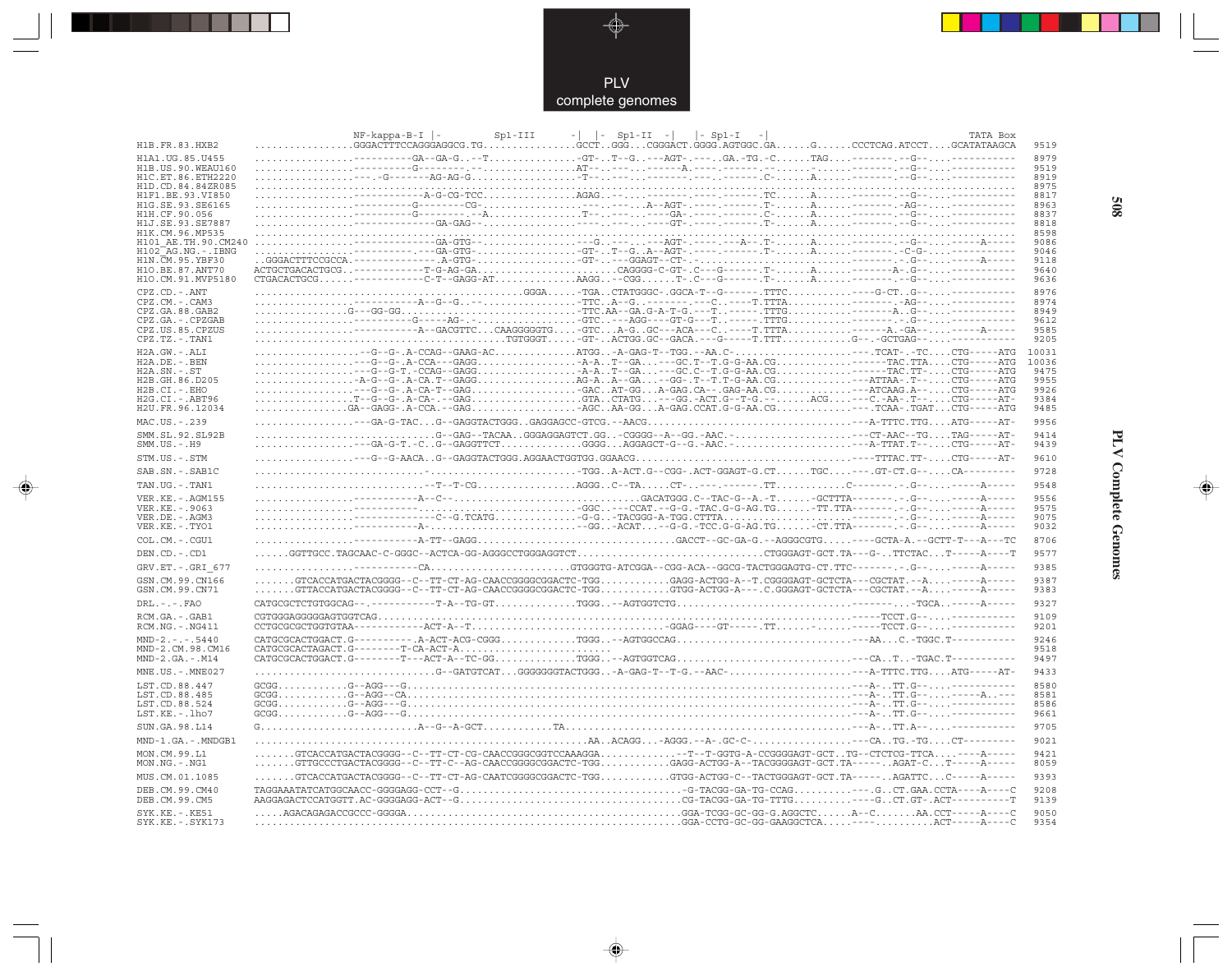|                                           | $3'$ LTR U3 end $\setminus$ 3'LTR R repeat start<br>TAR element<br>stem<br>bulge<br>loop<br>stem<br>$\frac{1}{2}$ $\frac{1}{2}$ $\frac{1}{2}$ $\frac{1}{2}$ $\frac{1}{2}$                                                                                                                                                                                                                                                                                                                                                                                           |               |
|-------------------------------------------|---------------------------------------------------------------------------------------------------------------------------------------------------------------------------------------------------------------------------------------------------------------------------------------------------------------------------------------------------------------------------------------------------------------------------------------------------------------------------------------------------------------------------------------------------------------------|---------------|
| H1B.FR.83.HXB2                            | $\begin{array}{c c c c c c} \hline \text{I} & \text{I} & \text{I} & \text{I} & \text{I} & \text{I} & \text{I} & \text{I} & \text{I} & \text{I} & \text{I} & \text{I} & \text{I} & \text{I} & \text{I} & \text{I} & \text{I} & \text{I} & \text{I} & \text{I} & \text{I} & \text{I} & \text{I} & \text{I} & \text{I} & \text{I} & \text{I} & \text{I} & \text{I} & \text{I} & \text{I} & \text{I} & \text{I} & \text$<br>.                                                                                                                                           | 9590          |
| H1A1. UG. 85. U455                        |                                                                                                                                                                                                                                                                                                                                                                                                                                                                                                                                                                     | 9049          |
| H1B. US. 90. WEAU160<br>H1C.ET.86.ETH2220 |                                                                                                                                                                                                                                                                                                                                                                                                                                                                                                                                                                     | 9590<br>8990  |
| H1D.CD.84.84ZR085                         |                                                                                                                                                                                                                                                                                                                                                                                                                                                                                                                                                                     | 8975          |
| H1F1.BE.93.VI850<br>H1G.SE.93.SE6165      |                                                                                                                                                                                                                                                                                                                                                                                                                                                                                                                                                                     | 8888<br>9034  |
| H1H.CF.90.056                             |                                                                                                                                                                                                                                                                                                                                                                                                                                                                                                                                                                     | 8908          |
| H1J.SE.93.SE7887<br>H1K.CM.96.MP535       |                                                                                                                                                                                                                                                                                                                                                                                                                                                                                                                                                                     | 8889<br>8598  |
| H101 AE.TH.90.CM240                       |                                                                                                                                                                                                                                                                                                                                                                                                                                                                                                                                                                     | 9156          |
| H102 AG.NG.-.IBNG<br>H1N. CM. 95. YBF30   |                                                                                                                                                                                                                                                                                                                                                                                                                                                                                                                                                                     | 9117<br>9182  |
| H1O.BE.87.ANT70                           |                                                                                                                                                                                                                                                                                                                                                                                                                                                                                                                                                                     | 9711          |
| H1O.CM.91.MVP5180                         |                                                                                                                                                                                                                                                                                                                                                                                                                                                                                                                                                                     | 9707          |
| CPZ.CD. - . ANT<br>CPZ.CM. - . CAM3       |                                                                                                                                                                                                                                                                                                                                                                                                                                                                                                                                                                     | 9053<br>9045  |
| CPZ.GA.88.GAB2                            |                                                                                                                                                                                                                                                                                                                                                                                                                                                                                                                                                                     | 9019          |
| CPZ.GA. - . CPZGAB<br>CPZ.US.85.CPZUS     |                                                                                                                                                                                                                                                                                                                                                                                                                                                                                                                                                                     | 9682<br>9655  |
| CPZ.TZ.-.TAN1                             |                                                                                                                                                                                                                                                                                                                                                                                                                                                                                                                                                                     | 9280          |
| H2A.GW.-.ALI                              | TAC-C--TGC--.GCAT.---ATTC.A-TC.G----GC.G-AGAG-CTGG-----.----C------GT----CCAGC-CTAGCAGGTAGAGCCTGGGTGTTCC--                                                                                                                                                                                                                                                                                                                                                                                                                                                          | 10134         |
| H2A.DE. - . BEN<br>$H2A.SN.-.ST$          | TAC-C--T-C--GCAT.---ATTC.A-TC.G----GC.G-AGAG-CTGG-----.C---C---A---GT-----CCAGC-CTAGCAGGTAGAGCCTGGGTGTTCC--<br>TAC-C--TAC-CGCAT.---ATTC.A-TC.G----GC.G-AGAG-CTGG-----.----C------GT----CCAGC-CTAGCAGGTAGAGCCTGGGTGTTCC--                                                                                                                                                                                                                                                                                                                                            | 10139<br>9578 |
| H2B.GH.86.D205                            |                                                                                                                                                                                                                                                                                                                                                                                                                                                                                                                                                                     | 9978          |
| H2B.CI.-.EHO<br>$H2G.CI.-.ABT96$          | TAG----A---CGCT-.---ATTC.A-TC.G----GC.G-AGAG-CTGG-----.----C-C-----GT-----CCAGC-CTAGCAGGTAGAGCCTGGGTGTTCC--                                                                                                                                                                                                                                                                                                                                                                                                                                                         | 10029<br>9487 |
| H2U.FR.96.12034                           | TAC-C--TC---GCAT.---ATTC.A-TC.G----GC.G-AGAG-CTGG-----.----C------GT----CCAGC-CTAGCAGGTAGAGCCTGGGTGTTCC--                                                                                                                                                                                                                                                                                                                                                                                                                                                           | 9588          |
| MAC.US. - . 239                           | TCA----A---.C-CT----ATTC.A-TC.G----GC.G-AGAG-CTGG-----.-----C------GT-----CCAGC-CTAGCAGGTAGAGCCTGGGTGTTCC--                                                                                                                                                                                                                                                                                                                                                                                                                                                         | 10059         |
| SMM.SL.92.SL92B                           | TAC-C--T--GCC-CT----ATTC.A-TC.G----AC.G-AGAG-CTG------.A----C-C-A---GT------CAGC-CTTAGTAGGTGAGCCTGGGTGTTCT--                                                                                                                                                                                                                                                                                                                                                                                                                                                        | 9518          |
| $SMM.US.-.H9$                             | CAA----A---.C-CT----ATTC.A-TC.A----GC.G-AGAG-CTGG-----.-----C------GT-----CCAGC-CTAGCAGGTAGAGCCTGGGTGTTCC--                                                                                                                                                                                                                                                                                                                                                                                                                                                         | 9542          |
| STM.US.-.STM                              | CAA-C--T-A-.A-CT----ATTC.A-TC.A----GC.G-AGAG-CTGG-----.-----C------GT-----CCAGC-CTAGCAGGTAGAGCCTGGGTGTTCC--                                                                                                                                                                                                                                                                                                                                                                                                                                                         | 9713          |
| SAB.SN.-.SAB1C                            | --------.GCG-----A-AACA-.-----GC.-T-GAG-CTG------.-----------T-.T------TAAGTCTGAACCAGCTTGAGCCTGGGTGTTCGCTGGGAAGG                                                                                                                                                                                                                                                                                                                                                                                                                                                    | 9836          |
| TAN.UG. - . TAN1                          | -A----CGC--G-T---A---CA-.-----T.ACTAGG-------C-.-------T-.T--G----T--GCCTAACCTGGT.TGGCCA.CCAGGGG--A                                                                                                                                                                                                                                                                                                                                                                                                                                                                 | 9646<br>9652  |
| VER.KE. - . AGM155<br>VER.KE. - . 9063    | -A----CGC--G-T---A---CA-.-----T.ACTAGG-------C-.---------T-.T--G---T--GCCTAACCTGGT.TGGCCA.CCAGGGG--A                                                                                                                                                                                                                                                                                                                                                                                                                                                                | 9671          |
| VER.DE. - . AGM3                          | $\hbox{\tt \dots} A--\hbox{\dots} \hbox{\dots} CGC-G-T--\hbox{\dots} \hbox{\dots} A--\hbox{\dots} C-A--\hbox{\dots} C-A--\hbox{\dots} C-A--\hbox{\dots} C--\hbox{\dots} C--\hbox{\dots} C--\hbox{\dots} C--\hbox{\dots} C--\hbox{\dots} C--\hbox{\dots} C--\hbox{\dots} C--\hbox{\dots} C--\hbox{\dots} C--\hbox{\dots} C--\hbox{\dots} C--\hbox{\dots} C--\hbox{\dots} C--\hbox{\dots} C--\hbox{\dots} C--\hbox{\dots} C--\hbox{\dots} C--\hbox{\dots} C--$<br>-A----CGC--G-T---A---CA-.-----T.ACTAGG-------C-.-------T-.T--G----T--GCCTAACCTGGT.TGGCCA.CCAGGGG--A | 9171          |
| VER.KE. - . TYO1<br>COL.CM.-.CGU1         |                                                                                                                                                                                                                                                                                                                                                                                                                                                                                                                                                                     | 9128<br>8728  |
| DEN.CD. - .CD1                            |                                                                                                                                                                                                                                                                                                                                                                                                                                                                                                                                                                     | 9679          |
| GRV.ET. - .GRI 677                        | -A----CGC--G-T---A---CA-.-----T.ACTAGG-------C-.A----.---T-.T--G---T--GCCTAACCCGGT.TGGCCA.CCGGGG--A                                                                                                                                                                                                                                                                                                                                                                                                                                                                 | 9481          |
| GSN.CM.99.CN166                           | $A \ldots AC - T \ldots C \ldots \ldots \ldots - - - \ldots AG - G \ldots C \ldots - - TCGGAGTC \ldots \ldots \ldots \ldots \ldots \ldots \ldots \ldots$                                                                                                                                                                                                                                                                                                                                                                                                            | 9414          |
| GSN.CM.99.CN71                            |                                                                                                                                                                                                                                                                                                                                                                                                                                                                                                                                                                     | 9410          |
| $DRL - - - FAO$                           | -.CT---TT.AC-GC.A.---AAAC--.-----CC---GAG-CTA------.---C.---- TGT-------TGAGT.CTGCTGAAGGAGGCTACCTGCTCGAG                                                                                                                                                                                                                                                                                                                                                                                                                                                            | 9425          |
| RCM.GA.-.GAB1                             | -----TC.-GCGC.T.---A-AACG--------CC---GAG-CTA--G---.----------T.GT-------TAAGT.CTCTAGG.AACTCCAGCTTGAGCCTGG                                                                                                                                                                                                                                                                                                                                                                                                                                                          | 9208          |
| RCM.NG.-.NG411                            | -----A---C-CT----A--CA-.------CC---GAG-CTA------.----------TTGT-------TAAGT.CTCTAGGAGACTAGCTTGAGCCTGG                                                                                                                                                                                                                                                                                                                                                                                                                                                               | 9299          |
| $MND-2. - - - 5440$<br>$MND-2.GA.-.M14$   | $-.$ CT---TT.GCCGC.-.---AAGT-AG------CC--AGAG-CTG------.-----C.---TTGT-------TGAGTTCTTGAAGGAGTGCCTTGTAGC-C<br>$-$ .C-C--TT.GCCGC.T.---AT--A-.------CC-                                                                                                                                                                                                                                                                                                                                                                                                              | 9347<br>9529  |
| $MNE. US. - . MNE027$                     | TCA----A---.C-CT----ATTC.A-TC.G---GC.G-AGAG-CTGG-----.-----C------GT----CCAGC-CTAGCAGGTAGAGCCTGGGTGTTCC--                                                                                                                                                                                                                                                                                                                                                                                                                                                           | 9536          |
| LST.CD.88.447<br>LST.CD.88.485            |                                                                                                                                                                                                                                                                                                                                                                                                                                                                                                                                                                     | 8588<br>8589  |
| LST.CD.88.524                             |                                                                                                                                                                                                                                                                                                                                                                                                                                                                                                                                                                     | 8594          |
| $LST.KE. - Lh07$                          | -----TCTCCGC---TTCGGGAG--CT-GCTCT-GGGACCAG---TCGCTCCTGGGT-AGCA-A--GGTCAGCTAAGCAGTCAGCCCTGGGAGGCTACACTTAGCACCCA                                                                                                                                                                                                                                                                                                                                                                                                                                                      | 9771          |
| SUN.GA.98.L14                             | -----TCTTCGCC--T.TCGGGAG. -----GCTCA-AGGATAGG-GACGACCCTGAGA--TCTCAC--AGA--TGG.CTTGTCGCTCCTGAGTGAGCACTTGCTAAG-ACCTCACCCGA                                                                                                                                                                                                                                                                                                                                                                                                                                            | 9821          |
| MND-1.GA.-.MNDGB1                         | $\verb -. --AT.--CGC.T.---TCGG-A----ACTACAGAG-CTAA--.TTGTATCTCTGAGC.-GATCCCCTTAGAGGACCAGGTCAGGATCCTGA$                                                                                                                                                                                                                                                                                                                                                                                                                                                              | 9112          |
| MON.CM.99.L1<br>MON.NG. - . NG1           | -AC--TC---AGMT.ATCCGC-GGAGTCA-C-CTCGTCT-CACAGC-GC-TGG-A-CCCT-GGAGCTAGGTAA-GCGGCCTGGGAGCCCTTGCCTAGAGAGGTGCCGGCTCTCG                                                                                                                                                                                                                                                                                                                                                                                                                                                  | 9448<br>8172  |
| MUS.CM.01.1085                            |                                                                                                                                                                                                                                                                                                                                                                                                                                                                                                                                                                     | 9420          |
| DEB. CM. 99. CM40<br>DEB.CM.99.CM5        | -A---TC---AGCT-TCCA                                                                                                                                                                                                                                                                                                                                                                                                                                                                                                                                                 | 9227<br>9158  |
| $SYK.KE. - .KE51$<br>$SYK.KE. - .SYK173$  | $- \ldots A$ ---T $\ldots C$ ---AGCT-TCC<br>-.ATGCTCTGTAGC-ATC-GC-GAGTTG-AACTA-C------CAC-GC------G-C--AGA.GACTGGTAGAGCGGCCCGGGAGCCCTTGCCAGTAAAGGCTAG                                                                                                                                                                                                                                                                                                                                                                                                               | 9068<br>9459  |

<u>a shekara ta 1989</u>

 $\overrightarrow{\phantom{a}}$ 

 $\frac{\displaystyle \rule{1.2cm}{0.15cm}}{\displaystyle \rule{1.2cm}{0.15cm}}$ 

**PLV Complete Genomes PLV Complete Genomes**

 $\begin{array}{c} \hline \end{array}$ 

 $\begin{picture}(20,5) \put(0,0){\line(1,0){10}} \put(15,0){\line(1,0){10}} \put(15,0){\line(1,0){10}} \put(15,0){\line(1,0){10}} \put(15,0){\line(1,0){10}} \put(15,0){\line(1,0){10}} \put(15,0){\line(1,0){10}} \put(15,0){\line(1,0){10}} \put(15,0){\line(1,0){10}} \put(15,0){\line(1,0){10}} \put(15,0){\line(1,0){10}} \put(15,0){\line(1,$ 

 $\overline{\phantom{0}}$ 

<u> a mare d</u>

 $\overline{\phantom{a}}$ 

**509**

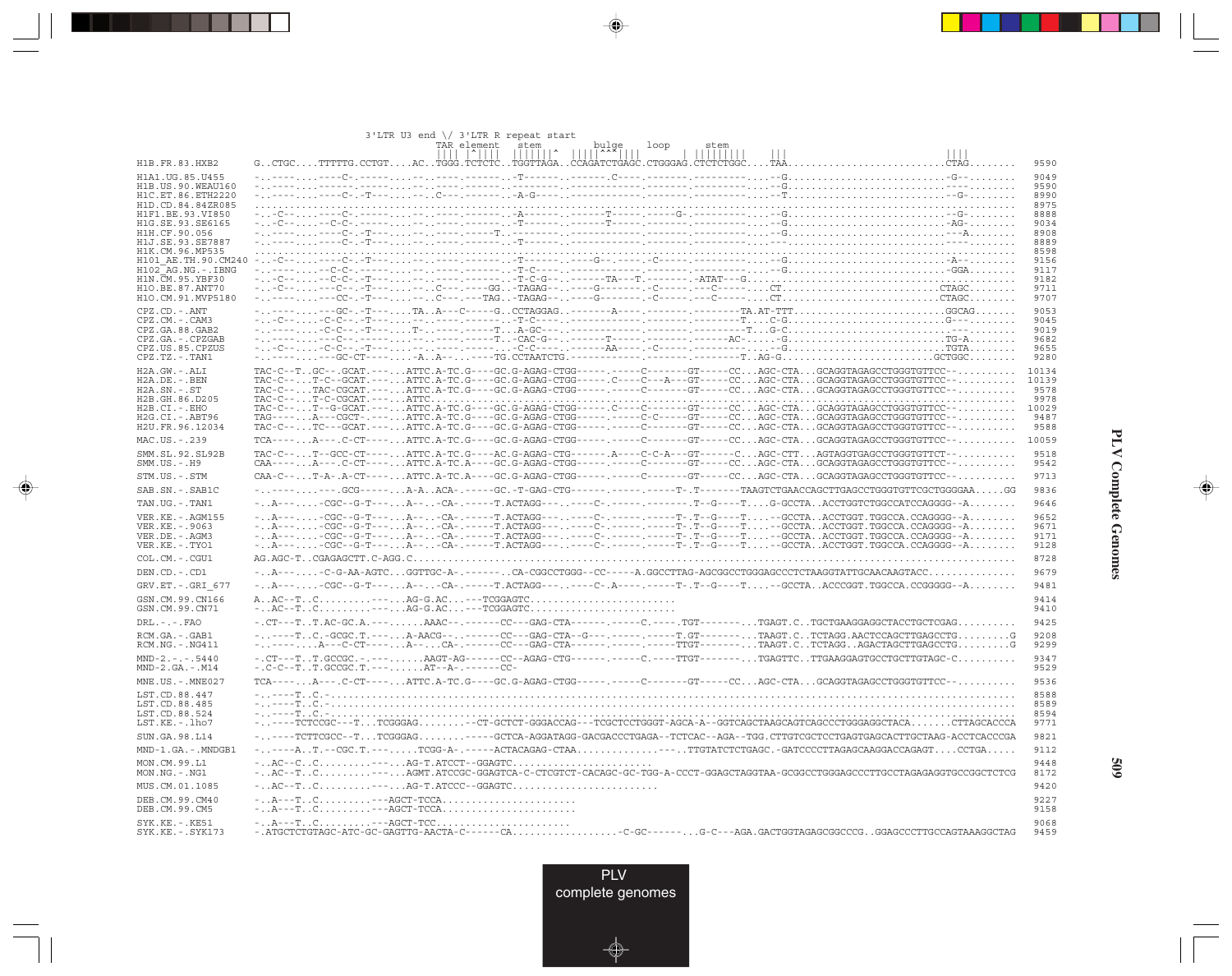

### TAR element ||||||| |||

. . .

 $\Rightarrow$ 

| H1B.FR.83.HXB2                         |                                                                                                                                                                                                                                                                                                                                                                                                                             | 9611          |
|----------------------------------------|-----------------------------------------------------------------------------------------------------------------------------------------------------------------------------------------------------------------------------------------------------------------------------------------------------------------------------------------------------------------------------------------------------------------------------|---------------|
| H1A1. UG. 85. U455                     |                                                                                                                                                                                                                                                                                                                                                                                                                             | 9070          |
| H1B. US. 90. WEAU160                   |                                                                                                                                                                                                                                                                                                                                                                                                                             | 9611          |
| H1C.ET.86.ETH2220<br>H1D.CD.84.84ZR085 |                                                                                                                                                                                                                                                                                                                                                                                                                             | 9011<br>8975  |
| H1F1.BE.93.VI850                       |                                                                                                                                                                                                                                                                                                                                                                                                                             | 8903          |
| H1G.SE.93.SE6165                       |                                                                                                                                                                                                                                                                                                                                                                                                                             | 9056          |
| H1H.CF.90.056<br>H1J.SE.93.SE7887      |                                                                                                                                                                                                                                                                                                                                                                                                                             | 8929<br>8910  |
| H1K.CM.96.MP535                        |                                                                                                                                                                                                                                                                                                                                                                                                                             | 8598          |
| H101 AE.TH.90.CM240                    |                                                                                                                                                                                                                                                                                                                                                                                                                             | 9178          |
| $H102-AG.NG. -.IBNG$                   |                                                                                                                                                                                                                                                                                                                                                                                                                             | 9138          |
| H1N. CM. 95. YBF30<br>H10.BE.87.ANT70  |                                                                                                                                                                                                                                                                                                                                                                                                                             | 9182<br>9732  |
| H1O.CM.91.MVP5180                      |                                                                                                                                                                                                                                                                                                                                                                                                                             | 9728          |
| $CPZ$ . $CD$ . - .ANT                  |                                                                                                                                                                                                                                                                                                                                                                                                                             | 9068          |
| $CPZ$ . $CM -$ . $CAM3$                |                                                                                                                                                                                                                                                                                                                                                                                                                             | 9066          |
| CPZ.GA.88.GAB2                         |                                                                                                                                                                                                                                                                                                                                                                                                                             | 9039          |
| CPZ.GA. - . CPZGAB<br>CPZ.US.85.CPZUS  |                                                                                                                                                                                                                                                                                                                                                                                                                             | 9703<br>9675  |
| $CPZ.TZ.-.TAN1$                        |                                                                                                                                                                                                                                                                                                                                                                                                                             | 9302          |
| $H2A.GW.-.ALI$                         | $\ldots \ldots \ldots \text{GCTA--CT-TC}.\text{ACC-G-----GGCCGGCCACGGCACGGCACGGC}.\text{GAC}.\text{GAC}.\text{GAC}.\text{GAC}.\text{GAC}.\text{GAC}.\text{GAC}.\text{GAC}.\text{GAC}.\text{GAC}.\text{GAC}.\text{GAC}.\text{GAC}.\text{GAC}.\text{GAC}.\text{GAC}.\text{GAC}.\text{GAC}.\text{GAC}.\text{GAC}.\text{GAC}.\text{GAC}.\text{GAC}.\text{GAC}.\text{GAC}.\text{GAC}.\text{GAC}.\text{GAC}.\text{GAC}.\text{GAC$ | 10204         |
| $H2A.DE. - .BEN$                       |                                                                                                                                                                                                                                                                                                                                                                                                                             | 10210         |
| $H2A.SN.-.ST$                          |                                                                                                                                                                                                                                                                                                                                                                                                                             | 9649          |
| H2B.GH.86.D205<br>$H2B.CI.-EHO$        |                                                                                                                                                                                                                                                                                                                                                                                                                             | 9978<br>10099 |
| H2G.CI.-.ABT96                         |                                                                                                                                                                                                                                                                                                                                                                                                                             | 9560          |
| H2U.FR.96.12034                        |                                                                                                                                                                                                                                                                                                                                                                                                                             | 9607          |
| MAC.US. - . 239                        |                                                                                                                                                                                                                                                                                                                                                                                                                             | 10131         |
| SMM.SL.92.SL92B                        |                                                                                                                                                                                                                                                                                                                                                                                                                             | 9585          |
| $SMM. US. - . H9$                      |                                                                                                                                                                                                                                                                                                                                                                                                                             | 9614          |
| STM.US.-.STM                           |                                                                                                                                                                                                                                                                                                                                                                                                                             | 9785          |
| SAB.SN. - . SAB1C                      | CAAGCCTAAGA-C--T-TGGTG-GGT---GGTAGACCCTCGCCTGGCGACTGGCCATTGCCAGTAGCAG.AGACTCCGCTTGCTTGCTTGATTG-C--                                                                                                                                                                                                                                                                                                                          | 9933          |
| TAN.UG. - . TAN1                       |                                                                                                                                                                                                                                                                                                                                                                                                                             | 9674          |
| VER. KE. - . AGM155                    |                                                                                                                                                                                                                                                                                                                                                                                                                             | 9674          |
| VER. KE. - . 9063                      |                                                                                                                                                                                                                                                                                                                                                                                                                             | 9693<br>9193  |
| VER.DE. - . AGM3<br>VER.KE. - . TYO1   |                                                                                                                                                                                                                                                                                                                                                                                                                             | 9150          |
| COL.CM. - . CGU1                       |                                                                                                                                                                                                                                                                                                                                                                                                                             | 8728          |
|                                        |                                                                                                                                                                                                                                                                                                                                                                                                                             | 9679          |
| DEN.CD. - .CD1                         | .                                                                                                                                                                                                                                                                                                                                                                                                                           |               |
| GRV.ET. - . GRI 677                    |                                                                                                                                                                                                                                                                                                                                                                                                                             | 9505          |
| $DRL - - -$ . FAO                      | CCCCG--TGGTTC.GCAGGGC---GGCCTTGGGCTC.TGGGTAGCTCGGTCAGGAGGCTTCT.GGAGGTAGATCACTAGGGGCTGCTCTGGTCTTGGTCTGGTAGACCTT-GCTACTTCTAGT                                                                                                                                                                                                                                                                                                 | 9545          |
| RCM.GA. - . GAB1<br>RCM.NG. - . NG411  |                                                                                                                                                                                                                                                                                                                                                                                                                             | 9304<br>9394  |
| $MND-2. - - 5440$                      |                                                                                                                                                                                                                                                                                                                                                                                                                             | 9469          |
| MNE.US.-.MNE027                        |                                                                                                                                                                                                                                                                                                                                                                                                                             | 9608          |
| LST.CD.88.447                          |                                                                                                                                                                                                                                                                                                                                                                                                                             | 8588          |
| LST.CD.88.485                          |                                                                                                                                                                                                                                                                                                                                                                                                                             | 8589          |
| LST.CD.88.524                          |                                                                                                                                                                                                                                                                                                                                                                                                                             | 8594          |
| LST.KE. - . lho7                       |                                                                                                                                                                                                                                                                                                                                                                                                                             | 9829          |
| SUN.GA.98.L14                          |                                                                                                                                                                                                                                                                                                                                                                                                                             | 9873          |
| MND-1.GA.-.MNDGB1                      |                                                                                                                                                                                                                                                                                                                                                                                                                             | 9190          |
| $MON.NG. - . NG1$                      | $GCTCGCTTGCT---TAGG. CTTTACCAGCCCAATAAAGTGCTTGAAAGCAAAAAAAAAAAAAAAAAAAAAAAAAAAAAAAAAAAAAAAAA.\n$                                                                                                                                                                                                                                                                                                                            | 8260          |
| SYK.KE. - . SYK173                     |                                                                                                                                                                                                                                                                                                                                                                                                                             | 9530          |

 $\Rightarrow$ 

# **PLV Complete Genomes 510 PLV Complete Genomes**

 $\begin{picture}(20,5) \put(0,0){\line(1,0){10}} \put(15,0){\line(1,0){10}} \put(15,0){\line(1,0){10}} \put(15,0){\line(1,0){10}} \put(15,0){\line(1,0){10}} \put(15,0){\line(1,0){10}} \put(15,0){\line(1,0){10}} \put(15,0){\line(1,0){10}} \put(15,0){\line(1,0){10}} \put(15,0){\line(1,0){10}} \put(15,0){\line(1,0){10}} \put(15,0){\line(1,$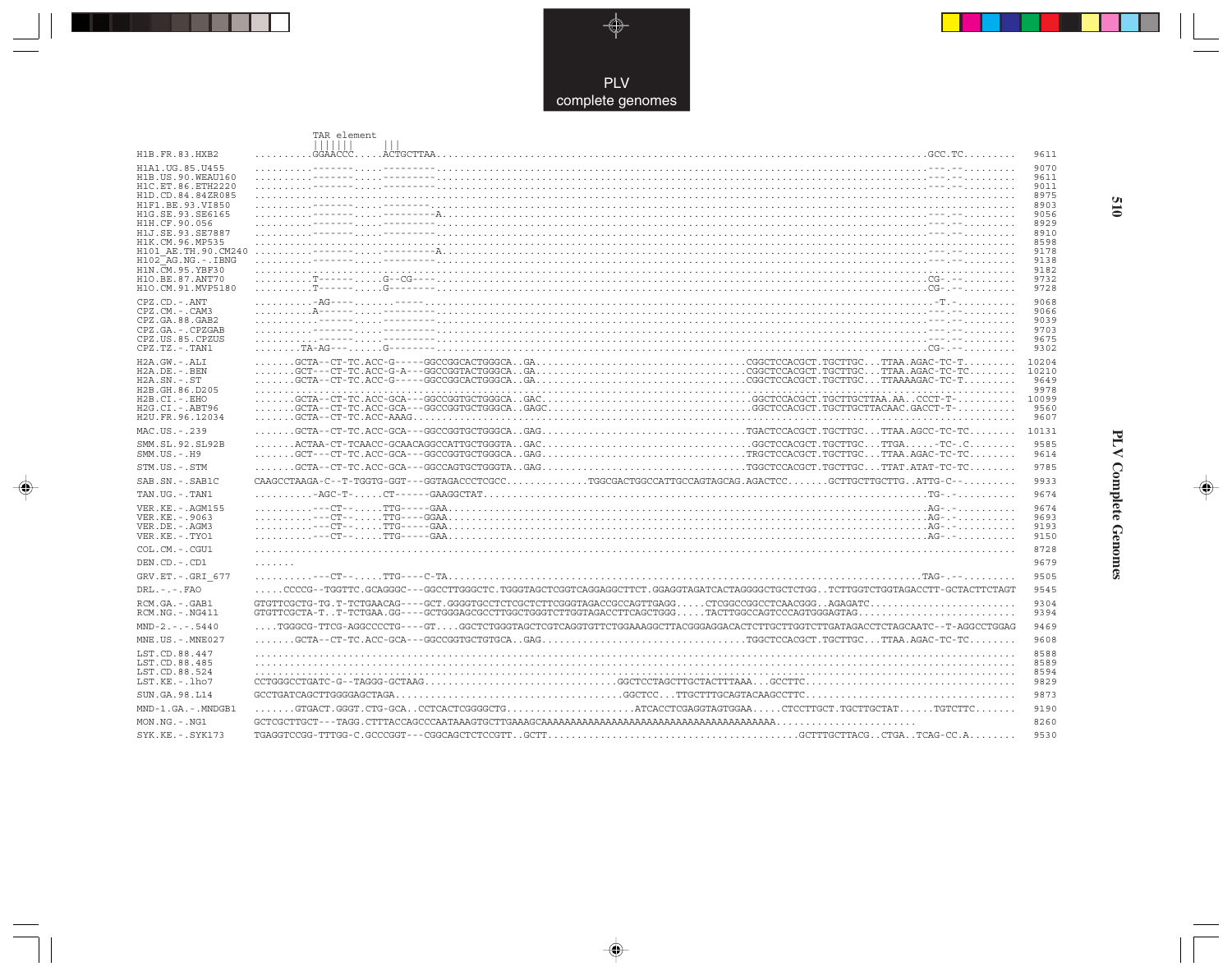|                                           | (1992) TAR elements of HIV-2 and SIV have extra stem-loop, see Berkhout, Nucleic Acids Res 20(1):27-31<br>$3'$ LTR R repeat end $\sqrt{3'$ LTR U5 start<br>Poly-A signal |               |
|-------------------------------------------|--------------------------------------------------------------------------------------------------------------------------------------------------------------------------|---------------|
| H1B.FR.83.HXB2                            | $\ldots \ldots \ldots$ . AATĀAAG. CTTGCC . $\ldots \ldots$ . TTGAG TG . CTTCAA . GTAGTG TGTGCCCGTC . TG . TT GTG . TGACTCT G                                             | 9668          |
| H1A1. UG. 85. U455                        |                                                                                                                                                                          | 9128          |
| H1B. US. 90. WEAU160<br>H1C.ET.86.ETH2220 |                                                                                                                                                                          | 9668<br>9031  |
| H1D.CD.84.84ZR085                         |                                                                                                                                                                          | 8975          |
| H1F1.BE.93.VI850                          |                                                                                                                                                                          | 8903          |
| H1G.SE.93.SE6165                          |                                                                                                                                                                          | 9074          |
| H1H.CF.90.056<br>H1J.SE.93.SE7887         |                                                                                                                                                                          | 8953<br>8943  |
| H1K.CM.96.MP535                           |                                                                                                                                                                          | 8598          |
| H101 AE.TH.90.CM240                       |                                                                                                                                                                          | 9203          |
| $H102-AG.NG. - .IBNG$                     |                                                                                                                                                                          | 9196          |
| H1N. CM. 95. YBF30                        |                                                                                                                                                                          | 9182          |
| H10.BE.87.ANT70<br>H10.CM.91.MVP5180      |                                                                                                                                                                          | 9754<br>9785  |
|                                           |                                                                                                                                                                          | 9068          |
| CPZ.CD. - . ANT<br>CPZ.CM. - . CAM3       |                                                                                                                                                                          | 9123          |
| CPZ.GA.88.GAB2                            |                                                                                                                                                                          | 9096          |
| CPZ.GA. - . CPZGAB                        |                                                                                                                                                                          | 9761          |
| CPZ.US.85.CPZUS                           |                                                                                                                                                                          | 9731          |
| CPZ.TZ. - . TAN1                          |                                                                                                                                                                          | 9326          |
| H2A.GW.-.ALI                              |                                                                                                                                                                          | 10269         |
| H2A.DE. - . BEN<br>$H2A.SN.-.ST$          |                                                                                                                                                                          | 10275<br>9672 |
| H2B.GH.86.D205                            |                                                                                                                                                                          | 9978          |
| $H2B.CI.-.EHO$                            |                                                                                                                                                                          | 10164         |
| H2G.CI.-.ABT96                            |                                                                                                                                                                          | 9599          |
| H2U.FR.96.12034                           |                                                                                                                                                                          | 9607          |
| MAC.US.-.239                              |                                                                                                                                                                          |               |
| SMM. SL. 92. SL92B<br>$SMM.US. - .H9$     |                                                                                                                                                                          | 9613<br>9638  |
| STM.US.-.STM                              |                                                                                                                                                                          | 9850          |
| SAB.SN. - . SAB1C                         |                                                                                                                                                                          | 10002         |
| TAN.UG. - . TAN1                          |                                                                                                                                                                          | 9736          |
| VER. KE. - . AGM155<br>VER. KE. - . 9063  |                                                                                                                                                                          | 9741<br>9762  |
| VER.DE. - . AGM3                          |                                                                                                                                                                          | 9261          |
| VER.KE. - . TYO1                          |                                                                                                                                                                          | 9170          |
| COL.CM. - . CGU1                          |                                                                                                                                                                          | 8728          |
| GRV.ET. - . GRI 677                       | -----CCTGCT-GC--AGTC-CTA-ATTG-A-TCAA----T-A-T.GCTGC-CC.GAG-CTCTAGA                                                                                                       | 9570          |
| $DRL - - -$ . $FAO$                       | GGCCATAGAAGTAGGGGAGTAGGCACCGCTTGCTTATCCTAATTGCTC------CTACC-ATTTAGA--GATGA-TAAGTGT.ACTC-TGTC-T-TGTTC-T.A-TGAGACTCTGG-TAC                                                 | 9664          |
| RCM.GA. - . GAB1                          | ACCGCTTGCTT.ATAGCCTTGAAGCTC------CATGCCAG--AGTTTACTG-AAGCAAGT---TGCCTGTTTTAC-.-CTCAGCAGTTAACGA--CTG-                                                                     | 9403          |
| $RCM.NG. - . NG411$                       | $\ldots \ldots \ldots \ldots$ .GCT.CCGCTTGCTTTCTGGTTAATTGCTC------CTGCATGCTCTTAG----ACCAGAATCAAGT---TGCCCATTTTA--.-CTCAGT-AAAC------G-                                   | 9495          |
| $MND-2. - - - 5440$                       | ATTGTGGGATTGACTACCGCTT.GCTTGCTATTATTGCCC------CT-AC-TGA.TTAGAAT--CAA-TAAGAGT.ACTCGTCCA-T-TG.TC-TCAAT.AGAAACTCTGG-TAC                                                     | 9581          |
| MNE.US. - . MNE027                        |                                                                                                                                                                          | 9664          |
| LST.CD.88.447                             |                                                                                                                                                                          | 8588          |
| LST.CD.88.485<br>LST.CD.88.524            |                                                                                                                                                                          | 8589<br>8594  |
| $LST.KE. - Lh07$                          | .----AA-TTGCTCATTG-T--AAA-TACAAGCTAGT--CTCA-AGTAGTC--T-TC-CCTTC-CCC                                                                                                      | 9897          |
| SUN. GA. 98. L14                          | $\ldots \ldots \ldots \ldots \ldots \ldots \ldots \ldots \ldots$ . AATAAAGCCTGCCT----TTTACT $\ldots \ldots \ldots \ldots \ldots \ldots \ldots$ . GCAAGCAA                | 9905          |
| MND-1.GA.-.MNDGB1                         |                                                                                                                                                                          | 9215          |
| SYK.KE. - . SYK173                        |                                                                                                                                                                          | 9597          |



 $\Rightarrow$ 

. . .

 $\clubsuit$ 

 $\color{red} \blacklozenge$ 



 $\overline{511}$